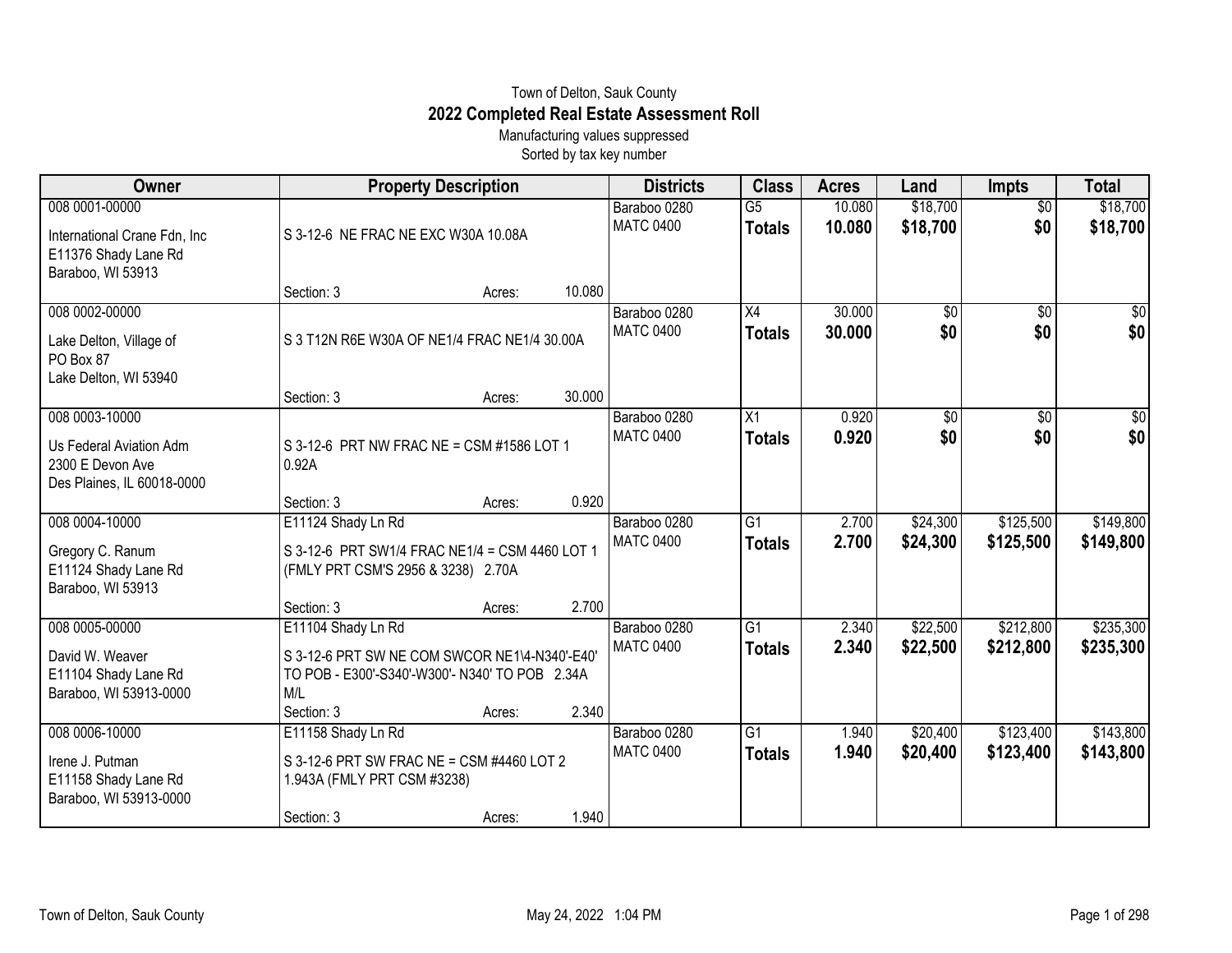| Owner                                | <b>Property Description</b>                        |        | <b>Districts</b> | <b>Class</b>    | <b>Acres</b> | Land            | <b>Impts</b>    | <b>Total</b>    |
|--------------------------------------|----------------------------------------------------|--------|------------------|-----------------|--------------|-----------------|-----------------|-----------------|
| 008 0006-20000                       | E11176 Shady Ln Rd                                 |        | Baraboo 0280     | $\overline{G1}$ | 3.390        | \$27,800        | \$103,600       | \$131,400       |
| Harley E. Putman                     | S 3-12-6 PRT SW1/4 NE1/4 = CSM 6810 LOT 1          |        | <b>MATC 0400</b> | <b>Totals</b>   | 3.390        | \$27,800        | \$103,600       | \$131,400       |
| E11176 Shady Lane Rd                 | (S/EASE PER D-506741) (FMLY PRT CSM?S 1585 &       |        |                  |                 |              |                 |                 |                 |
| Baraboo, WI 53913                    | 3238) 3.39A                                        |        |                  |                 |              |                 |                 |                 |
|                                      | Section: 3                                         | Acres: | 3.390            |                 |              |                 |                 |                 |
| 008 0006-30000                       | E11164 Shady Ln Rd                                 |        | Baraboo 0280     | $\overline{G1}$ | 1.300        | \$16,000        | \$78,100        | \$94,100        |
| Marjorie E. Putman                   | S 3-12-6 PRT SW1/4 NE1/4 = CSM 6810 LOT 2 (FMLY    |        | <b>MATC 0400</b> | <b>Totals</b>   | 1.300        | \$16,000        | \$78,100        | \$94,100        |
| E11164 Shady Lane Rd                 | PRT CSM 3238) 1.30A                                |        |                  |                 |              |                 |                 |                 |
| Baraboo, WI 53913                    |                                                    |        |                  |                 |              |                 |                 |                 |
|                                      | Section: 3                                         | Acres: | 1.300            |                 |              |                 |                 |                 |
| 008 0007-00000                       | E11092A Shady Ln Rd                                |        | Baraboo 0280     | $\overline{G3}$ | 27.970       | $\overline{50}$ | $\overline{50}$ | $\overline{50}$ |
| Tkc Real Estate Holdings, LLC        | S 3-12-6 PRT SW NE COM SWCOR -N TO NW              |        | <b>MATC 0400</b> | <b>Totals</b>   | 27.970       | \$0             | \$0             | \$0             |
| 820 Wachter Ave Po Box 235           | COR-E920'-S636'-W580' -S TO PT 340'N OF SLI-W300'- |        |                  |                 |              |                 |                 |                 |
| Plain, WI 53577                      | S340'-W40' TO POB, & ALSO CSM #3227 LOT 1 & CSM    |        |                  |                 |              |                 |                 |                 |
|                                      | Section: 3                                         | Acres: | 27.970           |                 |              |                 |                 |                 |
| 008 0009-00000                       | Shady Ln Rd                                        |        | Baraboo 0280     | $\overline{G5}$ | 10.000       | \$18,500        | \$0             | \$18,500        |
| International Crane Fdn, Inc.        | S 3-12-6 SE FRAC NE EXC W30A 10.00A                |        | <b>MATC 0400</b> | <b>Totals</b>   | 10.000       | \$18,500        | \$0             | \$18,500        |
| E11376 Shady Lane Rd                 |                                                    |        |                  |                 |              |                 |                 |                 |
| Baraboo, WI 53913                    |                                                    |        |                  |                 |              |                 |                 |                 |
|                                      | Section: 3                                         | Acres: | 10.000           |                 |              |                 |                 |                 |
| 008 0010-00000                       |                                                    |        | Baraboo 0280     | $\overline{X4}$ | 28.640       | $\overline{50}$ | $\overline{50}$ | \$0             |
|                                      | S 3 T12N R6E W30A OF SE1/4 FRAC NE1/4 EXC E215     |        | <b>MATC 0400</b> | <b>Totals</b>   | 28.640       | \$0             | \$0             | \$0             |
| Lake Delton, Village of<br>PO Box 87 | OF N275' OF S308' 28.64A M/L                       |        |                  |                 |              |                 |                 |                 |
| Lake Delton, WI 53940                |                                                    |        |                  |                 |              |                 |                 |                 |
|                                      | Section: 3                                         | Acres: | 28.640           |                 |              |                 |                 |                 |
| 008 0011-00000                       | E11260 Shady Ln Rd                                 |        | Baraboo 0280     | $\overline{G1}$ | 1.360        | \$16,400        | \$99,700        | \$116,100       |
| John D Abbs and Helen E Abbs         | PRT SEFRNE COM 330 W SECOR                         |        | <b>MATC 0400</b> | <b>Totals</b>   | 1.360        | \$16,400        | \$99,700        | \$116,100       |
| Revocable Trust                      | &N0DG18'W33'POB-CONT N275' -W215'-S0DG18'E         |        |                  |                 |              |                 |                 |                 |
| E11260 Shady Lane Rd                 | 275'-E ALG N ROW RD 215'POB 1.36A M/L              |        |                  |                 |              |                 |                 |                 |
| Baraboo, WI 53913                    | Section: 3                                         | Acres: | 1.360            |                 |              |                 |                 |                 |
| 008 0012-00000                       |                                                    |        | Baraboo 0280     | 5M              | 20.000       | \$37,000        | $\overline{50}$ | \$37,000        |
| Ho-Chunk Nation                      | S 3-12-6 PRT N1/2 NW1/4 = CSM #2686 LOT 1 EXC      |        | <b>MATC 0400</b> | G4              | 52.260       | \$11,500        | \$0             | \$11,500        |
| PO Box 310                           | COM SW COR-S89D52'50"E 1949.90'-N 0D40'50"W        |        |                  | G <sub>5</sub>  | 0.550        | \$100           | \$0             | \$100           |
| Black River Falls, WI 54615          | 894.15'-N89D54'40"W 1949.89' TO WLI LOT 1-S0D40'   |        |                  | <b>Totals</b>   | 72.810       | \$48,600        | \$0             | \$48,600        |
|                                      | Section: 3                                         | Acres: | 72.810           |                 |              |                 |                 |                 |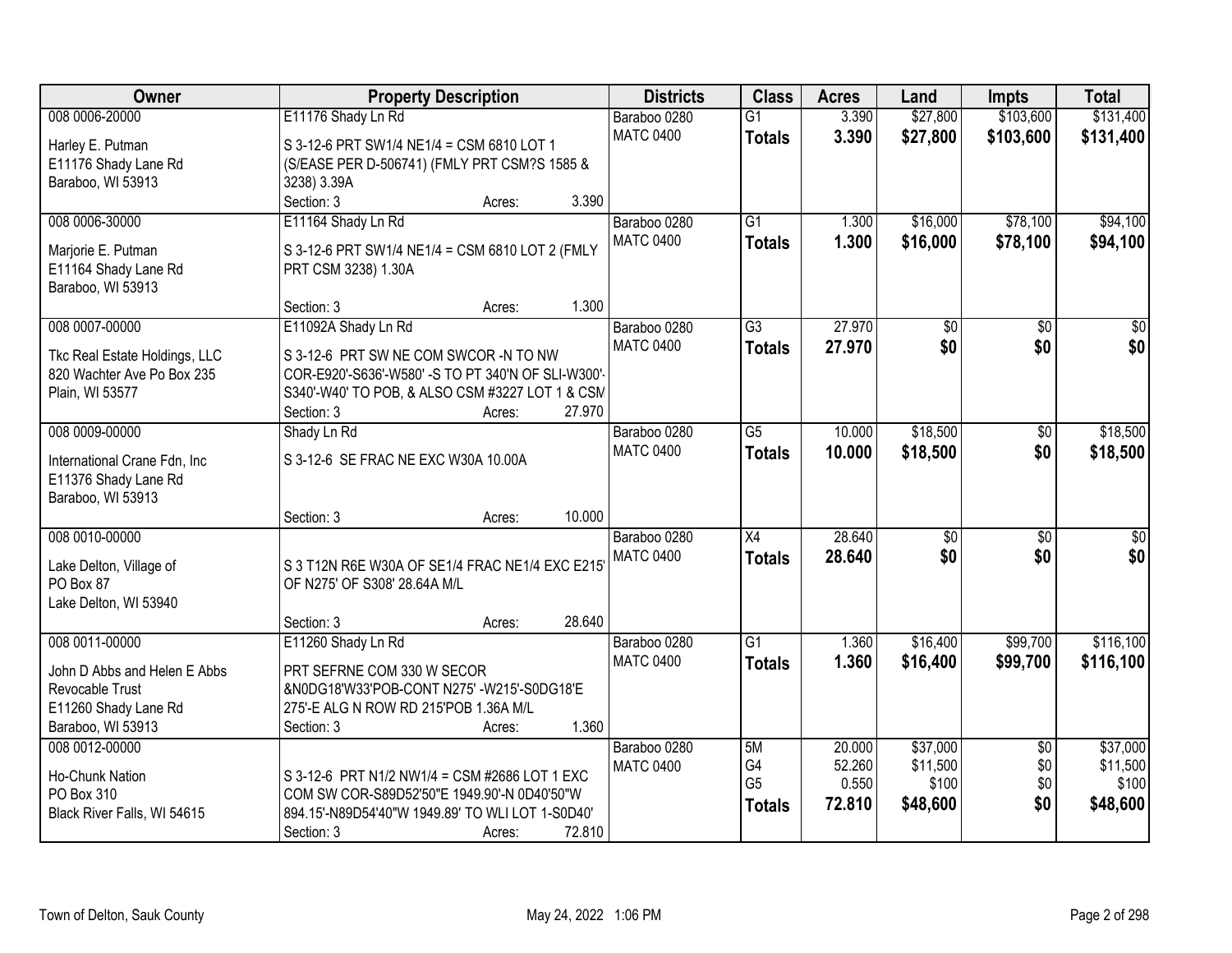| Owner                                  | <b>Property Description</b>                    |        |        | <b>Districts</b> | <b>Class</b>    | <b>Acres</b> | Land      | <b>Impts</b>    | <b>Total</b> |
|----------------------------------------|------------------------------------------------|--------|--------|------------------|-----------------|--------------|-----------|-----------------|--------------|
| 008 0013-10000                         | S2516 County Rd BD                             |        |        | Baraboo 0280     | $\overline{G2}$ | 2.250        | \$104,600 | \$136,700       | \$241,300    |
| Sellner Properties, LLC                | S 3-12-6 PRT NW FRAC NW = CSM #2167 LOT 2      |        |        | <b>MATC 0400</b> | <b>Totals</b>   | 2.250        | \$104,600 | \$136,700       | \$241,300    |
| S9179 Old Hwy 60                       | (W\EASE) 2.249A                                |        |        |                  |                 |              |           |                 |              |
| Lodi, WI 53555                         |                                                |        |        |                  |                 |              |           |                 |              |
|                                        | Section: 3                                     | Acres: | 2.250  |                  |                 |              |           |                 |              |
| 008 0013-20000                         | S2540 County Rd BD                             |        |        | Baraboo 0280     | G4<br>G7        | 4.810        | \$1,100   | $\overline{50}$ | \$1,100      |
| Steven M & Katherine A Zowin           | S 3-12-6 PRT N1/2 FRAC NW1/4 = CSM 6825 LOT 1  |        |        | <b>MATC 0400</b> |                 | 1.000        | \$14,000  | \$98,100        | \$112,100    |
| Revocable Living Trust                 | (W/EASE PER D-588733) (S/EASE PER D-1189495)   |        |        |                  | <b>Totals</b>   | 5.810        | \$15,100  | \$98,100        | \$113,200    |
| PO Box 366                             | (FMLY PRT CSM 2686) 5.81A                      |        |        |                  |                 |              |           |                 |              |
| Lake Delton, WI 53940                  | Section: 3                                     | Acres: | 5.810  |                  |                 |              |           |                 |              |
| 008 0013-30000                         | County Rd BD                                   |        |        | Baraboo 0280     | G4              | 3.490        | \$800     | \$0             | \$800        |
| Picketts Properties & Investments, LLC | S 3-12-6 PRT NW1/4 FRAC NW1/4 = CSM 6825 LOT 2 |        |        | <b>MATC 0400</b> | G <sub>5</sub>  | 0.830        | \$100     | \$0             | \$100        |
| Po 656                                 | (S&W/EASE PER D-1189494) (FMLY PRT CSM 2686)   |        |        |                  | <b>Totals</b>   | 4.320        | \$900     | \$0             | \$900        |
| Lake Delton, WI 53940                  | 4.32A                                          |        |        |                  |                 |              |           |                 |              |
|                                        | Section: 3                                     | Acres: | 4.320  |                  |                 |              |           |                 |              |
| 008 0013-40000                         | S2556 County Rd BD                             |        |        | Baraboo 0280     | G4              | 22.050       | \$4,900   | \$0             | \$4,900      |
| Picketts Properties & Investments, LLC | S 3-12-6 PRT N1/2 FRAC NW1/4 = CSM 6825 LOT 3  |        |        | <b>MATC 0400</b> | G <sub>5</sub>  | 5.000        | \$9,300   | \$0             | \$9,300      |
| PO Box 656                             | (W/EASE PER D-588733) (S&W EASE PER D-1189494  |        |        |                  | G7              | 2.000        | \$23,000  | \$122,400       | \$145,400    |
| Lake Delton, WI 53940                  | & D-1189495) (FMLY PRT CSM 2686) 29.05A        |        |        |                  | <b>Totals</b>   | 29.050       | \$37,200  | \$122,400       | \$159,600    |
|                                        | Section: 3                                     | Acres: | 29.050 |                  |                 |              |           |                 |              |
| 008 0014-00000                         | S2502 County Rd BD                             |        |        | Baraboo 0280     | $\overline{G2}$ | 3.030        | \$135,600 | \$190,800       | \$326,400    |
| Steffes Investments, LLC               | S 3-12-4 PRT NW FRAC NW = CSM #847 LOT 1 EXC   |        |        | <b>MATC 0400</b> | <b>Totals</b>   | 3.030        | \$135,600 | \$190,800       | \$326,400    |
| E11144A Moon Rd                        | TPP 1674-00 -24-4.02 PCL 16 PER D-923029 3.03A |        |        |                  |                 |              |           |                 |              |
| Baraboo, WI 53913                      |                                                |        |        |                  |                 |              |           |                 |              |
|                                        | Section: 3                                     | Acres: | 3.030  |                  |                 |              |           |                 |              |
| 008 0015-00000                         | S2628 County Rd BD                             |        |        | Baraboo 0280     | $\overline{G2}$ | 14.150       | \$266,500 | \$1,981,700     | \$2,248,200  |
| Bt-Oh, LLC                             | S 3-12-6 N1/2 SW FRAC NW EXC COM               |        |        | <b>MATC 0400</b> | <b>Totals</b>   | 14.150       | \$266,500 | \$1,981,700     | \$2,248,200  |
| 55 Glenlake Pkwy NE                    | NWCOR-S12RD-E40RD-N12RD-W TO POB & EXC         |        |        |                  |                 |              |           |                 |              |
| Atlanta, GA 30328                      | CSM #1643 & EXC TPP 1674-00-24-4.02 PCL 19 PER |        |        |                  |                 |              |           |                 |              |
|                                        | Section: 3                                     | Acres: | 14.150 |                  |                 |              |           |                 |              |
| 008 0015-10000                         | S2634 County Rd BD                             |        |        | Baraboo 0280     | $\overline{G2}$ | 2.300        | \$117,500 | \$182,300       | \$299,800    |
| Chad R. Strampe                        | S 3-12-6 PRT N1\2 SW FRAC NW = CSM #1643 LOT 1 |        |        | <b>MATC 0400</b> | <b>Totals</b>   | 2.300        | \$117,500 | \$182,300       | \$299,800    |
| S2634 County Rd Bd                     | EXC TPP 1674-00-24-4.02 PCL 20 PER D-935897    |        |        |                  |                 |              |           |                 |              |
| Baraboo, WI 53913-0000                 | 2.30A                                          |        |        |                  |                 |              |           |                 |              |
|                                        | Section: 3                                     | Acres: | 2.300  |                  |                 |              |           |                 |              |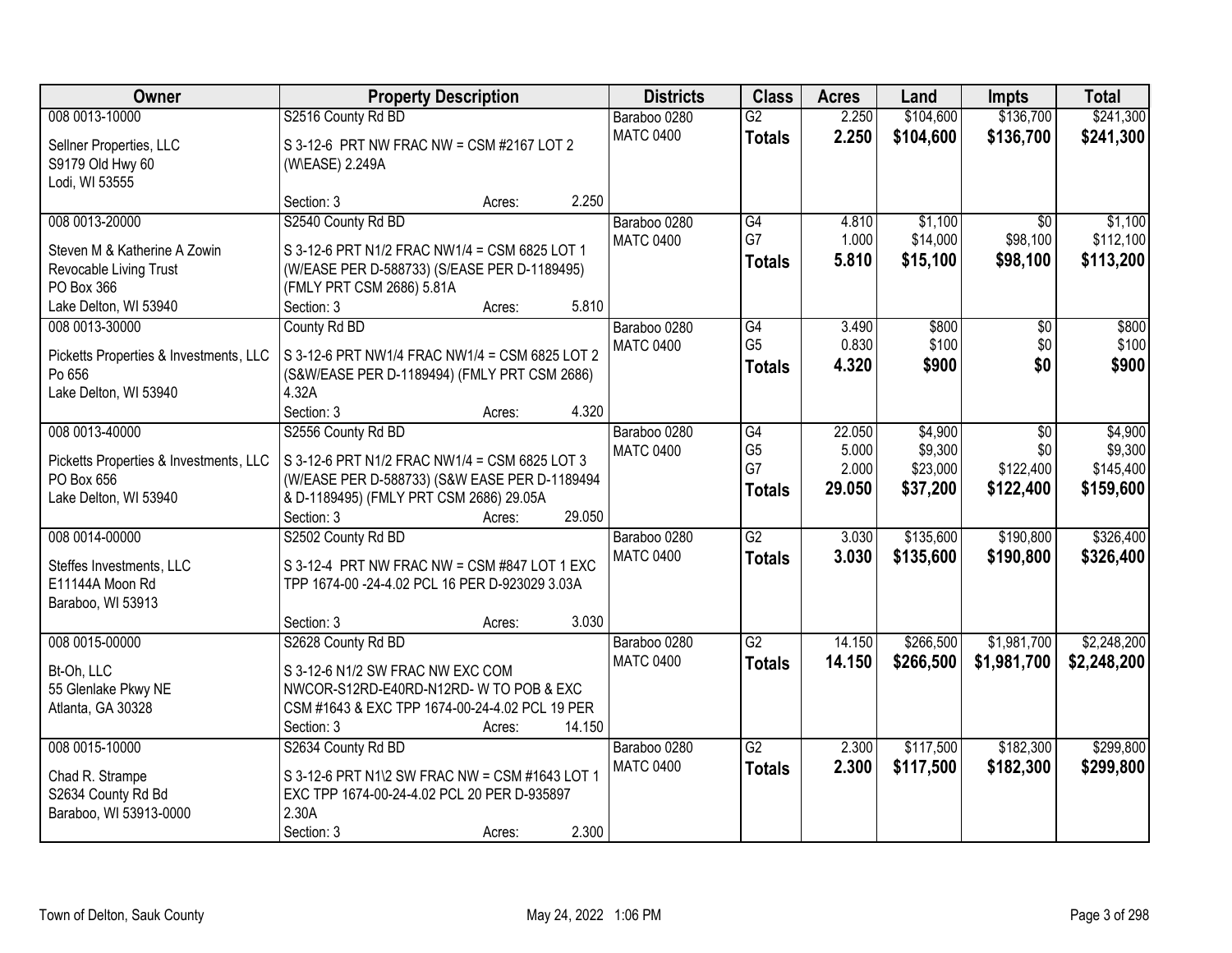| Owner                         | <b>Property Description</b>                        | <b>Districts</b>                 | <b>Class</b>    | <b>Acres</b> | Land       | Impts           | <b>Total</b> |
|-------------------------------|----------------------------------------------------|----------------------------------|-----------------|--------------|------------|-----------------|--------------|
| 008 0015-20000                | S2606 County Rd BD                                 | Baraboo 0280                     | $\overline{G2}$ | 2.780        | \$129,500  | $\overline{50}$ | \$129,500    |
| North Britsdale, LLC          | S 3-12-6 PRT SW NW COM NWCOR                       | <b>MATC 0400</b>                 | <b>Totals</b>   | 2.780        | \$129,500  | \$0             | \$129,500    |
| W7824 Timber Tr               | -S12RD-E40RD-N12RD-W TO POB EXC                    |                                  |                 |              |            |                 |              |
| Whitewater, WI 53190-0000     | TPP-1674-00-24-4.02 PCL 18 PER D-927583<br>2.78A   |                                  |                 |              |            |                 |              |
|                               | 2.780<br>Section: 3<br>Acres:                      |                                  |                 |              |            |                 |              |
| 008 0016-00000                | S2670 County Rd BD                                 | Baraboo 0280                     | $\overline{G2}$ | 19.130       | \$287,000  | $\overline{50}$ | \$287,000    |
| <b>Ho-Chunk Nation</b>        | S 3-12-6 PRT SW NW = CSM #6233 LOT 1 19.13A        | <b>MATC 0400</b>                 | <b>Totals</b>   | 19.130       | \$287,000  | \$0             | \$287,000    |
| PO Box 310                    |                                                    |                                  |                 |              |            |                 |              |
| Black River Falls, WI 54615   |                                                    |                                  |                 |              |            |                 |              |
|                               | 19.130<br>Section: 3<br>Acres:                     |                                  |                 |              |            |                 |              |
| 008 0016-10000                | E11002A Shady Ln Rd                                | Baraboo 0280                     | $\overline{G2}$ | 9.990        | \$149,900  | $\overline{50}$ | \$149,900    |
|                               |                                                    | <b>MATC 0400</b>                 | <b>Totals</b>   | 9.990        | \$149,900  | \$0             | \$149,900    |
| Ho-Chunk Nation               | S 3-12-6 PRT SE NW = CSM #6233 LOT 2 9.99A         |                                  |                 |              |            |                 |              |
| PO Box 310                    |                                                    |                                  |                 |              |            |                 |              |
| Black River Falls, WI 54615   | 9.990                                              |                                  |                 |              |            |                 |              |
|                               | Section: 3<br>Acres:                               |                                  | $\overline{G2}$ | 9.980        |            |                 |              |
| 008 0016-20000                | E11078 Shady Ln Rd                                 | Baraboo 0280<br><b>MATC 0400</b> |                 |              | \$149,700  | \$103,600       | \$253,300    |
| Ho-Chunk Nation               | S 3-12-6 PRT SE NW = CSM #6233 LOT 3 9.98A         |                                  | <b>Totals</b>   | 9.980        | \$149,700  | \$103,600       | \$253,300    |
| PO Box 310                    |                                                    |                                  |                 |              |            |                 |              |
| Black River Falls, WI 54615   |                                                    |                                  |                 |              |            |                 |              |
|                               | 9.980<br>Section: 3<br>Acres:                      |                                  |                 |              |            |                 |              |
| 008 0017-00000                | Us Hwy 12                                          | Baraboo 0280                     | $\overline{G2}$ | 10.010       | \$100, 100 | $\overline{50}$ | \$100, 100   |
| Bt-Oh, LLC                    | S 3-12-6 N1/2 SE FRAC NW EXC COM NE COR SE         | <b>MATC 0400</b>                 | <b>Totals</b>   | 10.010       | \$100,100  | \$0             | \$100,100    |
| 55 Glenlake Pkwy NE           | NW-S0?22'50"E ALG ELI 658.06'-N89?47'26"W          |                                  |                 |              |            |                 |              |
| Atlanta, GA 30328             | 661.12'-N0?25'9"W 658.60' TO NLI SE NW-S89?44'40"E |                                  |                 |              |            |                 |              |
|                               | 10.010<br>Section: 3<br>Acres:                     |                                  |                 |              |            |                 |              |
| 008 0017-10000                |                                                    | Baraboo 0280                     | G2              | 9.990        | \$40,000   | $\overline{50}$ | \$40,000     |
| Tkc Real Estate Holdings, LLC | S 3-12-6 PRT SE FRAC NW COM NE COR SE              | <b>MATC 0400</b>                 | <b>Totals</b>   | 9.990        | \$40,000   | \$0             | \$40,000     |
| 820 Wachter Ave Po Box 235    | NW-S0?22'50"E ALG ELI 658.06'-N89?47'26"W          |                                  |                 |              |            |                 |              |
| Plain, WI 53577               | 661.12'-N0?25'9"W 658.60' TO NLI SE NW-S89?44'40"E |                                  |                 |              |            |                 |              |
|                               | 9.990<br>Section: 3<br>Acres:                      |                                  |                 |              |            |                 |              |
| 008 0019-00000                |                                                    | Baraboo 0280                     | 5M              | 2.000        | \$3,500    | $\overline{50}$ | \$3,500      |
|                               |                                                    | <b>MATC 0400</b>                 | G4              | 37.000       | \$8,200    | \$0             | \$8,200      |
| W Scott Morath Lc             | S 3-12-6 NE1/4 SW1/4 (S/TEL ROW) 40.00A            |                                  | G <sub>5</sub>  | 1.000        | \$100      | \$0             | \$100        |
| E10947A Shady Lane Rd         |                                                    |                                  | <b>Totals</b>   | 40.000       | \$11,800   | \$0             | \$11,800     |
| Baraboo, WI 53913             | 40.000                                             |                                  |                 |              |            |                 |              |
|                               | Section: 3<br>Acres:                               |                                  |                 |              |            |                 |              |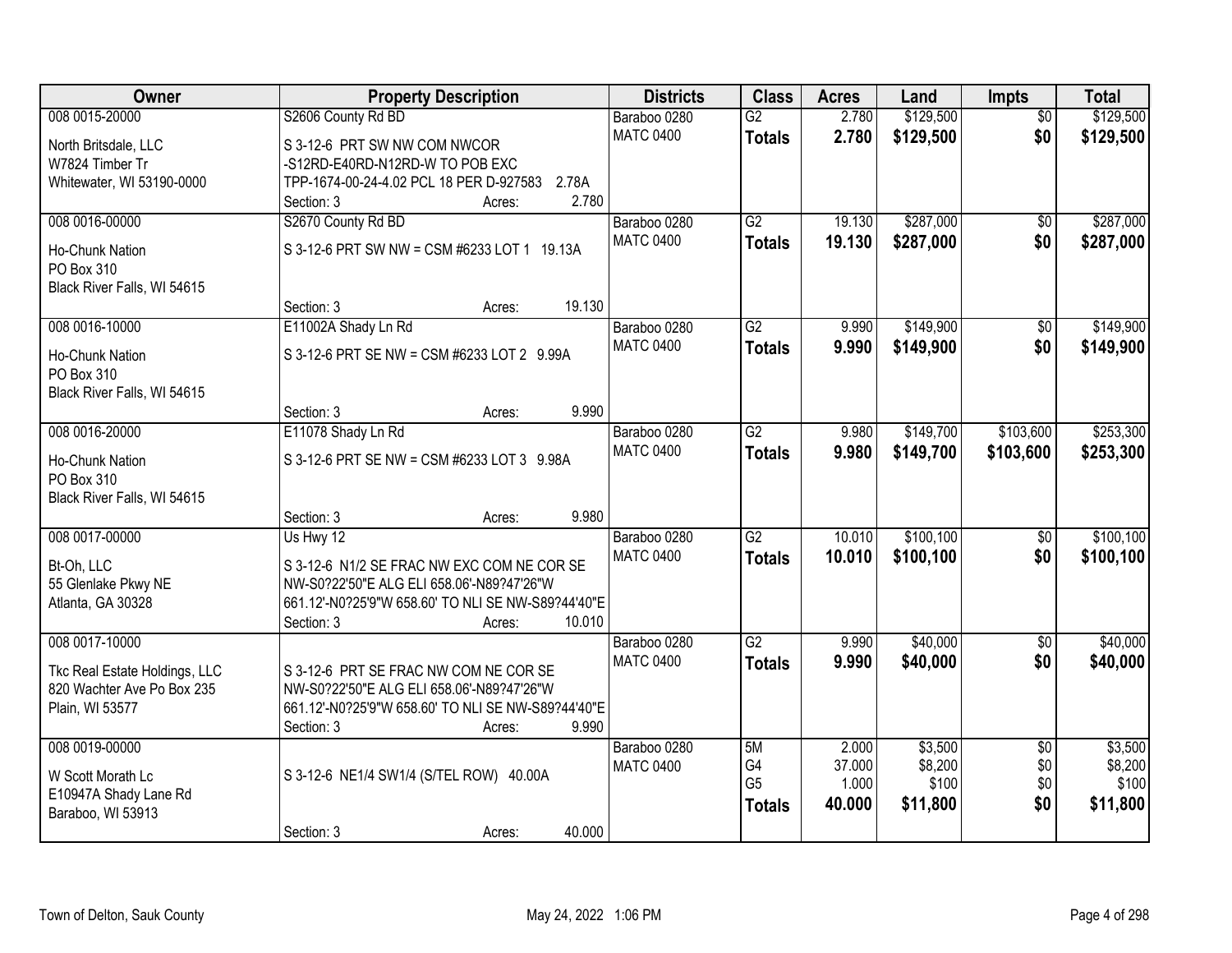| <b>Owner</b>                              | <b>Property Description</b>                                                                       | <b>Districts</b>                 | <b>Class</b>    | <b>Acres</b>   | Land      | <b>Impts</b>    | <b>Total</b> |
|-------------------------------------------|---------------------------------------------------------------------------------------------------|----------------------------------|-----------------|----------------|-----------|-----------------|--------------|
| 008 0020-00000                            | Shady Lane Rd                                                                                     | Baraboo 0280                     | $\overline{G}$  | 1.600          | \$8,000   | \$500           | \$8,500      |
| W Scott Morath Lc                         | S 3-12-6 PRT NW1/4 SW1/4 = CSM 4641 LOT 1 EXC                                                     | <b>MATC 0400</b>                 | <b>Totals</b>   | 1.600          | \$8,000   | \$500           | \$8,500      |
| E10947A Shady Lane Rd                     | LOT 1 CSM 1649 1.60A (REMNANT-WAITING FOR                                                         |                                  |                 |                |           |                 |              |
| Baraboo, WI 53913                         | DEEDS)                                                                                            |                                  |                 |                |           |                 |              |
|                                           | 1.600<br>Section: 3<br>Acres:                                                                     |                                  |                 |                |           |                 |              |
| 008 0020-10000                            | E10905 Shady Ln Rd                                                                                | Baraboo 0280                     | G2              | 3.530          | \$145,600 | \$149,200       | \$294,800    |
| W Scott Morath                            | S 3-12-6 PRT NW SW = CSM #1649 LOT 1 EXC TPP                                                      | <b>MATC 0400</b>                 | <b>Totals</b>   | 3.530          | \$145,600 | \$149,200       | \$294,800    |
| E10947A Shady Lane Rd                     | 1674-00-24 -4.03 PCL 27 PER D-924138 3.53A (FMLY                                                  |                                  |                 |                |           |                 |              |
| Baraboo, WI 53913-0000                    | PRT CSM #1600) (INCLUDES PRT LOT 1 CSM #4641)                                                     |                                  |                 |                |           |                 |              |
|                                           | 3.530<br>Section: 3<br>Acres:                                                                     |                                  |                 |                |           |                 |              |
| 008 0020-20000                            | E10947A Shady Ln Rd                                                                               | Baraboo 0280                     | G1              | 2.000          | \$20,800  | \$160,800       | \$181,600    |
|                                           |                                                                                                   | <b>MATC 0400</b>                 | G4              | 1.960          | \$400     | \$0             | \$400        |
| W Scott Morath<br>E10947A Shady Lane Rd   | S 3-12-6 PRT NW SW = CSM #1649 LOT 2; ALSO COM<br>NE COR SD LOT 2-S89?46'33"E 125.03' ALG NLI NW  |                                  | <b>Totals</b>   | 3.960          | \$21,200  | \$160,800       | \$182,000    |
| Baraboo, WI 53913-0000                    | SW-S1?22'18"W 526.57'-N89?45'30"W 326.77' TO SE                                                   |                                  |                 |                |           |                 |              |
|                                           | 3.960<br>Section: 3<br>Acres:                                                                     |                                  |                 |                |           |                 |              |
| 008 0020-30000                            |                                                                                                   | Baraboo 0280                     | G4              | 28.660         | \$6,300   | \$0             | \$6,300      |
|                                           |                                                                                                   | <b>MATC 0400</b>                 | G <sub>5</sub>  | 0.500          | \$100     | \$0             | \$100        |
| Ho-Chunk Nation                           | S 3-12-6 PRT NW SW COM ON NLI S89?46'35"E                                                         |                                  | <b>Totals</b>   | 29.160         | \$6,400   | \$0             | \$6,400      |
| PO Box 310<br>Black River Falls, WI 54615 | 827.12' FRM W1/4 COR-CONT S89?46'35"E 494.19' TO<br>NECOR-S0?49'12"E 1317.84' TO SECOR-N89?50'9"W |                                  |                 |                |           |                 |              |
|                                           | 29.160<br>Section: 3<br>Acres:                                                                    |                                  |                 |                |           |                 |              |
| 008 0021-00000                            | S2828 County Rd BD                                                                                | Baraboo 0280                     | 5M              | 20.000         | \$37,000  | $\overline{50}$ | \$37,000     |
|                                           |                                                                                                   | <b>MATC 0400</b>                 | G4              | 236.490        | \$52,300  | \$0             | \$52,300     |
| Ho-Chunk Nation                           | S 3-12-6 SW SE, SE SW & PRT SW SW & S 10-12-6 NE                                                  |                                  | G <sub>5</sub>  | 2.500          | \$100     | \$0             | \$100        |
| PO Box 310                                | NW, NW NE & PRT SE NW & SW NE = CSM #2830 LOT                                                     |                                  | <b>Totals</b>   | 258.990        | \$89,400  | \$0             | \$89,400     |
| Black River Falls, WI 54615               | 1 EXC CSM #3359 & EXC TPP 1674-00-24-4.03 PCL 30                                                  |                                  |                 |                |           |                 |              |
|                                           | 258.990<br>Section: 3<br>Acres:                                                                   |                                  | $\overline{G2}$ |                |           |                 | \$264,700    |
| 008 0021-10000                            | S2810 County Rd BD                                                                                | Baraboo 0280<br><b>MATC 0400</b> |                 | 4.620<br>4.620 | \$46,200  | \$218,500       |              |
| Keith Kahlow                              | S 3-12-6 PRT SW SW = CSM #3359 LOT 1 EXC TPP                                                      |                                  | <b>Totals</b>   |                | \$46,200  | \$218,500       | \$264,700    |
| S2810 County Rd Bd                        | 1674-00-24 -4.03 PCL 29 PER D-926478 4.62A                                                        |                                  |                 |                |           |                 |              |
| Baraboo, WI 53913                         |                                                                                                   |                                  |                 |                |           |                 |              |
|                                           | 4.620<br>Section: 3<br>Acres:                                                                     |                                  |                 |                |           |                 |              |
| 008 0023-00000                            | E11203B Shady Ln Rd                                                                               | Baraboo 0280                     | $\overline{G1}$ | 2.000          | \$20,800  | \$90,400        | \$111,200    |
| Roger D. Forster                          | S 3-12-6 PRT NE SE = CSM #446 LOT 1 9.96A                                                         | <b>MATC 0400</b>                 | G <sub>5</sub>  | 7.960          | \$13,200  | \$0             | \$13,200     |
| E11203B Shady Lane Rd                     |                                                                                                   |                                  | <b>Totals</b>   | 9.960          | \$34,000  | \$90,400        | \$124,400    |
| Baraboo, WI 53913-0000                    |                                                                                                   |                                  |                 |                |           |                 |              |
|                                           | 9.960<br>Section: 3<br>Acres:                                                                     |                                  |                 |                |           |                 |              |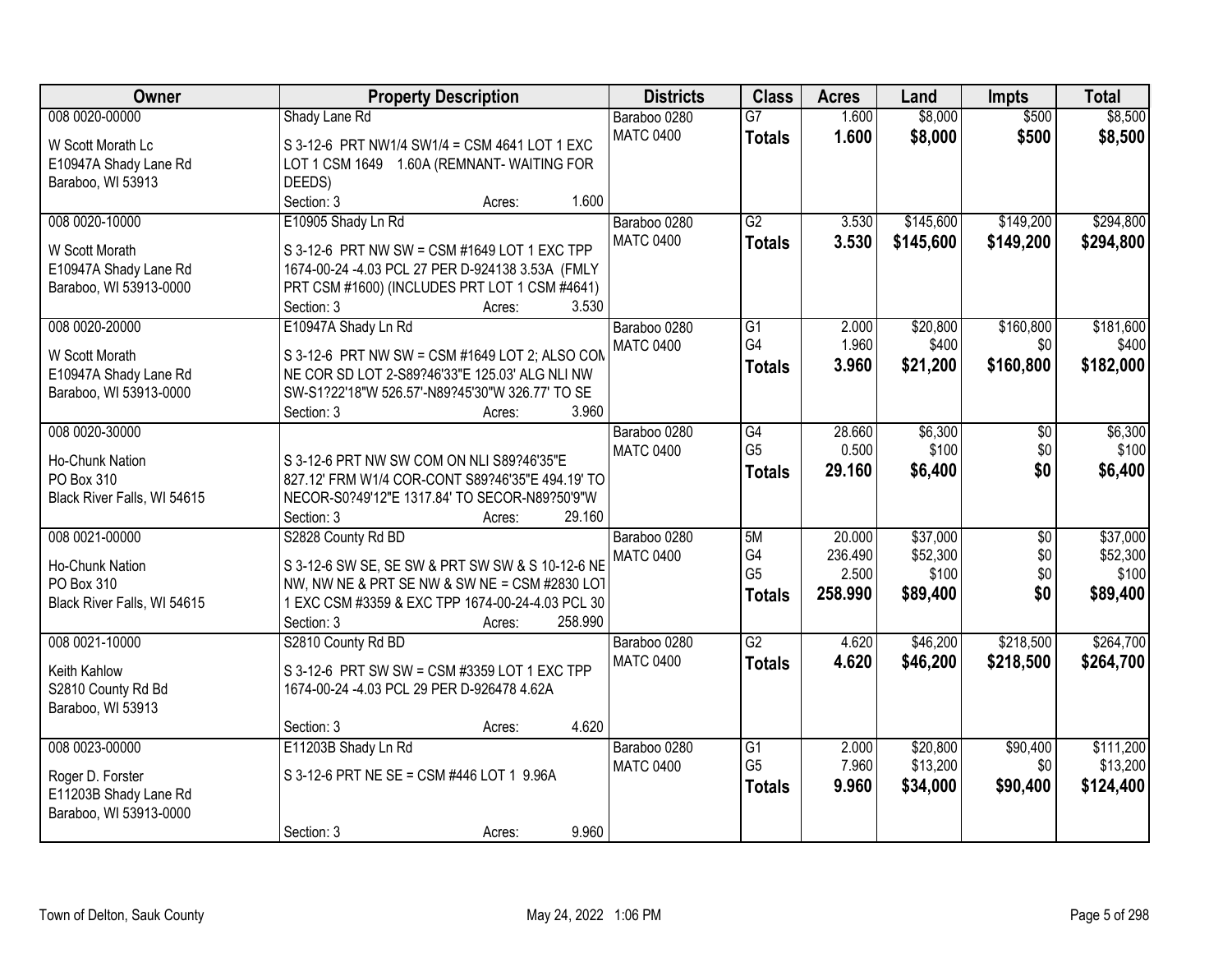| Owner                                                | <b>Property Description</b>                                                                   |        | <b>Districts</b>                 | <b>Class</b>         | <b>Acres</b>    | Land                 | <b>Impts</b>    | <b>Total</b>         |
|------------------------------------------------------|-----------------------------------------------------------------------------------------------|--------|----------------------------------|----------------------|-----------------|----------------------|-----------------|----------------------|
| 008 0024-00000                                       | E11259 Shady Ln Rd                                                                            |        | Baraboo 0280                     | $\overline{G1}$      | 2.000           | \$20,800             | \$153,800       | \$174,600            |
| Robert D & Sharon L Mattson Living                   | S 3-12-6 PRT NE SE = CSM #4035 LOT 2 13.13A                                                   |        | <b>MATC 0400</b>                 | G <sub>5</sub>       | 11.130          | \$20,600             | \$0             | \$20,600             |
| Trust                                                | (FMLY PRT CSM #446)                                                                           |        |                                  | <b>Totals</b>        | 13.130          | \$41,400             | \$153,800       | \$195,200            |
| E11259 Shady Lane Rd                                 |                                                                                               |        |                                  |                      |                 |                      |                 |                      |
| Baraboo, WI 53913                                    | Section: 3<br>Acres:                                                                          | 13.130 |                                  |                      |                 |                      |                 |                      |
| 008 0024-10000                                       | E11247 Shady Ln Rd                                                                            |        | Baraboo 0280<br><b>MATC 0400</b> | G1<br>G <sub>5</sub> | 2.000<br>10.190 | \$20,800<br>\$18,900 | \$0<br>\$0      | \$20,800<br>\$18,900 |
| Robert D & Sharon L Mattson Living                   | S 3-12-6 PRT NE SE = CSM #4035 LOT 1 12.19A                                                   |        |                                  | <b>Totals</b>        | 12.190          | \$39,700             | \$0             | \$39,700             |
| Trust                                                | (FMLY PRT CSM #446)                                                                           |        |                                  |                      |                 |                      |                 |                      |
| E11259 Shady Lane Rd                                 | Section: 3                                                                                    | 12.190 |                                  |                      |                 |                      |                 |                      |
| Baraboo, WI 53913<br>008 0025-00000                  | Acres:<br>E11275 Shady Ln Rd                                                                  |        | Baraboo 0280                     | $\overline{G1}$      | 2.000           | \$20,800             | \$125,200       | \$146,000            |
|                                                      |                                                                                               |        | <b>MATC 0400</b>                 | <b>Totals</b>        | 2.000           | \$20,800             | \$125,200       | \$146,000            |
| Ho-Chunk Nation                                      | S 3-12-6 PRT NE SE BEING IN NE COR 16 RODS E &                                                |        |                                  |                      |                 |                      |                 |                      |
| PO Box 310                                           | W & 22 RODS N & S 2A M/L                                                                      |        |                                  |                      |                 |                      |                 |                      |
| Black River Falls, WI 54615                          | Section: 3<br>Acres:                                                                          | 2.000  |                                  |                      |                 |                      |                 |                      |
| 008 0026-00000                                       |                                                                                               |        | Baraboo 0280                     | 5M                   | 27.000          | \$50,000             | $\overline{50}$ | \$50,000             |
|                                                      |                                                                                               |        | <b>MATC 0400</b>                 | G4                   | 12.000          | \$2,700              | \$0             | \$2,700              |
| W Scott Morath Lc                                    | S 3-12-6 NW1/4 SE1/4 40.00A                                                                   |        |                                  | G <sub>5</sub>       | 1.000           | \$100                | \$0             | \$100                |
| E10947A Shady Lane Rd<br>Baraboo, WI 53913           |                                                                                               |        |                                  | <b>Totals</b>        | 40.000          | \$52,800             | \$0             | \$52,800             |
|                                                      | Section: 3<br>Acres:                                                                          | 40.000 |                                  |                      |                 |                      |                 |                      |
| 008 0028-00000                                       |                                                                                               |        | Baraboo 0280                     | X1                   | 41.410          | \$0                  | \$0             | \$0                  |
|                                                      |                                                                                               |        | <b>MATC 0400</b>                 | <b>Totals</b>        | 41.410          | \$0                  | \$0             | \$0                  |
| U S A In Trust For Wis Winnebago Tribe<br>PO Box 310 | S 3-12-6 PRT E1/2 SE1/4 = CSM #446 LOT 3 41.41A<br>(W/EASE PER D-817534) (HOUSE OF WELLNESS & |        |                                  |                      |                 |                      |                 |                      |
| Black River Falls, WI 54615-0000                     | HOMES)                                                                                        |        |                                  |                      |                 |                      |                 |                      |
|                                                      | Section: 3<br>Acres:                                                                          | 41.410 |                                  |                      |                 |                      |                 |                      |
| 008 0028-10000                                       |                                                                                               |        | Baraboo 0280                     | $\overline{X2}$      | 5.660           | \$0                  | $\overline{50}$ | $\sqrt{60}$          |
| Wis D Transportation                                 | S 3-12-6 LAND FOR HWY 12 TPP 1674-00-24: -4.02                                                |        | <b>MATC 0400</b>                 | <b>Totals</b>        | 5.660           | \$0                  | \$0             | \$0                  |
| 2101 Wright St                                       | PCL 16 (D-923029), PCL 17(D-922638), PCL                                                      |        |                                  |                      |                 |                      |                 |                      |
| Madison, WI 53704-0000                               | 18(D-927583), PCL 19 (D-928016), PCL 20(D-935897),                                            |        |                                  |                      |                 |                      |                 |                      |
|                                                      | Section: 3<br>Acres:                                                                          | 5.660  |                                  |                      |                 |                      |                 |                      |
| 008 0029-00000                                       | S2545 County Rd BD                                                                            |        | Baraboo 0280                     | $\overline{G2}$      | 1.850           | \$102,500            | \$231,300       | \$333,800            |
| Viking Bowl Pizza, Inc.                              | S 4-12-6 PRT NE NE = CSM #1415 LOT 1 EXC TPP                                                  |        | <b>MATC 0400</b>                 | <b>Totals</b>        | 1.850           | \$102,500            | \$231,300       | \$333,800            |
| PO Box 350                                           | 1674-00-24 -4.02 PCL 23 PER D-942841 1.85A                                                    |        |                                  |                      |                 |                      |                 |                      |
| Reedsburg, WI 53959-0000                             |                                                                                               |        |                                  |                      |                 |                      |                 |                      |
|                                                      | Section: 4<br>Acres:                                                                          | 1.850  |                                  |                      |                 |                      |                 |                      |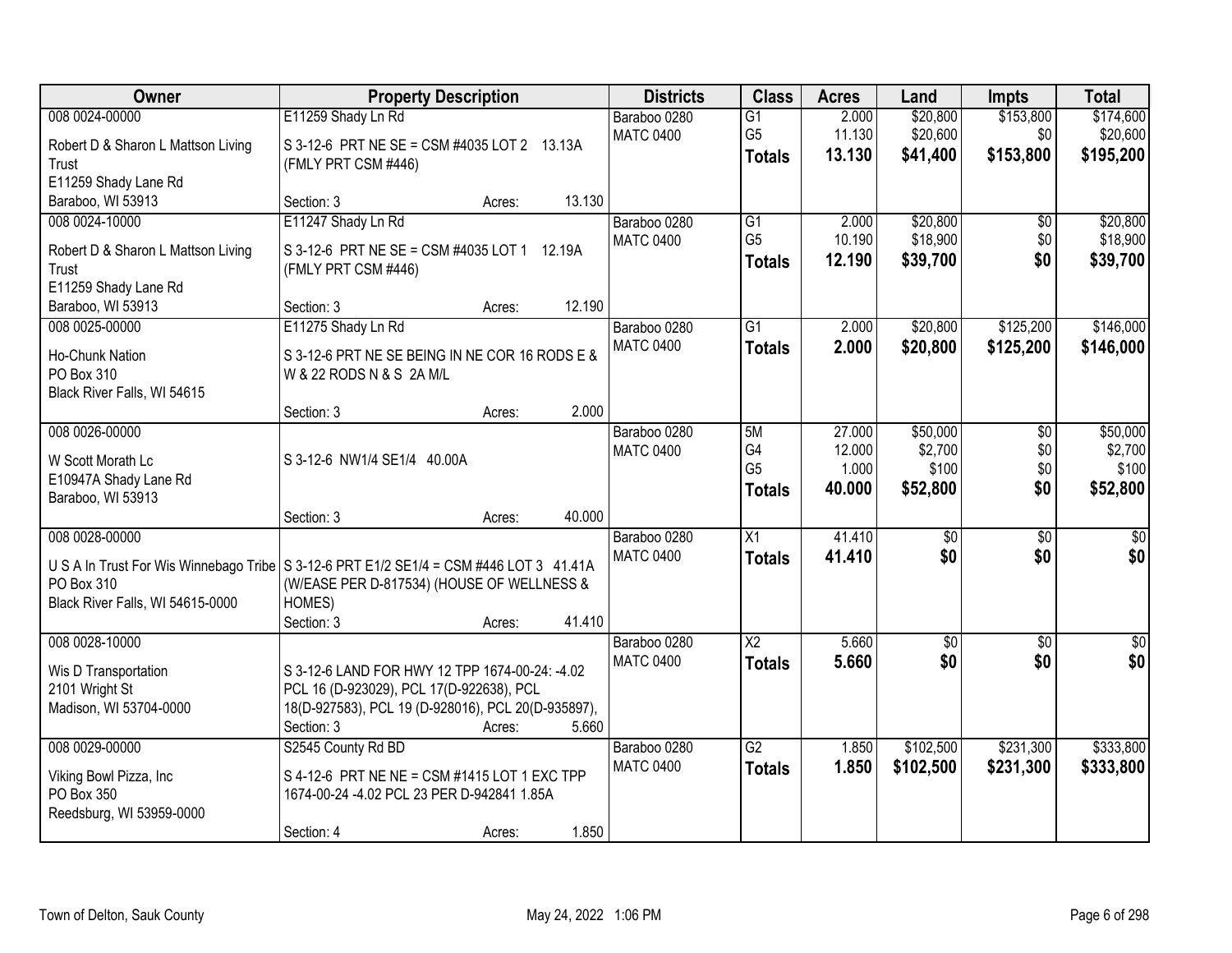| Owner                        | <b>Property Description</b>                      | <b>Districts</b> | <b>Class</b>    | <b>Acres</b> | Land              | <b>Impts</b>    | <b>Total</b>    |
|------------------------------|--------------------------------------------------|------------------|-----------------|--------------|-------------------|-----------------|-----------------|
| 008 0031-10000               | S2495 County Rd BD                               | Baraboo 0280     | $\overline{G2}$ | 0.100        | \$6,000           | $\overline{50}$ | \$6,000         |
| Wild Bills, LLC              | S 33-13-6 PRT S1/2 SE1/4 & S 4-12-6 PRT FRAC     | <b>MATC 0400</b> | G4              | 27.500       | \$6,100           | \$0             | \$6,100         |
| PO Box 350                   | NW1/4 NE1/4 & FRAC NE1/4 NE1/4 = CSM 6933 LOT 1  |                  | G <sub>5</sub>  | 5.020        | \$2,500           | \$0             | \$2,500         |
| Reedsburg, WI 53959          | (S/EASE?S PER D-420255 & D-463470) (FMLY PRT     |                  | <b>Totals</b>   | 32.620       | \$14,600          | \$0             | \$14,600        |
|                              | 32.620<br>Section: 33<br>Acres:                  |                  |                 |              |                   |                 |                 |
| 008 0031-20000               | S2593 County Rd BD                               | Baraboo 0280     | G4              | 31.760       | \$6,700           | $\overline{30}$ | \$6,700         |
|                              |                                                  | <b>MATC 0400</b> | G <sub>5</sub>  | 1.170        | \$2,200           | \$0             | \$2,200         |
| Wild Bills, LLC              | S 4-12-6 PRT FRAC NW1/4 NE1/4, FRAC NE1/4 NE1/4  |                  | G7              | 2.000        | \$23,000          | \$93,200        | \$116,200       |
| PO Box 350                   | & S1/2 NE1/4 = CSM 6933 LOT 2 (FMLY PRT CSM 498) |                  | <b>Totals</b>   | 34.930       | \$31,900          | \$93,200        | \$125,100       |
| Reedsburg, WI 53959          | 34.93A<br>34.930                                 |                  |                 |              |                   |                 |                 |
| 008 0031-30000               | Section: 4<br>Acres:                             |                  |                 |              |                   |                 |                 |
|                              | S2699 County Rd BD                               | Baraboo 0280     | G2<br>G4        | 0.000        | $\overline{50}$   | $\overline{50}$ | $\overline{30}$ |
| Wild Bills, LLC              | S 4-12-6 PRT S1/2 NE1/4 = CSM 6933 LOT 3 (S/EASE | <b>MATC 0400</b> | G <sub>5</sub>  | 62.360       | \$13,800<br>\$100 | \$0<br>\$0      | \$13,800        |
| PO Box 350                   | PER D-970241) (FMLY PRT CSM?S 498 & 5834)        |                  |                 | 0.620        |                   |                 | \$100           |
| Reedsburg, WI 53959          | 62.98A                                           |                  | <b>Totals</b>   | 62.980       | \$13,900          | \$0             | \$13,900        |
|                              | 62.980<br>Section: 4<br>Acres:                   |                  |                 |              |                   |                 |                 |
| 008 0032-10000               |                                                  | Baraboo 0280     | $\overline{G4}$ | 1.260        | \$300             | \$0             | \$300           |
|                              |                                                  | <b>MATC 0400</b> | <b>Totals</b>   | 1.260        | \$300             | \$0             | \$300           |
| Wild Bills, LLC              | S 4-12-6 THAT PRT NW FRAC NE & NE FRAC NW        |                  |                 |              |                   |                 |                 |
| PO Box 350                   | LYING N&W OF USH 12 BYPASS PROJ 1674-00-21       |                  |                 |              |                   |                 |                 |
| Reedsburg, WI 53959          | D-970241 & E OF A LINE COM ON NLI NE NW<br>1.260 |                  |                 |              |                   |                 |                 |
|                              | Section: 4<br>Acres:                             |                  | $\overline{G4}$ |              |                   |                 |                 |
| 008 0034-10000               |                                                  | Baraboo 0280     |                 | 1.590        | \$400             | $\overline{50}$ | \$400           |
| Wild Bills, LLC              | S 4-12-6 THAT PRT SW FRAC NE LYING W OF USH      | <b>MATC 0400</b> | <b>Totals</b>   | 1.590        | \$400             | \$0             | \$400           |
| PO Box 350                   | 12 BYPASS PROJ 1674-00-21 D-970241 1.59A         |                  |                 |              |                   |                 |                 |
| Reedsburg, WI 53959          |                                                  |                  |                 |              |                   |                 |                 |
|                              | 1.590<br>Section: 4<br>Acres:                    |                  |                 |              |                   |                 |                 |
| 008 0037-00000               | E10562 Shady Lane Rd                             | Baraboo 0280     | $\overline{G2}$ | 40.000       | \$180,000         | \$564,400       | \$744,400       |
| Rx Traxler Land Company, LLC | S 4-12-6 SW1/4 FRAC NW1/4 (DELL-BOO              | <b>MATC 0400</b> | <b>Totals</b>   | 40.000       | \$180,000         | \$564,400       | \$744,400       |
| E10590 Shady Lane Rd         | CAMPGROUND) 40.00A                               |                  |                 |              |                   |                 |                 |
| Baraboo, WI 53913            |                                                  |                  |                 |              |                   |                 |                 |
|                              | 40.000<br>Section: 4<br>Acres:                   |                  |                 |              |                   |                 |                 |
| 008 0039-00000               |                                                  | Baraboo 0280     | G4              | 38.600       | \$8,000           | $\overline{30}$ | \$8,000         |
|                              |                                                  | <b>MATC 0400</b> | G <sub>5</sub>  | 2.000        | \$200             | \$0             | \$200           |
| Michael A. Price             | S 4-12-6 THAT PRT NE SW & NW SE LYING S&W OF     |                  | <b>Totals</b>   | 40.600       | \$8,200           | \$0             | \$8,200         |
| 357 Us Hwy 12                | US HWY 12 BYPASS/SHADY LN PROJ 1674-00-21        |                  |                 |              |                   |                 |                 |
| Baraboo, WI 53913            | DEED D-949388 40.6A M/L                          |                  |                 |              |                   |                 |                 |
|                              | 40.600<br>Section: 4<br>Acres:                   |                  |                 |              |                   |                 |                 |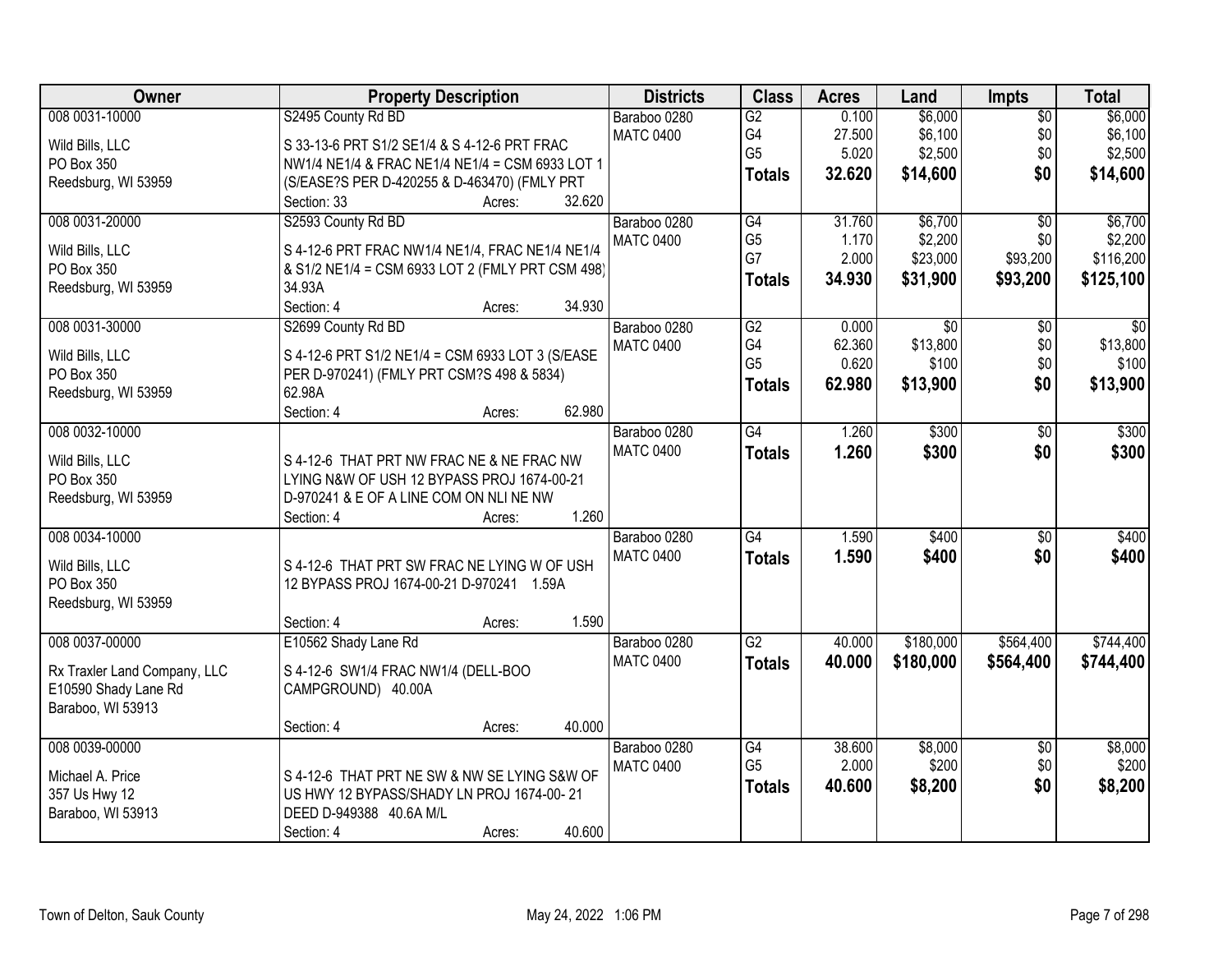| Owner                                                                             | <b>Property Description</b>                                                                                                                                                                    |         | <b>Districts</b>                 | <b>Class</b>                                             | <b>Acres</b>                          | Land                                         | <b>Impts</b>                                     | <b>Total</b>                                   |
|-----------------------------------------------------------------------------------|------------------------------------------------------------------------------------------------------------------------------------------------------------------------------------------------|---------|----------------------------------|----------------------------------------------------------|---------------------------------------|----------------------------------------------|--------------------------------------------------|------------------------------------------------|
| 008 0040-00000<br>Michael A. Price<br>357 Us Hwy 12<br>Baraboo, WI 53913          | S 4-12-6 NW1/4 SW1/4 40.00A (S/EASE PER<br>D-1024851)                                                                                                                                          |         | Baraboo 0280<br><b>MATC 0400</b> | G4<br>G <sub>5</sub><br><b>Totals</b>                    | 39.000<br>1.000<br>40.000             | \$8,100<br>\$100<br>\$8,200                  | $\sqrt{$0}$<br>\$0<br>\$0                        | \$8,100<br>\$100<br>\$8,200                    |
|                                                                                   | Section: 4<br>Acres:                                                                                                                                                                           | 40.000  |                                  |                                                          |                                       |                                              |                                                  |                                                |
| 008 0041-00000<br>Richard B. Hainz<br>930 Rosemary Ln<br>Baraboo, WI 53913        | S 4 T12N R6E SW1/4 SW1/4 40.00A (W/EASE PER<br>D-1024851)                                                                                                                                      |         | Baraboo 0280<br><b>MATC 0400</b> | $\overline{G5}$<br>G <sub>6</sub><br><b>Totals</b>       | 5.000<br>35.000<br>40.000             | \$9,800<br>\$129,500<br>\$139,300            | \$0<br>\$0<br>\$0                                | \$9,800<br>\$129,500<br>\$139,300              |
| 008 0042-00000                                                                    | Section: 4<br>Acres:                                                                                                                                                                           | 40.000  | Baraboo 0280                     | $\overline{G6}$                                          | 40.000                                | \$91,000                                     | \$0                                              | \$91,000                                       |
| Angela D. Vanderveer<br>606 Bowman Rd<br>Wis Dells, WI 53965-0000                 | S 4 T12N R6E SE1/4 SW1/4 40.00A                                                                                                                                                                | 40.000  | <b>MATC 0400</b>                 | <b>Totals</b>                                            | 40.000                                | \$91,000                                     | \$0                                              | \$91,000                                       |
| 008 0043-00000                                                                    | Section: 4<br>Acres:<br>S2733 County Rd BD                                                                                                                                                     |         | Baraboo 0280                     | G4                                                       | 34.370                                | \$7,600                                      | $\sqrt[6]{3}$                                    | \$7,600                                        |
| Statz Properties, LLC<br>1600 Algonquin Dr<br>Baraboo, WI 53913                   | S 4-12-6 NE SE EXC TPP 1674-00-24-4.03 PCL 31<br>PER D-939754 38.37A                                                                                                                           |         | <b>MATC 0400</b>                 | G <sub>5</sub><br>G7<br><b>Totals</b>                    | 2.000<br>2.000<br>38.370              | \$100<br>\$11,500<br>\$19,200                | \$0<br>\$0<br>\$0                                | \$100<br>\$11,500<br>\$19,200                  |
|                                                                                   | Section: 4<br>Acres:                                                                                                                                                                           | 38.370  |                                  |                                                          |                                       |                                              |                                                  |                                                |
| 008 0044-00000<br>Statz Properties, LLC<br>1600 Algonquin Dr<br>Baraboo, WI 53913 | E10795 Shady Ln Rd<br>S 4-12-6 THAT PRT NW SE LYING S&E OF US HWY<br>12 BYPASS/ SHADY LN PROJ 1674-00-21 DEEDS<br>D-949388 & D-1037464 (S/LEASE PER D-1166735)<br>Section: 4<br>Acres:         | 27.130  | Baraboo 0280<br><b>MATC 0400</b> | $\overline{G2}$<br>G4<br>G <sub>5</sub><br><b>Totals</b> | 0.200<br>25.430<br>1.500<br>27.130    | \$2,100<br>\$5,600<br>\$100<br>\$7,800       | $\overline{50}$<br>\$0<br>\$0<br>\$0             | \$2,100<br>\$5,600<br>\$100<br>\$7,800         |
| 008 0045-00000<br>Ho-Chunk Nation<br>PO Box 310<br>Black River Falls, WI 54615    | S2917 County Rd BD<br>S 4-12-6 PRT S1/2 SE1/4 & S 9-12-6 PRT N1/2 NE1/4<br>BEING THAT PRT LOT 1 CSM #2858 LYING E OF USH<br>12 BYPASS PROJ 1674-00-21 D-972310 130.09A<br>Section: 4<br>Acres: | 130.090 | Baraboo 0280<br><b>MATC 0400</b> | 5M<br>G <sub>2</sub><br>G4<br>Totals                     | 10.000<br>1.000<br>119.090<br>130.090 | \$18,500<br>\$50,000<br>\$26,400<br>\$94,900 | $\overline{50}$<br>\$432,000<br>\$0<br>\$432,000 | \$18,500<br>\$482,000<br>\$26,400<br>\$526,900 |
| 008 0045-10000<br>Ho-Chunk Nation<br>PO Box 310<br>Black River Falls, WI 54615    | S 4-12-6 PRT SW SE & S 9-12-6 PRT NW NE BEING<br>THAT PRT LOT 1 CSM #2858 LYING W OF USH 12<br>BYPASS PROJ 1674-00-21 D-972310 1.56A<br>Section: 4<br>Acres:                                   | 1.560   | Baraboo 0280<br><b>MATC 0400</b> | G4<br><b>Totals</b>                                      | 1.560<br>1.560                        | \$300<br>\$300                               | $\overline{30}$<br>\$0                           | \$300<br>\$300                                 |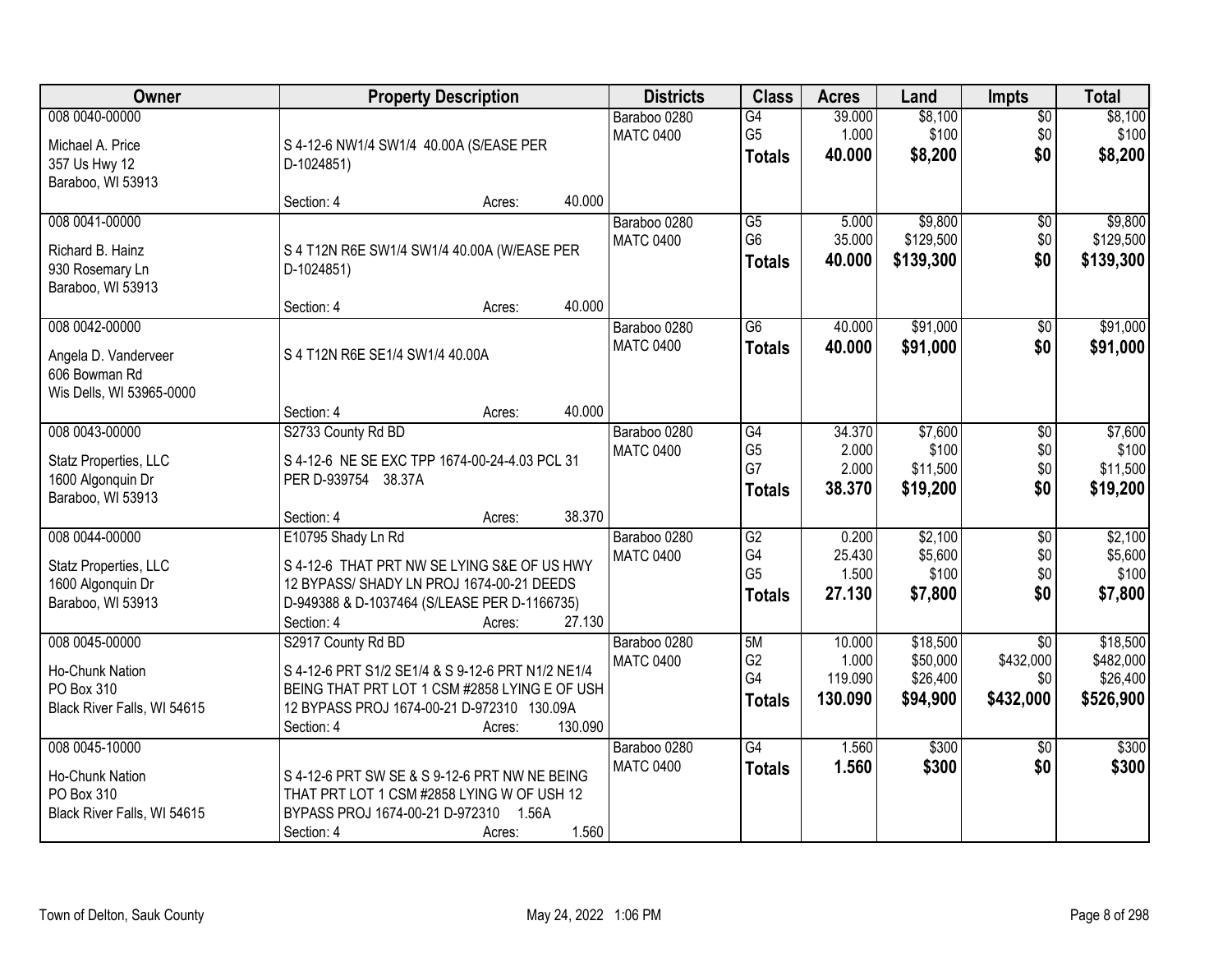| <b>Owner</b>                             |                                                                                               | <b>Property Description</b> |        | <b>Districts</b> | <b>Class</b>    | <b>Acres</b> | Land            | <b>Impts</b>    | <b>Total</b>     |
|------------------------------------------|-----------------------------------------------------------------------------------------------|-----------------------------|--------|------------------|-----------------|--------------|-----------------|-----------------|------------------|
| 008 0046-00000                           |                                                                                               |                             |        | Baraboo 0280     | X4              | 1.500        | $\overline{50}$ | $\overline{30}$ | $\overline{50}$  |
| Websters P. Cemtry                       | S 4 T12N R6E COM AT NECOR SD 1/4                                                              |                             |        | <b>MATC 0400</b> | <b>Totals</b>   | 1.500        | \$0             | \$0             | \$0              |
| County Rd Bd                             | 1/4-W371'-S175'-E371' -N TO POB 1.50A M/L                                                     |                             |        |                  |                 |              |                 |                 |                  |
| Baraboo, WI 53913                        |                                                                                               |                             |        |                  |                 |              |                 |                 |                  |
|                                          | Section: 4                                                                                    | Acres:                      | 1.500  |                  |                 |              |                 |                 |                  |
| 008 0047-00000                           | S2859 County Rd BD                                                                            |                             |        | Baraboo 0280     | $\overline{G1}$ | 4.440        | \$33,000        | \$63,700        | \$96,700         |
| Jacqueline Mortenson                     | S 4-12-6 PRT SE SE = CSM #2734 LOT 1 EXC TPP                                                  |                             |        | <b>MATC 0400</b> | <b>Totals</b>   | 4.440        | \$33,000        | \$63,700        | \$96,700         |
| 140 Woodland Dr                          | 1674-00-24 -4.03 PCL 32 PER D-942431 4.44A                                                    |                             |        |                  |                 |              |                 |                 |                  |
| Wis Rapids, WI 54494                     |                                                                                               |                             |        |                  |                 |              |                 |                 |                  |
|                                          | Section: 4                                                                                    | Acres:                      | 4.440  |                  |                 |              |                 |                 |                  |
| 008 0048-00000                           | US Highway 12                                                                                 |                             |        | Baraboo 0280     | $\overline{G2}$ | 1.090        | \$48,400        | $\overline{50}$ | \$48,400         |
| <b>Stanislaw Pucek</b>                   | S 4-12-6 PRT SE SE COM NE COR-S1DG59'E 302.74'                                                |                             |        | <b>MATC 0400</b> | <b>Totals</b>   | 1.090        | \$48,400        | \$0             | \$48,400         |
| 1128 8th Ave                             | TO POB -W371'-S1DG59'E 127.4'-E 371'-N1DG59'W                                                 |                             |        |                  |                 |              |                 |                 |                  |
| Addison, IL 60101-0000                   | 127.4' TO POB                                                                                 |                             |        |                  |                 |              |                 |                 |                  |
|                                          | Section: 4                                                                                    | Acres:                      | 1.090  |                  |                 |              |                 |                 |                  |
| 008 0049-00000                           | US Highway 12                                                                                 |                             |        | Baraboo 0280     | $\overline{G2}$ | 1.090        | \$48,400        | \$0             | \$48,400         |
|                                          |                                                                                               |                             |        | <b>MATC 0400</b> | <b>Totals</b>   | 1.090        | \$48,400        | \$0             | \$48,400         |
| <b>Stanislaw Pucek</b><br>1128 8th Ave   | S 4-12-6 PRT SE SE COM NE COR-S1DG59'E 175' TO<br>POB-W 371'-S1DG59'E 127.74'-E371' -N1DG59'W |                             |        |                  |                 |              |                 |                 |                  |
| Addison, IL 60101-0000                   | 127.74' TO POB                                                                                |                             |        |                  |                 |              |                 |                 |                  |
|                                          | Section: 4                                                                                    | Acres:                      | 1.090  |                  |                 |              |                 |                 |                  |
| 008 0049-10000                           |                                                                                               |                             |        | Baraboo 0280     | $\overline{X2}$ | 3.040        | $\overline{50}$ | $\overline{50}$ | $\overline{\$0}$ |
|                                          |                                                                                               |                             |        | <b>MATC 0400</b> | <b>Totals</b>   | 3.040        | \$0             | \$0             | \$0              |
| Wis D Transportation                     | S 4-12-6 LAND FOR US HWY 12 TPP 1674-00-24: 4.02                                              |                             |        |                  |                 |              |                 |                 |                  |
| 2101 Wright St<br>Madison, WI 53704-0000 | PCL 22 (D-943840), PCL 23(D-942841), PCL<br>24(D-943949); -4.03 PCL 31 (D-939754), PCL        |                             |        |                  |                 |              |                 |                 |                  |
|                                          | Section: 4                                                                                    | Acres:                      | 3.040  |                  |                 |              |                 |                 |                  |
| 008 0049-20000                           |                                                                                               |                             |        | Baraboo 0280     | $\overline{X2}$ | 52.640       | $\sqrt{$0}$     | $\overline{50}$ | $\frac{6}{3}$    |
|                                          |                                                                                               |                             |        | <b>MATC 0400</b> | <b>Totals</b>   | 52.640       | \$0             | \$0             | \$0              |
| Wis D Transportation                     | S 4-12-6 LANDS FOR USH 12 BYPASS PROJ                                                         |                             |        |                  |                 |              |                 |                 |                  |
| 2101 Wright St                           | 1674-00-21 (INCL PRT SHADY LANE RD) PER                                                       |                             |        |                  |                 |              |                 |                 |                  |
| Madison, WI 53704-0000                   | D-949388, D-966963, D-957639, D-970241, D-972310,                                             |                             | 52.640 |                  |                 |              |                 |                 |                  |
| 008 0050-00000                           | Section: 4                                                                                    | Acres:                      |        | Baraboo 0280     | W8              | 37.200       | (\$137,600)     | $\overline{50}$ | $\overline{50}$  |
|                                          |                                                                                               |                             |        | <b>MATC 0400</b> | <b>Totals</b>   | 37.200       | \$0             | \$0             | \$0              |
| Peter W Premo Revocable Trust            | S 5-12-6 NEFRNE & PER BNDRY AGREE PER                                                         |                             |        |                  |                 |              |                 |                 |                  |
| 1218 9th St                              | R125-577 (MFL 37.2A PER D-689961) 37.2A M/L                                                   |                             |        |                  |                 |              |                 |                 |                  |
| Baraboo, WI 53913-0000                   |                                                                                               |                             |        |                  |                 |              |                 |                 |                  |
|                                          | Section: 5                                                                                    | Acres:                      | 37.200 |                  |                 |              |                 |                 |                  |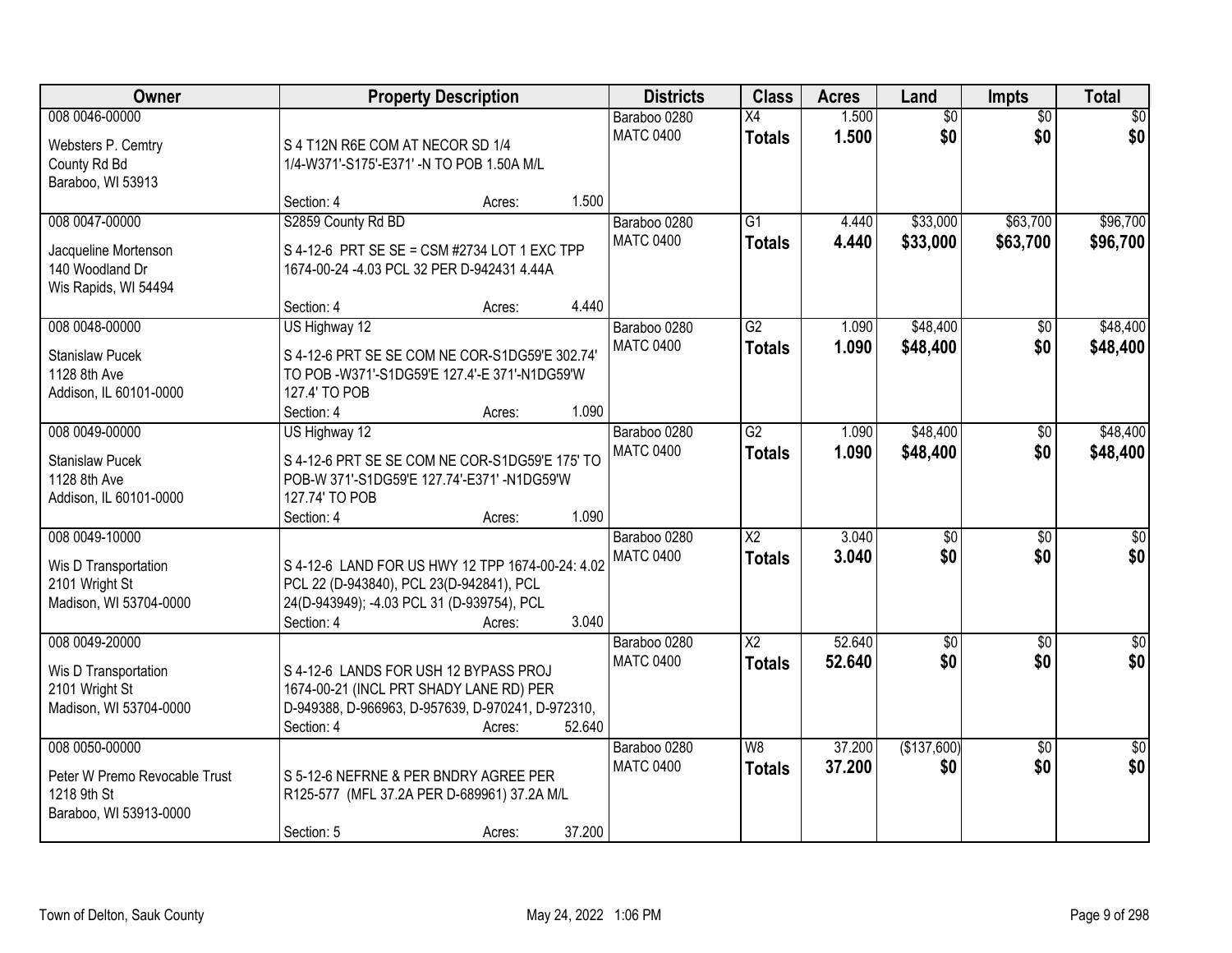| Owner                                                                                          | <b>Property Description</b>                                                                                                                                                                              | <b>Districts</b>                 | <b>Class</b>                                       | <b>Acres</b>              | Land                             | <b>Impts</b>                  | <b>Total</b>                     |
|------------------------------------------------------------------------------------------------|----------------------------------------------------------------------------------------------------------------------------------------------------------------------------------------------------------|----------------------------------|----------------------------------------------------|---------------------------|----------------------------------|-------------------------------|----------------------------------|
| 008 0051-00000<br><b>Boris Sherstiuk</b><br>1776 E Euclid Ave<br>Mt Prospect, IL 60056-0000    | PT NWNE=CERT. SUR. V4-802 LOT 4 8.335AC&LOT 5<br>6.98AC &S110.93'OF CERT. SUR. V4- 803 1.67AM/L<br>=16.985A TOT. S/RD AGREE PER R155-91<br>16.990<br>Section: 5<br>Acres:                                | Baraboo 0280<br><b>MATC 0400</b> | $\overline{G5}$<br>G <sub>6</sub><br><b>Totals</b> | 5.000<br>11.990<br>16.990 | \$9,300<br>\$46,800<br>\$56,100  | $\overline{50}$<br>\$0<br>\$0 | \$9,300<br>\$46,800<br>\$56,100  |
| 008 0052-00000<br>Audrey Hutchinson Larson<br>S2590 Hastings Rd<br>Reedsburg, WI 53959-0000    | S2590 Hastings Rd<br>S5-12-6 PRT NW NE & SW NE = LOT 1 CSM 157<br>1.00A M/L (SEE AFF R607-197)<br>1.000<br>Section: 5<br>Acres:                                                                          | Baraboo 0280<br><b>MATC 0400</b> | $\overline{G1}$<br><b>Totals</b>                   | 1.000<br>1.000            | \$14,000<br>\$14,000             | \$109,600<br>\$109,600        | \$123,600<br>\$123,600           |
| 008 0053-00000<br>Nathan D. Harding<br>S2574A Hastings Rd<br>Reedsburg, WI 53959-0000          | S2574A Hastings Rd<br>S 5-12-6 PRT NW NE COM N1/4 COR- S0?50'E<br>1062.22' TO POB: N0?50'W 245'- N89?49'35"E 417.42'-<br>S0?50'E 245'- S89?49'35"W 417.42' TO POB 2.35A<br>2.350<br>Section: 5<br>Acres: | Baraboo 0280<br><b>MATC 0400</b> | $\overline{G1}$<br><b>Totals</b>                   | 2.350<br>2.350            | \$22,600<br>\$22,600             | \$164,500<br>\$164,500        | \$187,100<br>\$187,100           |
| 008 0054-00000<br>Larry E Kerska Living Trust<br>S2508 Hastings Rd<br>Reedsburg, WI 53959-0000 | S2508 Hastings Rd<br>S 5-12-6 PRT NW FRAC NE = CSM #803 LOT 1<br>5.02A<br>5.020<br>Section: 5<br>Acres:                                                                                                  | Baraboo 0280<br><b>MATC 0400</b> | $\overline{G1}$<br><b>Totals</b>                   | 5.020<br>5.020            | \$35,900<br>\$35,900             | \$145,000<br>\$145,000        | \$180,900<br>\$180,900           |
| 008 0055-00000<br>Kenneth S. Harding<br>220 Pilgrim Dr<br>Wis Dells, WI 53965                  | S2540 Hastings Rd<br>S 5-12-6 PRT NW1/4 FRAC NE1/4 = CSM 803 LOT 2<br>10.00A<br>10.000<br>Section: 5<br>Acres:                                                                                           | Baraboo 0280<br><b>MATC 0400</b> | G1<br>G <sub>6</sub><br><b>Totals</b>              | 2.000<br>8.000<br>10.000  | \$31,500<br>\$31,200<br>\$62,700 | \$14,300<br>\$0<br>\$14,300   | \$45,800<br>\$31,200<br>\$77,000 |
| 008 0056-00000<br>Kenneth S. Harding<br>220 Pilgrim Dr<br>Wis Dells, WI 53965                  | S 5-12-6 PRT NW1/4 FRAC NE1/4 = CSM 803 LOT 3<br>EXC S 110.93' (S/RD AGREE PER D-440352) 2.78A<br>2.780<br>Section: 5<br>Acres:                                                                          | Baraboo 0280<br><b>MATC 0400</b> | G4<br>G <sub>5</sub><br><b>Totals</b>              | 2.560<br>0.220<br>2.780   | \$600<br>\$100<br>\$700          | $\overline{50}$<br>\$0<br>\$0 | \$600<br>\$100<br>\$700          |
| 008 0057-00000<br>Jeffrey P. Giebel<br>E10382 Shady Lane Rd<br>Reedsburg, WI 53959             | S 5-12-6 SW FRAC NE EXC E141' OF W716' OF S180',<br>& EXC CSM'S: #157, #1158, #1478, #2489, #2535 &<br>#6123, & EXC NE COR CSM #2535- N89?50'30"W TO<br>32.030<br>Section: 5<br>Acres:                   | Baraboo 0280<br><b>MATC 0400</b> | G4<br>G <sub>5</sub><br><b>Totals</b>              | 29.320<br>2.710<br>32.030 | \$4,900<br>\$4,000<br>\$8,900    | $\overline{50}$<br>\$0<br>\$0 | \$4,900<br>\$4,000<br>\$8,900    |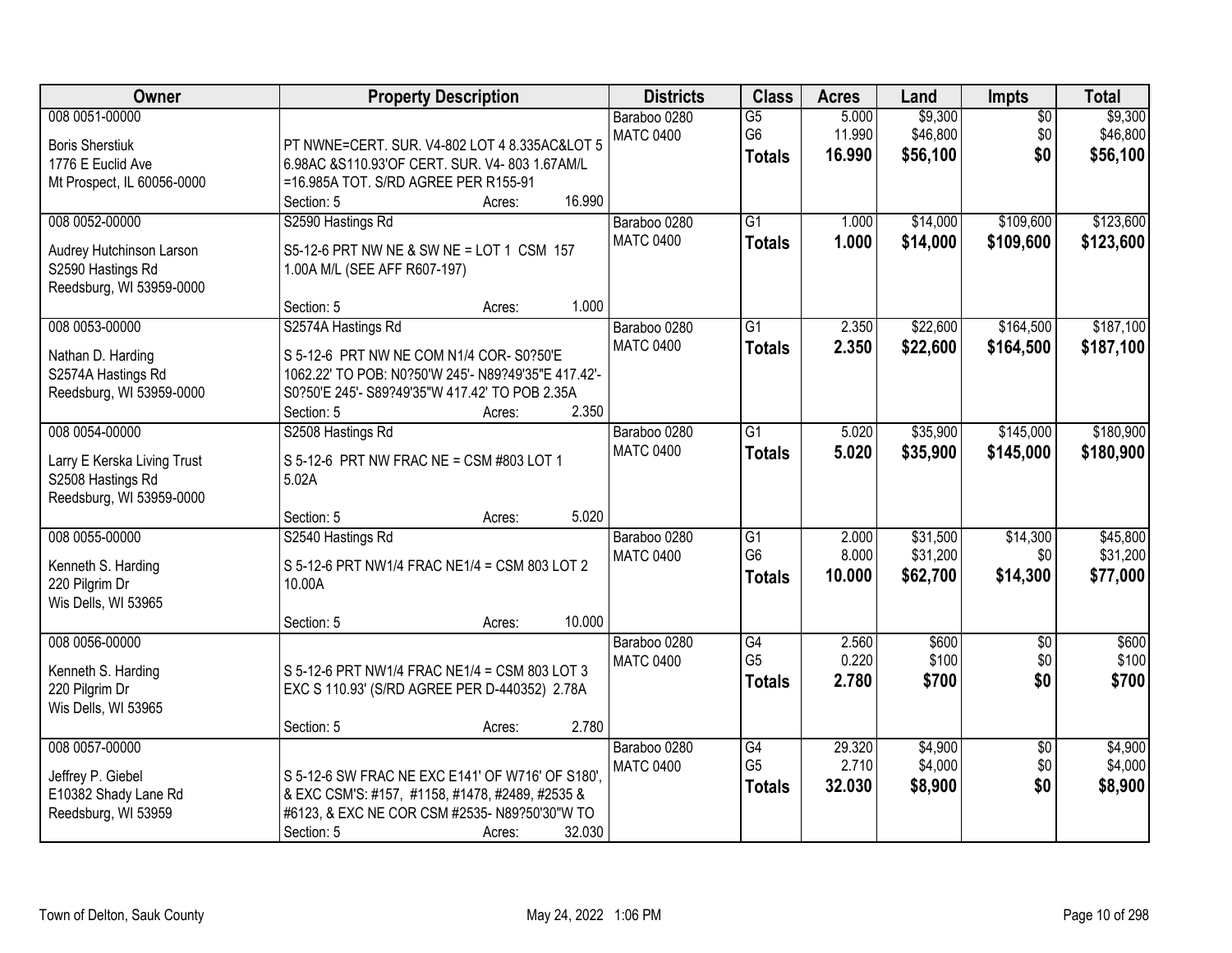| Owner                                    | <b>Property Description</b>                                              | <b>Districts</b> | <b>Class</b>    | <b>Acres</b> | Land     | Impts           | <b>Total</b> |
|------------------------------------------|--------------------------------------------------------------------------|------------------|-----------------|--------------|----------|-----------------|--------------|
| 008 0057-10000                           | E10398 Shady Ln Rd                                                       | Baraboo 0280     | $\overline{G1}$ | 1.060        | \$13,300 | \$119,000       | \$132,300    |
| Glen K. Giebel                           | S 5-12-6 PRT SW FRAC NE = CSM #1158 LOT 1 &                              | <b>MATC 0400</b> | <b>Totals</b>   | 1.060        | \$13,300 | \$119,000       | \$132,300    |
| E10398 Shady Lane Rd                     | ALSO THAT PRT NW SES OF SD LOT & N OF C/L RD                             |                  |                 |              |          |                 |              |
| Reedsburg, WI 53959                      | PER D-1048916 1.06A                                                      |                  |                 |              |          |                 |              |
|                                          | Section: 5<br>Acres:                                                     | 1.060            |                 |              |          |                 |              |
| 008 0057-20000                           | E10382 Shady Ln Rd                                                       | Baraboo 0280     | $\overline{G1}$ | 1.080        | \$13,300 | \$35,800        | \$49,100     |
| Jeffrey P. Giebel                        | S 5-12-6 PRT SW FRAC NE = CSM #1478 LOT 1, &                             | <b>MATC 0400</b> | <b>Totals</b>   | 1.080        | \$13,300 | \$35,800        | \$49,100     |
| E10382 Shady Lane Rd                     | ALSO THAT PRT NW SE LYING S OF SD LOT & N OF                             |                  |                 |              |          |                 |              |
| Reedsburg, WI 53959                      | C/L RD PER D-1048915 1.08A M/L                                           |                  |                 |              |          |                 |              |
|                                          | Section: 5<br>Acres:                                                     | 1.080            |                 |              |          |                 |              |
| 008 0057-30000                           | S2606C Hastings Rd                                                       | Baraboo 0280     | $\overline{G1}$ | 1.130        | \$14,900 | \$55,100        | \$70,000     |
|                                          |                                                                          | <b>MATC 0400</b> | <b>Totals</b>   | 1.130        | \$14,900 | \$55,100        | \$70,000     |
| Vicky Lee Breneman<br>S2606C Hastings Rd | S 5-12-6 PRT SW FRAC NE = CSM #2489 LOT 1<br>(FMLY PRT CSM #2470) 1.131A |                  |                 |              |          |                 |              |
| Reedsburg, WI 53959                      |                                                                          |                  |                 |              |          |                 |              |
|                                          | Section: 5<br>Acres:                                                     | 1.130            |                 |              |          |                 |              |
| 008 0057-40000                           | S2618 Hastings Rd                                                        | Baraboo 0280     | $\overline{G1}$ | 1.060        | \$14,400 | \$94,900        | \$109,300    |
|                                          |                                                                          | <b>MATC 0400</b> | <b>Totals</b>   | 1.060        | \$14,400 | \$94,900        | \$109,300    |
| Tony Ziech                               | S 5-12-6 PRT SW FRAC NE = CSM #2489 LOT 2                                |                  |                 |              |          |                 |              |
| S2618 Hastings Rd                        | (FMLY PRT CSM #2470) 1.061A                                              |                  |                 |              |          |                 |              |
| Reedsburg, WI 53959-0000                 | Section: 5                                                               | 1.060            |                 |              |          |                 |              |
| 008 0057-50000                           | Acres:<br>S2694 Hastings Rd                                              | Baraboo 0280     | $\overline{G1}$ | 1.040        | \$14,100 | \$100,400       | \$114,500    |
|                                          |                                                                          | <b>MATC 0400</b> | <b>Totals</b>   | 1.040        | \$14,100 | \$100,400       | \$114,500    |
| Jo-Ann Denman                            | S 5-12-6 PRT SW FRAC NE = CSM #2535 LOT 1; &                             |                  |                 |              |          |                 |              |
| S2694 Hastings Rd                        | INCL THAT PRT NW SE COM NW COR SD 1/4 SEC-                               |                  |                 |              |          |                 |              |
| Reedsburg, WI 53959                      | S89?20'54"E 220' TO POB- S00?14'44"E 54.93'-                             |                  |                 |              |          |                 |              |
|                                          | 1.040<br>Section: 5<br>Acres:                                            |                  |                 |              |          |                 |              |
| 008 0057-60000                           |                                                                          | Baraboo 0280     | G4              | 0.860        | \$200    | $\overline{50}$ | \$200        |
| Jo-Ann Denman                            | S 5-12-6 PRT SW FR NE COM NE COR CSM #2535-                              | <b>MATC 0400</b> | G <sub>5</sub>  | 0.150        | \$100    | \$0             | \$100        |
| S2694 Hastings Rd                        | N89?50'30"W 220'- N0?44'20"W 200'- S89?50' 30"E                          |                  | <b>Totals</b>   | 1.010        | \$300    | \$0             | \$300        |
| Reedsburg, WI 53959                      | 220'- S0?44'20"E 200' TO POB 1.01A                                       |                  |                 |              |          |                 |              |
|                                          | 1.010<br>Section: 5<br>Acres:                                            |                  |                 |              |          |                 |              |
| 008 0057-70000                           | S2650 Hastings Rd                                                        | Baraboo 0280     | $\overline{G1}$ | 1.120        | \$14,800 | \$143,300       | \$158,100    |
| Keyth Spencer                            | S 5-12-6 PRT SW NE = CSM #6123 LOT 1 1.12A                               | <b>MATC 0400</b> | <b>Totals</b>   | 1.120        | \$14,800 | \$143,300       | \$158,100    |
| S2650 Hastings Rd                        |                                                                          |                  |                 |              |          |                 |              |
| Reedsburg, WI 53959                      |                                                                          |                  |                 |              |          |                 |              |
|                                          | Section: 5<br>Acres:                                                     | 1.120            |                 |              |          |                 |              |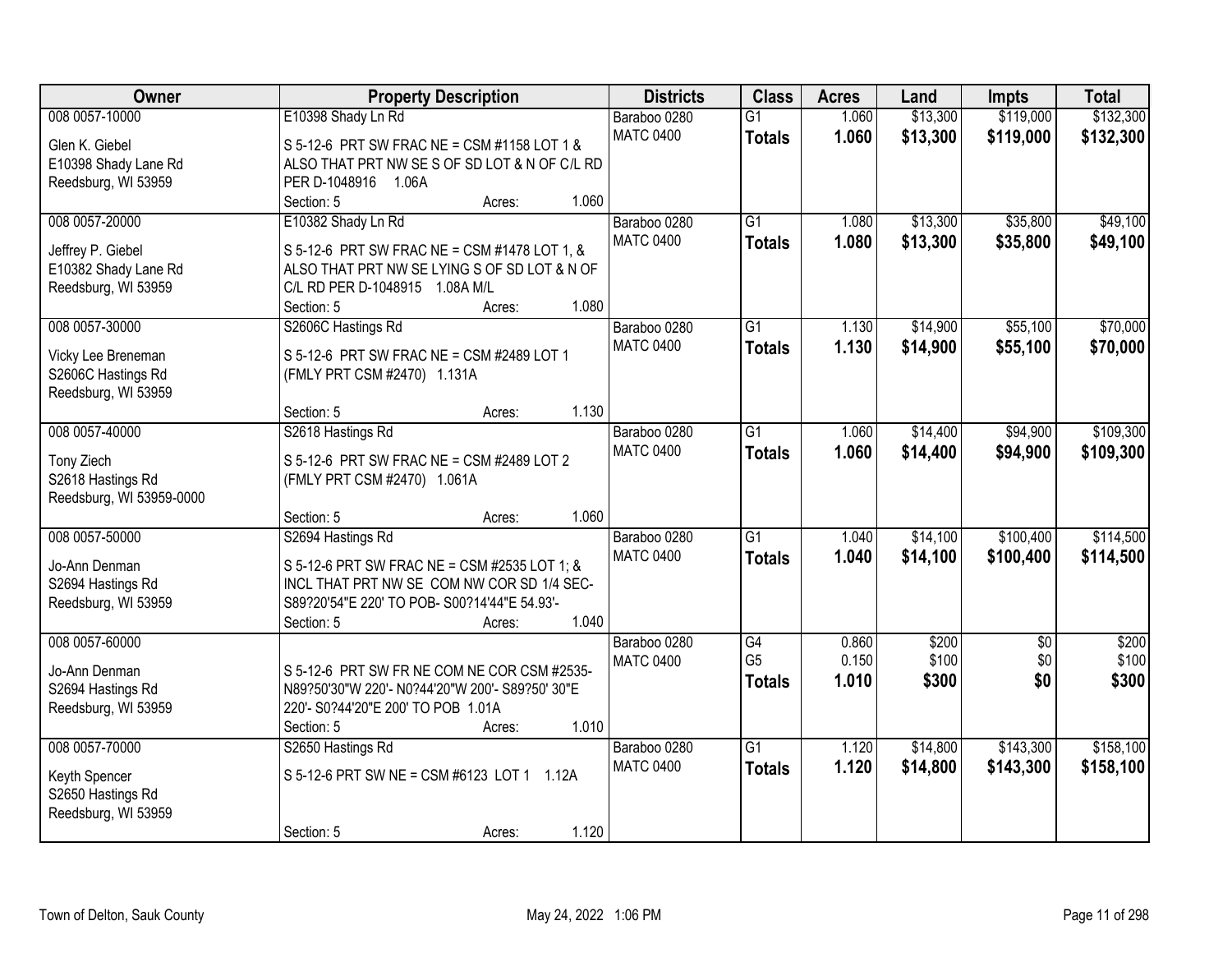| Owner                                                                                      | <b>Property Description</b>                                                                                                                                                                  | <b>Districts</b>                 | <b>Class</b>                              | <b>Acres</b>     | Land                 | <b>Impts</b>           | <b>Total</b>           |
|--------------------------------------------------------------------------------------------|----------------------------------------------------------------------------------------------------------------------------------------------------------------------------------------------|----------------------------------|-------------------------------------------|------------------|----------------------|------------------------|------------------------|
| 008 0058-00000<br>Paul Olson                                                               | E10348 Shady Ln Rd<br>S 5-12-6 PRT SW1/4 NE1/4 COM 575' E OF W LI SD 1/4                                                                                                                     | Baraboo 0280<br><b>MATC 0400</b> | $\overline{G1}$<br><b>Totals</b>          | 0.730<br>0.730   | \$10,100<br>\$10,100 | \$59,900<br>\$59,900   | \$70,000<br>\$70,000   |
| E10348A Shady Lane Rd<br>Reedsburg, WI 53959                                               | SEC & C/LI RD - E 141' - N 180' - W 141' - S 180' TO<br>C/LI RD TO POB & ALSO INCL THAT PRT NW1/4<br>0.730<br>Section: 5<br>Acres:                                                           |                                  |                                           |                  |                      |                        |                        |
| 008 0059-00000<br>Donald G. Wepking<br>E10340A Shady Lane Rd<br>Reedsburg, WI 53959        | E10340A Shady Ln Rd<br>S 5-12-6 PRT SW NE & NW SE COM CTR<br>1/4COR-S89?50'30"E 420' ALG 1/4LI TO POB:<br>N0?44'20"W 183.75'-N88?51'52"E 154.99'-S0?44'20"E<br>0.830<br>Section: 5<br>Acres: | Baraboo 0280<br><b>MATC 0400</b> | $\overline{G1}$<br><b>Totals</b>          | 0.830<br>0.830   | \$11,400<br>\$11,400 | \$93,400<br>\$93,400   | \$104,800<br>\$104,800 |
| 008 0060-00000<br>Peter W Premo Revocable Trust<br>1218 9th St<br>Baraboo, WI 53913-0000   | S 5-12-6 SE FRAC NE EXC CSM #2635 (MFL 30.70A<br>PER D-689961) 30.7A M/L<br>30.700<br>Section: 5<br>Acres:                                                                                   | Baraboo 0280<br><b>MATC 0400</b> | W8<br><b>Totals</b>                       | 30.700<br>30.700 | (\$113,600)<br>\$0   | $\overline{50}$<br>\$0 | $\overline{50}$<br>\$0 |
| 008 0060-10000<br>Peter W Premo Revocable Trust<br>1218 9th St<br>Baraboo, WI 53913-0000   | E10436 Shady Ln Rd<br>S 5-12-6 PRT SE FRAC NE = CSM #2635 LOT 4 (FMLY<br>CSM #1540) 3.66A<br>3.660<br>Section: 5<br>Acres:                                                                   | Baraboo 0280<br><b>MATC 0400</b> | $\overline{G1}$<br><b>Totals</b>          | 3.660<br>3.660   | \$29,100<br>\$29,100 | \$128,500<br>\$128,500 | \$157,600<br>\$157,600 |
| 008 0060-20000<br>Peter W Premo Revocable Trust<br>1218 9th St<br>Baraboo, WI 53913-0000   | S 5-12-6 PRT SE FRAC NE = CSM #2635 LOT 3 (FMLY<br>CSM #1540) (MFL 5.64A PER D-689961) 5.64A M/L<br>5.640<br>Section: 5<br>Acres:                                                            | Baraboo 0280<br><b>MATC 0400</b> | $\overline{\mathsf{W}8}$<br><b>Totals</b> | 5.640<br>5.640   | (\$20,900)<br>\$0    | $\overline{50}$<br>\$0 | \$0<br>\$0             |
| 008 0061-00000<br>Marvin P Giebel Living Trust<br>S2567 Hastings Rd<br>Reedsburg, WI 53959 | S2567 Hastings Rd<br>S 5-12-6 PRT NE FRAC NW = CSM #5496 LOT 1<br>2.31A (S/EASE PER D-1103279)<br>2.310<br>Section: 5<br>Acres:                                                              | Baraboo 0280<br><b>MATC 0400</b> | G7<br><b>Totals</b>                       | 2.310<br>2.310   | \$22,100<br>\$22,100 | \$74,900<br>\$74,900   | \$97,000<br>\$97,000   |
| 008 0061-10000<br>Gregory J. Giebel<br>S2563 Hastings Rd<br>Reedsburg, WI 53959            | S2563 Hastings Rd<br>S 5-12-6 PRT NE FRAC NW = CSM #3089 LOT 1 .93A<br>0.930<br>Section: 5<br>Acres:                                                                                         | Baraboo 0280<br><b>MATC 0400</b> | $\overline{G1}$<br><b>Totals</b>          | 0.930<br>0.930   | \$13,400<br>\$13,400 | \$121,000<br>\$121,000 | \$134,400<br>\$134,400 |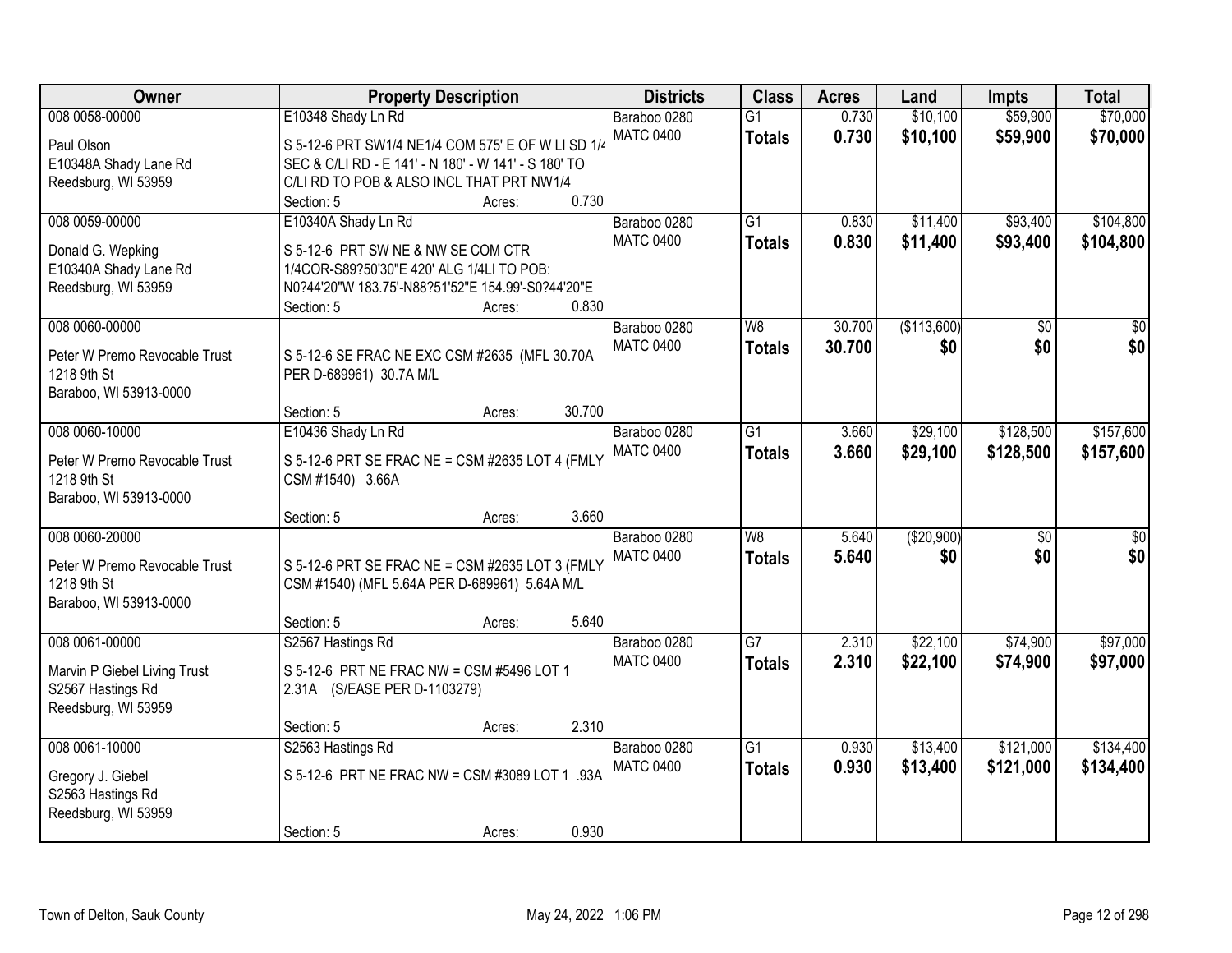| <b>Owner</b>                                 | <b>Property Description</b>                                                               | <b>Districts</b> | <b>Class</b>    | <b>Acres</b> | Land     | <b>Impts</b>    | <b>Total</b> |
|----------------------------------------------|-------------------------------------------------------------------------------------------|------------------|-----------------|--------------|----------|-----------------|--------------|
| 008 0061-20000                               | <b>Hastings Rd</b>                                                                        | Baraboo 0280     | 5M              | 3.000        | \$5,900  | $\overline{50}$ | \$5,900      |
| Gregory J. Giebel                            | S 5-12-6 NE FRAC NW EXC CSM #3089 & EXC CSM                                               | <b>MATC 0400</b> | G4              | 23.490       | \$5,700  | \$0             | \$5,700      |
| S2563 Hastings Rd                            | #5496 34.24A M/L (W/EASE PER D-1103279)                                                   |                  | G <sub>5</sub>  | 6.750        | \$2,600  | \$0             | \$2,600      |
| Reedsburg, WI 53959                          |                                                                                           |                  | G7              | 1.000        | \$5,000  | \$3,500         | \$8,500      |
|                                              | 34.240<br>Section: 5<br>Acres:                                                            |                  | <b>Totals</b>   | 34.240       | \$19,200 | \$3,500         | \$22,700     |
| 008 0062-00000                               |                                                                                           | Baraboo 0280     | 5M              | 7.000        | \$13,700 | \$0             | \$13,700     |
|                                              | S 5-12-6 NW FRAC NW 37.62A                                                                | <b>MATC 0400</b> | G4              | 16.000       | \$2,600  | \$0             | \$2,600      |
| Gregory J. Giebel<br>S2563 Hastings Rd       |                                                                                           |                  | G <sub>5</sub>  | 14.620       | \$5,900  | \$0             | \$5,900      |
| Reedsburg, WI 53959                          |                                                                                           |                  | <b>Totals</b>   | 37.620       | \$22,200 | \$0             | \$22,200     |
|                                              | 37.620<br>Section: 5<br>Acres:                                                            |                  |                 |              |          |                 |              |
| 008 0063-00000                               |                                                                                           | Baraboo 0280     | 5M              | 12.190       | \$23,800 | $\overline{50}$ | \$23,800     |
|                                              |                                                                                           | <b>MATC 0400</b> | G4              | 6.000        | \$1,000  | \$0             | \$1,000      |
| Marvin P Giebel Living Trust                 | S 5-12-6 SW1/4 FRAC NW1/4 & INCL THAT PRT E1/2                                            |                  | G <sub>5</sub>  | 10.150       | \$4,100  | \$0             | \$4,100      |
| S2567 Hastings Rd                            | NW1/4 SW1/4 LYING N OF C/L RD EXC PINE TREE                                               |                  | <b>Totals</b>   | 28.340       | \$28,900 | \$0             | \$28,900     |
| Reedsburg, WI 53959                          | ACRES & EXC SHADY LANE SUBD 28.34A M/L<br>28.340                                          |                  |                 |              |          |                 |              |
|                                              | Section: 5<br>Acres:                                                                      |                  |                 |              |          |                 |              |
| 008 0064-00000                               | <b>Hastings Rd</b>                                                                        | Baraboo 0280     | 5M              | 5.390        | \$10,500 | \$0             | \$10,500     |
| Gregory J. Giebel Lc                         | S 5-12-6 SE1/4 FRAC NW1/4 EXC S155' OF E510' &                                            | <b>MATC 0400</b> | G4              | 8.390        | \$1,400  | \$0             | \$1,400      |
| S2563 Hastings Rd                            | NE1/4 SW1/4 LYING N OF C/L RD EXC CSM 2798 &                                              |                  | G <sub>5</sub>  | 18.570       | \$13,500 | \$0             | \$13,500     |
| Reedsburg, WI 53959                          | EXC COM NW COR CSM 2798 - N2?20'E 108' -                                                  |                  | <b>Totals</b>   | 32.350       | \$25,400 | \$0             | \$25,400     |
|                                              | 32.350<br>Section: 5<br>Acres:                                                            |                  |                 |              |          |                 |              |
| 008 0064-10000                               | E10222A Shady Ln Rd                                                                       | Baraboo 0280     | $\overline{G1}$ | 1.560        | \$17,800 | \$104,300       | \$122,100    |
|                                              |                                                                                           | <b>MATC 0400</b> | <b>Totals</b>   | 1.560        | \$17,800 | \$104,300       | \$122,100    |
| Jamie L. Smith Lc                            | S 5-12-6 PRT SE NW & NE SW= CSM #2798 LOT 1;                                              |                  |                 |              |          |                 |              |
| E10222A Shady Lane Rd<br>Reedsburg, WI 53959 | ALSO COM NW COR SD LOT 1- N02?20'E 108'-<br>S87?40'E PARALLEL WITH N LI SD LOT 1 202.04'- |                  |                 |              |          |                 |              |
|                                              | 1.560<br>Section: 5<br>Acres:                                                             |                  |                 |              |          |                 |              |
| 008 0064-20000                               | S2649 Hastings Rd                                                                         | Baraboo 0280     | G1              | 2.890        | \$25,300 | \$161,500       | \$186,800    |
|                                              |                                                                                           | <b>MATC 0400</b> |                 | 2.890        | \$25,300 |                 |              |
| Bryan T. Szydlowski                          | S 5-12-6 PRT SE FRAC NW = CSM #4480 LOT 1 &                                               |                  | <b>Totals</b>   |              |          | \$161,500       | \$186,800    |
| S2649 Hastings Rd                            | ALSO ADJ LAND PER D-953298 DESCR AS: COM                                                  |                  |                 |              |          |                 |              |
| Reedsburg, WI 53959                          | NWCOR CSM #4480-S0?44'20"E 257' TO SWCOR SD                                               |                  |                 |              |          |                 |              |
|                                              | 2.890<br>Section: 5<br>Acres:                                                             |                  |                 |              |          |                 |              |
| 008 0064-30000                               | S2627 Hastings Rd                                                                         | Baraboo 0280     | $\overline{G1}$ | 1.720        | \$18,900 | \$151,400       | \$170,300    |
| Grant R. Grieves                             | S 5-12-6 PRT SE1/4 FRAC NW1/4 = CSM 6535 LOT 1                                            | <b>MATC 0400</b> | <b>Totals</b>   | 1.720        | \$18,900 | \$151,400       | \$170,300    |
| S2627 Hastings Rd                            | 1.72A                                                                                     |                  |                 |              |          |                 |              |
| Reedsburg, WI 53959                          |                                                                                           |                  |                 |              |          |                 |              |
|                                              | 1.720<br>Section: 5<br>Acres:                                                             |                  |                 |              |          |                 |              |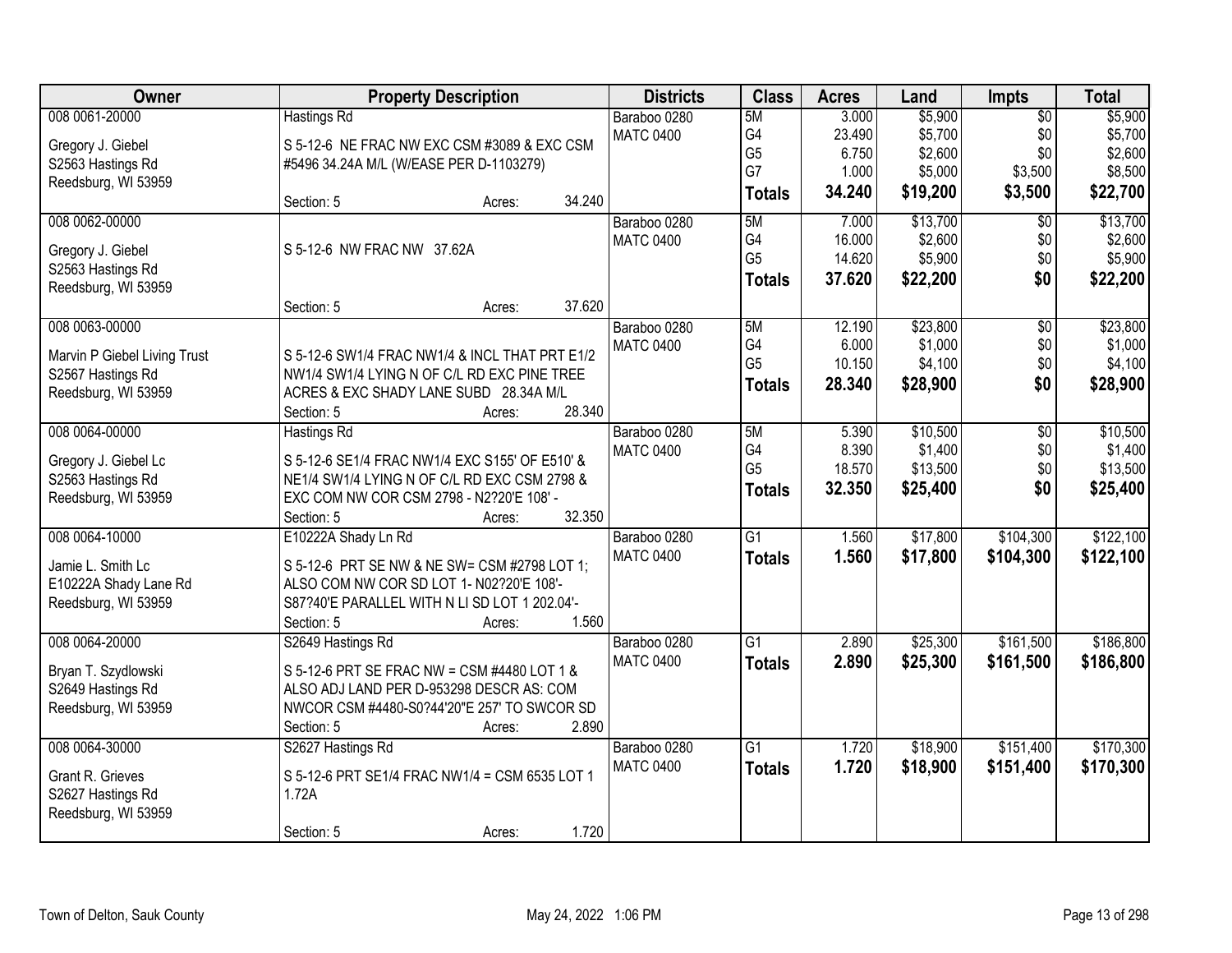| Owner                     | <b>Property Description</b>                      |        |        | <b>Districts</b> | <b>Class</b>                     | <b>Acres</b>     | Land                   | <b>Impts</b>    | <b>Total</b>     |
|---------------------------|--------------------------------------------------|--------|--------|------------------|----------------------------------|------------------|------------------------|-----------------|------------------|
| 008 0065-00000            | S2695 Hastings Rd                                |        |        | Baraboo 0280     | $\overline{G1}$                  | 1.810            | \$19,500               | \$94,900        | \$114,400        |
| Herbert S. Trapp          | S 5-12-6 S155' OF E510' OF SE NW 1.81A M/L (S/LE |        |        | <b>MATC 0400</b> | <b>Totals</b>                    | 1.810            | \$19,500               | \$94,900        | \$114,400        |
| 2348 180th Ave            | OF HERBERT A & MILDRED TRAPP PER D-657816)       |        |        |                  |                                  |                  |                        |                 |                  |
| Manchester, IA 52057-0000 |                                                  |        |        |                  |                                  |                  |                        |                 |                  |
|                           | Section: 5                                       | Acres: | 1.810  |                  |                                  |                  |                        |                 |                  |
| 008 0066-00000            | E10219 Shady Ln Rd                               |        |        | Baraboo 0280     | $\overline{G5}$                  | 2.850            | \$5,300                | $\overline{50}$ | \$5,300          |
| Camp Gray, Inc            | S 5-12-6 NE SW EXC N OF C/L RD 38.35A (MFL-W6    |        |        | <b>MATC 0400</b> | W <sub>6</sub><br>X4             | 33.000<br>2.500  | (\$110, 100)           | \$0<br>\$0      | \$0<br>\$0       |
| E10213 Shady Lane Rd      | 33A PER D-1020791)                               |        |        |                  |                                  | 38.350           | \$0<br>\$5,300         | \$0             |                  |
| Reedsburg, WI 53959-0000  |                                                  |        |        |                  | <b>Totals</b>                    |                  |                        |                 | \$5,300          |
|                           | Section: 5                                       | Acres: | 38.350 |                  |                                  |                  |                        |                 |                  |
| 008 0067-00000            | Shady Lane Rd                                    |        |        | Baraboo 0280     | W <sub>6</sub>                   | 19.970           | (\$77,900)             | $\overline{50}$ | \$0              |
| Camp Gray, Inc            | S 5-12-6 E1/2 NW1/4 SW1/4 EXC N OF C/L RD 19.97A |        |        | <b>MATC 0400</b> | <b>Totals</b>                    | 19.970           | \$0                    | \$0             | \$0              |
| E10213 Shady Lane Rd      | (MFL-W6 19.97A PER D-1020791)                    |        |        |                  |                                  |                  |                        |                 |                  |
| Reedsburg, WI 53959-0000  |                                                  |        |        |                  |                                  |                  |                        |                 |                  |
|                           | Section: 5                                       | Acres: | 19.970 |                  |                                  |                  |                        |                 |                  |
| 008 0068-00000            | E10119 Shady Ln Rd                               |        |        | Baraboo 0280     | G1                               | 2.000            | \$20,800               | \$118,300       | \$139,100        |
| Larry J. Tourdot          | S 5-12-6 W1/2 NW SW 20.00A (S/HUNTING RESV       |        |        | <b>MATC 0400</b> | G <sub>6</sub>                   | 18.000           | \$70,200               | \$0             | \$70,200         |
| E10119 Shady Lane Rd      | PER D-1036380)                                   |        |        |                  | <b>Totals</b>                    | 20.000           | \$91,000               | \$118,300       | \$209,300        |
| Reedsburg, WI 53959-0000  |                                                  |        |        |                  |                                  |                  |                        |                 |                  |
|                           | Section: 5                                       | Acres: | 20.000 |                  |                                  |                  |                        |                 |                  |
| 008 0069-00000            |                                                  |        |        | Baraboo 0280     | G5                               | 8.000            | \$3,200                | \$0             | \$3,200          |
| Camp Gray, Inc            | S 5 T12N R6E SW1/4 SW1/4 40.00A (MFL-W6 20A PER  |        |        | <b>MATC 0400</b> | G <sub>6</sub><br>W <sub>6</sub> | 12.000           | \$42,000               | \$0             | \$42,000         |
| E10213 Shady Lane Rd      | D-1020791)                                       |        |        |                  | <b>Totals</b>                    | 20.000<br>40.000 | (\$74,000)<br>\$45,200 | \$0<br>\$0      | \$0<br>\$45,200  |
| Reedsburg, WI 53959-0000  |                                                  |        |        |                  |                                  |                  |                        |                 |                  |
|                           | Section: 5                                       | Acres: | 40.000 |                  |                                  |                  |                        |                 |                  |
| 008 0070-00000            | E10213 Shady Ln Rd                               |        |        | Baraboo 0280     | $\overline{G6}$                  | 4.500            | \$16,700               | $\overline{50}$ | \$16,700         |
| Camp Gray, Inc            | S 5 T12N R6E SE1/4 SW1/4 40.00A (MFL-W6 8A PER   |        |        | <b>MATC 0400</b> | W <sub>6</sub><br>X4             | 8.000<br>27.500  | (\$29,600)<br>\$0      | \$0<br>\$0      | \$0<br>\$0       |
| E10213 Shady Lane Rd      | D-1020791)                                       |        |        |                  | <b>Totals</b>                    | 40.000           | \$16,700               | \$0             | \$16,700         |
| Reedsburg, WI 53959-0000  |                                                  |        |        |                  |                                  |                  |                        |                 |                  |
|                           | Section: 5                                       | Acres: | 40.000 |                  |                                  |                  |                        |                 |                  |
| 008 0071-00000            | Shady Lane Rd                                    |        |        | Baraboo 0280     | 5M                               | 4.000            | \$7,800                | $\overline{30}$ | \$7,800          |
| Statz Properties, LLC     | S 5 T12N R6E NE1/4 SE1/4 40.00A                  |        |        | <b>MATC 0400</b> | G4<br>G <sub>5</sub>             | 35.000<br>1.000  | \$5,600<br>\$100       | \$0<br>\$0      | \$5,600<br>\$100 |
| 1600 Algonquin Dr         |                                                  |        |        |                  | <b>Totals</b>                    | 40.000           | \$13,500               | \$0             | \$13,500         |
| Baraboo, WI 53913         |                                                  |        |        |                  |                                  |                  |                        |                 |                  |
|                           | Section: 5                                       | Acres: | 40.000 |                  |                                  |                  |                        |                 |                  |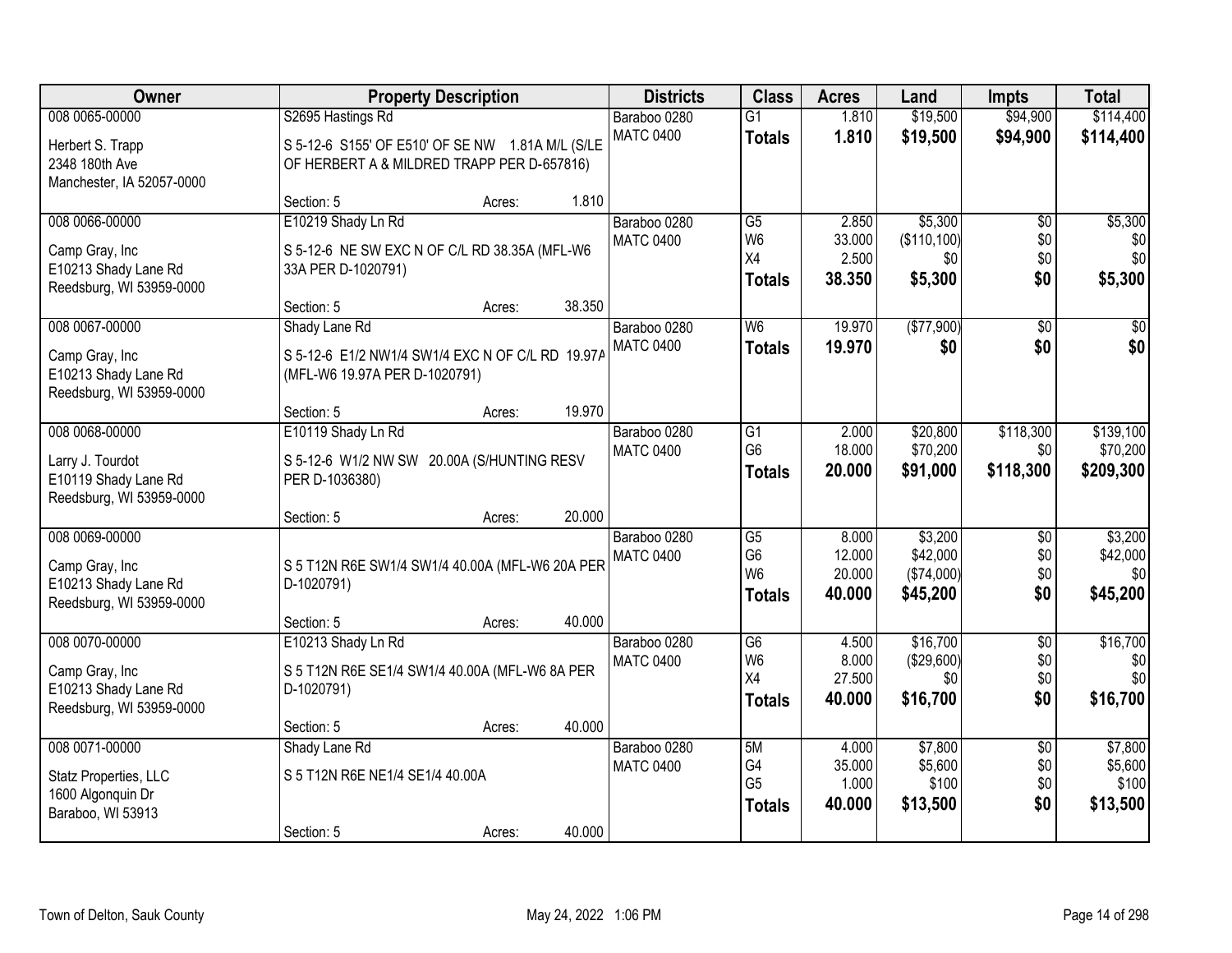| Owner                    |                                                                                                      | <b>Property Description</b> |            |                  | <b>Class</b>    | <b>Acres</b> | Land        | Impts           | <b>Total</b> |
|--------------------------|------------------------------------------------------------------------------------------------------|-----------------------------|------------|------------------|-----------------|--------------|-------------|-----------------|--------------|
| 008 0072-00000           | Shady Lane Rd                                                                                        |                             |            | Baraboo 0280     | $\overline{G6}$ | 4.580        | \$17,900    | $\overline{50}$ | \$17,900     |
| Statz Properties, LLC    | S 5-12-6 NW SE EXC COM S0?39'29"E 28.63' FRM NE                                                      |                             |            | <b>MATC 0400</b> | W <sub>6</sub>  | 30.000       | (\$108,300) | \$0             | \$0          |
| 1600 Algonquin Dr        | COR ON C/L SHADY LANE RD- S89?14'1"W 1133.1'                                                         |                             |            |                  | <b>Totals</b>   | 34.580       | \$17,900    | \$0             | \$17,900     |
| Baraboo, WI 53913        | ALG C/L- S0?18'E 219.85'- S81?25'50"E 23.99'                                                         |                             |            |                  |                 |              |             |                 |              |
|                          | Section: 5                                                                                           | Acres:                      | 34.580     |                  |                 |              |             |                 |              |
| 008 0073-00000           | E10313 Shady Ln Rd                                                                                   |                             |            | Baraboo 0280     | $\overline{G1}$ | 5.070        | \$36,000    | \$150,900       | \$186,900    |
|                          |                                                                                                      |                             |            | <b>MATC 0400</b> | <b>Totals</b>   | 5.070        | \$36,000    | \$150,900       | \$186,900    |
| Michael A. Gerike        | S 5-12-6 PRT NW1/4 SE1/4 COM E1/4 COR - W 2661<br>TO C1/4 & POB - S00?47'W 1089' - E 200' - N00?47'E |                             |            |                  |                 |              |             |                 |              |
| E10313 Shady Lane Rd     | 1089' - W 200' TO POB & ALSO INCL THAY PRT COM                                                       |                             |            |                  |                 |              |             |                 |              |
| Reedsburg, WI 53959      | Section: 5                                                                                           | Acres:                      | 5.070      |                  |                 |              |             |                 |              |
| 008 0074-00000           | Shady Lane Rd                                                                                        |                             |            | Baraboo 0280     | $\overline{G6}$ | 40.000       | \$120,000   | \$0             | \$120,000    |
|                          |                                                                                                      |                             |            | <b>MATC 0400</b> | <b>Totals</b>   | 40.000       | \$120,000   | \$0             | \$120,000    |
| Statz Properties, LLC    | S 5 T12N R6E SW1/4 SE1/4 40.00A                                                                      |                             |            |                  |                 |              |             |                 |              |
| 1600 Algonquin Dr        |                                                                                                      |                             |            |                  |                 |              |             |                 |              |
| Baraboo, WI 53913        |                                                                                                      |                             |            |                  |                 |              |             |                 |              |
|                          | Section: 5                                                                                           | Acres:                      | 40.000     |                  |                 |              |             |                 |              |
| 008 0075-00000           |                                                                                                      |                             |            | Baraboo 0280     | W6              | 40.000       | (\$140,000) | $\overline{50}$ | \$0          |
| Statz Properties, LLC    | S 5-12-6 SE1/4 SE1/4 (MFL 40A PER D-1209068)                                                         |                             |            | <b>MATC 0400</b> | <b>Totals</b>   | 40.000       | \$0         | \$0             | \$0          |
| 1600 Algonquin Dr        | 40.00A                                                                                               |                             |            |                  |                 |              |             |                 |              |
| Baraboo, WI 53913        |                                                                                                      |                             |            |                  |                 |              |             |                 |              |
|                          | Section: 5                                                                                           | Acres:                      | 40.000     |                  |                 |              |             |                 |              |
| 008 0076-00000           | E10082 Shady Ln Rd                                                                                   |                             |            | Baraboo 0280     | 5M              | 13.000       | \$25,400    | $\overline{30}$ | \$25,400     |
| Shady Lane Rd, LLC       | S 6-12-6 NE FRAC NE 37.28A                                                                           |                             |            | <b>MATC 0400</b> | G <sub>1</sub>  | 2.000        | \$20,800    | \$193,100       | \$213,900    |
| PO Box 438               |                                                                                                      |                             |            |                  | G4              | 12.000       | \$3,200     | \$0             | \$3,200      |
| Reedsburg, WI 53959      |                                                                                                      |                             |            |                  | G <sub>5</sub>  | 10.280       | \$4,100     | \$0             | \$4,100      |
|                          | Section: 6                                                                                           | Acres:                      | 37.280     |                  | <b>Totals</b>   | 37.280       | \$53,500    | \$193,100       | \$246,600    |
| 008 0077-00000           |                                                                                                      |                             |            | Reedsburg 4753   | 5M              | 6.000        | \$11,100    | $\sqrt{6}$      | \$11,100     |
|                          |                                                                                                      |                             |            | <b>MATC 0400</b> | G4              | 29.000       | \$6,100     | \$0             | \$6,100      |
| Mac Leish Living Trust   | S 6-12-6 NW1/4 FRAC NE1/4 36.76A M/L                                                                 |                             |            |                  | G <sub>5</sub>  | 1.760        | \$3,300     | \$0             | \$3,300      |
| N4723 Ridgeview Dr       |                                                                                                      |                             |            |                  | <b>Totals</b>   | 36.760       | \$20,500    | \$0             | \$20,500     |
| Portage, WI 53901        | Section: 6                                                                                           | Acres:                      | 36.760     |                  |                 |              |             |                 |              |
| 008 0078-00000           | E9980 Shady Ln Rd                                                                                    |                             |            | Reedsburg 4753   | 5M              | 5.000        | \$9,800     | $\overline{50}$ | \$9,800      |
|                          |                                                                                                      |                             |            | <b>MATC 0400</b> | G <sub>1</sub>  | 2.000        | \$20,800    | \$214,900       | \$235,700    |
| Mark A. Parrott          | S 6-12-6 SW FRAC NE EXC CSM #4594                                                                    |                             | 36.00A M/L |                  | G4              | 28.500       | \$7,500     | \$0             | \$7,500      |
| E9980 Shady Lane Rd      |                                                                                                      |                             |            |                  | G <sub>5</sub>  | 0.500        | \$100       | \$0             | \$100        |
| Reedsburg, WI 53959-0000 |                                                                                                      |                             |            |                  | <b>Totals</b>   | 36.000       | \$38,200    | \$214,900       | \$253,100    |
|                          | Section: 6                                                                                           | Acres:                      | 36.000     |                  |                 |              |             |                 |              |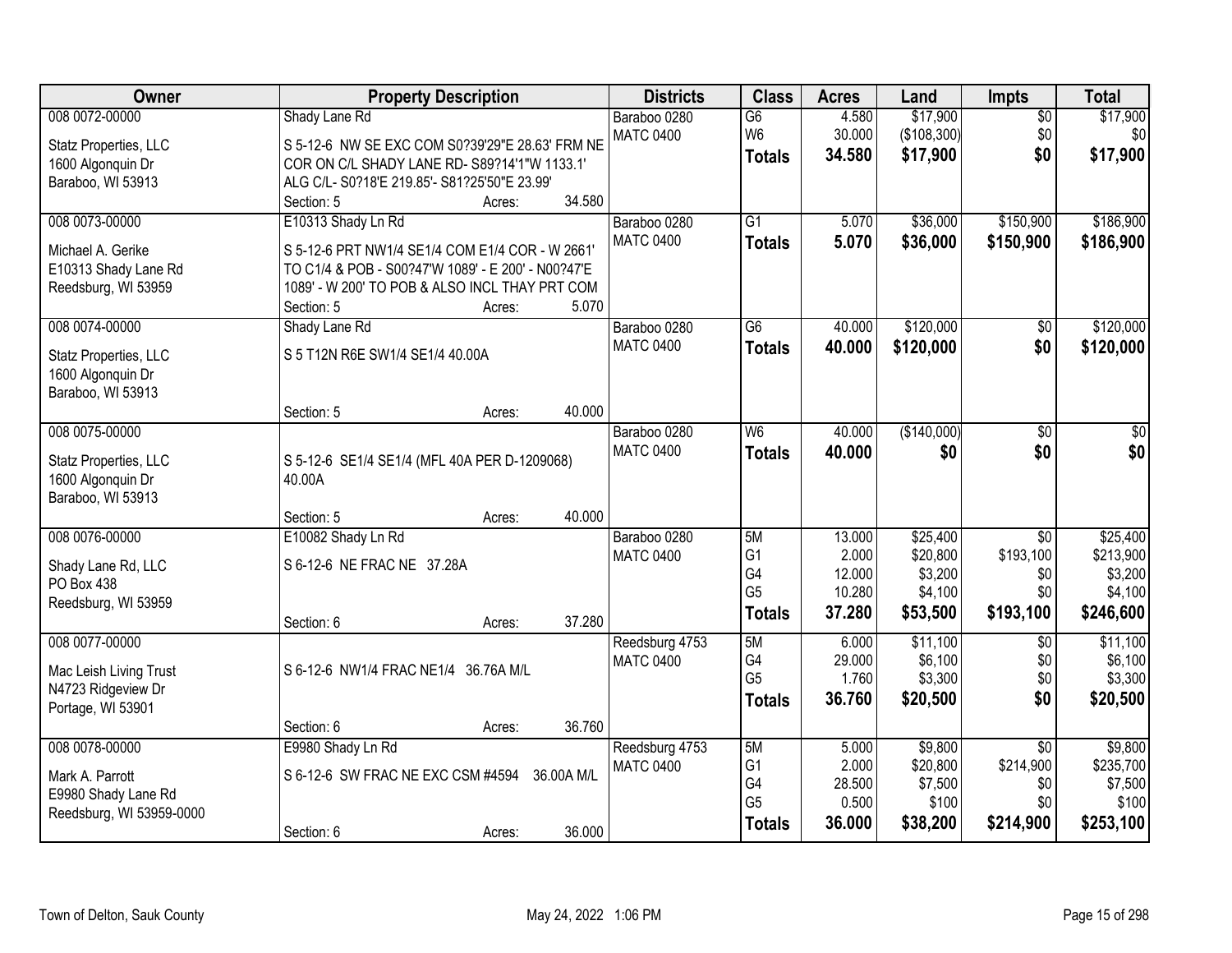| Owner                                                                                      | <b>Property Description</b>                                                                                                                                                                        | <b>Districts</b>                 | <b>Class</b>                                | <b>Acres</b>                       | Land                                       | <b>Impts</b>                         | <b>Total</b>                               |
|--------------------------------------------------------------------------------------------|----------------------------------------------------------------------------------------------------------------------------------------------------------------------------------------------------|----------------------------------|---------------------------------------------|------------------------------------|--------------------------------------------|--------------------------------------|--------------------------------------------|
| 008 0078-10000                                                                             | E9906 Shady Ln Rd                                                                                                                                                                                  | Reedsburg 4753                   | $\overline{G1}$                             | 2.000                              | \$20,800                                   | \$188,300                            | \$209,100                                  |
| Michael G. Van Huss<br>E9906 Shady Lane Rd<br>Reedsburg, WI 53959-0000                     | S 6-12-6 PRT SW FRAC NE = CSM #4594 LOT 1<br>2.00A                                                                                                                                                 | <b>MATC 0400</b>                 | <b>Totals</b>                               | 2.000                              | \$20,800                                   | \$188,300                            | \$209,100                                  |
|                                                                                            | 2.000<br>Section: 6<br>Acres:                                                                                                                                                                      |                                  |                                             |                                    |                                            |                                      |                                            |
| 008 0078-20000                                                                             | Shady Ln Rd                                                                                                                                                                                        | Reedsburg 4753                   | $\overline{G4}$                             | 2.000                              | \$400                                      | \$0                                  | \$400                                      |
| Mark A. Parrott<br>E9980 Shady Lane Rd<br>Reedsburg, WI 53959-0000                         | S 6-12-6 PRT SW FRAC NE = CSM #4594 LOT 2<br>2.00A                                                                                                                                                 | <b>MATC 0400</b>                 | <b>Totals</b>                               | 2.000                              | \$400                                      | \$0                                  | \$400                                      |
|                                                                                            | 2.000<br>Section: 6<br>Acres:                                                                                                                                                                      |                                  |                                             |                                    |                                            |                                      |                                            |
| 008 0079-00000<br>Shady Lane Rd, LLC<br>PO Box 438<br>Reedsburg, WI 53959                  | Shady Lane Rd<br>S 6-12-6 PRT SE NE COM ON E LI S0?16'30"E<br>2170.28' FROM NE SEC COR-N89?19'15"W 189.36'-<br>S0?59'E 380.11' TO SLI SE NE- N89?19'25"W ALG SLI<br>28.550<br>Section: 6<br>Acres: | Baraboo 0280<br><b>MATC 0400</b> | 5M<br>G4<br>G <sub>5</sub><br><b>Totals</b> | 9.550<br>13.000<br>6.000<br>28.550 | \$18,600<br>\$3,300<br>\$2,400<br>\$24,300 | $\overline{50}$<br>\$0<br>\$0<br>\$0 | \$18,600<br>\$3,300<br>\$2,400<br>\$24,300 |
| 008 0080-00000                                                                             | Shady Lane Rd                                                                                                                                                                                      | Baraboo 0280                     | $\overline{G1}$                             | 0.330                              | \$3,000                                    | \$0                                  | \$3,000                                    |
| Mejia, Berenice Arias<br>24 Mathew St<br>Wis Dells, WI 53965                               | S 6-12-6 PRT SE1/4 NE1/4 COM E1/4 COR SD SEC - W<br>235' - N01?58'W 311.16' TO POB - W 140' - N01?58'W<br>103.72' - E 108' - S18?56'E 109.59' TO POB 0.33A M/L<br>Section: 6<br>0.330<br>Acres:    | <b>MATC 0400</b>                 | <b>Totals</b>                               | 0.330                              | \$3,000                                    | \$0                                  | \$3,000                                    |
| 008 0081-00000                                                                             | E10086A Shady Ln Rd                                                                                                                                                                                | Baraboo 0280                     | $\overline{G1}$                             | 1.630                              | \$18,300                                   | \$59,500                             | \$77,800                                   |
| David W. Lee<br>E10086A Shady Lane Rd<br>Reedsburg, WI 53959-0000                          | S 6-12-6 PRT SE NE COM E1/4 COR-N89?19'25"W<br>ALG S LI 184.66'-N0?59'W 380.11- S89?19'25"E 189.36'<br>TO E LI- S0?16'30"E 380' TO POB (W/EASE PER<br>1.630<br>Section: 6<br>Acres:                | <b>MATC 0400</b>                 | <b>Totals</b>                               | 1.630                              | \$18,300                                   | \$59,500                             | \$77,800                                   |
| 008 0082-00000                                                                             |                                                                                                                                                                                                    | Reedsburg 4753                   | G4                                          | 13.000                             | \$3,100                                    | $\sqrt{6}$                           | \$3,100                                    |
| Mac Leish Living Trust<br>N4723 Ridgeview Dr<br>Portage, WI 53901                          | S 6-12-6 NE1/4 FRAC NW1/4 EXC W 20RD 27.41A<br>M/L                                                                                                                                                 | <b>MATC 0400</b>                 | G <sub>5</sub><br><b>Totals</b>             | 14.410<br>27.410                   | \$26,700<br>\$29,800                       | \$0<br>\$0                           | \$26,700<br>\$29,800                       |
|                                                                                            | Section: 6<br>27.410<br>Acres:                                                                                                                                                                     |                                  |                                             |                                    |                                            |                                      |                                            |
| 008 0083-00000<br><b>Wisc Dept Natl Resources</b><br>PO Box 7921<br>Madison, WI 53707-0000 | S 6 T12N R6E W 20RD OF NE1/4 FRAC NW1/4 8.83A                                                                                                                                                      | Baraboo 0280<br><b>MATC 0400</b> | $\overline{\text{X2}}$<br><b>Totals</b>     | 8.830<br>8.830                     | $\overline{60}$<br>\$0                     | $\overline{30}$<br>\$0               | $\overline{30}$<br>\$0                     |
|                                                                                            | 8.830<br>Section: 6<br>Acres:                                                                                                                                                                      |                                  |                                             |                                    |                                            |                                      |                                            |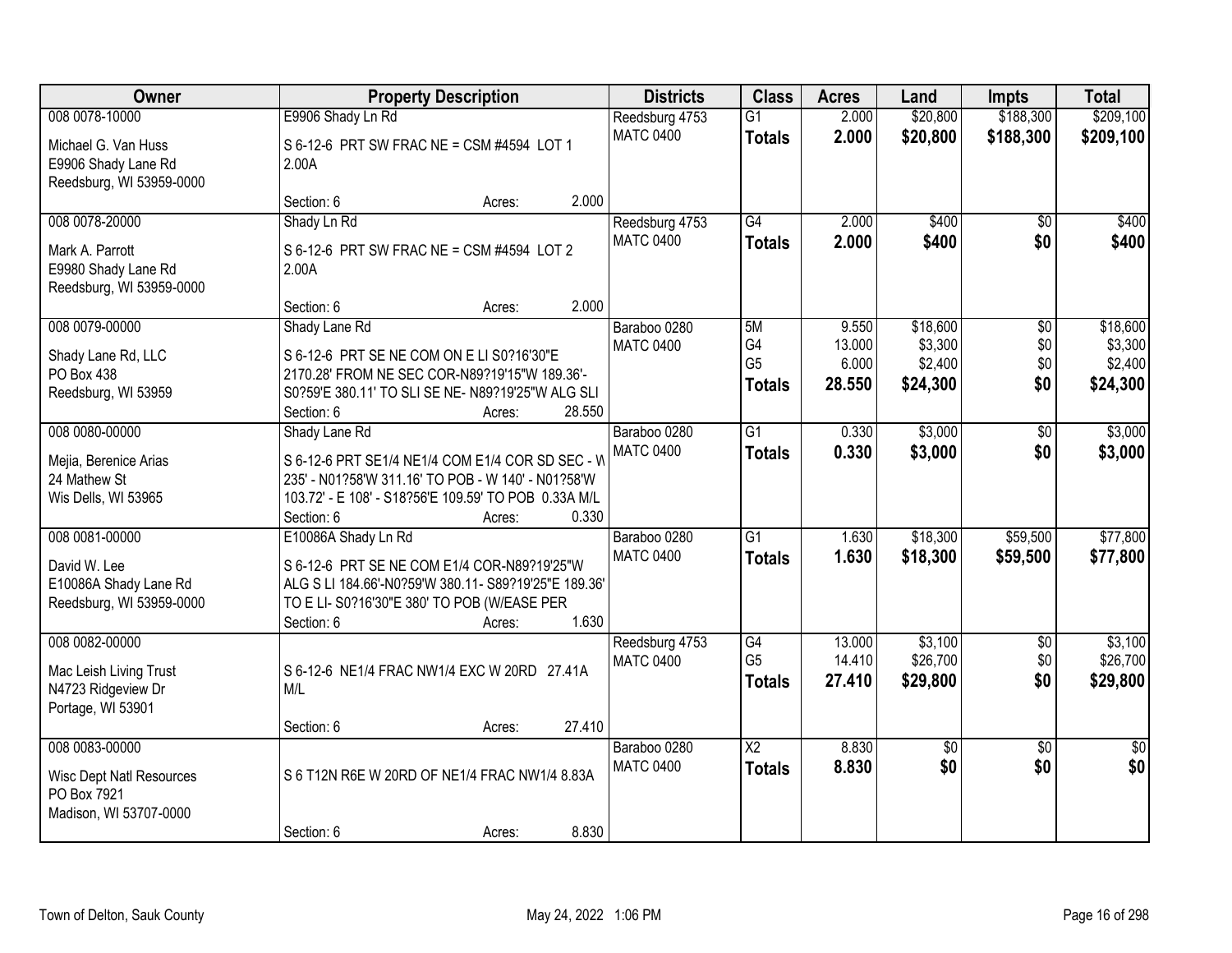| Owner                                                                                      | <b>Property Description</b>                                                                                                                                                                | <b>Districts</b>                   | <b>Class</b>                                | <b>Acres</b>                       | Land                                      | <b>Impts</b>                                 | <b>Total</b>                               |
|--------------------------------------------------------------------------------------------|--------------------------------------------------------------------------------------------------------------------------------------------------------------------------------------------|------------------------------------|---------------------------------------------|------------------------------------|-------------------------------------------|----------------------------------------------|--------------------------------------------|
| 008 0084-00000<br><b>Wisc Dept Natl Resources</b><br>PO Box 7921<br>Madison, WI 53707-0000 | S 6 T12N R6E NW1/4 FRAC NW1/4 30.41A                                                                                                                                                       | Baraboo 0280<br><b>MATC 0400</b>   | $\overline{\text{X2}}$<br><b>Totals</b>     | 30.410<br>30.410                   | $\overline{50}$<br>\$0                    | $\overline{$0}$<br>\$0                       | $\overline{30}$<br>\$0                     |
|                                                                                            | 30.410<br>Section: 6<br>Acres:                                                                                                                                                             |                                    |                                             |                                    |                                           |                                              |                                            |
| 008 0085-00000<br><b>Wisc Dept Natl Resources</b><br>PO Box 7921<br>Madison, WI 53707-0000 | S 6 T12N R6E SW1/4 FRAC NW1/4 34.28A<br>34.280<br>Section: 6<br>Acres:                                                                                                                     | Baraboo 0280<br><b>MATC 0400</b>   | $\overline{X2}$<br><b>Totals</b>            | 34.280<br>34.280                   | $\overline{50}$<br>\$0                    | \$0<br>\$0                                   | \$0<br>\$0                                 |
| 008 0086-00000                                                                             | E9872 Shady Ln Rd                                                                                                                                                                          | Reedsburg 4753                     | $\overline{G7}$                             | 1.970                              | \$22,700                                  | \$63,300                                     | \$86,000                                   |
| Mac Leish Living Trust<br>N4723 Ridgeview Dr<br>Portage, WI 53901                          | S 6-12-6 PRT SE1/4 FRAC NW1/4 = CSM 5841 LOT 1<br>1.97A                                                                                                                                    | <b>MATC 0400</b>                   | <b>Totals</b>                               | 1.970                              | \$22,700                                  | \$63,300                                     | \$86,000                                   |
|                                                                                            | 1.970<br>Section: 6<br>Acres:                                                                                                                                                              |                                    |                                             |                                    |                                           |                                              |                                            |
| 008 0086-10000<br>Mac Leish Living Trust<br>N4723 Ridgeview Dr<br>Portage, WI 53901        | Shady Lane Rd<br>S 6-12-6 SE1/4 FRAC NW1/4 EXC COM NWCOR - S<br>80RD - E 8RD -N 12RD - E 12RD - N 68RD - W 20RD<br>TO POB & ALSO EXC CSM 5841 29.03A M/L<br>29.030<br>Section: 6<br>Acres: | Reedsburg 4753<br><b>MATC 0400</b> | G4<br>G <sub>5</sub><br>G7<br><b>Totals</b> | 21.130<br>6.870<br>1.030<br>29.030 | \$5,600<br>\$3,500<br>\$5,200<br>\$14,300 | $\sqrt[6]{3}$<br>\$0<br>\$23,000<br>\$23,000 | \$5,600<br>\$3,500<br>\$28,200<br>\$37,300 |
| 008 0087-00000<br><b>Wisc Dept Natl Resources</b><br>PO Box 7921<br>Madison, WI 53707-0000 | S 6 T12N R6E COM AT NW COR OF SE1/4 FRAC<br>NW1/4, TH S 80 RD, TH E 8RD, TH N 12RD, TH E<br>12RD, TH N 68RD, TH W 20RD TO BEG. V.181 P.523<br>9.000<br>Section: 6<br>Acres:                | Baraboo 0280<br><b>MATC 0400</b>   | $\overline{X2}$<br><b>Totals</b>            | 9.000<br>9.000                     | $\overline{50}$<br>\$0                    | $\overline{50}$<br>\$0                       | $\overline{50}$<br>\$0                     |
| 008 0088-00000<br>Mac Leish Living Trust<br>N4723 Ridgeview Dr<br>Portage, WI 53901        | S 6-12-6 NE1/4 FRAC SW1/4 40.00A<br>40.000<br>Section: 6<br>Acres:                                                                                                                         | Reedsburg 4753<br><b>MATC 0400</b> | G4<br>G <sub>5</sub><br><b>Totals</b>       | 12.000<br>28.000<br>40,000         | \$2,400<br>\$44,300<br>\$46,700           | $\sqrt{6}$<br>\$0<br>\$0                     | \$2,400<br>\$44,300<br>\$46,700            |
| 008 0089-00000<br>Mac Leish Living Trust<br>N4723 Ridgeview Dr<br>Portage, WI 53901        | S 6-12-6 NW1/4 FRAC SW1/4 EXC COM SW COR -<br>S89?23'E 161.72' - N00?03'W 70.95' - N89?36'W161.65'<br>- S 70.95' TO POB & EXC CSM'S 4736 & 5039 24.70A<br>24.700<br>Section: 6<br>Acres:   | Reedsburg 4753<br><b>MATC 0400</b> | G4<br>G <sub>5</sub><br><b>Totals</b>       | 24.440<br>0.260<br>24.700          | \$6,400<br>\$100<br>\$6,500               | $\overline{60}$<br>\$0<br>\$0                | \$6,400<br>\$100<br>\$6,500                |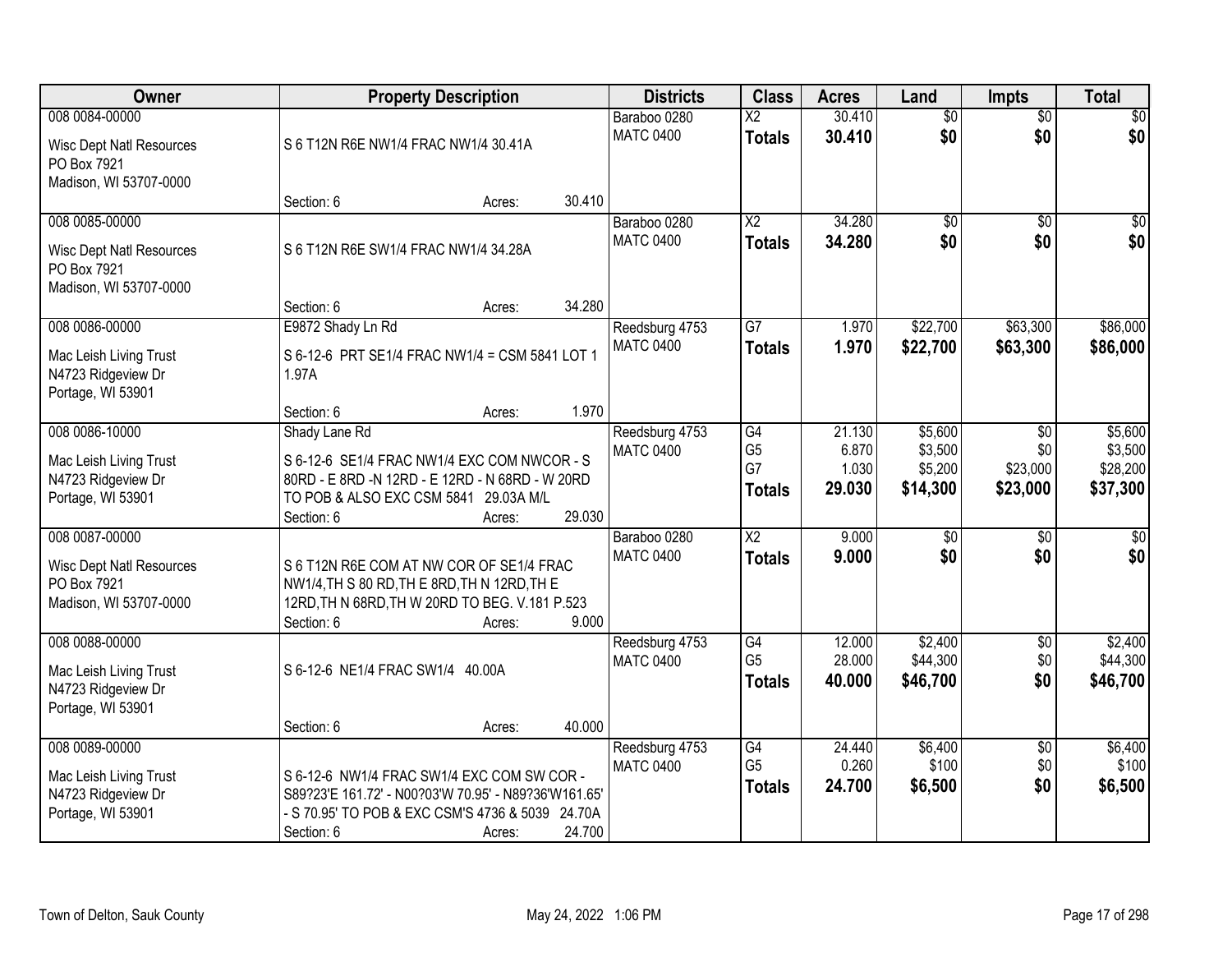| Owner                    |                                                       | <b>Property Description</b> |                  |                      | <b>Acres</b>     | Land               | <b>Impts</b>    | <b>Total</b>       |
|--------------------------|-------------------------------------------------------|-----------------------------|------------------|----------------------|------------------|--------------------|-----------------|--------------------|
| 008 0089-10000           | S2750 Mirror Lake Rd                                  |                             | Reedsburg 4753   | $\overline{G1}$      | 5.900            | \$39,000           | \$206,900       | \$245,900          |
| Lohr Family Trust        | S 6-12-6 PRT FRAC NW SW = CSM 5039 LOT 1 (PRT         |                             | <b>MATC 0400</b> | <b>Totals</b>        | 5.900            | \$39,000           | \$206,900       | \$245,900          |
| S2750 Mirror Lake Rd     | FMLY CSM'S 3407 & 1982) 5.90A                         |                             |                  |                      |                  |                    |                 |                    |
| Reedsburg, WI 53959      |                                                       |                             |                  |                      |                  |                    |                 |                    |
|                          | Section: 6                                            | 5.900<br>Acres:             |                  |                      |                  |                    |                 |                    |
| 008 0089-20000           | S2720 Mirror Lake Rd                                  |                             | Reedsburg 4753   | $\overline{G2}$      | 2.220            | \$47,200           | \$435,000       | \$482,200          |
| Lohr Family Trust        | S 6-12-6 PRT NW1/4 FRAC SW1/4 = CSM 4736 LOT 1        |                             | <b>MATC 0400</b> | G <sub>5</sub>       | 1.700            | \$3,500            | \$0             | \$3,500            |
| S2750 Mirror Lake Rd     | 3.92A (FMLY PRT CSM'S 3407 & 4535)                    |                             |                  | <b>Totals</b>        | 3.920            | \$50,700           | \$435,000       | \$485,700          |
| Reedsburg, WI 53959      |                                                       |                             |                  |                      |                  |                    |                 |                    |
|                          | Section: 6                                            | 3.920<br>Acres:             |                  |                      |                  |                    |                 |                    |
| 008 0091-00000           | E9722 N Reedsburg Rd                                  |                             | Baraboo 0280     | G1                   | 5.250            | \$36,700           | \$267,500       | \$304,200          |
| Harry L. Holmes          | S 6-12-6 PRT SW FRAC SW = CSM #5457 LOT 1             |                             | <b>MATC 0400</b> | <b>Totals</b>        | 5.250            | \$36,700           | \$267,500       | \$304,200          |
| E9722 N Reedsburg Rd     | 5.25A                                                 |                             |                  |                      |                  |                    |                 |                    |
| Reedsburg, WI 53959-0000 |                                                       |                             |                  |                      |                  |                    |                 |                    |
|                          | Section: 6                                            | 5.250<br>Acres:             |                  |                      |                  |                    |                 |                    |
| 008 0091-10000           | Mirror Lake Rd                                        |                             | Baraboo 0280     | G4                   | 17.520           | \$4,600            | \$0             | \$4,600            |
| Donald C. Cone           | S 6-12-6 SW FRAC SW EXC COM NWCOR -S89?23'E           |                             | <b>MATC 0400</b> | G <sub>5</sub>       | 6.500            | \$2,600            | \$0             | \$2,600            |
| 2247 Reinhardt Ct        | 161.72' ALG NLI-S1?17'W 87.57' -N89?39'W 159.05' TC   |                             |                  | <b>Totals</b>        | 24.020           | \$7,200            | \$0             | \$7,200            |
| Reedsburg, WI 53959      | WLI-N87.57' TO POB & EXC CSM'S #5457 & #5942          |                             |                  |                      |                  |                    |                 |                    |
|                          | Section: 6                                            | 24.020<br>Acres:            |                  |                      |                  |                    |                 |                    |
| 008 0091-20000           | S2820 Mirror Lake Rd                                  |                             | Baraboo 0280     | $\overline{G1}$      | 5.110            | \$36,200           | \$267,600       | \$303,800          |
| Leonard J. Wells         | S 6-12-6 PRT SW FRAC SW = CSM #5942 LOT 1             |                             | <b>MATC 0400</b> | <b>Totals</b>        | 5.110            | \$36,200           | \$267,600       | \$303,800          |
| S2820 Mirror Lake Rd     | 5.11A                                                 |                             |                  |                      |                  |                    |                 |                    |
| Reedsburg, WI 53959-0000 |                                                       |                             |                  |                      |                  |                    |                 |                    |
|                          | Section: 6                                            | 5.110<br>Acres:             |                  |                      |                  |                    |                 |                    |
| 008 0092-00000           | S2798 Mirror Lake Rd                                  |                             | Reedsburg 4753   | $\overline{G1}$      | 0.580            | \$10,100           | \$2,500         | \$12,600           |
| Donald J. Cridelich Sr   | S 6-12-6 PRT W1/2 SW1/4 COM NWCOR SW SW               |                             | <b>MATC 0400</b> | <b>Totals</b>        | 0.580            | \$10,100           | \$2,500         | \$12,600           |
| PO Box 16                | -S87.57' ALG WLI- S89?39'E 159.05'-N1?17'E 87.57 ' TO |                             |                  |                      |                  |                    |                 |                    |
| Wales, WI 53813-0000     | NLI SW SW-N0?3'W 70.95'- N89?36'W 161.65' TO WLI      |                             |                  |                      |                  |                    |                 |                    |
|                          | Section: 6                                            | 0.580<br>Acres:             |                  |                      |                  |                    |                 |                    |
| 008 0093-00000           |                                                       |                             | Baraboo 0280     | 5M                   | 7.000            | \$13,000           | $\overline{50}$ | \$13,000           |
| Gary Volz                | S 6 T12N R6E SE1/4 FRAC SW1/4 40.00A                  |                             | <b>MATC 0400</b> | G4<br>G <sub>5</sub> | 19.000<br>14.000 | \$4,100<br>\$5,300 | \$0<br>\$0      | \$4,100<br>\$5,300 |
| 508 Tanglewood Dr        |                                                       |                             |                  | <b>Totals</b>        | 40.000           | \$22,400           | \$0             | \$22,400           |
| Deforest, WI 53532       |                                                       |                             |                  |                      |                  |                    |                 |                    |
|                          | Section: 6                                            | 40.000<br>Acres:            |                  |                      |                  |                    |                 |                    |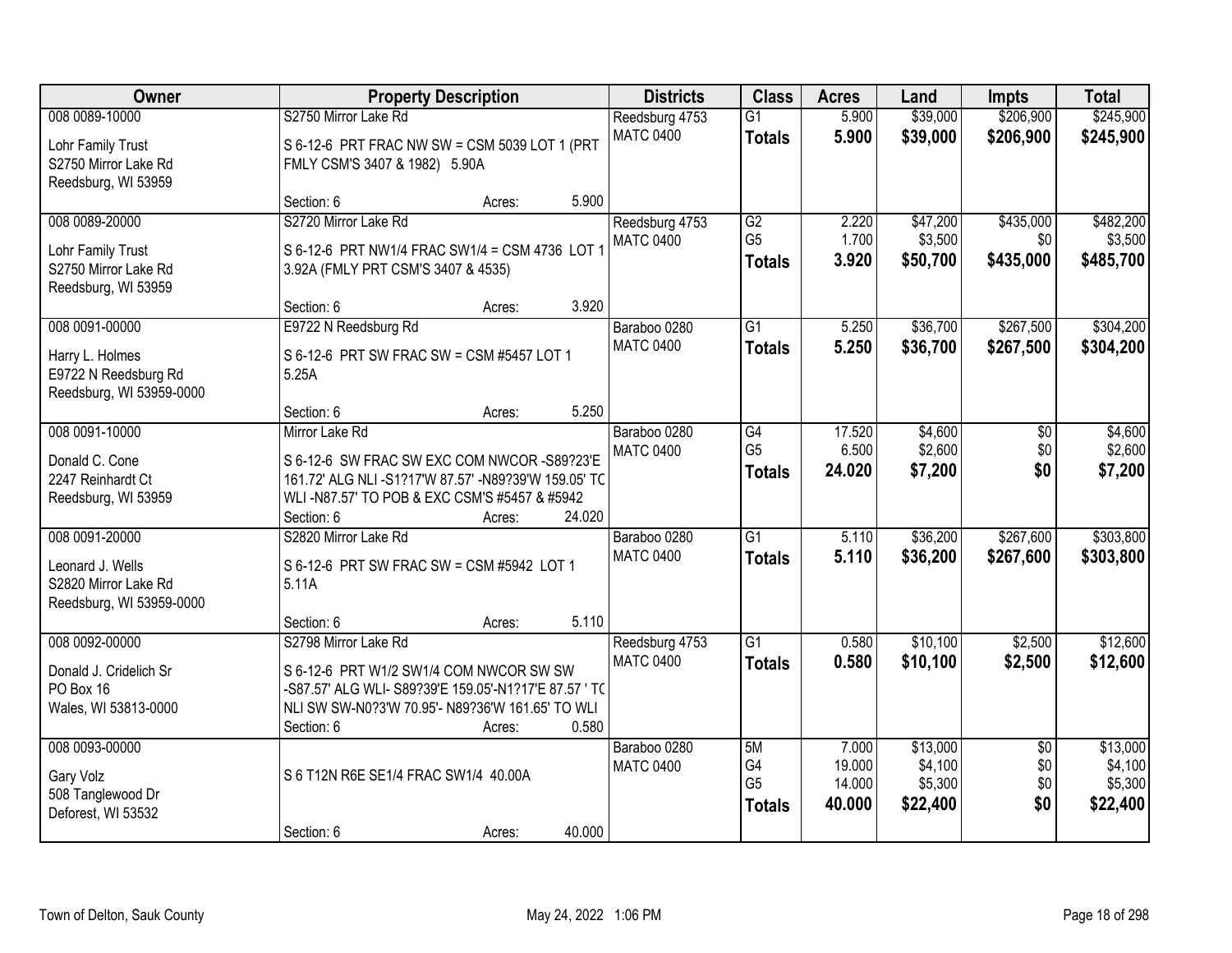| Owner                                                                           |                                                                                                            | <b>Property Description</b> |        |                                  | <b>Class</b>                                       | <b>Acres</b>                     | Land                                     | <b>Impts</b>                                     | <b>Total</b>                               |
|---------------------------------------------------------------------------------|------------------------------------------------------------------------------------------------------------|-----------------------------|--------|----------------------------------|----------------------------------------------------|----------------------------------|------------------------------------------|--------------------------------------------------|--------------------------------------------|
| 008 0094-00000                                                                  | E10009 Shady Ln Rd                                                                                         |                             |        | Baraboo 0280                     | $\overline{G1}$                                    | 2.060                            | \$21,100                                 | \$133,200                                        | \$154,300                                  |
| Joshua A. Trager<br>E10009 Shady Lane Rd<br>Reedsburg, WI 53959-0000            | S 6-12-6 PRT NE SE = CSM #5498 LOT 2 2.06A<br>(FMLY PRT CSM #4941)                                         |                             |        | <b>MATC 0400</b>                 | <b>Totals</b>                                      | 2.060                            | \$21,100                                 | \$133,200                                        | \$154,300                                  |
|                                                                                 | Section: 6                                                                                                 | Acres:                      | 2.060  |                                  |                                                    |                                  |                                          |                                                  |                                            |
| 008 0094-01000<br>Coyote Creek, LLC<br>S3626 County Rd Bd<br>Baraboo, WI 53913  | E10003 Shady Ln Rd<br>S 6-12-6 PRT NE1/4 SE1/4 = CSM 5498 LOT 1 (FMLY<br>PRT CSM 4941) 7.89A<br>Section: 6 |                             | 7.890  | Baraboo 0280<br><b>MATC 0400</b> | G4<br>G <sub>5</sub><br>G7<br><b>Totals</b>        | 0.604<br>6.536<br>0.750<br>7.890 | \$200<br>\$3,300<br>\$10,500<br>\$14,000 | $\overline{50}$<br>\$0<br>\$132,300<br>\$132,300 | \$200<br>\$3,300<br>\$142,800<br>\$146,300 |
| 008 0094-10000                                                                  | E10045 Shady Ln Rd                                                                                         | Acres:                      |        | Baraboo 0280                     | G1                                                 | 2.850                            | \$25,100                                 | \$147,000                                        | \$172,100                                  |
| Steven M. Jarchow<br>E10045 Shady Lane Rd<br>Reedsburg, WI 53959-0000           | S 6-12-6 PRT NE SE = CSM #4118 LOT 1 2.85A<br>(FMLY PRT CSM #1620)                                         |                             |        | <b>MATC 0400</b>                 | <b>Totals</b>                                      | 2.850                            | \$25,100                                 | \$147,000                                        | \$172,100                                  |
|                                                                                 | Section: 6                                                                                                 | Acres:                      | 2.850  |                                  |                                                    |                                  |                                          |                                                  |                                            |
| 008 0094-11000                                                                  | E10041 Shady Ln Rd                                                                                         |                             |        | Baraboo 0280                     | $\overline{G1}$                                    | 2.120                            | \$21,400                                 | \$227,800                                        | \$249,200                                  |
| Luke Henry Jesse<br>E10041 Shady Lane Rd<br>Reedsburg, WI 53959-0000            | S 6-12-6 PRT NE SE = CSM #4118 LOT 2 2.12A<br>(FMLY PRT CSM #1620)                                         |                             |        | <b>MATC 0400</b>                 | <b>Totals</b>                                      | 2.120                            | \$21,400                                 | \$227,800                                        | \$249,200                                  |
|                                                                                 | Section: 6                                                                                                 | Acres:                      | 2.120  |                                  |                                                    |                                  |                                          |                                                  |                                            |
| 008 0094-20000<br>Kevin C. Lukas<br>E10081 Shady Lane Rd<br>Reedsburg, WI 53959 | E10081A Shady Ln Rd<br>S 6-12-6 PRT NE SE = CSM #1620 LOT 2 4.94A<br>(W/EASE PER D-794502 & D-797631)      |                             |        | Baraboo 0280<br><b>MATC 0400</b> | $\overline{G1}$<br><b>Totals</b>                   | 4.940<br>4.940                   | \$30,200<br>\$30,200                     | $\overline{50}$<br>\$0                           | \$30,200<br>\$30,200                       |
|                                                                                 | Section: 6                                                                                                 | Acres:                      | 4.940  |                                  |                                                    |                                  |                                          |                                                  |                                            |
| 008 0095-00000<br>Kevin C. Lukas<br>E10081 Shady Lane Rd<br>Reedsburg, WI 53959 | E10081 Shady Ln Rd<br>S 6-12-6 E1/2 NE SE EXC CSM #2354 13.82A<br>(S/EASE PER D-794502 & D-797631)         |                             |        | Baraboo 0280<br><b>MATC 0400</b> | $\overline{G1}$<br>G <sub>5</sub><br><b>Totals</b> | 2.000<br>11.820<br>13.820        | \$20,800<br>\$21,600<br>\$42,400         | \$140,000<br>\$0<br>\$140,000                    | \$160,800<br>\$21,600<br>\$182,400         |
|                                                                                 | Section: 6                                                                                                 | Acres:                      | 13.820 |                                  |                                                    |                                  |                                          |                                                  |                                            |
| 008 0095-10000<br>Kevin C. Lukas<br>E10081 Shady Lane Rd<br>Reedsburg, WI 53959 | Shady Lane Rd<br>S 6-12-6 PRT NE SE = CSM #2354 LOT 1 3.09A<br>Section: 6                                  | Acres:                      | 3.090  | Baraboo 0280<br><b>MATC 0400</b> | $\overline{G1}$<br><b>Totals</b>                   | 3.090<br>3.090                   | \$17,100<br>\$17,100                     | $\overline{50}$<br>\$0                           | \$17,100<br>\$17,100                       |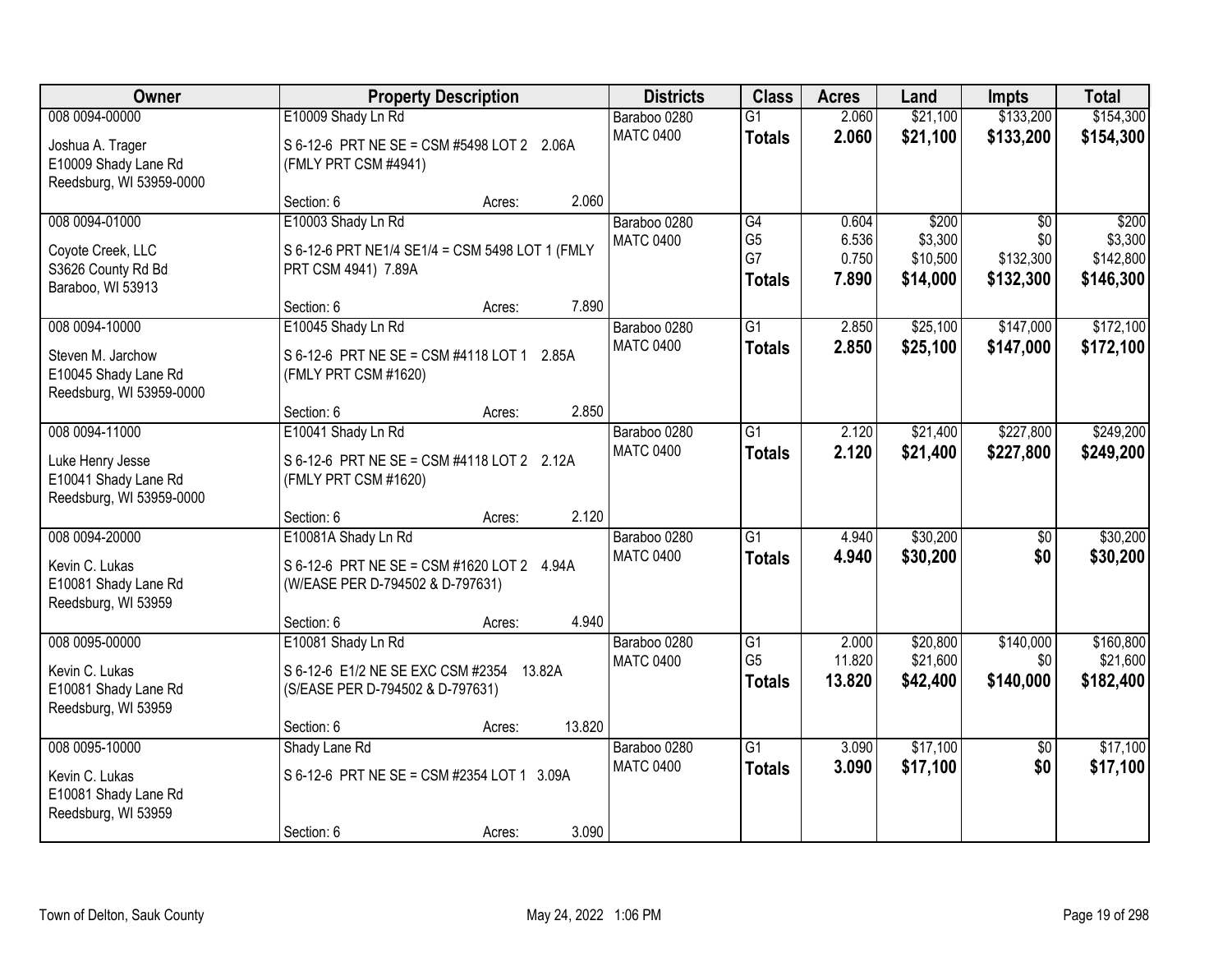| <b>Owner</b>                | <b>Property Description</b>                       | <b>Districts</b> | <b>Class</b>     | <b>Acres</b>         | Land           | <b>Impts</b>     | <b>Total</b>    |                  |
|-----------------------------|---------------------------------------------------|------------------|------------------|----------------------|----------------|------------------|-----------------|------------------|
| 008 0095-20000              | Shady Lane Rd                                     |                  | Baraboo 0280     | $\overline{G1}$      | 3.090          | \$26,300         | $\overline{30}$ | \$26,300         |
| Rebecca Ejupi               | S 6-12-6 PRT NE SE = CSM #2354 LOT 2 3.09A        |                  | <b>MATC 0400</b> | <b>Totals</b>        | 3.090          | \$26,300         | \$0             | \$26,300         |
| 1061 Markus Ct              |                                                   |                  |                  |                      |                |                  |                 |                  |
| Lake Zurich, IL 60047-0000  |                                                   |                  |                  |                      |                |                  |                 |                  |
|                             | Section: 6                                        | 3.090<br>Acres:  |                  |                      |                |                  |                 |                  |
| 008 0096-00000              | Shady Lane Rd                                     |                  | Reedsburg 4753   | $\overline{G6}$      | 5.000          | \$18,500         | $\overline{50}$ | \$18,500         |
| Nathan D. Sundsmo           | S 6-12-6 E1/2 NW1/4 SE1/4 (MFL 15A PER D-1227690) |                  | <b>MATC 0400</b> | W <sub>6</sub>       | 15.000         | (\$55,500)       | \$0             | \$0              |
| E9931 Shady Lane Rd         | 20.00A                                            |                  |                  | <b>Totals</b>        | 20.000         | \$18,500         | \$0             | \$18,500         |
| Reedsburg, WI 53959         |                                                   |                  |                  |                      |                |                  |                 |                  |
|                             | Section: 6                                        | 20.000<br>Acres: |                  |                      |                |                  |                 |                  |
| 008 0097-00000              | E9931 Shady Ln Rd                                 |                  | Reedsburg 4753   | G1                   | 2.000          | \$20,800         | \$150,300       | \$171,100        |
| Nathan D. Sundsmo           | S 6-12-6 W1/2 NW SE 20.00A (MFL 18A PER           |                  | <b>MATC 0400</b> | W <sub>6</sub>       | 18.000         | (\$66,600)       | \$0             | \$0              |
| E9931 Shady Lane Rd         | D-1227690)                                        |                  |                  | <b>Totals</b>        | 20.000         | \$20,800         | \$150,300       | \$171,100        |
| Reedsburg, WI 53959         |                                                   |                  |                  |                      |                |                  |                 |                  |
|                             | Section: 6                                        | 20.000<br>Acres: |                  |                      |                |                  |                 |                  |
| 008 0098-01000              | E9992 N Reedsburg Rd                              |                  | Baraboo 0280     | G1                   | 2.000          | \$20,800         | \$248,000       | \$268,800        |
| Louie J. Wells              | S 6-12-6 PRT SW SE = CSM 6195 LOT 2 10.04A        |                  | <b>MATC 0400</b> | G4<br>G <sub>5</sub> | 1.040<br>7.000 | \$300<br>\$2,800 | \$0<br>\$0      | \$300<br>\$2,800 |
| PO Box 424                  | (FMLY PRT CSM #5580)                              |                  |                  | <b>Totals</b>        | 10.040         | \$23,900         | \$248,000       | \$271,900        |
| Baraboo, WI 53913           |                                                   |                  |                  |                      |                |                  |                 |                  |
|                             | Section: 6                                        | 10.040<br>Acres: |                  |                      |                |                  |                 |                  |
| 008 0098-02000              | Reedsburg Rd                                      |                  | Baraboo 0280     | $\overline{G4}$      | 2.480          | \$700            | $\overline{50}$ | \$700            |
| Louie D. Wells              | S 6-12-6 PRT SW SE = CSM #6195 LOT 1 2.48A        |                  | <b>MATC 0400</b> | <b>Totals</b>        | 2.480          | \$700            | \$0             | \$700            |
| S3662 Old Hwy 33            | (FMLY PRT CSM #5580)                              |                  |                  |                      |                |                  |                 |                  |
| Baraboo, WI 53913-0000      |                                                   |                  |                  |                      |                |                  |                 |                  |
|                             | Section: 6                                        | 2.480<br>Acres:  |                  |                      |                |                  |                 |                  |
| 008 0098-03000              | E9996 N Reedsburg Rd                              |                  | Baraboo 0280     | $\overline{G1}$      | 2.480          | \$23,200         | \$303,600       | \$326,800        |
| Michael E. Stanley          | S 6-12-6 PRT SW SE = CSM #6195 LOT 3 2.48A        |                  | <b>MATC 0400</b> | <b>Totals</b>        | 2.480          | \$23,200         | \$303,600       | \$326,800        |
| PO Box 428                  | (FMLY PRT CSM #5580)                              |                  |                  |                      |                |                  |                 |                  |
| Baraboo, WI 53913           |                                                   |                  |                  |                      |                |                  |                 |                  |
|                             | Section: 6                                        | 2.480<br>Acres:  |                  |                      |                |                  |                 |                  |
| 008 0098-10000              | E9952 N Reedsburg Rd                              |                  | Baraboo 0280     | $\overline{G1}$      | 1.050          | \$14,300         | \$63,800        | \$78,100         |
| Mad Management, LLC         | S 6-12-6 PRT SW1/4 SE1/4 = CSM 4715 LOT 1 (FMLY   |                  | <b>MATC 0400</b> | <b>Totals</b>        | 1.050          | \$14,300         | \$63,800        | \$78,100         |
| 13866 Vance Ln              | PRT CSM 4295) 1.05A                               |                  |                  |                      |                |                  |                 |                  |
| Manitowish Waters, WI 54545 |                                                   |                  |                  |                      |                |                  |                 |                  |
|                             | Section: 6                                        | 1.050<br>Acres:  |                  |                      |                |                  |                 |                  |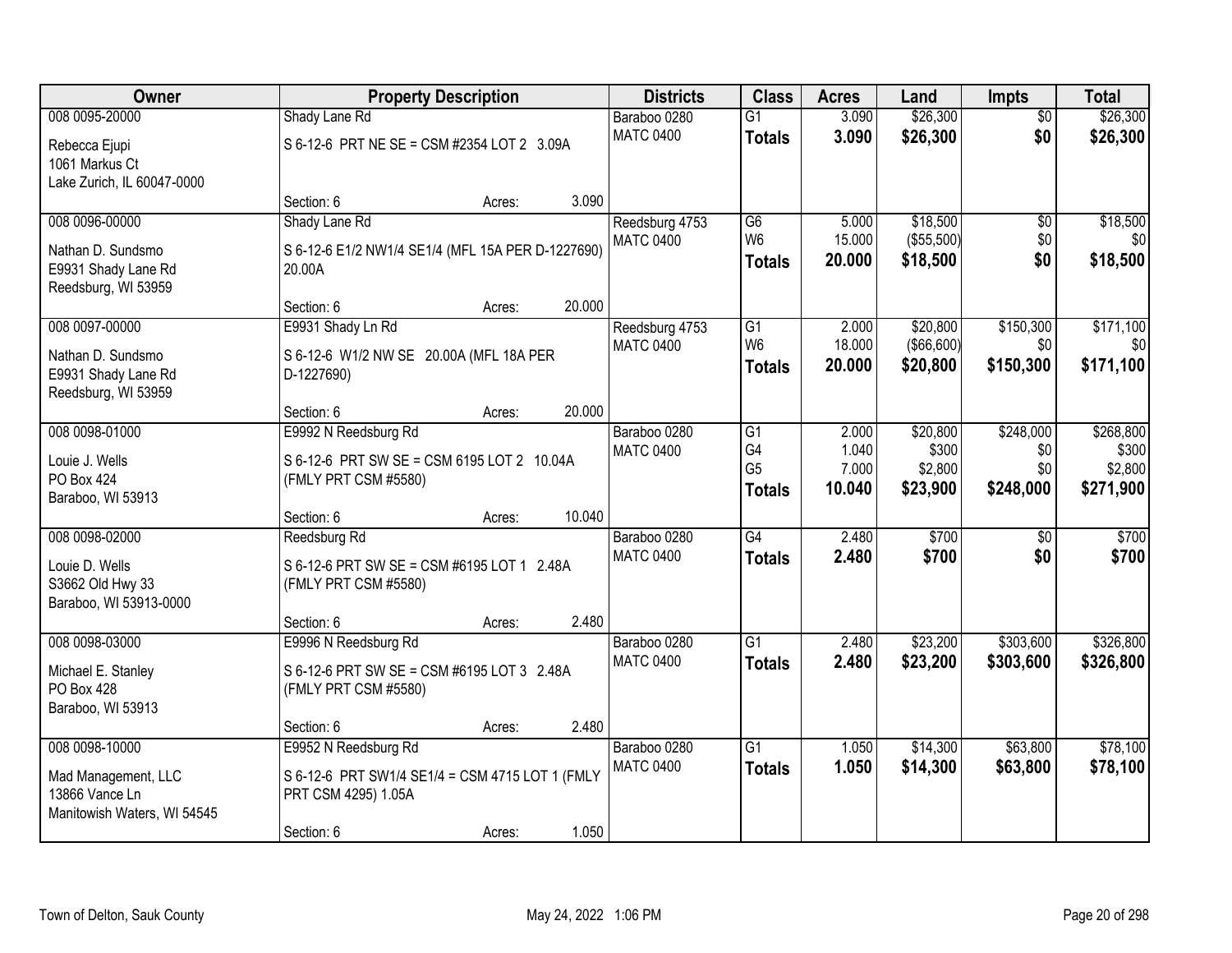| Owner                                                                                    | <b>Property Description</b>                                                                                  |        |        | <b>Districts</b>                 | <b>Class</b>                                | <b>Acres</b>                       | Land                                       | <b>Impts</b>                         | <b>Total</b>                               |
|------------------------------------------------------------------------------------------|--------------------------------------------------------------------------------------------------------------|--------|--------|----------------------------------|---------------------------------------------|------------------------------------|--------------------------------------------|--------------------------------------|--------------------------------------------|
| 008 0098-11000<br>Bob P. Wells<br>PO Box 424<br>Baraboo, WI 53913                        | E9906 N Reedsburg Rd<br>S 6-12-6 PRT SW1/4 SE1/4 = CSM 6592 LOT 1 (FMLY<br>PRT CSM 5580) 5.48A               |        |        | Baraboo 0280<br><b>MATC 0400</b> | $\overline{G1}$<br><b>Totals</b>            | 5.480<br>5.480                     | \$37,500<br>\$37,500                       | \$325,700<br>\$325,700               | \$363,200<br>\$363,200                     |
|                                                                                          | Section: 6                                                                                                   | Acres: | 5.480  |                                  |                                             |                                    |                                            |                                      |                                            |
| 008 0098-12000<br>Rebecca L. Ott<br>E9986 N Reedsburg Rd<br>Reedsburg, WI 53959          | E9986 N Reedsburg Rd<br>S 6-12-6 PRT SW1/4 SE1/4 = CSM 6592 LOT 2 (FMLY<br>PRT CSM 5580) 2.21A<br>Section: 6 |        | 2.210  | Baraboo 0280<br><b>MATC 0400</b> | G2<br><b>Totals</b>                         | 2.210<br>2.210                     | \$21,900<br>\$21,900                       | \$155,100<br>\$155,100               | \$177,000<br>\$177,000                     |
| 008 0098-13000<br>Rebecca L. Ott<br>E9986 N Reedsburg Rd<br>Reedsburg, WI 53959          | E9988 N Reedsburg Rd<br>S 6-12-6 PRT SW1/4 SE1/4 = CSM 6592 LOT 3 (FMLY<br>PRT CSM 5580) 15.87A              | Acres: |        | Baraboo 0280<br><b>MATC 0400</b> | G1<br>G4<br>G <sub>5</sub><br><b>Totals</b> | 2.500<br>9.500<br>3.870<br>15.870  | \$23,300<br>\$2,500<br>\$1,600<br>\$27,400 | \$28,300<br>\$0<br>\$0<br>\$28,300   | \$51,600<br>\$2,500<br>\$1,600<br>\$55,700 |
|                                                                                          | Section: 6                                                                                                   | Acres: | 15.870 |                                  |                                             |                                    |                                            |                                      |                                            |
| 008 0099-00000<br>Camp Gray, Inc<br>E10213 Shady Lane Rd<br>Reedsburg, WI 53959-0000     | S 6 T12N R6E SE1/4 SE1/4 40.00A                                                                              |        |        | Baraboo 0280<br><b>MATC 0400</b> | G5<br>G <sub>6</sub><br><b>Totals</b>       | 18.000<br>22.000<br>40.000         | \$21,700<br>\$66,000<br>\$87,700           | \$0<br>\$0<br>\$0                    | \$21,700<br>\$66,000<br>\$87,700           |
|                                                                                          | Section: 6                                                                                                   | Acres: | 40.000 |                                  |                                             |                                    |                                            |                                      |                                            |
| 008 0100-00000<br>Theodore W. Brenson<br>E10057 N Reedsburg Rd<br>Baraboo, WI 53913-0000 | E10057 N Reedsburg Rd<br>S 7-12-6 PRT NE1/4 NE1/4 = CSM 5100 LOT 4 5.97A                                     |        | 5.970  | Baraboo 0280<br><b>MATC 0400</b> | $\overline{G1}$<br><b>Totals</b>            | 5.970<br>5.970                     | \$39,200<br>\$39,200                       | \$146,600<br>\$146,600               | \$185,800<br>\$185,800                     |
| 008 0100-10000                                                                           | Section: 7<br>Reedsburg Rd                                                                                   | Acres: |        | Baraboo 0280                     | $\overline{G1}$                             | 6.320                              | \$40,400                                   | $\overline{50}$                      | \$40,400                                   |
| Theodore W. Brenson<br>E10057 N Reedsburg Rd<br>Baraboo, WI 53913-0000                   | S 7-12-6 PRT NE1/4 NE1/4 = CSM 5100 LOT 3 6.32A                                                              |        |        | <b>MATC 0400</b>                 | <b>Totals</b>                               | 6.320                              | \$40,400                                   | \$0                                  | \$40,400                                   |
|                                                                                          | Section: 7                                                                                                   | Acres: | 6.320  |                                  |                                             |                                    |                                            |                                      |                                            |
| 008 0100-20000<br>Theodore W. Brenson<br>E10057 N Reedsburg Rd<br>Baraboo, WI 53913-0000 | Reedsburg Rd<br>S 7-12-6 PRT NE1/4 NE1/4 = CSM 5100 LOT 5 22.92A<br>Section: 7                               | Acres: | 22.920 | Baraboo 0280<br><b>MATC 0400</b> | 5M<br>G4<br>G <sub>5</sub><br><b>Totals</b> | 15.340<br>4.580<br>3.000<br>22.920 | \$29,900<br>\$700<br>\$5,600<br>\$36,200   | $\overline{50}$<br>\$0<br>\$0<br>\$0 | \$29,900<br>\$700<br>\$5,600<br>\$36,200   |
|                                                                                          |                                                                                                              |        |        |                                  |                                             |                                    |                                            |                                      |                                            |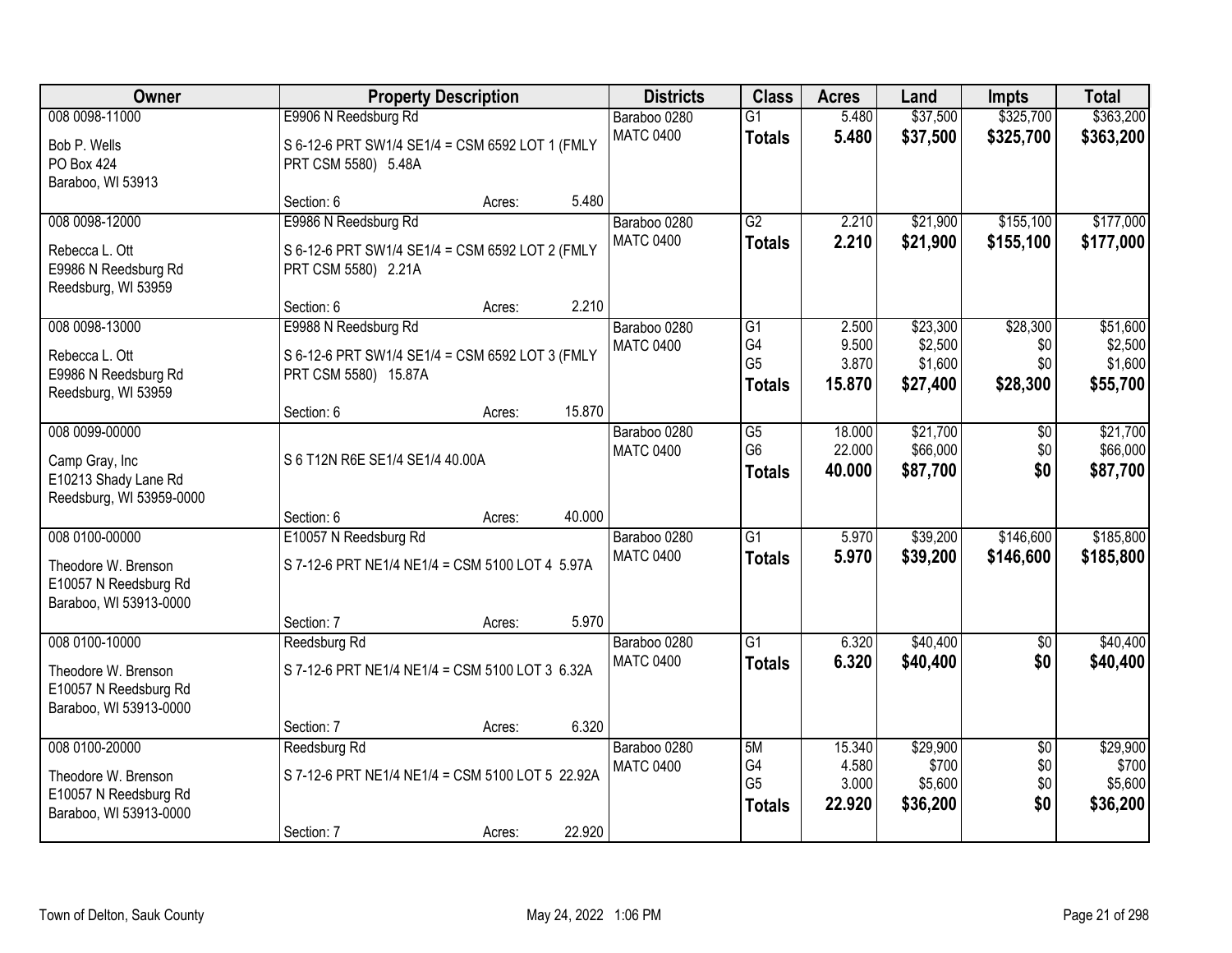| Owner                                                                                    | <b>Property Description</b>                                                                                       | <b>Districts</b>                 | <b>Class</b>                                             | <b>Acres</b>                       | Land                                       | <b>Impts</b>                                   | <b>Total</b>                                 |
|------------------------------------------------------------------------------------------|-------------------------------------------------------------------------------------------------------------------|----------------------------------|----------------------------------------------------------|------------------------------------|--------------------------------------------|------------------------------------------------|----------------------------------------------|
| 008 0101-00000<br>Theodore W. Brenson<br>E10057 N Reedsburg Rd<br>Baraboo, WI 53913-0000 | S 7-12-6 PRT NE1/4 NE1/4 = CSM 557 LOT 1 2.22A                                                                    | Baraboo 0280<br><b>MATC 0400</b> | G4<br>G <sub>5</sub><br><b>Totals</b>                    | 2.070<br>0.150<br>2.220            | \$300<br>\$100<br>\$400                    | $\overline{50}$<br>\$0<br>\$0                  | \$300<br>\$100<br>\$400                      |
|                                                                                          | 2.220<br>Section: 7<br>Acres:                                                                                     |                                  |                                                          |                                    |                                            |                                                |                                              |
| 008 0102-00000<br>Theodore W. Brenson<br>E10057 N Reedsburg Rd<br>Baraboo, WI 53913-0000 | S 7-12-6 PRT NE1/4 NE1/4 = CSM 557 LOT 2 2.28A                                                                    | Baraboo 0280<br><b>MATC 0400</b> | G4<br>G <sub>5</sub><br><b>Totals</b>                    | 2.130<br>0.150<br>2.280            | \$300<br>\$100<br>\$400                    | $\overline{50}$<br>\$0<br>\$0                  | \$300<br>\$100<br>\$400                      |
| 008 0103-00000                                                                           | 2.280<br>Section: 7<br>Acres:<br>E10031 N Reedsburg Rd                                                            | Baraboo 0280                     | G4                                                       | 5.000                              | \$1,100                                    | \$0                                            | \$1,100                                      |
| Roberta Ketelboeter<br>E10031 N Reedsburg Rd<br>Baraboo, WI 53913                        | S 7-12-6 NW1/4 NE1/4 EXC CSM 4867 37.86A                                                                          | <b>MATC 0400</b>                 | G <sub>5</sub><br>G7<br><b>Totals</b>                    | 30.860<br>2.000<br>37,860          | \$48,100<br>\$23,000<br>\$72,200           | \$0<br>\$78,000<br>\$78,000                    | \$48,100<br>\$101,000<br>\$150,200           |
|                                                                                          | 37.860<br>Section: 7<br>Acres:                                                                                    |                                  |                                                          |                                    |                                            |                                                |                                              |
| 008 0103-10000<br>Roberta Ketelboeter<br>E10031 N Reedsburg Rd<br>Baraboo, WI 53913      | E9993 N Reedsburg Rd<br>S 7-12-6 PRT NW1/4 NE1/4 = CSM 4867 LOT 1 2.14A                                           | Baraboo 0280<br><b>MATC 0400</b> | G1<br><b>Totals</b>                                      | 2.140<br>2.140                     | \$21,500<br>\$21,500                       | \$106,400<br>\$106,400                         | \$127,900<br>\$127,900                       |
|                                                                                          | 2.140<br>Section: 7<br>Acres:                                                                                     |                                  |                                                          |                                    |                                            |                                                |                                              |
| 008 0104-01000<br>Brent W. Zimmerman<br>E9849A N Reedsburg Rd<br>Reedsburg, WI 53959     | E9849A N Reedsburg Rd<br>S 7-12-6 PRT NE1/4 FRAC NW1/4 = CSM 6598 LOT 1<br>5.90A<br>5.900<br>Section: 7<br>Acres: | Baraboo 0280<br><b>MATC 0400</b> | $\overline{G4}$<br>G <sub>5</sub><br>G7<br><b>Totals</b> | 2.000<br>1.900<br>2.000<br>5.900   | \$300<br>\$800<br>\$23,000<br>\$24,100     | $\overline{30}$<br>\$0<br>\$63,600<br>\$63,600 | \$300<br>\$800<br>\$86,600<br>\$87,700       |
| 008 0104-11000                                                                           | E9813 N Reedsburg Rd                                                                                              | Baraboo 0280                     | 5M                                                       | 1.500                              | \$2,800                                    | $\overline{30}$                                | \$2,800                                      |
| Dennis Tjugum<br>6491 Linden Cir<br>Windsor, WI 53598                                    | S 7-12-6 PRT NE1/4 NW1/4 = CSM 6837 LOT 1 (FMLY<br>PRT CSM 6354) 12.09A<br>12.090<br>Section: 7<br>Acres:         | <b>MATC 0400</b>                 | G <sub>1</sub><br>G4<br>G <sub>5</sub><br><b>Totals</b>  | 1.000<br>8.840<br>0.750<br>12.090  | \$14,000<br>\$2,000<br>\$100<br>\$18,900   | \$6,400<br>\$0<br>\$0<br>\$6,400               | \$20,400<br>\$2,000<br>\$100<br>\$25,300     |
| 008 0104-20000                                                                           | E9823 N Reedsburg Rd                                                                                              | Baraboo 0280                     | 5M                                                       | 1.500                              | \$3,000                                    | $\overline{30}$                                | \$3,000                                      |
| Dennis Tjugum<br>6491 Linden Cir<br>Windsor, WI 53598                                    | S 7-12-6 PRT NE1/4 NW1/4 = CSM 6836 LOT 1 21.88A<br>21.880<br>Section: 7<br>Acres:                                | <b>MATC 0400</b>                 | G <sub>1</sub><br>G4<br>G <sub>5</sub><br><b>Totals</b>  | 2.000<br>14.780<br>3.600<br>21.880 | \$20,800<br>\$3,000<br>\$1,500<br>\$28,300 | \$270,500<br>\$0<br>\$0<br>\$270,500           | \$291,300<br>\$3,000<br>\$1,500<br>\$298,800 |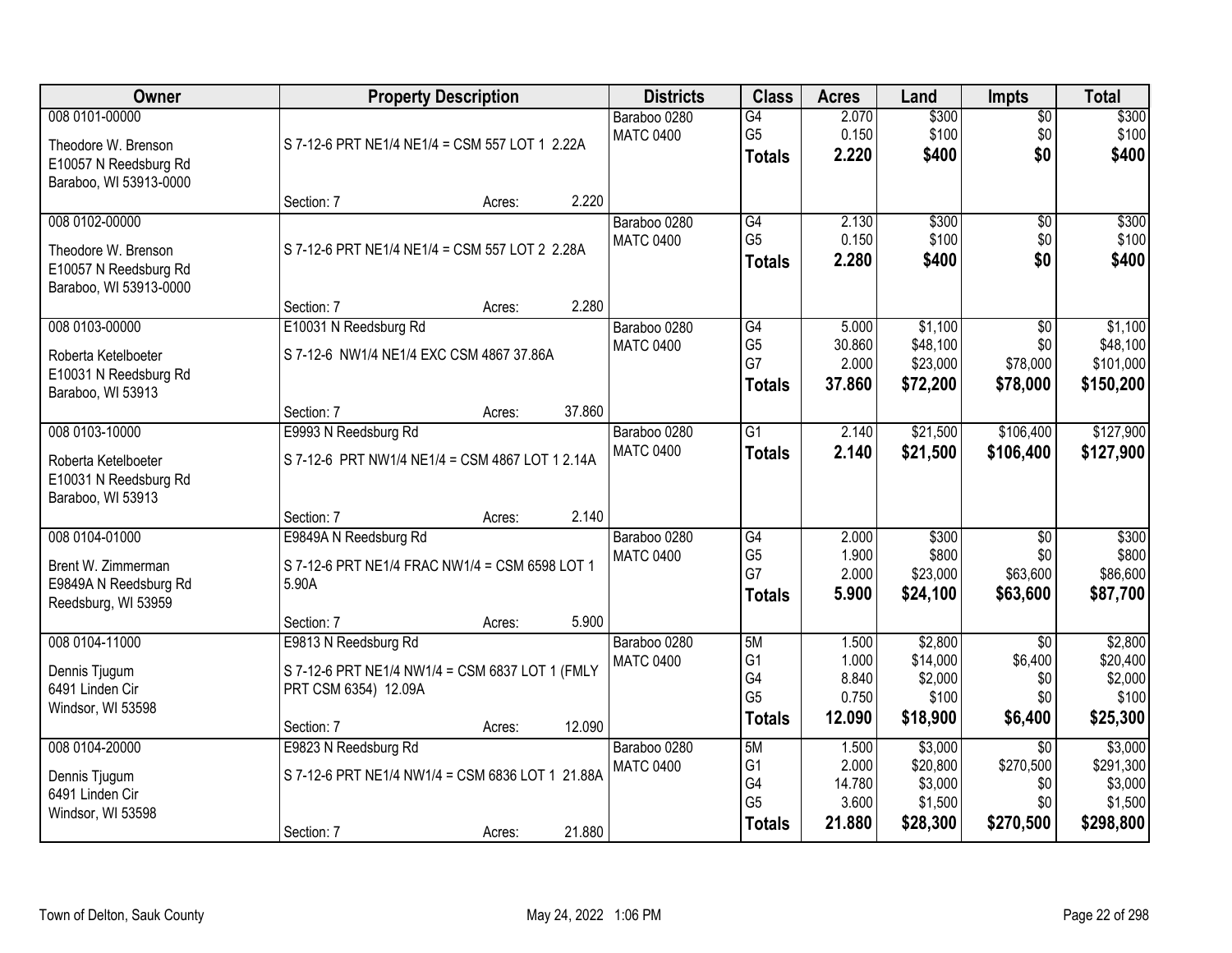| Owner                                                                                    | <b>Property Description</b>                                         |        |        | <b>Districts</b>                 | <b>Class</b>                                      | <b>Acres</b>               | Land                             | <b>Impts</b>            | <b>Total</b>                     |
|------------------------------------------------------------------------------------------|---------------------------------------------------------------------|--------|--------|----------------------------------|---------------------------------------------------|----------------------------|----------------------------------|-------------------------|----------------------------------|
| 008 0105-00000                                                                           | S2982 Mirror Lake Rd                                                |        |        | Baraboo 0280                     | $\overline{G1}$                                   | 5.000                      | \$35,800                         | \$199,800               | \$235,600                        |
| James L. Brill<br>S2982 Mirror Lake Rd<br>Reedsburg, WI 53959-0000                       | S 7-12-6 PRT FRAC NW NW = CSM #5021 LOT 1<br>5.00A                  |        |        | <b>MATC 0400</b>                 | <b>Totals</b>                                     | 5.000                      | \$35,800                         | \$199,800               | \$235,600                        |
|                                                                                          | Section: 7                                                          | Acres: | 5.000  |                                  |                                                   |                            |                                  |                         |                                  |
| 008 0105-10000                                                                           | Mirror Lake Rd                                                      |        |        | Baraboo 0280                     | G4                                                | 16.500                     | \$4,300                          | \$0                     | \$4,300                          |
| James L. Brill<br>S2982 Mirrror Lake Rd                                                  | S 7-12-6 PRT FRAC NW NW = CSM #5021 LOT 2<br>29.75A                 |        |        | <b>MATC 0400</b>                 | G <sub>5</sub><br><b>Totals</b>                   | 13.250<br>29.750           | \$12,600<br>\$16,900             | \$0<br>\$0              | \$12,600<br>\$16,900             |
| Reedsburg, WI 53959-0000                                                                 | Section: 7                                                          | Acres: | 29.750 |                                  |                                                   |                            |                                  |                         |                                  |
| 008 0107-00000                                                                           |                                                                     |        |        | Baraboo 0280                     | G4                                                | 20.500                     | \$3,800                          | $\overline{50}$         | \$3,800                          |
| Thomas W. Webb<br>PO Box 250<br>Lake Delton, WI 53940                                    | S 7-12-6 FRAC SW SW EXC CSM #2407 & EXC<br>HUNTER'S GLEN 20.64A M/L |        |        | <b>MATC 0400</b>                 | G <sub>5</sub><br><b>Totals</b>                   | 0.140<br>20.640            | \$100<br>\$3,900                 | \$0<br>\$0              | \$100<br>\$3,900                 |
|                                                                                          | Section: 7                                                          | Acres: | 20.640 |                                  |                                                   |                            |                                  |                         |                                  |
| 008 0107-10000                                                                           | S3260 Mirror Lake Rd                                                |        |        | Baraboo 0280                     | $\overline{G}$                                    | 4.960                      | \$37,800                         | \$87,600                | \$125,400                        |
| Thomas W. Webb<br>PO Box 250<br>Lake Delton, WI 53940                                    | S 7-12-6 PRT FRAC SW SW = CSM #2407 LOT 1<br>4.962A                 |        |        | <b>MATC 0400</b>                 | <b>Totals</b>                                     | 4.960                      | \$37,800                         | \$87,600                | \$125,400                        |
|                                                                                          | Section: 7                                                          | Acres: | 4.960  |                                  |                                                   |                            |                                  |                         |                                  |
| 008 0108-00000<br>Thomas W. Webb<br>PO Box 250<br>Lake Delton, WI 53940                  | S 7-12-6 SE FRAC SW S\ V295-381 & HWY 40.00A M/L                    |        |        | Baraboo 0280<br><b>MATC 0400</b> | 5M<br>G4<br><b>Totals</b>                         | 8.000<br>32.000<br>40.000  | \$15,600<br>\$5,200<br>\$20,800  | \$0<br>\$0<br>\$0       | \$15,600<br>\$5,200<br>\$20,800  |
|                                                                                          | Section: 7                                                          | Acres: | 40.000 |                                  |                                                   |                            |                                  |                         |                                  |
| 008 0109-00000<br>Gerald R. Holt<br>E10417 N Reedsburg Rd<br>Baraboo, WI 53913-0000      | S 8-12-6 NE1/4 NE1/4 (MFL 40A PER D-1140213)<br>40.00A              |        |        | Baraboo 0280<br><b>MATC 0400</b> | W6<br><b>Totals</b>                               | 40.000<br>40.000           | (\$95,100)<br>\$0                | $\overline{50}$<br>\$0  | \$0<br>\$0                       |
|                                                                                          | Section: 8                                                          | Acres: | 40.000 |                                  |                                                   |                            |                                  |                         |                                  |
| 008 0110-00000                                                                           | S3004 N Reedsburg Rd                                                |        |        | Baraboo 0280                     | $\overline{G1}$                                   | 2.000                      | \$20,800                         | \$111,200               | \$132,000                        |
| Michael D & Sandra L Holt Living Trust<br>S3004 N Reedsburg Rd<br>Baraboo, WI 53913-0000 | S 8-12-6 NW NE 40.00A                                               |        |        | <b>MATC 0400</b>                 | G <sub>5</sub><br>G <sub>6</sub><br><b>Totals</b> | 18.000<br>20.000<br>40.000 | \$7,200<br>\$78,000<br>\$106,000 | \$0<br>\$0<br>\$111,200 | \$7,200<br>\$78,000<br>\$217,200 |
|                                                                                          | Section: 8                                                          | Acres: | 40.000 |                                  |                                                   |                            |                                  |                         |                                  |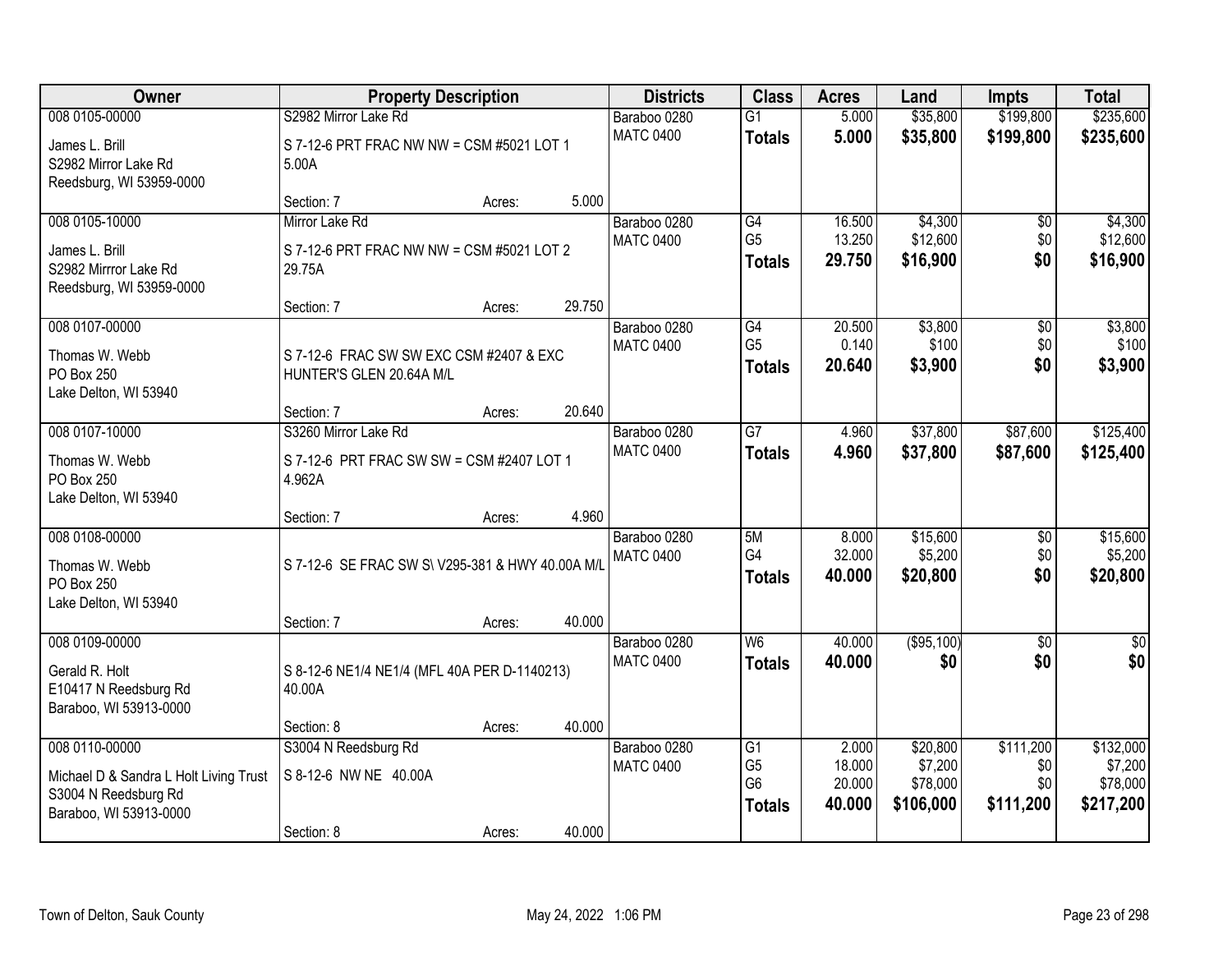| Owner                  | <b>Property Description</b>                          | <b>Districts</b> | <b>Class</b>    | <b>Acres</b> | Land     | <b>Impts</b> | <b>Total</b> |
|------------------------|------------------------------------------------------|------------------|-----------------|--------------|----------|--------------|--------------|
| 008 0111-00000         | E10386 N Reedsburg Rd                                | Baraboo 0280     | $\overline{G1}$ | 2.000        | \$20,800 | \$145,600    | \$166,400    |
| Patrick M. Fahey       | S 8-12-6 PRT SW NE & ALL CSM #783 = CSM #848         | <b>MATC 0400</b> | G <sub>6</sub>  | 10.060       | \$39,200 | \$0          | \$39,200     |
| 5351 Nobel Dr Unit 226 | LOT 1 S/RD &W/1 RD EASE 12.06 A                      |                  | <b>Totals</b>   | 12.060       | \$60,000 | \$145,600    | \$205,600    |
| Fitchburg, WI 53711    |                                                      |                  |                 |              |          |              |              |
|                        | 12.060<br>Section: 8<br>Acres:                       |                  |                 |              |          |              |              |
| 008 0112-00000         | E10390 N Reedsburg Rd                                | Baraboo 0280     | $\overline{G1}$ | 2.000        | \$20,800 | \$116,500    | \$137,300    |
| Leo J. Zant            | S 08-12-06, PT SWNE=CSM #784, LOT 1 6.07 A           | <b>MATC 0400</b> | G <sub>6</sub>  | 4.070        | \$15,900 | \$0          | \$15,900     |
| E10390 N Reedsburg Rd  |                                                      |                  | <b>Totals</b>   | 6.070        | \$36,700 | \$116,500    | \$153,200    |
| Baraboo, WI 53913-0000 |                                                      |                  |                 |              |          |              |              |
|                        | 6.070<br>Section: 8<br>Acres:                        |                  |                 |              |          |              |              |
| 008 0113-00000         | E10392 N Reedsburg Rd                                | Baraboo 0280     | $\overline{G1}$ | 2.710        | \$24,400 | \$124,400    | \$148,800    |
| Scott Roblee           | S 8-12-6 PRT SW1/4 NE1/4 COM SE COR - W 30' -        | <b>MATC 0400</b> | <b>Totals</b>   | 2.710        | \$24,400 | \$124,400    | \$148,800    |
| E10392 N Reedsburg Rd  | N28?14'W 575.72' -N12?25'E 101.2' - N78?17'E 152.05' |                  |                 |              |          |              |              |
| Baraboo, WI 53913      | - S86?54'E 129' - S00?15'E 629.97' TO POB (S/EASES)  |                  |                 |              |          |              |              |
|                        | Section: 8<br>2.710<br>Acres:                        |                  |                 |              |          |              |              |
| 008 0114-00000         | S3070 N Reedsburg Rd                                 | Baraboo 0280     | $\overline{G1}$ | 1.550        | \$17,700 | \$176,000    | \$193,700    |
| Charlotte E. Ramsey    | S 8-12-6 PRT SW1/4 NE1/4 = CSM 1513 LOT 1 1.55A      | <b>MATC 0400</b> | <b>Totals</b>   | 1.550        | \$17,700 | \$176,000    | \$193,700    |
| S3070 N Reedsburg Rd   |                                                      |                  |                 |              |          |              |              |
| Baraboo, WI 53913      |                                                      |                  |                 |              |          |              |              |
|                        | 1.550<br>Section: 8<br>Acres:                        |                  |                 |              |          |              |              |
| 008 0114-10000         | S3086 N Reedsburg Rd                                 | Baraboo 0280     | $\overline{G1}$ | 0.880        | \$13,000 | \$142,500    | \$155,500    |
| Kevin R. Felt          | S8 T12N R6E PRT SWNE CSM #1513 LOT 2 .88A            | <b>MATC 0400</b> | <b>Totals</b>   | 0.880        | \$13,000 | \$142,500    | \$155,500    |
| S3086 N Reedsburg Rd   |                                                      |                  |                 |              |          |              |              |
| Baraboo, WI 53913-0000 |                                                      |                  |                 |              |          |              |              |
|                        | 0.880<br>Section: 8<br>Acres:                        |                  |                 |              |          |              |              |
| 008 0115-00000         | E10312 N Reedsburg Rd                                | Baraboo 0280     | $\overline{G1}$ | 1.060        | \$14,400 | \$38,500     | \$52,900     |
| Donald J. Gaetzke      | S 8-12-06 PRT SW1/4 NE1/4 COM 2468'W OF E1/4         | <b>MATC 0400</b> | <b>Totals</b>   | 1.060        | \$14,400 | \$38,500     | \$52,900     |
| E10312 N Reedsburg Rd  | COR-N4DG00'W187.6'-W241'-S0DG 20'E187.14' TO         |                  |                 |              |          |              |              |
| Baraboo, WI 53913-0000 | SW COR-E 253' TO POB SUBJ TO TOWN ROADS              |                  |                 |              |          |              |              |
|                        | 1.060<br>Section: 8<br>Acres:                        |                  |                 |              |          |              |              |
| 008 0116-00000         | S3014A N Reedsburg Rd                                | Baraboo 0280     | $\overline{G1}$ | 2.010        | \$20,900 | \$184,200    | \$205,100    |
| William G. Wells       | PT SWNE COM 88'E OF NWCOR &                          | <b>MATC 0400</b> | <b>Totals</b>   | 2.010        | \$20,900 | \$184,200    | \$205,100    |
| PO Box 416             | POB-E417.42'-S0D20'W208.71'                          |                  |                 |              |          |              |              |
| Baraboo, WI 53913-0000 | -W417.42'-N0D20'E208.71'POB 7.42'-N0DG20' E209.8'    |                  |                 |              |          |              |              |
|                        | 2.010<br>Section: 8<br>Acres:                        |                  |                 |              |          |              |              |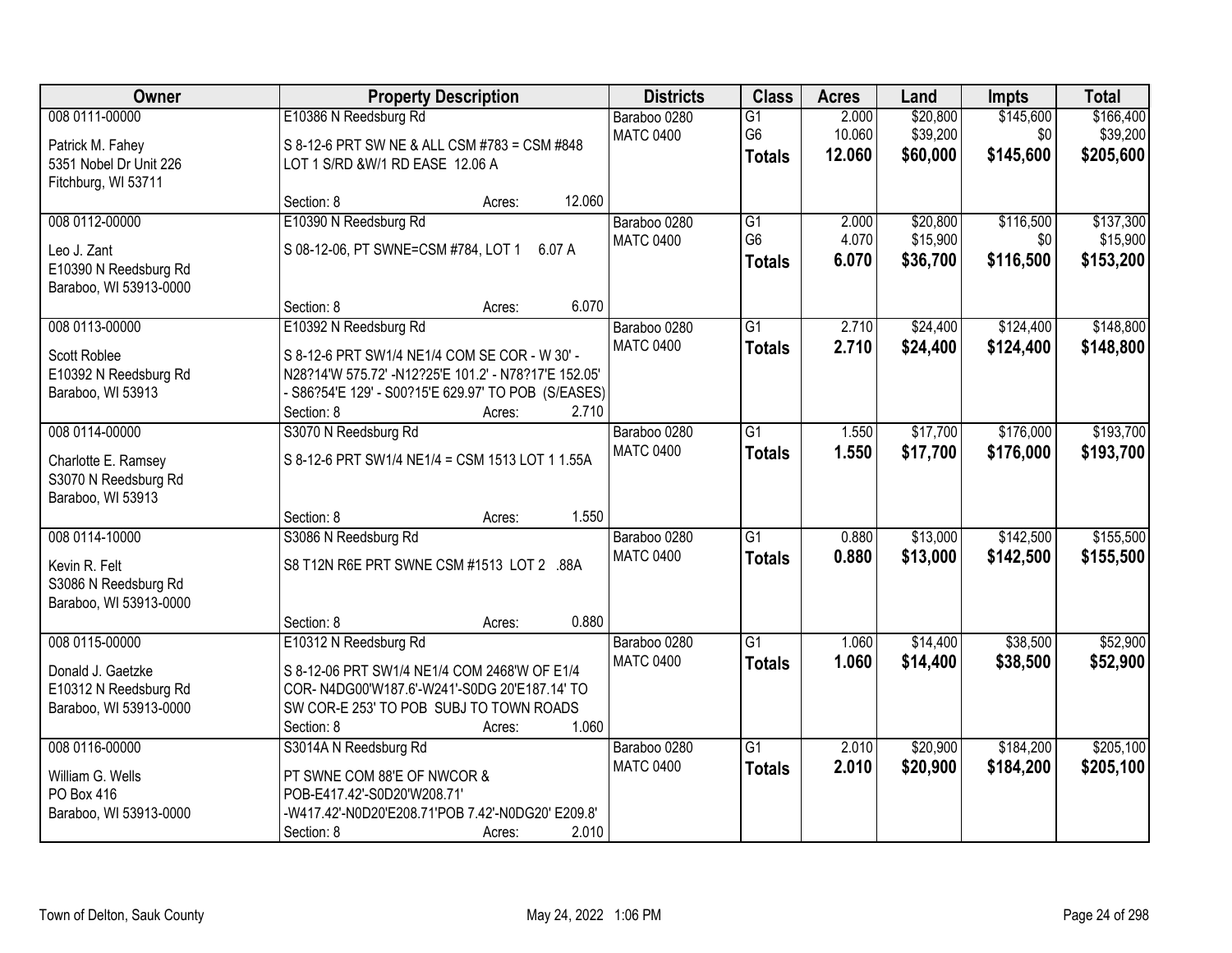| Owner                                           | <b>Property Description</b>                                                                 | <b>Districts</b> | <b>Class</b>    | <b>Acres</b> | Land     | <b>Impts</b>    | <b>Total</b> |
|-------------------------------------------------|---------------------------------------------------------------------------------------------|------------------|-----------------|--------------|----------|-----------------|--------------|
| 008 0117-00000                                  | S3024 N Reedsburg Rd                                                                        | Baraboo 0280     | $\overline{G1}$ | 2.000        | \$20,800 | \$75,000        | \$95,800     |
| Lois M. Luce                                    | S 8 T12N R6E PRT SW1/4 NE1/4 COM 88'E OF                                                    | <b>MATC 0400</b> | <b>Totals</b>   | 2.000        | \$20,800 | \$75,000        | \$95,800     |
| S3024 N Reedsburg Rd                            | NWCOR-S0DG25'W 209.8'-W33' TO C/L REEDSBURG                                                 |                  |                 |              |          |                 |              |
| Baraboo, WI 53913-0000                          | RD & POB-S0DG25'W140' ALG                                                                   |                  |                 |              |          |                 |              |
|                                                 | 2.000<br>Section: 8<br>Acres:                                                               |                  |                 |              |          |                 |              |
| 008 0118-00000                                  | Reedsburg Rd                                                                                | Baraboo 0280     | $\overline{G1}$ | 2.000        | \$20,800 | $\overline{30}$ | \$20,800     |
|                                                 |                                                                                             | <b>MATC 0400</b> | <b>Totals</b>   | 2.000        | \$20,800 | \$0             | \$20,800     |
| Marlys Lauer                                    | S 8-12-6 PRT SW NE COM 88'E OF NWCOR-S0D25'W                                                |                  |                 |              |          |                 |              |
| N56W 36788 Cherokee Rd                          | 209.8'-W33' TO C/L REEDSBURG RD-S0D25'W 140' TC                                             |                  |                 |              |          |                 |              |
| Oconomowoc, WI 53066-0000                       | POB-CONT S140'- E622.25'-N0D25'E 140'-W622.25' TO                                           |                  |                 |              |          |                 |              |
|                                                 | 2.000<br>Section: 8<br>Acres:                                                               |                  |                 |              |          |                 |              |
| 008 0119-00000                                  | S3050 N Reedsburg Rd                                                                        | Baraboo 0280     | $\overline{G1}$ | 2.000        | \$20,800 | \$39,400        | \$60,200     |
| Mike Orvis                                      | S 8-12-6 PRT SW NE COM 88'E OF                                                              | <b>MATC 0400</b> | <b>Totals</b>   | 2.000        | \$20,800 | \$39,400        | \$60,200     |
| S3050 N Reedsburg Rd                            | NWCOR-S0DG25'W 209.8'-W33' TO C/L REEDSBURG                                                 |                  |                 |              |          |                 |              |
| Baraboo, WI 53913                               | RD-S0D25'W 280' TO POB: CONT 140'-                                                          |                  |                 |              |          |                 |              |
|                                                 | 2.000<br>Section: 8<br>Acres:                                                               |                  |                 |              |          |                 |              |
| 008 0120-00000                                  | E10348 N Reedsburg Rd                                                                       | Baraboo 0280     | $\overline{G1}$ | 1.660        | \$18,500 | \$107,600       | \$126,100    |
|                                                 |                                                                                             | <b>MATC 0400</b> | <b>Totals</b>   | 1.660        | \$18,500 | \$107,600       | \$126,100    |
| Theodore Ramsey                                 | S 8 T12N R6E PRT SW1/4 NE1/4 COM 1919.2'W OF                                                |                  |                 |              |          |                 |              |
| E10348 N Reedsburg Rd<br>Baraboo, WI 53913-0000 | E1/4COR-CONT W150'-N0DG14'W482.3'-N89DG4<br>6'E150'-S0DG14 'E483' TO POB SUBJ TO TN RD ON S |                  |                 |              |          |                 |              |
|                                                 | Section: 8<br>1.660                                                                         |                  |                 |              |          |                 |              |
| 008 0121-00000                                  | Acres:<br>E10348 Reedsburg Rd                                                               | Baraboo 0280     | $\overline{G1}$ | 1.180        | \$15,200 | \$3,000         | \$18,200     |
|                                                 |                                                                                             | <b>MATC 0400</b> |                 | 1.180        |          |                 |              |
| <b>Theodore Ramsey</b>                          | S 8 T12N R6E PRT SW1/4 NE1/4 COM 2069.2'W OF                                                |                  | <b>Totals</b>   |              | \$15,200 | \$3,000         | \$18,200     |
| E10348 N Reedsburg Rd                           | E1/4 COR-CONT W 106.6'-N0DG20'W479.5'-N88DG                                                 |                  |                 |              |          |                 |              |
| Baraboo, WI 53913-0000                          | 35'E107.91' -S0DG14'E482.3' TO POB SUBJ TN RD                                               |                  |                 |              |          |                 |              |
|                                                 | 1.180<br>Section: 8<br>Acres:                                                               |                  |                 |              |          |                 |              |
| 008 0122-00000                                  | E10340 N Reedsburg Rd                                                                       | Baraboo 0280     | $\overline{G1}$ | 1.160        | \$15,100 | \$27,600        | \$42,700     |
| Reinald A. Gardner                              | S 8-12-6 PRT SW NE COM 2175.8'W OF                                                          | <b>MATC 0400</b> | <b>Totals</b>   | 1.160        | \$15,100 | \$27,600        | \$42,700     |
| N3063 Petrowitz Rd                              | E1\4COR-N0D20'W 479.5'-W96'-S0D20'W 233'- S74DW                                             |                  |                 |              |          |                 |              |
| Mauston, WI 53948                               | 20.15'-S TO SLI-E TO POB<br>1.16A                                                           |                  |                 |              |          |                 |              |
|                                                 | 1.160<br>Section: 8<br>Acres:                                                               |                  |                 |              |          |                 |              |
| 008 0123-00000                                  | E10324 N Reedsburg Rd                                                                       | Baraboo 0280     | $\overline{G1}$ | 0.840        | \$12,600 | \$43,500        | \$56,100     |
|                                                 |                                                                                             | <b>MATC 0400</b> | <b>Totals</b>   | 0.840        | \$12,600 | \$43,500        | \$56,100     |
| Patrick L & Annalee M Gleash Living             | S 8-12-6 PRT SW NE BEG 2272'W OF E1/4                                                       |                  |                 |              |          |                 |              |
| Trust                                           | COR-W196'-N4?W 187.6'- N74?E 196'-SLY TO POB                                                |                  |                 |              |          |                 |              |
| E10324 N Reedsburg Rd                           |                                                                                             |                  |                 |              |          |                 |              |
| Baraboo, WI 53913-0000                          | 0.840<br>Section: 8<br>Acres:                                                               |                  |                 |              |          |                 |              |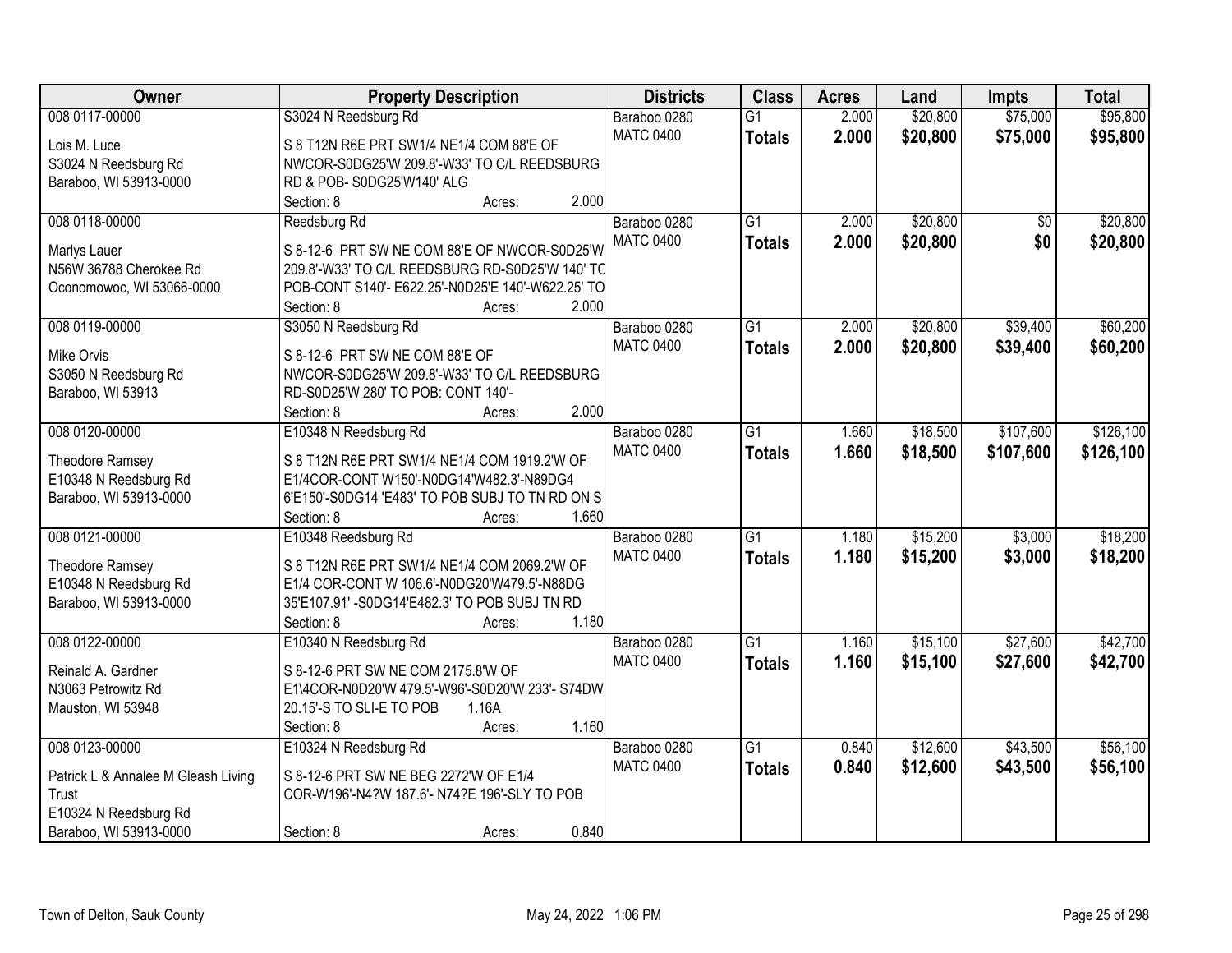| Owner                                            | <b>Property Description</b>                                                                   | <b>Districts</b>                 | <b>Class</b>                     | <b>Acres</b>    | Land                  | <b>Impts</b>           | <b>Total</b>   |
|--------------------------------------------------|-----------------------------------------------------------------------------------------------|----------------------------------|----------------------------------|-----------------|-----------------------|------------------------|----------------|
| 008 0124-00000                                   | S3060 N Reedsburg Rd                                                                          | Baraboo 0280                     | $\overline{G1}$                  | 2.790           | \$24,800              | \$57,700               | \$82,500       |
| Barbara L. Hansen<br>S3060 N Reedsburg Rd        | S 8-12-6 PRT SW NE = CSM #4477 LOT 1 2.79A                                                    | <b>MATC 0400</b>                 | <b>Totals</b>                    | 2.790           | \$24,800              | \$57,700               | \$82,500       |
| Baraboo, WI 53913-0000                           |                                                                                               |                                  |                                  |                 |                       |                        |                |
|                                                  | 2.790<br>Section: 8<br>Acres:                                                                 |                                  |                                  |                 |                       |                        |                |
| 008 0125-00000                                   | E10496D N Reedsburg Rd                                                                        | Baraboo 0280                     | G1                               | 2.000           | \$20,800              | \$76,600               | \$97,400       |
| Gerald R. Holt                                   | S 8-12-6 SE1/4 NE1/4 EXC CSM'S 2480 & 6426 (MFL                                               | <b>MATC 0400</b>                 | G <sub>5</sub>                   | 7.500           | \$3,000               | \$0                    | \$3,000        |
| E10417 N Reedsburg Rd                            | 21A PER D-1140213) 32.58A M/L                                                                 |                                  | G <sub>6</sub><br>W <sub>6</sub> | 2.080<br>21.000 | \$7,700<br>(\$77,700) | \$0<br>\$0             | \$7,700<br>\$0 |
| Baraboo, WI 53913-0000                           |                                                                                               |                                  | <b>Totals</b>                    | 32.580          | \$31,500              | \$76,600               | \$108,100      |
|                                                  | 32.580<br>Section: 8<br>Acres:                                                                |                                  |                                  |                 |                       |                        |                |
| 008 0125-10000                                   | E10406 N Reedsburg Rd                                                                         | Baraboo 0280                     | $\overline{G1}$                  | 2.000           | \$20,800              | \$178,500              | \$199,300      |
| Oleksandr Luts                                   | S 8-12-6 PRT SE1/4 NE1/4 = CSM 2480 LOT 1 2.00A                                               | <b>MATC 0400</b>                 | <b>Totals</b>                    | 2.000           | \$20,800              | \$178,500              | \$199,300      |
| 535 N Seminary Ave                               |                                                                                               |                                  |                                  |                 |                       |                        |                |
| Park Ridge, IL 60068                             |                                                                                               |                                  |                                  |                 |                       |                        |                |
|                                                  | 2.000<br>Section: 8<br>Acres:                                                                 |                                  |                                  |                 |                       |                        |                |
| 008 0125-20000                                   | E10474 N Reedsburg Rd                                                                         | Baraboo 0280<br><b>MATC 0400</b> | G1                               | 5.420<br>5.420  | \$37,300<br>\$37,300  | \$286,300<br>\$286,300 | \$323,600      |
| Vincent G & Angela L Holt Living Trust           | SE1/4 NE1/4 = CSM #6426 LOT 1 5.42A (FMLY PRT                                                 |                                  | <b>Totals</b>                    |                 |                       |                        | \$323,600      |
| E10474 N Reedsburg Rd                            | CSM #4773 & CSM #2480)                                                                        |                                  |                                  |                 |                       |                        |                |
| Baraboo, WI 53913                                | 5.420<br>Section: 8                                                                           |                                  |                                  |                 |                       |                        |                |
| 008 0126-00000                                   | Acres:<br>E10204 N Reedsburg Rd                                                               | Baraboo 0280                     | $\overline{G2}$                  | 9.000           | \$58,500              | \$19,100               | \$77,600       |
|                                                  |                                                                                               | <b>MATC 0400</b>                 | G <sub>5</sub>                   | 4.000           | \$1,200               | \$0                    | \$1,200        |
| Camp Gray, Inc                                   | S 8-12-6 N1/2 NW1/4 N OF C/L HWY & E OF A LI COM                                              |                                  | G <sub>6</sub>                   | 5.110           | \$17,900              | \$0                    | \$17,900       |
| E10213 Shady Lane Rd<br>Reedsburg, WI 53959-0000 | NW SEC COR-E422.6'-S9RD-SELY TO A LIN&S THRU<br>A PT DESCR: COM 27RD S OF SLI HWY ON WLI SEC- |                                  | W <sub>6</sub>                   | 27.000          | (\$99,900)            | \$0                    | \$0            |
|                                                  | Section: 8<br>45.110<br>Acres:                                                                |                                  | <b>Totals</b>                    | 45.110          | \$77,600              | \$19,100               | \$96,700       |
| 008 0127-00000                                   | Reedsburg Rd                                                                                  | Baraboo 0280                     | $\overline{G1}$                  | 1.000           | \$14,000              | $\sqrt{6}$             | \$14,000       |
| Joseph Szymusiak                                 | S 8 T12N R6E PRT NE1/4 NW1/4 COM NWCOR SEC                                                    | <b>MATC 0400</b>                 | <b>Totals</b>                    | 1.000           | \$14,000              | \$0                    | \$14,000       |
| S3013A N Reedsburg Rd                            | 8-S0DG22'30"E 171'TO C/L N RDSBG                                                              |                                  |                                  |                 |                       |                        |                |
| Baraboo, WI 53913-0000                           | RD-S70DG11'41"E2368. 21' ALG C/L-S19DG48'19"W33'                                              |                                  |                                  |                 |                       |                        |                |
|                                                  | 1.000<br>Section: 8<br>Acres:                                                                 |                                  |                                  |                 |                       |                        |                |
| 008 0128-00000                                   | E10120 N Reedsburg Rd                                                                         | Baraboo 0280                     | $\overline{G1}$                  | 2.990           | \$25,800              | \$97,800               | \$123,600      |
| Brent A. Rupert                                  | S 8-12-6 PRT NW NW COM NW COR-S89DG39'14"E                                                    | <b>MATC 0400</b>                 | <b>Totals</b>                    | 2.990           | \$25,800              | \$97,800               | \$123,600      |
| 236 Berkley Blvd                                 | 419.32'- - S0DG43'26"E 148.45'- S77DG51"E                                                     |                                  |                                  |                 |                       |                        |                |
| Baraboo, WI 53913                                | 123.43'-S0DG43' 26"E 214.16' TO NLI RDSBG                                                     |                                  |                                  |                 |                       |                        |                |
|                                                  | 2.990<br>Section: 8<br>Acres:                                                                 |                                  |                                  |                 |                       |                        |                |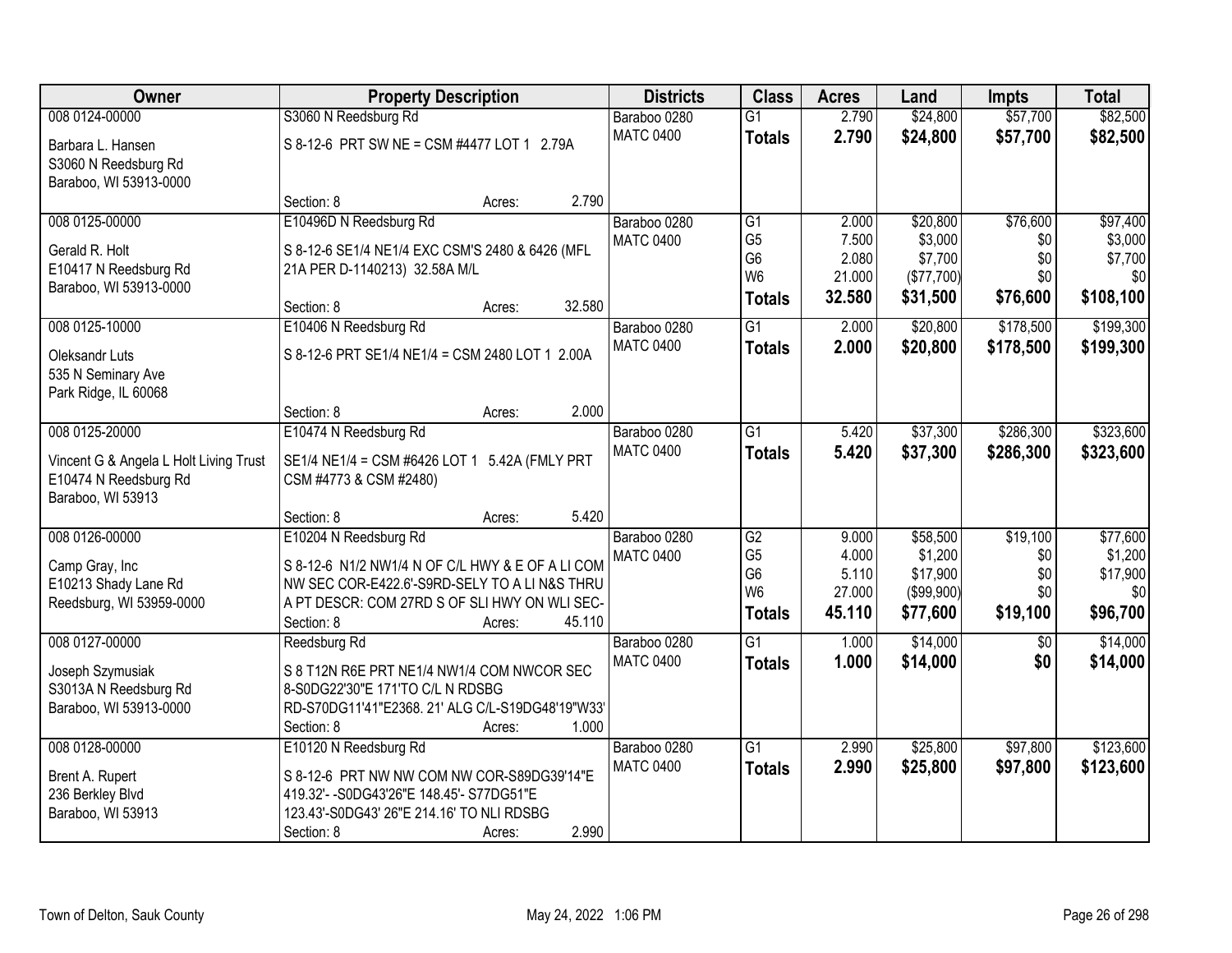| Owner                                                                             | <b>Property Description</b>                                                                                                                                                                         | <b>Districts</b>                          | <b>Class</b>                     | <b>Acres</b>     | Land                 | <b>Impts</b>           | <b>Total</b>           |
|-----------------------------------------------------------------------------------|-----------------------------------------------------------------------------------------------------------------------------------------------------------------------------------------------------|-------------------------------------------|----------------------------------|------------------|----------------------|------------------------|------------------------|
| 008 0129-00000                                                                    | E10115 N Reedsburg Rd                                                                                                                                                                               | Baraboo 0280                              | $\overline{G1}$                  | 1.810            | \$19,500             | \$105,300              | \$124,800              |
| Dale P. Rich<br>E10115 N Reedsburg Rd<br>Baraboo, WI 53913-0000                   | S 8-12-6 PRT NW NW = CSM #1627 LOT 1<br>1.81A                                                                                                                                                       | <b>MATC 0400</b>                          | <b>Totals</b>                    | 1.810            | \$19,500             | \$105,300              | \$124,800              |
|                                                                                   | Section: 8<br>Acres:                                                                                                                                                                                | 1.810                                     |                                  |                  |                      |                        |                        |
| 008 0129-10000                                                                    | Reedsburg Rd                                                                                                                                                                                        | Baraboo 0280                              | $\overline{G1}$                  | 0.520            | \$9,600              | \$7,000                | \$16,600               |
| Dale P. Rich<br>E10115 N Reedsburg Rd<br>Baraboo, WI 53913-0000                   | S 8-12-6 PRT NW NW = CSM #1627 LOT 2 0.523A                                                                                                                                                         | <b>MATC 0400</b>                          | <b>Totals</b>                    | 0.520            | \$9,600              | \$7,000                | \$16,600               |
|                                                                                   | Section: 8<br>Acres:                                                                                                                                                                                | 0.520                                     |                                  |                  |                      |                        |                        |
| 008 0130-00000<br>Lori A. Udelhofen<br>E10131 N Reedsburg Rd<br>Baraboo, WI 53913 | E10131 N Reedsburg Rd<br>S 8-12-06 PRT NW NW COM NW COR- S 206.94' TO S<br>LIN REEDSBURG RD-S66?59'E 263' TO POB- CONT<br>325.33' TO PLAT OF WIL-MAR ACRES- S0?20'E 280.5'-<br>Section: 8<br>Acres: | Baraboo 0280<br><b>MATC 0400</b><br>2.250 | $\overline{G1}$<br><b>Totals</b> | 2.250<br>2.250   | \$22,100<br>\$22,100 | \$157,500<br>\$157,500 | \$179,600<br>\$179,600 |
| 008 0131-00000                                                                    | N Reedsburg Rd                                                                                                                                                                                      | Baraboo 0280                              | $\overline{G5}$                  | 5.040            | \$2,000              | $\overline{50}$        | \$2,000                |
| Glen C. Bohl<br>E10161 N Reedsburg Rd<br>Baraboo, WI 53913                        | S 8-12-06 PRT N1/2 NW1/4 COM ON WLI SD 1/4<br>27RDS S OF SLI HWY-SELY 33RDS TO PT 17RD S OF<br>HWY-N 3RDS-SELY PAR TO & 14RD S OF HWY TO S<br>Section: 8<br>Acres:                                  | <b>MATC 0400</b><br>15.040                | G <sub>6</sub><br><b>Totals</b>  | 10.000<br>15.040 | \$35,000<br>\$37,000 | \$0<br>\$0             | \$35,000<br>\$37,000   |
| 008 0131-10000                                                                    | S3012 Deer Trl                                                                                                                                                                                      | Baraboo 0280                              | $\overline{G1}$                  | 0.490            | \$9,200              | \$41,800               | \$51,000               |
| Sharolyn Marking LC<br>S3012 Deer Trl<br>Baraboo, WI 53913-0000                   | S 8-12-6 PRT NE1/4 NW1/4 = CSM 1993 LOT 1<br>0.489A<br>Section: 8<br>Acres:                                                                                                                         | <b>MATC 0400</b><br>0.490                 | <b>Totals</b>                    | 0.490            | \$9,200              | \$41,800               | \$51,000               |
| 008 0131-20000                                                                    | S3011 Deer Trl                                                                                                                                                                                      | Baraboo 0280                              | $\overline{G1}$                  | 0.830            | \$12,500             | \$145,000              | \$157,500              |
| Joseph P. Perushek<br>S3011 Deer Trl<br>Baraboo, WI 53913                         | S 8-12-6 PRT NE NW = CSM #2914 LOT 1 .83A                                                                                                                                                           | <b>MATC 0400</b>                          | <b>Totals</b>                    | 0.830            | \$12,500             | \$145,000              | \$157,500              |
|                                                                                   | Section: 8<br>Acres:                                                                                                                                                                                | 0.830                                     |                                  |                  |                      |                        |                        |
| 008 0131-30000                                                                    | S3009 Deer Trl                                                                                                                                                                                      | Baraboo 0280                              | $\overline{G1}$                  | 1.060            | \$14,400             | \$185,500              | \$199,900              |
| Donald C. Gulas<br>S3009 Deer Trl<br>Baraboo, WI 53913                            | S 8-12-6 PRT N1/2 NW1/4 = CSM 2914 LOT 2 1.06A                                                                                                                                                      | <b>MATC 0400</b>                          | <b>Totals</b>                    | 1.060            | \$14,400             | \$185,500              | \$199,900              |
|                                                                                   | Section: 8<br>Acres:                                                                                                                                                                                | 1.060                                     |                                  |                  |                      |                        |                        |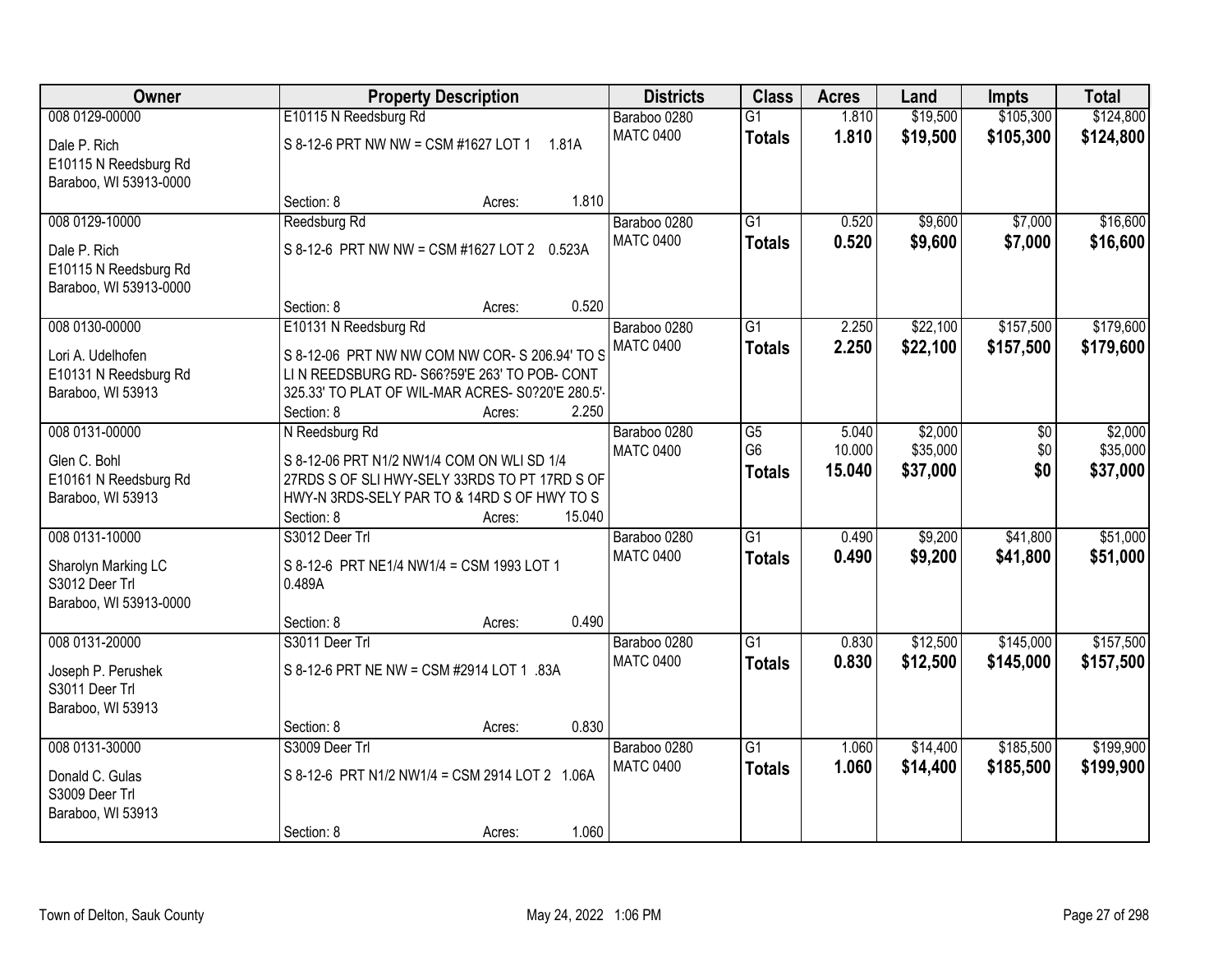| Owner                                                                    | <b>Property Description</b>                                                                 |        |        | <b>Districts</b>                 | <b>Class</b>        | <b>Acres</b>   | Land                   | <b>Impts</b>           | <b>Total</b> |
|--------------------------------------------------------------------------|---------------------------------------------------------------------------------------------|--------|--------|----------------------------------|---------------------|----------------|------------------------|------------------------|--------------|
| 008 0132-00000                                                           |                                                                                             |        |        | Baraboo 0280<br><b>MATC 0400</b> | Χ4<br><b>Totals</b> | 0.210<br>0.210 | $\overline{60}$<br>\$0 | $\overline{50}$<br>\$0 | \$0<br>\$0   |
| Delton, Town of<br><b>PO Box 148</b>                                     | PRT NE1/4NW1/4; PER VOL380-102                                                              |        |        |                                  |                     |                |                        |                        |              |
| Lake Delton, WI 53940                                                    | Section: 8                                                                                  | Acres: | 0.210  |                                  |                     |                |                        |                        |              |
| 008 0133-00000                                                           |                                                                                             |        |        | Baraboo 0280                     | $\overline{G6}$     | 40.000         | \$156,000              | $\overline{50}$        | \$156,000    |
| Manuel A. Mendoza<br>S4139 Whispering Pines Dr<br>Baraboo, WI 53913-0000 | S 8-12-6 SW NW<br>40.00A                                                                    |        |        | <b>MATC 0400</b>                 | <b>Totals</b>       | 40.000         | \$156,000              | \$0                    | \$156,000    |
|                                                                          | Section: 8                                                                                  | Acres: | 40.000 |                                  |                     |                |                        |                        |              |
| 008 0135-00000                                                           | S3089 N Reedsburg Rd                                                                        |        |        | Baraboo 0280                     | $\overline{G1}$     | 0.830          | \$12,500               | \$99,500               | \$112,000    |
| Karen L. Hinze<br>S3089 N Reedsburg Rd<br>Baraboo, WI 53913              | S 8 T12N R6E N190' OF S210' OF E190' OF SE1/4<br>NW1/4 .83 A M/L                            |        |        | <b>MATC 0400</b>                 | <b>Totals</b>       | 0.830          | \$12,500               | \$99,500               | \$112,000    |
|                                                                          | Section: 8                                                                                  | Acres: | 0.830  |                                  |                     |                |                        |                        |              |
| 008 0136-00000                                                           | S3013A N Reedsburg Rd                                                                       |        |        | Baraboo 0280                     | G1                  | 0.620          | \$10,500               | \$33,200               | \$43,700     |
| Joseph Szymusiak<br>S3013A N Reedsburg Rd<br>Baraboo, WI 53913-0000      | S 8-12-06 PRT SE1\4 NW1\4 BEING CSM #1422, LOT 1<br>0.620A                                  |        |        | <b>MATC 0400</b>                 | <b>Totals</b>       | 0.620          | \$10,500               | \$33,200               | \$43,700     |
|                                                                          | Section: 8                                                                                  | Acres: | 0.620  |                                  |                     |                |                        |                        |              |
| 008 0136-10000                                                           | Reedsburg Rd                                                                                |        |        | Baraboo 0280                     | $\overline{G1}$     | 0.350          | \$6,600                | $\overline{50}$        | \$6,600      |
| Joseph Szymusiak<br>S3013A N Reedsburg Rd<br>Baraboo, WI 53913-0000      | S 8-12-06 PRT SE1\4 NW1\4 BEING CSM #1422, LOT 2<br>0.350 A                                 |        |        | <b>MATC 0400</b>                 | <b>Totals</b>       | 0.350          | \$6,600                | \$0                    | \$6,600      |
|                                                                          | Section: 8                                                                                  | Acres: | 0.350  |                                  |                     |                |                        |                        |              |
| 008 0137-00000                                                           | S3023 N Reedsburg Rd                                                                        |        |        | Baraboo 0280                     | $\overline{G1}$     | 1.000          | \$14,000               | \$289,000              | \$303,000    |
| Vasser L. Williams<br>S3023 N Reedsburg Rd<br>Baraboo, WI 53913          | S 8-12-6 S150' OF N300' OF E290.4' OF SE NW<br>1.00A                                        |        |        | <b>MATC 0400</b>                 | <b>Totals</b>       | 1.000          | \$14,000               | \$289,000              | \$303,000    |
|                                                                          | Section: 8                                                                                  | Acres: | 1.000  |                                  |                     |                |                        |                        |              |
| 008 0138-00000                                                           | S3095A Deer Trl                                                                             |        |        | Baraboo 0280                     | $\overline{G1}$     | 3.210          | \$26,900               | \$28,300               | \$55,200     |
| Evangeline M. Boyles<br>S3095A Deer Trl                                  | S 8-12-6 PRT SE NW COM SW COR- N0?35'40"W<br>363.06' ALG W LI- S89?35'E 342.14'- S0?10'30"W |        |        | <b>MATC 0400</b>                 | <b>Totals</b>       | 3.210          | \$26,900               | \$28,300               | \$55,200     |
| Baraboo, WI 53913                                                        | 365.8'- N89?6'W 337.3' TO POB; ALSO COM ON S LI SI                                          |        |        |                                  |                     |                |                        |                        |              |
|                                                                          | Section: 8                                                                                  | Acres: | 3.210  |                                  |                     |                |                        |                        |              |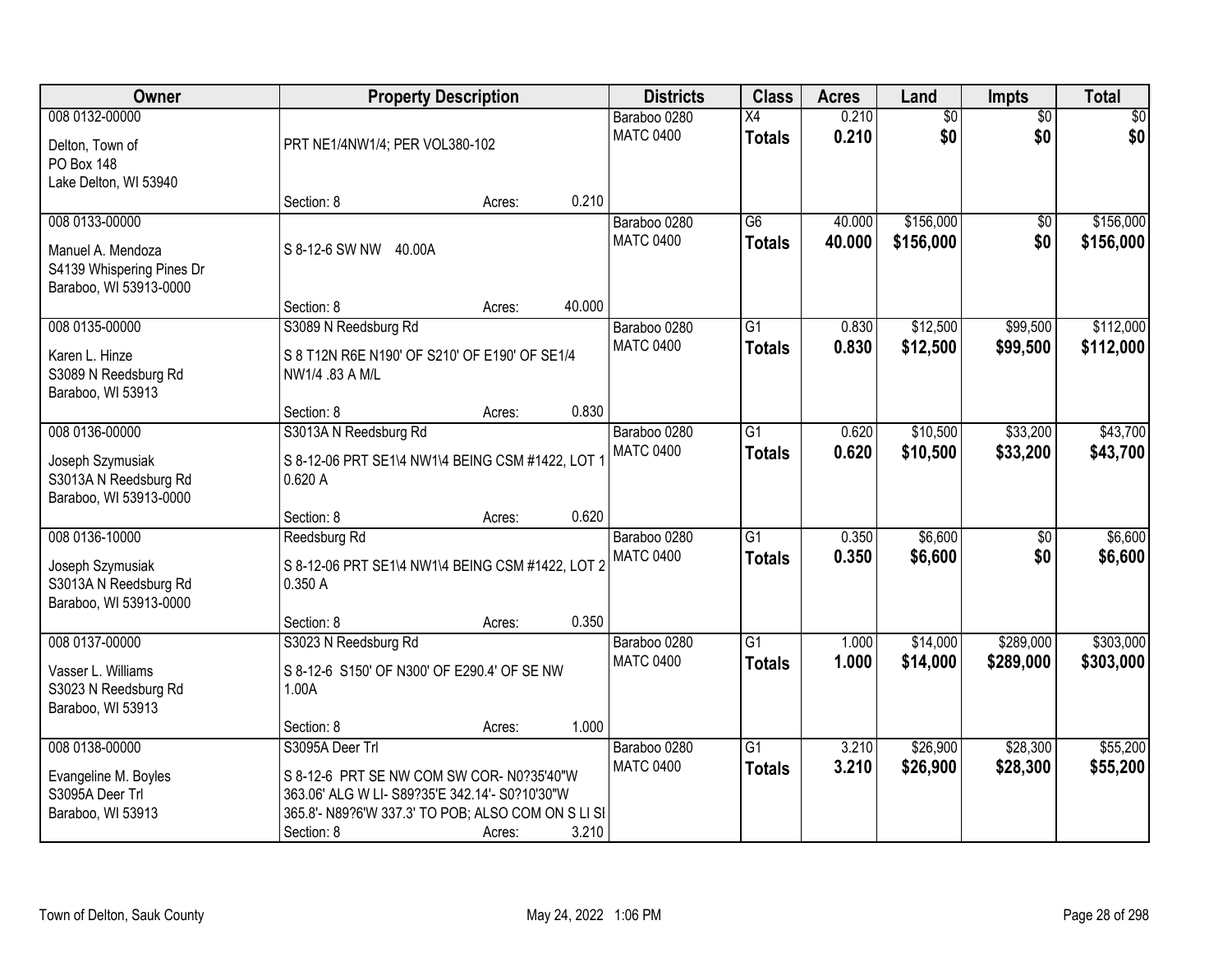| Owner                                   | <b>Property Description</b>                         | <b>Districts</b> | <b>Class</b>    | <b>Acres</b> | Land     | Impts           | <b>Total</b> |
|-----------------------------------------|-----------------------------------------------------|------------------|-----------------|--------------|----------|-----------------|--------------|
| 008 0139-00000                          | Rosey Ln                                            | Baraboo 0280     | $\overline{G1}$ | 1.900        | \$20,100 | $\overline{50}$ | \$20,100     |
| Robert L. French                        | S 8-12-6 PRT SE NW COM W1/4 COR-S89?6'E             | <b>MATC 0400</b> | <b>Totals</b>   | 1.900        | \$20,100 | \$0             | \$20,100     |
| S3087 Rosey Ln                          | 1727.38' TO POB: N0?10'30"E 246.38'-S89?35'E 333.54 |                  |                 |              |          |                 |              |
| Baraboo, WI 53913-0000                  | TO WLI HAPPY ACRES- S249.2' TO WLI-N89?6'W          |                  |                 |              |          |                 |              |
|                                         | Section: 8<br>Acres:                                | 1.900            |                 |              |          |                 |              |
| 008 0141-00000                          |                                                     | Baraboo 0280     | $\overline{G5}$ | 0.500        | \$1,000  | \$0             | \$1,000      |
|                                         | S 8 T12N R6E E 16.5'OF SW1/4 SW1/4 .50A             | <b>MATC 0400</b> | <b>Totals</b>   | 0.500        | \$1,000  | \$0             | \$1,000      |
| Patrick L. Terry                        |                                                     |                  |                 |              |          |                 |              |
| E10198 Hogsback Rd<br>Baraboo, WI 53913 |                                                     |                  |                 |              |          |                 |              |
|                                         | Section: 8<br>Acres:                                | 0.500            |                 |              |          |                 |              |
| 008 0142-00000                          |                                                     | Baraboo 0280     | 5M              | 20.000       | \$35,000 | $\overline{50}$ | \$35,000     |
|                                         |                                                     | <b>MATC 0400</b> | G4              | 20.000       | \$3,200  | \$0             | \$3,200      |
| Badger Steam & Gas Engine Club, Inc     | S 8-12-6 SE SW 40.00A                               |                  | <b>Totals</b>   | 40.000       | \$38,200 | \$0             | \$38,200     |
| PO Box 255                              |                                                     |                  |                 |              |          |                 |              |
| Baraboo, WI 53913                       |                                                     |                  |                 |              |          |                 |              |
|                                         | Section: 8<br>40.000<br>Acres:                      |                  |                 |              |          |                 |              |
| 008 0143-10000                          | S3137 Victoria Rd                                   | Baraboo 0280     | $\overline{G1}$ | 1.000        | \$14,000 | \$102,600       | \$116,600    |
| Duane G. Niblo                          | S 8-12-6 PRT NE SE = LOT 1 OF CSM #1372 1.00A       | <b>MATC 0400</b> | <b>Totals</b>   | 1.000        | \$14,000 | \$102,600       | \$116,600    |
| S3137 Victoria Rd                       |                                                     |                  |                 |              |          |                 |              |
| Baraboo, WI 53913-0000                  |                                                     |                  |                 |              |          |                 |              |
|                                         | Section: 8<br>Acres:                                | 1.000            |                 |              |          |                 |              |
| 008 0143-20000                          | S3125A Victoria Rd                                  | Baraboo 0280     | $\overline{G1}$ | 1.220        | \$15,500 | \$41,200        | \$56,700     |
| Gerald F. Bristol                       | S 8-12-6 PRT NE1/4 SE1/4 = CSM 2144 LOT 1 1.22A     | <b>MATC 0400</b> | <b>Totals</b>   | 1.220        | \$15,500 | \$41,200        | \$56,700     |
| S3125A Victoria Rd                      |                                                     |                  |                 |              |          |                 |              |
| Baraboo, WI 53913                       |                                                     |                  |                 |              |          |                 |              |
|                                         | Section: 8<br>Acres:                                | 1.220            |                 |              |          |                 |              |
| 008 0143-30000                          | S3171A Victoria Rd                                  | Baraboo 0280     | $\overline{G1}$ | 2.010        | \$20,900 | \$80,900        | \$101,800    |
|                                         |                                                     | <b>MATC 0400</b> | <b>Totals</b>   | 2.010        | \$20,900 | \$80,900        | \$101,800    |
| John A. Sittig                          | S 8-12-6 PRT NE SE = CSM #2935 LOT 1 (FMLY PRT      |                  |                 |              |          |                 |              |
| S3171A Victoria Rd                      | CSM #2735) 2.01A (S/EASE PER D-727787)              |                  |                 |              |          |                 |              |
| Baraboo, WI 53913                       |                                                     | 2.010            |                 |              |          |                 |              |
| 008 0143-31000                          | Section: 8<br>Acres:<br>S3163 Victoria Rd           | Baraboo 0280     | $\overline{G1}$ | 2.010        | \$20,900 | \$66,400        | \$87,300     |
|                                         |                                                     | <b>MATC 0400</b> |                 |              |          |                 |              |
| Kyle Thompson                           | S 8-12-6 PRT NE SE = CSM #2935 LOT 2 (FMLY PRT      |                  | <b>Totals</b>   | 2.010        | \$20,900 | \$66,400        | \$87,300     |
| 11 N Prairie Ave                        | CSM #2735) 2.01A (S/EASE PER D-726883) (W/EASE      |                  |                 |              |          |                 |              |
| Deerfield, WI 53531                     | PER D-727787)                                       |                  |                 |              |          |                 |              |
|                                         | Section: 8<br>Acres:                                | 2.010            |                 |              |          |                 |              |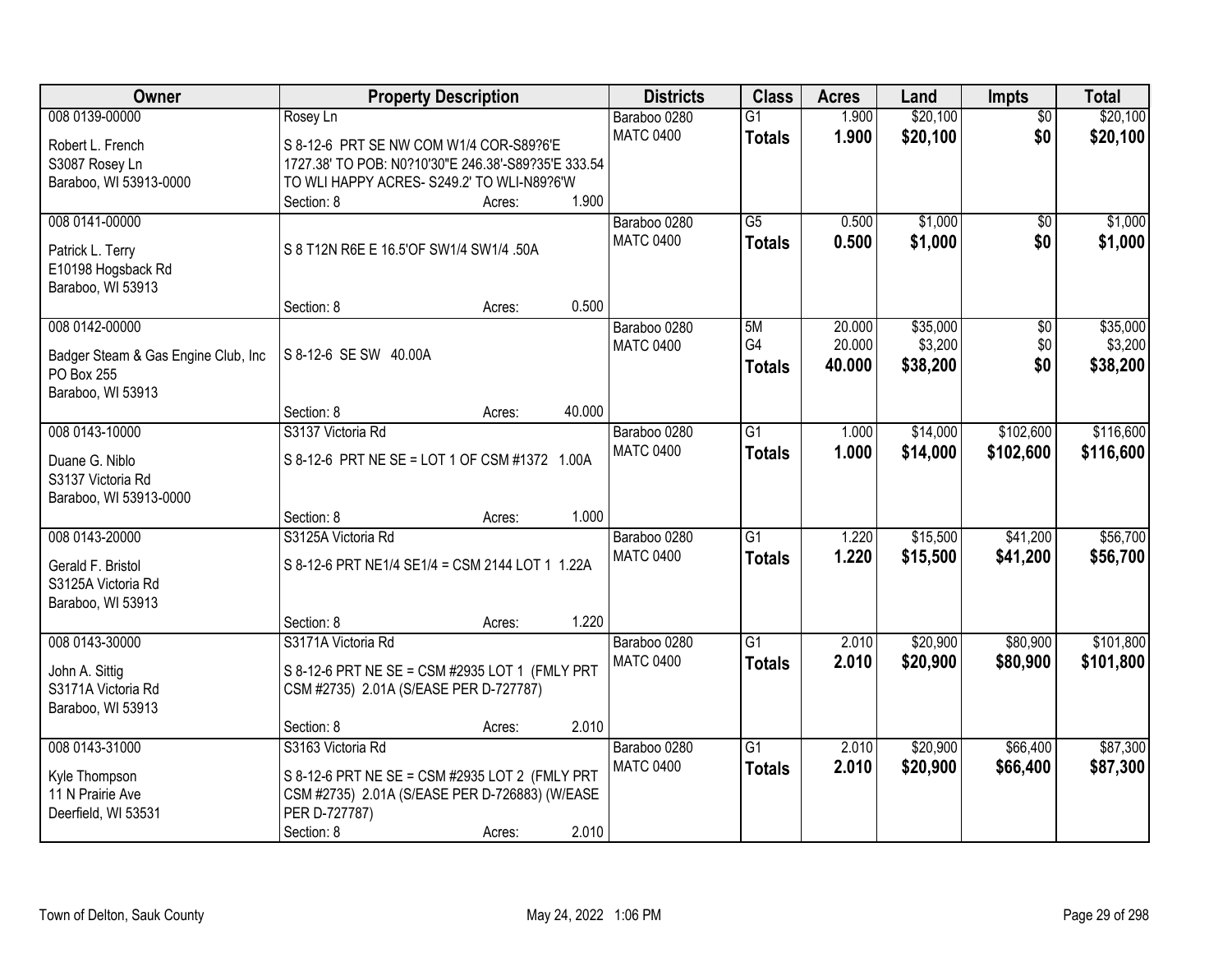| Owner                                                                                    | <b>Property Description</b>                                                                                                                                                                               | <b>Districts</b>                 | <b>Class</b>                     | <b>Acres</b>     | Land                 | <b>Impts</b>           | <b>Total</b>           |
|------------------------------------------------------------------------------------------|-----------------------------------------------------------------------------------------------------------------------------------------------------------------------------------------------------------|----------------------------------|----------------------------------|------------------|----------------------|------------------------|------------------------|
| 008 0143-40000<br>Alisha Atkinson<br>S3179 Victoria Rd                                   | S3179 Victoria Rd<br>S 8-12-6 PRT NE1/4 SE1/4 = CSM 2735 LOT 2<br>(S/EASE) 3.65A                                                                                                                          | Baraboo 0280<br><b>MATC 0400</b> | G1<br><b>Totals</b>              | 3.650<br>3.650   | \$26,100<br>\$26,100 | \$42,100<br>\$42,100   | \$68,200<br>\$68,200   |
| Baraboo, WI 53913                                                                        | 3.650<br>Section: 8<br>Acres:                                                                                                                                                                             |                                  |                                  |                  |                      |                        |                        |
| 008 0143-50000<br>Steven L. Newburry<br>S3159 Victoria Rd<br>Baraboo, WI 53913           | S3159 Victoria Rd<br>S 8-12-6 PRT NE SE = CSM #2735 LOT 3 W/EASE<br>PER R607-482 2.00A (S/EASE PER D-726883)<br>(W/EASE PER D-727787)<br>2.000<br>Section: 8<br>Acres:                                    | Baraboo 0280<br><b>MATC 0400</b> | $\overline{G1}$<br><b>Totals</b> | 2.000<br>2.000   | \$20,800<br>\$20,800 | \$102,300<br>\$102,300 | \$123,100<br>\$123,100 |
| 008 0144-00000<br>Gerald R. Holt<br>E10417 N Reedsburg Rd<br>Baraboo, WI 53913-0000      | E10417 N Reedsburg Rd<br>S 8-12-6 PRT NE1/4 SE1/4 BEG AT PT ON SLI<br>REEDSBURG RD 66' W OF NW COR HOLT PINE<br>ACRES - CONT W 173' - S00?02'W 262.17' - E 173'<br>2.140<br>Section: 8<br>Acres:          | Baraboo 0280<br><b>MATC 0400</b> | G <sub>1</sub><br><b>Totals</b>  | 2.140<br>2.140   | \$21,500<br>\$21,500 | \$167,700<br>\$167,700 | \$189,200<br>\$189,200 |
| 008 0145-00000<br>Michael C. Bowers<br>E10403 N Reedsburg Rd<br>Baraboo, WI 53913        | E10403 N Reedsburg Rd<br>S 8-12-6 PRT NE SE COM ON S LI REEDSBURG RD<br>239'W OF NW COR HOLT PINE ACRES-W174.8' ALG<br>SD S LI-S0?2'W 262.17'- E174.8'-N0?2'E 262.17' TO<br>2.030<br>Section: 8<br>Acres: | Baraboo 0280<br><b>MATC 0400</b> | G1<br><b>Totals</b>              | 2.030<br>2.030   | \$21,000<br>\$21,000 | \$60,700<br>\$60,700   | \$81,700<br>\$81,700   |
| 008 0146-00000<br>Teresa M. Davenport<br>S3151 Victoria Rd<br>Baraboo, WI 53913-0000     | S3151 Victoria Rd<br>PT NESE=CERT.SUR. V4-911 LOT 1 1.11A<br>1.110<br>Section: 8<br>Acres:                                                                                                                | Baraboo 0280<br><b>MATC 0400</b> | $\overline{G1}$<br><b>Totals</b> | 1.110<br>1.110   | \$14,700<br>\$14,700 | \$150,900<br>\$150,900 | \$165,600<br>\$165,600 |
| 008 0147-00000<br>Todd L. Weinke<br>S3155 Victoria Rd<br>Baraboo, WI 53913-0000          | S3155 Victoria Rd<br>S 8-12-6 PRT NE SE = CSM #911 LOT 2 1.11A<br>1.110<br>Section: 8<br>Acres:                                                                                                           | Baraboo 0280<br><b>MATC 0400</b> | $\overline{G1}$<br><b>Totals</b> | 1.110<br>1.110   | \$14,700<br>\$14,700 | \$98,500<br>\$98,500   | \$113,200<br>\$113,200 |
| 008 0149-00000<br>Badger Steam & Gas Engine Club, Inc<br>PO Box 255<br>Baraboo, WI 53913 | S 8-12-6 SW SE 40.00A<br>40.000<br>Section: 8<br>Acres:                                                                                                                                                   | Baraboo 0280<br><b>MATC 0400</b> | G4<br><b>Totals</b>              | 40.000<br>40.000 | \$6,500<br>\$6,500   | $\overline{50}$<br>\$0 | \$6,500<br>\$6,500     |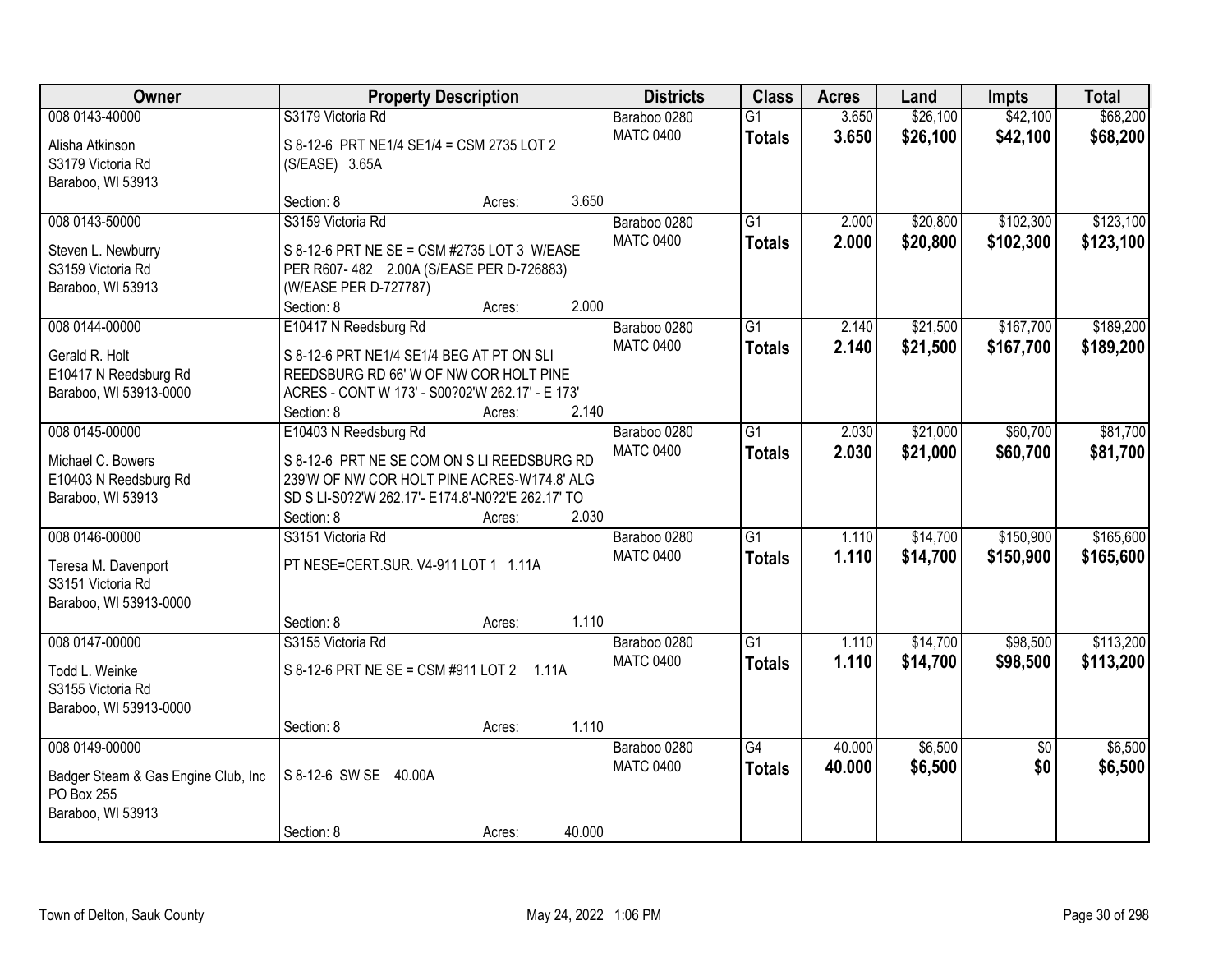| Owner                                                                                                      | <b>Property Description</b>                                       |        |        | <b>Districts</b>                 | <b>Class</b>           | <b>Acres</b> | Land        | <b>Impts</b>    | <b>Total</b>    |
|------------------------------------------------------------------------------------------------------------|-------------------------------------------------------------------|--------|--------|----------------------------------|------------------------|--------------|-------------|-----------------|-----------------|
| 008 0150-00000                                                                                             | S3285 Sand Rd                                                     |        |        | Baraboo 0280                     | $\overline{G4}$        | 37.980       | \$6,100     | $\overline{50}$ | \$6,100         |
| Badger Steam & Gas Engine Club, Inc<br>PO Box 255                                                          | S 8-12-6 SE SE EXC CSM #665 37.98A                                |        |        | <b>MATC 0400</b>                 | <b>Totals</b>          | 37.980       | \$6,100     | \$0             | \$6,100         |
| Baraboo, WI 53913                                                                                          |                                                                   |        |        |                                  |                        |              |             |                 |                 |
|                                                                                                            | Section: 8                                                        | Acres: | 37.980 |                                  |                        |              |             |                 |                 |
| 008 0151-00000                                                                                             | S3293A Sand Rd                                                    |        |        | Baraboo 0280                     | $\overline{G1}$        | 0.960        | \$13,700    | \$12,900        | \$26,600        |
| Paul S. Young<br>S3293A Sand Rd<br>Baraboo, WI 53913-0000                                                  | S 8-12-6 PRT SE SE = CSM #2933 LOT 1 (FMLY PRT<br>CSM #665) .96A  |        |        | <b>MATC 0400</b>                 | <b>Totals</b>          | 0.960        | \$13,700    | \$12,900        | \$26,600        |
|                                                                                                            | Section: 8                                                        | Acres: | 0.960  |                                  |                        |              |             |                 |                 |
| 008 0151-10000                                                                                             | S3293A Sand Rd                                                    |        |        | Baraboo 0280                     | G1                     | 1.060        | \$14,400    | \$106,200       | \$120,600       |
| Paul S. Young<br>S3293A Sand Rd<br>Baraboo, WI 53913-0000                                                  | S 8-12-6 PRT SE SE = CSM #2933 LOT 2 (FMLY PRT<br>CSM #665) 1.06A |        |        | <b>MATC 0400</b>                 | <b>Totals</b>          | 1.060        | \$14,400    | \$106,200       | \$120,600       |
|                                                                                                            | Section: 8                                                        | Acres: | 1.060  |                                  |                        |              |             |                 |                 |
| 008 0154-00000                                                                                             |                                                                   |        |        | Baraboo 0280                     | $\overline{G5}$        | 26.290       | \$48,700    | \$0             | \$48,700        |
| James C & Deanna P Bisley Living Trus   S 9-12-6 SW1/4 NE1/4 EXC BYPASS/ N REEDSBURG<br>5650 W Flying M St | RD PER USH 12 BYPASS PROJ 1674-00-21 D-972504                     |        |        | <b>MATC 0400</b>                 | <b>Totals</b>          | 26.290       | \$48,700    | \$0             | \$48,700        |
| Tucson, AZ 85713                                                                                           | 26.29A M/L                                                        |        |        |                                  |                        |              |             |                 |                 |
|                                                                                                            | Section: 9                                                        | Acres: | 26.290 |                                  |                        |              |             |                 |                 |
| 008 0155-00000                                                                                             |                                                                   |        |        | Baraboo 0280                     | $\overline{G5}$        | 17.920       | \$33,200    | $\overline{50}$ | \$33,200        |
|                                                                                                            |                                                                   |        |        | <b>MATC 0400</b>                 | <b>Totals</b>          | 17.920       | \$33,200    | \$0             | \$33,200        |
| James C & Deanna P Bisley Living Trus   S 9-12-6 SE1/4 NE1/4 EXC E 49.23RD OF N 65RD &                     |                                                                   |        |        |                                  |                        |              |             |                 |                 |
| 5650 W Flying M St                                                                                         | EXC TPP 1674-00-24- 4.04 PCL 35 PER D-943839 &                    |        |        |                                  |                        |              |             |                 |                 |
| Tucson, AZ 85713                                                                                           | EXC PRT N REEDSBURG RD PER USH 12 BYPASS                          |        | 17.920 |                                  |                        |              |             |                 |                 |
| 008 0156-10000                                                                                             | Section: 9<br>S3065 County Rd BD                                  | Acres: |        |                                  | $\overline{G1}$        | 0.670        | \$11,000    | \$185,300       | \$196,300       |
|                                                                                                            |                                                                   |        |        | Baraboo 0280<br><b>MATC 0400</b> |                        | 0.670        |             |                 |                 |
| Arthur V. Hyzer                                                                                            | S 9-12-6 PRT SE1/4 NE1/4 = CSM 1469 LOT 1                         |        |        |                                  | <b>Totals</b>          |              | \$11,000    | \$185,300       | \$196,300       |
| S3065 County Rd Bd                                                                                         | (W/EASE PER D-468353) (W/WELL AGMT PER                            |        |        |                                  |                        |              |             |                 |                 |
| Baraboo, WI 53913                                                                                          | D-1207734) 0.67A M/L                                              |        |        |                                  |                        |              |             |                 |                 |
|                                                                                                            | Section: 9                                                        | Acres: | 0.670  |                                  |                        |              |             |                 |                 |
| 008 0156-20000                                                                                             |                                                                   |        |        | Baraboo 0280                     | $\overline{\text{X2}}$ | 6.640        | $\sqrt{50}$ | $\overline{50}$ | $\overline{50}$ |
| Wis D Transportation                                                                                       | S 9-12-6 PRT SE NE PER D-706041 DESCR AS: COM                     |        |        | <b>MATC 0400</b>                 | <b>Totals</b>          | 6.640        | \$0         | \$0             | \$0             |
| 2101 Wright St                                                                                             | ON ELI S0?5'58"E 637' FRM NE COR- S89?54'2"W                      |        |        |                                  |                        |              |             |                 |                 |
| Madison, WI 53704-0000                                                                                     | 50'-S0?8'25"W 239'- S0?5'58"E TO PT 65RD S OF NLI                 |        |        |                                  |                        |              |             |                 |                 |
|                                                                                                            | Section: 9                                                        | Acres: | 6.640  |                                  |                        |              |             |                 |                 |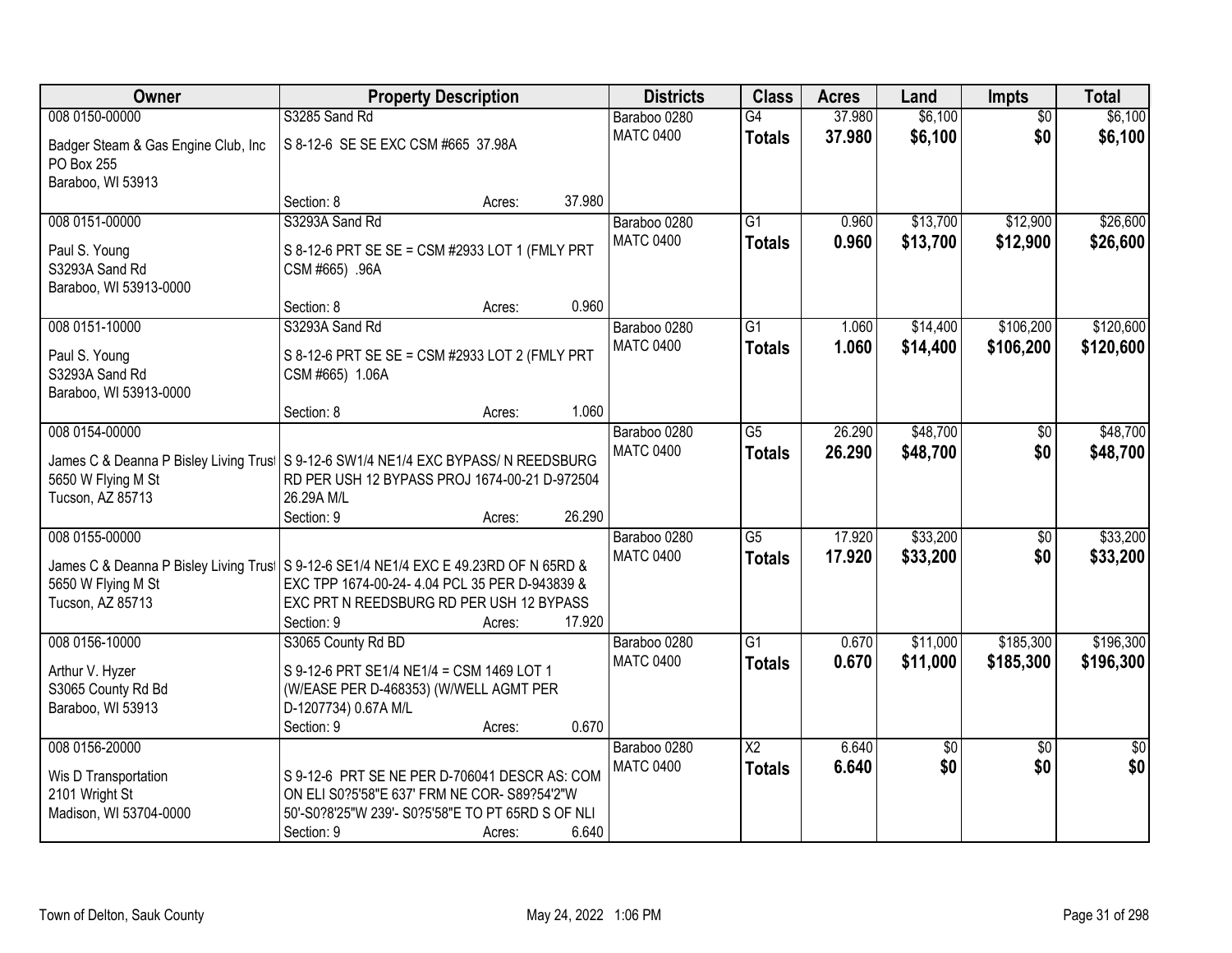| <b>Owner</b>                        |                                                   | <b>Property Description</b> |        | <b>Districts</b> | <b>Class</b>    | <b>Acres</b> | Land      | <b>Impts</b>    | <b>Total</b> |
|-------------------------------------|---------------------------------------------------|-----------------------------|--------|------------------|-----------------|--------------|-----------|-----------------|--------------|
| 008 0156-30000                      | S3075 County Rd BD                                |                             |        | Baraboo 0280     | $\overline{G1}$ | 1.010        | \$14,100  | \$69,600        | \$83,700     |
| Amy K. Powers                       | S 9-12-6 PRT SE1/4 NE1/4 = CSM 6879 LOT 1 1.01A   |                             |        | <b>MATC 0400</b> | <b>Totals</b>   | 1.010        | \$14,100  | \$69,600        | \$83,700     |
| S3075 County Rd Bd                  |                                                   |                             |        |                  |                 |              |           |                 |              |
| Baraboo, WI 53913                   |                                                   |                             |        |                  |                 |              |           |                 |              |
|                                     | Section: 9                                        | Acres:                      | 1.010  |                  |                 |              |           |                 |              |
| 008 0156-41000                      | S3055 County Rd BD                                |                             |        | Baraboo 0280     | $\overline{G2}$ | 1.090        | \$64,500  | \$189,500       | \$254,000    |
| Dorothy J. Dorner                   | S 9-12-6 PRT SE1/4 NE1/4 = CSM 6952 LOT 1 (S/EASE |                             |        | <b>MATC 0400</b> | <b>Totals</b>   | 1.090        | \$64,500  | \$189,500       | \$254,000    |
| 1150 12th St                        | PER D-468353) (S&W/WELL AGMT PER D-1207734)       |                             |        |                  |                 |              |           |                 |              |
| Baraboo, WI 53913                   | (FMLY PRT CSM 6879) 1.09A                         |                             |        |                  |                 |              |           |                 |              |
|                                     | Section: 9                                        | Acres:                      | 1.090  |                  |                 |              |           |                 |              |
| 008 0156-42000                      |                                                   |                             |        | Baraboo 0280     | G6              | 11.380       | \$58,100  | \$0             | \$58,100     |
| Arthur V. Hyzer                     | S 9-12-6 PRT SE1/4 NE1/4 = CSM 6952 LOT 2 (S/EASE |                             |        | <b>MATC 0400</b> | <b>Totals</b>   | 11.380       | \$58,100  | \$0             | \$58,100     |
| S3065 County Rd Bd                  | PER D-468353) (FMLY PRT CSM 6879) 11.38A          |                             |        |                  |                 |              |           |                 |              |
| Baraboo, WI 53913                   |                                                   |                             |        |                  |                 |              |           |                 |              |
|                                     | Section: 9                                        | Acres:                      | 11.380 |                  |                 |              |           |                 |              |
| 008 0157-00000                      | County Rd BD                                      |                             |        | Baraboo 0280     | $\overline{G1}$ | 4.400        | \$32,800  | \$0             | \$32,800     |
| Joseph P & Elizabeth M Janus Living | S 9-12-6 PRT SE1/4 NE1/4 = CSM 2676 LOT 1 EXC     |                             |        | <b>MATC 0400</b> | <b>Totals</b>   | 4.400        | \$32,800  | \$0             | \$32,800     |
| Trust                               | TPP 1674-00-24 -4.04 PCL 36 PER D-944208 4.40A    |                             |        |                  |                 |              |           |                 |              |
| E8935 Oak Hill Rd                   | M/L                                               |                             |        |                  |                 |              |           |                 |              |
| Wis Dells, WI 53965                 | Section: 9                                        | Acres:                      | 4.400  |                  |                 |              |           |                 |              |
| 008 0158-00000                      |                                                   |                             |        | Baraboo 0280     | 5M              | 8.000        | \$14,800  | $\overline{50}$ | \$14,800     |
| Earl C A. Hodge                     | S 9-12-6 NE NW EXC USH 12 BYPASS PROJ             |                             |        | <b>MATC 0400</b> | G4              | 30.000       | \$5,700   | \$0             | \$5,700      |
| E10624 N Reedsburg Rd               | 1674-00-21 D-973154 39.78A                        |                             |        |                  | G <sub>5</sub>  | 1.780        | \$700     | \$0             | \$700        |
| Baraboo, WI 53913                   |                                                   |                             |        |                  | <b>Totals</b>   | 39.780       | \$21,200  | \$0             | \$21,200     |
|                                     | Section: 9                                        | Acres:                      | 39.780 |                  |                 |              |           |                 |              |
| 008 0159-00000                      |                                                   |                             |        | Baraboo 0280     | $\overline{G5}$ | 10.000       | \$4,000   | $\overline{50}$ | \$4,000      |
| Earl C A. Hodge                     | S 9 T12N R6E NW1/4 NW1/4 40.00A                   |                             |        | <b>MATC 0400</b> | G <sub>6</sub>  | 30.000       | \$105,000 | \$0             | \$105,000    |
| E10624 N Reedsburg Rd               |                                                   |                             |        |                  | <b>Totals</b>   | 40.000       | \$109,000 | \$0             | \$109,000    |
| Baraboo, WI 53913                   |                                                   |                             |        |                  |                 |              |           |                 |              |
|                                     | Section: 9                                        | Acres:                      | 40.000 |                  |                 |              |           |                 |              |
| 008 0160-00000                      |                                                   |                             |        | Baraboo 0280     | $\overline{G5}$ | 15.000       | \$6,000   | $\overline{50}$ | \$6,000      |
| Earl C A. Hodge                     | S 9-12-6 SW NW EXC S226.3' OF W385' & EXC PER     |                             |        | <b>MATC 0400</b> | G <sub>6</sub>  | 16.910       | \$59,200  | \$0             | \$59,200     |
| E10624 N Reedsburg Rd               | V385-151 & EXC CSM #3511 & EXC CSM #5610          |                             |        |                  | <b>Totals</b>   | 31.910       | \$65,200  | \$0             | \$65,200     |
| Baraboo, WI 53913                   | 31.91A (SEE PCS SITE AGMT PER D-669134)           |                             |        |                  |                 |              |           |                 |              |
|                                     | Section: 9                                        | Acres:                      | 31.910 |                  |                 |              |           |                 |              |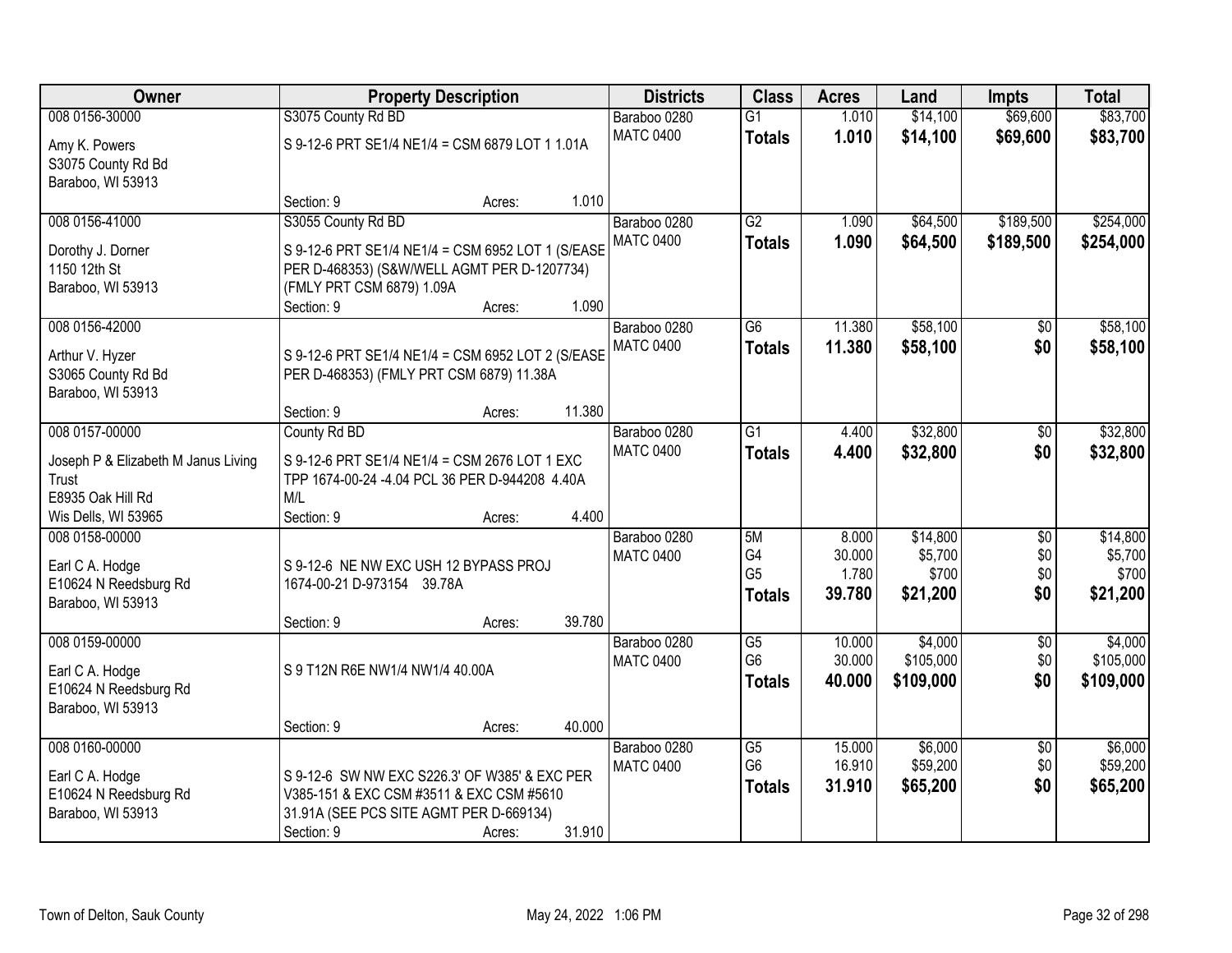| Owner                                                                   | <b>Property Description</b>                                                                                                                     | <b>Districts</b>                 | <b>Class</b>                          | <b>Acres</b>             | Land                            | <b>Impts</b>                | <b>Total</b>                     |
|-------------------------------------------------------------------------|-------------------------------------------------------------------------------------------------------------------------------------------------|----------------------------------|---------------------------------------|--------------------------|---------------------------------|-----------------------------|----------------------------------|
| 008 0160-10000                                                          | E10534 N Reedsburg Rd                                                                                                                           | Baraboo 0280                     | $\overline{G1}$                       | 0.680                    | \$11,100                        | \$198,700                   | \$209,800                        |
| Todd E. Volkey<br>E10534 N Reedsburg Rd<br>Baraboo, WI 53913-0000       | S 9-12-6 PRT SW NW = CSM #3511 LOT 1 0.68A                                                                                                      | <b>MATC 0400</b>                 | <b>Totals</b>                         | 0.680                    | \$11,100                        | \$198,700                   | \$209,800                        |
|                                                                         | 0.680<br>Section: 9<br>Acres:                                                                                                                   |                                  |                                       |                          |                                 |                             |                                  |
| 008 0160-20000                                                          | E10548 N Reedsburg Rd                                                                                                                           | Baraboo 0280                     | G1                                    | 0.900                    | \$13,100                        | \$81,800                    | \$94,900                         |
| Earl Hodge<br>E10548 N Reedsburg Rd<br>Baraboo, WI 53913-0000           | S 9-12-6 PRT SW NW = CSM #3511 LOT 2 0.90A                                                                                                      | <b>MATC 0400</b>                 | <b>Totals</b>                         | 0.900                    | \$13,100                        | \$81,800                    | \$94,900                         |
|                                                                         | 0.900<br>Section: 9<br>Acres:                                                                                                                   |                                  |                                       |                          |                                 |                             |                                  |
| 008 0160-30000                                                          | E10556 N Reedsburg Rd                                                                                                                           | Baraboo 0280                     | $\overline{G1}$                       | 0.870                    | \$12,900                        | \$206,900                   | \$219,800                        |
| Joshua Thalacker<br>E10556 N Reedsburg Rd<br>Baraboo, WI 53913          | S 9-12-6 PRT SW NW = CSM #3511 LOT 3<br>0.87A                                                                                                   | <b>MATC 0400</b>                 | <b>Totals</b>                         | 0.870                    | \$12,900                        | \$206,900                   | \$219,800                        |
|                                                                         | 0.870<br>Section: 9<br>Acres:                                                                                                                   |                                  |                                       |                          |                                 |                             |                                  |
| 008 0161-00000                                                          | E10524 N Reedsburg Rd                                                                                                                           | Baraboo 0280                     | $\overline{G1}$                       | 2.000                    | \$20,800                        | \$28,000                    | \$48,800                         |
| <b>Miguel Burgos</b><br>E10524 N Reedsburg Rd<br>Baraboo, WI 53913-0000 | S 9 T12N R6E PRT OF SW1/4NW1/4 COM SW COR SD<br>1/4 1/4, TH E 385', N226.3', W385', S226.3' TO BEG.<br>2.00A                                    | <b>MATC 0400</b>                 | <b>Totals</b>                         | 2.000                    | \$20,800                        | \$28,000                    | \$48,800                         |
| 008 0162-00000                                                          | 2.000<br>Section: 9<br>Acres:<br>E10572 N Reedsburg Rd                                                                                          |                                  | $\overline{G1}$                       | 0.930                    | \$13,400                        | \$135,200                   | \$148,600                        |
|                                                                         |                                                                                                                                                 | Baraboo 0280<br><b>MATC 0400</b> |                                       | 0.930                    | \$13,400                        | \$135,200                   | \$148,600                        |
| Patricia A. Geller<br>E10572 N Reedsburg Rd<br>Baraboo, WI 53913-0000   | S 9-12-6 PRT SW NW COM W1/4 COR-E852.65' TO<br>POB-N5?11'E 290'-E140'-S5?11'W 290'-W140' TO POB<br>0.93A<br>Section: 9<br>0.930<br>Acres:       |                                  | <b>Totals</b>                         |                          |                                 |                             |                                  |
| 008 0163-00000                                                          | E10664 Reedsburg Rd                                                                                                                             | Baraboo 0280                     | $\overline{G4}$                       | 26.100                   | \$4,200                         | $\overline{50}$             | \$4,200                          |
| Earl C A. Hodge<br>E10624 N Reedsburg Rd<br>Baraboo, WI 53913           | S 9-12-6 SE NW EXC CSM #4962 & EXC CSM #5610 &<br>EXC USH 12 BYPASS PROJ 1674-00-21 D-973154<br>33.0A M/L<br>33.000<br>Section: 9<br>Acres:     | <b>MATC 0400</b>                 | G <sub>5</sub><br>G7<br><b>Totals</b> | 3.900<br>3.000<br>33.000 | \$1,600<br>\$28,000<br>\$33,800 | \$0<br>\$66,400<br>\$66,400 | \$1,600<br>\$94,400<br>\$100,200 |
| 008 0163-10000                                                          | E10624 N Reedsburg Rd                                                                                                                           | Baraboo 0280                     | $\overline{G1}$                       | 0.980                    | \$13,900                        | \$168,400                   | \$182,300                        |
| Earl C A. Hodge<br>E10624 N Reedsburg Rd<br>Baraboo, WI 53913           | S 9-12-6 PRT SE NW = CSM #4962 LOT 1 EXC N<br>REEDSBURG RD PER USH 12 BYPASS PROJ<br>1674-00-21 D-958869 0.98A<br>0.980<br>Section: 9<br>Acres: | <b>MATC 0400</b>                 | <b>Totals</b>                         | 0.980                    | \$13,900                        | \$168,400                   | \$182,300                        |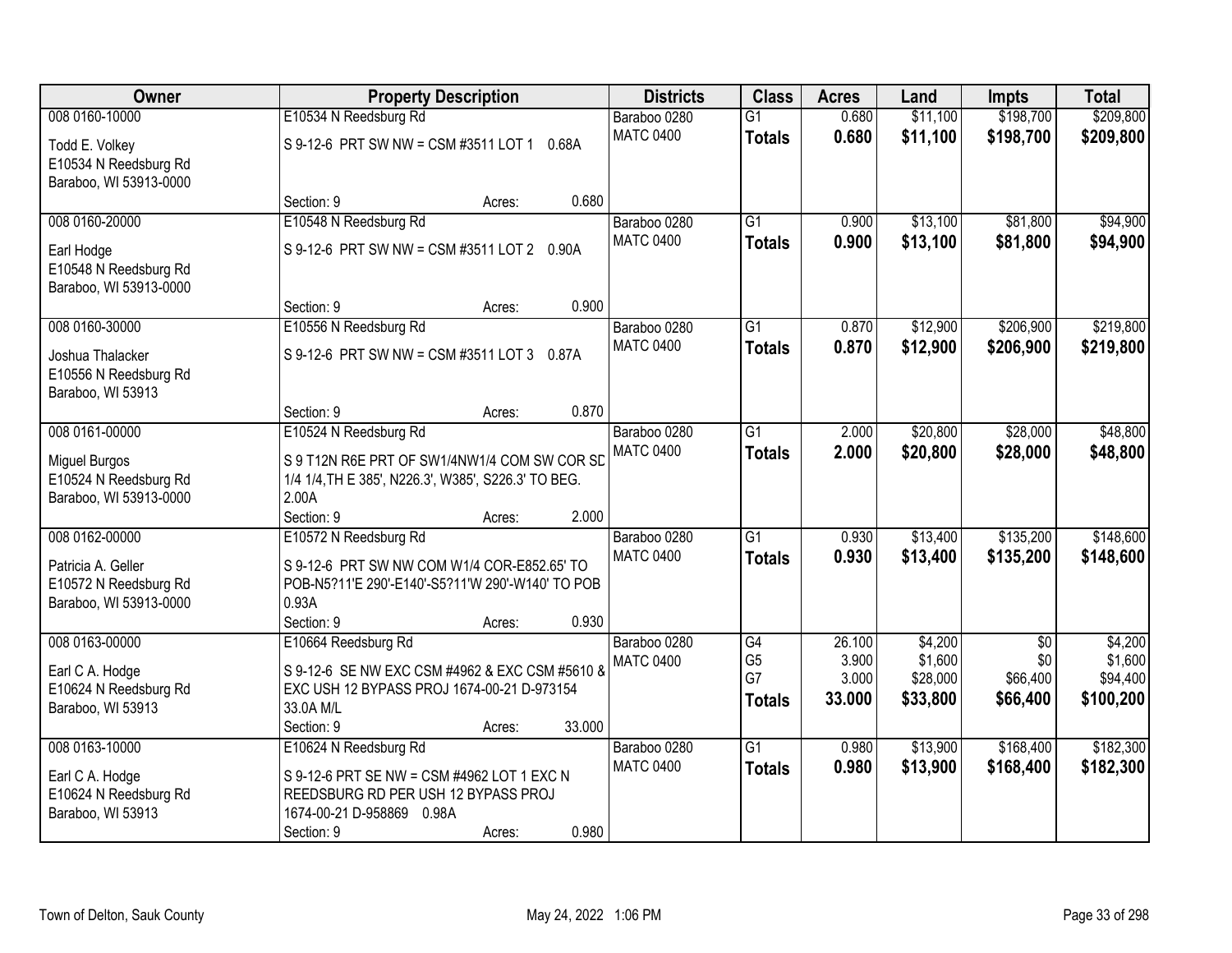| \$186,200<br>\$223,800<br>008 0163-20000<br>E10608 N Reedsburg Rd<br>\$37,600<br>Baraboo 0280<br>$\overline{G1}$<br>5.500<br><b>MATC 0400</b><br>5.500<br>\$37,600<br>\$186,200<br>\$223,800<br><b>Totals</b><br>S 9-12-6 PRT S1/2 NW1/4 = CSM #5610 LOT 1<br>5.50A<br>David H & Mona E Engford Living Trust<br>E10608 N Reedsburg Rd<br>Baraboo, WI 53913-0000<br>5.500<br>Section: 9<br>Acres:<br>E10675 N Reedsburg Rd<br>\$169,600<br>008 0164-00000<br>$\overline{G1}$<br>2.000<br>\$31,500<br>Baraboo 0280<br>G <sub>4</sub><br>12.640<br>\$2,800<br>\$0<br><b>MATC 0400</b><br>Roman A & Beatrice T Statz Revocable<br>S 9-12-6 E1/2 SW1/4 EXC W375' OF N1335' & EXC<br>W <sub>8</sub><br>\$0<br>46.700<br>(\$172,800)<br>\$0<br>E310' OF N285' & EXC E400'OF W775' OF N275' & EXC<br>Living Trust<br>\$169,600<br>\$203,900<br>61.340<br>\$34,300<br><b>Totals</b><br>E10675 N Reedsburg Rd<br>CSM #426 & EXC BYPASS/N REEDSBURG RD PER<br>61.340<br>Baraboo, WI 53913-0000<br>Section: 9<br>Acres:<br>\$27,700<br>$\overline{G1}$<br>\$79,600<br>008 0165-00000<br>E10625 N Reedsburg Rd<br>Baraboo 0280<br>3.380<br><b>MATC 0400</b><br>3.380<br>\$27,700<br>\$79,600<br><b>Totals</b><br>S 9-12-6 PRT NE SW = CSM #1292 LOT 1 EXC COM<br>Joseph Huffstutler<br>E10625 N Reedsburg Rd<br>NW COR- N88D55'22"E 180'-S1D51'50"E 30' TO<br>Baraboo, WI 53913-0000<br>EXISTING FENCE-WLY ALG FENCE TO WLI LOT<br>3.380<br>Section: 9<br>Acres:<br>008 0165-10000<br>\$36,000<br>Baraboo 0280<br>$\overline{G1}$<br>S3146A Hope Rd<br>5.060<br>\$0<br><b>MATC 0400</b><br>\$0<br>5.060<br>\$36,000<br><b>Totals</b><br>S 9-12-06 PRT NE SW BEING LOT 2 OF CSM #1292<br>Derek L. Puhl<br>5.06A<br>215 South St |
|-------------------------------------------------------------------------------------------------------------------------------------------------------------------------------------------------------------------------------------------------------------------------------------------------------------------------------------------------------------------------------------------------------------------------------------------------------------------------------------------------------------------------------------------------------------------------------------------------------------------------------------------------------------------------------------------------------------------------------------------------------------------------------------------------------------------------------------------------------------------------------------------------------------------------------------------------------------------------------------------------------------------------------------------------------------------------------------------------------------------------------------------------------------------------------------------------------------------------------------------------------------------------------------------------------------------------------------------------------------------------------------------------------------------------------------------------------------------------------------------------------------------------------------------------------------------------------------------------------------------------------------------------------------------------------------------------------------------|
|                                                                                                                                                                                                                                                                                                                                                                                                                                                                                                                                                                                                                                                                                                                                                                                                                                                                                                                                                                                                                                                                                                                                                                                                                                                                                                                                                                                                                                                                                                                                                                                                                                                                                                                   |
| \$201,100<br>\$2,800<br>\$107,300<br>\$107,300<br>\$36,000<br>\$36,000                                                                                                                                                                                                                                                                                                                                                                                                                                                                                                                                                                                                                                                                                                                                                                                                                                                                                                                                                                                                                                                                                                                                                                                                                                                                                                                                                                                                                                                                                                                                                                                                                                            |
|                                                                                                                                                                                                                                                                                                                                                                                                                                                                                                                                                                                                                                                                                                                                                                                                                                                                                                                                                                                                                                                                                                                                                                                                                                                                                                                                                                                                                                                                                                                                                                                                                                                                                                                   |
|                                                                                                                                                                                                                                                                                                                                                                                                                                                                                                                                                                                                                                                                                                                                                                                                                                                                                                                                                                                                                                                                                                                                                                                                                                                                                                                                                                                                                                                                                                                                                                                                                                                                                                                   |
|                                                                                                                                                                                                                                                                                                                                                                                                                                                                                                                                                                                                                                                                                                                                                                                                                                                                                                                                                                                                                                                                                                                                                                                                                                                                                                                                                                                                                                                                                                                                                                                                                                                                                                                   |
|                                                                                                                                                                                                                                                                                                                                                                                                                                                                                                                                                                                                                                                                                                                                                                                                                                                                                                                                                                                                                                                                                                                                                                                                                                                                                                                                                                                                                                                                                                                                                                                                                                                                                                                   |
|                                                                                                                                                                                                                                                                                                                                                                                                                                                                                                                                                                                                                                                                                                                                                                                                                                                                                                                                                                                                                                                                                                                                                                                                                                                                                                                                                                                                                                                                                                                                                                                                                                                                                                                   |
|                                                                                                                                                                                                                                                                                                                                                                                                                                                                                                                                                                                                                                                                                                                                                                                                                                                                                                                                                                                                                                                                                                                                                                                                                                                                                                                                                                                                                                                                                                                                                                                                                                                                                                                   |
|                                                                                                                                                                                                                                                                                                                                                                                                                                                                                                                                                                                                                                                                                                                                                                                                                                                                                                                                                                                                                                                                                                                                                                                                                                                                                                                                                                                                                                                                                                                                                                                                                                                                                                                   |
|                                                                                                                                                                                                                                                                                                                                                                                                                                                                                                                                                                                                                                                                                                                                                                                                                                                                                                                                                                                                                                                                                                                                                                                                                                                                                                                                                                                                                                                                                                                                                                                                                                                                                                                   |
|                                                                                                                                                                                                                                                                                                                                                                                                                                                                                                                                                                                                                                                                                                                                                                                                                                                                                                                                                                                                                                                                                                                                                                                                                                                                                                                                                                                                                                                                                                                                                                                                                                                                                                                   |
|                                                                                                                                                                                                                                                                                                                                                                                                                                                                                                                                                                                                                                                                                                                                                                                                                                                                                                                                                                                                                                                                                                                                                                                                                                                                                                                                                                                                                                                                                                                                                                                                                                                                                                                   |
|                                                                                                                                                                                                                                                                                                                                                                                                                                                                                                                                                                                                                                                                                                                                                                                                                                                                                                                                                                                                                                                                                                                                                                                                                                                                                                                                                                                                                                                                                                                                                                                                                                                                                                                   |
|                                                                                                                                                                                                                                                                                                                                                                                                                                                                                                                                                                                                                                                                                                                                                                                                                                                                                                                                                                                                                                                                                                                                                                                                                                                                                                                                                                                                                                                                                                                                                                                                                                                                                                                   |
|                                                                                                                                                                                                                                                                                                                                                                                                                                                                                                                                                                                                                                                                                                                                                                                                                                                                                                                                                                                                                                                                                                                                                                                                                                                                                                                                                                                                                                                                                                                                                                                                                                                                                                                   |
|                                                                                                                                                                                                                                                                                                                                                                                                                                                                                                                                                                                                                                                                                                                                                                                                                                                                                                                                                                                                                                                                                                                                                                                                                                                                                                                                                                                                                                                                                                                                                                                                                                                                                                                   |
|                                                                                                                                                                                                                                                                                                                                                                                                                                                                                                                                                                                                                                                                                                                                                                                                                                                                                                                                                                                                                                                                                                                                                                                                                                                                                                                                                                                                                                                                                                                                                                                                                                                                                                                   |
|                                                                                                                                                                                                                                                                                                                                                                                                                                                                                                                                                                                                                                                                                                                                                                                                                                                                                                                                                                                                                                                                                                                                                                                                                                                                                                                                                                                                                                                                                                                                                                                                                                                                                                                   |
| Baraboo, WI 53913                                                                                                                                                                                                                                                                                                                                                                                                                                                                                                                                                                                                                                                                                                                                                                                                                                                                                                                                                                                                                                                                                                                                                                                                                                                                                                                                                                                                                                                                                                                                                                                                                                                                                                 |
| 5.060<br>Section: 9<br>Acres:                                                                                                                                                                                                                                                                                                                                                                                                                                                                                                                                                                                                                                                                                                                                                                                                                                                                                                                                                                                                                                                                                                                                                                                                                                                                                                                                                                                                                                                                                                                                                                                                                                                                                     |
| 008 0166-00000<br>\$16,300<br>\$119,100<br>\$135,400<br>E10619 N Reedsburg Rd<br>G1<br>1.340<br>Baraboo 0280                                                                                                                                                                                                                                                                                                                                                                                                                                                                                                                                                                                                                                                                                                                                                                                                                                                                                                                                                                                                                                                                                                                                                                                                                                                                                                                                                                                                                                                                                                                                                                                                      |
| 1.340<br>\$16,300<br><b>MATC 0400</b><br>\$119,100<br>\$135,400<br><b>Totals</b>                                                                                                                                                                                                                                                                                                                                                                                                                                                                                                                                                                                                                                                                                                                                                                                                                                                                                                                                                                                                                                                                                                                                                                                                                                                                                                                                                                                                                                                                                                                                                                                                                                  |
| Paul I. Cloud<br>S 9-12-6 E170' OF W350' OF N360' OF NE SW EXC<br>E10619 N Reedsburg Rd<br>THAT PRT N REEDSBURG RD IN NE COR PER USH                                                                                                                                                                                                                                                                                                                                                                                                                                                                                                                                                                                                                                                                                                                                                                                                                                                                                                                                                                                                                                                                                                                                                                                                                                                                                                                                                                                                                                                                                                                                                                              |
| Baraboo, WI 53913-0000<br>12 BYPASS PROJ 1674-00-21 D-970240 1.34A                                                                                                                                                                                                                                                                                                                                                                                                                                                                                                                                                                                                                                                                                                                                                                                                                                                                                                                                                                                                                                                                                                                                                                                                                                                                                                                                                                                                                                                                                                                                                                                                                                                |
| 1.340<br>Section: 9<br>Acres:                                                                                                                                                                                                                                                                                                                                                                                                                                                                                                                                                                                                                                                                                                                                                                                                                                                                                                                                                                                                                                                                                                                                                                                                                                                                                                                                                                                                                                                                                                                                                                                                                                                                                     |
| $\overline{G1}$<br>\$18,100<br>\$137,500<br>\$155,600<br>008 0167-00000<br>E10603 N Reedsburg Rd<br>Baraboo 0280<br>1.610                                                                                                                                                                                                                                                                                                                                                                                                                                                                                                                                                                                                                                                                                                                                                                                                                                                                                                                                                                                                                                                                                                                                                                                                                                                                                                                                                                                                                                                                                                                                                                                         |
| 1.610<br>\$18,100<br><b>MATC 0400</b><br>\$137,500<br>\$155,600<br><b>Totals</b>                                                                                                                                                                                                                                                                                                                                                                                                                                                                                                                                                                                                                                                                                                                                                                                                                                                                                                                                                                                                                                                                                                                                                                                                                                                                                                                                                                                                                                                                                                                                                                                                                                  |
| Beverly A. Hinze<br>S 9 T12N R6E W180' OF N360' OF NE SW & COM NW<br>E10603 N Reedsburg Rd<br>COR LOT 1 CSM #1292-N88D55'22"E 180'-                                                                                                                                                                                                                                                                                                                                                                                                                                                                                                                                                                                                                                                                                                                                                                                                                                                                                                                                                                                                                                                                                                                                                                                                                                                                                                                                                                                                                                                                                                                                                                               |
| Baraboo, WI 53913-0000<br>S1D51'50"E 30' TO EXISTING FENCE-WLY ALG                                                                                                                                                                                                                                                                                                                                                                                                                                                                                                                                                                                                                                                                                                                                                                                                                                                                                                                                                                                                                                                                                                                                                                                                                                                                                                                                                                                                                                                                                                                                                                                                                                                |
| 1.610<br>Section: 9<br>Acres:                                                                                                                                                                                                                                                                                                                                                                                                                                                                                                                                                                                                                                                                                                                                                                                                                                                                                                                                                                                                                                                                                                                                                                                                                                                                                                                                                                                                                                                                                                                                                                                                                                                                                     |
| 008 0168-00000<br>$\overline{G1}$<br>\$174,200<br>\$186,100<br>E10683 N Reedsburg Rd<br>0.760<br>\$11,900<br>Baraboo 0280                                                                                                                                                                                                                                                                                                                                                                                                                                                                                                                                                                                                                                                                                                                                                                                                                                                                                                                                                                                                                                                                                                                                                                                                                                                                                                                                                                                                                                                                                                                                                                                         |
| <b>MATC 0400</b><br>0.760<br>\$11,900<br>\$174,200<br>\$186,100<br><b>Totals</b>                                                                                                                                                                                                                                                                                                                                                                                                                                                                                                                                                                                                                                                                                                                                                                                                                                                                                                                                                                                                                                                                                                                                                                                                                                                                                                                                                                                                                                                                                                                                                                                                                                  |
| S 9-12-6 E310' OF N285' OF NE SE EXC USH 12<br>Ho-Chunk Nation                                                                                                                                                                                                                                                                                                                                                                                                                                                                                                                                                                                                                                                                                                                                                                                                                                                                                                                                                                                                                                                                                                                                                                                                                                                                                                                                                                                                                                                                                                                                                                                                                                                    |
| PO Box 310<br>BYPASS PROJ 1674-00-21 D-972311 0.76A<br>Black River Falls, WI 54615                                                                                                                                                                                                                                                                                                                                                                                                                                                                                                                                                                                                                                                                                                                                                                                                                                                                                                                                                                                                                                                                                                                                                                                                                                                                                                                                                                                                                                                                                                                                                                                                                                |
| 0.760<br>Section: 9<br>Acres:                                                                                                                                                                                                                                                                                                                                                                                                                                                                                                                                                                                                                                                                                                                                                                                                                                                                                                                                                                                                                                                                                                                                                                                                                                                                                                                                                                                                                                                                                                                                                                                                                                                                                     |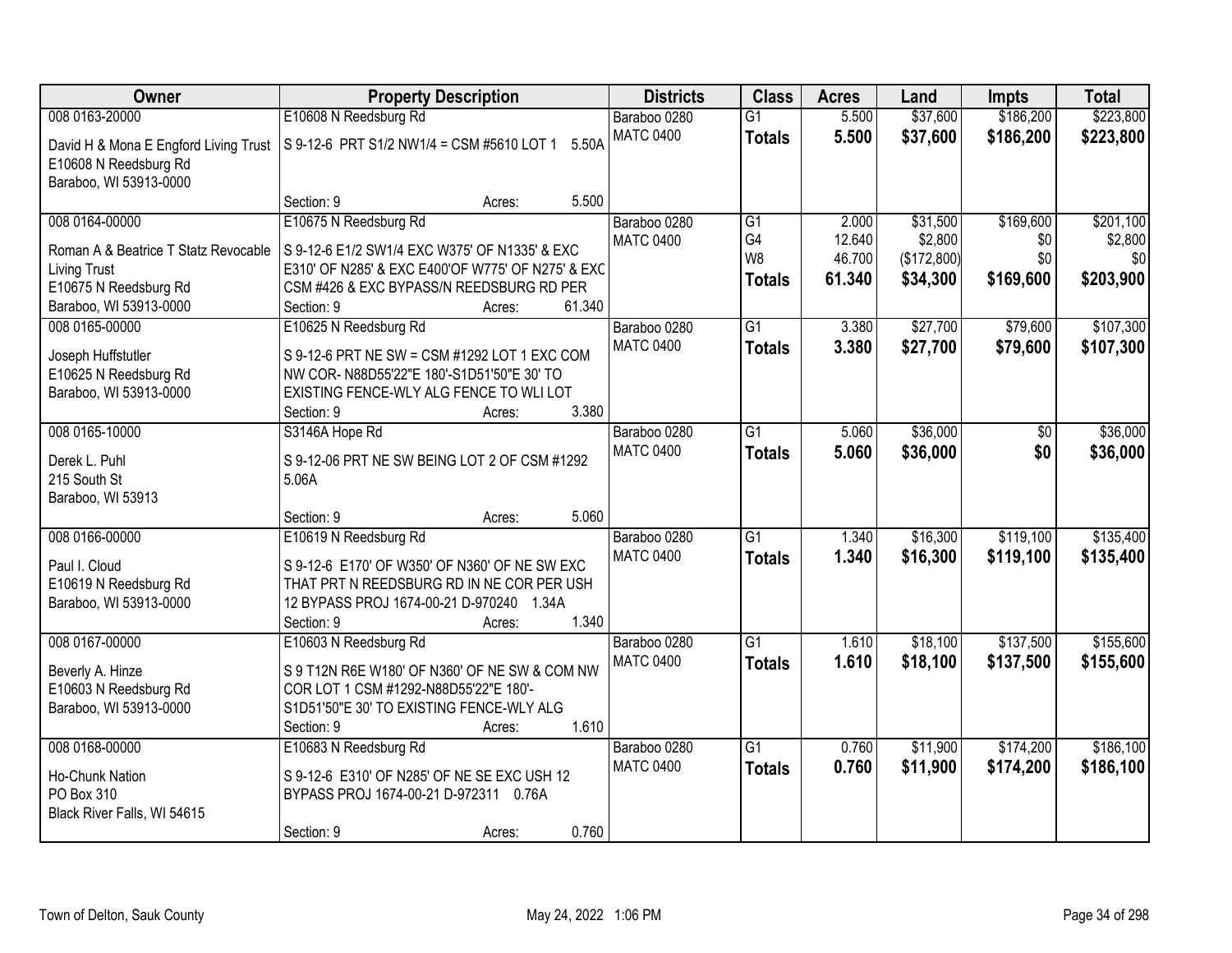| Owner                                           | <b>Property Description</b>                                      | <b>Districts</b> | <b>Class</b>    | <b>Acres</b> | Land     | Impts           | <b>Total</b> |
|-------------------------------------------------|------------------------------------------------------------------|------------------|-----------------|--------------|----------|-----------------|--------------|
| 008 0169-00000                                  | Reedsburg Rd                                                     | Baraboo 0280     | $\overline{G1}$ | 1.680        | \$9,300  | $\overline{50}$ | \$9,300      |
| Roman A & Beatrice T Statz Revocable            | S 9-12-6 E400' OF W775' OF N275' OF NE SW EXC N                  | <b>MATC 0400</b> | <b>Totals</b>   | 1.680        | \$9,300  | \$0             | \$9,300      |
| <b>Living Trust</b>                             | REEDSBURG RD PER USH 12 BYPASS PROJ                              |                  |                 |              |          |                 |              |
| E10675 N Reedsburg Rd                           | 1674-00-21 D-972784 1.68A                                        |                  |                 |              |          |                 |              |
| Baraboo, WI 53913-0000                          | 1.680<br>Section: 9<br>Acres:                                    |                  |                 |              |          |                 |              |
| 008 0170-00000                                  | E10669 N Reedsburg Rd                                            | Baraboo 0280     | $\overline{G1}$ | 0.870        | \$12,900 | \$93,700        | \$106,600    |
|                                                 |                                                                  | <b>MATC 0400</b> | <b>Totals</b>   | 0.870        | \$12,900 | \$93,700        | \$106,600    |
| John J. Heesen                                  | S 9-12-6 PRT NE SW = CSM #426 LOT 1 EXC N                        |                  |                 |              |          |                 |              |
| E10669 N Reedsburg Rd<br>Baraboo, WI 53913-0000 | REEDSBURG RD PER USH 12 BYPASS PROJ<br>1674-00-21 D-970242 0.87A |                  |                 |              |          |                 |              |
|                                                 | 0.870<br>Section: 9<br>Acres:                                    |                  |                 |              |          |                 |              |
| 008 0171-00000                                  |                                                                  | Baraboo 0280     | G4              | 18.800       | \$3,500  | \$0             | \$3,500      |
|                                                 |                                                                  | <b>MATC 0400</b> | G <sub>5</sub>  | 1.200        | \$100    | \$0             | \$100        |
| Earl C A. Hodge                                 | S 9-12-6 THAT PRT NW SW S OF LI COM NW                           |                  | <b>Totals</b>   | 20.000       | \$3,600  | \$0             | \$3,600      |
| E10624 N Reedsburg Rd                           | COR-E431'-S850'-E TO E LI, EXC PEACEFUL ACRES                    |                  |                 |              |          |                 |              |
| Baraboo, WI 53913                               | 20.00A M/L                                                       |                  |                 |              |          |                 |              |
|                                                 | 20.000<br>Section: 9<br>Acres:                                   |                  |                 |              |          |                 |              |
| 008 0172-00000                                  | E10591 N Reedsburg Rd                                            | Baraboo 0280     | $\overline{G1}$ | 1.200        | \$15,400 | \$0             | \$15,400     |
| Robert B. Wells                                 | S 9-12-6 PRT NW1/4 SW1/4 = CSM 4282 LOT 1                        | <b>MATC 0400</b> | <b>Totals</b>   | 1.200        | \$15,400 | \$0             | \$15,400     |
| 102 E Walnut St Unit 327                        | 1.195A                                                           |                  |                 |              |          |                 |              |
| North Freedom, WI 53951                         |                                                                  |                  |                 |              |          |                 |              |
|                                                 | 1.200<br>Section: 9<br>Acres:                                    |                  |                 |              |          |                 |              |
| 008 0172-10000                                  | S3115 Hope Rd                                                    | Baraboo 0280     | $\overline{G1}$ | 0.750        | \$11,800 | $\overline{50}$ | \$11,800     |
|                                                 |                                                                  | <b>MATC 0400</b> | <b>Totals</b>   | 0.750        | \$11,800 | \$0             | \$11,800     |
| Robert B. Wells                                 | S 9-12-6 PRT NW1/4 SW1/4 = CSM 4282 LOT 2 0.75A                  |                  |                 |              |          |                 |              |
| 102 E Walnut St Unit 327                        |                                                                  |                  |                 |              |          |                 |              |
| North Freedom, WI 53951                         | 0.750<br>Section: 9                                              |                  |                 |              |          |                 |              |
| 008 0173-00000                                  | Acres:<br>E10549 N Reedsburg Rd                                  | Baraboo 0280     | $\overline{G1}$ | 0.940        | \$13,500 | \$86,200        | \$99,700     |
|                                                 |                                                                  | <b>MATC 0400</b> |                 | 0.940        |          |                 |              |
| Larry A. Ray                                    | S 9-12-6 PRT NW SW = CSM #367 LOT 1 (FMLY CSM                    |                  | <b>Totals</b>   |              | \$13,500 | \$86,200        | \$99,700     |
| E10549 N Reedsburg Rd                           | #230) 0.94A                                                      |                  |                 |              |          |                 |              |
| Baraboo, WI 53913-0000                          |                                                                  |                  |                 |              |          |                 |              |
|                                                 | 0.940<br>Section: 9<br>Acres:                                    |                  |                 |              |          |                 |              |
| 008 0174-00000                                  | E10575 N Reedsburg Rd                                            | Baraboo 0280     | $\overline{G1}$ | 2.340        | \$22,500 | \$89,800        | \$112,300    |
| <b>Curt Davey</b>                               | S 9-12-6 PRT NW SW = CSM #2917 LOT 1 2.34A                       | <b>MATC 0400</b> | <b>Totals</b>   | 2.340        | \$22,500 | \$89,800        | \$112,300    |
| E10575 N Reedsburg Rd                           |                                                                  |                  |                 |              |          |                 |              |
| Baraboo, WI 53913                               |                                                                  |                  |                 |              |          |                 |              |
|                                                 | 2.340<br>Section: 9<br>Acres:                                    |                  |                 |              |          |                 |              |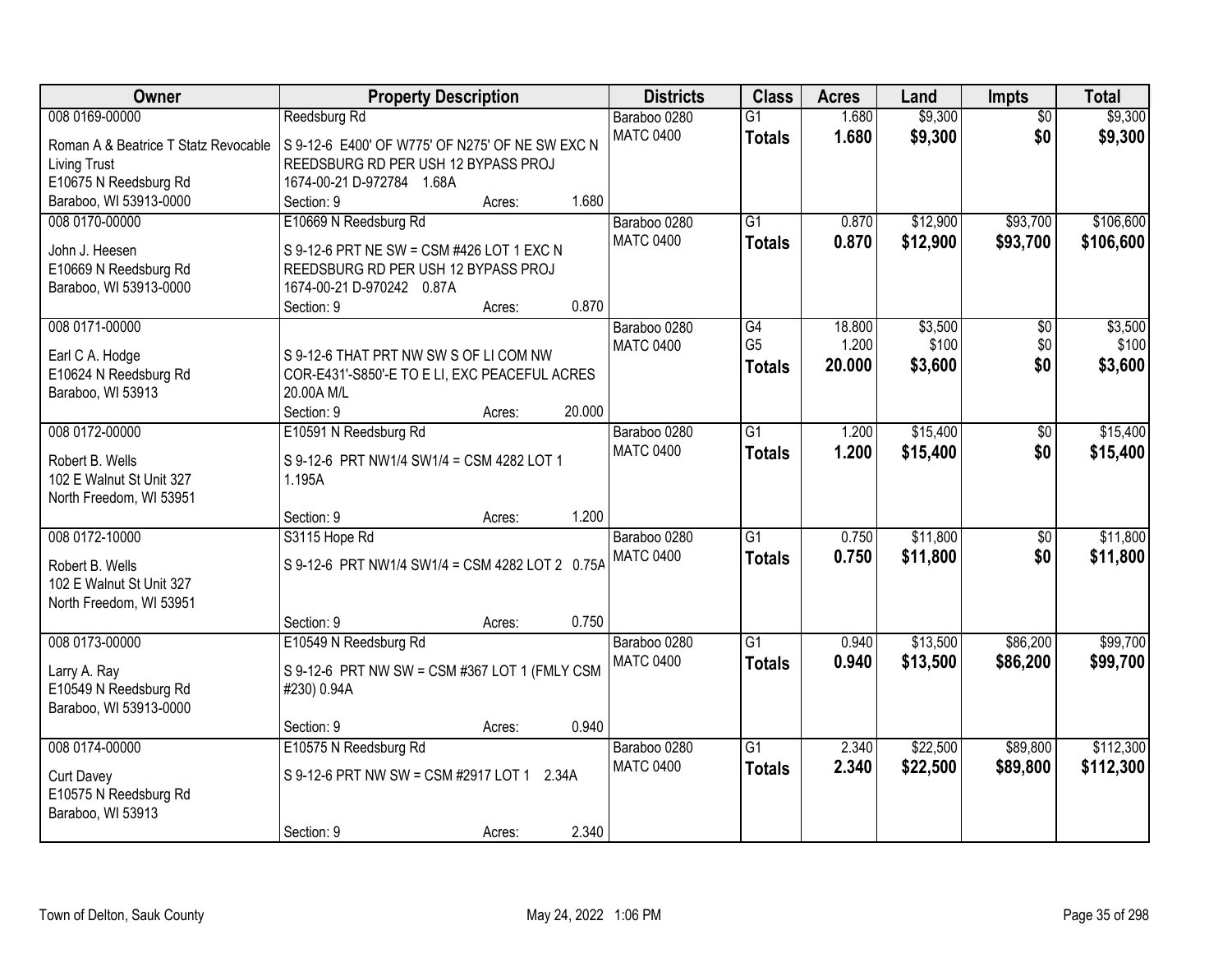| Owner                       |                                                    | <b>Property Description</b> |        | <b>Districts</b> | <b>Class</b>    | <b>Acres</b> | Land     | <b>Impts</b>    | <b>Total</b> |
|-----------------------------|----------------------------------------------------|-----------------------------|--------|------------------|-----------------|--------------|----------|-----------------|--------------|
| 008 0174-10000              | E10579 N Reedsburg Rd                              |                             |        | Baraboo 0280     | $\overline{G1}$ | 0.470        | \$8,800  | \$51,900        | \$60,700     |
| Donald I. Small             | S 9-12-6 PRT NW SW = CSM #2917 LOT 2 0.47A         |                             |        | <b>MATC 0400</b> | <b>Totals</b>   | 0.470        | \$8,800  | \$51,900        | \$60,700     |
| 1550 W Pine St Apt 503      |                                                    |                             |        |                  |                 |              |          |                 |              |
| Baraboo, WI 53913           |                                                    |                             |        |                  |                 |              |          |                 |              |
|                             | Section: 9                                         | Acres:                      | 0.470  |                  |                 |              |          |                 |              |
| 008 0175-00000              | E10539A N Reedsburg Rd                             |                             |        | Baraboo 0280     | $\overline{G1}$ | 1.000        | \$14,000 | \$39,800        | \$53,800     |
| Dennis J. Howery            | S 9-12-6 PRT NW SW COM 533.5' E OF W 1/4 COR IN    |                             |        | <b>MATC 0400</b> | <b>Totals</b>   | 1.000        | \$14,000 | \$39,800        | \$53,800     |
| E10531 N Reedsburg Rd       | C/L TN RD-E 102.5'-S 425'-W 102.5' -N TO POB 1.00A |                             |        |                  |                 |              |          |                 |              |
| Baraboo, WI 53913-0000      |                                                    |                             |        |                  |                 |              |          |                 |              |
|                             | Section: 9                                         | Acres:                      | 1.000  |                  |                 |              |          |                 |              |
| 008 0177-10000              | E10550 Joy Rd                                      |                             |        | Baraboo 0280     | $\overline{G1}$ | 2.000        | \$20,800 | \$136,700       | \$157,500    |
| Keith E. Maas               | S 9-12-6 PRT NW1/4 SW1/4 COM 533.5? E OF W1/4      |                             |        | <b>MATC 0400</b> | <b>Totals</b>   | 2.000        | \$20,800 | \$136,700       | \$157,500    |
| E10550 Joy Rd               | COR SD SEC - E 102.5? - S 425? TO POB - S 425? - W |                             |        |                  |                 |              |          |                 |              |
| Baraboo, WI 53913           | 205? - N 425? - E 205? TO POB 2.00A M/L            |                             |        |                  |                 |              |          |                 |              |
|                             | Section: 9                                         | Acres:                      | 2.000  |                  |                 |              |          |                 |              |
| 008 0178-00000              | E10531 N Reedsburg Rd                              |                             |        | Baraboo 0280     | G1              | 1.000        | \$14,000 | \$115,800       | \$129,800    |
| Dennis J. Howery            | S 9-12-6 THE N1/2 OF THE FOLL DESCR: PRT NW        |                             |        | <b>MATC 0400</b> | <b>Totals</b>   | 1.000        | \$14,000 | \$115,800       | \$129,800    |
| E10531 N Reedsburg Rd       | SW COM NW COR-E431' TO C/L TN RD & POB-            |                             |        |                  |                 |              |          |                 |              |
| Baraboo, WI 53913-0000      | E102.5'-S850'-W102.5'-N850' TO POB 1.0A            |                             |        |                  |                 |              |          |                 |              |
|                             | Section: 9                                         | Acres:                      | 1.000  |                  |                 |              |          |                 |              |
| 008 0179-00000              | Reedsburg Rd                                       |                             |        | Baraboo 0280     | $\overline{G4}$ | 39.000       | \$8,300  | $\overline{30}$ | \$8,300      |
| Earl C A. Hodge             | S 9 T12N R6E SW1/4 SW1/4 40.00A                    |                             |        | <b>MATC 0400</b> | G <sub>5</sub>  | 1.000        | \$100    | \$0             | \$100        |
| E10624 N Reedsburg Rd       |                                                    |                             |        |                  | <b>Totals</b>   | 40.000       | \$8,400  | \$0             | \$8,400      |
| Baraboo, WI 53913           |                                                    |                             |        |                  |                 |              |          |                 |              |
|                             | Section: 9                                         | Acres:                      | 40.000 |                  |                 |              |          |                 |              |
| 008 0180-00000              |                                                    |                             |        | Baraboo 0280     | G4              | 28.750       | \$6,400  | $\sqrt{6}$      | \$6,400      |
| Ho-Chunk Nation             | S 9-12-06 NE SE EXC S 3/4A & EXC N345' OF          |                             |        | <b>MATC 0400</b> | G <sub>5</sub>  | 1.240        | \$100    | \$0             | \$100        |
| PO Box 310                  | E1010.09' & EXC V378-290 & EXC TPP 1674-00-24-     |                             |        |                  | <b>Totals</b>   | 29,990       | \$6,500  | \$0             | \$6,500      |
| Black River Falls, WI 54615 | 4.05 PCL 44 PER D-950196 & EXC N REEDSBURG RD      |                             |        |                  |                 |              |          |                 |              |
|                             | Section: 9                                         | Acres:                      | 29.990 |                  |                 |              |          |                 |              |
| 008 0181-00000              |                                                    |                             |        | Baraboo 0280     | $\overline{G4}$ | 0.720        | \$200    | $\overline{50}$ | \$200        |
| Ho-Chunk Nation             | S 9-12-6 S 3/4A OF NE SE EXC TPP 1674-00-24-4.05   |                             |        | <b>MATC 0400</b> | <b>Totals</b>   | 0.720        | \$200    | \$0             | \$200        |
| PO Box 310                  | PCL 44 PER D-950196 0.72A                          |                             |        |                  |                 |              |          |                 |              |
| Black River Falls, WI 54615 |                                                    |                             |        |                  |                 |              |          |                 |              |
|                             | Section: 9                                         | Acres:                      | 0.720  |                  |                 |              |          |                 |              |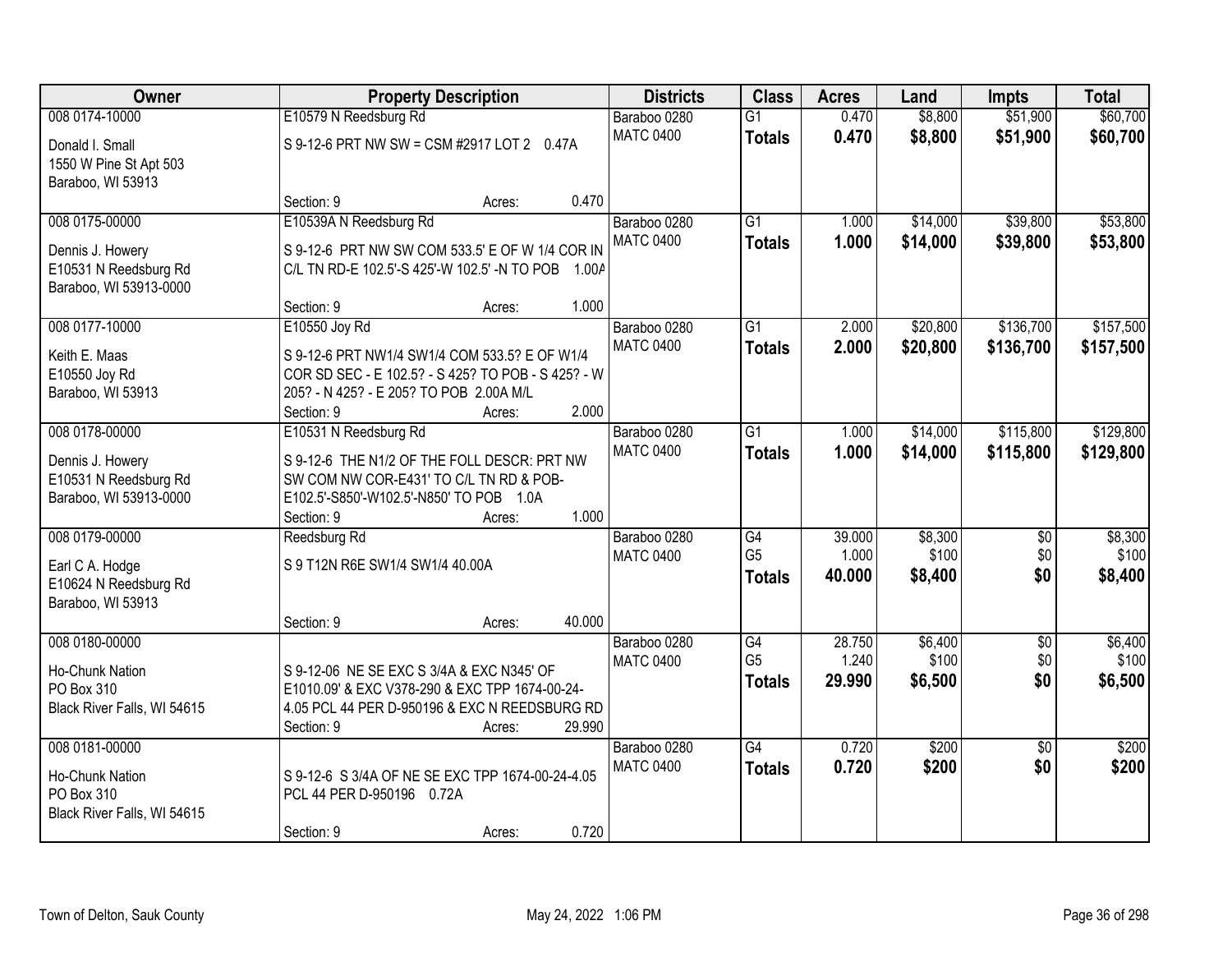| Owner                       |                                                | <b>Property Description</b> |        | <b>Districts</b> | <b>Class</b>    | <b>Acres</b> | Land      | <b>Impts</b>    | <b>Total</b> |
|-----------------------------|------------------------------------------------|-----------------------------|--------|------------------|-----------------|--------------|-----------|-----------------|--------------|
| 008 0182-00000              | S3115 County Rd BD                             |                             |        | Baraboo 0280     | $\overline{G1}$ | 1.120        | \$14,800  | $\overline{50}$ | \$14,800     |
| Ho-Chunk Nation             | S 9-12-6 PRT NE SE = CSM #2884 LOT 1 EXC TPP   |                             |        | <b>MATC 0400</b> | <b>Totals</b>   | 1.120        | \$14,800  | \$0             | \$14,800     |
| PO Box 310                  | 1674-00-24 -4.05 PCL 44 PER D-950196 1.12A M/L |                             |        |                  |                 |              |           |                 |              |
| Black River Falls, WI 54615 |                                                |                             |        |                  |                 |              |           |                 |              |
|                             | Section: 9                                     | Acres:                      | 1.120  |                  |                 |              |           |                 |              |
| 008 0182-10000              | S3115A US Highway 12                           |                             |        | Baraboo 0280     | G2              | 1.450        | \$82,500  | \$100           | \$82,600     |
| <b>Ho-Chunk Nation</b>      | S 9-12-6 PRT NE SE = CSM #2884 LOT 2 EXC TPP   |                             |        | <b>MATC 0400</b> | <b>Totals</b>   | 1.450        | \$82,500  | \$100           | \$82,600     |
| PO Box 310                  | 1674-00-24 -4.05 PCL 44 PER D-950196 1.45A M/L |                             |        |                  |                 |              |           |                 |              |
| Black River Falls, WI 54615 |                                                |                             |        |                  |                 |              |           |                 |              |
|                             | Section: 9                                     | Acres:                      | 1.450  |                  |                 |              |           |                 |              |
| 008 0183-00000              | E10845 N Reedsburg Rd                          |                             |        | Baraboo 0280     | G1              | 2.200        | \$21,800  | \$37,000        | \$58,800     |
| Marilyn Raye Ravey          | S 9-12-6 PRT NE SE COM SLI HWY 420'W OF WLI    |                             |        | <b>MATC 0400</b> | <b>Totals</b>   | 2.200        | \$21,800  | \$37,000        | \$58,800     |
| E10845 N Reedsburg Rd       | HWY ROW-W323' - S315'-E323'-N315' TO POB(INCL  |                             |        |                  |                 |              |           |                 |              |
| Baraboo, WI 53913-0000      | E323' OF S45' LT 1 CSM #166) EXC TPP           |                             |        |                  |                 |              |           |                 |              |
|                             | Section: 9                                     | Acres:                      | 2.200  |                  |                 |              |           |                 |              |
| 008 0184-00000              | E10835 N Reedsburg Rd                          |                             |        | Baraboo 0280     | G1              | 0.760        | \$11,900  | \$31,600        | \$43,500     |
| Dan Turner                  | S 9-12-6 PRT NE SE = CSM #2867 LOT 1 EXC N     |                             |        | <b>MATC 0400</b> | <b>Totals</b>   | 0.760        | \$11,900  | \$31,600        | \$43,500     |
| E10835 N Reedsburg Rd       | REEDSBURG RD PER USH 12 BYPASS PROJ            |                             |        |                  |                 |              |           |                 |              |
| Baraboo, WI 53913-0000      | 1674-00-21 D-969198 0.76A (FMLY PRT CSM #166)  |                             |        |                  |                 |              |           |                 |              |
|                             | Section: 9                                     | Acres:                      | 0.760  |                  |                 |              |           |                 |              |
| 008 0184-10000              | E10831A N Reedsburg Rd                         |                             |        | Baraboo 0280     | $\overline{G1}$ | 0.770        | \$11,900  | \$12,300        | \$24,200     |
| Dan Turner                  | S 9-12-6 PRT NE SE = CSM #2867 LOT 2 EXC N     |                             |        | <b>MATC 0400</b> | <b>Totals</b>   | 0.770        | \$11,900  | \$12,300        | \$24,200     |
| E10835 N Reedsburg Rd       | REEDSBURG RD PER USH 12 BYPASS PROJ            |                             |        |                  |                 |              |           |                 |              |
| Baraboo, WI 53913-0000      | 1674-00-21 D-969198 0.77A (FMLY PRT CSM #166)  |                             |        |                  |                 |              |           |                 |              |
|                             | Section: 9                                     | Acres:                      | 0.770  |                  |                 |              |           |                 |              |
| 008 0184-20000              | N Reedsburg Rd                                 |                             |        | Baraboo 0280     | $\overline{G1}$ | 0.080        | \$200     | $\overline{50}$ | \$200        |
| Lynn E. Turner              | S 9-12-6 PRT NE SE = CSM #2867 OUTLOT 1 0.08A  |                             |        | <b>MATC 0400</b> | <b>Totals</b>   | 0.080        | \$200     | \$0             | \$200        |
| E10835 N Reedsburg Rd       |                                                |                             |        |                  |                 |              |           |                 |              |
| Baraboo, WI 53913           |                                                |                             |        |                  |                 |              |           |                 |              |
|                             | Section: 9                                     | Acres:                      | 0.080  |                  |                 |              |           |                 |              |
| 008 0185-00000              | E10793 N Reedsburg Rd                          |                             |        | Baraboo 0280     | $\overline{G2}$ | 11.850       | \$104,300 | \$16,900        | \$121,200    |
| Ho-Chunk Nation             | S 9-12-6 NW SE EXC S3/4A & EXC BYPASS/N        |                             |        | <b>MATC 0400</b> | G <sub>6</sub>  | 12.660       | \$46,800  | \$0             | \$46,800     |
| PO Box 310                  | REEDSBURG RD PER USH 12 BYPASS PROJ            |                             |        |                  | <b>Totals</b>   | 24.510       | \$151,100 | \$16,900        | \$168,000    |
| Black River Falls, WI 54615 | 1674-00-21 D-972310 & D-950234 24.51A          |                             |        |                  |                 |              |           |                 |              |
|                             | Section: 9                                     | Acres:                      | 24.510 |                  |                 |              |           |                 |              |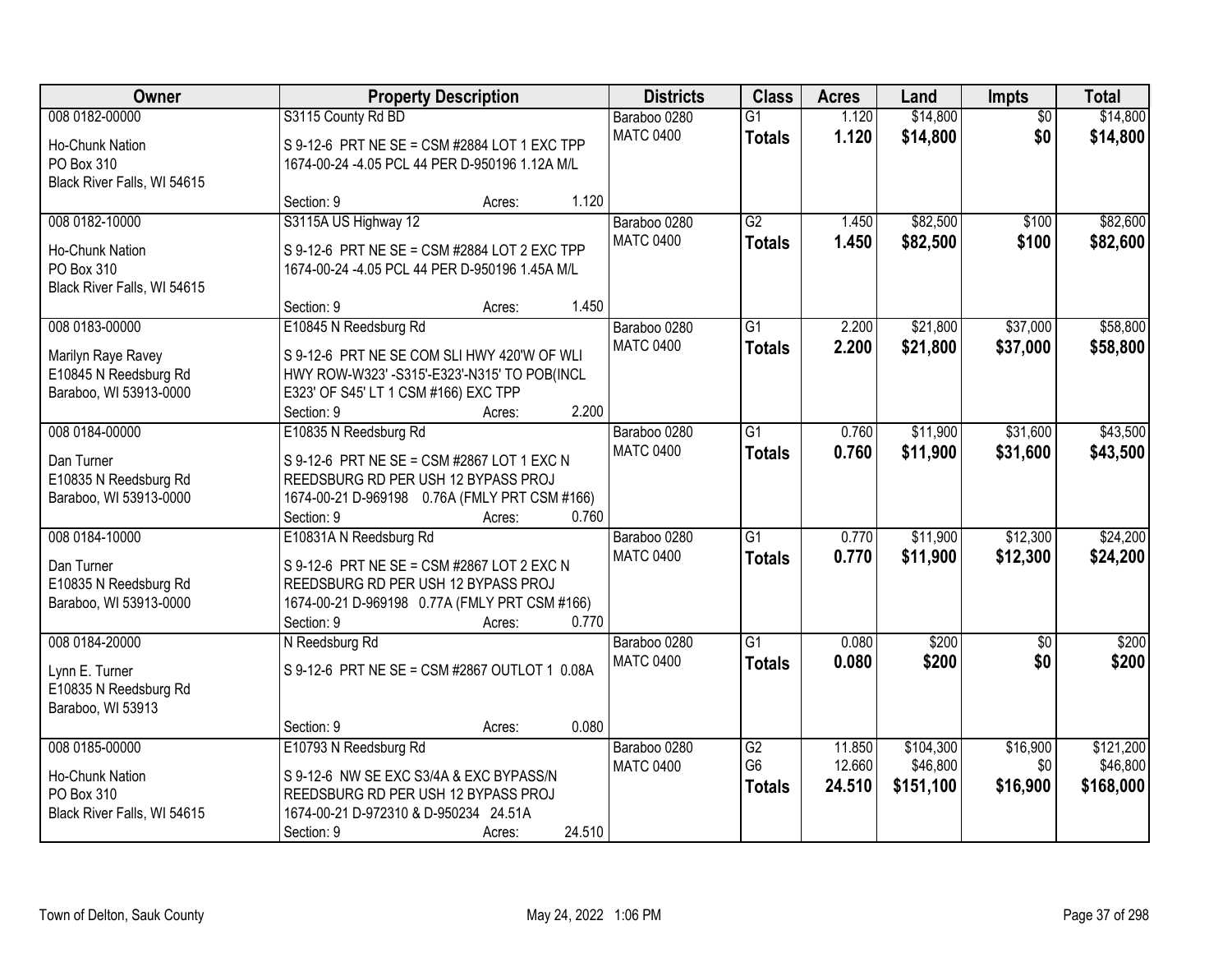| Owner                                                                                 | <b>Property Description</b>                                                                                                                                                                             | <b>Districts</b>                 | <b>Class</b>                     | <b>Acres</b>                        | Land                                        | <b>Impts</b>                         | <b>Total</b>                                  |
|---------------------------------------------------------------------------------------|---------------------------------------------------------------------------------------------------------------------------------------------------------------------------------------------------------|----------------------------------|----------------------------------|-------------------------------------|---------------------------------------------|--------------------------------------|-----------------------------------------------|
| 008 0187-00000<br>Ho-Chunk Nation<br>PO Box 310<br>Black River Falls, WI 54615        | S 9-12-6 S 3/4A OF NW SE EXC USH 12 BYPASS<br>PROJ 1674-00-21 D-972310 0.55A                                                                                                                            | Baraboo 0280<br><b>MATC 0400</b> | $\overline{G5}$<br><b>Totals</b> | 0.550<br>0.550                      | \$1,000<br>\$1,000                          | $\overline{30}$<br>\$0               | \$1,000<br>\$1,000                            |
|                                                                                       | 0.550<br>Section: 9<br>Acres:                                                                                                                                                                           |                                  |                                  |                                     |                                             |                                      |                                               |
| 008 0189-00000<br>Jeffrey W. Fry<br>E10817 N Reedsburg Rd<br>Baraboo, WI 53913        | E10817 N Reedsburg Rd<br>S 9-12-6 PRT NE SE COM ON N LI 1010.09'W OF NE<br>COR-S345'- W126.5'-N345' TO NLI-E126.5' TO POB<br>EXC N REEDSBURG RD PER USH 12 BYPASS PROJ<br>0.810<br>Section: 9<br>Acres: | Baraboo 0280<br><b>MATC 0400</b> | $\overline{G1}$<br><b>Totals</b> | 0.810<br>0.810                      | \$12,300<br>\$12,300                        | \$81,700<br>\$81,700                 | \$94,000<br>\$94,000                          |
| 008 0192-00000<br>Ho-Chunk Nation<br>PO Box 310<br>Black River Falls, WI 54615        | E10854 Co-Op Ln<br>S 9-12-6 PRT S1/2 SE1/4 BEING THAT PRT LOT 1<br>CSM #2685 LYING W OF HWY TPP 1674-00-24-4.05<br>PCL 44 D-950196 & E OF USH 12 BYPASS PROJ<br>58.850<br>Section: 9<br>Acres:          | Baraboo 0280<br><b>MATC 0400</b> | 5M<br>G4<br>G7<br><b>Totals</b>  | 18.600<br>35.250<br>5.000<br>58.850 | \$34,400<br>\$7,200<br>\$38,000<br>\$79,600 | \$0<br>\$0<br>\$137,100<br>\$137,100 | \$34,400<br>\$7,200<br>\$175,100<br>\$216,700 |
| 008 0192-10000<br>Ho-Chunk Nation<br>PO Box 310<br>Black River Falls, WI 54615        | S 9-12-6 PRT SW SE BEING THAT PRT LOT 1 CSM<br>#2685 LYING W OF USH 12 BYPASS PROJ 1674-00-21<br>D-972310 0.56A<br>0.560<br>Section: 9<br>Acres:                                                        | Baraboo 0280<br><b>MATC 0400</b> | $\overline{G4}$<br><b>Totals</b> | 0.560<br>0.560                      | \$100<br>\$100                              | \$0<br>\$0                           | \$100<br>\$100                                |
| 008 0193-00000<br><b>Ho-Chunk Nation</b><br>PO Box 310<br>Black River Falls, WI 54615 | S3207 County Rd BD<br>S 9-12-6 PRT SE SE = CSM #2139 LOT 1 EXC TPP<br>1674-00-24 -4.05 PCL 44 PER D-950196 1.15A M/L<br>(FMLY PRT CSM 1267) (ASSMT INCL<br>2.290<br>Section: 9<br>Acres:                | Baraboo 0280<br><b>MATC 0400</b> | $\overline{G1}$<br><b>Totals</b> | 2.290<br>2.290                      | \$22,300<br>\$22,300                        | \$119,200<br>\$119,200               | \$141,500<br>\$141,500                        |
| 008 0193-01000<br>Ho-Chunk Nation<br>PO Box 310<br>Black River Falls, WI 54615        | S 9-12-6 PRT SE SE = CSM #2139 LOT 2 EXC TPP<br>1674-00-24 -4.04 PCL 44 PER D-950196 1.14A M/L<br>(FMLY PRT CSM 1267) (ASSESSED W/ 008-0193)<br>0.000<br>Section: 9<br>Acres:                           | Baraboo 0280<br><b>MATC 0400</b> |                                  |                                     | Assessed with 008 0193-00000                |                                      |                                               |
| 008 0193-10000<br>Ho-Chunk Nation<br>PO Box 310<br>Black River Falls, WI 54615        | S3219 County Rd BD<br>S 9-12-6 PRT SE SE = CSM #1267 LOT 2 EXC TPP<br>1674-00-24 -4.05 PCL 44 PER D-950196 2.30A M/L<br>2.300<br>Section: 9<br>Acres:                                                   | Baraboo 0280<br><b>MATC 0400</b> | $\overline{G1}$<br><b>Totals</b> | 2.300<br>2.300                      | \$22,300<br>\$22,300                        | \$121,200<br>\$121,200               | \$143,500<br>\$143,500                        |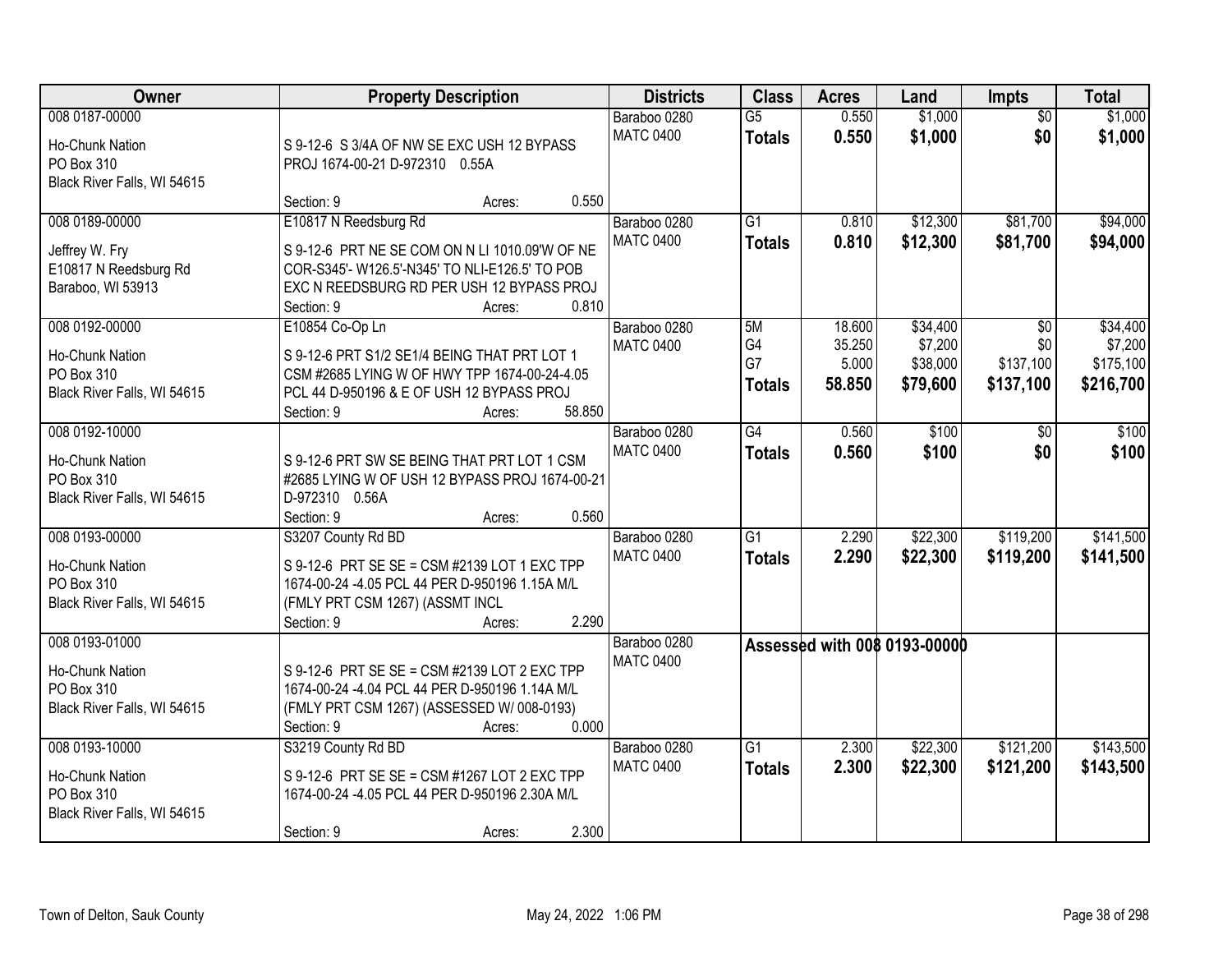| Owner                                        | <b>Property Description</b>                             |        |        | <b>Districts</b> | <b>Class</b>           | <b>Acres</b> | Land            | <b>Impts</b>    | <b>Total</b>    |
|----------------------------------------------|---------------------------------------------------------|--------|--------|------------------|------------------------|--------------|-----------------|-----------------|-----------------|
| 008 0194-00000                               | S3229 County Rd BD                                      |        |        | Baraboo 0280     | $\overline{X1}$        | 4.620        | $\overline{60}$ | $\overline{60}$ | \$0             |
| U S A In Trust For Ho-Chunk Nation of        | S 9-12-6 PRT SE SE = CSM #2724 LOT 1 EXC TPP            |        |        | <b>MATC 0400</b> | <b>Totals</b>          | 4.620        | \$0             | \$0             | \$0             |
| Wisconsin                                    | 1674-00-24 -4.05 PCL 44 PER D-950196 4.62A M/L          |        |        |                  |                        |              |                 |                 |                 |
| PO Box 310                                   |                                                         |        |        |                  |                        |              |                 |                 |                 |
| Black River Falls, WI 54615-0000             | Section: 9                                              | Acres: | 4.620  |                  |                        |              |                 |                 |                 |
| 008 0194-10000                               |                                                         |        |        | Baraboo 0280     | $\overline{\text{X2}}$ | 58.100       | $\overline{50}$ | \$0             | \$0             |
| Wis D Transportation                         | S 9-12-6 LANDS FOR USH 12 BYPASS PROJ                   |        |        | <b>MATC 0400</b> | <b>Totals</b>          | 58.100       | \$0             | \$0             | \$0             |
| 2101 Wright St                               | 1674-00-21 (INCL PRT N RDBG RD) PER D-945110,           |        |        |                  |                        |              |                 |                 |                 |
| Madison, WI 53704-0000                       | D-950234, D-972504, D-958869, D-970240, D-972784,       |        |        |                  |                        |              |                 |                 |                 |
|                                              | Section: 9                                              | Acres: | 58.100 |                  |                        |              |                 |                 |                 |
| 008 0198-00000                               | Reedsburg Rd                                            |        |        | Baraboo 0280     | X4                     | 1.460        | $\overline{50}$ | \$0             | $\overline{50}$ |
| Baraboo, City of                             | S 10-12-06 PRT SE NW=LOT 1 OF CSM # 1235                |        |        | <b>MATC 0400</b> | <b>Totals</b>          | 1.460        | \$0             | \$0             | \$0             |
| 101 South Blvd                               | 1.46A (FORMERLY CSM #703)                               |        |        |                  |                        |              |                 |                 |                 |
| Baraboo, WI 53913                            |                                                         |        |        |                  |                        |              |                 |                 |                 |
|                                              | Section: 10                                             | Acres: | 1.460  |                  |                        |              |                 |                 |                 |
| 008 0198-10000                               | E11110 Reedsburg Rd                                     |        |        | Baraboo 0280     | X4                     | 1.560        | \$0             | $\sqrt[6]{3}$   | $\sqrt{50}$     |
|                                              | S 10-12-6 PRT SW NE = CSM #1797 LOT 2 (FMLY             |        |        | <b>MATC 0400</b> | <b>Totals</b>          | 1.560        | \$0             | \$0             | \$0             |
| Baraboo, City of<br>101 South Blvd           | CSM'S #1235 & #703) 1.557A (S/WELL AGREE PER            |        |        |                  |                        |              |                 |                 |                 |
| Baraboo, WI 53913                            | D-1118334)                                              |        |        |                  |                        |              |                 |                 |                 |
|                                              | Section: 10                                             | Acres: | 1.560  |                  |                        |              |                 |                 |                 |
| 008 0198-20000                               | E11110 N Reedsburg Rd                                   |        |        | Baraboo 0280     | $\overline{G2}$        | 1.980        | \$44,600        | \$61,000        | \$105,600       |
|                                              |                                                         |        |        | <b>MATC 0400</b> | <b>Totals</b>          | 1.980        | \$44,600        | \$61,000        | \$105,600       |
| B & L Ridge, LLC                             | S 10-12-6 PRT SW1/4 NE1/4 = CSM 1797 LOT 3 (FMLY        |        |        |                  |                        |              |                 |                 |                 |
| E8148 County Rd W<br>North Freedom, WI 53951 | CSM'S 1235 & 703) (W/WELL AGREE PER D-1118334)<br>1.98A |        |        |                  |                        |              |                 |                 |                 |
|                                              | Section: 10                                             | Acres: | 1.980  |                  |                        |              |                 |                 |                 |
| 008 0201-00000                               |                                                         |        |        | Baraboo 0280     | $\overline{G5}$        | 38.740       | \$71,700        | \$0             | \$71,700        |
|                                              |                                                         |        |        | <b>MATC 0400</b> | <b>Totals</b>          | 38.740       | \$71,700        | \$0             | \$71,700        |
| Podolak Properties, LLC                      | S 10-12-6 NW NW EXC TPP 1674-00-24-4.04 PCL 35          |        |        |                  |                        |              |                 |                 |                 |
| 421 Birch St                                 | PER D-943839 38.74A M/L                                 |        |        |                  |                        |              |                 |                 |                 |
| Baraboo, WI 53913                            | Section: 10                                             | Acres: | 38.740 |                  |                        |              |                 |                 |                 |
| 008 0202-00000                               | 10908 N Reedsburg Rd                                    |        |        | Baraboo 0280     | G1                     | 2.000        | \$31,500        | \$52,500        | \$84,000        |
|                                              |                                                         |        |        | <b>MATC 0400</b> | G <sub>5</sub>         | 36.250       | \$67,100        | \$0             | \$67,100        |
| Podolak Properties, LLC                      | S 10-12-6 SW NW EXC PRT HWY PER D-696749 &              |        |        |                  | <b>Totals</b>          | 38.250       | \$98,600        | \$52,500        | \$151,100       |
| 421 Birch St                                 | EXC TPP 1674-00 -24-4.04 PCL 35 PER D-943839            |        |        |                  |                        |              |                 |                 |                 |
| Baraboo, WI 53913                            | 38.25A M/L                                              |        |        |                  |                        |              |                 |                 |                 |
|                                              | Section: 10                                             | Acres: | 38.250 |                  |                        |              |                 |                 |                 |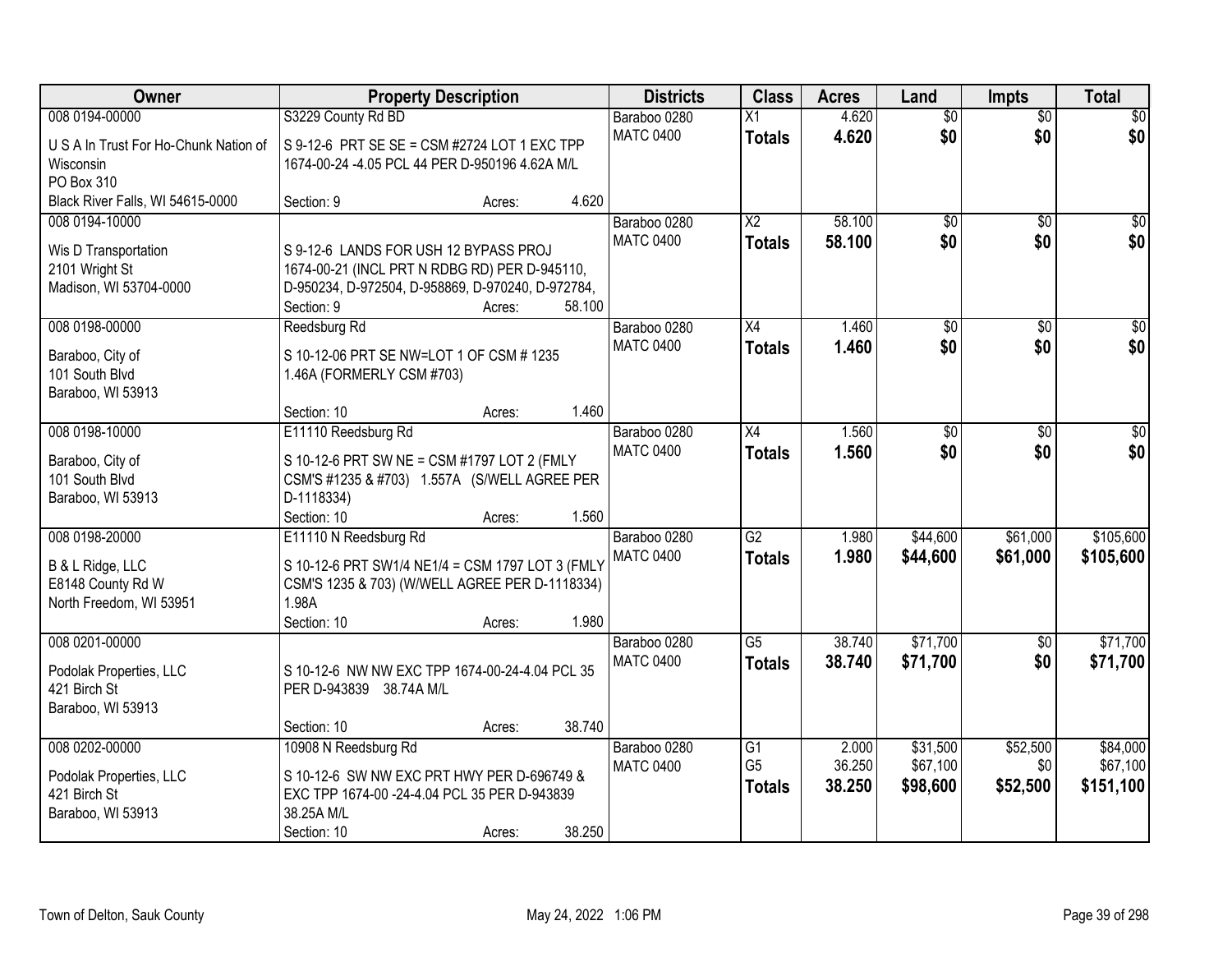| Owner                       | <b>Property Description</b>                                                               | <b>Districts</b>                 | <b>Class</b>           | <b>Acres</b> | Land               | <b>Impts</b>    | <b>Total</b>    |
|-----------------------------|-------------------------------------------------------------------------------------------|----------------------------------|------------------------|--------------|--------------------|-----------------|-----------------|
| 008 0202-10000              |                                                                                           | Baraboo 0280                     | $\overline{\text{X2}}$ | 4.640        | $\overline{50}$    | $\overline{50}$ | \$0             |
| Wis D Transportation        | S 10-12-6 PRT SW NW PER D-696749 DESCR AS:                                                | <b>MATC 0400</b>                 | <b>Totals</b>          | 4.640        | \$0                | \$0             | \$0             |
| 2101 Wright St              | COM W1/4 COR-N0?5'58"W 219.44' ALG WLI-                                                   |                                  |                        |              |                    |                 |                 |
| Madison, WI 53704-0000      | N89?40'42"E 51'-S0?6'1"E 166.18'-S46?24'57"E 15.84'-                                      |                                  |                        |              |                    |                 |                 |
|                             | 4.640<br>Section: 10<br>Acres:                                                            |                                  |                        |              |                    |                 |                 |
| 008 0204-00000              | E11046 N Reedsburg Rd                                                                     | Baraboo 0280                     | $\overline{G2}$        | 5.000        | \$35,800           | \$0             | \$35,800        |
| <b>Ho-Chunk Nation</b>      |                                                                                           | <b>MATC 0400</b>                 | <b>Totals</b>          | 5.000        | \$35,800           | \$0             | \$35,800        |
| PO Box 310                  | S 10-12-6 COM AT PT ON S LI SE NW 968'W OF SE<br>COR-N372.3' - E585'-S372.3'-W585' TO POB |                                  |                        |              |                    |                 |                 |
| Black River Falls, WI 54615 | (S/AVIATION EASE) 5.00A M/L                                                               |                                  |                        |              |                    |                 |                 |
|                             | 5.000<br>Section: 10<br>Acres:                                                            |                                  |                        |              |                    |                 |                 |
| 008 0206-00000              |                                                                                           | Baraboo 0280                     | X4                     | 21.380       | $\overline{50}$    | \$0             | $\overline{30}$ |
|                             |                                                                                           | <b>MATC 0400</b>                 | <b>Totals</b>          | 21.380       | \$0                | \$0             | \$0             |
| Baraboo, City of            | S 10-12-6 PRT NE1/4 SW1/4 E OF LI COM 827.21'W OF                                         |                                  |                        |              |                    |                 |                 |
| 101 South Blvd              | SE COR- N1?21'E 424.57'- N14?38'E 920.17' TO N LI                                         |                                  |                        |              |                    |                 |                 |
| Baraboo, WI 53913           | (SUBJ TEL ROW) 21.38A M/L                                                                 |                                  |                        |              |                    |                 |                 |
|                             | 21.380<br>Section: 10<br>Acres:                                                           |                                  |                        |              |                    |                 |                 |
| 008 0207-10000              | E10965 Reedsburg Rd                                                                       | Baraboo 0280<br><b>MATC 0400</b> | $\overline{G2}$        | 0.900        | \$45,000           | $\sqrt[6]{}$    | \$45,000        |
| Ho-Chunk Nation             | S 10-12-6 PRT NW SW = CSM #1726 LOT 1<br>.895A                                            |                                  | <b>Totals</b>          | 0.900        | \$45,000           | \$0             | \$45,000        |
| PO Box 310                  |                                                                                           |                                  |                        |              |                    |                 |                 |
| Black River Falls, WI 54615 |                                                                                           |                                  |                        |              |                    |                 |                 |
|                             | 0.900<br>Section: 10<br>Acres:                                                            |                                  |                        |              |                    |                 |                 |
| 008 0207-20000              | E10971 Reedsburg Rd                                                                       | Baraboo 0280                     | $\overline{G2}$        | 0.900        | \$45,000           | $\overline{50}$ | \$45,000        |
| Ho-Chunk Nation             | S 10-12-6 PRT NW SW = CSM #1726 LOT 2 .895A                                               | <b>MATC 0400</b>                 | <b>Totals</b>          | 0.900        | \$45,000           | \$0             | \$45,000        |
| PO Box 310                  |                                                                                           |                                  |                        |              |                    |                 |                 |
| Black River Falls, WI 54615 |                                                                                           |                                  |                        |              |                    |                 |                 |
|                             | 0.900<br>Section: 10<br>Acres:                                                            |                                  |                        |              |                    |                 |                 |
| 008 0207-30000              | Reedsburg Rd                                                                              | Baraboo 0280                     | G2                     | 4.830        | \$241,500          | \$0             | \$241,500       |
| Ho-Chunk Nation             | S 10-12-6 PRT NW SW = CSM #2576 LOT 1 EXC TPP                                             | <b>MATC 0400</b>                 | <b>Totals</b>          | 4.830        | \$241,500          | \$0             | \$241,500       |
| PO Box 310                  | 1674-00-24 -4.05 PCL 44 PER D-950196 4.83A M/L                                            |                                  |                        |              |                    |                 |                 |
| Black River Falls, WI 54615 | (FMLY PRT CSM 1743)                                                                       |                                  |                        |              |                    |                 |                 |
|                             | 4.830<br>Section: 10<br>Acres:                                                            |                                  |                        |              |                    |                 |                 |
| 008 0207-31000              | S3268 County Rd BD                                                                        | Baraboo 0280                     | G2                     | 45.370       | \$2,268,500        | \$964,000       | \$3,232,500     |
| Ho-Chunk Nation             | S 10-12-6 PRT N1/2 SW1/4 = CSM #2576 LOT 2 EXC                                            | <b>MATC 0400</b>                 | <b>Totals</b>          |              | 45.370 \$2,268,500 | \$964,000       | \$3,232,500     |
| PO Box 310                  | TPP 1674- 00-24-4.05 PCL 44 PER D-950196 45.37A                                           |                                  |                        |              |                    |                 |                 |
| Black River Falls, WI 54615 | M/L (FMLY PRT CSM #1743) (S/EASE AGMT                                                     |                                  |                        |              |                    |                 |                 |
|                             | 45.370<br>Section: 10<br>Acres:                                                           |                                  |                        |              |                    |                 |                 |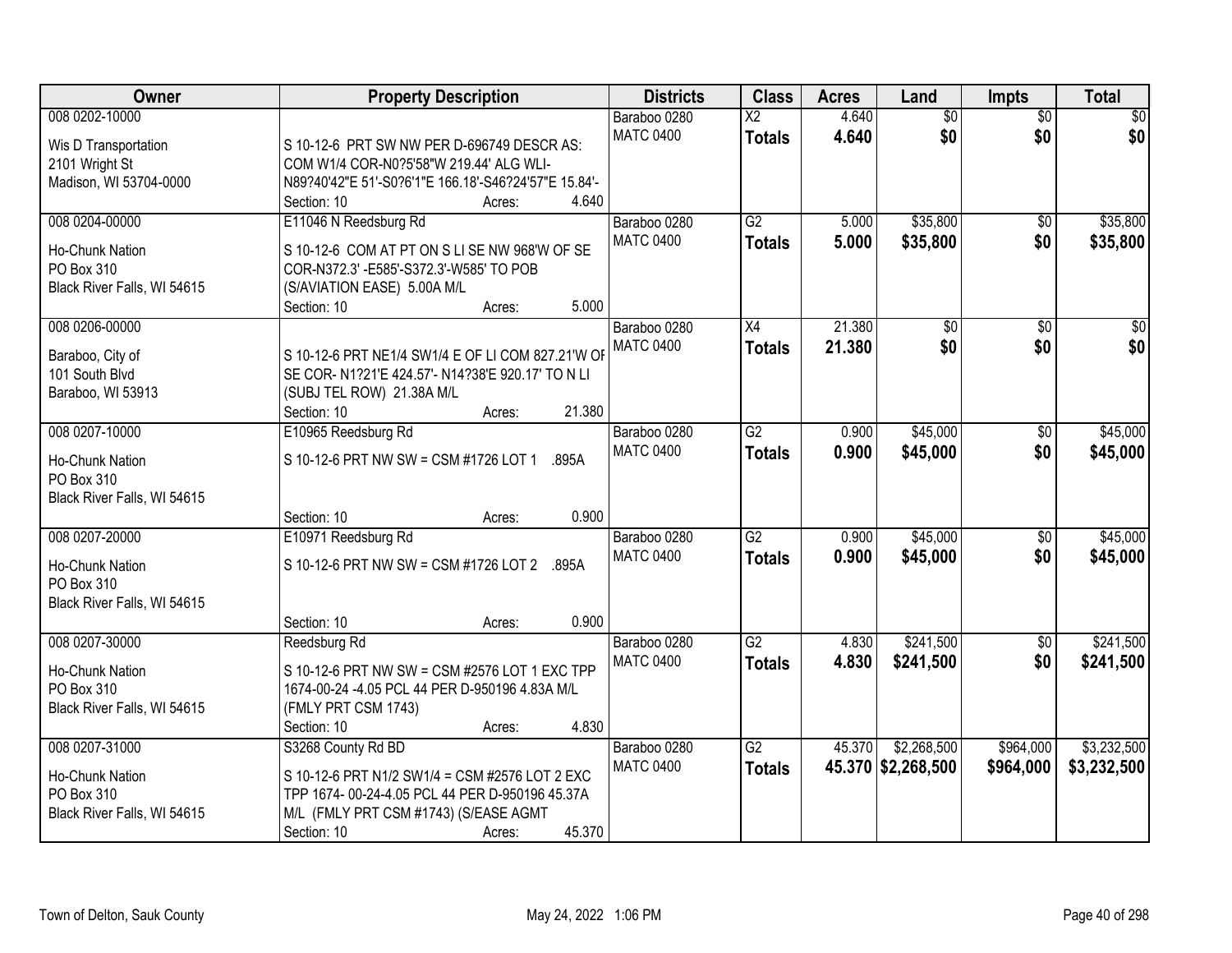| <b>Owner</b>                                         | <b>Property Description</b>                                                                       |                  | <b>Districts</b> | <b>Class</b>    | <b>Acres</b> | Land        | Impts           | <b>Total</b>                                 |
|------------------------------------------------------|---------------------------------------------------------------------------------------------------|------------------|------------------|-----------------|--------------|-------------|-----------------|----------------------------------------------|
| 008 0207-40000                                       | E10975 Reedsburg Rd                                                                               |                  | Baraboo 0280     | $\overline{G2}$ | 1.790        | \$89,500    | $\overline{50}$ | \$89,500                                     |
| Ho-Chunk Nation                                      | S 10-12-6 PRT N1\2 SW1\4 = CSM #1862 LOT 1                                                        |                  | <b>MATC 0400</b> | <b>Totals</b>   | 1.790        | \$89,500    | \$0             | \$89,500                                     |
| PO Box 310                                           | 1.79A                                                                                             |                  |                  |                 |              |             |                 |                                              |
| Black River Falls, WI 54615                          |                                                                                                   |                  |                  |                 |              |             |                 |                                              |
|                                                      | Section: 10                                                                                       | 1.790<br>Acres:  |                  |                 |              |             |                 |                                              |
| 008 0208-00000                                       | S3118 County Rd BD                                                                                |                  | Baraboo 0280     | G2              | 1.150        | \$345,000   | \$1,055,000     | \$1,400,000                                  |
| Jax Holdings, LLC                                    | S 10-12-6 1 1/4A IN NWCOR NW SW BEING 15.8RD N                                                    |                  | <b>MATC 0400</b> | <b>Totals</b>   | 1.150        | \$345,000   | \$1,055,000     | \$1,400,000                                  |
| PO Box 96                                            | & S S OF RD & 12.65RD E & W E OF HWY 12 (ORIG                                                     |                  |                  |                 |              |             |                 |                                              |
| Gotham, WI 53540-0000                                | LOC) EXC TPP 1674-00-24-4.05 PCL 42 PER D-931713                                                  |                  |                  |                 |              |             |                 |                                              |
|                                                      | Section: 10                                                                                       | 1.150<br>Acres:  |                  |                 |              |             |                 |                                              |
| 008 0209-10000                                       | S3268 County Rd BD                                                                                |                  | Baraboo 0280     | G2              | 37.460       | \$1,873,000 | \$46,453,800    | \$48,326,800                                 |
| Ho-Chunk Nation                                      | S 10-12-6 PRT S1/2 SW1/4 = CSM #2588 LOT 3 EXC                                                    |                  | <b>MATC 0400</b> | <b>Totals</b>   |              |             |                 | 37.460 \$1,873,000 \$46,453,800 \$48,326,800 |
| PO Box 310                                           | TPP 1674- 00-24-4.05 PCL 44 PER D-950196 37.46A                                                   |                  |                  |                 |              |             |                 |                                              |
| Black River Falls, WI 54615                          | M/L (FMLY PRT CSM #1999) (S/EASE AGMT                                                             |                  |                  |                 |              |             |                 |                                              |
|                                                      | Section: 10                                                                                       | 37.460<br>Acres: |                  |                 |              |             |                 |                                              |
| 008 0210-00000                                       | S3214 County Rd BD                                                                                |                  | Baraboo 0280     | X1              | 11.450       | \$0         | \$0             | \$0                                          |
|                                                      |                                                                                                   |                  | <b>MATC 0400</b> | <b>Totals</b>   | 11.450       | \$0         | \$0             | \$0                                          |
| U S A In Trust For Wis Winnebago Tribe<br>PO Box 310 | S 10-12-5 PRT SW SW COM SW COR-N4?9'W659.49'<br>TO POB-N4? 9'W656.9'-N86?E792.2'- S4?9' E657.59'- |                  |                  |                 |              |             |                 |                                              |
| Black River Falls, WI 54615-0000                     | S86?3'W 792.2' TO POB (S/EASE AGMT PER                                                            |                  |                  |                 |              |             |                 |                                              |
|                                                      | Section: 10                                                                                       | 11.450<br>Acres: |                  |                 |              |             |                 |                                              |
| 008 0212-00000                                       |                                                                                                   |                  | Baraboo 0280     | $\overline{X4}$ | 27.920       | \$0         | $\overline{50}$ | $\overline{50}$                              |
|                                                      |                                                                                                   |                  | <b>MATC 0400</b> | <b>Totals</b>   | 27.920       | \$0         | \$0             | \$0                                          |
| Baraboo, City of                                     | S 10-12-6 PRT SE SW COM SE COR-N88?21'W                                                           |                  |                  |                 |              |             |                 |                                              |
| 101 South Blvd<br>Baraboo, WI 53913                  | 1021.38'-N10?21'E 1331.76' TO NLI-S88?19'30"E 827'<br>TO ELI-S1?58'W 1316.1' TO POB               | 27.92A           |                  |                 |              |             |                 |                                              |
|                                                      | Section: 10                                                                                       | 27.920<br>Acres: |                  |                 |              |             |                 |                                              |
| 008 0213-00000                                       |                                                                                                   |                  | Baraboo 0280     | G4              | 16.200       | \$2,600     | $\sqrt{6}$      | \$2,600                                      |
|                                                      |                                                                                                   |                  | <b>MATC 0400</b> | G <sub>5</sub>  | 21.740       | \$37,100    | \$0             | \$37,100                                     |
| Sandra L. Potre                                      | S 10 T12N R6E NE1/4 SE1/4 EXC N297' OF E165' &                                                    |                  |                  | <b>Totals</b>   | 37.940       | \$39,700    | \$0             | \$39,700                                     |
| 119 Heron Crossing                                   | EXC CSM #336 37.94A M/L (S/WP&L EASE PER                                                          |                  |                  |                 |              |             |                 |                                              |
| Woodstock, GA 30188                                  | D-752905)                                                                                         | 37.940           |                  |                 |              |             |                 |                                              |
| 008 0214-00000                                       | Section: 10<br>E11289 N Reedsburg Rd                                                              | Acres:           | Baraboo 0280     | $\overline{G1}$ | 1.130        | \$14,900    | \$149,100       | \$164,000                                    |
|                                                      |                                                                                                   |                  | <b>MATC 0400</b> |                 | 1.130        |             | \$149,100       |                                              |
| Michele Spink                                        | S 10-12-6 N297' OF E165' OF NE SE 1.13A                                                           |                  |                  | <b>Totals</b>   |              | \$14,900    |                 | \$164,000                                    |
| E11289 N Reedsburg Rd                                |                                                                                                   |                  |                  |                 |              |             |                 |                                              |
| Baraboo, WI 53913-0000                               |                                                                                                   |                  |                  |                 |              |             |                 |                                              |
|                                                      | Section: 10                                                                                       | 1.130<br>Acres:  |                  |                 |              |             |                 |                                              |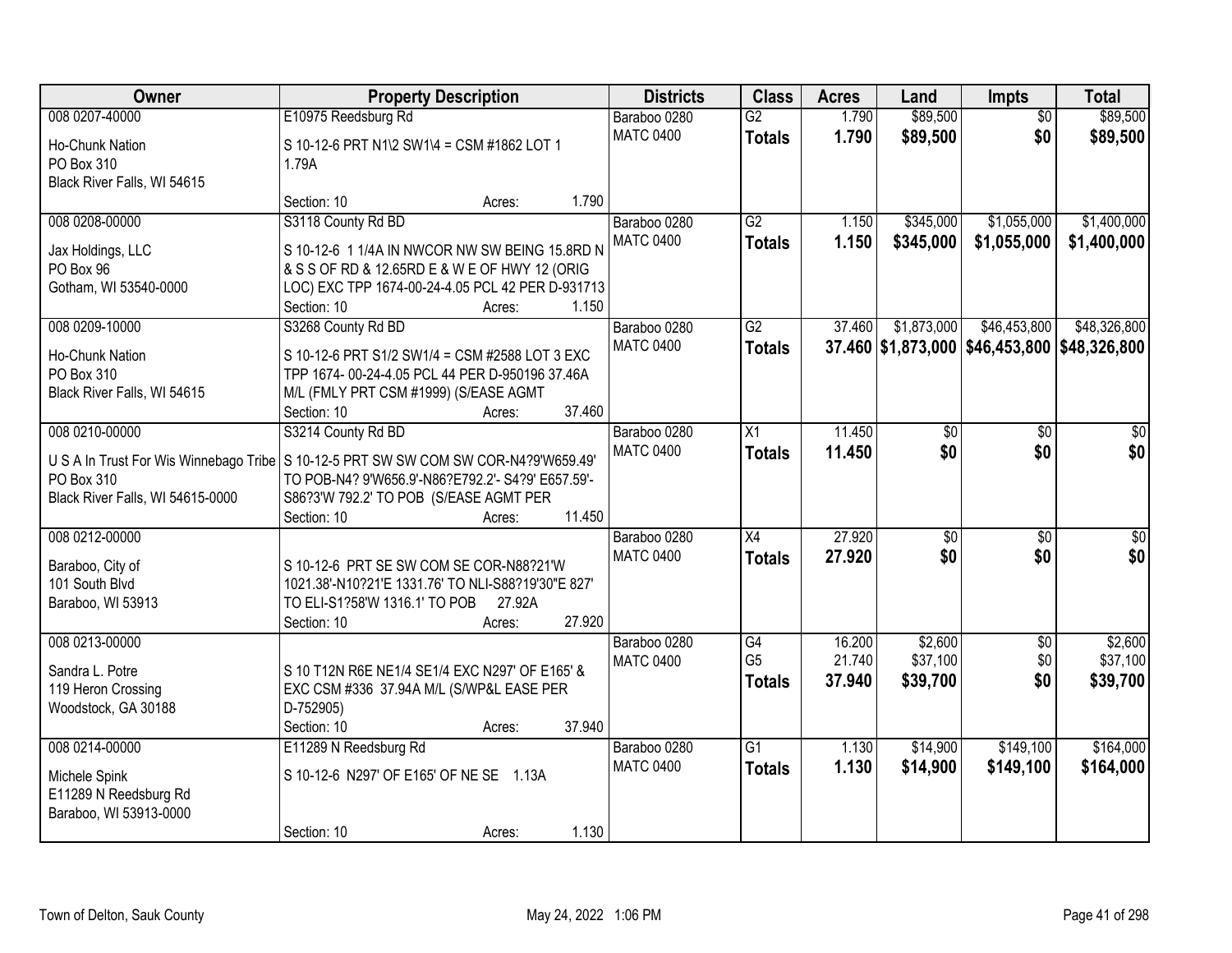| Owner                                                                             | <b>Property Description</b>                                                                                                                                                   | <b>Districts</b>                 | <b>Class</b>                           | <b>Acres</b>              | Land                          | <b>Impts</b>                  | <b>Total</b>                    |
|-----------------------------------------------------------------------------------|-------------------------------------------------------------------------------------------------------------------------------------------------------------------------------|----------------------------------|----------------------------------------|---------------------------|-------------------------------|-------------------------------|---------------------------------|
| 008 0215-00000<br>Gary D. Baetje<br>S3154 Fox Hill Rd                             | S3154 Fox Hill Rd<br>S 10-12-6 PRT NE SE = CSM #336 LOT 1 (S/ELEC<br>EASE) 0.93A                                                                                              | Baraboo 0280<br><b>MATC 0400</b> | $\overline{G1}$<br><b>Totals</b>       | 0.930<br>0.930            | \$13,400<br>\$13,400          | \$149,400<br>\$149,400        | \$162,800<br>\$162,800          |
| Baraboo, WI 53913-0000                                                            | 0.930<br>Section: 10<br>Acres:                                                                                                                                                |                                  |                                        |                           |                               |                               |                                 |
| 008 0216-00000<br>Sandra L. Potre<br>119 Heron Crossing<br>Woodstock, GA 30188    | S 10-12-6 NW SE EXC W OF LI COM SW<br>COR-E386.7'-N10?21'E 241.29'-N6?4'E 1080.4' TO N LI<br>& EXC V383-687 & EXC CSM #936 S/TN RD ON N LI<br>14.390<br>Section: 10<br>Acres: | Baraboo 0280<br><b>MATC 0400</b> | G4<br>G <sub>5</sub><br>Totals         | 10.000<br>4.390<br>14.390 | \$1,600<br>\$7,500<br>\$9,100 | $\overline{30}$<br>\$0<br>\$0 | \$1,600<br>\$7,500<br>\$9,100   |
| 008 0217-00000<br>Peter W. Olson<br>409 Highland Bluff Dr<br>Georgetown, TX 78633 | E11149 N Reedsburg Rd<br>S 10-12-6 PRT N1/2 SE1/4 = CSM #936 LOT 1 0.73A<br>(S/ELEC EASE PER R149-694)<br>0.730<br>Section: 10<br>Acres:                                      | Baraboo 0280<br><b>MATC 0400</b> | $\overline{G1}$<br><b>Totals</b>       | 0.730<br>0.730            | \$11,600<br>\$11,600          | \$47,800<br>\$47,800          | \$59,400<br>\$59,400            |
| 008 0218-00000<br>Peter J. Genge<br>3626 N Bosworth Ave<br>Chicago, IL 60613-0000 | E11155 N Reedsburg Rd<br>S 10-12-6 PRT N1/2 SE1/4 = CSM #936 LOT 2 5.27A<br>5.270<br>Section: 10<br>Acres:                                                                    | Baraboo 0280<br><b>MATC 0400</b> | $\overline{G1}$<br>G4<br><b>Totals</b> | 3.270<br>2.000<br>5.270   | \$27,200<br>\$300<br>\$27,500 | \$94,100<br>\$0<br>\$94,100   | \$121,300<br>\$300<br>\$121,600 |
| 008 0219-00000<br>Baraboo, City of<br>101 South Blvd<br>Baraboo, WI 53913         | S 10 T12N R6E PRT NW SE W OF LI COM SW COR-E<br>386.7' TO POB- N10?21'E241.29'- N6?4' E1080.4' TO N<br>LI (S/ TN RD ON N LI) 13.61A M/L<br>13.610<br>Section: 10<br>Acres:    | Baraboo 0280<br><b>MATC 0400</b> | $\overline{X4}$<br><b>Totals</b>       | 13.610<br>13.610          | \$0<br>\$0                    | $\overline{50}$<br>\$0        | \$0<br>\$0                      |
| 008 0220-00000<br>Wis Power & Light Co<br>PO Box 77007<br>Madison, WI 53707       | Fox Hill Rd<br>S 10-12-4 PRT NW SE = CSM #244 LOT 1<br>2.00A<br>(S/EASE PER D-830868)<br>2.000<br>Section: 10<br>Acres:                                                       | Baraboo 0280<br><b>MATC 0400</b> | X4<br><b>Totals</b>                    | 2.000<br>2.000            | $\overline{50}$<br>\$0        | $\overline{50}$<br>\$0        | $\overline{\$0}$<br>\$0         |
| 008 0221-00000<br>Robert G. Demars<br>S3199 Fox Hill Rd<br>Baraboo, WI 53913      | S3199 Fox Hill Rd<br>S 10-12-6 PRT NW SE = CSM #244 LOT 3<br>2.00A<br>(S/WP&L EASE PER D-752906)<br>2.000<br>Section: 10<br>Acres:                                            | Baraboo 0280<br><b>MATC 0400</b> | $\overline{G1}$<br><b>Totals</b>       | 2.000<br>2.000            | \$20,800<br>\$20,800          | \$130,700<br>\$130,700        | \$151,500<br>\$151,500          |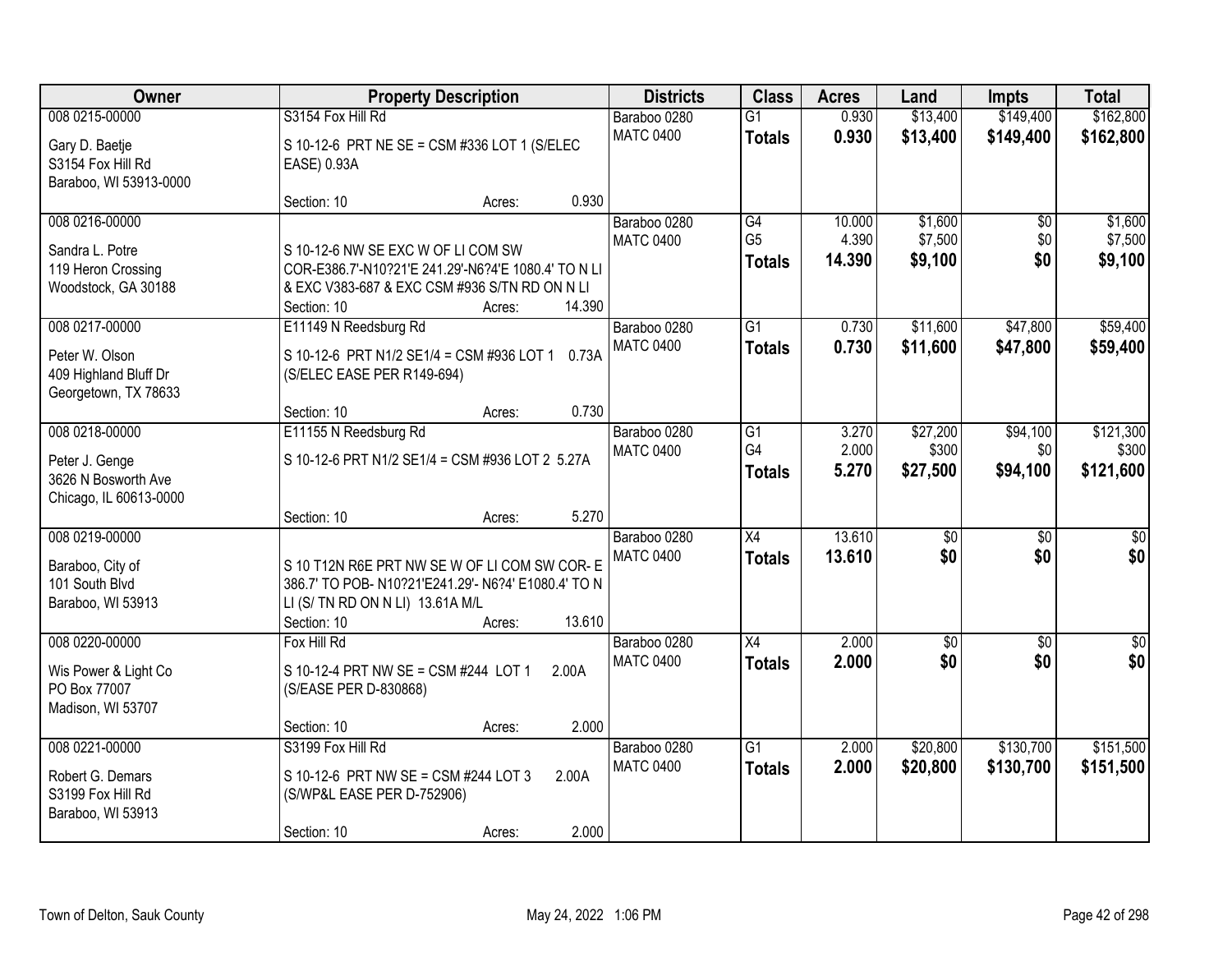| Owner                                                                             |                                                                                                                                                         | <b>Property Description</b> |        | <b>Districts</b>                 | <b>Class</b>                                                  | <b>Acres</b>                                | Land                                                  | Impts                                                   | <b>Total</b>                                            |
|-----------------------------------------------------------------------------------|---------------------------------------------------------------------------------------------------------------------------------------------------------|-----------------------------|--------|----------------------------------|---------------------------------------------------------------|---------------------------------------------|-------------------------------------------------------|---------------------------------------------------------|---------------------------------------------------------|
| 008 0222-00000<br>Wis Power & Light Co<br>PO Box 77007<br>Madison, WI 53707       | S3183 Fox Hill Rd<br>S 10-12-6 PRT NW SE = CSM #244 LOT 2<br>(S/EASE PER D-830868)                                                                      |                             | 2.00A  | Baraboo 0280<br><b>MATC 0400</b> | X4<br><b>Totals</b>                                           | 2.000<br>2.000                              | $\overline{60}$<br>\$0                                | $\overline{50}$<br>\$0                                  | \$0<br>\$0                                              |
|                                                                                   | Section: 10                                                                                                                                             | Acres:                      | 2.000  |                                  |                                                               |                                             |                                                       |                                                         |                                                         |
| 008 0223-00000<br>Victoria A. Hiller<br>S3273A Fox Hill Rd<br>Baraboo, WI 53913   | S3273A Fox Hill Rd<br>S 10-12-6 PRT SW SE = CSM #4475 LOT 1 (FMLY<br>PRT CSM'S #2602 & #2753) 1.16A (S/WELL AGMT &<br>EASE PER R647-017)<br>Section: 10 | Acres:                      | 1.160  | Baraboo 0280<br><b>MATC 0400</b> | $\overline{G1}$<br><b>Totals</b>                              | 1.160<br>1.160                              | \$15,100<br>\$15,100                                  | \$85,900<br>\$85,900                                    | \$101,000<br>\$101,000                                  |
| 008 0223-00100                                                                    | S3295 Fox Hill Rd                                                                                                                                       |                             |        | Baraboo 0280                     | $\overline{G1}$                                               | 1.690                                       | \$18,700                                              | \$163,000                                               | \$181,700                                               |
| Kim E. Kannenberg<br>S3295 Fox Hill Rd<br>Baraboo, WI 53913-0000                  | S 10-12-6 PRT SW SE = CSM #2753 LOT 2 (FMLY<br>PRT CSM #2602) S/WELL AGMT & EASE PER<br>R647-017 1.69A<br>Section: 10                                   | Acres:                      | 1.690  | <b>MATC 0400</b>                 | <b>Totals</b>                                                 | 1.690                                       | \$18,700                                              | \$163,000                                               | \$181,700                                               |
| 008 0223-00200                                                                    | S3265 Fox Hill Rd                                                                                                                                       |                             |        | Baraboo 0280                     | $\overline{G1}$                                               | 1.090                                       | \$14,600                                              | \$154,400                                               | \$169,000                                               |
| Robert F. Whitehead<br>S3265 Fox Hill Rd<br>Baraboo, WI 53913-0000                | S 10-12-6 PRT SW SE = CSM #4475 LOT 2 (FMLY<br>PRT CSM'S #2602 & #2753) 1.09A                                                                           |                             |        | <b>MATC 0400</b>                 | <b>Totals</b>                                                 | 1.090                                       | \$14,600                                              | \$154,400                                               | \$169,000                                               |
|                                                                                   | Section: 10                                                                                                                                             | Acres:                      | 1.090  |                                  |                                                               |                                             |                                                       |                                                         |                                                         |
| 008 0223-01000<br>Paul E. Peterson<br>S3237 Fox Hill Rd<br>Baraboo, WI 53913-0000 | S3237 Fox Hill Rd<br>S 10-12-6 PRT SW SE = CSM #2602 LOT 2 20.141A<br>Section: 10                                                                       | Acres:                      | 20.140 | Baraboo 0280<br><b>MATC 0400</b> | 5M<br>G <sub>1</sub><br>G4<br>G <sub>5</sub><br><b>Totals</b> | 4.140<br>2.000<br>10.000<br>4.000<br>20.140 | \$7,700<br>\$20,800<br>\$1,900<br>\$7,000<br>\$37,400 | $\overline{50}$<br>\$269,000<br>\$0<br>\$0<br>\$269,000 | \$7,700<br>\$289,800<br>\$1,900<br>\$7,000<br>\$306,400 |
| 008 0223-10000                                                                    | S3201 Fox Hill Rd                                                                                                                                       |                             |        | Baraboo 0280                     | $\overline{G1}$                                               | 5.190                                       | \$36,500                                              | \$206,600                                               | \$243,100                                               |
| James E. Mathews<br>S3201 Fox Hill Rd<br>Baraboo, WI 53913-0000                   | SEC 10-12-06 PRT SW SE = LOT 1 OF CSM #1388<br>5.19A                                                                                                    |                             |        | <b>MATC 0400</b>                 | <b>Totals</b>                                                 | 5.190                                       | \$36,500                                              | \$206,600                                               | \$243,100                                               |
|                                                                                   | Section: 10                                                                                                                                             | Acres:                      | 5.190  |                                  |                                                               |                                             |                                                       |                                                         |                                                         |
| 008 0224-00000<br>Baraboo, City of<br>101 South Blvd<br>Baraboo, WI 53913         | S 10-12-6 PRT SW SE COM SW COR-N TO N LI-<br>S88?20' 30"E 386.7'-S10?21'W 1331.22 ' TO S LI-<br>N88?23'W 192.62' TO POB 8.76A<br>Section: 10            | Acres:                      | 8.760  | Baraboo 0280<br><b>MATC 0400</b> | X4<br><b>Totals</b>                                           | 8.760<br>8.760                              | $\overline{50}$<br>\$0                                | $\overline{50}$<br>\$0                                  | $\overline{50}$<br>\$0                                  |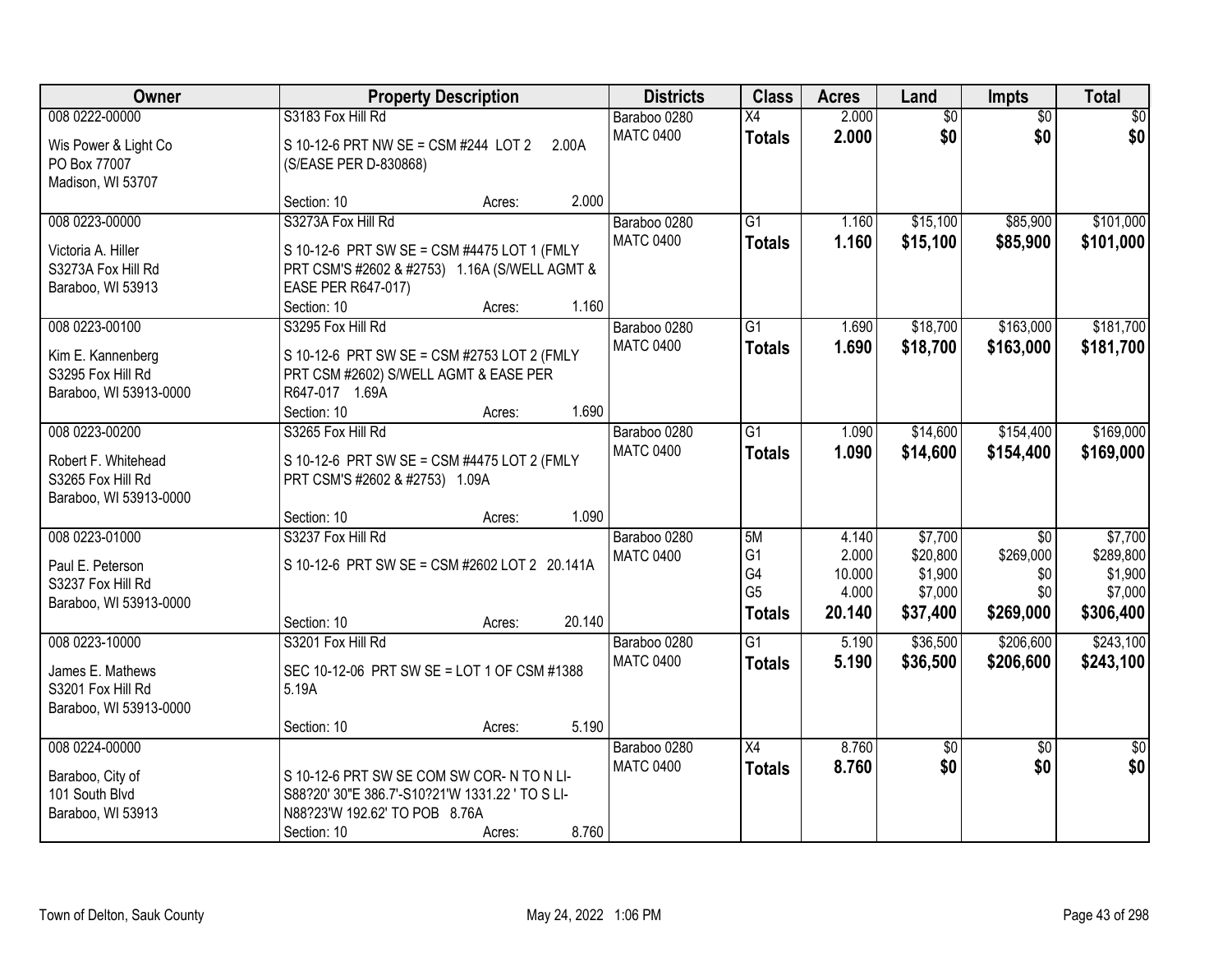| <b>Owner</b>                                                                            |                                                                                                                                                         | <b>Property Description</b> |        | <b>Districts</b>                 | <b>Class</b>                     | <b>Acres</b>     | Land                 | Impts                  | <b>Total</b>           |
|-----------------------------------------------------------------------------------------|---------------------------------------------------------------------------------------------------------------------------------------------------------|-----------------------------|--------|----------------------------------|----------------------------------|------------------|----------------------|------------------------|------------------------|
| 008 0225-00000<br>Jpcah Trust<br>S3244 Fox Hill Rd<br>Baraboo, WI 53913                 | S 10-12-6 PRT S1/2 SE1/4 CSM #1494 LOT 1 5.00A<br>(S/WP&L EASE PER D-752902)                                                                            |                             |        | Baraboo 0280<br><b>MATC 0400</b> | $\overline{G1}$<br><b>Totals</b> | 5.000<br>5.000   | \$35,800<br>\$35,800 | $\overline{50}$<br>\$0 | \$35,800<br>\$35,800   |
|                                                                                         | Section: 10                                                                                                                                             | Acres:                      | 5.000  |                                  |                                  |                  |                      |                        |                        |
| 008 0225-10000<br><b>Herbert Raschka</b><br>135 Mulberry St<br>Sauk City, WI 53583-0000 | S3296 Fox Hill Rd<br>S 10-12-6 PRT S1/2 SE1/4 = CSM 1494 LOT 2 EXC<br>CSM'S 5061, 4795 & 4162 (S/WP&L EASE PER<br>D-752900) 11.68A<br>Section: 10       | Acres:                      | 11.680 | Baraboo 0280<br><b>MATC 0400</b> | $\overline{G1}$<br><b>Totals</b> | 11.680<br>11.680 | \$59,200<br>\$59,200 | \$83,600<br>\$83,600   | \$142,800<br>\$142,800 |
| 008 0225-20000                                                                          | S3298 Fox Hill Rd                                                                                                                                       |                             |        | Baraboo 0280                     | G1                               | 1.810            | \$19,500             | \$156,300              | \$175,800              |
| James L. Clement<br>S3298 Fox Hill Rd<br>Baraboo, WI 53913-0000                         | S 10-12-6 PRT S1/2 SE1/4 = CSM #5061 LOT 1<br>1.81A (FMLY PRT CSM'S #1494 & #4162) (S/WP&L<br>EASE PER D-752901)<br>Section: 10                         | Acres:                      | 1.810  | <b>MATC 0400</b>                 | <b>Totals</b>                    | 1.810            | \$19,500             | \$156,300              | \$175,800              |
| 008 0225-30000                                                                          | S3266 Fox Hill Rd                                                                                                                                       |                             |        | Baraboo 0280                     | $\overline{G1}$                  | 1.570            | \$17,900             | \$148,300              | \$166,200              |
| Timothy J. Deininger<br>S3266 Fox Hill Rd<br>Baraboo, WI 53913-0000                     | S 10-12-6 PRT S1/2 SE1/4 = CSM #4795 LOT 1<br>1.57A (FMLY PRT CSM #1494) (S/WP&L EASE PER<br>D-752900)                                                  |                             |        | <b>MATC 0400</b>                 | <b>Totals</b>                    | 1.570            | \$17,900             | \$148,300              | \$166,200              |
|                                                                                         | Section: 10                                                                                                                                             | Acres:                      | 1.570  |                                  |                                  |                  |                      |                        |                        |
| 008 0226-00000<br>Judith C. Mason<br>S3210 Fox Hill Rd<br>Baraboo, WI 53913-0000        | S3210 Fox Hill Rd<br>S 10-12-6 PRT SE SE = CSM #698, LOT 1 6.62A<br>(6.45A TO ROW) (S/WP&L EASE PER D-752904)<br>Section: 10                            | Acres:                      | 6.620  | Baraboo 0280<br><b>MATC 0400</b> | $\overline{G1}$<br><b>Totals</b> | 6.620<br>6.620   | \$41,500<br>\$41,500 | \$97,000<br>\$97,000   | \$138,500<br>\$138,500 |
| 008 0227-00000                                                                          | S3220 Fox Hill Rd                                                                                                                                       |                             |        | Baraboo 0280                     | $\overline{G1}$                  | 6.470            | \$40,900             | \$374,600              | \$415,500              |
| Tim P. Barnish<br>S3220 Fox Hill Rd<br>Baraboo, WI 53913-0000                           | S 10-12-6 PRT SE SE = CSM #698 LOT 2 6.64A TO<br>C/L 6.47A (S/WP&L EASE PER D-752903)                                                                   |                             |        | <b>MATC 0400</b>                 | <b>Totals</b>                    | 6.470            | \$40,900             | \$374,600              | \$415,500              |
|                                                                                         | Section: 10                                                                                                                                             | Acres:                      | 6.470  |                                  |                                  |                  |                      |                        |                        |
| 008 0228-00000<br>Jpcah Trust<br>S3244 Fox Hill Rd<br>Baraboo, WI 53913                 | S3244 Fox Hill Rd<br>S 10-12-6 PRT SE SE = CSM #698 LOT 3 6.66A TO<br>C/L 6.49A (S/ELEC EASE PER R149-681 & S/WP&L<br>EASE PER D-752902)<br>Section: 10 | Acres:                      | 6.490  | Baraboo 0280<br><b>MATC 0400</b> | $\overline{G1}$<br><b>Totals</b> | 6.490<br>6.490   | \$41,000<br>\$41,000 | \$142,500<br>\$142,500 | \$183,500<br>\$183,500 |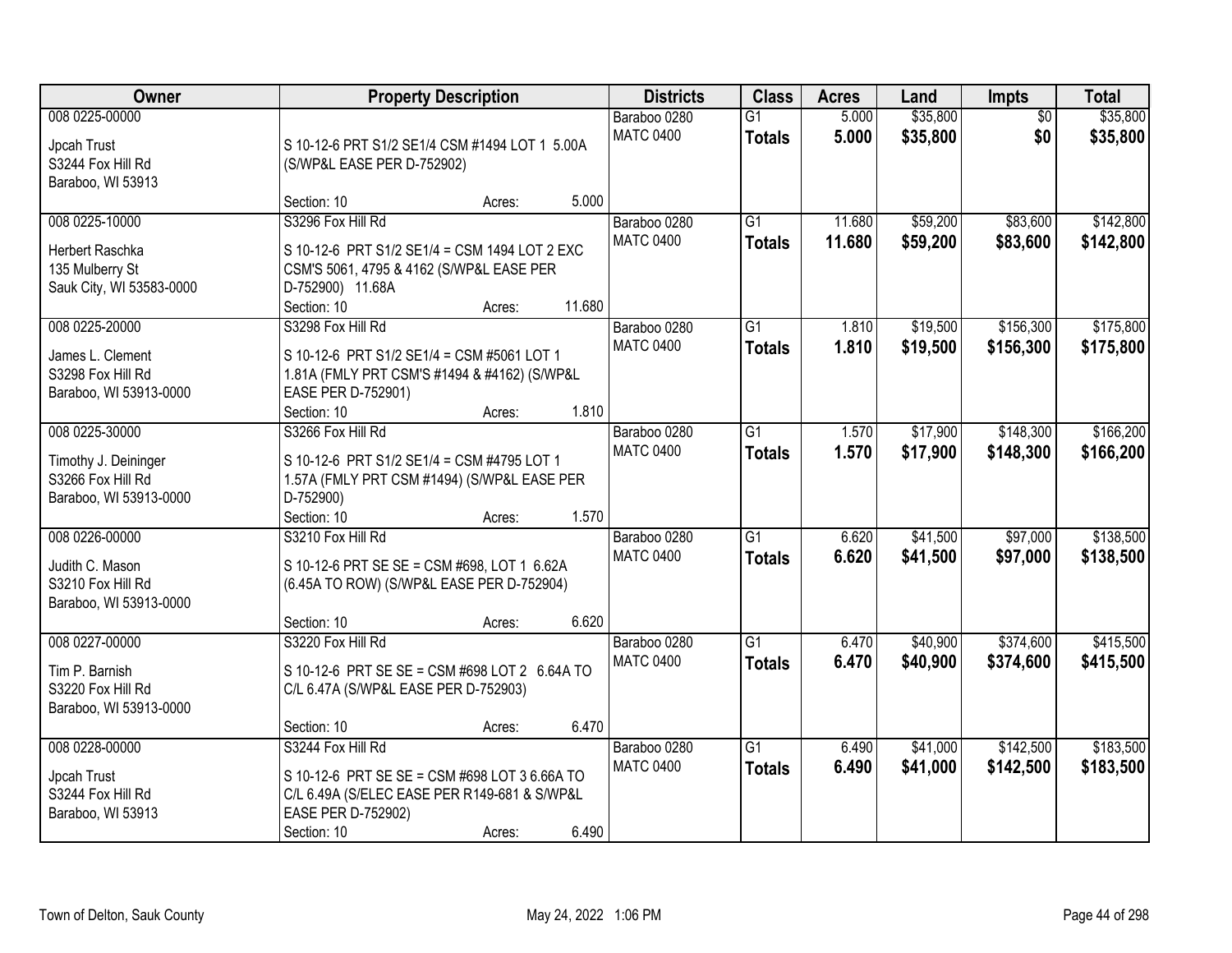| Owner                                                                                   | <b>Property Description</b>                                                                                                                                            |                  | <b>Districts</b>                 | <b>Class</b>                          | <b>Acres</b>              | Land                           | <b>Impts</b>             | <b>Total</b>                   |
|-----------------------------------------------------------------------------------------|------------------------------------------------------------------------------------------------------------------------------------------------------------------------|------------------|----------------------------------|---------------------------------------|---------------------------|--------------------------------|--------------------------|--------------------------------|
| 008 0229-00000<br><b>Richard Burgess</b><br>S3336 Fox Hill Rd<br>Baraboo, WI 53913-0000 | S3336 Fox Hill Rd<br>S 15-12-6 PRT N1/2 NE1/4 = CSM #4926 LOT 2<br>10.0A (S/WP&L EASE PER D-752899)                                                                    |                  | Baraboo 0280<br><b>MATC 0400</b> | $\overline{G1}$<br><b>Totals</b>      | 10.000<br>10.000          | \$53,300<br>\$53,300           | \$215,000<br>\$215,000   | \$268,300<br>\$268,300         |
|                                                                                         | Section: 15                                                                                                                                                            | 10.000<br>Acres: |                                  |                                       |                           |                                |                          |                                |
| 008 0229-11000<br>Fairfield Golf, LLC<br>141 Hillcrest Ct<br>Barrington, IL 60010       | S3308 Fox Hill Rd<br>S 15-12-6 PRT N1/2 NE1/4 = CSM 6774 LOT 1<br>(S/EASES PER D-752899 & D-904011) 27.05A<br>Section: 15                                              | 27.050<br>Acres: | Baraboo 0280<br><b>MATC 0400</b> | $\overline{G2}$<br><b>Totals</b>      | 27.050<br>27.050          | \$81,100<br>\$81,100           | \$142,700<br>\$142,700   | \$223,800<br>\$223,800         |
| 008 0229-12000                                                                          | S3326 Fox Hill Rd                                                                                                                                                      |                  | Baraboo 0280                     | $\overline{G1}$                       | 1.110                     | \$14,700                       | \$268,100                | \$282,800                      |
| Tracy Holdings, LLC<br>141 Hillcrest Ct<br>Barrington, IL 60010                         | S 15-12-6 PRT N1/2 NE1/4 = CSM 6774 LOT 2 (S/EASE<br>PER D-752899) 1.11A                                                                                               |                  | <b>MATC 0400</b>                 | <b>Totals</b>                         | 1.110                     | \$14,700                       | \$268,100                | \$282,800                      |
|                                                                                         | Section: 15                                                                                                                                                            | 1.110<br>Acres:  |                                  |                                       |                           |                                |                          |                                |
| 008 0229-20000<br>Julia A. Satterlee<br>S3332 Fox Hill Rd<br>Baraboo, WI 53913          | S3332 Fox Hill Rd<br>S 15-12-6 PRT NE1/4 NE1/4 = CSM #4955 LT 3 (FMLY<br>PRT CSM#4926) (S/WP&L EASE PER D-752899)<br>1.11A                                             |                  | Baraboo 0280<br><b>MATC 0400</b> | G1<br><b>Totals</b>                   | 1.110<br>1.110            | \$14,700<br>\$14,700           | \$295,300<br>\$295,300   | \$310,000<br>\$310,000         |
|                                                                                         | Section: 15                                                                                                                                                            | 1.110<br>Acres:  |                                  |                                       |                           |                                |                          |                                |
| 008 0229-30000<br>Jeffrey P. Maurer<br>S3330 Fox Hill Rd<br>Baraboo, WI 53913           | S3330 Fox Hill Rd<br>S 15-12-6 PRT N1/2 NE1/4 = CSM #4955 LT 4 (FMLY<br>PRT CSM#4926) 1.11A M/L (S/WP&L EASE PER<br>D-752899; S/ATC EASE PER D-1233441)<br>Section: 15 | 1.110<br>Acres:  | Baraboo 0280<br><b>MATC 0400</b> | $\overline{G1}$<br><b>Totals</b>      | 1.110<br>1.110            | \$14,700<br>\$14,700           | \$301,500<br>\$301,500   | \$316,200<br>\$316,200         |
| 008 0230-00000<br>Charles L Kory Trust<br>1215 Heather Ln<br>Glenview, IL 60025         | S 15-12-6 NW1/4 NE1/4 EXC COM NW COR- E192.62'-<br>S10?21'W 1314.72' TO W LI- N1?55'30"E 1299.48' TO<br>POB & EXC CSM #4926 35.57A M/L (S/WP&L EASE<br>Section: 15     | 35.570<br>Acres: | Baraboo 0280<br><b>MATC 0400</b> | G4<br>G <sub>5</sub><br><b>Totals</b> | 30.000<br>5.570<br>35.570 | \$6,000<br>\$8,600<br>\$14,600 | $\sqrt{6}$<br>\$0<br>\$0 | \$6,000<br>\$8,600<br>\$14,600 |
| 008 0231-00000<br>Baraboo, City of<br>101 South Blvd<br>Baraboo, WI 53913               | S 15 T12N R6E PRT NW1/4 NE1/4 COM NW<br>COR-E192.62'-S10?21'W 1314.72' TO W LI-N1?55'30"E<br>1299.48' TO POB 2.87A<br>Section: 15                                      | 2.870<br>Acres:  | Baraboo 0280<br><b>MATC 0400</b> | $\overline{X4}$<br><b>Totals</b>      | 2.870<br>2.870            | \$0<br>\$0                     | $\overline{50}$<br>\$0   | $\overline{50}$<br>\$0         |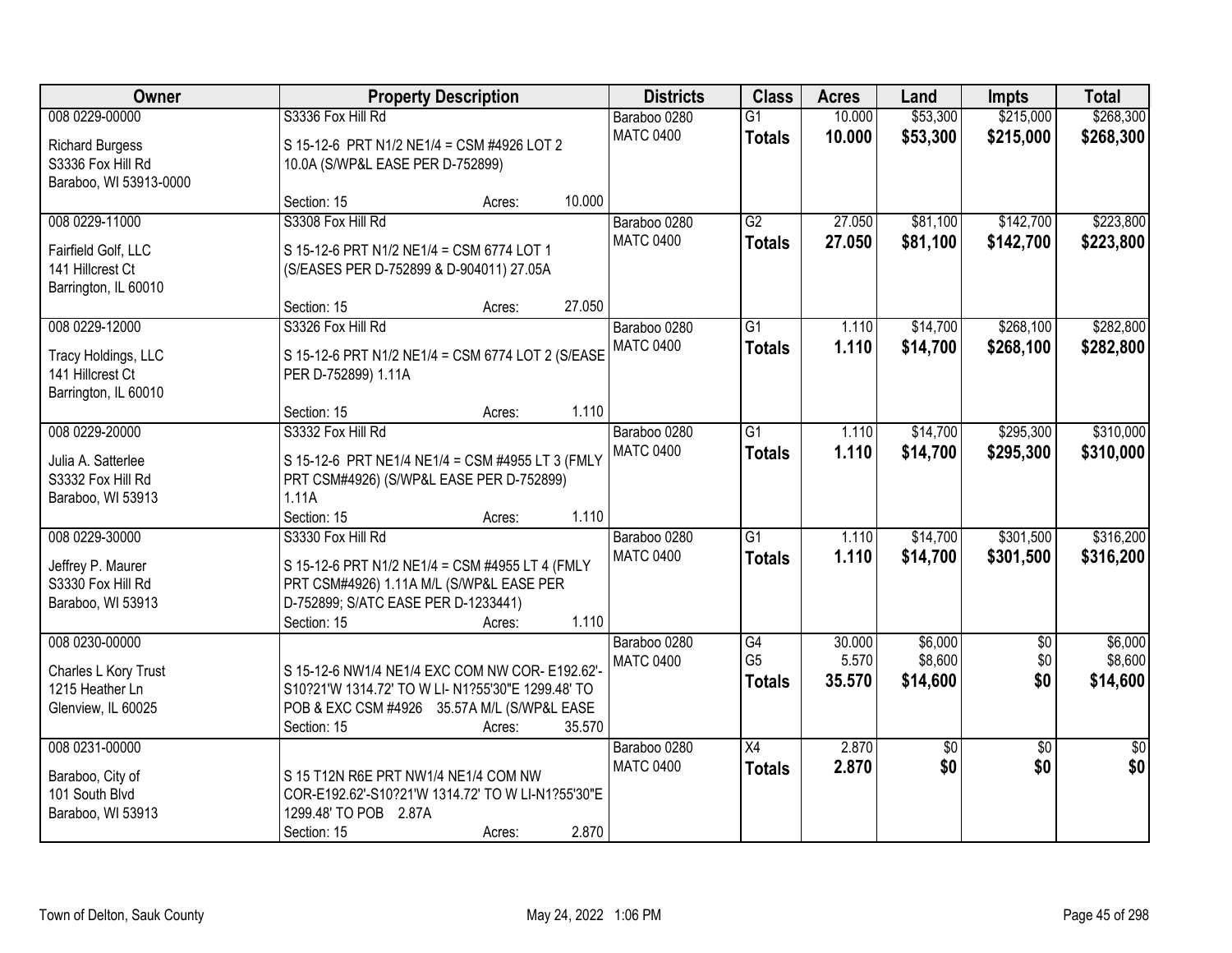| Owner                                                                           | <b>Property Description</b>                                                                                                                                                                                                                     | <b>Districts</b>                 | <b>Class</b>                                | <b>Acres</b>                       | Land                                        | Impts                                        | <b>Total</b>                                |
|---------------------------------------------------------------------------------|-------------------------------------------------------------------------------------------------------------------------------------------------------------------------------------------------------------------------------------------------|----------------------------------|---------------------------------------------|------------------------------------|---------------------------------------------|----------------------------------------------|---------------------------------------------|
| 008 0232-00000<br>Charles L Kory Trust<br>1215 Heather Ln<br>Glenview, IL 60025 | S3479 Fox Hill Rd<br>S 15-12-6 SW NE EXC CSM #2362 & ALSO EXC E OF<br>C/L FOX HILL RD 36.2A M/L (S/WP&L EASE PER<br>D-752896)                                                                                                                   | Baraboo 0280<br><b>MATC 0400</b> | G4<br>G <sub>5</sub><br>G7<br><b>Totals</b> | 27.000<br>7.200<br>2.000<br>36.200 | \$4,900<br>\$12,100<br>\$23,000<br>\$40,000 | $\overline{50}$<br>\$0<br>\$9,200<br>\$9,200 | \$4,900<br>\$12,100<br>\$32,200<br>\$49,200 |
| 008 0234-00000<br>Baraboo, City of<br>101 South Blvd<br>Baraboo, WI 53913       | 36.200<br>Section: 15<br>Acres:<br>S3440 County Rd BD<br>S 15 T12N R6E NW1/4 EXC COM NWCOR-E118.1' TO<br>POB-E300' -S80'-W300'-N80' TO POB SUBJ TEL ROW &<br>SUBJ HY (2.96A HY ROW) 154.84A M/L S/WP&L EASE<br>154.840<br>Section: 15<br>Acres: | Baraboo 0280<br><b>MATC 0400</b> | X4<br><b>Totals</b>                         | 154.840<br>154.840                 | $\overline{50}$<br>\$0                      | $\overline{50}$<br>\$0                       | $\overline{50}$<br>\$0                      |
| 008 0235-00000<br>Baraboo, City of<br>101 South Blvd<br>Baraboo, WI 53913       | S 15-12-6 PRT NW NW COM NW COR- E 208.1' TO<br>POB- E 80'- S 80'- W 80'- N 80' TO POB .15 A M/L<br>0.150<br>Section: 15<br>Acres:                                                                                                               | Baraboo 0280<br><b>MATC 0400</b> | X4<br><b>Totals</b>                         | 0.150<br>0.150                     | \$0<br>\$0                                  | \$0<br>\$0                                   | \$0<br>\$0                                  |
| 008 0236-00000<br>Baraboo, City of<br>101 South Blvd<br>Baraboo, WI 53913       | S 15-12-6 PRT NW NW COM NW COR- E 208.1' TO<br>POB- S 80'- W 90'- N 80'- E TO POB .16A M/L<br>0.160<br>Section: 15<br>Acres:                                                                                                                    | Baraboo 0280<br><b>MATC 0400</b> | X4<br><b>Totals</b>                         | 0.160<br>0.160                     | \$0<br>\$0                                  | \$0<br>\$0                                   | \$0<br>\$0                                  |
| 008 0237-00000<br>Baraboo, City of<br>101 South Blvd<br>Baraboo, WI 53913       | S 15 T12N R6E PCL IN NW NW COM 288.1' E OF NW<br>COR- S 80'- E 80'- N 80'- W TO POB 0.15A M/L<br>0.150<br>Section: 15<br>Acres:                                                                                                                 | Baraboo 0280<br><b>MATC 0400</b> | $\overline{X4}$<br><b>Totals</b>            | 0.150<br>0.150                     | $\overline{50}$<br>\$0                      | $\overline{50}$<br>\$0                       | $\overline{50}$<br>\$0                      |
| 008 0238-00000<br>Baraboo, City of<br>101 South Blvd<br>Baraboo, WI 53913       | S 15-12-6 PCL IN NW NW COM 368.1'E OF NW COR-<br>S 80'- E 50'- N 80'- W TO POB<br>.09A M\L<br>0.090<br>Section: 15<br>Acres:                                                                                                                    | Baraboo 0280<br><b>MATC 0400</b> | $\overline{X4}$<br><b>Totals</b>            | 0.090<br>0.090                     | $\overline{50}$<br>\$0                      | $\overline{50}$<br>\$0                       | $\overline{\$0}$<br>\$0                     |
| 008 0239-00000<br>Baraboo, City of<br>101 South Blvd<br>Baraboo, WI 53913       | S 15-12-6 NE SW 40.00A<br>40.000<br>Section: 15<br>Acres:                                                                                                                                                                                       | Baraboo 0280<br><b>MATC 0400</b> | $\overline{X4}$<br><b>Totals</b>            | 40.000<br>40.000                   | \$0<br>\$0                                  | $\overline{50}$<br>\$0                       | $\overline{50}$<br>\$0                      |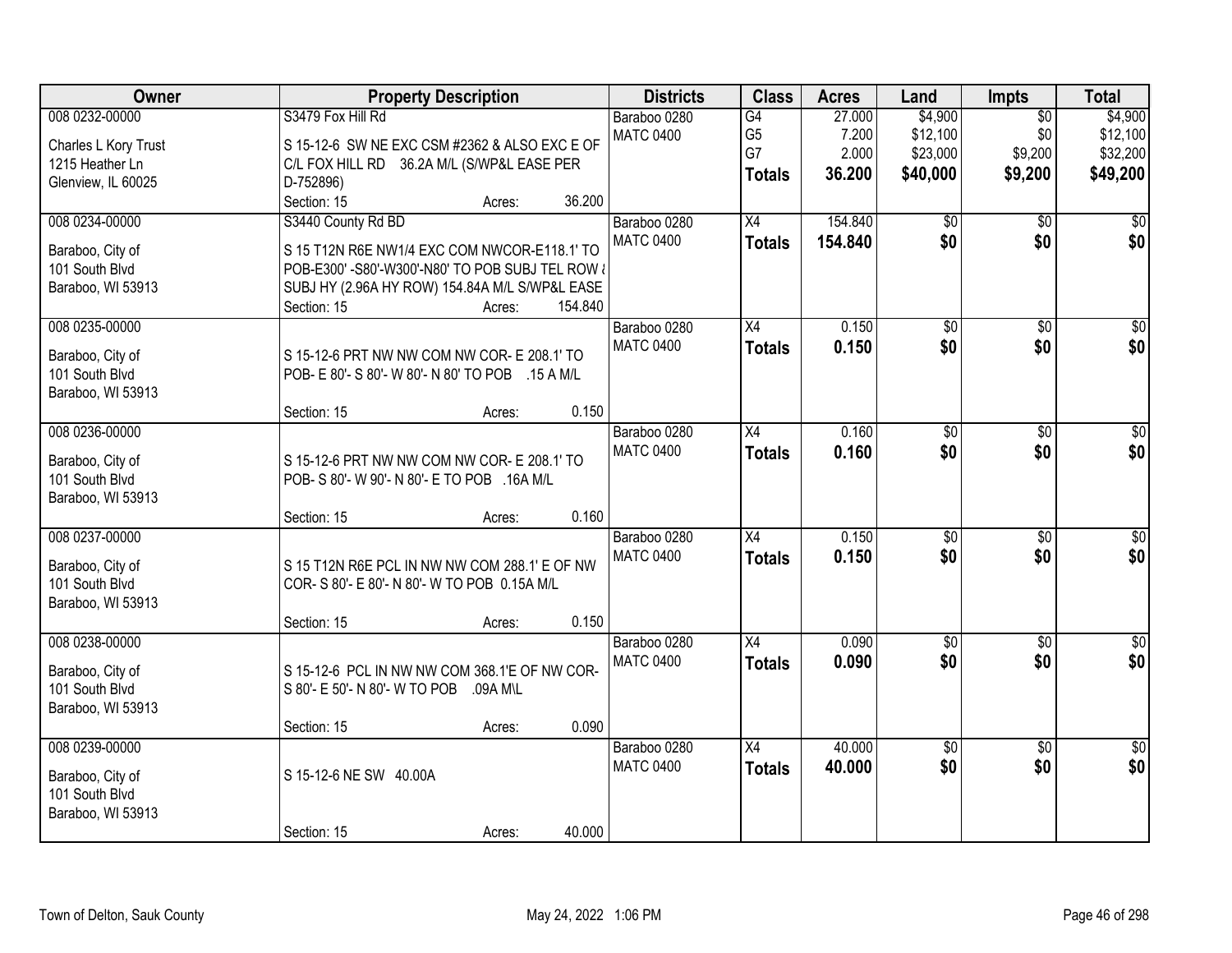| Owner                                                                            | <b>Property Description</b>                                                                                      | <b>Districts</b>                 | <b>Class</b>                                | <b>Acres</b>                       | Land                                     | Impts                                            | <b>Total</b>                               |
|----------------------------------------------------------------------------------|------------------------------------------------------------------------------------------------------------------|----------------------------------|---------------------------------------------|------------------------------------|------------------------------------------|--------------------------------------------------|--------------------------------------------|
| 008 0240-00000                                                                   | Airport                                                                                                          | Baraboo 0280                     | X4                                          | 40.000                             | \$0                                      | $\overline{30}$                                  | \$0                                        |
| Baraboo, City of<br>101 South Blvd<br>Baraboo, WI 53913                          | S 15-12-6 NW SW (SUBJ TEL ROW) 40.00A (SEE<br>AGMT PER D-864345)                                                 | <b>MATC 0400</b>                 | <b>Totals</b>                               | 40.000                             | \$0                                      | \$0                                              | \$0                                        |
|                                                                                  | 40.000<br>Section: 15<br>Acres:                                                                                  |                                  |                                             |                                    |                                          |                                                  |                                            |
| 008 0241-00000<br>North Forty Prairie Farms, LLC<br>S3626 County Hwy Bd          | S3630 County Rd BD<br>S 15-12-6 SW1/4 SW1/4 EXC CSM 3756 (S/CLEAR<br>ZONE EASE V349-163) 39.01A M/L              | Baraboo 0280<br><b>MATC 0400</b> | G4<br>G <sub>5</sub><br>G7<br><b>Totals</b> | 35.010<br>2.000<br>2.000<br>39.010 | \$7,400<br>\$100<br>\$23,000<br>\$30,500 | $\overline{50}$<br>\$0<br>\$168,300<br>\$168,300 | \$7,400<br>\$100<br>\$191,300<br>\$198,800 |
| Baraboo, WI 53913                                                                | 39.010<br>Section: 15<br>Acres:                                                                                  |                                  |                                             |                                    |                                          |                                                  |                                            |
| 008 0241-10000                                                                   | S3626 County Rd BD                                                                                               | Baraboo 0280                     | $\overline{G2}$                             | 0.990                              | \$68,300                                 | \$148,800                                        | \$217,100                                  |
| <b>Birch Creek Property, LLC</b><br>S3626 County Rd Bd<br>Baraboo, WI 53913-0000 | S 15-12-6 PRT SW SW = CSM #3756 LOT 1<br>0.99A                                                                   | <b>MATC 0400</b>                 | <b>Totals</b>                               | 0.990                              | \$68,300                                 | \$148,800                                        | \$217,100                                  |
|                                                                                  | 0.990<br>Section: 15<br>Acres:                                                                                   |                                  |                                             |                                    |                                          |                                                  |                                            |
| 008 0242-00000<br>North Forty Prairie Farms, LLC<br>S3626 County Hwy Bd          | S 15-12-6 SE1/4 SW1/4 (S/CLEAR ZONE EASE<br>V349-163) 40.00A                                                     | Baraboo 0280<br><b>MATC 0400</b> | G4<br>G <sub>5</sub><br><b>Totals</b>       | 39.000<br>1.000<br>40.000          | \$7,900<br>\$100<br>\$8,000              | \$0<br>\$0<br>\$0                                | \$7,900<br>\$100<br>\$8,000                |
| Baraboo, WI 53913                                                                | 40.000<br>Section: 15<br>Acres:                                                                                  |                                  |                                             |                                    |                                          |                                                  |                                            |
| 008 0243-00000                                                                   | S3201 Fox Hill Rd                                                                                                | Baraboo 0280                     | 5M                                          | 10.000                             | \$19,500                                 | $\overline{50}$                                  | \$19,500                                   |
| James E. Mathews<br>S3201 Fox Hill Rd<br>Baraboo, WI 53913-0000                  | S 15-12-6 N1/2 SE1/4 EXC S 10RD & EXC CSM #2362<br>37.53A M/L (S/WP&L EASE PER D-752897)                         | <b>MATC 0400</b>                 | G4<br>G <sub>5</sub><br><b>Totals</b>       | 9.530<br>18.000<br>37.530          | \$2,100<br>\$31,600<br>\$53,200          | \$0<br>\$0<br>\$0                                | \$2,100<br>\$31,600<br>\$53,200            |
| 008 0244-00000                                                                   | 37.530<br>Section: 15<br>Acres:<br>S3548 Fox Hill Rd                                                             | Baraboo 0280                     | $\overline{G1}$                             | 5.000                              | \$35,800                                 | \$82,600                                         | \$118,400                                  |
| David C. Ringelstetter<br>S3548 Fox Hill Rd<br>Baraboo, WI 53913                 | S 15-12-6 S 10 RODS OF NE SE 5.00A (S/WP&L<br>EASE PER D-752895)                                                 | <b>MATC 0400</b>                 | <b>Totals</b>                               | 5.000                              | \$35,800                                 | \$82,600                                         | \$118,400                                  |
|                                                                                  | 5.000<br>Section: 15<br>Acres:                                                                                   |                                  |                                             |                                    |                                          |                                                  |                                            |
| 008 0245-00000<br>James E. Mathews<br>S3201 Fox Hill Rd                          | S3571 Fox Hill Rd<br>S 15-12-6 PRT NW SE = CSM #2362 LOT 2 EXC COM<br>SW COR SD LOT-N TO NWCOR SD LT-E TO NE COR | Baraboo 0280<br><b>MATC 0400</b> | G4<br>G <sub>5</sub><br>G7                  | 11.750<br>2.470<br>2.000           | \$2,100<br>\$3,800<br>\$23,000           | $\overline{50}$<br>\$0<br>\$35,800               | \$2,100<br>\$3,800<br>\$58,800             |
| Baraboo, WI 53913-0000                                                           | SD LT & C/L FOX HILL RD -S48?19'26"W 1693.20' TO<br>16.220<br>Section: 15<br>Acres:                              |                                  | <b>Totals</b>                               | 16.220                             | \$28,900                                 | \$35,800                                         | \$64,700                                   |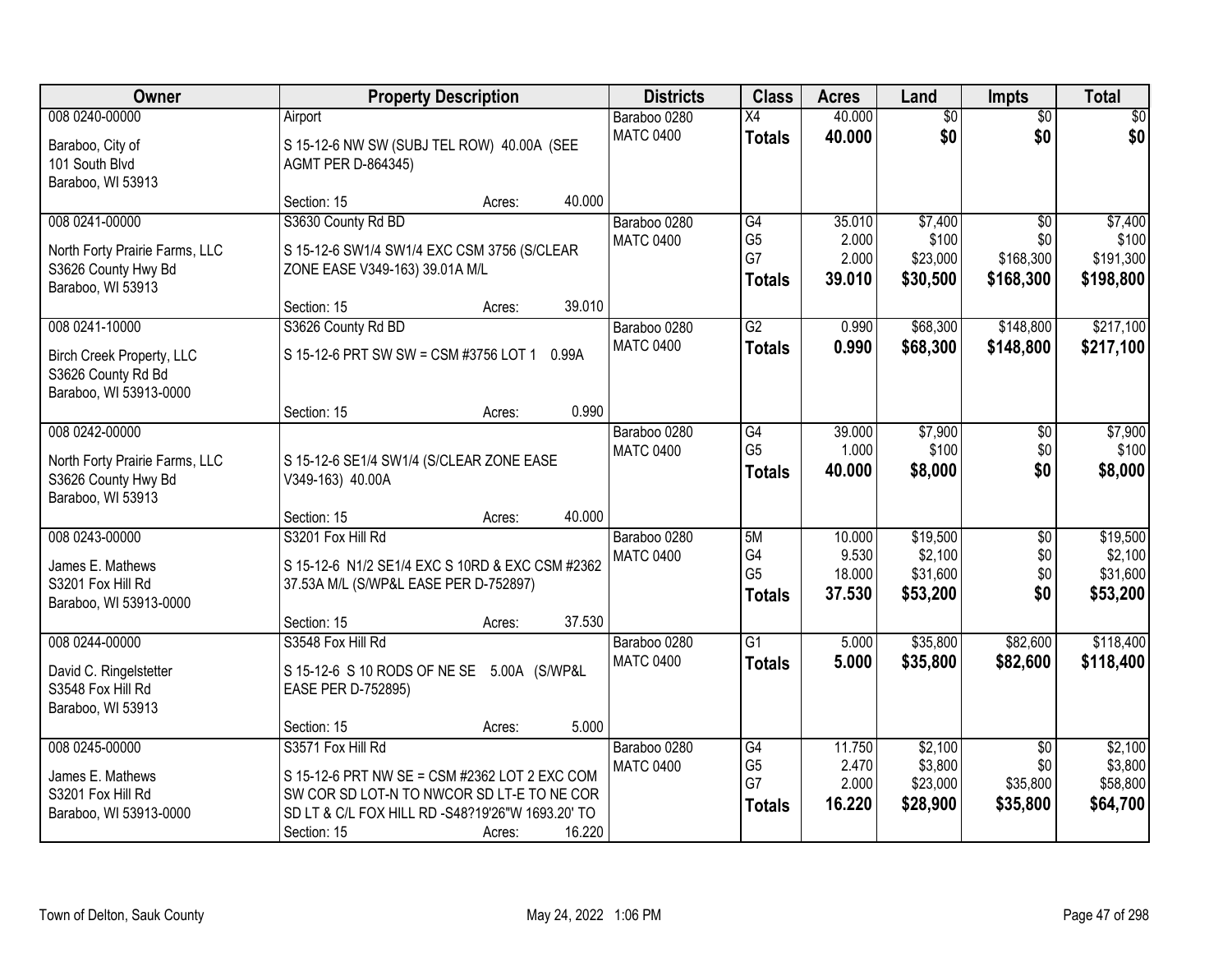| Owner                              | <b>Property Description</b>                         | <b>Districts</b>                 | <b>Class</b>           | <b>Acres</b> | Land            | <b>Impts</b>    | <b>Total</b> |
|------------------------------------|-----------------------------------------------------|----------------------------------|------------------------|--------------|-----------------|-----------------|--------------|
| 008 0245-01000                     |                                                     | Baraboo 0280                     | $\overline{X4}$        | 16.250       | $\overline{60}$ | $\overline{50}$ | \$0          |
| Baraboo, City of                   | S 15-12-6 PRT NW SE = CSM #2362 PRT LOT 2 COM       | <b>MATC 0400</b>                 | <b>Totals</b>          | 16.250       | \$0             | \$0             | \$0          |
| 101 South Blvd                     | SW COR SD LT- N TO NW COR- E TO NE COR & C/L        |                                  |                        |              |                 |                 |              |
| Baraboo, WI 53913                  | FOX HILL RD -S48?19'26"W 1693.20' TO POB<br>16.25A  |                                  |                        |              |                 |                 |              |
|                                    | 16.250<br>Section: 15<br>Acres:                     |                                  |                        |              |                 |                 |              |
| 008 0245-10000                     |                                                     | Baraboo 0280                     | X4                     | 2.110        | $\overline{50}$ | $\overline{50}$ | \$0          |
| Baraboo, City of                   | S 15-12-6 PRT SW NE = CSM #2362 LOT 1 2.11A         | <b>MATC 0400</b>                 | <b>Totals</b>          | 2.110        | \$0             | \$0             | \$0          |
| 101 South Blvd                     |                                                     |                                  |                        |              |                 |                 |              |
| Baraboo, WI 53913                  |                                                     |                                  |                        |              |                 |                 |              |
|                                    | 2.110<br>Section: 15<br>Acres:                      |                                  |                        |              |                 |                 |              |
| 008 0246-00000                     |                                                     | Baraboo 0280                     | X4                     | 5.000        | $\overline{50}$ | $\sqrt[6]{}$    | $\sqrt{50}$  |
|                                    | S 15-12-6 S 10 RD OF NW SE 5.00A                    | <b>MATC 0400</b>                 | <b>Totals</b>          | 5.000        | \$0             | \$0             | \$0          |
| Baraboo, City of<br>101 South Blvd |                                                     |                                  |                        |              |                 |                 |              |
| Baraboo, WI 53913                  |                                                     |                                  |                        |              |                 |                 |              |
|                                    | 5.000<br>Section: 15<br>Acres:                      |                                  |                        |              |                 |                 |              |
| 008 0247-00000                     |                                                     | Baraboo 0280                     | G4                     | 22.090       | \$3,900         | \$0             | \$3,900      |
|                                    |                                                     | <b>MATC 0400</b>                 | G <sub>5</sub>         | 0.280        | \$100           | \$0             | \$100        |
| North Forty Prairie Farms, LLC     | S 15-12-6 PRT SW SE COM NW COR-N89?36'57"E          |                                  | <b>Totals</b>          | 22.370       | \$4,000         | \$0             | \$4,000      |
| S3626 County Hwy Bd                | ALG NLI TO C/L FOX HILL RD-S0?34'31"W 624.37' ALC   |                                  |                        |              |                 |                 |              |
| Baraboo, WI 53913                  | C/L-S89?30'13"W 203'- S0?34'31"W                    |                                  |                        |              |                 |                 |              |
| 008 0248-00000                     | 22.370<br>Section: 15<br>Acres:                     |                                  | $\overline{\text{X3}}$ | 8.550        | $\overline{50}$ | $\overline{50}$ | $\sqrt{50}$  |
|                                    |                                                     | Baraboo 0280<br><b>MATC 0400</b> |                        | 8.550        | \$0             | \$0             | \$0          |
| Sauk County                        | S 15-12-6 PRT SW SE COM SW COR SE1/4 SW SE          |                                  | <b>Totals</b>          |              |                 |                 |              |
| 505 Broadway                       | -W580'-N560'- E580'-S227'-E145.2'-S TO SLI- W TO    |                                  |                        |              |                 |                 |              |
| Baraboo, WI 53913-0000             | POB 8.55A (V142 P133 & V145 P595) (LANDFILL ON      |                                  |                        |              |                 |                 |              |
|                                    | 8.550<br>Section: 15<br>Acres:                      |                                  |                        |              |                 |                 |              |
| 008 0249-00000                     | S3653 Fox Hill Rd                                   | Baraboo 0280                     | G1                     | 2.000        | \$20,800        | \$77,100        | \$97,900     |
| Dean A. Dolan                      | S 15-12-6 PRT SW SE COM ON C/L FOX HILL RD          | <b>MATC 0400</b>                 | G4<br>G <sub>5</sub>   | 2.580        | \$500           | \$0             | \$500        |
| 900 Lake St                        | S0?34'31"W 624.37' FROM NLI SW SE-S89?30' 13"W      |                                  |                        | 2.650        | \$3,800         | \$0             | \$3,800      |
| Baraboo, WI 53913                  | 203'-S0?34'31"W 135.49'- S89?30'13"W 382.44' TO WLI |                                  | <b>Totals</b>          | 7.230        | \$25,100        | \$77,100        | \$102,200    |
|                                    | Section: 15<br>7.230<br>Acres:                      |                                  |                        |              |                 |                 |              |
| 008 0250-00000                     | S3653 Fox Hill Rd                                   | Baraboo 0280                     | 5M                     | 3.000        | \$5,600         | $\overline{30}$ | \$5,600      |
| Dean A. Dolan                      | S 15-12-6 THAT PRT S1/2 SE1/4 LYING E OF C/L FOX    | <b>MATC 0400</b>                 | G4                     | 24.850       | \$4,000         | \$0             | \$4,000      |
| 900 Lake St                        | HILL RD EXC S50' OF SE SE 40.35A M/L (S/WP&L        |                                  | G <sub>5</sub>         | 10.500       | \$18,600        | \$0             | \$18,600     |
| Baraboo, WI 53913                  | EASE PER D-752894)                                  |                                  | G7                     | 2.000        | \$10,000        | \$5,700         | \$15,700     |
|                                    | 40.350<br>Section: 15<br>Acres:                     |                                  | <b>Totals</b>          | 40.350       | \$38,200        | \$5,700         | \$43,900     |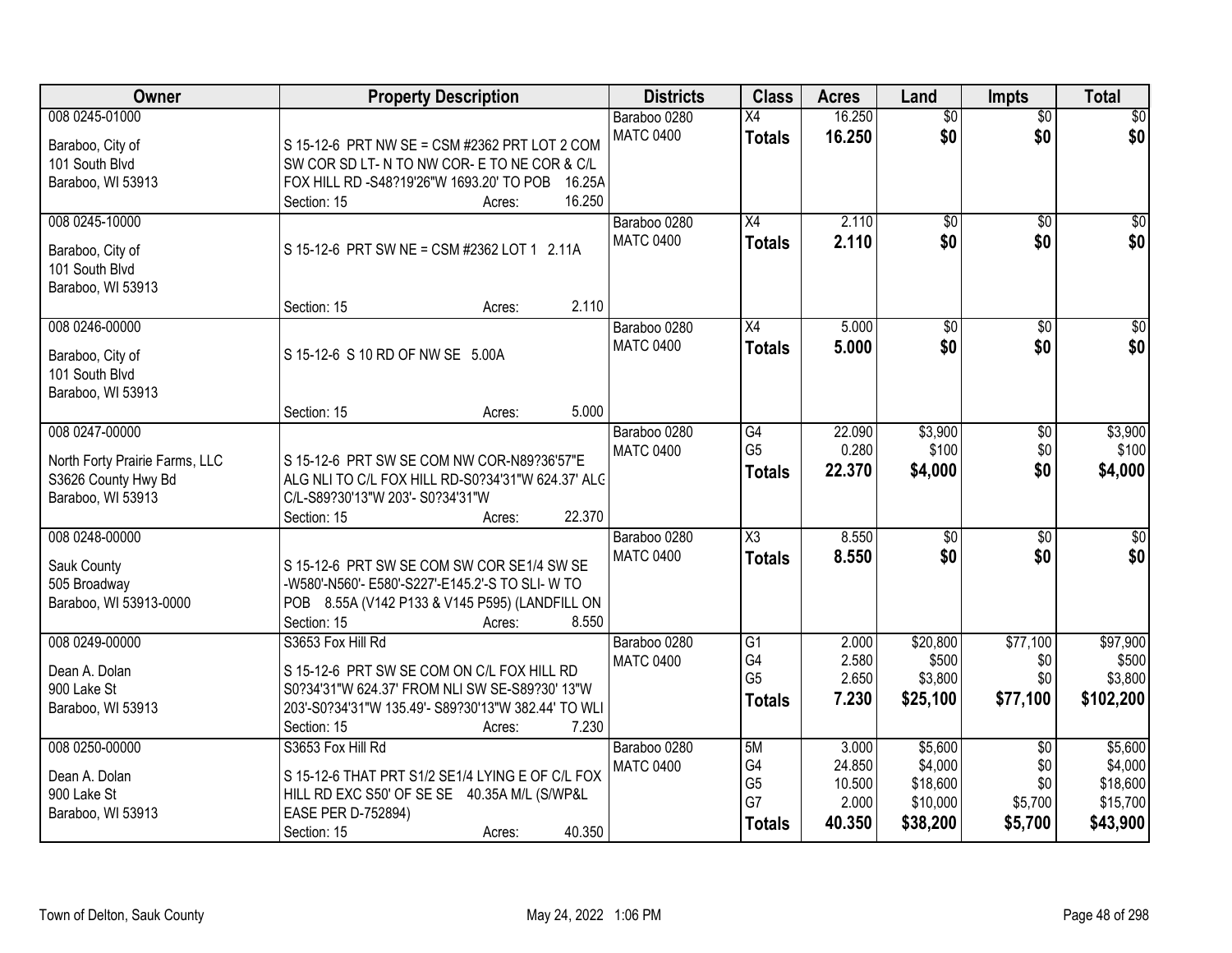| Owner                                                                                           |                                                                                                                                                                          | <b>Property Description</b> |        | <b>Districts</b>                 | <b>Class</b>                                             | <b>Acres</b>                       | Land                                       | <b>Impts</b>                             | <b>Total</b>                                   |
|-------------------------------------------------------------------------------------------------|--------------------------------------------------------------------------------------------------------------------------------------------------------------------------|-----------------------------|--------|----------------------------------|----------------------------------------------------------|------------------------------------|--------------------------------------------|------------------------------------------|------------------------------------------------|
| 008 0250-10000<br>Mathy Construction Company<br>920 10th Ave N Po Box 189<br>Onalaska, WI 54650 | S 15-12-6 S 50' OF SE SE 1.5A (S/WP&L EASE PER<br>D-752892)                                                                                                              |                             |        | Baraboo 0280<br><b>MATC 0400</b> | $\overline{G5}$<br><b>Totals</b>                         | 1.500<br>1.500                     | \$2,800<br>\$2,800                         | $\overline{50}$<br>\$0                   | \$2,800<br>\$2,800                             |
|                                                                                                 | Section: 15                                                                                                                                                              | Acres:                      | 1.500  |                                  |                                                          |                                    |                                            |                                          |                                                |
| 008 0251-00000<br>Mbe Real Estate, LLC<br>PO Box 163<br>Baraboo, WI 53913                       | E10890 Penny Ln<br>S 16-12-6 NE NE EXC CSM #360 & EXC CSM #1019 &<br>EXC TPP 1674-00-24-4.06 PCL 48 PER D-926479 &<br>EXC LANDS DEEDED FOR TOWN RD ROW IN<br>Section: 16 | Acres:                      | 15.720 | Baraboo 0280<br><b>MATC 0400</b> | $\overline{G2}$<br>G4<br>G <sub>5</sub><br><b>Totals</b> | 8.350<br>6.370<br>1.000<br>15.720  | \$208,500<br>\$1,700<br>\$100<br>\$210,300 | \$1,088,800<br>\$0<br>\$0<br>\$1,088,800 | \$1,297,300<br>\$1,700<br>\$100<br>\$1,299,100 |
| 008 0252-00000                                                                                  | E10891 Co-Op Ln                                                                                                                                                          |                             |        | Baraboo 0280                     | $\overline{G3}$                                          | 3.780                              | \$0                                        | \$0                                      | $\sqrt{50}$                                    |
| Smith Exempt Qtip Marital Trust<br>809 Iroquois Cir<br>Baraboo, WI 53913                        | S 16-12-6 PRT NE NE = CSM #360 LOT 1 EXC TPP<br>1674-00-24- 4.06 PCL 47 PER D-926405 3.78A                                                                               |                             |        | <b>MATC 0400</b>                 | <b>Totals</b>                                            | 3.780                              | \$0                                        | \$0                                      | \$0                                            |
| 008 0253-00000                                                                                  | Section: 16                                                                                                                                                              | Acres:                      | 3.780  | Baraboo 0280                     | $\overline{G4}$                                          | 1.170                              | \$300                                      | $\sqrt[6]{3}$                            | \$300                                          |
| Mbe Real Estate, LLC<br>PO Box 163<br>Baraboo, WI 53913                                         | S 16-12-6 PRT NE NE = CSM #360 LOT 2 1.17A                                                                                                                               |                             |        | <b>MATC 0400</b>                 | <b>Totals</b>                                            | 1.170                              | \$300                                      | \$0                                      | \$300                                          |
|                                                                                                 | Section: 16                                                                                                                                                              | Acres:                      | 1.170  |                                  |                                                          |                                    |                                            |                                          |                                                |
| 008 0254-00000<br>1110 S Huron Owners, LLC<br>1110 S Huron Rd<br>Green Bay, WI 54311            | E10889 Penny Ln<br>S 16-12-6 PRT NE1/4 NE1/4 = CSM 1019 LOT 1 14.46A<br>Section: 16                                                                                      | Acres:                      | 14.460 | Baraboo 0280<br><b>MATC 0400</b> | $\overline{G3}$<br><b>Totals</b>                         | 14.460<br>14.460                   | $\overline{50}$<br>\$0                     | \$0<br>\$0                               | $\sqrt{50}$<br>\$0                             |
| 008 0256-00000                                                                                  |                                                                                                                                                                          |                             |        | Baraboo 0280                     | 5M                                                       | 12.000                             | \$22,200                                   | $\sqrt{$0}$                              | \$22,200                                       |
| Charles L Kory Trust<br>1215 Heather Ln<br>Glenview, IL 60025                                   | S 16-12-6 THAT PRT SW NE LYING E OF USH 12<br>BYPASS PROJ 1674-00-22 D-972965 21.55A M/L                                                                                 |                             |        | <b>MATC 0400</b>                 | G4<br><b>Totals</b>                                      | 9.550<br>21.550                    | \$2,100<br>\$24,300                        | \$0<br>\$0                               | \$2,100<br>\$24,300                            |
|                                                                                                 | Section: 16                                                                                                                                                              | Acres:                      | 21.550 |                                  |                                                          |                                    |                                            |                                          |                                                |
| 008 0257-00000<br>Charles L Kory Trust<br>1215 Heather Ln<br>Glenview, IL 60025                 | S3413 County Rd BD<br>S 16-12-6 SE NE EXC TPP 1674-00-24-4.06 PCL 49<br>PER D-928141 38.30A<br>Section: 16                                                               | Acres:                      | 38.300 | Baraboo 0280<br><b>MATC 0400</b> | G4<br>G <sub>5</sub><br>G7<br><b>Totals</b>              | 34.800<br>1.500<br>2.000<br>38.300 | \$7,700<br>\$100<br>\$23,000<br>\$30,800   | $\overline{50}$<br>\$0<br>\$0<br>\$0     | \$7,700<br>\$100<br>\$23,000<br>\$30,800       |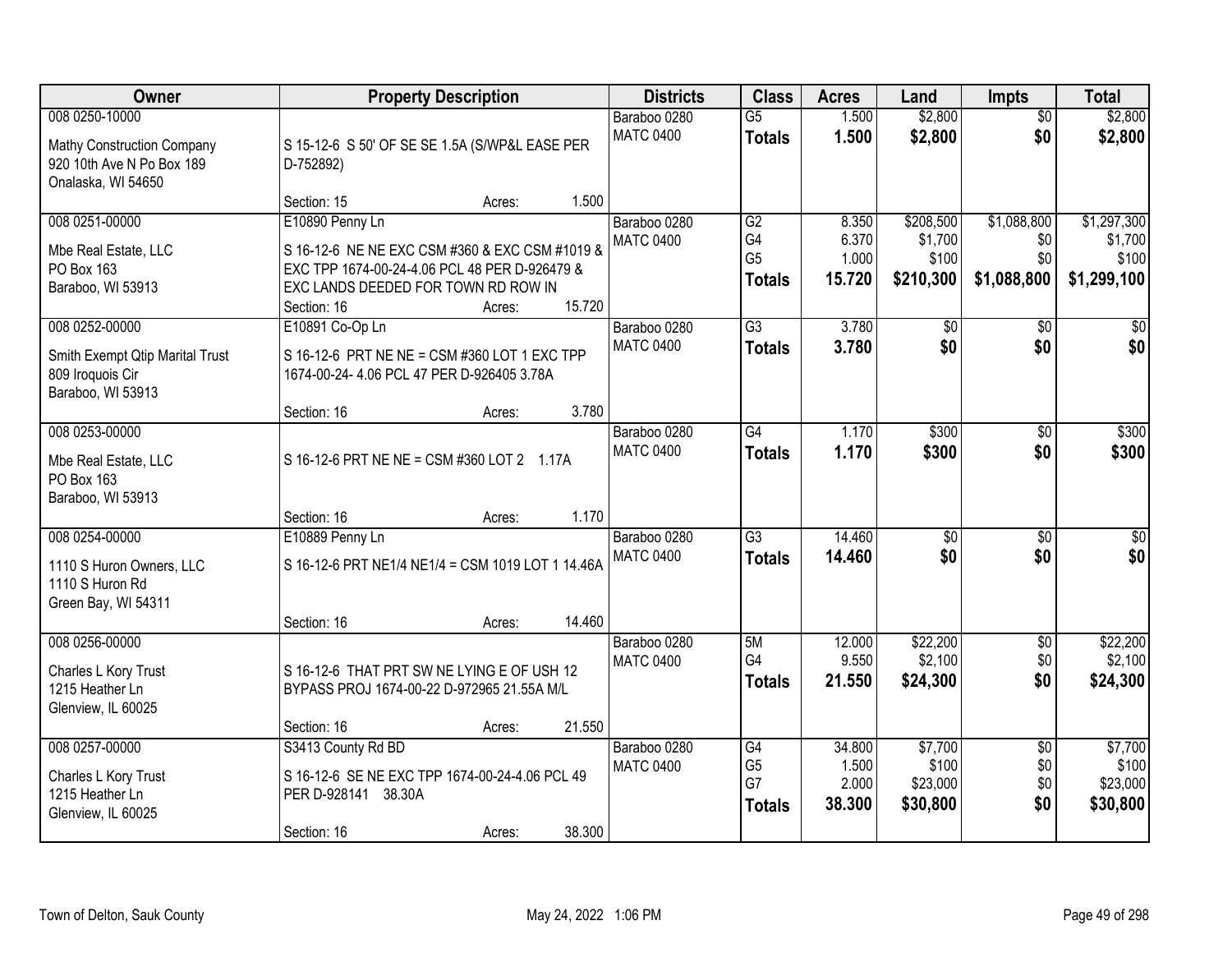| Owner                                      | <b>Property Description</b>                         | <b>Districts</b>                 | <b>Class</b>    | <b>Acres</b> | Land                | Impts           | <b>Total</b>        |
|--------------------------------------------|-----------------------------------------------------|----------------------------------|-----------------|--------------|---------------------|-----------------|---------------------|
| 008 0258-10000                             | US Highway 12                                       | Baraboo 0280                     | G4              | 42.580       | \$9,400             | $\overline{50}$ | \$9,400             |
| Mary Ann Hartmann                          | S 16-12-6 NE NW & THAT PRT NW NE LYING W OF         | <b>MATC 0400</b>                 | G <sub>5</sub>  | 1.000        | \$100               | \$0             | \$100               |
| W12148 State Rd 60                         | WLY ROW OF USH 12 PER TRANSPORTATION R/W            |                                  | <b>Totals</b>   | 43.580       | \$9,500             | \$0             | \$9,500             |
| Lodi, WI 53555-0000                        | PROJ 1674-00-21 AS DESC IN D-1048042 (=EXCESS       |                                  |                 |              |                     |                 |                     |
|                                            | 43.580<br>Section: 16<br>Acres:                     |                                  |                 |              |                     |                 |                     |
| 008 0259-00000                             | S3342 Sand Rd                                       | Baraboo 0280                     | $\overline{G4}$ | 35.000       | \$7,100             | $\overline{50}$ | \$7,100             |
|                                            |                                                     | <b>MATC 0400</b>                 | G <sub>5</sub>  | 3.000        | \$5,600             | \$0             | \$5,600             |
| Earl C A. Hodge                            | S 16 T12N R6E NW1/4 NW1/4 40.00A (S/SBA TOWER       |                                  | G7              | 2.000        | \$20,800            | \$41,300        | \$62,100            |
| E10624 N Reedsburg Rd<br>Baraboo, WI 53913 | SITE LEASE D-704855/1080495)                        |                                  | <b>Totals</b>   | 40.000       | \$33,500            | \$41,300        | \$74,800            |
|                                            | 40.000<br>Section: 16<br>Acres:                     |                                  |                 |              |                     |                 |                     |
| 008 0260-00000                             |                                                     | Baraboo 0280                     | $\overline{G4}$ | 37.000       | \$6,800             | $\overline{50}$ | \$6,800             |
|                                            |                                                     | <b>MATC 0400</b>                 | G <sub>5</sub>  | 3.000        | \$3,800             | \$0             | \$3,800             |
| Harold L. Miller                           | S 16 T12N R6E SW1/4 NW1/4 40.00A                    |                                  | <b>Totals</b>   | 40.000       | \$10,600            | \$0             | \$10,600            |
| S3562 Sand Rd                              |                                                     |                                  |                 |              |                     |                 |                     |
| Baraboo, WI 53913-0000                     | 40.000                                              |                                  |                 |              |                     |                 |                     |
| 008 0261-10000                             | Section: 16<br>Acres:<br>Webster Ln                 |                                  | 5M              | 41.740       |                     |                 |                     |
|                                            |                                                     | Baraboo 0280<br><b>MATC 0400</b> | G4              | 8.460        | \$77,200<br>\$1,900 | \$0<br>\$0      | \$77,200<br>\$1,900 |
| Mary Ann Hartmann                          | S 16-12-6 SE NW & THAT PRT SW NE LYING W OF         |                                  |                 | 50.200       |                     | \$0             |                     |
| W12148 State Rd 60                         | WLY ROW OF USH 12 PER TRANSPORTATION R/W            |                                  | <b>Totals</b>   |              | \$79,100            |                 | \$79,100            |
| Lodi, WI 53555-0000                        | PROJ 1674-00-22 AS DESC IN D-1046646 (=EXCESS       |                                  |                 |              |                     |                 |                     |
|                                            | 50.200<br>Section: 16<br>Acres:                     |                                  |                 |              |                     |                 |                     |
| 008 0262-00000                             | Webster Ln                                          | Baraboo 0280                     | 5M              | 5.100        | \$9,500             | $\overline{50}$ | \$9,500             |
| Mary Ann Hartmann                          | S 16-12-6 THAT PRT NE SW & NW SE COM NWCOR          | <b>MATC 0400</b>                 | G4              | 27.580       | \$6,100             | \$0             | \$6,100             |
| W12148 State Rd 60                         | NE SW-E ALG N LI SD 1/4 1/4'S TO WLI USH 12         |                                  | G <sub>5</sub>  | 2.120        | \$700               | \$0             | \$700               |
| Lodi, WI 53555-0000                        | BYPASS PROJ 1674-00-22 D-964100 -SLY ALG SD W       |                                  | <b>Totals</b>   | 34.800       | \$16,300            | \$0             | \$16,300            |
|                                            | 34.800<br>Section: 16<br>Acres:                     |                                  |                 |              |                     |                 |                     |
| 008 0263-00000                             | E10620 State Rd 33                                  | Baraboo 0280                     | $\overline{G2}$ | 3.210        | \$113,200           | \$584,400       | \$697,600           |
| Realty Income Properties 25, LLC           | S 16-12-6 PRT NE SW COM W1/4 COR -S1273.1' ALG      | <b>MATC 0400</b>                 | <b>Totals</b>   | 3.210        | \$113,200           | \$584,400       | \$697,600           |
| 11995 El Camino Real                       | W LI TO C/L HWY 33-E ALG C/L 1331.5' TO             |                                  |                 |              |                     |                 |                     |
| San Diego, CA 92130                        | SWCOR-N70' TO NROW & POB: E350'-N400'-W350' TC      |                                  |                 |              |                     |                 |                     |
|                                            | Section: 16<br>3.210<br>Acres:                      |                                  |                 |              |                     |                 |                     |
| 008 0264-00000                             | E10646 State Rd 33                                  | Baraboo 0280                     | $\overline{G2}$ | 5.830        | \$148,300           | \$120,600       | \$268,900           |
|                                            |                                                     | <b>MATC 0400</b>                 | <b>Totals</b>   | 5.830        | \$148,300           | \$120,600       | \$268,900           |
| Mp Delton, LLC                             | S 16-12-6 PRT NE1/4 SW1/4 COM W1/4 COR SD SEC       |                                  |                 |              |                     |                 |                     |
| S22 W25475 Harris Highland Dr              | S 1273.1? - ELY 1331.5? - N 70? - ELY 416? TO POB - |                                  |                 |              |                     |                 |                     |
| Waukesha, WI 53188                         | ELY 350? - N 623.5? - W 350? - S 623.5? TO POB      |                                  |                 |              |                     |                 |                     |
|                                            | 5.830<br>Section: 16<br>Acres:                      |                                  |                 |              |                     |                 |                     |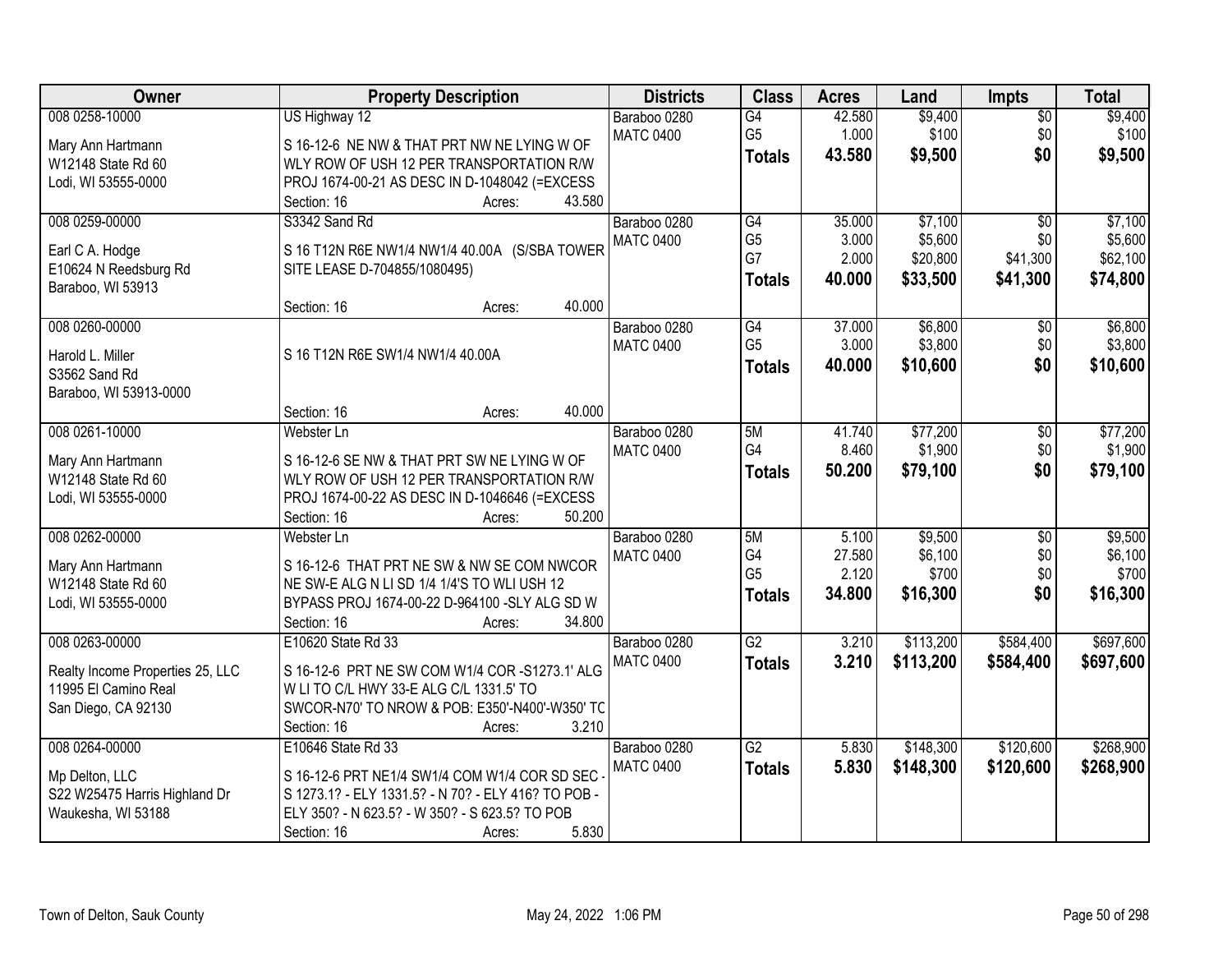| <b>Owner</b>                          | <b>Property Description</b>                        |        |        | <b>Districts</b> | <b>Class</b>    | <b>Acres</b> | Land     | <b>Impts</b>    | <b>Total</b> |
|---------------------------------------|----------------------------------------------------|--------|--------|------------------|-----------------|--------------|----------|-----------------|--------------|
| 008 0265-00000                        | S3562 Sand Rd                                      |        |        | Baraboo 0280     | 5M              | 7.000        | \$13,700 | $\overline{50}$ | \$13,700     |
| Harold L. Miller                      | S 16 T12N R6E NW1/4 SW1/4 40.00A                   |        |        | <b>MATC 0400</b> | G4              | 28.120       | \$6,200  | \$0             | \$6,200      |
| S3562 Sand Rd                         |                                                    |        |        |                  | G <sub>5</sub>  | 2.880        | \$100    | \$0             | \$100        |
| Baraboo, WI 53913-0000                |                                                    |        |        |                  | G7              | 2.000        | \$23,000 | \$78,100        | \$101,100    |
|                                       | Section: 16                                        | Acres: | 40.000 |                  | <b>Totals</b>   | 40.000       | \$43,000 | \$78,100        | \$121,100    |
| 008 0266-00000                        | E10597 State Rd 33                                 |        |        | Baraboo 0280     | G4              | 16.390       | \$3,600  | \$0             | \$3,600      |
|                                       |                                                    |        |        | <b>MATC 0400</b> | G <sub>5</sub>  | 0.600        | \$100    | \$0             | \$100        |
| Marvin L. Vold                        | S 16 T12N R6E E1/2 SW1/4 SW1/4 EXC VOL386-59       |        |        |                  | G7              | 2.000        | \$23,000 | \$83,900        | \$106,900    |
| E10597 State Rd 33                    |                                                    |        |        |                  | <b>Totals</b>   | 18.990       | \$26,700 | \$83,900        | \$110,600    |
| Baraboo, WI 53913-0000                |                                                    |        |        |                  |                 |              |          |                 |              |
|                                       | Section: 16                                        | Acres: | 18.990 |                  |                 |              |          |                 |              |
| 008 0267-00000                        | S3698 Old Hwy 33                                   |        |        | Baraboo 0280     | G1              | 1.010        | \$14,100 | \$80,300        | \$94,400     |
| Joseph S. Briggs                      | S 16-12-6 PRT SW SW COM SW COR-S89?30'1"E          |        |        | <b>MATC 0400</b> | <b>Totals</b>   | 1.010        | \$14,100 | \$80,300        | \$94,400     |
| S3698 Old Hwy 33                      | 685.55'TO POB- N0?10'16"E 210'-S89?30'1"E          |        |        |                  |                 |              |          |                 |              |
| Baraboo, WI 53913-0000                | 210'-S0?10'16"W 210'-N89?30'1" W 210' TO POB 1.01/ |        |        |                  |                 |              |          |                 |              |
|                                       | Section: 16                                        | Acres: | 1.010  |                  |                 |              |          |                 |              |
| 008 0268-00000                        |                                                    |        |        | Baraboo 0280     | $\overline{G5}$ | 3.260        | \$5,500  | \$0             | \$5,500      |
|                                       |                                                    |        |        | <b>MATC 0400</b> | <b>Totals</b>   | 3.260        | \$5,500  | \$0             | \$5,500      |
| <b>Brenton Revocable Living Trust</b> | S 16-12-6 PRT SW SW = CSM #1868 LOT 2 EXC THAT     |        |        |                  |                 |              |          |                 |              |
| S3703 Old Hwy 33                      | PRT IN TN BARABOO 3.26A                            |        |        |                  |                 |              |          |                 |              |
| Baraboo, WI 53913                     |                                                    |        |        |                  |                 |              |          |                 |              |
|                                       | Section: 16                                        | Acres: | 3.260  |                  |                 |              |          |                 |              |
| 008 0269-00000                        |                                                    |        |        | Baraboo 0280     | G4              | 14.000       | \$2,800  | $\overline{50}$ | \$2,800      |
| Jerry R & Wanda D Nims Living Trust   | S 16 T12N R6E W1/2 SW1/4 SW1/4 LYING E OF HWY      |        |        | <b>MATC 0400</b> | G <sub>5</sub>  | 3.000        | \$1,100  | \$0             | \$1,100      |
| S3611 Old Hwy 33                      | 17.00A                                             |        |        |                  | <b>Totals</b>   | 17.000       | \$3,900  | \$0             | \$3,900      |
| Baraboo, WI 53913                     |                                                    |        |        |                  |                 |              |          |                 |              |
|                                       | Section: 16                                        | Acres: | 17.000 |                  |                 |              |          |                 |              |
| 008 0270-00000                        | E10691A State Rd 33                                |        |        | Baraboo 0280     | $\overline{G1}$ | 1.480        | \$17,300 | \$195,200       | \$212,500    |
| John Patrick & Mary Lucille Meegan    | S 16-12-6 THAT PRT E1/2 E1/2 SE SW LYING S OF      |        |        | <b>MATC 0400</b> | G4              | 6.000        | \$1,300  | \$0             | \$1,300      |
| <b>Living Trust</b>                   | STH 33 PER USH 12 BYPASS PROJ 1674-00-22           |        |        |                  | G <sub>6</sub>  | 2.000        | \$7,400  | \$0             | \$7,400      |
| PO Box 463                            | D-965613 9.48A M/L                                 |        |        |                  | <b>Totals</b>   | 9.480        | \$26,000 | \$195,200       | \$221,200    |
| Baraboo, WI 53913-0000                | Section: 16                                        | Acres: | 9.480  |                  |                 |              |          |                 |              |
| 008 0271-00000                        | E10679 State Rd 33                                 |        |        | Baraboo 0280     | $\overline{G1}$ | 9.800        | \$52,600 | $\overline{50}$ | \$52,600     |
|                                       |                                                    |        |        | <b>MATC 0400</b> | <b>Totals</b>   | 9.800        | \$52,600 | \$0             | \$52,600     |
| Michael J. Wilm                       | S 16-12-6 W1/2 E1/2 SE SW EXC THAT PRT STH 33      |        |        |                  |                 |              |          |                 |              |
| S3863 Logger's Ln                     | IN NE COR PER USH 12 BYPASS PROJ 1674-00-22        |        |        |                  |                 |              |          |                 |              |
| Baraboo, WI 53913-0000                | D-966578 9.80A                                     |        |        |                  |                 |              |          |                 |              |
|                                       | Section: 16                                        | Acres: | 9.800  |                  |                 |              |          |                 |              |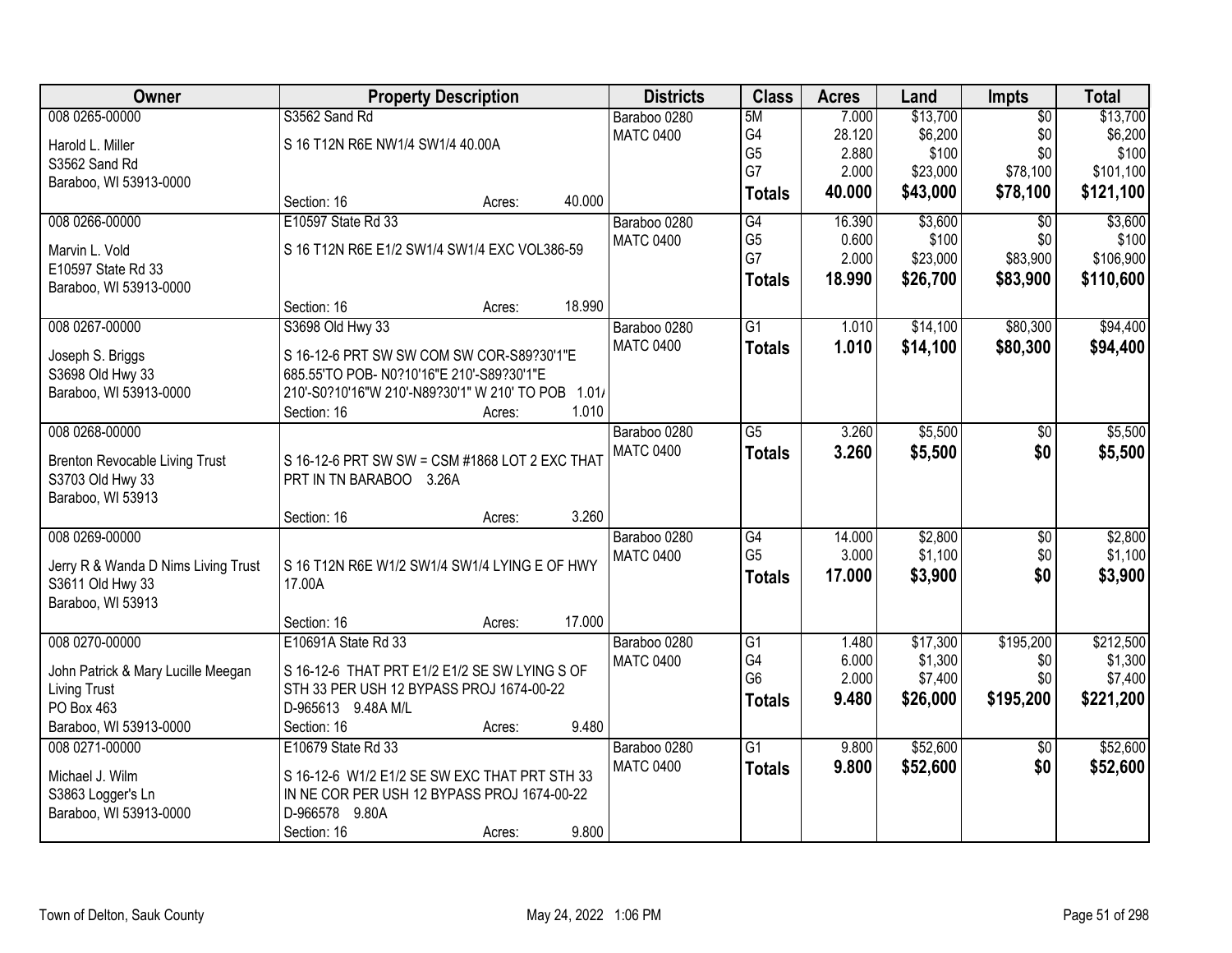| Owner                                       | <b>Property Description</b>                                                                |        | <b>Districts</b> | <b>Class</b>    | <b>Acres</b> | Land      | <b>Impts</b>    | <b>Total</b> |
|---------------------------------------------|--------------------------------------------------------------------------------------------|--------|------------------|-----------------|--------------|-----------|-----------------|--------------|
| 008 0272-00000                              | E10633 State Rd 33                                                                         |        | Baraboo 0280     | $\overline{G1}$ | 2.000        | \$20,800  | \$97,900        | \$118,700    |
| Cory Masin                                  | S 16-12-6 W1/2 SE1/4 SW1/4 20.00A M/L                                                      |        | <b>MATC 0400</b> | G6              | 18.000       | \$63,000  | \$0             | \$63,000     |
| E10633 State Rd 33                          |                                                                                            |        |                  | <b>Totals</b>   | 20.000       | \$83,800  | \$97,900        | \$181,700    |
| Baraboo, WI 53913                           |                                                                                            |        |                  |                 |              |           |                 |              |
|                                             | Section: 16<br>Acres:                                                                      | 20.000 |                  |                 |              |           |                 |              |
| 008 0273-00000                              | County Rd BD                                                                               |        | Baraboo 0280     | G4              | 24.920       | \$5,500   | $\overline{50}$ | \$5,500      |
| Mary Ann Hartmann                           | S 16-12-6 THAT PRT N1/2 SE1/4 LYING ELY OF USH                                             |        | <b>MATC 0400</b> | G <sub>5</sub>  | 4.500        | \$5,700   | \$0             | \$5,700      |
| W12148 State Rd 60                          | 12 BYPASS PROJ 1674-00-22 D-964100 EXC CSM                                                 |        |                  | G7              | 2.250        | \$10,600  | \$6,700         | \$17,300     |
| Lodi, WI 53555-0000                         | #5492 & EXC LOT 3 CSM #1483 & EXC COM NE COR                                               |        |                  | <b>Totals</b>   | 31.670       | \$21,800  | \$6,700         | \$28,500     |
|                                             | Section: 16<br>Acres:                                                                      | 31.670 |                  |                 |              |           |                 |              |
| 008 0273-10000                              | S3553 County Rd BD                                                                         |        | Baraboo 0280     | $\overline{G2}$ | 8.680        | \$264,800 | \$461,900       | \$726,700    |
| <b>United Cooperative</b>                   | S 16-12-6 PRT NE SE = CSM #1483 LOT 3 & ALSO                                               |        | <b>MATC 0400</b> | <b>Totals</b>   | 8.680        | \$264,800 | \$461,900       | \$726,700    |
| N7160 Raceway Rd                            | COM NE COR SD CSM-N0?31'36"E 30.01'-                                                       |        |                  |                 |              |           |                 |              |
| Beaver Dam, WI 53916                        | S88?42'58"W 866.37'-S1?W 638.36' TO NLI HWY                                                |        |                  |                 |              |           |                 |              |
|                                             | Section: 16<br>Acres:                                                                      | 8.680  |                  |                 |              |           |                 |              |
| 008 0274-10000                              | S3589 County Rd BD                                                                         |        | Baraboo 0280     | $\overline{G2}$ | 1.350        | \$96,900  | \$132,300       | \$229,200    |
|                                             | S 16-12-6 PRT E1/2 SE1/4 = CSM #5492 LOT 1 EXC                                             |        | <b>MATC 0400</b> | <b>Totals</b>   | 1.350        | \$96,900  | \$132,300       | \$229,200    |
| Bluc Enterprises, LLC<br>S3589 County Rd Bd | STH 33 PER USH 12 BYPASS PROJ 1674-00-22                                                   |        |                  |                 |              |           |                 |              |
| Baraboo, WI 53913                           | D-964431 1.35A M/L (FMLY PRT CSM #'S 1314,                                                 |        |                  |                 |              |           |                 |              |
|                                             | Section: 16<br>Acres:                                                                      | 1.350  |                  |                 |              |           |                 |              |
| 008 0274-20000                              | S3585 County Rd BD                                                                         |        | Baraboo 0280     | $\overline{G1}$ | 1.000        | \$15,000  | \$102,800       | \$117,800    |
|                                             |                                                                                            |        | <b>MATC 0400</b> | G <sub>2</sub>  | 3.900        | \$123,500 | \$500,000       | \$623,500    |
| Phil L. Farra<br>S3589 County Rd Bd         | S 16-12-6 PRT E1/2 SE1/4 = CSM #5492 LOT 2 EXC<br>STH 33 PER USH 12 BYPASS PROJ 1674-00-22 |        |                  | <b>Totals</b>   | 4.900        | \$138,500 | \$602,800       | \$741,300    |
| Baraboo, WI 53913-0000                      | D-964431 4.90A M/L (FMLY PRT CSM #'S 1314,                                                 |        |                  |                 |              |           |                 |              |
|                                             | Section: 16<br>Acres:                                                                      | 4.900  |                  |                 |              |           |                 |              |
| 008 0276-00000                              | E10704 State Rd 33                                                                         |        | Baraboo 0280     | $\overline{G2}$ | 0.950        | \$48,700  | \$609,700       | \$658,400    |
|                                             |                                                                                            |        | <b>MATC 0400</b> | <b>Totals</b>   | 0.950        | \$48,700  | \$609,700       | \$658,400    |
| Charter Cable Partners, LLC                 | S 16-12-6 PRT NE SW & NW SE = CSM #501 LOT 1                                               |        |                  |                 |              |           |                 |              |
| PO Box 7467                                 | EXC HWY PER USH 12 BYPASS PROJ 1674-00-22                                                  |        |                  |                 |              |           |                 |              |
| Charlotte, NC 28241                         | D-966565 0.95A (W/DR EASE PER R130-272 &-274)<br>Section: 16<br>Acres:                     | 0.950  |                  |                 |              |           |                 |              |
| 008 0277-00000                              | E10706 State Rd 33                                                                         |        | Baraboo 0280     | $\overline{G2}$ | 2.280        | \$95,600  | \$147,800       | \$243,400    |
|                                             |                                                                                            |        | <b>MATC 0400</b> | <b>Totals</b>   | 2.280        | \$95,600  | \$147,800       | \$243,400    |
| Senger Truss, LLC                           | S 16-12-6 PRT NE SW & NW SE = PRT LOT 2 CSM                                                |        |                  |                 |              |           |                 |              |
| N1530 Breidel Coulee Rd                     | #3729 & PRT LOT 2 CSM #501 & ADJ LAND, DESCR                                               |        |                  |                 |              |           |                 |              |
| La Crosse, WI 54601                         | AS: COM NW COR LOT 1 CSM #501- N3?56'38"E                                                  |        |                  |                 |              |           |                 |              |
|                                             | Section: 16<br>Acres:                                                                      | 2.280  |                  |                 |              |           |                 |              |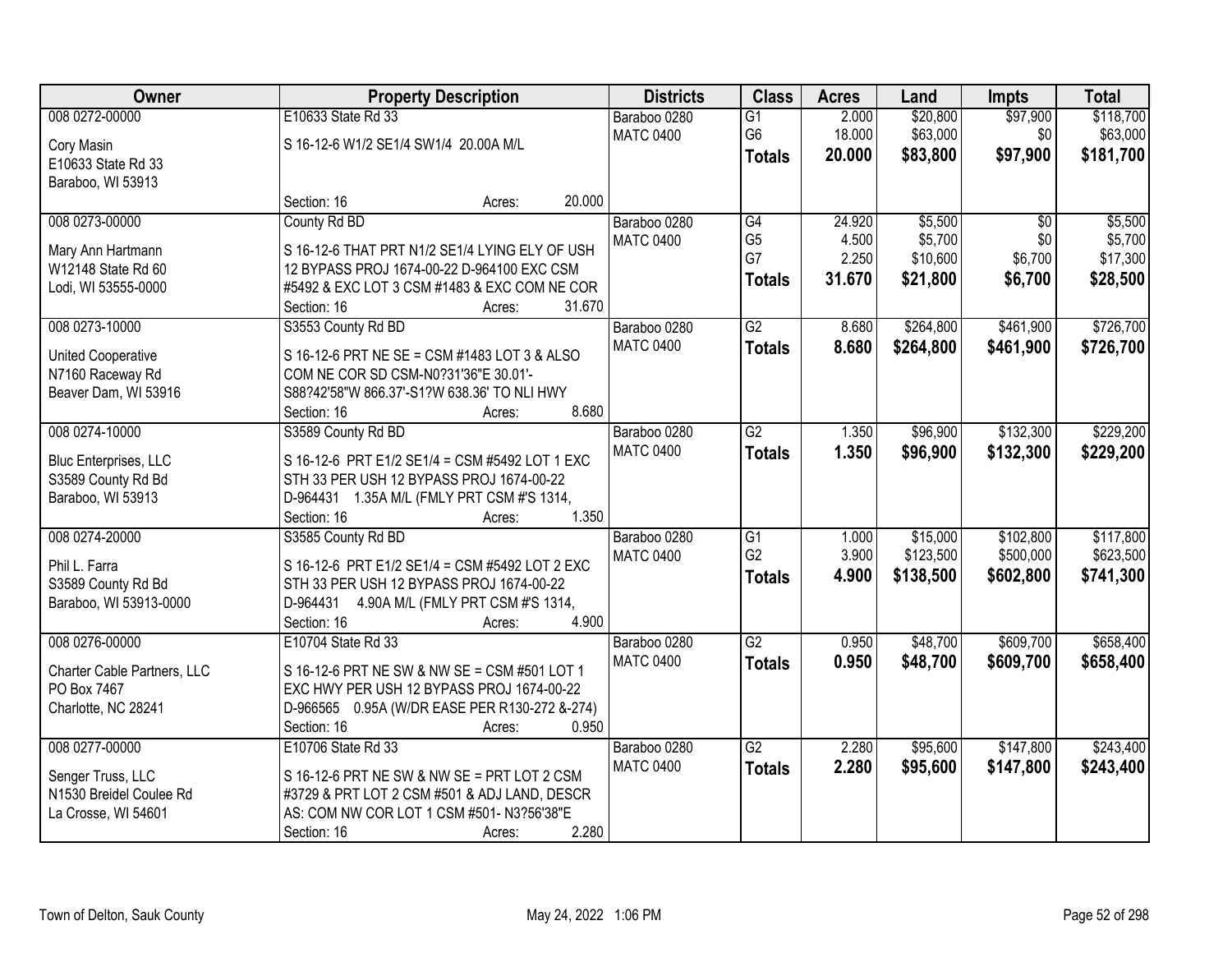| Owner                              | <b>Property Description</b>                     | <b>Districts</b>                 | <b>Class</b>                     | <b>Acres</b>   | Land               | <b>Impts</b>           | <b>Total</b>       |
|------------------------------------|-------------------------------------------------|----------------------------------|----------------------------------|----------------|--------------------|------------------------|--------------------|
| 008 0278-00000                     |                                                 | Baraboo 0280<br><b>MATC 0400</b> | 5M<br>G4                         | 1.500<br>7.720 | \$2,800<br>\$1,700 | $\overline{50}$<br>\$0 | \$2,800<br>\$1,700 |
| John Patrick & Mary Lucille Meegan | S 16-12-6 THAT PRT W1/2 W1/2 SW SE LYING S OF   |                                  | <b>Totals</b>                    | 9.220          | \$4,500            | \$0                    | \$4,500            |
| <b>Living Trust</b>                | STH 33 PER USH 12 BYPASS PROJ 1674-00-22        |                                  |                                  |                |                    |                        |                    |
| PO Box 463                         | D-965613 9.22A M/L                              |                                  |                                  |                |                    |                        |                    |
| Baraboo, WI 53913-0000             | 9.220<br>Section: 16<br>Acres:                  |                                  |                                  |                |                    |                        |                    |
| 008 0279-00000                     |                                                 | Baraboo 0280<br><b>MATC 0400</b> | $\overline{G4}$<br><b>Totals</b> | 9.240<br>9.240 | \$2,000<br>\$2,000 | $\overline{50}$<br>\$0 | \$2,000<br>\$2,000 |
| John Patrick & Mary Lucille Meegan | S 16-12-6 PRT SW SE = CSM #438 LOT 1 EXC HWY    |                                  |                                  |                |                    |                        |                    |
| <b>Living Trust</b>                | PER USH 12 BYPASS PROJ 1674-00-22 D-965613      |                                  |                                  |                |                    |                        |                    |
| PO Box 463                         | 9.24A M/L                                       |                                  |                                  |                |                    |                        |                    |
| Baraboo, WI 53913-0000             | 9.240<br>Section: 16<br>Acres:                  |                                  |                                  |                |                    |                        |                    |
| 008 0280-00000                     |                                                 | Baraboo 0280                     | $\overline{G4}$                  | 6.210          | \$1,400            | \$0                    | \$1,400            |
| John Patrick & Mary Lucille Meegan | S 16-12-6 PRT SW SE = CSM #438 LOT 2 EXC HWY    | <b>MATC 0400</b>                 | <b>Totals</b>                    | 6.210          | \$1,400            | \$0                    | \$1,400            |
| <b>Living Trust</b>                | PER USH 12 BYPASS PROJ 1674-00-22 D-965613      |                                  |                                  |                |                    |                        |                    |
| PO Box 463                         | 6.21A M/L                                       |                                  |                                  |                |                    |                        |                    |
| Baraboo, WI 53913-0000             | 6.210<br>Section: 16<br>Acres:                  |                                  |                                  |                |                    |                        |                    |
| 008 0281-00000                     |                                                 | Baraboo 0280                     | $\overline{G4}$                  | 1.800          | \$400              | \$0                    | \$400              |
|                                    |                                                 | <b>MATC 0400</b>                 | <b>Totals</b>                    | 1.800          | \$400              | \$0                    | \$400              |
| Carrig Revocable Trust             | S 16-12-6 PRT S1/2 SE1/4 = CSM #438 LOT 3 EXC   |                                  |                                  |                |                    |                        |                    |
| 5063 Sorrento Ct                   | USH 12 BYPASS PROJ 1674-00-22 D-967843 1.80A    |                                  |                                  |                |                    |                        |                    |
| Cape Coral, FL 33904               | M/L                                             |                                  |                                  |                |                    |                        |                    |
|                                    | 1.800<br>Section: 16<br>Acres:                  |                                  |                                  |                |                    |                        |                    |
| 008 0282-00000                     |                                                 | Baraboo 0280                     | $\overline{G4}$                  | 7.270          | \$1,200            | $\overline{50}$        | \$1,200            |
| Carrig Revocable Trust             | S 16-12-6 PRT SE SE = CSM #437 LOT 1 EXC USH 12 | <b>MATC 0400</b>                 | <b>Totals</b>                    | 7.270          | \$1,200            | \$0                    | \$1,200            |
| 5063 Sorrento Ct                   | BYPASS PROJ 1674-00-22 D-967843 7.27A M/L       |                                  |                                  |                |                    |                        |                    |
| Cape Coral, FL 33904               |                                                 |                                  |                                  |                |                    |                        |                    |
|                                    | 7.270<br>Section: 16<br>Acres:                  |                                  |                                  |                |                    |                        |                    |
| 008 0283-00000                     |                                                 | Baraboo 0280                     | G4                               | 10.360         | \$1,700            |                        | \$1,700            |
|                                    |                                                 | <b>MATC 0400</b>                 |                                  | 10.360         |                    | \$0<br>\$0             |                    |
| Carrig Revocable Trust             | S 16-12-6 PRT SE SE = CSM #437 LOT 2 EXC STH 33 |                                  | <b>Totals</b>                    |                | \$1,700            |                        | \$1,700            |
| 5063 Sorrento Ct                   | PER USH 12 BYPASS PROJ 1674-00-22 D-967843      |                                  |                                  |                |                    |                        |                    |
| Cape Coral, FL 33904               | 10.36A M/L                                      |                                  |                                  |                |                    |                        |                    |
|                                    | 10.360<br>Section: 16<br>Acres:                 |                                  |                                  |                |                    |                        |                    |
| 008 0284-00000                     |                                                 | Baraboo 0280                     | G4                               | 8.270          | \$1,600            | $\overline{30}$        | \$1,600            |
|                                    |                                                 | <b>MATC 0400</b>                 | G <sub>5</sub>                   | 1.790          | \$100              | \$0                    | \$100              |
| Carrig Revocable Trust             | S 16-12-6 PRT SE SE = CSM #437 LOT 3 EXC STH 33 |                                  | <b>Totals</b>                    | 10.060         | \$1,700            | \$0                    | \$1,700            |
| 5063 Sorrento Ct                   | PER USH 12 BYPASS PROJ 1674-00-22 D-967843      |                                  |                                  |                |                    |                        |                    |
| Cape Coral, FL 33904               | 10.06A M/L                                      |                                  |                                  |                |                    |                        |                    |
|                                    | 10.060<br>Section: 16<br>Acres:                 |                                  |                                  |                |                    |                        |                    |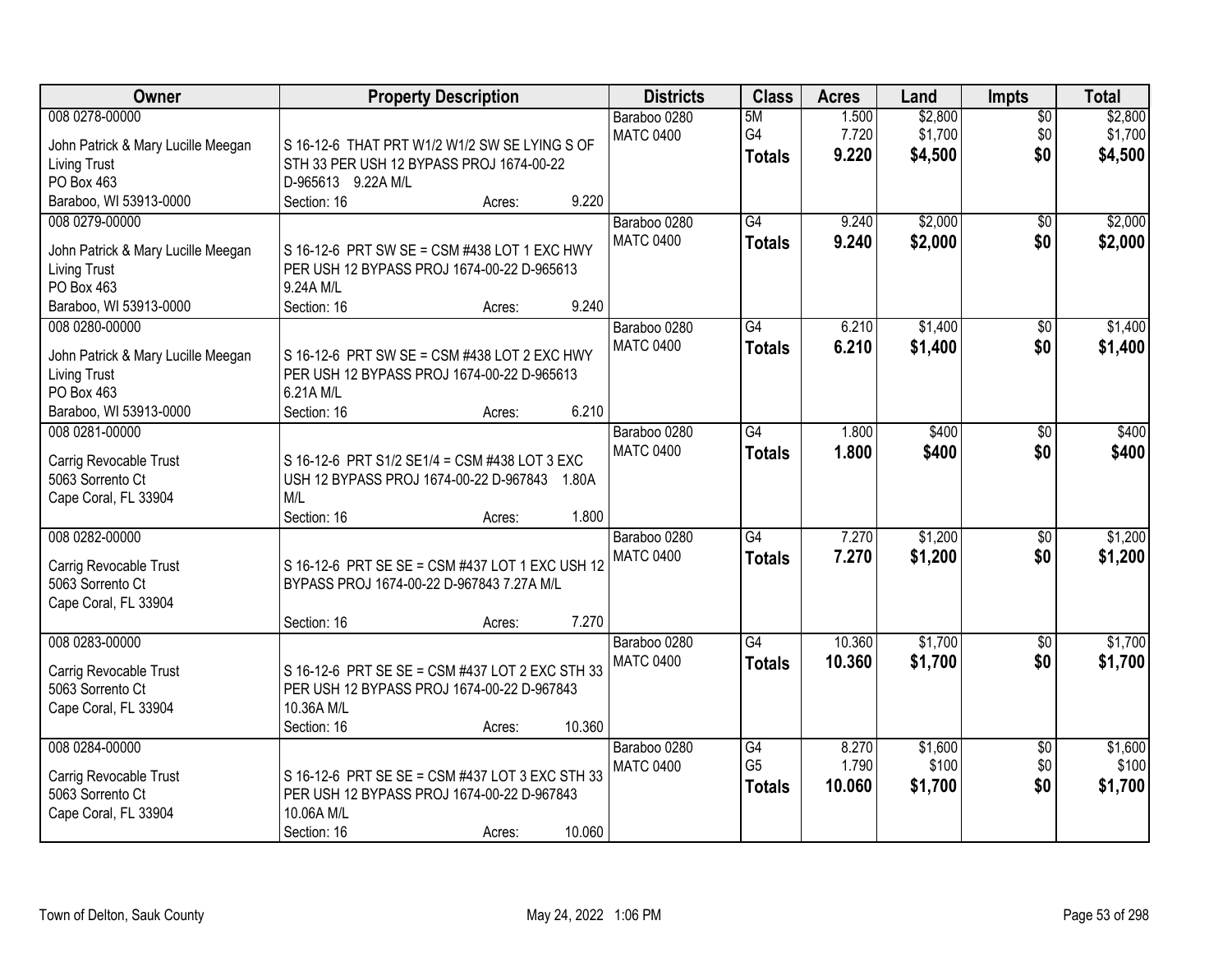| Owner                               | <b>Property Description</b>                                         | <b>Districts</b> | <b>Class</b>           | <b>Acres</b> | Land            | <b>Impts</b>    | <b>Total</b>    |
|-------------------------------------|---------------------------------------------------------------------|------------------|------------------------|--------------|-----------------|-----------------|-----------------|
| 008 0284-10000                      |                                                                     | Baraboo 0280     | $\overline{X2}$        | 3.400        | $\overline{60}$ | $\overline{50}$ | \$0             |
| Wis D Transportation                | S 16-12-6 LAND FOR HWY 12 TPP 1674-00-24-4.06                       | <b>MATC 0400</b> | <b>Totals</b>          | 3.400        | \$0             | \$0             | \$0             |
| 2101 Wright St                      | PCL 47 (D-926405), PCL 48(D-926479), PCL                            |                  |                        |              |                 |                 |                 |
| Madison, WI 53704-0000              | 49(D-928141) 3.40A M/L                                              |                  |                        |              |                 |                 |                 |
|                                     | 3.400<br>Section: 16<br>Acres:                                      |                  |                        |              |                 |                 |                 |
| 008 0284-20000                      |                                                                     | Baraboo 0280     | $\overline{\text{X2}}$ | 6.670        | $\overline{50}$ | $\overline{50}$ | \$0             |
|                                     |                                                                     | <b>MATC 0400</b> | <b>Totals</b>          | 6.670        | \$0             | \$0             | \$0             |
| Wis D Transportation                | S 16-12-6 LANDS FOR US HWY 12 BYPASS PROJ                           |                  |                        |              |                 |                 |                 |
| 2101 Wright St                      | 1674-00-21 PER D-942117 EXC THAT PRT LYING W                        |                  |                        |              |                 |                 |                 |
| Madison, WI 53704-0000              | OF WLY ROW OF USH 12 PER D-1048042 (EXCESS                          |                  |                        |              |                 |                 |                 |
|                                     | 6.670<br>Section: 16<br>Acres:                                      |                  |                        |              |                 |                 |                 |
| 008 0284-30000                      |                                                                     | Baraboo 0280     | $\overline{X2}$        | 47.910       | $\overline{50}$ | $\sqrt[6]{}$    | $\overline{30}$ |
| Wis Dept Transportation             | S 16-12-6 PRT S3/4 SD SEC FOR USH 12 BYPASS                         | <b>MATC 0400</b> | <b>Totals</b>          | 47.910       | \$0             | \$0             | \$0             |
| 2101 Wright St                      | PROJ 1674-00-22 & 1674-00-21 PER: D-972965,                         |                  |                        |              |                 |                 |                 |
| Madison, WI 53704-0000              | D-964100, D-964434, D-966565, D-965613, D-968801,                   |                  |                        |              |                 |                 |                 |
|                                     | Section: 16<br>47.910<br>Acres:                                     |                  |                        |              |                 |                 |                 |
| 008 0284-40000                      |                                                                     | Baraboo 0280     | $\overline{\text{X2}}$ | 29.750       | \$0             | $\sqrt[6]{3}$   | $\sqrt{50}$     |
|                                     |                                                                     | <b>MATC 0400</b> | <b>Totals</b>          | 29.750       | \$0             | \$0             | \$0             |
| Ho-Chunk Nation<br>PO Box 730       | S 16-12-6 THAT PRT NW NE LYING E OF ELY ROW                         |                  |                        |              |                 |                 |                 |
|                                     | OF USH 12 PER TRANSPORTATION R/W PROJ                               |                  |                        |              |                 |                 |                 |
| Tomah, WI 54660                     | 1674-00-21 AS DESCR PER D-1100687 (=EXCESS<br>29.750<br>Section: 16 |                  |                        |              |                 |                 |                 |
| 008 0287-00000                      | Acres:<br>S3347 Sand Rd                                             |                  | G2                     | 34.780       | \$139,100       | \$721,300       | \$860,400       |
|                                     |                                                                     | Baraboo 0280     | G4                     | 45.000       | \$7,300         | \$0             | \$7,300         |
| Badger Steam & Gas Engine Club, Inc | S 17-12-6 NE NE & NW NE = CSM #3293 LOT 1                           | <b>MATC 0400</b> | G <sub>5</sub>         | 1.000        | \$100           | \$0             | \$100           |
| PO Box 255                          | 80.78A                                                              |                  |                        |              |                 |                 |                 |
| Baraboo, WI 53913                   |                                                                     |                  | <b>Totals</b>          | 80.780       | \$146,500       | \$721,300       | \$867,800       |
|                                     | 80.780<br>Section: 17<br>Acres:                                     |                  |                        |              |                 |                 |                 |
| 008 0288-00000                      | S3347 Sand Rd                                                       | Baraboo 0280     | $\overline{G2}$        | 22.000       | \$88,000        | \$7,500         | \$95,500        |
| Badger Steam & Gas Engine Club, Inc | S 17 T12N R6E SW1/4 NE1/4 40.00A                                    | <b>MATC 0400</b> | G4                     | 18.000       | \$3,200         | \$0             | \$3,200         |
| PO Box 255                          |                                                                     |                  | <b>Totals</b>          | 40.000       | \$91,200        | \$7,500         | \$98,700        |
| Baraboo, WI 53913                   |                                                                     |                  |                        |              |                 |                 |                 |
|                                     | 40.000<br>Section: 17<br>Acres:                                     |                  |                        |              |                 |                 |                 |
| 008 0289-00000                      | S3445 Sand Rd                                                       | Baraboo 0280     | G1                     | 2.000        | \$20,800        | \$114,900       | \$135,700       |
|                                     |                                                                     | <b>MATC 0400</b> | G4                     | 7.010        | \$1,100         | \$0             | \$1,100         |
| Angel Mora Flores                   | S 17-12-6 PRT SE1/4 NE1/4 = CSM 4219 LOT 1 &                        |                  | G <sub>5</sub>         | 1.000        | \$1,900         | \$0             | \$1,900         |
| S3445 Sand Rd                       | OUTLOT 1 (S/LEASE PER D-1188248) (S/EASE PER                        |                  | <b>Totals</b>          | 10.010       | \$23,800        | \$114,900       | \$138,700       |
| Baraboo, WI 53913                   | D-1188248) 10.01A                                                   |                  |                        |              |                 |                 |                 |
|                                     | 10.010<br>Section: 17<br>Acres:                                     |                  |                        |              |                 |                 |                 |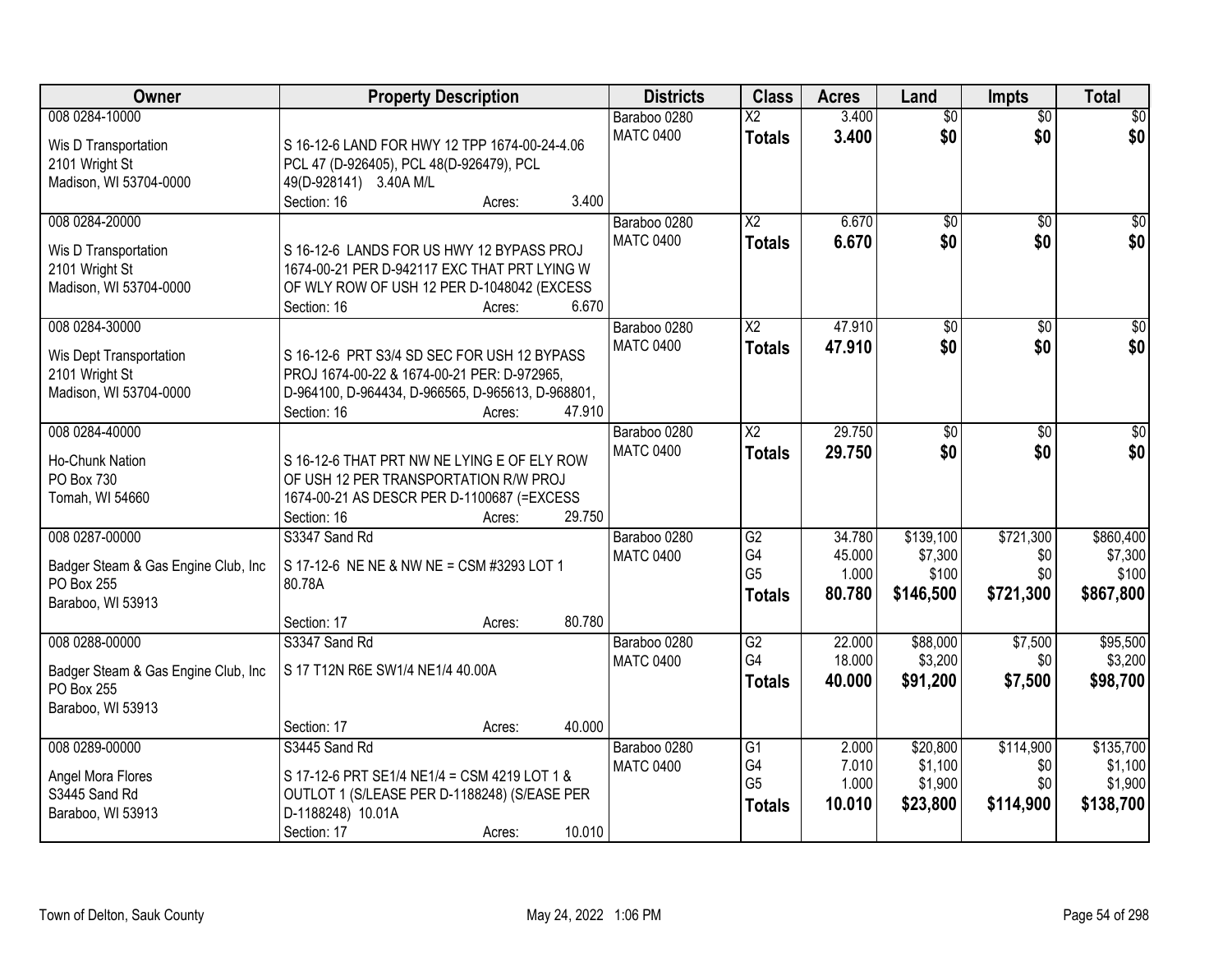| Owner                               | <b>Property Description</b>                      | <b>Districts</b> | <b>Class</b>    | <b>Acres</b>    | Land     | Impts           | <b>Total</b> |
|-------------------------------------|--------------------------------------------------|------------------|-----------------|-----------------|----------|-----------------|--------------|
| 008 0289-10000                      | Sand Rd                                          | Baraboo 0280     | G4              | 25.190          | \$4,400  | $\overline{50}$ | \$4,400      |
| Badger Steam & Gas Engine Club, Inc | S 17-12-6 PRT SE NE COM SE COR-W TO SW COR-N     | <b>MATC 0400</b> | G <sub>5</sub>  | 0.300<br>25.490 | \$100    | \$0<br>\$0      | \$100        |
| PO Box 255                          | TO NW COR- E ALG N LI 1071.82'-S00?08' 36"W      |                  | <b>Totals</b>   |                 | \$4,500  |                 | \$4,500      |
| Baraboo, WI 53913                   | 267.15'-N89?57'08"W 607.15'-S00?08'53"W 646.76'- |                  |                 |                 |          |                 |              |
|                                     | 25.490<br>Section: 17<br>Acres:                  |                  |                 |                 |          |                 |              |
| 008 0290-00000                      | S3465 Sand Rd                                    | Baraboo 0280     | $\overline{G1}$ | 3.000           | \$25,800 | \$146,000       | \$171,800    |
| Jerome H. Leis                      | S 17-12-6 PRT SE NE = CSM #4259 LOT 1 3.00A      | <b>MATC 0400</b> | <b>Totals</b>   | 3.000           | \$25,800 | \$146,000       | \$171,800    |
| S3465 Sand Rd                       | (D-1130505 needs correction)                     |                  |                 |                 |          |                 |              |
| Baraboo, WI 53913                   |                                                  |                  |                 |                 |          |                 |              |
|                                     | 3.000<br>Section: 17<br>Acres:                   |                  |                 |                 |          |                 |              |
| 008 0291-00000                      | S3411 Sand Rd                                    | Baraboo 0280     | $\overline{G1}$ | 1.500           | \$17,400 | \$99,600        | \$117,000    |
| Timothy J. Pittman                  | S 17-12-6 N 247.50 OF E 264' OF SE NE 1.50 A     | <b>MATC 0400</b> | <b>Totals</b>   | 1.500           | \$17,400 | \$99,600        | \$117,000    |
| S3411 Sand Rd                       |                                                  |                  |                 |                 |          |                 |              |
| Baraboo, WI 53913-0000              |                                                  |                  |                 |                 |          |                 |              |
|                                     | 1.500<br>Section: 17<br>Acres:                   |                  |                 |                 |          |                 |              |
| 008 0292-00000                      |                                                  | Baraboo 0280     | 5M              | 8.000           | \$15,600 | $\overline{50}$ | \$15,600     |
| Patrick L. Terry                    | S 17 T12N R6E NE1/4 NW1/4 40.00A                 | <b>MATC 0400</b> | G4              | 30.000          | \$4,800  | \$0             | \$4,800      |
| E10198 Hogsback Rd                  |                                                  |                  | G <sub>5</sub>  | 2.000           | \$3,700  | \$0             | \$3,700      |
| Baraboo, WI 53913                   |                                                  |                  | <b>Totals</b>   | 40.000          | \$24,100 | \$0             | \$24,100     |
|                                     | 40.000<br>Section: 17<br>Acres:                  |                  |                 |                 |          |                 |              |
| 008 0293-00000                      |                                                  | Baraboo 0280     | $\overline{G5}$ | 0.010           | \$100    | $\overline{50}$ | \$100        |
| Patrick L. Terry                    | S 17 T12N R6E N 1RD OF E 1RD OF NW1/4 NW1/4      | <b>MATC 0400</b> | <b>Totals</b>   | 0.010           | \$100    | \$0             | \$100        |
| E10198 Hogsback Rd                  | .01A                                             |                  |                 |                 |          |                 |              |
| Baraboo, WI 53913                   |                                                  |                  |                 |                 |          |                 |              |
|                                     | 0.010<br>Section: 17<br>Acres:                   |                  |                 |                 |          |                 |              |
| 008 0294-00000                      |                                                  | Baraboo 0280     | 5M              | 15.000          | \$27,800 | $\overline{50}$ | \$27,800     |
| Patrick L. Terry                    | S 17-12-6 NW NW EXC E1RD OF N1RD<br>39.99A       | <b>MATC 0400</b> | G4              | 24.990          | \$4,000  | \$0             | \$4,000      |
| E10198 Hogsback Rd                  |                                                  |                  | <b>Totals</b>   | 39.990          | \$31,800 | \$0             | \$31,800     |
| Baraboo, WI 53913                   |                                                  |                  |                 |                 |          |                 |              |
|                                     | 39.990<br>Section: 17<br>Acres:                  |                  |                 |                 |          |                 |              |
| 008 0295-00000                      |                                                  | Baraboo 0280     | $\overline{G4}$ | 31.480          | \$5,400  | $\overline{50}$ | \$5,400      |
| Patrick L. Terry                    | S 17-12-6 SW NW EXC CSM #1550 34.48A             | <b>MATC 0400</b> | G <sub>5</sub>  | 3.000           | \$5,600  | \$0             | \$5,600      |
| E10198 Hogsback Rd                  |                                                  |                  | <b>Totals</b>   | 34.480          | \$11,000 | \$0             | \$11,000     |
| Baraboo, WI 53913                   |                                                  |                  |                 |                 |          |                 |              |
|                                     | 34.480<br>Section: 17<br>Acres:                  |                  |                 |                 |          |                 |              |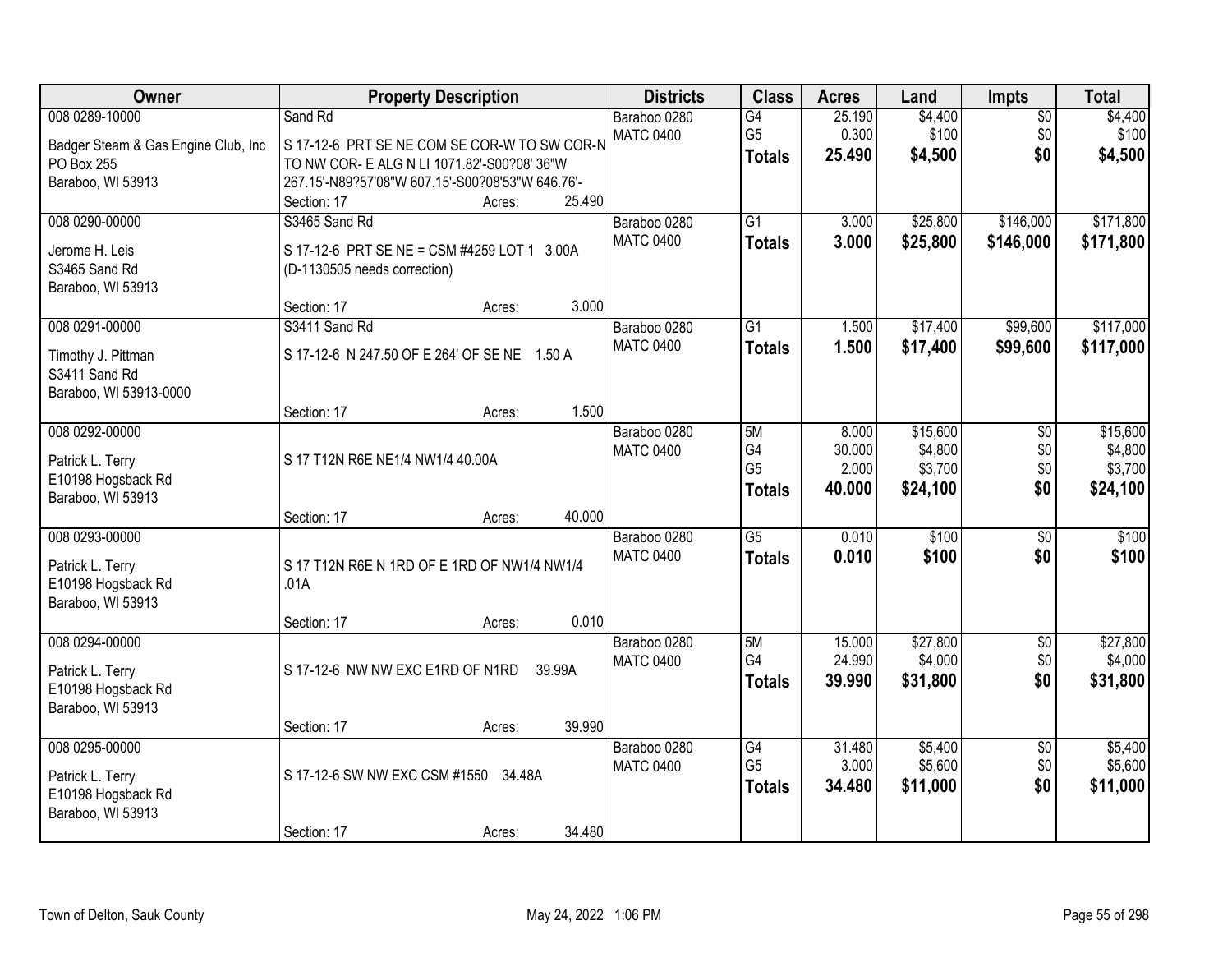| Owner                  |                                                 | <b>Property Description</b> |        | <b>Districts</b> | <b>Class</b>         | <b>Acres</b>    | Land                                | <b>Impts</b>    | <b>Total</b>     |
|------------------------|-------------------------------------------------|-----------------------------|--------|------------------|----------------------|-----------------|-------------------------------------|-----------------|------------------|
| 008 0295-10000         | E10108 State Rd 33                              |                             |        | Baraboo 0280     | $\overline{G1}$      | 5.520           | \$37,600                            | \$145,900       | \$183,500        |
| Daniel B. Herritz      | S 17-12-6 PRT SW NW = CSM #1550 LOT 1 5.52A     |                             |        | <b>MATC 0400</b> | <b>Totals</b>        | 5.520           | \$37,600                            | \$145,900       | \$183,500        |
| E10108 State Rd 33     |                                                 |                             |        |                  |                      |                 |                                     |                 |                  |
| Baraboo, WI 53913-0000 |                                                 |                             |        |                  |                      |                 |                                     |                 |                  |
|                        | Section: 17                                     | Acres:                      | 5.520  |                  |                      |                 |                                     |                 |                  |
| 008 0296-00000         |                                                 |                             |        | Baraboo 0280     | G4                   | 38.000          | \$6,100                             | $\overline{50}$ | \$6,100          |
| Patrick L. Terry       | S 17 T12N R6E SE1/4 NW1/4 40.00A                |                             |        | <b>MATC 0400</b> | G <sub>5</sub>       | 2.000           | \$3,700                             | \$0             | \$3,700          |
| E10198 Hogsback Rd     |                                                 |                             |        |                  | <b>Totals</b>        | 40.000          | \$9,800                             | \$0             | \$9,800          |
| Baraboo, WI 53913      |                                                 |                             |        |                  |                      |                 |                                     |                 |                  |
|                        | Section: 17                                     | Acres:                      | 40.000 |                  |                      |                 |                                     |                 |                  |
| 008 0297-00000         |                                                 |                             |        | Baraboo 0280     | G4                   | 17.480          | \$3,400                             | $\sqrt[6]{3}$   | \$3,400          |
| Patrick L. Terry       | S 17-12-6 NE SW N OF HWY EXC COM AT INTERS      |                             |        | <b>MATC 0400</b> | G <sub>5</sub>       | 2.520           | \$1,300                             | \$0             | \$1,300          |
| E10198 Hogsback Rd     | OF C/L HWY & E LI OF SD 1/4 1/4- WLY ON SD C/L  |                             |        |                  | <b>Totals</b>        | 20.000          | \$4,700                             | \$0             | \$4,700          |
| Baraboo, WI 53913      | HWY 10RD- N 10RD- ELY 10 RD- S 10RD TO POB      |                             |        |                  |                      |                 |                                     |                 |                  |
|                        | Section: 17                                     | Acres:                      | 20.000 |                  |                      |                 |                                     |                 |                  |
| 008 0298-00000         | E10294 State Rd 33                              |                             |        | Baraboo 0280     |                      |                 | <b>Assessed with 008 0297-00000</b> |                 |                  |
| Patrick L. Terry       | S 17-12-6 COM AT INTERS OF C/L HWY & E LI OF NE |                             |        | <b>MATC 0400</b> |                      |                 |                                     |                 |                  |
| E10221 Hogsback Rd     | SW- WLY ON C/L HWY 10RD- N 10RD- ELY 10RD- S    |                             |        |                  |                      |                 |                                     |                 |                  |
| Baraboo, WI 53913-0000 | 10RD TO POB (VOL N MISC P486) 0.62A (ASSESSED   |                             |        |                  |                      |                 |                                     |                 |                  |
|                        | Section: 17                                     | Acres:                      | 0.000  |                  |                      |                 |                                     |                 |                  |
| 008 0299-00000         | State Highway 33                                |                             |        | Baraboo 0280     | 5M                   | 15.000          | \$27,800                            | $\overline{$0}$ | \$27,800         |
| Robert W. Nagel        | S 17-12-6 PRT E1/2 SW1/4 = CSM #835 LOT 1 EXC   |                             |        | <b>MATC 0400</b> | G4<br>G <sub>5</sub> | 25.840<br>0.670 | \$4,200<br>\$100                    | \$0<br>\$0      | \$4,200<br>\$100 |
| E10281 State Rd 33     | CSM'S #2537, #2851 & #3862 41.51A               |                             |        |                  | <b>Totals</b>        | 41.510          | \$32,100                            | \$0             | \$32,100         |
| Baraboo, WI 53913-0000 |                                                 |                             |        |                  |                      |                 |                                     |                 |                  |
|                        | Section: 17                                     | Acres:                      | 41.510 |                  |                      |                 |                                     |                 |                  |
| 008 0299-10000         | E10217 State Rd 33                              |                             |        | Baraboo 0280     | $\overline{G1}$      | 0.820           | \$12,400                            | \$93,100        | \$105,500        |
| Robert W. Nagel        | S 17-12-6 PRT NE SW = CSM #2537 LOT 2 (FMLY     |                             |        | <b>MATC 0400</b> | <b>Totals</b>        | 0.820           | \$12,400                            | \$93,100        | \$105,500        |
| E10281 State Rd 33     | PRT CSM #835)                                   |                             |        |                  |                      |                 |                                     |                 |                  |
| Baraboo, WI 53913-0000 |                                                 |                             |        |                  |                      |                 |                                     |                 |                  |
|                        | Section: 17                                     | Acres:                      | 0.820  |                  |                      |                 |                                     |                 |                  |
| 008 0299-20000         | E10281 State Rd 33                              |                             |        | Baraboo 0280     | $\overline{G1}$      | 3.980           | \$30,700                            | \$579,400       | \$610,100        |
| Robert W. Nagel        | S 17-12-6 PRT NE SW = CSM #2851 LOT 3 (FMLY     |                             |        | <b>MATC 0400</b> | <b>Totals</b>        | 3.980           | \$30,700                            | \$579,400       | \$610,100        |
| E10281 State Rd 33     | PRT CSM #835) 3.98A                             |                             |        |                  |                      |                 |                                     |                 |                  |
| Baraboo, WI 53913-0000 |                                                 |                             |        |                  |                      |                 |                                     |                 |                  |
|                        | Section: 17                                     | Acres:                      | 3.980  |                  |                      |                 |                                     |                 |                  |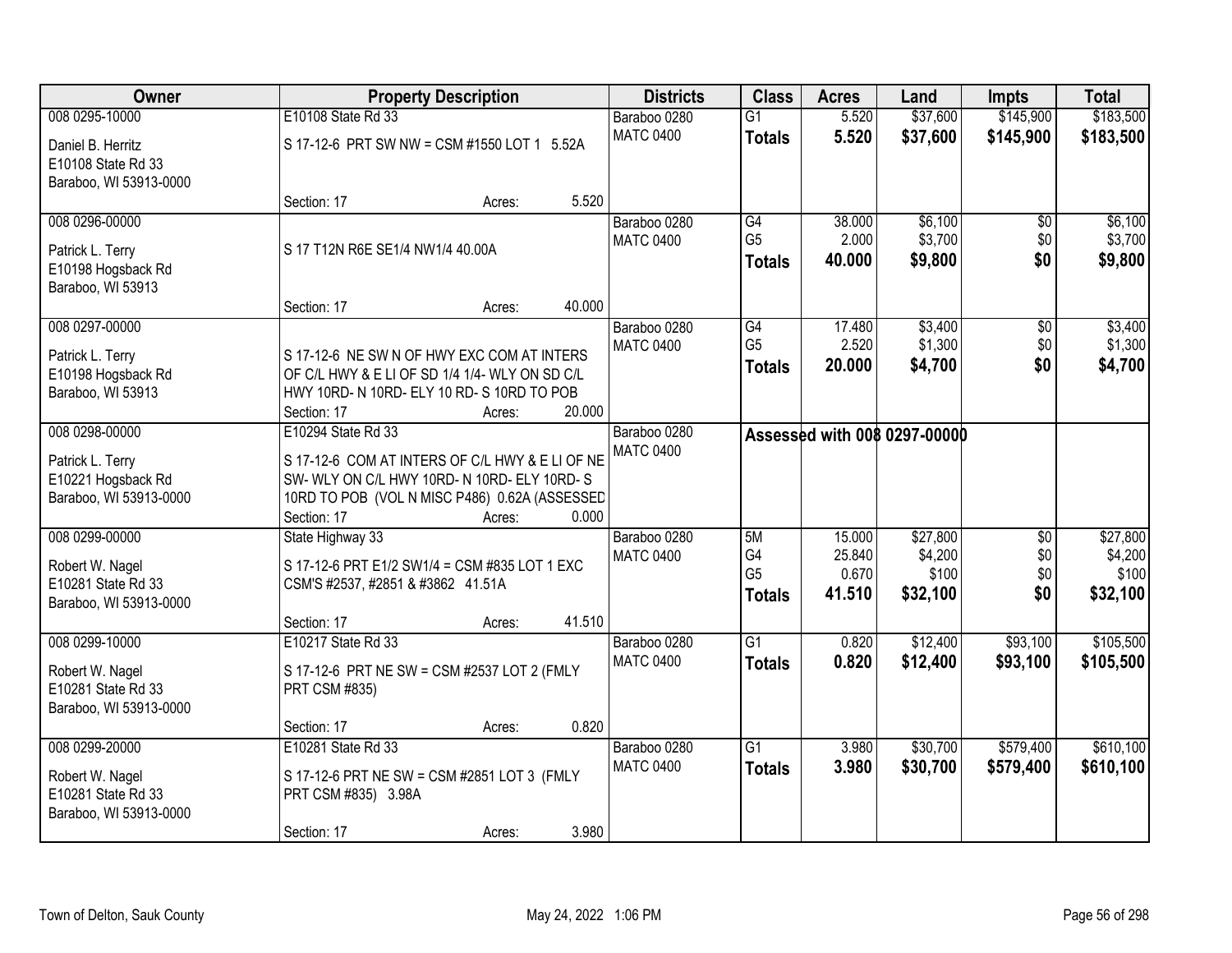| Owner                                                                          |                                                                                                                       | <b>Property Description</b> |        | <b>Districts</b>                 | <b>Class</b>                          | <b>Acres</b>               | Land                                | <b>Impts</b>                  | <b>Total</b>                    |
|--------------------------------------------------------------------------------|-----------------------------------------------------------------------------------------------------------------------|-----------------------------|--------|----------------------------------|---------------------------------------|----------------------------|-------------------------------------|-------------------------------|---------------------------------|
| 008 0299-30000                                                                 | E10201 State Rd 33                                                                                                    |                             |        | Baraboo 0280                     | $\overline{G1}$                       | 0.630                      | \$10,600                            | \$133,300                     | \$143,900                       |
| Robert W. Nagel<br>E10281 State Rd 33<br>Baraboo, WI 53913-0000                | S 17-12-6 PRT NE SW = CSM #3862 LOT 4 (FMLY PRT<br>CSM #835) 0.63A                                                    |                             |        | <b>MATC 0400</b>                 | <b>Totals</b>                         | 0.630                      | \$10,600                            | \$133,300                     | \$143,900                       |
|                                                                                | Section: 17                                                                                                           | Acres:                      | 0.630  |                                  |                                       |                            |                                     |                               |                                 |
| 008 0300-00000<br>Joy C. Nachtigal<br>E10774 Terrytown Rd<br>Baraboo, WI 53913 | S 17-12-6 E100' OF NE SW LYING S OF HWY 1.07A<br>M/L                                                                  |                             | 1.070  | Baraboo 0280<br><b>MATC 0400</b> | $\overline{G4}$<br><b>Totals</b>      | 1.070<br>1.070             | \$300<br>\$300                      | $\overline{50}$<br>\$0        | \$300<br>\$300                  |
| 008 0301-00000                                                                 | Section: 17<br>E10121 State Rd 33                                                                                     | Acres:                      |        | Baraboo 0280                     | G4                                    | 30.000                     | \$5,900                             | \$0                           | \$5,900                         |
| Patrick L. Terry<br>E10198 Hogsback Rd<br>Baraboo, WI 53913                    | S 17 T12N R6E NW1/4 SW1/4 40.00A (SEE TERM OF<br>EASE PER D-1052882)                                                  |                             |        | <b>MATC 0400</b>                 | G <sub>5</sub><br>G7<br><b>Totals</b> | 3.000<br>7.000<br>40.000   | \$200<br>\$48,000<br>\$54,100       | \$0<br>\$378,000<br>\$378,000 | \$200<br>\$426,000<br>\$432,100 |
|                                                                                | Section: 17                                                                                                           | Acres:                      | 40.000 |                                  |                                       |                            |                                     |                               |                                 |
| 008 0302-00000<br>Patrick L. Terry<br>E10198 Hogsback Rd<br>Baraboo, WI 53913  | S 17 T12N R6E SW1/4 SW1/4 40.00A (SEE TERM OF<br>AGMT PER D-1052882) (MFL 26A PER D-1209072)                          |                             |        | Baraboo 0280<br><b>MATC 0400</b> | G5<br>W <sub>6</sub><br><b>Totals</b> | 14.000<br>26.000<br>40.000 | \$25,900<br>(\$101,400)<br>\$25,900 | \$0<br>\$0<br>\$0             | \$25,900<br>\$0<br>\$25,900     |
|                                                                                | Section: 17                                                                                                           | Acres:                      | 40.000 |                                  |                                       |                            |                                     |                               |                                 |
| 008 0303-00000<br>Joy C. Nachtigal<br>E10774 Terrytown Rd<br>Baraboo, WI 53913 | S 17-12-6 E100' OF SE SW 3.03A M/L                                                                                    |                             | 3.030  | Baraboo 0280<br><b>MATC 0400</b> | 5M<br>G4<br><b>Totals</b>             | 1.500<br>1.530<br>3.030    | \$2,800<br>\$400<br>\$3,200         | $\overline{30}$<br>\$0<br>\$0 | \$2,800<br>\$400<br>\$3,200     |
| 008 0304-00000                                                                 | Section: 17                                                                                                           | Acres:                      |        | Baraboo 0280                     | $\overline{G5}$                       | 5.000                      | \$9,300                             | $\overline{50}$               | \$9,300                         |
| Patrick L. Terry<br>E10198 Hogsback Rd<br>Baraboo, WI 53913                    | S 17 T12N R6E SW1/4 SE1/4 SW1/4 10.00A (SEE<br>TERM OF AGMT PER D-1052882) (MFL 5A PER<br>D-1209072)<br>Section: 17   | Acres:                      | 10.000 | <b>MATC 0400</b>                 | W <sub>6</sub><br><b>Totals</b>       | 5.000<br>10,000            | (\$19,500)<br>\$9,300               | \$0<br>\$0                    | \$0<br>\$9,300                  |
| 008 0305-10000                                                                 | E10431 Hangers Ct                                                                                                     |                             |        | Baraboo 0280                     | $\overline{G1}$                       | 2.030                      | \$21,000                            | \$198,400                     | \$219,400                       |
| <b>Travis Anderson</b><br>E10431 Hangers Ct<br>Baraboo, WI 53913               | S 17-12-6 PRT NE SE = CSM #3616 LOT 1 (FMLY<br>PRT CSM'S #2614 & #2505) 2.03A (W/EASE PER<br>D-731047)<br>Section: 17 | Acres:                      | 2.030  | <b>MATC 0400</b>                 | <b>Totals</b>                         | 2.030                      | \$21,000                            | \$198,400                     | \$219,400                       |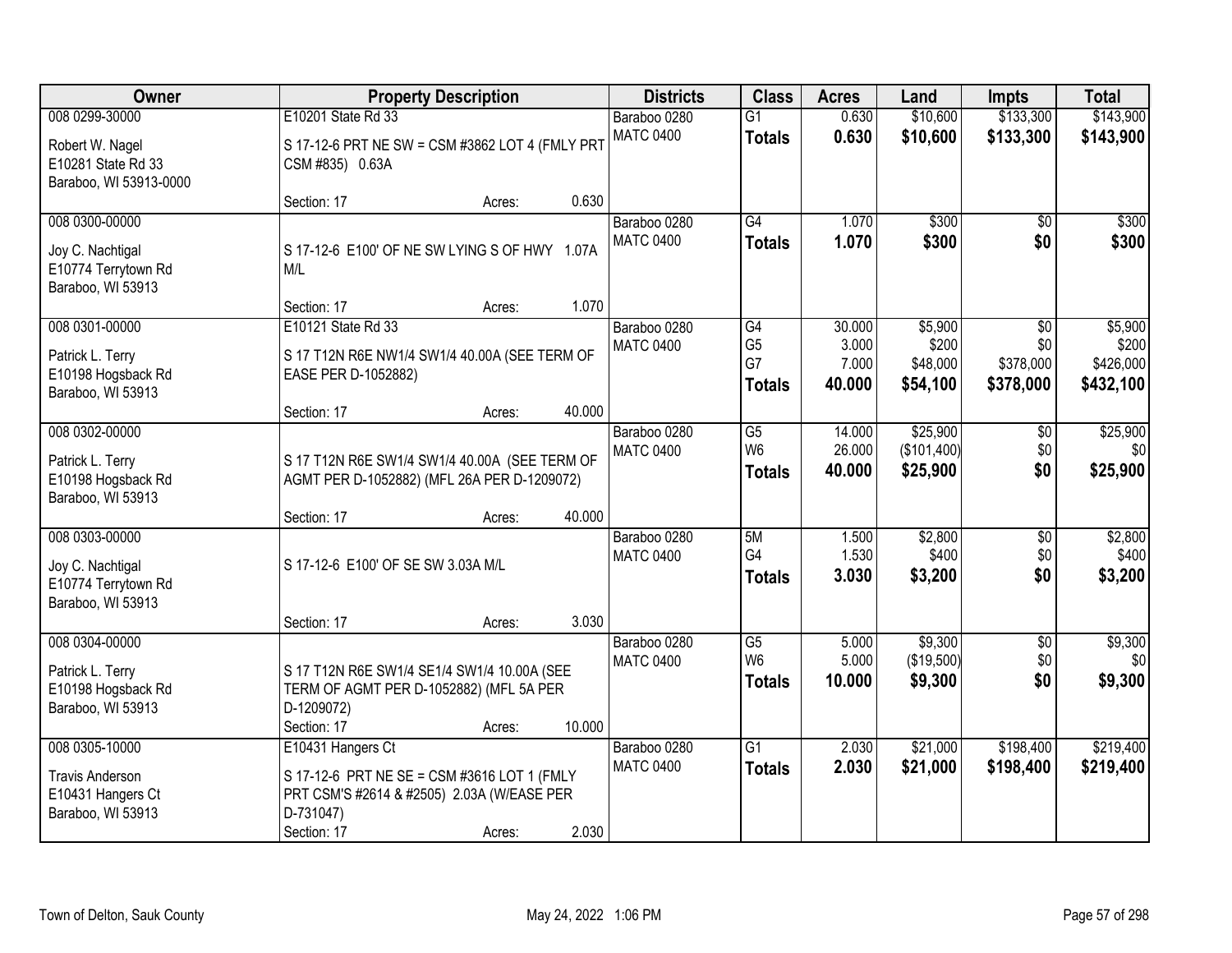| Owner                  | <b>Property Description</b>                                                   | <b>Districts</b> | <b>Class</b>    | <b>Acres</b> | Land     | <b>Impts</b>    | <b>Total</b> |
|------------------------|-------------------------------------------------------------------------------|------------------|-----------------|--------------|----------|-----------------|--------------|
| 008 0305-11000         | E10452 Hangers Ct                                                             | Baraboo 0280     | $\overline{G1}$ | 2.980        | \$25,700 | \$207,900       | \$233,600    |
| Robert W. Smelcer      | S 17-12-6 PRT NE SE = CSM #3616 LOT 2 (FMLY                                   | <b>MATC 0400</b> | <b>Totals</b>   | 2.980        | \$25,700 | \$207,900       | \$233,600    |
| E10452 Hangers Ct      | PRT CSM'S #2614 & #2505) 2.98A (W/EASE PER                                    |                  |                 |              |          |                 |              |
| Baraboo, WI 53913-0000 | D-731047)                                                                     |                  |                 |              |          |                 |              |
|                        | 2.980<br>Section: 17<br>Acres:                                                |                  |                 |              |          |                 |              |
| 008 0305-20000         | E10456 Hangers Ct                                                             | Baraboo 0280     | $\overline{G1}$ | 0.740        | \$11,700 | \$150,400       | \$162,100    |
|                        |                                                                               | <b>MATC 0400</b> | <b>Totals</b>   | 0.740        | \$11,700 | \$150,400       | \$162,100    |
| Erin M. Armbrust       | S 17-12-6 PRT NE SE = CSM #3414 LOT 1 (FMLY                                   |                  |                 |              |          |                 |              |
| E10456 Hangers Ct      | CSM #2505 & PRT LTS 8 & 9 HANGERS ADD)                                        |                  |                 |              |          |                 |              |
| Baraboo, WI 53913      | (S/EASE PER R580-039) (W/EASE PER D-731047)<br>0.740<br>Section: 17<br>Acres: |                  |                 |              |          |                 |              |
| 008 0305-21000         |                                                                               | Baraboo 0280     | $\overline{G1}$ | 0.840        | \$12,600 | $\overline{50}$ | \$12,600     |
|                        | Hangers Ct                                                                    | <b>MATC 0400</b> |                 |              |          |                 |              |
| Leslie D. Armbrust     | S 17-12-6 PRT NE SE = CSM #3414 LOT 2 (FMLY                                   |                  | <b>Totals</b>   | 0.840        | \$12,600 | \$0             | \$12,600     |
| E13151 State Rd 33     | CSM #2505) (W/EASE PER D-731047) 0.84A                                        |                  |                 |              |          |                 |              |
| Baraboo, WI 53913-0000 |                                                                               |                  |                 |              |          |                 |              |
|                        | 0.840<br>Section: 17<br>Acres:                                                |                  |                 |              |          |                 |              |
| 008 0305-30000         | E10455 Hangers Ct                                                             | Baraboo 0280     | G1              | 1.000        | \$14,000 | \$200,200       | \$214,200    |
| Maria C. Vertein       | S 17-12-6 PRT NE SE = CSM #4221 LOT 10 (FMLY                                  | <b>MATC 0400</b> | <b>Totals</b>   | 1.000        | \$14,000 | \$200,200       | \$214,200    |
| E10455 Hangers Ct      | PRT CSM'S #2505, #2614 & #2795)(W/EASE PER                                    |                  |                 |              |          |                 |              |
| Baraboo, WI 53913      | R580-039 & PER D-731047 & PER CSM 2795) 1.00A                                 |                  |                 |              |          |                 |              |
|                        | 1.000<br>Section: 17<br>Acres:                                                |                  |                 |              |          |                 |              |
| 008 0305-31000         | E10453 Hangers Ct                                                             | Baraboo 0280     | $\overline{G1}$ | 1.000        | \$14,000 | \$186,100       | \$200,100    |
|                        |                                                                               | <b>MATC 0400</b> |                 |              |          |                 |              |
| Matthew J. Pasteris    | S 17-12-6 PRT NE1/4 SE1/4 = CSM 4221 LOT 9 (FMLY                              |                  | <b>Totals</b>   | 1.000        | \$14,000 | \$186,100       | \$200,100    |
| E10453 Hangers Ct      | PRT CSM'S 2505, 2614 & 2795) (W/EASE PER                                      |                  |                 |              |          |                 |              |
| Baraboo, WI 53913-0000 | D-573472 & PER D-731047 & PER CSM 2795) 1.00A                                 |                  |                 |              |          |                 |              |
|                        | 1.000<br>Section: 17<br>Acres:                                                |                  |                 |              |          |                 |              |
| 008 0305-40000         | E10451 Hangers Ct                                                             | Baraboo 0280     | $\overline{G1}$ | 2.540        | \$23,500 | \$219,900       | \$243,400    |
| George Stopper         | S 17-12-6 PRT NE SE = CSM #4222 LOT 8 (FMLY                                   | <b>MATC 0400</b> | <b>Totals</b>   | 2.540        | \$23,500 | \$219,900       | \$243,400    |
| E10451 Hangers Ct      | PRT CSM'S #2505, #2614 & #2795 & PRT LTS 8 & 9                                |                  |                 |              |          |                 |              |
| Baraboo, WI 53913-0000 | HANGERS ADD)(S/EASE PER R580-039 & PER                                        |                  |                 |              |          |                 |              |
|                        | 2.540<br>Section: 17<br>Acres:                                                |                  |                 |              |          |                 |              |
| 008 0305-41000         | E10454 Hangers Ct                                                             | Baraboo 0280     | $\overline{G1}$ | 1.170        | \$15,200 | \$145,000       | \$160,200    |
|                        |                                                                               | <b>MATC 0400</b> | <b>Totals</b>   | 1.170        | \$15,200 | \$145,000       | \$160,200    |
| Timothy M. Gillmore    | S 17-12-6 PRT NE SE = CSM #4222 LOT 7 (FMLY                                   |                  |                 |              |          |                 |              |
| E10454 Hangers Ct      | PRT CSM'S #2505, #2614 & #2795) (S/EASE PER                                   |                  |                 |              |          |                 |              |
| Baraboo, WI 53913      | R580-039 & PER D-731047 & PER CSM #2795)<br>1.17A                             |                  |                 |              |          |                 |              |
|                        | 1.170<br>Section: 17<br>Acres:                                                |                  |                 |              |          |                 |              |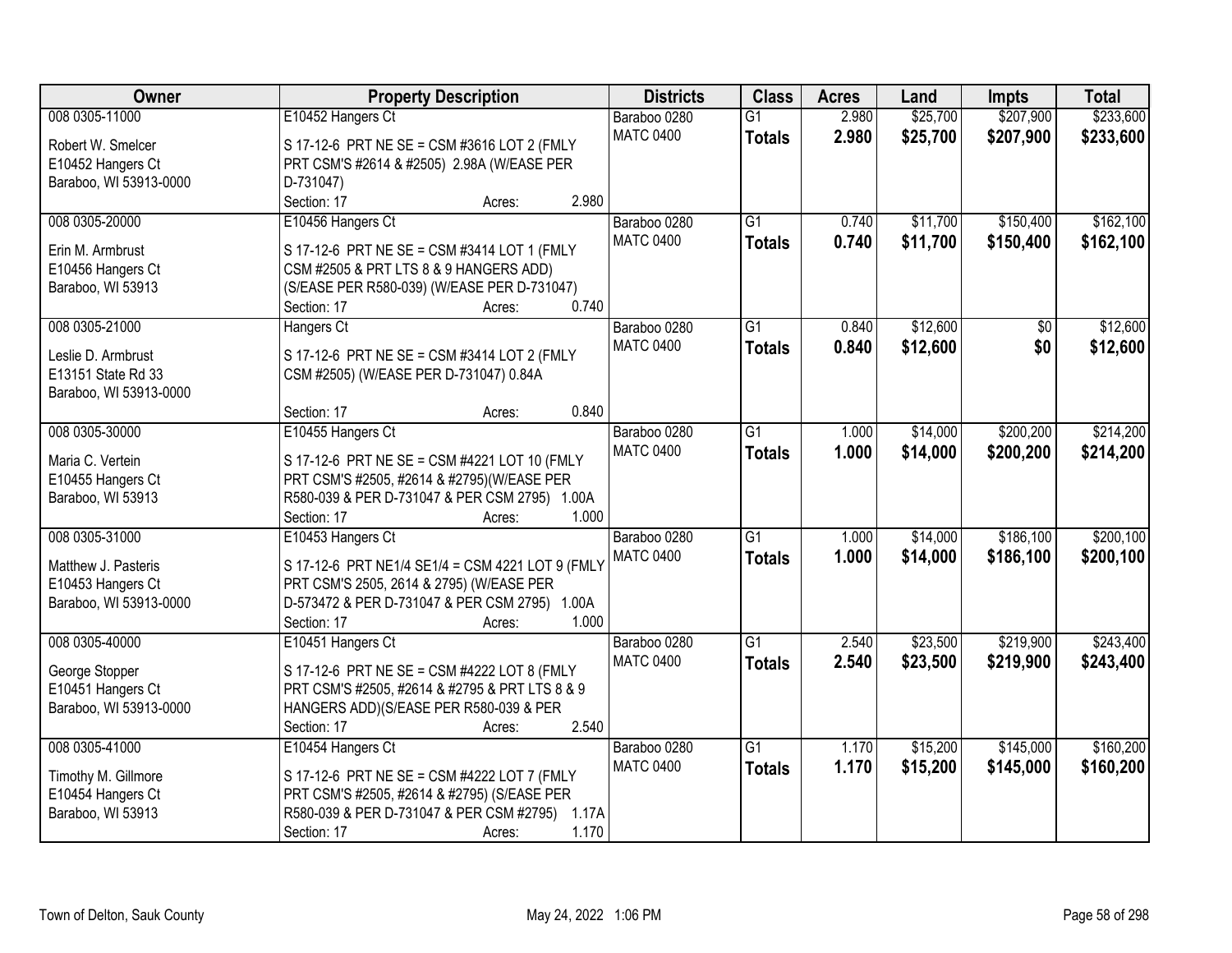| Owner                               | <b>Property Description</b>                     | <b>Districts</b> | <b>Class</b>    | <b>Acres</b> | Land     | <b>Impts</b> | <b>Total</b> |
|-------------------------------------|-------------------------------------------------|------------------|-----------------|--------------|----------|--------------|--------------|
| 008 0306-00000                      | E10404A State Rd 33                             | Baraboo 0280     | $\overline{G1}$ | 2.020        | \$20,900 | \$107,300    | \$128,200    |
| Clyde D Jr & Joy C Nachtigal Living | S 17-12-6 PRT NE SE COM ON N LI HWY & WLI NE    | <b>MATC 0400</b> | <b>Totals</b>   | 2.020        | \$20,900 | \$107,300    | \$128,200    |
| Trust                               | SE-N330'- E264'-S TO NLI HWY-NWLY TO POB EXC    |                  |                 |              |          |              |              |
| E10774 Terrytown Rd                 | R180-80; & INCL ADJ 16' STRIP IN NW SE PER      |                  |                 |              |          |              |              |
| Baraboo, WI 53913                   | 2.020<br>Section: 17<br>Acres:                  |                  |                 |              |          |              |              |
| 008 0307-00000                      | S3503 Sand Rd                                   | Baraboo 0280     | $\overline{G1}$ | 2.380        | \$22,700 | \$193,800    | \$216,500    |
|                                     | S 17-12-6 PRT NE1/4 SE1/4 = CSM 897 LOT 1 2.38A | <b>MATC 0400</b> | <b>Totals</b>   | 2.380        | \$22,700 | \$193,800    | \$216,500    |
| Brandon L. Carmody<br>S3503 Sand Rd |                                                 |                  |                 |              |          |              |              |
| Baraboo, WI 53913                   |                                                 |                  |                 |              |          |              |              |
|                                     | 2.380<br>Section: 17<br>Acres:                  |                  |                 |              |          |              |              |
| 008 0308-00000                      | S3529 Sand Rd                                   | Baraboo 0280     | G1              | 2.380        | \$22,700 | \$129,200    | \$151,900    |
|                                     |                                                 | <b>MATC 0400</b> | <b>Totals</b>   | 2.380        | \$22,700 | \$129,200    | \$151,900    |
| Kevin J. Seymour                    | S 17-12-6 PRT NE SE = CSM #896 LOT 2 2.5A GROSS |                  |                 |              |          |              |              |
| S3529 Sand Rd                       | 2.38A NET                                       |                  |                 |              |          |              |              |
| Baraboo, WI 53913-0000              |                                                 |                  |                 |              |          |              |              |
|                                     | 2.380<br>Section: 17<br>Acres:                  |                  |                 |              |          |              |              |
| 008 0309-00000                      | E10428 State Rd 33                              | Baraboo 0280     | G1              | 1.000        | \$14,000 | \$131,300    | \$145,300    |
| Jean M. Kietzke Le                  | S 17-12-6 PRT NE SE = CSM #1433 LOT 1<br>1.0A   | <b>MATC 0400</b> | <b>Totals</b>   | 1.000        | \$14,000 | \$131,300    | \$145,300    |
| E10428 State Rd 33                  | (S/LE OF JEAN M KIETZKE PER D-1131753)          |                  |                 |              |          |              |              |
| Baraboo, WI 53913                   |                                                 |                  |                 |              |          |              |              |
|                                     | 1.000<br>Section: 17<br>Acres:                  |                  |                 |              |          |              |              |
| 008 0310-00000                      | S3551 Sand Rd                                   | Baraboo 0280     | $\overline{G1}$ | 2.000        | \$20,800 | \$98,100     | \$118,900    |
| Daniel D. Hirst                     | S 17-12-6 PRT NE SE COM NE COR-S 28 RODS TO     | <b>MATC 0400</b> | <b>Totals</b>   | 2.000        | \$20,800 | \$98,100     | \$118,900    |
| S3551 Sand Rd                       | POB-W 40 RODS -S 8 RODS-E 40 RODS-N 8 RODS TO   |                  |                 |              |          |              |              |
| Baraboo, WI 53913-0000              | POB 2.00A                                       |                  |                 |              |          |              |              |
|                                     | Section: 17<br>2.000<br>Acres:                  |                  |                 |              |          |              |              |
| 008 0311-00000                      | E10436A State Rd 33                             | Baraboo 0280     | $\overline{G1}$ | 1.100        | \$14,700 | \$85,500     | \$100,200    |
|                                     |                                                 | <b>MATC 0400</b> | <b>Totals</b>   | 1.100        | \$14,700 | \$85,500     | \$100,200    |
| David J. Schaller                   | S 17-12-6 PRT NE SE CSM #1433 LOT 2 1.10A       |                  |                 |              |          |              |              |
| E10436A State Rd 33                 | (E10436A HWY 33)                                |                  |                 |              |          |              |              |
| Baraboo, WI 53913-0000              |                                                 |                  |                 |              |          |              |              |
|                                     | 1.100<br>Section: 17<br>Acres:                  |                  |                 |              |          |              |              |
| 008 0312-00000                      | S3535 Sand Rd                                   | Baraboo 0280     | $\overline{G1}$ | 2.000        | \$20,800 | \$120,100    | \$140,900    |
| Ben A. Rist                         | S 17 T12N R6E PRT NE1/4 SE1/4 COM NECOR-S 28    | <b>MATC 0400</b> | <b>Totals</b>   | 2.000        | \$20,800 | \$120,100    | \$140,900    |
| S312 Town Hall Rd                   | RDS-W40 RD- N8 RD-E 40RD-S 8RD POB 2.00A        |                  |                 |              |          |              |              |
| Lyndon Station, WI 53944            |                                                 |                  |                 |              |          |              |              |
|                                     | 2.000<br>Section: 17<br>Acres:                  |                  |                 |              |          |              |              |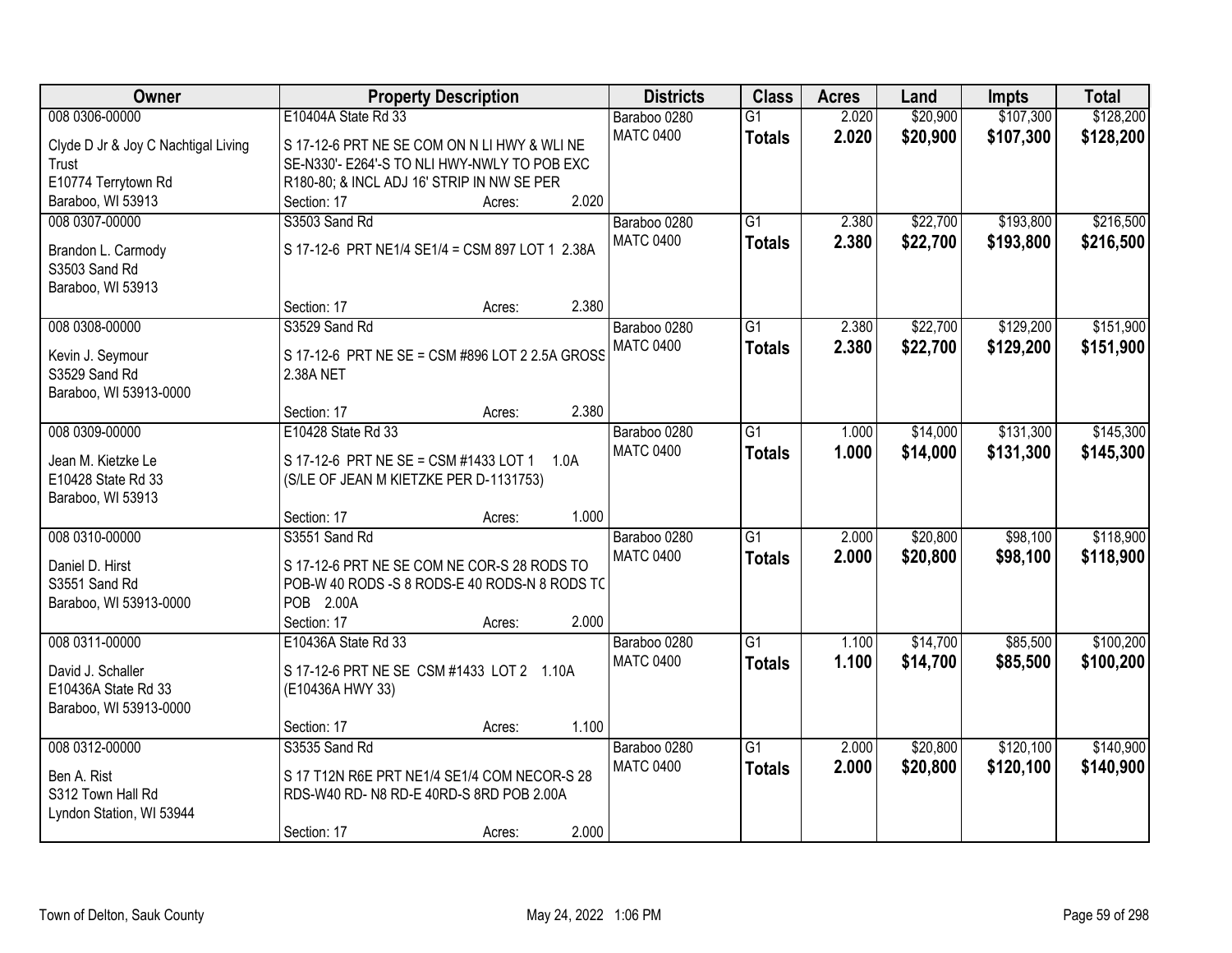| Owner                                                                          | <b>Property Description</b>                                                                | <b>Districts</b>                 | <b>Class</b>                                       | <b>Acres</b>                        | Land                                       | <b>Impts</b>                  | <b>Total</b>                               |
|--------------------------------------------------------------------------------|--------------------------------------------------------------------------------------------|----------------------------------|----------------------------------------------------|-------------------------------------|--------------------------------------------|-------------------------------|--------------------------------------------|
| 008 0313-01000<br>Joy C. Nachtigal<br>E10774 Terrytown Rd                      | S 17-12-6 NW1/4 SE1/4 EXC COM NW COR LOT 1<br>CSM 3616 - S00?10?30?E 725.85? TO POB -      | Baraboo 0280<br><b>MATC 0400</b> | $\overline{G4}$<br>G <sub>5</sub><br><b>Totals</b> | 10.000<br>1.940<br>11.940           | \$2,200<br>\$100<br>\$2,300                | $\overline{50}$<br>\$0<br>\$0 | \$2,200<br>\$100<br>\$2,300                |
| Baraboo, WI 53913                                                              | S00?10?30?E 346.16? - WLY (R=11409.20?)<br>11.940<br>Section: 17<br>Acres:                 |                                  |                                                    |                                     |                                            |                               |                                            |
| 008 0313-10000<br>Badger Steam & Gas Engine Club, Inc<br>PO Box 255            | S 17-12-6 PRT NW1/4 SE1/4 COM N1/4 COR SD SEC<br>S00?04?00?E 2625.63? TO POB - S00?04?00?E | Baraboo 0280<br><b>MATC 0400</b> | G4<br>G <sub>5</sub><br><b>Totals</b>              | 26.000<br>1.940<br>27.940           | \$5,500<br>\$100<br>\$5,600                | $\overline{50}$<br>\$0<br>\$0 | \$5,500<br>\$100<br>\$5,600                |
| Baraboo, WI 53913                                                              | 747.25? - S73?53?29?E 86.33? - SELY 1264.18?<br>27.940<br>Section: 17<br>Acres:            |                                  |                                                    |                                     |                                            |                               |                                            |
| 008 0314-00000<br>Joy C. Nachtigal<br>E10774 Terrytown Rd<br>Baraboo, WI 53913 | S 17-12-6 SW SE 40.00A                                                                     | Baraboo 0280<br><b>MATC 0400</b> | 5M<br>G4<br>G <sub>5</sub><br><b>Totals</b>        | 16.000<br>20.000<br>4.000<br>40.000 | \$29,600<br>\$3,500<br>\$7,400<br>\$40,500 | \$0<br>\$0<br>\$0<br>\$0      | \$29,600<br>\$3,500<br>\$7,400<br>\$40,500 |
|                                                                                | 40.000<br>Section: 17<br>Acres:                                                            |                                  |                                                    |                                     |                                            |                               |                                            |
| 008 0315-00000<br>Louie D. Wells<br>S3662 Old Hwy 33<br>Baraboo, WI 53913-0000 | S3662 Old Hwy 33<br>S 17-12-6 PRT SE SE = CSM #4069 LOT 5 2.00A<br>(FMLY PRT CSM #3944)    | Baraboo 0280<br><b>MATC 0400</b> | $\overline{G1}$<br><b>Totals</b>                   | 2.000<br>2.000                      | \$20,800<br>\$20,800                       | \$157,700<br>\$157,700        | \$178,500<br>\$178,500                     |
|                                                                                | 2.000<br>Section: 17<br>Acres:                                                             |                                  |                                                    |                                     |                                            |                               |                                            |
| 008 0315-01000<br>Justin T. Williams<br>S3666 Old Hwy 33<br>Baraboo, WI 53913  | S3666 Old Hwy 33<br>S 17-12-6 PRT SE SE = CSM #4069 LOT 6 2.00A<br>(FMLY PRT CSM #3944)    | Baraboo 0280<br><b>MATC 0400</b> | $\overline{G1}$<br><b>Totals</b>                   | 2.000<br>2.000                      | \$20,800<br>\$20,800                       | \$317,800<br>\$317,800        | \$338,600<br>\$338,600                     |
|                                                                                | 2.000<br>Section: 17<br>Acres:                                                             |                                  |                                                    |                                     |                                            |                               |                                            |
| 008 0315-10000<br>Steve Jopp<br>S3609A Sand Rd<br>Baraboo, WI 53913-0000       | S3609A Sand Rd<br>S 17-12-6 PRT SE SE = CSM #3944 LOT 4<br>2.84A                           | Baraboo 0280<br><b>MATC 0400</b> | $\overline{G1}$<br><b>Totals</b>                   | 2.840<br>2.840                      | \$25,000<br>\$25,000                       | \$168,700<br>\$168,700        | \$193,700<br>\$193,700                     |
|                                                                                | 2.840<br>Section: 17<br>Acres:                                                             |                                  |                                                    |                                     |                                            |                               |                                            |
| 008 0316-00000<br>Cobi Czaplewski<br>E10449 State Rd 33<br>Baraboo, WI 53913   | E10449 State Rd 33<br>Deed                                                                 | Baraboo 0280<br><b>MATC 0400</b> | $\overline{G1}$<br><b>Totals</b>                   | 2.420<br>2.420                      | \$22,900<br>\$22,900                       | \$156,500<br>\$156,500        | \$179,400<br>\$179,400                     |
|                                                                                | 2.420<br>Section: 17<br>Acres:                                                             |                                  |                                                    |                                     |                                            |                               |                                            |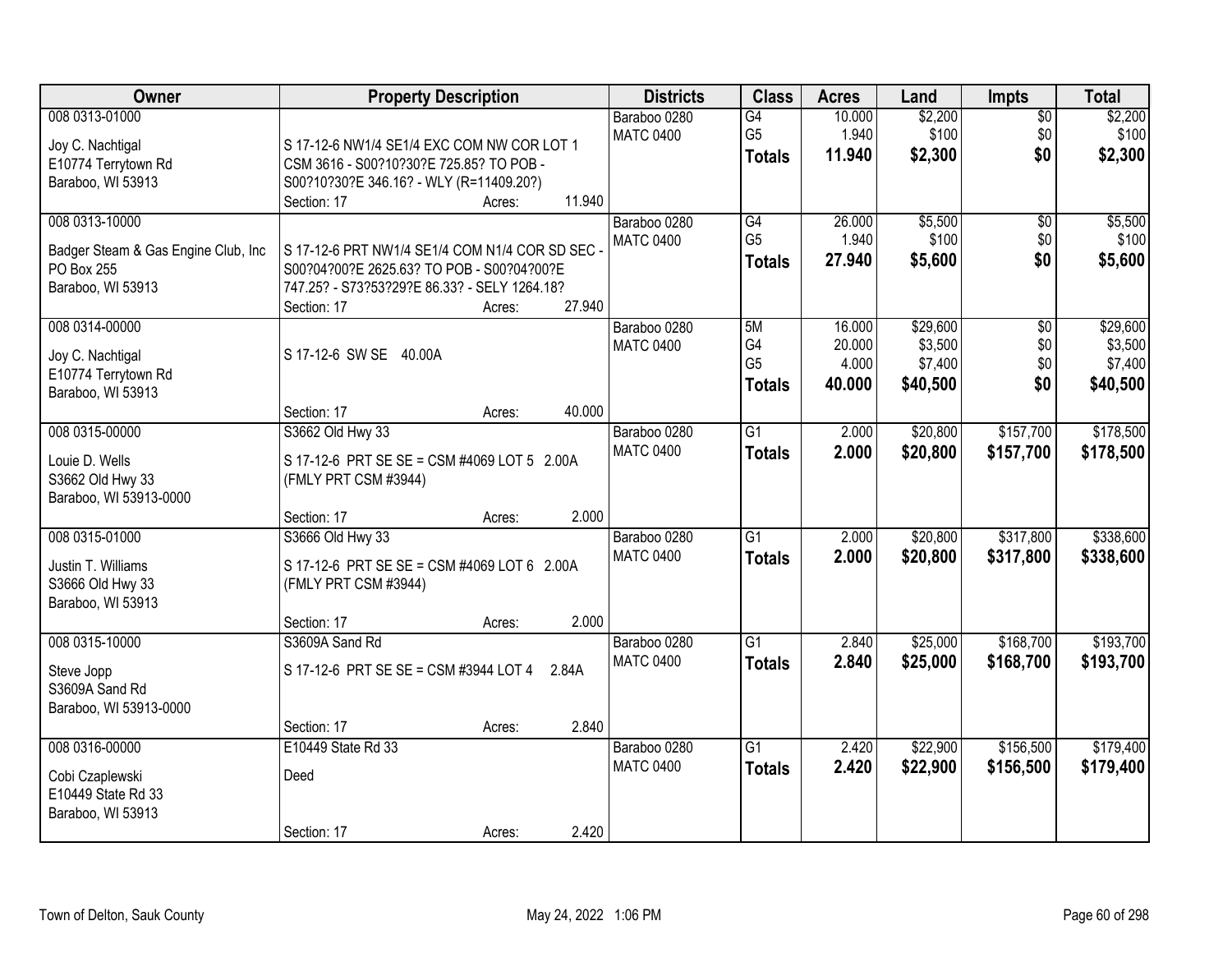| Owner                               | <b>Property Description</b>                     |        |        | <b>Districts</b>                 | <b>Class</b>         | <b>Acres</b>   | Land                | <b>Impts</b>    | <b>Total</b>         |
|-------------------------------------|-------------------------------------------------|--------|--------|----------------------------------|----------------------|----------------|---------------------|-----------------|----------------------|
| 008 0317-00000                      | S3631A Old Hwy 33                               |        |        | Baraboo 0280                     | $\overline{G1}$      | 1.020          | \$14,100            | \$128,800       | \$142,900            |
| Gary T. Carpenter                   | S 17-12-6 PRT SE SE = CSM #153 LOT 2 1.02A      |        |        | <b>MATC 0400</b>                 | <b>Totals</b>        | 1.020          | \$14,100            | \$128,800       | \$142,900            |
| S3631A Old Hwy 33                   |                                                 |        |        |                                  |                      |                |                     |                 |                      |
| Baraboo, WI 53913-0000              |                                                 |        |        |                                  |                      |                |                     |                 |                      |
|                                     | Section: 17                                     | Acres: | 1.020  |                                  |                      |                |                     |                 |                      |
| 008 0318-00000                      | S3649 Old Hwy 33                                |        |        | Baraboo 0280                     | 5M                   | 7.450          | \$13,800            | $\overline{50}$ | \$13,800             |
| Lee A. Howard                       | S 17 T12N R6E SE1/4 SE1/4 S OF HWY EXC W528'    |        |        | <b>MATC 0400</b>                 | G <sub>1</sub><br>G4 | 2.000<br>5.850 | \$20,800<br>\$900   | \$80,700<br>\$0 | \$101,500<br>\$900   |
| S3649 Old Hwy 33                    | 15.45A M/L                                      |        |        |                                  | G <sub>5</sub>       | 0.150          | \$100               | \$0             | \$100                |
| Baraboo, WI 53913-0000              |                                                 |        |        |                                  | <b>Totals</b>        | 15.450         | \$35,600            | \$80,700        | \$116,300            |
|                                     | Section: 17                                     | Acres: | 15.450 |                                  |                      |                |                     |                 |                      |
| 008 0319-00000                      | S3611 Old Hwy 33                                |        |        | Baraboo 0280<br><b>MATC 0400</b> | G1<br>G <sub>5</sub> | 2.000<br>2.000 | \$20,800<br>\$3,500 | \$81,600<br>\$0 | \$102,400<br>\$3,500 |
| Jerry R & Wanda D Nims Living Trust | S 17 T12N R6E W 528' OF SE1/4 SE1/4 LY S OF HWY |        |        |                                  | G <sub>6</sub>       | 11.000         | \$42,900            | \$0             | \$42,900             |
| S3611 Old Hwy 33                    | 15.00A M/L                                      |        |        |                                  | <b>Totals</b>        | 15.000         | \$67,200            | \$81,600        | \$148,800            |
| Baraboo, WI 53913                   |                                                 |        | 15.000 |                                  |                      |                |                     |                 |                      |
| 008 0320-00000                      | Section: 17                                     | Acres: |        | Baraboo 0280                     | G4                   | 37.000         | \$6,000             | $\sqrt[6]{3}$   | \$6,000              |
|                                     |                                                 |        |        | <b>MATC 0400</b>                 | G <sub>5</sub>       | 3.000          | \$5,600             | \$0             | \$5,600              |
| Thomas K. Holt                      | S 18 T12N R6E NE1/4 NE1/4 40.00A                |        |        |                                  | <b>Totals</b>        | 40.000         | \$11,600            | \$0             | \$11,600             |
| E10084 State Rd 33                  |                                                 |        |        |                                  |                      |                |                     |                 |                      |
| Baraboo, WI 53913-0000              | Section: 18                                     | Acres: | 40.000 |                                  |                      |                |                     |                 |                      |
| 008 0321-00000                      | State Highway 33                                |        |        | Baraboo 0280                     | 5M                   | 24.000         | \$43,800            | $\overline{50}$ | \$43,800             |
|                                     |                                                 |        |        | <b>MATC 0400</b>                 | G4                   | 10.000         | \$1,600             | \$0             | \$1,600              |
| Trust Agreement of Verne & Adeline  | S 18-12-6 NW NE 40.00A                          |        |        |                                  | G <sub>5</sub>       | 6.000          | \$2,400             | \$0             | \$2,400              |
| Trachsler<br>127 Grand Ave          |                                                 |        |        |                                  | <b>Totals</b>        | 40.000         | \$47,800            | \$0             | \$47,800             |
| Lodi, WI 53555                      | Section: 18                                     | Acres: | 40.000 |                                  |                      |                |                     |                 |                      |
| 008 0322-00000                      | E9905 State Rd 33                               |        |        | Baraboo 0280                     | $\overline{G4}$      | 29.000         | \$4,500             | $\overline{50}$ | \$4,500              |
| Trust Agreement of Verne & Adeline  | S 18-12-6 SW NE 40.00A                          |        |        | <b>MATC 0400</b>                 | G <sub>5</sub>       | 9.000          | \$2,200             | \$0             | \$2,200              |
| Trachsler                           |                                                 |        |        |                                  | G7                   | 2.000          | \$23,000            | \$100,700       | \$123,700            |
| 127 Grand Ave                       |                                                 |        |        |                                  | Totals               | 40.000         | \$29,700            | \$100,700       | \$130,400            |
| Lodi, WI 53555                      | Section: 18                                     | Acres: | 40.000 |                                  |                      |                |                     |                 |                      |
| 008 0323-00000                      | E10042A State Rd 33                             |        |        | Baraboo 0280                     | 5M                   | 5.550          | \$10,300            | $\overline{30}$ | \$10,300             |
| Thomas K. Holt                      | S 18-12-6 SE NE EXC CSM #3014 37.55A            |        |        | <b>MATC 0400</b>                 | G4                   | 26.000         | \$4,200             | \$0             | \$4,200              |
| E10084 State Rd 33                  |                                                 |        |        |                                  | G <sub>5</sub>       | 4.000          | \$200               | \$0             | \$200                |
| Baraboo, WI 53913-0000              |                                                 |        |        |                                  | G7                   | 2.000          | \$23,000            | \$82,100        | \$105,100            |
|                                     | Section: 18                                     | Acres: | 37.550 |                                  | <b>Totals</b>        | 37.550         | \$37,700            | \$82,100        | \$119,800            |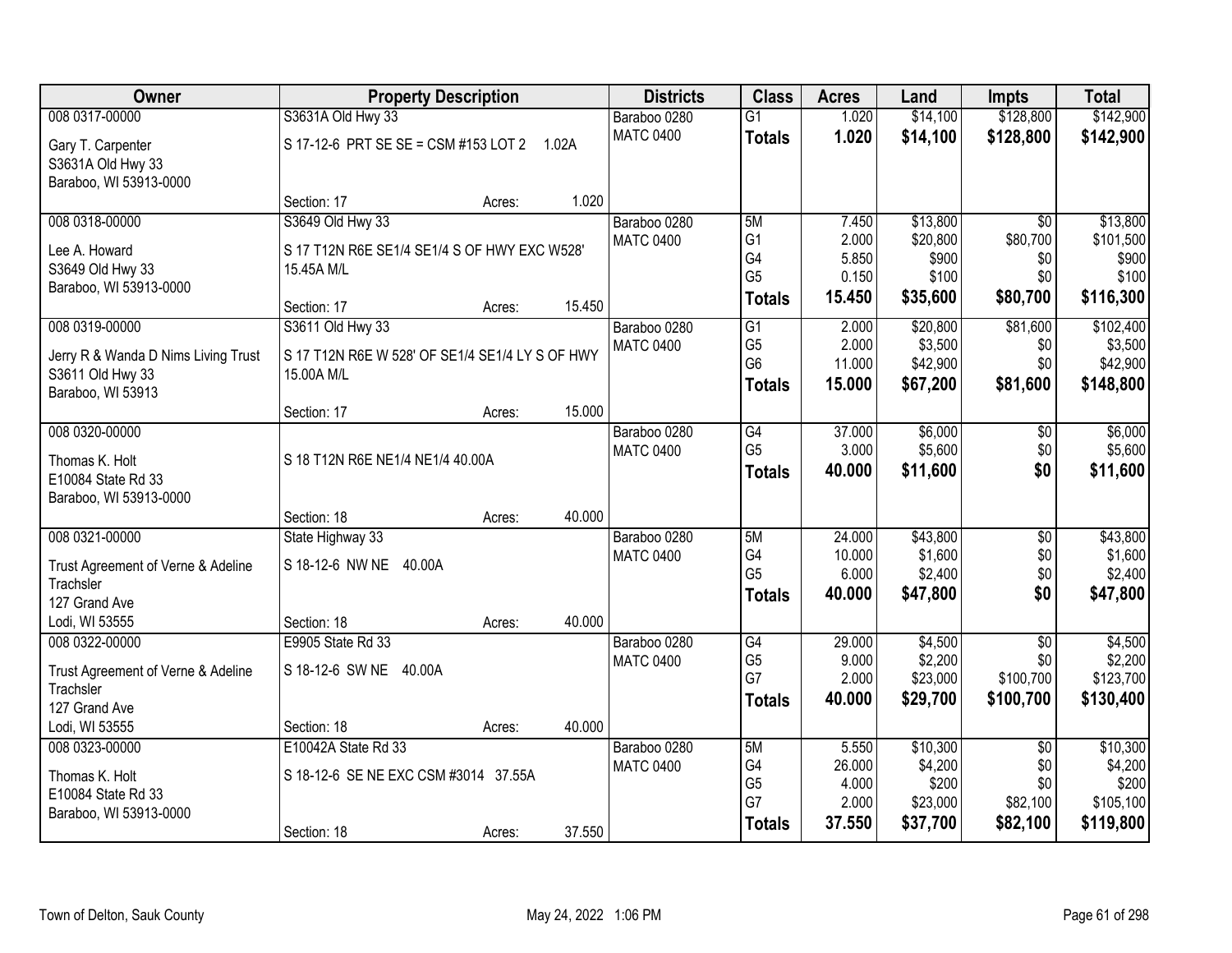| Owner                                           | <b>Property Description</b>                                                                  | <b>Districts</b> | <b>Class</b>    | <b>Acres</b> | Land     | <b>Impts</b>    | <b>Total</b> |
|-------------------------------------------------|----------------------------------------------------------------------------------------------|------------------|-----------------|--------------|----------|-----------------|--------------|
| 008 0323-10000                                  | E10084 State Rd 33                                                                           | Baraboo 0280     | $\overline{G1}$ | 2.450        | \$23,100 | \$147,800       | \$170,900    |
| Thomas K. Holt                                  | S 18-12-6 PRT SE NE = CSM #3014 LOT 1 2.45A                                                  | <b>MATC 0400</b> | <b>Totals</b>   | 2.450        | \$23,100 | \$147,800       | \$170,900    |
| E10084 State Rd 33                              |                                                                                              |                  |                 |              |          |                 |              |
| Baraboo, WI 53913-0000                          |                                                                                              |                  |                 |              |          |                 |              |
|                                                 | 2.450<br>Section: 18<br>Acres:                                                               |                  |                 |              |          |                 |              |
| 008 0324-00000                                  | State Highway 33                                                                             | Baraboo 0280     | G4              | 6.000        | \$900    | \$0             | \$900        |
| Trust Agreement of Verne & Adeline              | S 18 T12N R6E NE1/4 NW1/4 LYING S OF OLD HWY                                                 | <b>MATC 0400</b> | G <sub>5</sub>  | 2.000        | \$500    | \$0             | \$500        |
| Trachsler                                       | NO. 33 8.00 A                                                                                |                  | <b>Totals</b>   | 8.000        | \$1,400  | \$0             | \$1,400      |
| 127 Grand Ave                                   |                                                                                              |                  |                 |              |          |                 |              |
| Lodi, WI 53555                                  | 8.000<br>Section: 18<br>Acres:                                                               |                  |                 |              |          |                 |              |
| 008 0325-00000                                  | State Highway 33                                                                             | Baraboo 0280     | 5M              | 4.000        | \$7,400  | \$0             | \$7,400      |
| Thomas W. Webb                                  | S 18-12-6 NE FRAC NW LYING N OF NEW HWY 33                                                   | <b>MATC 0400</b> | G4              | 26.000       | \$4,200  | \$0             | \$4,200      |
| PO Box 250                                      | 32.00A                                                                                       |                  | G <sub>5</sub>  | 2.000        | \$100    | \$0             | \$100        |
| Lake Delton, WI 53940                           |                                                                                              |                  | <b>Totals</b>   | 32.000       | \$11,700 | \$0             | \$11,700     |
|                                                 | 32.000<br>Section: 18<br>Acres:                                                              |                  |                 |              |          |                 |              |
| 008 0326-00000                                  | Old Hwy 33                                                                                   | Baraboo 0280     | G4              | 18.420       | \$3,500  | \$0             | \$3,500      |
|                                                 | S 18-12-6 N1/2 W1/2 FRAC NW1/4 LYING S OF OLD                                                | <b>MATC 0400</b> | G <sub>5</sub>  | 1.000        | \$100    | \$0             | \$100        |
| Trust Agreement of Verne & Adeline<br>Trachsler | HWY 33 (S/EASE'S PER D-328760 & D-262401) 19.42A                                             |                  | <b>Totals</b>   | 19.420       | \$3,600  | \$0             | \$3,600      |
| 127 Grand Ave                                   | M/L                                                                                          |                  |                 |              |          |                 |              |
| Lodi, WI 53555                                  | Section: 18<br>19.420<br>Acres:                                                              |                  |                 |              |          |                 |              |
| 008 0327-00000                                  | State Highway 33                                                                             | Baraboo 0280     | $\overline{G4}$ | 7.550        | \$1,300  | $\overline{50}$ | \$1,300      |
|                                                 |                                                                                              | <b>MATC 0400</b> | G <sub>5</sub>  | 2.000        | \$100    | \$0             | \$100        |
| Thomas W. Webb<br>PO Box 250                    | S 18-12-6 N1/2 W1/2 FRAC NW1/4 LYING N OF OLD<br>HWY 33 EXC PLAT OF FAWN RIDGE ESTATES 9.55A |                  | <b>Totals</b>   | 9.550        | \$1,400  | \$0             | \$1,400      |
| Lake Delton, WI 53940                           | M/L                                                                                          |                  |                 |              |          |                 |              |
|                                                 | Section: 18<br>9.550<br>Acres:                                                               |                  |                 |              |          |                 |              |
| 008 0328-00000                                  | Mirror Lake Rd                                                                               | Baraboo 0280     | 5M              | 7.000        | \$13,000 | $\overline{50}$ | \$13,000     |
|                                                 |                                                                                              | <b>MATC 0400</b> | G4              | 20.070       | \$3,800  | \$0             | \$3,800      |
| Trust Agreement of Verne & Adeline              | S 18 T12N R6E SW1/4 FRAC NW1/4 EXC COM                                                       |                  | G <sub>5</sub>  | 0.570        | \$100    | \$0             | \$100        |
| Trachsler<br>127 Grand Ave                      | SWCOR-N39.4 RDS-E 16.5RD-S19.4 RDS-E123.75'-S<br>TO SLI-W POB 27.64A M/L                     |                  | <b>Totals</b>   | 27.640       | \$16,900 | \$0             | \$16,900     |
| Lodi, WI 53555                                  | 27.640<br>Section: 18<br>Acres:                                                              |                  |                 |              |          |                 |              |
| 008 0329-00000                                  | S3486 Mirror Lake Rd                                                                         | Baraboo 0280     | $\overline{G1}$ | 3.000        | \$25,800 | \$140,700       | \$166,500    |
|                                                 |                                                                                              | <b>MATC 0400</b> | <b>Totals</b>   | 3.000        | \$25,800 | \$140,700       | \$166,500    |
| Roger Hobler                                    | S 18 T12N R6E PT SW1/4FRNW1/4COM SWCOR &                                                     |                  |                 |              |          |                 |              |
| S3486 Mirror Lake Rd                            | POB-N20 RDS-E 24 RDS-S 20 RDS-W 24 RDS TO POB                                                |                  |                 |              |          |                 |              |
| Baraboo, WI 53913-0000                          | SUBJ HY 3.00 A                                                                               |                  |                 |              |          |                 |              |
|                                                 | 3.000<br>Section: 18<br>Acres:                                                               |                  |                 |              |          |                 |              |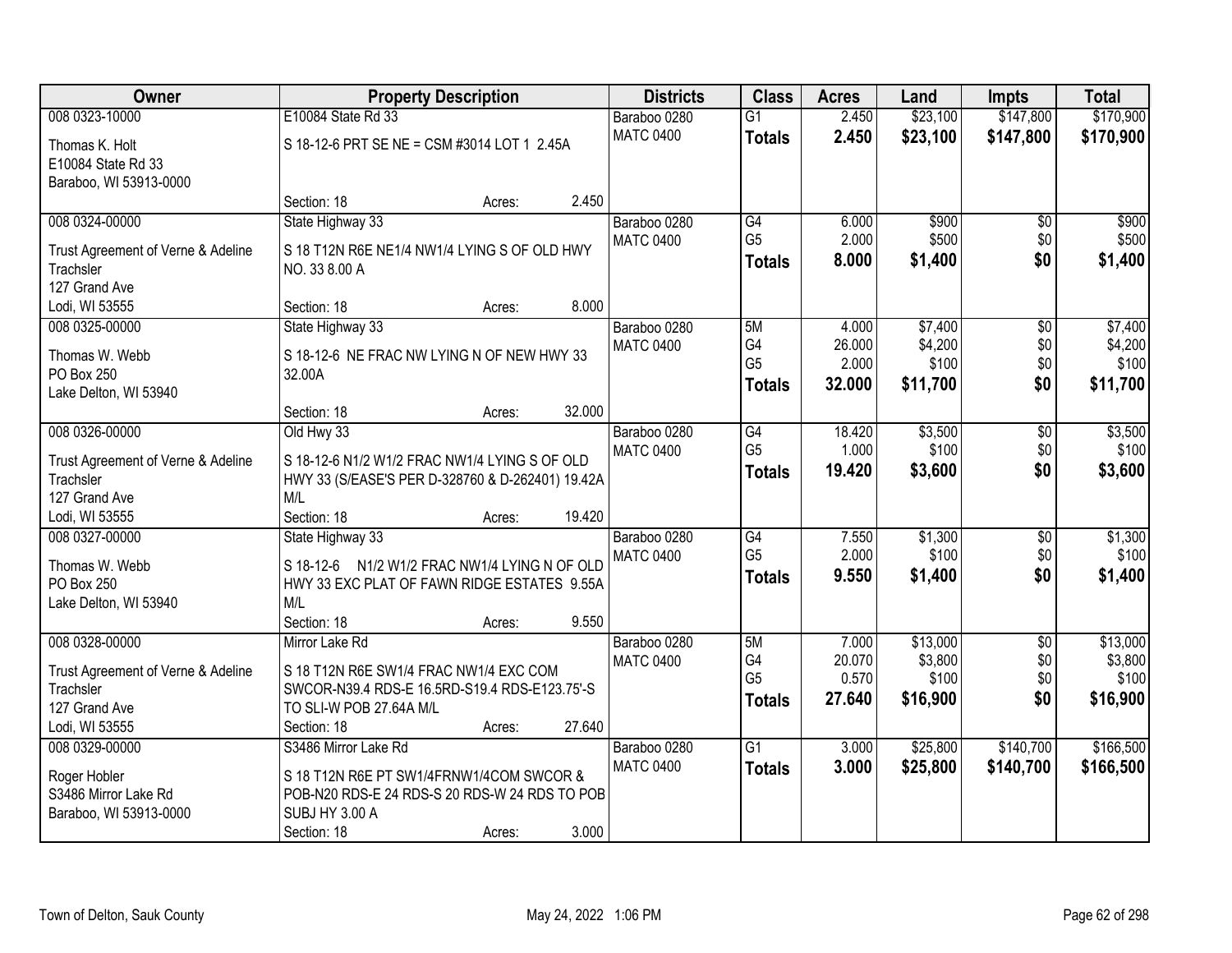| Owner                                           | <b>Property Description</b>                      | <b>Districts</b> | <b>Class</b>                      | <b>Acres</b>   | Land                                | <b>Impts</b>    | <b>Total</b> |
|-------------------------------------------------|--------------------------------------------------|------------------|-----------------------------------|----------------|-------------------------------------|-----------------|--------------|
| 008 0330-00000                                  | S3460 Mirror Lake Rd                             | Baraboo 0280     | $\overline{G1}$                   | 2.000          | \$20,800                            | \$123,100       | \$143,900    |
| Roland R. Moffit                                | S 18-12-6 PRT SW FR NW COM SWCOR-N20RD TO        | <b>MATC 0400</b> | <b>Totals</b>                     | 2.000          | \$20,800                            | \$123,100       | \$143,900    |
| S3460 Mirror Lake Rd                            | POB-N19.4RD-E16.5RD-S19.4RD-W16.5RD TO POB       |                  |                                   |                |                                     |                 |              |
| Baraboo, WI 53913-0000                          | S\HWY 2.00A M\L                                  |                  |                                   |                |                                     |                 |              |
|                                                 | 2.000<br>Section: 18<br>Acres:                   |                  |                                   |                |                                     |                 |              |
| 008 0331-00000                                  | State Highway 33                                 | Baraboo 0280     | 5M                                | 8.000          | \$14,400                            | $\overline{50}$ | \$14,400     |
|                                                 | S 18 T12N R6E SE1/4 FRAC NW1/4 40.00A            | <b>MATC 0400</b> | G4                                | 31.500         | \$4,200                             | \$0             | \$4,200      |
| Trust Agreement of Verne & Adeline<br>Trachsler |                                                  |                  | G <sub>5</sub>                    | 0.500          | \$100                               | \$0             | \$100        |
| 127 Grand Ave                                   |                                                  |                  | <b>Totals</b>                     | 40.000         | \$18,700                            | \$0             | \$18,700     |
| Lodi, WI 53555                                  | 40.000<br>Section: 18<br>Acres:                  |                  |                                   |                |                                     |                 |              |
| 008 0332-00000                                  | Mirror Lake Rd                                   | Baraboo 0280     | 5M                                | 56.000         | \$103,600                           | $\overline{50}$ | \$103,600    |
|                                                 |                                                  | <b>MATC 0400</b> | G4                                | 47.000         | \$10,800                            | $$0$$           | \$10,800     |
| David J. Brennan                                | S 18-12-6 PRT E1/2 FRAC SW1/4 & W1/2 SE1/4 = CSM |                  | G <sub>5</sub>                    | 5.480          | \$9,400                             | \$0             | \$9,400      |
| S3986B Brennan Rd                               | #2655 LOT 1 108.48A                              |                  | <b>Totals</b>                     | 108.480        | \$123,800                           | \$0             | \$123,800    |
| Baraboo, WI 53913-0000                          |                                                  |                  |                                   |                |                                     |                 |              |
|                                                 | 108.480<br>Section: 18<br>Acres:                 |                  |                                   |                |                                     |                 |              |
| 008 0333-00000                                  |                                                  | Baraboo 0280     |                                   |                | <b>Assessed with 008 0334-00000</b> |                 |              |
| James R. Altemus                                | S 18-12-6 PRT W1\2 FRAC SW = CSM #1539 LOT 1     | <b>MATC 0400</b> |                                   |                |                                     |                 |              |
| S2989 E Fox Hill Rd                             | 10.0A (ASSESSED W/ 008-0334)                     |                  |                                   |                |                                     |                 |              |
| Baraboo, WI 53913                               |                                                  |                  |                                   |                |                                     |                 |              |
|                                                 | 0.000<br>Section: 18<br>Acres:                   |                  |                                   |                |                                     |                 |              |
| 008 0333-10000                                  |                                                  | Baraboo 0280     | $\overline{G6}$                   | 14.000         | \$51,800                            | \$0             | \$51,800     |
|                                                 |                                                  | <b>MATC 0400</b> | <b>Totals</b>                     | 14.000         | \$51,800                            | \$0             | \$51,800     |
| Martin L. Gurgel                                | S 18-12-6 PRT NW FRAC SW = THAT PRT CSM          |                  |                                   |                |                                     |                 |              |
| S5490 Gasper Dr                                 | #1541 LOT 1 LYING IN SD 1\4 1\4 (FMLY PRT CSM    |                  |                                   |                |                                     |                 |              |
| Baraboo, WI 53913                               | #1539) 14.0A M\L<br>14.000                       |                  |                                   |                |                                     |                 |              |
|                                                 | Section: 18<br>Acres:                            |                  |                                   |                |                                     |                 |              |
| 008 0333-20000                                  | S3550 Mirror Lake Rd                             | Baraboo 0280     | $\overline{G1}$<br>G <sub>6</sub> | 2.000<br>7.590 | \$31,500<br>\$29,600                | \$125,600       | \$157,100    |
| Ronald J. Gurgel                                | S 18-12-6 PRT NW FRAC SW = THAT PRT CSM          | <b>MATC 0400</b> |                                   |                |                                     | \$0             | \$29,600     |
| S3550 Mirror Lake Rd                            | #1541 LOT 2 LYING IN SD 1\4 1\4 (FMLY PRT CSM    |                  | <b>Totals</b>                     | 9.590          | \$61,100                            | \$125,600       | \$186,700    |
| Baraboo, WI 53913                               | #1539) 9.59A M\L                                 |                  |                                   |                |                                     |                 |              |
|                                                 | 9.590<br>Section: 18<br>Acres:                   |                  |                                   |                |                                     |                 |              |
| 008 0334-00000                                  | S3618A Mirror Lake Rd                            | Baraboo 0280     | $\overline{G1}$                   | 2.000          | \$20,800                            | \$35,400        | \$56,200     |
| James R. Altemus                                | S 18-12-6 PRT W1/2 FRAC SW 1/4 COM S1/4 COR      | <b>MATC 0400</b> | G <sub>6</sub>                    | 10.000         | \$39,000                            | \$0             | \$39,000     |
| S2989 E Fox Hill Rd                             | SEC 18-W 1076.8' TO INTERS HOGSBACK RD &         |                  | <b>Totals</b>                     | 12.000         | \$59,800                            | \$35,400        | \$95,200     |
| Baraboo, WI 53913                               | MIRROR LAKE RD- N5?0'W 556.75'- N17?13'W 344.7'- |                  |                                   |                |                                     |                 |              |
|                                                 | 12.000<br>Section: 18<br>Acres:                  |                  |                                   |                |                                     |                 |              |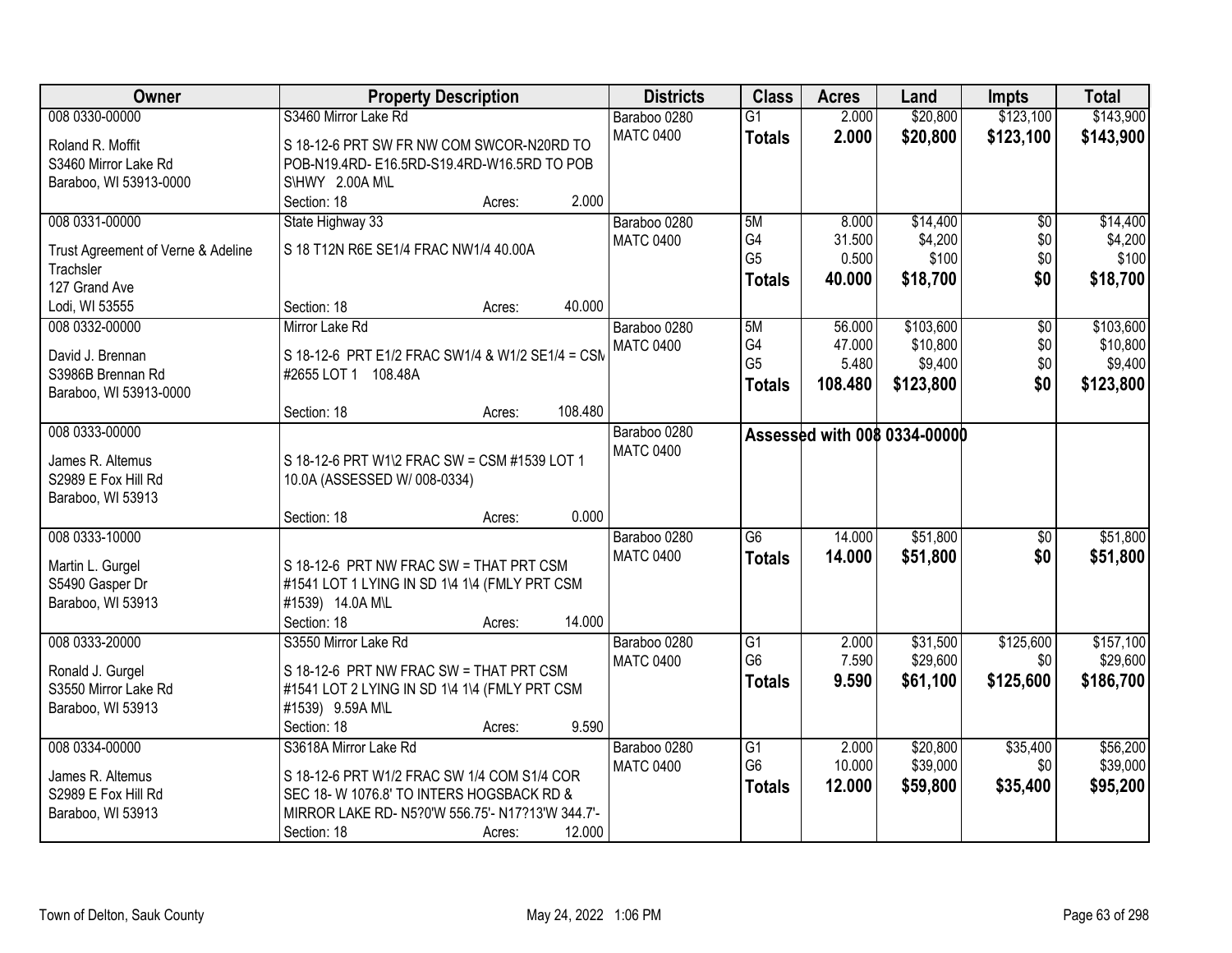| Owner                                                                              | <b>Property Description</b>                                                                                                             | <b>Districts</b>                          | <b>Class</b>                                             | <b>Acres</b>                        | Land                                     | <b>Impts</b>                                     | <b>Total</b>                               |
|------------------------------------------------------------------------------------|-----------------------------------------------------------------------------------------------------------------------------------------|-------------------------------------------|----------------------------------------------------------|-------------------------------------|------------------------------------------|--------------------------------------------------|--------------------------------------------|
| 008 0335-01000<br>James Rick<br>S3999 Rick Rd<br>Baraboo, WI 53913                 | S 18-12-6 FRAC W1/2 SW1/4 EXC THAT PRT N & E OF<br>MIRROR LAKE RD & ALSO EXC CSM 6929 27.72A M/L                                        | Baraboo 0280<br><b>MATC 0400</b>          | 5M<br>G4<br>G <sub>5</sub><br><b>Totals</b>              | 17.310<br>10.000<br>0.410<br>27.720 | \$30,300<br>\$2,400<br>\$100<br>\$32,800 | $\overline{50}$<br>\$0<br>\$0<br>\$0             | \$30,300<br>\$2,400<br>\$100<br>\$32,800   |
|                                                                                    | 27.720<br>Section: 18<br>Acres:                                                                                                         |                                           |                                                          |                                     |                                          |                                                  |                                            |
| 008 0335-10000<br>Donald Rick<br>E9716 Hogsback Rd<br>Baraboo, WI 53913            | E9716 Hogsback Rd<br>S 18-12-6 PRT FRAC W1/2 SW1/4 & SE1/4 SW1/4 =<br>CSM 6929 LOT 1 (FMLY PRT CSM 4857) 5.38A<br>Section: 18<br>Acres: | Baraboo 0280<br><b>MATC 0400</b><br>5.380 | 5M<br>G <sub>1</sub><br>G4<br><b>Totals</b>              | 1.040<br>1.060<br>3.280<br>5.380    | \$1,800<br>\$14,400<br>\$900<br>\$17,100 | $\overline{30}$<br>\$276,200<br>\$0<br>\$276,200 | \$1,800<br>\$290,600<br>\$900<br>\$293,300 |
| 008 0336-00000                                                                     | S3653 Mirror Lake Rd                                                                                                                    | Baraboo 0280                              | $\overline{G1}$                                          | 1.230                               | \$15,600                                 | \$208,900                                        | \$224,500                                  |
| Albert L. Chiochon<br>S3653 Mirror Lake Rd<br>Baraboo, WI 53913                    | S 18-12-6 PRT SE1/4 FRAC SW1/4 = CSM 2953 LOT 1<br>(FMLY PRT CSM 2667) 1.23A                                                            | <b>MATC 0400</b>                          | <b>Totals</b>                                            | 1.230                               | \$15,600                                 | \$208,900                                        | \$224,500                                  |
|                                                                                    | Section: 18<br>Acres:                                                                                                                   | 1.230                                     |                                                          |                                     |                                          |                                                  |                                            |
| 008 0336-10000<br>Albert L. Chiochon<br>S3653 Mirror Lake Rd<br>Baraboo, WI 53913  | Mirror Lake Rd<br>S 18-12-6 PRT SE1/4 FRAC SW1/4 = CSM 2953 LOT 2<br>(FMLY PRT CSM 2667) 1.03A                                          | Baraboo 0280<br><b>MATC 0400</b>          | $\overline{G1}$<br><b>Totals</b>                         | 1.030<br>1.030                      | \$14,200<br>\$14,200                     | $\sqrt[6]{}$<br>\$0                              | \$14,200<br>\$14,200                       |
|                                                                                    | Section: 18<br>Acres:                                                                                                                   | 1.030                                     |                                                          |                                     |                                          |                                                  |                                            |
| 008 0337-21000<br>William D. Rick<br>E9840 Hogsback Rd<br>Baraboo, WI 53913        | E9840 Hogsback Rd<br>S 18-12-6 PRT SE1/4 SW1/4 = CSM 6792 LOT 1 (FMLY<br>CSM 4857 LTS 2&3) 6.55A                                        | Baraboo 0280<br><b>MATC 0400</b><br>6.550 | $\overline{G1}$<br>G4<br>G <sub>5</sub><br><b>Totals</b> | 2.490<br>3.350<br>0.710<br>6.550    | \$23,300<br>\$700<br>\$300<br>\$24,300   | \$175,500<br>\$0<br>\$0<br>\$175,500             | \$198,800<br>\$700<br>\$300<br>\$199,800   |
| 008 0338-00000                                                                     | Section: 18<br>Acres:                                                                                                                   | Baraboo 0280                              | G4                                                       | 9.000                               | \$1,700                                  | $\sqrt{6}$                                       | \$1,700                                    |
| Patrick L. Terry<br>E10198 Hogsback Rd<br>Baraboo, WI 53913                        | S 18 T12N R6E NE1/4 SE1/4 SUBJ GAS EASE 40.00A<br>(MFL 25A PER D-1209072)                                                               | <b>MATC 0400</b>                          | G <sub>5</sub><br>W <sub>6</sub><br><b>Totals</b>        | 6.000<br>25.000<br>40.000           | \$11,100<br>(\$46,300)<br>\$12,800       | \$0<br>\$0<br>\$0                                | \$11,100<br>\$0<br>\$12,800                |
|                                                                                    | 40.000<br>Section: 18<br>Acres:                                                                                                         |                                           |                                                          |                                     |                                          |                                                  |                                            |
| 008 0339-00000<br>Trust Agreement of Verne & Adeline<br>Trachsler<br>127 Grand Ave | E9905 State Highway 33<br>S 18 T12N R6E NW1/4 SE1/4 EXC W 2RD OF S 40 RDS<br>SUBJ TO GAS EASE 39.50 A<br>39.500                         | Baraboo 0280<br><b>MATC 0400</b>          | 5M<br>G4<br><b>Totals</b>                                | 22.500<br>17.000<br>39.500          | \$40,400<br>\$2,000<br>\$42,400          | $\overline{30}$<br>\$0<br>\$0                    | \$40,400<br>\$2,000<br>\$42,400            |
| Lodi, WI 53555                                                                     | Section: 18<br>Acres:                                                                                                                   |                                           |                                                          |                                     |                                          |                                                  |                                            |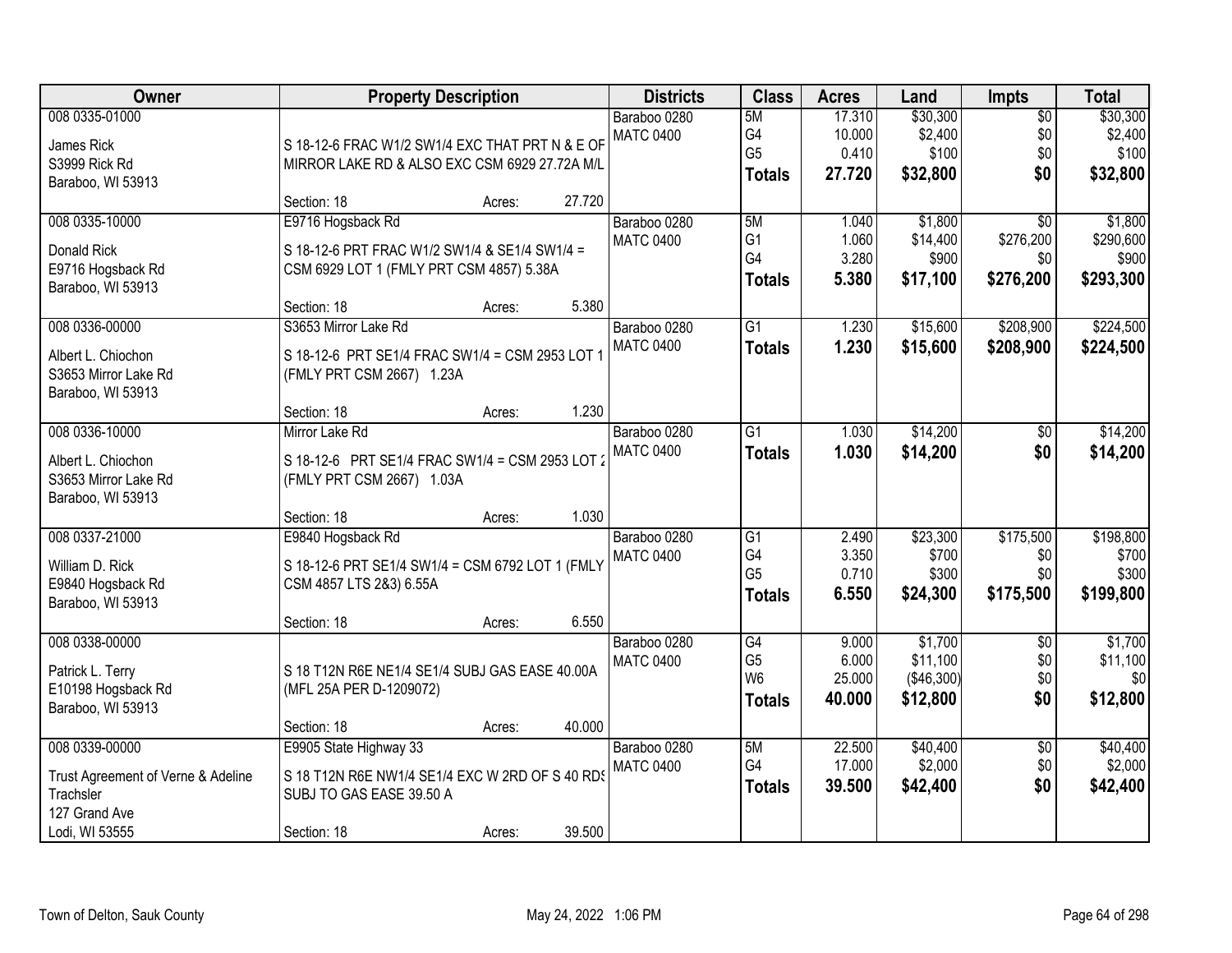| Owner                        | <b>Property Description</b>                          |        | <b>Districts</b> | <b>Class</b>    | <b>Acres</b> | Land            | Impts           | <b>Total</b>  |
|------------------------------|------------------------------------------------------|--------|------------------|-----------------|--------------|-----------------|-----------------|---------------|
| 008 0342-00000               |                                                      |        | Baraboo 0280     | G4              | 26.000       | \$5,100         | $\overline{50}$ | \$5,100       |
| Patrick L. Terry             | SE1/4 SE1/4 EXC CERT. SUV. #260 VOL. 2 S/GAS         |        | <b>MATC 0400</b> | G <sub>5</sub>  | 2.500        | \$3,800         | \$0             | \$3,800       |
| E10198 Hogsback Rd           | EASE (MFL 9A PER D-1209072)                          |        |                  | W <sub>6</sub>  | 9.000        | (\$16,700)      | \$0             | \$0           |
| Baraboo, WI 53913            |                                                      |        |                  | <b>Totals</b>   | 37.500       | \$8,900         | \$0             | \$8,900       |
|                              | Section: 18<br>Acres:                                | 37.500 |                  |                 |              |                 |                 |               |
| 008 0343-00000               | E10010 Hogsback Rd                                   |        | Baraboo 0280     | X4              | 2.500        | $\overline{60}$ | $\overline{50}$ | \$0           |
| Kendall Telephone, Inc       | PRT. SE1/4SE1/4 BEING LT. 1 CERT. SUV. #260          |        | <b>MATC 0400</b> | <b>Totals</b>   | 2.500        | \$0             | \$0             | \$0           |
| 100 Century Park Dr Tax Dept | VOL. 2                                               |        |                  |                 |              |                 |                 |               |
| Monroe, LA 71203-0000        |                                                      |        |                  |                 |              |                 |                 |               |
|                              | Section: 18<br>Acres:                                | 2.500  |                  |                 |              |                 |                 |               |
| 008 0344-10000               | County Rd A                                          |        | WI Dells 6678    | G2              | 0.610        | \$2,000         | $\overline{50}$ | \$2,000       |
| Field Investments, LLC       | S 4-13-6 PRT NE1/4 FRAC NW1/4 = CSM 2057 LOT 1       |        | <b>MATC 0400</b> | <b>Totals</b>   | 0.610        | \$2,000         | \$0             | \$2,000       |
| 1550 Wis Dells Pkwy          | 0.61A                                                |        |                  |                 |              |                 |                 |               |
| Wis Dells, WI 53965          |                                                      |        |                  |                 |              |                 |                 |               |
|                              | Section: 4<br>Acres:                                 | 0.610  |                  |                 |              |                 |                 |               |
| 008 0344-30000               | S125 County Rd A                                     |        | WI Dells 6678    | G6              | 7.010        | \$27,300        | \$0             | \$27,300      |
| Richard E. Blood             | S 4-13-6 THAT PRT NE1/4 FRAC NW1/4 LYING E OF        |        | <b>MATC 0400</b> | <b>Totals</b>   | 7.010        | \$27,300        | \$0             | \$27,300      |
| E10069 Lage Rd               | C/L CTH A & SWLY OF STAND ROCK RD 7.01A M/L          |        |                  |                 |              |                 |                 |               |
| Wis Dells, WI 53965-0000     |                                                      |        |                  |                 |              |                 |                 |               |
|                              | Section: 4<br>Acres:                                 | 7.010  |                  |                 |              |                 |                 |               |
| 008 0345-00000               | S116 County Rd A                                     |        | WI Dells 6678    | $\overline{G1}$ | 0.630        | \$19,900        | \$207,400       | \$227,300     |
| Field Investments, LLC       | S 4-13-6 PRT NE1/4 FRAC NW1/4 & PRT GOV LT 1 =       |        | <b>MATC 0400</b> | G <sub>2</sub>  | 0.500        | \$6,800         | \$51,500        | \$58,300      |
| 1550 Wis Dells Pkwy          | CSM 1992 LOT 1 EXC THAT PRT IN JUNEAU CO (PRT        |        |                  | <b>Totals</b>   | 1.130        | \$26,700        | \$258,900       | \$285,600     |
| Wis Dells, WI 53965          | ANNX PER R474-082 - FMLY 291-0010-3) (S/LE OF        |        |                  |                 |              |                 |                 |               |
|                              | Section: 4<br>Acres:                                 | 1.130  |                  |                 |              |                 |                 |               |
| 008 0347-00000               |                                                      |        | WI Dells 6678    | $\overline{X2}$ | 0.660        | $\sqrt{6}$      | $\sqrt{6}$      | $\frac{1}{6}$ |
| Wis Dept Natl Resources      | S 4 T13N R6E THAT PRT OF FOLL DESC LAND              |        | <b>MATC 0400</b> | <b>Totals</b>   | 0.660        | \$0             | \$0             | \$0           |
| PO Box 7921                  | WHICH FALLS IN NW1/4 FRAC NW1/4: COM 492.33'W        |        |                  |                 |              |                 |                 |               |
| Madison, WI 53707-0000       | OF CENT- ER OF NE1/4 OF SEC 5, TH N 9DG28'W          |        |                  |                 |              |                 |                 |               |
|                              | Section: 4<br>Acres:                                 | 0.660  |                  |                 |              |                 |                 |               |
| 008 0354-00000               | County Rd A                                          |        | WI Dells 6678    | G2              | 0.390        | \$4,000         | $\overline{50}$ | \$4,000       |
| Parks Limited, Inc.          | S 4-13-06 PRT SE1/4 NW1/4 COM NE COR SD 1/4 1/4      |        | <b>MATC 0400</b> | <b>Totals</b>   | 0.390        | \$4,000         | \$0             | \$4,000       |
| PO Box 91108                 | - W 338.5' TO C/L HWY - S ALG C/L HWY 50' - E 338.5' |        |                  |                 |              |                 |                 |               |
| Sioux Falls, SD 57109        | TO W LI FRAC LOT 2 - N ALG W LI SD LOT TO POB        |        |                  |                 |              |                 |                 |               |
|                              | Section: 4<br>Acres:                                 | 0.390  |                  |                 |              |                 |                 |               |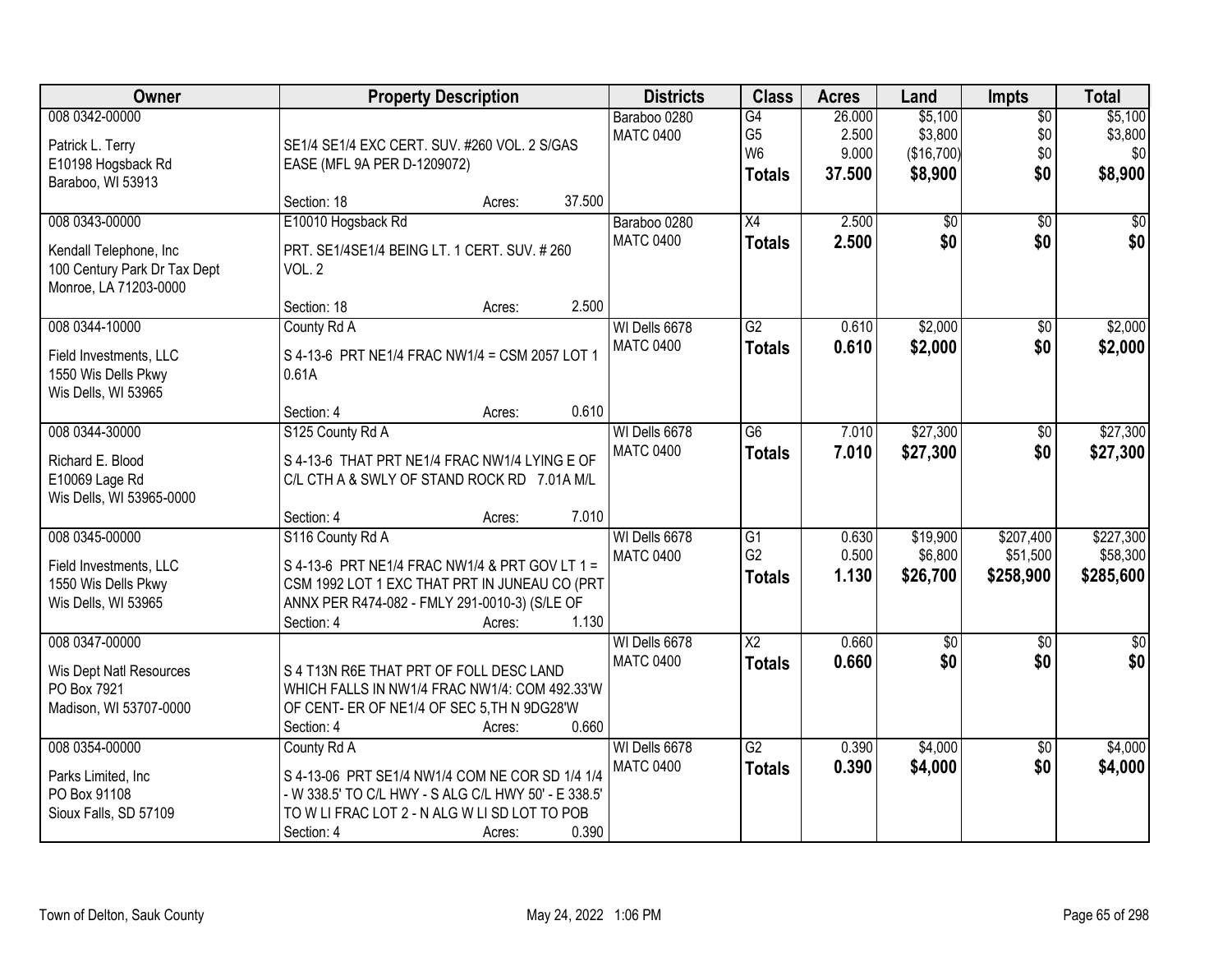| Owner                     | <b>Property Description</b>                       | <b>Districts</b>                  | <b>Class</b>    | <b>Acres</b> | Land      | <b>Impts</b>    | <b>Total</b>    |
|---------------------------|---------------------------------------------------|-----------------------------------|-----------------|--------------|-----------|-----------------|-----------------|
| 008 0355-00000            | S325 Us Hwy 12                                    | WI Dells 6678                     | $\overline{G2}$ | 3.820        | \$110,000 | \$42,500        | \$152,500       |
| Wip & Associates, LLC     | S 4-13-6 PRT NE SW = CSM #5215 LOT 1 3.82A        | <b>MATC 0400</b>                  | <b>Totals</b>   | 3.820        | \$110,000 | \$42,500        | \$152,500       |
| PO Box 631                | (FMLY PRT CSM #1831) (SHADY NOOK MOTEL)           |                                   |                 |              |           |                 |                 |
| Orland Park, IL 60462     |                                                   |                                   |                 |              |           |                 |                 |
|                           | 3.820<br>Section: 4<br>Acres:                     |                                   |                 |              |           |                 |                 |
| 008 0355-10000            | S346 Fitzgerald Rd                                | WI Dells 6678                     | $\overline{G1}$ | 1.350        | \$26,000  | \$125,200       | \$151,200       |
|                           |                                                   | <b>MATC 0400</b>                  | G <sub>2</sub>  | 1.350        | \$26,000  | \$60,000        | \$86,000        |
| Atstar, LLC               | S 4-13-6 PRT NE SW = CSM #5215 LOT 2 2.70A        |                                   | <b>Totals</b>   | 2.700        | \$52,000  | \$185,200       | \$237,200       |
| PO Box 12                 | (FMLY PRT CSM #1831)                              |                                   |                 |              |           |                 |                 |
| Wis Dells, WI 53965       | 2.700<br>Section: 4                               |                                   |                 |              |           |                 |                 |
| 008 0356-00000            | Acres:<br>E10690 Pioneer Dr                       |                                   | G1              |              |           | \$209,500       | \$223,500       |
|                           |                                                   | WI Dells 6678<br><b>MATC 0400</b> |                 | 1.000        | \$14,000  |                 |                 |
| Carole L. Laustrup        | S 4-13-6 S16RD OF E10 RD OF NE SW 1.00A           |                                   | <b>Totals</b>   | 1.000        | \$14,000  | \$209,500       | \$223,500       |
| E10690 Pioneer Rd         |                                                   |                                   |                 |              |           |                 |                 |
| Wis Dells, WI 53965-0000  |                                                   |                                   |                 |              |           |                 |                 |
|                           | 1.000<br>Section: 4<br>Acres:                     |                                   |                 |              |           |                 |                 |
| 008 0366-00000            | E10704A Pioneer Dr                                | WI Dells 6678                     | $\overline{G2}$ | 1.680        | \$94,000  | \$68,600        | \$162,600       |
| Pioneer Drive Auto, LLC   | S 4-13-6 COM AT SW COR NW SE- E305.5' TO C/L      | <b>MATC 0400</b>                  | <b>Totals</b>   | 1.680        | \$94,000  | \$68,600        | \$162,600       |
| E10704A Pioneer Dr        | HWY- NWLY ALG C/L 500'- W42'- S1?E 420' TO POB    |                                   |                 |              |           |                 |                 |
| Wis Dells, WI 53965-0000  | 1.68A                                             |                                   |                 |              |           |                 |                 |
|                           | 1.680<br>Section: 4<br>Acres:                     |                                   |                 |              |           |                 |                 |
| 008 0371-00000            | S352 US Highway 12                                | WI Dells 6678                     | $\overline{G2}$ | 4.230        | \$19,000  | $\overline{50}$ | \$19,000        |
|                           |                                                   | <b>MATC 0400</b>                  | <b>Totals</b>   | 4.230        | \$19,000  | \$0             | \$19,000        |
| Sherwood Dells, LLC       | S 4-13-6 PRT NE SW & NW SE & PRT GOVT LOTS 2 &    |                                   |                 |              |           |                 |                 |
| PO Box 177                | 3 = CSM #5842 THAT PRT LOT 1 IN TN DELTON         |                                   |                 |              |           |                 |                 |
| Wis Dells, WI 53965       | 4.23A (FOR PRT ANNEX PER D-1014599 SEE<br>4.230   |                                   |                 |              |           |                 |                 |
| 008 0373-00000            | Section: 4<br>Acres:<br>E10733 Commercial Ave     | WI Dells 6678                     | $\overline{G2}$ | 2.640        | \$51,400  | \$135,500       | \$186,900       |
|                           |                                                   | <b>MATC 0400</b>                  |                 |              |           |                 |                 |
| Logging Camp, Inc.        | S 4-13-6 PRT FR LT 2 COM SEC CTR-E288.4'-N TO     |                                   | <b>Totals</b>   | 2.640        | \$51,400  | \$135,500       | \$186,900       |
| 411 State Rd 13           | SLI COMM AVE-SWLY ALG SLI SD AV TO WLI FR LT      |                                   |                 |              |           |                 |                 |
| Wis Dells, WI 53965       | 2-S TO POB 2.64A M\L                              |                                   |                 |              |           |                 |                 |
|                           | 2.640<br>Section: 4<br>Acres:                     |                                   |                 |              |           |                 |                 |
| 008 0375-00000            | E10786 Commercial Ave                             | WI Dells 6678                     | $\overline{G3}$ | 0.750        | \$0       | $\overline{50}$ | $\overline{50}$ |
| Big Lift Real Estate, LLC | S 4-13-6 PRT NW SE & PRT FRAC LTS 2 & 3 = CSM     | <b>MATC 0400</b>                  | <b>Totals</b>   | 0.750        | \$0       | \$0             | \$0             |
| E10786 Commercial Ave     | #6466 ELY 30' LOT 2 (PRT LOT 2 IN C WIS DELLS PCL |                                   |                 |              |           |                 |                 |
| Wis Dells, WI 53965-0000  | 291-0012-02000) 0.75A (FMLY CSM #2545 & #6316)    |                                   |                 |              |           |                 |                 |
|                           | Section: 4<br>0.750<br>Acres:                     |                                   |                 |              |           |                 |                 |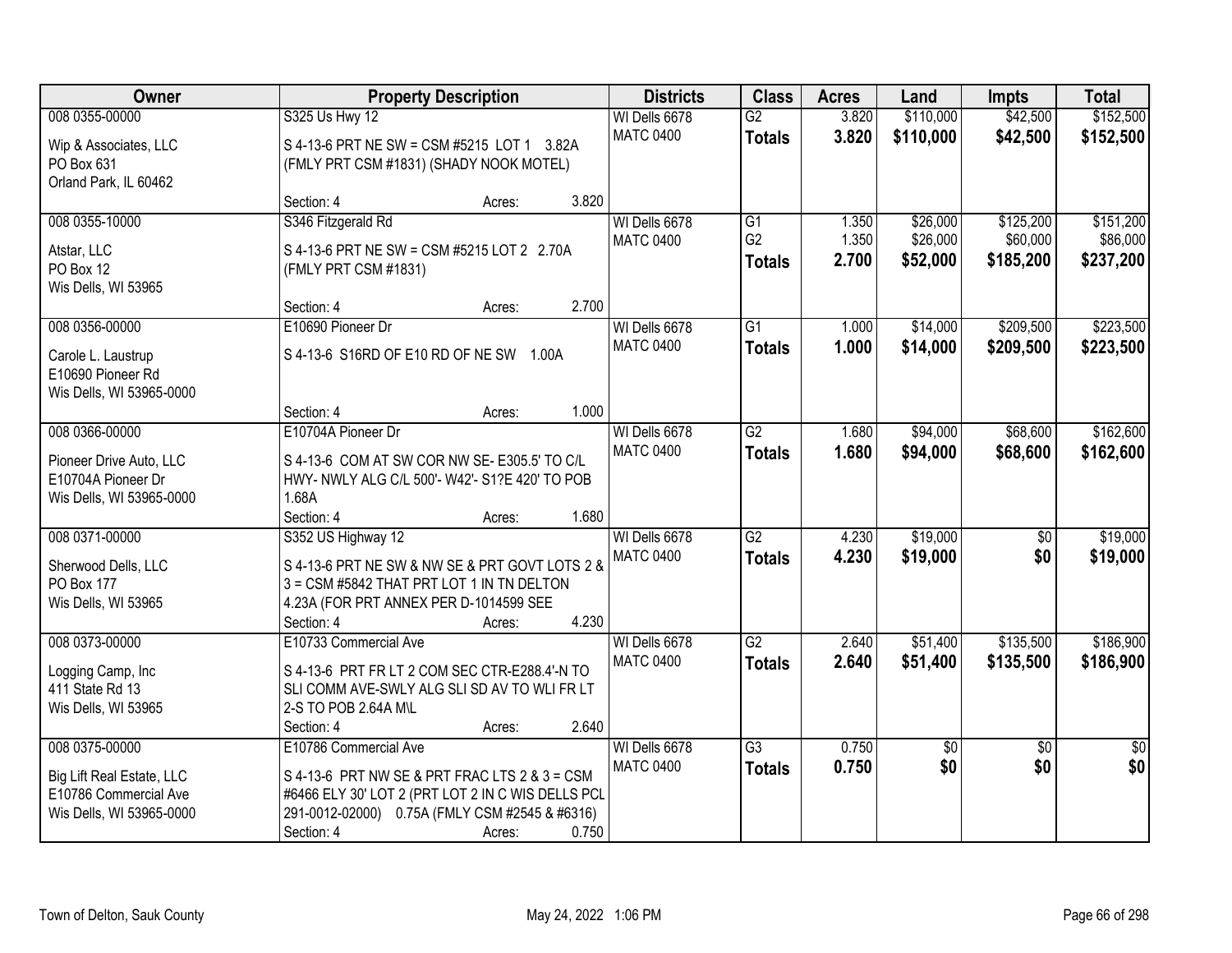| <b>Owner</b>             | <b>Property Description</b>                        | <b>Districts</b> | <b>Class</b>    | <b>Acres</b> | Land            | Impts           | <b>Total</b>    |
|--------------------------|----------------------------------------------------|------------------|-----------------|--------------|-----------------|-----------------|-----------------|
| 008 0376-00000           | E10785A Commercial Ave                             | WI Dells 6678    | $\overline{G3}$ | 3.350        | $\overline{50}$ | $\overline{30}$ | $\overline{50}$ |
| Tall Pines Rental, LLC   | S 4-13-6 PRT FRAC LOT 2 COM                        | <b>MATC 0400</b> | <b>Totals</b>   | 3.350        | \$0             | \$0             | \$0             |
| E10785A Commercial Ave   | SWCOR-N390.4'-N81?35'E 874.2' -N66' TO POB:        |                  |                 |              |                 |                 |                 |
| Wis Dells, WI 53965-0000 | W5.6'-S81?35'W 245.2'-N466'-E129' TO WLI STAND     |                  |                 |              |                 |                 |                 |
|                          | 3.350<br>Section: 4<br>Acres:                      |                  |                 |              |                 |                 |                 |
| 008 0378-00000           | S235A Stand Rock Rd                                | WI Dells 6678    | $\overline{G2}$ | 8.960        | \$89,800        | \$739,300       | \$829,100       |
| Parks Limited, Inc.      | S 4-13-6 PRT GOV'T LOT 2 BEG NWCOR FRAC LOT        | <b>MATC 0400</b> | <b>Totals</b>   | 8.960        | \$89,800        | \$739,300       | \$829,100       |
| PO Box 91108             | 2, TH S ALG W LI SD LOT 612', TH E638.5' TO W LI   |                  |                 |              |                 |                 |                 |
| Sioux Falls, SD 57109    | PARC CONV TO LORENZEN, TH N ALG SD PARC            |                  |                 |              |                 |                 |                 |
|                          | 8.960<br>Section: 4<br>Acres:                      |                  |                 |              |                 |                 |                 |
| 008 0385-00000           | County Rd A                                        | WI Dells 6678    | $\overline{G1}$ | 1.900        | \$20,100        | \$17,400        | \$37,500        |
|                          |                                                    | <b>MATC 0400</b> | <b>Totals</b>   | 1.900        | \$20,100        | \$17,400        | \$37,500        |
| Field Investments, LLC   | S 4-13-6 PRT NE1/4 FRAC NW1/4 & PRT GOVT LOTS      |                  |                 |              |                 |                 |                 |
| 1550 Wis Dells Pkwy      | 1 & 2 = CSM 2048 LOT 1 (PRT ANNX PER R474-082 -    |                  |                 |              |                 |                 |                 |
| Wis Dells, WI 53965      | FMLY 291-0011-1) (S/LE OF JEAN L BREW PER<br>1.900 |                  |                 |              |                 |                 |                 |
| 008 0385-10000           | Section: 4<br>Acres:<br><b>Stand Rock Rd</b>       | WI Dells 6678    | G1              | 1.360        | \$16,400        |                 | \$16,400        |
|                          |                                                    | <b>MATC 0400</b> |                 |              |                 | $\sqrt[6]{}$    |                 |
| Richard E. Blood         | S 4-13-6 PRT GOVT LOT 1 = CSM 1992 LOT 2 (FMLY     |                  | <b>Totals</b>   | 1.360        | \$16,400        | \$0             | \$16,400        |
| E10069 Lage Rd           | CSM'S 1648 & 1853)(ANNX PER R474-082 - FMLY        |                  |                 |              |                 |                 |                 |
| Wis Dells, WI 53965-0000 | 291-0010-1) 1.36A                                  |                  |                 |              |                 |                 |                 |
|                          | 1.360<br>Section: 4<br>Acres:                      |                  |                 |              |                 |                 |                 |
| 008 0385-20000           | <b>Stand Rock Rd</b>                               | WI Dells 6678    | $\overline{G2}$ | 2.290        | \$11,500        | $\overline{50}$ | \$11,500        |
| Parks Limited, Inc.      | S 4-13-6 PRT GOV'T LT 1 = CSM #1853 LOT 2 (FMLY    | <b>MATC 0400</b> | <b>Totals</b>   | 2.290        | \$11,500        | \$0             | \$11,500        |
| PO Box 91108             | CSM #1648) 2.29A (ANNX PER R474-082 - FMLY         |                  |                 |              |                 |                 |                 |
| Sioux Falls, SD 57109    | 291-0010-2)                                        |                  |                 |              |                 |                 |                 |
|                          | 2.290<br>Section: 4<br>Acres:                      |                  |                 |              |                 |                 |                 |
| 008 0387-00000           |                                                    | WI Dells 6678    | X4              | 4.150        | $\sqrt{50}$     | $\overline{60}$ | $\sqrt{50}$     |
| C M St P & P Railroad Co | S 4 T13N R6E R.R. LAND 4.15A M/L                   | <b>MATC 0400</b> | <b>Totals</b>   | 4.150        | \$0             | \$0             | \$0             |
| Stand Rock Rd            |                                                    |                  |                 |              |                 |                 |                 |
| Wis Dells, WI 53965      |                                                    |                  |                 |              |                 |                 |                 |
|                          | 4.150<br>Section: 4<br>Acres:                      |                  |                 |              |                 |                 |                 |
| 008 0390-00000           |                                                    | WI Dells 6678    | $\overline{X2}$ | 56.970       | \$0             | $\overline{50}$ | $\overline{50}$ |
|                          |                                                    | <b>MATC 0400</b> | <b>Totals</b>   | 56.970       | \$0             | \$0             | \$0             |
| Wis Dept Natl Resources  | S 5-13-6 THAT PRT OF FOLL DESC PARCEL IN N1/2      |                  |                 |              |                 |                 |                 |
| PO Box 7921              | FRAC NE1/4 N&W OF FOLL DESC LI: COM 492.33'W       |                  |                 |              |                 |                 |                 |
| Madison, WI 53707-0000   | OF SECOR NW FRAC NE-N9D28'W 309.9'-N38D41'E        |                  |                 |              |                 |                 |                 |
|                          | 56.970<br>Section: 5<br>Acres:                     |                  |                 |              |                 |                 |                 |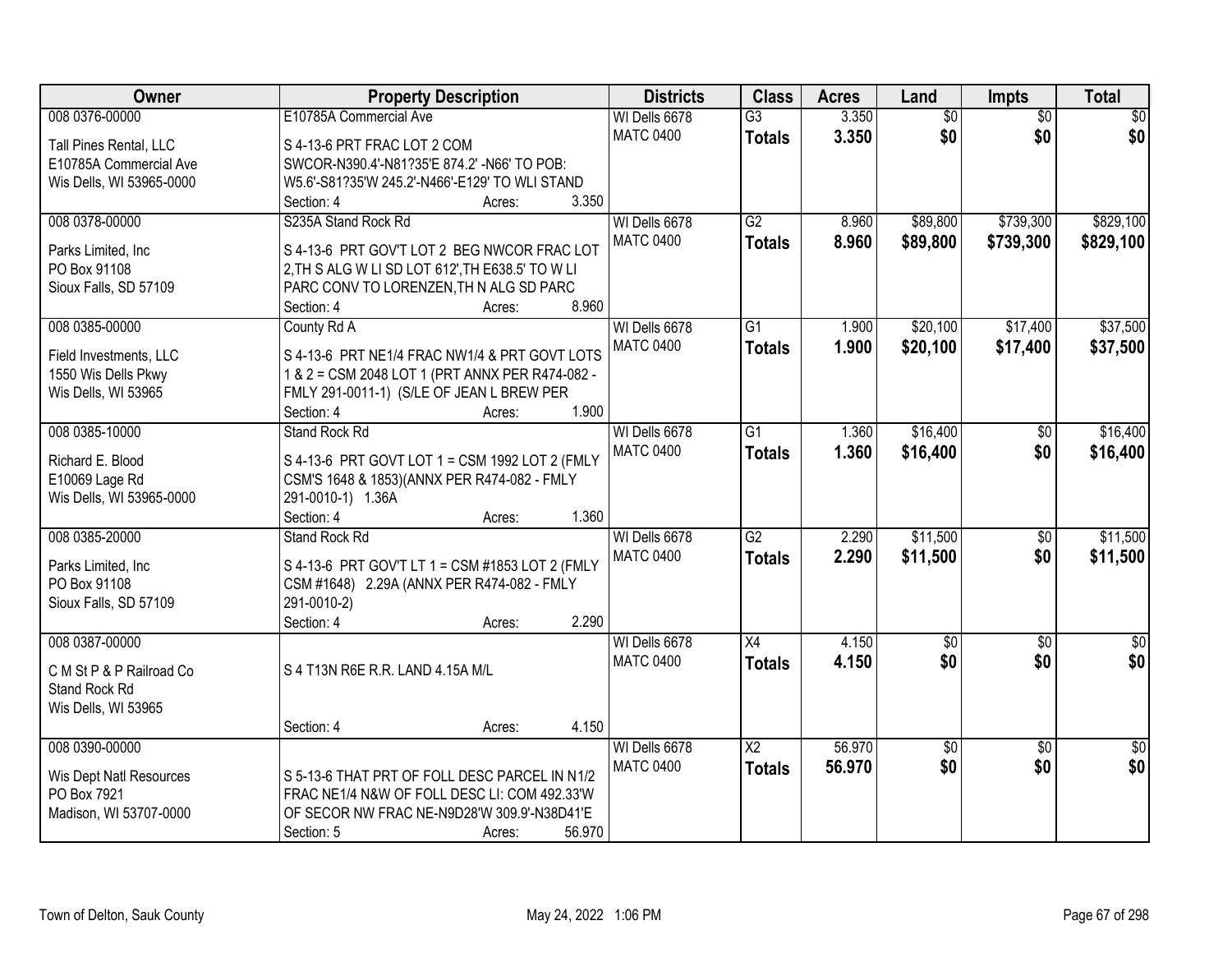| <b>Owner</b>                                                                               |                                                                                                                                                                                             | <b>Property Description</b> |        | <b>Districts</b>                  | <b>Class</b>                                                        | <b>Acres</b>                                         | Land                                                            | <b>Impts</b>                                           | <b>Total</b>                                                      |
|--------------------------------------------------------------------------------------------|---------------------------------------------------------------------------------------------------------------------------------------------------------------------------------------------|-----------------------------|--------|-----------------------------------|---------------------------------------------------------------------|------------------------------------------------------|-----------------------------------------------------------------|--------------------------------------------------------|-------------------------------------------------------------------|
| 008 0391-00000<br>Wis Dept Transportation<br>2101 Wright St<br>Madison, WI 53704           | S 5 T13N R6E HWY LAND IN SW1/4 NE1/4 EXC V 294<br>P 27 3.13 A M/L                                                                                                                           |                             |        | WI Dells 6678<br><b>MATC 0400</b> | $\overline{\mathsf{x2}}$<br><b>Totals</b>                           | 3.130<br>3.130                                       | $\overline{50}$<br>\$0                                          | $\overline{50}$<br>\$0                                 | \$0<br>\$0                                                        |
|                                                                                            | Section: 5                                                                                                                                                                                  | Acres:                      | 3.130  |                                   |                                                                     |                                                      |                                                                 |                                                        |                                                                   |
| 008 0392-00000<br>Wis Dept Natl Resources<br>PO Box 7921<br>Madison, WI 53707-0000         | S 5 T13N R6E PRT SW1/4 NE1/4 DESC IN V294 P27<br>8.84 A M/L                                                                                                                                 |                             | 8.840  | WI Dells 6678<br><b>MATC 0400</b> | $\overline{X2}$<br><b>Totals</b>                                    | 8.840<br>8.840                                       | \$0<br>\$0                                                      | \$0<br>\$0                                             | \$0<br>\$0                                                        |
| 008 0393-00000<br>Robert F. Timm Le<br>S199 Old Hwy 12<br>Wis Dells, WI 53965              | Section: 5<br>S196 Old Hwy 12<br>S 5-13-6 NE FR NW EXC STH 90-94 & EXC R125-783<br>(S/LE OF ROBERT F TIMM PER D-1058241) (S/ELEC<br>TRANS LINE EASE PER D-1121447) 19.18A M/L<br>Section: 5 | Acres:<br>Acres:            | 19.180 | WI Dells 6678<br><b>MATC 0400</b> | 5M<br>G <sub>2</sub><br>G4<br>G <sub>5</sub><br>G7<br><b>Totals</b> | 4.000<br>2.000<br>10.680<br>0.500<br>2.000<br>19.180 | \$7,000<br>\$17,500<br>\$1,700<br>\$100<br>\$23,000<br>\$49,300 | \$0<br>\$91,500<br>\$0<br>\$0<br>\$73,900<br>\$165,400 | \$7,000<br>\$109,000<br>\$1,700<br>\$100<br>\$96,900<br>\$214,700 |
| 008 0394-00000<br>Wis Dept Transportation<br>2101 Wright St<br>Madison, WI 53704           | S 5 T13N R6E HWY LAND IN NE1/4 FRAC NW1/4<br>10.16AM/L<br>Section: 5                                                                                                                        | Acres:                      | 10.160 | WI Dells 6678<br><b>MATC 0400</b> | $\overline{X2}$<br><b>Totals</b>                                    | 10.160<br>10.160                                     | $\overline{50}$<br>\$0                                          | $\overline{50}$<br>\$0                                 | $\overline{30}$<br>\$0                                            |
| 008 0395-00000<br><b>Wisc Dept Natl Resources</b><br>PO Box 7921<br>Madison, WI 53707-0000 | S 5 T13N R6E PCL IN E1/2 NW1/4 BEG AT A POI<br>1800.4'E OF NW COR SEC 5-S18DG26'E2003.43' INCL<br>ALL LAND LY ELY OF A LI 205'ELY OF & PARAL TO<br>Section: 5                               | Acres:                      | 12.650 | WI Dells 6678<br><b>MATC 0400</b> | $\overline{X2}$<br><b>Totals</b>                                    | 12.650<br>12.650                                     | $\overline{50}$<br>\$0                                          | \$0<br>\$0                                             | \$0<br>\$0                                                        |
| 008 0396-00000<br>Paul P. Byrski<br>PO Box 755<br>Wis Dells, WI 53965                      | S144 Old Hwy 12<br>S 5-13-6 PRT NW FRAC NW = CSM #5276 LOT 1<br>4.85A (FMLY PRT CSM #1794)<br>Section: 5                                                                                    | Acres:                      | 4.850  | WI Dells 6678<br><b>MATC 0400</b> | $\overline{G1}$<br><b>Totals</b>                                    | 4.850<br>4.850                                       | \$35,100<br>\$35,100                                            | \$389,800<br>\$389,800                                 | \$424,900<br>\$424,900                                            |
| 008 0396-01000<br>Paul P. Byrski<br>PO Box 755<br>Wis Dells, WI 53965                      | S148 Old Hwy 12<br>S 5-13-6 PRT NW FRAC NW = CSM #5276 LOT 2<br>3.24A (FMLY PRT CSM #1794)<br>Section: 5                                                                                    | Acres:                      | 3.240  | WI Dells 6678<br><b>MATC 0400</b> | $\overline{G1}$<br><b>Totals</b>                                    | 3.240<br>3.240                                       | \$27,000<br>\$27,000                                            | \$465,400<br>\$465,400                                 | \$492,400<br>\$492,400                                            |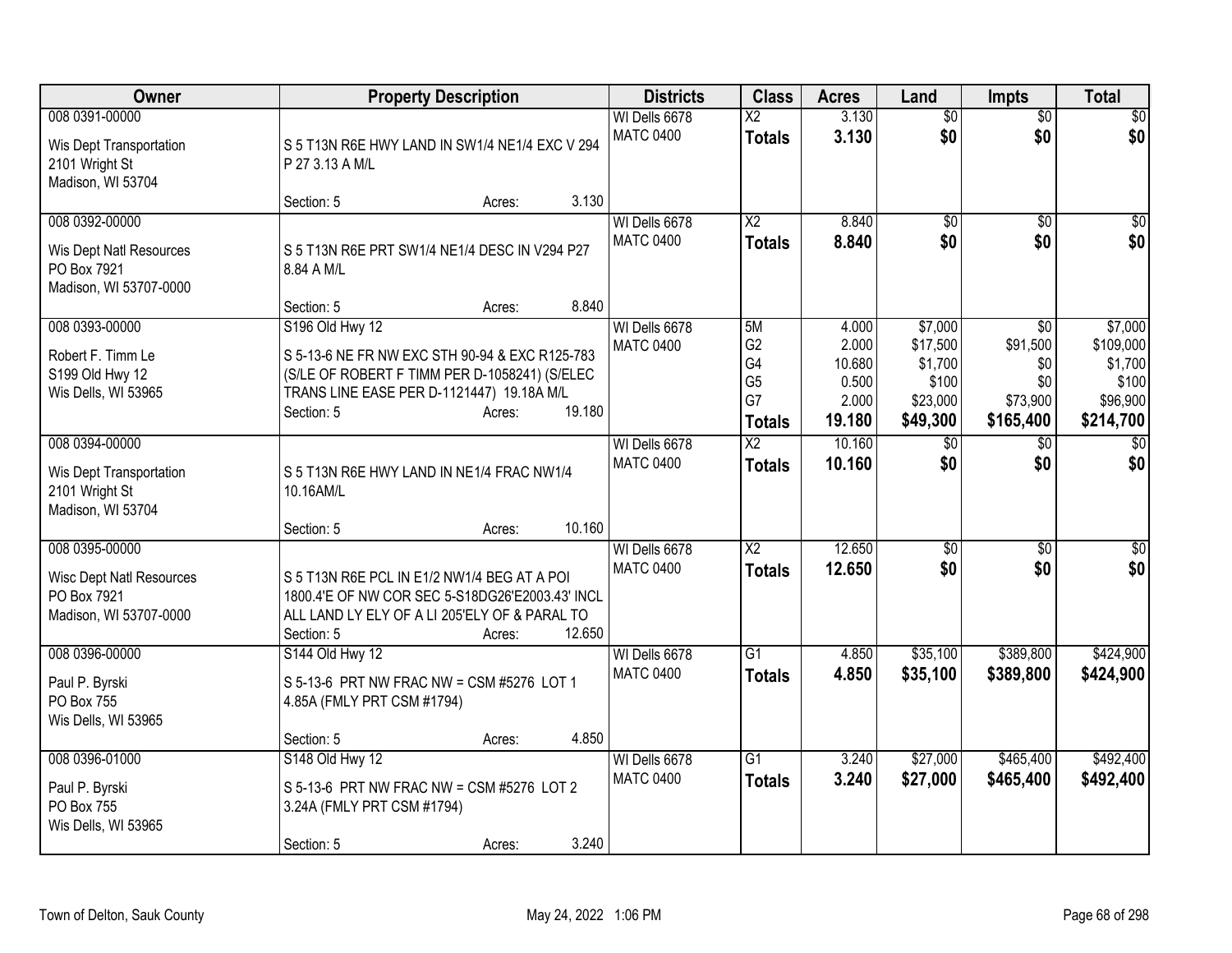| Owner                                  |                                       | <b>Property Description</b>                                                                  |                                   |                      | <b>Acres</b>    | Land                 | <b>Impts</b>           | <b>Total</b>       |
|----------------------------------------|---------------------------------------|----------------------------------------------------------------------------------------------|-----------------------------------|----------------------|-----------------|----------------------|------------------------|--------------------|
| 008 0396-10000                         | S108 Old Hwy 12                       |                                                                                              | WI Dells 6678<br><b>MATC 0400</b> | $\overline{G1}$      | 2.300<br>2.300  | \$22,300<br>\$22,300 | \$39,800               | \$62,100           |
| Gary Thompson                          |                                       | S 5-13-6 PRT FR NW NW = CSM #1794 LOT 2 2.298A                                               |                                   | <b>Totals</b>        |                 |                      | \$39,800               | \$62,100           |
| S108 Old Hwy 12                        |                                       |                                                                                              |                                   |                      |                 |                      |                        |                    |
| Wis Dells, WI 53965-0000               | Section: 5                            | Acres:                                                                                       | 2.300                             |                      |                 |                      |                        |                    |
| 008 0397-00000                         | Old Hwy 12                            |                                                                                              | WI Dells 6678                     | $\overline{G1}$      | 0.610           | \$3,100              | \$0                    | \$3,100            |
|                                        |                                       |                                                                                              | <b>MATC 0400</b>                  | <b>Totals</b>        | 0.610           | \$3,100              | \$0                    | \$3,100            |
| Joshua J. Berger                       |                                       | S 5-13-6 PRT NW FR NW & NE NW COM SWCOR CSM                                                  |                                   |                      |                 |                      |                        |                    |
| S160 Old Hwy 12<br>Wis Dells, WI 53965 |                                       | #576-N ALG HWY 41.82'-N14D30'E 300.7'-SELY<br>37'-SWLY 314.08' TO POB(.27A) & ALSO COM N COR |                                   |                      |                 |                      |                        |                    |
|                                        | Section: 5                            | Acres:                                                                                       | 0.610                             |                      |                 |                      |                        |                    |
| 008 0398-00000                         | S160 Old Hwy 12                       |                                                                                              | WI Dells 6678                     | $\overline{G1}$      | 3.010           | \$25,900             | \$164,200              | \$190,100          |
| Joshua J. Berger                       |                                       | S 5-13-6 PRT NW1/4 FRAC NW1/4 = CSM 576 LOT 1                                                | <b>MATC 0400</b>                  | <b>Totals</b>        | 3.010           | \$25,900             | \$164,200              | \$190,100          |
| S160 Old Hwy 12                        | 3.01A                                 |                                                                                              |                                   |                      |                 |                      |                        |                    |
| Wis Dells, WI 53965                    |                                       |                                                                                              |                                   |                      |                 |                      |                        |                    |
|                                        | Section: 5                            | Acres:                                                                                       | 3.010                             |                      |                 |                      |                        |                    |
| 008 0399-00000                         | S118A Old Hwy 12                      |                                                                                              | WI Dells 6678                     | $\overline{G1}$      | 4.930           | \$35,500             | \$95,900               | \$131,400          |
| Peter R. Radke                         |                                       | PRT NW1/4 NW1/4 BEING LOT 1 CERT. SUV. #376                                                  | <b>MATC 0400</b>                  | <b>Totals</b>        | 4.930           | \$35,500             | \$95,900               | \$131,400          |
| S118A Old Hwy 12                       | VOL. 2                                |                                                                                              |                                   |                      |                 |                      |                        |                    |
| Wis Dells, WI 53965-0000               |                                       |                                                                                              |                                   |                      |                 |                      |                        |                    |
|                                        | Section: 5                            | Acres:                                                                                       | 4.930                             |                      |                 |                      |                        |                    |
| 008 0400-00000                         |                                       |                                                                                              | WI Dells 6678                     | $\overline{G4}$      | 0.926           | \$200                | $\overline{50}$        | \$200              |
| Robert F. Timm Le                      | S 5-13-6 PRT NW FR NW COM NECOR CSM   |                                                                                              | <b>MATC 0400</b>                  | G <sub>5</sub>       | 0.124           | \$100                | \$0                    | \$100              |
| S199 Old Hwy 12                        |                                       | #576-N27?E 46.02' TO ELI NW NW-S TO SECOR-W TO                                               |                                   | G <sub>6</sub>       | 1.240<br>2.290  | \$4,600<br>\$4,900   | \$0<br>\$0             | \$4,600<br>\$4,900 |
| Wis Dells, WI 53965                    | SWCOR-N64'-E TO ELI CSM #576-N TO POB |                                                                                              | (S/LE)                            | <b>Totals</b>        |                 |                      |                        |                    |
|                                        | Section: 5                            | Acres:                                                                                       | 2.290                             |                      |                 |                      |                        |                    |
| 008 0400-10000                         | S199 Old Hwy 12                       |                                                                                              | WI Dells 6678                     | 5M                   | 11.900          | \$22,000             | $\overline{50}$        | \$22,000           |
| Robert F. Timm Le                      |                                       | S 5-13-6 NW FR NW SW OF OLD ST HWY 12 EXC S                                                  | <b>MATC 0400</b>                  | G <sub>1</sub><br>G4 | 2.000<br>4.000  | \$20,800<br>\$900    | \$191,000<br>\$0       | \$211,800<br>\$900 |
| S199 Old Hwy 12                        | 64' PER R125-769                      | (S/LE OF ROBERT F TIMM PER                                                                   |                                   | G <sub>5</sub>       | 1.000           | \$100                | \$0                    | \$100              |
| Wis Dells, WI 53965                    | D-1058240) 18.90A M/L                 |                                                                                              |                                   | <b>Totals</b>        | 18.900          | \$43,800             | \$191,000              | \$234,800          |
|                                        | Section: 5                            | Acres:                                                                                       | 18.900                            |                      |                 |                      |                        |                    |
| 008 0401-00000                         |                                       |                                                                                              | WI Dells 6678<br><b>MATC 0400</b> | G4<br>G <sub>5</sub> | 13.300<br>2.540 | \$2,800<br>\$4,700   | $\overline{50}$<br>\$0 | \$2,800<br>\$4,700 |
| Robert F. Timm Le                      |                                       | S 5-13-6 SE FRAC NW W OF I HWY EXC COM ON SLI                                                |                                   | <b>Totals</b>        | 15.840          | \$7,500              | \$0                    | \$7,500            |
| S199 Old Hwy 12                        |                                       | S89?38'27"E 1340.99' FRM W1/4COR-N2?11'30" W                                                 |                                   |                      |                 |                      |                        |                    |
| Wis Dells, WI 53965                    |                                       | 540.03' ALG C/L OLD HWY 12- S89?57'30"E TO WLI I                                             |                                   |                      |                 |                      |                        |                    |
|                                        | Section: 5                            | Acres:                                                                                       | 15.840                            |                      |                 |                      |                        |                    |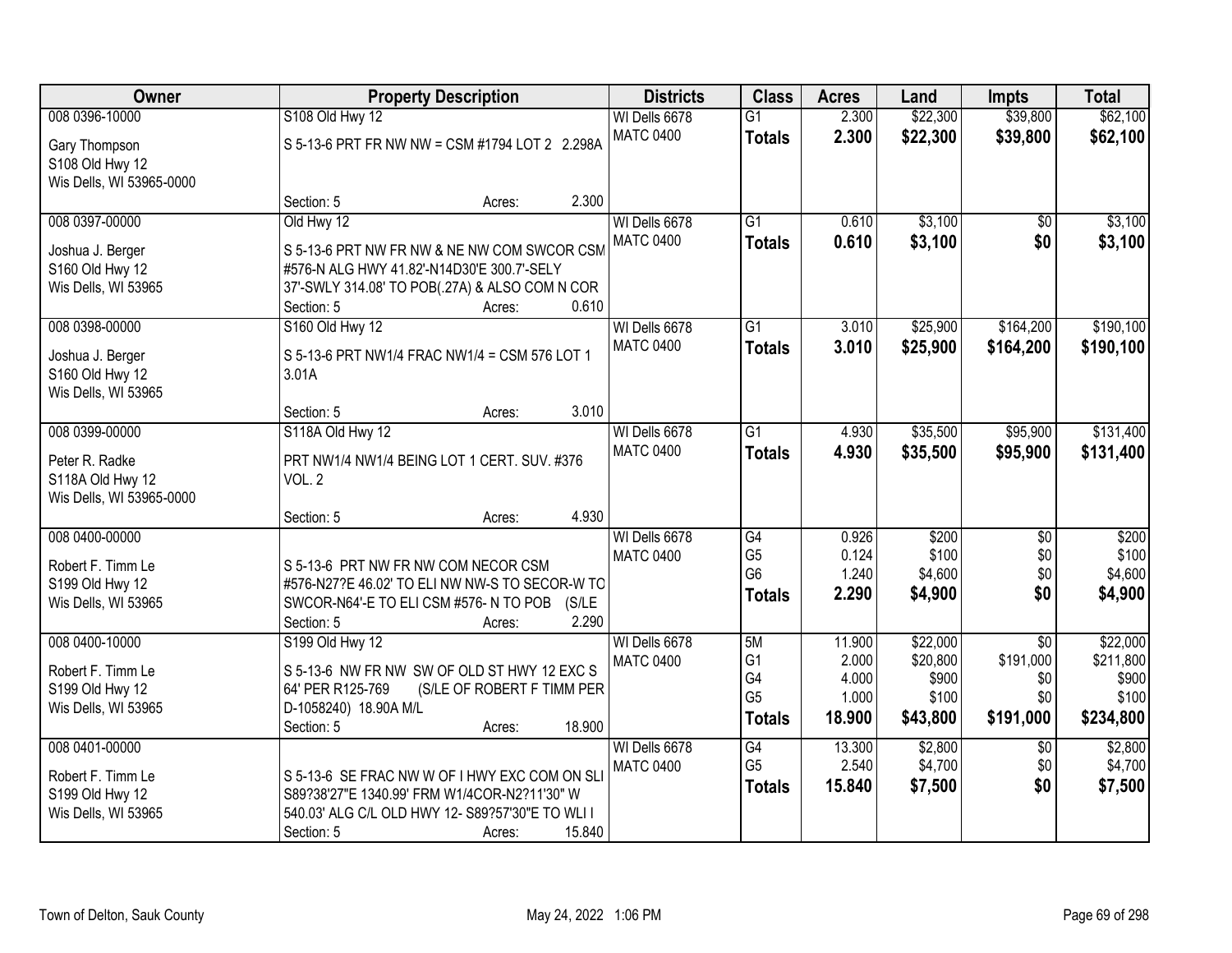| Owner                                                                                      | <b>Property Description</b>                                                                                                                                                                          | <b>Districts</b>                  | <b>Class</b>                                       | <b>Acres</b>                        | Land                                     | <b>Impts</b>                         | <b>Total</b>                             |
|--------------------------------------------------------------------------------------------|------------------------------------------------------------------------------------------------------------------------------------------------------------------------------------------------------|-----------------------------------|----------------------------------------------------|-------------------------------------|------------------------------------------|--------------------------------------|------------------------------------------|
| 008 0401-10000<br>Robert F. Timm Le<br>S199 Old Hwy 12<br>Wis Dells, WI 53965              | S 5-13-6 SW1/4 FRAC NW1/4 (S/LE OF ROBERT F<br>TIMM PER D-1058240) 40.00A                                                                                                                            | WI Dells 6678<br><b>MATC 0400</b> | 5M<br>G4<br>G <sub>5</sub><br><b>Totals</b>        | 10.000<br>29.000<br>1.000<br>40.000 | \$18,500<br>\$6,000<br>\$100<br>\$24,600 | $\overline{50}$<br>\$0<br>\$0<br>\$0 | \$18,500<br>\$6,000<br>\$100<br>\$24,600 |
|                                                                                            | 40.000<br>Section: 5<br>Acres:                                                                                                                                                                       |                                   |                                                    |                                     |                                          |                                      |                                          |
| 008 0401-20000<br>Dean A. Dorow<br>W962 Lage Rd<br>Wis Dells, WI 53965-0000                | S 5-13-6 PRT SE1/4 FRAC NW1/4 COM ON SLI<br>S89?38'27"E 1340.99' FRM W1/4 COR - N02?11'30"W<br>540.03' ALG C/L OLD HWY 12 - S89?57'30"E TO WLI I<br>13.700<br>Section: 5<br>Acres:                   | WI Dells 6678<br><b>MATC 0400</b> | G4<br><b>Totals</b>                                | 13.700<br>13.700                    | \$3,200<br>\$3,200                       | $\overline{50}$<br>\$0               | \$3,200<br>\$3,200                       |
| 008 0402-00000<br>Wis Dept Transportation<br>2101 Wright St<br>Madison, WI 53704           | S 5 T13N R6E HWY LAND IN SE1/4 FRAC NW1/4 9.16/<br>M/L<br>9.160<br>Section: 5<br>Acres:                                                                                                              | WI Dells 6678<br><b>MATC 0400</b> | $\overline{\text{X2}}$<br><b>Totals</b>            | 9.160<br>9.160                      | $\overline{50}$<br>\$0                   | $\overline{50}$<br>\$0               | $\overline{30}$<br>\$0                   |
| 008 0403-10000<br><b>Wisc Dept Natl Resources</b><br>PO Box 7921<br>Madison, WI 53707-0000 | S 5-13-6 N 1/2 SW W OF OLD ST HWY 12, EXC C.S.<br>V5-1116<br>25.9A M\L<br>25.900<br>Section: 5<br>Acres:                                                                                             | WI Dells 6678<br><b>MATC 0400</b> | $\overline{X2}$<br><b>Totals</b>                   | 25.900<br>25.900                    | \$0<br>\$0                               | \$0<br>\$0                           | \$0<br>\$0                               |
| 008 0403-20000<br>Dean A. Dorow<br>W962 Lage Rd<br>Wis Dells, WI 53965-0000                | S 5-13-6 PRT N 1/2 SW, CS V5-1116, LOT 1 20.673 A<br>20.670<br>Section: 5<br>Acres:                                                                                                                  | WI Dells 6678<br><b>MATC 0400</b> | $\overline{G4}$<br>G <sub>5</sub><br><b>Totals</b> | 20.000<br>0.670<br>20.670           | \$4,400<br>\$100<br>\$4,500              | $\overline{30}$<br>\$0<br>\$0        | \$4,400<br>\$100<br>\$4,500              |
| 008 0405-10000<br>Wis Dept Natl Resources<br>PO Box 7921<br>Madison, WI 53707-0000         | S 5-13-6 SE SW, SW OF OLD ST HWY 12 EXC S 165'<br>EXC COM 165' N OF SE COR-W 159' -N 330'-NE<br>60'-TO C/L HWY SE ALG HWY TO E LI-S POB<br>24.900<br>Section: 5<br>Acres:                            | WI Dells 6678<br><b>MATC 0400</b> | $\overline{X2}$<br><b>Totals</b>                   | 24.900<br>24.900                    | $\sqrt{$0}$<br>\$0                       | $\sqrt{6}$<br>\$0                    | $\sqrt{50}$<br>\$0                       |
| 008 0405-20000<br>John E. Nelson<br>S477A Old Hwy 12<br>Wis Dells, WI 53965-0000           | S477A Old Hwy 12<br>S 5-13-6 PRT SE SW COM 10 RDS N & 39' W SE<br>COR-W 120' N 330'-NE 60' TO PT IN CTR HWY WHICH<br>IS 101' NWLY FROM PT 17 1/2 RDS N OF POB- SELY<br>0.910<br>Section: 5<br>Acres: | WI Dells 6678<br><b>MATC 0400</b> | $\overline{G1}$<br><b>Totals</b>                   | 0.910<br>0.910                      | \$13,200<br>\$13,200                     | \$78,300<br>\$78,300                 | \$91,500<br>\$91,500                     |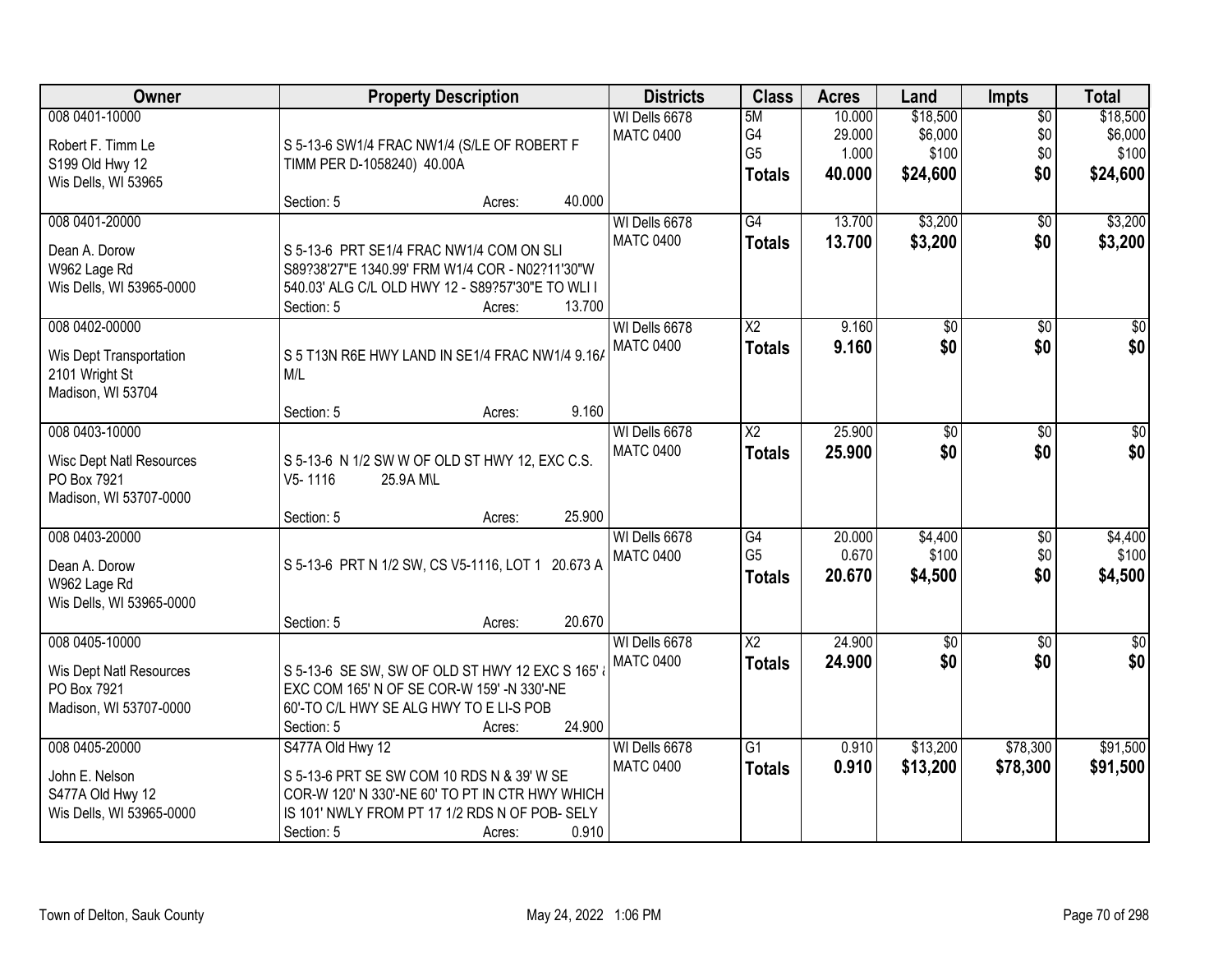| Owner                           | <b>Property Description</b>                   |        |        | <b>Districts</b> | <b>Class</b>    | <b>Acres</b> | Land            | <b>Impts</b>    | <b>Total</b> |
|---------------------------------|-----------------------------------------------|--------|--------|------------------|-----------------|--------------|-----------------|-----------------|--------------|
| 008 0405-30000                  |                                               |        |        | WI Dells 6678    | $\overline{X2}$ | 40.000       | $\overline{50}$ | $\overline{50}$ | \$0          |
| <b>Wisc Dept Natl Resources</b> | S 5-13-6, SW SW 40.00 A                       |        |        | <b>MATC 0400</b> | <b>Totals</b>   | 40.000       | \$0             | \$0             | \$0          |
| PO Box 7921                     |                                               |        |        |                  |                 |              |                 |                 |              |
| Madison, WI 53707-0000          |                                               |        |        |                  |                 |              |                 |                 |              |
|                                 | Section: 5                                    | Acres: | 40.000 |                  |                 |              |                 |                 |              |
| 008 0406-00000                  | E10276 County Rd H                            |        |        | WI Dells 6678    | G1              | 2.000        | \$20,800        | \$183,600       | \$204,400    |
| Edward J. Schwark               | S 5-13-6 PRT SE SW & S 8-13-6 PRT NE NW = CSM |        |        | <b>MATC 0400</b> | G <sub>5</sub>  | 4.000        | \$7,400         | \$0             | \$7,400      |
| E10276 County Rd H              | #5186 LOT 1 6.00A                             |        |        |                  | <b>Totals</b>   | 6.000        | \$28,200        | \$183,600       | \$211,800    |
| Wis Dells, WI 53965-0000        |                                               |        |        |                  |                 |              |                 |                 |              |
|                                 | Section: 5                                    | Acres: | 6.000  |                  |                 |              |                 |                 |              |
| 008 0409-00000                  |                                               |        |        | WI Dells 6678    | G4              | 25.000       | \$4,900         | \$0             | \$4,900      |
| Richard E. Blood                | S 6-13-6 NE FRAC NE EXC N OF LAGE RD & EXC    |        |        | <b>MATC 0400</b> | G <sub>5</sub>  | 2.710        | \$4,000         | \$0             | \$4,000      |
| E10069 Lage Rd                  | CSM #3033 27.71A                              |        |        |                  | <b>Totals</b>   | 27.710       | \$8,900         | \$0             | \$8,900      |
| Wis Dells, WI 53965-0000        |                                               |        |        |                  |                 |              |                 |                 |              |
|                                 | Section: 6                                    | Acres: | 27.710 |                  |                 |              |                 |                 |              |
| 008 0409-10000                  | E10085 Lage Rd                                |        |        | WI Dells 6678    | $\overline{G1}$ | 5.000        | \$35,800        | \$81,900        | \$117,700    |
| Randal G. Lange                 | S 6-13-6 PRT NE FRAC NE = CSM #3033 LOT 1     |        |        | <b>MATC 0400</b> | G4              | 1.390        | \$300           | \$0             | \$300        |
| E10085 Lage Rd                  | 6.39A                                         |        |        |                  | <b>Totals</b>   | 6.390        | \$36,100        | \$81,900        | \$118,000    |
| Wis Dells, WI 53965             |                                               |        |        |                  |                 |              |                 |                 |              |
|                                 | Section: 6                                    | Acres: | 6.390  |                  |                 |              |                 |                 |              |
| 008 0410-00000                  | S103A Old Hwy 12                              |        |        | WI Dells 6678    | $\overline{G1}$ | 2.310        | \$22,400        | \$125,900       | \$148,300    |
|                                 | S 6-13-6 PRT NE FR NE = CSM #2310 LOT 2 2.31A |        |        | <b>MATC 0400</b> | <b>Totals</b>   | 2.310        | \$22,400        | \$125,900       | \$148,300    |
| Rosemay Dorow<br>W962 Lage Rd   |                                               |        |        |                  |                 |              |                 |                 |              |
| Wis Dells, WI 53965             |                                               |        |        |                  |                 |              |                 |                 |              |
|                                 | Section: 6                                    | Acres: | 2.310  |                  |                 |              |                 |                 |              |
| 008 0410-01000                  | E10072 Lage Rd                                |        |        | WI Dells 6678    | $\overline{G1}$ | 0.810        | \$12,300        | \$11,000        | \$23,300     |
| Cassie B. Lee                   | S 6-13-6 PRT NE FR NE = CSM #4231 LOT 2 (FMLY |        |        | <b>MATC 0400</b> | <b>Totals</b>   | 0.810        | \$12,300        | \$11,000        | \$23,300     |
| E10068 Lage Rd                  | PRT CSM #2310)(S/SEPTIC EASE PER D-731855)    |        |        |                  |                 |              |                 |                 |              |
| Wis Dells, WI 53965             | 0.81A                                         |        |        |                  |                 |              |                 |                 |              |
|                                 | Section: 6                                    | Acres: | 0.810  |                  |                 |              |                 |                 |              |
| 008 0410-01100                  | E10068 Lage Rd                                |        |        | WI Dells 6678    | $\overline{G1}$ | 1.030        | \$14,200        | \$193,900       | \$208,100    |
| Cassie B. Lee                   | S 6-13-6 PRT NE FR NE = CSM #4231 LOT 1 (FMLY |        |        | <b>MATC 0400</b> | <b>Totals</b>   | 1.030        | \$14,200        | \$193,900       | \$208,100    |
| E10068 Lage Rd                  | PRT CSM #2310)(W/SEPTIC EASE PER D-731855)    |        |        |                  |                 |              |                 |                 |              |
| Wis Dells, WI 53965             | 1.03A                                         |        |        |                  |                 |              |                 |                 |              |
|                                 | Section: 6                                    | Acres: | 1.030  |                  |                 |              |                 |                 |              |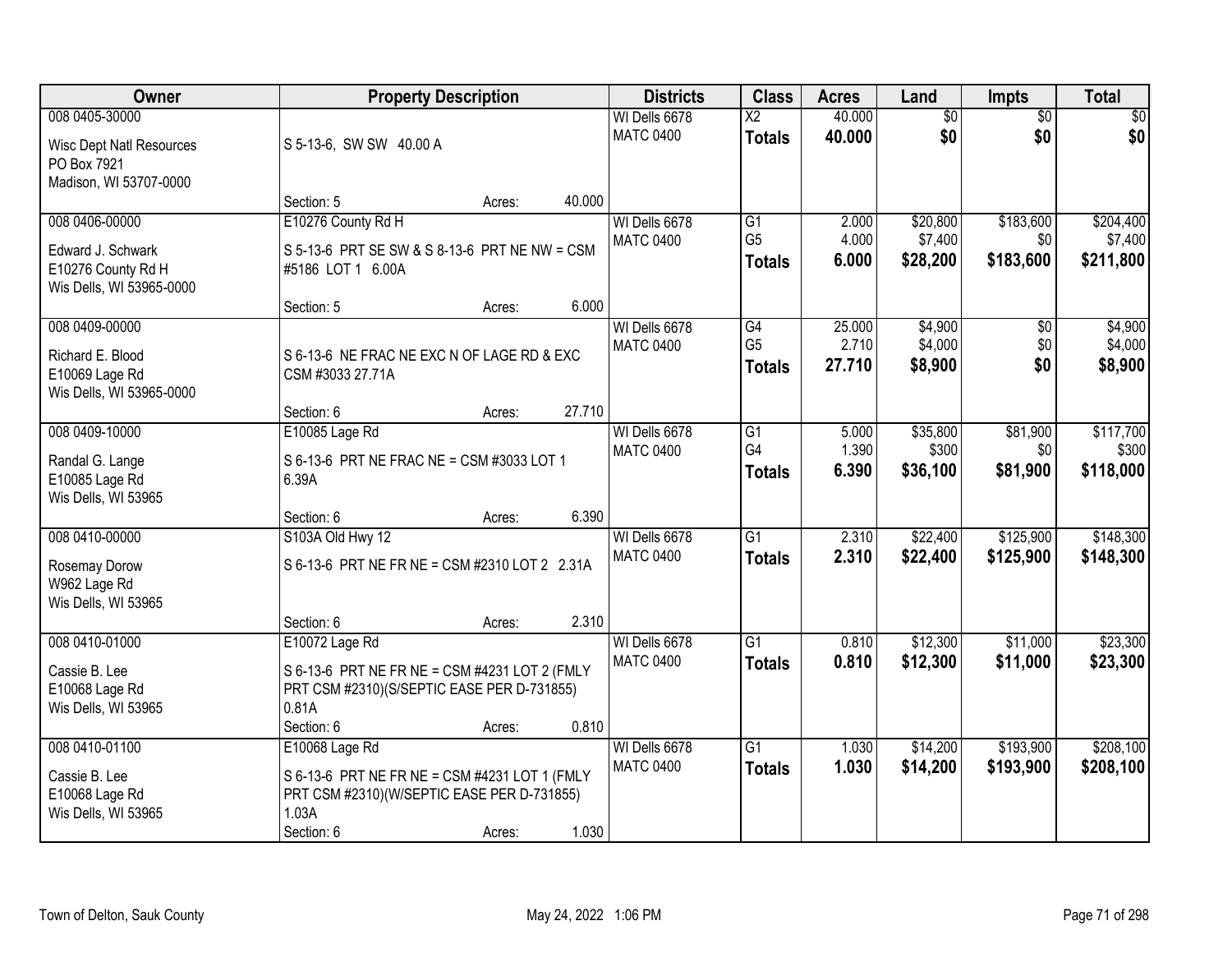| Owner                                          | <b>Property Description</b>                        | <b>Districts</b>                  | <b>Class</b>        | <b>Acres</b> | Land       | <b>Impts</b>    | <b>Total</b>  |
|------------------------------------------------|----------------------------------------------------|-----------------------------------|---------------------|--------------|------------|-----------------|---------------|
| 008 0410-10000                                 | Lage Rd                                            | WI Dells 6678                     | $\overline{G1}$     | 1.410        | \$5,900    | $\overline{50}$ | \$5,900       |
| Dean A. Dorow                                  | S 6-13-6 PRT NE FR NE COM 513.43' W OF             | <b>MATC 0400</b>                  | <b>Totals</b>       | 1.410        | \$5,900    | \$0             | \$5,900       |
| W962 Lage Rd                                   | NECOR-S18DG40' W 265.7' TO C\L LAGE RD- NWLY       |                                   |                     |              |            |                 |               |
| Wis Dells, WI 53965-0000                       | ALG C\L TO WLI-N TO NLI-E TO POB EXC CSM #1916     |                                   |                     |              |            |                 |               |
|                                                | Section: 6<br>1.410<br>Acres:                      |                                   |                     |              |            |                 |               |
| 008 0410-20000                                 | E10050 Lage Rd                                     | WI Dells 6678                     | $\overline{G1}$     | 1.210        | \$15,400   | \$157,200       | \$172,600     |
| Lyda Dorow                                     | S 6-13-6 PRT NE FR NE = CSM #1916 LOT 1 1.21A      | <b>MATC 0400</b>                  | <b>Totals</b>       | 1.210        | \$15,400   | \$157,200       | \$172,600     |
| E10050 Lage Rd                                 |                                                    |                                   |                     |              |            |                 |               |
| Wis Dells, WI 53965-0000                       |                                                    |                                   |                     |              |            |                 |               |
|                                                | 1.210<br>Section: 6<br>Acres:                      |                                   |                     |              |            |                 |               |
| 008 0411-00000                                 |                                                    | WI Dells 6678                     | $\overline{G4}$     | 43.000       | \$8,400    | \$0             | \$8,400       |
|                                                |                                                    | <b>MATC 0400</b>                  | G <sub>5</sub>      | 2.030        | \$2,600    | \$0             | \$2,600       |
| Dean A. Dorow                                  | S 6-13-6 W 1\2 NE 1\4 EXC CSM #1296<br>45.03 A M\L |                                   | <b>Totals</b>       | 45.030       | \$11,000   | \$0             | \$11,000      |
| W962 Lage Rd                                   | S/SENIC EASE R181-294                              |                                   |                     |              |            |                 |               |
| Wis Dells, WI 53965-0000                       |                                                    |                                   |                     |              |            |                 |               |
| 008 0411-10000                                 | 45.030<br>Section: 6<br>Acres:                     |                                   | $\overline{\chi_2}$ | 97.820       |            |                 |               |
|                                                |                                                    | WI Dells 6678<br><b>MATC 0400</b> |                     |              | \$0        | \$0             | \$0           |
| <b>Wisc Dept Natl Resources</b>                | S 6-13-6 PRT W 1\2 NE 1\4 & E 1\2 NW 1\4 & NESW    |                                   | <b>Totals</b>       | 97.820       | \$0        | \$0             | \$0           |
| PO Box 7921                                    | BEING LOT 1 OF CSM #1296 97.82A                    |                                   |                     |              |            |                 |               |
| Madison, WI 53707-0000                         |                                                    |                                   |                     |              |            |                 |               |
|                                                | 97.820<br>Section: 6<br>Acres:                     |                                   |                     |              |            |                 |               |
| 008 0412-00000                                 | E10069 Lage Rd                                     | WI Dells 6678                     | $\overline{G1}$     | 2.000        | \$20,800   | \$194,200       | \$215,000     |
| Richard E. Blood                               | S 6-13-6 SE NE EXC CSM #1117 36.677 A (MFL-W6      | <b>MATC 0400</b>                  | G <sub>4</sub>      | 18.000       | \$4,000    | \$0             | \$4,000       |
| E10069 Lage Rd                                 | 14A PER D-853451)                                  |                                   | G <sub>5</sub>      | 2.680        | \$1,100    | \$0             | \$1,100       |
| Wis Dells, WI 53965-0000                       |                                                    |                                   | W <sub>6</sub>      | 14.000       | (\$51,800) | \$0             | \$0           |
|                                                | 36.680<br>Section: 6<br>Acres:                     |                                   | <b>Totals</b>       | 36.680       | \$25,900   | \$194,200       | \$220,100     |
| 008 0412-10000                                 |                                                    | WI Dells 6678                     | $\overline{X2}$     | 39.630       | \$0        | \$0             | $\frac{1}{6}$ |
|                                                | S 6-13-6 PRT SE NE, C.S. V5-1117, LOT 1 & PRT NE   | <b>MATC 0400</b>                  | <b>Totals</b>       | 39.630       | \$0        | \$0             | \$0           |
| <b>Wisc Dept Natl Resources</b><br>PO Box 7921 | SE C.S. V5-1117, LOT 3 39.630A                     |                                   |                     |              |            |                 |               |
| Madison, WI 53707-0000                         |                                                    |                                   |                     |              |            |                 |               |
|                                                | 39.630<br>Section: 6<br>Acres:                     |                                   |                     |              |            |                 |               |
| 008 0412-20000                                 |                                                    | WI Dells 6678                     | W <sub>6</sub>      | 3.120        | (\$11,500) | $\overline{50}$ | $\frac{1}{6}$ |
|                                                |                                                    | <b>MATC 0400</b>                  | <b>Totals</b>       | 3.120        | \$0        | \$0             | \$0           |
| Richard E. Blood                               | S 6-13-6 PRT NE SE = CSM #1117 LOT 2 3.117A        |                                   |                     |              |            |                 |               |
| E10069 Lage Rd                                 | (MFL-W6 3.12A PER D-853451)                        |                                   |                     |              |            |                 |               |
| Wis Dells, WI 53965-0000                       |                                                    |                                   |                     |              |            |                 |               |
|                                                | 3.120<br>Section: 6<br>Acres:                      |                                   |                     |              |            |                 |               |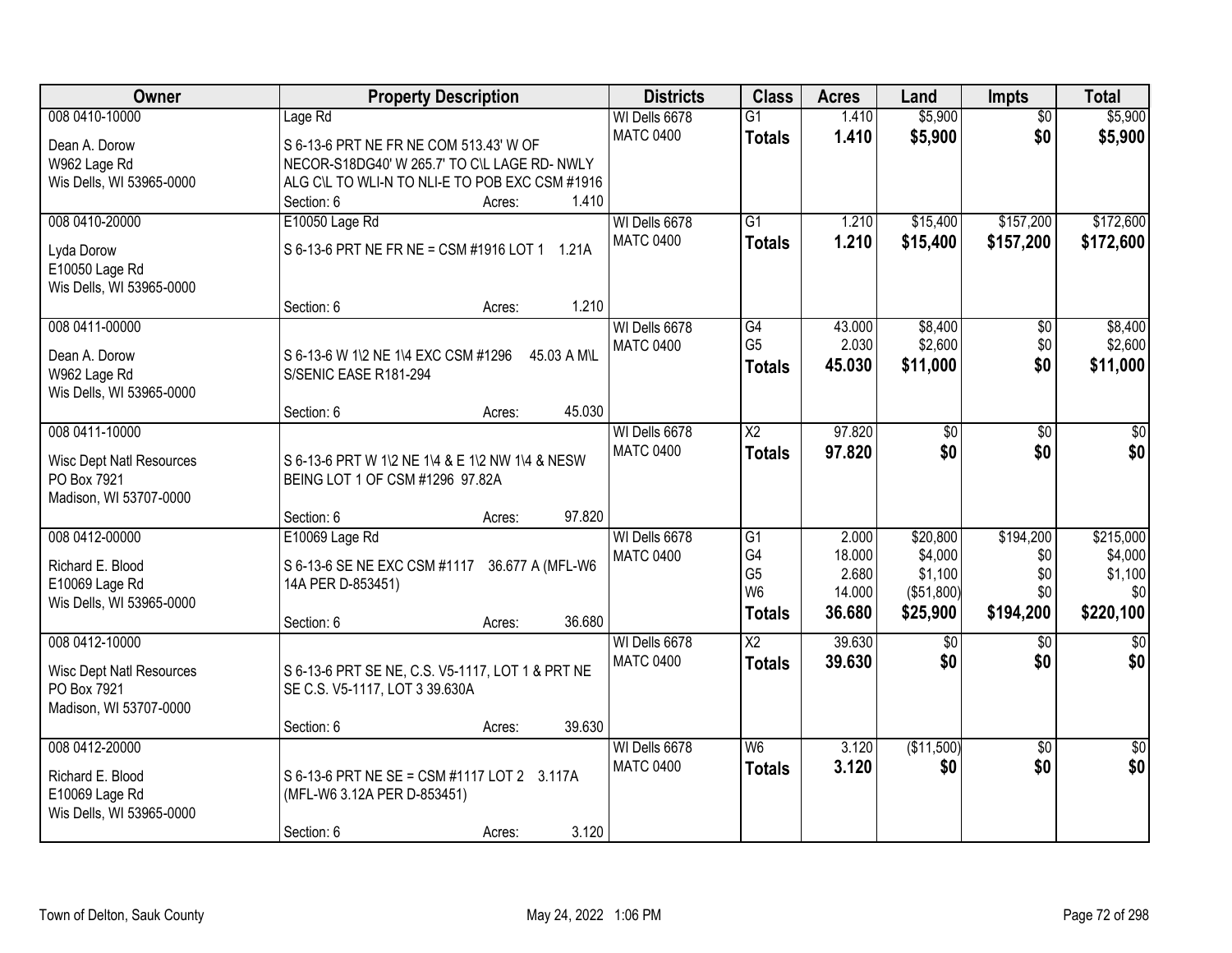| <b>Owner</b>                                                                       | <b>Property Description</b>                                                                                                                                                      | <b>Districts</b>                  | <b>Class</b>                                       | <b>Acres</b>              | Land                               | <b>Impts</b>                  | <b>Total</b>                        |
|------------------------------------------------------------------------------------|----------------------------------------------------------------------------------------------------------------------------------------------------------------------------------|-----------------------------------|----------------------------------------------------|---------------------------|------------------------------------|-------------------------------|-------------------------------------|
| 008 0412-30000<br>Wis Dept Natl Resources<br>PO Box 7921<br>Madison, WI 53707-0000 | S 6-13-6 NW SE (HULBERT CREEK FISH AREA)<br>40.00 A                                                                                                                              | WI Dells 6678<br><b>MATC 0400</b> | $\overline{\text{X2}}$<br><b>Totals</b>            | 40.000<br>40.000          | $\overline{50}$<br>\$0             | $\overline{50}$<br>\$0        | $\overline{30}$<br>\$0              |
|                                                                                    | 40.000<br>Section: 6<br>Acres:                                                                                                                                                   |                                   |                                                    |                           |                                    |                               |                                     |
| 008 0412-40000<br>Elmer E. Fisher<br>S454 Birchwood Rd<br>Wis Dells, WI 53965-0000 | S454 Birchwood Rd<br>S 6-13-6 SW SE 39.44 A (S/EASE D-912719 &<br>W/EASE D-912720)                                                                                               | WI Dells 6678<br><b>MATC 0400</b> | $\overline{G1}$<br>G <sub>6</sub><br><b>Totals</b> | 1.000<br>38.440<br>39.440 | \$14,000<br>\$142,200<br>\$156,200 | \$284,700<br>\$0<br>\$284,700 | \$298,700<br>\$142,200<br>\$440,900 |
| 008 0412-50000                                                                     | 39.440<br>Section: 6<br>Acres:                                                                                                                                                   | WI Dells 6678                     | X2                                                 | 30,000                    | \$0                                | \$0                           | \$0                                 |
| Wis Dept Natl Resources<br>PO Box 7921<br>Madison, WI 53707-0000                   | S 6-13-6, SE SE, EXC W 1/4 (HULBERT CREEK FISH<br>AREA) 30.00 A                                                                                                                  | <b>MATC 0400</b>                  | <b>Totals</b>                                      | 30.000                    | \$0                                | \$0                           | \$0                                 |
|                                                                                    | 30.000<br>Section: 6<br>Acres:                                                                                                                                                   |                                   |                                                    |                           |                                    |                               |                                     |
| 008 0412-60000<br>Elmer E. Fisher<br>S454 Birchwood Rd<br>Wis Dells, WI 53965-0000 | S454 Birchwood Rd<br>S 6-13-6, W 1/4 OF SE SE 9.85 A                                                                                                                             | WI Dells 6678<br><b>MATC 0400</b> | $\overline{G6}$<br><b>Totals</b>                   | 9.850<br>9.850            | \$34,500<br>\$34,500               | \$0<br>\$0                    | \$34,500<br>\$34,500                |
|                                                                                    | 9.850<br>Section: 6<br>Acres:                                                                                                                                                    |                                   |                                                    |                           |                                    |                               |                                     |
| 008 0413-11100<br>Dean A. Dorow<br>W962 Lage Rd<br>Wis Dells, WI 53965-0000        | S 6-13-6 E1/2 FRAC NW1/4 LYING SELY OF HWY EXC<br>CSM 1296 & EXC BEG NE COR CSM 1658 LOT 2 -<br>N89?58?W 356.91? - S45?00?W 204.02? - N00?05?E<br>38.930<br>Section: 6<br>Acres: | WI Dells 6678<br><b>MATC 0400</b> | $\overline{G4}$<br>G <sub>5</sub><br><b>Totals</b> | 35.500<br>3.430<br>38.930 | \$7,500<br>\$4,100<br>\$11,600     | $\overline{50}$<br>\$0<br>\$0 | \$7,500<br>\$4,100<br>\$11,600      |
| 008 0413-20000                                                                     |                                                                                                                                                                                  | WI Dells 6678                     | $\overline{X2}$                                    | 27.870                    | $\overline{60}$                    | $\overline{50}$               | $\overline{\$0}$                    |
| Wis Dept Natl Resources<br>PO Box 7921<br>Madison, WI 53707-0000                   | S 6-13-6 NW FR NW, EXC E 1/2 OF E 1/2 N OF LAGE<br>RD & EXC CSM #1297 (HULBERT CREEK FISH AREA)<br>27.87A<br>Section: 6<br>27.870<br>Acres:                                      | <b>MATC 0400</b>                  | <b>Totals</b>                                      | 27.870                    | \$0                                | \$0                           | \$0                                 |
| 008 0413-31000                                                                     | E9806 Lage Rd                                                                                                                                                                    | WI Dells 6678                     | $\overline{G1}$                                    | 2.390                     | \$22,800                           | \$235,500                     | \$258,300                           |
| Dennis Dorow<br>E9806 Lage Rd Po Box 498<br>Wis Dells, WI 53965                    | S 6-13-6 PRT N1/2 FRAC NW1/4 = CSM 6828 LOT 1<br>(FMLY PRT CSM 1297) 5.63A<br>5.630<br>Section: 6<br>Acres:                                                                      | <b>MATC 0400</b>                  | G4<br><b>Totals</b>                                | 3.240<br>5.630            | \$600<br>\$23,400                  | \$0<br>\$235,500              | \$600<br>\$258,900                  |
|                                                                                    |                                                                                                                                                                                  |                                   |                                                    |                           |                                    |                               |                                     |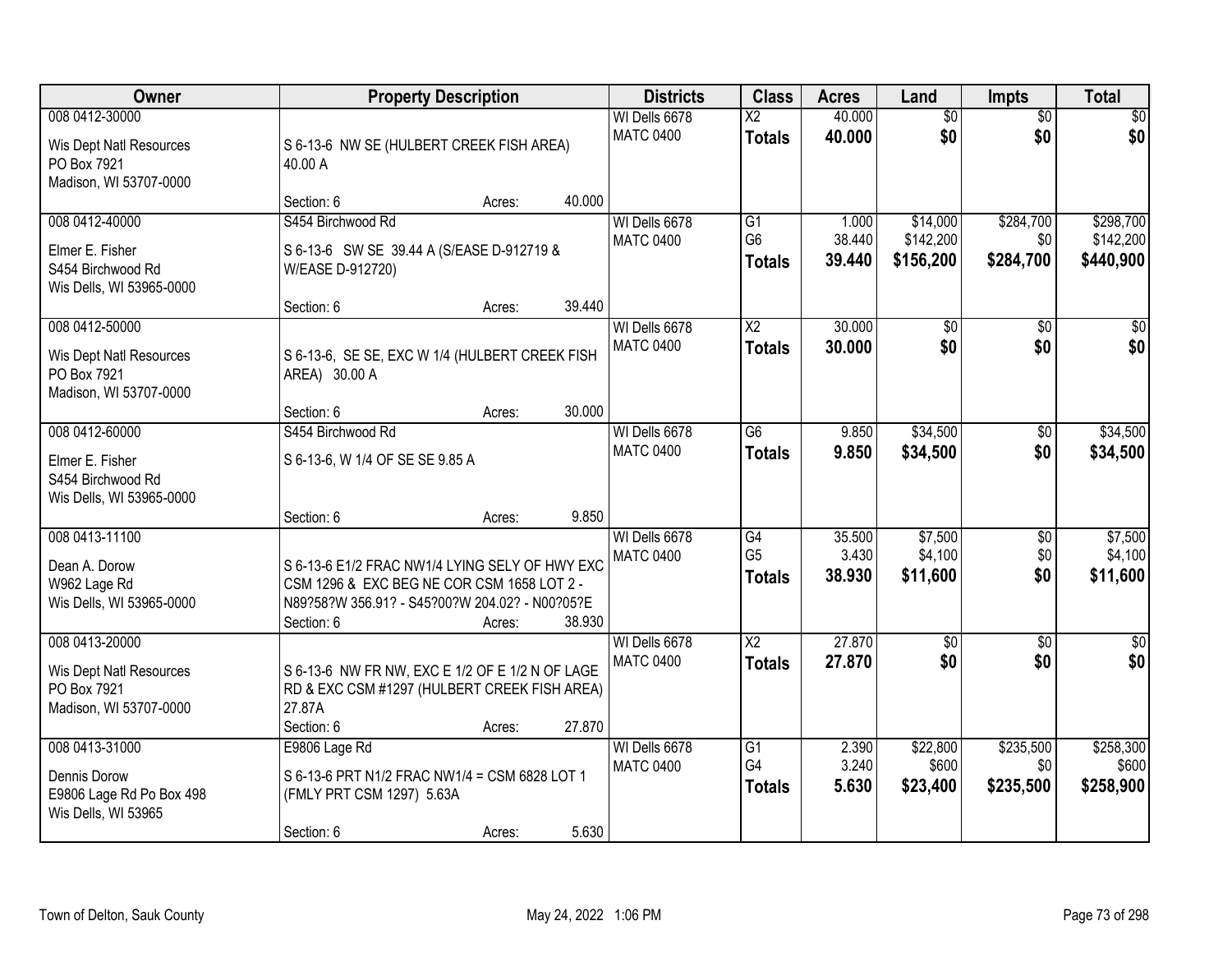| Owner                                                                                     | <b>Property Description</b>                                                                                                                                                        | <b>Districts</b> | <b>Class</b>                      | <b>Acres</b>                            | Land                      | Impts                            | <b>Total</b>                              |                                    |
|-------------------------------------------------------------------------------------------|------------------------------------------------------------------------------------------------------------------------------------------------------------------------------------|------------------|-----------------------------------|-----------------------------------------|---------------------------|----------------------------------|-------------------------------------------|------------------------------------|
| 008 0413-32000<br>Dennis Dorow<br>E9806 Lage Rd Po Box 498<br>Wis Dells, WI 53965         | Lage Rd<br>S 6-13-6 PRT N1/2 FRAC NW1/4 = CSM 6828 LOT 2<br>(FMLY PRT CSM 1297) 5.40A                                                                                              |                  | WI Dells 6678<br><b>MATC 0400</b> | G4<br><b>Totals</b>                     | 5.400<br>5.400            | \$1,100<br>\$1,100               | $\overline{50}$<br>\$0                    | \$1,100<br>\$1,100                 |
|                                                                                           | Section: 6                                                                                                                                                                         | 5.400<br>Acres:  |                                   |                                         |                           |                                  |                                           |                                    |
| 008 0413-40000<br>Wis Dept Natl Resources<br>PO Box 7921<br>Madison, WI 53707-0000        | S 6-13-6, SW FR NW, EXC S 10A (HULBERT CREEK<br>FISH AREA) 26.66A                                                                                                                  |                  | WI Dells 6678<br><b>MATC 0400</b> | $\overline{\text{X2}}$<br><b>Totals</b> | 26.660<br>26.660          | \$0<br>\$0                       | $\overline{50}$<br>\$0                    | $\overline{50}$<br>\$0             |
|                                                                                           | Section: 6                                                                                                                                                                         | 26.660<br>Acres: |                                   |                                         |                           |                                  |                                           |                                    |
| 008 0413-50000<br>Edward J. Tylka<br>S270 Birchwood Rd<br>Wis Dells, WI 53965-0000        | S270 Birchwood Rd<br>S 6-13-6 S10A SW FR NW 10.00 A                                                                                                                                |                  | WI Dells 6678<br><b>MATC 0400</b> | $\overline{G6}$<br>G7<br><b>Totals</b>  | 8.500<br>1.500<br>10.000  | \$29,800<br>\$18,500<br>\$48,300 | $\overline{50}$<br>\$254,600<br>\$254,600 | \$29,800<br>\$273,100<br>\$302,900 |
|                                                                                           | Section: 6                                                                                                                                                                         | 10.000<br>Acres: |                                   |                                         |                           |                                  |                                           |                                    |
| 008 0413-70000<br>Brian S. Dorow<br>S424 Birchwood Rd<br>Wis Dells, WI 53965-0000         | <b>Birchwood Rd</b><br>S 6-13-6 PRT N1/2 FRAC SW1/4 = CSM #4290 LOT 1<br>(FMLY PRT CSM'S #1635 & #1658) 7.644A                                                                     |                  | WI Dells 6678<br><b>MATC 0400</b> | G6<br><b>Totals</b>                     | 7.640<br>7.640            | \$29,800<br>\$29,800             | \$0<br>\$0                                | \$29,800<br>\$29,800               |
|                                                                                           | Section: 6                                                                                                                                                                         | 7.640<br>Acres:  |                                   |                                         |                           |                                  |                                           |                                    |
| 008 0413-71000<br>Brian S. Dorow<br>S424 Birchwood Rd<br>Wis Dells, WI 53965-0000         | S424 Birchwood Rd<br>S 6-13-6 PRT NW FRAC SW = CSM #4290 LOT 2<br>4.904A<br>Section: 6                                                                                             | 4.900<br>Acres:  | WI Dells 6678<br><b>MATC 0400</b> | $\overline{G1}$<br><b>Totals</b>        | 4.900<br>4.900            | \$35,300<br>\$35,300             | \$218,900<br>\$218,900                    | \$254,200<br>\$254,200             |
| 008 0413-80000<br>Keith D. Hammond<br>11910 W Van Norman Ave<br>Greenfield, WI 53228-0000 | <b>Birchwood Rd</b><br>S 6-13-6 PRT N1/2 FRAC SW1/4 = CSM #1658 LOT 2;<br>ALSO PRT NW FRAC SW COM NW COR LOT 1 CSM<br>#1658-N89?58'W 404.15'-S00?03' E 595.70' TO SW<br>Section: 6 | 14.220<br>Acres: | WI Dells 6678<br><b>MATC 0400</b> | 5M<br>G4<br><b>Totals</b>               | 10.130<br>4.090<br>14.220 | \$18,800<br>\$700<br>\$19,500    | $\overline{60}$<br>\$0<br>\$0             | \$18,800<br>\$700<br>\$19,500      |
| 008 0413-90000<br>Keith D. Hammond<br>11910 W Van Norman Ave<br>Greenfield, WI 53228-0000 | S 6-13-6 PRT SENW, NESW & NWSW COM NECOR<br>CSM #1658-N89DG58'W 356.91'-S45DGW<br>204.02'-N0DG5'E 144.35' TO NLI NWSW-S89DG58'E<br>Section: 6                                      | 4.260<br>Acres:  | WI Dells 6678<br><b>MATC 0400</b> | G4<br>G <sub>6</sub><br><b>Totals</b>   | 3.700<br>0.560<br>4.260   | \$600<br>\$2,100<br>\$2,700      | $\overline{50}$<br>\$0<br>\$0             | \$600<br>\$2,100<br>\$2,700        |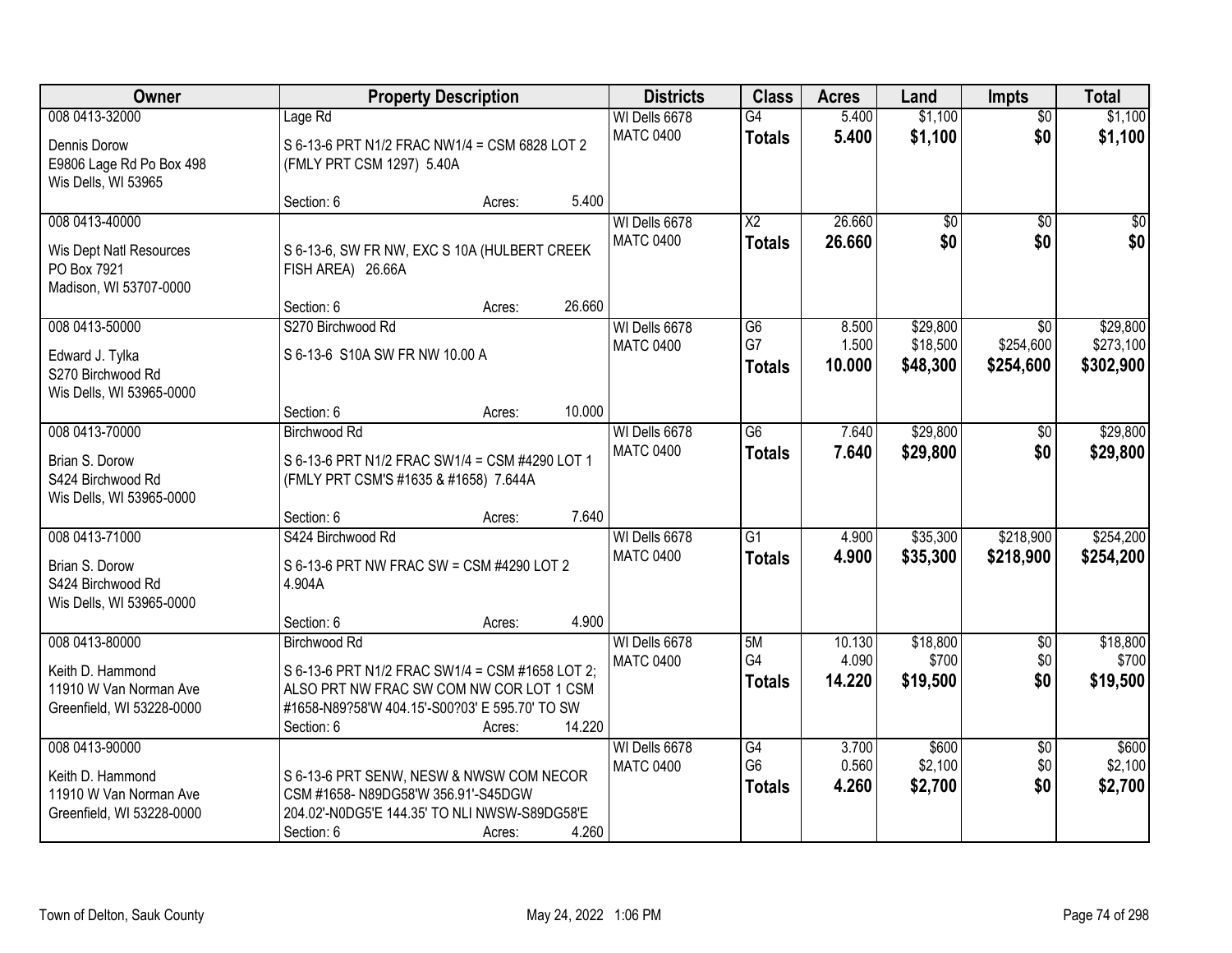| Owner                                                                                  | <b>Property Description</b>                                                                                                                                                      | <b>Districts</b>                  | <b>Class</b>                                | <b>Acres</b>                       | Land                                   | <b>Impts</b>                  | <b>Total</b>                           |
|----------------------------------------------------------------------------------------|----------------------------------------------------------------------------------------------------------------------------------------------------------------------------------|-----------------------------------|---------------------------------------------|------------------------------------|----------------------------------------|-------------------------------|----------------------------------------|
| 008 0414-00000<br>Edward J. Tylka<br>S270 Birchwood Rd<br>Wis Dells, WI 53965-0000     | S 6-13-6 PRT NW FRAC SW COM SW COR-N89?59'E<br>689.78'-N0?03' W 862.69'-N89?55'W 478.43'-<br>S01?49'30"E 164.25'-N89?58'W TO W LI-S ALG SD W L<br>12.880<br>Section: 6<br>Acres: | WI Dells 6678<br><b>MATC 0400</b> | G4<br>G <sub>5</sub><br><b>Totals</b>       | 12.350<br>0.530<br>12.880          | \$2,000<br>\$100<br>\$2,100            | $\overline{50}$<br>\$0<br>\$0 | \$2,000<br>\$100<br>\$2,100            |
| 008 0414-10000<br>Edward J. Tylka<br>S270 Birchwood Rd<br>Wis Dells, WI 53965-0000     | S 6-13-6 PRT NW FR SW COM W1/4<br>COR-E227.3'-S6DG35'W 193' -W TO W LI-N TO POB;<br>ALSO COM NW COR LOT 1 CSM #1658-N0?5'E ALG W<br>Section: 6<br>8.660<br>Acres:                | WI Dells 6678<br><b>MATC 0400</b> | 5M<br>G4<br><b>Totals</b>                   | 1.000<br>7.660<br>8.660            | \$1,900<br>\$1,200<br>\$3,100          | $\overline{50}$<br>\$0<br>\$0 | \$1,900<br>\$1,200<br>\$3,100          |
| 008 0414-20000<br>Katarzyna Ragan<br>S300 Birchwood Rd<br>Wis Dells, WI 53965-0000     | S300 Birchwood Rd<br>S 6-13-6 PRT NW SW = CSM #2811 LOT 1 EXC THAT<br>PRT IN TOWN DELLONA 2.03A<br>2.030<br>Section: 6<br>Acres:                                                 | WI Dells 6678<br><b>MATC 0400</b> | $\overline{G1}$<br><b>Totals</b>            | 2.030<br>2.030                     | \$21,000<br>\$21,000                   | \$74,800<br>\$74,800          | \$95,800<br>\$95,800                   |
| 008 0415-00000<br>Phillip M. Katuzny<br>S429A Birchwood Rd<br>Wis Dells, WI 53965-0000 | S 6-13-6 THAT PRT S1/2 FRAC SW1/4 LYING W OF<br>C/L TN RD EXC CSM'S #2547 & #3548 14.32A<br>14.320<br>Section: 6<br>Acres:                                                       | WI Dells 6678<br><b>MATC 0400</b> | 5M<br>G4<br>G <sub>5</sub><br><b>Totals</b> | 1.760<br>12.000<br>0.560<br>14.320 | \$3,100<br>\$1,900<br>\$100<br>\$5,100 | \$0<br>\$0<br>\$0<br>\$0      | \$3,100<br>\$1,900<br>\$100<br>\$5,100 |
| 008 0415-01000<br>Phillip M. Katuzny<br>S429A Birchwood Rd<br>Wis Dells, WI 53965-0000 | S429A Birchwood Rd<br>S 6-13-6 PRT SW FRAC SW = CSM #2547 LOT 3<br>10.0A<br>10.000<br>Section: 6<br>Acres:                                                                       | WI Dells 6678<br><b>MATC 0400</b> | $\overline{G1}$<br><b>Totals</b>            | 10.000<br>10.000                   | \$53,300<br>\$53,300                   | \$161,600<br>\$161,600        | \$214,900<br>\$214,900                 |
| 008 0415-02000<br>Elzbieta Prochowski<br>S417 Birchwood Rd<br>Wis Dells, WI 53965      | S417 Birchwood Rd<br>S 6-13-6 PRT SW FRAC SW = CSM #3538 LOT 1<br>3.11A<br>3.110<br>Section: 6<br>Acres:                                                                         | WI Dells 6678<br><b>MATC 0400</b> | $\overline{G1}$<br><b>Totals</b>            | 3.110<br>3.110                     | \$26,400<br>\$26,400                   | \$33,400<br>\$33,400          | \$59,800<br>\$59,800                   |
| 008 0415-03000<br>Ryszard Latko<br>1023 Homeview Ct<br>London, Ont N6C6C1              | <b>Birchwood Rd</b><br>S 6-13-6 PRT SW FRAC SW = CSM #3538 LOT 2<br>3.21A<br>3.210<br>Section: 6<br>Acres:                                                                       | WI Dells 6678<br><b>MATC 0400</b> | $\overline{G1}$<br><b>Totals</b>            | 3.210<br>3.210                     | \$26,900<br>\$26,900                   | $\overline{50}$<br>\$0        | \$26,900<br>\$26,900                   |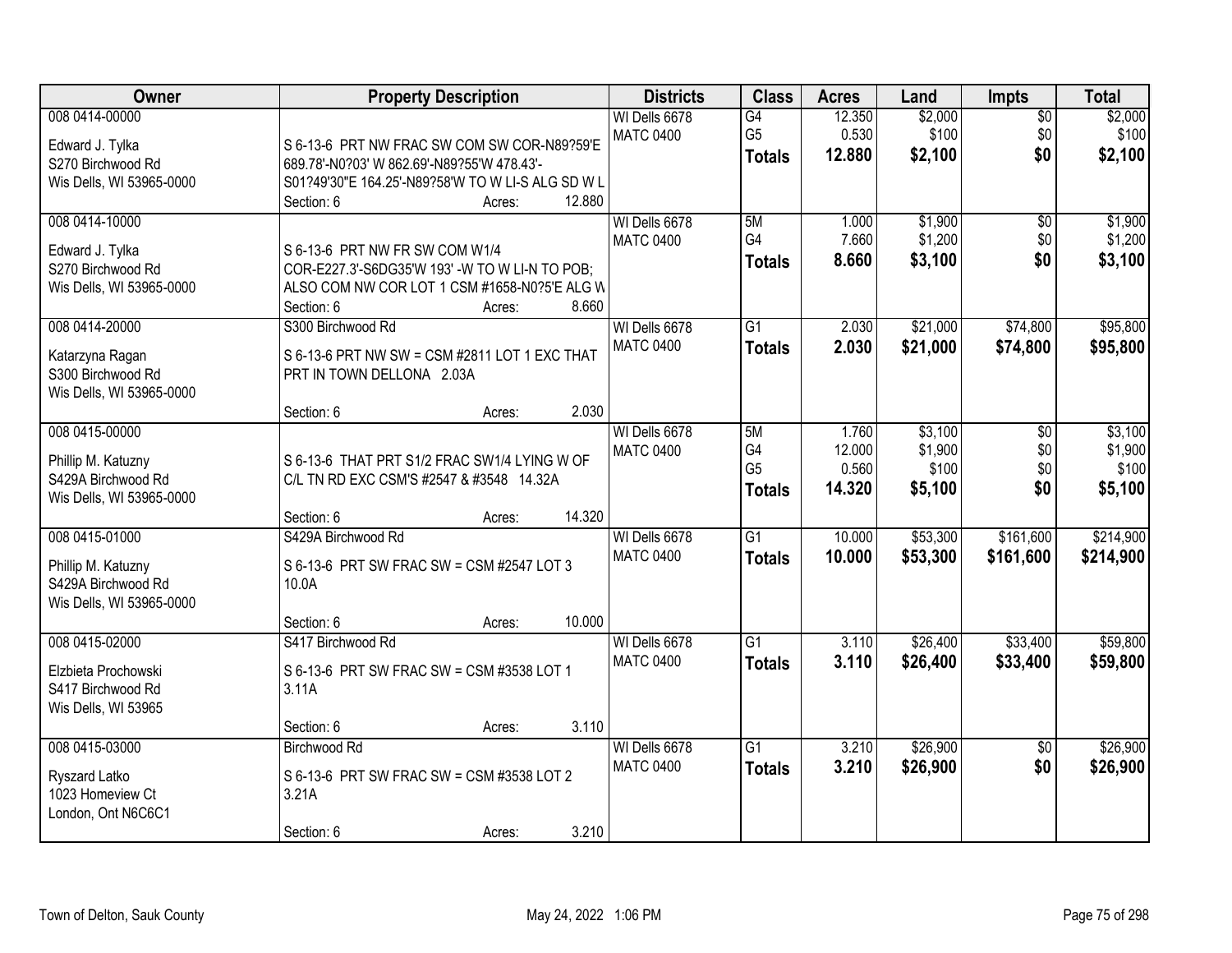| Owner                                                                                                  | <b>Property Description</b>                                                                                                                                  | <b>Districts</b>                  | <b>Class</b>                                       | <b>Acres</b>               | Land                                | <b>Impts</b>                  | <b>Total</b>                      |
|--------------------------------------------------------------------------------------------------------|--------------------------------------------------------------------------------------------------------------------------------------------------------------|-----------------------------------|----------------------------------------------------|----------------------------|-------------------------------------|-------------------------------|-----------------------------------|
| 008 0415-10000<br>Elmer E. Fisher<br>S454 Birchwood Rd<br>Wis Dells, WI 53965-0000                     | S 6-13-6 THAT PRT S1/2 FRAC SW1/4 LYING E OF<br>TN RD 45.08A NET (46.18A W/ROW) (S/EASE PER<br>D-912719 & D-912720)<br>Section: 6<br>46.180<br>Acres:        | WI Dells 6678<br><b>MATC 0400</b> | $\overline{G5}$<br>G <sub>6</sub><br><b>Totals</b> | 6.180<br>40.000<br>46.180  | \$9,500<br>\$148,000<br>\$157,500   | $\overline{30}$<br>\$0<br>\$0 | \$9,500<br>\$148,000<br>\$157,500 |
| 008 0415-20000<br>Peter R & Ann M Tollaksen Living Trust<br>2183 Wis Dells Pkwy<br>Wis Dells, WI 53965 | S 7-13-6 NE NE EXC N 500' OF E 3/4<br>28.00 A M/L<br>(MFL-W6 28A PER D-923237)<br>28.000                                                                     | WI Dells 6678<br><b>MATC 0400</b> | W6<br><b>Totals</b>                                | 28.000<br>28.000           | (\$103,600)<br>\$0                  | $\overline{50}$<br>\$0        | $\sqrt{50}$<br>\$0                |
| 008 0415-30000<br>Wis Dept Natl Resources<br>PO Box 7921<br>Madison, WI 53707-0000                     | Section: 7<br>Acres:<br>S 7-13-6, N 500' OF E 3/4 OF NE NE (HULBERT<br>CREEK FISH AREA) 11.36A<br>11.360<br>Section: 7<br>Acres:                             | WI Dells 6678<br><b>MATC 0400</b> | X <sub>2</sub><br><b>Totals</b>                    | 11.360<br>11.360           | \$0<br>\$0                          | \$0<br>\$0                    | $\overline{50}$<br>\$0            |
| 008 0415-40000<br>Peter R & Ann M Tollaksen Living Trust<br>2183 Wis Dells Pkwy<br>Wis Dells, WI 53965 | S 7-13-6 NW NE 39.26A (MFL-W6 39.26A PER<br>D-923237)<br>39.260                                                                                              | WI Dells 6678<br><b>MATC 0400</b> | W <sub>6</sub><br><b>Totals</b>                    | 39.260<br>39.260           | (\$153,100)<br>\$0                  | \$0<br>\$0                    | \$0<br>\$0                        |
| 008 0415-50000<br>Peter R & Ann M Tollaksen Living Trust<br>2183 Wis Dells Pkwy<br>Wis Dells, WI 53965 | Section: 7<br>Acres:<br>County Rd H<br>S 7-13-6 SW NE EXC V380-204 & EXC CSM #3395<br>37.99A M/L (MFL-W6 37A PER D-923237)<br>37.990<br>Section: 7<br>Acres: | WI Dells 6678<br><b>MATC 0400</b> | $\overline{G1}$<br>W <sub>6</sub><br><b>Totals</b> | 0.990<br>37.000<br>37.990  | \$14,000<br>(\$136,900)<br>\$14,000 | \$15,200<br>\$0<br>\$15,200   | \$29,200<br>\$0<br>\$29,200       |
| 008 0415-60000<br>Peter R & Ann M Tollaksen Living Trust<br>2183 Wis Dells Pkwy<br>Wis Dells, WI 53965 | S 7-13-6 SE NE EXC CSM #6033 32.60A (MFL-W6<br>22A PER D-923237)<br>32.600<br>Section: 7<br>Acres:                                                           | WI Dells 6678<br><b>MATC 0400</b> | G6<br>W <sub>6</sub><br><b>Totals</b>              | 10.600<br>22.000<br>32.600 | \$39,200<br>(\$81,400)<br>\$39,200  | $\sqrt{6}$<br>\$0<br>\$0      | \$39,200<br>\$0<br>\$39,200       |
| 008 0415-70000<br>Jason P. Tollaksen<br>E10048A County Rd H<br>Wis Dells, WI 53965                     | E10048A County Rd H<br>S 7-13-6 PRT SE NE = CSM #6033 LOT 1 5.70A (PRT<br><b>FMLY CSM #3008)</b><br>5.700<br>Section: 7<br>Acres:                            | WI Dells 6678<br><b>MATC 0400</b> | $\overline{G1}$<br><b>Totals</b>                   | 5.700<br>5.700             | \$38,300<br>\$38,300                | \$291,100<br>\$291,100        | \$329,400<br>\$329,400            |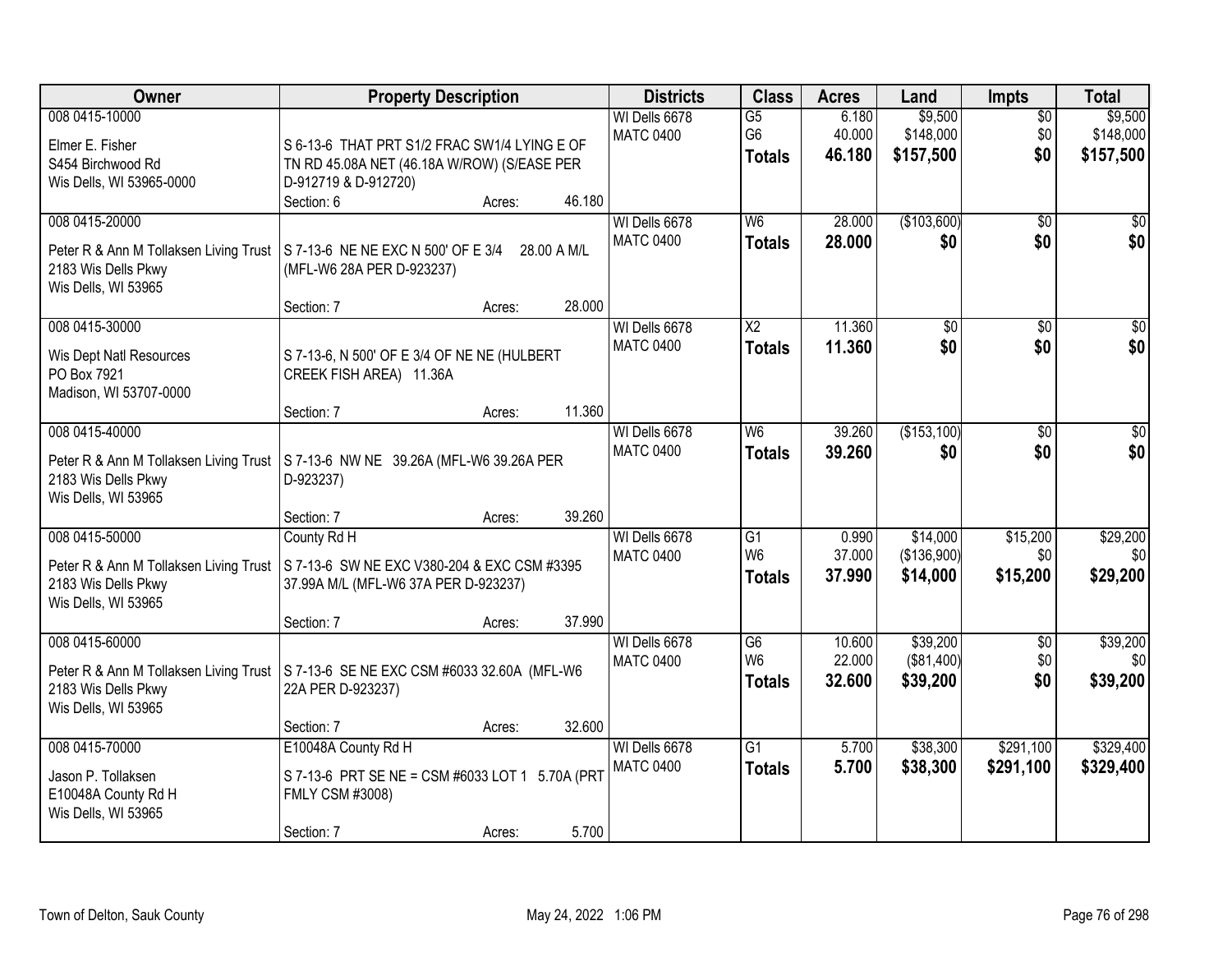| Owner                                                                                                  | <b>Property Description</b>                                                                                            | <b>Districts</b>             | <b>Class</b>                      | <b>Acres</b>                                       | Land                               | <b>Impts</b>                             | <b>Total</b>                    |                                          |
|--------------------------------------------------------------------------------------------------------|------------------------------------------------------------------------------------------------------------------------|------------------------------|-----------------------------------|----------------------------------------------------|------------------------------------|------------------------------------------|---------------------------------|------------------------------------------|
| 008 0416-00000<br>Dean A. Dorow<br>W962 Lage Rd<br>Wis Dells, WI 53965-0000                            | S 7-13-6 NE FRAC NW SW OF BIRCHWOOD DR EXC<br>CSM #1456 & EXC POS R-4761 7.143A                                        |                              | WI Dells 6678<br><b>MATC 0400</b> | $\overline{G6}$<br><b>Totals</b>                   | 7.143<br>7.143                     | \$25,000<br>\$25,000                     | $\overline{50}$<br>\$0          | \$25,000<br>\$25,000                     |
|                                                                                                        | Section: 7                                                                                                             | 7.140<br>Acres:              |                                   |                                                    |                                    |                                          |                                 |                                          |
| 008 0416-10000<br>Peter R & Ann M Tollaksen Living Trust<br>2183 Wis Dells Pkwy<br>Wis Dells, WI 53965 | <b>Birchwood Rd</b><br>S 7-13-6 NE NW NE OF BIRCHWOOD DR 29.15A<br>M/L (MFL-W6 28A PER D-923237)                       |                              | WI Dells 6678<br><b>MATC 0400</b> | $\overline{G1}$<br>W <sub>6</sub><br><b>Totals</b> | 1.150<br>28.000<br>29.150          | \$15,400<br>(\$103,600)<br>\$15,400      | \$25,600<br>\$0<br>\$25,600     | \$41,000<br>\$0<br>\$41,000              |
|                                                                                                        | Section: 7                                                                                                             | 29.150<br>Acres:             |                                   |                                                    |                                    |                                          |                                 |                                          |
| 008 0417-00000<br>Nadejda Ou<br>668 W Center Rd<br>Palatine, IL 60074                                  | <b>Birchwood Rd</b><br>S 7-13-6 PRT NE FR NW, PRT NW FR NW, & PRT SW<br>FR NW = POS R-4761 PER R424-686 25.854A        |                              | WI Dells 6678<br><b>MATC 0400</b> | $\overline{G5}$<br>G <sub>6</sub><br><b>Totals</b> | 13.000<br>12.854<br>25.854         | \$6,500<br>\$45,000<br>\$51,500          | \$0<br>\$0<br>\$0               | \$6,500<br>\$45,000<br>\$51,500          |
|                                                                                                        | Section: 7                                                                                                             | 25.850<br>Acres:             |                                   |                                                    |                                    |                                          |                                 |                                          |
| 008 0417-10000<br>Cory Jermier<br>5026 Hardy Tr<br>Waunakee, WI 53597                                  | S 7-13-6 PRT NW FRAC NW & PRT NE FRAC NW =<br>CSM #1456 LOT 1 20.54A                                                   |                              | WI Dells 6678<br><b>MATC 0400</b> | G5<br>G <sub>6</sub><br><b>Totals</b>              | 15.040<br>5.500<br>20.540          | \$7,500<br>\$19,300<br>\$26,800          | \$0<br>\$0<br>\$0               | \$7,500<br>\$19,300<br>\$26,800          |
|                                                                                                        | Section: 7                                                                                                             | 20.540<br>Acres:             |                                   |                                                    |                                    |                                          |                                 |                                          |
| 008 0418-00000<br>Dean A. Dorow<br>W962 Lage Rd<br>Wis Dells, WI 53965-0000                            | S 7-13-6 W1\2 FRAC NW1\4 EXC CSM #1456 & EXC<br>POS R-4261 29.843A                                                     |                              | WI Dells 6678<br><b>MATC 0400</b> | 5M<br>G4<br><b>Totals</b>                          | 5.250<br>24.590<br>29.840          | \$9,700<br>\$5,400<br>\$15,100           | $\overline{50}$<br>\$0<br>\$0   | \$9,700<br>\$5,400<br>\$15,100           |
|                                                                                                        | Section: 7                                                                                                             | 29.840<br>Acres:             |                                   |                                                    |                                    |                                          |                                 |                                          |
| 008 0419-00000<br>Dean A. Dorow<br>W962 Lage Rd<br>Wis Dells, WI 53965-0000                            | S 7 T13N R6E SE1/4 FRAC NW1/4 SW BIRCHWOOD<br>DR EXC CSM #1482 21.25A                                                  |                              | WI Dells 6678<br><b>MATC 0400</b> | 5M<br>G4<br>G <sub>5</sub><br><b>Totals</b>        | 12.300<br>8.570<br>0.380<br>21.250 | \$22,800<br>\$1,900<br>\$100<br>\$24,800 | $\sqrt{6}$<br>\$0<br>\$0<br>\$0 | \$22,800<br>\$1,900<br>\$100<br>\$24,800 |
|                                                                                                        | Section: 7                                                                                                             | 21.250<br>Acres:             |                                   |                                                    |                                    |                                          |                                 |                                          |
| 008 0419-10000<br>Peter R & Ann M Tollaksen Living Trust<br>2183 Wis Dells Pkwy<br>Wis Dells, WI 53965 | S 7-13-6 SE NW LYING NELY OF BIRCHWOOD RD<br>EXC V380-336 & EXC CSM #3395<br>(MFL-W6 3.89A PER D-923237)<br>Section: 7 | 3.89A M/L<br>3.890<br>Acres: | WI Dells 6678<br><b>MATC 0400</b> | $\overline{\mathsf{W6}}$<br><b>Totals</b>          | 3.890<br>3.890                     | (\$14,400)<br>\$0                        | $\overline{50}$<br>\$0          | $\overline{30}$<br>\$0                   |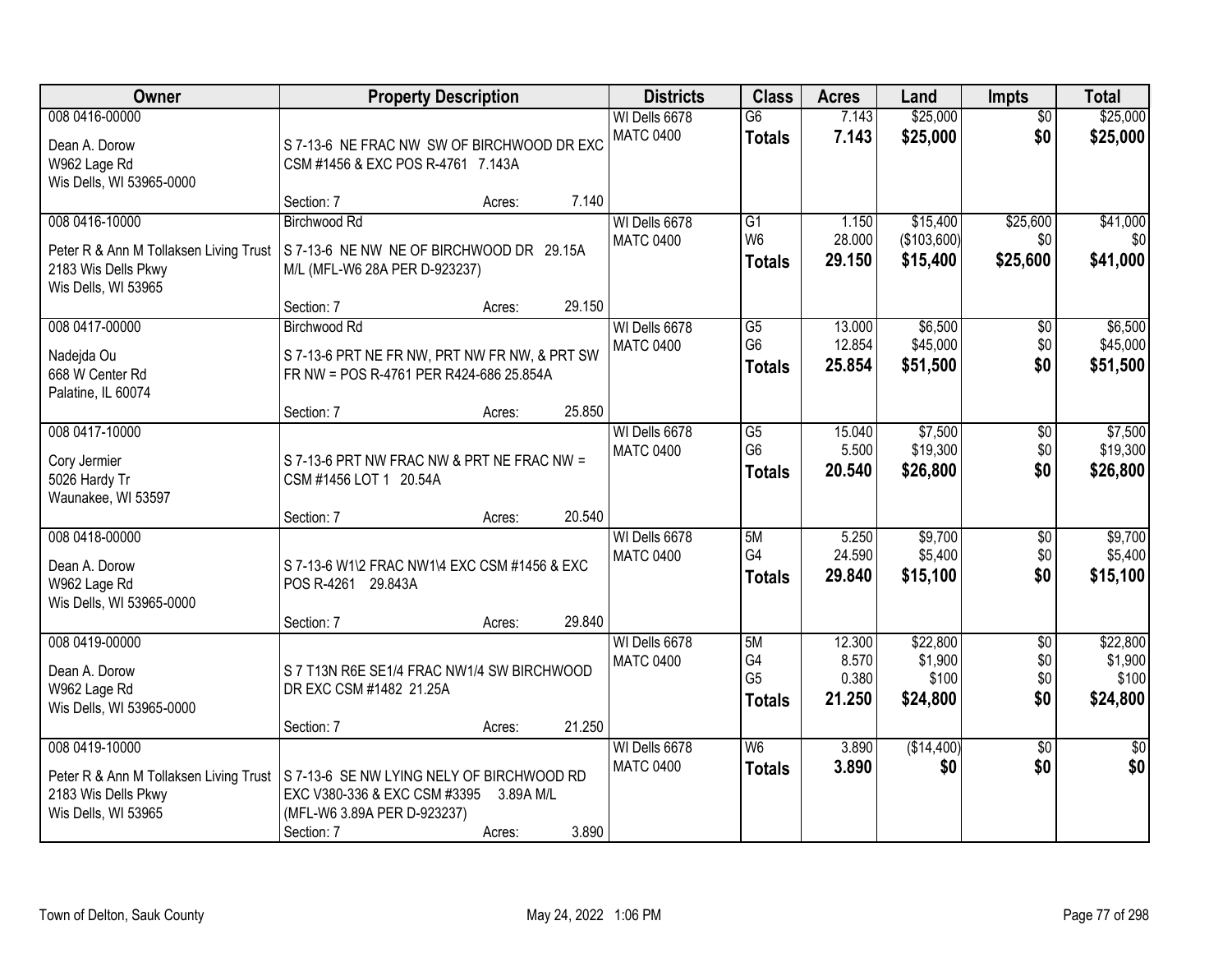| <b>Owner</b>                           | <b>Property Description</b>                     | <b>Districts</b> | <b>Class</b>    | <b>Acres</b> | Land      | <b>Impts</b>    | <b>Total</b> |
|----------------------------------------|-------------------------------------------------|------------------|-----------------|--------------|-----------|-----------------|--------------|
| 008 0419-20000                         | S630 Birchwood Rd                               | WI Dells 6678    | $\overline{G1}$ | 1.150        | \$15,000  | \$159,400       | \$174,400    |
| Peter R & Ann M Tollaksen Living Trust | S 7-13-6 PRT SE NW & SW NE COM SW COR SW        | <b>MATC 0400</b> | <b>Totals</b>   | 1.150        | \$15,000  | \$159,400       | \$174,400    |
| 2183 Wis Dells Pkwy                    | NE-N10?49'30"W 369.95' TO POB-NWLY 220' ALG C/L |                  |                 |              |           |                 |              |
| Wis Dells, WI 53965                    | RD-N59?39'E 194'-S52?49' 17"E 206.61'-SWLY ALG  |                  |                 |              |           |                 |              |
|                                        | 1.150<br>Section: 7<br>Acres:                   |                  |                 |              |           |                 |              |
| 008 0419-30000                         | S695A Birchwood Rd                              | WI Dells 6678    | G1              | 2.000        | \$20,800  | \$7,000         | \$27,800     |
| Dean A. Dorow                          | SEC 7-13-6 PRT SENW & NESW = CSM #1482 LOT 1    | <b>MATC 0400</b> | G <sub>5</sub>  | 5.050        | \$9,900   | \$0             | \$9,900      |
| W962 Lage Rd                           | 11.05A                                          |                  | G <sub>6</sub>  | 4.000        | \$14,800  | \$0             | \$14,800     |
| Wis Dells, WI 53965-0000               |                                                 |                  | <b>Totals</b>   | 11.050       | \$45,500  | \$7,000         | \$52,500     |
|                                        | 11.050<br>Section: 7<br>Acres:                  |                  |                 |              |           |                 |              |
| 008 0419-40000                         | S612 Birchwood Rd                               | WI Dells 6678    | $\overline{G1}$ | 2.490        | \$33,500  | \$403,500       | \$437,000    |
| Peter R & Ann M Tollaksen Living Trust | S 7-13-6 PRT SE NW & SW NE = CSM #3395 LOT 1    | <b>MATC 0400</b> | <b>Totals</b>   | 2.490        | \$33,500  | \$403,500       | \$437,000    |
| 2183 Wis Dells Pkwy                    | 2.49A                                           |                  |                 |              |           |                 |              |
| Wis Dells, WI 53965                    |                                                 |                  |                 |              |           |                 |              |
|                                        | 2.490<br>Section: 7<br>Acres:                   |                  |                 |              |           |                 |              |
| 008 0420-00000                         |                                                 | WI Dells 6678    | 5M              | 30.000       | \$55,500  | \$0             | \$55,500     |
| Dean A. Dorow                          | NESW EXC SE CTH H&S/CTH"H" CONV PER             | <b>MATC 0400</b> | G4              | 3.000        | \$700     | \$0             | \$700        |
| W962 Lage Rd                           | D-413907 & EXC CSM #1482 36.00A                 |                  | G <sub>5</sub>  | 3.000        | \$5,600   | \$0             | \$5,600      |
| Wis Dells, WI 53965-0000               |                                                 |                  | <b>Totals</b>   | 36.000       | \$61,800  | \$0             | \$61,800     |
|                                        | 36.000<br>Section: 7<br>Acres:                  |                  |                 |              |           |                 |              |
| 008 0421-10000                         | S793 Birchwood Rd                               | WI Dells 6678    | $\overline{G1}$ | 2.850        | \$22,500  | \$149,000       | \$171,500    |
| Leslie C. Holton                       | S 7-13-6 PRT NE1/4 SW1/4= CSM 6850 LOT 1 2.85A  | <b>MATC 0400</b> | <b>Totals</b>   | 2.850        | \$22,500  | \$149,000       | \$171,500    |
| S793 Birchwood Rd                      |                                                 |                  |                 |              |           |                 |              |
| Wis Dells, WI 53965                    |                                                 |                  |                 |              |           |                 |              |
|                                        | 2.850<br>Section: 7<br>Acres:                   |                  |                 |              |           |                 |              |
| 008 0421-20000                         | E9835 County Rd H                               | WI Dells 6678    | $\overline{G1}$ | 3.530        | \$28,500  | \$134,400       | \$162,900    |
| Lost Meadows, LLC                      | S 7-13-6 PRT E1/2 SW1/4 = CSM 6850 LOT 2 (S/HWY | <b>MATC 0400</b> | G <sub>5</sub>  | 8.000        | \$14,800  | \$0             | \$14,800     |
| N5952 Woodland Hills Rd                | CONV PER D-413907) (S/TEL EASE PER D-416927)    |                  | <b>Totals</b>   | 11.530       | \$43,300  | \$134,400       | \$177,700    |
| New Lisbon, WI 53950                   | 11.53A                                          |                  |                 |              |           |                 |              |
|                                        | Section: 7<br>11.530<br>Acres:                  |                  |                 |              |           |                 |              |
| 008 0422-00000                         |                                                 | WI Dells 6678    | $\overline{G6}$ | 34.110       | \$126,200 | $\overline{50}$ | \$126,200    |
| Don L. Amici                           | S 7-13-6 NW1/4 FRAC SW1/4 EXC S CTH H ROW AS    | <b>MATC 0400</b> | <b>Totals</b>   | 34.110       | \$126,200 | \$0             | \$126,200    |
| 3717 W Lake St                         | OF 4/13/77 34.11A M/L                           |                  |                 |              |           |                 |              |
| Melrose Park, IL 60160-0000            |                                                 |                  |                 |              |           |                 |              |
|                                        | 34.110<br>Section: 7<br>Acres:                  |                  |                 |              |           |                 |              |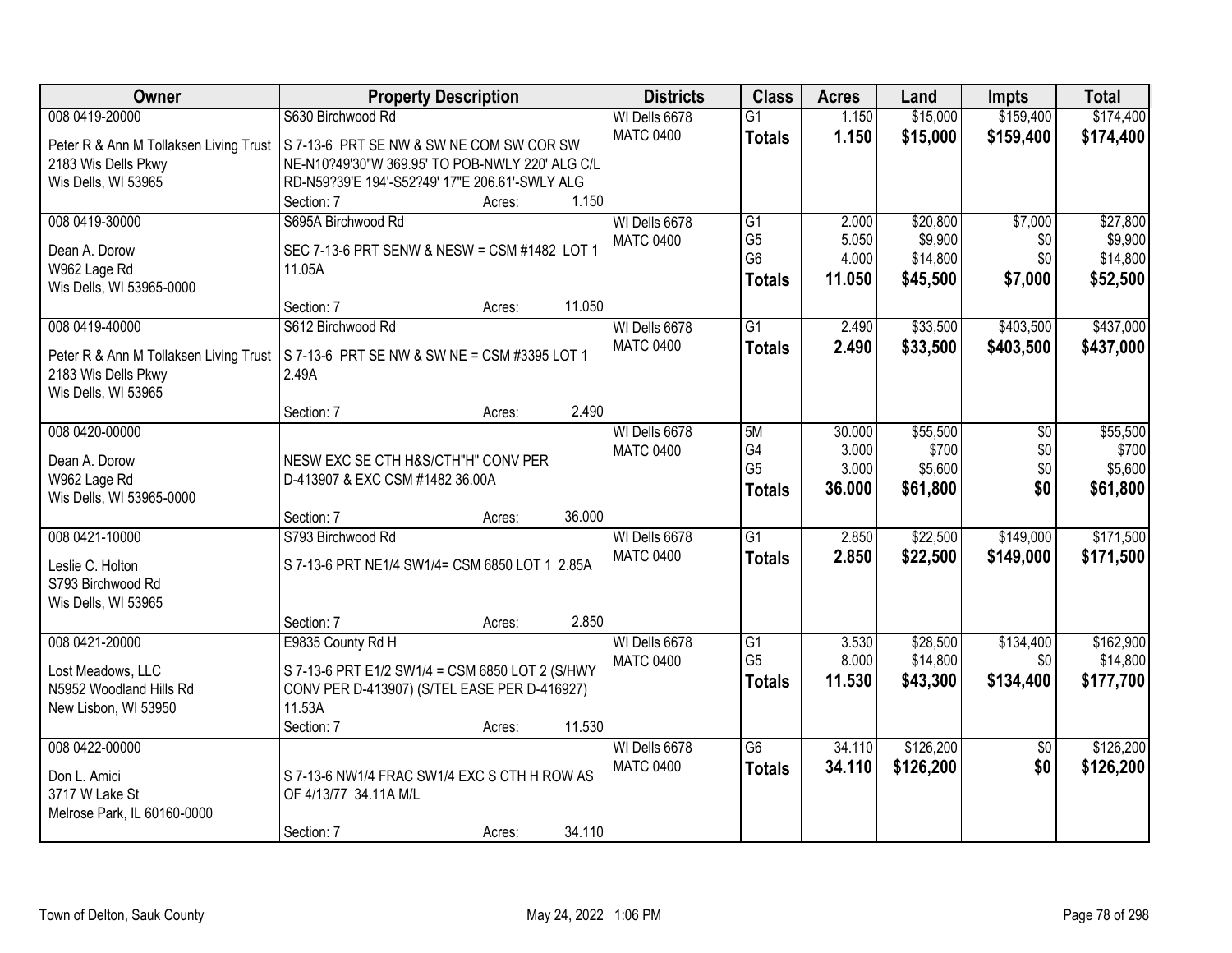| Owner                                                                                  |                                                                                                                                         | <b>Property Description</b> |        | <b>Districts</b>                  | <b>Class</b>                                      | <b>Acres</b>              | Land                            | <b>Impts</b>                          | <b>Total</b>                     |
|----------------------------------------------------------------------------------------|-----------------------------------------------------------------------------------------------------------------------------------------|-----------------------------|--------|-----------------------------------|---------------------------------------------------|---------------------------|---------------------------------|---------------------------------------|----------------------------------|
| 008 0423-00000<br>Lost Meadows, LLC<br>N5952 Woodland Hills Rd<br>New Lisbon, WI 53950 | S 7-13-6 PRT NW1/4 FRAC SW1/4 S CTH H ROW AS<br>OF 4/13/77 (S/TEL EASE PER R118-75) 1.03A M/L                                           |                             |        | WI Dells 6678<br><b>MATC 0400</b> | $\overline{G4}$<br><b>Totals</b>                  | 1.030<br>1.030            | \$200<br>\$200                  | $\overline{50}$<br>\$0                | \$200<br>\$200                   |
|                                                                                        | Section: 7                                                                                                                              | Acres:                      | 1.030  |                                   |                                                   |                           |                                 |                                       |                                  |
| 008 0424-00000<br>Lost Meadows, LLC<br>N5952 Woodland Hills Rd<br>New Lisbon, WI 53950 | E9797 County Rd H<br>S 7-13-6 SW1/4 FRAC SW1/4 & WLY 45' OF SW1/4<br>SE1/4 SW1/4 35.13A M/L<br>Section: 7                               | Acres:                      | 35.130 | WI Dells 6678<br><b>MATC 0400</b> | G4<br>G7<br><b>Totals</b>                         | 33.130<br>2.000<br>35.130 | \$4,500<br>\$10,000<br>\$14,500 | $\overline{50}$<br>\$6,300<br>\$6,300 | \$4,500<br>\$16,300<br>\$20,800  |
| 008 0425-00000                                                                         | S897A Birchwood Rd                                                                                                                      |                             |        | WI Dells 6678                     | $\overline{G1}$                                   | 4.000                     | \$30,800                        | \$298,600                             | \$329,400                        |
| <b>Stanley Szymusiak</b><br>S897A Birchwood Rd<br>Wis Dells, WI 53965-0000             | S 7-13-6 SE1/4 FRAC SW1/4 EXC N1/2 OF W1/2 & EXC<br>E 208.71' OF N 469.42' & EXC W 45' OF SW1/4 SE1/4<br>SW1/4 27.25A M/L<br>Section: 7 | Acres:                      | 27.250 | <b>MATC 0400</b>                  | G <sub>5</sub><br>G <sub>6</sub><br><b>Totals</b> | 9.500<br>13.750<br>27.250 | \$8,200<br>\$48,100<br>\$87,100 | \$0<br>\$0<br>\$298,600               | \$8,200<br>\$48,100<br>\$385,700 |
| 008 0427-00000                                                                         | S807 Birchwood Rd                                                                                                                       |                             |        | WI Dells 6678                     | $\overline{G1}$                                   | 1.250                     | \$15,700                        | \$200                                 | \$15,900                         |
| Arthur E. Leggett<br>S829 Birchwood Rd<br>Wis Dells, WI 53965-0000                     | S 7-13-6 PRT SE FRAC SW COM<br>NECOR-S260.71'-W208.71'-N260.71'-E TO POB 1.25/<br>Section: 7                                            | Acres:                      | 1.250  | <b>MATC 0400</b>                  | <b>Totals</b>                                     | 1.250                     | \$15,700                        | \$200                                 | \$15,900                         |
| 008 0428-00000                                                                         | S829 Birchwood Rd                                                                                                                       |                             |        | WI Dells 6678                     | $\overline{G1}$                                   | 1.000                     | \$14,000                        | \$66,200                              | \$80,200                         |
| Arthur E. Leggett<br>S829 Birchwood Rd<br>Wis Dells, WI 53965-0000                     | S 7-13-6 PRT SE FR SW COM 260.71'S OF<br>NECOR-S208.71'- - W208.71'-N208.71'-E TO POB 1.00A<br>(SEE POS R-4036)<br>Section: 7           | Acres:                      | 1.000  | <b>MATC 0400</b>                  | <b>Totals</b>                                     | 1.000                     | \$14,000                        | \$66,200                              | \$80,200                         |
| 008 0429-00000                                                                         |                                                                                                                                         |                             |        | WI Dells 6678                     | $\overline{G6}$                                   | 35.000                    | \$129,500                       | \$0                                   | \$129,500                        |
| Viking Village, Inc<br>PO Box 350<br>Reedsburg, WI 53959-0000                          | NESE EXC E1/2 NENESE S/CTH "H"CONV PER<br>R112-451 35 A                                                                                 |                             |        | <b>MATC 0400</b>                  | <b>Totals</b>                                     | 35.000                    | \$129,500                       | \$0                                   | \$129,500                        |
|                                                                                        | Section: 7                                                                                                                              | Acres:                      | 35.000 |                                   |                                                   |                           |                                 |                                       |                                  |
| 008 0430-00000<br>Lorraine Winchel<br>701 Parkside Dr<br>Waunakee, WI 53597-0000       | County Rd H<br>S 7-13-6 E1/2 NE1/4 NE1/4 SE1/4 S/CTH "H" CONV<br>PER R113-302 5.00A M/L<br>Section: 7                                   | Acres:                      | 5.000  | WI Dells 6678<br><b>MATC 0400</b> | $\overline{G1}$<br><b>Totals</b>                  | 5.000<br>5.000            | \$35,800<br>\$35,800            | $\overline{30}$<br>\$0                | \$35,800<br>\$35,800             |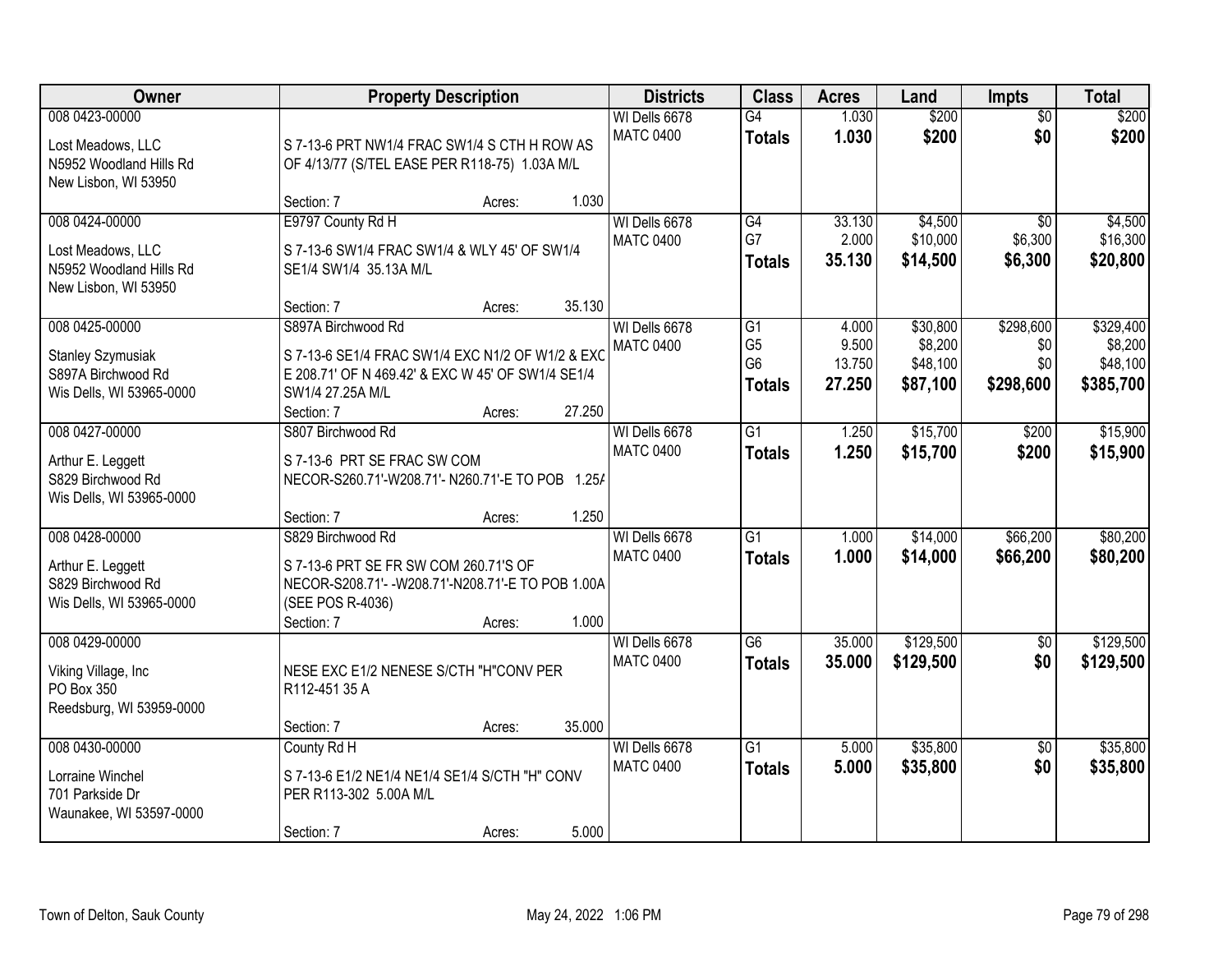| Owner                                                                                     |                                       | <b>Property Description</b>                          | <b>Districts</b>                           | <b>Class</b>                                       | <b>Acres</b>            | Land                            | <b>Impts</b>                  | <b>Total</b>                    |
|-------------------------------------------------------------------------------------------|---------------------------------------|------------------------------------------------------|--------------------------------------------|----------------------------------------------------|-------------------------|---------------------------------|-------------------------------|---------------------------------|
| 008 0431-00000<br>Viking Village, Inc<br>PO Box 350<br>Reedsburg, WI 53959-0000           | (S/CTH H CONV PER R112-451) 19.5A M/L | S 7-13-6 NW SE LYING S OF CTH H EXC CSM #2497        | WI Dells 6678<br><b>MATC 0400</b>          | $\overline{G6}$<br><b>Totals</b>                   | 19.500<br>19.500        | \$76,100<br>\$76,100            | $\overline{30}$<br>\$0        | \$76,100<br>\$76,100            |
|                                                                                           | Section: 7                            | Acres:                                               | 19.500                                     |                                                    |                         |                                 |                               |                                 |
| 008 0431-10000<br><b>Michael Schreck</b><br>1509 W Fargo Ave<br>Chicago, IL 60626-0000    | CONV PER R112-451) 14.0A              | S 7-13-6 PRT NW SE = CSM #2497 LOT 1 (S/CTH H        | WI Dells 6678<br><b>MATC 0400</b>          | $\overline{G6}$<br><b>Totals</b>                   | 14.000<br>14.000        | \$54,600<br>\$54,600            | $\overline{50}$<br>\$0        | \$54,600<br>\$54,600            |
| 008 0431-20000                                                                            | Section: 7                            | Acres:                                               | 14.000<br>WI Dells 6678                    | X4                                                 | 3.540                   | \$0                             | \$0                           | \$0                             |
| Sauk Co Historical Society, Inc<br>PO Box 651<br>Baraboo, WI 53913-0000                   |                                       | S 7-13-6 PRT NW SE = CSM #5804 LOT 1 3.54A           | <b>MATC 0400</b>                           | <b>Totals</b>                                      | 3.540                   | \$0                             | \$0                           | \$0                             |
|                                                                                           | Section: 7                            | Acres:                                               | 3.540                                      |                                                    |                         |                                 |                               |                                 |
| 008 0431-30000<br>Sauk Co Historical Society, Inc<br>PO Box 651<br>Baraboo, WI 53913-0000 |                                       | S 7-13-6 PRT NW SE = CSM #5804 LOT 2 2.96A           | WI Dells 6678<br><b>MATC 0400</b>          | X4<br><b>Totals</b>                                | 2.960<br>2.960          | \$0<br>\$0                      | \$0<br>\$0                    | \$0<br>\$0                      |
|                                                                                           | Section: 7                            | Acres:                                               | 2.960                                      |                                                    |                         |                                 |                               |                                 |
| 008 0432-00000<br>Ljubisa Filipovich<br>E9955 Trout Rd<br>Wis Dells, WI 53965             | E9948 Trout Rd                        | S 7-13-6 PRT SW1/4 SE1/4 = CSM 5871 LOT 1 5.33A      | WI Dells 6678<br><b>MATC 0400</b>          | $\overline{G1}$<br><b>Totals</b>                   | 5.330<br>5.330          | \$37,000<br>\$37,000            | $\overline{50}$<br>\$0        | \$37,000<br>\$37,000            |
|                                                                                           | Section: 7                            | Acres:                                               | 5.330                                      |                                                    |                         |                                 |                               |                                 |
| 008 0432-10000<br>Aaron R. Kirby<br>PO Box 383<br>Lake Delton, WI 53940                   | <b>Trout Rd</b>                       | S 7-13-6 PRT SW SE = CSM #5871 LOT 2 5.34A           | WI Dells 6678<br><b>MATC 0400</b>          | $\overline{G1}$<br>G <sub>5</sub><br><b>Totals</b> | 4.000<br>1.340<br>5.340 | \$30,800<br>\$600<br>\$31,400   | $\overline{50}$<br>\$0<br>\$0 | \$30,800<br>\$600<br>\$31,400   |
|                                                                                           | Section: 7                            | Acres:                                               | 5.340                                      |                                                    |                         |                                 |                               |                                 |
| 008 0432-20000<br>Wanna-Bee, LLC<br>271 Cottage Grove Rd<br>Marshall, WI 53559            | Section: 7                            | S 7-13-6 PRT SW SE = CSM #5871 LOT 3 8.74A<br>Acres: | WI Dells 6678<br><b>MATC 0400</b><br>8.740 | $\overline{G1}$<br>G <sub>5</sub><br><b>Totals</b> | 6.000<br>2.740<br>8.740 | \$39,300<br>\$1,100<br>\$40,400 | $\overline{50}$<br>\$0<br>\$0 | \$39,300<br>\$1,100<br>\$40,400 |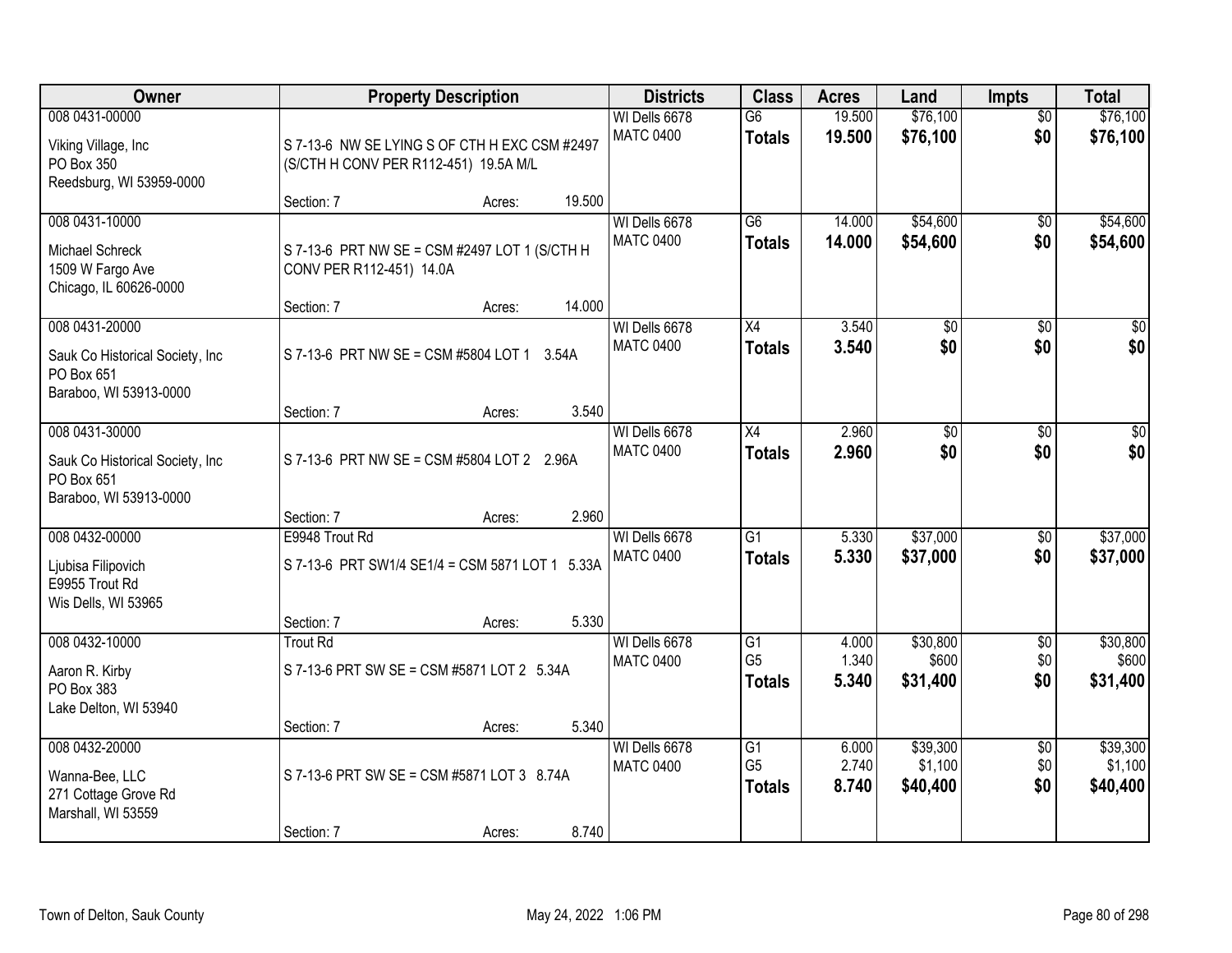| Owner                                                                                      |                                                                               | <b>Property Description</b> |        |                                   | <b>Class</b>                                | <b>Acres</b>                       | Land                                     | <b>Impts</b>                         | <b>Total</b>                             |
|--------------------------------------------------------------------------------------------|-------------------------------------------------------------------------------|-----------------------------|--------|-----------------------------------|---------------------------------------------|------------------------------------|------------------------------------------|--------------------------------------|------------------------------------------|
| 008 0433-10000                                                                             | E10096 Trout Rd                                                               |                             |        | WI Dells 6678                     | $\overline{G2}$                             | 21.990                             | \$110,000                                | \$488,700                            | \$598,700                                |
| Wanna Bee in the Dells, LLC<br>E10096 Trout Rd<br>Wis Dells, WI 53965                      | S 7-13-6 PRT SE1/4 SE1/4 = CSM 6641 LOT 1<br>(S/EASE PER D-375280) 21.99A     |                             |        | <b>MATC 0400</b>                  | <b>Totals</b>                               | 21.990                             | \$110,000                                | \$488,700                            | \$598,700                                |
|                                                                                            | Section: 7                                                                    | Acres:                      | 21.990 |                                   |                                             |                                    |                                          |                                      |                                          |
| 008 0433-20000<br>Wanna-Bee, LLC<br>271 Cottage Grove Rd<br>Marshall, WI 53559             | S 7-13-6 PRT SE1/4 SE1/4 = CSM 6641 LOT 2<br>(S/EASE PER D-375280) 17.92A     |                             |        | WI Dells 6678<br><b>MATC 0400</b> | $\overline{G2}$<br><b>Totals</b>            | 17.920<br>17.920                   | \$89,600<br>\$89,600                     | $\overline{50}$<br>\$0               | \$89,600<br>\$89,600                     |
|                                                                                            | Section: 7                                                                    | Acres:                      | 17.920 |                                   |                                             |                                    |                                          |                                      |                                          |
| 008 0434-10000<br><b>Wisc Dept Natl Resources</b><br>PO Box 7921<br>Madison, WI 53707-0000 | S 8-13-6, NW NE NW OF I-90 -94                                                | 21.18 A M/L                 |        | WI Dells 6678<br><b>MATC 0400</b> | X <sub>2</sub><br><b>Totals</b>             | 21.180<br>21.180                   | \$0<br>\$0                               | \$0<br>\$0                           | \$0<br>\$0                               |
|                                                                                            | Section: 8                                                                    | Acres:                      | 21.180 |                                   |                                             |                                    |                                          |                                      |                                          |
| 008 0434-20000<br>Wis Dept Transportation<br>2101 Wright St                                | S 8-13-6, HWY LAND IN NW NE                                                   | 18.48 A                     |        | WI Dells 6678<br><b>MATC 0400</b> | X <sub>2</sub><br><b>Totals</b>             | 18.480<br>18.480                   | $\overline{50}$<br>\$0                   | \$0<br>\$0                           | \$0<br>\$0                               |
| Madison, WI 53704                                                                          | Section: 8                                                                    | Acres:                      | 18.480 |                                   |                                             |                                    |                                          |                                      |                                          |
| 008 0434-30000<br>Jean L. Brew<br>S120 County Rd A<br>Wis Dells, WI 53965                  | S 8-13-6 SW1/4 NE1/4 NW I-90-94 EXC CSM 1118<br>(S/EASE PER D-1151229) 6.887A |                             |        | WI Dells 6678<br><b>MATC 0400</b> | $\overline{G6}$<br><b>Totals</b>            | 6.880<br>6.880                     | \$12,000<br>\$12,000                     | $\overline{50}$<br>\$0               | \$12,000<br>\$12,000                     |
|                                                                                            | Section: 8                                                                    | Acres:                      | 6.880  |                                   |                                             |                                    |                                          |                                      |                                          |
| 008 0434-40000<br>Jean L. Brew<br>S120 County Rd A<br>Wis Dells, WI 53965                  | S 8-13-6 PRT SW NE & NW SE = CSM #1118 LOT 1<br>24.203A                       |                             |        | WI Dells 6678<br><b>MATC 0400</b> | 5M<br>G4<br>G <sub>5</sub><br><b>Totals</b> | 6.000<br>16.000<br>2.200<br>24.200 | \$11,100<br>\$3,300<br>\$900<br>\$15,300 | $\overline{60}$<br>\$0<br>\$0<br>\$0 | \$11,100<br>\$3,300<br>\$900<br>\$15,300 |
|                                                                                            | Section: 8                                                                    | Acres:                      | 24.200 |                                   |                                             |                                    |                                          |                                      |                                          |
| 008 0434-50000<br>Wis Dept Transportation<br>2101 Wright St<br>Madison, WI 53704           | S 8-13-6, HWY LAND IN SW NE 15.18 A M/L                                       |                             |        | WI Dells 6678<br><b>MATC 0400</b> | $\overline{X2}$<br><b>Totals</b>            | 15.180<br>15.180                   | $\overline{50}$<br>\$0                   | $\overline{50}$<br>\$0               | $\frac{1}{30}$<br>\$0                    |
|                                                                                            | Section: 8                                                                    | Acres:                      | 15.180 |                                   |                                             |                                    |                                          |                                      |                                          |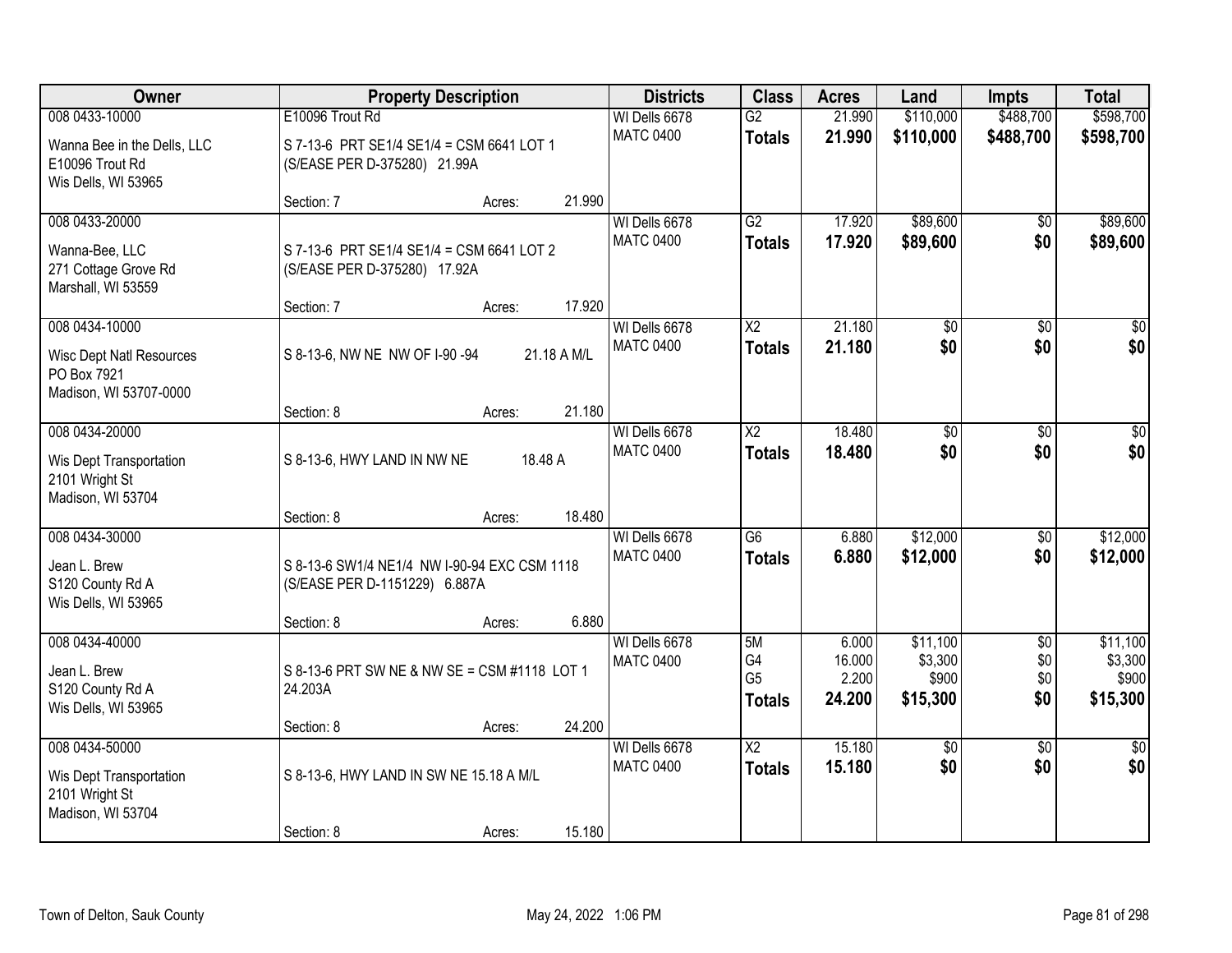| Owner                        | <b>Property Description</b>                   |        |           | <b>Districts</b> | <b>Class</b>    | <b>Acres</b> | Land     | Impts           | <b>Total</b> |
|------------------------------|-----------------------------------------------|--------|-----------|------------------|-----------------|--------------|----------|-----------------|--------------|
| 008 0435-00000               |                                               |        |           | WI Dells 6678    | 5M              | 20.000       | \$37,000 | $\overline{50}$ | \$37,000     |
| Mary J Schwark Living Trust  | S 8-13-6 NE NW S & E OF CTH H EXC COM 749'S & |        |           | <b>MATC 0400</b> | G4              | 7.670        | \$1,400  | \$0             | \$1,400      |
| E10231 County Rd H           | 826'W OF NE COR-S80D24'W 393' TO C\L HWY-NE   |        |           |                  | G <sub>5</sub>  | 0.830        | \$100    | \$0             | \$100        |
| Wis Dells, WI 53965-0000     | ALG HWY TO PT N OF POB-S TO POB               |        | 28.5A M\L |                  | <b>Totals</b>   | 28.500       | \$38,500 | \$0             | \$38,500     |
|                              | Section: 8                                    | Acres: | 28.500    |                  |                 |              |          |                 |              |
| 008 0435-10000               | E10248 County Rd H                            |        |           | WI Dells 6678    | 5M              | 3.000        | \$5,300  | $\overline{30}$ | \$5,300      |
|                              |                                               |        |           | <b>MATC 0400</b> | G <sub>1</sub>  | 1.000        | \$14,000 | \$97,500        | \$111,500    |
| Carol a Burgess Living Trust | S 8-13-6 NE NW N & W OF CTH "H" EXC CSM #5186 |        |           |                  | G4              | 3.320        | \$700    | \$0             | \$700        |
| E10248 County Rd H           | 9.00A M/L (NEEDS CORRECTION DEED)             |        |           |                  | G <sub>5</sub>  | 1.680        | \$500    | \$0             | \$500        |
| Wis Dells, WI 53965-0000     | Section: 8                                    |        | 9.000     |                  | <b>Totals</b>   | 9.000        | \$20,500 | \$97,500        | \$118,000    |
| 008 0436-00000               | E10231 County Rd H                            | Acres: |           | WI Dells 6678    | $\overline{G1}$ | 1.500        | \$17,400 | \$82,400        | \$99,800     |
|                              |                                               |        |           | <b>MATC 0400</b> |                 |              |          |                 |              |
| Mary J Schwark Living Trust  | S 8-13-6 PRT NE NW COM 749'S & 826'W OF       |        |           |                  | <b>Totals</b>   | 1.500        | \$17,400 | \$82,400        | \$99,800     |
| E10231 County Rd H           | NECOR-S80?24'W 393' TO C/L HWY-NE ALG C/L TO  |        |           |                  |                 |              |          |                 |              |
| Wis Dells, WI 53965-0000     | PT N OF POB-S TO POB (S/TEL EASE PER R118-77) |        |           |                  |                 |              |          |                 |              |
|                              | Section: 8                                    | Acres: | 1.500     |                  |                 |              |          |                 |              |
| 008 0437-00000               |                                               |        |           | WI Dells 6678    | 5M              | 24.000       | \$42,000 | \$0             | \$42,000     |
| Carol a Burgess Living Trust | S 8-13-6, NW NW 40.00 A                       |        |           | <b>MATC 0400</b> | G4              | 15.850       | \$3,200  | \$0             | \$3,200      |
| E10248 County Rd H           |                                               |        |           |                  | G <sub>5</sub>  | 0.150        | \$100    | \$0             | \$100        |
| Wis Dells, WI 53965-0000     |                                               |        |           |                  | <b>Totals</b>   | 40.000       | \$45,300 | \$0             | \$45,300     |
|                              | Section: 8                                    | Acres: | 40.000    |                  |                 |              |          |                 |              |
| 008 0438-00000               |                                               |        |           | WI Dells 6678    | 5M              | 23.000       | \$42,600 | \$0             | \$42,600     |
|                              |                                               |        |           | <b>MATC 0400</b> | G4              | 7.000        | \$1,500  | \$0             | \$1,500      |
| Carol a Burgess Living Trust | S 8-13-6 SW NW 40.00 A                        |        |           |                  | G <sub>5</sub>  | 10.000       | \$3,200  | \$0             | \$3,200      |
| E10248 County Rd H           |                                               |        |           |                  | <b>Totals</b>   | 40.000       | \$47,300 | \$0             | \$47,300     |
| Wis Dells, WI 53965-0000     | Section: 8                                    |        | 40.000    |                  |                 |              |          |                 |              |
| 008 0439-00000               |                                               | Acres: |           | WI Dells 6678    | 5M              | 5.000        | \$9,300  | $\sqrt{$0}$     | \$9,300      |
|                              |                                               |        |           | <b>MATC 0400</b> | G4              | 35.000       | \$6,500  | \$0             | \$6,500      |
| Mary J Schwark Living Trust  | S 8-13-6 SE NW 40.00A (S/TEL ROW & S/CTH H    |        |           |                  | <b>Totals</b>   | 40.000       | \$15,800 | \$0             | \$15,800     |
| E10231 County Rd H           | CONV PER R118-915 & R113-789)                 |        |           |                  |                 |              |          |                 |              |
| Wis Dells, WI 53965-0000     |                                               |        |           |                  |                 |              |          |                 |              |
|                              | Section: 8                                    | Acres: | 40.000    |                  |                 |              |          |                 |              |
| 008 0440-00000               |                                               |        |           | WI Dells 6678    | 5M              | 25.000       | \$46,300 | $\overline{60}$ | \$46,300     |
| Mary J Schwark Living Trust  | S 8 T13N R6E NE1/4 SW1/4 40.00A               |        |           | <b>MATC 0400</b> | G4              | 15.000       | \$3,300  | \$0             | \$3,300      |
| E10231 County Rd H           |                                               |        |           |                  | <b>Totals</b>   | 40.000       | \$49,600 | \$0             | \$49,600     |
| Wis Dells, WI 53965-0000     |                                               |        |           |                  |                 |              |          |                 |              |
|                              | Section: 8                                    | Acres: | 40.000    |                  |                 |              |          |                 |              |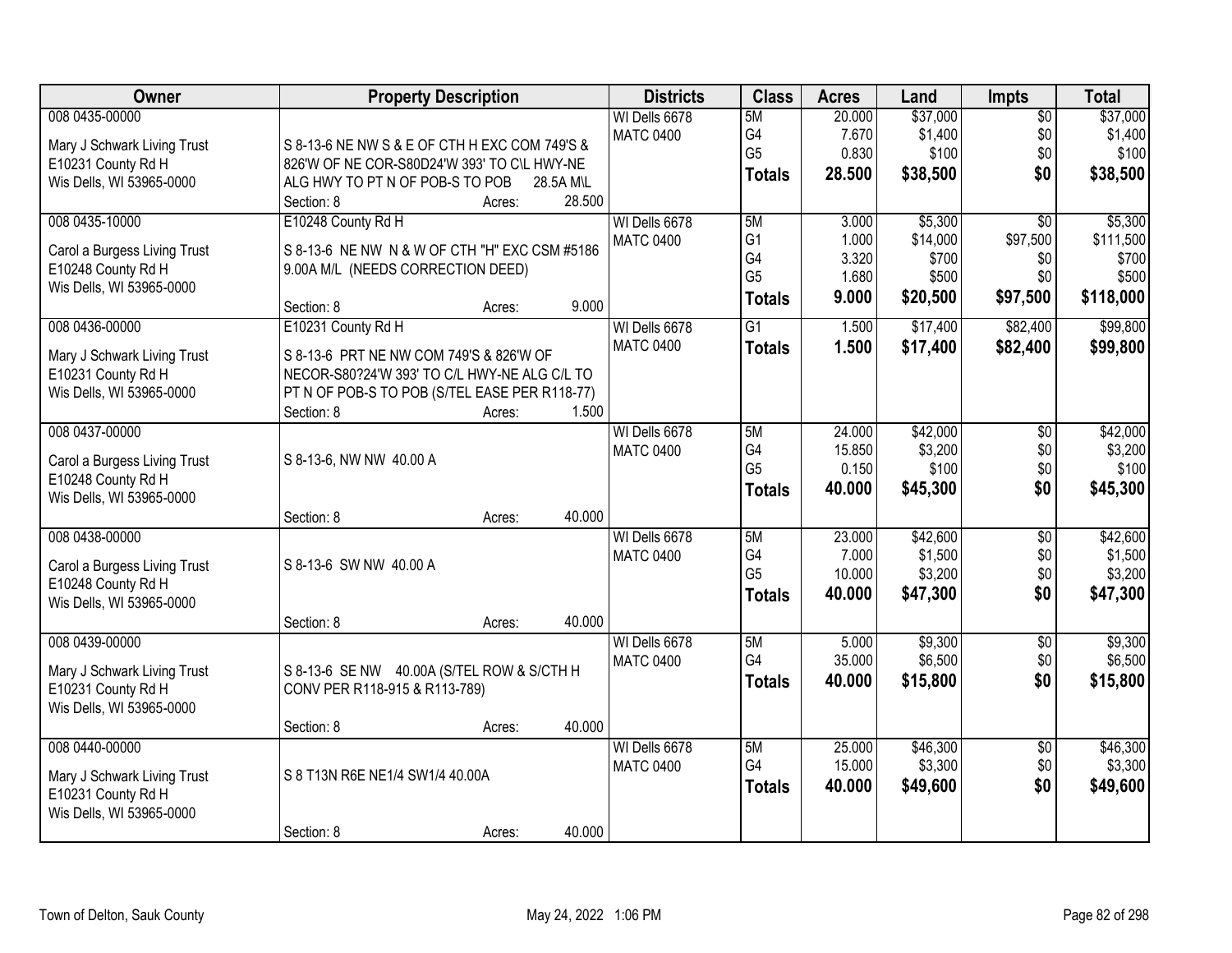| Owner                                                         | <b>Property Description</b>                             |        |        | <b>Districts</b> | <b>Class</b>           | <b>Acres</b> | Land            | <b>Impts</b>    | <b>Total</b>    |
|---------------------------------------------------------------|---------------------------------------------------------|--------|--------|------------------|------------------------|--------------|-----------------|-----------------|-----------------|
| 008 0441-00000                                                | E10195 Tesser Rd                                        |        |        | WI Dells 6678    | $\overline{G1}$        | 2.000        | \$20,800        | \$114,300       | \$135,100       |
| Amis Farms, LLC                                               | S 8-13-6 PRT NW SW = CSM #5232 LOT 2 10.07A             |        |        | <b>MATC 0400</b> | G <sub>6</sub>         | 8.070        | \$29,900        | \$0             | \$29,900        |
| 2275 E Main St                                                |                                                         |        |        |                  | <b>Totals</b>          | 10.070       | \$50,700        | \$114,300       | \$165,000       |
| Reedsburg, WI 53959                                           |                                                         |        |        |                  |                        |              |                 |                 |                 |
|                                                               | Section: 8                                              | Acres: | 10.070 |                  |                        |              |                 |                 |                 |
| 008 0441-10000                                                | E10137 Tesser Rd                                        |        |        | WI Dells 6678    | G1                     | 4.000        | \$30,800        | \$0             | \$30,800        |
| Amis Farms, LLC                                               | S 8-13-6 PRT NW SW = CSM #5232 LOT 1 29.17A             |        |        | <b>MATC 0400</b> | G <sub>6</sub>         | 25.170       | \$93,100        | \$0             | \$93,100        |
| 2275 E Main St                                                | (S/CTH 'H' CONV PER R113-306)                           |        |        |                  | <b>Totals</b>          | 29.170       | \$123,900       | \$0             | \$123,900       |
| Reedsburg, WI 53959                                           |                                                         |        |        |                  |                        |              |                 |                 |                 |
|                                                               | Section: 8                                              | Acres: | 29.170 |                  |                        |              |                 |                 |                 |
| 008 0442-00000                                                | E10192 Trout Rd                                         |        |        | WI Dells 6678    | G5                     | 8.000        | \$10,500        | \$0             | \$10,500        |
| Robert L & Mary J Caliban Living Trust                        | S 8 T13N R6E SW1/4 SW1/4 40.00A                         |        |        | <b>MATC 0400</b> | G <sub>6</sub>         | 32.000       | \$118,400       | \$0             | \$118,400       |
| E10192 Trout Rd                                               |                                                         |        |        |                  | <b>Totals</b>          | 40.000       | \$128,900       | \$0             | \$128,900       |
| Wis Dells, WI 53965                                           |                                                         |        |        |                  |                        |              |                 |                 |                 |
|                                                               | Section: 8                                              | Acres: | 40.000 |                  |                        |              |                 |                 |                 |
| 008 0443-00000                                                | E10250 Trout Rd                                         |        |        | WI Dells 6678    | G4                     | 14.000       | \$2,800         | \$0             | \$2,800         |
| Wn, LLC                                                       | S 8 T13N R6E E1/2 SE1/4 SW1/4 20.00A                    |        |        | <b>MATC 0400</b> | G <sub>5</sub>         | 4.000        | \$6,600         | \$0             | \$6,600         |
| 16471 Fallbrook Trl                                           |                                                         |        |        |                  | G7                     | 2.000        | \$23,000        | \$98,200        | \$121,200       |
| Farmington, MN 55024                                          |                                                         |        |        |                  | <b>Totals</b>          | 20.000       | \$32,400        | \$98,200        | \$130,600       |
|                                                               | Section: 8                                              | Acres: | 20.000 |                  |                        |              |                 |                 |                 |
| 008 0444-00000                                                | E10192 Trout Rd                                         |        |        | WI Dells 6678    | $\overline{G1}$        | 1.000        | \$14,000        | \$177,000       | \$191,000       |
|                                                               | S 8 T13N R6E W1/2 SE1/4 SW1/4 20.00A                    |        |        | <b>MATC 0400</b> | G <sub>5</sub>         | 4.000        | \$7,400         | \$0             | \$7,400         |
| Robert L & Mary J Caliban Living Trust<br>E10192 Trout Rd     |                                                         |        |        |                  | G <sub>6</sub>         | 15.000       | \$55,500        | \$0             | \$55,500        |
| Wis Dells, WI 53965                                           |                                                         |        |        |                  | <b>Totals</b>          | 20.000       | \$76,900        | \$177,000       | \$253,900       |
|                                                               | Section: 8                                              | Acres: | 20.000 |                  |                        |              |                 |                 |                 |
| 008 0445-00000                                                |                                                         |        |        | WI Dells 6678    | G6                     | 14.250       | \$17,500        | $\sqrt{6}$      | \$17,500        |
|                                                               |                                                         |        |        | <b>MATC 0400</b> | <b>Totals</b>          | 14.250       | \$17,500        | \$0             | \$17,500        |
| Peter R & Ann M Tollaksen Living Trust<br>2183 Wis Dells Pkwy | S 8-13-6 NW SE W OF I 90-94 EXC CSM #1118<br>14.25A M\L |        |        |                  |                        |              |                 |                 |                 |
| Wis Dells, WI 53965                                           |                                                         |        |        |                  |                        |              |                 |                 |                 |
|                                                               | Section: 8                                              | Acres: | 14.250 |                  |                        |              |                 |                 |                 |
| 008 0446-00000                                                |                                                         |        |        | WI Dells 6678    | $\overline{\text{X2}}$ | 9.420        | $\overline{50}$ | $\overline{30}$ | $\overline{50}$ |
|                                                               | S 8 T13N R6E HWY LAND IN NW1/4 SE1/4 9.42A M/L          |        |        | <b>MATC 0400</b> | <b>Totals</b>          | 9.420        | \$0             | \$0             | \$0             |
| Wis Dept Transportation<br>2101 Wright St                     |                                                         |        |        |                  |                        |              |                 |                 |                 |
| Madison, WI 53704                                             |                                                         |        |        |                  |                        |              |                 |                 |                 |
|                                                               | Section: 8                                              | Acres: | 9.420  |                  |                        |              |                 |                 |                 |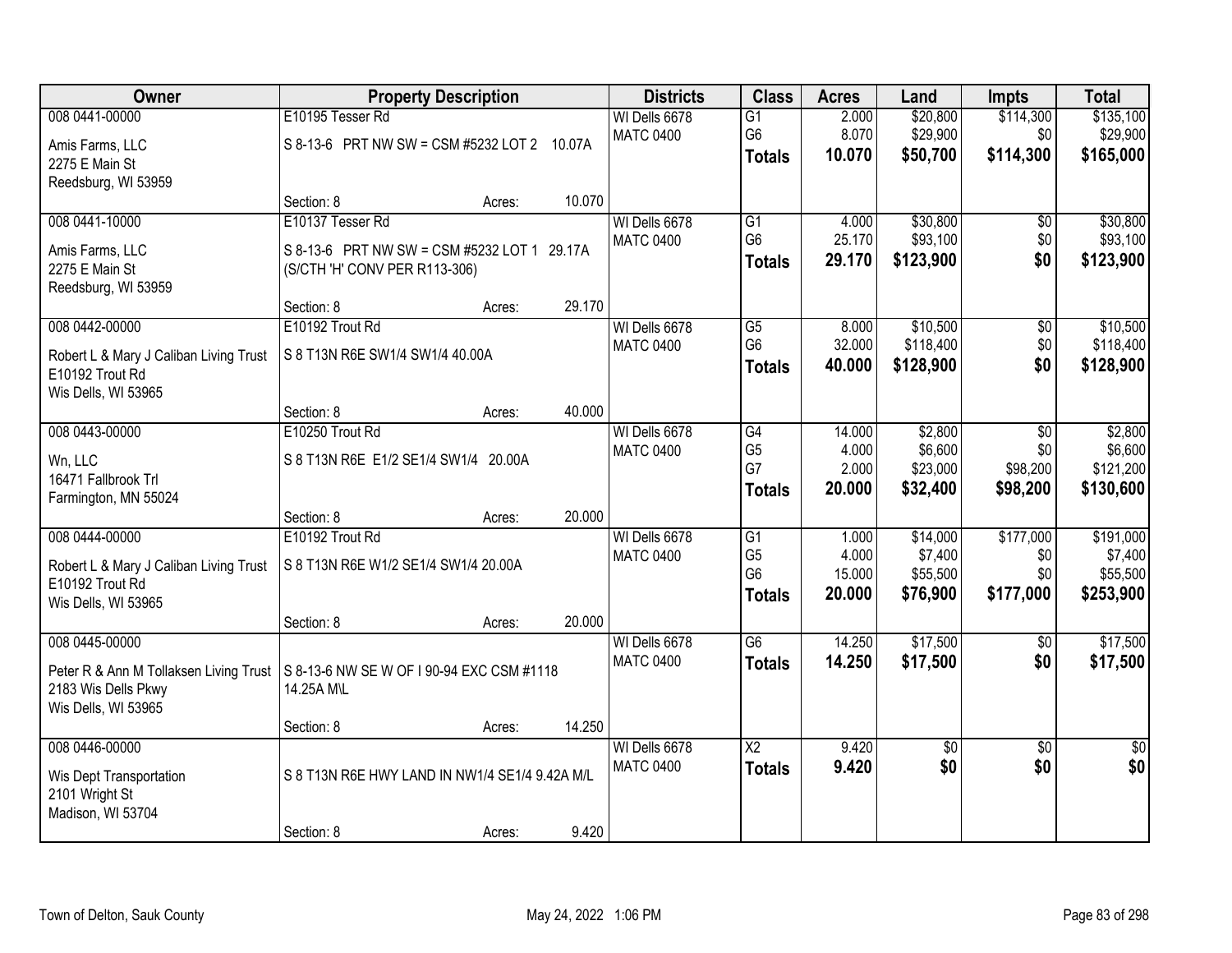| Owner                                                                                |                                                                                              | <b>Property Description</b> |        |                                   |                                                    | <b>Acres</b>              | Land                             | <b>Impts</b>                  | <b>Total</b>                      |
|--------------------------------------------------------------------------------------|----------------------------------------------------------------------------------------------|-----------------------------|--------|-----------------------------------|----------------------------------------------------|---------------------------|----------------------------------|-------------------------------|-----------------------------------|
| 008 0447-00000<br>Helen Kiersch<br>1522 S Vine Ave<br>Park Ridge, IL 60068           | S 8-13-6 N1/2 SW SE EXC I HWY 15.48 A M/L<br>(S/ELEC EASE PER D-1145310/D-1146365)           |                             |        | WI Dells 6678<br><b>MATC 0400</b> | $\overline{G6}$<br><b>Totals</b>                   | 15.480<br>15.480          | \$42,600<br>\$42,600             | $\overline{50}$<br>\$0        | \$42,600<br>\$42,600              |
|                                                                                      | Section: 8                                                                                   | Acres:                      | 15.480 |                                   |                                                    |                           |                                  |                               |                                   |
| 008 0448-00000<br>Charles Rachuj III<br>E10376 Trout Rd<br>Wisconsin Dells, WI 53965 | E10376 Trout Rd<br>S 8-13-6 S1/2 SW1/4 SE1/4 LYNG E OF I-HWY ROW<br>11.16A M/L<br>Section: 8 | Acres:                      | 11.160 | WI Dells 6678<br><b>MATC 0400</b> | $\overline{G1}$<br>G <sub>5</sub><br><b>Totals</b> | 2.000<br>9.160<br>11.160  | \$20,800<br>\$16,100<br>\$36,900 | \$70,300<br>\$0<br>\$70,300   | \$91,100<br>\$16,100<br>\$107,200 |
| 008 0448-10000                                                                       |                                                                                              |                             |        | WI Dells 6678                     | $\overline{G5}$                                    | 4.000                     | \$7,400                          | \$0                           | \$7,400                           |
| Peter R. Tollaksen<br>2183 Wis Dells Pkwy<br>Wis Dells, WI 53965                     | S 8-13-6 S1/2 SW SE LYNG W OF I-HWY ROW 4.00A<br>M/L                                         |                             |        | <b>MATC 0400</b>                  | <b>Totals</b>                                      | 4.000                     | \$7,400                          | \$0                           | \$7,400                           |
|                                                                                      | Section: 8                                                                                   | Acres:                      | 4.000  |                                   |                                                    |                           |                                  |                               |                                   |
| 008 0449-00000<br>Wis Dept Transportation<br>2101 Wright St<br>Madison, WI 53704     | S 8 T13N R6E HWY LAND IN SW1/4 SE1/4 9.36 A M/L                                              |                             |        | WI Dells 6678<br><b>MATC 0400</b> | $\overline{X2}$<br><b>Totals</b>                   | 9.360<br>9.360            | $\overline{50}$<br>\$0           | \$0<br>\$0                    | \$0<br>\$0                        |
|                                                                                      | Section: 8                                                                                   | Acres:                      | 9.360  |                                   |                                                    |                           |                                  |                               |                                   |
| 008 0450-00000<br>Helen Kiersch<br>1522 S Vine Ave<br>Park Ridge, IL 60068           | S 8-13-6 SE SE LYING N OF HWY 31.41A M/L (S/GAS<br>EASE)                                     |                             |        | WI Dells 6678<br><b>MATC 0400</b> | G5<br>G <sub>6</sub><br><b>Totals</b>              | 23.410<br>8.000<br>31.410 | \$43,300<br>\$28,000<br>\$71,300 | $\overline{50}$<br>\$0<br>\$0 | \$43,300<br>\$28,000<br>\$71,300  |
|                                                                                      | Section: 8                                                                                   | Acres:                      | 31.410 |                                   |                                                    |                           |                                  |                               |                                   |
| 008 0451-00000<br>Cortney Waterman<br>S897 Clara Ave<br>Wis Dells, WI 53965-0000     | S897 Clara Ave<br>PT SESE, BEING LOT #1 OF CSM #452 EXC PARCEL<br>A OF POS R-3425            | 8.39A                       |        | WI Dells 6678<br><b>MATC 0400</b> | $\overline{G1}$<br>G <sub>5</sub><br><b>Totals</b> | 3.000<br>5.390<br>8.390   | \$35,500<br>\$2,700<br>\$38,200  | \$344,800<br>\$0<br>\$344,800 | \$380,300<br>\$2,700<br>\$383,000 |
|                                                                                      | Section: 8                                                                                   | Acres:                      | 8.390  |                                   |                                                    |                           |                                  |                               |                                   |
| 008 0451-10000<br>Ross P. Curry<br>S943 Clara Ave<br>Wis Dells, WI 53965             | S 8-13-6 PRT SE1/4 SE1/4 BEING PARCEL A =POS<br>R3425 0.05A<br>Section: 8                    | Acres:                      | 0.050  | WI Dells 6678<br><b>MATC 0400</b> | $\overline{G1}$<br><b>Totals</b>                   | 0.050<br>0.050            | \$100<br>\$100                   | $\overline{30}$<br>\$0        | \$100<br>\$100                    |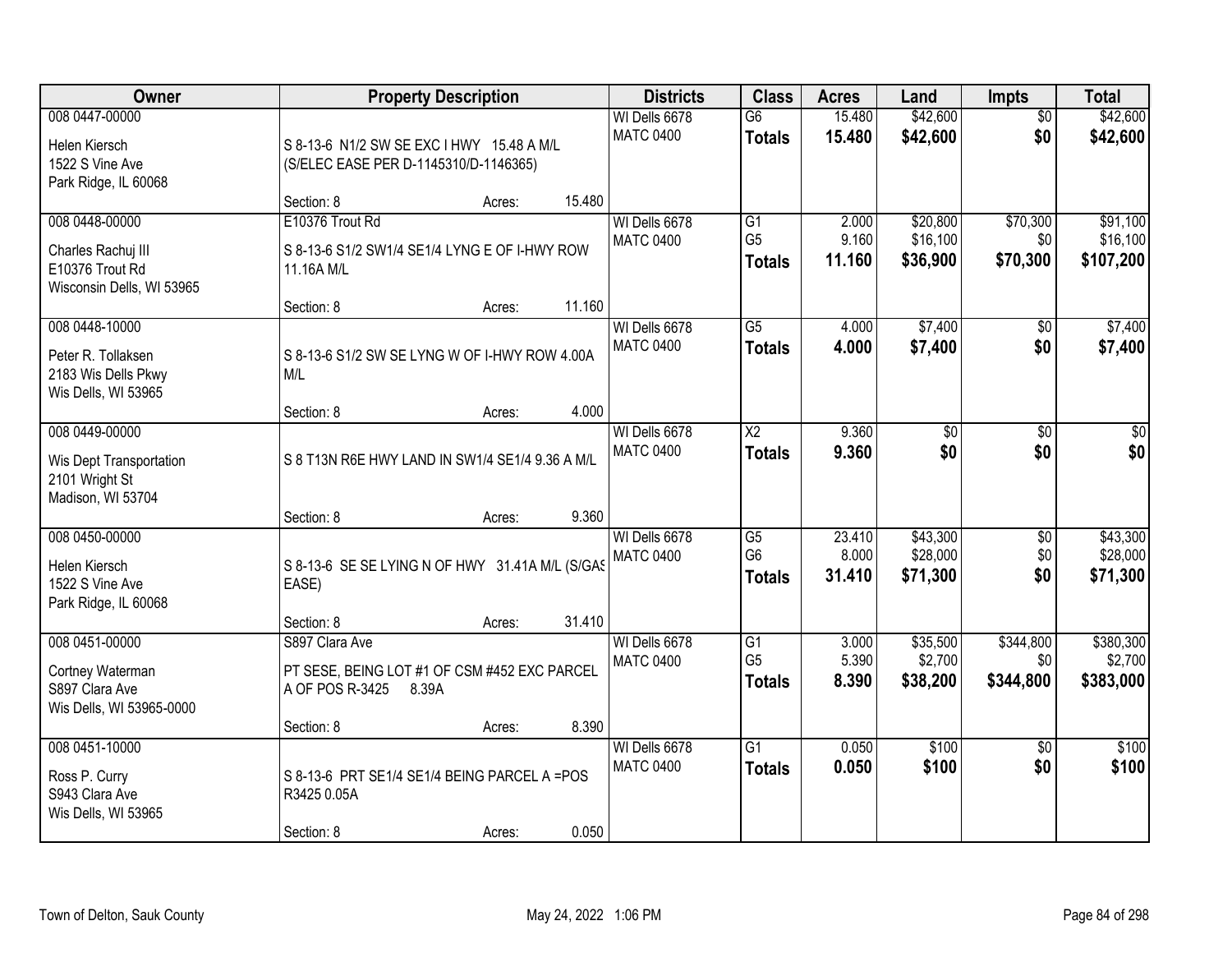| <b>Owner</b>                                                                     |                                                                                                                                                                                        | <b>Property Description</b> |        | <b>Districts</b>                  | <b>Class</b>                                       | <b>Acres</b>              | Land                             | <b>Impts</b>                  | <b>Total</b>                     |
|----------------------------------------------------------------------------------|----------------------------------------------------------------------------------------------------------------------------------------------------------------------------------------|-----------------------------|--------|-----------------------------------|----------------------------------------------------|---------------------------|----------------------------------|-------------------------------|----------------------------------|
| 008 0453-00000<br>Wis Dept Transportation<br>2101 Wright St<br>Madison, WI 53704 | S 8 T13N R6E HWY LAND IN SE1/4 SE1/4 .16A M/L                                                                                                                                          |                             |        | WI Dells 6678<br><b>MATC 0400</b> | $\overline{X2}$<br><b>Totals</b>                   | 0.160<br>0.160            | $\overline{50}$<br>\$0           | $\overline{50}$<br>\$0        | $\overline{30}$<br>\$0           |
|                                                                                  | Section: 8                                                                                                                                                                             | Acres:                      | 0.160  |                                   |                                                    |                           |                                  |                               |                                  |
| 008 0454-00000<br>A & J Leasing, LLC<br>1142 Paper Fig Ct<br>Sanibel, FL 33957   | S 9-13-6 SW1/4 SW1/4 EXC CSM 867 (S/WPL EASE)<br>38.19A M/L<br>Section: 9                                                                                                              | Acres:                      | 38.190 | WI Dells 6678<br><b>MATC 0400</b> | $\overline{G5}$<br>G <sub>6</sub><br><b>Totals</b> | 33.190<br>5.000<br>38.190 | \$15,500<br>\$17,500<br>\$33,000 | $\overline{50}$<br>\$0<br>\$0 | \$15,500<br>\$17,500<br>\$33,000 |
| 008 0457-00000                                                                   |                                                                                                                                                                                        |                             |        | WI Dells 6678                     | G6                                                 | 13.530                    | \$52,800                         | \$0                           | \$52,800                         |
| Dells Dynasty, LLC<br>201 Christina Dr<br>East Dundee, IL 60118                  | S 13 T13N R6E ALL OF SEC 13-13-6 13.53A                                                                                                                                                |                             |        | <b>MATC 0400</b>                  | <b>Totals</b>                                      | 13.530                    | \$52,800                         | \$0                           | \$52,800                         |
|                                                                                  | Section: 13                                                                                                                                                                            | Acres:                      | 13.530 |                                   |                                                    |                           |                                  |                               |                                  |
| 008 0460-00000<br>Pville 78-2, LLC<br>7108 Vanguard Ct<br>Colleyville, TX 76034  | <b>Hillside Dr</b><br>PRT FRAC LT 1 & 2 PER R145-137                                                                                                                                   | 10.47A                      |        | WI Dells 6678<br><b>MATC 0400</b> | G <sub>6</sub><br><b>Totals</b>                    | 10.470<br>10.470          | \$38,700<br>\$38,700             | \$0<br>\$0                    | \$38,700<br>\$38,700             |
|                                                                                  | Section: 14                                                                                                                                                                            | Acres:                      | 10.470 |                                   |                                                    |                           |                                  |                               |                                  |
| 008 0464-00000<br>Jay T. Strande<br>E11428 Hillside Dr<br>Wisc Dells, WI 53965   | E11426 Hillside Dr<br>S 14-13-6 PRT FRAC LOT 2 COM SE COR LT 21<br>SUGAR BOWL RETR- - S73?42'E 50'-S31?16'E 380'-<br>S15?34'E 100' TO POB: S30?47'E 100'-N53?13'E TO SH<br>Section: 14 | Acres:                      | 0.420  | WI Dells 6678<br><b>MATC 0400</b> | $\overline{G1}$<br><b>Totals</b>                   | 0.420<br>0.420            | \$105,000<br>\$105,000           | \$77,600<br>\$77,600          | \$182,600<br>\$182,600           |
| 008 0465-00000<br>Pville 78-2, LLC<br>7108 Vanguard Ct<br>Colleyville, TX 76034  | <b>Hillside Dr</b><br>S 14-13-6 PRT NE SW (FRAC 2) = CSM #3690 LOT 1<br>0.53A<br>Section: 14                                                                                           | Acres:                      | 0.530  | WI Dells 6678<br><b>MATC 0400</b> | $\overline{G1}$<br><b>Totals</b>                   | 0.530<br>0.530            | \$117,600<br>\$117,600           | $\overline{50}$<br>\$0        | \$117,600<br>\$117,600           |
| 008 0467-00000                                                                   | E11420 Hillside Dr                                                                                                                                                                     |                             |        | WI Dells 6678                     | $\overline{G1}$                                    | 1.000                     | \$181,100                        | \$564,600                     | \$745,700                        |
| Pville 78-2, LLC<br>7108 Vanguard Ct<br>Colleyville, TX 76034                    | S 14-13-6 PRT NE SW (FRAC 2) = CSM #3689 LOT 1<br>1.00A (S/EASE PER D-660065)<br>Section: 14                                                                                           | Acres:                      | 1.000  | <b>MATC 0400</b>                  | <b>Totals</b>                                      | 1.000                     | \$181,100                        | \$564,600                     | \$745,700                        |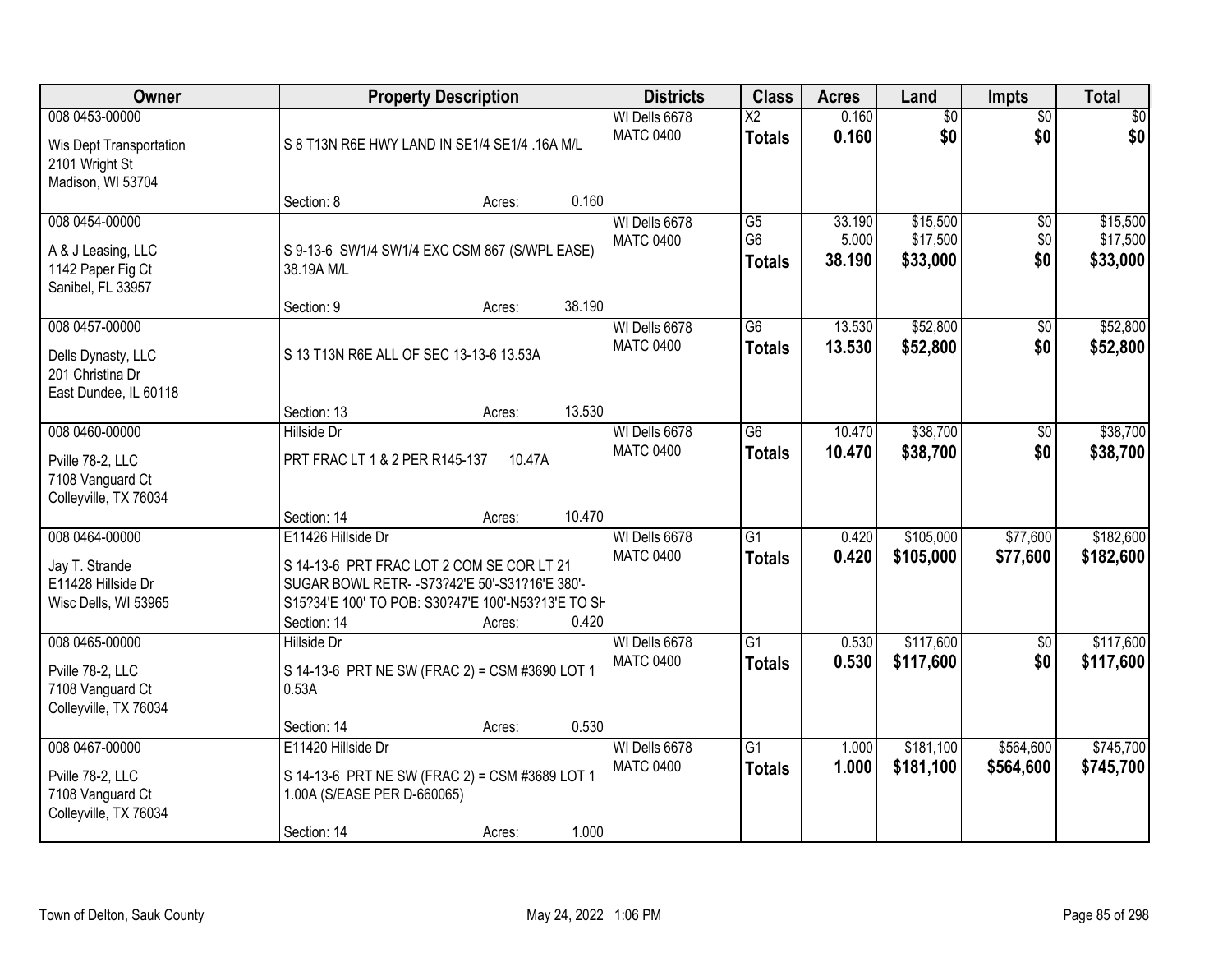| Owner                             | <b>Property Description</b>                                       | <b>Districts</b> | <b>Class</b>    | <b>Acres</b> | Land                         | <b>Impts</b>    | <b>Total</b> |
|-----------------------------------|-------------------------------------------------------------------|------------------|-----------------|--------------|------------------------------|-----------------|--------------|
| 008 0468-00000                    | E11424 Hillside Dr                                                | WI Dells 6678    | $\overline{G1}$ | 0.500        | \$105,000                    | \$90,700        | \$195,700    |
| John R. Decker                    | S 14-13-6 PRT FRAC LOT 2 COM SECOR LOT 21                         | <b>MATC 0400</b> | <b>Totals</b>   | 0.500        | \$105,000                    | \$90,700        | \$195,700    |
| 143 W Main St                     | SBR-S73?42'E 50' -S31?16'E 380' TO POB-S15?34'E                   |                  |                 |              |                              |                 |              |
| Evansville, WI 53536-1145         | 100'-N53?13'E 181'M/L TO SHLI- NWLY ALG SHLI TO                   |                  |                 |              |                              |                 |              |
|                                   | Section: 14<br>Acres:                                             | 0.500            |                 |              |                              |                 |              |
| 008 0469-00000                    | E11428 Hillside Dr                                                | WI Dells 6678    | $\overline{G1}$ | 0.480        | \$114,600                    | \$172,200       | \$286,800    |
|                                   |                                                                   | <b>MATC 0400</b> | <b>Totals</b>   | 0.480        | \$114,600                    | \$172,200       | \$286,800    |
| Jay T. Strande Lc                 | S 14-13-6 PRT FRAC LOT 2 COM SECOR LOT 21                         |                  |                 |              |                              |                 |              |
| E11428 Hillside Dr                | SUGAR BOWL RETR- S73?42'E 50'-S31?16'E 380'-                      |                  |                 |              |                              |                 |              |
| Wisc Dells, WI 53965              | S15?34'E 100'-S30?47'E 100' TO POB-S30?47'E                       |                  |                 |              |                              |                 |              |
|                                   | Section: 14<br>Acres:                                             | 0.480            |                 |              |                              |                 |              |
| 008 0471-10000                    |                                                                   | WI Dells 6678    |                 |              | Assessed with 008 1710-00000 |                 |              |
| Judith A. Chambers                | S 14-13-6 PRT FR LT 2 COM SE COR LT 36 2ND ADD                    | <b>MATC 0400</b> |                 |              |                              |                 |              |
| N84 W21400 Menomonee Ave          | SUGAR BOWL RETRT-N44?5'21"E 128.38'- S24?2'E                      |                  |                 |              |                              |                 |              |
| Menomonee Falls, WI 53051         | 16.1'-S44?5'21"W 123.75'-N40?33'31"W 15' TO POB                   |                  |                 |              |                              |                 |              |
|                                   | Section: 14<br>Acres:                                             | 0.440            |                 |              |                              |                 |              |
| 008 0476-00000                    | Grotto St                                                         | WI Dells 6678    | $\overline{G1}$ | 0.200        | \$83,500                     | \$0             | \$83,500     |
|                                   |                                                                   | <b>MATC 0400</b> |                 | 0.200        | \$83,500                     | \$0             | \$83,500     |
| Field Holdings, LLC               | S 14-13-6 PRT GOVT LT 2 COM ELI GROTTO ST                         |                  | <b>Totals</b>   |              |                              |                 |              |
| 1550 Wis Dells Pkwy               | S73?42'E 50' FRM SE COR LT 21 SBR - N16?18'E ALG                  |                  |                 |              |                              |                 |              |
| Wis Dells, WI 53965               | ELI GR ST TO SHLI WIS RIV - SE TO PT N53?43'E                     |                  |                 |              |                              |                 |              |
|                                   | Section: 14<br>Acres:                                             | 0.200            |                 |              |                              |                 |              |
| 008 0478-00000                    | E11408 Hillside Dr                                                | WI Dells 6678    | $\overline{G1}$ | 1.900        | \$306,000                    | \$143,300       | \$449,300    |
| Michael P. Schmidt                | S 14-13-6 GROTTO ISLAND PCL IN WIS RIV N OF                       | <b>MATC 0400</b> | <b>Totals</b>   | 1.900        | \$306,000                    | \$143,300       | \$449,300    |
| 2265 Sugar River Rd               |                                                                   |                  |                 |              |                              |                 |              |
| Verona, WI 53593-0000             | FRAC 1 & 2 W/ROW & DESC IN V355-265 (PATENT<br>112-247) 1.90A M/L |                  |                 |              |                              |                 |              |
|                                   | Section: 14<br>Acres:                                             | 1.900            |                 |              |                              |                 |              |
| 008 0486-20000                    | Hillside Dr                                                       | WI Dells 6678    | $\overline{G2}$ | 1.470        | \$60,400                     | $\overline{50}$ | \$60,400     |
|                                   |                                                                   |                  |                 |              |                              |                 |              |
| Professional Realty Network, Inc. | S 15-13-6 PRT GOVT LOT 4 = CSM #3018 LOT 3                        | <b>MATC 0400</b> | <b>Totals</b>   | 1.470        | \$60,400                     | \$0             | \$60,400     |
| 8 S Michigan Ave Ste 3100         | 1.47A                                                             |                  |                 |              |                              |                 |              |
| Chicago, IL 60503                 |                                                                   |                  |                 |              |                              |                 |              |
|                                   | Section: 15<br>Acres:                                             | 1.470            |                 |              |                              |                 |              |
| 008 0486-30000                    | E11239 Hillside Dr                                                | WI Dells 6678    | $\overline{G2}$ | 0.840        | \$34,000                     | \$190,400       | \$224,400    |
|                                   |                                                                   | <b>MATC 0400</b> | <b>Totals</b>   | 0.840        | \$34,000                     | \$190,400       | \$224,400    |
| Dells Management, LLC             | S 15-13-6 PRT GOVT LOT 4 = CSM #3018 LOTS 1 & 4                   |                  |                 |              |                              |                 |              |
| E11232 Hillside Dr                | EXC CONDO OF CEDAR LODGE & SETTLEMENT                             |                  |                 |              |                              |                 |              |
| Wis Dells, WI 53965               | PHASE 1 0.84A M/L                                                 |                  |                 |              |                              |                 |              |
|                                   | Section: 15<br>Acres:                                             | 0.840            |                 |              |                              |                 |              |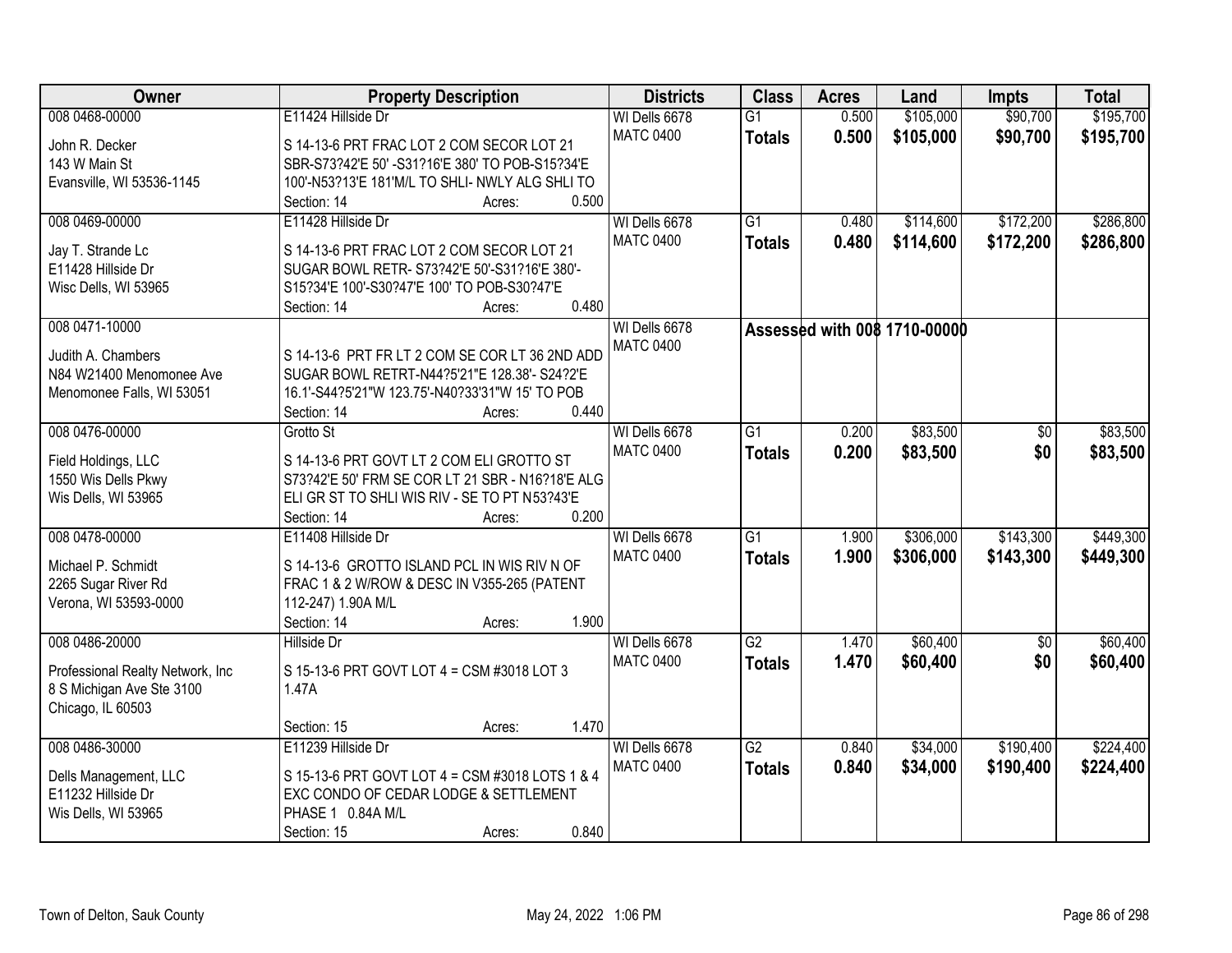| Owner                      |                                                                                          | <b>Property Description</b> |        | <b>Districts</b>                  | <b>Class</b>                      | <b>Acres</b>    | Land                 | <b>Impts</b>    | <b>Total</b>         |
|----------------------------|------------------------------------------------------------------------------------------|-----------------------------|--------|-----------------------------------|-----------------------------------|-----------------|----------------------|-----------------|----------------------|
| 008 0501-00000             | S947 Clara Ave                                                                           |                             |        | WI Dells 6678                     | $\overline{G1}$                   | 2.000           | \$20,800             | \$52,800        | \$73,600             |
| Ross P. Curry              | S 17-13-06 NE1/4 NE1/4 EXC PARCEL "B" OF POS                                             |                             |        | <b>MATC 0400</b>                  | G <sub>5</sub>                    | 1.780           | \$800                | \$0             | \$800                |
| S943 Clara Ave             | R-3425 & EXC CSM #1481 31.78A                                                            |                             |        |                                   | G <sub>6</sub>                    | 28.000          | \$98,000             | \$0             | \$98,000             |
| Wis Dells, WI 53965        |                                                                                          |                             |        |                                   | <b>Totals</b>                     | 31.780          | \$119,600            | \$52,800        | \$172,400            |
|                            | Section: 17                                                                              | Acres:                      | 31.780 |                                   |                                   |                 |                      |                 |                      |
| 008 0501-10000             |                                                                                          |                             |        | WI Dells 6678                     | $\overline{G6}$                   | 7.000           | \$25,900             | \$0             | \$25,900             |
| Cortney Waterman           | S 17-13-06 PRT NE1\4 NE1\4 BEING PARCEL "B" OF                                           |                             |        | <b>MATC 0400</b>                  | <b>Totals</b>                     | 7.000           | \$25,900             | \$0             | \$25,900             |
| S897 Clara Ave             | POS R-3425<br>7.00 A                                                                     |                             |        |                                   |                                   |                 |                      |                 |                      |
| Wis Dells, WI 53965-0000   |                                                                                          |                             |        |                                   |                                   |                 |                      |                 |                      |
|                            | Section: 17                                                                              | Acres:                      | 7.000  |                                   |                                   |                 |                      |                 |                      |
| 008 0501-20000             | S943 Clara Ave                                                                           |                             |        | WI Dells 6678                     | $\overline{G1}$                   | 1.220           | \$15,500             | \$128,700       | \$144,200            |
| Ross P. Curry              | S17-13-6 PRT NENE CSM #1481 LOT 1                                                        |                             | 1.22A  | <b>MATC 0400</b>                  | <b>Totals</b>                     | 1.220           | \$15,500             | \$128,700       | \$144,200            |
| S943 Clara Ave             |                                                                                          |                             |        |                                   |                                   |                 |                      |                 |                      |
| Wis Dells, WI 53965        |                                                                                          |                             |        |                                   |                                   |                 |                      |                 |                      |
|                            | Section: 17                                                                              | Acres:                      | 1.220  |                                   |                                   |                 |                      |                 |                      |
| 008 0503-00000             |                                                                                          |                             |        | WI Dells 6678<br><b>MATC 0400</b> | $\overline{\text{X2}}$            | 6.260           | \$0                  | \$0             | \$0                  |
| Wis Dept Transportation    | S 17-13-6 THAT PRT HWY LAND E OF C/L OF I-HWY                                            |                             |        |                                   | <b>Totals</b>                     | 6.260           | \$0                  | \$0             | \$0                  |
| 2101 Wright St             | IN NW NE 6.26A M/L                                                                       |                             |        |                                   |                                   |                 |                      |                 |                      |
| Madison, WI 53704          |                                                                                          |                             |        |                                   |                                   |                 |                      |                 |                      |
|                            | Section: 17<br>E10377 Trout Rd                                                           | Acres:                      | 6.260  |                                   |                                   |                 |                      |                 |                      |
| 008 0504-00000             |                                                                                          |                             |        | WI Dells 6678<br><b>MATC 0400</b> | $\overline{G1}$<br>G <sub>6</sub> | 1.880<br>27.060 | \$20,000<br>\$98,800 | \$9,600<br>\$0  | \$29,600<br>\$98,800 |
| Jason C. Field             | S 17-13-6 NW NE E OF I-HWY 28.94 A M/L (S/GAS                                            |                             |        |                                   | <b>Totals</b>                     | 28.940          | \$118,800            | \$9,600         | \$128,400            |
| 1550 Wis Dells Pkwy        | EASE) (S/ELEC TRANS LINE EASE PER D-1124091)                                             |                             |        |                                   |                                   |                 |                      |                 |                      |
| Wis Dells, WI 53965-0000   |                                                                                          |                             | 28.940 |                                   |                                   |                 |                      |                 |                      |
| 008 0507-00000             | Section: 17                                                                              | Acres:                      |        | WI Dells 6678                     | $\overline{G5}$                   | 7.000           | \$2,800              | $\overline{50}$ | \$2,800              |
|                            |                                                                                          |                             |        | <b>MATC 0400</b>                  | G <sub>6</sub>                    | 6.000           | \$21,000             | \$0             | \$21,000             |
| Ross P. Curry              | S 17-13-06 PRT SE1\4 NE1\4 BEING PARCEL C = POS                                          |                             |        |                                   | <b>Totals</b>                     | 13.000          | \$23,800             | \$0             | \$23,800             |
| S943 Clara Ave             | R-3425 13.00 A                                                                           |                             |        |                                   |                                   |                 |                      |                 |                      |
| Wis Dells, WI 53965        | Section: 17                                                                              | Acres:                      | 13.000 |                                   |                                   |                 |                      |                 |                      |
| 008 0507-10000             | S1063 Clara Ave                                                                          |                             |        | WI Dells 6678                     | $\overline{G1}$                   | 2.000           | \$20,800             | \$131,100       | \$151,900            |
|                            |                                                                                          |                             |        | <b>MATC 0400</b>                  | G <sub>5</sub>                    | 2.120           | \$3,900              | \$0             | \$3,900              |
| Richard Fela               | S 17-13-6 PRT SE NE = CSM #1778 LOT 1 EXC COM                                            |                             |        |                                   | G <sub>6</sub>                    | 9.000           | \$33,300             | \$0             | \$33,300             |
| PO Box 193                 | SECOR- W TO SWCOR-N ALG WLI 400.05'- E TO<br>INTERIOR COR-S400' ALG ELI TO POB (FMLY PRT |                             |        |                                   | <b>Totals</b>                     | 13.120          | \$58,000             | \$131,100       | \$189,100            |
| Lake Delton, WI 53940-0000 | Section: 17                                                                              | Acres:                      | 13.120 |                                   |                                   |                 |                      |                 |                      |
|                            |                                                                                          |                             |        |                                   |                                   |                 |                      |                 |                      |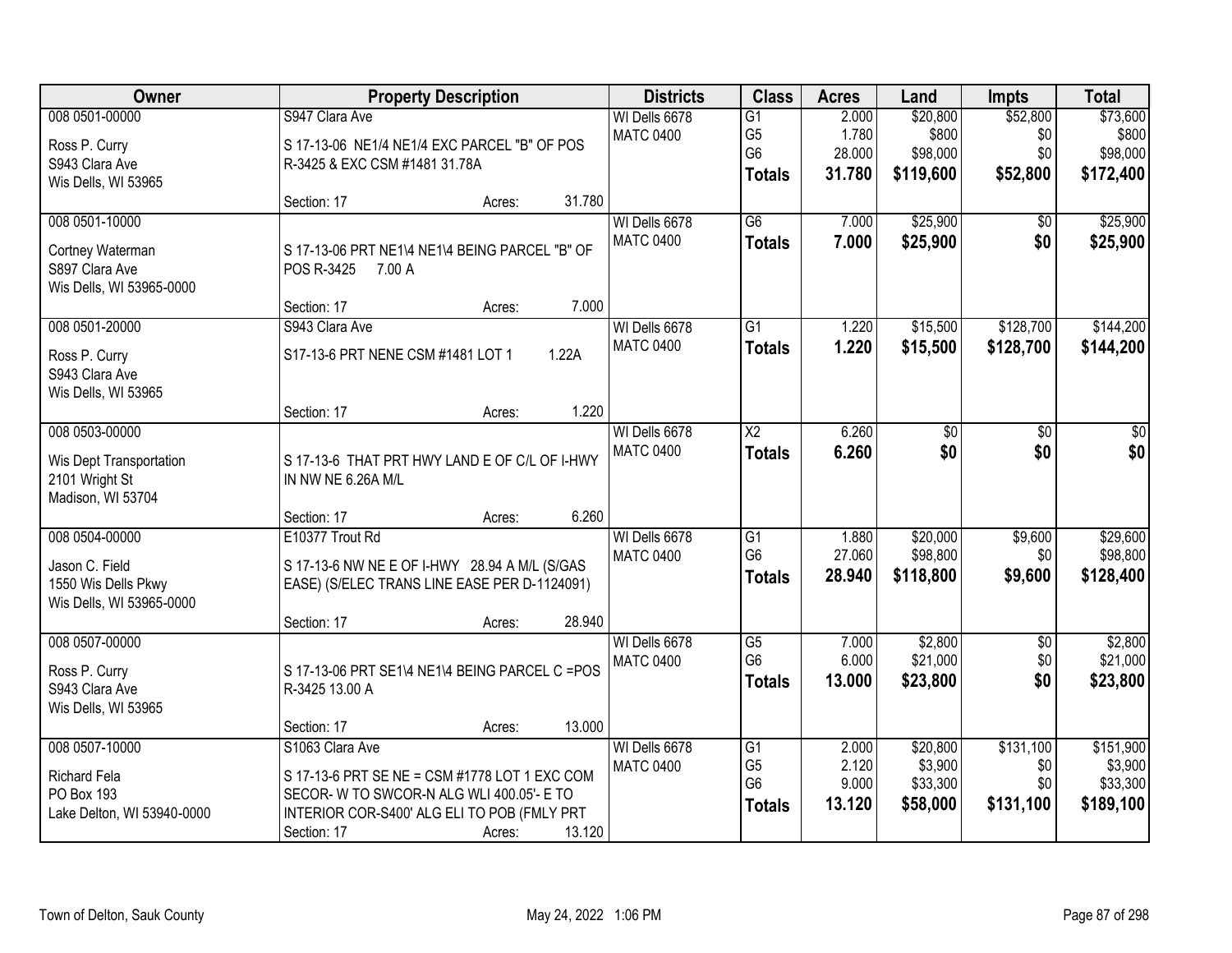| Owner                                                                                     |                                                           | <b>Property Description</b>                                | <b>Districts</b>                           | <b>Class</b>                     | <b>Acres</b>   | Land                 | <b>Impts</b>           | <b>Total</b>           |
|-------------------------------------------------------------------------------------------|-----------------------------------------------------------|------------------------------------------------------------|--------------------------------------------|----------------------------------|----------------|----------------------|------------------------|------------------------|
| 008 0507-20000<br><b>Richard Fela</b><br>PO Box 193<br>Lake Delton, WI 53940-0000         | S1069 Clara Ave<br>CSM#1414) 1.50A                        | S 17-13-6 PRT SE NE = CSM #1778 LOT 2 (FMLY                | WI Dells 6678<br><b>MATC 0400</b>          | $\overline{G2}$<br><b>Totals</b> | 1.500<br>1.500 | \$35,000<br>\$35,000 | \$76,900<br>\$76,900   | \$111,900<br>\$111,900 |
|                                                                                           | Section: 17                                               | Acres:                                                     | 1.500                                      |                                  |                |                      |                        |                        |
| 008 0532-00000<br>Keystone Baptist Church<br>E10003A Trout Rd<br>Wis Dells, WI 53965-0000 | E10003A Trout Rd<br>S 18-13-6 PRT NE NE = CSM #3497 LOT 1 | 6.79A                                                      | WI Dells 6678<br><b>MATC 0400</b>          | $\overline{X4}$<br><b>Totals</b> | 6.790<br>6.790 | \$0<br>\$0           | $\overline{50}$<br>\$0 | \$0<br>\$0             |
| 008 0532-10000                                                                            | Section: 18<br>420 Birchwood Rd                           | Acres:                                                     | 6.790<br>WI Dells 6678                     | $\overline{G1}$                  | 10.000         | \$63,500             | \$0                    | \$63,500               |
| Clawmor, LLC<br>420 Birchwood Rd #1<br>Wis Dells, WI 53965-0000                           |                                                           | S 18-13-6 PRT NE NE = CSM #3497 LOT 2 10.00A               | <b>MATC 0400</b>                           | <b>Totals</b>                    | 10.000         | \$63,500             | \$0                    | \$63,500               |
|                                                                                           | Section: 18                                               | Acres:                                                     | 10.000                                     |                                  |                |                      |                        |                        |
| 008 0533-00000<br>Clawmor, LLC<br>240 Trout Rd<br>Wis Dells, WI 53965-0000                | E10095A Trout Rd<br>R/W                                   | PT NENE=CERT. SUR. V4-825 LOT 1 9.9A M/L TO                | WI Dells 6678<br><b>MATC 0400</b>          | $\overline{G1}$<br><b>Totals</b> | 9.900<br>9.900 | \$63,100<br>\$63,100 | \$107,600<br>\$107,600 | \$170,700<br>\$170,700 |
|                                                                                           | Section: 18                                               | Acres:                                                     | 9.900                                      |                                  |                |                      |                        |                        |
| 008 0534-00000<br>Clawmor, LLC<br>420 Birchwood Rd #1<br>Wis Dells, WI 53965-0000         | TO R/W                                                    | S 18-13-6 PRT NE NE = CSM #825 LOT 2 9.91A M/L             | WI Dells 6678<br><b>MATC 0400</b>          | $\overline{G1}$<br><b>Totals</b> | 9.910<br>9.910 | \$63,100<br>\$63,100 | $\overline{50}$<br>\$0 | \$63,100<br>\$63,100   |
| 008 0535-00000                                                                            | Section: 18<br>E10029 Trout Rd                            | Acres:                                                     | 9.910<br>WI Dells 6678                     | $\overline{G1}$                  | 1.800          | \$19,400             | \$243,600              | \$263,000              |
| Nedo Bjelich<br>E10029 Trout Rd<br>Wis Dells, WI 53965-0000                               |                                                           | S 18-13-6 PRT NE NE = CSM #4724 LOT 1 1.80A                | <b>MATC 0400</b>                           | <b>Totals</b>                    | 1.800          | \$19,400             | \$243,600              | \$263,000              |
|                                                                                           | Section: 18                                               | Acres:                                                     | 1.800                                      |                                  |                |                      |                        |                        |
| 008 0535-01000<br>Dalibor Bjelich<br>E10039 Trout Rd<br>Wisconsin Dells, WI 53965         | E10039 Trout Rd<br>Section: 18                            | S 18-13-6 PRT NE1/4 NE1/4 = CSM 4724 LOT 2 1.20A<br>Acres: | WI Dells 6678<br><b>MATC 0400</b><br>1.200 | $\overline{G1}$<br><b>Totals</b> | 1.200<br>1.200 | \$15,400<br>\$15,400 | \$154,500<br>\$154,500 | \$169,900<br>\$169,900 |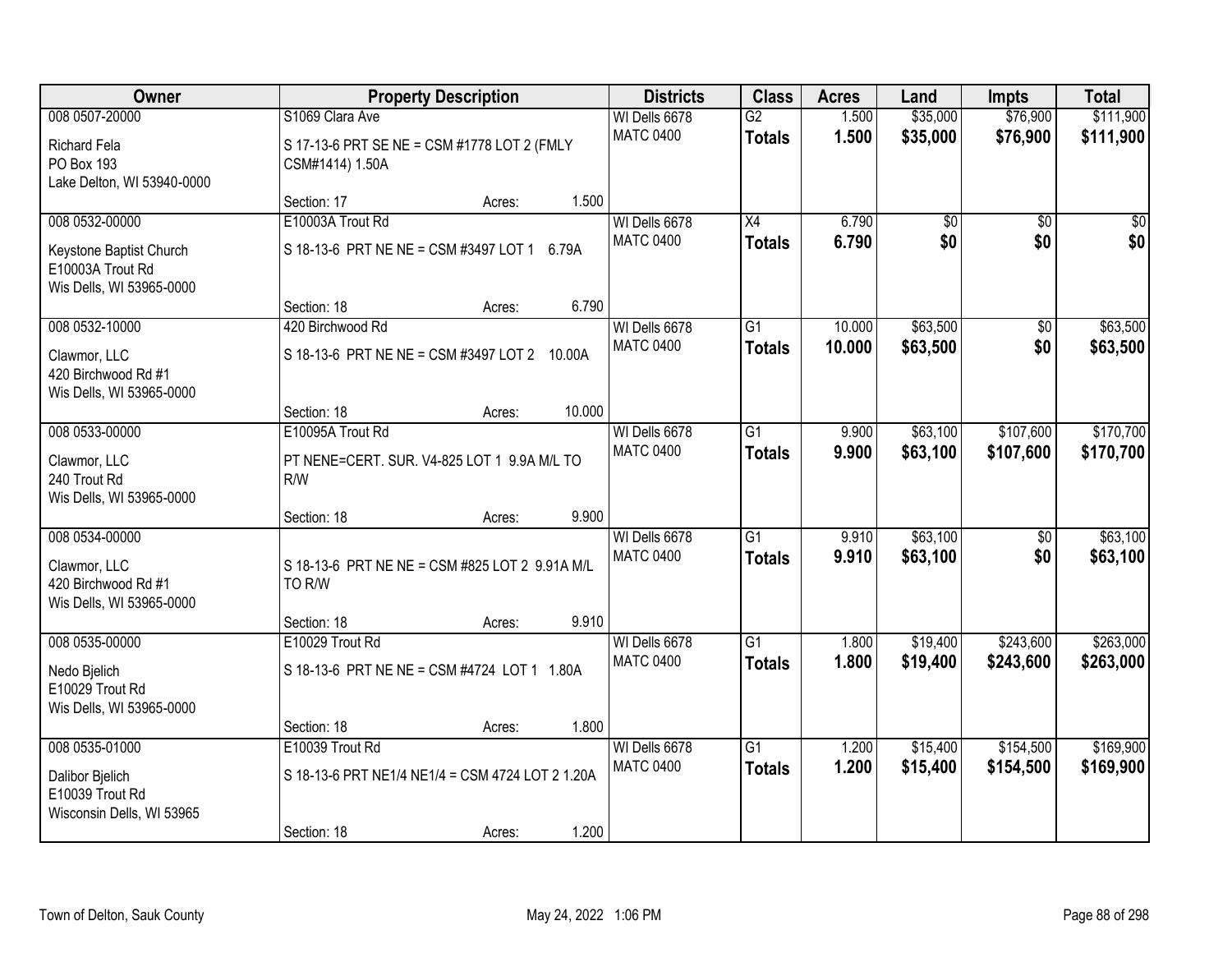| Owner                                 | <b>Property Description</b>                        | <b>Districts</b> | <b>Class</b>    | <b>Acres</b> | Land     | <b>Impts</b>    | <b>Total</b> |
|---------------------------------------|----------------------------------------------------|------------------|-----------------|--------------|----------|-----------------|--------------|
| 008 0535-10000                        | <b>Trout Rd</b>                                    | WI Dells 6678    | $\overline{G1}$ | 0.550        | \$9,800  | $\overline{30}$ | \$9,800      |
| Joe H. Nelson Jr                      | S 18-13-6 PRT NE NE COM NE COR-N88?45'35"W         | <b>MATC 0400</b> | <b>Totals</b>   | 0.550        | \$9,800  | \$0             | \$9,800      |
| 47 Fieldstone Dr #408                 | 1048.54' TO POB-S0?25'36"W 402.20'-S88? 45'35"E    |                  |                 |              |          |                 |              |
| Wis Dells, WI 53965-0000              | 60.21'-N0?25'36"E 402.2'-N88?45'35"W 60.21' TO POB |                  |                 |              |          |                 |              |
|                                       | 0.550<br>Section: 18<br>Acres:                     |                  |                 |              |          |                 |              |
| 008 0536-00000                        |                                                    | WI Dells 6678    | $\overline{G5}$ | 0.010        | \$100    | $\overline{50}$ | \$100        |
|                                       |                                                    | <b>MATC 0400</b> | <b>Totals</b>   | 0.010        | \$100    | \$0             | \$100        |
| Jeffery Spreckels<br>N1090 Arbor Lk N | S 18 T13N R6E NE1/4 NE1/4 LYING S OF HWY .01A      |                  |                 |              |          |                 |              |
| Lyndon Station, WI 53944              | (For 2023 ? See 0548-10000)                        |                  |                 |              |          |                 |              |
|                                       | 0.010<br>Section: 18<br>Acres:                     |                  |                 |              |          |                 |              |
| 008 0537-00000                        |                                                    | WI Dells 6678    | G6              | 0.500        | \$1,900  | $\sqrt{6}$      | \$1,900      |
|                                       |                                                    | <b>MATC 0400</b> | <b>Totals</b>   | 0.500        | \$1,900  | \$0             | \$1,900      |
| Joe Nelson                            | S 18-13-6 NW NE LYING NELY OF HWY EXC:             |                  |                 |              |          |                 |              |
| 47 Fieldstone Dr #408                 | V354-638, V354-636, V371-593, V375-314, D-667448,  |                  |                 |              |          |                 |              |
| Wis Dells, WI 53965-0000              | D-667449 & CSM #4799 0.5A M/L                      |                  |                 |              |          |                 |              |
|                                       | Section: 18<br>0.500<br>Acres:                     |                  |                 |              |          |                 |              |
| 008 0537-10000                        | <b>Trout Rd</b>                                    | WI Dells 6678    | G1              | 4.170        | \$31,700 | \$0             | \$31,700     |
| Brent S. Tollaksen                    | S 18-13-6 PRT NW NE = CSM #4799 LOT 1 4.17A        | <b>MATC 0400</b> | <b>Totals</b>   | 4.170        | \$31,700 | \$0             | \$31,700     |
| PO Box 1                              |                                                    |                  |                 |              |          |                 |              |
| Wis Dells, WI 53965-0000              |                                                    |                  |                 |              |          |                 |              |
|                                       | 4.170<br>Section: 18<br>Acres:                     |                  |                 |              |          |                 |              |
| 008 0538-00000                        | S938A Birchwood Rd                                 | WI Dells 6678    | $\overline{G1}$ | 1.360        | \$16,400 | \$0             | \$16,400     |
| Thomas R. Conrad                      | S 18-13-6 PRT NW NE = CSM #3464 LOT 4 (FMLY        | <b>MATC 0400</b> | <b>Totals</b>   | 1.360        | \$16,400 | \$0             | \$16,400     |
| S944 Birchwood Rd                     | PRT CSM'S #3292 & #2038) 1.36A                     |                  |                 |              |          |                 |              |
| Wis Dells, WI 53965-0000              |                                                    |                  |                 |              |          |                 |              |
|                                       | 1.360<br>Section: 18<br>Acres:                     |                  |                 |              |          |                 |              |
| 008 0538-01000                        | S944 Birchwood Rd                                  | WI Dells 6678    | $\overline{G1}$ | 1.310        | \$16,100 | \$99,500        | \$115,600    |
|                                       |                                                    | <b>MATC 0400</b> | <b>Totals</b>   | 1.310        | \$16,100 | \$99,500        | \$115,600    |
| Thomas R. Conrad                      | S 18-13-6 PRT NW NE = CSM #3464 LOT 3 (FMLY        |                  |                 |              |          |                 |              |
| S944 Birchwood Rd                     | PRT CSM'S #3292 & #2038) 1.31A                     |                  |                 |              |          |                 |              |
| Wis Dells, WI 53965-0000              |                                                    |                  |                 |              |          |                 |              |
|                                       | 1.310<br>Section: 18<br>Acres:                     |                  |                 |              |          |                 |              |
| 008 0538-10000                        | S928A Birchwood Rd                                 | WI Dells 6678    | G1              | 0.550        | \$9,800  | \$66,900        | \$76,700     |
| Curtis W. Christman                   | S 18-13-6 PRT NW NE = CSM #2038 LOT 2 0.554A       | <b>MATC 0400</b> | <b>Totals</b>   | 0.550        | \$9,800  | \$66,900        | \$76,700     |
| S928A Birchwood Rd                    |                                                    |                  |                 |              |          |                 |              |
| Wis Dells, WI 53965-0000              |                                                    |                  |                 |              |          |                 |              |
|                                       | 0.550<br>Section: 18<br>Acres:                     |                  |                 |              |          |                 |              |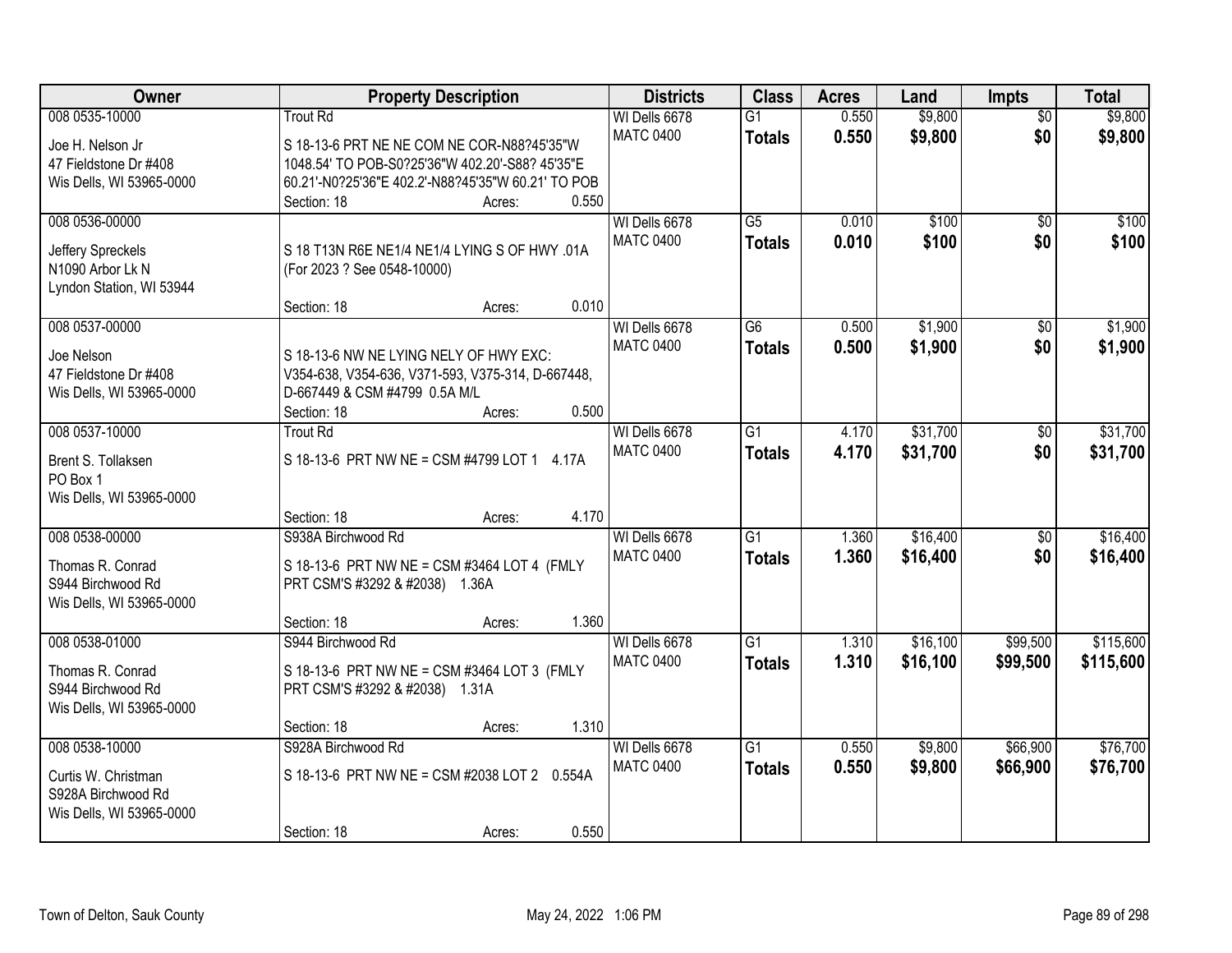| Owner                     | <b>Property Description</b>                                                          | <b>Districts</b> | <b>Class</b>    | <b>Acres</b> | Land      | <b>Impts</b>    | <b>Total</b> |
|---------------------------|--------------------------------------------------------------------------------------|------------------|-----------------|--------------|-----------|-----------------|--------------|
| 008 0539-00000            | S950 Birchwood Rd                                                                    | WI Dells 6678    | $\overline{G1}$ | 5.010        | \$35,800  | \$11,900        | \$47,700     |
| Brent S. Tollaksen        | S 18-13-6 PRT NW NE COM NECOR                                                        | <b>MATC 0400</b> | <b>Totals</b>   | 5.010        | \$35,800  | \$11,900        | \$47,700     |
| PO Box 1                  | -W1570.05'-S0D55'E 325' TO POB: E117.85'- S761.82'                                   |                  |                 |              |           |                 |              |
| Wis Dells, WI 53965-0000  | TO C/L BIRCHWOOD RD- N47D33'W 600.09' ALG C/L-                                       |                  |                 |              |           |                 |              |
|                           | Section: 18<br>5.010<br>Acres:                                                       |                  |                 |              |           |                 |              |
| 008 0540-00000            | E9923 Trout Rd                                                                       | WI Dells 6678    | $\overline{G1}$ | 2.060        | \$21,100  | \$178,100       | \$199,200    |
| Eric Hill                 | S 18-13-6 PRT NW NE COM 2197.55'W OF NECOR                                           | <b>MATC 0400</b> | <b>Totals</b>   | 2.060        | \$21,100  | \$178,100       | \$199,200    |
| E9923 Trout Rd            | -CONT W437.55'-S43DG33'E 482.55'- N42DG27'E                                          |                  |                 |              |           |                 |              |
| Wisconsin Dells, WI 53965 | 125.9'-N0DG55'W 233' TO POB & ALSO 40' STRIP ALG                                     |                  |                 |              |           |                 |              |
|                           | 2.060<br>Section: 18<br>Acres:                                                       |                  |                 |              |           |                 |              |
| 008 0541-00000            |                                                                                      | WI Dells 6678    | $\overline{G5}$ | 11.980       | \$4,800   | $\overline{50}$ | \$4,800      |
|                           |                                                                                      | <b>MATC 0400</b> | G <sub>6</sub>  | 8.000        | \$29,600  | \$0             | \$29,600     |
|                           | Randall C Mc Gowan Declaraton of Trus S 18-13-6 NW NE LYING SWLY OF HWY EXC N 40'    |                  | <b>Totals</b>   | 19,980       | \$34,400  | \$0             | \$34,400     |
| 348 N Brockway St         | LYING W OF C/L BIRCHWOOD DR 19.98A M/L (For                                          |                  |                 |              |           |                 |              |
| Palatine, IL 60667-0000   | 2023 ? See 0543-10000, 0543-20000 & 0543-30000)                                      |                  |                 |              |           |                 |              |
|                           | 19.980<br>Section: 18<br>Acres:                                                      |                  |                 |              |           |                 |              |
| 008 0542-00000            | E9955B Trout Rd                                                                      | WI Dells 6678    | $\overline{G1}$ | 3.050        | \$26,100  | \$130,900       | \$157,000    |
| Ljubisa Filipovich        | S 18-13-6 PRT NW1/4 NE1/4 COM NE SEC COR - W                                         | <b>MATC 0400</b> | <b>Totals</b>   | 3.050        | \$26,100  | \$130,900       | \$157,000    |
| E9955 Trout Rd            | 1647' TO POB - W 500' - S 233' - E 350' - S 92' - E 150' -                           |                  |                 |              |           |                 |              |
| Wis Dells, WI 53965       | N 325' TO POB & INCL STRIP ALG WLI SD PARCEL                                         |                  |                 |              |           |                 |              |
|                           | 3.050<br>Section: 18<br>Acres:                                                       |                  |                 |              |           |                 |              |
| 008 0543-00000            |                                                                                      | WI Dells 6678    | $\overline{G6}$ | 40.000       | \$148,000 | $\overline{50}$ | \$148,000    |
|                           | Randall C Mc Gowan Declaraton of Trus   S 18-13-6 SW1/4 NE1/4 40.00A (For 2023 ? See | <b>MATC 0400</b> | <b>Totals</b>   | 40.000       | \$148,000 | \$0             | \$148,000    |
| 348 N Brockway St         | 0543-10000, 0543-20000 & 0543-30000)                                                 |                  |                 |              |           |                 |              |
| Palatine, IL 60667-0000   |                                                                                      |                  |                 |              |           |                 |              |
|                           | 40.000<br>Section: 18<br>Acres:                                                      |                  |                 |              |           |                 |              |
| 008 0544-00000            | S1010 Birchwood Rd                                                                   | WI Dells 6678    | $\overline{G1}$ | 1.250        | \$15,700  | \$139,700       | \$155,400    |
| Joseph J. Weber           | S 18-13-6 PRT SE1/4 NE1/4 = CSM 4869 LOT 1 (FMLY                                     | <b>MATC 0400</b> | <b>Totals</b>   | 1.250        | \$15,700  | \$139,700       | \$155,400    |
| 2853 Charles Rd           | PRT CSM'S 4615 & 108) 1.25A                                                          |                  |                 |              |           |                 |              |
| Sturgeon Bay, WI 54235    |                                                                                      |                  |                 |              |           |                 |              |
|                           | 1.250<br>Section: 18<br>Acres:                                                       |                  |                 |              |           |                 |              |
| 008 0544-10000            | <b>Birchwood Rd</b>                                                                  | WI Dells 6678    | $\overline{G1}$ | 1.120        | \$14,800  | $\overline{50}$ | \$14,800     |
|                           |                                                                                      | <b>MATC 0400</b> | <b>Totals</b>   | 1.120        | \$14,800  | \$0             | \$14,800     |
| Joseph J. Weber           | S 18-13-6 PRT SE1/4 NE1/4 = CSM 4869 LOT 2 (FMLY                                     |                  |                 |              |           |                 |              |
| 2853 Charles Rd           | PRT CSM'S 4615 & 108) 1.12A                                                          |                  |                 |              |           |                 |              |
| Sturgeon Bay, WI 54235    |                                                                                      |                  |                 |              |           |                 |              |
|                           | 1.120<br>Section: 18<br>Acres:                                                       |                  |                 |              |           |                 |              |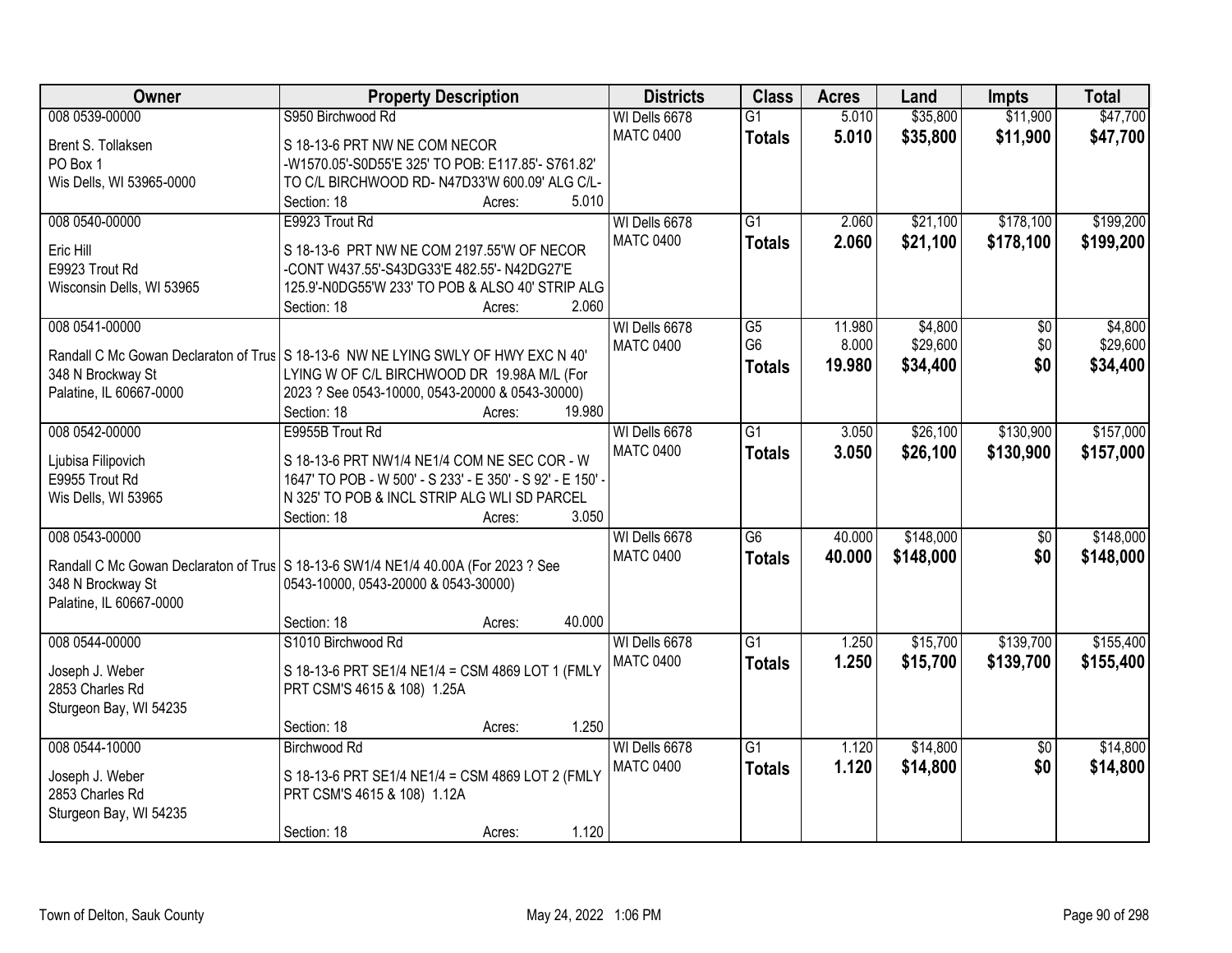| Owner                                                                                                                          | <b>Property Description</b>                                                                                                               |        | <b>Districts</b>                  | <b>Class</b>                                                         | <b>Acres</b>                       | Land                                           | <b>Impts</b>                         | <b>Total</b>                                    |
|--------------------------------------------------------------------------------------------------------------------------------|-------------------------------------------------------------------------------------------------------------------------------------------|--------|-----------------------------------|----------------------------------------------------------------------|------------------------------------|------------------------------------------------|--------------------------------------|-------------------------------------------------|
| 008 0545-00000                                                                                                                 | S1028 Birchwood Rd                                                                                                                        |        | WI Dells 6678                     | $\overline{G1}$                                                      | 7.630                              | \$45,000                                       | \$182,500                            | \$227,500                                       |
| Michelle K. Kerr<br>S1028 Birchwood Dr<br>Wisconsin Dells, WI 53965                                                            | S 18-13-6 PRT SE NE = CSM #4615 LOT 1 7.63A<br>(FMLY PRT CSM #108)                                                                        |        | <b>MATC 0400</b>                  | <b>Totals</b>                                                        | 7.630                              | \$45,000                                       | \$182,500                            | \$227,500                                       |
|                                                                                                                                | Section: 18<br>Acres:                                                                                                                     | 7.630  |                                   |                                                                      |                                    |                                                |                                      |                                                 |
| 008 0546-00000<br><b>Richard Voights</b><br>PO Box 215<br>Lake Delton, WI 53940-0000                                           | S1088 Birchwood Rd<br>S 18 T13N R6E LOT 2 OF CERT SUR #108 EXC LYING<br>N OF STREAM                                                       |        | WI Dells 6678<br><b>MATC 0400</b> | $\overline{G1}$<br><b>Totals</b>                                     | 2.050<br>2.050                     | \$21,100<br>\$21,100                           | \$100,400<br>\$100,400               | \$121,500<br>\$121,500                          |
|                                                                                                                                | Section: 18<br>Acres:                                                                                                                     | 2.050  |                                   |                                                                      |                                    |                                                |                                      |                                                 |
| 008 0547-00000<br>Timothy P. Fish<br>N2388 Artesian Way<br>Kaukauna, WI 54130                                                  | S1040 Birchwood Rd<br>ALL OF CERT. SUR. #108 OF VOL.1 LOT 2 LYING N<br>OF CN/LI OF STREAM                                                 |        | WI Dells 6678<br><b>MATC 0400</b> | G1<br><b>Totals</b>                                                  | 7.100<br>7.100                     | \$43,200<br>\$43,200                           | \$131,600<br>\$131,600               | \$174,800<br>\$174,800                          |
|                                                                                                                                | Section: 18<br>Acres:                                                                                                                     | 7.100  |                                   |                                                                      |                                    |                                                |                                      |                                                 |
| 008 0548-00000<br>Jeffery Spreckels<br>N1090 Arbor Lk N<br>Lyndon Station, WI 53944                                            | S 18 T13N R6E SE1/4 NE1/4 LYING SWLY OF HWY<br>20.00A (For 2023 ? See 0548-10000)                                                         |        | WI Dells 6678<br><b>MATC 0400</b> | G <sub>6</sub><br><b>Totals</b>                                      | 20.000<br>20.000                   | \$74,000<br>\$74,000                           | \$0<br>\$0                           | \$74,000<br>\$74,000                            |
|                                                                                                                                | Section: 18<br>Acres:                                                                                                                     | 20.000 |                                   |                                                                      |                                    |                                                |                                      |                                                 |
| 008 0549-00000<br>Karen L. Reynolds<br>S907 Birchwood Rd<br>Wis Dells, WI 53965                                                | S907 Birchwood Rd<br>S 18-13-6 NE FRAC NW; & N40' OF THAT PRT NW<br>NE LYING W OF C/L OF BIRCHWOOD RD 40.02A M/L<br>Section: 18<br>Acres: | 40.020 | WI Dells 6678<br><b>MATC 0400</b> | $\overline{G1}$<br>G <sub>5</sub><br>G <sub>6</sub><br><b>Totals</b> | 2.000<br>7.000<br>31.020<br>40.020 | \$20,800<br>\$13,100<br>\$114,800<br>\$148,700 | \$117,500<br>\$0<br>\$0<br>\$117,500 | \$138,300<br>\$13,100<br>\$114,800<br>\$266,200 |
| 008 0550-00000<br>Gary D Luke and Leah R<br>Lechleiter-Luke Revocable Trust<br>N5952 Woodland Hills Rd<br>New Lisbon, WI 53950 | S 18-13-6 NW1/4 FRAC NW1/4 33.94A<br>Section: 18                                                                                          | 33.940 | WI Dells 6678<br><b>MATC 0400</b> | G4<br><b>Totals</b>                                                  | 33.940<br>33.940                   | \$7,000<br>\$7,000                             | $\sqrt{6}$<br>\$0                    | \$7,000<br>\$7,000                              |
| 008 0551-00000                                                                                                                 | Acres:                                                                                                                                    |        | WI Dells 6678                     | $\overline{G6}$                                                      | 2.740                              | \$10,100                                       | $\overline{50}$                      | \$10,100                                        |
| Gerald D. Sobojinski<br>E9582A Berry Rd<br>Wis Dells, WI 53965-0000                                                            | S 18-13-6 PRT SW NW & SE NW & NE SW = CSM #246<br>LOT 1 (MFL 34A PER D-689985) 36.74A<br>Section: 18<br>Acres:                            | 36.740 | <b>MATC 0400</b>                  | W <sub>8</sub><br><b>Totals</b>                                      | 34.000<br>36.740                   | (\$132,600)<br>\$10,100                        | \$0<br>\$0                           | \$0<br>\$10,100                                 |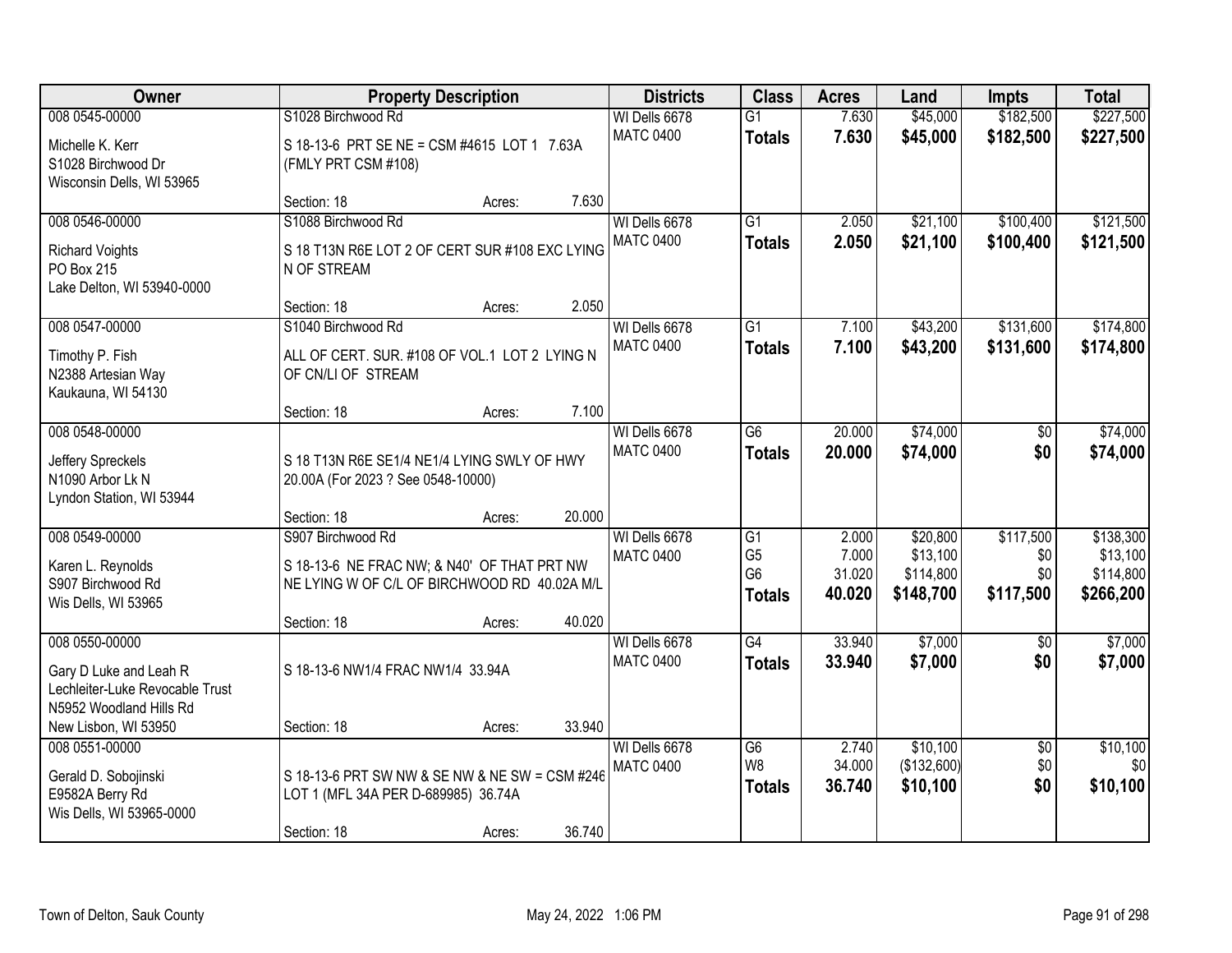| Owner                                                                                    | <b>Property Description</b>                                                                                                                                                              |        | <b>Districts</b>                  | <b>Class</b>                                            | <b>Acres</b>                        | Land                                        | Impts                                | <b>Total</b>                                  |
|------------------------------------------------------------------------------------------|------------------------------------------------------------------------------------------------------------------------------------------------------------------------------------------|--------|-----------------------------------|---------------------------------------------------------|-------------------------------------|---------------------------------------------|--------------------------------------|-----------------------------------------------|
| 008 0552-00000<br>Meghan R. Sweeney<br>405 Vine St<br>Reedsburg, WI 53959                | S 18-13-6 PRT SE1/4 NW1/4 & NE1/4 SW1/4 = CSM<br>253 LOT 1 19.85A                                                                                                                        |        | WI Dells 6678<br><b>MATC 0400</b> | $\overline{G6}$<br><b>Totals</b>                        | 19.850<br>19.850                    | \$73,400<br>\$73,400                        | $\overline{50}$<br>\$0               | \$73,400<br>\$73,400                          |
|                                                                                          | Section: 18<br>Acres:                                                                                                                                                                    | 19.850 |                                   |                                                         |                                     |                                             |                                      |                                               |
| 008 0553-00000<br><b>Caleb Schmitz</b><br>2451 Ironwood Dr 355<br>Sun Prairie, WI 53590  | S 18-13-6 PRT SE1/4 NW1/4 & NE1/4 SW1/4 = CSM<br>253 LOT 2 19.85A                                                                                                                        |        | WI Dells 6678<br><b>MATC 0400</b> | $\overline{G6}$<br><b>Totals</b>                        | 19.850<br>19.850                    | \$73,400<br>\$73,400                        | $\overline{50}$<br>\$0               | \$73,400<br>\$73,400                          |
|                                                                                          | Section: 18<br>Acres:                                                                                                                                                                    | 19.850 |                                   |                                                         |                                     |                                             |                                      |                                               |
| 008 0554-00000<br>David J. Foster<br>E9864 Berry Rd<br>Wis Dells, WI 53965               | E9864 Berry Rd<br>S 18-13-6 THAT PRT NE FRAC SW LYING N & W OF<br>TN RD EXC CSM'S #246, #253, #4644 & #4925; ALSO<br>PRT NW FRAC SW COM NWCOR-N88?32'E 750' ALG<br>Section: 18<br>Acres: | 25.550 | WI Dells 6678<br><b>MATC 0400</b> | G1<br>G <sub>5</sub><br>G <sub>6</sub><br><b>Totals</b> | 2.000<br>10.800<br>12.750<br>25.550 | \$20,800<br>\$5,200<br>\$45,600<br>\$71,600 | \$170,000<br>\$0<br>\$0<br>\$170,000 | \$190,800<br>\$5,200<br>\$45,600<br>\$241,600 |
| 008 0554-10000                                                                           | E9830 Berry Rd                                                                                                                                                                           |        | WI Dells 6678                     | G1                                                      | 2.000                               | \$20,800                                    | \$132,300                            | \$153,100                                     |
| Matthew D. Foster<br>E9830 Berry Rd<br>Wis Dells, WI 53965                               | S 18-13-6 PRT NE FRAC SW = CSM #4925 LOT 1<br>2.00A                                                                                                                                      |        | <b>MATC 0400</b>                  | <b>Totals</b>                                           | 2.000                               | \$20,800                                    | \$132,300                            | \$153,100                                     |
|                                                                                          | Section: 18<br>Acres:                                                                                                                                                                    | 2.000  |                                   |                                                         |                                     |                                             |                                      |                                               |
| 008 0555-00000<br>Kathleen R. Keegan<br>11101 84th St<br>Pleasant Prairie, WI 53158-0000 | S 18-13-6 PRT N1/2 FRAC SW1/4 = CSM #4644 LOT 2<br>5.67A<br>Section: 18<br>Acres:                                                                                                        | 5.670  | WI Dells 6678<br><b>MATC 0400</b> | $\overline{G1}$<br><b>Totals</b>                        | 5.670<br>5.670                      | \$38,100<br>\$38,100                        | $\overline{50}$<br>\$0               | \$38,100<br>\$38,100                          |
| 008 0556-00000                                                                           | E9867 Berry Rd                                                                                                                                                                           |        | WI Dells 6678                     | $\overline{G1}$                                         | 4.306                               | \$32,300                                    | \$128,600                            | \$160,900                                     |
| Daphne Copeland<br>PO Box 612<br>Lake Delton, WI 53940-0000                              | S 18-13-6 PRT NE SW = CSM #4174 LOT 2 4.31A                                                                                                                                              |        | <b>MATC 0400</b>                  | <b>Totals</b>                                           | 4.306                               | \$32,300                                    | \$128,600                            | \$160,900                                     |
|                                                                                          | Section: 18<br>Acres:                                                                                                                                                                    | 4.310  |                                   |                                                         |                                     |                                             |                                      |                                               |
| 008 0556-10000<br>Erin E. La Porte<br>E9895 Berry Rd<br>Wis Dells, WI 53965              | E9895 Berry Rd<br>S 18-13-6 PRT NE SW = CSM #4174 LOT 1 2.06A<br>Section: 18<br>Acres:                                                                                                   | 2.060  | WI Dells 6678<br><b>MATC 0400</b> | $\overline{G1}$<br><b>Totals</b>                        | 2.060<br>2.060                      | \$21,100<br>\$21,100                        | \$205,400<br>\$205,400               | \$226,500<br>\$226,500                        |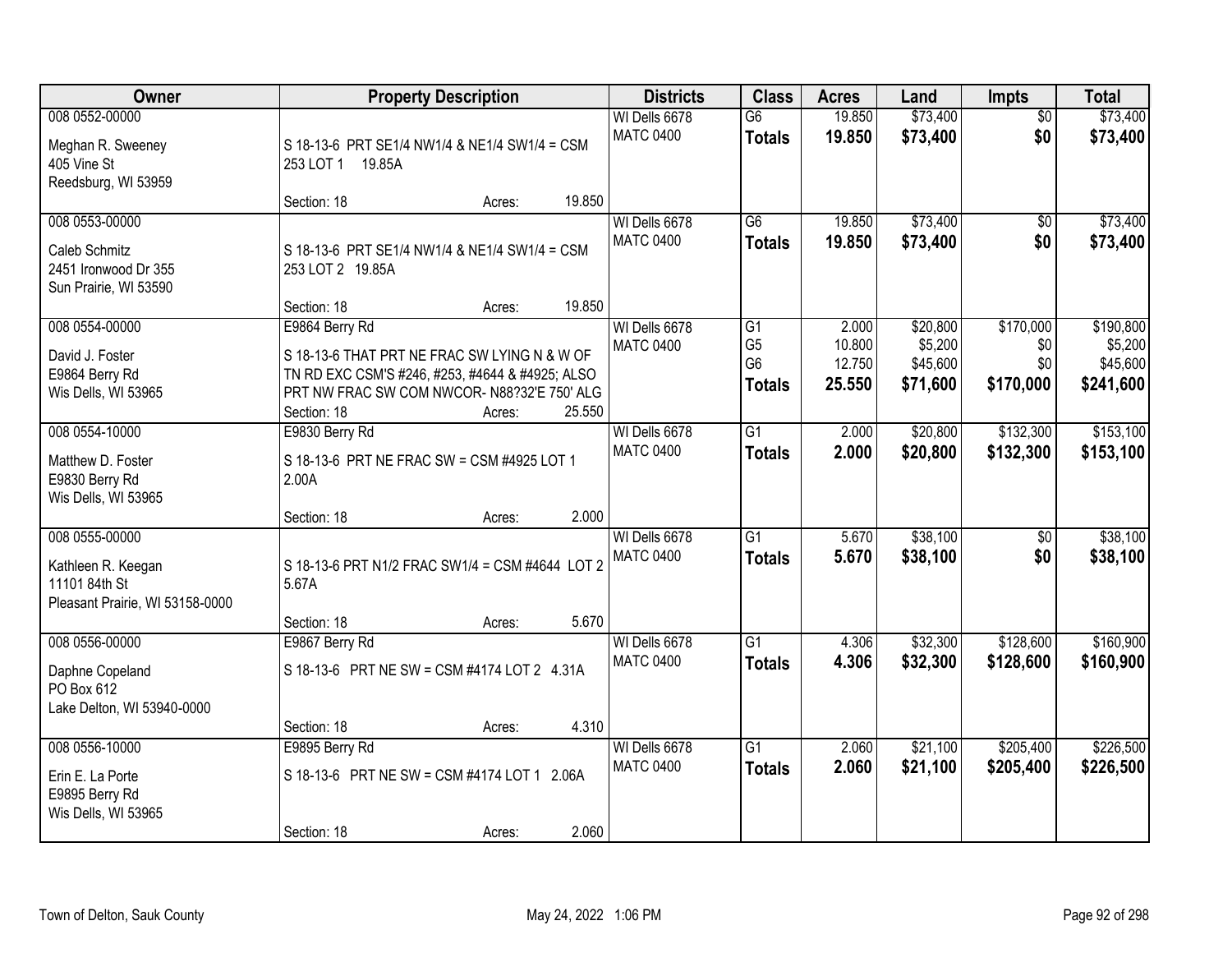| Owner                                       | <b>Property Description</b>                                                                             | <b>Districts</b> | <b>Class</b>    | <b>Acres</b> | Land     | <b>Impts</b>    | <b>Total</b> |
|---------------------------------------------|---------------------------------------------------------------------------------------------------------|------------------|-----------------|--------------|----------|-----------------|--------------|
| 008 0557-00000                              | E9845A Berry Rd                                                                                         | WI Dells 6678    | $\overline{G1}$ | 5.730        | \$38,400 | \$147,700       | \$186,100    |
| Teresa D. Regel                             | S 18-13-6 PRT E1/2 SW1/4 COM S1/4COR-N1?48'W                                                            | <b>MATC 0400</b> | <b>Totals</b>   | 5.730        | \$38,400 | \$147,700       | \$186,100    |
| PO Box 523                                  | ALG 1/4LI 1163.63' TO POB: S88?23'30"W                                                                  |                  |                 |              |          |                 |              |
| Lake Delton, WI 53940-0000                  | 416.35'-N38?13'W 235.48' TO SE LI BERRY LN- NLY                                                         |                  |                 |              |          |                 |              |
|                                             | 5.730<br>Section: 18<br>Acres:                                                                          |                  |                 |              |          |                 |              |
| 008 0558-00000                              | Berry Rd                                                                                                | WI Dells 6678    | 5M              | 13.050       | \$23,800 | $\overline{50}$ | \$23,800     |
|                                             |                                                                                                         | <b>MATC 0400</b> | G4              | 9.380        | \$1,500  | \$0             | \$1,500      |
| Gerald D. Sobojinski                        | S 18-13-6 NW FRAC SW EXC CSM #4644 & EXC COM<br>NW COR CSM #4644-N3?5'51"W 697.24' TO N LI SD           |                  | G <sub>5</sub>  | 0.620        | \$100    | \$0             | \$100        |
| E9582A Berry Rd<br>Wis Dells, WI 53965-0000 | 1/4 1/4-N88?32'E ALG SD N LI TO NE COR-S ALG E LI                                                       |                  | <b>Totals</b>   | 23.050       | \$25,400 | \$0             | \$25,400     |
|                                             | 23.050<br>Section: 18<br>Acres:                                                                         |                  |                 |              |          |                 |              |
| 008 0559-00000                              | E9770 Berry Rd                                                                                          | WI Dells 6678    | $\overline{G1}$ | 3.000        | \$25,800 | \$131,300       | \$157,100    |
|                                             |                                                                                                         | <b>MATC 0400</b> | G <sub>6</sub>  | 2.010        | \$7,400  | \$0             | \$7,400      |
| Peggy Bruder                                | S 18-13-6 PRT N1/2 FRAC SW1/4 = CSM #4644 LOT 1                                                         |                  | <b>Totals</b>   | 5.010        | \$33,200 | \$131,300       | \$164,500    |
| E9770 Berry Rd                              | 5.01A                                                                                                   |                  |                 |              |          |                 |              |
| Wis Dells, WI 53965-0000                    |                                                                                                         |                  |                 |              |          |                 |              |
|                                             | 5.010<br>Section: 18<br>Acres:                                                                          |                  |                 |              |          |                 |              |
| 008 0560-00000                              | E9715 Berry Rd                                                                                          | WI Dells 6678    | $\overline{G1}$ | 2.000        | \$20,800 | \$173,000       | \$193,800    |
| Hannah H. Sobojinski                        | S 18-13-6 PRT SW SW = CSM #5314 LOT 1 11.40A                                                            | <b>MATC 0400</b> | G <sub>6</sub>  | 9.400        | \$34,800 | \$0             | \$34,800     |
| E9715 Berry Rd                              | (FMLY PRT CSM #4049)                                                                                    |                  | <b>Totals</b>   | 11.400       | \$55,600 | \$173,000       | \$228,600    |
| Wis Dells, WI 53965                         |                                                                                                         |                  |                 |              |          |                 |              |
|                                             | 11.400<br>Section: 18<br>Acres:                                                                         |                  |                 |              |          |                 |              |
| 008 0560-01000                              | E9707 Berry Rd                                                                                          | WI Dells 6678    | $\overline{G1}$ | 2.000        | \$20,800 | \$148,500       | \$169,300    |
| Seth Jachowicz                              | S 18-13-6 PRT SW1/4 SW1/4 = CSM 5314 LOT 2                                                              | <b>MATC 0400</b> | G <sub>6</sub>  | 9.410        | \$34,800 | \$0             | \$34,800     |
| E9707 Berry Rd                              | (FMLY PRT CSM 4049) 11.41A                                                                              |                  | <b>Totals</b>   | 11.410       | \$55,600 | \$148,500       | \$204,100    |
| Wisconsin Dells, WI 53965                   |                                                                                                         |                  |                 |              |          |                 |              |
|                                             | 11.410<br>Section: 18<br>Acres:                                                                         |                  |                 |              |          |                 |              |
| 008 0560-10000                              | Berry Rd                                                                                                | WI Dells 6678    | $\overline{G6}$ | 24.130       | \$89,300 | $\overline{50}$ | \$89,300     |
| Matthew D. Foster                           | S 18-13-6 PRT S1/2 SW1/4 = CSM #4049 LOT 2                                                              | <b>MATC 0400</b> | <b>Totals</b>   | 24.130       | \$89,300 | \$0             | \$89,300     |
| E9830 Berry Rd                              | 24.13A                                                                                                  |                  |                 |              |          |                 |              |
| Wis Dells, WI 53965                         |                                                                                                         |                  |                 |              |          |                 |              |
|                                             | 24.130<br>Section: 18<br>Acres:                                                                         |                  |                 |              |          |                 |              |
| 008 0561-00000                              |                                                                                                         | WI Dells 6678    | $\overline{G6}$ | 4.830        | \$17,900 | $\overline{50}$ | \$17,900     |
|                                             |                                                                                                         | <b>MATC 0400</b> | <b>Totals</b>   | 4.830        | \$17,900 | \$0             | \$17,900     |
| <b>Gerald Lambert Schultz</b>               | S 18-13-6 PRT S1/2 SW1/4 COM SWCOR-N3?5'15"W                                                            |                  |                 |              |          |                 |              |
| E9840 County Rd P                           | ALG WLI 150.04'-N88?12'30"E 1737.60'- S1?48'E 150'<br>TO SLI-S88?12'30" W 1734.23' TO POB, EXC E332.79' |                  |                 |              |          |                 |              |
| Wisconsin Dells, WI 53965                   | Section: 18<br>4.830                                                                                    |                  |                 |              |          |                 |              |
|                                             | Acres:                                                                                                  |                  |                 |              |          |                 |              |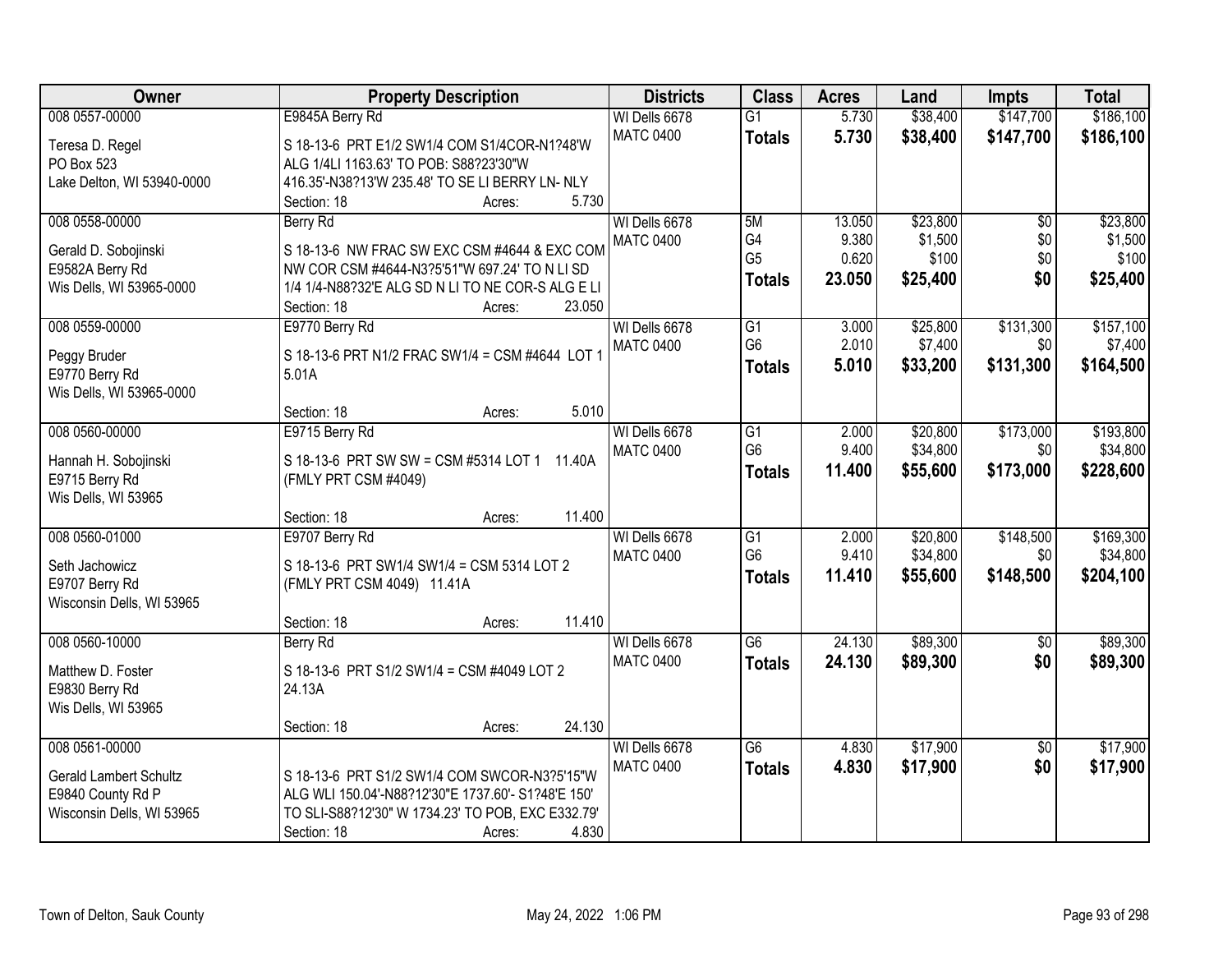| Owner                    | <b>Property Description</b>                      |                  | <b>Districts</b> | <b>Class</b>    | <b>Acres</b> | Land        | <b>Impts</b>    | <b>Total</b> |
|--------------------------|--------------------------------------------------|------------------|------------------|-----------------|--------------|-------------|-----------------|--------------|
| 008 0562-00000           | E9839 Berry Rd                                   |                  | WI Dells 6678    | $\overline{G6}$ | 2.550        | \$9,900     | $\overline{50}$ | \$9,900      |
| Jerold R. Ernst          | S 18-13-6 PRT E1/2 SW1/4 COM ON SLI N88?12'30"E  |                  | <b>MATC 0400</b> | W <sub>6</sub>  | 16.000       | (\$53,400)  | \$0             | \$0          |
| 421 E Pleasant St        | 1734.23' FROM SW COR SEC 18 - CONT N88?12'30"E   |                  |                  | <b>Totals</b>   | 18.550       | \$9,900     | \$0             | \$9,900      |
| Portage, WI 53901-0000   | 655.99' TO S1/4COR - N1?48'W ALG 1/4LI 1163.63'- |                  |                  |                 |              |             |                 |              |
|                          | Section: 18<br>Acres:                            | 18.550           |                  |                 |              |             |                 |              |
| 008 0566-00000           |                                                  |                  | WI Dells 6678    | W6              | 40.000       | (\$121,400) | $\overline{30}$ | $\sqrt{50}$  |
| Jerold R. Ernst          | S 18 T13N R6E SW SE 40.00A (MFL-W6 40A PER       |                  | <b>MATC 0400</b> | <b>Totals</b>   | 40.000       | \$0         | \$0             | \$0          |
| 421 E Pleasant St        | D-1064468)                                       |                  |                  |                 |              |             |                 |              |
| Portage, WI 53901-0000   |                                                  |                  |                  |                 |              |             |                 |              |
|                          | Section: 18                                      | 40.000<br>Acres: |                  |                 |              |             |                 |              |
| 008 0567-00000           | S1239B Birchwood Rd                              |                  | WI Dells 6678    | G1              | 2.000        | \$20,800    | \$102,300       | \$123,100    |
| Dtd, LLC                 | S 18-13-6 SE SE EXC THAT PRT LYING E OF C/L      |                  | <b>MATC 0400</b> | G <sub>5</sub>  | 9.000        | \$2,700     | \$0             | \$2,700      |
| 420 Birchwood Rd         | BIRCHWOOD DR (EXC=PRT IN VILL) 39.25A M/L        |                  |                  | G <sub>6</sub>  | 28.250       | \$101,000   | \$0             | \$101,000    |
| Wis Dells, WI 53965-0000 |                                                  |                  |                  | <b>Totals</b>   | 39.250       | \$124,500   | \$102,300       | \$226,800    |
|                          | Section: 18<br>Acres:                            | 39.250           |                  |                 |              |             |                 |              |
| 008 0568-00000           |                                                  |                  | WI Dells 6678    | $\overline{G5}$ | 4.400        | \$7,000     | \$0             | \$7,000      |
| Dtd, LLC                 | S 19-13-6 NE NE EXC THAT PRT LYING E OF C/L      |                  | <b>MATC 0400</b> | G <sub>6</sub>  | 35.000       | \$122,500   | \$0             | \$122,500    |
| 420 Birchwood Rd         | BIRCHWOOD DR (EXC=PRT IN VILL) 39.4A M/L         |                  |                  | <b>Totals</b>   | 39.400       | \$129,500   | \$0             | \$129,500    |
| Wis Dells, WI 53965-0000 |                                                  |                  |                  |                 |              |             |                 |              |
|                          | Section: 19<br>Acres:                            | 39.400           |                  |                 |              |             |                 |              |
| 008 0570-00000           | E9996 County Rd P                                |                  | WI Dells 6678    | $\overline{G1}$ | 5.020        | \$35,900    | \$143,500       | \$179,400    |
| James W. Bowen           | S 19-13-6 PRT SW1/4 NE1/4= CSM 6504 LOT 1 (S/GAS |                  | <b>MATC 0400</b> | <b>Totals</b>   | 5.020        | \$35,900    | \$143,500       | \$179,400    |
| E9996 County Rd P        | EASE PER D-340938) 5.02A                         |                  |                  |                 |              |             |                 |              |
| Wis Dells, WI 53965      |                                                  |                  |                  |                 |              |             |                 |              |
|                          | Section: 19<br>Acres:                            | 5.020            |                  |                 |              |             |                 |              |
| 008 0570-01000           | E9988 County Rd P                                |                  | WI Dells 6678    | $\overline{G1}$ | 2.000        | \$20,800    | \$126,100       | \$146,900    |
| Beverly P. Kowalke       | S 19-13-6 PRT SW NE = CSM #3855 LOT 2 (FMLY PRT  |                  | <b>MATC 0400</b> | G4              | 8.100        | \$1,600     | \$0             | \$1,600      |
| E9988 County Rd P        | CSM #2082) 10.10A                                |                  |                  | <b>Totals</b>   | 10.100       | \$22,400    | \$126,100       | \$148,500    |
| Wis Dells, WI 53965-0000 |                                                  |                  |                  |                 |              |             |                 |              |
|                          | Section: 19<br>Acres:                            | 10.100           |                  |                 |              |             |                 |              |
| 008 0570-02000           | E9988 County Rd P                                |                  | WI Dells 6678    | $\overline{G5}$ | 5.000        | \$2,500     | $\overline{30}$ | \$2,500      |
| Beverly P. Kowalke       | S 19-13-6 PRT W1\2 NE1\4 = CSM #3855 LOT 3 (FMLY |                  | <b>MATC 0400</b> | G <sub>6</sub>  | 9.710        | \$35,900    | \$0             | \$35,900     |
| E9988 County Rd P        | PRT CSM #2082) 14.71A                            |                  |                  | <b>Totals</b>   | 14.710       | \$38,400    | \$0             | \$38,400     |
| Wis Dells, WI 53965-0000 |                                                  |                  |                  |                 |              |             |                 |              |
|                          | Section: 19<br>Acres:                            | 14.710           |                  |                 |              |             |                 |              |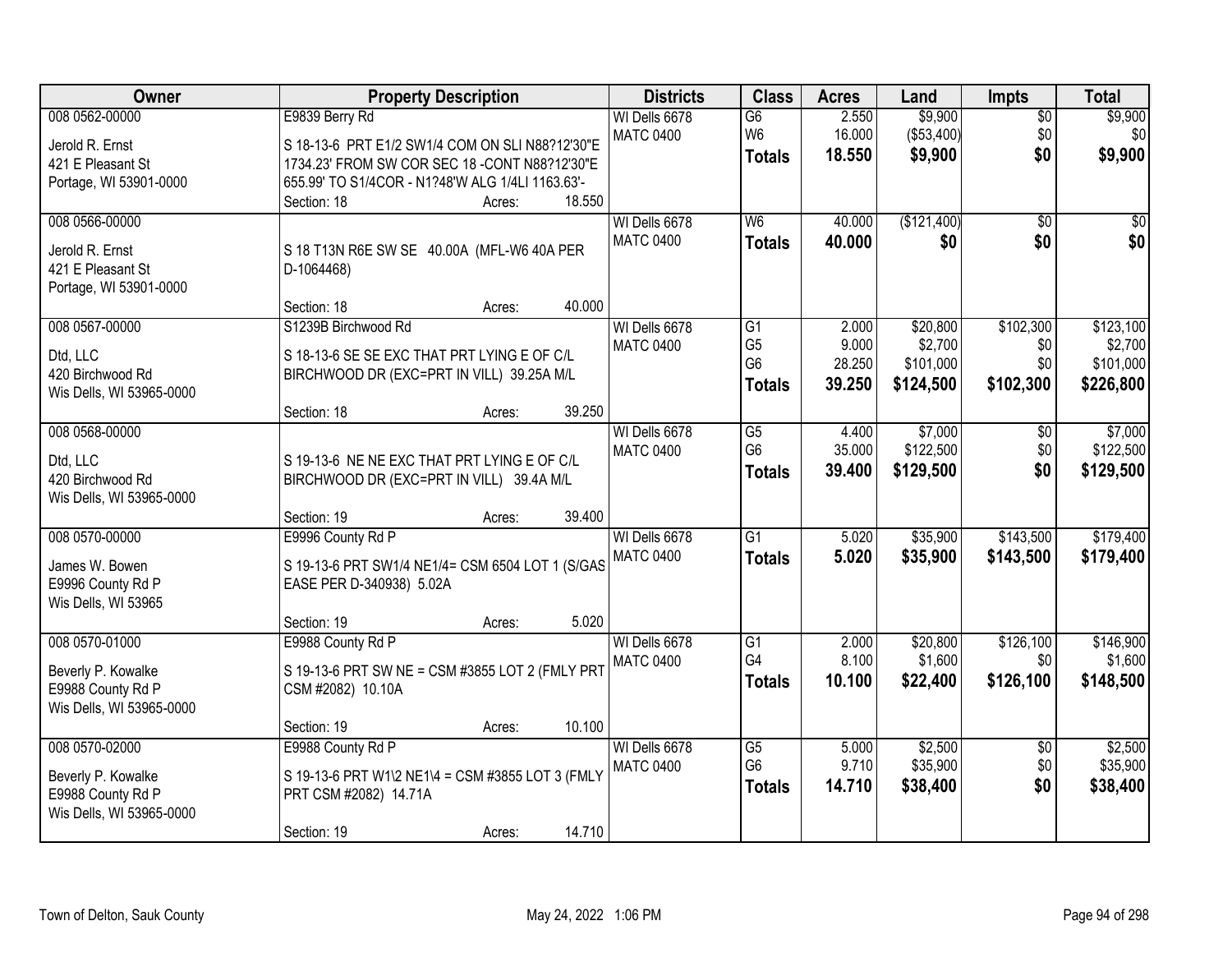| 008 0570-03000<br>E9996 County Rd P<br>\$9,700<br>WI Dells 6678<br>$\overline{G5}$<br>\$9,700<br>19.320<br>$\overline{50}$<br>G <sub>6</sub><br>\$24,100<br>\$24,100<br>6.500<br>\$0<br><b>MATC 0400</b><br>S 19-13-6 PRT W1\2 NE1\4 = CSM #3855 LOT 4 (FMLY<br>William J. Cicero<br>\$0<br>25.820<br>\$33,800<br>\$33,800<br><b>Totals</b><br>18 S Woodland Tr<br>PRT CSM #2082) 25.82<br>Palos Park, IL 60464-0000<br>25.820<br>Section: 19<br>Acres:<br>E9922 County Rd P<br>$\overline{G1}$<br>\$25,900<br>\$129,000<br>\$154,900<br>008 0570-10000<br>WI Dells 6678<br>3.010<br><b>MATC 0400</b><br>3.010<br>\$25,900<br>\$129,000<br>\$154,900<br><b>Totals</b><br>S 19-13-6 PRT SW NE = CSM #2447 LOT 1 (FMLY<br>Penelope J. Blum<br>E9922 County Rd P<br>PRT CSM #2082) 3.01A<br>Wis Dells, WI 53965-0000<br>3.010<br>Section: 19<br>Acres:<br>\$110,200<br>\$124,200<br>008 0570-20000<br>E9992 County Rd P<br>G1<br>\$14,000<br>WI Dells 6678<br>1.000<br>G4<br>\$1,400<br>6.900<br>\$0<br>\$1,400<br><b>MATC 0400</b><br>S 19-13-6 PRT W1/2 NE1/4 = CSM 6504 LOT 2 (S/GAS<br>Thomas J. Bowen<br>G <sub>5</sub><br>\$100<br>\$100<br>0.340<br>\$0<br>E9992 County Rd P<br>EASE PER D-340938) 20.28A<br>G <sub>6</sub><br>\$44,500<br>12.040<br>\$44,500<br>\$0<br>Wis Dells, WI 53965<br>\$110,200<br>20.280<br>\$60,000<br>\$170,200<br><b>Totals</b><br>20.280<br>Section: 19<br>Acres:<br>\$31,400<br>\$31,400<br>008 0571-00000<br>5M<br>16.980<br>WI Dells 6678<br>\$0<br>G4<br>2.000<br>\$300<br>\$0<br>\$300<br><b>MATC 0400</b><br>Jean L Moore Revocable Trust<br>S 19-13-6 SE NE EXC COM 171.29' S OF NE<br>G <sub>5</sub><br>6.740<br>\$12,100<br>\$0<br>S1954 Pickerel Slough Rd<br>COR-S481.21'- W320'-N272.5'-E111.29'-<br>\$0<br>25.720<br>\$43,800<br>\$43,800<br><b>Totals</b><br>Wis Dells, WI 53965<br>N208.71'-E208.71' TO POB & EXC CSM'S #472, #1261<br>Section: 19<br>25.720<br>Acres:<br>$\overline{G1}$<br>\$25,800<br>\$166,500<br>008 0571-10000<br>E10034 County Rd P<br>3.000<br>WI Dells 6678<br><b>MATC 0400</b><br>3.000<br>\$25,800<br>\$166,500<br><b>Totals</b><br>S 19-13-06 PRT SE NE= CSM #1261 LOT 1 3.00 A<br>Donnie J & Darla J Karasek Irrevocable<br>Trust<br>E10034 County Rd P<br>3.000<br>Wis Dells, WI 53965<br>Section: 19<br>Acres: | <b>Owner</b>   | <b>Property Description</b> |  | <b>Districts</b> | <b>Class</b>    | <b>Acres</b> | Land     | <b>Impts</b> | <b>Total</b> |
|------------------------------------------------------------------------------------------------------------------------------------------------------------------------------------------------------------------------------------------------------------------------------------------------------------------------------------------------------------------------------------------------------------------------------------------------------------------------------------------------------------------------------------------------------------------------------------------------------------------------------------------------------------------------------------------------------------------------------------------------------------------------------------------------------------------------------------------------------------------------------------------------------------------------------------------------------------------------------------------------------------------------------------------------------------------------------------------------------------------------------------------------------------------------------------------------------------------------------------------------------------------------------------------------------------------------------------------------------------------------------------------------------------------------------------------------------------------------------------------------------------------------------------------------------------------------------------------------------------------------------------------------------------------------------------------------------------------------------------------------------------------------------------------------------------------------------------------------------------------------------------------------------------------------------------------------------------------------------------------------------------------------------------------------------------------------------------------------------------------------------------------------------------------------------------------------------------------------------------------------------------------------------------------------|----------------|-----------------------------|--|------------------|-----------------|--------------|----------|--------------|--------------|
|                                                                                                                                                                                                                                                                                                                                                                                                                                                                                                                                                                                                                                                                                                                                                                                                                                                                                                                                                                                                                                                                                                                                                                                                                                                                                                                                                                                                                                                                                                                                                                                                                                                                                                                                                                                                                                                                                                                                                                                                                                                                                                                                                                                                                                                                                                |                |                             |  |                  |                 |              |          |              |              |
|                                                                                                                                                                                                                                                                                                                                                                                                                                                                                                                                                                                                                                                                                                                                                                                                                                                                                                                                                                                                                                                                                                                                                                                                                                                                                                                                                                                                                                                                                                                                                                                                                                                                                                                                                                                                                                                                                                                                                                                                                                                                                                                                                                                                                                                                                                |                |                             |  |                  |                 |              |          |              |              |
|                                                                                                                                                                                                                                                                                                                                                                                                                                                                                                                                                                                                                                                                                                                                                                                                                                                                                                                                                                                                                                                                                                                                                                                                                                                                                                                                                                                                                                                                                                                                                                                                                                                                                                                                                                                                                                                                                                                                                                                                                                                                                                                                                                                                                                                                                                |                |                             |  |                  |                 |              |          |              |              |
|                                                                                                                                                                                                                                                                                                                                                                                                                                                                                                                                                                                                                                                                                                                                                                                                                                                                                                                                                                                                                                                                                                                                                                                                                                                                                                                                                                                                                                                                                                                                                                                                                                                                                                                                                                                                                                                                                                                                                                                                                                                                                                                                                                                                                                                                                                |                |                             |  |                  |                 |              |          |              |              |
|                                                                                                                                                                                                                                                                                                                                                                                                                                                                                                                                                                                                                                                                                                                                                                                                                                                                                                                                                                                                                                                                                                                                                                                                                                                                                                                                                                                                                                                                                                                                                                                                                                                                                                                                                                                                                                                                                                                                                                                                                                                                                                                                                                                                                                                                                                |                |                             |  |                  |                 |              |          |              |              |
|                                                                                                                                                                                                                                                                                                                                                                                                                                                                                                                                                                                                                                                                                                                                                                                                                                                                                                                                                                                                                                                                                                                                                                                                                                                                                                                                                                                                                                                                                                                                                                                                                                                                                                                                                                                                                                                                                                                                                                                                                                                                                                                                                                                                                                                                                                |                |                             |  |                  |                 |              |          |              |              |
|                                                                                                                                                                                                                                                                                                                                                                                                                                                                                                                                                                                                                                                                                                                                                                                                                                                                                                                                                                                                                                                                                                                                                                                                                                                                                                                                                                                                                                                                                                                                                                                                                                                                                                                                                                                                                                                                                                                                                                                                                                                                                                                                                                                                                                                                                                |                |                             |  |                  |                 |              |          |              |              |
|                                                                                                                                                                                                                                                                                                                                                                                                                                                                                                                                                                                                                                                                                                                                                                                                                                                                                                                                                                                                                                                                                                                                                                                                                                                                                                                                                                                                                                                                                                                                                                                                                                                                                                                                                                                                                                                                                                                                                                                                                                                                                                                                                                                                                                                                                                |                |                             |  |                  |                 |              |          |              |              |
|                                                                                                                                                                                                                                                                                                                                                                                                                                                                                                                                                                                                                                                                                                                                                                                                                                                                                                                                                                                                                                                                                                                                                                                                                                                                                                                                                                                                                                                                                                                                                                                                                                                                                                                                                                                                                                                                                                                                                                                                                                                                                                                                                                                                                                                                                                |                |                             |  |                  |                 |              |          |              |              |
|                                                                                                                                                                                                                                                                                                                                                                                                                                                                                                                                                                                                                                                                                                                                                                                                                                                                                                                                                                                                                                                                                                                                                                                                                                                                                                                                                                                                                                                                                                                                                                                                                                                                                                                                                                                                                                                                                                                                                                                                                                                                                                                                                                                                                                                                                                |                |                             |  |                  |                 |              |          |              |              |
|                                                                                                                                                                                                                                                                                                                                                                                                                                                                                                                                                                                                                                                                                                                                                                                                                                                                                                                                                                                                                                                                                                                                                                                                                                                                                                                                                                                                                                                                                                                                                                                                                                                                                                                                                                                                                                                                                                                                                                                                                                                                                                                                                                                                                                                                                                |                |                             |  |                  |                 |              |          |              |              |
|                                                                                                                                                                                                                                                                                                                                                                                                                                                                                                                                                                                                                                                                                                                                                                                                                                                                                                                                                                                                                                                                                                                                                                                                                                                                                                                                                                                                                                                                                                                                                                                                                                                                                                                                                                                                                                                                                                                                                                                                                                                                                                                                                                                                                                                                                                |                |                             |  |                  |                 |              |          |              |              |
|                                                                                                                                                                                                                                                                                                                                                                                                                                                                                                                                                                                                                                                                                                                                                                                                                                                                                                                                                                                                                                                                                                                                                                                                                                                                                                                                                                                                                                                                                                                                                                                                                                                                                                                                                                                                                                                                                                                                                                                                                                                                                                                                                                                                                                                                                                |                |                             |  |                  |                 |              |          |              |              |
|                                                                                                                                                                                                                                                                                                                                                                                                                                                                                                                                                                                                                                                                                                                                                                                                                                                                                                                                                                                                                                                                                                                                                                                                                                                                                                                                                                                                                                                                                                                                                                                                                                                                                                                                                                                                                                                                                                                                                                                                                                                                                                                                                                                                                                                                                                |                |                             |  |                  |                 |              |          |              |              |
| \$12,100<br>\$192,300<br>\$192,300                                                                                                                                                                                                                                                                                                                                                                                                                                                                                                                                                                                                                                                                                                                                                                                                                                                                                                                                                                                                                                                                                                                                                                                                                                                                                                                                                                                                                                                                                                                                                                                                                                                                                                                                                                                                                                                                                                                                                                                                                                                                                                                                                                                                                                                             |                |                             |  |                  |                 |              |          |              |              |
|                                                                                                                                                                                                                                                                                                                                                                                                                                                                                                                                                                                                                                                                                                                                                                                                                                                                                                                                                                                                                                                                                                                                                                                                                                                                                                                                                                                                                                                                                                                                                                                                                                                                                                                                                                                                                                                                                                                                                                                                                                                                                                                                                                                                                                                                                                |                |                             |  |                  |                 |              |          |              |              |
|                                                                                                                                                                                                                                                                                                                                                                                                                                                                                                                                                                                                                                                                                                                                                                                                                                                                                                                                                                                                                                                                                                                                                                                                                                                                                                                                                                                                                                                                                                                                                                                                                                                                                                                                                                                                                                                                                                                                                                                                                                                                                                                                                                                                                                                                                                |                |                             |  |                  |                 |              |          |              |              |
|                                                                                                                                                                                                                                                                                                                                                                                                                                                                                                                                                                                                                                                                                                                                                                                                                                                                                                                                                                                                                                                                                                                                                                                                                                                                                                                                                                                                                                                                                                                                                                                                                                                                                                                                                                                                                                                                                                                                                                                                                                                                                                                                                                                                                                                                                                |                |                             |  |                  |                 |              |          |              |              |
|                                                                                                                                                                                                                                                                                                                                                                                                                                                                                                                                                                                                                                                                                                                                                                                                                                                                                                                                                                                                                                                                                                                                                                                                                                                                                                                                                                                                                                                                                                                                                                                                                                                                                                                                                                                                                                                                                                                                                                                                                                                                                                                                                                                                                                                                                                |                |                             |  |                  |                 |              |          |              |              |
|                                                                                                                                                                                                                                                                                                                                                                                                                                                                                                                                                                                                                                                                                                                                                                                                                                                                                                                                                                                                                                                                                                                                                                                                                                                                                                                                                                                                                                                                                                                                                                                                                                                                                                                                                                                                                                                                                                                                                                                                                                                                                                                                                                                                                                                                                                |                |                             |  |                  |                 |              |          |              |              |
|                                                                                                                                                                                                                                                                                                                                                                                                                                                                                                                                                                                                                                                                                                                                                                                                                                                                                                                                                                                                                                                                                                                                                                                                                                                                                                                                                                                                                                                                                                                                                                                                                                                                                                                                                                                                                                                                                                                                                                                                                                                                                                                                                                                                                                                                                                |                |                             |  |                  |                 |              |          |              |              |
|                                                                                                                                                                                                                                                                                                                                                                                                                                                                                                                                                                                                                                                                                                                                                                                                                                                                                                                                                                                                                                                                                                                                                                                                                                                                                                                                                                                                                                                                                                                                                                                                                                                                                                                                                                                                                                                                                                                                                                                                                                                                                                                                                                                                                                                                                                |                |                             |  |                  |                 |              |          |              |              |
|                                                                                                                                                                                                                                                                                                                                                                                                                                                                                                                                                                                                                                                                                                                                                                                                                                                                                                                                                                                                                                                                                                                                                                                                                                                                                                                                                                                                                                                                                                                                                                                                                                                                                                                                                                                                                                                                                                                                                                                                                                                                                                                                                                                                                                                                                                |                |                             |  |                  |                 |              |          |              |              |
|                                                                                                                                                                                                                                                                                                                                                                                                                                                                                                                                                                                                                                                                                                                                                                                                                                                                                                                                                                                                                                                                                                                                                                                                                                                                                                                                                                                                                                                                                                                                                                                                                                                                                                                                                                                                                                                                                                                                                                                                                                                                                                                                                                                                                                                                                                |                |                             |  |                  |                 |              |          |              |              |
|                                                                                                                                                                                                                                                                                                                                                                                                                                                                                                                                                                                                                                                                                                                                                                                                                                                                                                                                                                                                                                                                                                                                                                                                                                                                                                                                                                                                                                                                                                                                                                                                                                                                                                                                                                                                                                                                                                                                                                                                                                                                                                                                                                                                                                                                                                |                |                             |  |                  |                 |              |          |              |              |
|                                                                                                                                                                                                                                                                                                                                                                                                                                                                                                                                                                                                                                                                                                                                                                                                                                                                                                                                                                                                                                                                                                                                                                                                                                                                                                                                                                                                                                                                                                                                                                                                                                                                                                                                                                                                                                                                                                                                                                                                                                                                                                                                                                                                                                                                                                | 008 0571-20000 | E10002 County Rd P          |  | WI Dells 6678    | $\overline{G1}$ | 7.020        | \$51,600 | \$440,700    | \$492,300    |
| <b>MATC 0400</b><br>7.020<br>\$51,600<br>\$440,700<br>\$492,300<br><b>Totals</b>                                                                                                                                                                                                                                                                                                                                                                                                                                                                                                                                                                                                                                                                                                                                                                                                                                                                                                                                                                                                                                                                                                                                                                                                                                                                                                                                                                                                                                                                                                                                                                                                                                                                                                                                                                                                                                                                                                                                                                                                                                                                                                                                                                                                               |                |                             |  |                  |                 |              |          |              |              |
| S 19-13-6 PRT SE NE = CSM #3325 LOT 1 7.02A<br>Linda M. Gantz<br>E10002 County Rd P                                                                                                                                                                                                                                                                                                                                                                                                                                                                                                                                                                                                                                                                                                                                                                                                                                                                                                                                                                                                                                                                                                                                                                                                                                                                                                                                                                                                                                                                                                                                                                                                                                                                                                                                                                                                                                                                                                                                                                                                                                                                                                                                                                                                            |                |                             |  |                  |                 |              |          |              |              |
| Wis Dells, WI 53965-0000                                                                                                                                                                                                                                                                                                                                                                                                                                                                                                                                                                                                                                                                                                                                                                                                                                                                                                                                                                                                                                                                                                                                                                                                                                                                                                                                                                                                                                                                                                                                                                                                                                                                                                                                                                                                                                                                                                                                                                                                                                                                                                                                                                                                                                                                       |                |                             |  |                  |                 |              |          |              |              |
| 7.020<br>Section: 19<br>Acres:                                                                                                                                                                                                                                                                                                                                                                                                                                                                                                                                                                                                                                                                                                                                                                                                                                                                                                                                                                                                                                                                                                                                                                                                                                                                                                                                                                                                                                                                                                                                                                                                                                                                                                                                                                                                                                                                                                                                                                                                                                                                                                                                                                                                                                                                 |                |                             |  |                  |                 |              |          |              |              |
| \$53,700<br>008 0572-00000<br>S1449A Birchwood Rd<br>WI Dells 6678<br>$\overline{G1}$<br>\$13,300<br>\$40,400<br>0.920                                                                                                                                                                                                                                                                                                                                                                                                                                                                                                                                                                                                                                                                                                                                                                                                                                                                                                                                                                                                                                                                                                                                                                                                                                                                                                                                                                                                                                                                                                                                                                                                                                                                                                                                                                                                                                                                                                                                                                                                                                                                                                                                                                         |                |                             |  |                  |                 |              |          |              |              |
| 0.920<br>\$13,300<br>\$40,400<br>\$53,700<br><b>MATC 0400</b><br><b>Totals</b>                                                                                                                                                                                                                                                                                                                                                                                                                                                                                                                                                                                                                                                                                                                                                                                                                                                                                                                                                                                                                                                                                                                                                                                                                                                                                                                                                                                                                                                                                                                                                                                                                                                                                                                                                                                                                                                                                                                                                                                                                                                                                                                                                                                                                 |                |                             |  |                  |                 |              |          |              |              |
| Marilyn L Calderon Revocable Trust<br>S 19-13-6 PRT SE1/4 NE1/4 = CSM 472 LOT 1 EXC                                                                                                                                                                                                                                                                                                                                                                                                                                                                                                                                                                                                                                                                                                                                                                                                                                                                                                                                                                                                                                                                                                                                                                                                                                                                                                                                                                                                                                                                                                                                                                                                                                                                                                                                                                                                                                                                                                                                                                                                                                                                                                                                                                                                            |                |                             |  |                  |                 |              |          |              |              |
| Dated April 8, 2021<br>THAT PRT LOCATED IN THE VILLAGE OF LAKE<br>S1449A Birchwood Rd<br>DELTON 0.92A M/L                                                                                                                                                                                                                                                                                                                                                                                                                                                                                                                                                                                                                                                                                                                                                                                                                                                                                                                                                                                                                                                                                                                                                                                                                                                                                                                                                                                                                                                                                                                                                                                                                                                                                                                                                                                                                                                                                                                                                                                                                                                                                                                                                                                      |                |                             |  |                  |                 |              |          |              |              |
| 0.920<br>Wisconsin Dells, WI 53965<br>Section: 19<br>Acres:                                                                                                                                                                                                                                                                                                                                                                                                                                                                                                                                                                                                                                                                                                                                                                                                                                                                                                                                                                                                                                                                                                                                                                                                                                                                                                                                                                                                                                                                                                                                                                                                                                                                                                                                                                                                                                                                                                                                                                                                                                                                                                                                                                                                                                    |                |                             |  |                  |                 |              |          |              |              |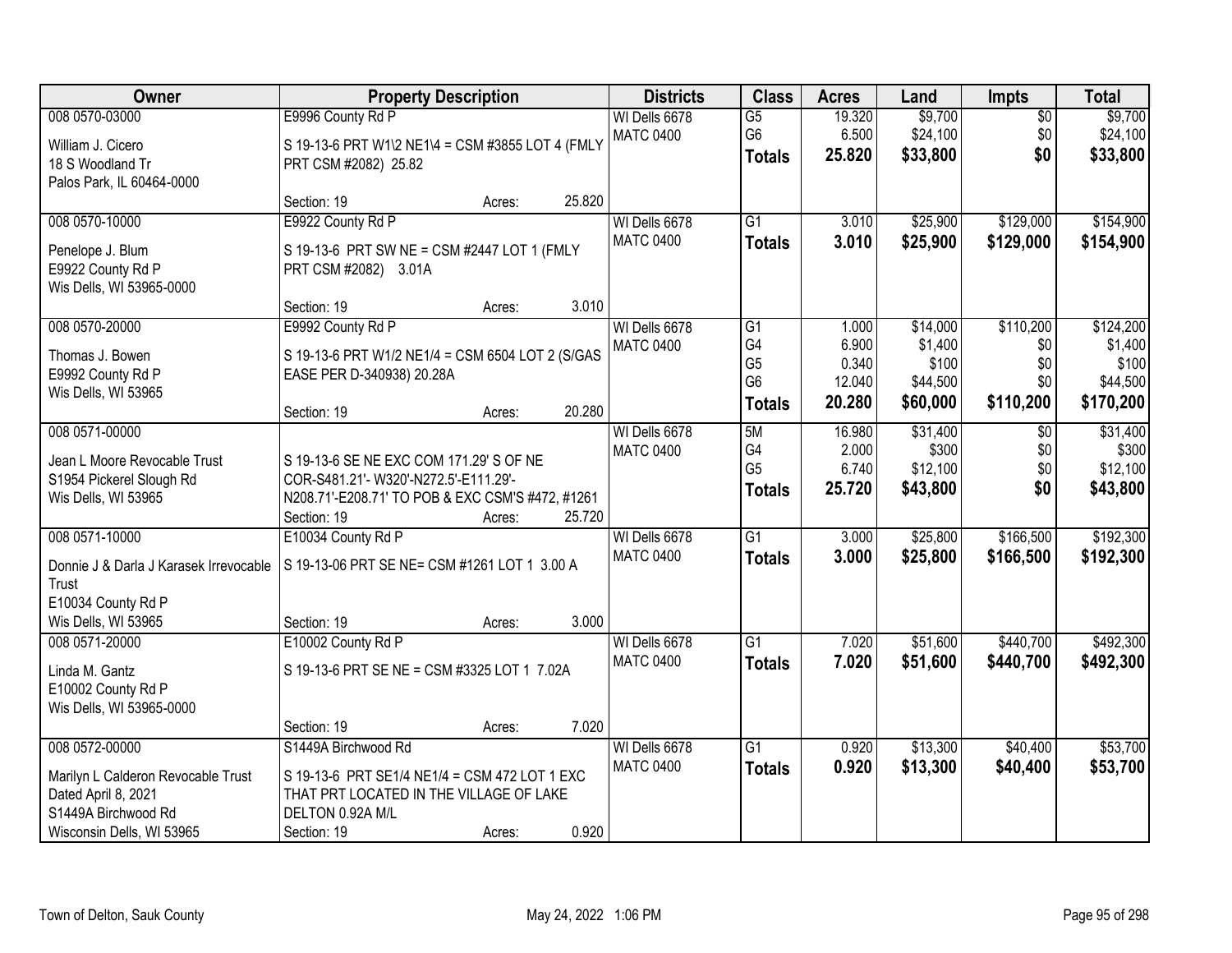| Owner                                   | <b>Property Description</b>                        | <b>Districts</b> | <b>Class</b>    | <b>Acres</b>     | Land                | <b>Impts</b>    | <b>Total</b>        |
|-----------------------------------------|----------------------------------------------------|------------------|-----------------|------------------|---------------------|-----------------|---------------------|
| 008 0573-00000                          | S1445 Birchwood Rd                                 | WI Dells 6678    | $\overline{G1}$ | 1.910            | \$20,200            | \$137,000       | \$157,200           |
| Kimberley M. Wolff                      | S 19-13-6 S272.5' OF N652.5' OF E320' OF SE NE EXC | <b>MATC 0400</b> | <b>Totals</b>   | 1.910            | \$20,200            | \$137,000       | \$157,200           |
| S1445 Birchwood Rd                      | THAT PRT LYING E OF C/L BIRCHWOOD DR               |                  |                 |                  |                     |                 |                     |
| Wis Dells, WI 53965-0000                | (EXC=PRT IN VILL) 1.91A M/L                        |                  |                 |                  |                     |                 |                     |
|                                         | 1.910<br>Section: 19<br>Acres:                     |                  |                 |                  |                     |                 |                     |
| 008 0574-00000                          | S1413 Birchwood Rd                                 | WI Dells 6678    | $\overline{G1}$ | 0.930            | \$13,400            | \$136,600       | \$150,000           |
|                                         | S 19-13-6 PRT SE NE COM S1491.29' FRM NE SEC       | <b>MATC 0400</b> | <b>Totals</b>   | 0.930            | \$13,400            | \$136,600       | \$150,000           |
| Phillip T. Wenzel<br>S1413 Birchwood Rd | COR: CONT S208.71'-W208.71'-N208.71 '-E208.71' TO  |                  |                 |                  |                     |                 |                     |
| Wis Dells, WI 53965-0000                | POB EXC THAT PRT LYING E OF C/L BIRCHWOOD          |                  |                 |                  |                     |                 |                     |
|                                         | 0.930<br>Section: 19<br>Acres:                     |                  |                 |                  |                     |                 |                     |
| 008 0575-00000                          | County Rd P                                        | WI Dells 6678    | 5M              | 10.000           | \$17,500            | \$0             | \$17,500            |
|                                         |                                                    | <b>MATC 0400</b> | G4              | 7.000            | \$1,400             | \$0             | \$1,400             |
| Randy C. Scott                          | S 19-13-6 E1/2 NE1/4 FRAC NW1/4 20.00A M/L         |                  | G <sub>5</sub>  | 3.000            | \$1,200             | \$0             | \$1,200             |
| PO Box 145<br>Lake Delton, WI 53940     |                                                    |                  | Totals          | 20,000           | \$20,100            | \$0             | \$20,100            |
|                                         | 20.000<br>Section: 19<br>Acres:                    |                  |                 |                  |                     |                 |                     |
| 008 0576-00000                          |                                                    | WI Dells 6678    | 5M              | 1.900            | \$3,400             | \$0             | \$3,400             |
|                                         |                                                    | <b>MATC 0400</b> | G4              | 5.000            | \$1,100             | \$0             | \$1,100             |
| <b>Gerald Lambert Schultz</b>           | S 19-13-6 W1/2 NE NW EXC E332.79'<br>9.9A M/L      |                  | G <sub>5</sub>  | 3.000            | \$1,200             | \$0             | \$1,200             |
| E9840 County Rd P                       |                                                    |                  | <b>Totals</b>   | 9.900            | \$5,700             | \$0             | \$5,700             |
| Wisconsin Dells, WI 53965               |                                                    |                  |                 |                  |                     |                 |                     |
|                                         | 9.900<br>Section: 19<br>Acres:                     |                  |                 |                  |                     |                 |                     |
| 008 0577-00000                          |                                                    | WI Dells 6678    | 5M<br>G4        | 10.000<br>12.000 | \$18,500<br>\$1,900 | $\overline{50}$ | \$18,500<br>\$1,900 |
| <b>Gerald Lambert Schultz</b>           | S 19 T13N R6E NW1/4 FRAC NW1/4 32.71A              | <b>MATC 0400</b> | G <sub>5</sub>  | 10.710           | \$12,600            | \$0<br>\$0      | \$12,600            |
| E9840 County Rd P                       |                                                    |                  | <b>Totals</b>   | 32.710           | \$33,000            | \$0             | \$33,000            |
| Wisconsin Dells, WI 53965               |                                                    |                  |                 |                  |                     |                 |                     |
|                                         | 32.710<br>Section: 19<br>Acres:                    |                  |                 |                  |                     |                 |                     |
| 008 0578-00000                          |                                                    | WI Dells 6678    | 5M              | 4.420            | \$7,800             | $\overline{50}$ | \$7,800             |
| <b>Gerald Lambert Schultz</b>           | SWFRNW S/TEL ROW S/CTH"P" CONV PER R139-934        | <b>MATC 0400</b> | G <sub>4</sub>  | 18.000           | \$3,700             | \$0             | \$3,700             |
| E9840 County Rd P                       | EXC C.S. V4-1072 & EXC COM SE COR- W 220'-N        |                  | G <sub>5</sub>  | 6.000            | \$2,400             | \$0             | \$2,400             |
| Wisconsin Dells, WI 53965               | 400'-E 220'-S TO POB (19-13-6) 28.42 A M/L         |                  | <b>Totals</b>   | 28.420           | \$13,900            | \$0             | \$13,900            |
|                                         | 28.420<br>Section: 19<br>Acres:                    |                  |                 |                  |                     |                 |                     |
| 008 0579-00000                          | E9720 County Rd P                                  | WI Dells 6678    | $\overline{G1}$ | 2.000            | \$20,800            | \$196,700       | \$217,500           |
| Frederick A. Weidling                   | PRT SWNW C.S.V4-1072 LOT 1<br>2.00AC               | <b>MATC 0400</b> | <b>Totals</b>   | 2.000            | \$20,800            | \$196,700       | \$217,500           |
| E9720 County Rd P                       |                                                    |                  |                 |                  |                     |                 |                     |
| Wis Dells, WI 53965-0000                |                                                    |                  |                 |                  |                     |                 |                     |
|                                         | 2.000<br>Section: 19<br>Acres:                     |                  |                 |                  |                     |                 |                     |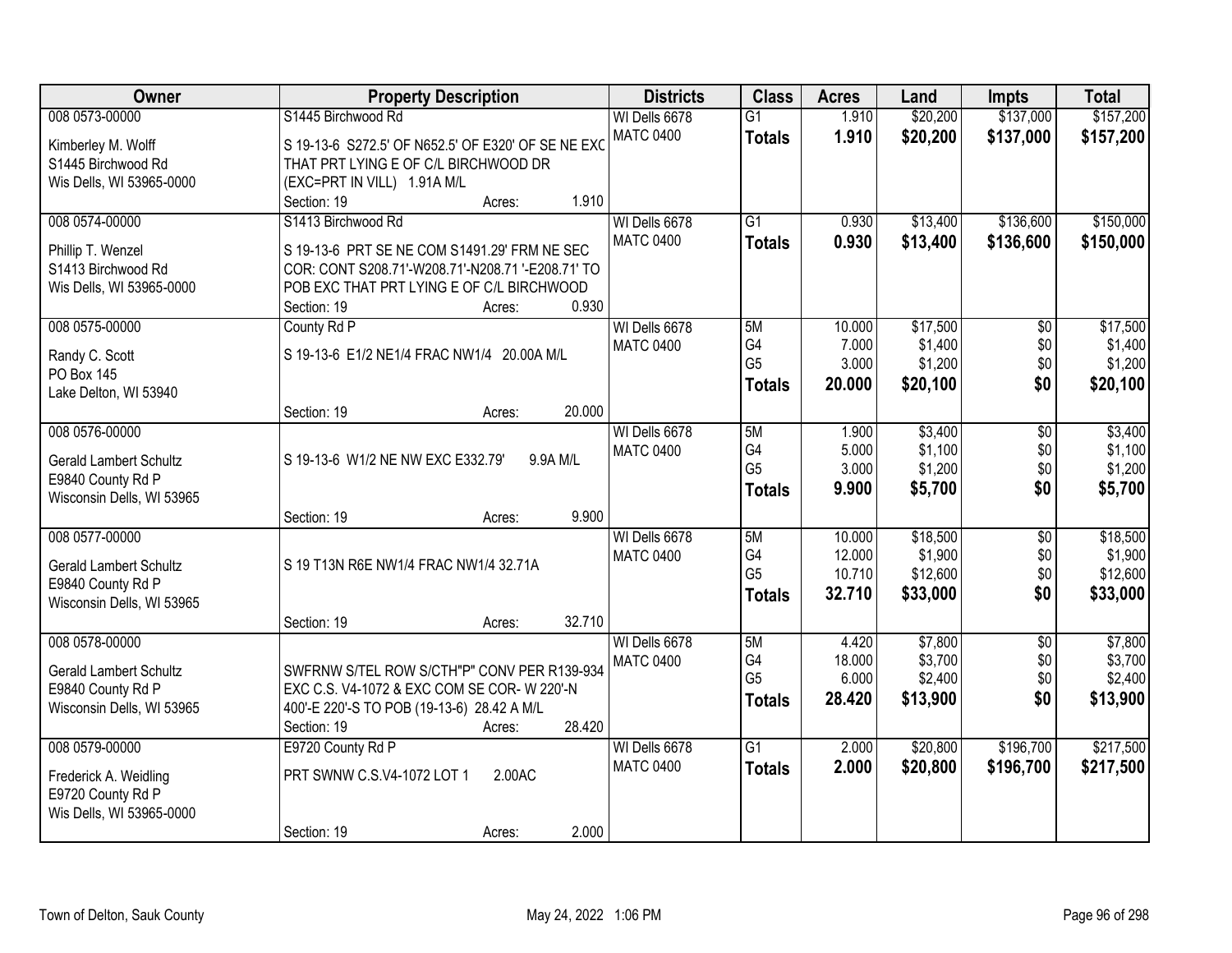| Owner                                              | <b>Property Description</b>                           |        |                  |                       |                | Land     | <b>Impts</b>    | <b>Total</b> |
|----------------------------------------------------|-------------------------------------------------------|--------|------------------|-----------------------|----------------|----------|-----------------|--------------|
| 008 0580-00000                                     | E9898 County Rd P                                     |        | WI Dells 6678    | $\overline{G1}$       | 20.000         | \$88,300 | \$501,500       | \$589,800    |
| Randy C. Scott                                     | S 19-13-6 E1/2 SE1/4 FRAC NW1/4 (S\TEL ROW)           |        | <b>MATC 0400</b> | <b>Totals</b>         | 20.000         | \$88,300 | \$501,500       | \$589,800    |
| <b>PO Box 145</b>                                  | (S/CTH"P" CONV PER D-431723)<br>20.00A M/L            |        |                  |                       |                |          |                 |              |
| Lake Delton, WI 53940                              |                                                       |        |                  |                       |                |          |                 |              |
|                                                    | Section: 19<br>Acres:                                 | 20.000 |                  |                       |                |          |                 |              |
| 008 0581-00000                                     | County Rd P                                           |        | WI Dells 6678    | G4                    | 6.820          | \$1,500  | $\overline{50}$ | \$1,500      |
|                                                    | S 19-13-6 W1/2 SE NW EXC E332.79' & EXC COM           |        | <b>MATC 0400</b> | <b>Totals</b>         | 6.820          | \$1,500  | \$0             | \$1,500      |
| <b>Gerald Lambert Schultz</b><br>E9840 County Rd P | 992'W OF SEC CTR-N400'-W TO WLI SE NW-S TO            |        |                  |                       |                |          |                 |              |
| Wisconsin Dells, WI 53965                          | SLI-E TO POB 6.82A M/L                                |        |                  |                       |                |          |                 |              |
|                                                    | Section: 19<br>Acres:                                 | 6.820  |                  |                       |                |          |                 |              |
| 008 0581-10000                                     | E9820 County Rd P                                     |        | WI Dells 6678    | $\overline{G7}$       | 5.000          | \$38,000 | \$138,200       | \$176,200    |
|                                                    |                                                       |        | <b>MATC 0400</b> | <b>Totals</b>         | 5.000          | \$38,000 | \$138,200       | \$176,200    |
| <b>Gerald Lambert Schultz</b>                      | S 19-13-6, PRT S 1/2 NW COM 992' W OF SEC CTR &       |        |                  |                       |                |          |                 |              |
| E9840 County Rd P                                  | POB-W 545'-N 400'-E 545'-S 400' POB                   | 5.00A  |                  |                       |                |          |                 |              |
| Wisconsin Dells, WI 53965                          |                                                       |        |                  |                       |                |          |                 |              |
|                                                    | Section: 19<br>Acres:                                 | 5.000  |                  |                       |                |          |                 |              |
| 008 0581-20000                                     | E9840 County Rd P                                     |        | WI Dells 6678    | $\overline{G1}$<br>G4 | 1.560<br>2.000 | \$17,800 | \$143,800       | \$161,600    |
| Gerald L. Schultz                                  | S 19-13-6 PRT SE NW = CSM #4020 LOT 1, & ALSO         |        | <b>MATC 0400</b> |                       |                | \$400    | \$0             | \$400        |
| E9840 County Rd P                                  | COM NE COR SD CSM-S88?8'W 332.79' TO NW COR           |        |                  | <b>Totals</b>         | 3.560          | \$18,200 | \$143,800       | \$162,000    |
| Wis Dells, WI 53965-0000                           | CSM-N2?40'W 35'-N69?3'E 351.70' TO E LI W1/2 SE       |        |                  |                       |                |          |                 |              |
|                                                    | Section: 19<br>Acres:                                 | 3.560  |                  |                       |                |          |                 |              |
| 008 0581-30000                                     |                                                       |        | WI Dells 6678    | 5M                    | 5.000          | \$9,300  | $\overline{50}$ | \$9,300      |
| Randy C. Scott                                     | S 19-13-6 PRT E1/2 NW1/4 & S 18-13-6 PRT SE1/4        |        | <b>MATC 0400</b> | G4                    | 7.360          | \$1,600  | \$0             | \$1,600      |
| <b>PO Box 145</b>                                  | SW1/4 COM NE COR CSM 4020 - N02?04'40"W 150'          |        |                  | G <sub>5</sub>        | 4.740          | \$8,800  | \$0             | \$8,800      |
| Lake Delton, WI 53940                              | ALG ELI W1/2 SE NW TO POB - S69?03'W 351.7' -         |        |                  | <b>Totals</b>         | 17.100         | \$19,700 | \$0             | \$19,700     |
|                                                    | Section: 19<br>Acres:                                 | 17.100 |                  |                       |                |          |                 |              |
| 008 0582-00000                                     | E9836 County Rd P                                     |        | WI Dells 6678    | $\overline{G1}$       | 0.670          | \$11,000 | \$102,400       | \$113,400    |
| Taylor L. Mills                                    | S 19-13-6 PRT SE1/4 FRAC NW1/4 COM CTR SD SEC         |        | <b>MATC 0400</b> | <b>Totals</b>         | 0.670          | \$11,000 | \$102,400       | \$113,400    |
| E9836 County Rd P                                  | - W867' TO POB - W125' - N233' - E125' - S233' TO POE |        |                  |                       |                |          |                 |              |
| Wis Dells, WI 53965                                | (S/CTH P CONV PER R141-24) 0.67A M/L                  |        |                  |                       |                |          |                 |              |
|                                                    | Section: 19<br>Acres:                                 | 0.670  |                  |                       |                |          |                 |              |
| 008 0583-00000                                     | E9851 County Rd P                                     |        | WI Dells 6678    | G4                    | 22.310         | \$4,700  | $\overline{50}$ | \$4,700      |
|                                                    |                                                       |        | <b>MATC 0400</b> | G <sub>5</sub>        | 1.000          | \$100    | \$0             | \$100        |
| Jjb Holdings, LLC                                  | S 19-13-6 NE1/4 FRAC SW1/4 EXC CSM 2896 & EXC         |        |                  | <b>Totals</b>         | 23.310         | \$4,800  | \$0             | \$4,800      |
| PO Box 340                                         | STRIP 64.53' WIDE ALG SLI SD CSM & EXC CSM'S          |        |                  |                       |                |          |                 |              |
| Lake Delton, WI 53940                              | 5447 & 5633 23.31A M/L                                |        |                  |                       |                |          |                 |              |
|                                                    | Section: 19<br>Acres:                                 | 23.310 |                  |                       |                |          |                 |              |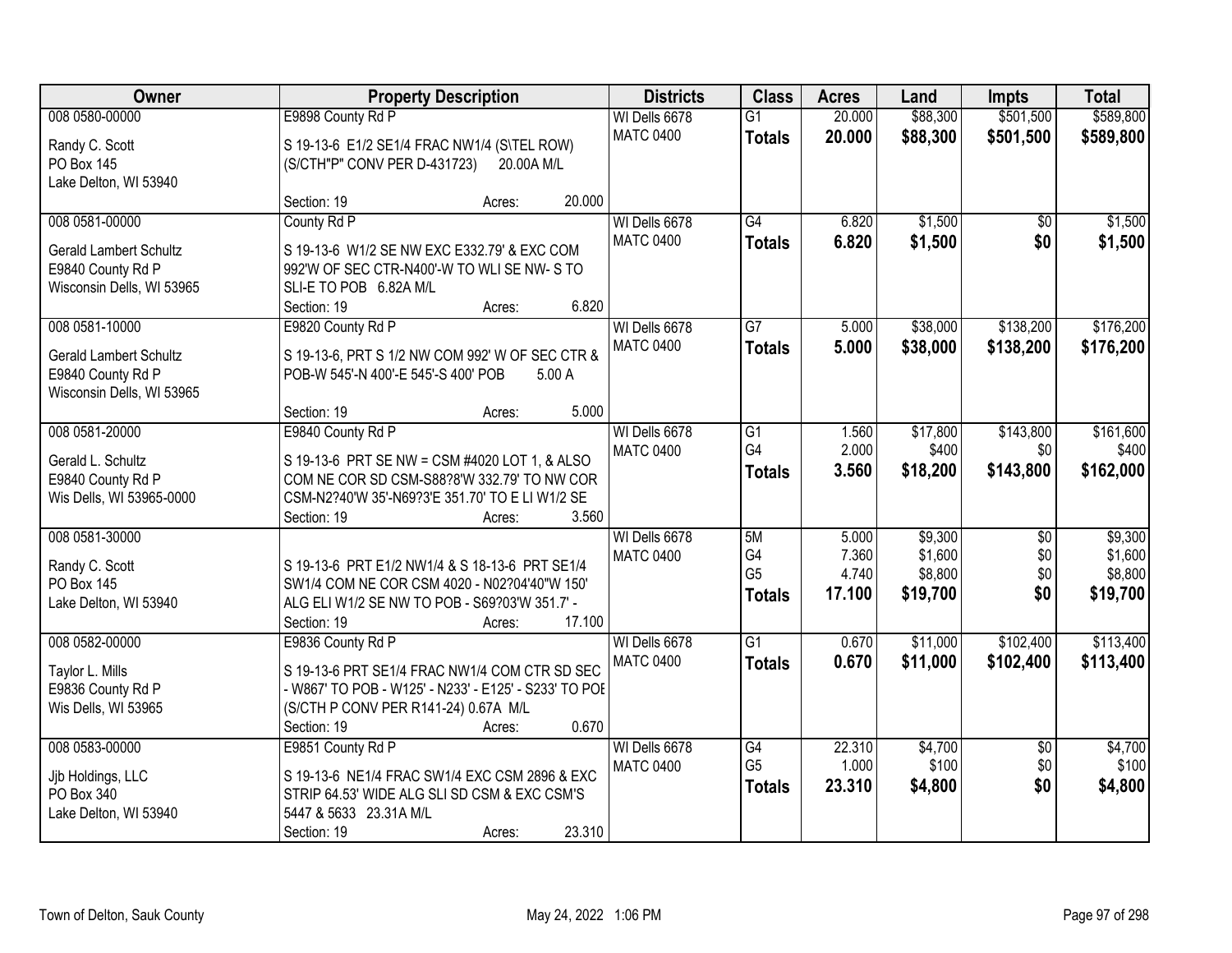| Owner                                           | <b>Property Description</b>                                |        |        | <b>Districts</b> | <b>Class</b>    | <b>Acres</b> | Land     | <b>Impts</b>    | <b>Total</b> |
|-------------------------------------------------|------------------------------------------------------------|--------|--------|------------------|-----------------|--------------|----------|-----------------|--------------|
| 008 0583-10000                                  | E9849 County Rd P                                          |        |        | WI Dells 6678    | $\overline{G1}$ | 5.840        | \$38,700 | \$84,200        | \$122,900    |
| Kenlyn J. Kimpfbeck                             | S 19-13-6 PRT NE FRAC SW = CSM #2896 LOT 1 &               |        |        | <b>MATC 0400</b> | <b>Totals</b>   | 5.840        | \$38,700 | \$84,200        | \$122,900    |
| E9849 County Rd P                               | ALSO STRIP 64.53' WIDE ALG S LI SD CSM 5.84A               |        |        |                  |                 |              |          |                 |              |
| Wis Dells, WI 53965-0000                        |                                                            |        |        |                  |                 |              |          |                 |              |
|                                                 | Section: 19                                                | Acres: | 5.840  |                  |                 |              |          |                 |              |
| 008 0583-20000                                  | E9853 County Rd P                                          |        |        | WI Dells 6678    | G1              | 1.320        | \$16,200 | \$225,700       | \$241,900    |
| Sandra L. Jordan                                | S 19-13-6 PRT NE SW = CSM #6194 LOT 1 1.32A                |        |        | <b>MATC 0400</b> | <b>Totals</b>   | 1.320        | \$16,200 | \$225,700       | \$241,900    |
| E9853 County Rd P                               | (FMLY PRT CSM #5447)                                       |        |        |                  |                 |              |          |                 |              |
| Wis Dells, WI 53965                             |                                                            |        |        |                  |                 |              |          |                 |              |
|                                                 | Section: 19                                                | Acres: | 1.320  |                  |                 |              |          |                 |              |
| 008 0583-21000                                  | E9891 County Rd P                                          |        |        | WI Dells 6678    | $\overline{G2}$ | 3.370        | \$57,800 | \$683,300       | \$741,100    |
| Jordan Real Estate, LLC                         | S 19-13-6 PRT NE SW = CSM 6194 LOT 2 3.37A                 |        |        | <b>MATC 0400</b> | <b>Totals</b>   | 3.370        | \$57,800 | \$683,300       | \$741,100    |
| E9891 County Rd P                               | (FMLY PRT CSM #5447)                                       |        |        |                  |                 |              |          |                 |              |
| Wis Dells, WI 53965                             |                                                            |        |        |                  |                 |              |          |                 |              |
|                                                 | Section: 19                                                | Acres: | 3.370  |                  |                 |              |          |                 |              |
| 008 0583-31000                                  | E9851 County Rd P                                          |        |        | WI Dells 6678    | $\overline{G2}$ | 3.120        | \$55,900 | \$389,400       | \$445,300    |
|                                                 | S 19-13-6 PRT NE1/4 FRAC SW1/4 = CSM 6593 LOT 1            |        |        | <b>MATC 0400</b> | <b>Totals</b>   | 3.120        | \$55,900 | \$389,400       | \$445,300    |
| Sis Enterprises of Wisconsin, LLC<br>PO Box 732 | (FMLY PRT CSM?S 5582 & 5633) (W/EASE PER                   |        |        |                  |                 |              |          |                 |              |
| Lake Delton, WI 53940                           | C-6593) 3.12A                                              |        |        |                  |                 |              |          |                 |              |
|                                                 | Section: 19                                                | Acres: | 3.120  |                  |                 |              |          |                 |              |
| 008 0583-32000                                  | E9827 County Rd P                                          |        |        | WI Dells 6678    | $\overline{G2}$ | 3.050        | \$55,400 | \$2,258,600     | \$2,314,000  |
|                                                 |                                                            |        |        | <b>MATC 0400</b> | <b>Totals</b>   | 3.050        | \$55,400 | \$2,258,600     | \$2,314,000  |
| Jjb Holdings, LLC                               | S 19-13-6 PRT NE1/4 FRAC SW1/4 = CSM 6593 LOT 2            |        |        |                  |                 |              |          |                 |              |
| PO Box 340<br>Lake Delton, WI 53940             | (FMLY PRT CSM?S 5582 & 5633) (S/EASES PER<br>C-6593) 3.05A |        |        |                  |                 |              |          |                 |              |
|                                                 | Section: 19                                                | Acres: | 3.050  |                  |                 |              |          |                 |              |
| 008 0584-00000                                  | E9745 County Rd P                                          |        |        | WI Dells 6678    | 5M              | 6.500        | \$11,800 | $\overline{30}$ | \$11,800     |
|                                                 |                                                            |        |        | <b>MATC 0400</b> | G <sub>1</sub>  | 0.500        | \$10,000 | \$171,900       | \$181,900    |
| Charles R & Cynthia D Rhinehart                 | S 19-13-6 NW FRAC SW EXC CSM'S #198 & #464                 |        |        |                  | G <sub>2</sub>  | 1.000        | \$25,000 | \$92,200        | \$117,200    |
| Revocable Trust                                 | (S/GAS&WPL EASE & S/CTH"P"CONV PER R142-408)               |        |        |                  | G4              | 20.000       | \$4,400  | \$0             | \$4,400      |
| E9745 County Rd P                               | (S/EASE PER CSM #1598) 29.29A M/L                          |        |        |                  | G <sub>5</sub>  | 1.290        | \$100    | \$0             | \$100        |
| Wis Dells, WI 53965                             | Section: 19                                                | Acres: | 29.290 |                  | <b>Totals</b>   | 29.290       | \$51,300 | \$264,100       | \$315,400    |
| 008 0585-00000                                  | S1582 Herwig Rd                                            |        |        | WI Dells 6678    | $\overline{G1}$ | 1.500        | \$17,400 | \$167,000       | \$184,400    |
| Steven D. Vander Sande                          | PRT NW1/4 FRAC SW1/4 BEING CERT. SUV. #198 OF              |        |        | <b>MATC 0400</b> | <b>Totals</b>   | 1.500        | \$17,400 | \$167,000       | \$184,400    |
| S1582 Herwig Rd                                 | VOL <sub>2</sub>                                           |        |        |                  |                 |              |          |                 |              |
| Wis Dells, WI 53965-0000                        |                                                            |        |        |                  |                 |              |          |                 |              |
|                                                 | Section: 19                                                | Acres: | 1.500  |                  |                 |              |          |                 |              |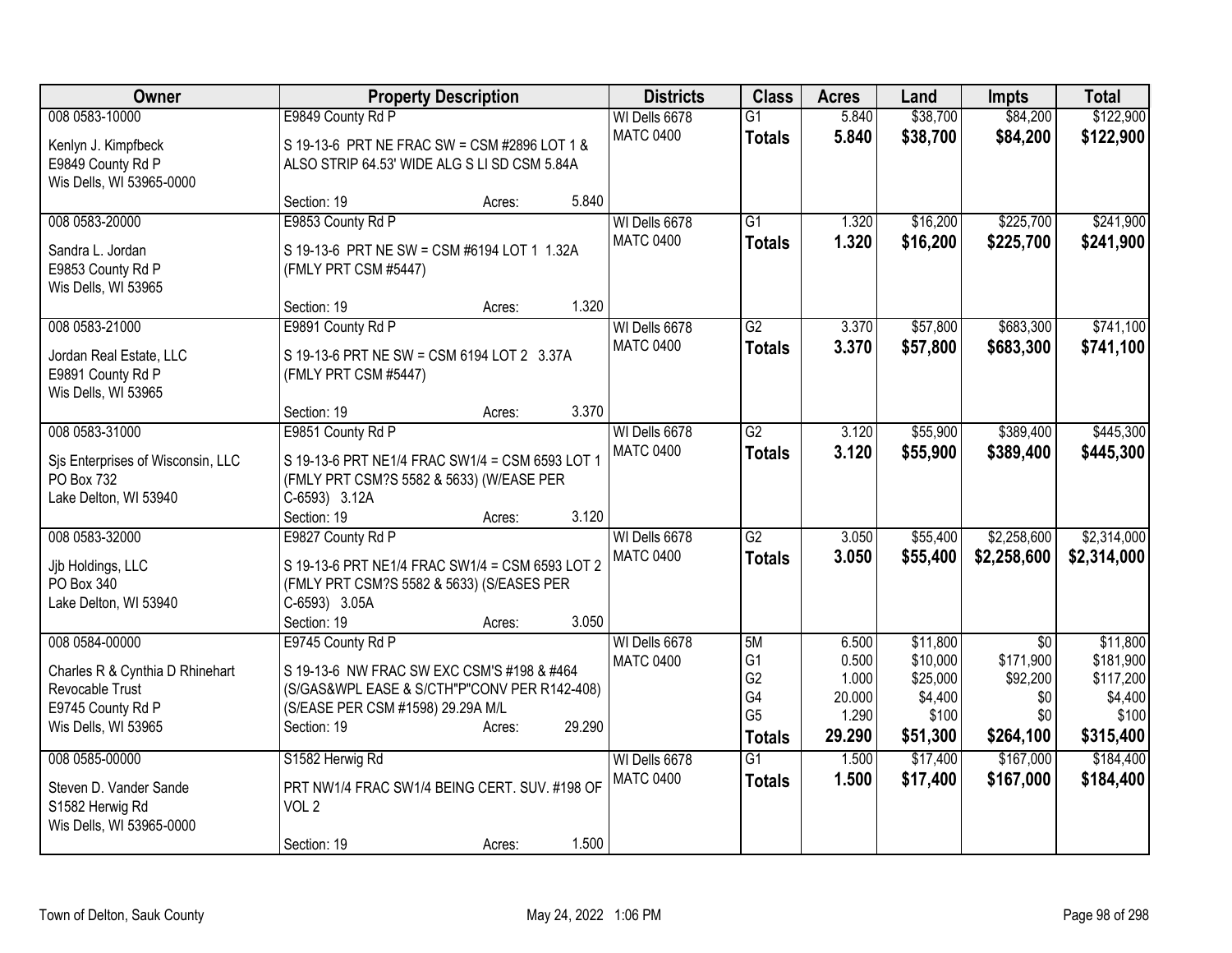| Owner                                                                               |                                                                          | <b>Property Description</b>                                                                       |                                   |                                             | <b>Acres</b>                        | Land                                       | <b>Impts</b>                         | <b>Total</b>                               |
|-------------------------------------------------------------------------------------|--------------------------------------------------------------------------|---------------------------------------------------------------------------------------------------|-----------------------------------|---------------------------------------------|-------------------------------------|--------------------------------------------|--------------------------------------|--------------------------------------------|
| 008 0586-00000                                                                      | E9705A County Rd P                                                       |                                                                                                   | WI Dells 6678                     | $\overline{G1}$                             | 1.340                               | \$16,300                                   | \$145,400                            | \$161,700                                  |
| Jason P. Grossenbacher<br>E9705A County Rd P<br>Wis Dells, WI 53965-0000            | CONV PER R142-352) 1.342A                                                | S 19-13-6 PRT NW SE = CSM #464 LOT 1 (S/CTH P                                                     | <b>MATC 0400</b>                  | <b>Totals</b>                               | 1.340                               | \$16,300                                   | \$145,400                            | \$161,700                                  |
|                                                                                     | Section: 19                                                              | Acres:                                                                                            | 1.340                             |                                             |                                     |                                            |                                      |                                            |
| 008 0587-00000<br>Steven D. Vander Sande                                            | S1604 Herwig Rd<br>S 19-13-6 PRT S1/2 SW1/4 = CSM #4030 LOT 2            |                                                                                                   | WI Dells 6678<br><b>MATC 0400</b> | 5M<br>G4<br>G <sub>5</sub>                  | 10.240<br>4.000<br>1.890            | \$18,500<br>\$900<br>\$3,200               | $\overline{50}$<br>\$0<br>\$0        | \$18,500<br>\$900<br>\$3,200               |
| S1582 Herwig Rd<br>Wis Dells, WI 53965-0000                                         | 17.13A<br>Section: 19                                                    | Acres:                                                                                            | 17.130                            | G7<br><b>Totals</b>                         | 1.000<br>17.130                     | \$5,000<br>\$27,600                        | \$10,000<br>\$10,000                 | \$15,000<br>\$37,600                       |
| 008 0587-10000                                                                      | S1592 Herwig Rd                                                          |                                                                                                   | WI Dells 6678                     | $\overline{G1}$                             | 8.800                               | \$58,700                                   | \$180,800                            | \$239,500                                  |
| Karen Harricharan<br>S1592 Herwig Rd<br>Wisconsin Dells, WI 53965                   | S 19-13-6 PRT S1/2 SW1/4 = CSM #4030 LOT 1<br>8.80A (PRT FMLY CSM #1598) |                                                                                                   | <b>MATC 0400</b>                  | <b>Totals</b>                               | 8.800                               | \$58,700                                   | \$180,800                            | \$239,500                                  |
|                                                                                     | Section: 19                                                              | Acres:                                                                                            | 8.800                             |                                             |                                     |                                            |                                      |                                            |
| 008 0588-00000<br>Scott Living Trust<br>E9724 Scott Ln                              |                                                                          | S 19-13-6 PRT SE SW COM SE COR-N2?7'30"W<br>1325.13' ALG E LI TO NE COR-S88?18'30"W 991.34'       | WI Dells 6678<br><b>MATC 0400</b> | 5M<br>G4<br>G <sub>5</sub><br><b>Totals</b> | 13.380<br>13.000<br>3.530<br>29.910 | \$24,800<br>\$2,600<br>\$6,600<br>\$34,000 | \$0<br>\$0<br>\$0<br>\$0             | \$24,800<br>\$2,600<br>\$6,600<br>\$34,000 |
| PO Box 66<br>Lake Delton, WI 53940                                                  | Section: 19                                                              | ALG NLI-S2?47'50"E 1324.03' TO SLI-N88?23'10"E<br>Acres:                                          | 29.910                            |                                             |                                     |                                            |                                      |                                            |
| 008 0588-10000<br><b>Stanley Weidling</b><br>E9764 Smokey Ln<br>Wis Dells, WI 53965 | E9764 Smokey Ln<br>4.345A                                                | S 19-13-6 PRT S1/2 FRAC SW1/4 = CSM #4238 LOT                                                     | WI Dells 6678<br><b>MATC 0400</b> | $\overline{G1}$<br><b>Totals</b>            | 4.350<br>4.350                      | \$32,600<br>\$32,600                       | \$184,800<br>\$184,800               | \$217,400<br>\$217,400                     |
|                                                                                     | Section: 19                                                              | Acres:                                                                                            | 4.350                             |                                             |                                     |                                            |                                      |                                            |
| 008 0588-11000<br>Melanie Platt Gibson<br>E9760 Smokey Ln<br>Wis Dells, WI 53965    | E9760 Smokey Ln<br>1.01A                                                 | S 19-13-6 PRT S1/2 FRAC SW1/4 = CSM #4238 LOT 2                                                   | WI Dells 6678<br><b>MATC 0400</b> | $\overline{G1}$<br><b>Totals</b>            | 1.010<br>1.010                      | \$14,100<br>\$14,100                       | \$180,900<br>\$180,900               | \$195,000<br>\$195,000                     |
|                                                                                     | Section: 19                                                              | Acres:                                                                                            | 1.010                             |                                             |                                     |                                            |                                      |                                            |
| 008 0589-00000<br>Country Road Rv Park, LLC<br>PO Box 570                           | State Highway 23                                                         | S 19-13-6 NE SE EXC W60' OF E85' OF N201.5'& ALSC<br>EXC W284' OF N365'& ALSO EXC LOT 1 CSM #3943 | WI Dells 6678<br><b>MATC 0400</b> | G2<br>G <sub>5</sub><br>G <sub>6</sub>      | 6.000<br>14.820<br>14.000<br>34.820 | \$51,000<br>\$7,400<br>\$49,000            | $\overline{50}$<br>\$0<br>\$0<br>\$0 | \$51,000<br>\$7,400<br>\$49,000            |
| Lake Delton, WI 53940                                                               | S/CTH "P" CONV PER R142-410 34.82A M/L<br>Section: 19                    | Acres:                                                                                            | 34.820                            | <b>Totals</b>                               |                                     | \$107,400                                  |                                      | \$107,400                                  |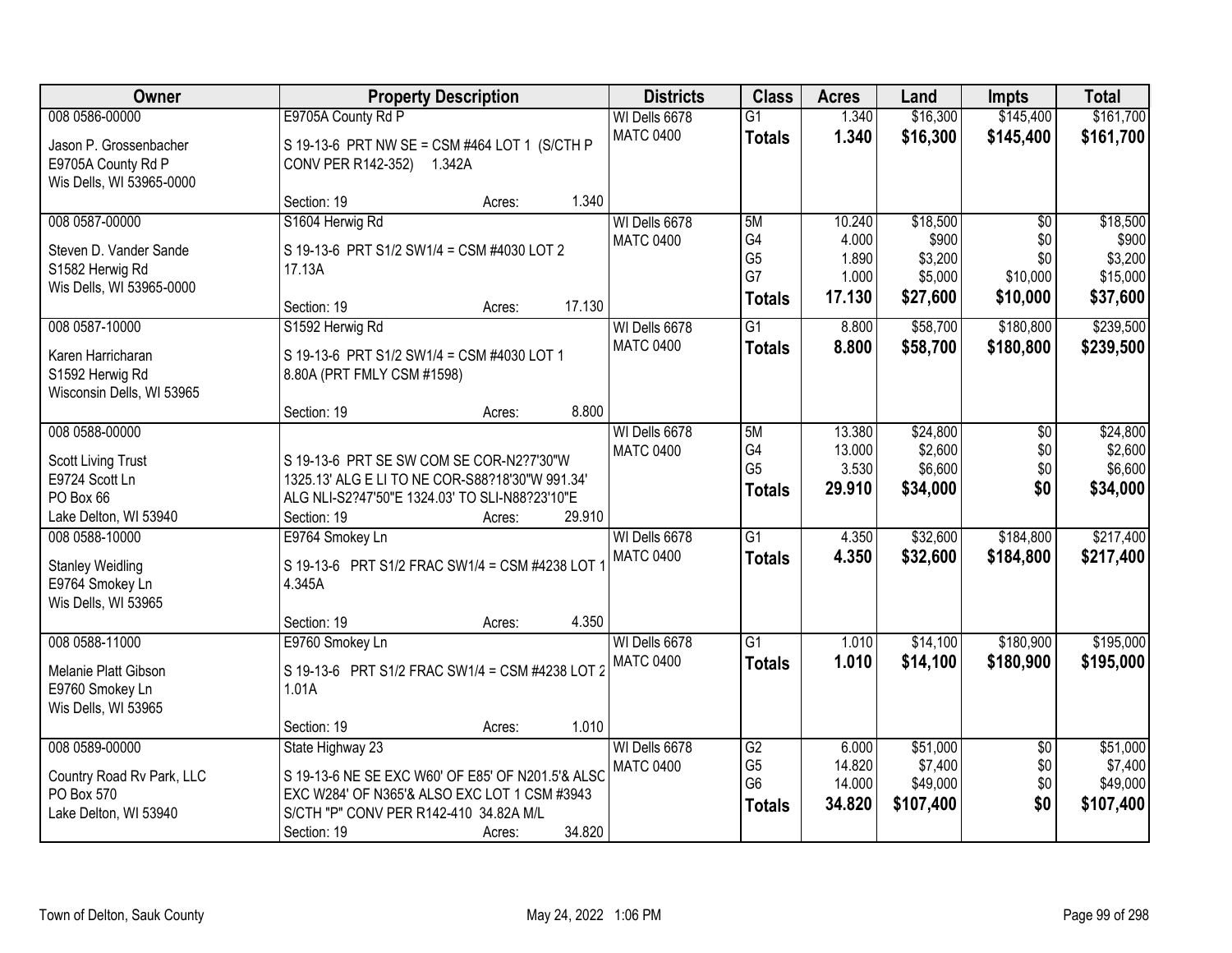| <b>Owner</b>                        | <b>Property Description</b>                       |        |        | <b>Districts</b> | <b>Class</b>    | <b>Acres</b> | Land     | <b>Impts</b>    | <b>Total</b> |
|-------------------------------------|---------------------------------------------------|--------|--------|------------------|-----------------|--------------|----------|-----------------|--------------|
| 008 0589-10000                      | E10035 County Rd P                                |        |        | WI Dells 6678    | $\overline{G1}$ | 2.520        | \$23,400 | \$104,600       | \$128,000    |
| Terri Lynn Michael                  | S 19-13-6 PRT NE1/4 SE1/4 = CSM 3943 LOT 1 2.52A  |        |        | <b>MATC 0400</b> | <b>Totals</b>   | 2.520        | \$23,400 | \$104,600       | \$128,000    |
| PO Box 100                          |                                                   |        |        |                  |                 |              |          |                 |              |
| Lake Delton, WI 53940               |                                                   |        |        |                  |                 |              |          |                 |              |
|                                     | Section: 19                                       | Acres: | 2.520  |                  |                 |              |          |                 |              |
| 008 0590-00000                      | County Rd P                                       |        |        | WI Dells 6678    | $\overline{G1}$ | 0.280        | \$5,200  | \$0             | \$5,200      |
| Lola A. Mindykowski                 | S 19-13-6 W60' OF E85' OF N201.5' OF NE SE .28A   |        |        | <b>MATC 0400</b> | <b>Totals</b>   | 0.280        | \$5,200  | \$0             | \$5,200      |
| 8812 Roland Dr                      | M/L (NEEDS CORRECTION DEEDS & AFF)                |        |        |                  |                 |              |          |                 |              |
| Barrington, IL 60010-0000           |                                                   |        |        |                  |                 |              |          |                 |              |
|                                     | Section: 19                                       | Acres: | 0.280  |                  |                 |              |          |                 |              |
| 008 0591-00000                      | E10013 County Rd P                                |        |        | WI Dells 6678    | G1              | 2.380        | \$22,700 | \$126,800       | \$149,500    |
| Dalich, LLC                         | S 19-13-6 PRT NE SE W 284' OF N 365'              |        |        | <b>MATC 0400</b> | <b>Totals</b>   | 2.380        | \$22,700 | \$126,800       | \$149,500    |
| E10002 County Rd P                  | S/CTH"P"CONV PER R144-433 2.38A M/L               |        |        |                  |                 |              |          |                 |              |
| Wis Dells, WI 53965                 |                                                   |        |        |                  |                 |              |          |                 |              |
|                                     | Section: 19                                       | Acres: | 2.380  |                  |                 |              |          |                 |              |
| 008 0592-00000                      | County Rd P                                       |        |        | WI Dells 6678    | 5M              | 9.250        | \$17,100 | \$0             | \$17,100     |
| Teresa K. Jacobson                  | S 19-13-6 NW SE EXC CSM #610 & EXC CSM #2668      |        |        | <b>MATC 0400</b> | G <sub>1</sub>  | 0.500        | \$2,500  | \$60,400        | \$62,900     |
| PO Box 129                          | S/CTH "P" CONV PER R139-932 33.25A (S/GAS         |        |        |                  | G4              | 13.500       | \$2,400  | \$0             | \$2,400      |
| Lake Delton, WI 53940               | EASE)                                             |        |        |                  | G <sub>5</sub>  | 10.000       | \$17,100 | \$0             | \$17,100     |
|                                     | Section: 19                                       | Acres: | 33.250 |                  | <b>Totals</b>   | 33.250       | \$39,100 | \$60,400        | \$99,500     |
| 008 0592-10000                      | E9993 County Rd P                                 |        |        | WI Dells 6678    | $\overline{G1}$ | 4.710        | \$34,400 | \$413,100       | \$447,500    |
| Teresa K. Jacobson                  | S 19-13-6 PRT NW SE = CSM #2668 LOT 1 4.71A       |        |        | <b>MATC 0400</b> | <b>Totals</b>   | 4.710        | \$34,400 | \$413,100       | \$447,500    |
| PO Box 129                          |                                                   |        |        |                  |                 |              |          |                 |              |
| Lake Delton, WI 53940               |                                                   |        |        |                  |                 |              |          |                 |              |
|                                     | Section: 19                                       | Acres: | 4.710  |                  |                 |              |          |                 |              |
| 008 0593-00000                      | E9995A County Rd P                                |        |        | WI Dells 6678    | $\overline{G1}$ | 2.040        | \$21,000 | \$113,800       | \$134,800    |
| John N & Janice M Delmore Revocable | PT NWSE=CERT. SUR. V3-610 LOT 1 2.043A            |        |        | <b>MATC 0400</b> | <b>Totals</b>   | 2.040        | \$21,000 | \$113,800       | \$134,800    |
| Trust                               | S/CTH"P"CONV PER R139-916                         |        |        |                  |                 |              |          |                 |              |
| S2408A Town Hall Rd                 |                                                   |        |        |                  |                 |              |          |                 |              |
| Reedsburg, WI 53959                 | Section: 19                                       | Acres: | 2.040  |                  |                 |              |          |                 |              |
| 008 0594-10000                      | S1699 State Rd 23                                 |        |        | WI Dells 6678    | 5M              | 10.720       | \$18,700 | $\overline{50}$ | \$18,700     |
| Scott Joint Revocable Trust         | S 19-13-6 PRT S1/2 SE1/4 = CSM 7056 LOT 1 (S/EASE |        |        | <b>MATC 0400</b> | G1              | 3.000        | \$25,800 | \$100,000       | \$125,800    |
| PO Box 732                          | PER D-1222179) (DEED RESTRICTIONS PER             |        |        |                  | G4              | 6.770        | \$1,500  | \$0             | \$1,500      |
| Lake Delton, WI 53940               | D-1222180) 20.49A                                 |        |        |                  | <b>Totals</b>   | 20.490       | \$46,000 | \$100,000       | \$146,000    |
|                                     | Section: 19                                       | Acres: | 20.490 |                  |                 |              |          |                 |              |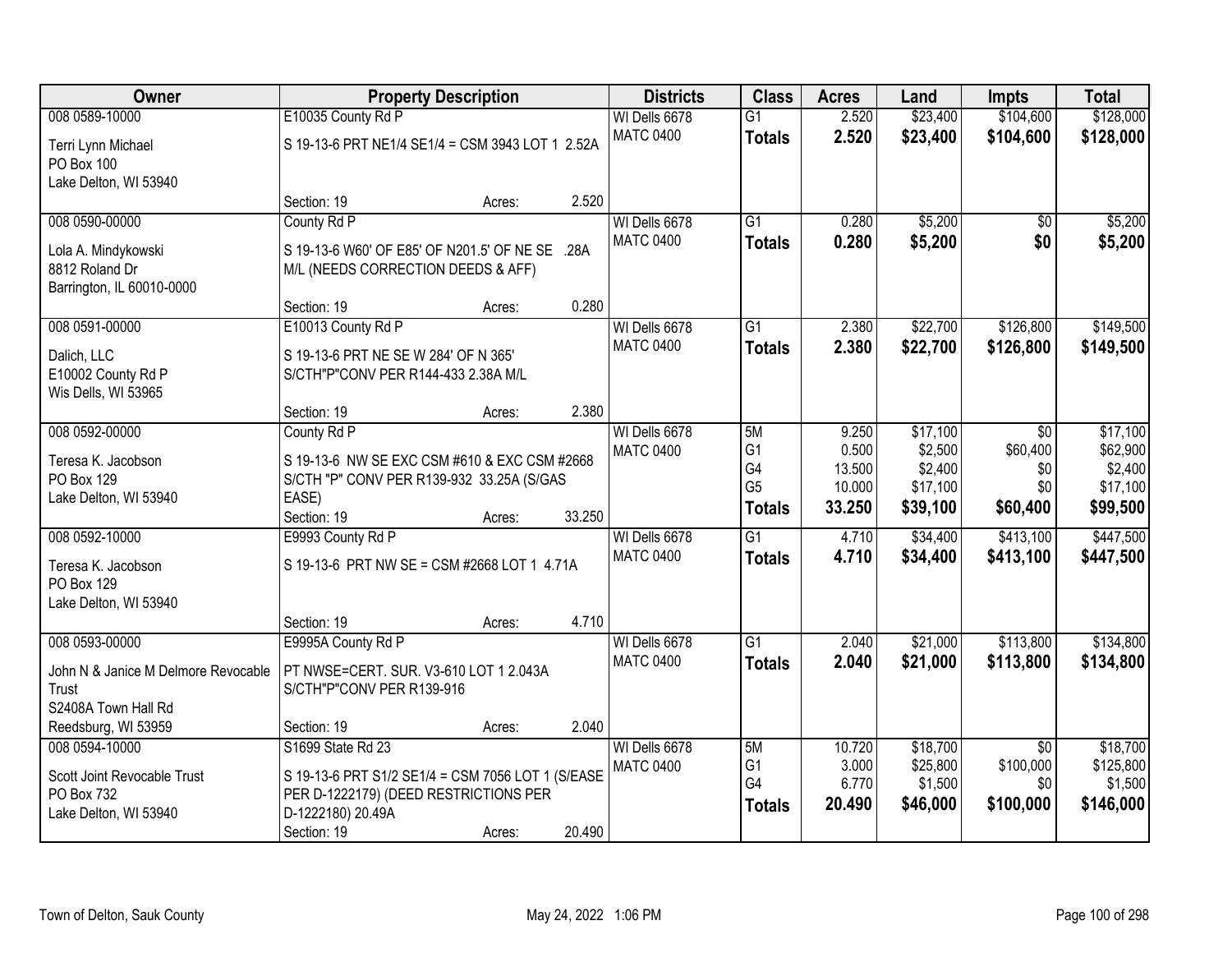| Owner                                                                        | <b>Property Description</b>                                                                                                                                                           | <b>Districts</b>                  | <b>Class</b>    | <b>Acres</b>   | Land              | Impts                  | <b>Total</b>      |
|------------------------------------------------------------------------------|---------------------------------------------------------------------------------------------------------------------------------------------------------------------------------------|-----------------------------------|-----------------|----------------|-------------------|------------------------|-------------------|
| 008 0594-20000                                                               |                                                                                                                                                                                       | WI Dells 6678<br><b>MATC 0400</b> | 5M<br>G4        | 9.610<br>1.500 | \$18,800<br>\$300 | $\overline{50}$<br>\$0 | \$18,800<br>\$300 |
| <b>Scott Living Trust</b><br>PO Box 66                                       | S 19-13-6 PRT SW1/4 SE1/4 = CSM 7056 LOT 2<br>(W/EASE PER D-1222179) (DEED RESTRICTIONS                                                                                               |                                   | G <sub>5</sub>  | 9.000          | \$16,700          | \$0                    | \$16,700          |
| Lake Delton, WI 53940                                                        | PER D-1222180) 20.11A                                                                                                                                                                 |                                   | <b>Totals</b>   | 20.110         | \$35,800          | \$0                    | \$35,800          |
|                                                                              | Section: 19<br>20.110<br>Acres:                                                                                                                                                       |                                   |                 |                |                   |                        |                   |
| 008 0595-00000                                                               |                                                                                                                                                                                       | WI Dells 6678                     | $\overline{X2}$ | 7.710          | \$0               | $\overline{50}$        | \$0               |
| Wis Dept Transportation<br>2101 Wright St<br>Madison, WI 53704               | S 19 T13N R6E HWY LAND IN SE1/4 SE1/4 7.71 A M/L                                                                                                                                      | <b>MATC 0400</b>                  | <b>Totals</b>   | 7.710          | \$0               | \$0                    | \$0               |
|                                                                              | 7.710<br>Section: 19<br>Acres:                                                                                                                                                        |                                   |                 |                |                   |                        |                   |
| 008 0596-00000                                                               | S1633 State Highway 23                                                                                                                                                                | WI Dells 6678                     | $\overline{G2}$ | 17.510         | \$148,800         | \$345,200              | \$494,000         |
| Country Road Rv Park, LLC<br>PO Box 570<br>Lake Delton, WI 53940             | S 19-13-6 THAT PRT SE SE LYING NWLY OF HWY 23<br>EXC CSM #113 & EXC COM SWCOR-N0?4'10"W 66.01<br>ALG WLI-S89?9'53"E 233.15' TO WLI HWY-S21?30'24"\<br>17.510<br>Section: 19<br>Acres: | <b>MATC 0400</b>                  | <b>Totals</b>   | 17.510         | \$148,800         | \$345,200              | \$494,000         |
| 008 0597-00000                                                               | E10090 Xanadu Rd                                                                                                                                                                      | WI Dells 6678                     | X4              | 12.000         | \$0               | \$0                    | \$0               |
| Delton, Town of<br><b>PO Box 148</b><br>Lake Delton, WI 53940                | S 19 T13N R6E PRT OF SE1/4 SE1/4 LY S OF HWY 23<br>& SUBJ TO ROW 12.00A M/L                                                                                                           | <b>MATC 0400</b>                  | <b>Totals</b>   | 12.000         | \$0               | \$0                    | \$0               |
|                                                                              | 12.000<br>Section: 19<br>Acres:                                                                                                                                                       |                                   |                 |                |                   |                        |                   |
| 008 0598-00000                                                               | State Highway 23                                                                                                                                                                      | WI Dells 6678                     | $\overline{G2}$ | 0.410          | \$2,500           | $\overline{50}$        | \$2,500           |
| Country Road Rv Park, LLC<br>PO Box 570<br>Lake Delton, WI 53940             | S 19-13-6 PRT SE1/4 SE1/4 = CSM 113 0.41A                                                                                                                                             | <b>MATC 0400</b>                  | <b>Totals</b>   | 0.410          | \$2,500           | \$0                    | \$2,500           |
|                                                                              | 0.410<br>Section: 19<br>Acres:                                                                                                                                                        |                                   |                 |                |                   |                        |                   |
| 008 0618-00000                                                               | E10109A County Rd P                                                                                                                                                                   | WI Dells 6678                     | $\overline{G1}$ | 1.020          | \$14,100          | \$62,300               | \$76,400          |
| Angelo Rigoberto Camacho Aldaz<br>8828 Highland Ave SW<br>Lakewood, WA 98498 | S 20-13-6 PRT NW SW COM INTERS WLI & C\L<br>HWY-S330'- E132'-N TO C\L HWY-WLY ALG HWY TO<br>POB & ALSO CSM #2421 OUTLOT 1 1.02A<br>1.020<br>Section: 20<br>Acres:                     | <b>MATC 0400</b>                  | <b>Totals</b>   | 1.020          | \$14,100          | \$62,300               | \$76,400          |
| 008 0619-00000                                                               | E10159 County Rd P                                                                                                                                                                    | WI Dells 6678                     | $\overline{G1}$ | 2.080          | \$21,200          | \$67,800               | \$89,000          |
| Gloria J. Luke<br>PO Box 88<br>Lake Delton, WI 53940-0000                    | S 20-13-6 PRT NW SW = CSM #2421 LOT 1 2.08A                                                                                                                                           | <b>MATC 0400</b>                  | <b>Totals</b>   | 2.080          | \$21,200          | \$67,800               | \$89,000          |
|                                                                              | 2.080<br>Section: 20<br>Acres:                                                                                                                                                        |                                   |                 |                |                   |                        |                   |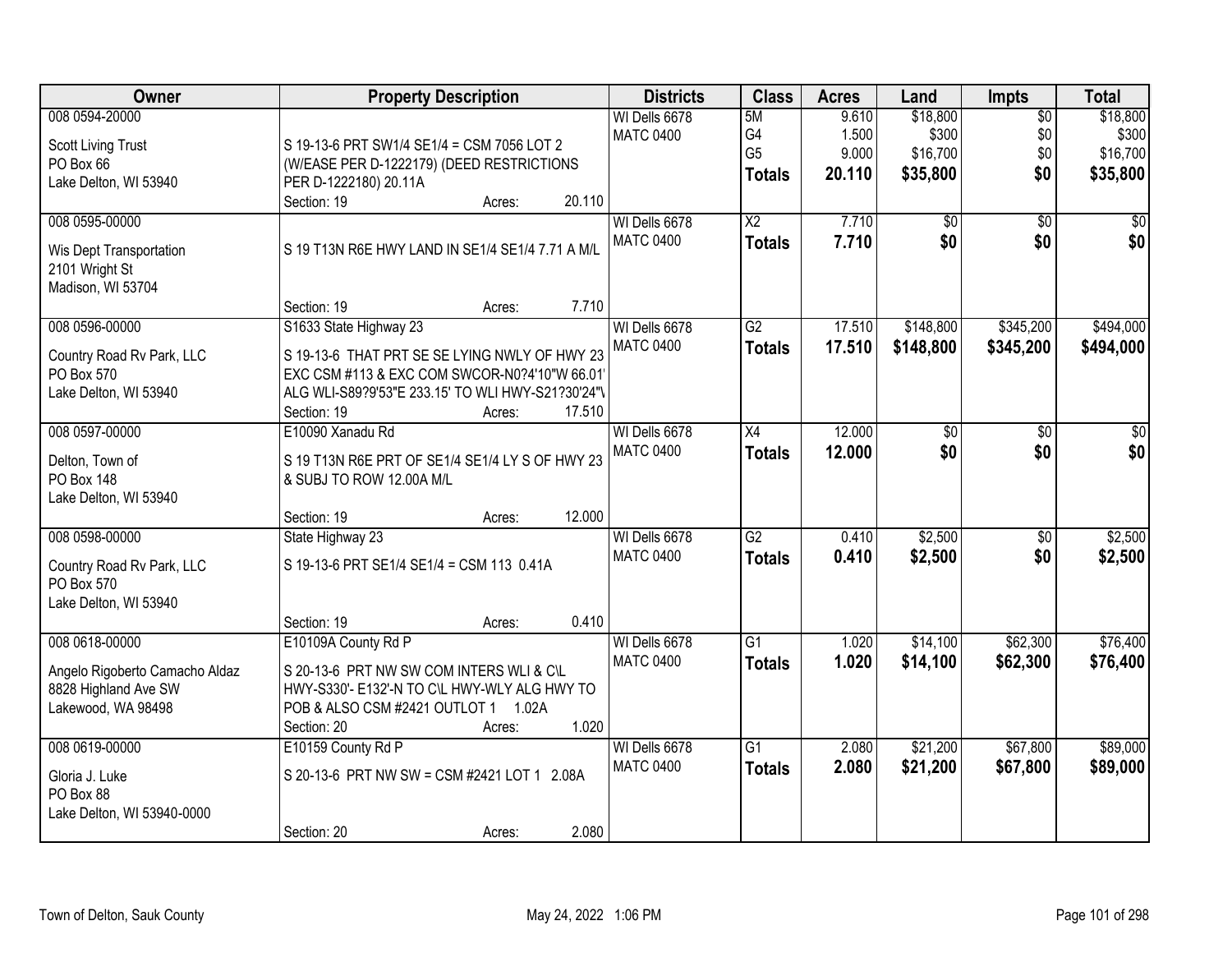| <b>Owner</b>                                                                     | <b>Property Description</b>                                                                                                                                                         |        |       | <b>Districts</b>                  | <b>Class</b>                     | <b>Acres</b>   | Land                   | <b>Impts</b>           | <b>Total</b>            |
|----------------------------------------------------------------------------------|-------------------------------------------------------------------------------------------------------------------------------------------------------------------------------------|--------|-------|-----------------------------------|----------------------------------|----------------|------------------------|------------------------|-------------------------|
| 008 0619-10000                                                                   | E10115 County Rd P                                                                                                                                                                  |        |       | WI Dells 6678                     | $\overline{G1}$                  | 0.670          | \$11,000               | \$26,000               | \$37,000                |
| Linda M. Gantz<br>E10002 County Rd P<br>Wis Dells, WI 53965-0000                 | S 20-13-6 PRT NW SW = CSM #2421 LOT 2 0.67A                                                                                                                                         |        |       | <b>MATC 0400</b>                  | <b>Totals</b>                    | 0.670          | \$11,000               | \$26,000               | \$37,000                |
|                                                                                  | Section: 20                                                                                                                                                                         | Acres: | 0.670 |                                   |                                  |                |                        |                        |                         |
| 008 0620-00000<br>Wis Dept Transportation<br>2101 Wright St<br>Madison, WI 53704 | S 20-13-6 THAT PRT HWY LAND IN NW SW LYING<br>S&W OF C/L NEW CTH P EXT TO S ROW LI HWY 23 &<br>NWLY OF C/L HWY 23 3.61A M/L                                                         |        |       | WI Dells 6678<br><b>MATC 0400</b> | $\overline{X2}$<br><b>Totals</b> | 3.610<br>3.610 | $\overline{50}$<br>\$0 | $\overline{50}$<br>\$0 | $\overline{\$0}$<br>\$0 |
|                                                                                  | Section: 20                                                                                                                                                                         | Acres: | 3.610 |                                   |                                  |                |                        |                        |                         |
| 008 0622-00000<br>Northern Natural Gas Co<br>1111 S 103rd St<br>Omaha, NE 68124  | E10191 County Rd P<br>S 20 T13N R6E PCL IN NW1/4 SW1/4 COM AT SE<br>COR-N0DG44'W459 .4'-S70DG32'W105.25' ALG CTRLI<br>HWY 23- N36DG28'W280.9' ALG CTRLI CO.RD"P"EXT-<br>Section: 20 | Acres: | 0.170 | WI Dells 6678<br><b>MATC 0400</b> | X4<br><b>Totals</b>              | 0.170<br>0.170 | $\overline{50}$<br>\$0 | $\overline{50}$<br>\$0 | $\overline{30}$<br>\$0  |
| 008 0625-00000                                                                   | E10175 County Rd P                                                                                                                                                                  |        |       | WI Dells 6678                     | $\overline{X4}$                  | 8.350          | $\overline{30}$        | $\overline{30}$        | $\overline{50}$         |
| American Transmission Company, LLC<br>PO Box 47<br>Waukesha, WI 53187            | S 20-13-6 PRT W1/2 SW1/4 = CSM #4765 LOT 1<br>8.35A (S/EASE PER D-830146)<br>Section: 20                                                                                            | Acres: | 8.350 | <b>MATC 0400</b>                  | <b>Totals</b>                    | 8.350          | \$0                    | \$0                    | \$0                     |
| 008 0626-00000                                                                   |                                                                                                                                                                                     |        |       | WI Dells 6678                     | $\overline{G2}$                  | 5.110          | \$35,300               | \$0                    | \$35,300                |
| Country Road Rv Park, LLC<br>PO Box 570<br>Lake Delton, WI 53940                 | S 20-13-6 PRT NW SW PER SUR R-1098 LOT 2<br>5.110A<br>Section: 20                                                                                                                   | Acres: | 5.110 | <b>MATC 0400</b>                  | <b>Totals</b>                    | 5.110          | \$35,300               | \$0                    | \$35,300                |
| 008 0632-00000                                                                   |                                                                                                                                                                                     |        |       | WI Dells 6678                     | $\overline{X2}$                  | 0.140          | $\overline{50}$        | \$0                    | $\frac{1}{2}$           |
| Wis Dept Transportation<br>2101 Wright St<br>Madison, WI 53704                   | S 20-13-6 THAT PRT HWY LAND IN SW SW LYING<br>NWLY OF C/L HWY 23 0.14A M/L                                                                                                          |        |       | <b>MATC 0400</b>                  | <b>Totals</b>                    | 0.140          | \$0                    | \$0                    | \$0                     |
|                                                                                  | Section: 20                                                                                                                                                                         | Acres: | 0.140 |                                   |                                  |                |                        |                        |                         |
| 008 0636-00000<br>Wis Dept Transportation<br>2101 Wright St<br>Madison, WI 53704 | S 20 T13N R6E HWY LAND IN SE1/4 SW1/4 1.13 A M/L<br>Section: 20                                                                                                                     | Acres: | 1.130 | WI Dells 6678<br><b>MATC 0400</b> | $\overline{X2}$<br><b>Totals</b> | 1.130<br>1.130 | $\overline{60}$<br>\$0 | $\overline{30}$<br>\$0 | $\overline{30}$<br>\$0  |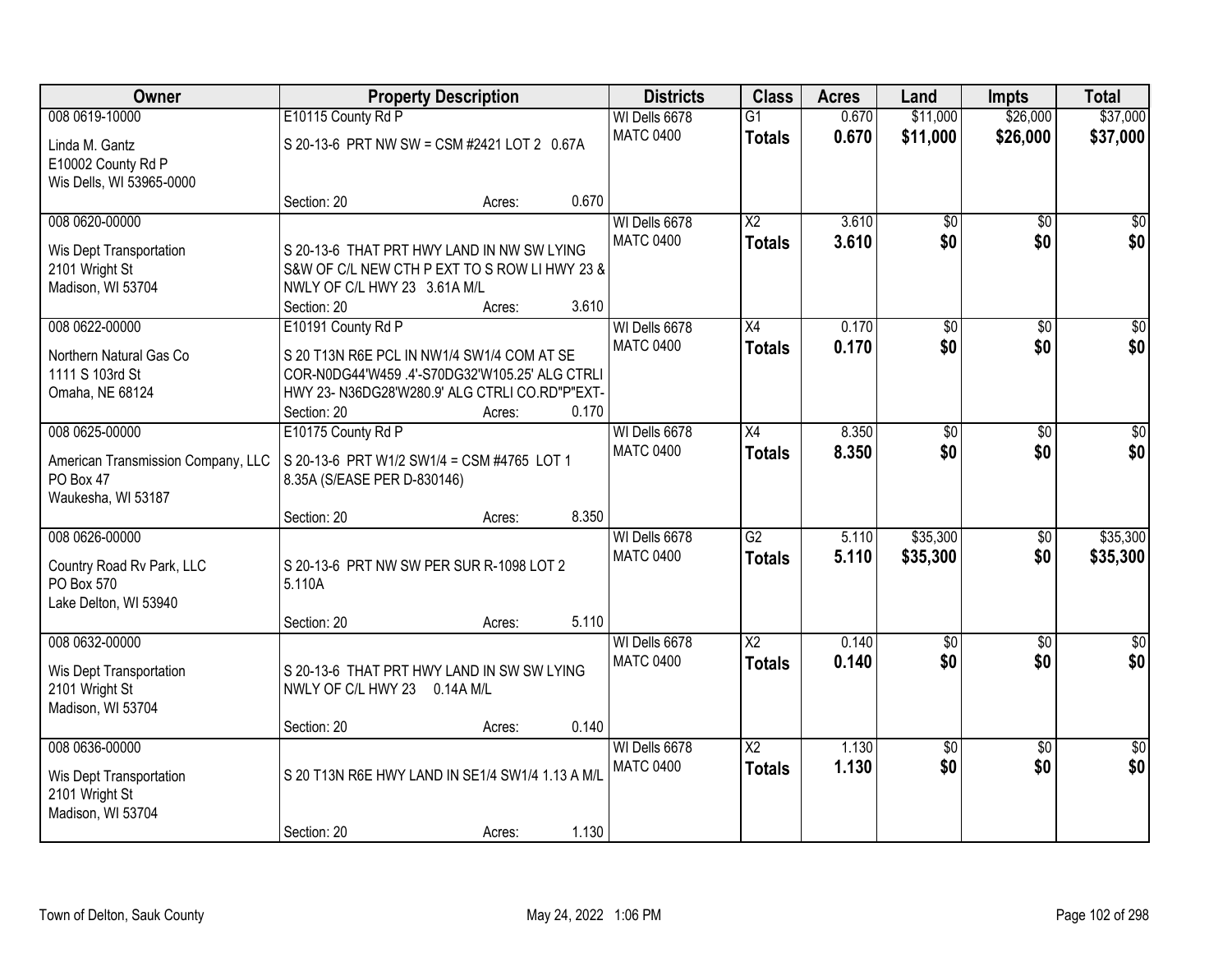| Owner                                  | <b>Property Description</b>                                                           | <b>Districts</b>                | <b>Class</b>           | <b>Acres</b> | Land     | <b>Impts</b>    | <b>Total</b> |
|----------------------------------------|---------------------------------------------------------------------------------------|---------------------------------|------------------------|--------------|----------|-----------------|--------------|
| 008 0644-10000                         | E10466 Xanadu Rd                                                                      | WI Dells 6678                   | $\overline{G1}$        | 1.030        | \$14,200 | \$54,800        | \$69,000     |
| Brian K. Mc Alpin                      | S 20-13-6 PRT E1/2 SE1/4= CSM 2311 LOT 2 (FMLY                                        | <b>MATC 0400</b>                | <b>Totals</b>          | 1.030        | \$14,200 | \$54,800        | \$69,000     |
| E10466 Xanadu Rd                       | PRT CSM 859) 1.03A                                                                    |                                 |                        |              |          |                 |              |
| Wis Dells, WI 53965                    |                                                                                       |                                 |                        |              |          |                 |              |
|                                        | 1.030<br>Section: 20<br>Acres:                                                        |                                 |                        |              |          |                 |              |
| 008 0655-00000                         | E10368 Xanadu Rd                                                                      | WI Dells 6678                   | G1                     | 1.000        | \$14,000 | \$116,400       | \$130,400    |
|                                        | Trust Agreement of Richard F Hudzinski   S 20-13-06 SW SE LYING N OF XANADU RD & E OF | <b>MATC 0400</b>                | G <sub>5</sub>         | 9.320        | \$17,300 | \$0             | \$17,300     |
| E10368 Xanadu Rd                       | I-90 PER R 180-785 14.32A                                                             |                                 | G <sub>6</sub>         | 4.000        | \$15,600 | \$0             | \$15,600     |
| Wis Dells, WI 53965                    |                                                                                       |                                 | <b>Totals</b>          | 14.320       | \$46,900 | \$116,400       | \$163,300    |
|                                        | 14.320<br>Section: 20<br>Acres:                                                       |                                 |                        |              |          |                 |              |
| 008 0658-00000                         | Xanadu Rd                                                                             | WI Dells 6678                   | $\overline{G1}$        | 1.160        | \$15,100 | $\sqrt{6}$      | \$15,100     |
| Susan A. Davis                         | S 20 T13N R6E PARC OF LAND LYING BETW E LI OF                                         | <b>MATC 0400</b>                | <b>Totals</b>          | 1.160        | \$15,100 | \$0             | \$15,100     |
| PO Box 130                             | SW1/4 SE1/4 & C/L VACATED DODGE ST N OF HWY                                           |                                 |                        |              |          |                 |              |
| Lake Delton, WI 53940                  | 23 1.16 A M/L                                                                         |                                 |                        |              |          |                 |              |
|                                        | Section: 20<br>1.160<br>Acres:                                                        |                                 |                        |              |          |                 |              |
| 008 0659-00000                         | Xanadu Rd                                                                             | WI Dells 6678                   | $\overline{G1}$        | 0.650        | \$10,800 | $\overline{50}$ | \$10,800     |
| <b>Graham Stewart</b>                  | S 20 T13N R6E PARCEL OF LAND LYING BETW E LI                                          | <b>MATC 0400</b>                | <b>Totals</b>          | 0.650        | \$10,800 | \$0             | \$10,800     |
| 848 Mocking Bird Dr                    | SW1/4 SE1/4 & C/L VACATED DODGE ST LYING S                                            |                                 |                        |              |          |                 |              |
| Antioch, IL 60002                      | HWY 23 EXC S 85.50'                                                                   |                                 |                        |              |          |                 |              |
|                                        | 0.650<br>Section: 20<br>Acres:                                                        |                                 |                        |              |          |                 |              |
| 008 0660-00000                         |                                                                                       | WI Dells 6678                   | $\overline{\text{X2}}$ | 11.540       | \$0      | \$0             | $\sqrt{50}$  |
| Wis Dept Transportation                | S 20 T13N R6E HWY LAND IN SW1/4 SE1/4 11.54 A                                         | <b>MATC 0400</b>                | <b>Totals</b>          | 11.540       | \$0      | \$0             | \$0          |
| 2101 Wright St                         | M/L                                                                                   |                                 |                        |              |          |                 |              |
| Madison, WI 53704                      |                                                                                       |                                 |                        |              |          |                 |              |
|                                        | 11.540<br>Section: 20<br>Acres:                                                       |                                 |                        |              |          |                 |              |
| 008 0661-00000                         | Ishnala Rd                                                                            | Mirror Lake Mgmt                | $\overline{G1}$        | 1.900        | \$78,300 | $\sqrt{$0}$     | \$78,300     |
| Judith A Waterman Survivor's Trust     | S 20-13-6 THAT PRT SE1/4 SE1/4 LYING S & E OF C/L                                     | 8040                            | <b>Totals</b>          | 1.900        | \$78,300 | \$0             | \$78,300     |
| 1142 Paper Fig Ct                      | OF DELL CREEK 1.90A M/L                                                               | WI Dells 6678                   |                        |              |          |                 |              |
| Sanibel, FL 33957                      |                                                                                       | <b>MATC 0400</b><br>Mirror Lake |                        |              |          |                 |              |
|                                        | 1.900<br>Section: 20<br>Acres:                                                        | <b>Managment District</b>       |                        |              |          |                 |              |
| 008 0662-00000                         | White Birch Dr                                                                        | Mirror Lake Mgmt                | $\overline{G1}$        | 1.000        | \$14,000 | $\overline{50}$ | \$14,000     |
|                                        |                                                                                       | 8040                            | <b>Totals</b>          | 1.000        | \$14,000 | \$0             | \$14,000     |
| Dean Camp                              | S 20-13-6 LAND BETWEEN CTR LI OF DELL CREEK &                                         | WI Dells 6678                   |                        |              |          |                 |              |
| 547 Morris St<br>Fond Du Lac, WI 54935 | PLAT LI VILLAGE OF DELTON IN SE SE V212 P 155<br>1.00A                                | <b>MATC 0400</b>                |                        |              |          |                 |              |
|                                        | 1.000<br>Section: 20<br>Acres:                                                        | Mirror Lake                     |                        |              |          |                 |              |
|                                        |                                                                                       | <b>Managment District</b>       |                        |              |          |                 |              |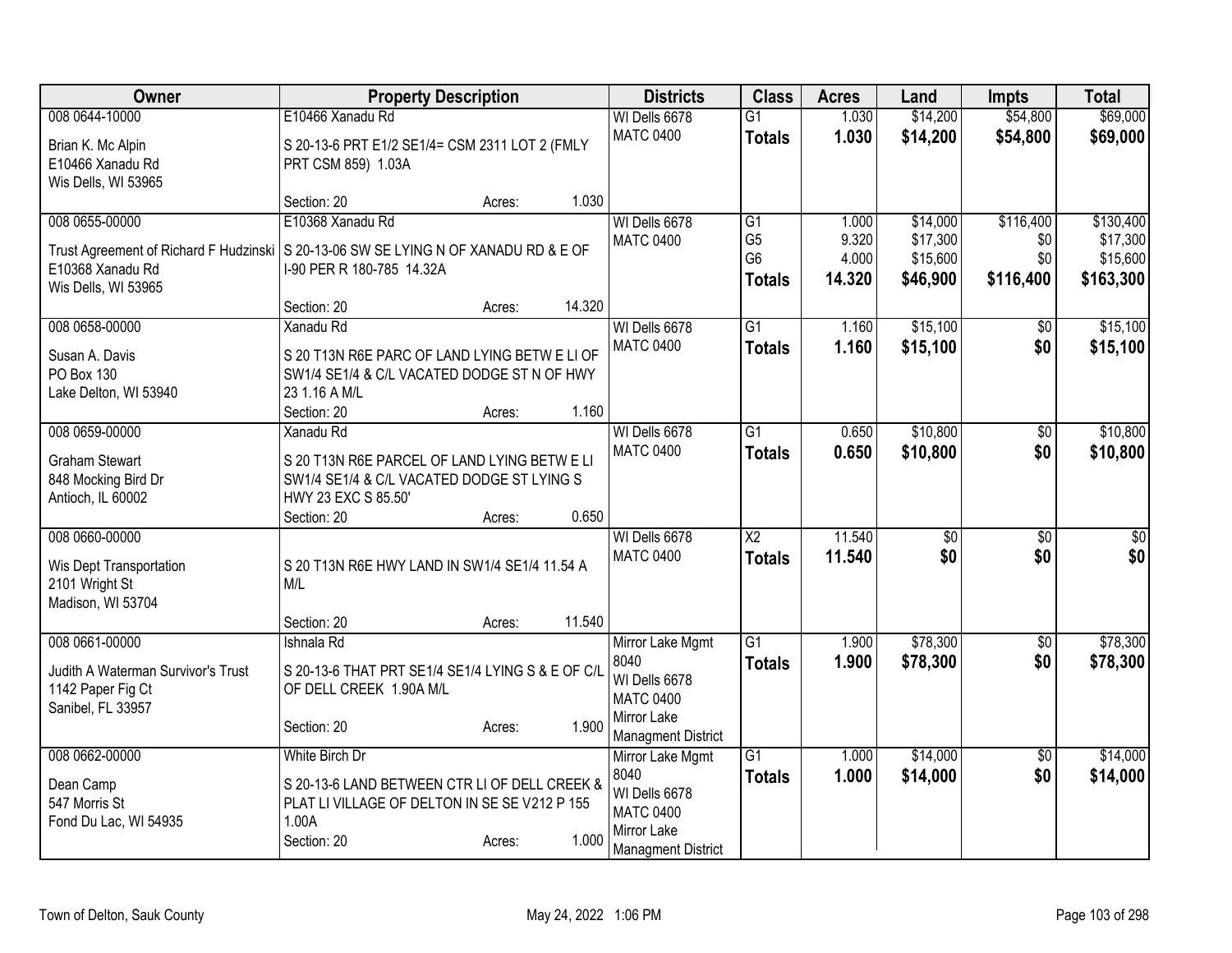| Owner                                                                                       | <b>Property Description</b>                                                                                                                                      |                  |        | <b>Districts</b>                                                                                          | <b>Class</b>                                      | <b>Acres</b>                               | Land                                                   | <b>Impts</b>                                            | <b>Total</b>                                             |
|---------------------------------------------------------------------------------------------|------------------------------------------------------------------------------------------------------------------------------------------------------------------|------------------|--------|-----------------------------------------------------------------------------------------------------------|---------------------------------------------------|--------------------------------------------|--------------------------------------------------------|---------------------------------------------------------|----------------------------------------------------------|
| 008 0665-00000<br>Sauk County<br>505 Broadway<br>Baraboo, WI 53913-0000                     | (MIRROR LAKE DAM) PRT SW SW COM 66.2' W OF<br>SE COR LT 13 BLK 69 VILL LAKE DELTON, S69?31'W<br>139.62' TO POB; N62?22'W 67.47'; S63?35'W 50.68';<br>Section: 21 | Acres:           | 0.650  | Mirror Lake Mgmt<br>8040<br>WI Dells 6678<br><b>MATC 0400</b><br>Mirror Lake<br><b>Managment District</b> | X3<br><b>Totals</b>                               | 0.650<br>0.650                             | $\overline{50}$<br>\$0                                 | $\overline{50}$<br>\$0                                  | $\sqrt{50}$<br>\$0                                       |
| 008 0669-00000<br>Kraus Real Estate & Builders<br>722 Lois Dr<br>Sun Prairie, WI 53590-0000 | S 21 T13N R6E 0.04A BEG AT SECOR TIMME MILL<br>LT, TH N2DG15'W TO C/L DELL CK, TH DOWN CTR SD<br>CK TO C/L BURRITT AVE, TH SLY ALG C/L SD AVE TO<br>Section: 21  | Acres:           | 0.040  | Mirror Lake Mgmt<br>8040<br>WI Dells 6678<br><b>MATC 0400</b><br>Mirror Lake<br><b>Managment District</b> | $\overline{G5}$<br><b>Totals</b>                  | 0.040<br>0.040                             | \$100<br>\$100                                         | $\overline{50}$<br>\$0                                  | \$100<br>\$100                                           |
| 008 0685-00000<br>David R Kissack Living Trust<br>PO Box 57<br>Lake Delton, WI 53940        | S 22 T13N R6E SE1/4 SW1/4 40.00A (S/EASE PER<br>D-920181)                                                                                                        |                  |        | WI Dells 6678<br><b>MATC 0400</b>                                                                         | 5M<br>G4<br>G <sub>5</sub><br><b>Totals</b>       | 22.000<br>17.000<br>1.000<br>40.000        | \$40,700<br>\$4,400<br>\$100<br>\$45,200               | \$0<br>\$0<br>\$0<br>\$0                                | \$40,700<br>\$4,400<br>\$100<br>\$45,200                 |
|                                                                                             | Section: 22                                                                                                                                                      | Acres:           | 40.000 |                                                                                                           |                                                   |                                            |                                                        |                                                         |                                                          |
| 008 0690-00000<br>Kathleen Kasdorf Radcliff<br>E11324 Hillman Rd<br>Baraboo, WI 53913       | E11324 Hillman Rd<br>S 22-13-6 E1/2 SE SE (S\EASE)<br>Section: 22                                                                                                | 20.00A<br>Acres: | 20.000 | WI Dells 6678<br><b>MATC 0400</b>                                                                         | 5M<br>G4<br>G <sub>5</sub><br>G7<br><b>Totals</b> | 9.000<br>7.000<br>3.000<br>1.000<br>20.000 | \$16,300<br>\$1,600<br>\$3,800<br>\$14,000<br>\$35,700 | $\overline{50}$<br>\$0<br>\$0<br>\$103,700<br>\$103,700 | \$16,300<br>\$1,600<br>\$3,800<br>\$117,700<br>\$139,400 |
| 008 0691-21000                                                                              | E11234 Hillman Rd                                                                                                                                                |                  |        | WI Dells 6678                                                                                             | $\overline{G2}$                                   | 3.910                                      | \$92,700                                               | \$877,500                                               | \$970,200                                                |
| Self Storage of Wisconsin Dells, LLC<br>651 W Prairie St<br>Columbus, WI 53925              | S 22-13-6 PRT SE1/4 SE1/4 = CSM 6733 LOT 1 (FMLY<br>PRT CSM?S 2487 & 5404) 3.91A<br>Section: 22                                                                  | Acres:           | 3.910  | <b>MATC 0400</b>                                                                                          | <b>Totals</b>                                     | 3.910                                      | \$92,700                                               | \$877,500                                               | \$970,200                                                |
| 008 0707-00000<br>Kathleen Kasdorf Radcliff<br>E11324 Hillman Rd<br>Baraboo, WI 53913       | S 23-13-6 S1\2 SW SW 20.00 A                                                                                                                                     |                  |        | WI Dells 6678<br><b>MATC 0400</b>                                                                         | 5M<br>G4<br>G <sub>5</sub><br><b>Totals</b>       | 1.000<br>17.000<br>2.000<br>20.000         | \$1,800<br>\$3,900<br>\$500<br>\$6,200                 | $\overline{50}$<br>\$0<br>\$0<br>\$0                    | \$1,800<br>\$3,900<br>\$500<br>\$6,200                   |
|                                                                                             | Section: 23                                                                                                                                                      | Acres:           | 20.000 |                                                                                                           |                                                   |                                            |                                                        |                                                         |                                                          |
| 008 0707-10000<br>Kathleen Kasdorf Radcliff<br>E11324 Hillman Rd<br>Baraboo, WI 53913       | E11324 Hillman Rd<br>S 23-13-6 N1\2 SW SW (W\ 2RD EASE OVER S1\2 SW<br>SW) 20.00A<br>Section: 23                                                                 | Acres:           | 20.000 | WI Dells 6678<br><b>MATC 0400</b>                                                                         | 5M<br>G4<br>G <sub>5</sub><br>G7<br><b>Totals</b> | 8.000<br>6.000<br>4.000<br>2.000<br>20.000 | \$14,600<br>\$1,300<br>\$7,400<br>\$23,000<br>\$46,300 | $\overline{50}$<br>\$0<br>\$0<br>\$64,000<br>\$64,000   | \$14,600<br>\$1,300<br>\$7,400<br>\$87,000<br>\$110,300  |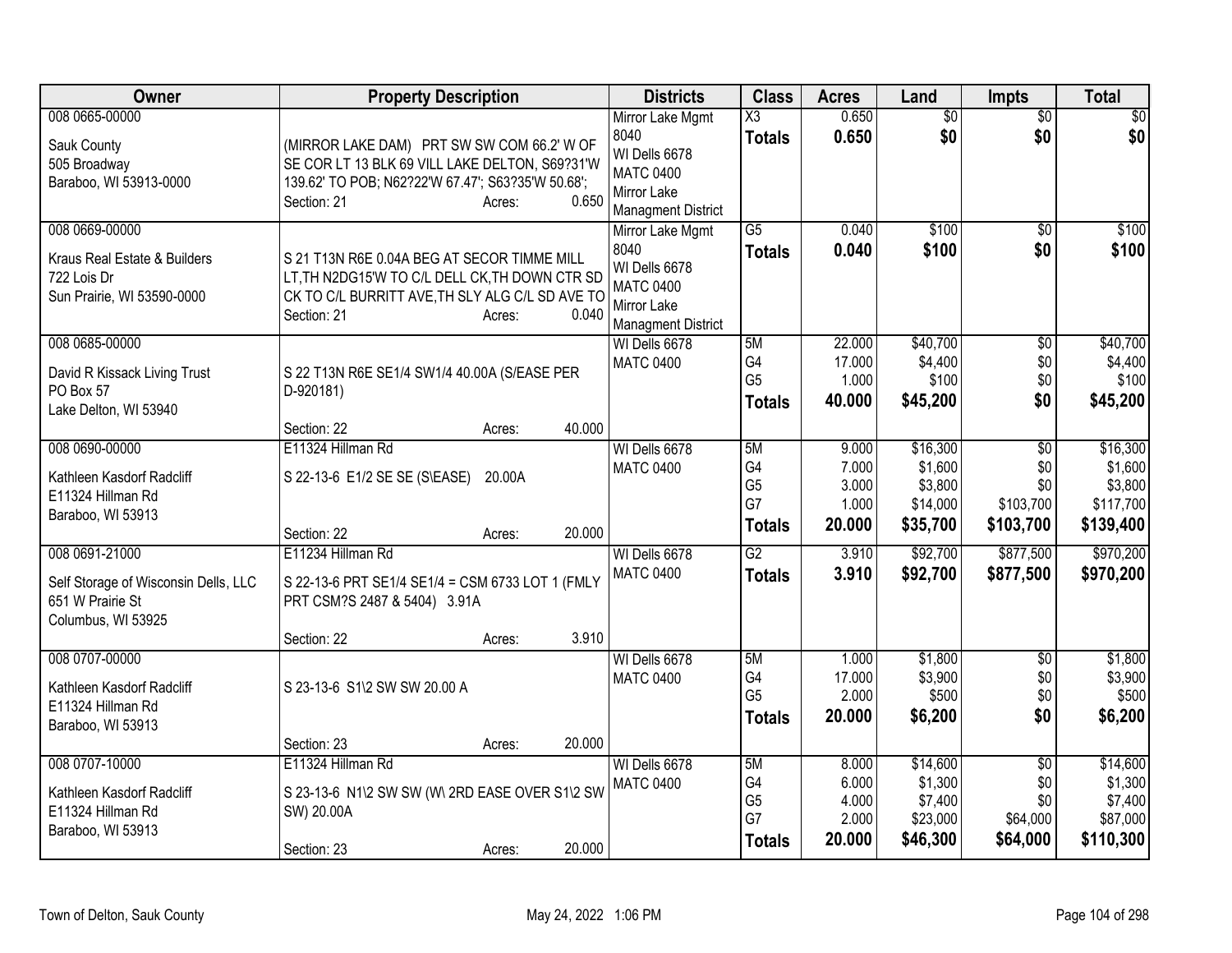| Owner                                                                                | <b>Property Description</b>                                                                                                                                                                               | <b>Districts</b>                  | <b>Class</b>                                             | <b>Acres</b>                       | Land                                        | <b>Impts</b>                              | <b>Total</b>                                  |
|--------------------------------------------------------------------------------------|-----------------------------------------------------------------------------------------------------------------------------------------------------------------------------------------------------------|-----------------------------------|----------------------------------------------------------|------------------------------------|---------------------------------------------|-------------------------------------------|-----------------------------------------------|
| 008 0709-00000<br>Glenn A. Schoenbeck<br>E11452 Hillman Rd<br>Baraboo, WI 53913-0000 | S 23-13-6 PRT SE SW COM SW COR-N660'-S88?0'E<br>330'-S660'- N88?0'W 330' TO POB 5.00A M/L                                                                                                                 | WI Dells 6678<br><b>MATC 0400</b> | $\overline{G1}$<br><b>Totals</b>                         | 5.000<br>5.000                     | \$35,800<br>\$35,800                        | $\overline{50}$<br>\$0                    | \$35,800<br>\$35,800                          |
|                                                                                      | 5.000<br>Section: 23<br>Acres:                                                                                                                                                                            |                                   |                                                          |                                    |                                             |                                           |                                               |
| 008 0710-00000<br>Glenn A. Schoenbeck<br>E11452 Hillman Rd<br>Baraboo, WI 53913-0000 | E11452 Hillman Rd<br>S 23 T13N R6E E330' OF W660' OF S660' OF SE1/4<br>SW1/4 5.00A<br>5.000<br>Section: 23<br>Acres:                                                                                      | WI Dells 6678<br><b>MATC 0400</b> | $\overline{G1}$<br><b>Totals</b>                         | 5.000<br>5.000                     | \$35,800<br>\$35,800                        | \$169,000<br>\$169,000                    | \$204,800<br>\$204,800                        |
| 008 0712-00000                                                                       |                                                                                                                                                                                                           | WI Dells 6678                     | G4                                                       | 10.610                             | \$2,400                                     | \$0                                       | \$2,400                                       |
| William A. Nehring Jr<br>819 Elm St<br>Wis Dells, WI 53965-0000                      | S 23-13-6 NE SE EXC S69' W OF C/L HWY & EXC<br>CSM'S #2944 & #5925 10.61A M/L                                                                                                                             | <b>MATC 0400</b>                  | <b>Totals</b>                                            | 10.610                             | \$2,400                                     | \$0                                       | \$2,400                                       |
|                                                                                      | 10.610<br>Section: 23<br>Acres:                                                                                                                                                                           |                                   |                                                          |                                    |                                             |                                           |                                               |
| 008 0712-10000<br>William A. Nehring<br>819 Elm St<br>Wis Dells, WI 53965-0000       | S1570A County Rd T<br>S 23-13-6 PRT E1/2 SE1/4 = CSM #2944 LOT 1<br>15.21A                                                                                                                                | WI Dells 6678<br><b>MATC 0400</b> | G4<br>G <sub>5</sub><br>G7<br><b>Totals</b>              | 6.000<br>7.210<br>2.000<br>15.210  | \$1,200<br>\$11,200<br>\$23,000<br>\$35,400 | $\sqrt{6}$<br>\$0<br>\$79,300<br>\$79,300 | \$1,200<br>\$11,200<br>\$102,300<br>\$114,700 |
|                                                                                      | 15.210<br>Section: 23<br>Acres:                                                                                                                                                                           |                                   |                                                          |                                    |                                             |                                           |                                               |
| 008 0712-20000<br>Dells Dynasty, LLC<br>201 Christina Dr<br>East Dundee, IL 60118    | S 23-13-6 PRT NE SE = CSM #5925 LOT 1 15.33A                                                                                                                                                              | WI Dells 6678<br><b>MATC 0400</b> | $\overline{G4}$<br>G <sub>5</sub><br><b>Totals</b>       | 12.330<br>3.000<br>15.330          | \$2,700<br>\$3,800<br>\$6,500               | $\overline{50}$<br>\$0<br>\$0             | \$2,700<br>\$3,800<br>\$6,500                 |
|                                                                                      | 15.330<br>Section: 23<br>Acres:                                                                                                                                                                           |                                   |                                                          |                                    |                                             |                                           |                                               |
| 008 0713-00000<br>William A. Nehring III<br>S1569A County Rd T<br>Baraboo, WI 53913  | S1569A County Rd T<br>S 23-13-6 PRT SE1/4 COM SW COR NE SE-N1?10'W<br>49'-E 156.7' TO C/L CTH T & POB-W 484.7'-S<br>227.8'-S64?35'E 296.6' TO C/L- NE ALG C/L 418.7' TO<br>2.840<br>Section: 23<br>Acres: | WI Dells 6678<br><b>MATC 0400</b> | $\overline{G1}$<br><b>Totals</b>                         | 2.840<br>2.840                     | \$25,000<br>\$25,000                        | \$187,200<br>\$187,200                    | \$212,200<br>\$212,200                        |
| 008 0715-10000<br>Jameson Family, LLC<br>S1793A County Rd A<br>Baraboo, WI 53913     | S1645 County Rd T<br>S 23-13-6 THAT PRT SW SE LYING S & E OF C/L CTY<br>RD T 14.50A M/L<br>14.500<br>Section: 23<br>Acres:                                                                                | WI Dells 6678<br><b>MATC 0400</b> | $\overline{G1}$<br>G4<br>G <sub>5</sub><br><b>Totals</b> | 0.250<br>12.500<br>1.750<br>14.500 | \$4,700<br>\$2,900<br>\$3,300<br>\$10,900   | \$5,300<br>\$0<br>\$0<br>\$5,300          | \$10,000<br>\$2,900<br>\$3,300<br>\$16,200    |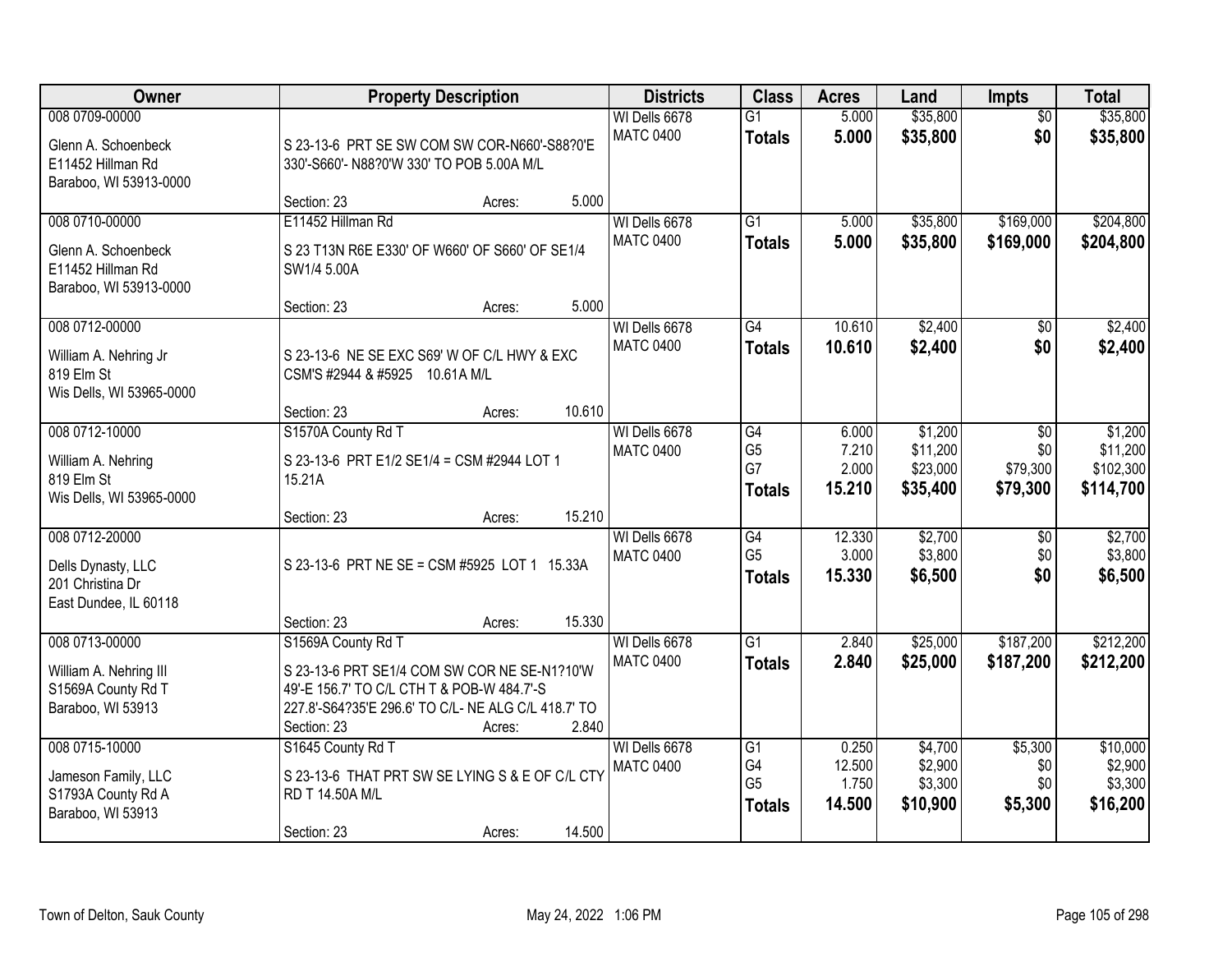| Owner                                     | <b>Property Description</b>                       | <b>Districts</b> | <b>Class</b>         | <b>Acres</b> | Land     | <b>Impts</b>    | <b>Total</b>    |
|-------------------------------------------|---------------------------------------------------|------------------|----------------------|--------------|----------|-----------------|-----------------|
| 008 0716-00000                            | S1571 County Rd T                                 | WI Dells 6678    | $\overline{G1}$      | 2.300        | \$22,300 | \$37,700        | \$60,000        |
| Brook E. Lagerwall                        | S 23-13-6 COM NECOR SWSE-N1? 10'W ALG ELI 49'-V   | <b>MATC 0400</b> | <b>Totals</b>        | 2.300        | \$22,300 | \$37,700        | \$60,000        |
| PO Box 206                                | PARA SLI 328'-S227.8' TO POB-S64? 35'E 296.6'-ALG |                  |                      |              |          |                 |                 |
| Wilmot, WI 53192-0000                     | ARC CHORD BEARS S50?W 160.66'-S51?32' W           |                  |                      |              |          |                 |                 |
|                                           | 2.300<br>Section: 23<br>Acres:                    |                  |                      |              |          |                 |                 |
| 008 0717-00000                            | E11511 Hillman Rd                                 | WI Dells 6678    | $\overline{G1}$      | 2.400        | \$22,800 | \$118,000       | \$140,800       |
|                                           |                                                   | <b>MATC 0400</b> | <b>Totals</b>        | 2.400        | \$22,800 | \$118,000       | \$140,800       |
| Jeffrey Robert Olson<br>E11511 Hillman Rd | S 23-13-6 THAT PRT OF SE SW & SW SE LYING S OF    |                  |                      |              |          |                 |                 |
| Baraboo, WI 53913-0000                    | HILLMAN RD & W OF CTH T 2.4A M/L                  |                  |                      |              |          |                 |                 |
|                                           | 2.400<br>Section: 23<br>Acres:                    |                  |                      |              |          |                 |                 |
| 008 0719-00000                            | County Rd T                                       | WI Dells 6678    | G4                   | 30.000       | \$6,400  | \$0             | \$6,400         |
|                                           |                                                   | <b>MATC 0400</b> | G <sub>5</sub>       | 7.700        | \$14,800 | \$0             | \$14,800        |
| William A. Nehring Jr                     | S 23-13-6 SE SE LYING SE OF C/L HWY EXC CSM       |                  | <b>Totals</b>        | 37.700       | \$21,200 | \$0             | \$21,200        |
| 819 Elm St                                | #2944 37.7A M/L                                   |                  |                      |              |          |                 |                 |
| Wis Dells, WI 53965-0000                  |                                                   |                  |                      |              |          |                 |                 |
|                                           | 37.700<br>Section: 23<br>Acres:                   |                  |                      |              |          |                 |                 |
| 008 0721-00000                            | S1440 Ringling Rd                                 | WI Dells 6678    | 5M                   | 5.000        | \$8,800  | \$0             | \$8,800         |
| Anthony J. Mackesey                       | S 24-13-6 SW NW EXC TOWN RD PER V293-258 &        | <b>MATC 0400</b> | G4                   | 10.000       | \$2,200  | \$0             | \$2,200         |
| S1444 Ringling Rd                         | EXC CSM'S #3806 & #4427 31.55A M/L (W/EASE        |                  | G <sub>5</sub><br>G7 | 14.550       | \$15,300 | \$0             | \$15,300        |
| Baraboo, WI 53913                         | PER D-757024)                                     |                  |                      | 2.000        | \$23,000 | \$19,300        | \$42,300        |
|                                           | 31.550<br>Section: 24<br>Acres:                   |                  | <b>Totals</b>        | 31.550       | \$49,300 | \$19,300        | \$68,600        |
| 008 0721-10000                            | S1444 Ringling Rd                                 | WI Dells 6678    | $\overline{G1}$      | 2.010        | \$20,900 | \$169,200       | \$190,100       |
|                                           | S 24-13-6 PRT SW NW = CSM #3806 LOT 1 2.01A       | <b>MATC 0400</b> | <b>Totals</b>        | 2.010        | \$20,900 | \$169,200       | \$190,100       |
| Gordon A. Mackesey<br>S1444 Ringling Rd   |                                                   |                  |                      |              |          |                 |                 |
| Baraboo, WI 53913-0000                    |                                                   |                  |                      |              |          |                 |                 |
|                                           | 2.010<br>Section: 24<br>Acres:                    |                  |                      |              |          |                 |                 |
| 008 0721-20000                            | S1492 Ringling Rd                                 | WI Dells 6678    | $\overline{G1}$      | 6.000        | \$39,300 | \$197,800       | \$237,100       |
|                                           |                                                   | <b>MATC 0400</b> | <b>Totals</b>        | 6.000        | \$39,300 | \$197,800       | \$237,100       |
| Anthony J. Mackesey                       | S 24-13-6 PRT SW NW = CSM #4427 LOT 1 5.988A      |                  |                      |              |          |                 |                 |
| S1492 Ringling Rd                         | (S/EASE PER D-757024)                             |                  |                      |              |          |                 |                 |
| Baraboo, WI 53913                         |                                                   |                  |                      |              |          |                 |                 |
|                                           | 6.000<br>Section: 24<br>Acres:                    |                  |                      |              |          |                 |                 |
| 008 0722-00000                            |                                                   | WI Dells 6678    | $\overline{X4}$      | 0.440        | \$0      | $\overline{50}$ | $\overline{50}$ |
| Delton, Town of                           | S 24 T13N R6E HWY LAND IN SW1/4 NW1/4 .44 A M/L   | <b>MATC 0400</b> | <b>Totals</b>        | 0.440        | \$0      | \$0             | \$0             |
| <b>PO Box 148</b>                         |                                                   |                  |                      |              |          |                 |                 |
| Lake Delton, WI 53940                     |                                                   |                  |                      |              |          |                 |                 |
|                                           | 0.440<br>Section: 24<br>Acres:                    |                  |                      |              |          |                 |                 |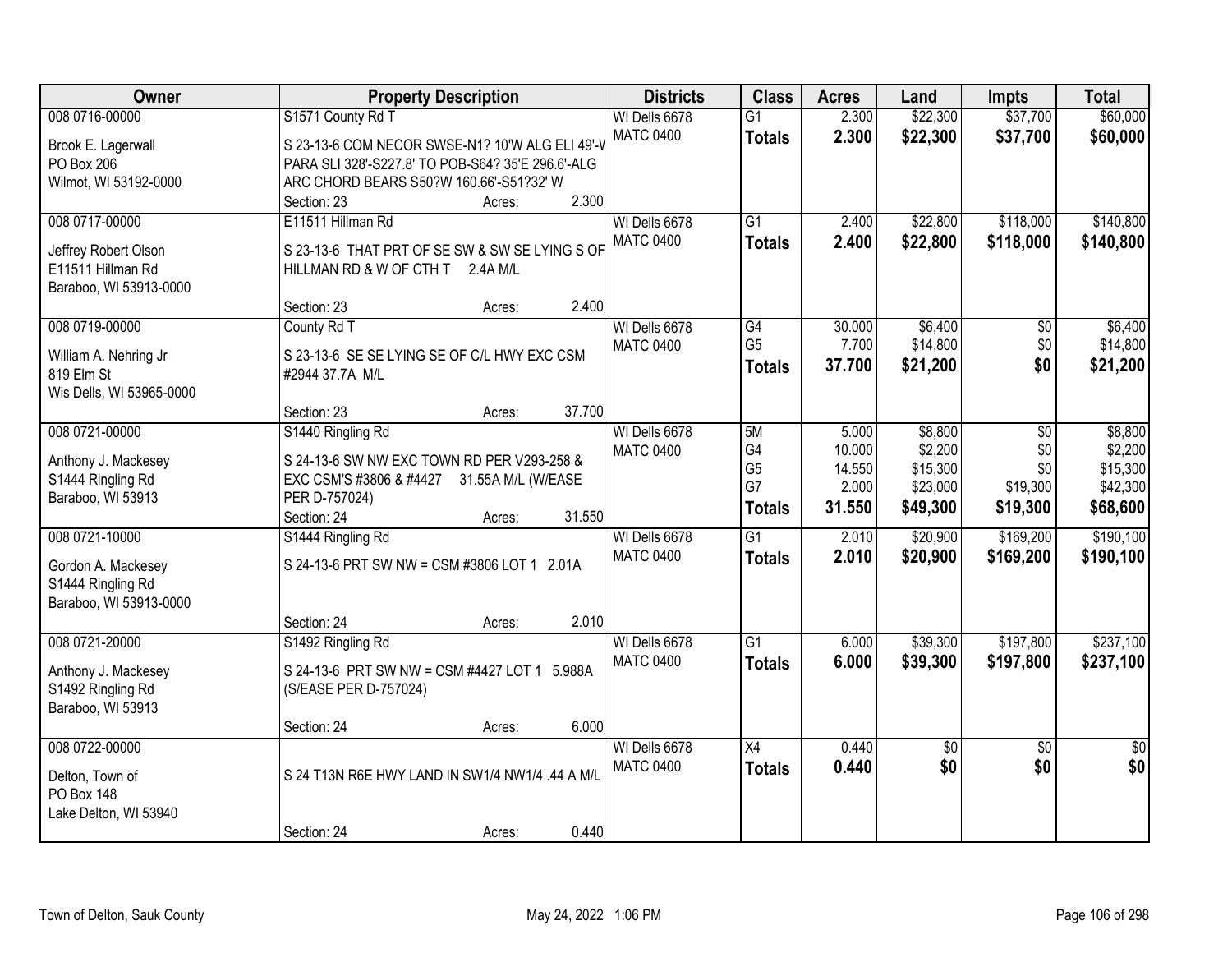| Owner                                                                             |                                                                                           | <b>Property Description</b> |        |                                   | <b>Class</b>                                       | <b>Acres</b>                        | Land                                       | Impts                                | <b>Total</b>                               |
|-----------------------------------------------------------------------------------|-------------------------------------------------------------------------------------------|-----------------------------|--------|-----------------------------------|----------------------------------------------------|-------------------------------------|--------------------------------------------|--------------------------------------|--------------------------------------------|
| 008 0723-00000<br>Anthony J. Mackesey<br>S1444 Ringling Rd<br>Baraboo, WI 53913   | S 24 T13N R6E SE1/4 NW1/4 40.00A                                                          |                             |        | WI Dells 6678<br><b>MATC 0400</b> | $\overline{G5}$<br>G6<br><b>Totals</b>             | 15.000<br>25.000<br>40.000          | \$7,500<br>\$92,500<br>\$100,000           | $\overline{50}$<br>\$0<br>\$0        | \$7,500<br>\$92,500<br>\$100,000           |
|                                                                                   | Section: 24                                                                               | Acres:                      | 40.000 |                                   |                                                    |                                     |                                            |                                      |                                            |
| 008 0724-00000<br>Dells Dynasty, LLC<br>201 Christina Dr<br>East Dundee, IL 60118 | S 24-13-6 NW SW EXC CSM'S #1304, #2133 & #5025<br>23.68A M/L<br>Section: 24               | Acres:                      | 23.680 | WI Dells 6678<br><b>MATC 0400</b> | $\overline{G4}$<br>G <sub>5</sub><br><b>Totals</b> | 21.870<br>1.810<br>23.680           | \$4,800<br>\$3,400<br>\$8,200              | $\overline{50}$<br>\$0<br>\$0        | \$4,800<br>\$3,400<br>\$8,200              |
| 008 0724-10000                                                                    | S1504A Ringling Rd                                                                        |                             |        | WI Dells 6678                     | $\overline{G1}$                                    | 3.090                               | \$26,300                                   | \$135,600                            | \$161,900                                  |
| Henry W. Meyer Jr<br>S1504A Ringling Rd<br>Baraboo, WI 53913-0000                 | S 24-13-06 PRT NW SW BEING LOT 1 OF CSM #1304<br>3.088A                                   |                             |        | <b>MATC 0400</b>                  | <b>Totals</b>                                      | 3.090                               | \$26,300                                   | \$135,600                            | \$161,900                                  |
|                                                                                   | Section: 24                                                                               | Acres:                      | 3.090  |                                   |                                                    |                                     |                                            |                                      |                                            |
| 008 0724-20000<br>Dells Dynasty, LLC<br>201 Christina Dr<br>East Dundee, IL 60118 | S 24-13-6 PRT NW SW & GOVT LOT 5 = CSM #5025<br>LOT 1 15.80A                              |                             |        | WI Dells 6678<br><b>MATC 0400</b> | $\overline{G4}$<br><b>Totals</b>                   | 15.800<br>15.800                    | \$3,500<br>\$3,500                         | \$0<br>\$0                           | \$3,500<br>\$3,500                         |
|                                                                                   | Section: 24                                                                               | Acres:                      | 15.800 |                                   |                                                    |                                     |                                            |                                      |                                            |
| 008 0725-00000<br>Anthony J. Mackesey<br>S1444 Ringling Rd<br>Baraboo, WI 53913   | S 24 T13N R6E FRAC. LOT NO.1 EXC TN ROAD ALG<br><b>WLI PER V293- PG258</b><br>Section: 24 | 28.30A M/L<br>Acres:        | 28.300 | WI Dells 6678<br><b>MATC 0400</b> | 5M<br>G4<br>G <sub>5</sub><br><b>Totals</b>        | 6.000<br>18.000<br>4.300<br>28.300  | \$11,700<br>\$4,000<br>\$1,700<br>\$17,400 | $\overline{50}$<br>\$0<br>\$0<br>\$0 | \$11,700<br>\$4,000<br>\$1,700<br>\$17,400 |
| 008 0726-00000<br>Delton, Town of<br><b>PO Box 148</b><br>Lake Delton, WI 53940   | S 24 T13N R6E HWY LAND IN FRAC LOT 1 .40 A M/L                                            |                             |        | WI Dells 6678<br><b>MATC 0400</b> | X4<br><b>Totals</b>                                | 0.400<br>0.400                      | $\sqrt{50}$<br>\$0                         | $\overline{60}$<br>\$0               | $\frac{1}{6}$<br>\$0                       |
| 008 0727-00000                                                                    | Section: 24<br>E11808 Ringling Rd                                                         | Acres:                      | 0.400  | WI Dells 6678                     | 5M                                                 | 10.000                              | \$17,500                                   | $\overline{50}$                      | \$17,500                                   |
| Dells Dynasty, LLC<br>201 Christina Dr<br>East Dundee, IL 60118                   | S 24 T13N R6E FR LOT NO. 2 39.00A<br>Section: 24                                          | Acres:                      | 39.000 | <b>MATC 0400</b>                  | G4<br>G <sub>5</sub><br>G7<br><b>Totals</b>        | 18.000<br>10.000<br>1.000<br>39.000 | \$3,500<br>\$18,500<br>\$5,000<br>\$44,500 | \$0<br>\$0<br>\$300<br>\$300         | \$3,500<br>\$18,500<br>\$5,300<br>\$44,800 |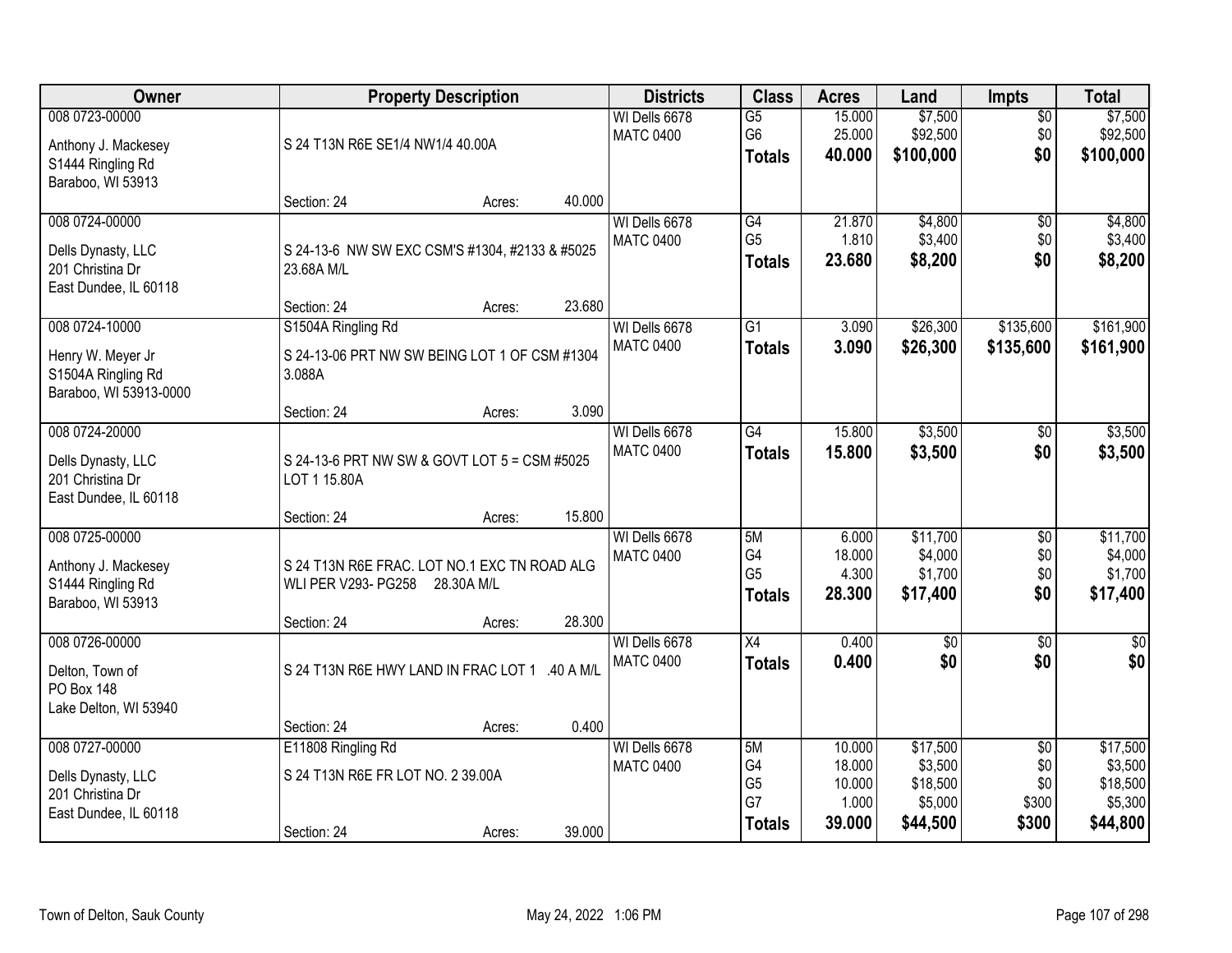| Owner                                  | <b>Property Description</b>                                         |        |        | <b>Districts</b> | <b>Class</b>    | <b>Acres</b> | Land     | <b>Impts</b>    | <b>Total</b> |
|----------------------------------------|---------------------------------------------------------------------|--------|--------|------------------|-----------------|--------------|----------|-----------------|--------------|
| 008 0728-00000                         |                                                                     |        |        | WI Dells 6678    | 5M              | 31.580       | \$58,400 | $\overline{50}$ | \$58,400     |
| Dells Dynasty, LLC                     | S 24 T13N R6E FRAC. LOT NO.3 63.58A                                 |        |        | <b>MATC 0400</b> | G4              | 30.000       | \$5,200  | \$0             | \$5,200      |
| 201 Christina Dr                       |                                                                     |        |        |                  | G <sub>5</sub>  | 2.000        | \$3,700  | \$0             | \$3,700      |
| East Dundee, IL 60118                  |                                                                     |        |        |                  | <b>Totals</b>   | 63.580       | \$67,300 | \$0             | \$67,300     |
|                                        | Section: 24                                                         | Acres: | 63.580 |                  |                 |              |          |                 |              |
| 008 0729-00000                         |                                                                     |        |        | WI Dells 6678    | G4              | 19.490       | \$3,100  | $\overline{50}$ | \$3,100      |
|                                        |                                                                     |        |        | <b>MATC 0400</b> | G <sub>5</sub>  | 2.360        | \$4,400  | \$0             | \$4,400      |
| Dells Dynasty, LLC<br>201 Christina Dr | S 24-13-6 FRAC LOT 4 EXC PLATTED AREA & EXC<br>CSM #5114 21.85A M/L |        |        |                  | <b>Totals</b>   | 21.850       | \$7,500  | \$0             | \$7,500      |
| East Dundee, IL 60118                  |                                                                     |        |        |                  |                 |              |          |                 |              |
|                                        | Section: 24                                                         | Acres: | 21.850 |                  |                 |              |          |                 |              |
| 008 0729-10000                         |                                                                     |        |        | WI Dells 6678    | G4              | 9.000        | \$1,500  | $\overline{50}$ | \$1,500      |
|                                        |                                                                     |        |        | <b>MATC 0400</b> | G <sub>5</sub>  | 1.000        | \$100    | \$0             | \$100        |
| Dells Dynasty, LLC                     | S 24-13-6 PRT FRAC LOT 4 = CSM #5114 LOT 1                          |        |        |                  | <b>Totals</b>   | 10.000       | \$1,600  | \$0             | \$1,600      |
| 201 Christina Dr                       | 10.00A                                                              |        |        |                  |                 |              |          |                 |              |
| East Dundee, IL 60118                  | Section: 24                                                         | Acres: | 10.000 |                  |                 |              |          |                 |              |
| 008 0729-20000                         |                                                                     |        |        | WI Dells 6678    | G4              | 9.000        | \$1,500  | \$0             | \$1,500      |
|                                        |                                                                     |        |        | <b>MATC 0400</b> | G <sub>5</sub>  | 1.000        | \$100    | \$0             | \$100        |
| Dells Dynasty, LLC                     | S 24-13-6 PRT FRAC LOTS 4 & 5 = CSM #5114 LOT 2                     |        |        |                  | <b>Totals</b>   | 10.000       | \$1,600  | \$0             | \$1,600      |
| 201 Christina Dr                       | 10.00A                                                              |        |        |                  |                 |              |          |                 |              |
| East Dundee, IL 60118                  |                                                                     |        |        |                  |                 |              |          |                 |              |
|                                        | Section: 24                                                         | Acres: | 10.000 |                  |                 |              |          |                 |              |
| 008 0729-30000                         |                                                                     |        |        | WI Dells 6678    | $\overline{G4}$ | 9.000        | \$1,500  | $\overline{30}$ | \$1,500      |
| Dells Dynasty, LLC                     | S 24-13-6 PRT FRAC LOT 5 = CSM #5114 LOT 3                          |        |        | <b>MATC 0400</b> | G <sub>5</sub>  | 1.000        | \$100    | \$0             | \$100        |
| 201 Christina Dr                       | 10.00A                                                              |        |        |                  | <b>Totals</b>   | 10.000       | \$1,600  | \$0             | \$1,600      |
| East Dundee, IL 60118                  |                                                                     |        |        |                  |                 |              |          |                 |              |
|                                        | Section: 24                                                         | Acres: | 10.000 |                  |                 |              |          |                 |              |
| 008 0730-00000                         |                                                                     |        |        | WI Dells 6678    | G4              | 19.200       | \$3,700  | $\sqrt{$0}$     | \$3,700      |
| Dells Dynasty, LLC                     | S 24-13-6 FRAC LOT 5 EXC PLATTED AREA & EXC                         |        |        | <b>MATC 0400</b> | <b>Totals</b>   | 19.200       | \$3,700  | \$0             | \$3,700      |
| 201 Christina Dr                       | CSM'S #3357, #5025 & #5114 & EXC "AN ISLAND" AS                     |        |        |                  |                 |              |          |                 |              |
| East Dundee, IL 60118                  | DESC IN D-857925 19.20A M/L                                         |        |        |                  |                 |              |          |                 |              |
|                                        | Section: 24                                                         | Acres: | 19.200 |                  |                 |              |          |                 |              |
| 008 0730-10000                         | <b>Indian Trail Pkwy</b>                                            |        |        | WI Dells 6678    | $\overline{G5}$ | 8.000        | \$6,300  | $\overline{50}$ | \$6,300      |
| Baz33bij14, LLC                        | S 24-13-6 PRT FRAC LOTS 5 & 6 BEING "AN ISLAND"                     |        |        | <b>MATC 0400</b> | <b>Totals</b>   | 8.000        | \$6,300  | \$0             | \$6,300      |
| 10343 N 1000e Rd                       | AS DESC IN D-857925 8.00A M/L (S/EASE PER                           |        |        |                  |                 |              |          |                 |              |
| Manteno, IL 60950                      | D-943250 & S/EASE FOR ADJ LOTS TO USE ISLAND                        |        |        |                  |                 |              |          |                 |              |
|                                        | Section: 24                                                         | Acres: | 8.000  |                  |                 |              |          |                 |              |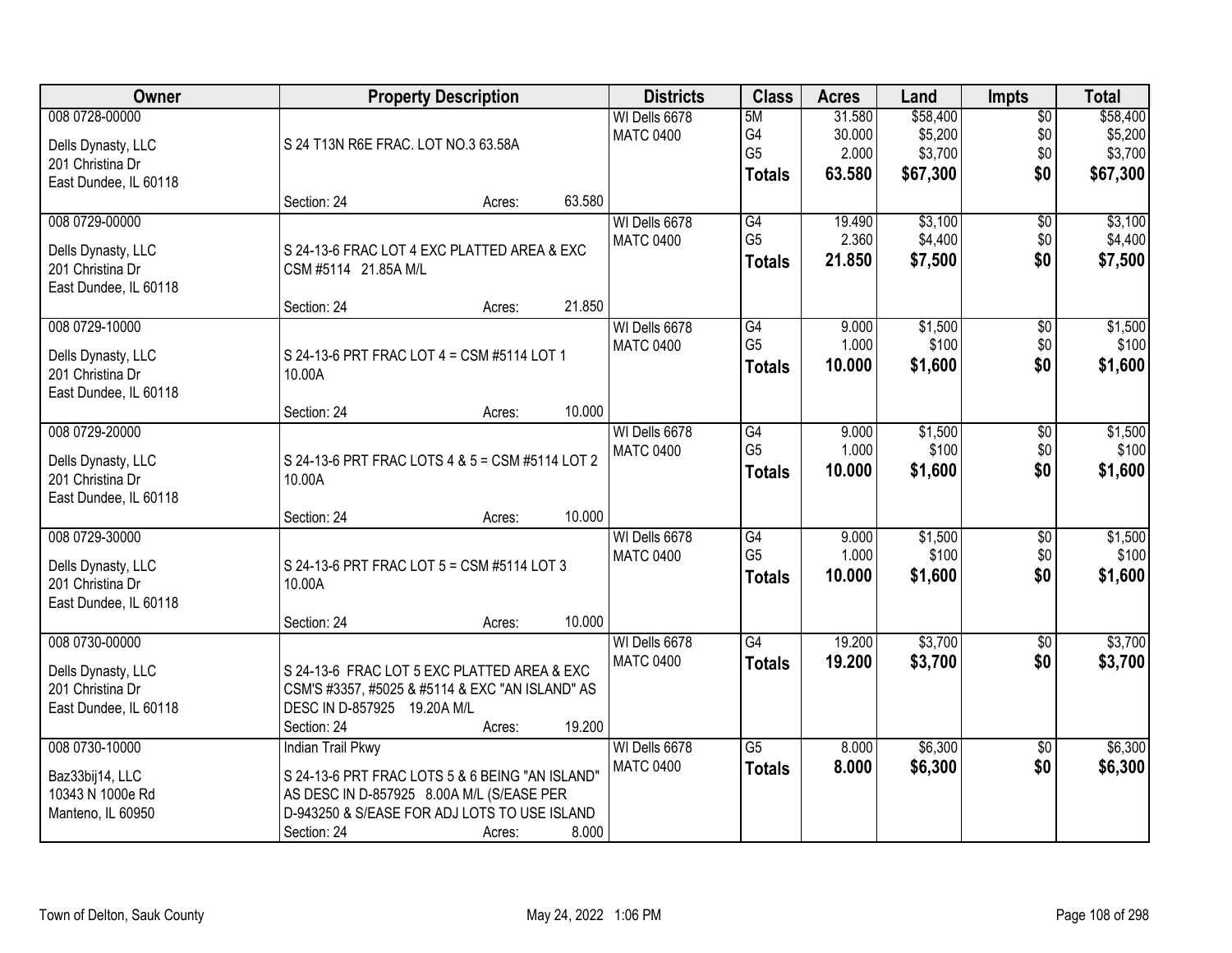| Owner                                       | <b>Property Description</b>                                         | <b>Districts</b> | <b>Class</b>    | <b>Acres</b> | Land     | <b>Impts</b>    | <b>Total</b> |
|---------------------------------------------|---------------------------------------------------------------------|------------------|-----------------|--------------|----------|-----------------|--------------|
| 008 0731-00000                              | County Rd A                                                         | WI Dells 6678    | $\overline{G4}$ | 10.970       | \$2,400  | $\overline{50}$ | \$2,400      |
| Dells Dynasty, LLC                          | S 24-13-6 FRAC LOT 6 EXC V346-447 TO TOWN &                         | <b>MATC 0400</b> | G <sub>5</sub>  | 0.300        | \$100    | \$0             | \$100        |
| 201 Christina Dr                            | EXC PLATTED AREA & EXC CSM'S #2133, #3126 &                         |                  | <b>Totals</b>   | 11.270       | \$2,500  | \$0             | \$2,500      |
| East Dundee, IL 60118                       | #3357 & EXC "AN ISLAND" AS DESC IN D-857925                         |                  |                 |              |          |                 |              |
|                                             | 11.270<br>Section: 24<br>Acres:                                     |                  |                 |              |          |                 |              |
| 008 0731-10000                              |                                                                     | WI Dells 6678    | G4              | 3.000        | \$700    | \$0             | \$700        |
|                                             |                                                                     | <b>MATC 0400</b> | G <sub>5</sub>  | 2.120        | \$2,200  | \$0             | \$2,200      |
| Jameson Family, LLC                         | S 24-13-6 PRT NW1/4 SW1/4 & PRT GOVT LOT 6 =                        |                  | <b>Totals</b>   | 5.120        | \$2,900  | \$0             | \$2,900      |
| S1793A County Rd A<br>Baraboo, WI 53913     | CSM 2133 LOT 1<br>5.12A                                             |                  |                 |              |          |                 |              |
|                                             | 5.120<br>Section: 24<br>Acres:                                      |                  |                 |              |          |                 |              |
| 008 0731-20000                              | Sherri Lin Dr                                                       | WI Dells 6678    | $\overline{G1}$ | 5.840        | \$26,400 | \$1,500         | \$27,900     |
|                                             |                                                                     | <b>MATC 0400</b> | <b>Totals</b>   | 5.840        | \$26,400 | \$1,500         | \$27,900     |
| Marilyn R. Voltz                            | S 24-13-6 PRT GOV'T LOT 6 = CSM 4855 LOT 1                          |                  |                 |              |          |                 |              |
| 301 Inverness Terrace Ct                    | (FMLY PRT CSM 3126) 5.84A M/L                                       |                  |                 |              |          |                 |              |
| Baraboo, WI 53913-0000                      |                                                                     |                  |                 |              |          |                 |              |
|                                             | 5.840<br>Section: 24<br>Acres:                                      |                  |                 |              |          |                 |              |
| 008 0731-21000                              | S1658 Indian Trl Pkwy                                               | WI Dells 6678    | $\overline{G1}$ | 3.700        | \$85,500 | \$74,500        | \$160,000    |
| John T. Kulacz                              | S 24-13-6 PRT FRAC LOT 6 = CSM #5426 LOT 2                          | <b>MATC 0400</b> | <b>Totals</b>   | 3.700        | \$85,500 | \$74,500        | \$160,000    |
| 10343 N 1000e Rd                            | 3.70A M/L (FMLY PRT CSM'S #3126 & #4855)                            |                  |                 |              |          |                 |              |
| Manteno, IL 60950                           | (W/EASE PER D-943250) (W/EASE TO USE ISLAND                         |                  |                 |              |          |                 |              |
|                                             | 3.700<br>Section: 24<br>Acres:                                      |                  |                 |              |          |                 |              |
| 008 0731-22000                              | <b>Indian Trail Pkwy</b>                                            | WI Dells 6678    | $\overline{G1}$ | 1.310        | \$40,200 | \$0             | \$40,200     |
|                                             |                                                                     | <b>MATC 0400</b> | <b>Totals</b>   | 1.310        | \$40,200 | \$0             | \$40,200     |
| R & R Equity Group, LLC                     | S 24-13-6 PRT GOVT LOT 6 = CSM 5426 LOT 3 (FMLY                     |                  |                 |              |          |                 |              |
| 1804 Downing Ave<br>Westerchester, IL 60154 | PRT CSM'S 3126 & 4855) (W/EASE TO USE ISLAND<br>PER D-978640) 1.31A |                  |                 |              |          |                 |              |
|                                             | 1.310<br>Section: 24<br>Acres:                                      |                  |                 |              |          |                 |              |
| 008 0731-30000                              |                                                                     | WI Dells 6678    | 5M              | 6.480        | \$12,000 | $\sqrt{$0}$     | \$12,000     |
|                                             |                                                                     | <b>MATC 0400</b> | G4              | 5.250        | \$1,200  | \$0             | \$1,200      |
| Dells Dynasty, LLC                          | S 24-13-6 PRT FRAC LOT 6 = CSM #3357 LOT 2                          |                  | <b>Totals</b>   | 11.730       | \$13,200 | \$0             | \$13,200     |
| 201 Christina Dr                            | 11.73A                                                              |                  |                 |              |          |                 |              |
| East Dundee, IL 60118                       |                                                                     |                  |                 |              |          |                 |              |
|                                             | 11.730<br>Section: 24<br>Acres:                                     |                  |                 |              |          |                 |              |
| 008 0731-40000                              |                                                                     | WI Dells 6678    | $\overline{G6}$ | 11.170       | \$41,300 | $\overline{50}$ | \$41,300     |
| Dells Dynasty, LLC                          | S 24-13-6 PRT FRAC LOT 6 = CSM #3357 LOT 3                          | <b>MATC 0400</b> | <b>Totals</b>   | 11.170       | \$41,300 | \$0             | \$41,300     |
| 201 Christina Dr                            | 11.17A                                                              |                  |                 |              |          |                 |              |
| East Dundee, IL 60118                       |                                                                     |                  |                 |              |          |                 |              |
|                                             | 11.170<br>Section: 24<br>Acres:                                     |                  |                 |              |          |                 |              |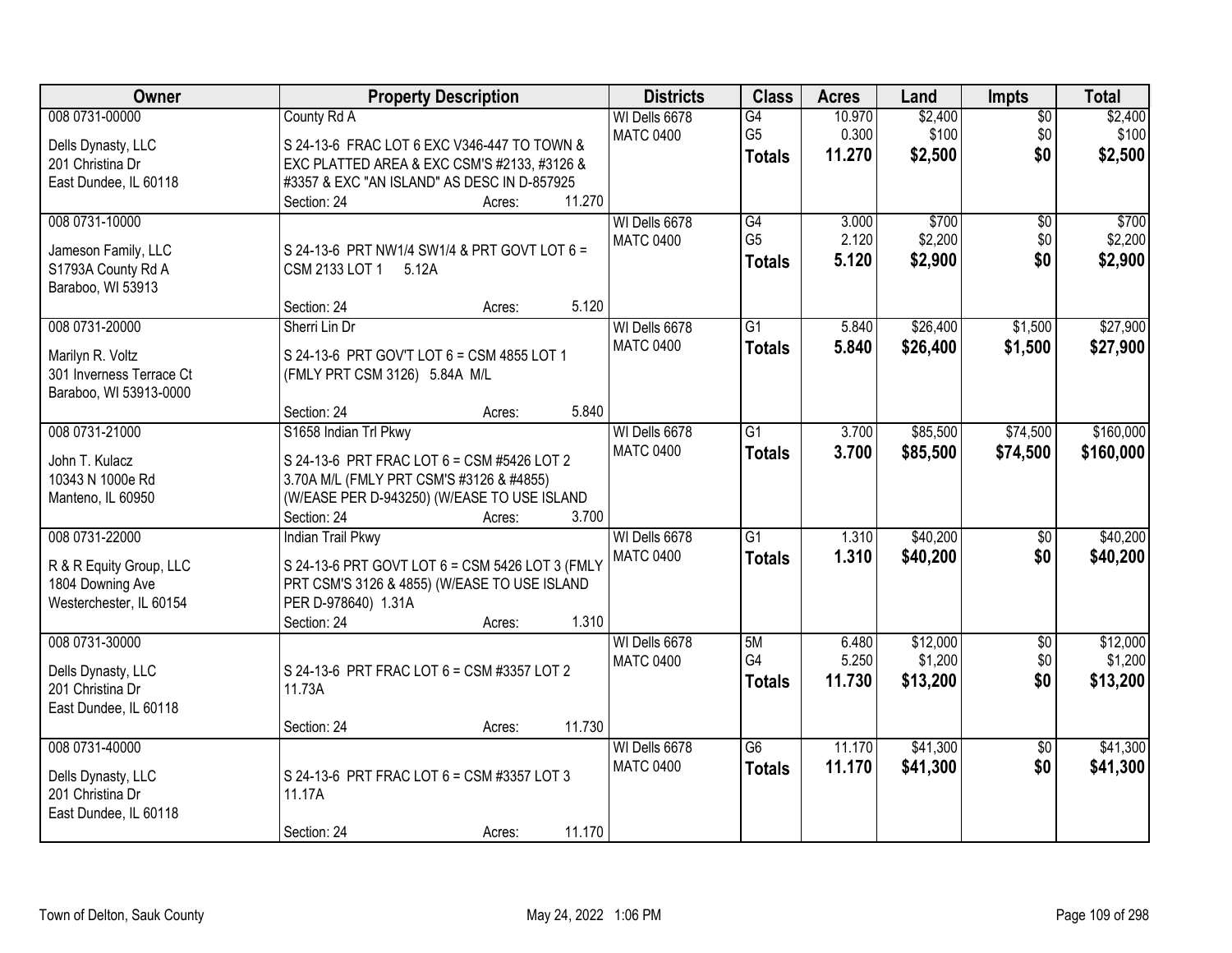| Owner                                           | <b>Property Description</b>                                                           | <b>Districts</b> | <b>Class</b>    | <b>Acres</b> | Land            | Impts           | <b>Total</b> |
|-------------------------------------------------|---------------------------------------------------------------------------------------|------------------|-----------------|--------------|-----------------|-----------------|--------------|
| 008 0732-00000                                  | S1618 Indian Trl Pkwy                                                                 | WI Dells 6678    | X4              | 0.800        | $\overline{60}$ | $\overline{50}$ | \$0          |
| Delton, Town of                                 | S 24-13-6 PRT FRAC 6 COM WCOR LT 39, 1ST ADD                                          | <b>MATC 0400</b> | <b>Totals</b>   | 0.800        | \$0             | \$0             | \$0          |
| PO Box 148                                      | TO INDIAN TR PKWY-S40DG56'W 100'-S35DG11'E                                            |                  |                 |              |                 |                 |              |
| Lake Delton, WI 53940                           | 145'-S40DG56'W 50'-S35DG11'E 185'M/L TO WIS RIV-N                                     |                  |                 |              |                 |                 |              |
|                                                 | 0.800<br>Section: 24<br>Acres:                                                        |                  |                 |              |                 |                 |              |
| 008 0733-00000                                  |                                                                                       | WI Dells 6678    | $\overline{G6}$ | 5.800        | \$21,500        | \$0             | \$21,500     |
|                                                 |                                                                                       | <b>MATC 0400</b> | <b>Totals</b>   | 5.800        | \$21,500        | \$0             | \$21,500     |
| Mary C. Fichter                                 | S 25-13-6 FRAC LOT 1 E OF C/L CTH A EXC WILLIE                                        |                  |                 |              |                 |                 |              |
| S1556A Indian Trail Pkwy                        | ACRES PLATTED AREA 5.8A M\L (S/HWY CONV PER                                           |                  |                 |              |                 |                 |              |
| Baraboo, WI 53913                               | $V294-383)$<br>5.800                                                                  |                  |                 |              |                 |                 |              |
|                                                 | Section: 25<br>Acres:                                                                 |                  |                 |              |                 |                 |              |
| 008 0733-10000                                  | County Rd A                                                                           | WI Dells 6678    | $\overline{G1}$ | 2.000        | \$6,300         | $\overline{50}$ | \$6,300      |
| Dennis G & Patricia A Jameson                   | S 25-13-6 THAT PRT FRAC LOT 1 LYING W OF C/L                                          | <b>MATC 0400</b> | <b>Totals</b>   | 2.000        | \$6,300         | \$0             | \$6,300      |
| Revocable Trust                                 | CTH A 2A M/L                                                                          |                  |                 |              |                 |                 |              |
| S1793A County Rd A                              |                                                                                       |                  |                 |              |                 |                 |              |
| Baraboo, WI 53913                               | 2.000<br>Section: 25<br>Acres:                                                        |                  |                 |              |                 |                 |              |
| 008 0734-00000                                  | County Rd A                                                                           | WI Dells 6678    | G5              | 4.510        | \$1,600         | \$0             | \$1,600      |
|                                                 |                                                                                       | <b>MATC 0400</b> | G <sub>6</sub>  | 20.220       | \$74,800        | \$0             | \$74,800     |
| Herbert J Ott Revocable Trust<br>N4389 Owen Ave | S 25-13-6 FRAC GOV LOT 2 EXC LY E C/L CTY RD A<br>& N OF DESC LI: COM SW COR SD SEC - |                  | X4              | 0.780        | \$0             | \$0             | \$0          |
| Neillsville, WI 54456                           | N00?36'19"W TO W1/4 COR SD SEC & POB -                                                |                  | <b>Totals</b>   | 25.510       | \$76,400        | \$0             | \$76,400     |
|                                                 | 25.510<br>Section: 25                                                                 |                  |                 |              |                 |                 |              |
| 008 0735-00000                                  | Acres:<br>S1974 County Rd A                                                           | WI Dells 6678    | $\overline{G1}$ | 3.850        | \$58,400        | \$67,200        | \$125,600    |
|                                                 |                                                                                       | <b>MATC 0400</b> | G <sub>5</sub>  | 4.500        | \$1,600         | \$0             | \$1,600      |
| Thomas G. Lueders                               | S 25 T13N R6E FRAC. LOT NO.3 28.85A                                                   |                  | G <sub>6</sub>  | 20.500       | \$75,900        | \$0             | \$75,900     |
| 6665 N 52nd St                                  |                                                                                       |                  |                 | 28.850       | \$135,900       | \$67,200        | \$203,100    |
| Milwaukee, WI 53223-0000                        |                                                                                       |                  | <b>Totals</b>   |              |                 |                 |              |
|                                                 | 28.850<br>Section: 25<br>Acres:                                                       |                  |                 |              |                 |                 |              |
| 008 0736-00000                                  |                                                                                       | WI Dells 6678    | 5M              | 21.650       | \$40,100        | $\overline{50}$ | \$40,100     |
| Thomas G. Lueders                               | S 25 T13N R6E FRAC. LOT NO.4 W OF A LI WHICH                                          | <b>MATC 0400</b> | G4              | 14.750       | \$3,900         | \$0             | \$3,900      |
| 6665 N 52nd St                                  | WOULD BE THE DIVIDING LI BETWEEN SW1/4 SW1/4                                          |                  | G <sub>5</sub>  | 1.250        | \$100           | \$0             | \$100        |
| Milwaukee, WI 53223-0000                        | & SE1/4 SW1/4 37.65A                                                                  |                  | <b>Totals</b>   | 37.650       | \$44,100        | \$0             | \$44,100     |
|                                                 | 37.650<br>Section: 25<br>Acres:                                                       |                  |                 |              |                 |                 |              |
| 008 0737-00000                                  |                                                                                       | WI Dells 6678    | $\overline{G6}$ | 9.600        | \$35,500        | $\overline{30}$ | \$35,500     |
|                                                 |                                                                                       | <b>MATC 0400</b> | <b>Totals</b>   | 9.600        | \$35,500        | \$0             | \$35,500     |
| Kevin S. Stavn                                  | S 25 T13N R6E FRAC. LOT NO.4 E OF A LI WHICH                                          |                  |                 |              |                 |                 |              |
| E11840 County Rd T                              | WOULD BE THE DIVIDING LI BETWEEN SW1/4 SW1/4                                          |                  |                 |              |                 |                 |              |
| Baraboo, WI 53913                               | & SE1/4 SW1/4 V96 P435 9.60A                                                          |                  |                 |              |                 |                 |              |
|                                                 | 9.600<br>Section: 25<br>Acres:                                                        |                  |                 |              |                 |                 |              |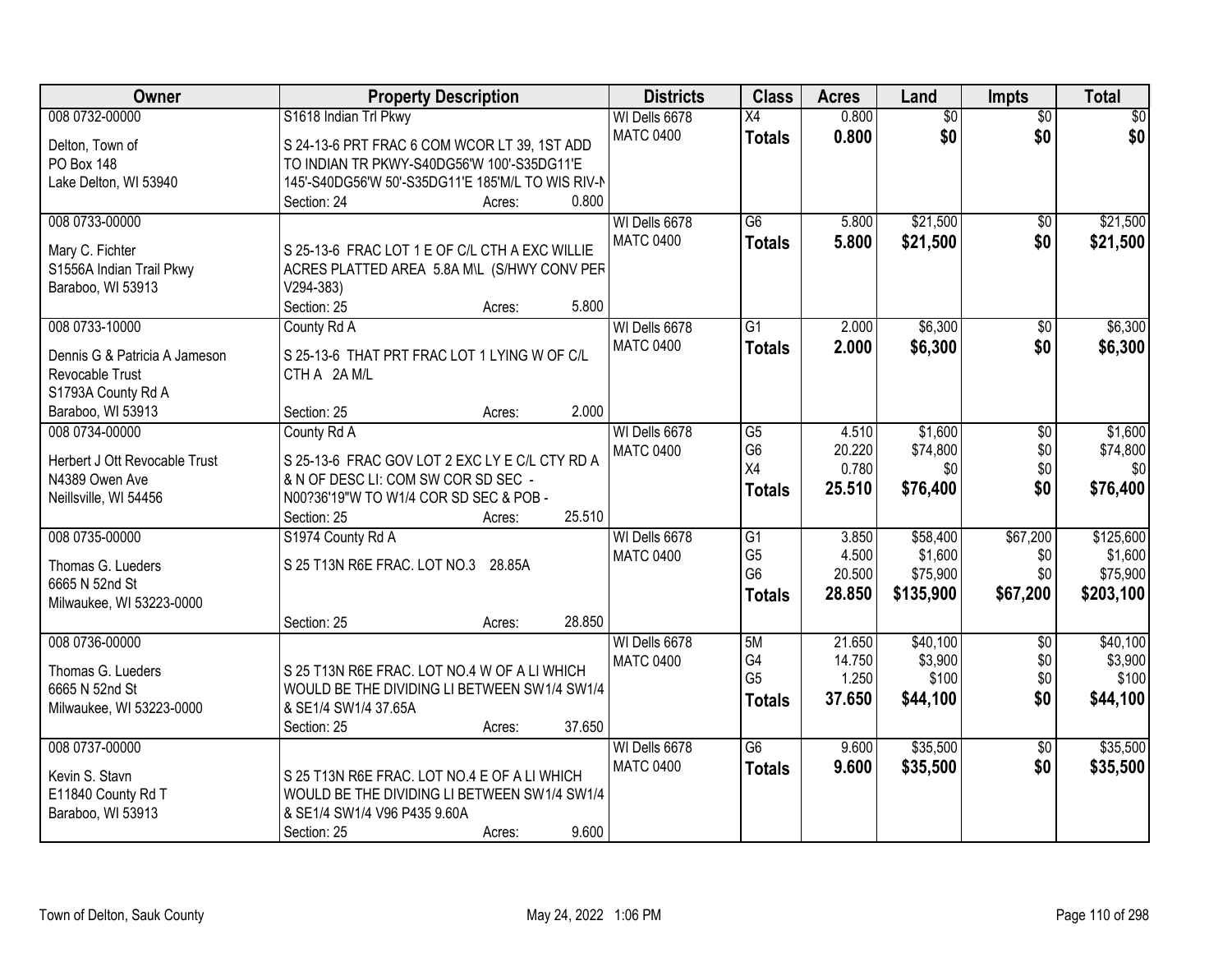| Owner                                                                                                            | <b>Property Description</b>                                                                                                                                                 | <b>Districts</b>                  | <b>Class</b>                          | <b>Acres</b>               | Land                            | <b>Impts</b>                | <b>Total</b>                      |
|------------------------------------------------------------------------------------------------------------------|-----------------------------------------------------------------------------------------------------------------------------------------------------------------------------|-----------------------------------|---------------------------------------|----------------------------|---------------------------------|-----------------------------|-----------------------------------|
| 008 0738-00000<br>Frank Campion<br>W14579 Fish Dr<br>Wis Dells, WI 53965-0000                                    | S 25 T13N R6E THAT PRT OF ISLAND W OF CTR-LI<br>OF WIS. RIVER IN SEC 25-13-6 20.00A                                                                                         | WI Dells 6678<br><b>MATC 0400</b> | $\overline{G6}$<br><b>Totals</b>      | 20.000<br>20.000           | \$40,000<br>\$40,000            | $\overline{50}$<br>\$0      | \$40,000<br>\$40,000              |
|                                                                                                                  | 20.000<br>Section: 25<br>Acres:                                                                                                                                             |                                   |                                       |                            |                                 |                             |                                   |
| 008 0739-00000<br>Charles J & Jeanne R Marking<br>Revocable Living Trust Et<br>1106 21st St<br>Baraboo, WI 53913 | S 25-13-6 GOV'T LOT 7 9.95A (APPROX 1.4A OUT<br>OF WATER - 1978) (ASSMNT INCL 008-1080-10000)<br>14.950<br>Section: 25<br>Acres:                                            | WI Dells 6678<br><b>MATC 0400</b> | $\overline{G5}$<br><b>Totals</b>      | 14.950<br>14.950           | \$3,700<br>\$3,700              | $\overline{50}$<br>\$0      | \$3,700<br>\$3,700                |
| 008 0740-00000                                                                                                   | S1793A County Rd A                                                                                                                                                          | WI Dells 6678                     | G1                                    | 1.000                      | \$21,000                        | \$208,100                   | \$229,100                         |
| Dennis G & Patricia A Jameson<br>Revocable Trust<br>S1793A County Rd A<br>Baraboo, WI 53913                      | S 26-13-6 PRT E1/2 NE1/4 = CSM 1043 LOT 1 & INCL<br>CSM 2253 LOT 1 & INCL THAT PRT GOVT LOT 2 SEC<br>25-13-6 LYING W OF CTH A 21.00A M\L<br>21.000<br>Section: 26<br>Acres: | <b>MATC 0400</b>                  | G4<br>G <sub>5</sub><br><b>Totals</b> | 17.000<br>3.000<br>21.000  | \$3,800<br>\$5,600<br>\$30,400  | \$0<br>\$0<br>\$208,100     | \$3,800<br>\$5,600<br>\$238,500   |
| 008 0741-00000<br>Jameson Family, LLC<br>S1793A County Rd A<br>Baraboo, WI 53913                                 | S1821 County Rd A<br>S 26-13-6 E1/2 NE1/4 EXC COM N85?29'W 752.25'<br>FRM NE COR-S1003'-S82?0'E 597.5'-S25?28'E 465'-<br>N83?35'E TO E LI- N TO NE COR- W TO POB 70.97A     | WI Dells 6678<br><b>MATC 0400</b> | G4<br>G <sub>5</sub><br><b>Totals</b> | 35.970<br>35.000<br>70.970 | \$8,000<br>\$68,300<br>\$76,300 | \$0<br>\$0<br>\$0           | \$8,000<br>\$68,300<br>\$76,300   |
|                                                                                                                  | 70.970<br>Section: 26<br>Acres:                                                                                                                                             |                                   |                                       |                            |                                 |                             |                                   |
| 008 0742-00000<br>Jameson Family, LLC<br>S1793A County Rd A<br>Baraboo, WI 53913                                 | County Rd T<br>S 26-13-6 PRT NW1/4 NE1/4 = CSM 663 LOT 1 1.10A<br>1.100<br>Section: 26<br>Acres:                                                                            | WI Dells 6678<br><b>MATC 0400</b> | $\overline{G1}$<br><b>Totals</b>      | 1.100<br>1.100             | \$14,700<br>\$14,700            | $\overline{30}$<br>\$0      | \$14,700<br>\$14,700              |
| 008 0743-00000                                                                                                   | S1783 County Rd T                                                                                                                                                           | WI Dells 6678                     | $\overline{G1}$                       | 0.960                      | \$6,400                         | $\overline{50}$             | \$6,400                           |
| Jameson Family, LLC<br>S1793A County Rd A<br>Baraboo, WI 53913                                                   | S 26-13-6 PRT NW1/4 NE1/4 = CSM 663 LOT 2 0.96A                                                                                                                             | <b>MATC 0400</b>                  | <b>Totals</b>                         | 0.960                      | \$6,400                         | \$0                         | \$6,400                           |
| 008 0744-00000                                                                                                   | 0.960<br>Section: 26<br>Acres:<br>County Rd T                                                                                                                               | WI Dells 6678                     | G4                                    | 22.000                     | \$4,900                         | $\overline{30}$             | \$4,900                           |
| Jameson Family, LLC<br>S1793A County Rd A<br>Baraboo, WI 53913                                                   | S 26-13-6 W1/2 NE1/4 E OF CTH T 67.63A M/L                                                                                                                                  | <b>MATC 0400</b>                  | G <sub>5</sub><br>G7<br><b>Totals</b> | 44.630<br>1.000<br>67.630  | \$87,100<br>\$5,000<br>\$97,000 | \$0<br>\$15,600<br>\$15,600 | \$87,100<br>\$20,600<br>\$112,600 |
|                                                                                                                  | 67.630<br>Section: 26<br>Acres:                                                                                                                                             |                                   |                                       |                            |                                 |                             |                                   |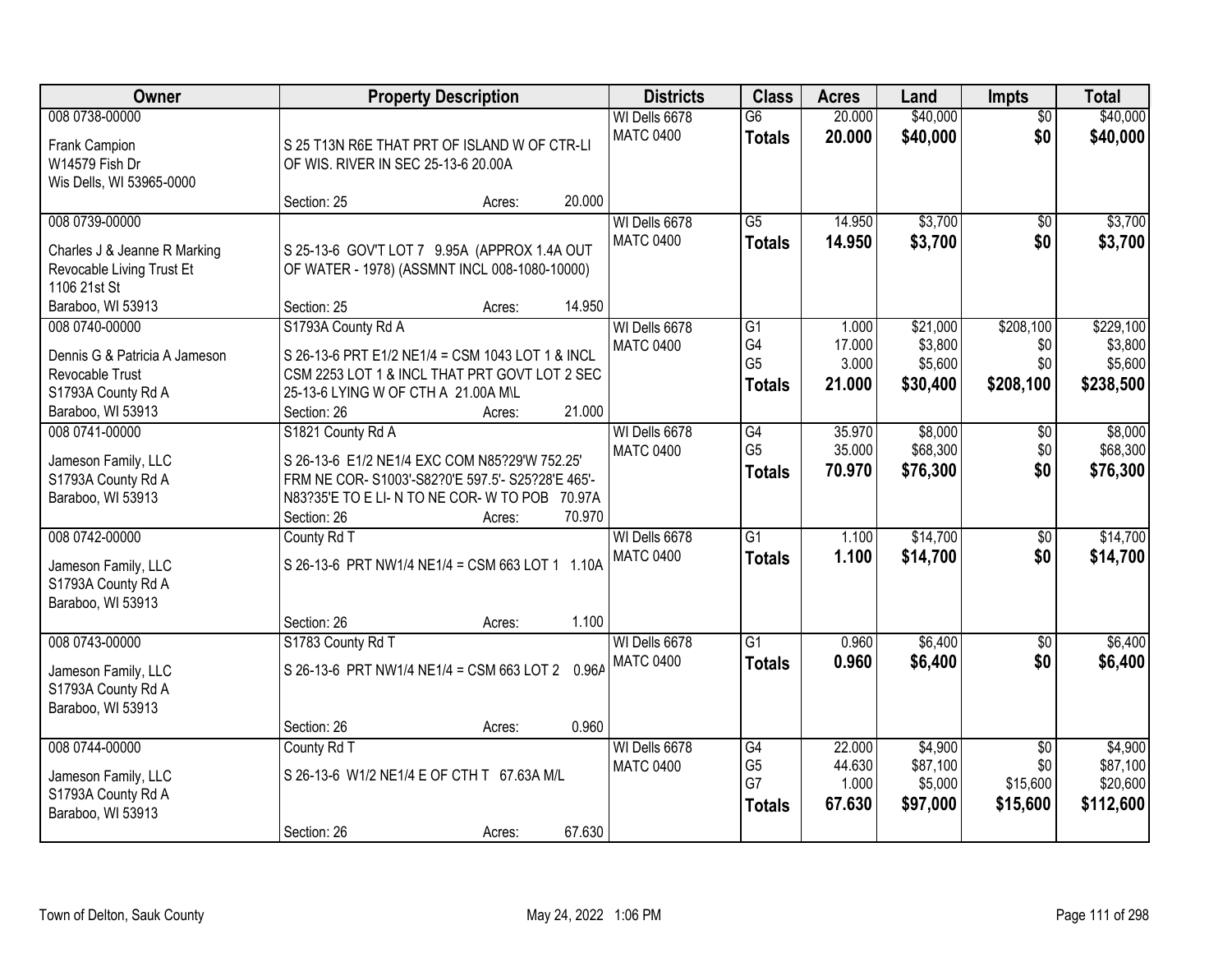| Owner                                                                         | <b>Property Description</b>                                                                                                                              | <b>Districts</b>                  | <b>Class</b>                                      | <b>Acres</b>                                | Land                                                 | <b>Impts</b>                                        | <b>Total</b>                                         |
|-------------------------------------------------------------------------------|----------------------------------------------------------------------------------------------------------------------------------------------------------|-----------------------------------|---------------------------------------------------|---------------------------------------------|------------------------------------------------------|-----------------------------------------------------|------------------------------------------------------|
| 008 0745-00000                                                                | S1857 County Rd T                                                                                                                                        | WI Dells 6678                     | G1                                                | 1.850                                       | \$19,800                                             | \$161,700                                           | \$181,500                                            |
| Christopher J. Tollaksen<br>S1857 County Rd T<br>Baraboo, WI 53913            | S 26-13-6 PRT W1/2 NE1/4 = CSM #6440 LOT 2 1.85A<br>(FMLY PRT CSM #2393 LOT 1)                                                                           | <b>MATC 0400</b>                  | <b>Totals</b>                                     | 1.850                                       | \$19,800                                             | \$161,700                                           | \$181,500                                            |
|                                                                               | 1.850<br>Section: 26<br>Acres:                                                                                                                           |                                   |                                                   |                                             |                                                      |                                                     |                                                      |
| 008 0745-10000<br>Jeffrey G. Stieve<br>6817 Cedar St<br>Wauwatosa, WI 53213   | County Rd T<br>S 26-13-6 PRT SW NE, NW SE & NE SW = CSM #5847<br>LOT 1 20.55A (FMLY PRT CSM #2393)                                                       | WI Dells 6678<br><b>MATC 0400</b> | 5M<br>G <sub>5</sub><br><b>Totals</b>             | 10.550<br>10.000<br>20.550                  | \$19,500<br>\$5,000<br>\$24,500                      | \$0<br>\$0<br>\$0                                   | \$19,500<br>\$5,000<br>\$24,500                      |
| 008 0745-11000                                                                | 20.550<br>Section: 26<br>Acres:<br>County Rd T                                                                                                           | WI Dells 6678                     | 5M                                                | 8.000                                       | \$14,800                                             | \$0                                                 | \$14,800                                             |
| Robert A. Stieve<br>7143 Mcdonald Dr<br>Paradise Valley, AZ 85253             | S 26-13-6 PRT SW1/4 NE1/4, NW1/4 SE1/4 & NE1/4<br>SW1/4 = CSM 5847 LOT 2 (FMLY PRT CSM 2393)<br>21.16A<br>Section: 26<br>21.160<br>Acres:                | <b>MATC 0400</b>                  | G4<br>G <sub>5</sub><br><b>Totals</b>             | 1.610<br>11.550<br>21.160                   | \$400<br>\$5,800<br>\$21,000                         | \$0<br>\$0<br>\$0                                   | \$400<br>\$5,800<br>\$21,000                         |
| 008 0745-12000                                                                | County Rd T                                                                                                                                              | WI Dells 6678                     | 5M                                                | 1.000                                       | \$1,900                                              | $\sqrt[6]{3}$                                       | \$1,900                                              |
| Adam C. Stieve<br>17450 Iona Ave<br>Lemoore, CA 93245                         | S 26-13-6 PRT NW1/4 SE1/4 & NE1/4 SW1/4 = CSM<br>5847 LOT 3 (FMLY PRT CSM 2393) 20.21A                                                                   | <b>MATC 0400</b>                  | G4<br>G <sub>5</sub><br><b>Totals</b>             | 4.210<br>15.000<br>20.210                   | \$1,000<br>\$14,800<br>\$17,700                      | \$0<br>\$0<br>\$0                                   | \$1,000<br>\$14,800<br>\$17,700                      |
|                                                                               | 20.210<br>Section: 26<br>Acres:                                                                                                                          |                                   |                                                   |                                             |                                                      |                                                     |                                                      |
| 008 0745-13000<br>Matthew K. Stieve<br>S2015 County Rd T<br>Baraboo, WI 53913 | <b>Bunker Dr</b><br>S 26-13-6 PRT E1/2 SW1/4 = CSM 5847 LOT 4<br>(W/EASE PER D-1211745) (FMLY PRT CSM 2393)<br>20.70A<br>20.700<br>Section: 26<br>Acres: | WI Dells 6678<br><b>MATC 0400</b> | 5M<br>G4<br>G <sub>5</sub><br>G7<br><b>Totals</b> | 2.070<br>15.630<br>2.000<br>1.000<br>20.700 | \$3,900<br>\$3,500<br>\$3,900<br>\$5,000<br>\$16,300 | $\overline{50}$<br>\$0<br>\$0<br>\$1,100<br>\$1,100 | \$3,900<br>\$3,500<br>\$3,900<br>\$6,100<br>\$17,400 |
| 008 0745-20000<br>S1432 Indian Trail Pkwy<br>Baraboo, WI 53913                | County Rd T<br>Gary R & Kathleen M Stieve Living Trust   S 26-13-6 PRT NW SE = CSM #2393 LOT 3 5.30A<br>5.300<br>Section: 26                             | WI Dells 6678<br><b>MATC 0400</b> | G4<br><b>Totals</b>                               | 5.300<br>5.300                              | \$300<br>\$300                                       | \$0<br>\$0                                          | \$300<br>\$300                                       |
| 008 0745-30000                                                                | Acres:                                                                                                                                                   | WI Dells 6678                     | G1                                                | 1.360                                       | \$8,800                                              | $\overline{50}$                                     | \$8,800                                              |
| M3js, LLC<br>S1793A County Rd A<br>Baraboo, WI 53913-0000                     | S 26-13-6 PRT NW1/4 NE1/4 = CSM #6440 LOT 1<br>1.36A (FMLY PRT CSM #2393 LOT 1)<br>1.360<br>Section: 26                                                  | <b>MATC 0400</b>                  | <b>Totals</b>                                     | 1.360                                       | \$8,800                                              | \$0                                                 | \$8,800                                              |
|                                                                               | Acres:                                                                                                                                                   |                                   |                                                   |                                             |                                                      |                                                     |                                                      |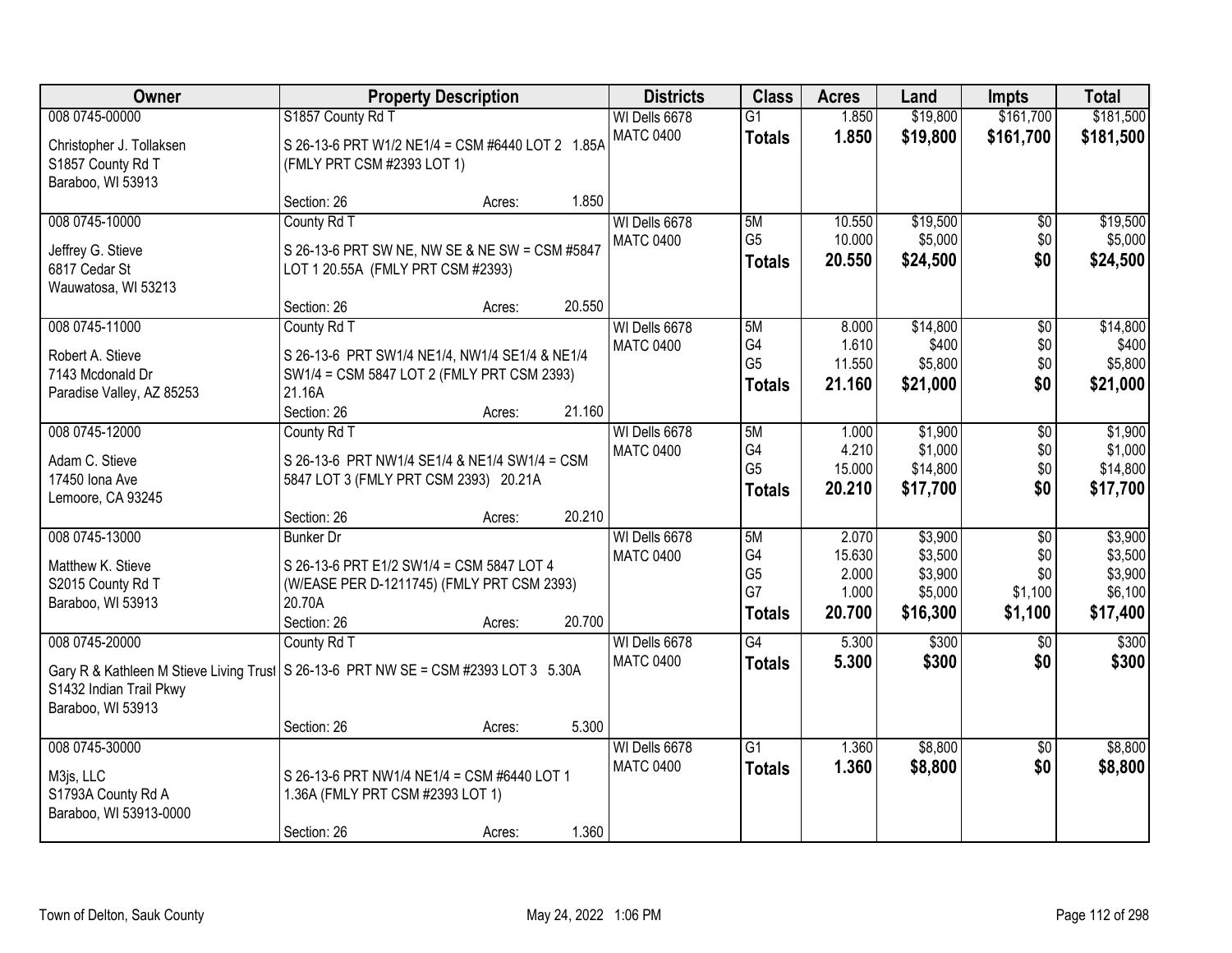| Owner                                                                                                                 |                                                                                              | <b>Property Description</b> |        | <b>Districts</b>                  | <b>Class</b>                                            | <b>Acres</b>                        | Land                                       | <b>Impts</b>                         | <b>Total</b>                               |
|-----------------------------------------------------------------------------------------------------------------------|----------------------------------------------------------------------------------------------|-----------------------------|--------|-----------------------------------|---------------------------------------------------------|-------------------------------------|--------------------------------------------|--------------------------------------|--------------------------------------------|
| 008 0747-00000<br>M3js, LLC<br>S1793A County Rd A<br>Baraboo, WI 53913-0000                                           | S 26-13-6 PRT NE NW = CSM #5372 LOT 1 31.31A                                                 |                             |        | WI Dells 6678<br><b>MATC 0400</b> | 5M<br>G4<br>G <sub>5</sub><br><b>Totals</b>             | 15.190<br>12.000<br>4.120<br>31.310 | \$28,100<br>\$2,900<br>\$1,900<br>\$32,900 | $\overline{$0}$<br>\$0<br>\$0<br>\$0 | \$28,100<br>\$2,900<br>\$1,900<br>\$32,900 |
|                                                                                                                       | Section: 26                                                                                  | Acres:                      | 31.310 |                                   |                                                         |                                     |                                            |                                      |                                            |
| 008 0747-10000<br>Jameson Family, LLC<br>S1793A County Rd A<br>Baraboo, WI 53913                                      | E11488 Hillman Rd<br>S 26-13-6 PRT NE1/4 NW1/4 = CSM 3524 LOT 1<br>(FMLY PRT CSM 1152) 7.88A |                             |        | WI Dells 6678<br><b>MATC 0400</b> | $\overline{G1}$<br><b>Totals</b>                        | 7.880<br>7.880                      | \$45,900<br>\$45,900                       | \$106,300<br>\$106,300               | \$152,200<br>\$152,200                     |
|                                                                                                                       | Section: 26                                                                                  | Acres:                      | 7.880  |                                   |                                                         |                                     |                                            |                                      |                                            |
| 008 0748-00000<br>Jameson Family, LLC<br>S1793A County Rd A<br>Baraboo, WI 53913                                      | S 26-13-6 NW1/4 NW1/4 40.00A                                                                 |                             |        | WI Dells 6678<br><b>MATC 0400</b> | 5M<br>G4<br>G <sub>5</sub><br><b>Totals</b>             | 5.090<br>30.000<br>4.910<br>40.000  | \$9,400<br>\$7,000<br>\$1,700<br>\$18,100  | \$0<br>\$0<br>\$0<br>\$0             | \$9,400<br>\$7,000<br>\$1,700<br>\$18,100  |
|                                                                                                                       | Section: 26                                                                                  | Acres:                      | 40.000 |                                   |                                                         |                                     |                                            |                                      |                                            |
| 008 0749-00000<br>David J & Dorothy M Franczyk<br>Revocable Trust<br>S1820 Bunker Dr                                  | S 26 T13N R6E SW1/4 NW1/4 40.00A                                                             |                             |        | WI Dells 6678<br><b>MATC 0400</b> | 5M<br>G4<br><b>Totals</b>                               | 20.000<br>20.000<br>40.000          | \$37,000<br>\$4,400<br>\$41,400            | \$0<br>\$0<br>\$0                    | \$37,000<br>\$4,400<br>\$41,400            |
| Baraboo, WI 53913-0000                                                                                                | Section: 26                                                                                  | Acres:                      | 40.000 |                                   |                                                         |                                     |                                            |                                      |                                            |
| 008 0750-00000<br>David J & Dorothy M Franczyk<br><b>Revocable Trust</b><br>S1820 Bunker Dr<br>Baraboo, WI 53913-0000 | S 26-13-6 SE NW & THAT PRT SW NE LYING W OF<br>CSM #2393 40.16A<br>Section: 26               | Acres:                      | 40.160 | WI Dells 6678<br><b>MATC 0400</b> | 5M<br>G <sub>4</sub><br>G <sub>5</sub><br><b>Totals</b> | 24.160<br>3.600<br>12.400<br>40.160 | \$44,700<br>\$900<br>\$23,000<br>\$68,600  | $\overline{50}$<br>\$0<br>\$0<br>\$0 | \$44,700<br>\$900<br>\$23,000<br>\$68,600  |
| 008 0752-00000<br>Melissa A Walder Revocable Trust<br>E11360 Bunker Dr<br>Baraboo, WI 53913                           | S 26 T13N R6E NW SW 40.00A<br>Section: 26                                                    | Acres:                      | 40.000 | WI Dells 6678<br><b>MATC 0400</b> | 5M<br>G4<br><b>Totals</b>                               | 5.000<br>35.000<br>40.000           | \$9,300<br>\$9,100<br>\$18,400             | $\sqrt{6}$<br>\$0<br>\$0             | \$9,300<br>\$9,100<br>\$18,400             |
| 008 0753-00000                                                                                                        | E11360 Bunker Dr                                                                             |                             |        | WI Dells 6678                     | G4                                                      | 22.600                              | \$5,500                                    | $\overline{50}$                      | \$5,500                                    |
| Melissa A Walder Revocable Trust<br>E11360 Bunker Dr<br>Baraboo, WI 53913                                             | S 26 T13N R6E SW1/4 SW1/4 40.00A (S/LE ARTHUR<br><b>WEGNER PER D-715341)</b><br>Section: 26  | Acres:                      | 40.000 | <b>MATC 0400</b>                  | G <sub>5</sub><br>G7<br><b>Totals</b>                   | 15.400<br>2.000<br>40.000           | \$30,100<br>\$23,000<br>\$58,600           | \$0<br>\$69,500<br>\$69,500          | \$30,100<br>\$92,500<br>\$128,100          |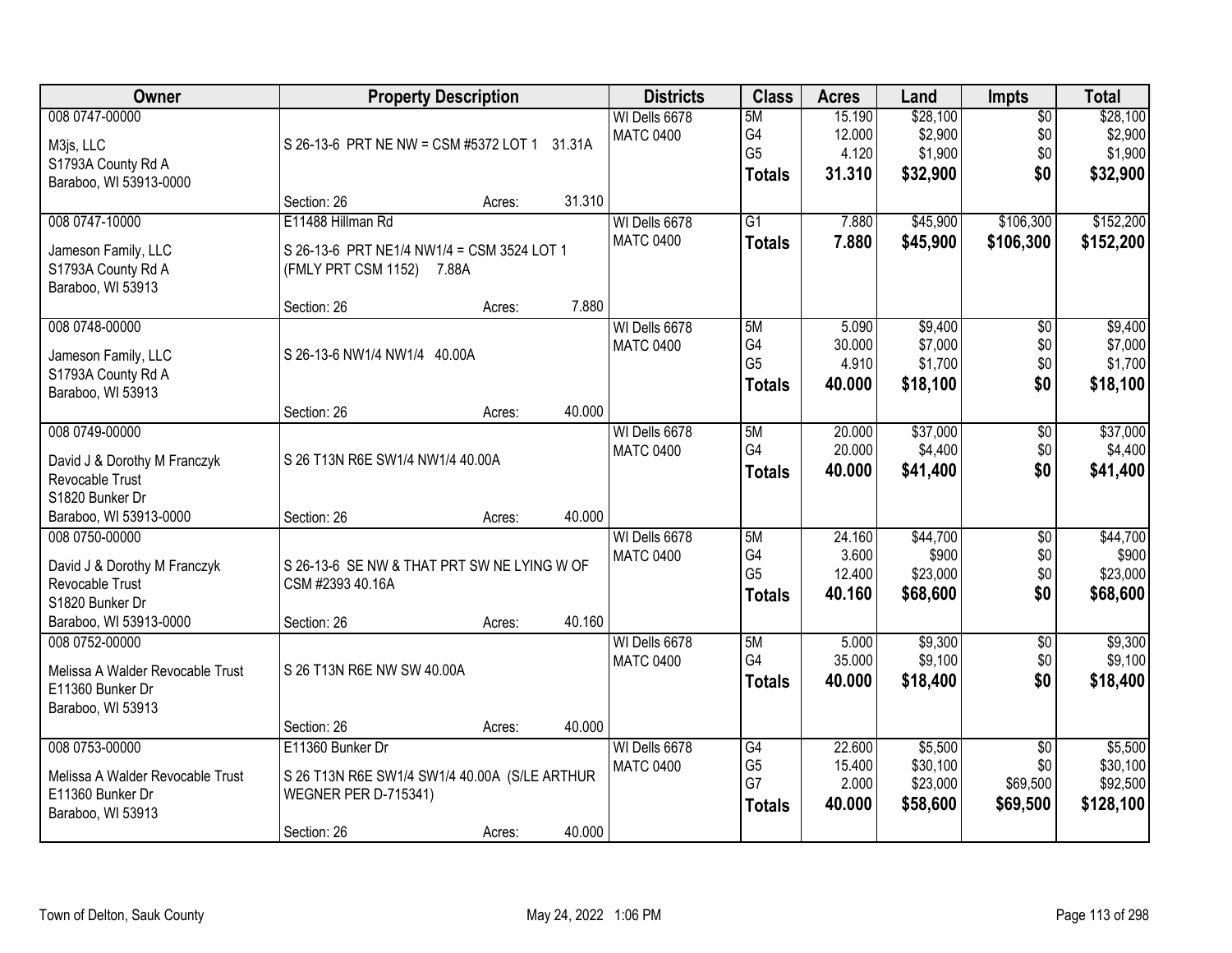| Owner                                                                                    | <b>Property Description</b>                                                                                                                                           |        | <b>Districts</b>                  | <b>Class</b>                                | <b>Acres</b>                       | Land                                   | <b>Impts</b>                         | <b>Total</b>                           |
|------------------------------------------------------------------------------------------|-----------------------------------------------------------------------------------------------------------------------------------------------------------------------|--------|-----------------------------------|---------------------------------------------|------------------------------------|----------------------------------------|--------------------------------------|----------------------------------------|
| 008 0754-00000<br>S1432 Indian Trail Pkwy<br>Baraboo, WI 53913                           | Gary R & Kathleen M Stieve Living Trust S 26-13-6 SE1/4 SW1/4 EXC W 24RDS & EXC CSM<br>5847 (S/EASE PER D-1211745) 24.04A M/L                                         |        | WI Dells 6678<br><b>MATC 0400</b> | 5M<br>G4<br>G <sub>5</sub><br><b>Totals</b> | 2.360<br>21.040<br>0.640<br>24.040 | \$4,200<br>\$4,700<br>\$100<br>\$9,000 | $\overline{50}$<br>\$0<br>\$0<br>\$0 | \$4,200<br>\$4,700<br>\$100<br>\$9,000 |
|                                                                                          | Section: 26<br>Acres:                                                                                                                                                 | 24.040 |                                   |                                             |                                    |                                        |                                      |                                        |
| 008 0756-00000<br>Wisconsin Landscaping &<br>918 Weber Ave<br>Wis Dells, WI 53965        | E11410 Bunker Dr<br>S 26-13-6 S 40 RD OF W 20 RD OF SE SW 5.00A                                                                                                       |        | WI Dells 6678<br><b>MATC 0400</b> | $\overline{G2}$<br><b>Totals</b>            | 5.000<br>5.000                     | \$45,500<br>\$45,500                   | \$36,700<br>\$36,700                 | \$82,200<br>\$82,200                   |
| 008 0757-00000                                                                           | Section: 26<br>Acres:                                                                                                                                                 | 5.000  | WI Dells 6678                     | G2                                          | 11.890                             | \$118,900                              | \$115,500                            | \$234,400                              |
| Lower Dells Estates, LLC<br>847 Iroquois Cir<br>Baraboo, WI 53913-0000                   | S1975 County Rd A<br>S 26-13-6 PRT NE SE = CSM #2066 LOT 1 (FMLY<br>CSM #1021) 11.891A                                                                                |        | <b>MATC 0400</b>                  | <b>Totals</b>                               | 11.890                             | \$118,900                              | \$115,500                            | \$234,400                              |
|                                                                                          | Section: 26<br>Acres:                                                                                                                                                 | 11.890 |                                   |                                             |                                    |                                        |                                      |                                        |
| 008 0757-10000<br>Lower Dells Estates, LLC<br>847 Iroquois Cir<br>Baraboo, WI 53913-0000 | S1903 County Rd A<br>S 26-13-6 PRT NE SE = CSM #2066 LOT 2 (FMLY<br>CSM #1021) 13.295A                                                                                |        | WI Dells 6678<br><b>MATC 0400</b> | $\overline{G2}$<br><b>Totals</b>            | 13.300<br>13.300                   | \$133,000<br>\$133,000                 | \$116,000<br>\$116,000               | \$249,000<br>\$249,000                 |
|                                                                                          | Section: 26<br>Acres:                                                                                                                                                 | 13.300 |                                   |                                             |                                    |                                        |                                      |                                        |
| 008 0759-10000<br>A & A Rentals, LLC<br>PO Box 430<br>Lake Delton, WI 53940              | County Rd T<br>S 26-13-6 PRT E1/2 SE1/4 = CSM 6805 LOT 1 (FMLY<br>PRT CSM?S 1022 & 2888) (S/RESTR PER D-1184491)<br>12.56A<br>Section: 26<br>Acres:                   | 12.560 | WI Dells 6678<br><b>MATC 0400</b> | 5M<br>G4<br>G <sub>5</sub><br><b>Totals</b> | 3.160<br>9.000<br>0.400<br>12.560  | \$5,900<br>\$2,000<br>\$100<br>\$8,000 | $\overline{50}$<br>\$0<br>\$0<br>\$0 | \$5,900<br>\$2,000<br>\$100<br>\$8,000 |
| 008 0759-20000                                                                           | S2006 County Rd T                                                                                                                                                     |        | WI Dells 6678                     | $\overline{G1}$                             | 1.740                              | \$19,000                               | \$205,500                            | \$224,500                              |
| Richard A. Steele<br>S2010A County Rd T<br>Baraboo, WI 53913                             | S 26-13-6 PRT E1/2 SE1/4 = CSM 6805 LOT 2 (FMLY<br>PRT CSM 2888) (S/RESTR PER D-1184491) 1.74A                                                                        |        | <b>MATC 0400</b>                  | <b>Totals</b>                               | 1.740                              | \$19,000                               | \$205,500                            | \$224,500                              |
| 008 0761-00000                                                                           | Section: 26<br>Acres:                                                                                                                                                 | 1.740  | WI Dells 6678                     | $\overline{G2}$                             |                                    | \$33,000                               |                                      | \$33,000                               |
| Lower Dells Estates, LLC<br>847 Iroquois Cir<br>Baraboo, WI 53913-0000                   | County Rd A<br>S 26-13-6 PRT NE SE COM 552'N OF<br>SWCOR-N334.2'M\L- N55?45'E 104'-S84?57'10"E<br>315.25'M\L-S365'-W400' TO POB<br>3.30A M\L<br>Section: 26<br>Acres: | 3.300  | <b>MATC 0400</b>                  | <b>Totals</b>                               | 3.300<br>3.300                     | \$33,000                               | $\overline{50}$<br>\$0               | \$33,000                               |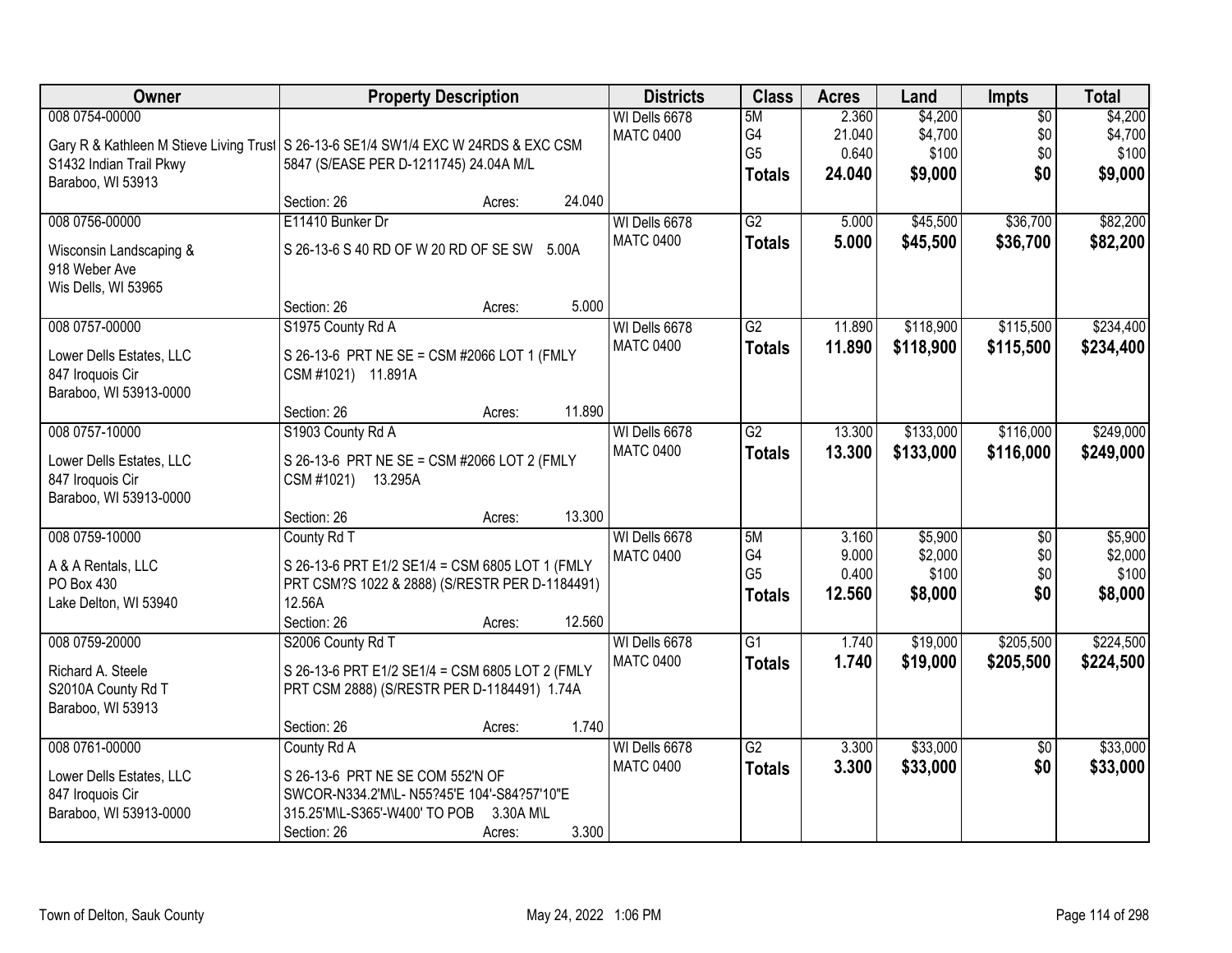| Owner                                   | <b>Property Description</b>                                                                            | <b>Districts</b> | <b>Class</b>    | <b>Acres</b> | Land     | <b>Impts</b>    | <b>Total</b> |
|-----------------------------------------|--------------------------------------------------------------------------------------------------------|------------------|-----------------|--------------|----------|-----------------|--------------|
| 008 0762-00000                          | County Rd A                                                                                            | WI Dells 6678    | $\overline{G2}$ | 2.180        | \$21,800 | $\overline{30}$ | \$21,800     |
| Lower Dells Estates, LLC                | S 26-13-6 PRT NE SE COM 352'N OF                                                                       | <b>MATC 0400</b> | <b>Totals</b>   | 2.180        | \$21,800 | \$0             | \$21,800     |
| 847 Iroquois Cir                        | SWCOR-N200'-E400'- S36?E 254.25'-N89?25'30"W                                                           |                  |                 |              |          |                 |              |
| Baraboo, WI 53913-0000                  | 550'M\L TO POB 2.18A M\L                                                                               |                  |                 |              |          |                 |              |
|                                         | 2.180<br>Section: 26<br>Acres:                                                                         |                  |                 |              |          |                 |              |
| 008 0763-00000                          | County Rd T                                                                                            | WI Dells 6678    | G2              | 3.130        | \$31,300 | \$3,900         | \$35,200     |
| Lower Dells Estates, LLC                | S 26-13-6 PRT NW SE COM 428.4'S OF NE                                                                  | <b>MATC 0400</b> | <b>Totals</b>   | 3.130        | \$31,300 | \$3,900         | \$35,200     |
| 847 Iroquois Cir                        | COR-S55?45'W 37'-S40?45'W 160'-S36?45'W 250.5' TO                                                      |                  |                 |              |          |                 |              |
| Baraboo, WI 53913-0000                  | C\L CTH T-SELY ALG C\L 585.4' TO SLI-E60' TO                                                           |                  |                 |              |          |                 |              |
|                                         | 3.130<br>Section: 26<br>Acres:                                                                         |                  |                 |              |          |                 |              |
| 008 0764-00000                          |                                                                                                        | WI Dells 6678    | $\overline{G5}$ | 5.370        | \$2,700  | \$0             | \$2,700      |
|                                         |                                                                                                        | <b>MATC 0400</b> | <b>Totals</b>   | 5.370        | \$2,700  | \$0             | \$2,700      |
| Jameson Family, LLC                     | S 26-13-6 PRT NW1/4 SE1/4 COM NE COR - S 428.4'                                                        |                  |                 |              |          |                 |              |
| S1793A County Rd A<br>Baraboo, WI 53913 | S55?45'W 37' - S40?45'W 160' - S36?45'W 250.5' TO C/<br>CTH T - NW ALG C/L TO NLI - E TO POB 5.37A M/L |                  |                 |              |          |                 |              |
|                                         | 5.370<br>Section: 26<br>Acres:                                                                         |                  |                 |              |          |                 |              |
| 008 0766-00000                          | <b>Bunker Dr</b>                                                                                       | WI Dells 6678    | $\overline{G4}$ | 26.730       | \$6,100  | $\sqrt[6]{}$    | \$6,100      |
|                                         |                                                                                                        | <b>MATC 0400</b> | <b>Totals</b>   | 26.730       | \$6,100  | \$0             | \$6,100      |
|                                         | Gary R & Kathleen M Stieve Living Trust   S 26-13-6 SW1/4 SE1/4 EXC NE OF CTH T & EXC CSM              |                  |                 |              |          |                 |              |
| S1432 Indian Trail Pkwy                 | 6587 (S/EASE PER D-1211745) 26.73A M/L                                                                 |                  |                 |              |          |                 |              |
| Baraboo, WI 53913                       |                                                                                                        |                  |                 |              |          |                 |              |
|                                         | 26.730<br>Section: 26<br>Acres:                                                                        |                  |                 |              |          |                 |              |
| 008 0767-00000                          |                                                                                                        | WI Dells 6678    | $\overline{G2}$ | 0.040        | \$100    | $\overline{50}$ | \$100        |
| Lower Dells Estates, LLC                | S 26 T13N R6E PRT SW1/4 SE1/4 LY NELY OF CTH                                                           | <b>MATC 0400</b> | <b>Totals</b>   | 0.040        | \$100    | \$0             | \$100        |
| 847 Iroquois Cir                        | "T" 5-5-65 .04A M/L                                                                                    |                  |                 |              |          |                 |              |
| Baraboo, WI 53913-0000                  |                                                                                                        |                  |                 |              |          |                 |              |
|                                         | 0.040<br>Section: 26<br>Acres:                                                                         |                  |                 |              |          |                 |              |
| 008 0768-00000                          | S2025 County Rd T                                                                                      | WI Dells 6678    | $\overline{G2}$ | 0.100        | \$1,400  | $\overline{50}$ | \$1,400      |
| Stieve Brothers, LLC                    | S 26-13-6 THAT PRT SE SE S OF CTH T EXC CSM                                                            | <b>MATC 0400</b> | G4              | 15.980       | \$2,400  | \$0             | \$2,400      |
| S1432 Indian Tr                         | 6107 (S/LEASE PER D-1192889 & S/EASE PER                                                               |                  | G7              | 3.520        | \$30,600 | \$141,600       | \$172,200    |
| Baraboo, WI 53913                       | D-1205933) 19.60A M/L                                                                                  |                  | <b>Totals</b>   | 19.600       | \$34,400 | \$141,600       | \$176,000    |
|                                         | 19.600<br>Section: 26<br>Acres:                                                                        |                  |                 |              |          |                 |              |
| 008 0768-10000                          | S2015 County Rd T                                                                                      | WI Dells 6678    | $\overline{G1}$ | 1.310        | \$16,100 | \$129,100       | \$145,200    |
| Matthew K. Stieve                       | S 26-13-6 PRT S1/2 SE1/4 = CSM 6587 LOT 2 (FMLY                                                        | <b>MATC 0400</b> | <b>Totals</b>   | 1.310        | \$16,100 | \$129,100       | \$145,200    |
| S2015 County Rd T                       | PRT CSM?S 6107 & 6470) 1.31A                                                                           |                  |                 |              |          |                 |              |
| Baraboo, WI 53913                       |                                                                                                        |                  |                 |              |          |                 |              |
|                                         | 1.310<br>Section: 26<br>Acres:                                                                         |                  |                 |              |          |                 |              |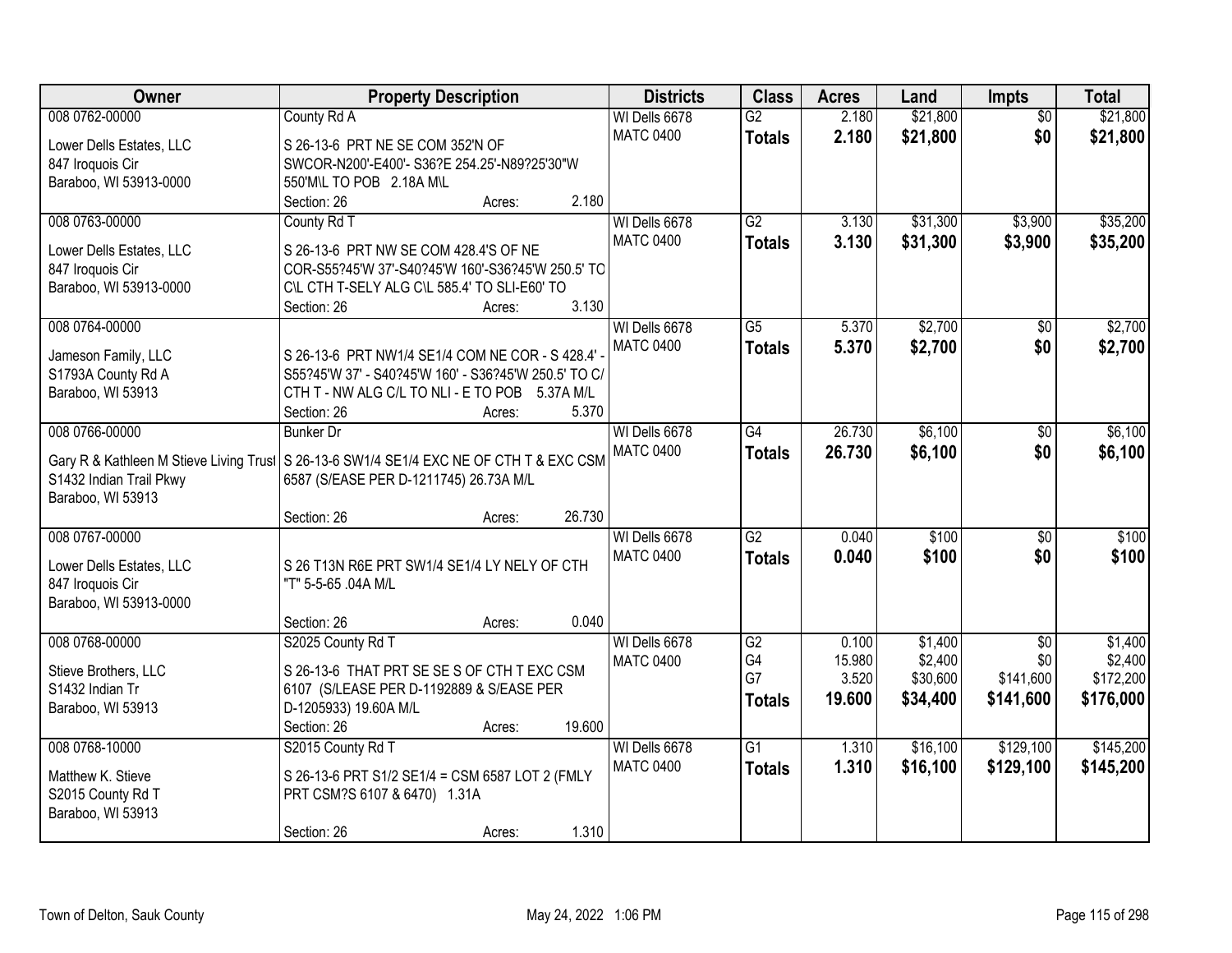| Owner                                     | <b>Property Description</b>                      | <b>Districts</b>                  | <b>Class</b>    | <b>Acres</b>    | Land              | Impts                  | <b>Total</b>      |
|-------------------------------------------|--------------------------------------------------|-----------------------------------|-----------------|-----------------|-------------------|------------------------|-------------------|
| 008 0768-20000                            | County Rd T                                      | WI Dells 6678<br><b>MATC 0400</b> | 5M<br>G4        | 10.120<br>2.500 | \$18,700<br>\$600 | $\overline{50}$<br>\$0 | \$18,700<br>\$600 |
| Matthew K. Stieve Lc                      | S 26-13-6 PRT SW1/4 SE1/4 = CSM 6587 LOT 1       |                                   | <b>Totals</b>   | 12.620          | \$19,300          | \$0                    | \$19,300          |
| S2015 County Rd T                         | (W/EASE PER D-1211745) (FMLY PRT CSM?S 6107 &    |                                   |                 |                 |                   |                        |                   |
| Baraboo, WI 53913                         | 6470) 12.62A                                     |                                   |                 |                 |                   |                        |                   |
|                                           | 12.620<br>Section: 26<br>Acres:                  |                                   |                 |                 |                   |                        |                   |
| 008 0769-00000                            | County Rd A                                      | WI Dells 6678                     | $\overline{G2}$ | 4.810           | \$48,100          | \$35,000               | \$83,100          |
| Lower Dells Estates, LLC                  | S 26-13-6 PRT E1/2 SE1/4 = CSM #4595 LOT 1 4.81A | <b>MATC 0400</b>                  | <b>Totals</b>   | 4.810           | \$48,100          | \$35,000               | \$83,100          |
| 847 Iroquois Cir                          | (FMLY PRT CSM'S #1022, #1030, #1111 & #3100)     |                                   |                 |                 |                   |                        |                   |
| Baraboo, WI 53913-0000                    |                                                  |                                   |                 |                 |                   |                        |                   |
|                                           | Section: 26<br>4.810<br>Acres:                   |                                   |                 |                 |                   |                        |                   |
| 008 0769-10000                            | S2044 County Rd T                                | WI Dells 6678                     | $\overline{G2}$ | 6.070           | \$75,400          | \$514,000              | \$589,400         |
|                                           | S 26-13-6 PRT SE SE = CSM #4595 LOT 2 6.07A      | <b>MATC 0400</b>                  | <b>Totals</b>   | 6.070           | \$75,400          | \$514,000              | \$589,400         |
| A & A Rentals, LLC<br>PO Box 430          | (FMLY PRT CSM'S #1022, #1030, #1111, #1244 &     |                                   |                 |                 |                   |                        |                   |
| Lake Delton, WI 53940                     | #3100) (SEE WELL AGMT D-946796 & FENCE AGMT      |                                   |                 |                 |                   |                        |                   |
|                                           | Section: 26<br>6.070<br>Acres:                   |                                   |                 |                 |                   |                        |                   |
| 008 0770-10000                            | S2075 County Rd A                                | WI Dells 6678                     | G1              | 1.220           | \$15,500          | \$100,400              | \$115,900         |
|                                           |                                                  | <b>MATC 0400</b>                  | <b>Totals</b>   | 1.220           | \$15,500          | \$100,400              | \$115,900         |
| Delton Investments, LLC                   | S 26-13-6 PRT SE1/4 SE1/4 = CSM 1244 LOT 2 (FMLY |                                   |                 |                 |                   |                        |                   |
| PO Box 687                                | PRT CSM 1030) (S/WELL AGMT D-946796 & FENCE      |                                   |                 |                 |                   |                        |                   |
| Lake Delton, WI 53940                     | AGMT D-946797) 1.22A                             |                                   |                 |                 |                   |                        |                   |
|                                           | 1.220<br>Section: 26<br>Acres:                   |                                   |                 |                 |                   |                        |                   |
| 008 0771-00000                            | E11203A Hillman Rd                               | WI Dells 6678                     | G4              | 31.860          | \$7,700           | $\overline{50}$        | \$7,700           |
| Wayne J. Manternach                       | S 27-13-6 NE1/4 NE1/4 (S/TEL ROW) 40.00A M/L     | <b>MATC 0400</b>                  | G <sub>5</sub>  | 6.140           | \$2,100           | \$0                    | \$2,100           |
| PO Box 41                                 |                                                  |                                   | G7              | 2.000           | \$10,000          | \$0                    | \$10,000          |
| Lake Delton, WI 53940                     |                                                  |                                   | <b>Totals</b>   | 40.000          | \$19,800          | \$0                    | \$19,800          |
|                                           | 40.000<br>Section: 27<br>Acres:                  |                                   |                 |                 |                   |                        |                   |
| 008 0772-00000                            |                                                  | WI Dells 6678                     | 5M              | 2.000           | \$3,700           | $\overline{50}$        | \$3,700           |
| David R Kissack Living Trust              | S 27 T13N R6E NW1/4 NE1/4 40.00A                 | <b>MATC 0400</b>                  | G4              | 36.000          | \$9,200           | \$0                    | \$9,200           |
| PO Box 57                                 |                                                  |                                   | G <sub>5</sub>  | 2.000           | \$100             | \$0                    | \$100             |
| Lake Delton, WI 53940                     |                                                  |                                   | <b>Totals</b>   | 40.000          | \$13,000          | \$0                    | \$13,000          |
|                                           | 40.000<br>Section: 27<br>Acres:                  |                                   |                 |                 |                   |                        |                   |
| 008 0773-00000                            |                                                  | WI Dells 6678                     | 5M              | 26.000          | \$48,100          | $\overline{50}$        | \$48,100          |
|                                           |                                                  | <b>MATC 0400</b>                  | G4              | 6.000           | \$1,600           | \$0                    | \$1,600           |
| David R Kissack Living Trust<br>PO Box 57 | S 27 T13N R6E SW1/4 NE1/4 40.00A                 |                                   | G <sub>5</sub>  | 8.000           | \$3,200           | \$0                    | \$3,200           |
| Lake Delton, WI 53940                     |                                                  |                                   | <b>Totals</b>   | 40.000          | \$52,900          | \$0                    | \$52,900          |
|                                           | 40.000<br>Section: 27<br>Acres:                  |                                   |                 |                 |                   |                        |                   |
|                                           |                                                  |                                   |                 |                 |                   |                        |                   |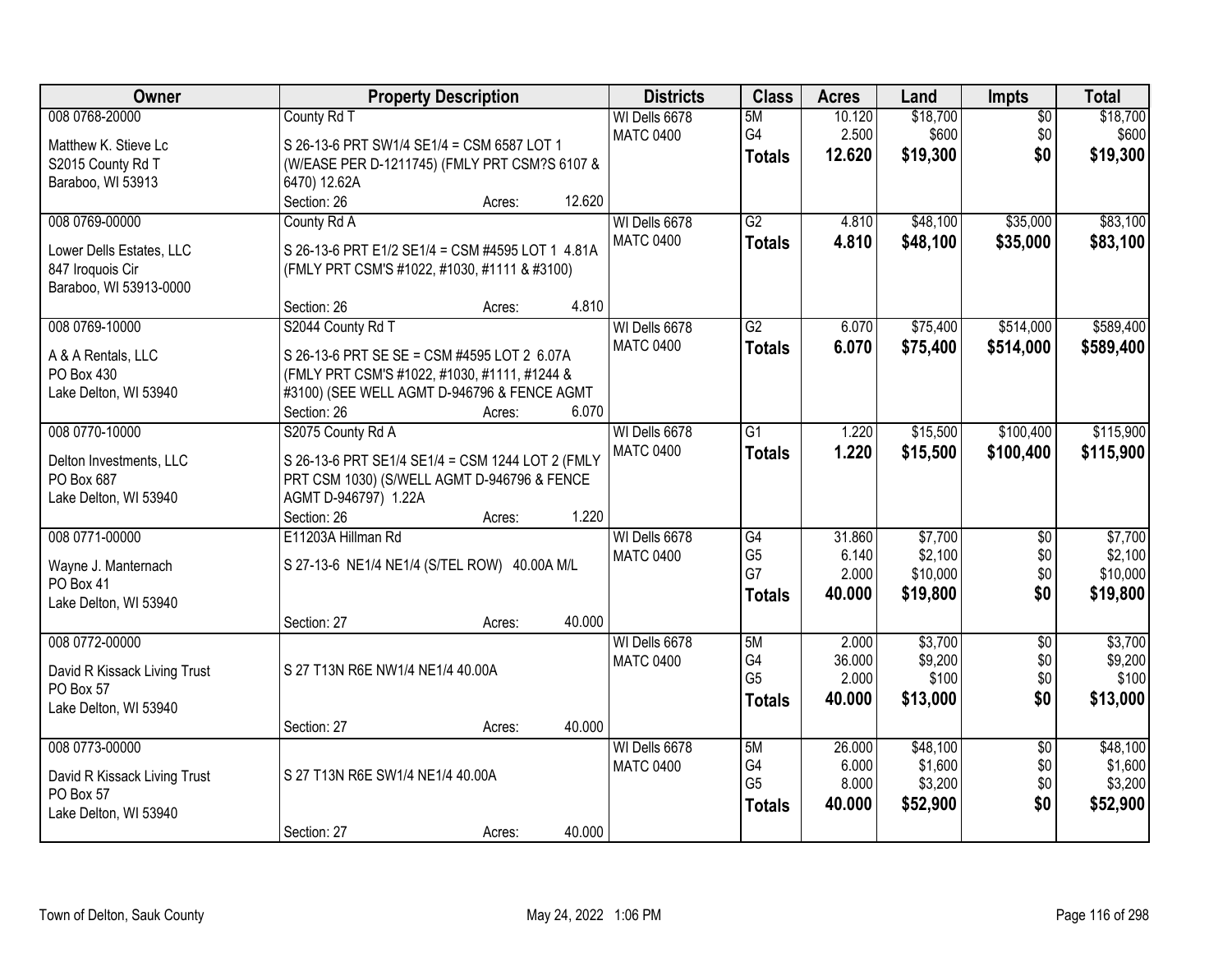| Owner                        | <b>Property Description</b>                      |                  | <b>Districts</b>                  | <b>Class</b>           | <b>Acres</b>     | Land                 | <b>Impts</b>           | <b>Total</b>          |
|------------------------------|--------------------------------------------------|------------------|-----------------------------------|------------------------|------------------|----------------------|------------------------|-----------------------|
| 008 0774-00000               | S1820 Bunker Dr                                  |                  | WI Dells 6678                     | G4                     | 10.000           | \$2,300              | $\overline{50}$        | \$2,300               |
| David J & Dorothy M Franczyk | S 27 T13N R6E SE1/4 NE1/4 SUBJ TEL ROW 40.00A    |                  | <b>MATC 0400</b>                  | G <sub>5</sub><br>G7   | 28.000<br>2.000  | \$13,800<br>\$23,000 | \$0<br>\$113,000       | \$13,800<br>\$136,000 |
| Revocable Trust              |                                                  |                  |                                   | <b>Totals</b>          | 40.000           | \$39,100             | \$113,000              | \$152,100             |
| S1820 Bunker Dr              |                                                  |                  |                                   |                        |                  |                      |                        |                       |
| Baraboo, WI 53913-0000       | Section: 27                                      | 40.000<br>Acres: |                                   |                        |                  |                      |                        |                       |
| 008 0775-00000               | E11031 Hillman Rd                                |                  | WI Dells 6678<br><b>MATC 0400</b> | G4<br>G <sub>5</sub>   | 36.000<br>2.000  | \$9,400<br>\$900     | $\overline{50}$<br>\$0 | \$9,400<br>\$900      |
| David R Kissack Living Trust | S 27 T13N R6E NE1/4 NW1/4 40.0/A                 |                  |                                   | G7                     | 2.000            | \$23,000             | \$82,200               | \$105,200             |
| PO Box 57                    |                                                  |                  |                                   | <b>Totals</b>          | 40.000           | \$33,300             | \$82,200               | \$115,500             |
| Lake Delton, WI 53940        |                                                  |                  |                                   |                        |                  |                      |                        |                       |
|                              | Section: 27                                      | 40.000<br>Acres: |                                   |                        |                  |                      |                        |                       |
| 008 0779-00000               | <b>Timothy Ln</b>                                |                  | WI Dells 6678<br><b>MATC 0400</b> | G1                     | 2.650            | \$9,300              | \$0                    | \$9,300               |
| Corn Kids, LLC               | S 27 T13N R6E PRT SWSW LYING S I HWY COM         |                  |                                   | <b>Totals</b>          | 2.650            | \$9,300              | \$0                    | \$9,300               |
| 991 S Grouse Ln              | SECOR SESW-W 1683.08' POB: N TO I-HWY W & SLY    |                  |                                   |                        |                  |                      |                        |                       |
| Wisconsin Dells, WI 53965    | ALG HWY TO SLI-E TO POB (POS #3587) 2.65A M/L    |                  |                                   |                        |                  |                      |                        |                       |
|                              | Section: 27                                      | 2.650<br>Acres:  |                                   |                        |                  |                      |                        |                       |
| 008 0780-00000               |                                                  |                  | WI Dells 6678<br><b>MATC 0400</b> | $\overline{\text{X2}}$ | 26.220<br>26.220 | \$0<br>\$0           | $\overline{50}$<br>\$0 | $\overline{50}$       |
| Wis Dept Transportation      | S 27 T13N R6E HIGHWAY LANDS IN SW1/4 SW1/4       |                  |                                   | <b>Totals</b>          |                  |                      |                        | \$0                   |
| 2101 Wright St               | 26.22A M/L                                       |                  |                                   |                        |                  |                      |                        |                       |
| Madison, WI 53704            |                                                  |                  |                                   |                        |                  |                      |                        |                       |
| 008 0782-00000               | Section: 27                                      | 26.220<br>Acres: | WI Dells 6678                     | $\overline{\text{X2}}$ | 9.590            | $\overline{60}$      | \$0                    | \$0                   |
|                              |                                                  |                  | <b>MATC 0400</b>                  |                        | 9.590            | \$0                  | \$0                    | \$0                   |
| Wis Dept Transportation      | S 27 T13N R6E HWY LAND IN SE1/4 SW1/4 9.59 A M/L |                  |                                   | <b>Totals</b>          |                  |                      |                        |                       |
| 2101 Wright St               |                                                  |                  |                                   |                        |                  |                      |                        |                       |
| Madison, WI 53704            |                                                  |                  |                                   |                        |                  |                      |                        |                       |
|                              | Section: 27                                      | 9.590<br>Acres:  |                                   | $\overline{\text{X2}}$ | 6.110            |                      |                        |                       |
| 008 0786-00000               |                                                  |                  | WI Dells 6678<br><b>MATC 0400</b> |                        | 6.110            | $\sqrt{$0}$<br>\$0   | \$0<br>\$0             | $\sqrt{50}$<br>\$0    |
| Wis Dept Transportation      | S 27 T13N R6E HWY LAND IN SW1/4 SE1/4 6.11 A M/L |                  |                                   | <b>Totals</b>          |                  |                      |                        |                       |
| 2101 Wright St               |                                                  |                  |                                   |                        |                  |                      |                        |                       |
| Madison, WI 53704            |                                                  |                  |                                   |                        |                  |                      |                        |                       |
| 008 0788-00000               | Section: 27                                      | 6.110<br>Acres:  | WI Dells 6678                     | $\overline{\text{X2}}$ | 3.250            | $\sqrt{$0}$          | $\overline{50}$        | \$0                   |
|                              |                                                  |                  | <b>MATC 0400</b>                  | <b>Totals</b>          | 3.250            | \$0                  | \$0                    | \$0                   |
| Wis Dept Transportation      | S 27 T13N R6E HWY LAND IN SE1/4 SE1/4 3.25 A M/L |                  |                                   |                        |                  |                      |                        |                       |
| 2101 Wright St               |                                                  |                  |                                   |                        |                  |                      |                        |                       |
| Madison, WI 53704            |                                                  |                  |                                   |                        |                  |                      |                        |                       |
|                              | Section: 27                                      | 3.250<br>Acres:  |                                   |                        |                  |                      |                        |                       |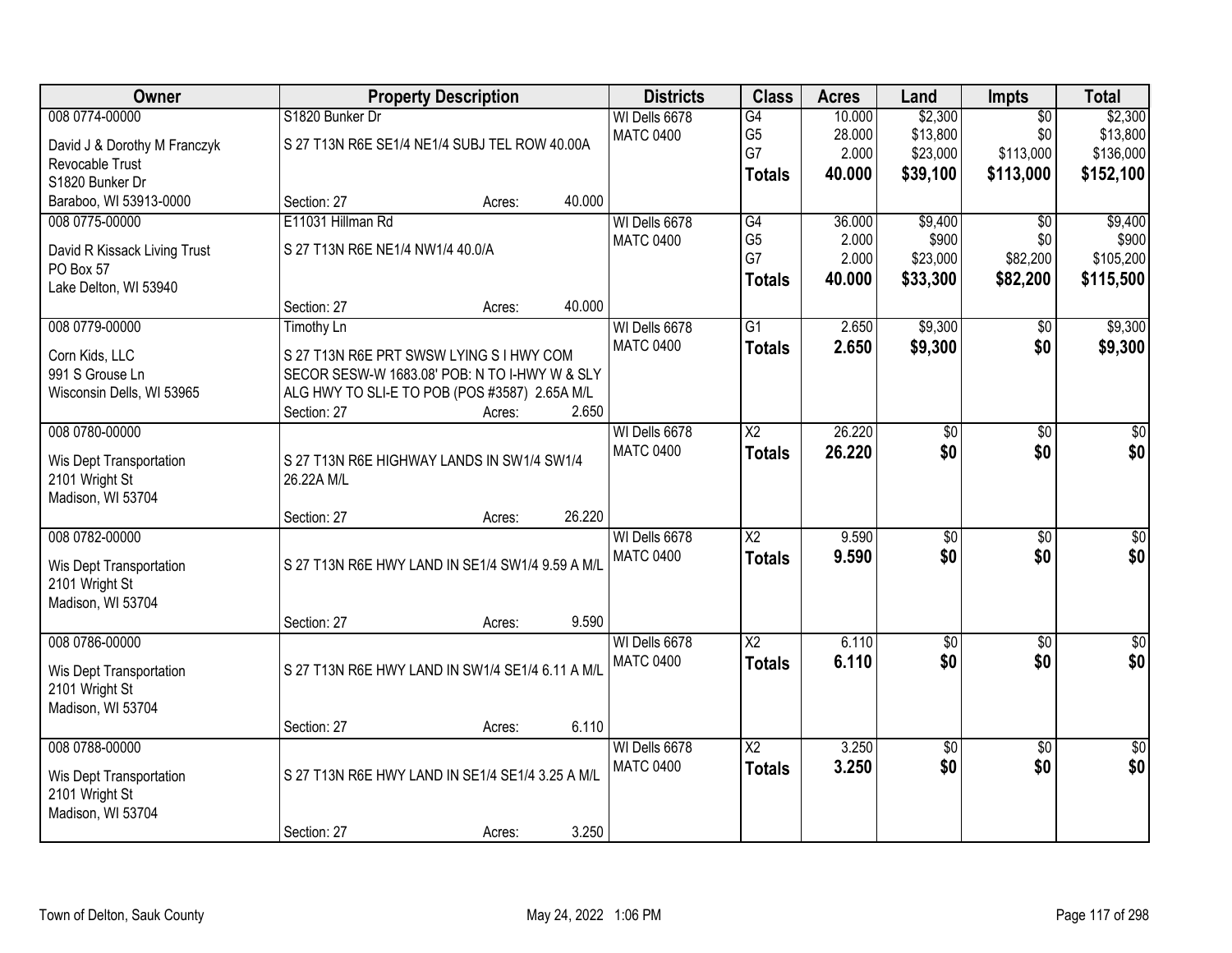| Owner                                                   | <b>Property Description</b>                                        | <b>Districts</b>                              | <b>Class</b>         | <b>Acres</b> | Land     | Impts           | <b>Total</b> |
|---------------------------------------------------------|--------------------------------------------------------------------|-----------------------------------------------|----------------------|--------------|----------|-----------------|--------------|
| 008 0791-00000                                          | E10732 N Gasser Rd                                                 | WI Dells 6678                                 | 5M                   | 12.000       | \$21,600 | $\overline{50}$ | \$21,600     |
| R & G, Inc                                              | S 28-13-6 PRT SW NE = CSM #6145 LOT 2 34.96A                       | <b>MATC 0400</b>                              | G4                   | 20.360       | \$4,300  | \$0             | \$4,300      |
| PO Box 510                                              |                                                                    |                                               | G <sub>5</sub><br>G7 | 0.600        | \$100    | \$0             | \$100        |
| Wis Dells, WI 53965                                     |                                                                    |                                               |                      | 2.000        | \$23,000 | \$132,700       | \$155,700    |
|                                                         | 34.960<br>Section: 28<br>Acres:                                    |                                               | <b>Totals</b>        | 34.960       | \$49,000 | \$132,700       | \$181,700    |
| 008 0793-00000                                          | S1778A Ishnala Rd                                                  | WI Dells 6678                                 | G4                   | 20.780       | \$3,400  | \$0             | \$3,400      |
| Crosshill, LLC                                          | S 28-13-6 NW NW E OF TN RD EXC N 115.5'E OF C/L                    | <b>MATC 0400</b>                              | <b>Totals</b>        | 20.780       | \$3,400  | \$0             | \$3,400      |
| S1778A Ishnala Rd                                       | RD & W OF OF A LI 16.5'W OF C/L RAVINE, & EXC                      |                                               |                      |              |          |                 |              |
| Baraboo, WI 53913-0000                                  | COM 340'N OF NECOR NW NW -S74?W 250'-S6?30'E                       |                                               |                      |              |          |                 |              |
|                                                         | 20.780<br>Section: 28<br>Acres:                                    |                                               |                      |              |          |                 |              |
| 008 0793-01000                                          | S1778A Ishnala Rd                                                  | Mirror Lake Mgmt                              | G <sub>6</sub>       | 6.450        | \$23,900 | \$0             | \$23,900     |
| Crosshill, LLC                                          | S 28-13-6 NW NW W OF TN RD EXC S OF LI COM 977                     | 8040                                          | G7                   | 1.000        | \$5,000  | \$9,400         | \$14,400     |
| S1778A Ishnala Rd                                       | S OF NW COR-S33?E 134.2'-S81?37'E TO RD, & EXC                     | WI Dells 6678                                 | <b>Totals</b>        | 7.450        | \$28,900 | \$9,400         | \$38,300     |
| Baraboo, WI 53913-0000                                  | V228-500 & EXC V250-593 & EXC V197-517 & EXC                       | <b>MATC 0400</b>                              |                      |              |          |                 |              |
|                                                         | 7.450<br>Section: 28<br>Acres:                                     | Mirror Lake                                   |                      |              |          |                 |              |
|                                                         |                                                                    | <b>Managment District</b>                     |                      |              |          |                 |              |
| 008 0793-10000                                          | S1778A Ishnala Rd                                                  | WI Dells 6678                                 | $\overline{G1}$      | 4.240        | \$32,000 | \$460,100       | \$492,100    |
| Brent P & Catherine C Gasser Joint                      | S 28-13-6 PRT W1/2 NW1/4 = CSM #5933 LOT 1                         | <b>MATC 0400</b>                              | <b>Totals</b>        | 4.240        | \$32,000 | \$460,100       | \$492,100    |
| Revocable Trust                                         | 4.24A                                                              |                                               |                      |              |          |                 |              |
| S1778A Ishnala Rd                                       |                                                                    |                                               |                      |              |          |                 |              |
| Baraboo, WI 53913-0000                                  | 4.240<br>Section: 28<br>Acres:                                     |                                               |                      |              |          |                 |              |
| 008 0794-00000                                          | S1761 Ishnala Rd                                                   | Mirror Lake Mgmt                              | G1                   | 0.270        | \$5,100  | \$65,400        | \$70,500     |
| Crosshill, LLC                                          | S 28 T13N R6E COM AT PT 498.25'S OF NW COR                         | 8040                                          | <b>Totals</b>        | 0.270        | \$5,100  | \$65,400        | \$70,500     |
| S1778A Ishnala Rd                                       | NW1/4NW1/4 TH S86DGE 367.6', TH S4DGW 142.6' TC                    | WI Dells 6678                                 |                      |              |          |                 |              |
| Baraboo, WI 53913-0000                                  | POB TH W100' TH S120' TO PT 100'W OF W LI HWY T                    | <b>MATC 0400</b>                              |                      |              |          |                 |              |
|                                                         | 0.270<br>Section: 28<br>Acres:                                     | Mirror Lake                                   |                      |              |          |                 |              |
| 008 0795-00000                                          | Ishnala Rd                                                         | <b>Managment District</b><br>Mirror Lake Mgmt | $\overline{G1}$      | 0.170        | \$1,600  | $\overline{50}$ | \$1,600      |
|                                                         |                                                                    | 8040                                          |                      | 0.170        | \$1,600  | \$0             | \$1,600      |
| Kenneth Luke                                            | S 28-13-6 PRT NW NW COM 498.25'S OF                                | WI Dells 6678                                 | <b>Totals</b>        |              |          |                 |              |
| 13041 Dana Vista St                                     | NWCOR-S86DGE 367.6'-S4DGW 20'-N86DGW 366.2'-N                      | <b>MATC 0400</b>                              |                      |              |          |                 |              |
| Poway, CA 92064                                         | TO POB 0.17A (S\EASE PER R547-692)                                 | Mirror Lake                                   |                      |              |          |                 |              |
|                                                         | 0.170<br>Section: 28<br>Acres:                                     | <b>Managment District</b>                     |                      |              |          |                 |              |
| 008 0796-00000                                          | S1715 Ishnala Rd                                                   | Mirror Lake Mgmt                              | $\overline{G1}$      | 2.200        | \$21,800 | $\overline{50}$ | \$21,800     |
|                                                         |                                                                    | 8040                                          | <b>Totals</b>        | 2.200        | \$21,800 | \$0             | \$21,800     |
| Judith A Waterman Survivor's Trust<br>1142 Paper Fig Ct | S 28-13-6 N 190' OF NW1/4 NW1/4 LYING W OF C/L OI<br>HWY 2.20A M/L | WI Dells 6678                                 |                      |              |          |                 |              |
| Sanibel, FL 33957                                       |                                                                    | <b>MATC 0400</b>                              |                      |              |          |                 |              |
|                                                         | 2.200<br>Section: 28<br>Acres:                                     | Mirror Lake                                   |                      |              |          |                 |              |
|                                                         |                                                                    | <b>Managment District</b>                     |                      |              |          |                 |              |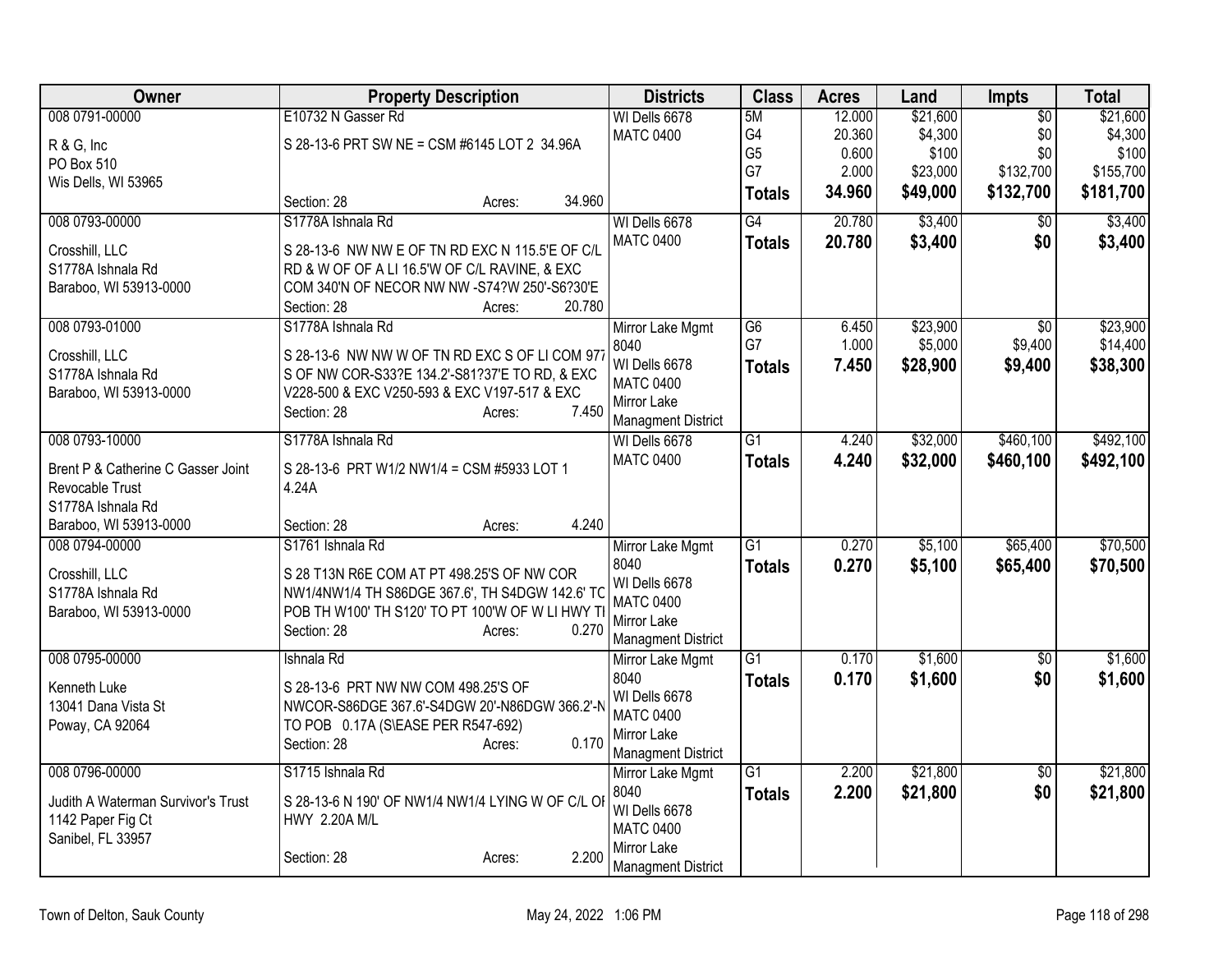| Owner                                       | <b>Property Description</b>                                  | <b>Districts</b>                           | <b>Class</b>    | <b>Acres</b> | Land            | Impts           | <b>Total</b>    |
|---------------------------------------------|--------------------------------------------------------------|--------------------------------------------|-----------------|--------------|-----------------|-----------------|-----------------|
| 008 0797-00000                              |                                                              | WI Dells 6678                              | $\overline{G5}$ | 1.850        | \$1,000         | $\overline{30}$ | \$1,000         |
| Crosshill, LLC                              | S 28 T13N R6E COM 340'N OF NE COR OF NW                      | <b>MATC 0400</b>                           | <b>Totals</b>   | 1.850        | \$1,000         | \$0             | \$1,000         |
| S1778A Ishnala Rd                           | NW-S74?W 250'- S6?30'E TO N SEC LI WHICH IS                  |                                            |                 |              |                 |                 |                 |
| Baraboo, WI 53913-0000                      | POB-CONT S6?30'E TO PT WHICH IS 465' FROM BEG                |                                            |                 |              |                 |                 |                 |
|                                             | Section: 28<br>1.850<br>Acres:                               |                                            |                 |              |                 |                 |                 |
| 008 0799-00000                              | Ishnala Rd                                                   | Mirror Lake Mgmt                           | G2              | 1.950        | \$12,700        | $\sqrt{$0}$     | \$12,700        |
| R & G, Inc                                  | S 28-13-6 COM AT SWCOR NW NW- E TO C/L                       | 8040                                       | <b>Totals</b>   | 1.950        | \$12,700        | \$0             | \$12,700        |
| PO Box 510                                  | HWY-NLY ALG C/L HWY TO PT 200'N OF SLI NW NW-                | WI Dells 6678<br><b>MATC 0400</b>          |                 |              |                 |                 |                 |
| Wis Dells, WI 53965                         | N81?37'W TO W SEC LI-S TO POB EXC COM 1055'S                 | Mirror Lake                                |                 |              |                 |                 |                 |
|                                             | 1.950<br>Section: 28<br>Acres:                               | <b>Managment District</b>                  |                 |              |                 |                 |                 |
| 008 0800-00000                              | Ishnala Rd                                                   | Mirror Lake Mgmt                           | G1              | 0.250        | \$1,900         | $\overline{50}$ | \$1,900         |
| R & G, Inc                                  | S 28-13-6 COM 977'S OF NWCOR NW NW-S33?7'E                   | 8040                                       | <b>Totals</b>   | 0.250        | \$1,900         | \$0             | \$1,900         |
| PO Box 510                                  | 134.2'-S81?37'E 272'TO HWY-S 16.5'-N81?37'W 345.8'           | WI Dells 6678                              |                 |              |                 |                 |                 |
| Wis Dells, WI 53965                         | TO W LI NW NW-N 116.2' TO POB<br>0.25A                       | <b>MATC 0400</b>                           |                 |              |                 |                 |                 |
|                                             | 0.250<br>Section: 28<br>Acres:                               | Mirror Lake                                |                 |              |                 |                 |                 |
| 008 0801-00000                              | E10516 N Gasser Rd                                           | <b>Managment District</b><br>WI Dells 6678 | 5M              | 16.000       | \$29,600        | $\overline{30}$ | \$29,600        |
|                                             |                                                              | <b>MATC 0400</b>                           | G <sub>2</sub>  | 3.930        | \$25,500        | \$0             | \$25,500        |
| Crosshill, LLC                              | S 28-13-6 SW1/4 NW1/4 E OF HWY EXC I-90/94 & EXC             |                                            | G4              | 5.310        | \$900           | \$0             | \$900           |
| S1778A Ishnala Rd                           | N66' OF S72' E OF TN RD & EXC CSM?S #5933 &                  |                                            | <b>Totals</b>   | 25.240       | \$56,000        | \$0             | \$56,000        |
| Baraboo, WI 53913-0000                      | #6464 (S/EASE) 25.24A M/L<br>25.240<br>Section: 28<br>Acres: |                                            |                 |              |                 |                 |                 |
| 008 0801-10000                              | E10516 N Gasser Rd                                           | WI Dells 6678                              | $\overline{G2}$ | 2.070        | \$13,500        | $\sqrt{$0}$     | \$13,500        |
|                                             |                                                              | <b>MATC 0400</b>                           | <b>Totals</b>   | 2.070        | \$13,500        | \$0             | \$13,500        |
| Crosshill, LLC                              | S 28-13-6 PRT SW1/4 NW1/4 = CSM 6464 LOT 1                   |                                            |                 |              |                 |                 |                 |
| S1778A Ishnala Rd<br>Baraboo, WI 53913-0000 | 2.07A                                                        |                                            |                 |              |                 |                 |                 |
|                                             | 2.070<br>Section: 28<br>Acres:                               |                                            |                 |              |                 |                 |                 |
| 008 0802-00000                              |                                                              | WI Dells 6678                              | X4              | 1.460        | $\overline{60}$ | $\overline{50}$ | $\overline{30}$ |
|                                             |                                                              | <b>MATC 0400</b>                           | <b>Totals</b>   | 1.460        | \$0             | \$0             | \$0             |
| Delton, Town of<br><b>PO Box 148</b>        | PRT SW1/4NW1/4, N66' OF S72 FT. E OF ISHNALA<br>RD.          |                                            |                 |              |                 |                 |                 |
| Lake Delton, WI 53940                       |                                                              |                                            |                 |              |                 |                 |                 |
|                                             | 1.460<br>Section: 28<br>Acres:                               |                                            |                 |              |                 |                 |                 |
| 008 0803-00000                              | S1915 Ishnala Rd                                             | Mirror Lake Mgmt                           | $\overline{G2}$ | 6.890        | \$44,800        | \$118,200       | \$163,000       |
| R & G, Inc                                  | S 28 T13N R6E THE N 802.7'OF SW1/4 NW1/4 W OF                | 8040                                       | <b>Totals</b>   | 6.890        | \$44,800        | \$118,200       | \$163,000       |
| PO Box 510                                  | HWY EXC A PC OF LAND DESC IN V.184 P.270. 6.89A              | WI Dells 6678                              |                 |              |                 |                 |                 |
| Wis Dells, WI 53965                         |                                                              | <b>MATC 0400</b>                           |                 |              |                 |                 |                 |
|                                             | 6.890<br>Section: 28<br>Acres:                               | Mirror Lake                                |                 |              |                 |                 |                 |
|                                             |                                                              | <b>Managment District</b>                  |                 |              |                 |                 |                 |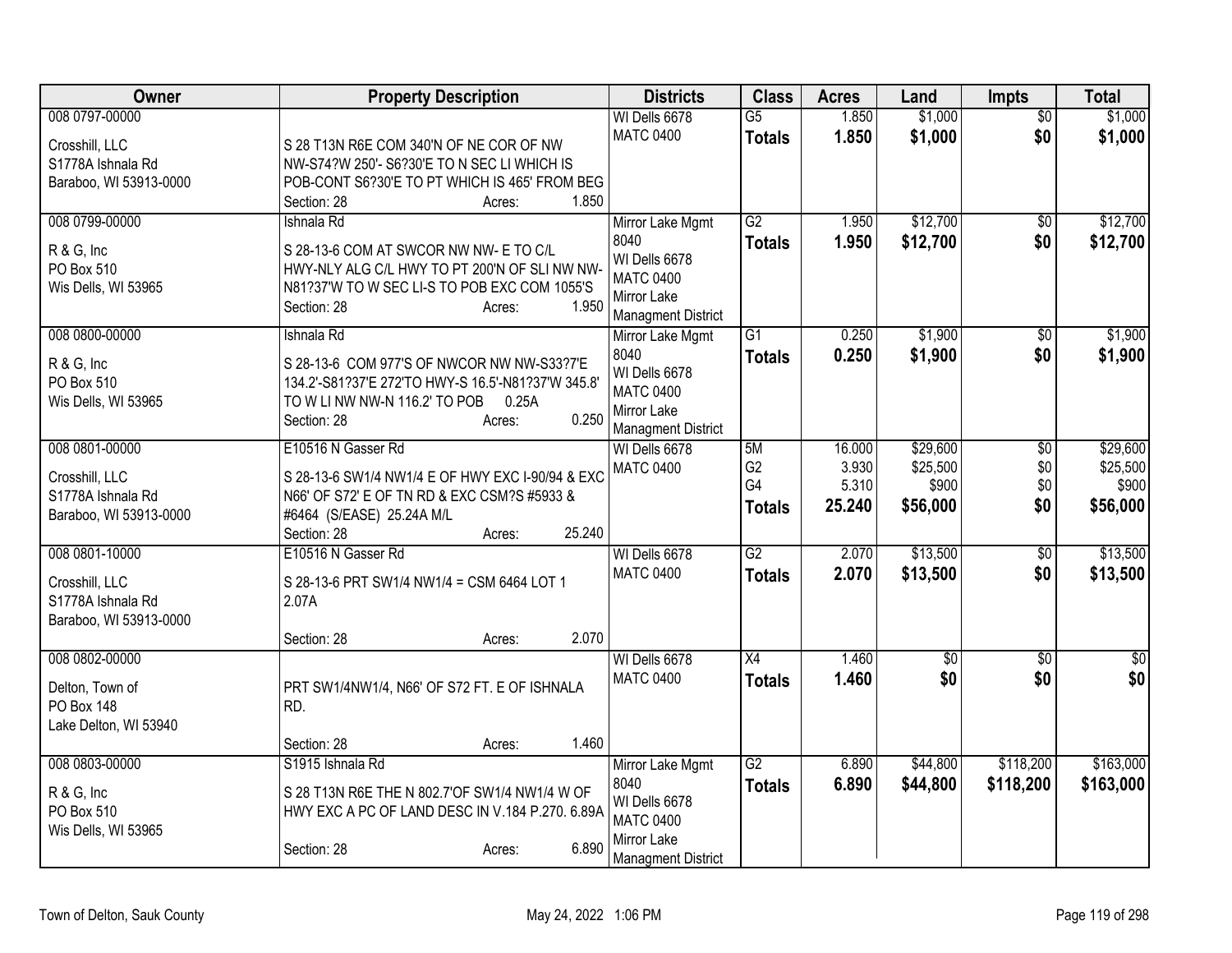| Owner                                                                                | <b>Property Description</b>                                                                                                                                                                             | <b>Districts</b>                                                                                          | <b>Class</b>                                      | <b>Acres</b>                                | Land                                                  | <b>Impts</b>                                          | <b>Total</b>                                           |
|--------------------------------------------------------------------------------------|---------------------------------------------------------------------------------------------------------------------------------------------------------------------------------------------------------|-----------------------------------------------------------------------------------------------------------|---------------------------------------------------|---------------------------------------------|-------------------------------------------------------|-------------------------------------------------------|--------------------------------------------------------|
| 008 0804-00000<br>R & G, Inc<br>PO Box 510<br>Wis Dells, WI 53965                    | Ishnala Rd<br>S 28-13-6 COM 752.7'S OF NW COR SW<br>NW-S56DG10'E 60.2'- E TO HWY- S2RD -W TO W LI- N<br>TO POB<br>0.060<br>Section: 28<br>Acres:                                                        | Mirror Lake Mgmt<br>8040<br>WI Dells 6678<br><b>MATC 0400</b><br>Mirror Lake<br><b>Managment District</b> | G2<br><b>Totals</b>                               | 0.060<br>0.060                              | \$400<br>\$400                                        | $\overline{50}$<br>\$0                                | \$400<br>\$400                                         |
| 008 0805-00000<br>R & G, Inc<br>PO Box 510<br>Wis Dells, WI 53965                    | Ishnala Rd<br>S 28 T13N R6E COM AT SW COR SW1/4 NW1/4, TH E<br>281', TH N 12DGE 123.98', TH N 1DGE 386.76', TH W<br>321 .42', TH S 517.3' TO BEG. EXC I HWY 3.22A M/L<br>3.220<br>Section: 28<br>Acres: | Mirror Lake Mgmt<br>8040<br>WI Dells 6678<br><b>MATC 0400</b><br>Mirror Lake<br><b>Managment District</b> | G2<br><b>Totals</b>                               | 3.220<br>3.220                              | \$20,900<br>\$20,900                                  | \$0<br>\$0                                            | \$20,900<br>\$20,900                                   |
| 008 0806-00000<br>Wis Dept Transportation<br>2101 Wright St<br>Madison, WI 53704     | S 28 T13N R6E HWY LAND IN SW1/4 NW1/4 .90 A M/L                                                                                                                                                         | WI Dells 6678<br><b>MATC 0400</b>                                                                         | $\overline{\mathsf{X2}}$<br><b>Totals</b>         | 0.900<br>0.900                              | \$0<br>\$0                                            | \$0<br>\$0                                            | \$0<br>\$0                                             |
| 008 0807-00000<br>Crosshill, LLC<br>S1778A Ishnala Rd<br>Baraboo, WI 53913-0000      | 0.900<br>Section: 28<br>Acres:<br>S 28 T13N R6E SE1/4 NW1/4 EXC PER VOL379-434                                                                                                                          | WI Dells 6678<br><b>MATC 0400</b>                                                                         | $\overline{G4}$<br><b>Totals</b>                  | 38.970<br>38.970                            | \$7,600<br>\$7,600                                    | \$0<br>\$0                                            | \$7,600<br>\$7,600                                     |
| 008 0808-00000<br>Delton, Town of<br><b>PO Box 148</b><br>Lake Delton, WI 53940      | 38.970<br>Section: 28<br>Acres:<br>PRT. NE1/4SW1/4 & SE1/4NW 1/4 PER VOL379-434<br>2.030<br>Section: 28<br>Acres:                                                                                       | WI Dells 6678<br><b>MATC 0400</b>                                                                         | $\overline{X4}$<br><b>Totals</b>                  | 2.030<br>2.030                              | $\sqrt{$0}$<br>\$0                                    | \$0<br>\$0                                            | $\sqrt{50}$<br>\$0                                     |
| 008 0809-00000<br>Crosshill, LLC<br>S1778A Ishnala Rd<br>Baraboo, WI 53913-0000      | S 28 T13N R6E NE1/4 SW1/4 EXC VOL379-434 (S/DOT<br>DRAINAGE EASE PER D-1062199)<br>39.000<br>Section: 28<br>Acres:                                                                                      | WI Dells 6678<br><b>MATC 0400</b>                                                                         | 5M<br>G4<br><b>Totals</b>                         | 3.750<br>35.250<br>39.000                   | \$7,000<br>\$8,000<br>\$15,000                        | $\overline{50}$<br>\$0<br>\$0                         | \$7,000<br>\$8,000<br>\$15,000                         |
| 008 0810-10000<br>David R Kissack Living Trust<br>PO Box 57<br>Lake Delton, WI 53940 | E10539 N Gasser Rd<br>S 28-13-6 PRT W1/2 SW1/4 COM S1/4 COR SD SEC -<br>N00?00?49?E 649.05? - N82?20?W 419.24? -<br>N80?43?W 923.18? - N00?05?09?W 290.33? TO POB -<br>32.100<br>Section: 28<br>Acres:  | WI Dells 6678<br><b>MATC 0400</b>                                                                         | 5M<br>G4<br>G <sub>5</sub><br>G7<br><b>Totals</b> | 1.790<br>22.310<br>6.000<br>2.000<br>32.100 | \$3,200<br>\$5,000<br>\$3,000<br>\$23,000<br>\$34,200 | $\overline{50}$<br>\$0<br>\$0<br>\$72,800<br>\$72,800 | \$3,200<br>\$5,000<br>\$3,000<br>\$95,800<br>\$107,000 |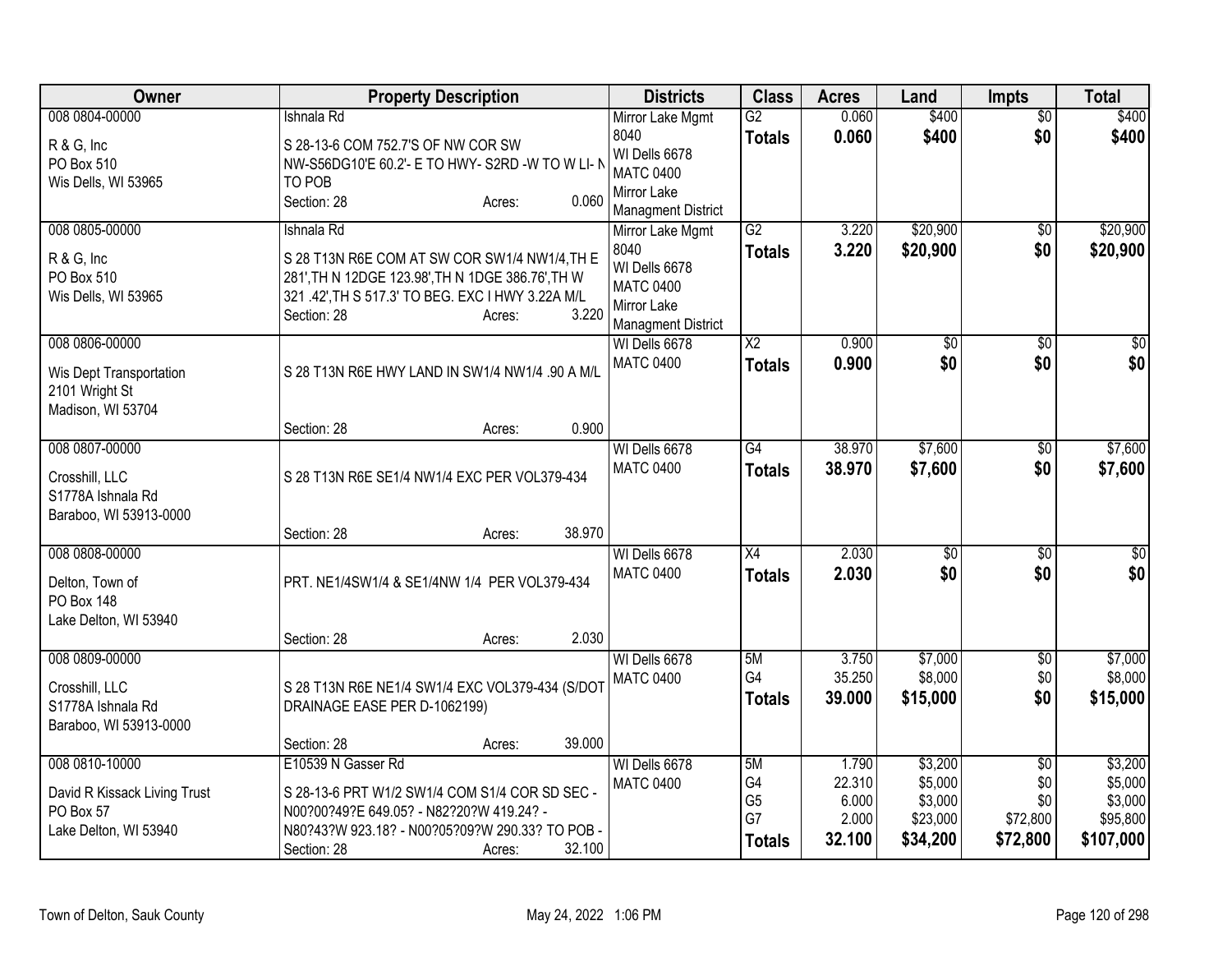| Owner                                                                                      |                                          | <b>Property Description</b>                                                                                                                                    |        | <b>Districts</b>                                              | <b>Class</b>                            | <b>Acres</b>    | Land                   | <b>Impts</b>                  | <b>Total</b>         |
|--------------------------------------------------------------------------------------------|------------------------------------------|----------------------------------------------------------------------------------------------------------------------------------------------------------------|--------|---------------------------------------------------------------|-----------------------------------------|-----------------|------------------------|-------------------------------|----------------------|
| 008 0811-00000<br>R & G, Inc<br>PO Box 510<br>Wis Dells, WI 53965                          | S1915 Ishnala Rd<br><b>HWY 2.10A M/L</b> | S 28 T13N R6E NW1/4 SW1/4 W OF CTR-LI HWY EXC                                                                                                                  |        | Mirror Lake Mgmt<br>8040<br>WI Dells 6678<br><b>MATC 0400</b> | $\overline{G2}$<br><b>Totals</b>        | 2.100<br>2.100  | \$13,700<br>\$13,700   | \$35,100<br>\$35,100          | \$48,800<br>\$48,800 |
|                                                                                            | Section: 28                              | Acres:                                                                                                                                                         | 2.100  | Mirror Lake<br><b>Managment District</b>                      |                                         |                 |                        |                               |                      |
| 008 0812-00000<br>Wis Dept Transportation<br>2101 Wright St<br>Madison, WI 53704           |                                          | S 28 T 13N R6E HWY LAND IN NW1/4 SW1/4 7.11A M/L                                                                                                               |        | WI Dells 6678<br><b>MATC 0400</b>                             | $\overline{\text{X2}}$<br><b>Totals</b> | 7.110<br>7.110  | $\overline{50}$<br>\$0 | $\overline{50}$<br>\$0        | \$0<br>\$0           |
| 008 0813-10000                                                                             | Section: 28<br>S2024 Ishnala Rd          | Acres:                                                                                                                                                         | 7.110  | WI Dells 6678                                                 | G4                                      | 26.620          | \$3,400                |                               | \$3,400              |
| David R Kissack Living Trust<br>PO Box 57<br>Lake Delton, WI 53940                         | Section: 28                              | S 28-13-6 PRT SW1/4 SW1/4 & S 33-13-6 PRT NW1/4<br>NW1/4 COM SE COR SD SW1/4 SW1/4 - N00?10?30?V<br>64.86? TO POB - S86?47?30?W 66.08? - S00?10?30?E<br>Acres: | 28.620 | <b>MATC 0400</b>                                              | G <sub>5</sub><br><b>Totals</b>         | 2.000<br>28.620 | \$3,900<br>\$7,300     | $\overline{50}$<br>\$0<br>\$0 | \$3,900<br>\$7,300   |
| 008 0814-00000                                                                             | Ishnala Rd                               |                                                                                                                                                                |        | WI Dells 6678                                                 | G1                                      | 1.120           | \$14,800               | \$5,400                       | \$20,200             |
| Steven D. Kissack<br>S3610 Evergreen Rd<br>Baraboo, WI 53913                               | Section: 28                              | S28-13-6 PRT SW SW COM SWCOR- N86?30'E TO C/L<br>ISHNALA RD & POB-N14?31"W180.6'- N75?40'E33'-<br>S87?22'E280.1'- S1?33'W154.15'-S86? 30'W262.81' TO<br>Acres: | 1.120  | <b>MATC 0400</b>                                              | <b>Totals</b>                           | 1.120           | \$14,800               | \$5,400                       | \$20,200             |
| 008 0815-00000<br><b>Wisc Dept Natl Resources</b><br>PO Box 7921<br>Madison, WI 53707-0000 | .4 A M/L<br>Section: 28                  | S 28 T13N R6E PRT OF SW1/4 SW1/4 LY W OF TN RD<br>Acres:                                                                                                       | 0.400  | WI Dells 6678<br><b>MATC 0400</b>                             | $\overline{X2}$<br><b>Totals</b>        | 0.400<br>0.400  | $\overline{50}$<br>\$0 | $\overline{50}$<br>\$0        | $\sqrt{50}$<br>\$0   |
| 008 0816-00000                                                                             |                                          |                                                                                                                                                                |        | WI Dells 6678                                                 | $\overline{\text{X2}}$                  | 8.020           | $\overline{50}$        | \$0                           | \$0                  |
| Wis Dept Transportation<br>2101 Wright St<br>Madison, WI 53704                             |                                          | S 28 T13N R6E HWY LAND IN SW1/4 SW1/4 8.02A M/L                                                                                                                |        | <b>MATC 0400</b>                                              | <b>Totals</b>                           | 8.020           | \$0                    | \$0                           | \$0                  |
|                                                                                            | Section: 28                              | Acres:                                                                                                                                                         | 8.020  |                                                               |                                         |                 |                        |                               |                      |
| 008 0817-00000<br>Crosshill, LLC<br>S1778A Ishnala Rd<br>Baraboo, WI 53913-0000            |                                          | S 28 T13N R6E SE1/4 SW1/4 N I HWY 8.25A M/L                                                                                                                    |        | WI Dells 6678<br><b>MATC 0400</b>                             | $\overline{G6}$<br><b>Totals</b>        | 8.250<br>8.250  | \$30,500<br>\$30,500   | \$0<br>\$0                    | \$30,500<br>\$30,500 |
|                                                                                            | Section: 28                              | Acres:                                                                                                                                                         | 8.250  |                                                               |                                         |                 |                        |                               |                      |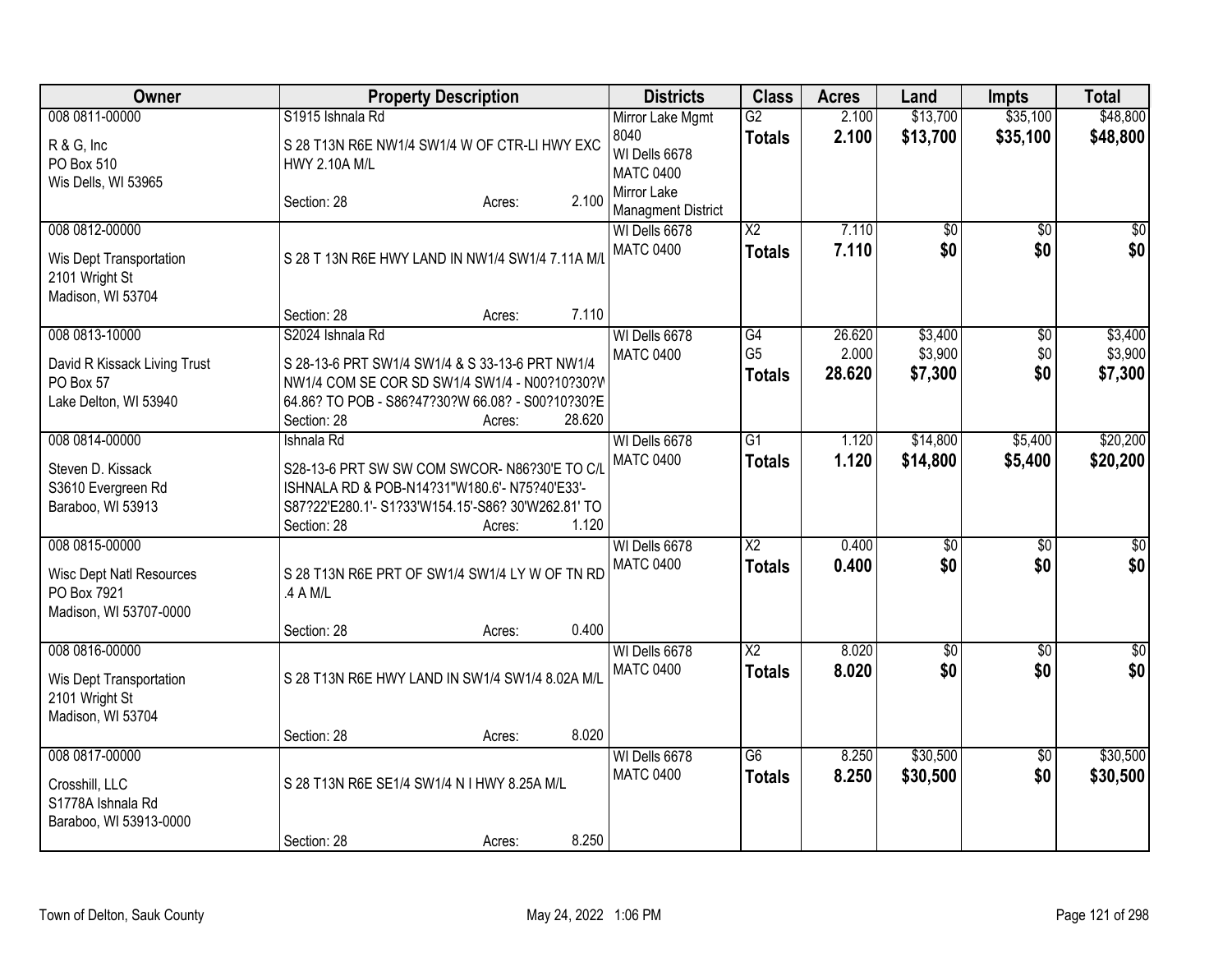| Owner                                                                                          |                                                                                                      | <b>Property Description</b> |        | <b>Districts</b>                                                             | <b>Class</b>                              | <b>Acres</b>     | Land                   | <b>Impts</b>           | <b>Total</b>           |
|------------------------------------------------------------------------------------------------|------------------------------------------------------------------------------------------------------|-----------------------------|--------|------------------------------------------------------------------------------|-------------------------------------------|------------------|------------------------|------------------------|------------------------|
| 008 0818-00000<br>Wis Dept Transportation<br>2101 Wright St<br>Madison, WI 53704               | S 28 T13N R6E HWY LAND IN SE1/4 SW1/4 8.85A M/L                                                      |                             |        | WI Dells 6678<br><b>MATC 0400</b>                                            | $\overline{\mathsf{x2}}$<br><b>Totals</b> | 8.850<br>8.850   | $\overline{50}$<br>\$0 | $\overline{50}$<br>\$0 | \$0<br>\$0             |
|                                                                                                | Section: 28                                                                                          | Acres:                      | 8.850  |                                                                              |                                           |                  |                        |                        |                        |
| 008 0820-00000<br>Crosshill, LLC<br>S1778A Ishnala Rd<br>Baraboo, WI 53913-0000                | S 28 T13N R6E W400' OF NW1/4 SE1/4 EXC N4RDS                                                         |                             |        | WI Dells 6678<br><b>MATC 0400</b>                                            | G4<br><b>Totals</b>                       | 12.130<br>12.130 | \$3,100<br>\$3,100     | \$0<br>\$0             | \$3,100<br>\$3,100     |
|                                                                                                | Section: 28                                                                                          | Acres:                      | 12.130 |                                                                              |                                           |                  |                        |                        |                        |
| 008 0821-00000<br>Delton, Town of<br><b>PO Box 148</b><br>Lake Delton, WI 53940                | PRT NW1/4SE1/4, N4RDS OF W400'                                                                       |                             |        | WI Dells 6678<br><b>MATC 0400</b>                                            | X4<br><b>Totals</b>                       | 0.600<br>0.600   | \$0<br>\$0             | $\sqrt{6}$<br>\$0      | \$0<br>\$0             |
|                                                                                                | Section: 28                                                                                          | Acres:                      | 0.600  |                                                                              |                                           |                  |                        |                        |                        |
| 008 0822-00000<br>Delton, Town of<br>PO Box 148<br>Lake Delton, WI 53940                       | S 28 T13N R6E N 49.5' OF E 920' OF NW1/4 SE1/4<br>SUBJ ROW 1.04A M/L                                 |                             |        | WI Dells 6678<br><b>MATC 0400</b>                                            | $\overline{X4}$<br><b>Totals</b>          | 1.040<br>1.040   | $\overline{50}$<br>\$0 | \$0<br>\$0             | $\sqrt{50}$<br>\$0     |
|                                                                                                | Section: 28                                                                                          | Acres:                      | 1.040  |                                                                              |                                           |                  |                        |                        |                        |
| 008 0824-00000<br>Delton, Town of<br><b>PO Box 148</b><br>Lake Delton, WI 53940                | PRT NW1/4SE1/4, S1RD OF N 4RDS OF E920'                                                              |                             |        | WI Dells 6678<br><b>MATC 0400</b>                                            | $\overline{X4}$<br><b>Totals</b>          | 0.350<br>0.350   | $\overline{50}$<br>\$0 | $\overline{50}$<br>\$0 | $\overline{50}$<br>\$0 |
|                                                                                                | Section: 28                                                                                          | Acres:                      | 0.350  |                                                                              |                                           |                  |                        |                        |                        |
| 008 0830-00000<br>Judith A Waterman Survivor's Trust<br>1142 Paper Fig Ct<br>Sanibel, FL 33957 | S1709 Ishnala Rd<br>S 29 T13N R6E N 175' E OF MIRROR LAKE IN NE1/4<br>NE1/4 & ALSO R/W 1.13 A M OR L |                             |        | Mirror Lake Mgmt<br>8040<br>WI Dells 6678<br><b>MATC 0400</b><br>Mirror Lake | $\overline{G1}$<br>Totals                 | 1.130<br>1.130   | \$85,900<br>\$85,900   | $\overline{60}$<br>\$0 | \$85,900<br>\$85,900   |
|                                                                                                | Section: 29                                                                                          | Acres:                      | 1.130  | <b>Managment District</b>                                                    |                                           |                  |                        |                        |                        |
| 008 0831-00000<br>Joseph J Jr Dunne Trust<br>13041 Dana Vista St<br>Poway, CA 92064-0000       | S1717 Ishnala Rd<br>S123' OF N298' E OF MIRROR LAKE IN NENE S/ROWS<br>.87A                           |                             | 0.870  | Mirror Lake Mgmt<br>8040<br>WI Dells 6678<br><b>MATC 0400</b><br>Mirror Lake | $\overline{G1}$<br><b>Totals</b>          | 0.870<br>0.870   | \$74,800<br>\$74,800   | \$148,300<br>\$148,300 | \$223,100<br>\$223,100 |
|                                                                                                | Section: 29                                                                                          | Acres:                      |        | <b>Managment District</b>                                                    |                                           |                  |                        |                        |                        |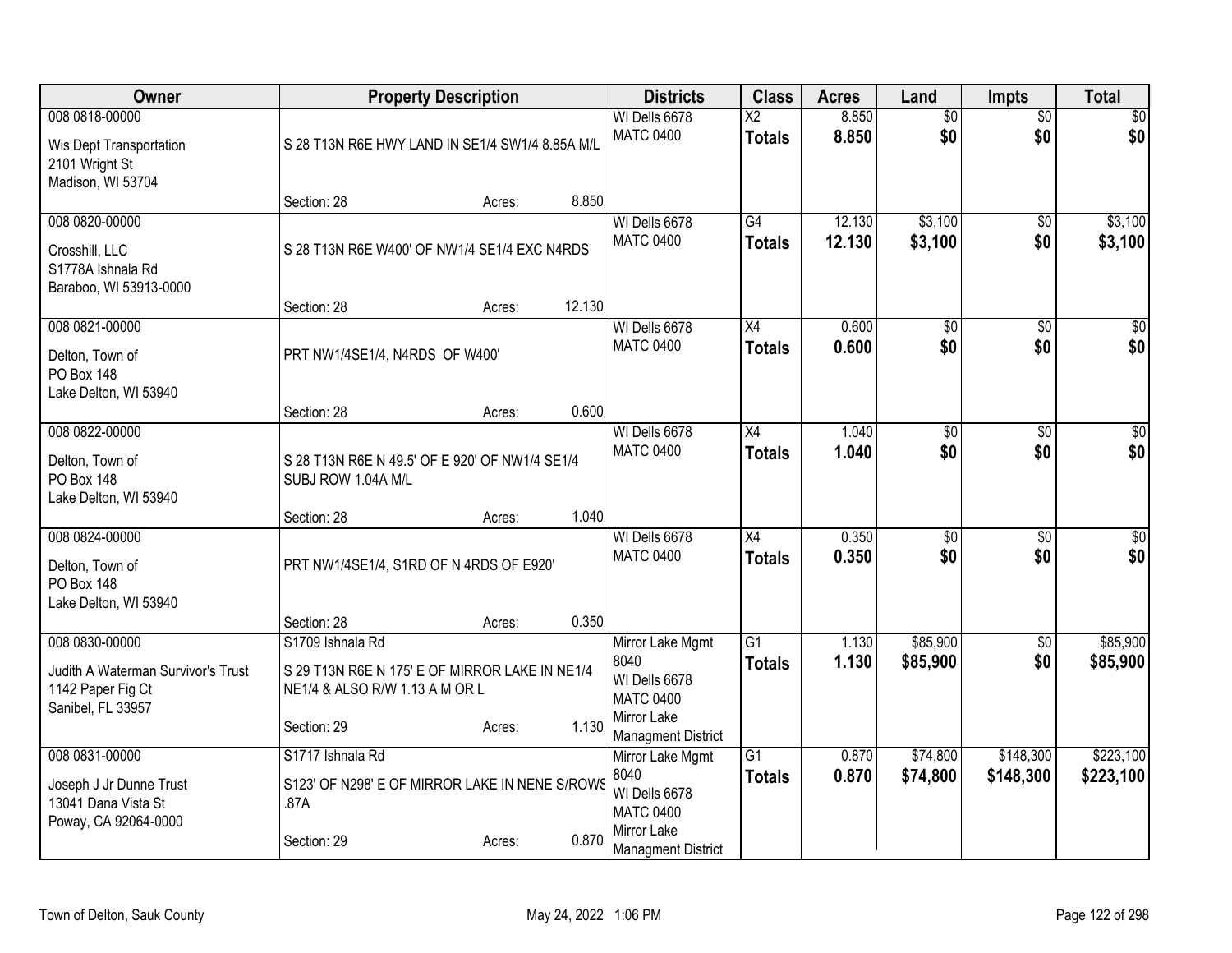| Owner                        | <b>Property Description</b>                     | <b>Districts</b>                              | <b>Class</b>    | <b>Acres</b> | Land     | <b>Impts</b>    | <b>Total</b> |
|------------------------------|-------------------------------------------------|-----------------------------------------------|-----------------|--------------|----------|-----------------|--------------|
| 008 0832-00000               | S1745 Ishnala Rd                                | Mirror Lake Mgmt                              | $\overline{G1}$ | 0.300        | \$44,800 | \$64,300        | \$109,100    |
| Crosshill, LLC               | S 29-13-6 PRT NE NE = CSM #5312 LOT 1 0.3A      | 8040                                          | <b>Totals</b>   | 0.300        | \$44,800 | \$64,300        | \$109,100    |
| S1778A Ishnala Rd            | (SEE EASE R547-692, R548-757, D-786143 &        | WI Dells 6678                                 |                 |              |          |                 |              |
| Baraboo, WI 53913-0000       | D-843620)                                       | <b>MATC 0400</b>                              |                 |              |          |                 |              |
|                              | 0.300<br>Section: 29<br>Acres:                  | Mirror Lake                                   |                 |              |          |                 |              |
| 008 0833-00000               | S1743 Ishnala Rd                                | <b>Managment District</b><br>Mirror Lake Mgmt | $\overline{G1}$ | 0.880        | \$75,200 | \$92,600        | \$167,800    |
|                              |                                                 | 8040                                          | <b>Totals</b>   | 0.880        | \$75,200 | \$92,600        | \$167,800    |
| Joseph J Jr Dunne Trust      | S 29-13-6 COM ON ELINE NE 298'S OF              | WI Dells 6678                                 |                 |              |          |                 |              |
| 13041 Dana Vista St          | NECOR-S130'-W TO C/L MIRROR LAKE-NLY ALG C\L    | <b>MATC 0400</b>                              |                 |              |          |                 |              |
| Poway, CA 92064-0000         | TO PT W OF POB-E TO POB (S/ROWS & W\EASE PER    | Mirror Lake                                   |                 |              |          |                 |              |
|                              | Section: 29<br>0.880<br>Acres:                  | <b>Managment District</b>                     |                 |              |          |                 |              |
| 008 0834-00000               | S1749 Ishnala Rd                                | Mirror Lake Mgmt                              | $\overline{G1}$ | 0.400        | \$65,600 | \$130,900       | \$196,500    |
|                              | S 29-13-6 PRT NE1/4 NE1/4 = CSM 5312 LOT 2      | 8040                                          | <b>Totals</b>   | 0.400        | \$65,600 | \$130,900       | \$196,500    |
| Cambrian, LLC<br>600 Camp St | (S/EASE D-558129, D-558609 & D-786143) 0.40A    | WI Dells 6678                                 |                 |              |          |                 |              |
| Baraboo, WI 53913            |                                                 | <b>MATC 0400</b>                              |                 |              |          |                 |              |
|                              | 0.400<br>Section: 29<br>Acres:                  | Mirror Lake                                   |                 |              |          |                 |              |
|                              |                                                 | <b>Managment District</b>                     |                 |              |          |                 |              |
| 008 0836-00000               | S1747 Ishnala Rd                                | Mirror Lake Mgmt                              | G1              | 0.300        | \$29,100 | \$59,600        | \$88,700     |
| Crosshill, LLC               | S 29-13-6 PRT NE NE = CSM #5312 LOT 3 0.3A      | 8040                                          | <b>Totals</b>   | 0.300        | \$29,100 | \$59,600        | \$88,700     |
| S1778A Ishnala Rd            | (SEE EASE R547-692, R548-757, D-786143 &        | WI Dells 6678                                 |                 |              |          |                 |              |
| Baraboo, WI 53913-0000       | D-843620)                                       | <b>MATC 0400</b><br>Mirror Lake               |                 |              |          |                 |              |
|                              | 0.300<br>Section: 29<br>Acres:                  | <b>Managment District</b>                     |                 |              |          |                 |              |
| 008 0838-00000               | Ishnala Rd                                      | Mirror Lake Mgmt                              | $\overline{G1}$ | 1.110        | \$21,200 | $\overline{50}$ | \$21,200     |
|                              |                                                 | 8040                                          | <b>Totals</b>   | 1.110        | \$21,200 | \$0             | \$21,200     |
| Crosshill, LLC               | S 29 T13N R6E W/ROW COM 638'S OF NE COR OF      | WI Dells 6678                                 |                 |              |          |                 |              |
| S1778A Ishnala Rd            | NE1/4 NE1/4, TH S 194.9', TH DUE W TO CTR-LI OF | <b>MATC 0400</b>                              |                 |              |          |                 |              |
| Baraboo, WI 53913-0000       | MIRROR LAKE, TH NLY ALG SD CTR-LI OF LAKE, TO   | Mirror Lake                                   |                 |              |          |                 |              |
|                              | 1.110<br>Section: 29<br>Acres:                  | <b>Managment District</b>                     |                 |              |          |                 |              |
| 008 0839-00000               | Ishnala Rd                                      | Mirror Lake Mgmt                              | $\overline{G1}$ | 0.350        | \$11,100 | \$0             | \$11,100     |
| Marie M. Hoffman             | S 29 T13N R6E COM 907.9 FT S OF NE COR NE1/4    | 8040                                          | <b>Totals</b>   | 0.350        | \$11,100 | \$0             | \$11,100     |
| 8307 S Oketo Ave             | NE1/4 W TO CTR LI OF MIRROR LAKE. N 75'. E TO E | WI Dells 6678                                 |                 |              |          |                 |              |
| Bridgeview, IL 60455         | LI OF NE1/4 NE1/4, S TO BEG. W/ROW .35A         | <b>MATC 0400</b>                              |                 |              |          |                 |              |
|                              | 0.350<br>Section: 29<br>Acres:                  | Mirror Lake                                   |                 |              |          |                 |              |
|                              |                                                 | <b>Managment District</b>                     |                 |              |          |                 |              |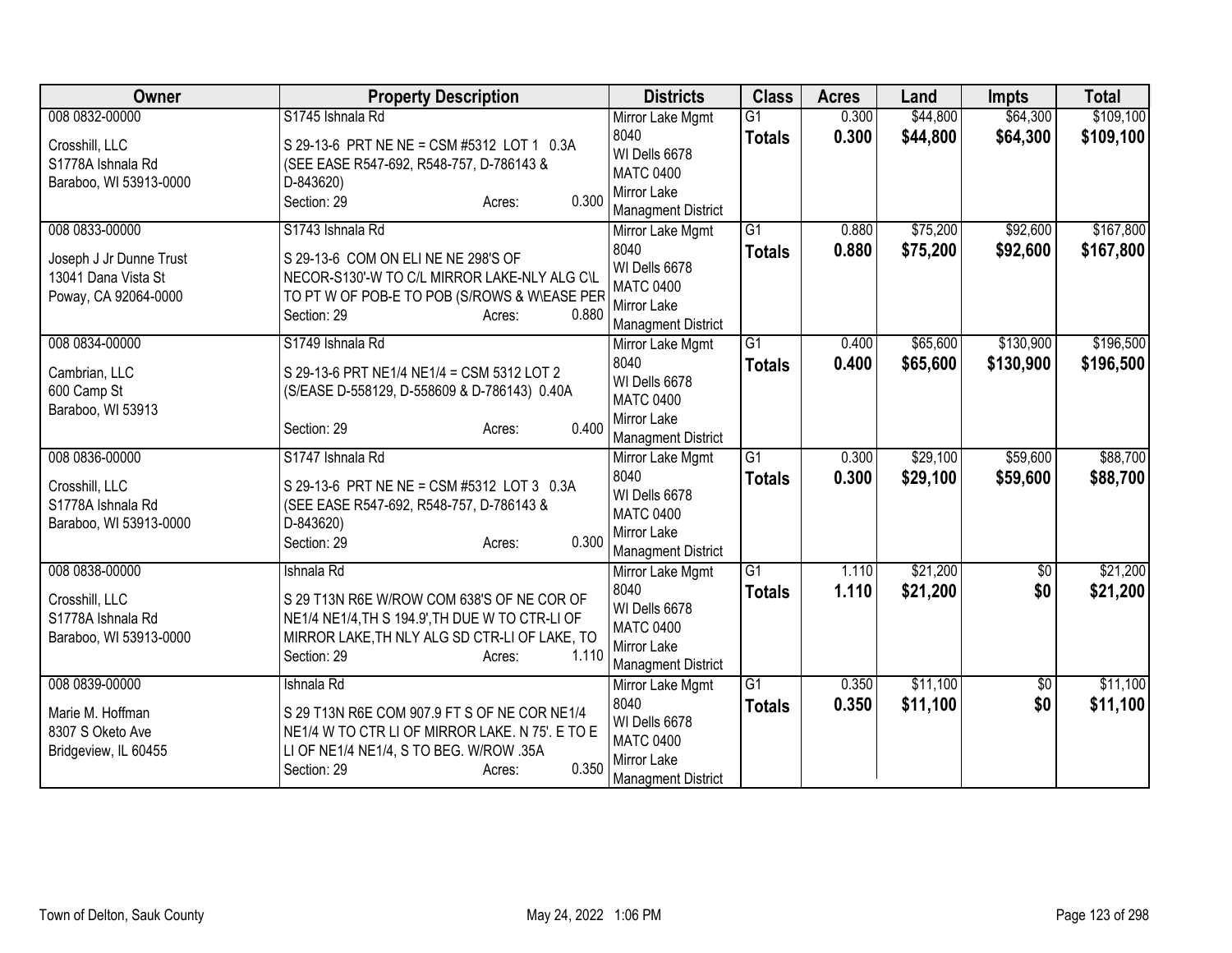| Owner                                                                                                                                    | <b>Property Description</b>                                                                                                                                                                                                                       | <b>Districts</b>                                                                                          | <b>Class</b>                            | <b>Acres</b>   | Land                   | Impts                  | <b>Total</b>           |
|------------------------------------------------------------------------------------------------------------------------------------------|---------------------------------------------------------------------------------------------------------------------------------------------------------------------------------------------------------------------------------------------------|-----------------------------------------------------------------------------------------------------------|-----------------------------------------|----------------|------------------------|------------------------|------------------------|
| 008 0840-00000<br>R & G, Inc<br>PO Box 510<br>Wis Dells, WI 53965                                                                        | Ishnala Rd<br>S 29 T13N R6E COM 907.9'S OF NE COR NE1/4<br>NE1/4, TH S 185 .3', TH N 80DGW TO CENTER OF<br>MIRROR LAKE THIN TO PT DIRECTLY W OF BEG, TH<br>1.000<br>Section: 29<br>Acres:                                                         | Mirror Lake Mgmt<br>8040<br>WI Dells 6678<br><b>MATC 0400</b><br>Mirror Lake<br><b>Managment District</b> | G2<br><b>Totals</b>                     | 1.000<br>1.000 | \$10,000<br>\$10,000   | $\overline{50}$<br>\$0 | \$10,000<br>\$10,000   |
| 008 0841-00000<br>R & G, Inc<br>PO Box 510<br>Wis Dells, WI 53965                                                                        | Ishnala Rd<br>S 29 T13N R6E 1.75A COM AT SE COR NE1/4<br>NE1/4, TH N226.8', TH N 80DGW TO C/L MIRROR<br>LAKE, TH S TO PT 25' N OF C/L OF RAVINE, TH SELY<br>1.750<br>Section: 29<br>Acres:                                                        | Mirror Lake Mgmt<br>8040<br>WI Dells 6678<br><b>MATC 0400</b><br>Mirror Lake<br><b>Managment District</b> | $\overline{G2}$<br><b>Totals</b>        | 1.750<br>1.750 | \$17,500<br>\$17,500   | $\sqrt{6}$<br>\$0      | \$17,500<br>\$17,500   |
| 008 0842-00000<br>Matt Theisen<br>3260 State Rd 13<br>Wis Dells, WI 53965                                                                | E10373 Painters Ln<br>S 29-13-6 PRT NE NE COM SW COR LT 83 MIRROR<br>LAKE PK- S2?7'15"W 100.57'-S1?52'40"<br>W49.8'-N87?55'W 211.99'- N6?21'W 148.37'-S88?48'E<br>0.760<br>Section: 29<br>Acres:                                                  | WI Dells 6678<br><b>MATC 0400</b>                                                                         | G1<br><b>Totals</b>                     | 0.760<br>0.760 | \$11,900<br>\$11,900   | \$9,200<br>\$9,200     | \$21,100<br>\$21,100   |
| 008 0843-00000<br><b>Living Trust</b><br>36w370 Hickory Hollow Dr<br>West Dundee, IL 60118-0000                                          | E10370 Painters Ln<br>Herbert Edward & Carol Anne Seidel Ab   S 20-13-6 PRT SW SE & S 29-13-6 PRT N1/2 NE 1/4 =<br>CSM #412 LOT 1 EXC CSM #528 & EXC COM ON C/L<br>VAC DODGE ST N89?42'W 107.38' FROM SE COR LO<br>8.680<br>Section: 29<br>Acres: | WI Dells 6678<br><b>MATC 0400</b>                                                                         | $\overline{G1}$<br><b>Totals</b>        | 8.680<br>8.680 | \$48,700<br>\$48,700   | \$11,300<br>\$11,300   | \$60,000<br>\$60,000   |
| 008 0845-00000<br>Wis Dept Transportation<br>2101 Wright St<br>Madison, WI 53704                                                         | S 29 T13N R6E HWY LAND IN NE1/4 NE1/4 .31 A M/L<br>0.310<br>Section: 29<br>Acres:                                                                                                                                                                 | WI Dells 6678<br><b>MATC 0400</b>                                                                         | $\overline{X2}$<br><b>Totals</b>        | 0.310<br>0.310 | $\overline{60}$<br>\$0 | $\overline{50}$<br>\$0 | $\overline{30}$<br>\$0 |
| 008 0846-00000<br>Herbert Edward & Carol Anne Seidel Ab<br><b>Living Trust</b><br>36w370 Hickory Hollow Dr<br>West Dundee, IL 60118-0000 | S1696 White Birch Dr<br>S 29-13-6 PRT NE NE COM 300'E OF SWCOR BLK 76<br>VIL DELTON-E TO PT 225'S OF SE COR BLK 78-E TO<br>C/L MIRROR LAKE-N TO NLI-W TO BLK 78- S&W ALG<br>0.580<br>Section: 29<br>Acres:                                        | Mirror Lake Mgmt<br>8040<br>WI Dells 6678<br><b>MATC 0400</b><br>Mirror Lake<br><b>Managment District</b> | $\overline{G1}$<br><b>Totals</b>        | 0.580<br>0.580 | \$41,200<br>\$41,200   | \$4,200<br>\$4,200     | \$45,400<br>\$45,400   |
| 008 0847-00000<br>Wis Dept Transportation<br>2101 Wright St<br>Madison, WI 53704                                                         | S 29 T13N R6E HWY LAND IN NW1/4 NE1/4 9.82 A M/L<br>9.820<br>Section: 29<br>Acres:                                                                                                                                                                | WI Dells 6678<br><b>MATC 0400</b>                                                                         | $\overline{\text{X2}}$<br><b>Totals</b> | 9.820<br>9.820 | \$0<br>\$0             | \$0<br>\$0             | $\sqrt{50}$<br>\$0     |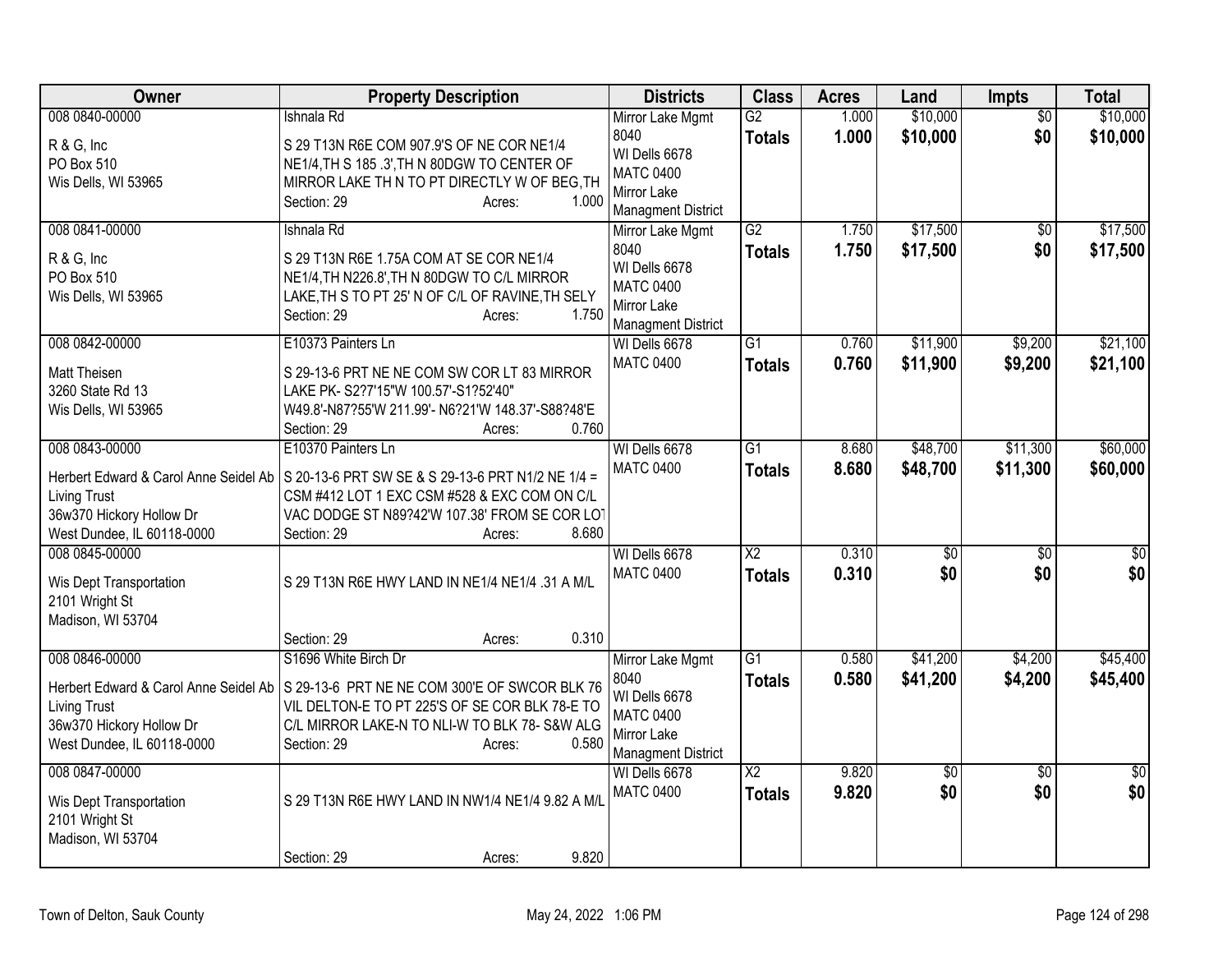| Owner                                          | <b>Property Description</b>                                                                        | <b>Districts</b>                              | <b>Class</b>           | <b>Acres</b>   | Land                 | Impts                | <b>Total</b>           |
|------------------------------------------------|----------------------------------------------------------------------------------------------------|-----------------------------------------------|------------------------|----------------|----------------------|----------------------|------------------------|
| 008 0849-00000                                 | E10273 Xanadu Rd                                                                                   | Mirror Lake Mgmt                              | G1                     | 0.410          | \$53,300             | \$63,500             | \$116,800              |
| Estate of Karen M Tilden                       | S 29 T13N R6E & A ROW PARCEL IN SW1/4NE1/4                                                         | 8040<br>WI Dells 6678                         | <b>Totals</b>          | 0.410          | \$53,300             | \$63,500             | \$116,800              |
| 324 E Dean Ave                                 | COM AT PT ON N SH OF MIRROR LAKE 215' SW                                                           | <b>MATC 0400</b>                              |                        |                |                      |                      |                        |
| Madison, WI 53716                              | FROM CTR AYRES LANDING TH SWLY 90' TH N<br>0.410<br>Section: 29<br>Acres:                          | Mirror Lake                                   |                        |                |                      |                      |                        |
|                                                |                                                                                                    | <b>Managment District</b>                     | $\overline{G1}$        |                |                      |                      |                        |
| 008 0850-00000                                 | E10255 Xanadu Rd                                                                                   | Mirror Lake Mgmt<br>8040                      | <b>Totals</b>          | 0.800<br>0.800 | \$72,100<br>\$72,100 | \$50,300<br>\$50,300 | \$122,400<br>\$122,400 |
| Sarah's House, LLC                             | S 29-13-6 COM AT SWCOR SE NW -N 186'N73?E                                                          | WI Dells 6678                                 |                        |                |                      |                      |                        |
| 20 Hidden Hollow Tr<br>Madison, WI 53717-0000  | 302'-N30?31'E 487'-N83?E 270'-N27?E 290'- E<br>16.5'-N80?E 301.6' TO POB: N80?E 84.4'-S22?E TO C/L | <b>MATC 0400</b>                              |                        |                |                      |                      |                        |
|                                                | 0.800<br>Section: 29<br>Acres:                                                                     | Mirror Lake                                   |                        |                |                      |                      |                        |
| 008 0851-00000                                 | S2011 Ishnala Rd                                                                                   | <b>Managment District</b><br>Mirror Lake Mgmt | $\overline{X2}$        | 27.310         | \$0                  | \$0                  | $\overline{50}$        |
|                                                |                                                                                                    | 8040                                          | <b>Totals</b>          | 27.310         | \$0                  | \$0                  | \$0                    |
| <b>Wisc Dept Natl Resources</b><br>PO Box 7921 | S 29-13-6 THAT PRT SW NE LYING SELY OF C/L                                                         | WI Dells 6678                                 |                        |                |                      |                      |                        |
| Madison, WI 53707-0000                         | MIRROR LAKE EXC 190-94 & EXC CSM #3936 27.31A<br>M/L (S/ELEC LINE EASES PER D-1133343 &            | <b>MATC 0400</b>                              |                        |                |                      |                      |                        |
|                                                | 27.310<br>Section: 29<br>Acres:                                                                    | Mirror Lake                                   |                        |                |                      |                      |                        |
| 008 0852-00000                                 | E10275 Xanadu Rd                                                                                   | <b>Managment District</b><br>Mirror Lake Mgmt | $\overline{G1}$        | 1.240          | \$90,800             | \$70,900             | \$161,700              |
|                                                |                                                                                                    | 8040                                          | <b>Totals</b>          | 1.240          | \$90,800             | \$70,900             | \$161,700              |
| Dennis L. Reifsteck<br><b>PO Box 114</b>       | S 29-13-6 PRT SW1/4 NE1/4 COM AT CLI LARGE<br>RAVINE KNOWN AS AYRES LAND - S33?05'04"W             | WI Dells 6678                                 |                        |                |                      |                      |                        |
| Lake Delton, WI 53940-0000                     | 45.26' TO POB - S50?44'56"W 100' -N39?15'04"W 5' -                                                 | <b>MATC 0400</b>                              |                        |                |                      |                      |                        |
|                                                | 1.240<br>Section: 29<br>Acres:                                                                     | Mirror Lake<br><b>Managment District</b>      |                        |                |                      |                      |                        |
| 008 0853-00000                                 | E10265 Xanadu Rd                                                                                   | Mirror Lake Mgmt                              | $\overline{G1}$        | 0.800          | \$72,100             | \$49,500             | \$121,600              |
|                                                |                                                                                                    | 8040                                          | <b>Totals</b>          | 0.800          | \$72,100             | \$49,500             | \$121,600              |
| Mirror Lake Cottage, LLC<br>2803 W John St     | S 29-13-6 PRT SW NE COM NE COR PARC DESC<br>V135 P15- NELY TO NW COR LANDS V135 P39-               | WI Dells 6678                                 |                        |                |                      |                      |                        |
| Champaign, IL 61821                            | S46?E 200' TO SHLI MIRROR LAKE- SWLY ALG SD                                                        | <b>MATC 0400</b>                              |                        |                |                      |                      |                        |
|                                                | 0.800<br>Section: 29<br>Acres:                                                                     | Mirror Lake<br><b>Managment District</b>      |                        |                |                      |                      |                        |
| 008 0854-00000                                 |                                                                                                    | WI Dells 6678                                 | $\overline{\text{X2}}$ | 2.120          | $\overline{50}$      | $\overline{50}$      | $\overline{50}$        |
|                                                | S 29 T13N R6E HWY LAND IN SW1/4 NE1/4 2.12A M/L                                                    | <b>MATC 0400</b>                              | <b>Totals</b>          | 2.120          | \$0                  | \$0                  | \$0                    |
| Wis Dept Transportation<br>2101 Wright St      |                                                                                                    |                                               |                        |                |                      |                      |                        |
| Madison, WI 53704                              |                                                                                                    |                                               |                        |                |                      |                      |                        |
|                                                | 2.120<br>Section: 29<br>Acres:                                                                     |                                               |                        |                |                      |                      |                        |
| 008 0855-00000                                 | S1915 Ishnala Rd                                                                                   | Mirror Lake Mgmt                              | $\overline{G2}$        | 6.380          | \$63,800             | \$159,000            | \$222,800              |
| R & G, Inc                                     | S 29 T13N R6E BEG AT PT ON E LI SE1/4 NE1/4, WH                                                    | 8040<br>WI Dells 6678                         | <b>Totals</b>          | 6.380          | \$63,800             | \$159,000            | \$222,800              |
| PO Box 510                                     | PT IS 51 RD S OF NE COR SD 1/4 1/4, TH W 12', TH N                                                 | <b>MATC 0400</b>                              |                        |                |                      |                      |                        |
| Wis Dells, WI 53965                            | 161/2' TH W 165', TH N 379.5', TH W 268.5'M OR L TO                                                | Mirror Lake                                   |                        |                |                      |                      |                        |
|                                                | Section: 29<br>6.380<br>Acres:                                                                     | <b>Managment District</b>                     |                        |                |                      |                      |                        |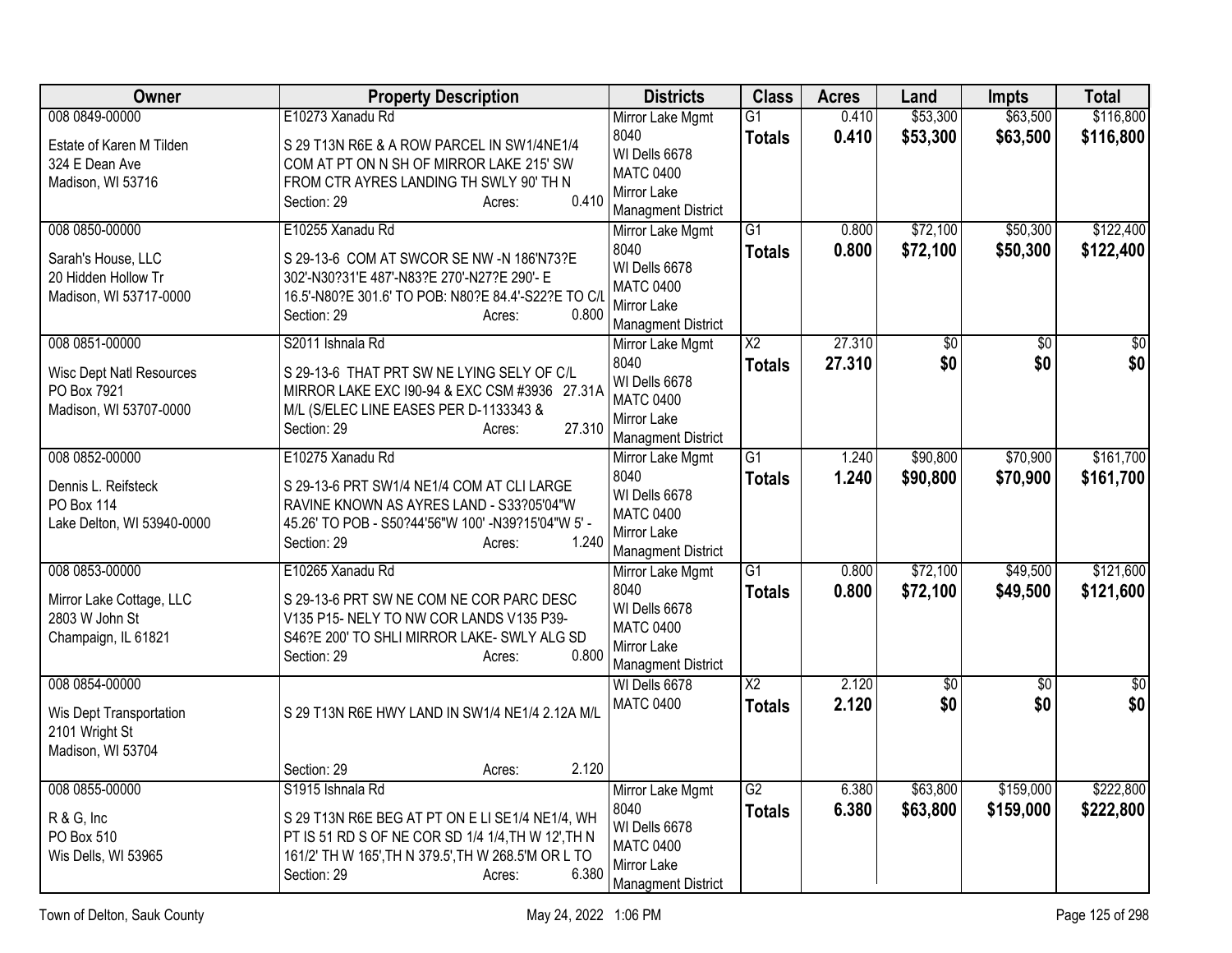| Owner                                                                                                             | <b>Property Description</b>                                                                                                                                                                            | <b>Districts</b>                                                                                          | <b>Class</b>                            | <b>Acres</b>     | Land                   | <b>Impts</b>           | <b>Total</b>           |
|-------------------------------------------------------------------------------------------------------------------|--------------------------------------------------------------------------------------------------------------------------------------------------------------------------------------------------------|-----------------------------------------------------------------------------------------------------------|-----------------------------------------|------------------|------------------------|------------------------|------------------------|
| 008 0856-00000<br>R & G, Inc<br>PO Box 510<br>Wis Dells, WI 53965                                                 | S 29 T13N R6E 1.28A BEG AT PT 627'W & 445.5'S OF<br>NECOR SE1/4 NE1/4, TH ELY 181.5', TH NWLY TO PT<br>ON SH- LI MIRROR LAKE 544.5'WLY FROM NECOR<br>1.280<br>Section: 29<br>Acres:                    | Mirror Lake Mgmt<br>8040<br>WI Dells 6678<br><b>MATC 0400</b><br>Mirror Lake<br><b>Managment District</b> | $\overline{G2}$<br><b>Totals</b>        | 1.280<br>1.280   | \$12,800<br>\$12,800   | $\overline{50}$<br>\$0 | \$12,800<br>\$12,800   |
| 008 0857-00000<br>R & G, Inc<br>PO Box 510<br>Wis Dells, WI 53965                                                 | S1915 Ishnala Rd<br>S 29-13-6 SE NE EXC COM AT NECOR<br>-W627'-S445.5'-E450'- S379.5'-E165'-S16.5'-E TO ELI<br>SE NE-N TO POB & EXC I HWY & EXC SW OF I HWY<br>21.860<br>Section: 29<br>Acres:         | Mirror Lake Mgmt<br>8040<br>WI Dells 6678<br><b>MATC 0400</b><br>Mirror Lake<br><b>Managment District</b> | $\overline{G2}$<br><b>Totals</b>        | 21.860<br>21.860 | \$159,600<br>\$159,600 | \$135,000<br>\$135,000 | \$294,600<br>\$294,600 |
| 008 0858-00000<br>Wis Dept Transportation<br>2101 Wright St<br>Madison, WI 53704                                  | S 29 T13N R6E HWY LAND IN SE1/4 NE1/4 9.88 A M/L<br>9.880<br>Section: 29<br>Acres:                                                                                                                     | WI Dells 6678<br><b>MATC 0400</b>                                                                         | $\overline{\text{X2}}$<br><b>Totals</b> | 9.880<br>9.880   | \$0<br>\$0             | \$0<br>\$0             | \$0<br>\$0             |
| 008 0859-00000<br><b>Wisc Dept Natl Resources</b><br>PO Box 7921<br>Madison, WI 53707-0000                        | S 29-13-6 SE NE LYING W OF I HWY 0.60A M/L<br>(S/ELEC LINE EASES PER D-1133343 & D-1134324)<br>0.600<br>Section: 29<br>Acres:                                                                          | Mirror Lake Mgmt<br>8040<br>WI Dells 6678<br><b>MATC 0400</b><br>Mirror Lake<br><b>Managment District</b> | $\overline{\text{X2}}$<br><b>Totals</b> | 0.600<br>0.600   | $\overline{50}$<br>\$0 | $\overline{30}$<br>\$0 | $\overline{30}$<br>\$0 |
| 008 0861-00000<br><b>Wisc Dept Natl Resources</b><br>PO Box 7921<br>Madison, WI 53707-0000                        | S 29 T13N R6E SW1/4 NW1/4 40.00A<br>40.000<br>Section: 29<br>Acres:                                                                                                                                    | Mirror Lake Mgmt<br>8040<br>WI Dells 6678<br><b>MATC 0400</b><br>Mirror Lake<br><b>Managment District</b> | $\overline{X2}$<br><b>Totals</b>        | 40.000<br>40.000 | \$0<br>\$0             | $\overline{50}$<br>\$0 | \$0<br>\$0             |
| 008 0862-00000<br>Erich & Jean M Herbst Living Trust<br>PO Box 433<br>Lake Delton, WI 53940                       | E10207A Xanadu Rd<br>S 29-13-6 PRT SE NW = CSM #144 LOT 1 EXC<br>V226-180<br>1.450<br>Section: 29<br>Acres:                                                                                            | Mirror Lake Mgmt<br>8040<br>WI Dells 6678<br><b>MATC 0400</b><br>Mirror Lake<br><b>Managment District</b> | $\overline{G1}$<br><b>Totals</b>        | 1.450<br>1.450   | \$170,400<br>\$170,400 | \$232,700<br>\$232,700 | \$403,100<br>\$403,100 |
| 008 0863-00000<br>Thomas W & Crystal R Ritzenthaler<br><b>Living Trust</b><br>PO Box 717<br>Lake Delton, WI 53940 | E10209 Xanadu Rd<br>S 29-13-6 PRT SE1/4 NW1/4 = CSM 144 LOT 2 & INCL<br>COM N42?17'13"E 670.80' FROM SW COR SD SE NW<br>S66?46'15"E 283.85' - S19?16'54"E 104.34' TO<br>2.190<br>Section: 29<br>Acres: | Mirror Lake Mgmt<br>8040<br>WI Dells 6678<br><b>MATC 0400</b><br>Mirror Lake<br><b>Managment District</b> | $\overline{G1}$<br><b>Totals</b>        | 2.190<br>2.190   | \$188,100<br>\$188,100 | \$259,000<br>\$259,000 | \$447,100<br>\$447,100 |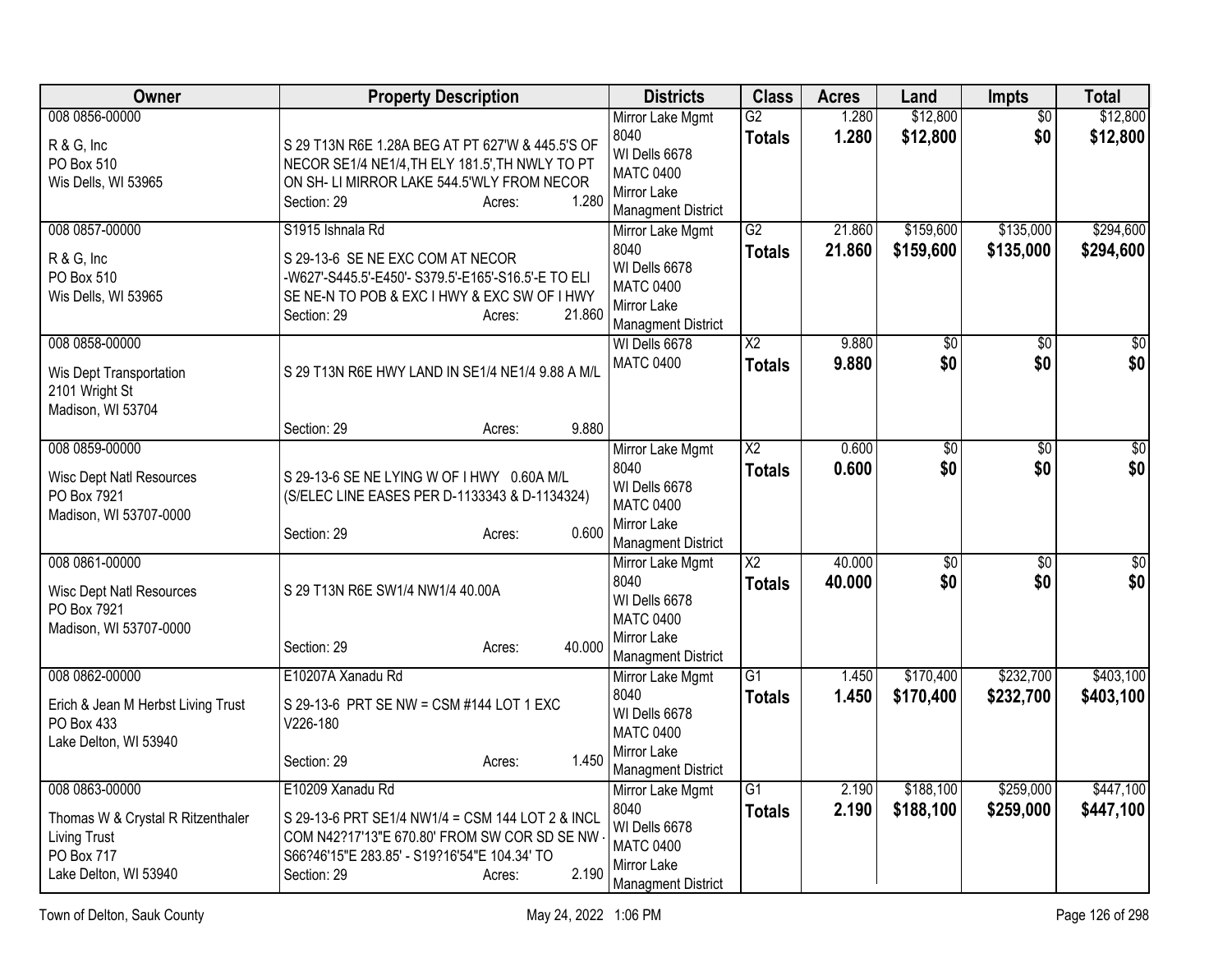| Owner                                 | <b>Property Description</b>                                                                             | <b>Districts</b>                         | <b>Class</b>    | <b>Acres</b> | Land            | <b>Impts</b>    | <b>Total</b>    |
|---------------------------------------|---------------------------------------------------------------------------------------------------------|------------------------------------------|-----------------|--------------|-----------------|-----------------|-----------------|
| 008 0864-00000                        | E10206 Pickerel Slough Rd                                                                               | Mirror Lake Mgmt                         | $\overline{G1}$ | 0.550        | \$35,600        | $\overline{50}$ | \$35,600        |
| Pamela Bennett                        | S 29-13-6 PRT SE NW BEG 280.5' E OF SW COR- N TO                                                        | 8040                                     | <b>Totals</b>   | 0.550        | \$35,600        | \$0             | \$35,600        |
| 310 Elmore                            | PT N73?E 292' FROM A PT 186' N OF SD SW COR-                                                            | WI Dells 6678<br><b>MATC 0400</b>        |                 |              |                 |                 |                 |
| Park Ridge, IL 60068                  | S34?E TO S LI SD SE NW- W TO BEG 0.55A (W/EAS                                                           | Mirror Lake                              |                 |              |                 |                 |                 |
|                                       | 0.550<br>Section: 29<br>Acres:                                                                          | <b>Managment District</b>                |                 |              |                 |                 |                 |
| 008 0865-00000                        | E10219 Xanadu Rd                                                                                        | Mirror Lake Mgmt                         | $\overline{G1}$ | 4.500        | \$137,100       | \$286,100       | \$423,200       |
|                                       |                                                                                                         | 8040                                     | <b>Totals</b>   | 4.500        | \$137,100       | \$286,100       | \$423,200       |
| Patrick G. Crean<br>422 Elmside Blvd  | S 29-13-6 PRT SE NW COM N42?17'13" E 670.8' FROM<br>SW COR - N32?30'35"E 193.52' - N83?36'1"E 160.37' - | WI Dells 6678                            |                 |              |                 |                 |                 |
| Madison, WI 53704                     | S53?46'55"E 66.65' - S57?14'10"E 262.78' TO                                                             | <b>MATC 0400</b>                         |                 |              |                 |                 |                 |
|                                       | 4.500<br>Section: 29<br>Acres:                                                                          | Mirror Lake                              |                 |              |                 |                 |                 |
|                                       |                                                                                                         | <b>Managment District</b>                |                 |              |                 |                 |                 |
| 008 0865-10000                        | E10229 Xanadu Rd                                                                                        | Mirror Lake Mgmt<br>8040                 | $\overline{G1}$ | 2.200        | \$143,000       | \$79,800        | \$222,800       |
| Pamela A. Gustafson                   | S 29-13-6 PRT SE NW = P.O.S. R-3947 PARCEL B                                                            | WI Dells 6678                            | <b>Totals</b>   | 2.200        | \$143,000       | \$79,800        | \$222,800       |
| 2803 W John St                        | 2.2A M\L (S/MIRROR LAKE SCENIC & LIM DEV EASE                                                           | <b>MATC 0400</b>                         |                 |              |                 |                 |                 |
| Champaign, IL 61821                   | PER D-921563)                                                                                           | <b>Mirror Lake</b>                       |                 |              |                 |                 |                 |
|                                       | 2.200<br>Section: 29<br>Acres:                                                                          | <b>Managment District</b>                |                 |              |                 |                 |                 |
| 008 0866-00000                        | E10241 Xanadu Rd                                                                                        | Mirror Lake Mgmt                         | $\overline{G1}$ | 1.820        | \$175,400       | \$80,100        | \$255,500       |
| Ralph Peterson II                     | S 29-13-6 COM AT PT WH IS N83?E 270' FRM PT WH                                                          | 8040                                     | <b>Totals</b>   | 1.820        | \$175,400       | \$80,100        | \$255,500       |
| 20 Hidden Hollow Tr                   | IS N30?30'E 487' FRM PT WH IS N186' & N73?E 302'                                                        | WI Dells 6678                            |                 |              |                 |                 |                 |
| Madison, WI 53717-0000                | FRM SWCOR SE NW-N27?E 290'-E 16.5'-N80?E                                                                | <b>MATC 0400</b>                         |                 |              |                 |                 |                 |
|                                       | 1.820<br>Section: 29<br>Acres:                                                                          | Mirror Lake<br><b>Managment District</b> |                 |              |                 |                 |                 |
| 008 0867-00000                        |                                                                                                         | Mirror Lake Mgmt                         | $\overline{X2}$ | 5.200        | $\overline{50}$ | $\overline{50}$ | $\overline{30}$ |
|                                       |                                                                                                         | 8040                                     | <b>Totals</b>   | 5.200        | \$0             | \$0             | \$0             |
| <b>Wisc Dept Natl Resources</b>       | S 29-13-6 THAT PRT SE NW & NE SW LYING SELY                                                             | WI Dells 6678                            |                 |              |                 |                 |                 |
| PO Box 7921<br>Madison, WI 53707-0000 | OF C/L MIRROR LAKE & N OF C/L ECHO ROCK BAY &<br>EXT OF SD C/L TO E LINE SW EXC CSM #3936 5.2/          | <b>MATC 0400</b>                         |                 |              |                 |                 |                 |
|                                       | 5.200<br>Section: 29<br>Acres:                                                                          | Mirror Lake                              |                 |              |                 |                 |                 |
|                                       |                                                                                                         | <b>Managment District</b>                |                 |              |                 |                 |                 |
| 008 0868-00000                        | E10204 Pickerel Slough Rd                                                                               | Mirror Lake Mgmt                         | $\overline{G1}$ | 6.000        | \$47,500        | \$16,100        | \$63,600        |
| James Edward Garry Jr                 | S 29-13-6 PRT SE NW COM SW COR-E280.5'-N TO PT                                                          | 8040                                     | <b>Totals</b>   | 6.000        | \$47,500        | \$16,100        | \$63,600        |
| PO Box 521                            | N73?E 292' FRM PT 186'N OF SW COR- N73?E                                                                | WI Dells 6678<br><b>MATC 0400</b>        |                 |              |                 |                 |                 |
| Medinah, IL 60157                     | 10'-N30?30'E 446.5'- N88?10'W 95.5'-S88?10'W 199.5'                                                     | Mirror Lake                              |                 |              |                 |                 |                 |
|                                       | 6.000<br>Section: 29<br>Acres:                                                                          | <b>Managment District</b>                |                 |              |                 |                 |                 |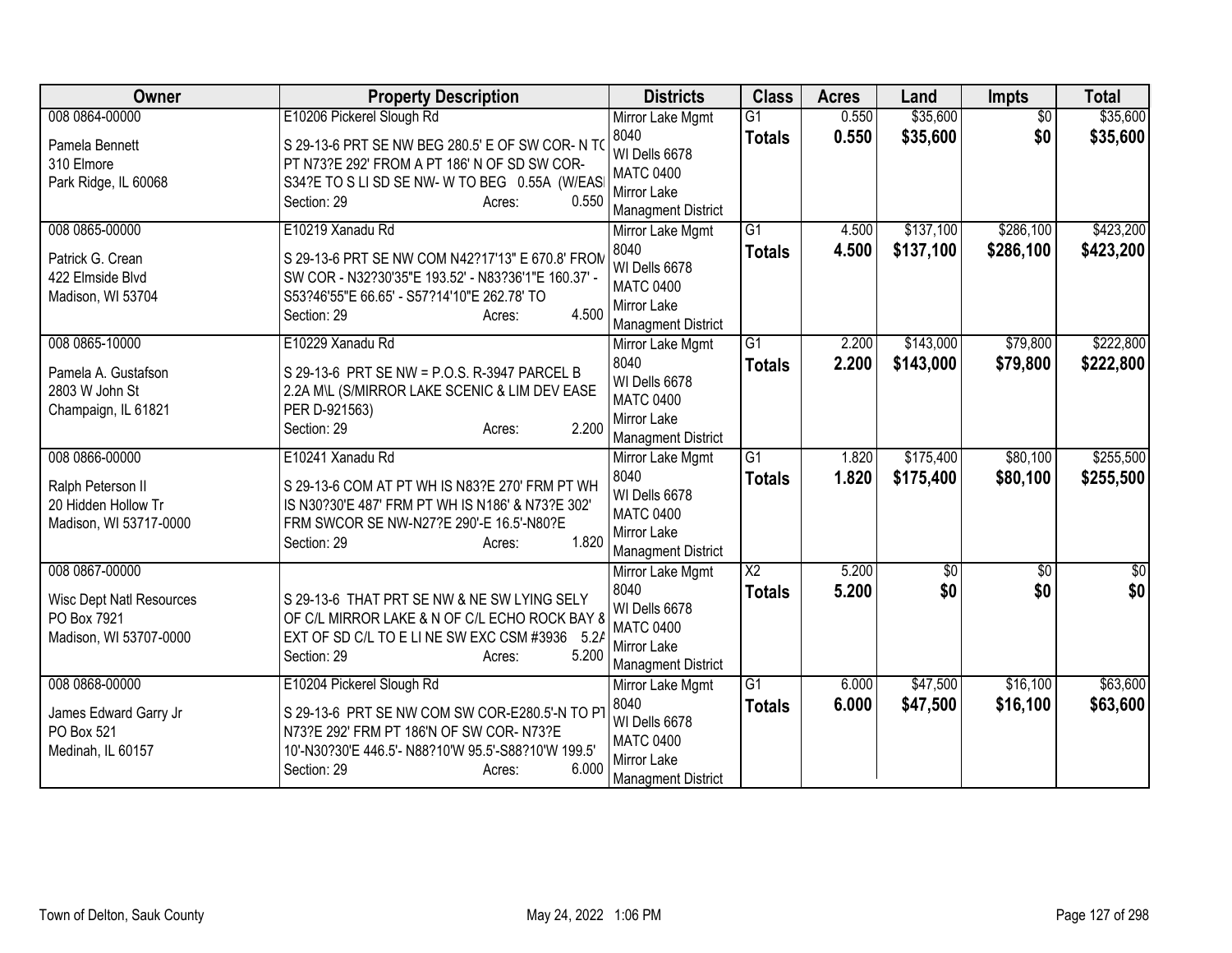| Owner                                           | <b>Property Description</b>                    | <b>Districts</b>                         | <b>Class</b>    | <b>Acres</b> | Land      | <b>Impts</b> | <b>Total</b> |
|-------------------------------------------------|------------------------------------------------|------------------------------------------|-----------------|--------------|-----------|--------------|--------------|
| 008 0869-00000                                  | S2011 Ishnala Rd                               | Mirror Lake Mgmt                         | $\overline{G2}$ | 4.700        | \$202,200 | \$1,103,600  | \$1,305,800  |
| Henrici's Management, Inc                       | S 29-13-6 PRT SW NE, NW SE, NE SW & SE NW =    | 8040<br>WI Dells 6678                    | <b>Totals</b>   | 4.700        | \$202,200 | \$1,103,600  | \$1,305,800  |
| PO Box 5106                                     | CSM #3936 LOT 1 4.7A                           | <b>MATC 0400</b>                         |                 |              |           |              |              |
| Rockford, IL 61125-0000                         | 4.700<br>Section: 29<br>Acres:                 | Mirror Lake                              |                 |              |           |              |              |
|                                                 |                                                | <b>Managment District</b>                |                 |              |           |              |              |
| 008 0870-00000                                  | E10204 Pickerel Slough Rd                      | Mirror Lake Mgmt                         | $\overline{G1}$ | 2.500        | \$171,900 | \$75,000     | \$246,900    |
| James Edward Garry Jr                           | S 29 T13N R6E BEG NW COR NE1/4SW1/4 TH E230',  | 8040                                     | <b>Totals</b>   | 2.500        | \$171,900 | \$75,000     | \$246,900    |
| PO Box 521                                      | S64.5' TH S62DG20'E TO CTR LI DELL CR TH UP CR | WI Dells 6678                            |                 |              |           |              |              |
| Medinah, IL 60157                               | & PICKERAL SLOUGH TO W LI SD 1/4 1/4 TH N TO   | <b>MATC 0400</b><br>Mirror Lake          |                 |              |           |              |              |
|                                                 | 2.500<br>Section: 29<br>Acres:                 | <b>Managment District</b>                |                 |              |           |              |              |
| 008 0871-00000                                  | E10206 Pickerel Slough Rd                      | Mirror Lake Mgmt                         | G1              | 1.500        | \$153,800 | \$55,500     | \$209,300    |
| Pamela H. Bennett                               | S 29-13-6 PRT NE SW BEG 230' E OF NW COR-S     | 8040                                     | <b>Totals</b>   | 1.500        | \$153,800 | \$55,500     | \$209,300    |
| 310 Elmore St                                   | 64.5'- S62?20'E TO C/L DELL CREEK & MIRROR     | WI Dells 6678                            |                 |              |           |              |              |
| Park Ridge, IL 60068                            | LAKE- ALG SD C/L TO N LI SD NE SW- W TO BEG    | <b>MATC 0400</b>                         |                 |              |           |              |              |
|                                                 | 1.500<br>Section: 29<br>Acres:                 | Mirror Lake<br><b>Managment District</b> |                 |              |           |              |              |
| 008 0872-00000                                  | S1954 Pickerel Slough Rd                       | Mirror Lake Mgmt                         | G1              | 2.760        | \$144,000 | \$178,300    | \$322,300    |
|                                                 |                                                | 8040                                     | <b>Totals</b>   | 2.760        | \$144,000 | \$178,300    | \$322,300    |
| Jean L Moore Revocable Trust                    | S 29-13-6 PRT N1\2 SW1\4 = CSM #1731 LOT 1     | WI Dells 6678                            |                 |              |           |              |              |
| S1954 Pickerel Slough Rd<br>Wis Dells, WI 53965 | 2.76A                                          | <b>MATC 0400</b>                         |                 |              |           |              |              |
|                                                 | 2.760<br>Section: 29<br>Acres:                 | Mirror Lake                              |                 |              |           |              |              |
|                                                 |                                                | <b>Managment District</b>                |                 |              |           |              |              |
| 008 0872-10000                                  | S1956 Pickerel Slough Rd                       | Mirror Lake Mgmt                         | $\overline{G1}$ | 2.320        | \$199,500 | \$194,000    | \$393,500    |
| Kirk S. Moore                                   | S 29-13-6 PRT N1\2 SW1\4 = CSM #1731 LOT 2 &   | 8040                                     | <b>Totals</b>   | 2.320        | \$199,500 | \$194,000    | \$393,500    |
| S1954 Pickerel Slough Rd                        | ALSO COM S88?35'55"E 218.85' FROM SW COR SD    | WI Dells 6678<br><b>MATC 0400</b>        |                 |              |           |              |              |
| Wis Dells, WI 53965                             | CSM-N0?8'16"W 47.17'- S88?5'E TO WATERS        | Mirror Lake                              |                 |              |           |              |              |
|                                                 | 2.320<br>Section: 29<br>Acres:                 | <b>Managment District</b>                |                 |              |           |              |              |
| 008 0873-00000                                  | S1986 Pickerel Slough Rd                       | Mirror Lake Mgmt                         | $\overline{G1}$ | 1.030        | \$122,000 | \$70,900     | \$192,900    |
| James R Stevens Irrevocable Trust               | S 29-13-6 PRT NE SW COM ON W LI 478.5'S OF CTR | 8040                                     | <b>Totals</b>   | 1.030        | \$122,000 | \$70,900     | \$192,900    |
| PO Box 231                                      | PICKEREL SLOUGH- S TO PT 734.97'M/L S OF CTR   | WI Dells 6678                            |                 |              |           |              |              |
| Reedsburg, WI 53959                             | SLOUGH- N85?54'E 216.25' M/L TO SHLI MIRROR    | <b>MATC 0400</b>                         |                 |              |           |              |              |
|                                                 | 1.030<br>Section: 29<br>Acres:                 | Mirror Lake                              |                 |              |           |              |              |
|                                                 |                                                | <b>Managment District</b>                |                 |              |           |              |              |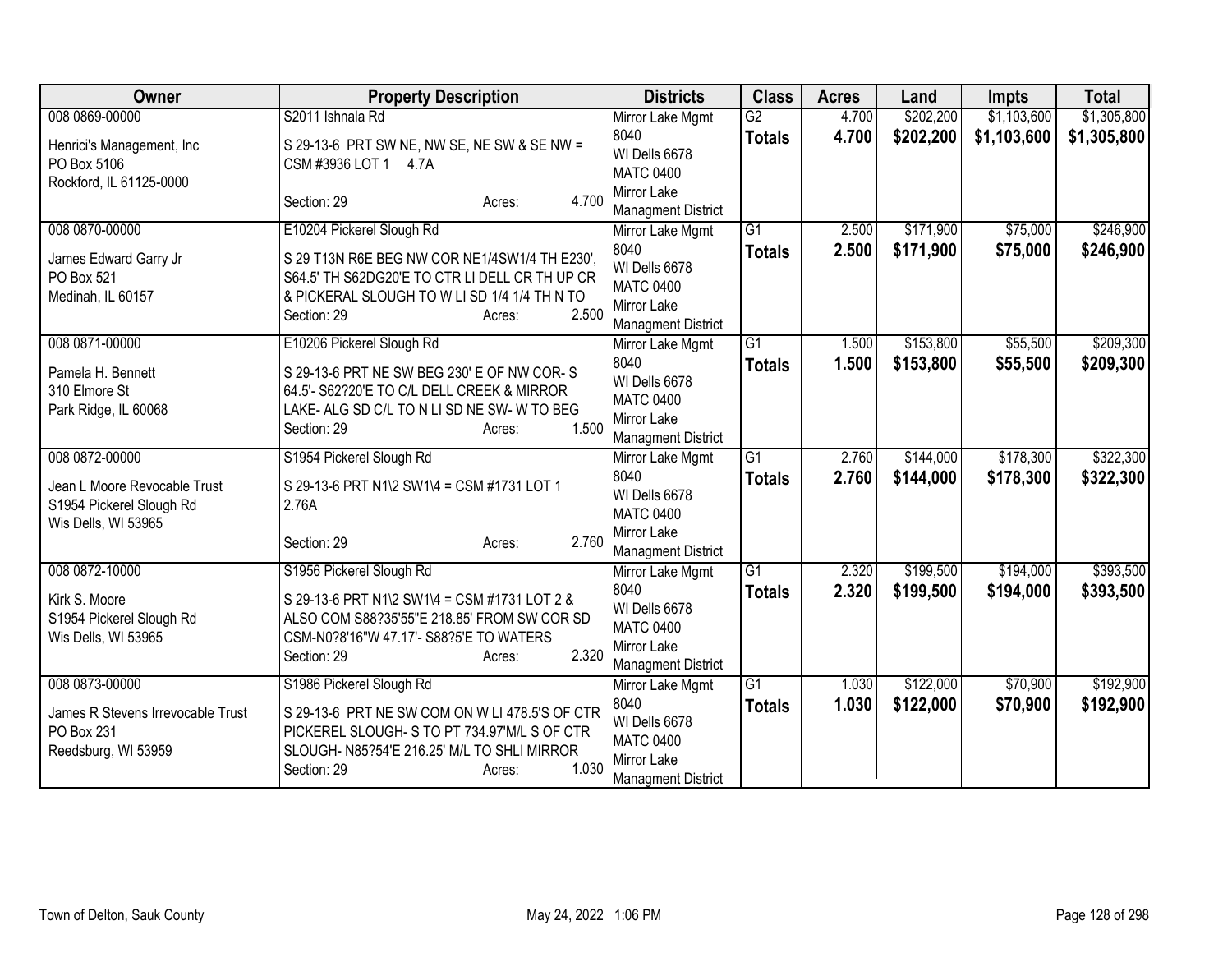| Owner                                                                    | <b>Property Description</b>                                                                                                                                                         | <b>Districts</b>                                                                      | <b>Class</b>                    | <b>Acres</b>   | Land            | <b>Impts</b>    | <b>Total</b>    |
|--------------------------------------------------------------------------|-------------------------------------------------------------------------------------------------------------------------------------------------------------------------------------|---------------------------------------------------------------------------------------|---------------------------------|----------------|-----------------|-----------------|-----------------|
| 008 0874-00000                                                           | S1994 Pickerel Slough Rd                                                                                                                                                            | Mirror Lake Mgmt                                                                      | $\overline{G1}$                 | 1.500          | \$179,400       | \$116,800       | \$296,200       |
| Charles C. Hewett<br>2456 N 91st St<br>Wauwatosa, WI 53226-0000          | S 29-13-6 PRT N1/2 SW1/4 BEG 100' N OF SE COR<br>NW1/4 SW1/4 - N88?52'W 225' - N 150' - N85?54'E<br>225.58' TO POI 734.97' M/L S OF CTR PICKEREL<br>1.500<br>Section: 29<br>Acres:  | 8040<br>WI Dells 6678<br><b>MATC 0400</b><br>Mirror Lake<br><b>Managment District</b> | <b>Totals</b>                   | 1.500          | \$179,400       | \$116,800       | \$296,200       |
| 008 0875-00000                                                           | S1998 Pickerel Slough Rd                                                                                                                                                            | Mirror Lake Mgmt                                                                      | $\overline{G1}$                 | 0.540          | \$61,800        | \$111,900       | \$173,700       |
| Marcus C. Jaeger<br>742 Braintree Ln<br>Bartlett, IL 60103               | S 29-13-6 COM SWCOR NE SW-N ALG W LI 100'-E TO<br>SHLI-S TO SLI-W TO POB, & ALSO PRT LT 1 CSM #2<br>COM NWCOR SE SW-S88?9'E ALG NLI 130.44' TO<br>0.540<br>Section: 29<br>Acres:    | 8040<br>WI Dells 6678<br><b>MATC 0400</b><br>Mirror Lake<br><b>Managment District</b> | <b>Totals</b>                   | 0.540          | \$61,800        | \$111,900       | \$173,700       |
| 008 0876-00000                                                           |                                                                                                                                                                                     | Mirror Lake Mgmt<br>8040                                                              | X <sub>2</sub><br><b>Totals</b> | 8.490<br>8.490 | \$0<br>\$0      | \$0<br>\$0      | \$0<br>\$0      |
| <b>Wisc Dept Natl Resources</b><br>PO Box 7921<br>Madison, WI 53707-0000 | S 29-13-6 PRT NE SW COM 300' N OF SE<br>COR-N228'M/L-NW 660' TO PT ON ELY SHLI MIRROR<br>LAKE 610'N OF SLI-W TO C/L ORIG DELL CR-S TO<br>8.490<br>Section: 29<br>Acres:             | WI Dells 6678<br><b>MATC 0400</b><br>Mirror Lake<br><b>Managment District</b>         |                                 |                |                 |                 |                 |
| 008 0877-00000                                                           |                                                                                                                                                                                     | Mirror Lake Mgmt                                                                      | $\overline{X2}$                 | 6.060          | $\overline{50}$ | $\overline{50}$ | $\overline{50}$ |
| <b>Wisc Dept Natl Resources</b><br>PO Box 7921<br>Madison, WI 53707-0000 | S 29-13-6 PRT NE SW COM SE COR-N300'-W TO C/L<br>DELL CREEK- S ALG C/L OF DELL CREEK TO SLINE<br>SW-E TO POB (S/ROW) 6.06A M/L<br>6.060<br>Section: 29<br>Acres:                    | 8040<br>WI Dells 6678<br><b>MATC 0400</b><br>Mirror Lake<br><b>Managment District</b> | <b>Totals</b>                   | 6.060          | \$0             | \$0             | \$0             |
| 008 0878-00000                                                           |                                                                                                                                                                                     | Mirror Lake Mgmt                                                                      | $\overline{X2}$                 | 10.500         | $\overline{50}$ | $\overline{50}$ | $\overline{30}$ |
| Wisc Dept Natl Resources<br>PO Box 7921<br>Madison, WI 53707-0000        | S 29-13-6 PRT NE SW & SW SE COM SWCOR NW<br>SE-NO416'E 683.3' TO POB-S43D36'E 120.8' ALG C/L<br>RAVINE-S27D50'E 236.5'-S74D50' E 305.5'-S50D30'E<br>10.500<br>Section: 29<br>Acres: | 8040<br>WI Dells 6678<br><b>MATC 0400</b><br>Mirror Lake<br><b>Managment District</b> | <b>Totals</b>                   | 10.500         | \$0             | \$0             | \$0             |
| 008 0879-00000                                                           | S1921 Pickerel Slough Rd                                                                                                                                                            | Mirror Lake Mgmt                                                                      | G1                              | 1.440          | \$17,000        | \$69,400        | \$86,400        |
| Robert Graack<br>1366 Carol Ln<br>Des Plaines, IL 60018                  | S 29-13-6 COM AT PT 574.74' W & 250' S OF NE COR<br>NW SW- W 250'- S 250'- E 250'- N 250' ALG W LI HWY<br>TO POB 1.44A M/L<br>1.440<br>Section: 29<br>Acres:                        | 8040<br>WI Dells 6678<br><b>MATC 0400</b><br>Mirror Lake<br><b>Managment District</b> | <b>Totals</b>                   | 1.440          | \$17,000        | \$69,400        | \$86,400        |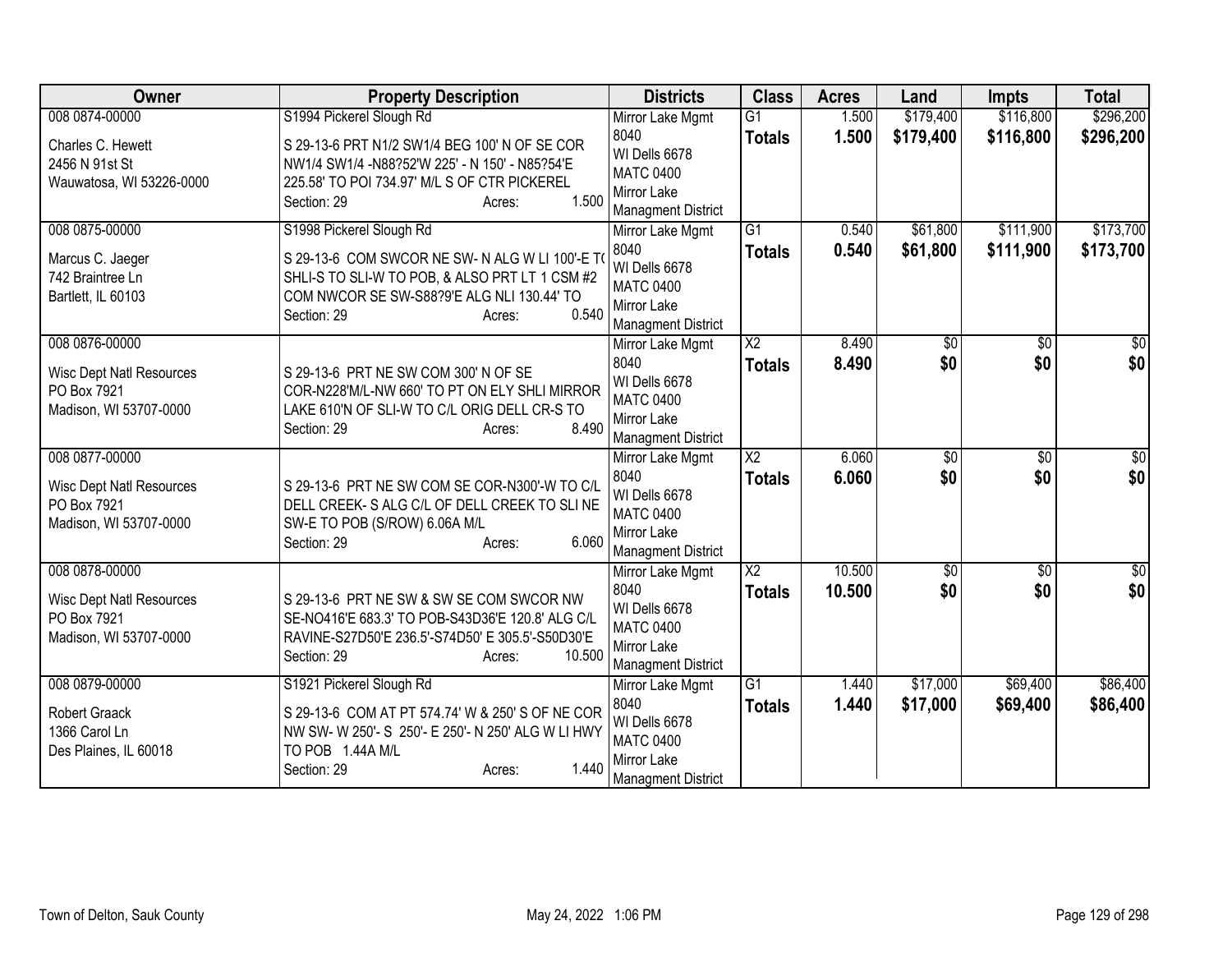| Owner                             | <b>Property Description</b>                                              | <b>Districts</b>                | <b>Class</b>    | <b>Acres</b> | Land     | <b>Impts</b>    | <b>Total</b> |
|-----------------------------------|--------------------------------------------------------------------------|---------------------------------|-----------------|--------------|----------|-----------------|--------------|
| 008 0881-00000                    | Pickerel Slough Rd                                                       | Mirror Lake Mgmt                | G1              | 0.520        | \$20,000 | $\overline{50}$ | \$20,000     |
| Marcus C. Jaeger                  | S29 T13N R6E BEG AT SE COR NW1/4 SW1/4, TH N                             | 8040                            | <b>Totals</b>   | 0.520        | \$20,000 | \$0             | \$20,000     |
| 742 Braintree Ln                  | 100FT, TH W 225', TH S 100', TH E 225' TO PT OF                          | WI Dells 6678                   |                 |              |          |                 |              |
| Bartlett, IL 60103                | <b>BEG. .52A</b>                                                         | <b>MATC 0400</b><br>Mirror Lake |                 |              |          |                 |              |
|                                   | 0.520<br>Section: 29<br>Acres:                                           | <b>Managment District</b>       |                 |              |          |                 |              |
| 008 0882-00000                    | Pickerel Slough Rd                                                       | Mirror Lake Mgmt                | $\overline{G1}$ | 1.160        | \$22,700 | $\overline{50}$ | \$22,700     |
|                                   |                                                                          | 8040                            | <b>Totals</b>   | 1.160        | \$22,700 | \$0             | \$22,700     |
| James R Stevens Irrevocable Trust | S 29-13-6 PRT NW SW COM ON E LI 526.1' S OF CTR                          | WI Dells 6678                   |                 |              |          |                 |              |
| PO Box 231                        | PICKEREL SLOUGH-W225'- S225'- N85DG54'E                                  | <b>MATC 0400</b>                |                 |              |          |                 |              |
| Reedsburg, WI 53959               | 225.58'M/L TO ELI-N TO POB (V177 P516) 1.16A M\L<br>Section: 29<br>1.160 | Mirror Lake                     |                 |              |          |                 |              |
|                                   | Acres:                                                                   | <b>Managment District</b>       |                 |              |          |                 |              |
| 008 0883-00000                    | E10191 Pickerel Slough Rd                                                | Mirror Lake Mgmt                | $\overline{G1}$ | 3.080        | \$90,500 | \$218,600       | \$309,100    |
| Slow Pickle, LLC                  | S 29-13-6 PRT NW SW = CSM #5808 LOT 1<br>3.08A                           | 8040                            | <b>Totals</b>   | 3.080        | \$90,500 | \$218,600       | \$309,100    |
| E10191 Pickerel Slough Rd         | (FMLY PRT CSM #4784)                                                     | WI Dells 6678                   |                 |              |          |                 |              |
| Wis Dells, WI 53965               |                                                                          | <b>MATC 0400</b>                |                 |              |          |                 |              |
|                                   | 3.080<br>Section: 29<br>Acres:                                           | Mirror Lake                     |                 |              |          |                 |              |
|                                   |                                                                          | <b>Managment District</b>       | G2              |              |          |                 |              |
| 008 0883-10000                    | S1922 Pickerel Slough Rd                                                 | Mirror Lake Mgmt<br>8040        |                 | 1.220        | \$53,900 | $\overline{50}$ | \$53,900     |
| Pro Pickerel, LLC                 | S 29-13-6 PRT NW SW = CSM #5808 LOT 2 1.22A                              | WI Dells 6678                   | <b>Totals</b>   | 1.220        | \$53,900 | \$0             | \$53,900     |
| E10191 Pickerel Slough Rd         | (FMLY PRT CSM #4784) (SEE AGMTS D-982517,                                | <b>MATC 0400</b>                |                 |              |          |                 |              |
| Wis Dells, WI 53965               | 982518 & 982519)                                                         | Mirror Lake                     |                 |              |          |                 |              |
|                                   | 1.220<br>Section: 29<br>Acres:                                           | <b>Managment District</b>       |                 |              |          |                 |              |
| 008 0883-20000                    | S1930 Pickerel Slough Rd                                                 | Mirror Lake Mgmt                | G1              | 1.150        | \$52,100 | \$69,600        | \$121,700    |
|                                   |                                                                          | 8040                            | <b>Totals</b>   | 1.150        | \$52,100 | \$69,600        | \$121,700    |
| Michael J. Conlon                 | S 29-13-6 PRT NW SW = CSM #5808 LOT 3 1.15A                              | WI Dells 6678                   |                 |              |          |                 |              |
| 317 Oak St                        | (FMLY PRT CSM #4784) (SEE AGMTS D-982517,                                | <b>MATC 0400</b>                |                 |              |          |                 |              |
| Park Ridge, IL 60068-0000         | 982518 & 982519)<br>1.150<br>Section: 29<br>Acres:                       | Mirror Lake                     |                 |              |          |                 |              |
|                                   |                                                                          | <b>Managment District</b>       |                 |              |          |                 |              |
| 008 0884-00000                    |                                                                          | Mirror Lake Mgmt                | X <sub>2</sub>  | 37.590       | \$0      | \$0             | \$0          |
| <b>Wisc Dept Natl Resources</b>   | S 29 T13N R6E PRT W1/2 SW1/4 COM NWCOR-E TO                              | 8040                            | <b>Totals</b>   | 37.590       | \$0      | \$0             | \$0          |
| PO Box 7921                       | C/L TN RD WH IS 524.75'W OF NECOR-S480' ALG                              | WI Dells 6678                   |                 |              |          |                 |              |
| Madison, WI 53707-0000            | C/L-S59 DGE317.6'-S TO POI N4DG26'W100.05'N &                            | <b>MATC 0400</b>                |                 |              |          |                 |              |
|                                   | 37.590<br>Section: 29<br>Acres:                                          | Mirror Lake                     |                 |              |          |                 |              |
|                                   |                                                                          | Managment District              |                 |              |          |                 |              |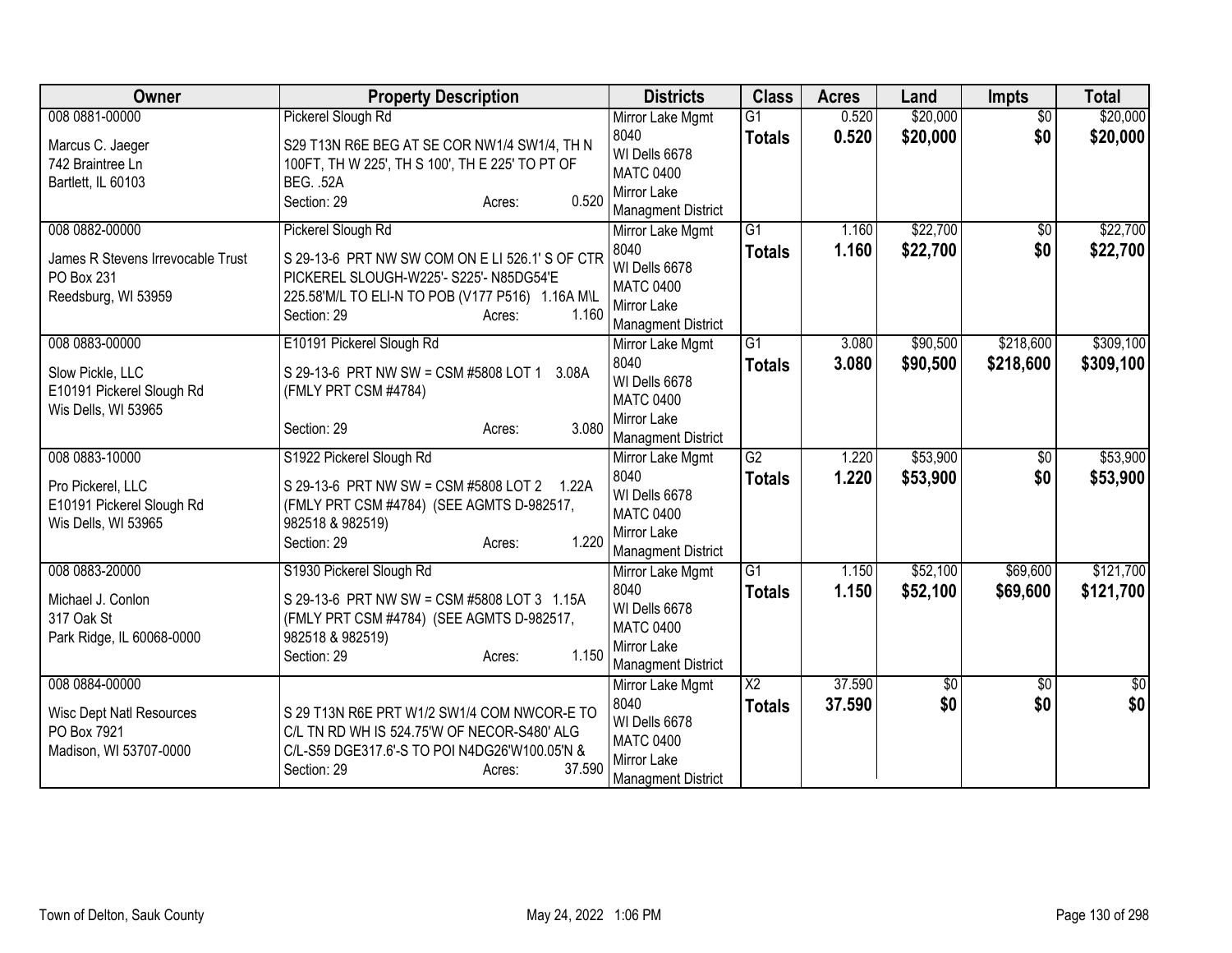| Owner                             | <b>Property Description</b>                                                                     | <b>Districts</b>                              | <b>Class</b>    | <b>Acres</b>   | Land       | <b>Impts</b>    | <b>Total</b>           |
|-----------------------------------|-------------------------------------------------------------------------------------------------|-----------------------------------------------|-----------------|----------------|------------|-----------------|------------------------|
| 008 0885-00000                    | S2012 State Rd 23                                                                               | Mirror Lake Mgmt                              | G1              | 14.910         | \$309,000  | \$465,500       | \$774,500              |
| Wild Haus, LLC                    | S 29-13-6 PRT W1/2 SW1/4 COM NE COR SD 1/4 1/4                                                  | 8040                                          | <b>Totals</b>   | 14.910         | \$309,000  | \$465,500       | \$774,500              |
| 12 N Butler #607                  | S87?09'W 248.59' TO C/L TN RD & POB - N04?26'W                                                  | WI Dells 6678<br><b>MATC 0400</b>             |                 |                |            |                 |                        |
| Madison, WI 53703                 | 100.05' ALG C/L - S87?09' W 1019.54' -S02?17'E                                                  | Mirror Lake                                   |                 |                |            |                 |                        |
|                                   | 14.910<br>Section: 29<br>Acres:                                                                 | <b>Managment District</b>                     |                 |                |            |                 |                        |
| 008 0886-00000                    | S1950 Pickerel Slough Rd                                                                        | Mirror Lake Mgmt                              | $\overline{G1}$ | 1.000          | \$48,000   | \$144,200       | \$192,200              |
| James R Stevens Irrevocable Trust | S 29-13-6 PRT NW SW COM SECOR -N750' TO POB:                                                    | 8040                                          | <b>Totals</b>   | 1.000          | \$48,000   | \$144,200       | \$192,200              |
| PO Box 231                        | S63?26'W 111.8' -W125' TO RD- N59?W 58.25'-                                                     | WI Dells 6678                                 |                 |                |            |                 |                        |
| Reedsburg, WI 53959               | E57.89'-N14?52'E 145.16' TO MEANDLI- N62?56'E                                                   | <b>MATC 0400</b>                              |                 |                |            |                 |                        |
|                                   | 1.000<br>Section: 29<br>Acres:                                                                  | Mirror Lake                                   |                 |                |            |                 |                        |
| 008 0887-00000                    |                                                                                                 | <b>Managment District</b><br>Mirror Lake Mgmt | X <sub>2</sub>  | 0.550          | \$0        | \$0             | \$0                    |
|                                   |                                                                                                 | 8040                                          | <b>Totals</b>   | 0.550          | \$0        | \$0             | \$0                    |
| <b>Wisc Dept Natl Resources</b>   | S 29 T13N R6E COM SW COR SW1/4 SW1/4 TH E 250                                                   | WI Dells 6678                                 |                 |                |            |                 |                        |
| PO Box 7921                       | TH N38DG 30'W TO SH LI TH WLY ALG SH TO SEC LI                                                  | <b>MATC 0400</b>                              |                 |                |            |                 |                        |
| Madison, WI 53707-0000            | TH S TO BEG .55A<br>0.550                                                                       | <b>Mirror Lake</b>                            |                 |                |            |                 |                        |
|                                   | Section: 29<br>Acres:                                                                           | <b>Managment District</b>                     |                 |                |            |                 |                        |
| 008 0888-00000                    |                                                                                                 | Mirror Lake Mgmt                              | $\overline{X2}$ | 9.450          | $\sqrt{6}$ | $\overline{50}$ | \$0                    |
| <b>Wisc Dept Natl Resources</b>   | S 29 T13N R6E SW1/4SW1/4 S OF DELL CR EXC COM                                                   | 8040                                          | <b>Totals</b>   | 9.450          | \$0        | \$0             | \$0                    |
| PO Box 7921                       | SW COR SD 1/4 1/4 TH E250' TH N38DG30' W TO SH                                                  | WI Dells 6678                                 |                 |                |            |                 |                        |
| Madison, WI 53707-0000            | LI TH WLY ALG SH TO SEC LI TH S TO BEG 9.45A                                                    | <b>MATC 0400</b><br>Mirror Lake               |                 |                |            |                 |                        |
|                                   | 9.450<br>Section: 29<br>Acres:                                                                  | <b>Managment District</b>                     |                 |                |            |                 |                        |
| 008 0889-00000                    | S2004 Pickerel Slough Rd                                                                        | Mirror Lake Mgmt                              | $\overline{G1}$ | 2.300          | \$132,500  | \$111,600       | \$244,100              |
|                                   |                                                                                                 | 8040                                          | <b>Totals</b>   | 2.300          | \$132,500  | \$111,600       | \$244,100              |
| James E. Hutchison<br>PO Box 86   | S 29-13-6 PRT SW1/4 SW1/4 E 227' OF SW1/4 SW1/4<br>N OF DELL CREEK (W/EASE PER D-1170237) 2.30A | WI Dells 6678                                 |                 |                |            |                 |                        |
| Prairie Du Chien, WI 53821        | M/L                                                                                             | <b>MATC 0400</b>                              |                 |                |            |                 |                        |
|                                   | 2.300<br>Section: 29<br>Acres:                                                                  | Mirror Lake                                   |                 |                |            |                 |                        |
|                                   |                                                                                                 | <b>Managment District</b>                     |                 |                |            |                 |                        |
| 008 0890-00000                    | S2016 Pickerel Slough Rd                                                                        | Mirror Lake Mgmt<br>8040                      | G1              | 2.640<br>2.640 | \$141,000  | \$186,500       | \$327,500<br>\$327,500 |
| Ronald A. Wick                    | S 29-13-6 COM 347'W OF NE COR SW SW-W200'-S TO                                                  | WI Dells 6678                                 | <b>Totals</b>   |                | \$141,000  | \$186,500       |                        |
| W139 N6469 Manor Hills B          | LAKE- ELY ALG LAKE TO PT S OF POB -N TO POB                                                     | <b>MATC 0400</b>                              |                 |                |            |                 |                        |
| Menomonee Falls, WI 53051-0000    | W/RD ACCESS PER 433-894<br>2.64A                                                                | Mirror Lake                                   |                 |                |            |                 |                        |
|                                   | 2.640<br>Section: 29<br>Acres:                                                                  | <b>Managment District</b>                     |                 |                |            |                 |                        |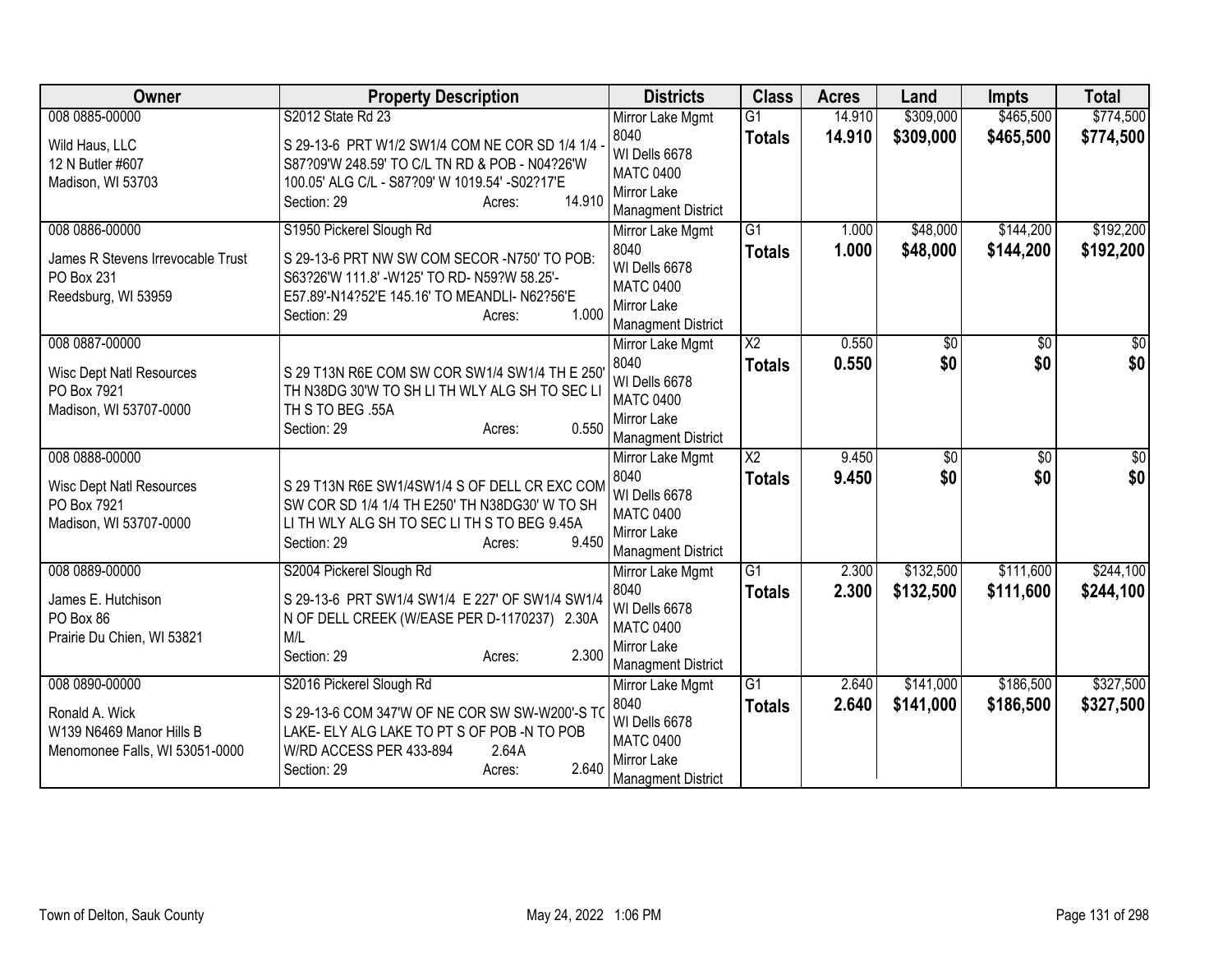| <b>Owner</b>                    | <b>Property Description</b>                        | <b>Districts</b>                              | <b>Class</b>           | <b>Acres</b> | Land            | <b>Impts</b>    | <b>Total</b>    |
|---------------------------------|----------------------------------------------------|-----------------------------------------------|------------------------|--------------|-----------------|-----------------|-----------------|
| 008 0891-00000                  | S2010 Pickerel Slough Rd                           | Mirror Lake Mgmt                              | $\overline{G1}$        | 1.450        | \$100,300       | \$140,000       | \$240,300       |
| James E. Hutchison              | S 29-13-6 PRT SW1/4 SW1/4 COM 227' W OF NE COF     | 8040                                          | <b>Totals</b>          | 1.450        | \$100,300       | \$140,000       | \$240,300       |
| PO Box 86                       | SW1/4 SW1/4 - W 120' - S TO LAKE - ELY ALG LAKE TO | WI Dells 6678<br><b>MATC 0400</b>             |                        |              |                 |                 |                 |
| Prairie Du Chien, WI 53821      | PT S OF BEG - N TO POB (EXC RD PER D-493347)       | Mirror Lake                                   |                        |              |                 |                 |                 |
|                                 | 1.450<br>Section: 29<br>Acres:                     | <b>Managment District</b>                     |                        |              |                 |                 |                 |
| 008 0892-00000                  |                                                    | Mirror Lake Mgmt                              | $\overline{\text{X2}}$ | 5.000        | $\overline{60}$ | $\overline{30}$ | $\overline{30}$ |
| <b>Wisc Dept Natl Resources</b> | S 29-13-6 PRT SE SW = CSM #2 LOTS 1-4 EXC PRT      | 8040                                          | Totals                 | 5.000        | \$0             | \$0             | \$0             |
| PO Box 7921                     | LOT 1 COM NW COR SE SW-S88?9'E ALG NLI 130.44'     | WI Dells 6678                                 |                        |              |                 |                 |                 |
| Madison, WI 53707-0000          | TO POB: S88?9'E 58.15' -S12?13'W 8.34'-S60?10'W    | <b>MATC 0400</b><br>Mirror Lake               |                        |              |                 |                 |                 |
|                                 | 5.000<br>Section: 29<br>Acres:                     | <b>Managment District</b>                     |                        |              |                 |                 |                 |
| 008 0893-00000                  | S1915 Ishnala Rd                                   | Mirror Lake Mgmt                              | G2                     | 10.190       | \$66,200        | \$759,600       | \$825,800       |
|                                 | S 29 T13N R6E NE1/4 SE1/4 NELY OF I-90 10.19A M/L  | 8040                                          | <b>Totals</b>          | 10.190       | \$66,200        | \$759,600       | \$825,800       |
| R & G, Inc<br>PO Box 510        |                                                    | WI Dells 6678                                 |                        |              |                 |                 |                 |
| Wis Dells, WI 53965             |                                                    | <b>MATC 0400</b>                              |                        |              |                 |                 |                 |
|                                 | 10.190<br>Section: 29<br>Acres:                    | Mirror Lake                                   |                        |              |                 |                 |                 |
| 008 0894-00000                  |                                                    | <b>Managment District</b><br>Mirror Lake Mgmt | X2                     | 0.220        | $\overline{50}$ | $\overline{50}$ | $\sqrt{30}$     |
|                                 |                                                    | 8040                                          | <b>Totals</b>          | 0.220        | \$0             | \$0             | \$0             |
| <b>Wisc Dept Natl Resources</b> | S 29 T13N R6E S 1/2 RD IN NE1/4 SE1/4 EXC I HWY    | WI Dells 6678                                 |                        |              |                 |                 |                 |
| PO Box 7921                     | 0.22A M/L                                          | <b>MATC 0400</b>                              |                        |              |                 |                 |                 |
| Madison, WI 53707-0000          | 0.220<br>Section: 29<br>Acres:                     | Mirror Lake                                   |                        |              |                 |                 |                 |
|                                 |                                                    | <b>Managment District</b>                     |                        |              |                 |                 |                 |
| 008 0895-00000                  |                                                    | Mirror Lake Mgmt                              | $\overline{X2}$        | 16.770       | $\overline{50}$ | \$0             | $\sqrt{50}$     |
| <b>Wisc Dept Natl Resources</b> | S 29-13-6 NE SE SWLY OF I HWY & EXC S1/2 RD &      | 8040<br>WI Dells 6678                         | <b>Totals</b>          | 16.770       | \$0             | \$0             | \$0             |
| PO Box 7921                     | EXC I HWY 16.77A M/L (S/ELEC LINE EASES PER        | <b>MATC 0400</b>                              |                        |              |                 |                 |                 |
| Madison, WI 53707-0000          | D-1133343 & D-1134324)                             | Mirror Lake                                   |                        |              |                 |                 |                 |
|                                 | 16.770<br>Section: 29<br>Acres:                    | <b>Managment District</b>                     |                        |              |                 |                 |                 |
| 008 0896-00000                  |                                                    | WI Dells 6678                                 | $\overline{X2}$        | 12.820       | $\overline{50}$ | $\overline{50}$ | $\overline{30}$ |
| Wis Dept Transportation         | S 29 T13N R6E HWY LAND IN NE1/4 SE1/4 12.82 A      | <b>MATC 0400</b>                              | <b>Totals</b>          | 12.820       | \$0             | \$0             | \$0             |
| 2101 Wright St                  | M/L                                                |                                               |                        |              |                 |                 |                 |
| Madison, WI 53704               |                                                    |                                               |                        |              |                 |                 |                 |
|                                 | 12.820<br>Section: 29<br>Acres:                    |                                               |                        |              |                 |                 |                 |
| 008 0897-00000                  |                                                    | Mirror Lake Mgmt                              | $\overline{X2}$        | 32.850       | \$0             | \$0             | \$0             |
| <b>Wisc Dept Natl Resources</b> | S 29-13-6 NW SE EXC PARCEL IN SW COR PER           | 8040<br>WI Dells 6678                         | <b>Totals</b>          | 32.850       | \$0             | \$0             | \$0             |
| PO Box 7921                     | V211-504 & EXC CSM #3936<br>32.85A M/L             | <b>MATC 0400</b>                              |                        |              |                 |                 |                 |
| Madison, WI 53707-0000          |                                                    | Mirror Lake                                   |                        |              |                 |                 |                 |
|                                 | 32.850<br>Section: 29<br>Acres:                    | <b>Managment District</b>                     |                        |              |                 |                 |                 |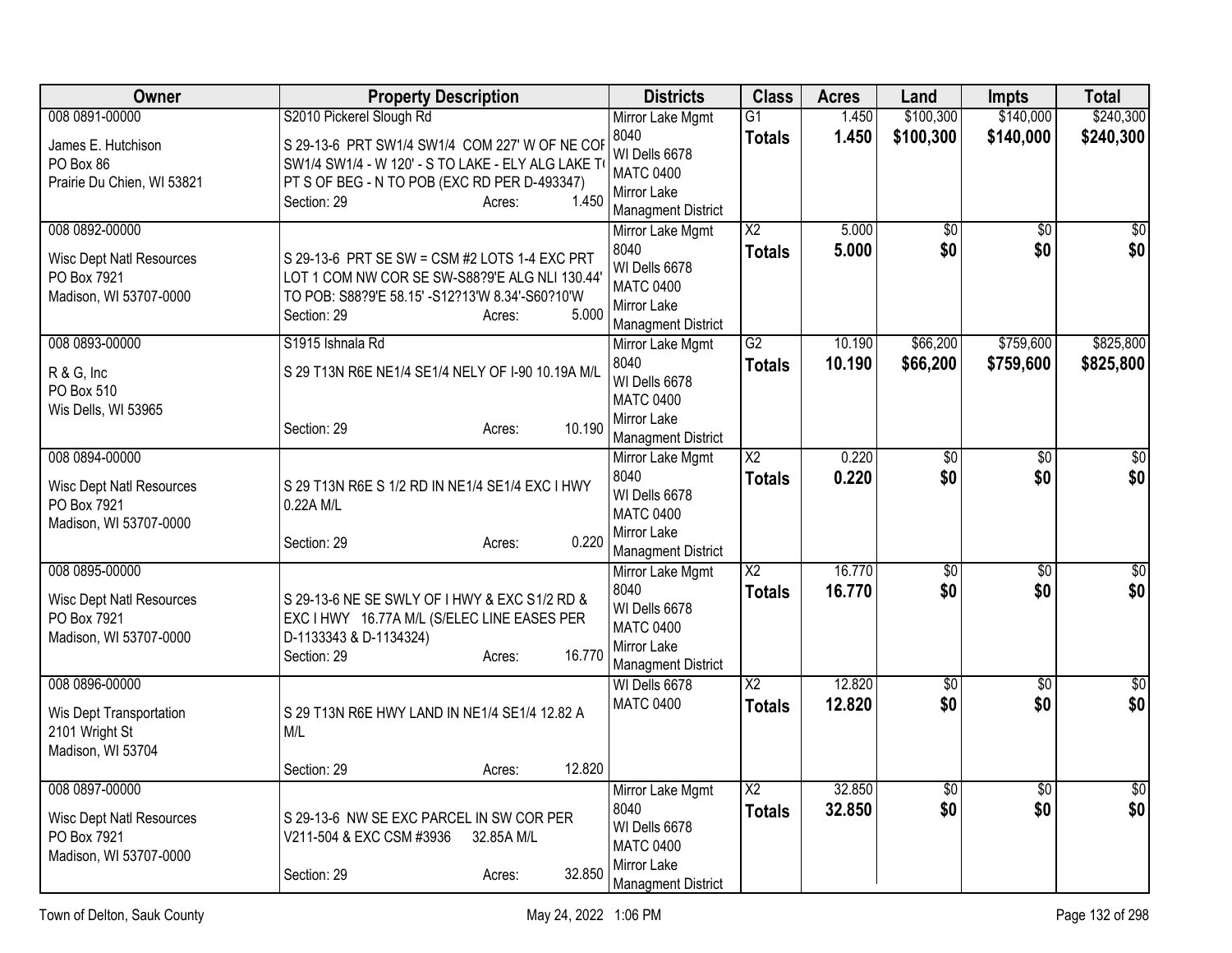| Owner                                                                                      | <b>Property Description</b>                                                                                                                                                                         | <b>Districts</b>                                                                                          | <b>Class</b>                            | <b>Acres</b>     | Land                   | <b>Impts</b>           | <b>Total</b>            |
|--------------------------------------------------------------------------------------------|-----------------------------------------------------------------------------------------------------------------------------------------------------------------------------------------------------|-----------------------------------------------------------------------------------------------------------|-----------------------------------------|------------------|------------------------|------------------------|-------------------------|
| 008 0898-00000<br><b>Wisc Dept Natl Resources</b><br>PO Box 7921<br>Madison, WI 53707-0000 | S 29 T13N R6E 16.5'SQ. IN NE COR OF SW1/4 SE1/4<br>0.01A<br>0.010<br>Section: 29<br>Acres:                                                                                                          | Mirror Lake Mgmt<br>8040<br>WI Dells 6678<br><b>MATC 0400</b><br>Mirror Lake<br><b>Managment District</b> | $\overline{\text{X2}}$<br><b>Totals</b> | 0.010<br>0.010   | $\overline{50}$<br>\$0 | $\overline{50}$<br>\$0 | $\overline{\$0}$<br>\$0 |
| 008 0899-00000<br>Dept N. Resources<br>PO Box 7921<br>Madison, WI 53707                    | S 29 T13N R6E SW1/4 SE1/4 EXC 16.5' SQ. IN NE COF<br>& EXC PLATTED AREA SUBJ TO 9.00 A M/L 50' ROW<br>9.000<br>Section: 29<br>Acres:                                                                | Mirror Lake Mgmt<br>8040<br>WI Dells 6678<br><b>MATC 0400</b><br>Mirror Lake<br><b>Managment District</b> | $\overline{X2}$<br><b>Totals</b>        | 9.000<br>9.000   | $\overline{50}$<br>\$0 | $\overline{50}$<br>\$0 | \$0<br>\$0              |
| 008 0900-00000<br><b>Wisc Dept Natl Resources</b><br>PO Box 7921<br>Madison, WI 53707-0000 | S 29 T13N R6E N 16.5' OF SE1/4 SE1/4 EXC I HWY<br>0.45A M/L<br>0.450<br>Section: 29<br>Acres:                                                                                                       | Mirror Lake Mgmt<br>8040<br>WI Dells 6678<br><b>MATC 0400</b><br>Mirror Lake<br><b>Managment District</b> | $\overline{X2}$<br><b>Totals</b>        | 0.450<br>0.450   | $\overline{50}$<br>\$0 | \$0<br>\$0             | \$0<br>\$0              |
| 008 0901-00000<br><b>Wisc Dept Natl Resources</b><br>PO Box 7921<br>Madison, WI 53707-0000 | S 29 T13N R6E SE1/4 SE1/4 EXC N 16.5'EXC I HWY<br>SUBJ TO WP&L EASEMENT EXC V314-93 31.97 A M/L<br>31.970<br>Section: 29<br>Acres:                                                                  | Mirror Lake Mgmt<br>8040<br>WI Dells 6678<br><b>MATC 0400</b><br>Mirror Lake<br><b>Managment District</b> | $\overline{X2}$<br><b>Totals</b>        | 31.970<br>31.970 | \$0<br>\$0             | $\overline{50}$<br>\$0 | $\sqrt{50}$<br>\$0      |
| 008 0902-00000<br><b>Wisc Dept Natl Resources</b><br>PO Box 7921<br>Madison, WI 53707-0000 | S 29-13-6 PCL COM AT NW COR SE SE-N80?53'E<br>75.29 '-S37?45'W 280'-N37?45'E 6.05' TO POI OF<br>CURVE- ON CURVE TO RIGHT HAV RAD 220', 118'<br>6.100<br>Section: 29<br>Acres:                       | Mirror Lake Mgmt<br>8040<br>WI Dells 6678<br><b>MATC 0400</b><br>Mirror Lake<br><b>Managment District</b> | $\overline{X2}$<br><b>Totals</b>        | 6.100<br>6.100   | $\sqrt{$0}$<br>\$0     | $\overline{50}$<br>\$0 | $\sqrt{30}$<br>\$0      |
| 008 0903-00000<br>Wis Dept Transportation<br>2101 Wright St<br>Madison, WI 53704           | S 29 T13N R6E HWY LAND IN SE1/4 SE1/4 1.48 A M/L                                                                                                                                                    | WI Dells 6678<br><b>MATC 0400</b>                                                                         | $\overline{X2}$<br><b>Totals</b>        | 1.480<br>1.480   | $\overline{50}$<br>\$0 | \$0<br>\$0             | $\sqrt{50}$<br>\$0      |
| 008 0904-00000<br>Mackey B. Adams<br>436 Jackson Park Ave<br>Davenport, FL 33897           | 1.480<br>Section: 29<br>Acres:<br>State Highway 23<br>PT NENE COM NWCOR-S89D2'E 206.6'TO WLI STH<br>23-ALG HY S15D58'37"W481.17'-N0D22'W 643.12' POB<br>1.35A M/L<br>1.350<br>Section: 30<br>Acres: | WI Dells 6678<br><b>MATC 0400</b>                                                                         | $\overline{G1}$<br><b>Totals</b>        | 1.350<br>1.350   | \$4,100<br>\$4,100     | \$0<br>\$0             | \$4,100<br>\$4,100      |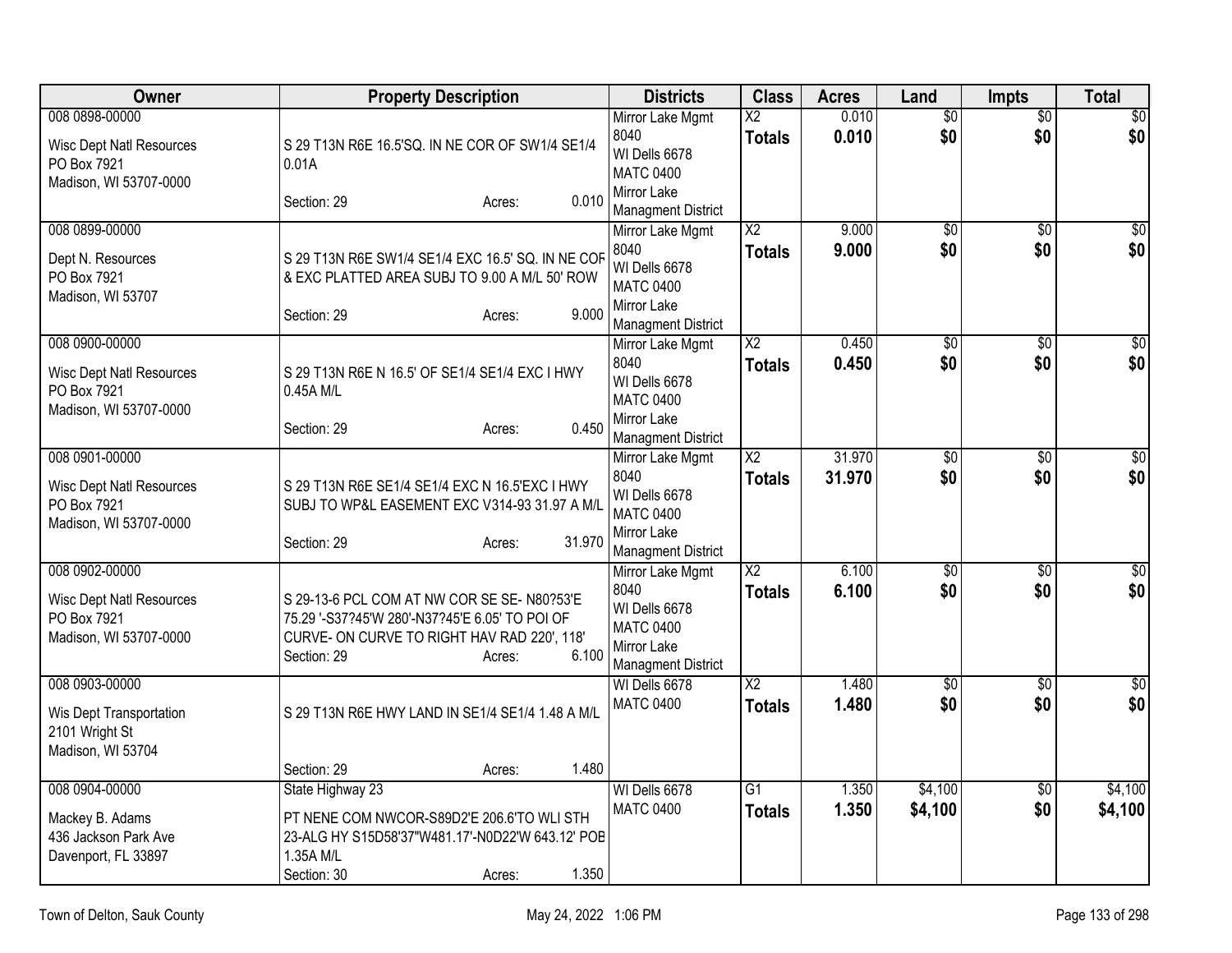| Owner                                          | <b>Property Description</b>                                     | <b>Districts</b>                           | <b>Class</b>    | <b>Acres</b> | Land            | <b>Impts</b>    | <b>Total</b>    |
|------------------------------------------------|-----------------------------------------------------------------|--------------------------------------------|-----------------|--------------|-----------------|-----------------|-----------------|
| 008 0907-00000                                 |                                                                 | WI Dells 6678                              | $\overline{G6}$ | 40.000       | \$156,000       | $\overline{50}$ | \$156,000       |
| <b>Scott Living Trust</b>                      | S 30-13-6 NW NE (S/HWY) 40.00A                                  | <b>MATC 0400</b>                           | <b>Totals</b>   | 40.000       | \$156,000       | \$0             | \$156,000       |
| E9724 Scott Ln                                 |                                                                 |                                            |                 |              |                 |                 |                 |
| PO Box 66                                      |                                                                 |                                            |                 |              |                 |                 |                 |
| Lake Delton, WI 53940                          | 40.000<br>Section: 30<br>Acres:                                 |                                            |                 |              |                 |                 |                 |
| 008 0908-00000                                 |                                                                 | Mirror Lake Mgmt                           | $\overline{X2}$ | 37.860       | \$0             | $\sqrt{50}$     | \$0             |
| <b>Wisc Dept Natl Resources</b>                | S 30-13-6 SW NE EXC HWY PER D-931005 37.86A                     | 8040                                       | <b>Totals</b>   | 37.860       | \$0             | \$0             | \$0             |
| PO Box 7921                                    | M/L                                                             | WI Dells 6678                              |                 |              |                 |                 |                 |
| Madison, WI 53707-0000                         |                                                                 | <b>MATC 0400</b><br>Mirror Lake            |                 |              |                 |                 |                 |
|                                                | 37.860<br>Section: 30<br>Acres:                                 | <b>Managment District</b>                  |                 |              |                 |                 |                 |
| 008 0909-00000                                 |                                                                 | Mirror Lake Mgmt                           | $\overline{X2}$ | 38.020       | $\overline{50}$ | $\overline{50}$ | $\overline{50}$ |
|                                                |                                                                 | 8040                                       | <b>Totals</b>   | 38.020       | \$0             | \$0             | \$0             |
| <b>Wisc Dept Natl Resources</b><br>PO Box 7921 | S 30-13-6 SE NE EXC HWY PER D-931005 38.02A<br>M/L (S/TEL EASE) | WI Dells 6678                              |                 |              |                 |                 |                 |
| Madison, WI 53707-0000                         |                                                                 | <b>MATC 0400</b>                           |                 |              |                 |                 |                 |
|                                                | 38.020<br>Section: 30<br>Acres:                                 | Mirror Lake                                |                 |              |                 |                 |                 |
| 008 0910-00000                                 |                                                                 | <b>Managment District</b><br>WI Dells 6678 | $\overline{G6}$ | 20.320       | \$79,200        |                 | \$79,200        |
|                                                |                                                                 | <b>MATC 0400</b>                           | <b>Totals</b>   | 20.320       | \$79,200        | \$0<br>\$0      | \$79,200        |
| <b>Scott Living Trust</b>                      | S 30-13-6 PRT N1/2 FRAC NW1/4 = CSM #1233 LOT 1                 |                                            |                 |              |                 |                 |                 |
| E9724 Scott Ln                                 | <b>EXC CSM #4387</b><br>20.32A M/L                              |                                            |                 |              |                 |                 |                 |
| PO Box 66                                      | 20.320                                                          |                                            |                 |              |                 |                 |                 |
| Lake Delton, WI 53940<br>008 0910-10000        | Section: 30<br>Acres:<br>E9842 Scott Ln                         | WI Dells 6678                              | G1              | 2.000        | \$20,800        | \$274,900       | \$295,700       |
|                                                |                                                                 | <b>MATC 0400</b>                           | G <sub>6</sub>  | 18.890       | \$73,700        | \$0             | \$73,700        |
| John A. Scott                                  | S 30-13-6 PRT NE1/4 NW1/4 = CSM 1233 LOT 2                      |                                            | <b>Totals</b>   | 20.890       | \$94,500        | \$274,900       | \$369,400       |
| E9842 Scott Ln                                 | 20.89A                                                          |                                            |                 |              |                 |                 |                 |
| Wis Dells, WI 53965-0000                       | 20.890<br>Section: 30<br>Acres:                                 |                                            |                 |              |                 |                 |                 |
| 008 0910-20000                                 | S1719 Herwig Rd                                                 | WI Dells 6678                              | $\overline{G1}$ | 2.220        | \$21,900        | \$158,000       | \$179,900       |
|                                                |                                                                 | <b>MATC 0400</b>                           | <b>Totals</b>   | 2.220        | \$21,900        | \$158,000       | \$179,900       |
| John G. Dosch                                  | S 30-13-6 PRT NW1/4 FRAC NW1/4 = CSM 4387 LOT                   |                                            |                 |              |                 |                 |                 |
| S1719 Herwig Rd<br>Wis Dells, WI 53965         | 1 (FMLY PRT CSM 1233) 2.22A                                     |                                            |                 |              |                 |                 |                 |
|                                                | 2.220<br>Section: 30<br>Acres:                                  |                                            |                 |              |                 |                 |                 |
| 008 0911-00000                                 | E9750 Scott Ln                                                  | WI Dells 6678                              | G1              | 1.000        | \$14,000        | \$69,800        | \$83,800        |
|                                                |                                                                 | <b>MATC 0400</b>                           | G <sub>6</sub>  | 19.590       | \$76,400        | \$0             | \$76,400        |
| <b>Scott Living Trust</b><br>E9724 Scott Ln    | S 30-13-6 PRT N1\2 NW1\4 = CSM #1234 LOT 1<br>20.59A            |                                            | <b>Totals</b>   | 20.590       | \$90,400        | \$69,800        | \$160,200       |
| PO Box 66                                      |                                                                 |                                            |                 |              |                 |                 |                 |
| Lake Delton, WI 53940                          | 20.590<br>Section: 30<br>Acres:                                 |                                            |                 |              |                 |                 |                 |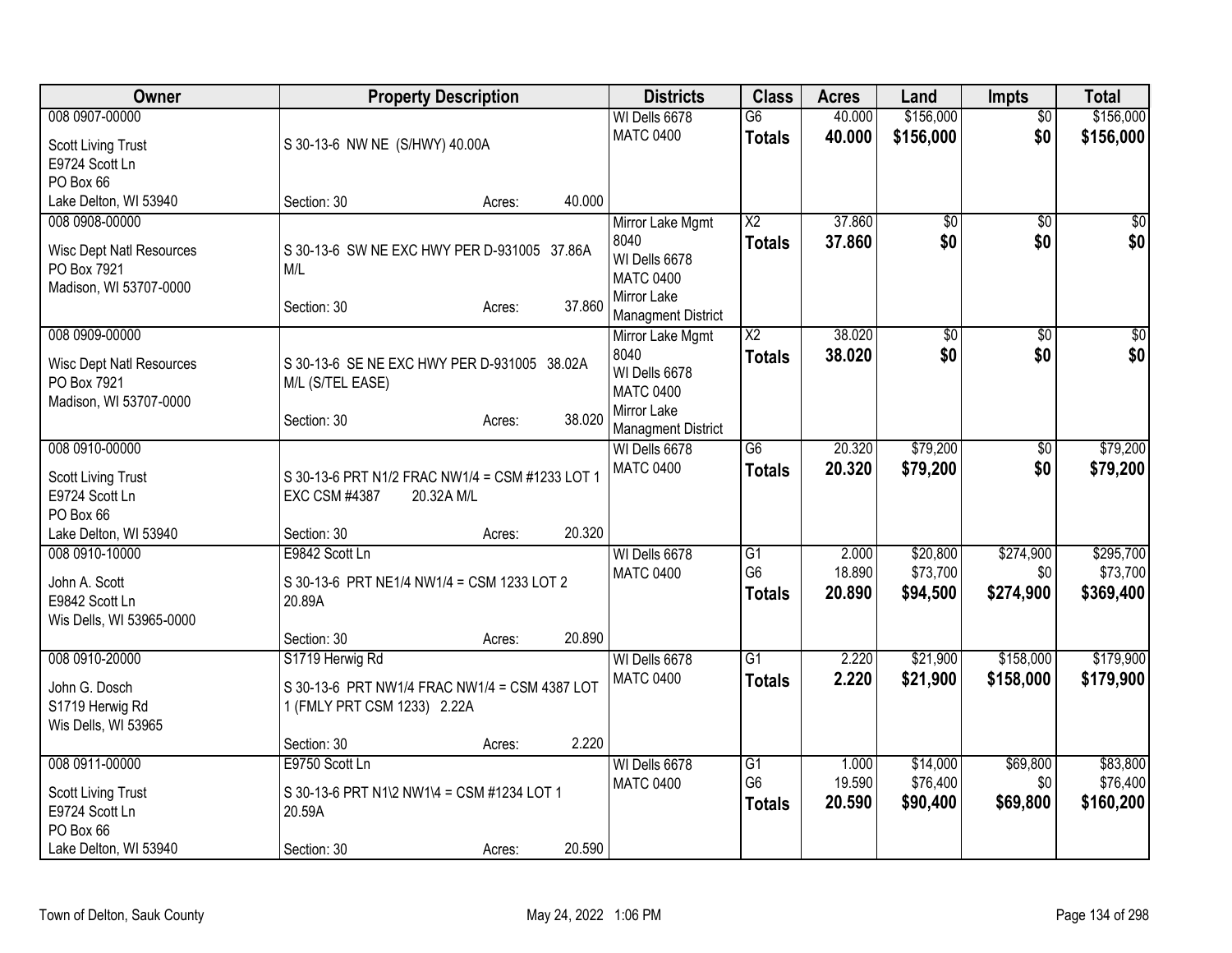| Owner                                          | <b>Property Description</b>                                         | <b>Districts</b>                  | <b>Class</b>           | <b>Acres</b> | Land            | <b>Impts</b>    | <b>Total</b>    |
|------------------------------------------------|---------------------------------------------------------------------|-----------------------------------|------------------------|--------------|-----------------|-----------------|-----------------|
| 008 0911-10000                                 | Scott Ln                                                            | WI Dells 6678                     | $\overline{G1}$        | 2.490        | \$23,300        | $\overline{50}$ | \$23,300        |
| <b>Scott Living Trust</b>                      | S 30-13-6 PRT N1\2 NW1\4 = CSM #1234 OUTLOT 1                       | <b>MATC 0400</b>                  | <b>Totals</b>          | 2.490        | \$23,300        | \$0             | \$23,300        |
| E9724 Scott Ln                                 | 2.49A                                                               |                                   |                        |              |                 |                 |                 |
| PO Box 66                                      |                                                                     |                                   |                        |              |                 |                 |                 |
| Lake Delton, WI 53940                          | 2.490<br>Section: 30<br>Acres:                                      |                                   |                        |              |                 |                 |                 |
| 008 0912-00000                                 | E9724 Scott Ln                                                      | WI Dells 6678                     | $\overline{G1}$        | 2.520        | \$23,400        | \$261,200       | \$284,600       |
| <b>Scott Living Trust</b>                      | COM NWCOR NW1/4NW1/4, S1327' TO SWCOR,                              | <b>MATC 0400</b>                  | <b>Totals</b>          | 2.520        | \$23,400        | \$261,200       | \$284,600       |
| E9724 Scott Ln                                 | S89D03ME 257' TO POB, N1D03MW 335', S84D51M28                       |                                   |                        |              |                 |                 |                 |
| PO Box 66                                      | SE 341.79', S1D03ME 310', N89D03MW 340' TO POB                      |                                   |                        |              |                 |                 |                 |
| Lake Delton, WI 53940                          | 2.520<br>Section: 30<br>Acres:                                      |                                   |                        |              |                 |                 |                 |
| 008 0913-00000                                 |                                                                     | Mirror Lake Mgmt                  | $\overline{X2}$        | 32.420       | $\overline{50}$ | \$0             | $\sqrt{50}$     |
| <b>Wisc Dept Natl Resources</b>                | S 30 T13N R6E SW1/4 FRAC NW1/4 SUBJ TO GAS                          | 8040                              | <b>Totals</b>          | 32.420       | \$0             | \$0             | \$0             |
| PO Box 7921                                    | <b>EASE 32.42A</b>                                                  | WI Dells 6678                     |                        |              |                 |                 |                 |
| Madison, WI 53707-0000                         |                                                                     | <b>MATC 0400</b>                  |                        |              |                 |                 |                 |
|                                                | 32.420<br>Section: 30<br>Acres:                                     | Mirror Lake                       |                        |              |                 |                 |                 |
|                                                |                                                                     | <b>Managment District</b>         |                        |              |                 |                 |                 |
| 008 0914-00000                                 |                                                                     | Mirror Lake Mgmt                  | $\overline{X2}$        | 40.000       | $\overline{50}$ | $\overline{30}$ | \$0             |
| <b>Wisc Dept Natl Resources</b>                | S 30 T13N R6E SE1/4 FRAC NW1/4 SUBJ TO GAS                          | 8040<br>WI Dells 6678             | <b>Totals</b>          | 40.000       | \$0             | \$0             | \$0             |
| PO Box 7921                                    | <b>EASE 40.00A</b>                                                  | <b>MATC 0400</b>                  |                        |              |                 |                 |                 |
| Madison, WI 53707-0000                         |                                                                     | Mirror Lake                       |                        |              |                 |                 |                 |
|                                                | 40.000<br>Section: 30<br>Acres:                                     | <b>Managment District</b>         |                        |              |                 |                 |                 |
| 008 0915-00000                                 |                                                                     | Mirror Lake Mgmt                  | $\overline{\text{X2}}$ | 144.370      | $\overline{60}$ | $\sqrt{6}$      | $\overline{50}$ |
|                                                |                                                                     | 8040                              | <b>Totals</b>          | 144.370      | \$0             | \$0             | \$0             |
| <b>Wisc Dept Natl Resources</b><br>PO Box 7921 | S 30-13-6 SW1/4 EXC HWY PER D-931005<br>144.37A<br>M/L (S/GAS EASE) | WI Dells 6678                     |                        |              |                 |                 |                 |
| Madison, WI 53707-0000                         |                                                                     | <b>MATC 0400</b>                  |                        |              |                 |                 |                 |
|                                                | 144.370<br>Section: 30<br>Acres:                                    | Mirror Lake                       |                        |              |                 |                 |                 |
|                                                |                                                                     | <b>Managment District</b>         |                        |              |                 |                 |                 |
| 008 0916-00000                                 |                                                                     | Mirror Lake Mgmt                  | $\overline{\text{X2}}$ | 153.030      | $\overline{50}$ | $\overline{50}$ | $\sqrt{50}$     |
| Wisc Dept Natl Resources                       | S 30-13-6 SE1/4 EXC HWY PER D-931005 153.03A                        | 8040                              | <b>Totals</b>          | 153,030      | \$0             | \$0             | \$0             |
| PO Box 7921                                    | M/L                                                                 | WI Dells 6678<br><b>MATC 0400</b> |                        |              |                 |                 |                 |
| Madison, WI 53707-0000                         |                                                                     | Mirror Lake                       |                        |              |                 |                 |                 |
|                                                | 153.030<br>Section: 30<br>Acres:                                    | Managment District                |                        |              |                 |                 |                 |
| 008 0916-10000                                 |                                                                     | Mirror Lake Mgmt                  | $\overline{X2}$        | 13.000       | $\overline{50}$ | $\overline{50}$ | \$0             |
|                                                |                                                                     | 8040                              | <b>Totals</b>          | 13.000       | \$0             | \$0             | \$0             |
| Wis D Transportation                           | S 30-13-6 LAND FOR HWY 23 PROJ 5060-00-22 PER                       | WI Dells 6678                     |                        |              |                 |                 |                 |
| 2101 Wright St                                 | D-931005 13.00A M/L                                                 | <b>MATC 0400</b>                  |                        |              |                 |                 |                 |
| Madison, WI 53704-0000                         | 13.000<br>Section: 30                                               | Mirror Lake                       |                        |              |                 |                 |                 |
|                                                | Acres:                                                              | <b>Managment District</b>         |                        |              |                 |                 |                 |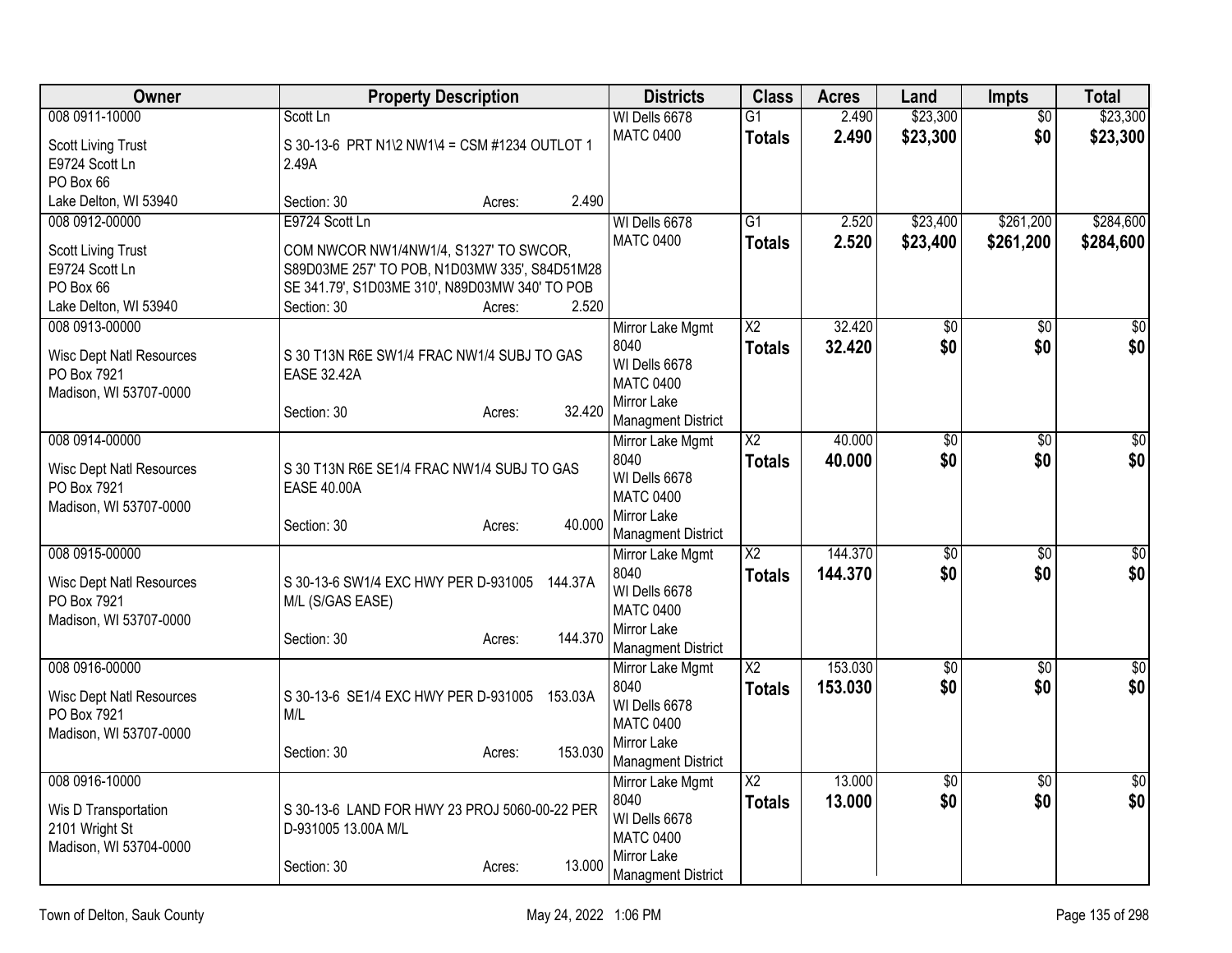| <b>Owner</b>                                                                               | <b>Property Description</b>                                                                                                                                                                                | <b>Districts</b>                                                                                           | <b>Class</b>                              | <b>Acres</b>     | Land                   | <b>Impts</b>           | <b>Total</b>            |
|--------------------------------------------------------------------------------------------|------------------------------------------------------------------------------------------------------------------------------------------------------------------------------------------------------------|------------------------------------------------------------------------------------------------------------|-------------------------------------------|------------------|------------------------|------------------------|-------------------------|
| 008 0917-00000<br><b>Wisc Dept Natl Resources</b><br>PO Box 7921                           | S 31 T13N R6E NE1/4 NE1/4 EXC PLATTED AREA                                                                                                                                                                 | Mirror Lake Mgmt<br>8040<br>WI Dells 6678<br><b>MATC 0400</b>                                              | $\overline{\mathsf{x2}}$<br><b>Totals</b> | 40.000<br>40.000 | $\overline{50}$<br>\$0 | $\overline{50}$<br>\$0 | \$0<br>\$0              |
| Madison, WI 53707-0000                                                                     | 40.000<br>Section: 31<br>Acres:                                                                                                                                                                            | Mirror Lake<br><b>Managment District</b>                                                                   |                                           |                  |                        |                        |                         |
| 008 0918-00000<br><b>Wisc Dept Natl Resources</b><br>PO Box 7921<br>Madison, WI 53707-0000 | S 31-13-6 NW NE EXC HWY PER D-931005<br>39.54A<br>M/L (S/TEL EASE)                                                                                                                                         | Mirror Lake Mgmt<br>8040<br>WI Dells 6678<br><b>MATC 0400</b><br>Mirror Lake                               | $\overline{\text{X2}}$<br><b>Totals</b>   | 39.540<br>39.540 | $\overline{50}$<br>\$0 | $\overline{50}$<br>\$0 | $\overline{50}$<br>\$0  |
| 008 0919-00000                                                                             | 39.540<br>Section: 31<br>Acres:                                                                                                                                                                            | <b>Managment District</b><br>Mirror Lake Mgmt                                                              | $\overline{\text{X2}}$                    | 15.060           | \$0                    | \$0                    | \$0                     |
| <b>Wisc Dept Natl Resources</b><br>PO Box 7921<br>Madison, WI 53707-0000                   | S 31-13-6 SW NE N OF MIRROR LAKE EXC R163-380<br>& R160-760 (SEE POS 2841) 15.06 A                                                                                                                         | 8040<br>Reedsburg 4753<br><b>MATC 0400</b><br>Mirror Lake                                                  | <b>Totals</b>                             | 15.060           | \$0                    | \$0                    | \$0                     |
|                                                                                            | 15.060<br>Section: 31<br>Acres:                                                                                                                                                                            | <b>Managment District</b>                                                                                  |                                           |                  |                        |                        |                         |
| 008 0920-00000<br><b>Wisc Dept Natl Resources</b><br>PO Box 7921<br>Madison, WI 53707-0000 | S 31-13-6 PRT SW NE COM NW COR- S 308.12' TO<br>POB- N89?39'02" E 129.20'- S 221.86'- N76?13'31" W<br>130.50'- N 190' TO POB (INCL'S THAT PRT LAKEVIEW<br>0.640<br>Section: 31<br>Acres:                   | Mirror Lake Mgmt<br>8040<br>Reedsburg 4753<br><b>MATC 0400</b><br>Mirror Lake<br><b>Managment District</b> | $\overline{X2}$<br><b>Totals</b>          | 0.640<br>0.640   | $\overline{50}$<br>\$0 | $\overline{50}$<br>\$0 | \$0<br>\$0              |
| 008 0921-00000<br><b>Wisc Dept Natl Resources</b><br>PO Box 7921<br>Madison, WI 53707-0000 | E9936 Fern Dell Rd<br>S 31-13-6 S 660'OF W 445.5' OF SW NE EXC COM AT<br>NE COR OF SD PCL-W192'-SELY 389' TO ELI OF SD<br>PCL-N TO POB, & EXC E 158.5' (V187-P236) 4.40A<br>4.400<br>Section: 31<br>Acres: | Mirror Lake Mgmt<br>8040<br>Reedsburg 4753<br><b>MATC 0400</b><br>Mirror Lake<br><b>Managment District</b> | $\overline{X2}$<br><b>Totals</b>          | 4.400<br>4.400   | $\sqrt{$0}$<br>\$0     | \$0<br>\$0             | \$0<br>\$0              |
| 008 0922-00000<br><b>Wisc Dept Natl Resources</b><br>PO Box 7921<br>Madison, WI 53707-0000 | S 31 T13N R6E COM 445.5'E & 660'N OF SW COR<br>SW1/4 NE1/4, TH W 192', TH SELY 389'TO E LI OF SD<br>PARCEL, TH N TO BEG. .84A<br>0.840<br>Section: 31<br>Acres:                                            | Mirror Lake Mgmt<br>8040<br>Reedsburg 4753<br><b>MATC 0400</b><br>Mirror Lake<br><b>Managment District</b> | X2<br><b>Totals</b>                       | 0.840<br>0.840   | \$0<br>\$0             | \$0<br>\$0             | $\overline{\$0}$<br>\$0 |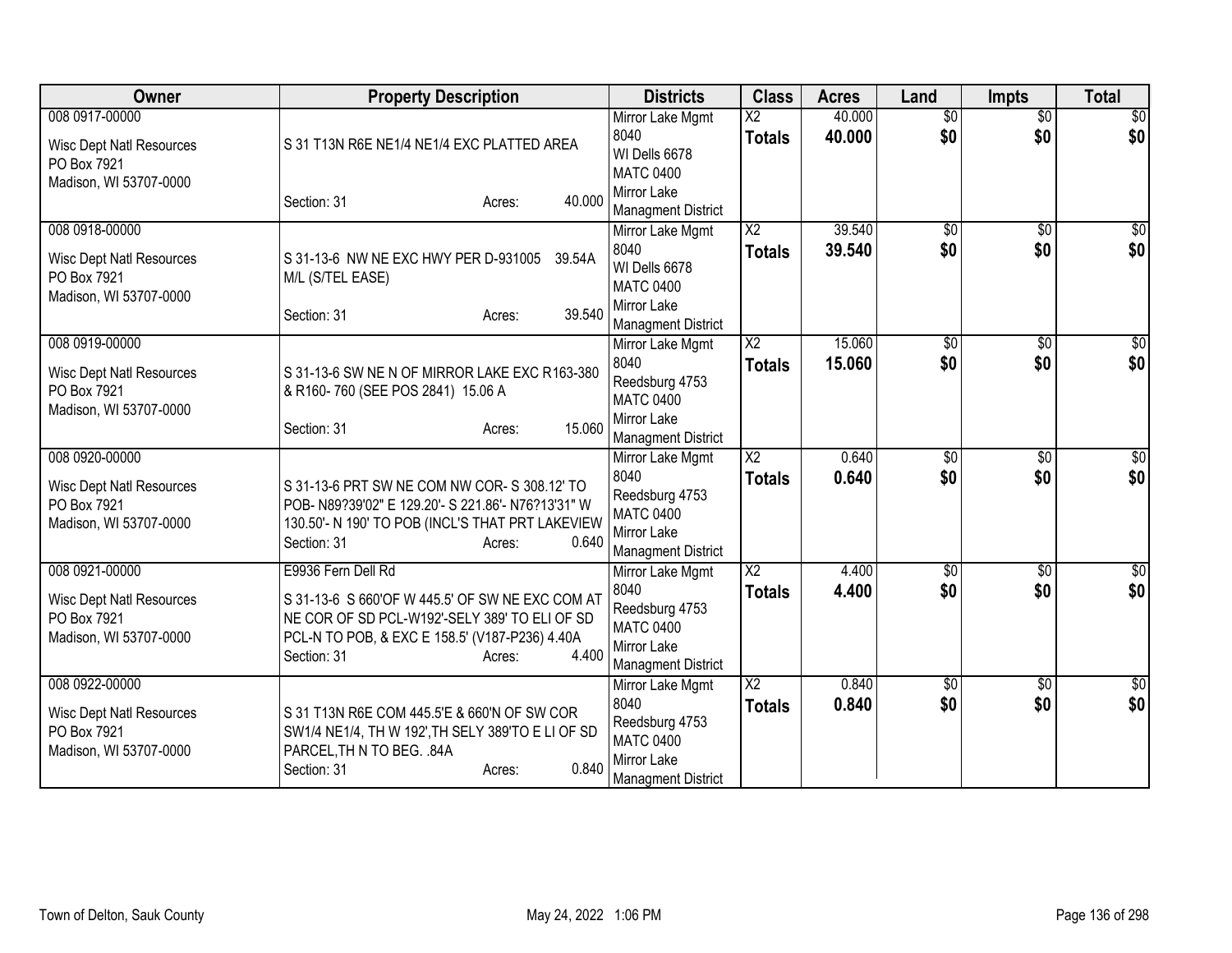| Owner                               | <b>Property Description</b>                                                                           | <b>Districts</b>                       | <b>Class</b>           | <b>Acres</b> | Land            | <b>Impts</b>      | <b>Total</b>    |
|-------------------------------------|-------------------------------------------------------------------------------------------------------|----------------------------------------|------------------------|--------------|-----------------|-------------------|-----------------|
| 008 0923-00000                      | E9954A Fern Dell Rd                                                                                   | Mirror Lake Mgmt                       | $\overline{G1}$        | 1.650        | \$109,300       | \$57,300          | \$166,600       |
| Eastern Bay, LLC<br>5416 North pass | S 31 T13N R6E 1.65A E158.5'OF W 445.5'OF S 660'OF<br>SW1/4 NE1/4 EXC N OF A LI COM 445.5'E & 660'N OF | 8040<br>Reedsburg 4753                 | <b>Totals</b>          | 1.650        | \$109,300       | \$57,300          | \$166,600       |
| Mc Farland, WI 53558                | SW COR SD 1/4 1/4, TH W 192', TH SELY 389' TO E LI                                                    | <b>MATC 0400</b>                       |                        |              |                 |                   |                 |
|                                     | 1.650<br>Section: 31<br>Acres:                                                                        | Mirror Lake                            |                        |              |                 |                   |                 |
| 008 0924-00000                      |                                                                                                       | <b>Managment District</b>              | $\overline{\text{X2}}$ | 6.610        | $\overline{50}$ | $\overline{30}$   | $\frac{1}{6}$   |
|                                     |                                                                                                       | Mirror Lake Mgmt<br>8040               | <b>Totals</b>          | 6.610        | \$0             | \$0               | \$0             |
| <b>Wisc Dept Natl Resources</b>     | S 31 T13N R6E SW1/4 NE1/4 S OF PLATTED AREA                                                           | Reedsburg 4753                         |                        |              |                 |                   |                 |
| PO Box 7921                         | EXC W 445.5' 6.61A                                                                                    | <b>MATC 0400</b>                       |                        |              |                 |                   |                 |
| Madison, WI 53707-0000              | 6.610                                                                                                 | Mirror Lake                            |                        |              |                 |                   |                 |
|                                     | Section: 31<br>Acres:                                                                                 | <b>Managment District</b>              |                        |              |                 |                   |                 |
| 008 0925-00000                      |                                                                                                       | Mirror Lake Mgmt                       | $\overline{\text{X2}}$ | 0.800        | \$0             | \$0               | \$0             |
| <b>Wisc Dept Natl Resources</b>     | S 31-13-6 PRT SW NE BEING LAND BETWN LOT 1                                                            | 8040                                   | <b>Totals</b>          | 0.800        | \$0             | \$0               | \$0             |
| PO Box 7921                         | PAGE'S 1ST ADD & LOT 4 BLK 1 PAGE'S ADD TO                                                            | Reedsburg 4753                         |                        |              |                 |                   |                 |
| Madison, WI 53707-0000              | FERN DELL SUB; BEING 160' WIDE & BACK TO RD                                                           | <b>MATC 0400</b><br><b>Mirror Lake</b> |                        |              |                 |                   |                 |
|                                     | 0.800<br>Section: 31<br>Acres:                                                                        | <b>Managment District</b>              |                        |              |                 |                   |                 |
| 008 0926-00000                      |                                                                                                       | Mirror Lake Mgmt                       | $\overline{X2}$        | 16.100       | $\overline{50}$ | $\overline{50}$   | $\frac{1}{20}$  |
| <b>Wisc Dept Natl Resources</b>     | S 31 T13N R6E SE1/4 NE1/4 LYING EAST OF DELL                                                          | 8040                                   | <b>Totals</b>          | 16.100       | \$0             | \$0               | \$0             |
| PO Box 7921                         | AVE & EXC PLATTED AREA 16.10 A                                                                        | WI Dells 6678                          |                        |              |                 |                   |                 |
| Madison, WI 53707-0000              |                                                                                                       | <b>MATC 0400</b>                       |                        |              |                 |                   |                 |
|                                     | 16.100<br>Section: 31<br>Acres:                                                                       | <b>Mirror Lake</b>                     |                        |              |                 |                   |                 |
| 008 0926-10000                      |                                                                                                       | <b>Managment District</b>              | $\overline{X2}$        | 9.000        | $\overline{60}$ |                   | $\sqrt{50}$     |
|                                     |                                                                                                       | Mirror Lake Mgmt<br>8040               | <b>Totals</b>          | 9.000        | \$0             | $\sqrt{6}$<br>\$0 | \$0             |
| <b>Wisc Dept Natl Resources</b>     | S 31-13-6 SENE EXC BLKS 1, 2,3,4 & 5 OF VILL OF                                                       | WI Dells 6678                          |                        |              |                 |                   |                 |
| PO Box 7921                         | FERN DELL & EXC LANDS E OF DELL AVE & EXC                                                             | <b>MATC 0400</b>                       |                        |              |                 |                   |                 |
| Madison, WI 53707-0000              | LAND IN FERN DELL RAVINE N OF LT 12, BLK 2<br>9.000                                                   | Mirror Lake                            |                        |              |                 |                   |                 |
|                                     | Section: 31<br>Acres:                                                                                 | <b>Managment District</b>              |                        |              |                 |                   |                 |
| 008 0926-20000                      |                                                                                                       | Mirror Lake Mgmt                       | $\overline{\text{X2}}$ | 2.100        | \$0             | \$0               | $\overline{30}$ |
| Wisc Dept Natl Resources            | S 31-13-06 PRT SE1\4 NE1\4 & PRT NE1\4 NE1\4                                                          | 8040                                   | <b>Totals</b>          | 2.100        | \$0             | \$0               | \$0             |
| PO Box 7921                         | BEING FERN DELL RAVINE AS DESC. IN R182-710                                                           | WI Dells 6678<br><b>MATC 0400</b>      |                        |              |                 |                   |                 |
| Madison, WI 53707-0000              | 2.100 A                                                                                               | Mirror Lake                            |                        |              |                 |                   |                 |
|                                     | 2.100<br>Section: 31<br>Acres:                                                                        | <b>Managment District</b>              |                        |              |                 |                   |                 |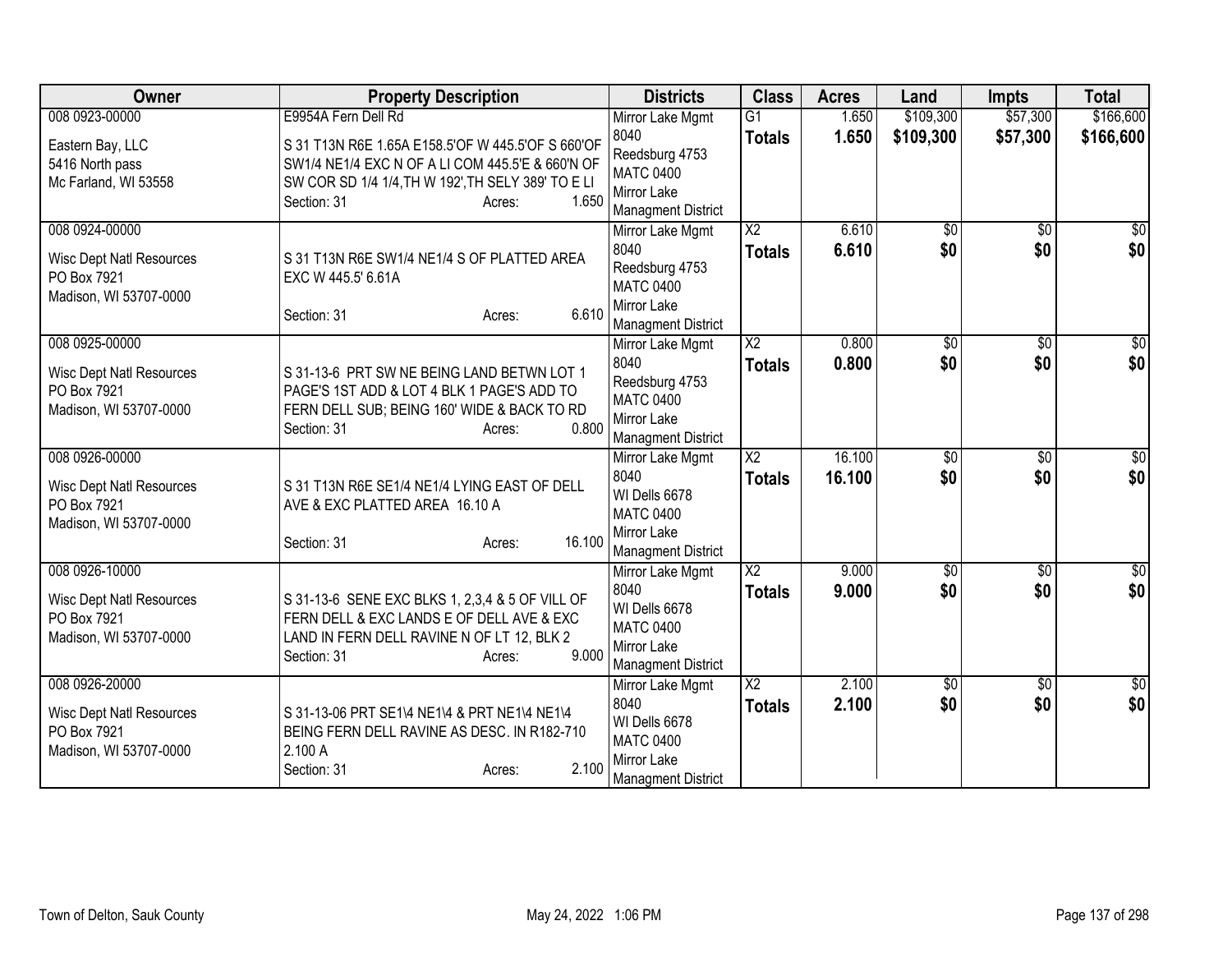| Owner                                                                                      | <b>Property Description</b>                                                                                                                                                     | <b>Districts</b>                                                                                           | <b>Class</b>                            | <b>Acres</b>     | Land                   | Impts                  | <b>Total</b>            |
|--------------------------------------------------------------------------------------------|---------------------------------------------------------------------------------------------------------------------------------------------------------------------------------|------------------------------------------------------------------------------------------------------------|-----------------------------------------|------------------|------------------------|------------------------|-------------------------|
| 008 0927-00000                                                                             | E9914 Lakeview Rd                                                                                                                                                               | Mirror Lake Mgmt                                                                                           | $\overline{X2}$                         | 37.490           | $\overline{60}$        | \$0                    | $\overline{50}$         |
| <b>Wisc Dept Natl Resources</b><br>PO Box 7921<br>Madison, WI 53707-0000                   | S 31-13-6 NE NW EXC S30' FOR HWY PER V254-539<br>& EXC HWY PER D-931005; ALSO S30' LYING E OF E<br>LI LOT 17 BLK 2 LAKE VIEW SUBD EXTENDED N<br>37.490<br>Section: 31<br>Acres: | 8040<br>WI Dells 6678<br><b>MATC 0400</b><br>Mirror Lake<br><b>Managment District</b>                      | <b>Totals</b>                           | 37.490           | \$0                    | \$0                    | \$0                     |
| 008 0928-00000<br><b>Wisc Dept Natl Resources</b><br>PO Box 7921<br>Madison, WI 53707-0000 | S 31-13-6 NW NW EXC PLATTED AREA & EXC HWY<br>PER D-931005 13.64A M/L (S/TEL EASE)<br>13.640<br>Section: 31<br>Acres:                                                           | Mirror Lake Mgmt<br>8040<br>WI Dells 6678<br><b>MATC 0400</b><br>Mirror Lake<br><b>Managment District</b>  | $\overline{X2}$<br><b>Totals</b>        | 13.640<br>13.640 | $\overline{60}$<br>\$0 | $\overline{50}$<br>\$0 | $\overline{\$0}$<br>\$0 |
| 008 0929-00000<br><b>Wisc Dept Natl Resources</b><br>PO Box 7921<br>Madison, WI 53707-0000 | S 31 T13N R6E SW1/4 NW1/4 N OF MIRROR LAKE<br>EXC PLATTED AREA 5.00A<br>5.000<br>Section: 31<br>Acres:                                                                          | Mirror Lake Mgmt<br>8040<br>Reedsburg 4753<br><b>MATC 0400</b><br>Mirror Lake<br><b>Managment District</b> | X <sub>2</sub><br><b>Totals</b>         | 5.000<br>5.000   | $\overline{50}$<br>\$0 | \$0<br>\$0             | \$0<br>\$0              |
| 008 0930-00000<br><b>Wisc Dept Natl Resources</b><br>PO Box 7921<br>Madison, WI 53707-0000 | S 31 T13N R6E NW1/4 SW1/4 SE OF MIRROR LAKE &<br>N & W OF PLATTED AREA .35A<br>0.350<br>Section: 31<br>Acres:                                                                   | Mirror Lake Mgmt<br>8040<br>Reedsburg 4753<br><b>MATC 0400</b><br>Mirror Lake<br><b>Managment District</b> | X <sub>2</sub><br><b>Totals</b>         | 0.350<br>0.350   | $\overline{60}$<br>\$0 | $\overline{30}$<br>\$0 | \$0<br>\$0              |
| 008 0931-00000<br><b>Wisc Dept Natl Resources</b><br>PO Box 7921<br>Madison, WI 53707-0000 | S 31 T13N R6E SW1/4 SW1/4 33.43A<br>33.430<br>Section: 31<br>Acres:                                                                                                             | Reedsburg 4753<br><b>MATC 0400</b>                                                                         | $\overline{X2}$<br><b>Totals</b>        | 33.430<br>33.430 | $\overline{50}$<br>\$0 | $\overline{50}$<br>\$0 | $\overline{\$0}$<br>\$0 |
| 008 0932-00000<br><b>Wisc Dept Natl Resources</b><br>PO Box 7921<br>Madison, WI 53707-0000 | S 31 T13N R6E SE1/4 SW1/4 40.00A<br>40.000<br>Section: 31<br>Acres:                                                                                                             | Reedsburg 4753<br><b>MATC 0400</b>                                                                         | $\overline{\text{X2}}$<br><b>Totals</b> | 40.000<br>40.000 | $\sqrt{6}$<br>\$0      | $\overline{50}$<br>\$0 | $\overline{50}$<br>\$0  |
| 008 0933-00000<br><b>Wisc Dept Natl Resources</b><br>PO Box 7921<br>Madison, WI 53707-0000 | S 31-13-6 NE SE EXC THAT PRT LYING NWLY OF<br>FERN DELL RD (S/RDS PER R144-545) 33.7A M/L<br>(NOT IN MIRROR LAKE DISTR)<br>33.700<br>Section: 31<br>Acres:                      | WI Dells 6678<br><b>MATC 0400</b>                                                                          | $\overline{X2}$<br><b>Totals</b>        | 33.700<br>33.700 | $\overline{60}$<br>\$0 | $\overline{50}$<br>\$0 | $\sqrt{50}$<br>\$0      |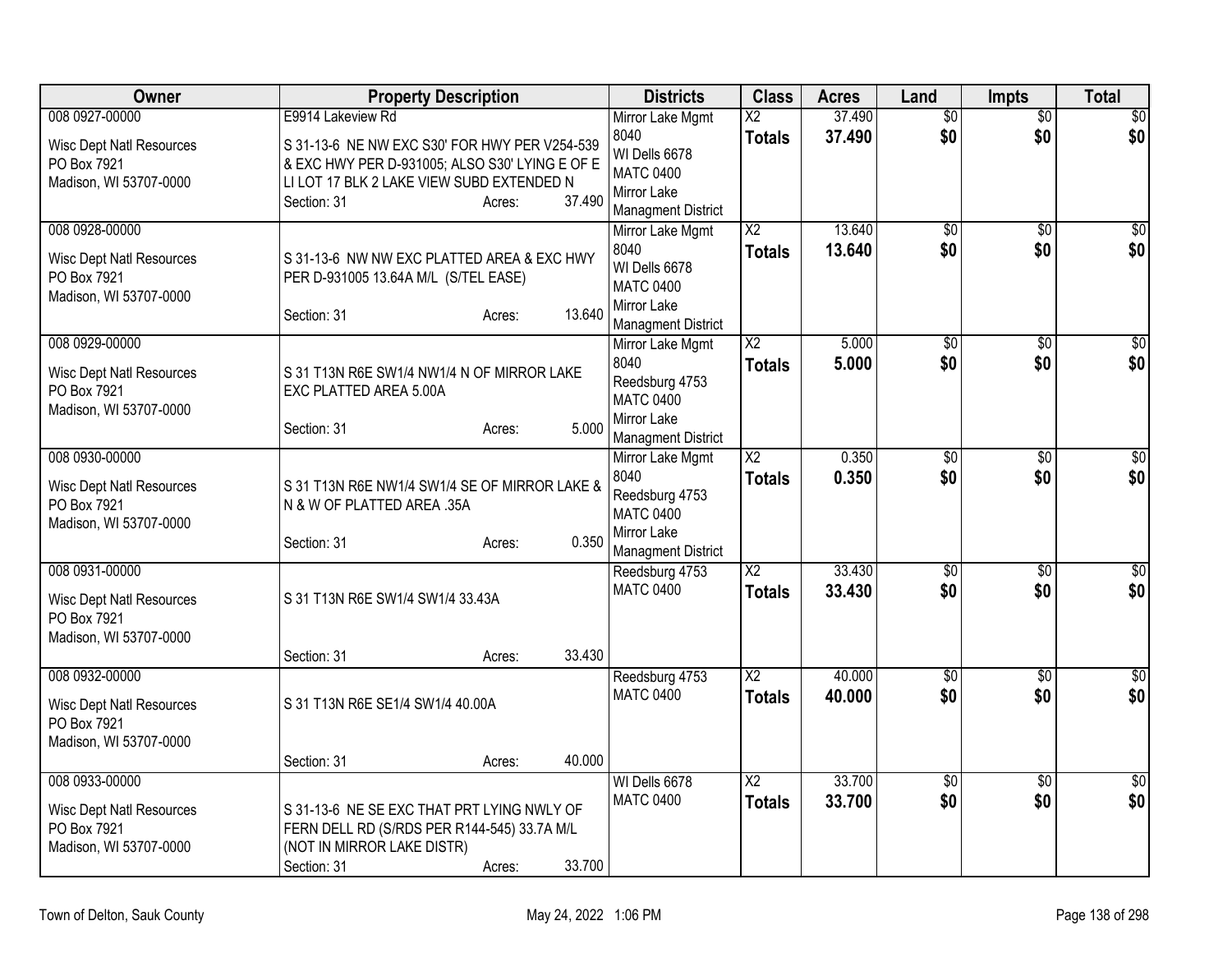| Owner                                                                                      | <b>Property Description</b>                                                                                                                                                      | <b>Districts</b>                                                                                          | <b>Class</b>                          | <b>Acres</b>              | Land                           | <b>Impts</b>                  | <b>Total</b>                   |
|--------------------------------------------------------------------------------------------|----------------------------------------------------------------------------------------------------------------------------------------------------------------------------------|-----------------------------------------------------------------------------------------------------------|---------------------------------------|---------------------------|--------------------------------|-------------------------------|--------------------------------|
| 008 0933-10000<br><b>Wisc Dept Natl Resources</b><br>PO Box 7921<br>Madison, WI 53707-0000 | S 31-13-6 NW SE & THAT PRT NE SE LYING NWLY<br>OF FERN DELL RD (S/RDS PER R144-545) 46.3A M/L<br>(IN MIRROR LAKE MGMT DISTR)<br>46.300<br>Section: 31<br>Acres:                  | Mirror Lake Mgmt<br>8040<br>WI Dells 6678<br><b>MATC 0400</b><br>Mirror Lake<br><b>Managment District</b> | $\overline{X2}$<br><b>Totals</b>      | 46.300<br>46.300          | $\overline{50}$<br>\$0         | $\overline{50}$<br>\$0        | \$0<br>\$0                     |
| 008 0934-00000<br>Lohr Family Trust<br>S2750 Mirror Lake Rd<br>Reedsburg, WI 53959         | S 31-13-6 SW1/4 SE1/4 40.00A<br>40.000<br>Section: 31<br>Acres:                                                                                                                  | Reedsburg 4753<br><b>MATC 0400</b>                                                                        | G4<br>G <sub>5</sub><br><b>Totals</b> | 37.000<br>3.000<br>40.000 | \$6,900<br>\$3,800<br>\$10,700 | $\overline{50}$<br>\$0<br>\$0 | \$6,900<br>\$3,800<br>\$10,700 |
| 008 0935-00000<br><b>Wisc Dept Natl Resources</b><br>PO Box 7921<br>Madison, WI 53707-0000 | S 31 T13N R6E SE1/4 SE1/4 40.00A<br>40.000<br>Section: 31<br>Acres:                                                                                                              | WI Dells 6678<br><b>MATC 0400</b>                                                                         | $\overline{X2}$<br><b>Totals</b>      | 40.000<br>40.000          | $\overline{50}$<br>\$0         | $\overline{50}$<br>\$0        | $\overline{50}$<br>\$0         |
| 008 0935-10000<br>Wis D Transportation<br>2101 Wright St<br>Madison, WI 53704-0000         | S 31-13-6 LAND FOR HWY 23 PROJ 5060-00-22 PER<br>D-931005 7.58A M/L<br>7.580<br>Section: 31<br>Acres:                                                                            | Mirror Lake Mgmt<br>8040<br>WI Dells 6678<br><b>MATC 0400</b><br>Mirror Lake<br><b>Managment District</b> | $\overline{X2}$<br><b>Totals</b>      | 7.580<br>7.580            | $\overline{50}$<br>\$0         | $\overline{50}$<br>\$0        | \$0<br>\$0                     |
| 008 0936-00000<br><b>Wisc Dept Natl Resources</b><br>PO Box 7921<br>Madison, WI 53707-0000 | S 32 T13N R6E NE1/4 NE1/4 EXC E 7 RODS OF N 7<br>RODS OF S 36 RODS & EXC E 7 RODS OF N 7 RODS<br>OF S 52 RODS; ALSO THAT PRT NW NE LYING E OF<br>Section: 32<br>40.540<br>Acres: | Mirror Lake Mgmt<br>8040<br>WI Dells 6678<br><b>MATC 0400</b><br>Mirror Lake<br><b>Managment District</b> | $\overline{X2}$<br><b>Totals</b>      | 40.540<br>40.540          | $\overline{60}$<br>\$0         | $\overline{50}$<br>\$0        | \$0<br>\$0                     |
| 008 0937-00000<br>Rebecca Greendeer<br>10760 County Hwy N<br>Tomah, WI 54660               | S2155 Ishnala Rd<br>S 32-13-6 E7RD OF N7RD OF S36RD OF NE NE<br>0.31A<br>0.310<br>Section: 32<br>Acres:                                                                          | WI Dells 6678<br><b>MATC 0400</b>                                                                         | $\overline{G1}$<br><b>Totals</b>      | 0.310<br>0.310            | \$5,800<br>\$5,800             | \$52,300<br>\$52,300          | \$58,100<br>\$58,100           |
| 008 0938-00000<br><b>Wisc Dept Natl Resources</b><br>PO Box 7921<br>Madison, WI 53707-0000 | S 32-13-06 E 7 RDS OF N 7 RDS OF S 52 RDS<br>NE1/4NE1/4 0.31A M/L<br>0.310<br>Section: 32<br>Acres:                                                                              | Mirror Lake Mgmt<br>8040<br>WI Dells 6678<br><b>MATC 0400</b><br>Mirror Lake<br><b>Managment District</b> | X <sub>2</sub><br><b>Totals</b>       | 0.310<br>0.310            | $\overline{50}$<br>\$0         | \$0<br>\$0                    | $\sqrt{50}$<br>\$0             |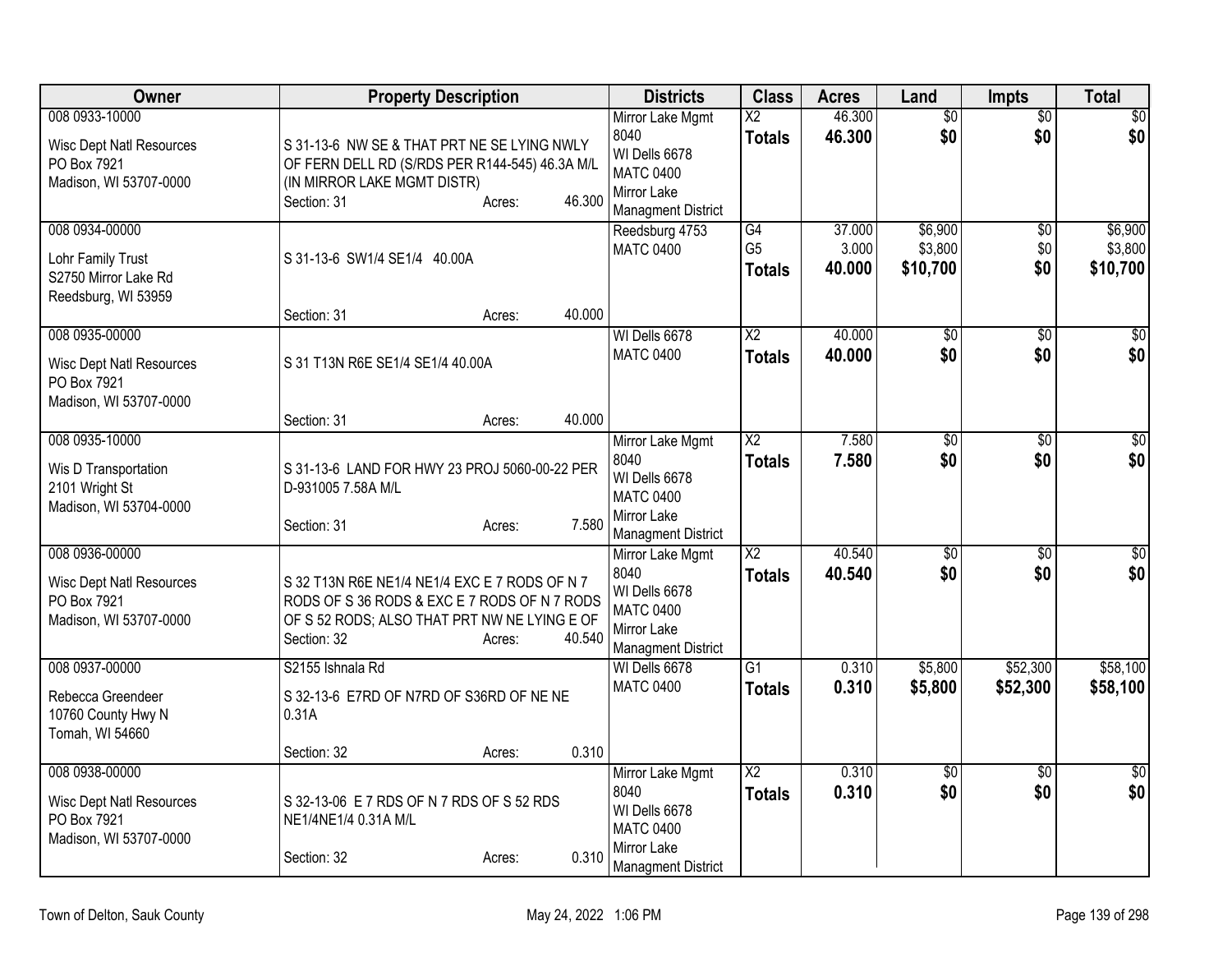| Owner                                                                                      |                                                         | <b>Property Description</b>                                                                                                                                       | <b>Districts</b>                                                                                          | <b>Class</b>                            | <b>Acres</b>     | Land                   | <b>Impts</b>           | <b>Total</b>            |
|--------------------------------------------------------------------------------------------|---------------------------------------------------------|-------------------------------------------------------------------------------------------------------------------------------------------------------------------|-----------------------------------------------------------------------------------------------------------|-----------------------------------------|------------------|------------------------|------------------------|-------------------------|
| 008 0939-00000<br><b>Wisc Dept Natl Resources</b><br>PO Box 7921<br>Madison, WI 53707-0000 | E10320 Fern Dell Rd<br>S 32 T13N R6E SW1/4 NE1/4 40.00A |                                                                                                                                                                   | WI Dells 6678<br><b>MATC 0400</b>                                                                         | $\overline{\text{X2}}$<br><b>Totals</b> | 40.000<br>40.000 | $\overline{50}$<br>\$0 | $\overline{50}$<br>\$0 | $\overline{50}$<br>\$0  |
|                                                                                            | Section: 32                                             | 40.000<br>Acres:                                                                                                                                                  |                                                                                                           |                                         |                  |                        |                        |                         |
| 008 0940-00000<br><b>Wisc Dept Natl Resources</b><br>PO Box 7921<br>Madison, WI 53707-0000 | 39.78A<br>Section: 32                                   | S 32-13-6 SE NE EXC TPP'S 1674-00-20-4.01 & -4.04<br>PCL 2 PER D-1079614 (EXC = 0.03A & 0.19A PCLS)<br>39.780<br>Acres:                                           | Mirror Lake Mgmt<br>8040<br>WI Dells 6678<br><b>MATC 0400</b><br>Mirror Lake<br><b>Managment District</b> | $\overline{X2}$<br><b>Totals</b>        | 39.780<br>39.780 | \$0<br>\$0             | \$0<br>\$0             | $\overline{50}$<br>\$0  |
| 008 0940-00001<br>Wis Dept Transportation<br>2101 Wright St<br>Madison, WI 53704           | Ishnala Rd<br>(= 0.03A & 0.19A PCLS)<br>Section: 32     | TPP'S 1674-00-20-4.01 & -4.04 PCL 2 PER D-1079614<br>0.220<br>Acres:                                                                                              | Mirror Lake Mgmt<br>8040<br>WI Dells 6678<br><b>MATC 0400</b>                                             | $\overline{X2}$<br><b>Totals</b>        | 0.220<br>0.220   | $\overline{50}$<br>\$0 | $\overline{50}$<br>\$0 | $\overline{30}$<br>\$0  |
| 008 0941-00000<br><b>Wisc Dept Natl Resources</b><br>PO Box 7921<br>Madison, WI 53707-0000 | 10.00A M/L<br>Section: 32                               | S 32 T13N R6E NE1/4 NW1/4 W OF MIRROR LAKE<br>10.000<br>Acres:                                                                                                    | Mirror Lake Mgmt<br>8040<br>WI Dells 6678<br><b>MATC 0400</b><br>Mirror Lake<br><b>Managment District</b> | $\overline{X2}$<br><b>Totals</b>        | 10.000<br>10.000 | $\overline{50}$<br>\$0 | $\overline{30}$<br>\$0 | \$0<br>\$0              |
| 008 0942-00000<br><b>Wisc Dept Natl Resources</b><br>PO Box 7921<br>Madison, WI 53707-0000 | S 32-13-6 NW NW EXC COM NW<br>Section: 32               | COR-E250.13'-S38?30'E 319'- S30?14'W TO PT 330'S<br>OF N SEC LI-W TO WLI-N TO POB, & EXC A ROAD<br>36.450<br>Acres:                                               | Mirror Lake Mgmt<br>8040<br>WI Dells 6678<br><b>MATC 0400</b><br>Mirror Lake<br><b>Managment District</b> | $\overline{X2}$<br><b>Totals</b>        | 36.450<br>36.450 | $\overline{60}$<br>\$0 | \$0<br>\$0             | $\overline{\$0}$<br>\$0 |
| 008 0943-00000<br><b>Wisc Dept Natl Resources</b><br>PO Box 7921<br>Madison, WI 53707-0000 | Section: 32                                             | S 32-13-6 PRT IN NW NW 8.25' EITHER SIDE OF<br>FOLL DESCR: COM 258.63'E OF NW COR-S38?30'E<br>319'- S30?14'W 688'- S24?W 214'- S ALG WLI NW NW<br>0.620<br>Acres: | Mirror Lake Mgmt<br>8040<br>WI Dells 6678<br><b>MATC 0400</b><br>Mirror Lake<br><b>Managment District</b> | $\overline{X2}$<br><b>Totals</b>        | 0.620<br>0.620   | $\overline{50}$<br>\$0 | $\overline{50}$<br>\$0 | $\sqrt{50}$<br>\$0      |
| 008 0944-00000<br><b>Wisc Dept Natl Resources</b><br>PO Box 7921<br>Madison, WI 53707-0000 | LI-W TO WLI-N TO POB 2.93A<br>Section: 32               | S 32-13-6 COM NW COR NW NW- E250.13' ON<br>NLI-S38?30'E 319'- S30?14'W TO PT 330'S OF N SEC<br>2.930<br>Acres:                                                    | Mirror Lake Mgmt<br>8040<br>WI Dells 6678<br><b>MATC 0400</b><br>Mirror Lake<br><b>Managment District</b> | $\overline{X2}$<br><b>Totals</b>        | 2.930<br>2.930   | $\overline{50}$<br>\$0 | $\overline{60}$<br>\$0 | \$0<br>\$0              |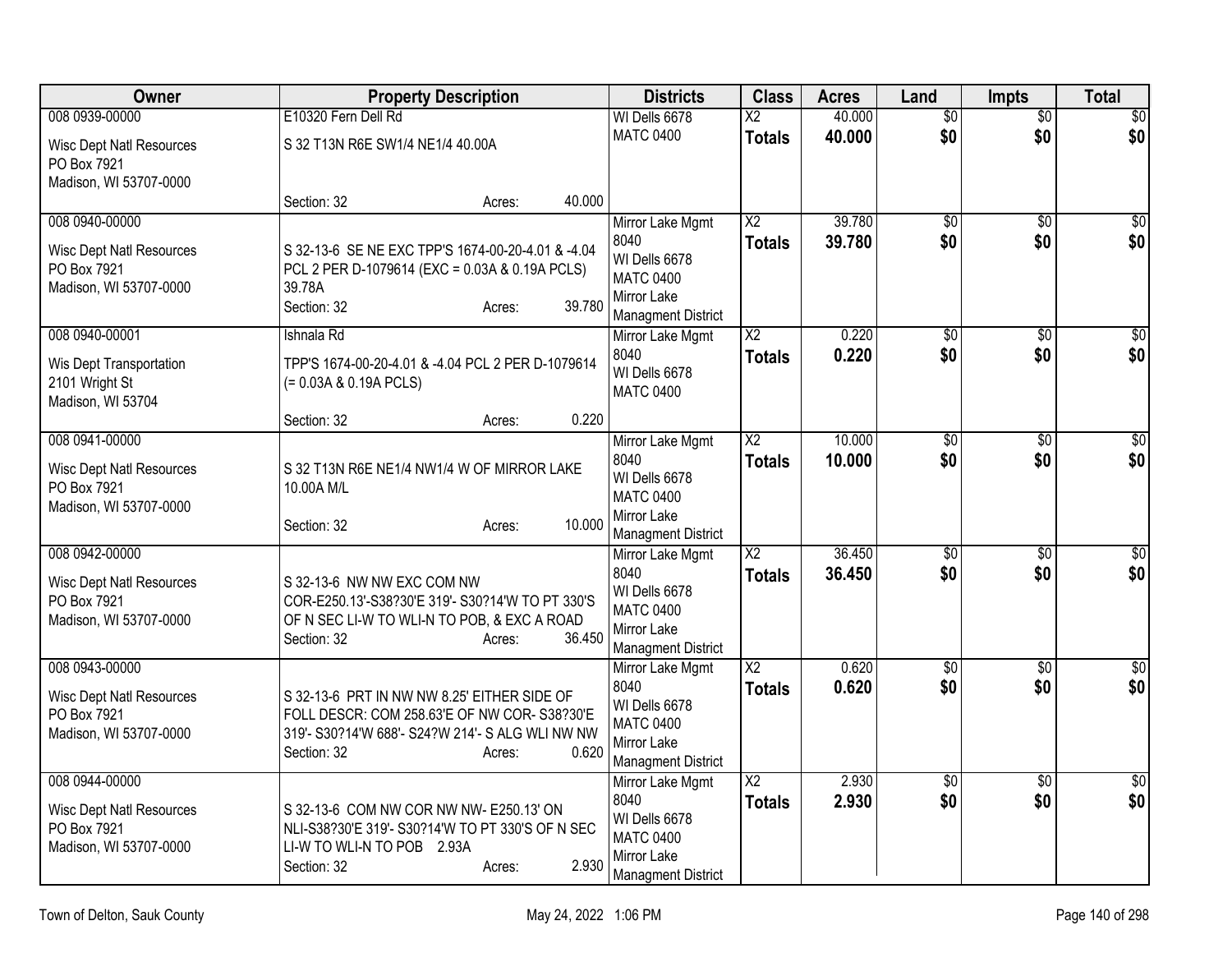| Owner                                                                                      |                                                                                                        | <b>Property Description</b> |         | <b>Districts</b>                                                                                          | <b>Class</b>                            | <b>Acres</b>       | Land                   | <b>Impts</b>           | <b>Total</b>            |
|--------------------------------------------------------------------------------------------|--------------------------------------------------------------------------------------------------------|-----------------------------|---------|-----------------------------------------------------------------------------------------------------------|-----------------------------------------|--------------------|------------------------|------------------------|-------------------------|
| 008 0945-00000<br><b>Wisc Dept Natl Resources</b><br>PO Box 7921<br>Madison, WI 53707-0000 | S 32 T13N R6E SW1/4 NW1/4 EXC W 16.5' 39.50A                                                           |                             |         | Mirror Lake Mgmt<br>8040<br>WI Dells 6678<br><b>MATC 0400</b><br>Mirror Lake                              | $\overline{\text{X2}}$<br><b>Totals</b> | 39.500<br>39.500   | $\overline{50}$<br>\$0 | $\overline{50}$<br>\$0 | $\overline{50}$<br>\$0  |
|                                                                                            | Section: 32                                                                                            | Acres:                      | 39.500  | <b>Managment District</b>                                                                                 |                                         |                    |                        |                        |                         |
| 008 0946-00000<br>Wisc Dept Natl Resources<br>PO Box 7921<br>Madison, WI 53707-0000        | S 32-13-6 W 16.5' OF SW NW (FMLY UN-NAMED<br>ROAD VACATED PER D-1050271) 0.50A<br>Section: 32          | Acres:                      | 0.500   | Mirror Lake Mgmt<br>8040<br>WI Dells 6678<br><b>MATC 0400</b><br>Mirror Lake<br><b>Managment District</b> | $\overline{X2}$<br><b>Totals</b>        | 0.500<br>0.500     | $\overline{50}$<br>\$0 | $\overline{50}$<br>\$0 | $\overline{\$0}$<br>\$0 |
| 008 0947-00000<br><b>Wisc Dept Natl Resources</b><br>PO Box 7921<br>Madison, WI 53707-0000 | S 32 T13N R6E SE1/4 NW1/4 EXC PLATTED AREA<br>20.00A S/TEL EASE M/L<br>Section: 32                     | Acres:                      | 20.000  | Mirror Lake Mgmt<br>8040<br>WI Dells 6678<br><b>MATC 0400</b><br>Mirror Lake<br><b>Managment District</b> | $\overline{\text{X2}}$<br><b>Totals</b> | 20.000<br>20.000   | $\overline{50}$<br>\$0 | $\overline{50}$<br>\$0 | $\sqrt{50}$<br>\$0      |
| 008 0948-00000<br><b>Wisc Dept Natl Resources</b><br>PO Box 7921<br>Madison, WI 53707-0000 | S 32-13-6 SW1/4 160.0A<br>Section: 32                                                                  | Acres:                      | 160.000 | WI Dells 6678<br><b>MATC 0400</b>                                                                         | $\overline{X2}$<br><b>Totals</b>        | 160,000<br>160.000 | $\overline{50}$<br>\$0 | $\overline{50}$<br>\$0 | \$0<br>\$0              |
| 008 0949-00000<br><b>Wisc Dept Natl Resources</b><br>PO Box 7921<br>Madison, WI 53707-0000 | S 32-13-6 NE SE EXC TPP 1674-00-20-4.01 PCL 2<br>PER D-1079614 (EXC = 0.03A PCL) 39.97A<br>Section: 32 | Acres:                      | 39.970  | WI Dells 6678<br><b>MATC 0400</b>                                                                         | $\overline{X2}$<br><b>Totals</b>        | 39.970<br>39.970   | $\overline{50}$<br>\$0 | $\overline{50}$<br>\$0 | \$0<br>\$0              |
| 008 0950-00000<br>Wisc Dept Natl Resources<br>PO Box 7921<br>Madison, WI 53707-0000        | E10335A Fern Dell Rd<br>S 32 T13N R6E W1/2 OF SE1/4 EXC S540' OF W500'<br>73.76A M/L<br>Section: 32    | Acres:                      | 73.760  | Baraboo 0280<br><b>MATC 0400</b>                                                                          | $\overline{X2}$<br><b>Totals</b>        | 73.760<br>73.760   | $\overline{50}$<br>\$0 | $\overline{50}$<br>\$0 | $\sqrt{50}$<br>\$0      |
| 008 0951-00000<br>Gary A. Hollerauer<br>608 S 5th Ave<br>St Charles, IL 60174-0000         | S2502C Hastings Rd<br>S 32-13-06 S540' OF W500' OF SW1/4 SE1/4 6.24A M/L<br>Section: 32                | Acres:                      | 6.240   | Baraboo 0280<br><b>MATC 0400</b>                                                                          | $\overline{G1}$<br><b>Totals</b>        | 6.240<br>6.240     | \$48,500<br>\$48,500   | \$107,000<br>\$107,000 | \$155,500<br>\$155,500  |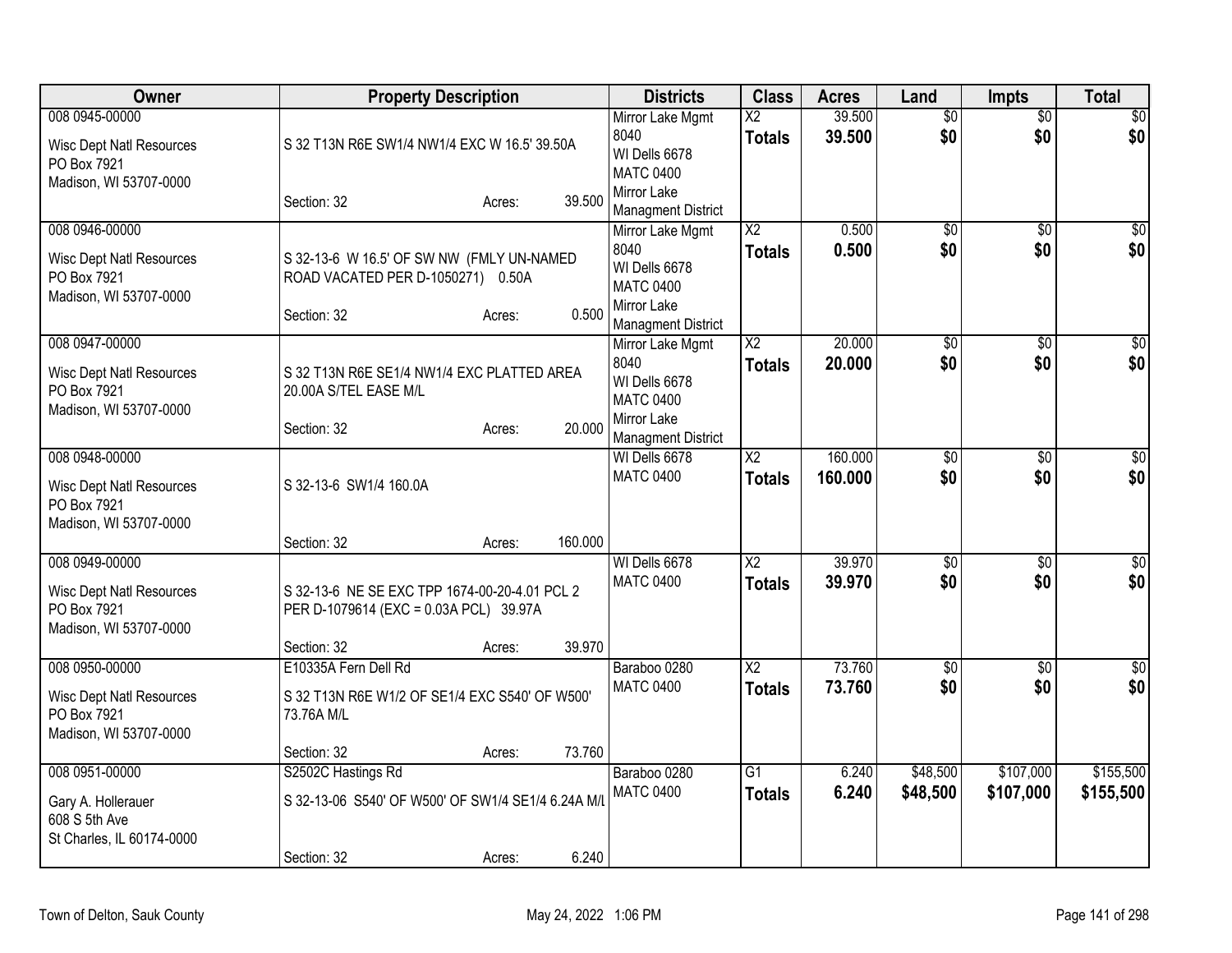| Owner                                                                                      |                                                                                                                                                                     | <b>Property Description</b> |        | <b>Districts</b>                 | <b>Class</b>                     | <b>Acres</b>            | Land                        | Impts                         | <b>Total</b>                |
|--------------------------------------------------------------------------------------------|---------------------------------------------------------------------------------------------------------------------------------------------------------------------|-----------------------------|--------|----------------------------------|----------------------------------|-------------------------|-----------------------------|-------------------------------|-----------------------------|
| 008 0952-00000<br><b>Wisc Dept Natl Resources</b><br>PO Box 7921<br>Madison, WI 53707-0000 | S 32 T13N R6E SE1/4 SE1/4 40.00A                                                                                                                                    |                             |        | Baraboo 0280<br><b>MATC 0400</b> | $\overline{X2}$<br><b>Totals</b> | 40.000<br>40.000        | $\overline{50}$<br>\$0      | $\overline{50}$<br>\$0        | \$0<br>\$0                  |
|                                                                                            | Section: 32                                                                                                                                                         | Acres:                      | 40.000 |                                  |                                  |                         |                             |                               |                             |
| 008 0956-00000<br>Wis Dept Transportation<br>2101 Wright St<br>Madison, WI 53704           | S 33 T13N R6E HWY LAND IN SE1/4 NE1/4 4.18 A M/L<br>Section: 33                                                                                                     | Acres:                      | 4.180  | Baraboo 0280<br><b>MATC 0400</b> | $\overline{X2}$<br><b>Totals</b> | 4.180<br>4.180          | \$0<br>\$0                  | $\overline{50}$<br>\$0        | \$0<br>\$0                  |
| 008 0958-00000                                                                             | E10892 Moon Rd                                                                                                                                                      |                             |        | Baraboo 0280                     | G2                               | 3.110                   | \$171,500                   | \$2,059,900                   | \$2,231,400                 |
| Krishna Portage, LLC<br>725 W Pine St<br>Baraboo, WI 53913                                 | S 33-13-6 PRT SE NE = CSM #4016 LOT 1 (FMLY<br>PRT CSM #'S 735 & 1636) 3.11A (MOTEL 6)                                                                              |                             |        | <b>MATC 0400</b>                 | <b>Totals</b>                    | 3.110                   | \$171,500                   | \$2,059,900                   | \$2,231,400                 |
|                                                                                            | Section: 33                                                                                                                                                         | Acres:                      | 3.110  |                                  |                                  |                         |                             |                               |                             |
| 008 0959-00000<br>Rosman & Rcm, LLC<br>3021 Cullerton Dr<br>Franklin Park, IL 60131-0000   | E10866 Moon Rd<br>S 33-13-6 PRT SE NE = CSM #1636 LOT 1 (FMLY PRT<br>CSM #735 & PRT CSM #233) 2.13A                                                                 |                             |        | Baraboo 0280<br><b>MATC 0400</b> | G1<br><b>Totals</b>              | 2.130<br>2.130          | \$32,000<br>\$32,000        | \$0<br>\$0                    | \$32,000<br>\$32,000        |
|                                                                                            | Section: 33                                                                                                                                                         | Acres:                      | 2.130  |                                  |                                  |                         |                             |                               |                             |
| 008 0961-10000<br>David R Kissack Living Trust<br>PO Box 57<br>Lake Delton, WI 53940       | S 28-13-6 PRT SW1/4 SW1/4 & S 33-13-6 PRT NW1/4<br>NW1/4 COM SE COR SD SW1/4 SW1/4 - N00?10?30?V<br>64.86? TO POB - S86?47?30?W 66.08? - S00?10?30?E<br>Section: 33 | Acres:                      | 5.350  | Baraboo 0280<br><b>MATC 0400</b> | 5M<br>G4<br><b>Totals</b>        | 2.000<br>3.350<br>5.350 | \$3,700<br>\$200<br>\$3,900 | $\overline{50}$<br>\$0<br>\$0 | \$3,700<br>\$200<br>\$3,900 |
| 008 0963-00000<br>Kristen R. Greendeer<br>S2198A Ishnala Rd<br>Baraboo, WI 53913           | S2198A Ishnala Rd<br>(D-1227061 NEEDS CORRECTION) S 33-13-6 PRT<br>NW NW = CSM #3564 LOT 1 0.43A<br>Section: 33                                                     | Acres:                      | 0.430  | Baraboo 0280<br><b>MATC 0400</b> | $\overline{G1}$<br><b>Totals</b> | 0.430<br>0.430          | \$8,100<br>\$8,100          | \$145,400<br>\$145,400        | \$153,500<br>\$153,500      |
| 008 0964-00000                                                                             | S2190 Ishnala Rd                                                                                                                                                    |                             |        | Baraboo 0280                     | $\overline{G1}$                  | 0.560                   | \$9,900                     | \$46,100                      | \$56,000                    |
| Yvonne L. Funmaker<br>E10250 Forest Rd<br>Baraboo, WI 53913-0000                           | S 33-13-6 PRT NW NW = CSM #3564 LOT 2 0.56A<br>Section: 33                                                                                                          | Acres:                      | 0.560  | <b>MATC 0400</b>                 | <b>Totals</b>                    | 0.560                   | \$9,900                     | \$46,100                      | \$56,000                    |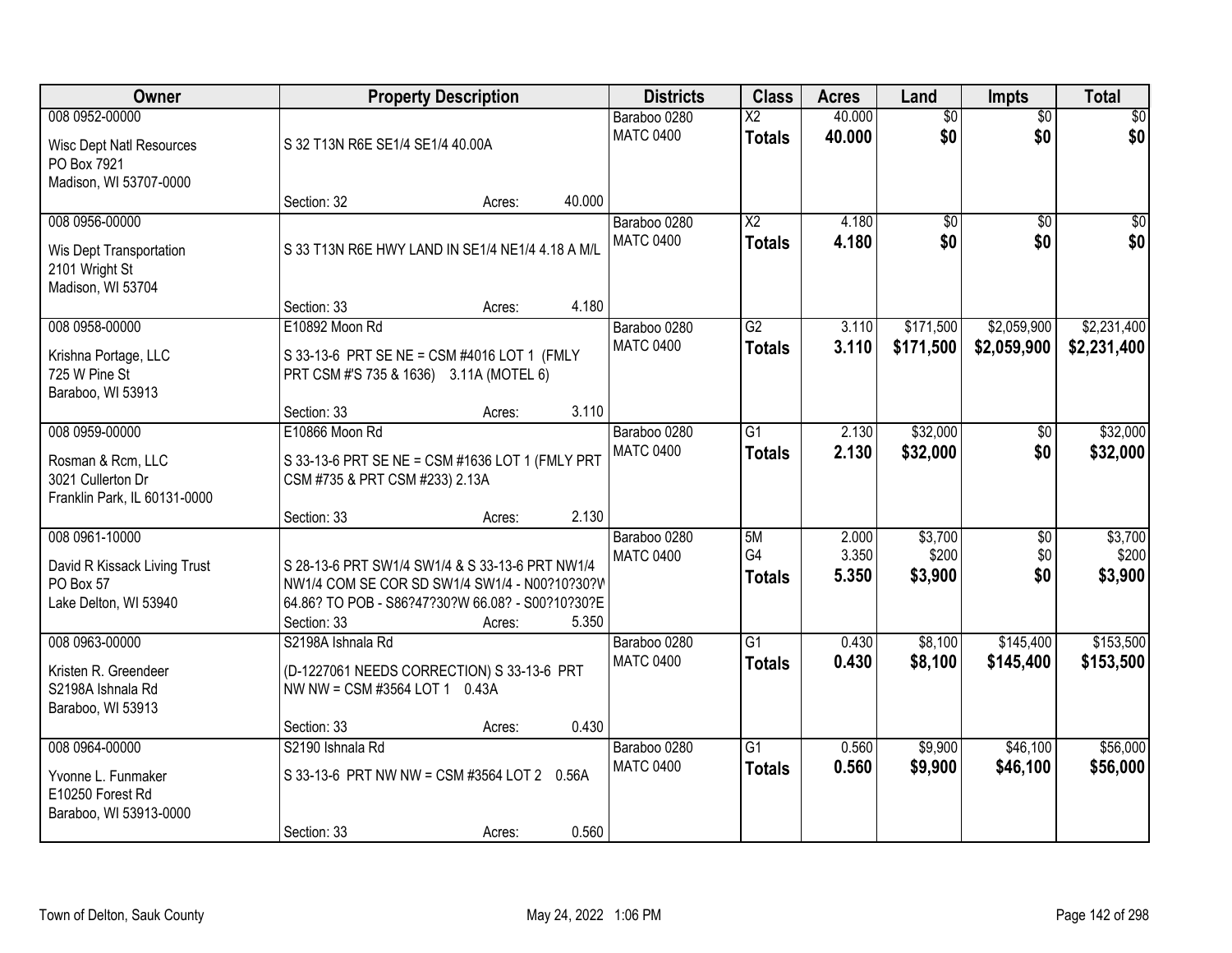| Owner                                                                                      | <b>Property Description</b>                                                                                                                                                                         | <b>Districts</b>                  | <b>Class</b>                            | <b>Acres</b>     | Land                   | <b>Impts</b>               | <b>Total</b>               |
|--------------------------------------------------------------------------------------------|-----------------------------------------------------------------------------------------------------------------------------------------------------------------------------------------------------|-----------------------------------|-----------------------------------------|------------------|------------------------|----------------------------|----------------------------|
| 008 0965-00000<br><b>Wisc Dept Natl Resources</b><br>PO Box 7921<br>Madison, WI 53707-0000 | S 33-13-6 THAT PRT NW NW LYING W OF TN RD EXC<br>TPP 1674-00-20-4.05 PCL 2 PER D-1079614 (EXC =<br>0.12A PCL) 1.38A                                                                                 | Baraboo 0280<br><b>MATC 0400</b>  | $\overline{\text{X2}}$<br><b>Totals</b> | 1.380<br>1.380   | $\overline{50}$<br>\$0 | $\overline{50}$<br>\$0     | $\overline{30}$<br>\$0     |
|                                                                                            | 1.380<br>Section: 33<br>Acres:                                                                                                                                                                      |                                   |                                         |                  |                        |                            |                            |
| 008 0966-00000<br>PO Box 310<br>Black River Falls, WI 54615-0000                           | S2172 Ishnala Rd<br>U S A In Trust For Wis Winnebago Tribe S 33-13-6 PRT NW NW = CSM #773 LOT 1 (V349-570)<br>1.989A                                                                                | Baraboo 0280<br><b>MATC 0400</b>  | $\overline{X1}$<br><b>Totals</b>        | 1.990<br>1.990   | $\overline{50}$<br>\$0 | $\overline{50}$<br>\$0     | $\overline{\$0}$<br>\$0    |
|                                                                                            | 1.990<br>Section: 33<br>Acres:                                                                                                                                                                      |                                   |                                         |                  |                        |                            |                            |
| 008 0967-00000<br>Doreen D. Kissack<br>S2144 Ishnala Rd<br>Baraboo, WI 53913-0000          | Ishnala Rd<br>S 33-13-6 PRT NW NW = CSM #151 LOT 1 2.0A                                                                                                                                             | WI Dells 6678<br><b>MATC 0400</b> | $\overline{G1}$<br><b>Totals</b>        | 2.000<br>2.000   | \$20,800<br>\$20,800   | $\overline{50}$<br>\$0     | \$20,800<br>\$20,800       |
|                                                                                            | 2.000<br>Section: 33<br>Acres:                                                                                                                                                                      |                                   |                                         |                  |                        |                            |                            |
| 008 0968-00000<br>Doreen D. Kissack<br>S2144 Ishnala Rd<br>Baraboo, WI 53913-0000          | S2144 Ishnala Rd<br>S 33-13-6 PRT NW NW COM NW COR-N86DG30'E 42'<br>ALG NLI TO C\L ISHNALA RD & POB-<br>E262.81'-S1DG33'W 250'- S89DG38'W 263.83' TO C\L<br>1.450<br>Section: 33<br>Acres:          | WI Dells 6678<br><b>MATC 0400</b> | $\overline{G1}$<br><b>Totals</b>        | 1.450<br>1.450   | \$17,100<br>\$17,100   | \$119,200<br>\$119,200     | \$136,300<br>\$136,300     |
| 008 0969-00000<br>Pioneer Park, LTD<br>PO Box 579<br>Lake Delton, WI 53940-0000            | E10570 Fern Dell Rd<br>S 33-13-6 NW NW E OF ISHNALA RD EXC CSM #151<br>& EXC CSM #773 & EXC CSM #3564 & EXC N OF A<br>LINE COM NWCOR CSM #151- E TO NECOR SD CSM<br>24.200<br>Section: 33<br>Acres: | Baraboo 0280<br><b>MATC 0400</b>  | $\overline{G2}$<br><b>Totals</b>        | 24.200<br>24.200 | \$205,700<br>\$205,700 | \$522,500<br>\$522,500     | \$728,200<br>\$728,200     |
| 008 0970-00000<br>Pioneer Park, LTD<br>PO Box 579<br>Lake Delton, WI 53940-0000            | E10570 Fern Dell Rd<br>S 33 T13N R6E SW1/4 NW1/4 40.00A (S/DRAINAGE<br>EASE TO DOT PER D-1046256)<br>40.000<br>Section: 33<br>Acres:                                                                | WI Dells 6678<br><b>MATC 0400</b> | $\overline{G2}$<br><b>Totals</b>        | 40.000<br>40.000 | \$340,000<br>\$340,000 | \$1,449,800<br>\$1,449,800 | \$1,789,800<br>\$1,789,800 |
| 008 0972-00000<br>Wis Winnebago Tribe<br>PO Box 310<br>Black River Falls, WI 54615         | E10701 Fern Dell Rd<br>S 33-13-6 PRT NE SW = CSM #6125 LOT 2 3.22A<br>3.220<br>Section: 33<br>Acres:                                                                                                | Baraboo 0280<br><b>MATC 0400</b>  | $\overline{G2}$<br><b>Totals</b>        | 3.220<br>3.220   | \$56,700<br>\$56,700   | \$612,600<br>\$612,600     | \$669,300<br>\$669,300     |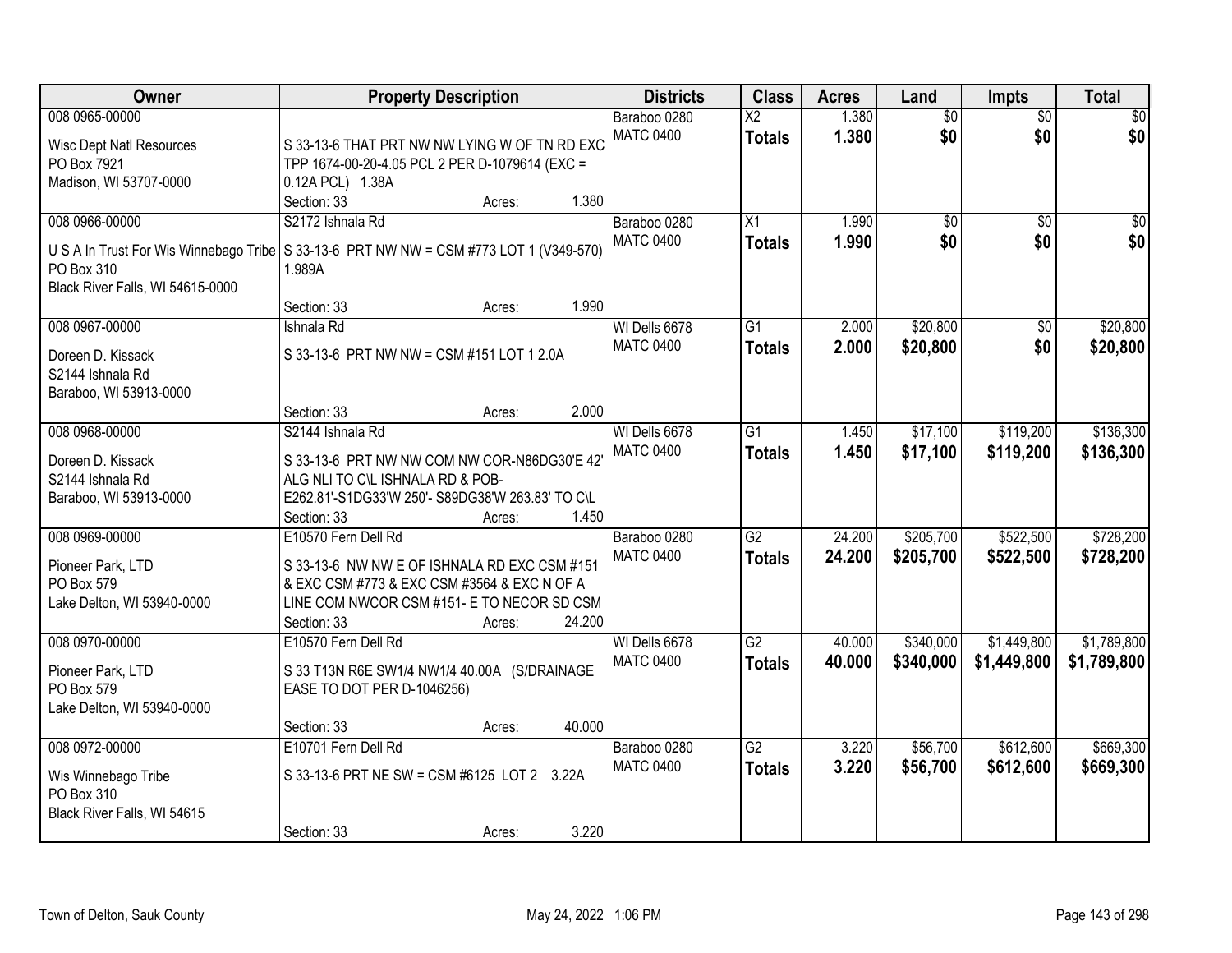| Owner                                                                                      | <b>Property Description</b>                                                                                                                                                                    | <b>Districts</b>                 | <b>Class</b>                                                         | <b>Acres</b>                       | Land                                          | <b>Impts</b>                         | <b>Total</b>                                   |
|--------------------------------------------------------------------------------------------|------------------------------------------------------------------------------------------------------------------------------------------------------------------------------------------------|----------------------------------|----------------------------------------------------------------------|------------------------------------|-----------------------------------------------|--------------------------------------|------------------------------------------------|
| 008 0973-00000<br>Lavinia Alan<br>635 S K St Lot 64<br>Sparta, WI 54656-0000               | E10659 Fern Dell Rd<br>PRT NESW C.S.V4-1045 LOT 1 2.00A=GROSS<br>1.92A=NET                                                                                                                     | Baraboo 0280<br><b>MATC 0400</b> | $\overline{G1}$<br><b>Totals</b>                                     | 1.920<br>1.920                     | \$20,300<br>\$20,300                          | \$30,300<br>\$30,300                 | \$50,600<br>\$50,600                           |
|                                                                                            | 1.920<br>Section: 33<br>Acres:                                                                                                                                                                 |                                  |                                                                      |                                    |                                               |                                      |                                                |
| 008 0974-00000<br>Squirt's Berk, LLC<br>E8148 County Rd W<br>North Freedom, WI 53951       | E10671 Fern Dell Rd<br>S 33-13-6 PRT NE SW = CSM #1073 LOT 1 (0.535A<br>GROSS, 0.459A NET)                                                                                                     | Baraboo 0280<br><b>MATC 0400</b> | $\overline{G1}$<br><b>Totals</b>                                     | 0.460<br>0.460                     | \$8,600<br>\$8,600                            | \$60,900<br>\$60,900                 | \$69,500<br>\$69,500                           |
| 008 0975-00000<br>Dale E. Horstman<br>E10631 Fern Dell Rd<br>Baraboo, WI 53913-0000        | 0.460<br>Section: 33<br>Acres:<br>E10631 Fern Dell Rd<br>S 33-13-6 PRT E1/2 SW1/4 = CSM #916 LOT 1<br>35.00A (S/DRAINAGE EASE TO DOT PER D-1045924)<br>35.000<br>Section: 33<br>Acres:         | Baraboo 0280<br><b>MATC 0400</b> | $\overline{G1}$<br>G <sub>5</sub><br>G <sub>6</sub><br><b>Totals</b> | 2.440<br>6.000<br>26.560<br>35.000 | \$20,800<br>\$11,100<br>\$98,300<br>\$130,200 | \$190,900<br>\$0<br>\$0<br>\$190,900 | \$211,700<br>\$11,100<br>\$98,300<br>\$321,100 |
| 008 0976-00000<br>Judith A. Rhinehart<br>E10607 Fern Dell Rd<br>Baraboo, WI 53913-0000     | E10607 Fern Dell Rd<br>S 33-13-6 PRT SW1\4 = CSM #2543 LOT 2 (FMLY PRT<br>LT 2 CSM #2153 & CSM #320) 13.7A (S/EASE PER<br>R722-788)<br>13.700<br>Section: 33<br>Acres:                         | Baraboo 0280<br><b>MATC 0400</b> | G1<br>G <sub>6</sub><br><b>Totals</b>                                | 3.700<br>10.000<br>13.700          | \$29,300<br>\$37,000<br>\$66,300              | \$118,400<br>\$0<br>\$118,400        | \$147,700<br>\$37,000<br>\$184,700             |
| 008 0976-01000<br><b>Ulysses Taylor</b><br>E10605 Fern Dell Rd<br>Baraboo, WI 53913-0000   | E10605 Fern Dell Rd<br>S 33-13-6 PRT NW SW = CSM #2543 LOT 1 (FMLY<br>PRT LT 2 CSM #2153 & CSM #320) 1.00A (W/EASE<br>PER R722-788)<br>1.000<br>Section: 33<br>Acres:                          | Baraboo 0280<br><b>MATC 0400</b> | $\overline{G1}$<br><b>Totals</b>                                     | 1.000<br>1.000                     | \$14,000<br>\$14,000                          | $\overline{50}$<br>\$0               | \$14,000<br>\$14,000                           |
| 008 0976-10000<br><b>Ulysses Taylor</b><br>E10605 Fern Dell Rd<br>Baraboo, WI 53913-0000   | E10605 Fern Dell Rd<br>S 33-13-6 PRT NW SW = CSM #2153 LOT 1 1.03A<br>1.030<br>Section: 33<br>Acres:                                                                                           | Baraboo 0280<br><b>MATC 0400</b> | G1<br><b>Totals</b>                                                  | 1.030<br>1.030                     | \$14,200<br>\$14,200                          | \$43,100<br>\$43,100                 | \$57,300<br>\$57,300                           |
| 008 0977-00000<br><b>Wisc Dept Natl Resources</b><br>PO Box 7921<br>Madison, WI 53707-0000 | S 33-13-6 NW SW EXC E165' & EXC CSM #2596 & EXC<br>COM SW COR CSM #2596- S89?58'24"W 50'- N1?3'3"W<br>394.56' TO N LI- N89?58'24"E 50'- S1?3'3"E 394.56' TO<br>31.200<br>Section: 33<br>Acres: | Baraboo 0280<br><b>MATC 0400</b> | $\overline{\mathsf{X2}}$<br><b>Totals</b>                            | 31.200<br>31.200                   | $\sqrt{6}$<br>\$0                             | $\overline{50}$<br>\$0               | $\overline{50}$<br>\$0                         |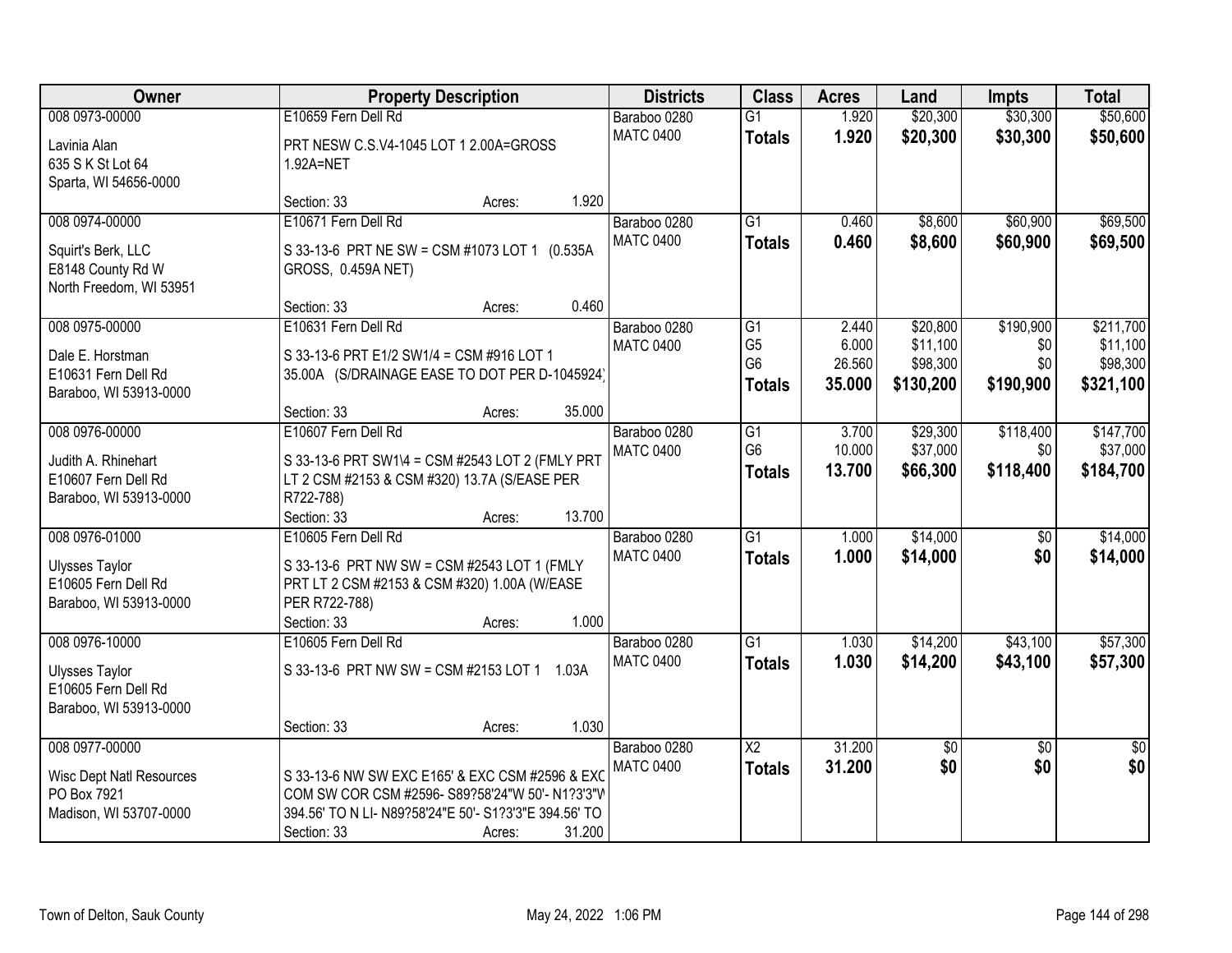| Owner                                                                            | <b>Property Description</b>                                                                                                                                                                | <b>Districts</b>                                              | <b>Class</b>                     | <b>Acres</b>   | Land                   | Impts                  | <b>Total</b>       |
|----------------------------------------------------------------------------------|--------------------------------------------------------------------------------------------------------------------------------------------------------------------------------------------|---------------------------------------------------------------|----------------------------------|----------------|------------------------|------------------------|--------------------|
| 008 0977-00001<br>Wis Dept Transportation<br>2101 Wright St<br>Madison, WI 53704 | TPP 1674-00-20-4.01 PCL 2 PER D-1079614 (EXC =<br>0.07A PCL)                                                                                                                               | Mirror Lake Mgmt<br>8040<br>WI Dells 6678<br><b>MATC 0400</b> | $\overline{X2}$<br><b>Totals</b> | 0.070<br>0.070 | $\overline{50}$<br>\$0 | $\overline{50}$<br>\$0 | $\sqrt{50}$<br>\$0 |
|                                                                                  | 0.070<br>Section: 33<br>Acres:                                                                                                                                                             |                                                               |                                  |                |                        |                        |                    |
| 008 0977-10000<br>Wis Power & Light Co<br>PO Box 77007<br>Madison, WI 53707      | E10569 Fern Dell Rd<br>S 33-13-6 PRT NW SW = CSM #2596 LOT 1 & COM<br>SW COR CSM #2596-S89D58'24"W 50'-N 1D3'3"W<br>394.56' TO NLI-N89D 58'24"E 50'-S1D3'3"E 394.56' TO                    | Baraboo 0280<br><b>MATC 0400</b>                              | $\overline{X4}$<br><b>Totals</b> | 3.720<br>3.720 | $\overline{50}$<br>\$0 | $\overline{50}$<br>\$0 | \$0<br>\$0         |
| 008 0978-00000                                                                   | 3.720<br>Section: 33<br>Acres:                                                                                                                                                             | Baraboo 0280                                                  | $\overline{\mathsf{X2}}$         | 15.000         | $\overline{50}$        |                        | $\overline{\$0}$   |
| <b>Wisc Dept Natl Resources</b><br>PO Box 7921<br>Madison, WI 53707-0000         | S 33-13-6 SW SW EXC E165' & EXC COM<br>SWCOR-S89DG2'4"E 1161.12' ALG SLI-N1DG3'3"W<br>749.61'-N89DG14'26"W 1164.45' TO WLI-S1DG18'16"E<br>15.000<br>Section: 33<br>Acres:                  | <b>MATC 0400</b>                                              | <b>Totals</b>                    | 15.000         | \$0                    | \$0<br>\$0             | \$0                |
| 008 0978-10000                                                                   |                                                                                                                                                                                            | Baraboo 0280<br><b>MATC 0400</b>                              | $\overline{G6}$                  | 20.000         | \$74,000               | \$0                    | \$74,000           |
| William L. Dresen<br>E10568 Vanhy Rd<br>Baraboo, WI 53913-0000                   | S 33-13-6 PRT SW SW COM SW COR-S89DG14'26"E<br>ALG SLI 1161.12'-N1DG3'3"W 749.61'- N89DG14'26"W<br>1164.45' TO W LI-S1DG18'16"E 749.72' TO POB<br>20.07<br>20.000<br>Section: 33<br>Acres: |                                                               | <b>Totals</b>                    | 20.000         | \$74,000               | \$0                    | \$74,000           |
| 008 0980-00000                                                                   | US Highway 12                                                                                                                                                                              | Baraboo 0280                                                  | $\overline{G6}$                  | 13.830         | \$51,200               | $\overline{60}$        | \$51,200           |
| Wis Winnebago Tribe<br>PO Box 310<br>Black River Falls, WI 54615                 | S 33-13-6 PRT NW SE = THAT PRT LOT 1 CSM #2835<br>LYING W OF GIEBEL CT & BUSINESS 12 PER USH 12<br>BYPASS PROJ 1674-00-21 D-972309 13.83A<br>13.830<br>Section: 33<br>Acres:               | <b>MATC 0400</b>                                              | <b>Totals</b>                    | 13,830         | \$51,200               | \$0                    | \$51,200           |
| 008 0980-10000                                                                   |                                                                                                                                                                                            | Baraboo 0280                                                  | $\overline{G6}$                  | 9.170          | \$33,900               | $\sqrt{6}$             | \$33,900           |
| Wis Winnebago Tribe<br>PO Box 310<br>Black River Falls, WI 54615                 | S 33-13-6 PRT NE SE = THAT PRT LOT 1 CSM #2835<br>& ADJ LAND PER D-973208 LYING S OF MOON RD,<br>NELY OF BUSINESS 12 & WLY OF BYPASS PER USH<br>9.170<br>Section: 33<br>Acres:             | <b>MATC 0400</b>                                              | <b>Totals</b>                    | 9.170          | \$33,900               | \$0                    | \$33,900           |
| 008 0980-20000                                                                   |                                                                                                                                                                                            | Baraboo 0280                                                  | $\overline{G6}$                  | 0.200          | \$700                  | $\overline{50}$        | \$700              |
| Wis Winnebago Tribe<br>PO Box 310<br>Black River Falls, WI 54615                 | S 33-13-6 PRT NE SE = THAT PRT LOT 1 CSM #2835<br>LYING NWLY OF MOON RD & NELY OF SPUR RD<br>FRM FERN DELL TO MOON RD PER USH 12 BYPASS<br>0.200<br>Section: 33<br>Acres:                  | <b>MATC 0400</b>                                              | <b>Totals</b>                    | 0.200          | \$700                  | \$0                    | \$700              |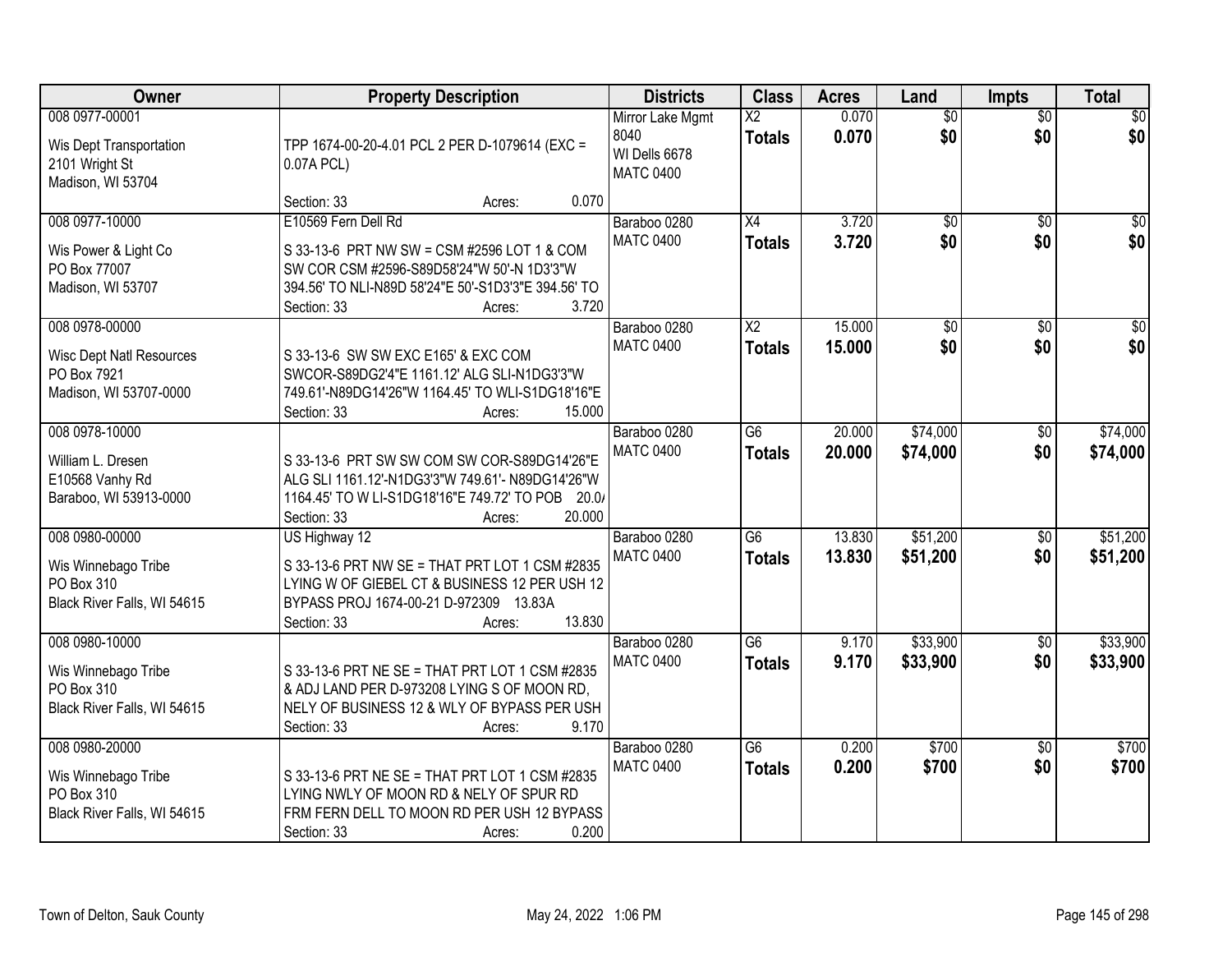| Owner                       | <b>Property Description</b>                                                                 | <b>Districts</b> | <b>Class</b>    | <b>Acres</b> | Land        | Impts           | <b>Total</b>    |
|-----------------------------|---------------------------------------------------------------------------------------------|------------------|-----------------|--------------|-------------|-----------------|-----------------|
| 008 0980-30000              |                                                                                             | Baraboo 0280     | G6              | 0.460        | \$1,700     | $\overline{50}$ | \$1,700         |
| Wis Winnebago Tribe         | S 33-13-6 PRT N1/2 SE1/4 = THAT PRT LOT 1 CSM                                               | <b>MATC 0400</b> | <b>Totals</b>   | 0.460        | \$1,700     | \$0             | \$1,700         |
| PO Box 310                  | #2835 LYING NWLY OF MOON RD, NELY OF                                                        |                  |                 |              |             |                 |                 |
| Black River Falls, WI 54615 | BUSINESS 12 & WLY OF SPUR RD FRM FERN DELL                                                  |                  |                 |              |             |                 |                 |
|                             | 0.460<br>Section: 33<br>Acres:                                                              |                  |                 |              |             |                 |                 |
| 008 0980-40000              |                                                                                             | Baraboo 0280     | $\overline{G6}$ | 0.190        | \$700       | $\overline{50}$ | \$700           |
|                             |                                                                                             | <b>MATC 0400</b> | <b>Totals</b>   | 0.190        | \$700       | \$0             | \$700           |
| Wis Winnebago Tribe         | S 33-13-6 PRT NW SE = THAT PRT LOT 1 CSM #2835                                              |                  |                 |              |             |                 |                 |
| PO Box 310                  | LYING SELY OF GIEBEL CT & SWLY OF BUSINESS 12<br>PER USH 12 BYPASS PROJ 1674-00-21 D-972309 |                  |                 |              |             |                 |                 |
| Black River Falls, WI 54615 | 0.190<br>Section: 33                                                                        |                  |                 |              |             |                 |                 |
| 008 0981-00000              | Acres:<br>S2359 US Highway 12                                                               | Baraboo 0280     | G2              | 5.680        | \$55,100    | $\overline{50}$ | \$55,100        |
|                             |                                                                                             | <b>MATC 0400</b> |                 |              |             | \$0             |                 |
| Jeffery John Buck           | S 33-13-6 PRT N1/2 SE1/4 COM E1/4 COR SD SEC ?                                              |                  | <b>Totals</b>   | 5.680        | \$55,100    |                 | \$55,100        |
| 3863 5th Dr # 21            | S89?55?48?W 2655.55? ? S00?44?01?E 1313.90? ?                                               |                  |                 |              |             |                 |                 |
| Wis Dells, WI 53965         | N89?56?57?E 1048.56? TO POB ? N00?00?57?W                                                   |                  |                 |              |             |                 |                 |
|                             | 5.680<br>Section: 33<br>Acres:                                                              |                  |                 |              |             |                 |                 |
| 008 0981-10000              | S2395 Giebel Ct                                                                             | Baraboo 0280     | G2              | 17.030       | \$97,600    | \$0             | \$97,600        |
| Jeffery John Buck           | S 33-13-6 PRT NW1/4 SE1/4 COM E1/4 COR SD SEC                                               | <b>MATC 0400</b> | <b>Totals</b>   | 17.030       | \$97,600    | \$0             | \$97,600        |
| 3863 5th Dr # 21            | S00?44'01"E 1313.9' - N89?56'57"E 964.56' -                                                 |                  |                 |              |             |                 |                 |
| Wis Dells, WI 53965         | N00?00'54"E 350.51' - N01?03'32"W 306.56' -                                                 |                  |                 |              |             |                 |                 |
|                             | 17.030<br>Section: 33<br>Acres:                                                             |                  |                 |              |             |                 |                 |
| 008 0982-00000              | Giebel Ct                                                                                   | Baraboo 0280     | $\overline{G2}$ | 7.160        | \$101,000   | $\overline{50}$ | \$101,000       |
|                             |                                                                                             | <b>MATC 0400</b> | <b>Totals</b>   | 7.160        | \$101,000   | \$0             | \$101,000       |
| Wis Winnebago Tribe         | S 33-13-6 THAT PRT S1/2 N1/2 SW SE LYING W OF                                               |                  |                 |              |             |                 |                 |
| PO Box 310                  | GIEBEL CT PER USH 12 BYPASS PROJ 1674-00-21                                                 |                  |                 |              |             |                 |                 |
| Black River Falls, WI 54615 | D-972309 7.16A                                                                              |                  |                 |              |             |                 |                 |
|                             | 7.160<br>Section: 33<br>Acres:                                                              |                  |                 |              |             |                 |                 |
| 008 0982-10000              | Giebel Ct                                                                                   | Baraboo 0280     | G2              | 1.680        | \$48,300    | $\sqrt{6}$      | \$48,300        |
| Wis Winnebago Tribe         | S 33-13-6 THAT PRT S1/2 N1/2 S1/2 SE1/4 LYING                                               | <b>MATC 0400</b> | <b>Totals</b>   | 1.680        | \$48,300    | \$0             | \$48,300        |
| PO Box 310                  | BETWN GIEBEL CT & BYPASS PER USH 12 BYPASS                                                  |                  |                 |              |             |                 |                 |
| Black River Falls, WI 54615 | PROJ 1674-00-21 D-972309 1.68A                                                              |                  |                 |              |             |                 |                 |
|                             | 1.680<br>Section: 33<br>Acres:                                                              |                  |                 |              |             |                 |                 |
| 008 0984-00000              |                                                                                             | Baraboo 0280     | X3              | 2.530        | $\sqrt{$0}$ | $\overline{50}$ | $\overline{50}$ |
|                             |                                                                                             | <b>MATC 0400</b> | <b>Totals</b>   | 2.530        | \$0         | \$0             | \$0             |
| Sauk County                 | S 33-13-6 N71' OF S1/2 SE1/4 EXC THAT PRT                                                   |                  |                 |              |             |                 |                 |
| 505 Broadway                | DEEDED FOR US HWY 12 BYPASS & GIEBEL CT                                                     |                  |                 |              |             |                 |                 |
| Baraboo, WI 53913-0000      | PROJ 1674-00-21 PER D-949387 (S/EASE OVR S66'                                               |                  |                 |              |             |                 |                 |
|                             | 2.530<br>Section: 33<br>Acres:                                                              |                  |                 |              |             |                 |                 |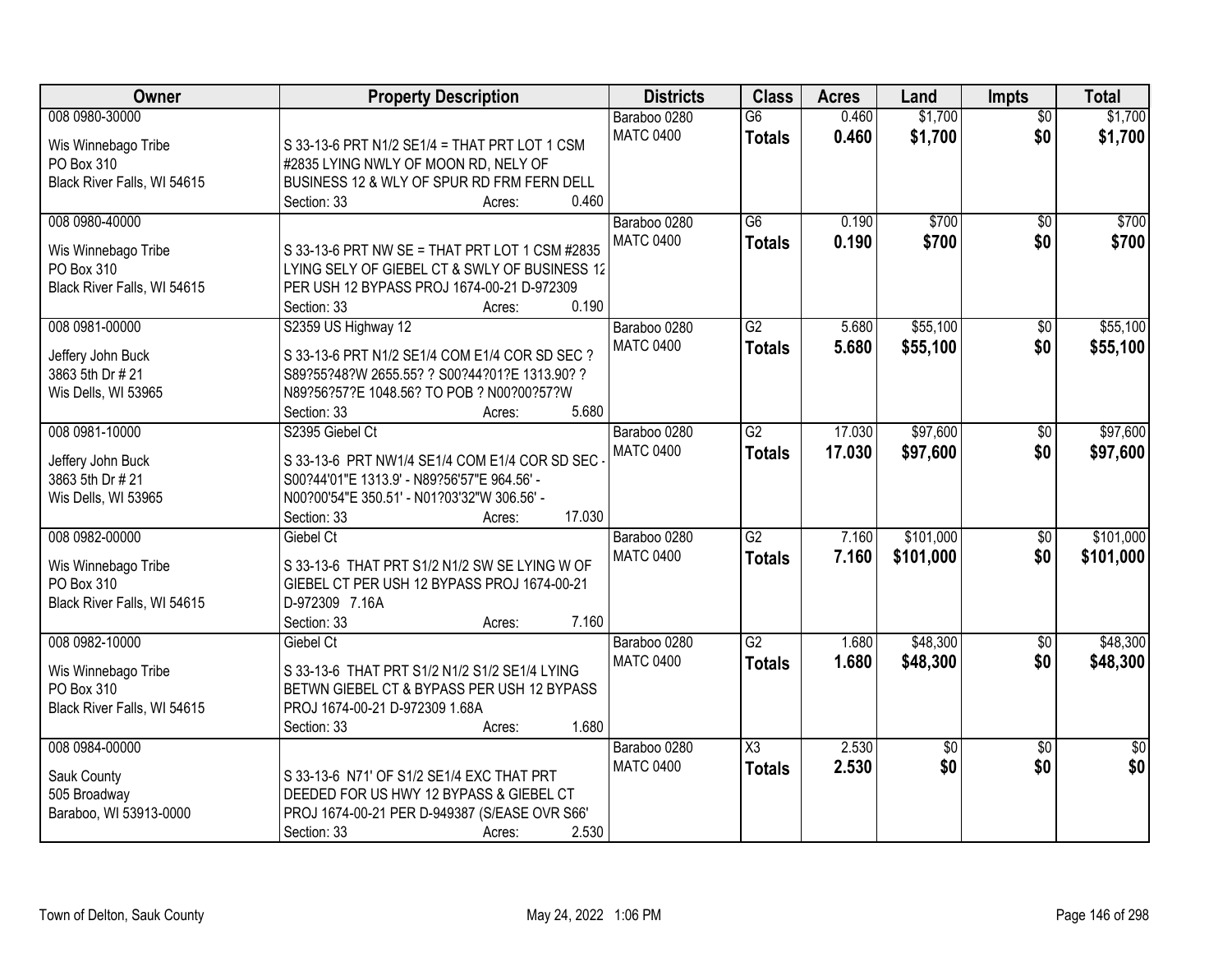| <b>Owner</b>                                 | <b>Property Description</b>                      | <b>Districts</b> | <b>Class</b>    | <b>Acres</b> | Land      | <b>Impts</b>    | <b>Total</b> |
|----------------------------------------------|--------------------------------------------------|------------------|-----------------|--------------|-----------|-----------------|--------------|
| 008 0986-00000                               | S2467 County Rd BD                               | Baraboo 0280     | $\overline{G2}$ | 2.200        | \$115,000 | \$58,100        | \$173,100    |
| Gemcity Rentals, LLC                         | S 33-13-6 PRT SE SE = CSM #3803 LOT 1 EXC HWY    | <b>MATC 0400</b> | <b>Totals</b>   | 2.200        | \$115,000 | \$58,100        | \$173,100    |
| PO Box 231                                   | PER USH 12 BYPASS PROJ 1674-00-21 D-975440       |                  |                 |              |           |                 |              |
| Baraboo, WI 53913-0000                       | (S/EASE) 2.2A                                    |                  |                 |              |           |                 |              |
|                                              | 2.200<br>Section: 33<br>Acres:                   |                  |                 |              |           |                 |              |
| 008 0986-01000                               | S2439 County Rd BD                               | Baraboo 0280     | $\overline{G2}$ | 5.220        | \$168,300 | \$553,200       | \$721,500    |
|                                              | S 33-13-6 PRT SE SE = CSM #5123 LOT 2 (FMLY PRT  | <b>MATC 0400</b> | <b>Totals</b>   | 5.220        | \$168,300 | \$553,200       | \$721,500    |
| Waste Management of Wis, Inc.<br>PO Box 1450 | CSM'S #2103 & #3803) 5.22A (S/EASE)              |                  |                 |              |           |                 |              |
| Chicago, IL 60690-0000                       |                                                  |                  |                 |              |           |                 |              |
|                                              | 5.220<br>Section: 33<br>Acres:                   |                  |                 |              |           |                 |              |
| 008 0986-11000                               | S2493 Giebel Ct                                  | Baraboo 0280     | $\overline{G2}$ | 7.580        | \$103,600 | \$800           | \$104,400    |
|                                              |                                                  | <b>MATC 0400</b> | <b>Totals</b>   | 7.580        | \$103,600 | \$800           | \$104,400    |
| Ernesto M. Arias                             | S 33-13-6 PRT SW1/4 SE1/4 = CSM 6610 LOT 1 (FML) |                  |                 |              |           |                 |              |
| 127 Deerpath                                 | PRT CSM?S 2103, 3803, 5123, & 6152) 7.58A        |                  |                 |              |           |                 |              |
| Baraboo, WI 53913                            | 7.580<br>Section: 33<br>Acres:                   |                  |                 |              |           |                 |              |
| 008 0986-20000                               |                                                  | Baraboo 0280     | $\overline{G2}$ | 2.040        | \$45,400  | \$0             | \$45,400     |
|                                              |                                                  | <b>MATC 0400</b> | <b>Totals</b>   | 2.040        | \$45,400  | \$0             | \$45,400     |
| Corinne B. Beard                             | S 33-13-6 PRT S1/2 SE1/4 = THAT PRT LOT 3 CSM    |                  |                 |              |           |                 |              |
| E10988 S Gasser Rd                           | #5123 LYING E OF USH 12 BYPASS PROJ 1674-00-21   |                  |                 |              |           |                 |              |
| Baraboo, WI 53913-0000                       | D-975440 2.04A                                   |                  |                 |              |           |                 |              |
|                                              | 2.040<br>Section: 33<br>Acres:                   |                  |                 |              |           |                 |              |
| 008 0987-00000                               | S2423 US Highway 12                              | Baraboo 0280     | $\overline{G2}$ | 5.800        | \$228,800 | $\overline{50}$ | \$228,800    |
| Wis Winnebago Tribe                          | S 33-13-6 THAT PRT S1/2 N1/2 SE SE LYING BETWN   | <b>MATC 0400</b> | <b>Totals</b>   | 5.800        | \$228,800 | \$0             | \$228,800    |
| PO Box 310                                   | EXISTING USH 12 & BYPASS PER USH 12 BYPASS       |                  |                 |              |           |                 |              |
| Black River Falls, WI 54615                  | PROJ 1674-00-21 D-972309 5.80A                   |                  |                 |              |           |                 |              |
|                                              | 5.800<br>Section: 33<br>Acres:                   |                  |                 |              |           |                 |              |
| 008 0991-00000                               | S2407 Giebel Ct                                  | Baraboo 0280     | G2              | 5.690        | \$91,800  | \$83,700        | \$175,500    |
| Zzag, LLC                                    | S 33-13-6 THAT PRT FOLLOWING DESCR LYING W       | <b>MATC 0400</b> | <b>Totals</b>   | 5.690        | \$91,800  | \$83,700        | \$175,500    |
| S2407 Giebel Ct                              | OF GIEBEL CT PER USH 12 BYPASS PROJ              |                  |                 |              |           |                 |              |
| Baraboo, WI 53913                            | 1674-00-21 D-972300: PRT S1/2 SE1/4 COM 71' S OF |                  |                 |              |           |                 |              |
|                                              | 5.690<br>Section: 33<br>Acres:                   |                  |                 |              |           |                 |              |
| 008 0991-10000                               | S2410 Giebel Ct                                  | Baraboo 0280     | $\overline{G2}$ | 2.480        | \$52,300  | \$7,700         | \$60,000     |
| Gary D. Stieve                               | S 33-13-6 THAT PRT FOLLOWING DESCR LYING         | <b>MATC 0400</b> | <b>Totals</b>   | 2.480        | \$52,300  | \$7,700         | \$60,000     |
| E10762 Delton Rd                             | BETWN BYPASS & GIEBEL CT PER USH 12 BYPASS       |                  |                 |              |           |                 |              |
| Baraboo, WI 53913-0000                       | PROJ 1674-00-21 D-972300: PRT S1/2 SE1/4 COM     |                  |                 |              |           |                 |              |
|                                              | 2.480<br>Section: 33<br>Acres:                   |                  |                 |              |           |                 |              |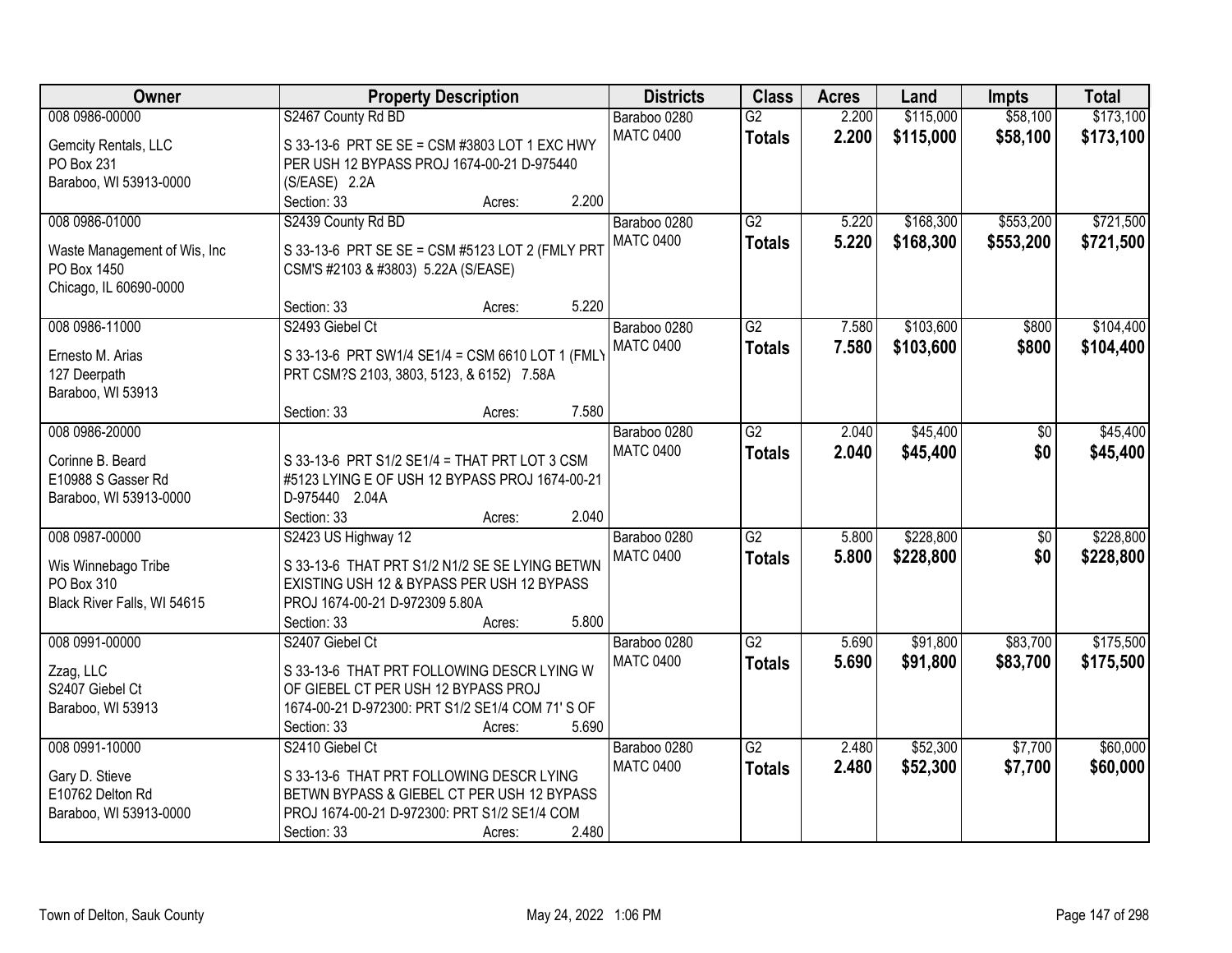| <b>Owner</b>               | <b>Property Description</b>                      | <b>Districts</b> | <b>Class</b>           | <b>Acres</b> | Land            | <b>Impts</b>    | <b>Total</b>     |
|----------------------------|--------------------------------------------------|------------------|------------------------|--------------|-----------------|-----------------|------------------|
| 008 0992-10000             | Giebel Ct                                        | Baraboo 0280     | $\overline{G2}$        | 1.050        | \$32,500        | $\overline{30}$ | \$32,500         |
| Wild Bills, LLC            | S 33-13-6 PRT SW1/4 SE1/4 = THAT PRT LOT 1 CSM   | <b>MATC 0400</b> | <b>Totals</b>          | 1.050        | \$32,500        | \$0             | \$32,500         |
| PO Box 350                 | 3296 LYING S OF GIEBEL CT & W OF BYPASS PER      |                  |                        |              |                 |                 |                  |
| Reedsburg, WI 53959        | USH 12 BYPASS PROJ 1674-00-21 D-969196<br>1.05A  |                  |                        |              |                 |                 |                  |
|                            | 1.050<br>Section: 33<br>Acres:                   |                  |                        |              |                 |                 |                  |
| 008 0993-00000             | S2479 County Rd BD                               | Baraboo 0280     | G2                     | 1.500        | \$85,000        | \$506,200       | \$591,200        |
| Club Rush, LLC             | PRT SE SE = CSM #355 LOT 1 1.50A                 | <b>MATC 0400</b> | <b>Totals</b>          | 1.500        | \$85,000        | \$506,200       | \$591,200        |
| 800 W Milwaukee St         |                                                  |                  |                        |              |                 |                 |                  |
| Mauston, WI 53948          |                                                  |                  |                        |              |                 |                 |                  |
|                            | 1.500<br>Section: 33<br>Acres:                   |                  |                        |              |                 |                 |                  |
| 008 0994-01000             |                                                  | Baraboo 0280     | $\overline{G2}$        | 5.670        | \$111,700       | \$0             | \$111,700        |
| Club Rush, LLC             | S 33-13-6 THAT PRT N12RD OF S1/2 S1/2 S1/2 SE1/4 | <b>MATC 0400</b> | <b>Totals</b>          | 5.670        | \$111,700       | \$0             | \$111,700        |
| 800 W Milwaukee St         | LYING W OF CSM #355 & E OF BYPASS PER USH 12     |                  |                        |              |                 |                 |                  |
| Mauston, WI 53948          | BYPASS PROJ 1674-00-21 D-969197 5.67A M/L        |                  |                        |              |                 |                 |                  |
|                            | 5.670<br>Section: 33<br>Acres:                   |                  |                        |              |                 |                 |                  |
| 008 0994-02000             |                                                  | Baraboo 0280     | X2                     | 53.080       | \$0             | $\sqrt{6}$      | \$0              |
| Wis Dept Transportation    | (D-1181595 under DOT review)S 33-13-06 PRT SE1/4 | <b>MATC 0400</b> | <b>Totals</b>          | 53.080       | \$0             | \$0             | \$0              |
| 2101 Wright St             | LANDS FOR USH 12 BYPASS PROJ 1674-00-21 (INCL    |                  |                        |              |                 |                 |                  |
| Madison, WI 53704          | GIEBEL CT) PER: D-945656, D-948090, D-949387,    |                  |                        |              |                 |                 |                  |
|                            | Section: 33<br>53.080<br>Acres:                  |                  |                        |              |                 |                 |                  |
| 008 0994-10000             |                                                  | Baraboo 0280     | $\overline{\text{X2}}$ | 0.070        | $\overline{50}$ | $\overline{30}$ | $\overline{30}$  |
| Wis D Transportation       | S 33-13-6 LAND FOR US HWY 12 TPP 1674-00-24-4.01 | <b>MATC 0400</b> | <b>Totals</b>          | 0.070        | \$0             | \$0             | \$0              |
| 2101 Wright St             | PCL 5 PER D-942496 0.07A                         |                  |                        |              |                 |                 |                  |
| Madison, WI 53704-0000     |                                                  |                  |                        |              |                 |                 |                  |
|                            | 0.070<br>Section: 33<br>Acres:                   |                  |                        |              |                 |                 |                  |
| 008 0994-30000             | Giebel Ct                                        | Baraboo 0280     | $\overline{X2}$        | 3.650        | $\overline{60}$ | $\overline{50}$ | $\overline{\$0}$ |
| Wis Dept Transportation    | S 33-13-6 THAT PRT N1/2 SE1/4 = USH 12 TPP       | <b>MATC 0400</b> | <b>Totals</b>          | 3.650        | \$0             | \$0             | \$0              |
| 2101 Wright St             | 1674-00-27-4.01 PCL 1 PER D-1063601 3.65A        |                  |                        |              |                 |                 |                  |
| Madison, WI 53704-0000     |                                                  |                  |                        |              |                 |                 |                  |
|                            | 3.650<br>Section: 33<br>Acres:                   |                  |                        |              |                 |                 |                  |
| 008 0995-00000             |                                                  | WI Dells 6678    | G4                     | 29.000       | \$5,600         | $\overline{50}$ | \$5,600          |
| Webb Farms II, LLC         | S 34-13-6 NE NE EXC I HWY 30.11A M/L             | <b>MATC 0400</b> | G <sub>5</sub>         | 1.110        | \$2,100         | \$0             | \$2,100          |
| PO Box 250                 |                                                  |                  | <b>Totals</b>          | 30.110       | \$7,700         | \$0             | \$7,700          |
| Lake Delton, WI 53940-0000 |                                                  |                  |                        |              |                 |                 |                  |
|                            | 30.110<br>Section: 34<br>Acres:                  |                  |                        |              |                 |                 |                  |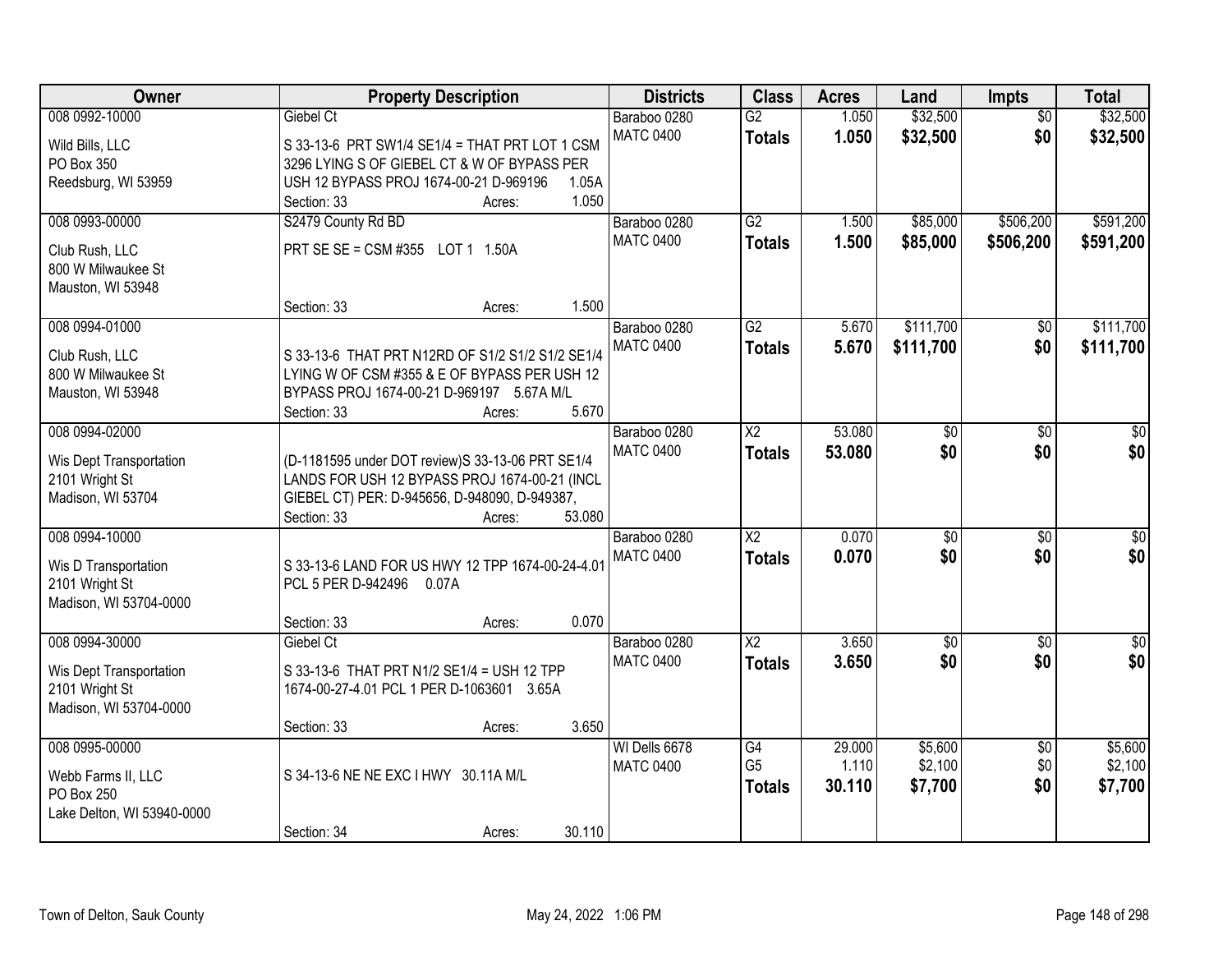| Owner                                                                               | <b>Property Description</b>                                                                                                                                                              |        | <b>Districts</b>                  | <b>Class</b>                                             | <b>Acres</b>                        | Land                                        | <b>Impts</b>                         | <b>Total</b>                                  |
|-------------------------------------------------------------------------------------|------------------------------------------------------------------------------------------------------------------------------------------------------------------------------------------|--------|-----------------------------------|----------------------------------------------------------|-------------------------------------|---------------------------------------------|--------------------------------------|-----------------------------------------------|
| 008 0996-00000<br>Wis Dept Transportation<br>2101 Wright St<br>Madison, WI 53704    | S 34 T13N R6E HWY LAND IN NE 1/4 NE 1/4 9.89 A<br>M/L                                                                                                                                    |        | WI Dells 6678<br><b>MATC 0400</b> | $\overline{\text{X2}}$<br><b>Totals</b>                  | 9.890<br>9.890                      | $\overline{50}$<br>\$0                      | $\overline{50}$<br>\$0               | $\sqrt{50}$<br>\$0                            |
|                                                                                     | Section: 34<br>Acres:                                                                                                                                                                    | 9.890  |                                   |                                                          |                                     |                                             |                                      |                                               |
| 008 0997-00000<br>Mountain Faith Church<br>PO Box 848<br>Lake Delton, WI 53940-0000 | E11104 Moon Rd<br>S 34-13-6 NW1/4 NE1/4 EXC HWY & INCL W66' OF<br>SW1/4 NE1/4 (S/CELL TOWER AGMT PER D-1125412)<br>(S/MINERAL LEASE PER D-1135061) (S/EASES PER<br>Section: 34<br>Acres: | 36.460 | WI Dells 6678<br><b>MATC 0400</b> | $\overline{G5}$<br>G <sub>6</sub><br>X4<br><b>Totals</b> | 20.000<br>6.460<br>10.000<br>36.460 | \$39,000<br>\$25,200<br>\$0<br>\$64,200     | $\overline{50}$<br>\$0<br>\$0<br>\$0 | \$39,000<br>\$25,200<br>\$0<br>\$64,200       |
| 008 0998-00000<br>Wis Dept Transportation<br>2101 Wright St<br>Madison, WI 53704    | S 34 T13N R6E HWY LAND IN NW 1/4 NE 1/4 5.54A<br>M/L<br>Section: 34<br>Acres:                                                                                                            | 5.540  | WI Dells 6678<br><b>MATC 0400</b> | $\overline{X2}$<br><b>Totals</b>                         | 5.540<br>5.540                      | \$0<br>\$0                                  | \$0<br>\$0                           | \$0<br>\$0                                    |
| 008 0999-00000<br>Mark Sanborn<br>PO Box 594<br>Reedsburg, WI 53959                 | E11194 Moon Rd<br>S 34-13-6 E 313.5' OF SW NE 9.264A (S/ELECTRIC<br>EASE PER D-1129233)<br>Section: 34<br>Acres:                                                                         | 9.260  | WI Dells 6678<br><b>MATC 0400</b> | G1<br>G <sub>5</sub><br>G <sub>6</sub><br><b>Totals</b>  | 2.000<br>3.260<br>4.000<br>9.260    | \$20,800<br>\$6,100<br>\$14,800<br>\$41,700 | \$210,500<br>\$0<br>\$0<br>\$210,500 | \$231,300<br>\$6,100<br>\$14,800<br>\$252,200 |
| 008 1000-00000                                                                      | E11156 Moon Rd<br>S 34-13-6 PRT SW1/4 NE1/4 = CSM 751 LOT 1 9.26A<br>Section: 34<br>Acres:                                                                                               | 9.260  | WI Dells 6678<br><b>MATC 0400</b> | $\overline{G1}$<br><b>Totals</b>                         | 9.260<br>9.260                      | \$50,700<br>\$50,700                        | \$150,600<br>\$150,600               | \$201,300<br>\$201,300                        |
| 008 1001-00000<br>Steven J. Steffes<br>E11144A Moon Rd<br>Baraboo, WI 53913         | E11144A Moon Rd<br>S 34-13-6 PRT SW NE = CSM #751 LOT 2 9.26A<br>Section: 34<br>Acres:                                                                                                   | 9.260  | WI Dells 6678<br><b>MATC 0400</b> | $\overline{G1}$<br><b>Totals</b>                         | 9.260<br>9.260                      | \$50,700<br>\$50,700                        | \$216,600<br>\$216,600               | \$267,300<br>\$267,300                        |
| 008 1002-00000<br>Charles L. Buelow<br>E11110A Moon Rd<br>Baraboo, WI 53913-0000    | E11110A Moon Rd<br>S 34-13-6 PRT SW NE = CSM #751 LOT 3 9.22A<br>Section: 34<br>Acres:                                                                                                   | 9.220  | WI Dells 6678<br><b>MATC 0400</b> | $\overline{G1}$<br><b>Totals</b>                         | 9.220<br>9.220                      | \$50,600<br>\$50,600                        | \$107,700<br>\$107,700               | \$158,300<br>\$158,300                        |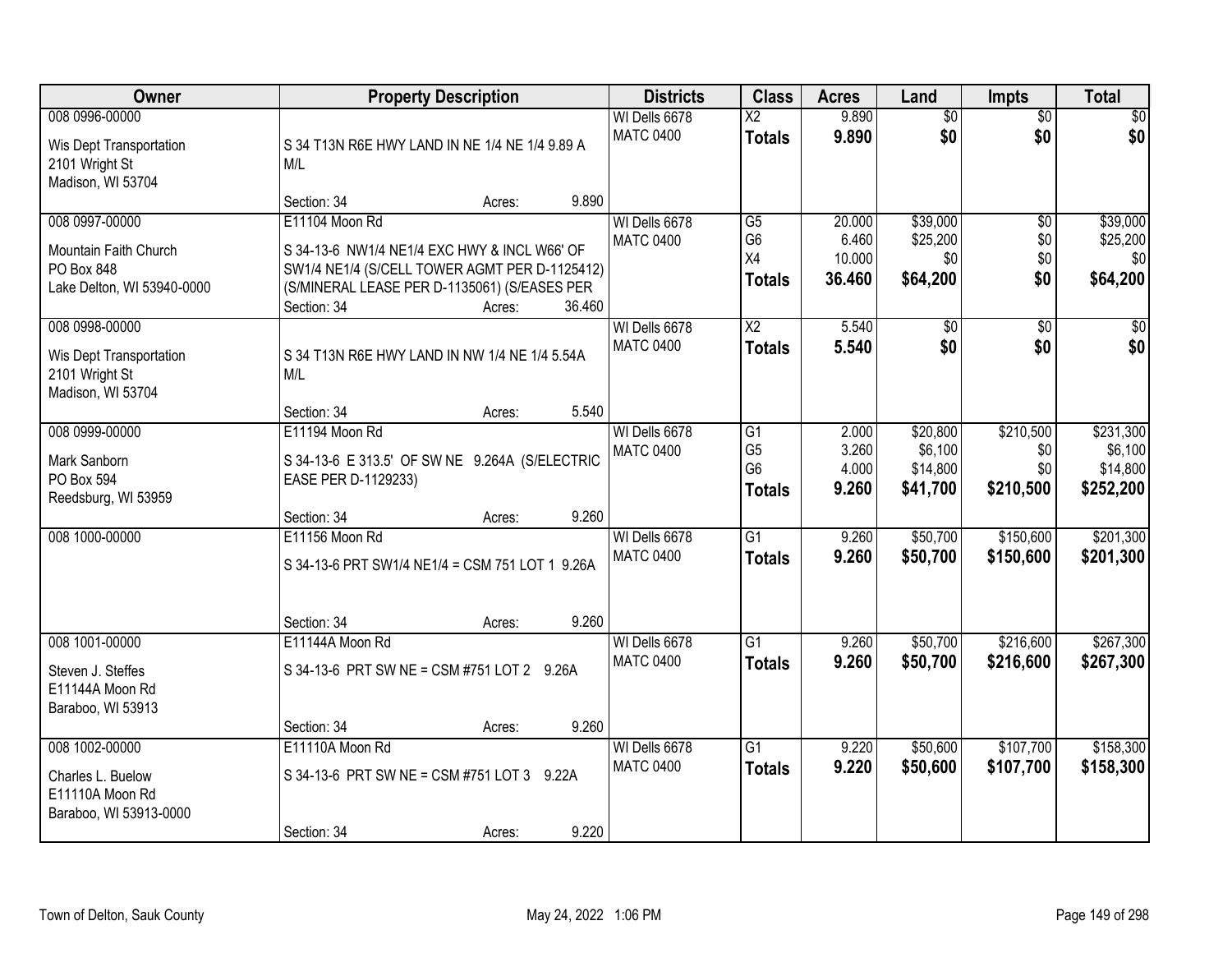| Owner                         | <b>Property Description</b>                                             | <b>Districts</b> | <b>Class</b>           | <b>Acres</b>     | Land            | Impts                  | <b>Total</b>    |
|-------------------------------|-------------------------------------------------------------------------|------------------|------------------------|------------------|-----------------|------------------------|-----------------|
| 008 1003-01000                |                                                                         | WI Dells 6678    | G4                     | 32.400           | \$6,900         | $\overline{50}$        | \$6,900         |
| Webb Farms II, LLC            | S 34-13-6 SE1/4 NE1/4 EXC COM E1/4 COR SD SEC -                         | <b>MATC 0400</b> | G <sub>5</sub>         | 2.270            | \$3,200         | \$0                    | \$3,200         |
| PO Box 250                    | S89?41?W 796.96? TO POB - S89?41?W 526? - N                             |                  | <b>Totals</b>          | 34.670           | \$10,100        | \$0                    | \$10,100        |
| Lake Delton, WI 53940-0000    | 422.06? - N89?41?E 526? - S 422.06? TO POB (=POS                        |                  |                        |                  |                 |                        |                 |
|                               | Section: 34<br>34.670<br>Acres:                                         |                  |                        |                  |                 |                        |                 |
| 008 1004-10000                | E11226A Moon Rd                                                         | WI Dells 6678    | $\overline{X4}$        | 5.330            | $\overline{50}$ | $\overline{30}$        | $\overline{50}$ |
|                               |                                                                         | <b>MATC 0400</b> | <b>Totals</b>          | 5.330            | \$0             | \$0                    | \$0             |
| Baraboo River Equine-Assisted | S 34-13-6 PRT SE1/4 NE1/4 COM E1/4 COR SD SEC -                         |                  |                        |                  |                 |                        |                 |
| Therapies, Inc<br>PO Box 101  | S89?41?W 796.96? TO POB - S89?41?W 526? - N                             |                  |                        |                  |                 |                        |                 |
| Baraboo, WI 53913             | 422.06? - N89?41?E 526 - S 422.06? TO POB (=POS<br>5.330<br>Section: 34 |                  |                        |                  |                 |                        |                 |
|                               | Acres:                                                                  | WI Dells 6678    |                        |                  | \$24,100        |                        | \$24,100        |
| 008 1005-00000                |                                                                         |                  | 5M<br>G4               | 13.000<br>50.270 | \$9,900         | $\overline{50}$<br>\$0 | \$9,900         |
| Ho-Chunk Nation               | S 34-13-6 PRT N1/2 NW1/4 & S 27-13-6 PRT S1/2                           | <b>MATC 0400</b> |                        | 63.270           |                 |                        |                 |
| PO Box 310                    | SW1/4 = CSM #2683 LOT 1 EXC TIMOTHY LN PER                              |                  | <b>Totals</b>          |                  | \$34,000        | \$0                    | \$34,000        |
| Black River Falls, WI 54615   | USH 12 BYPASS PROJ 1674-00-21 D-972308 63.27A                           |                  |                        |                  |                 |                        |                 |
|                               | 63.270<br>Section: 34<br>Acres:                                         |                  |                        |                  |                 |                        |                 |
| 008 1006-00000                |                                                                         | WI Dells 6678    | $\overline{\text{X2}}$ | 0.910            | \$0             | \$0                    | \$0             |
| Wis Dept Transportation       | S 34 T13N R6E HWY LAND IN NE 1/4 NW 1/4 .91 A M/L                       | <b>MATC 0400</b> | <b>Totals</b>          | 0.910            | \$0             | \$0                    | \$0             |
| 2101 Wright St                |                                                                         |                  |                        |                  |                 |                        |                 |
| Madison, WI 53704             |                                                                         |                  |                        |                  |                 |                        |                 |
|                               | 0.910<br>Section: 34<br>Acres:                                          |                  |                        |                  |                 |                        |                 |
| 008 1007-10000                | <b>Timothy Ln</b>                                                       | WI Dells 6678    | $\overline{G2}$        | 8.590            | \$70,900        | \$24,800               | \$95,700        |
|                               |                                                                         | <b>MATC 0400</b> | <b>Totals</b>          | 8.590            | \$70,900        | \$24,800               | \$95,700        |
| Corn Kids, LLC                | S 34-13-6 PRT NWNW COM NWCOR E478.50' POB;                              |                  |                        |                  |                 |                        |                 |
| 991 S Grouse Ln               | S770'-E496.24 '-N770'W POB (POS #3587) EXC COM                          |                  |                        |                  |                 |                        |                 |
| Wisconsin Dells, WI 53965     | NW COR NWNW-S0DG19' 50"W 264-S89DG6'10"E                                |                  |                        |                  |                 |                        |                 |
|                               | 8.590<br>Section: 34<br>Acres:                                          |                  |                        |                  |                 |                        |                 |
| 008 1008-00000                | S2138 Timothy Ln                                                        | WI Dells 6678    | $\overline{G2}$        | 2.920            | \$108,400       | $\overline{50}$        | \$108,400       |
| Ho-Chunk Nation               | S 34-13-6 PRT NW NW COM NW COR-S0DG19'50"W                              | <b>MATC 0400</b> | <b>Totals</b>          | 2.920            | \$108,400       | \$0                    | \$108,400       |
| PO Box 310                    | 759'-S89DG6 '10"E 198.06' TO POB-NLY ALG ELI                            |                  |                        |                  |                 |                        |                 |
| Black River Falls, WI 54615   | TIMOTHY LN 124.18'- N6DG3'30"E 352.7'-S82DG5'E                          |                  |                        |                  |                 |                        |                 |
|                               | 2.920<br>Section: 34<br>Acres:                                          |                  |                        |                  |                 |                        |                 |
| 008 1009-00000                | S2119 Timothy Ln                                                        | WI Dells 6678    | $\overline{G1}$        | 0.750            | \$15,000        | \$143,400              | \$158,400       |
|                               |                                                                         | <b>MATC 0400</b> | G <sub>2</sub>         | 1.000            | \$37,500        | \$73,000               | \$110,500       |
| Corn Kids, LLC                | S 34-13-6 N16RD OF W29RD NW NW EXC I HWY, &                             |                  | <b>Totals</b>          | 1.750            | \$52,500        | \$216,400              | \$268,900       |
| 991 S Grouse Ln               | ALSO COM NW COR NWNW-S0DG19'50"W                                        |                  |                        |                  |                 |                        |                 |
| Wisconsin Dells, WI 53965     | 264'-S89DG6'10"E 246.3' TO POB-S89DG6'10"E 232.2'-                      |                  |                        |                  |                 |                        |                 |
|                               | 1.750<br>Section: 34<br>Acres:                                          |                  |                        |                  |                 |                        |                 |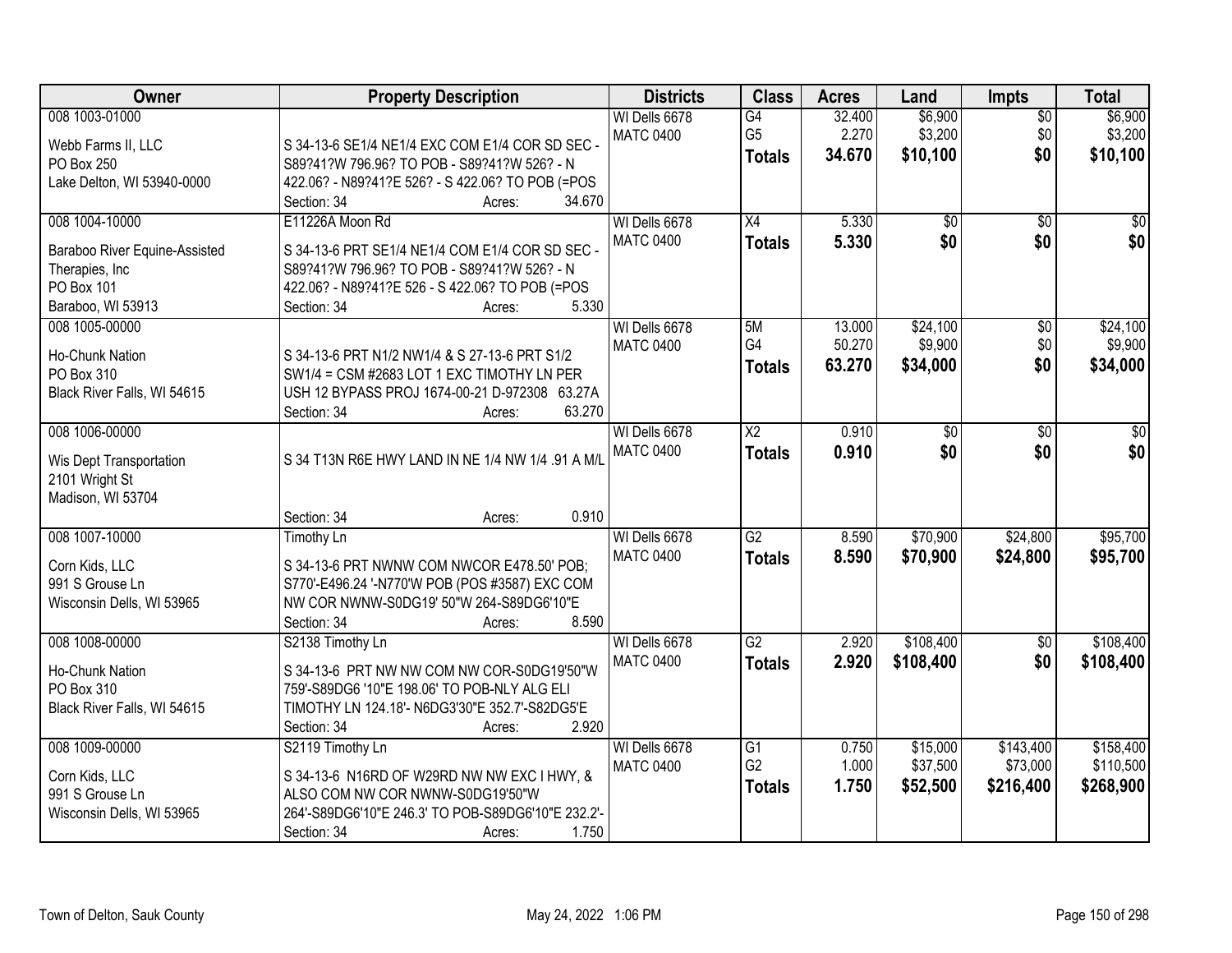| <b>Owner</b>                | <b>Property Description</b>                              | <b>Districts</b> | <b>Class</b>    | <b>Acres</b> | Land            | <b>Impts</b>    | <b>Total</b> |
|-----------------------------|----------------------------------------------------------|------------------|-----------------|--------------|-----------------|-----------------|--------------|
| 008 1010-00100              |                                                          | WI Dells 6678    | $\overline{X2}$ | 9.500        | $\overline{50}$ | $\overline{50}$ | \$0          |
| Wis Dept Transportation     | S 34-13-6 HWY LAND IN W1/2 NW1/4 EXC COM W1/4            | <b>MATC 0400</b> | <b>Totals</b>   | 9.500        | \$0             | \$0             | \$0          |
| 2101 Wright St              | COR SD SEC - N00?21?27?W 967.06? - N89?38?33?E           |                  |                 |              |                 |                 |              |
| Madison, WI 53704           | 80.23? TO POB - N02?12?18?E 355.46? -                    |                  |                 |              |                 |                 |              |
|                             | 9.500<br>Section: 34<br>Acres:                           |                  |                 |              |                 |                 |              |
| 008 1011-01000              |                                                          | WI Dells 6678    | 5M              | 7.000        | \$13,000        | $\overline{30}$ | \$13,000     |
| Dickinson Family Trust      | S 34-13-6 SW1/4 NW1/4 EXC W 100? OF THE S 67RD           | <b>MATC 0400</b> | G <sub>2</sub>  | 0.430        | \$6,000         | \$6,400         | \$12,400     |
| 402 E Madison Ave           | LY E OF HWY IN 1957 & EXC CSM'S 107, 4386 & 6676         |                  | G4              | 16.000       | \$3,400         | \$0             | \$3,400      |
| Kirkwood, MO 63122          | & EXC COM NW COR LOT 3 CSM 107 - N89?56'W TO             |                  | G <sub>5</sub>  | 0.170        | \$100           | \$0             | \$100        |
|                             | 23.600<br>Section: 34<br>Acres:                          |                  | <b>Totals</b>   | 23.600       | \$22,500        | \$6,400         | \$28,900     |
| 008 1011-11000              | S2229 Timothy Ln                                         | WI Dells 6678    | $\overline{G2}$ | 1.430        | \$89,700        | \$346,800       | \$436,500    |
| Wisconsin Dells Winery, LLC | S 34-13-6 PRT W1/2 NW1/4 = CSM 6676 LOT 1 & INCL         | <b>MATC 0400</b> | G4              | 1.000        | \$200           | \$0             | \$200        |
| E9120 Terrytown Rd          | COM W1/4 COR SD SEC - N00?21?27?W 967.06? -              |                  | <b>Totals</b>   | 2.430        | \$89,900        | \$346,800       | \$436,700    |
| Baraboo, WI 53913           | N89?38?33?E 80.23? TO POB - N02?12?18?E 355.46?          |                  |                 |              |                 |                 |              |
|                             | 2.430<br>Section: 34<br>Acres:                           |                  |                 |              |                 |                 |              |
| 008 1013-00000              | E10918 Moon Rd                                           | WI Dells 6678    | $\overline{G1}$ | 1.000        | \$43,500        | \$386,200       | \$429,700    |
|                             |                                                          | <b>MATC 0400</b> | G <sub>2</sub>  | 1.260        | \$109,500       | \$324,200       | \$433,700    |
| Dickinson Family Trust      | S 34-13-6 PRT SW NW = CSM #107 LOTS 1, 2 & 3 EXC         |                  | G4              | 3.060        | \$800           | \$0             | \$800        |
| 402 E Madison Ave           | CSM #4386; ALSO PRT SW NW COM NW COR LT 3                |                  | <b>Totals</b>   | 5.320        | \$153,800       | \$710,400       | \$864,200    |
| Kirkwood, MO 63122          | CSM #107- N89?56'W TO E LI HWY- S150' TO NW COF<br>5.320 |                  |                 |              |                 |                 |              |
| 008 1013-10000              | Section: 34<br>Acres:                                    |                  | $\overline{G2}$ | 3.020        | \$203,100       | \$913,100       | \$1,116,200  |
|                             | S2269 Timothy Ln                                         | WI Dells 6678    |                 |              |                 |                 |              |
| Dickinson Family Trust      | S 34-13-6 PRT SW NW = CSM #4386 LOT 1 & ALSO             | <b>MATC 0400</b> | <b>Totals</b>   | 3.020        | \$203,100       | \$913,100       | \$1,116,200  |
| 402 E Madison Ave           | INCL ADJ LAND TO N & W PER D-823411, EXC                 |                  |                 |              |                 |                 |              |
| Kirkwood, MO 63122          | TIMOTHY LN PER USH 12 BYPASS PROJ 1674-00-21             |                  |                 |              |                 |                 |              |
|                             | 3.020<br>Section: 34<br>Acres:                           |                  |                 |              |                 |                 |              |
| 008 1015-00000              |                                                          | WI Dells 6678    | 5M              | 5.000        | \$9,300         | $\sqrt{6}$      | \$9,300      |
| Kenneth Dickinson           | S 34 T13N R6E SE 1/4 NW 1/4 40.00A                       | <b>MATC 0400</b> | G4              | 30.000       | \$6,600         | \$0             | \$6,600      |
| 415 Scott                   |                                                          |                  | G <sub>5</sub>  | 5.000        | \$9,300         | \$0             | \$9,300      |
| Kirkwood, MO 63122          |                                                          |                  | <b>Totals</b>   | 40,000       | \$25,200        | \$0             | \$25,200     |
|                             | 40.000<br>Section: 34<br>Acres:                          |                  |                 |              |                 |                 |              |
| 008 1016-00000              | E11067 Moon Rd                                           | Baraboo 0280     | 5M              | 5.000        | \$9,300         | $\overline{50}$ | \$9,300      |
| Dale R. Burgess             | S 34-13-6 NE1/4 SW1/4 (S/TEL EASE) 40.00A                | <b>MATC 0400</b> | G4              | 29.000       | \$4,800         | \$0             | \$4,800      |
| E11067 Moon Rd              |                                                          |                  | G <sub>5</sub>  | 3.000        | \$4,300         | \$0             | \$4,300      |
| Baraboo, WI 53913-0000      |                                                          |                  | G7              | 3.000        | \$28,000        | \$116,900       | \$144,900    |
|                             | 40.000<br>Section: 34<br>Acres:                          |                  | <b>Totals</b>   | 40,000       | \$46,400        | \$116,900       | \$163,300    |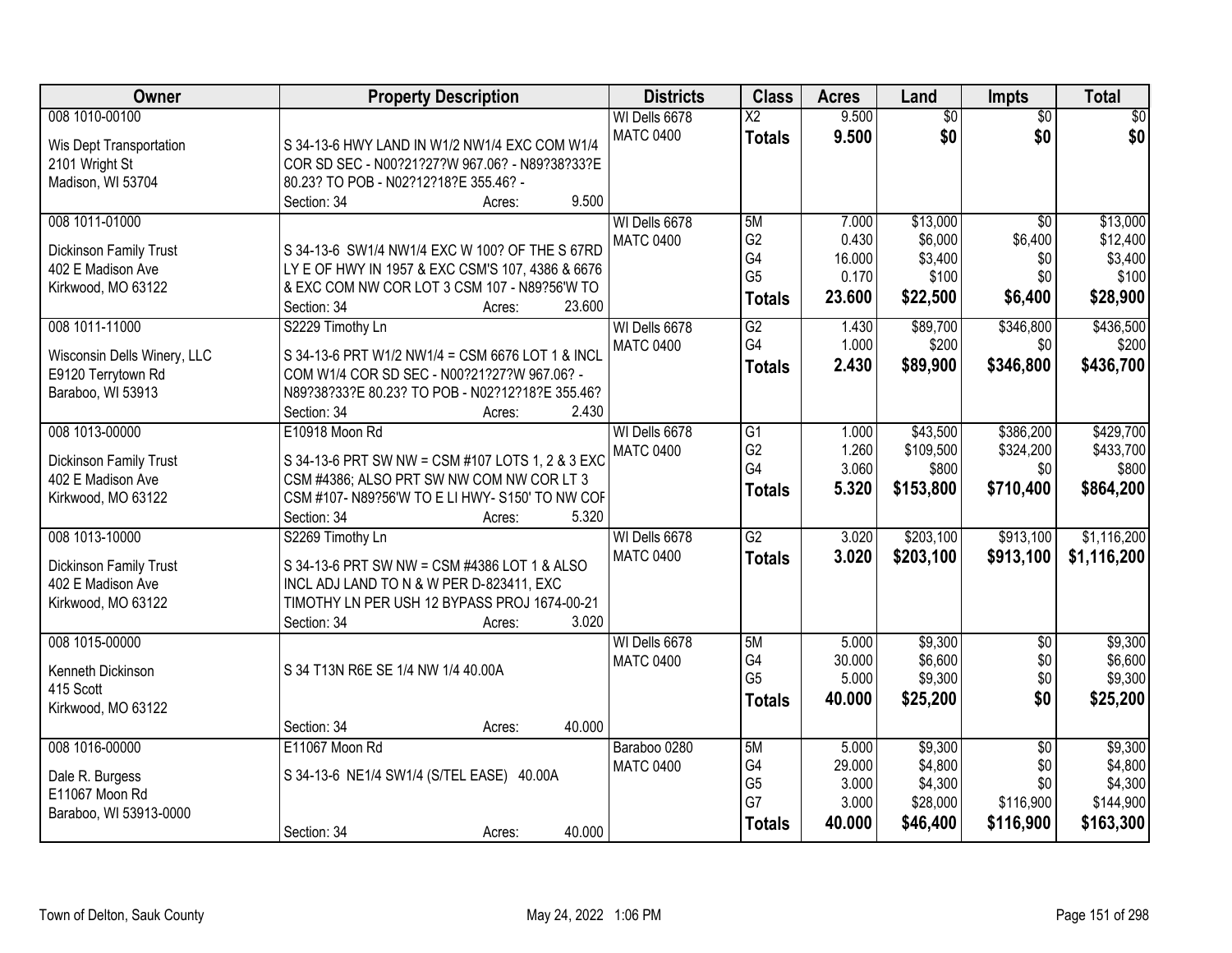| Owner                                                                             |                                                                                                                                                             | <b>Property Description</b> |        | <b>Districts</b>                 | <b>Class</b>                                       | <b>Acres</b>              | Land                               | <b>Impts</b>                        | <b>Total</b>                          |
|-----------------------------------------------------------------------------------|-------------------------------------------------------------------------------------------------------------------------------------------------------------|-----------------------------|--------|----------------------------------|----------------------------------------------------|---------------------------|------------------------------------|-------------------------------------|---------------------------------------|
| 008 1018-00000<br>Susan C. Kerhulas<br>S2350 Timothy Ln<br>Baraboo, WI 53913-0000 | S2350 Timothy Ln<br>S 34-13-6 THAT PRT NW SW LYING E OF TIMOTHY<br>LN AS DEEDED PER D-947276 28.08A                                                         |                             |        | Baraboo 0280<br><b>MATC 0400</b> | $\overline{G1}$<br>G <sub>2</sub><br><b>Totals</b> | 1.000<br>27.080<br>28.080 | \$12,500<br>\$338,500<br>\$351,000 | \$374,200<br>\$472,600<br>\$846,800 | \$386,700<br>\$811,100<br>\$1,197,800 |
|                                                                                   | Section: 34                                                                                                                                                 | Acres:                      | 28.080 |                                  |                                                    |                           |                                    |                                     |                                       |
| 008 1019-00000<br>Susan C. Kerhulas<br>S2350 Timothy Ln<br>Baraboo, WI 53913-0000 | S2363 Timothy Ln<br>S 34-13-6 THAT PRT NW SW LYING BETWEEN<br>TIMOTHY LN & US HWY 12 PER D-212746 & D-947276<br>5.10A<br>Section: 34                        | Acres:                      | 5.100  | Baraboo 0280<br><b>MATC 0400</b> | G2<br><b>Totals</b>                                | 5.100<br>5.100            | \$176,000<br>\$176,000             | \$57,500<br>\$57,500                | \$233,500<br>\$233,500                |
| 008 1020-11000                                                                    | Timothy Ln                                                                                                                                                  |                             |        | Baraboo 0280                     | $\overline{G4}$                                    | 5.710                     | \$1,300                            | \$0                                 | \$1,300                               |
| Webb Farms II, LLC<br>PO Box 250<br>Lake Delton, WI 53940-0000                    | (D-1181595 NEEDS CORRECTION) S 33-13-06 PRT<br>SE1/4 SE1/4 & S 34-13-06 PRT SW1/4 SW1/4 LYING<br>WLY & NLY TIMOTHY LN EXC TPP 1674-00-21 PER<br>Section: 34 | Acres:                      | 5.710  | <b>MATC 0400</b>                 | <b>Totals</b>                                      | 5.710                     | \$1,300                            | \$0                                 | \$1,300                               |
| 008 1020-20000                                                                    | S2438 Timothy Ln                                                                                                                                            |                             |        | Baraboo 0280                     | $\overline{G2}$                                    | 8.380                     | \$104,300                          | \$176,000                           | \$280,300                             |
| Huckleberry Investments, LLC<br>N7933 Windsong Ct<br>Sherwood, WI 54169           | S 34-13-6 PRT SW1/4 SW1/4 = CSM 7077 LOT 1<br>(S/AGMT PER D-1182205) 8.38A                                                                                  |                             |        | <b>MATC 0400</b>                 | <b>Totals</b>                                      | 8.380                     | \$104,300                          | \$176,000                           | \$280,300                             |
|                                                                                   | Section: 34                                                                                                                                                 | Acres:                      | 8.380  |                                  |                                                    |                           |                                    |                                     |                                       |
| 008 1020-30000<br>Webb Farms II, LLC<br>PO Box 250<br>Lake Delton, WI 53940-0000  | S 34-13-6 PRT SW1/4 SW1/4 = CSM 7077 LOT 2<br>(S/AGMT PER D-1182205) 16.64A<br>Section: 34                                                                  | Acres:                      | 16.640 | Baraboo 0280<br><b>MATC 0400</b> | $\overline{G2}$<br><b>Totals</b>                   | 16.640<br>16.640          | \$153,800<br>\$153,800             | $\overline{50}$<br>\$0              | \$153,800<br>\$153,800                |
| 008 1021-00000                                                                    | S2458 County Rd BD                                                                                                                                          |                             |        | Baraboo 0280                     | $\overline{G2}$                                    | 3.200                     | \$187,700                          | \$176,000                           | \$363,700                             |
| Young Rentals, LLC<br>PO Box 375<br>Lake Delton, WI 53940                         | S 34-13-6 PRT SW SW = CSM #3025 LOT 1 EXC<br>TIMOTHY LN/ EXISTING USH 12 PER USH 12 BYPASS<br>PROJ 1674-00-21 D-963458 3.20A<br>Section: 34                 | Acres:                      | 3.200  | <b>MATC 0400</b>                 | <b>Totals</b>                                      | 3.200                     | \$187,700                          | \$176,000                           | \$363,700                             |
| 008 1022-00000                                                                    | S2492 County Rd BD                                                                                                                                          |                             |        | Baraboo 0280                     | $\overline{G2}$                                    | 1.180                     | \$93,200                           | \$39,700                            | \$132,900                             |
| Craig A. Redenbaugh<br>1224 Island St<br>La Crosse, WI 54603                      | S 34-13-6 PRT SW1/4 SW1/4 COM SW COR - E 396' -<br>N 150' - W 396' - S 150' TO POB EXC<br>TPP-1674-00-24-4.01 PCL 3 PER D-928142 1.18A<br>Section: 34       | Acres:                      | 1.180  | <b>MATC 0400</b>                 | <b>Totals</b>                                      | 1.180                     | \$93,200                           | \$39,700                            | \$132,900                             |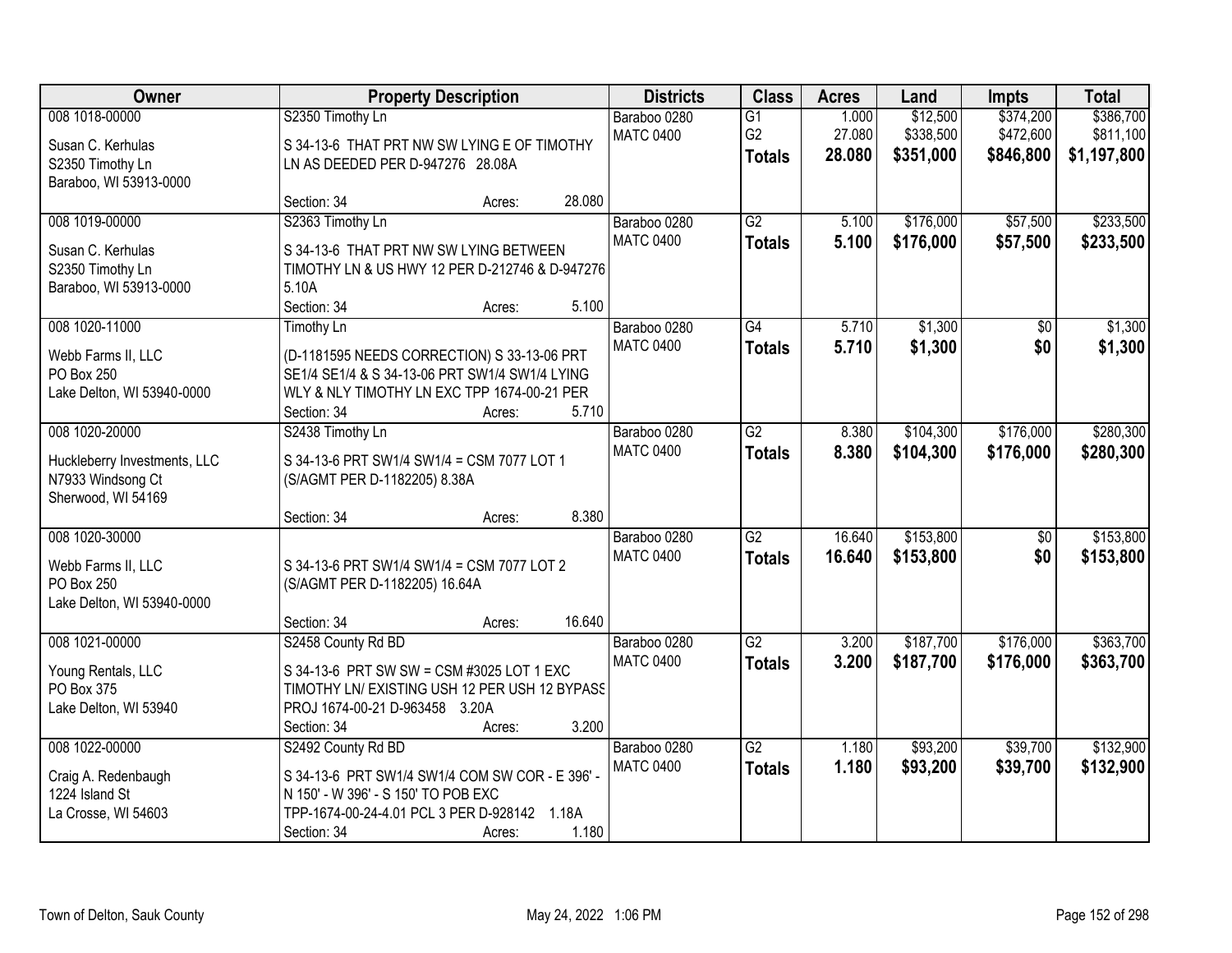| Owner                      |                                    | <b>Property Description</b>                      |        | <b>Districts</b> | <b>Class</b>           | <b>Acres</b> | Land      | Impts           | <b>Total</b>    |
|----------------------------|------------------------------------|--------------------------------------------------|--------|------------------|------------------------|--------------|-----------|-----------------|-----------------|
| 008 1023-00000             | <b>Timothy Ln</b>                  |                                                  |        | Baraboo 0280     | $\overline{G2}$        | 40.000       | \$132,000 | $\overline{50}$ | \$132,000       |
| Webb Farms II, LLC         |                                    | S 34 T13N R6E SE 1/4 SW 1/4 SUBJ TEL ROW 40.00A  |        | <b>MATC 0400</b> | <b>Totals</b>          | 40.000       | \$132,000 | \$0             | \$132,000       |
| PO Box 250                 |                                    |                                                  |        |                  |                        |              |           |                 |                 |
| Lake Delton, WI 53940-0000 |                                    |                                                  |        |                  |                        |              |           |                 |                 |
|                            | Section: 34                        | Acres:                                           | 40.000 |                  |                        |              |           |                 |                 |
| 008 1024-01000             | Moon Rd                            |                                                  |        | Baraboo 0280     | G4                     | 30.500       | \$6,500   | $\overline{50}$ | \$6,500         |
| Scott M. Albrecht          |                                    | S 34-13-6 NE1/4 SE1/4 EXC CSM 6663 32.10A M/L    |        | <b>MATC 0400</b> | G <sub>5</sub>         | 1.600        | \$2,200   | \$0             | \$2,200         |
| E11231 Moon Rd             |                                    |                                                  |        |                  | <b>Totals</b>          | 32.100       | \$8,700   | \$0             | \$8,700         |
| Baraboo, WI 53913          |                                    |                                                  |        |                  |                        |              |           |                 |                 |
|                            | Section: 34                        | Acres:                                           | 32.100 |                  |                        |              |           |                 |                 |
| 008 1024-10000             | E11231 Moon Rd                     |                                                  |        | Baraboo 0280     | $\overline{G1}$        | 2.000        | \$20,800  | \$239,200       | \$260,000       |
| Scott M. Albrecht          |                                    | S 34-13-6 PRT NE1/4 SE1/4 = CSM 6663 LOT 1 7.90A |        | <b>MATC 0400</b> | G4                     | 5.900        | \$1,000   | \$0             | \$1,000         |
| E11231 Moon Rd             |                                    |                                                  |        |                  | <b>Totals</b>          | 7.900        | \$21,800  | \$239,200       | \$261,000       |
| Baraboo, WI 53913          |                                    |                                                  |        |                  |                        |              |           |                 |                 |
|                            | Section: 34                        | Acres:                                           | 7.900  |                  |                        |              |           |                 |                 |
| 008 1025-00000             |                                    |                                                  |        | Baraboo 0280     | 5M                     | 12.000       | \$22,200  | \$0             | \$22,200        |
| Dale R. Burgess            | S 34-13-6 NW1/4 SE1/4 40.00A       |                                                  |        | <b>MATC 0400</b> | G4                     | 18.000       | \$2,900   | \$0             | \$2,900         |
| E11067 Moon Rd             |                                    |                                                  |        |                  | G <sub>5</sub>         | 10.000       | \$17,400  | \$0             | \$17,400        |
| Baraboo, WI 53913-0000     |                                    |                                                  |        |                  | <b>Totals</b>          | 40.000       | \$42,500  | \$0             | \$42,500        |
|                            | Section: 34                        | Acres:                                           | 40.000 |                  |                        |              |           |                 |                 |
| 008 1026-00000             |                                    |                                                  |        | Baraboo 0280     | 5M                     | 19.000       | \$35,200  | $\overline{50}$ | \$35,200        |
| Dale R. Burgess            | S 34 T13N R6E SW 1/4 SE 1/4 40.00A |                                                  |        | <b>MATC 0400</b> | G <sub>4</sub>         | 15.000       | \$2,400   | \$0             | \$2,400         |
| E11067 Moon Rd             |                                    |                                                  |        |                  | G <sub>5</sub>         | 6.000        | \$11,100  | \$0             | \$11,100        |
| Baraboo, WI 53913-0000     |                                    |                                                  |        |                  | <b>Totals</b>          | 40.000       | \$48,700  | \$0             | \$48,700        |
|                            | Section: 34                        | Acres:                                           | 40.000 |                  |                        |              |           |                 |                 |
| 008 1027-00000             |                                    |                                                  |        | Baraboo 0280     | 5M                     | 20.000       | \$37,000  | $\overline{50}$ | \$37,000        |
| Scott M. Albrecht          | S 34 T13N R6E SE1/4 SE1/4 40.00A   |                                                  |        | <b>MATC 0400</b> | G4                     | 20.000       | \$4,400   | \$0             | \$4,400         |
| E11231 Moon Rd             |                                    |                                                  |        |                  | <b>Totals</b>          | 40.000       | \$41,400  | \$0             | \$41,400        |
| Baraboo, WI 53913          |                                    |                                                  |        |                  |                        |              |           |                 |                 |
|                            | Section: 34                        | Acres:                                           | 40.000 |                  |                        |              |           |                 |                 |
| 008 1027-10000             |                                    |                                                  |        | Baraboo 0280     | $\overline{\text{X2}}$ | 0.280        | \$0       | $\overline{50}$ | $\overline{50}$ |
| Wis D Transportation       |                                    | S 34-13-6 LAND FOR HWY 12 TPP 1674-00-24-4.01    |        | <b>MATC 0400</b> | <b>Totals</b>          | 0.280        | \$0       | \$0             | \$0             |
| 2101 Wright St             | PCL 3 (D-928142) 0.28A             |                                                  |        |                  |                        |              |           |                 |                 |
| Madison, WI 53704-0000     |                                    |                                                  |        |                  |                        |              |           |                 |                 |
|                            | Section: 34                        | Acres:                                           | 0.280  |                  |                        |              |           |                 |                 |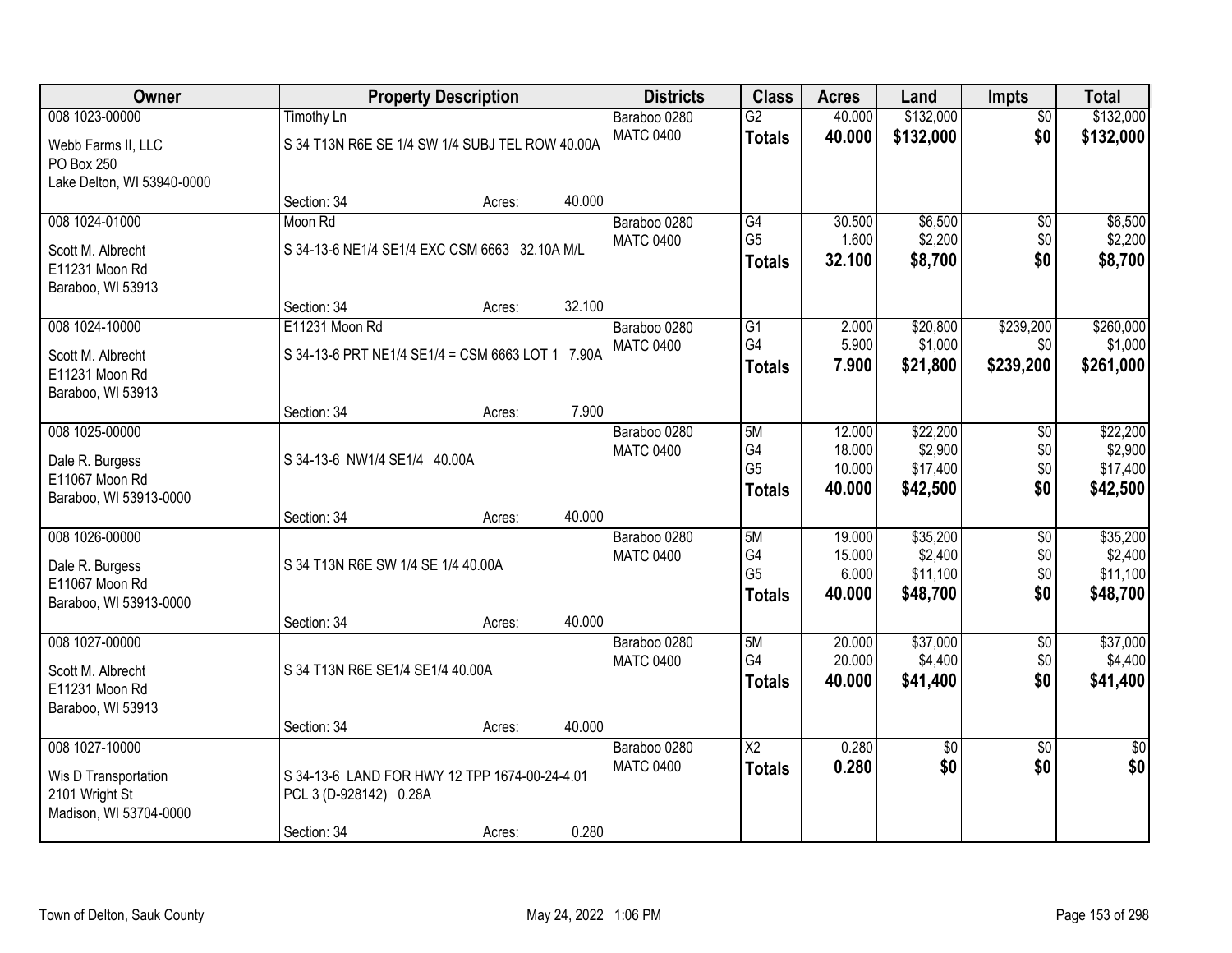| Owner                                                                                 | <b>Property Description</b>                                                                                                                                                                    | <b>Districts</b>                  | <b>Class</b>                              | <b>Acres</b>                       | Land                                       | <b>Impts</b>                         | <b>Total</b>                                 |
|---------------------------------------------------------------------------------------|------------------------------------------------------------------------------------------------------------------------------------------------------------------------------------------------|-----------------------------------|-------------------------------------------|------------------------------------|--------------------------------------------|--------------------------------------|----------------------------------------------|
| 008 1027-20000<br>Wis D Transportation<br>2101 Wright St                              | S 34-13-6 LANDS IN W1/2 NW1/4 FOR USH 12<br>BYPASS PROJ 1674-00-21 (INCLUDING TIMOTHY LN)                                                                                                      | WI Dells 6678<br><b>MATC 0400</b> | $\overline{\mathsf{x2}}$<br><b>Totals</b> | 4.540<br>4.540                     | $\overline{50}$<br>\$0                     | $\overline{50}$<br>\$0               | $\overline{30}$<br>\$0                       |
| Madison, WI 53704-0000                                                                | PER D-951550, D-972308, D-972783 4.54A<br>4.540<br>Section: 34<br>Acres:                                                                                                                       |                                   |                                           |                                    |                                            |                                      |                                              |
| 008 1027-30000<br>Wis Dept Transportation<br>2101 Wright St<br>Madison, WI 53704-0000 | S 34-13-6 LANDS IN W1/2 SW1/4 FOR USH 12<br>BYPASS PROJ 1674-00-21 (INCLUDING TIMOTHY LN)<br>PER D-947276, D-957635, D-963458 11.55A<br>11.550<br>Section: 34<br>Acres:                        | Baraboo 0280<br><b>MATC 0400</b>  | $\overline{X2}$<br><b>Totals</b>          | 11.550<br>11.550                   | $\overline{50}$<br>\$0                     | $\overline{30}$<br>\$0               | $\sqrt{50}$<br>\$0                           |
| 008 1028-00000<br>Ronald Wormet<br>S2115 County Rd A<br>Baraboo, WI 53913-0000        | S2115 County Rd A<br>S 35-13-6 THAT PRT NE NE LYING N OF I HWY<br>35.24A M/L (SEE PCS SITE AGMT PER D-704859)<br>(S/EASE PER D-741624) (SEE AMENDMT TO SITE<br>Section: 35<br>35.240<br>Acres: | WI Dells 6678<br><b>MATC 0400</b> | G4<br>G <sub>5</sub><br>G7<br>Totals      | 31.000<br>2.240<br>2.000<br>35.240 | \$6,200<br>\$2,200<br>\$23,000<br>\$31,400 | \$0<br>\$0<br>\$133,600<br>\$133,600 | \$6,200<br>\$2,200<br>\$156,600<br>\$165,000 |
| 008 1029-00000<br>Wis Dept Transportation<br>2101 Wright St<br>Madison, WI 53704      | S 35 T13N R6E HWY LAND IN NE 1/4 NE 1/4 4.49 A<br>M/L<br>4.490<br>Section: 35<br>Acres:                                                                                                        | WI Dells 6678<br><b>MATC 0400</b> | $\overline{\text{X2}}$<br><b>Totals</b>   | 4.490<br>4.490                     | \$0<br>\$0                                 | $\sqrt{6}$<br>\$0                    | \$0<br>\$0                                   |
| 008 1030-00000<br><b>Ronald Wormet</b><br>S2115 County Rd A<br>Baraboo, WI 53913-0000 | S 35-13-6 THAT PRT NW NE LYING N OF I HWY<br>24.21A M/L<br>24.210<br>Section: 35<br>Acres:                                                                                                     | WI Dells 6678<br><b>MATC 0400</b> | G4<br>G <sub>5</sub><br><b>Totals</b>     | 23.710<br>0.500<br>24.210          | \$4,700<br>\$1,000<br>\$5,700              | $\overline{50}$<br>\$0<br>\$0        | \$4,700<br>\$1,000<br>\$5,700                |
| 008 1030-10000<br>Thomas W. Webb<br>PO Box 250<br>Lake Delton, WI 53940               | S 35-13-6 THAT PRT W1/2 NE1/4 & NE NE LYING S OF<br>I HWY & E OF FOLLOWING LINE: COM AT INTERS W<br>LINE NW & SLIIHWY-N80?39'E ALG SD SLI 192.97'<br>21.300<br>Section: 35<br>Acres:           | WI Dells 6678<br><b>MATC 0400</b> | G4<br>G <sub>5</sub><br><b>Totals</b>     | 18.000<br>3.300<br>21.300          | \$3,800<br>\$5,300<br>\$9,100              | $\sqrt{$0}$<br>\$0<br>\$0            | \$3,800<br>\$5,300<br>\$9,100                |
| 008 1031-00000<br>Wis Dept Transportation<br>2101 Wright St<br>Madison, WI 53704      | S 35 T13N R6E HWY LAND IN NW 1/4 NE 1/4 7.36 A<br>M/L<br>7.360<br>Section: 35<br>Acres:                                                                                                        | WI Dells 6678<br><b>MATC 0400</b> | $\overline{X2}$<br><b>Totals</b>          | 7.360<br>7.360                     | $\overline{30}$<br>\$0                     | $\overline{50}$<br>\$0               | $\frac{1}{2}$<br>\$0                         |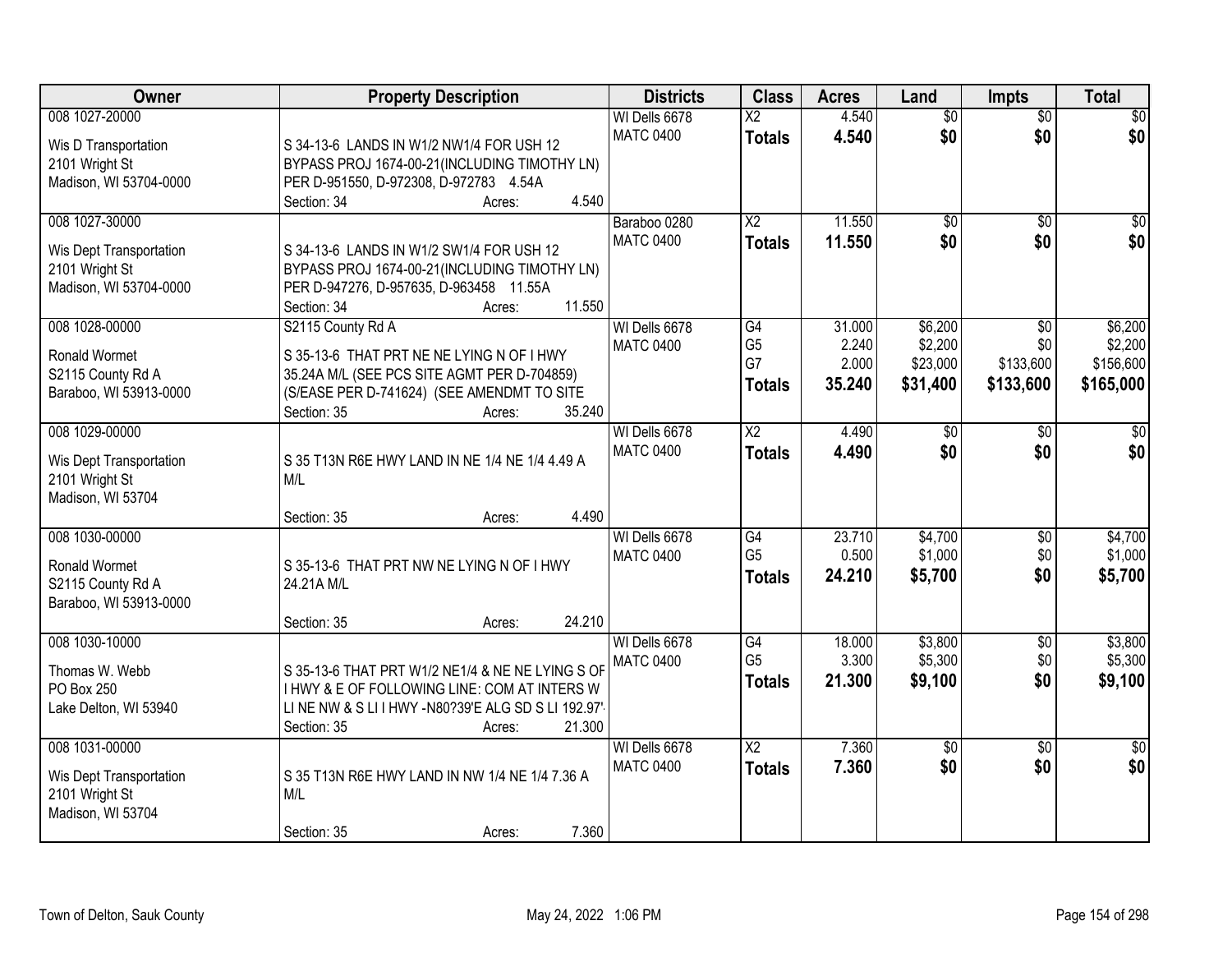| Owner                                                                            | <b>Property Description</b>                                                                                                                                                             | <b>Districts</b>                  | <b>Class</b>                                       | <b>Acres</b>              | Land                             | <b>Impts</b>                  | <b>Total</b>                       |
|----------------------------------------------------------------------------------|-----------------------------------------------------------------------------------------------------------------------------------------------------------------------------------------|-----------------------------------|----------------------------------------------------|---------------------------|----------------------------------|-------------------------------|------------------------------------|
| 008 1032-00000<br>Webb Farms, LLC<br>PO Box 250<br>Lake Delton, WI 53940-0000    | S 35-13-6 THAT PRT W1/2 NE1/4 LYING S OF I HWY &<br>W OF FOLL LI: COM INTERSECTION OF W LINE NW &<br>S LI I HWY-N80?39'E ALG SD S LI 192.97'-SELY ON<br>27.400<br>Section: 35<br>Acres: | WI Dells 6678<br><b>MATC 0400</b> | G4<br>G <sub>5</sub><br><b>Totals</b>              | 23.900<br>3.500<br>27,400 | \$5,300<br>\$5,700<br>\$11,000   | $\overline{50}$<br>\$0<br>\$0 | \$5,300<br>\$5,700<br>\$11,000     |
| 008 1033-00000<br>Eric J. Sherman<br>S2259 County Rd A<br>Baraboo, WI 53913      | S2259 County Rd A<br>S 35-13-6 PRT SE NE = CSM #5200 LOT 1 2.16A<br>2.160<br>Section: 35<br>Acres:                                                                                      | WI Dells 6678<br><b>MATC 0400</b> | $\overline{G1}$<br><b>Totals</b>                   | 2.160<br>2.160            | \$21,600<br>\$21,600             | \$81,500<br>\$81,500          | \$103,100<br>\$103,100             |
| 008 1033-10000<br>Eric J. Sherman<br>S2259 County Rd A<br>Baraboo, WI 53913      | County Rd A<br>S 35-13-6 PRT SE NE = CSM #5200 LOT 2 3.62A<br>3.620<br>Section: 35<br>Acres:                                                                                            | WI Dells 6678<br><b>MATC 0400</b> | $\overline{G1}$<br><b>Totals</b>                   | 3.620<br>3.620            | \$21,700<br>\$21,700             | $\overline{50}$<br>\$0        | \$21,700<br>\$21,700               |
| 008 1033-20000<br>Thomas W. Webb<br>PO Box 250<br>Lake Delton, WI 53940          | Moon Rd<br>S 35-13-6 THAT PRT SE NE LYING S OF I 90-94 EXC<br>CSM #5200 29.05A M/L (S/ELEC TRANS LINE EASE<br>PER D-1122414)<br>29.050<br>Section: 35<br>Acres:                         | WI Dells 6678<br><b>MATC 0400</b> | G4<br>G <sub>5</sub><br><b>Totals</b>              | 24.380<br>4.670<br>29.050 | \$4,900<br>\$6,600<br>\$11,500   | $\sqrt[6]{}$<br>\$0<br>\$0    | \$4,900<br>\$6,600<br>\$11,500     |
| 008 1034-00000<br>Wis Dept Transportation<br>2101 Wright St<br>Madison, WI 53704 | S 35 T13N R6E HWY LAND IN SE 1/4 NE 1/4 5.17 A<br>M/L<br>5.170<br>Section: 35<br>Acres:                                                                                                 | WI Dells 6678<br><b>MATC 0400</b> | $\overline{\text{X2}}$<br><b>Totals</b>            | 5.170<br>5.170            | $\overline{50}$<br>\$0           | $\overline{30}$<br>\$0        | $\overline{30}$<br>\$0             |
| 008 1035-00000<br>Webb Farms, LLC<br>PO Box 250<br>Lake Delton, WI 53940-0000    | S 35-13-6 NE NW LYING S OF 190-94 16.87A M/L<br>(S/ELEC TRANS LINE EASE PER D-1122415)<br>16.870<br>Section: 35<br>Acres:                                                               | WI Dells 6678<br><b>MATC 0400</b> | 5M<br><b>Totals</b>                                | 16.870<br>16.870          | \$29,500<br>\$29,500             | $\sqrt{$0}$<br>\$0            | \$29,500<br>\$29,500               |
| 008 1035-10000<br>Kevin E. Cook<br>E11453 Bunker Dr<br>Baraboo, WI 53913         | E11453 Bunker Dr<br>S 35-13-6 NE1/4 NW1/4 LYING N OF I 90-94 13.50A<br>M/L<br>13.500<br>Section: 35<br>Acres:                                                                           | WI Dells 6678<br><b>MATC 0400</b> | $\overline{G1}$<br>G <sub>6</sub><br><b>Totals</b> | 2.000<br>11.500<br>13.500 | \$20,800<br>\$42,600<br>\$63,400 | \$117,900<br>\$0<br>\$117,900 | \$138,700<br>\$42,600<br>\$181,300 |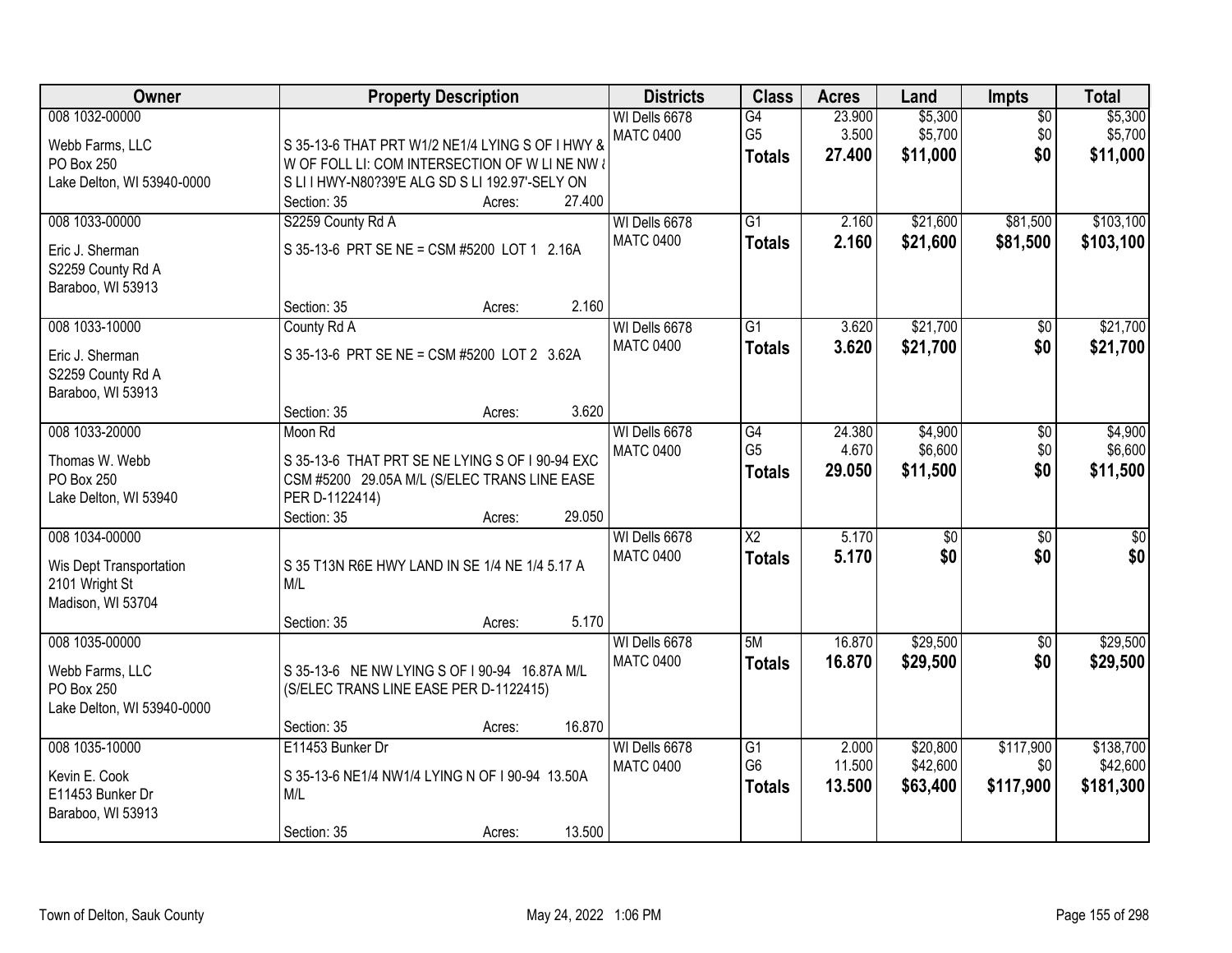| Owner                                                                            |                                                                                                                                                              | <b>Property Description</b> |                  | <b>Districts</b>                  | <b>Class</b>                            | <b>Acres</b>              | Land                        | <b>Impts</b>                  | <b>Total</b>                |
|----------------------------------------------------------------------------------|--------------------------------------------------------------------------------------------------------------------------------------------------------------|-----------------------------|------------------|-----------------------------------|-----------------------------------------|---------------------------|-----------------------------|-------------------------------|-----------------------------|
| 008 1036-00000<br>Wis Dept Transportation<br>2101 Wright St<br>Madison, WI 53704 | S 35 T13N R6E HWY LAND IN NE 1/4 NW 1/4 9.63 A<br>M/L                                                                                                        |                             |                  | WI Dells 6678<br><b>MATC 0400</b> | $\overline{\text{X2}}$<br><b>Totals</b> | 9.630<br>9.630            | $\overline{50}$<br>\$0      | $\overline{50}$<br>\$0        | $\sqrt{30}$<br>\$0          |
|                                                                                  | Section: 35                                                                                                                                                  | Acres:                      | 9.630            |                                   |                                         |                           |                             |                               |                             |
| 008 1037-00000<br>Webb Farms II, LLC<br>PO Box 250<br>Lake Delton, WI 53940-0000 | S 35-13-6 NW NW S OF 190-94 ROW & EXC HWY<br>22.86A M/L (S/ELEC TRANS LINE EASE PER<br>D-1122417)<br>Section: 35                                             | Acres:                      | 22.860           | WI Dells 6678<br><b>MATC 0400</b> | $\overline{G4}$<br><b>Totals</b>        | 22.860<br>22.860          | \$5,100<br>\$5,100          | $\overline{50}$<br>\$0        | \$5,100<br>\$5,100          |
| 008 1038-00000                                                                   | E11379 Bunker Dr                                                                                                                                             |                             |                  | WI Dells 6678                     | $\overline{G1}$                         | 4.932                     | \$35,500                    | \$90,000                      | \$125,500                   |
| Timothy J. Rogers<br>E11379 Bunker Dr<br>Baraboo, WI 53913-0000                  | S 35-13-6 PRT NW NW = CSM #3747 LOT 1 4.93A                                                                                                                  |                             |                  | <b>MATC 0400</b>                  | <b>Totals</b>                           | 4.932                     | \$35,500                    | \$90,000                      | \$125,500                   |
|                                                                                  | Section: 35                                                                                                                                                  | Acres:                      | 4.930            |                                   |                                         |                           |                             |                               |                             |
| 008 1039-00000<br>Wis Dept Transportation<br>2101 Wright St<br>Madison, WI 53704 | S 35 T13N R6E HWY LAND IN NW 1/4 NW 1/4 12.01 A<br>M/L                                                                                                       |                             |                  | WI Dells 6678<br><b>MATC 0400</b> | $\overline{\text{X2}}$<br><b>Totals</b> | 12.010<br>12.010          | $\overline{30}$<br>\$0      | \$0<br>\$0                    | \$0<br>\$0                  |
|                                                                                  | Section: 35                                                                                                                                                  | Acres:                      | 12.010           |                                   |                                         |                           |                             |                               |                             |
| 008 1040-00000<br>Webb Farms II, LLC<br>PO Box 250<br>Lake Delton, WI 53940-0000 | S 35-13-6 SW NW EXC CSM'S #2007 & #3728<br>M/L<br>Section: 35                                                                                                | Acres:                      | 32.42A<br>32.420 | WI Dells 6678<br><b>MATC 0400</b> | G4<br>G <sub>5</sub><br><b>Totals</b>   | 32.190<br>0.230<br>32.420 | \$7,100<br>\$100<br>\$7,200 | $\overline{50}$<br>\$0<br>\$0 | \$7,100<br>\$100<br>\$7,200 |
| 008 1040-10000                                                                   | E11334 Moon Rd                                                                                                                                               |                             |                  | WI Dells 6678                     | $\overline{G1}$                         | 1.810                     | \$19,500                    | \$117,700                     | \$137,200                   |
| Donald G. Kimpfbeck<br>E11334 Moon Rd<br>Baraboo, WI 53913-0000                  | S 35-13-6 PRT SW NW = CSM #3728 LOT 1 (FMLY<br>PRT CSM #2007) 1.81A (S/WELL AGMT PER<br>D-660514, D-902757 & D-1147457)<br>Section: 35                       | Acres:                      | 1.810            | <b>MATC 0400</b>                  | <b>Totals</b>                           | 1.810                     | \$19,500                    | \$117,700                     | \$137,200                   |
| 008 1040-20000<br>Jennifer L. Snavely<br>E11322 Moon Rd<br>Baraboo, WI 53913     | E11322 Moon Rd<br>S 35-13-6 PRT SW1/4 NW1/4 = CSM 3728 LOT 2 (FML)<br>PRT CSM 2007) (W/WELL AGMT PER D-660514,<br>D-902757 & D-1147457) 0.82A<br>Section: 35 | Acres:                      | 0.820            | WI Dells 6678<br><b>MATC 0400</b> | $\overline{G1}$<br><b>Totals</b>        | 0.820<br>0.820            | \$12,400<br>\$12,400        | \$77,600<br>\$77,600          | \$90,000<br>\$90,000        |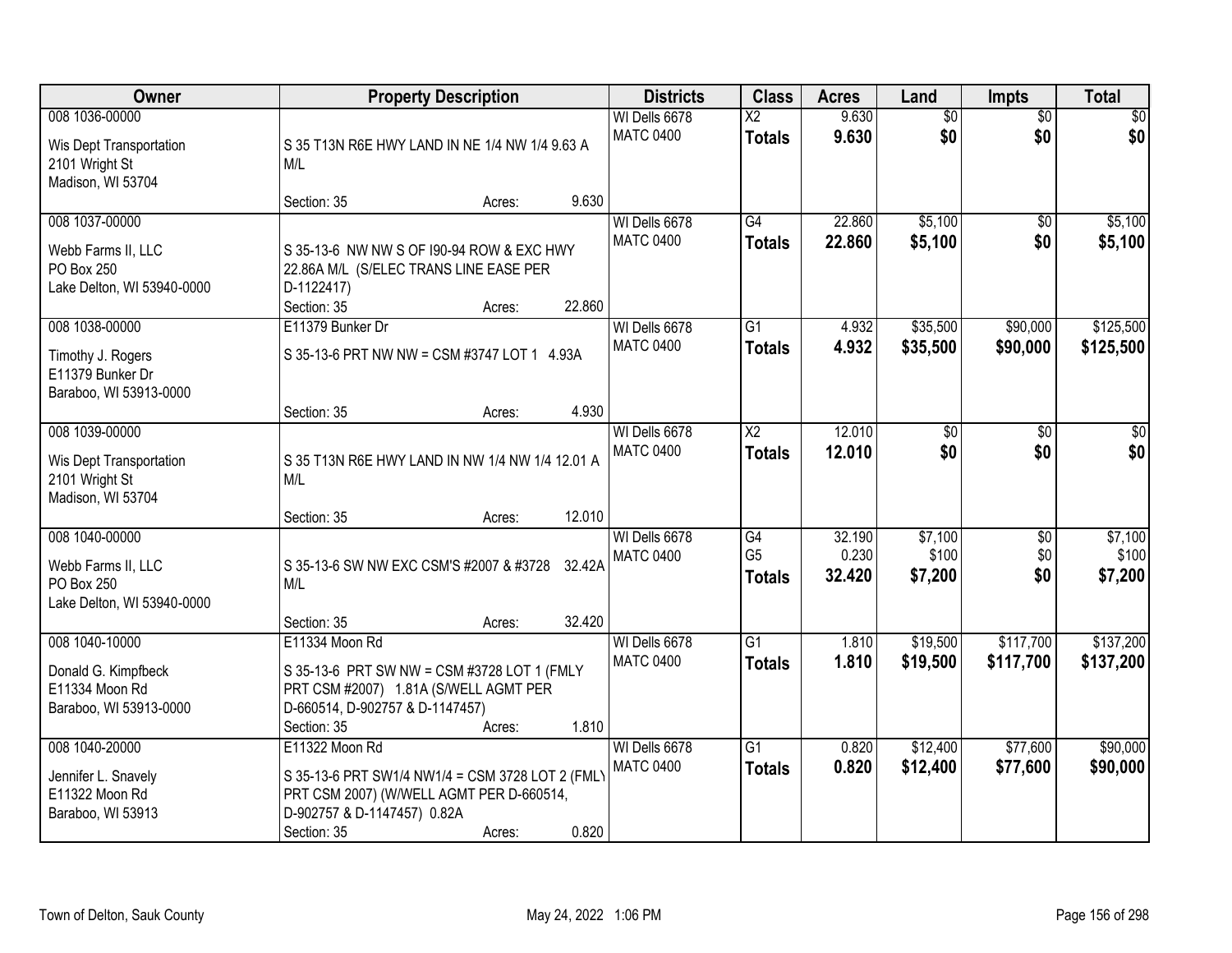| Owner                      | <b>Property Description</b>                      | <b>Districts</b> | <b>Class</b> | <b>Acres</b>     | Land            | <b>Impts</b> | <b>Total</b> |                 |           |
|----------------------------|--------------------------------------------------|------------------|--------------|------------------|-----------------|--------------|--------------|-----------------|-----------|
| 008 1040-30000             |                                                  |                  |              | WI Dells 6678    | $\overline{G4}$ | 4.950        | \$1,100      | $\overline{50}$ | \$1,100   |
| Webb Farms II, LLC         | S 35-13-6 PRT SW NW = CSM #3728 LOT 3 (FMLY      |                  |              | <b>MATC 0400</b> | <b>Totals</b>   | 4.950        | \$1,100      | \$0             | \$1,100   |
| PO Box 250                 | PRT CSM #2007) 4.95A                             |                  |              |                  |                 |              |              |                 |           |
| Lake Delton, WI 53940-0000 |                                                  |                  |              |                  |                 |              |              |                 |           |
|                            | Section: 35                                      | Acres:           | 4.950        |                  |                 |              |              |                 |           |
| 008 1041-00000             | E11432 Moon Rd                                   |                  |              | WI Dells 6678    | G4              | 20.000       | \$4,400      | $\overline{50}$ | \$4,400   |
| Webb Farms, LLC            | S 35-13-6 SE NW 40.00A                           |                  |              | <b>MATC 0400</b> | G <sub>5</sub>  | 18.000       | \$32,100     | \$0             | \$32,100  |
| PO Box 250                 |                                                  |                  |              |                  | G7              | 2.000        | \$10,000     | \$94,900        | \$104,900 |
| Lake Delton, WI 53940-0000 |                                                  |                  |              |                  | <b>Totals</b>   | 40.000       | \$46,500     | \$94,900        | \$141,400 |
|                            | Section: 35                                      | Acres:           | 40.000       |                  |                 |              |              |                 |           |
| 008 1042-00000             | E11433 Moon Rd                                   |                  |              | WI Dells 6678    | 5M              | 1.000        | \$1,900      | \$0             | \$1,900   |
| Webb Farms, LLC            | S 35 T13N R6E NE 1/4 SW 1/4 EXC CSM #4629        |                  |              | <b>MATC 0400</b> | G4              | 29.450       | \$4,800      | \$0             | \$4,800   |
| PO Box 250                 | 32.45A M/L                                       |                  |              |                  | G <sub>5</sub>  | 1.000        | \$100        | \$0             | \$100     |
| Lake Delton, WI 53940-0000 |                                                  |                  |              |                  | G7              | 1.000        | \$5,000      | \$9,300         | \$14,300  |
|                            | Section: 35                                      | Acres:           | 32.450       |                  | <b>Totals</b>   | 32.450       | \$11,800     | \$9,300         | \$21,100  |
| 008 1042-10000             | E11433 Moon Rd                                   |                  |              | WI Dells 6678    | 5M              | 4.000        | \$7,400      | $\sqrt{6}$      | \$7,400   |
| Thomas W. Webb             | S 35-13-6 PRT NE1/4 SW1/4 = CSM 4629 LOT 1       |                  |              | <b>MATC 0400</b> | G <sub>1</sub>  | 2.000        | \$31,500     | \$364,400       | \$395,900 |
| PO Box 250                 | 7.55A                                            |                  |              |                  | G4              | 1.550        | \$300        | \$0             | \$300     |
| Lake Delton, WI 53940      |                                                  |                  |              |                  | <b>Totals</b>   | 7.550        | \$39,200     | \$364,400       | \$403,600 |
|                            | Section: 35                                      | Acres:           | 7.550        |                  |                 |              |              |                 |           |
| 008 1043-00000             | E11305A Moon Rd                                  |                  |              | Baraboo 0280     | 5M              | 16.000       | \$29,600     | $\overline{50}$ | \$29,600  |
| Scott M. Albrecht          | S 35-13-6 NW1/4 SW1/4 EXC COM NW COR - S 170' -  |                  |              | <b>MATC 0400</b> | G4              | 9.000        | \$1,700      | \$0             | \$1,700   |
| E11231 Moon Rd             | 225' - N 170' - W TO POB 39.13A M/L              |                  |              |                  | G <sub>5</sub>  | 12.130       | \$21,000     | \$0             | \$21,000  |
| Baraboo, WI 53913          |                                                  |                  |              |                  | G7              | 2.000        | \$10,000     | \$25,500        | \$35,500  |
|                            | Section: 35                                      | Acres:           | 39.130       |                  | <b>Totals</b>   | 39.130       | \$62,300     | \$25,500        | \$87,800  |
| 008 1044-00000             | E11305A Moon Rd                                  |                  |              | Baraboo 0280     | $\overline{G1}$ | 0.870        | \$12,900     | \$90,400        | \$103,300 |
| Carrie S. Cole             | PRT NW1/4 SW1/4; COM NWCOR; S170'; E225'; N170'; |                  |              | <b>MATC 0400</b> | <b>Totals</b>   | 0.870        | \$12,900     | \$90,400        | \$103,300 |
| E11305A Moon Rd            | W TO POB. .87 A M/L                              |                  |              |                  |                 |              |              |                 |           |
| Baraboo, WI 53913          |                                                  |                  |              |                  |                 |              |              |                 |           |
|                            | Section: 35                                      | Acres:           | 0.870        |                  |                 |              |              |                 |           |
| 008 1045-00000             |                                                  |                  |              | Baraboo 0280     | 5M              | 34.000       | \$62,900     | $\overline{50}$ | \$62,900  |
| Scott M. Albrecht          | S 35-13-6 SW1/4 SW1/4 40.00A                     |                  |              | <b>MATC 0400</b> | G4              | 4.000        | \$900        | \$0             | \$900     |
| E11231 Moon Rd             |                                                  |                  |              |                  | G <sub>5</sub>  | 2.000        | \$800        | \$0             | \$800     |
| Baraboo, WI 53913          |                                                  |                  |              |                  | <b>Totals</b>   | 40.000       | \$64,600     | \$0             | \$64,600  |
|                            | Section: 35                                      | Acres:           | 40.000       |                  |                 |              |              |                 |           |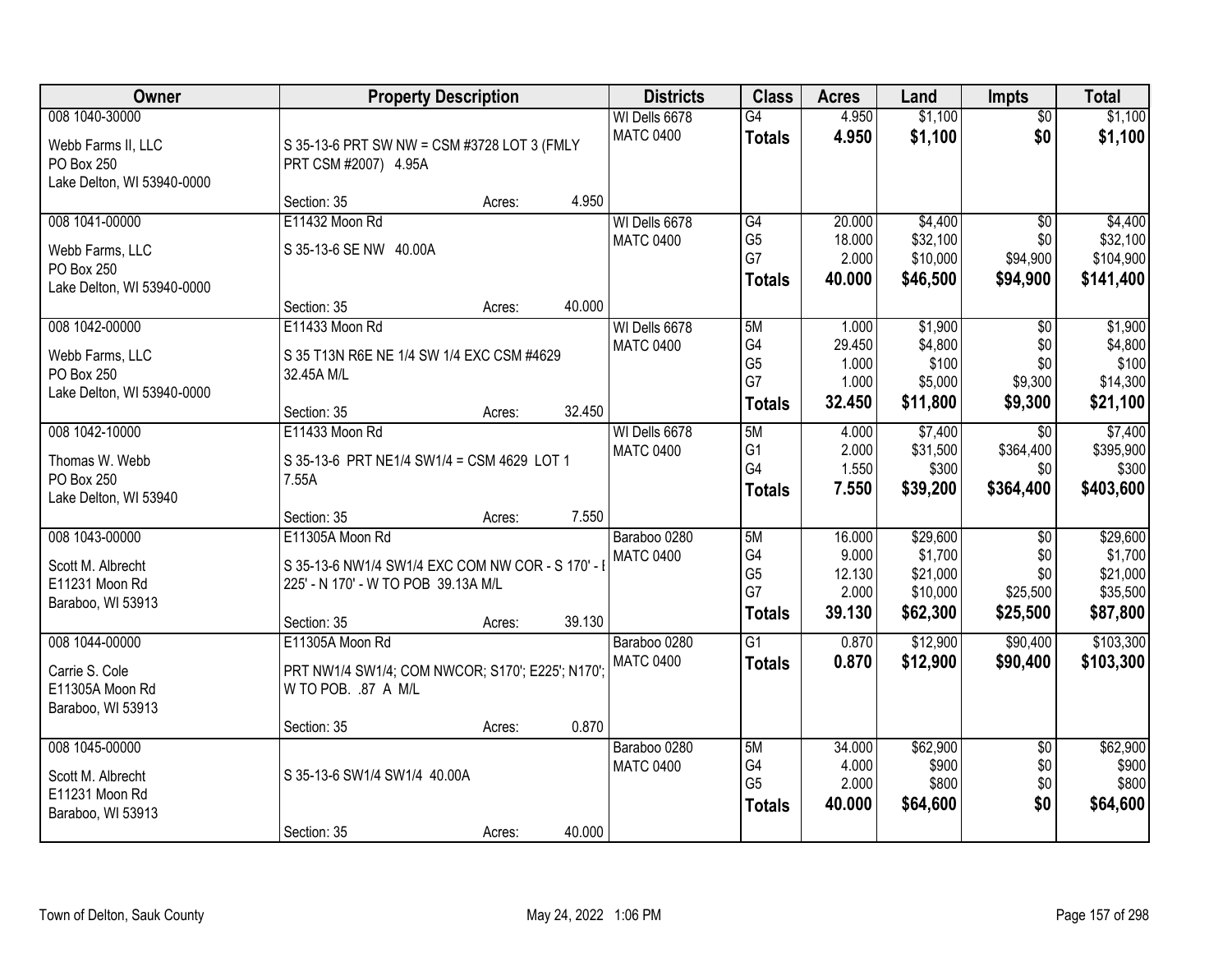| Owner                                                                                           | <b>Property Description</b>                                                                                                                                                                | <b>Districts</b>                 | <b>Class</b>                                       | <b>Acres</b>                       | Land                                      | <b>Impts</b>                                     | <b>Total</b>                                |
|-------------------------------------------------------------------------------------------------|--------------------------------------------------------------------------------------------------------------------------------------------------------------------------------------------|----------------------------------|----------------------------------------------------|------------------------------------|-------------------------------------------|--------------------------------------------------|---------------------------------------------|
| 008 1046-00000<br>Scott M. Albrecht<br>E11231 Moon Rd                                           | S 35-13-6 SE1/4 SW1/4 40.00A                                                                                                                                                               | Baraboo 0280<br><b>MATC 0400</b> | $\overline{G5}$<br>G <sub>6</sub><br><b>Totals</b> | 6.000<br>34.000<br>40.000          | \$11,100<br>\$125,800<br>\$136,900        | $\overline{50}$<br>\$0<br>\$0                    | \$11,100<br>\$125,800<br>\$136,900          |
| Baraboo, WI 53913                                                                               | 40.000                                                                                                                                                                                     |                                  |                                                    |                                    |                                           |                                                  |                                             |
| 008 1047-00000                                                                                  | Section: 35<br>Acres:<br>S2401 County Rd A                                                                                                                                                 | Baraboo 0280                     | 5M                                                 | 5.600                              | \$10,400                                  | $\overline{50}$                                  | \$10,400                                    |
| Gary A & Pamela J Cummings Living<br><b>Trust Alc</b><br>S2401 County Rd A<br>Baraboo, WI 53913 | S 35-13-6 NE SE EXC V374-677 & EXC V374-679 &<br>EXC CSM #5497 34.12A M/L (S/HWY CONV)<br>34.120<br>Section: 35<br>Acres:                                                                  | <b>MATC 0400</b>                 | G4<br>G <sub>5</sub><br>G7<br><b>Totals</b>        | 25.950<br>0.570<br>2.000<br>34.120 | \$4,100<br>\$100<br>\$10,000<br>\$24,600  | \$0<br>\$0<br>\$47,300<br>\$47,300               | \$4,100<br>\$100<br>\$57,300<br>\$71,900    |
| 008 1047-10000                                                                                  | Moon Rd                                                                                                                                                                                    | Baraboo 0280                     | G1                                                 | 2.200                              | \$8,100                                   | $\overline{50}$                                  | \$8,100                                     |
| Gary A & Pamela J Cummings Living<br><b>Trust Alc</b><br>S2401 County Rd A                      | S 35-13-6 PRT NE SE = CSM #5497 LOT 2 2.20A                                                                                                                                                | <b>MATC 0400</b>                 | <b>Totals</b>                                      | 2.200                              | \$8,100                                   | \$0                                              | \$8,100                                     |
| Baraboo, WI 53913                                                                               | 2.200<br>Section: 35<br>Acres:                                                                                                                                                             |                                  |                                                    |                                    |                                           |                                                  |                                             |
| 008 1047-20000<br>Gary A & Pamela J Cummings Living<br><b>Trust Alc</b>                         | Moon Rd<br>S 35-13-6 PRT NE SE = CSM #5497 LOT 3 2.20A                                                                                                                                     | Baraboo 0280<br><b>MATC 0400</b> | G1<br><b>Totals</b>                                | 2.200<br>2.200                     | \$8,100<br>\$8,100                        | \$0<br>\$0                                       | \$8,100<br>\$8,100                          |
| S2401 County Rd A<br>Baraboo, WI 53913                                                          | 2.200<br>Section: 35<br>Acres:                                                                                                                                                             |                                  |                                                    |                                    |                                           |                                                  |                                             |
| 008 1048-00000<br>Gerald F. Cummings<br>E11673 Moon Rd<br>Baraboo, WI 53913-0000                | E11673 Moon Rd<br>PRT OF NE1/4SE1/48 COM E1/4 COR SEC35,<br>N89D42MW 254.7', S0D20'E, 33' TO POB, S0D20ME<br>244.62', N89D45MW 239.60', N0D49ME 244.82',<br>1.330<br>Section: 35<br>Acres: | Baraboo 0280<br><b>MATC 0400</b> | $\overline{G1}$<br><b>Totals</b>                   | 1.330<br>1.330                     | \$16,200<br>\$16,200                      | \$106,000<br>\$106,000                           | \$122,200<br>\$122,200                      |
| 008 1049-00000                                                                                  | S2319 County Rd A                                                                                                                                                                          | Baraboo 0280                     | $\overline{G1}$                                    | 1.150                              | \$15,000                                  | \$101,200                                        | \$116,200                                   |
| William J. Cummings<br>S2319 County Rd A<br>Baraboo, WI 53913-0000                              | S 35-13-6 PRT NE1/4 SE1/4 COM E1/4 COR SEC 35 -<br>N89?42'W 50' - S00?20'E 33' TO POB - S00?20'E<br>244.40' - N89?45'W 204.70' - N00?20'W 244.62' -<br>1.150<br>Section: 35<br>Acres:      | <b>MATC 0400</b>                 | <b>Totals</b>                                      | 1.150                              | \$15,000                                  | \$101,200                                        | \$116,200                                   |
| 008 1050-00000<br>Patrick B. Cummings<br>E11581 Moon Rd<br>Baraboo, WI 53913-0000               | E11581 Moon Rd<br>S 35-13-6 PRT NW SE = CSM #5497 LOT 1<br>14.40A<br>14.400<br>Section: 35<br>Acres:                                                                                       | Baraboo 0280<br><b>MATC 0400</b> | 5M<br>G <sub>1</sub><br>G4<br><b>Totals</b>        | 9.760<br>2.000<br>2.640<br>14.400  | \$18,100<br>\$31,500<br>\$400<br>\$50,000 | $\overline{30}$<br>\$260,500<br>\$0<br>\$260,500 | \$18,100<br>\$292,000<br>\$400<br>\$310,500 |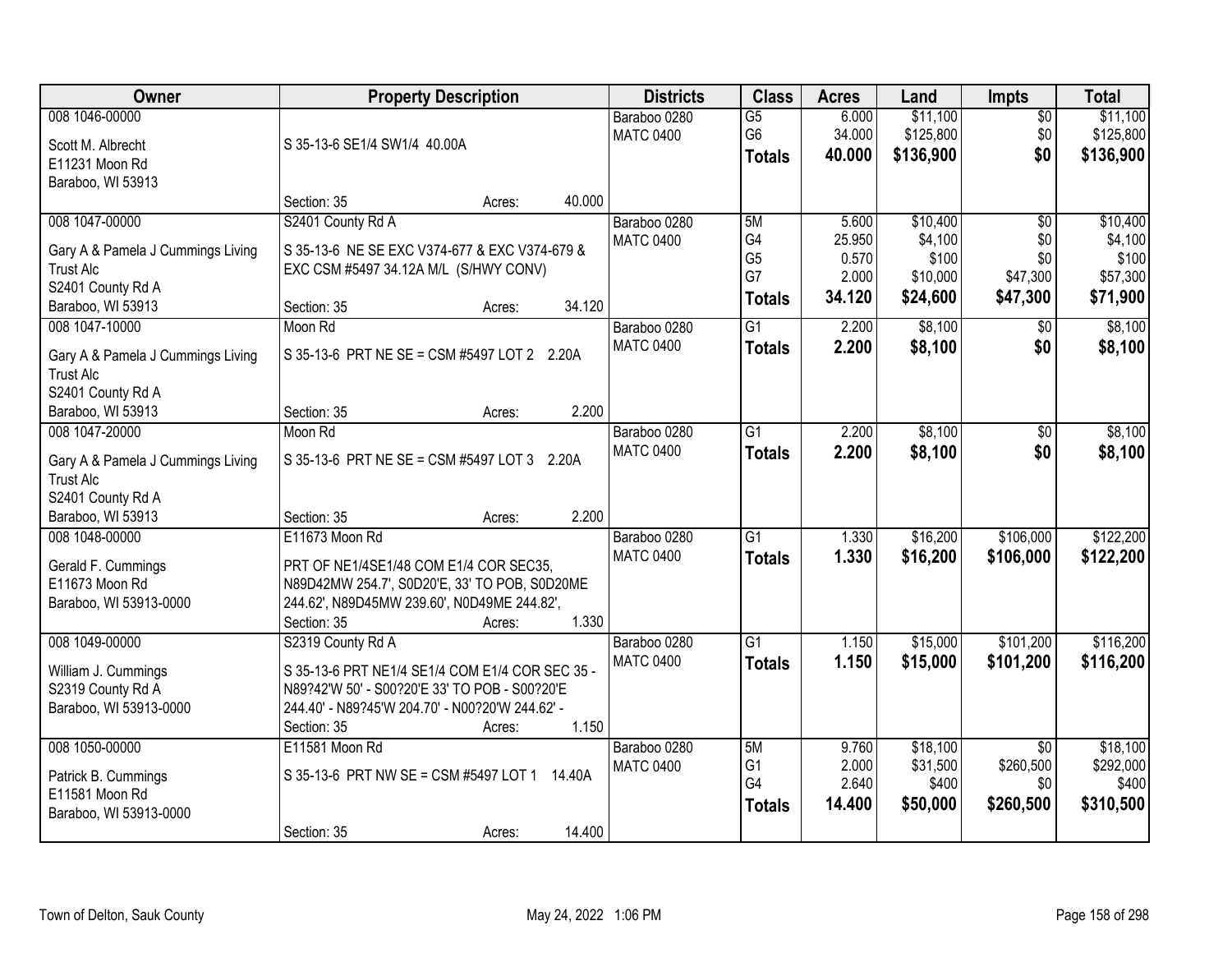| Owner                             | <b>Property Description</b>                       | <b>Districts</b> | <b>Class</b>           | <b>Acres</b> | Land     | <b>Impts</b>    | <b>Total</b>  |
|-----------------------------------|---------------------------------------------------|------------------|------------------------|--------------|----------|-----------------|---------------|
| 008 1050-10000                    |                                                   | Baraboo 0280     | 5M                     | 10.000       | \$18,500 | $\overline{50}$ | \$18,500      |
| Webb Farms, LLC                   | S 35-13-6 PRT NW SE COM SW COR-N TO NW            | <b>MATC 0400</b> | G4                     | 12.590       | \$1,500  | \$0             | \$1,500       |
| PO Box 250                        | COR-E ALG N LI 630.24' TO NW COR LOT 1 CSM        |                  | G <sub>5</sub>         | 0.450        | \$100    | \$0             | \$100         |
| Lake Delton, WI 53940-0000        | #712-S0?38'W 249.66' TO SW COR SD LOT             |                  | <b>Totals</b>          | 23.040       | \$20,100 | \$0             | \$20,100      |
|                                   | 23.040<br>Section: 35<br>Acres:                   |                  |                        |              |          |                 |               |
| 008 1051-00000                    | E11565 Moon Rd                                    | Baraboo 0280     | $\overline{G1}$        | 2.300        | \$22,300 | \$158,300       | \$180,600     |
|                                   | S 35-13-6 PRT NW SE = CSM #712 LOT 1 2.303A       | <b>MATC 0400</b> | <b>Totals</b>          | 2.300        | \$22,300 | \$158,300       | \$180,600     |
| Lori A. Joss<br>E11565 Moon Rd    |                                                   |                  |                        |              |          |                 |               |
| Baraboo, WI 53913                 |                                                   |                  |                        |              |          |                 |               |
|                                   | 2.300<br>Section: 35<br>Acres:                    |                  |                        |              |          |                 |               |
| 008 1052-00000                    |                                                   | Baraboo 0280     | 5M                     | 30.000       | \$55,500 | $\overline{50}$ | \$55,500      |
|                                   |                                                   | <b>MATC 0400</b> | G4                     | 10.000       | \$1,600  | \$0             | \$1,600       |
| Gary A & Pamela J Cummings Living | S 35-13-6 SW SE<br>40.00A                         |                  | <b>Totals</b>          | 40.000       | \$57,100 | \$0             | \$57,100      |
| <b>Trust Alc</b>                  |                                                   |                  |                        |              |          |                 |               |
| S2401 County Rd A                 |                                                   |                  |                        |              |          |                 |               |
| Baraboo, WI 53913                 | 40.000<br>Section: 35<br>Acres:                   |                  |                        |              |          |                 |               |
| 008 1053-00000                    | S2401 County Rd A                                 | Baraboo 0280     | G4                     | 37.100       | \$5,100  | \$0             | \$5,100       |
| Gary A & Pamela J Cummings Living | S 35 T13N R6E SE 1/4 SE 1/4 S/HY CONV. 40.00A     | <b>MATC 0400</b> | G <sub>5</sub>         | 0.900        | \$100    | \$0             | \$100         |
| <b>Trust Alc</b>                  |                                                   |                  | G7                     | 2.000        | \$23,000 | \$125,300       | \$148,300     |
| S2401 County Rd A                 |                                                   |                  | <b>Totals</b>          | 40.000       | \$28,200 | \$125,300       | \$153,500     |
| Baraboo, WI 53913                 | 40.000<br>Section: 35<br>Acres:                   |                  |                        |              |          |                 |               |
| 008 1054-00000                    | S2115 County Rd A                                 | Baraboo 0280     | 5M                     | 9.000        | \$16,700 | $\overline{50}$ | \$16,700      |
| Ronald Wormet                     | S 36 T13N R6E NW 1/4 NW 1/4 EXC I HWY 39.19 A M/I | <b>MATC 0400</b> | G4                     | 27.660       | \$6,400  | \$0             | \$6,400       |
| S2115 County Rd A                 |                                                   |                  | G <sub>5</sub>         | 0.530        | \$100    | \$0             | \$100         |
| Baraboo, WI 53913-0000            |                                                   |                  | G7                     | 2.000        | \$10,000 | \$19,800        | \$29,800      |
|                                   | 39.190<br>Section: 36<br>Acres:                   |                  | <b>Totals</b>          | 39.190       | \$33,200 | \$19,800        | \$53,000      |
| 008 1055-00000                    |                                                   | Baraboo 0280     | $\overline{\text{X2}}$ | 0.810        | \$0      | $\sqrt{6}$      | $\frac{1}{6}$ |
|                                   |                                                   | <b>MATC 0400</b> | <b>Totals</b>          | 0.810        | \$0      | \$0             | \$0           |
| Wis Dept Transportation           | S 36 T13N R6E HWY LAND IN NW 1/4 NW 1/4 .81 A M/  |                  |                        |              |          |                 |               |
| 2101 Wright St                    |                                                   |                  |                        |              |          |                 |               |
| Madison, WI 53704                 | 0.810                                             |                  |                        |              |          |                 |               |
| 008 1056-00000                    | Section: 36<br>Acres:                             | Baraboo 0280     | $\overline{G4}$        | 9.600        | \$2,200  | $\overline{50}$ | \$2,200       |
|                                   |                                                   | <b>MATC 0400</b> |                        | 9.600        | \$2,200  | \$0             |               |
| Ronald Wormet                     | S 36-13-6 THAT PRT SW NW LYING N OF I HWY         |                  | <b>Totals</b>          |              |          |                 | \$2,200       |
| S2115 County Rd A                 | 9.6A M/L                                          |                  |                        |              |          |                 |               |
| Baraboo, WI 53913-0000            |                                                   |                  |                        |              |          |                 |               |
|                                   | 9.600<br>Section: 36<br>Acres:                    |                  |                        |              |          |                 |               |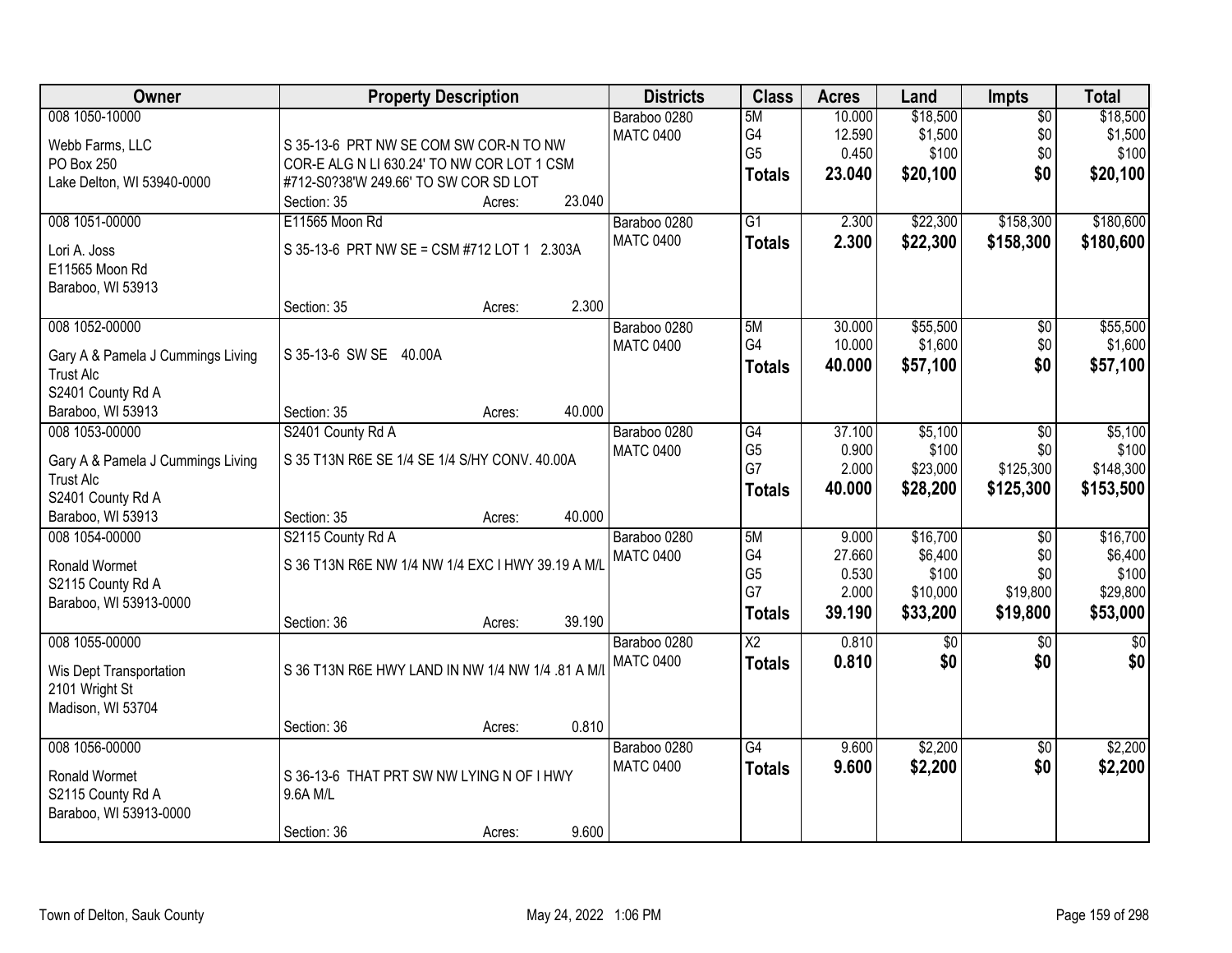| Owner                                                                                 | <b>Property Description</b>                                                                       |        |                | <b>Districts</b>                 | <b>Class</b>                                       | <b>Acres</b>                       | Land                                       | <b>Impts</b>                         | <b>Total</b>                               |
|---------------------------------------------------------------------------------------|---------------------------------------------------------------------------------------------------|--------|----------------|----------------------------------|----------------------------------------------------|------------------------------------|--------------------------------------------|--------------------------------------|--------------------------------------------|
| 008 1057-00000<br>Gary A & Pamela J Cummings Living<br>Trust<br>S2401 County Rd A     | S 36-13-6 THAT PRT SW NW LYING S OF I HWY<br>21.48A M/L (S/ELEC TRANS LINE EASE PER<br>D-1122413) |        |                | Baraboo 0280<br><b>MATC 0400</b> | $\overline{G4}$<br>G <sub>5</sub><br><b>Totals</b> | 19.590<br>1.890<br>21.480          | \$5,100<br>\$600<br>\$5,700                | $\overline{50}$<br>\$0<br>\$0        | \$5,100<br>\$600<br>\$5,700                |
| Baraboo, WI 53913-0000                                                                | Section: 36                                                                                       | Acres: | 21.480         |                                  |                                                    |                                    |                                            |                                      |                                            |
| 008 1058-00000<br>Wis Dept Transportation<br>2101 Wright St<br>Madison, WI 53704      | S 36 T13N R6E HWY LAND IN SW 1/4 NW 1/4 8.92 A<br>M/L<br>Section: 36                              | Acres: | 8.920          | Baraboo 0280<br><b>MATC 0400</b> | $\overline{X2}$<br><b>Totals</b>                   | 8.920<br>8.920                     | $\overline{50}$<br>\$0                     | $\overline{50}$<br>\$0               | $\sqrt{50}$<br>\$0                         |
| 008 1059-00000                                                                        |                                                                                                   |        |                | Baraboo 0280                     | G4                                                 | 29.690                             | \$7,800                                    | \$0                                  | \$7,800                                    |
| William J. Cummings<br>S2319 County Rd A<br>Baraboo, WI 53913-0000                    | S 36-13-6 SE NW EXC HWY 32.69 A M/L (S/ELEC<br>TRANS LINE EASE PER D-1122412)                     |        |                | <b>MATC 0400</b>                 | G <sub>5</sub><br><b>Totals</b>                    | 3.000<br>32.690                    | \$1,200<br>\$9,000                         | \$0<br>\$0                           | \$1,200<br>\$9,000                         |
|                                                                                       | Section: 36                                                                                       | Acres: | 32.690         |                                  |                                                    |                                    |                                            |                                      |                                            |
| 008 1060-00000<br>Wis Dept Transportation<br>2101 Wright St<br>Madison, WI 53704      | S 36 T13N R6E HWY LAND IN SE 1/4 NW 1/4 7.31A M/L                                                 |        |                | Baraboo 0280<br><b>MATC 0400</b> | $\overline{\text{X2}}$<br><b>Totals</b>            | 7.310<br>7.310                     | $\overline{30}$<br>\$0                     | \$0<br>\$0                           | $\overline{50}$<br>\$0                     |
|                                                                                       | Section: 36                                                                                       | Acres: | 7.310          |                                  |                                                    |                                    |                                            |                                      |                                            |
| 008 1061-00000<br>William J. Cummings<br>S2319 County Rd A<br>Baraboo, WI 53913-0000  | S 36-13-6 NE SW 40.00A (S/ELEC TRANS LINE<br>EASE PER D-1122411)<br>Section: 36                   | Acres: | 40.000         | Baraboo 0280<br><b>MATC 0400</b> | 5M<br>G4<br>G <sub>5</sub><br><b>Totals</b>        | 8.000<br>30.000<br>2.000<br>40.000 | \$14,800<br>\$7,100<br>\$3,700<br>\$25,600 | $\overline{50}$<br>\$0<br>\$0<br>\$0 | \$14,800<br>\$7,100<br>\$3,700<br>\$25,600 |
| 008 1062-00000                                                                        | County Rd A                                                                                       |        |                | Baraboo 0280                     | G4                                                 | 37.240                             | \$9,500                                    | $\overline{30}$                      | \$9,500                                    |
| William J. Cummings<br>S2319 County Rd A<br>Baraboo, WI 53913-0000                    | S 36-13-6 NW SW EXC CSM #4792 38.77A                                                              |        |                | <b>MATC 0400</b>                 | G <sub>5</sub><br>G7<br><b>Totals</b>              | 0.530<br>1.000<br>38.770           | \$100<br>\$5,000<br>\$14,600               | \$0<br>\$5,200<br>\$5,200            | \$100<br>\$10,200<br>\$19,800              |
|                                                                                       | Section: 36                                                                                       | Acres: | 38.770         |                                  |                                                    |                                    |                                            |                                      |                                            |
| 008 1062-10000<br>Thomas J. Fehrenbach<br>S2322 County Rd A<br>Baraboo, WI 53913-0000 | S2322 County Rd A<br>S 36-13-6 PRT NW SW = CSM #4792 LOT 1<br>Section: 36                         | Acres: | 1.23A<br>1.230 | Baraboo 0280<br><b>MATC 0400</b> | $\overline{G1}$<br><b>Totals</b>                   | 1.230<br>1.230                     | \$15,600<br>\$15,600                       | \$303,200<br>\$303,200               | \$318,800<br>\$318,800                     |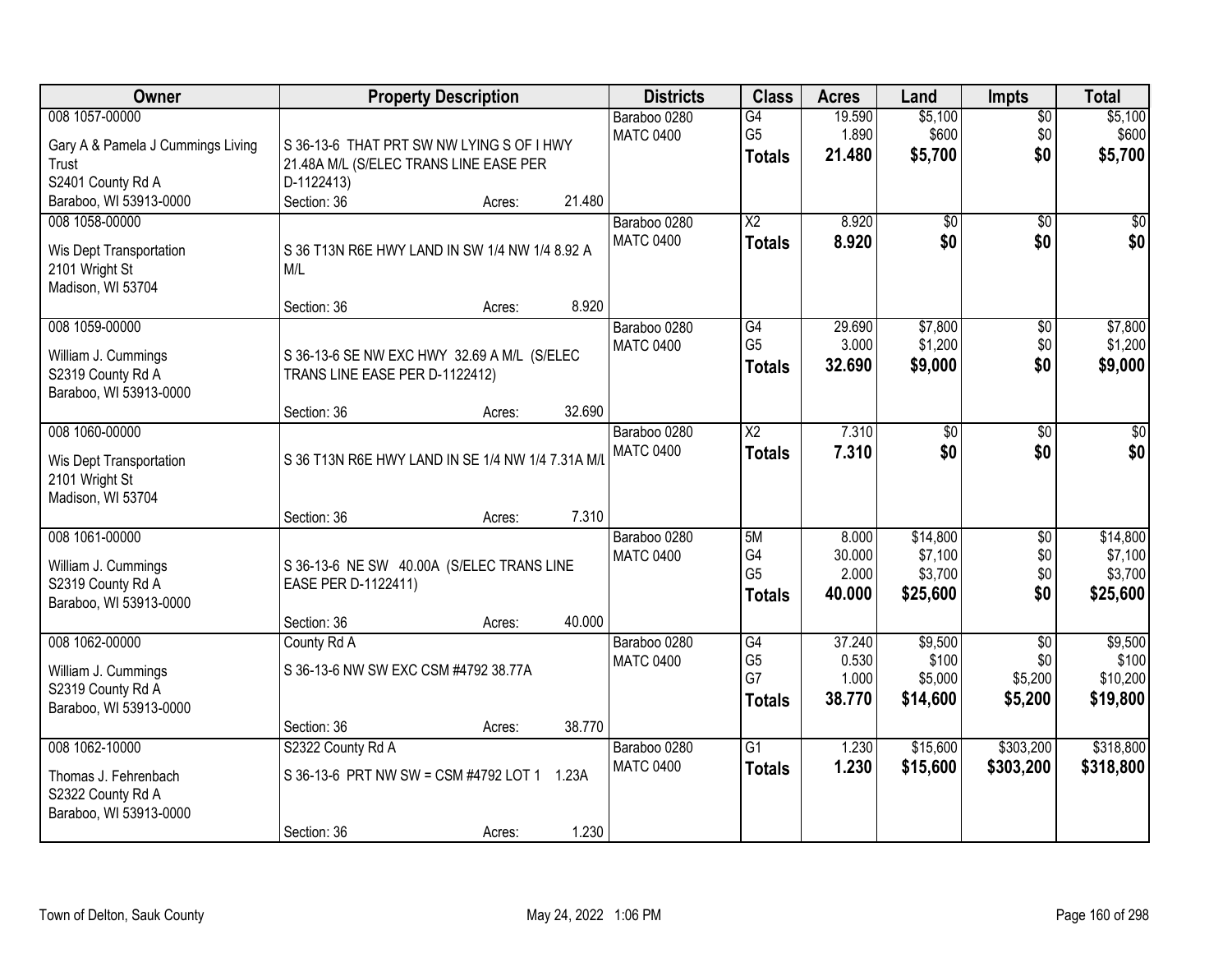| Owner                                                                              | <b>Property Description</b>                                                  |        |        | <b>Districts</b>                 | <b>Class</b>                                | <b>Acres</b>                       | Land                                     | Impts                                | <b>Total</b>                             |
|------------------------------------------------------------------------------------|------------------------------------------------------------------------------|--------|--------|----------------------------------|---------------------------------------------|------------------------------------|------------------------------------------|--------------------------------------|------------------------------------------|
| 008 1063-00000<br><b>Marlene Natvick</b><br>PO Box 717                             | S 36-13-6 SW SW 40.00A                                                       |        |        | Baraboo 0280<br><b>MATC 0400</b> | 5M<br>G4<br>G <sub>5</sub><br><b>Totals</b> | 31.000<br>8.470<br>0.530<br>40.000 | \$57,400<br>\$1,400<br>\$100<br>\$58,900 | $\overline{50}$<br>\$0<br>\$0<br>\$0 | \$57,400<br>\$1,400<br>\$100<br>\$58,900 |
| Lake Delton, WI 53940                                                              | Section: 36                                                                  | Acres: | 40.000 |                                  |                                             |                                    |                                          |                                      |                                          |
| 008 1064-00000<br>Turner Family Acres, LLC<br>S2466 Gillem Rd<br>Baraboo, WI 53913 | S 36-13-6 SE1/4 SW1/4 (MFL 40A PER D-665757)<br>40.00A                       |        |        | Baraboo 0280<br><b>MATC 0400</b> | W8<br><b>Totals</b>                         | 40.000<br>40.000                   | (\$148,000)<br>\$0                       | $\overline{30}$<br>\$0               | \$0<br>\$0                               |
| 008 1065-00000                                                                     | Section: 36                                                                  | Acres: | 40.000 | Baraboo 0280                     | G4                                          | 10.200                             | \$2,100                                  | $\overline{50}$                      | \$2,100                                  |
| Turner Family Acres, LLC<br>S2466 Gillem Rd<br>Baraboo, WI 53913                   | S 36-13-6 THAT PRT NE SE LYING S OF I-HWY EXC<br>S10A OF E32.5A<br>10.2A M/L |        |        | <b>MATC 0400</b>                 | <b>Totals</b>                               | 10.200                             | \$2,100                                  | \$0                                  | \$2,100                                  |
|                                                                                    | Section: 36                                                                  | Acres: | 10.200 |                                  |                                             |                                    |                                          |                                      |                                          |
| 008 1066-00000<br>Turner Family Acres, LLC<br>S2466 Gillem Rd<br>Baraboo, WI 53913 | S 36 T13N R6E S 10A OF E 32.5A OF NE 1/4 SE 1/4<br>EXC HWY 8.28A M/L         |        |        | Baraboo 0280<br><b>MATC 0400</b> | $\overline{G4}$<br><b>Totals</b>            | 8.280<br>8.280                     | \$2,200<br>\$2,200                       | \$0<br>\$0                           | \$2,200<br>\$2,200                       |
|                                                                                    | Section: 36                                                                  | Acres: | 8.280  |                                  |                                             |                                    |                                          |                                      |                                          |
| 008 1067-00000<br>Wis Dept Transportation<br>2101 Wright St<br>Madison, WI 53704   | S 36 T13N R6E HWY LAND IN NE 1/4 SE 1/4 10.41A<br>M/L                        |        |        | Baraboo 0280<br><b>MATC 0400</b> | $\overline{\text{X2}}$<br><b>Totals</b>     | 10.410<br>10.410                   | \$0<br>\$0                               | $\overline{30}$<br>\$0               | \$0<br>\$0                               |
|                                                                                    | Section: 36                                                                  | Acres: | 10.410 |                                  |                                             |                                    |                                          |                                      |                                          |
| 008 1068-00000<br>Turner Family Acres, LLC<br>S2466 Gillem Rd<br>Baraboo, WI 53913 | S 36-13-6 THAT PRT NW SE & THAT PRT GOVT LOT<br>2 LYING S OF I-HWY 34.5A M/L |        |        | Baraboo 0280<br><b>MATC 0400</b> | G4<br><b>Totals</b>                         | 34.500<br>34.500                   | \$9,100<br>\$9,100                       | $\sqrt{6}$<br>\$0                    | \$9,100<br>\$9,100                       |
|                                                                                    | Section: 36                                                                  | Acres: | 34.500 |                                  |                                             |                                    |                                          |                                      |                                          |
| 008 1069-00000<br>Wis Dept Transportation<br>2101 Wright St<br>Madison, WI 53704   | S 36 T13N R6E HWY LAND IN NW 1/4 SE 1/4 4.67 A<br>M/L<br>Section: 36         | Acres: | 4.670  | Baraboo 0280<br><b>MATC 0400</b> | $\overline{X2}$<br><b>Totals</b>            | 4.670<br>4.670                     | $\sqrt{$0}$<br>\$0                       | $\overline{30}$<br>\$0               | $\overline{50}$<br>\$0                   |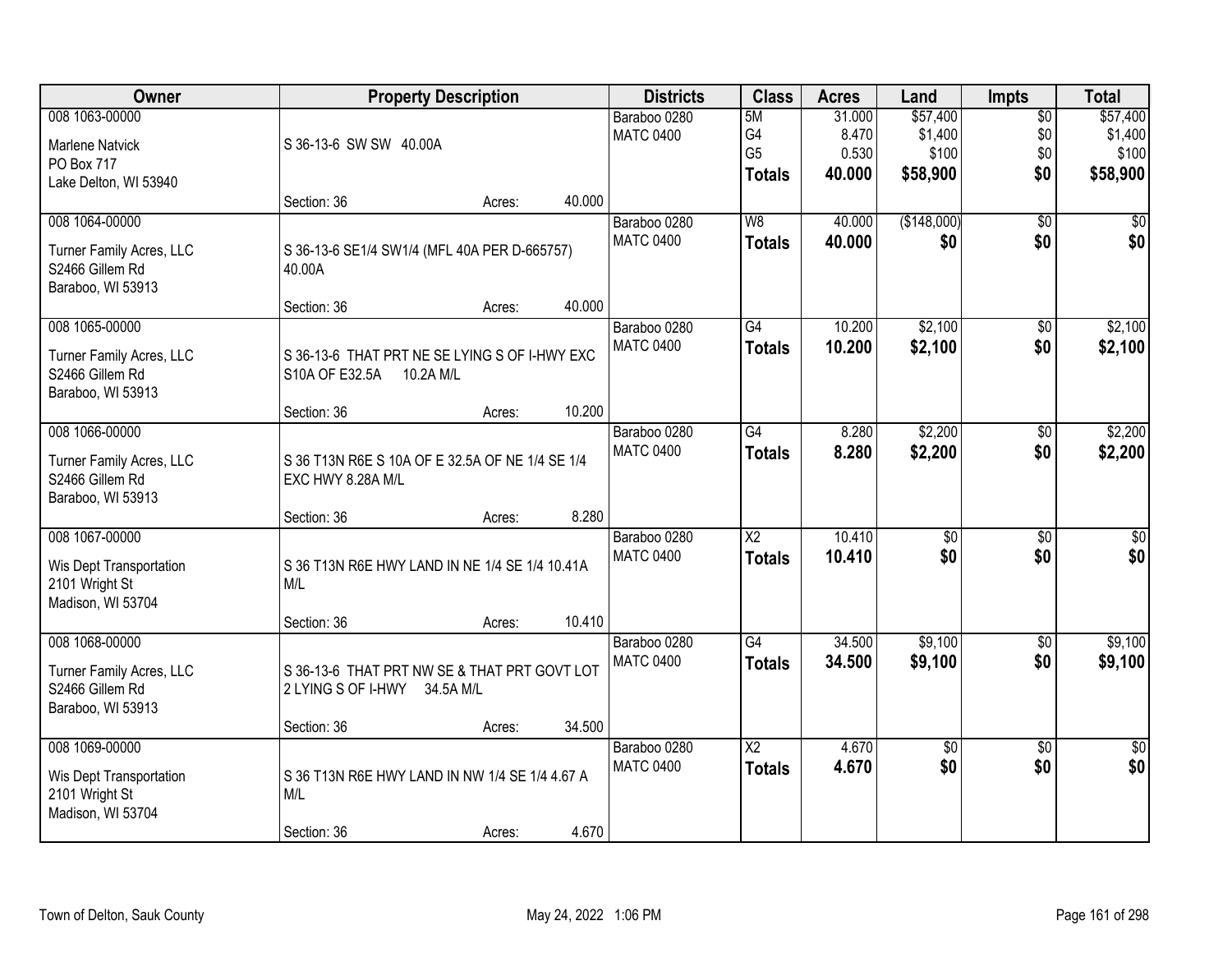| Owner                                                                              |                                                                                                                                                                                             | <b>Property Description</b> | <b>Districts</b>                           | <b>Class</b>                            | <b>Acres</b>              | Land                             | <b>Impts</b>                          | <b>Total</b>                       |
|------------------------------------------------------------------------------------|---------------------------------------------------------------------------------------------------------------------------------------------------------------------------------------------|-----------------------------|--------------------------------------------|-----------------------------------------|---------------------------|----------------------------------|---------------------------------------|------------------------------------|
| 008 1070-00000<br>Turner Family Acres, LLC<br>S2466 Gillem Rd<br>Baraboo, WI 53913 | S 36 T13N R6E SW 1/4 SE 1/4 40.00A                                                                                                                                                          |                             | Baraboo 0280<br><b>MATC 0400</b>           | 5M<br>G4<br><b>Totals</b>               | 6.000<br>34.000<br>40.000 | \$11,100<br>\$6,700<br>\$17,800  | $\overline{50}$<br>\$0<br>\$0         | \$11,100<br>\$6,700<br>\$17,800    |
|                                                                                    | Section: 36                                                                                                                                                                                 | Acres:                      | 40.000                                     |                                         |                           |                                  |                                       |                                    |
| 008 1071-00000<br>Turner Family Acres, LLC<br>S2466 Gillem Rd<br>Baraboo, WI 53913 | S2466 Gillem Rd<br>S 36-13-6 SE SE EXC COM SE COR - N 375' TO POB<br>N 265' - W 355' - S 246' - E 282' - S 19' - E 73' TO POB &<br>ALSO EXC HWY PER V286-614 & EXC CSM #4628<br>Section: 36 | Acres:                      | Baraboo 0280<br><b>MATC 0400</b><br>35.920 | G4<br>G7<br><b>Totals</b>               | 34.920<br>1.000<br>35.920 | \$6,300<br>\$5,000<br>\$11,300   | $\overline{50}$<br>\$4,600<br>\$4,600 | \$6,300<br>\$9,600<br>\$15,900     |
| 008 1071-10000<br>William L. Turner<br>S2497 Gillem Rd<br>Baraboo, WI 53913-0000   | S2497 Gillem Rd<br>S 36-13-6 PRT SE SE = CSM #4628 LOT 1 2.01A<br>(S/EASE PER CSM #4628)<br>Section: 36                                                                                     | Acres:                      | Baraboo 0280<br><b>MATC 0400</b><br>2.010  | G1<br><b>Totals</b>                     | 2.010<br>2.010            | \$20,900<br>\$20,900             | \$166,300<br>\$166,300                | \$187,200<br>\$187,200             |
| 008 1072-00000<br>Perry G. Titus<br>S2469 Gillem Rd<br>Baraboo, WI 53913           | S2469A Gillem Rd<br>S 36-13-6 PRT SE SE COM SE COR - N 375' TO POB -<br>N 265' - W 355' - S 246' - E 282' - S 19' - E 73' TO POB<br>2.04A (=PCL "A" POS15256)<br>Section: 36                | Acres:                      | Baraboo 0280<br><b>MATC 0400</b><br>2.040  | $\overline{G1}$<br><b>Totals</b>        | 2.040<br>2.040            | \$21,000<br>\$21,000             | \$47,500<br>\$47,500                  | \$68,500<br>\$68,500               |
| 008 1073-00000<br>Wis Dept Transportation<br>2101 Wright St<br>Madison, WI 53704   | S 36 T13N R6E HWY LAND IN SE 1/4 SE 1/4 0.28A<br>M/L<br>Section: 36                                                                                                                         | Acres:                      | Baraboo 0280<br><b>MATC 0400</b><br>0.280  | $\overline{\text{X2}}$<br><b>Totals</b> | 0.280<br>0.280            | $\overline{50}$<br>\$0           | $\overline{30}$<br>\$0                | $\overline{30}$<br>\$0             |
| 008 1074-00000<br>Turner Family Acres, LLC<br>S2466 Gillem Rd<br>Baraboo, WI 53913 | S36 T13N R6E ISLAND NORTH OF FRAC LOT 3 SEC<br>36 & E OF SLOUGH RUNNING FROM NW TO SE<br>BEING SE FRACTIONAL ISLAND OF SECT 36-13-6<br>Section: 36                                          | Acres:                      | Baraboo 0280<br><b>MATC 0400</b><br>5.000  | $\overline{G5}$<br><b>Totals</b>        | 5.000<br>5.000            | \$2,000<br>\$2,000               | $\sqrt{$0}$<br>\$0                    | \$2,000<br>\$2,000                 |
| 008 1075-00000<br>Kevin S. Stavn<br>E11840 County Rd T<br>Baraboo, WI 53913        | E11840 County Rd T<br>S 36-13-6 THAT PRT FRAC LOT 1 N OF C\L CTH T<br>13.07A M\L<br>Section: 36                                                                                             | Acres:                      | Baraboo 0280<br><b>MATC 0400</b><br>13.070 | G1<br>G <sub>6</sub><br><b>Totals</b>   | 2.000<br>11.070<br>13.070 | \$31,500<br>\$43,200<br>\$74,700 | \$130,000<br>\$0<br>\$130,000         | \$161,500<br>\$43,200<br>\$204,700 |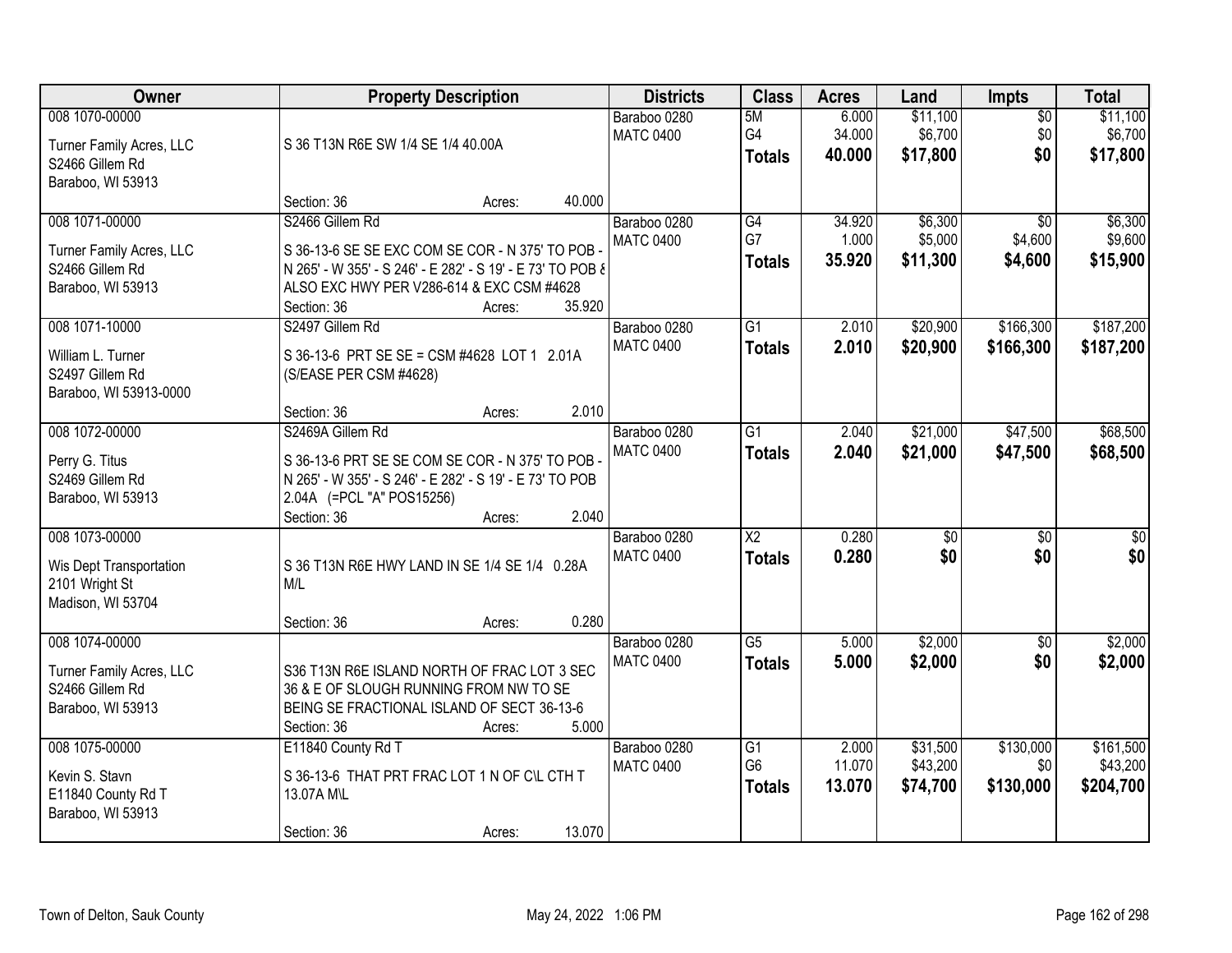| Owner                                                                                                            | <b>Property Description</b>                                                                                                                 | <b>Districts</b>                           | <b>Class</b>                                       | <b>Acres</b>              | Land                           | Impts                         | <b>Total</b>                   |
|------------------------------------------------------------------------------------------------------------------|---------------------------------------------------------------------------------------------------------------------------------------------|--------------------------------------------|----------------------------------------------------|---------------------------|--------------------------------|-------------------------------|--------------------------------|
| 008 1075-10000<br>William J. Cummings<br>S2319 County Rd A<br>Baraboo, WI 53913-0000                             | S 36-13-6 THAT PRT FRAC LOT 1 S OF C\L CTH T<br>EXC CSM #2173, S\EASE PER R496-920 7.44A M\L                                                | Baraboo 0280<br><b>MATC 0400</b>           | G4<br>G <sub>5</sub><br><b>Totals</b>              | 7.050<br>0.390<br>7.440   | \$1,900<br>\$100<br>\$2,000    | $\overline{50}$<br>\$0<br>\$0 | \$1,900<br>\$100<br>\$2,000    |
|                                                                                                                  | Section: 36<br>Acres:                                                                                                                       | 7.440                                      |                                                    |                           |                                |                               |                                |
| 008 1075-20000<br>Lillian C. Catterson<br>718 Fourth Ave<br>Baraboo, WI 53913-0000                               | S 36-13-6 PRT FRAC LOT 1 = CSM #2173 LOT 1,<br>WEASE PER R496-920 10.01A<br>Section: 36<br>Acres:                                           | Baraboo 0280<br><b>MATC 0400</b><br>10.010 | G4<br>G <sub>5</sub><br><b>Totals</b>              | 5.000<br>5.010<br>10.010  | \$1,300<br>\$8,700<br>\$10,000 | \$0<br>\$0<br>\$0             | \$1,300<br>\$8,700<br>\$10,000 |
| 008 1075-30000                                                                                                   | E11875 County Rd T                                                                                                                          | Baraboo 0280                               | G1                                                 | 2.640                     | \$24,000                       | \$146,000                     | \$170,000                      |
| Phillip F. Catterson<br>E11875 County Rd T<br>Baraboo, WI 53913-0000                                             | S 36-13-6 PRT FRAC LOT 1 = CSM #2173 LOT 2<br>2.64A                                                                                         | <b>MATC 0400</b>                           | <b>Totals</b>                                      | 2.640                     | \$24,000                       | \$146,000                     | \$170,000                      |
|                                                                                                                  | Section: 36<br>Acres:                                                                                                                       | 2.640                                      |                                                    |                           |                                |                               |                                |
| 008 1076-00000<br>Charles J & Jeanne R Marking<br>Revocable Living Trust Et<br>1106 21st St<br>Baraboo, WI 53913 | S 36-13-6 PRT N1/2 SE1/4 & PRT GOVT LTS 2 & 3 =<br>CSM #3348 LOT 1 (40A) & OUTLOT 1 (2.17A) 42.17A<br><b>TOTAL</b><br>Section: 36<br>Acres: | Baraboo 0280<br><b>MATC 0400</b><br>42.170 | G4<br>G <sub>5</sub><br><b>Totals</b>              | 40.000<br>2.170<br>42.170 | \$10,500<br>\$100<br>\$10,600  | \$0<br>\$0<br>\$0             | \$10,500<br>\$100<br>\$10,600  |
| 008 1077-00000<br>Wis Dept Transportation<br>2101 Wright St<br>Madison, WI 53704                                 | S 36 T13N R6E HWY LAND IN F LOT 2 2.70A M/L<br>Section: 36<br>Acres:                                                                        | Baraboo 0280<br><b>MATC 0400</b><br>2.700  | $\overline{X2}$<br><b>Totals</b>                   | 2.700<br>2.700            | \$0<br>\$0                     | $\overline{50}$<br>\$0        | $\overline{50}$<br>\$0         |
| 008 1078-00000<br>Turner Family Acres, LLC<br>S2466 Gillem Rd<br>Baraboo, WI 53913                               | S 36-13-6 PRT NE SE & PRT GOVT LT 3 = CSM #3347<br>LOT 2 (42.3A) & OUTLOT 2 (1.92A) 44.22A TOTAL<br>Section: 36<br>Acres:                   | Baraboo 0280<br><b>MATC 0400</b><br>44.220 | $\overline{G4}$<br>G <sub>5</sub><br><b>Totals</b> | 42.300<br>1.920<br>44.220 | \$10,900<br>\$100<br>\$11,000  | $\sqrt{6}$<br>\$0<br>\$0      | \$10,900<br>\$100<br>\$11,000  |
| 008 1079-00000<br>Wis Dept Transportation<br>2101 Wright St<br>Madison, WI 53704                                 | S 36 T13N R6E HWY LAND IN F LOT 3 0.76A M/L<br>Section: 36<br>Acres:                                                                        | Baraboo 0280<br><b>MATC 0400</b><br>0.760  | $\overline{\text{X2}}$<br><b>Totals</b>            | 0.760<br>0.760            | \$0<br>\$0                     | $\overline{50}$<br>\$0        | $\overline{50}$<br>\$0         |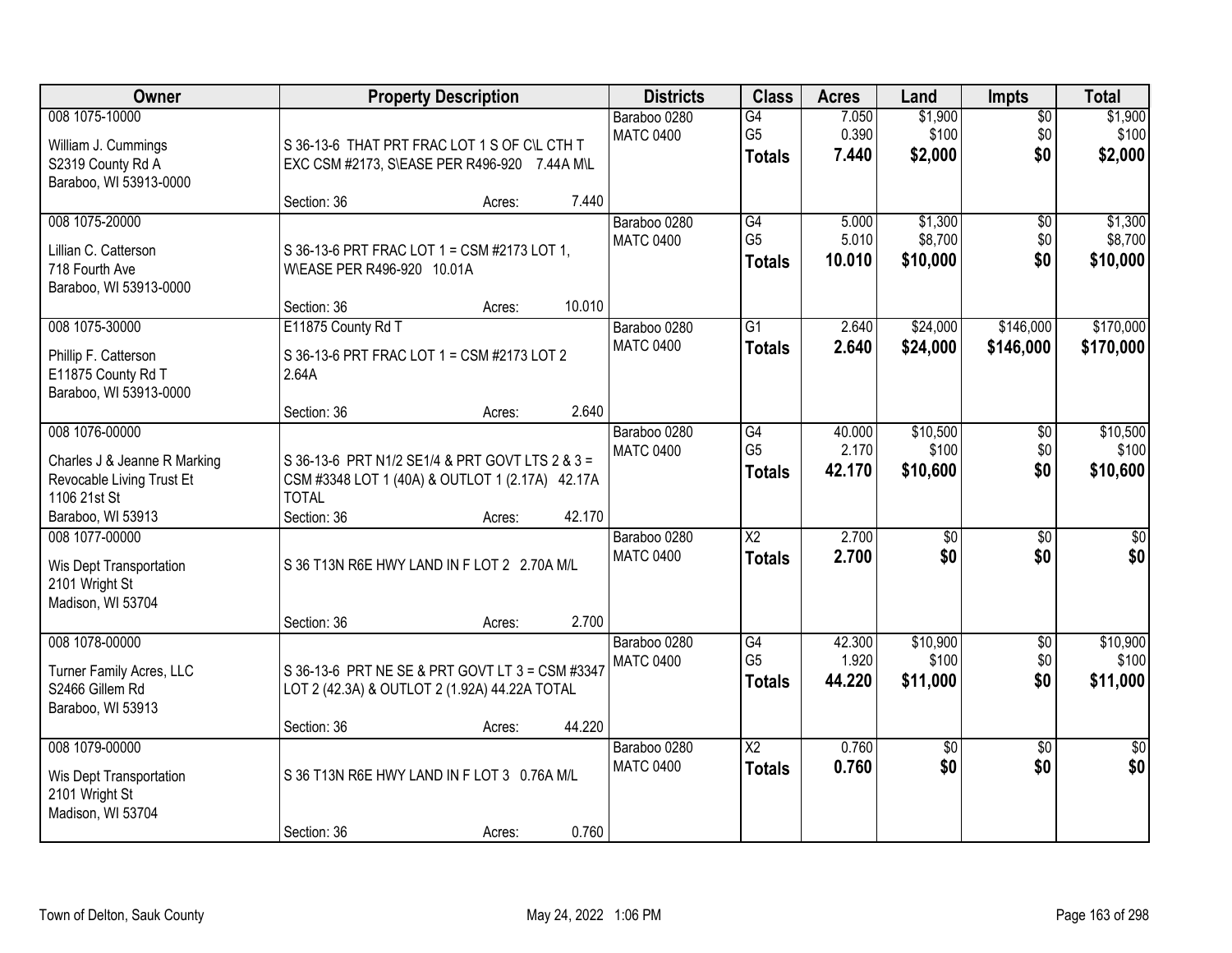| Owner                                                                                                            | <b>Property Description</b>                                                                                                             | <b>Districts</b>                 | <b>Class</b>                     | <b>Acres</b>     | Land                         | Impts                  | <b>Total</b>           |
|------------------------------------------------------------------------------------------------------------------|-----------------------------------------------------------------------------------------------------------------------------------------|----------------------------------|----------------------------------|------------------|------------------------------|------------------------|------------------------|
| 008 1080-00000<br>Clyde G Moon Revocable Trust<br>E12142 County Rd T<br>Baraboo, WI 53913                        | S 36-13-6 PRT GOV'T LOT 2, 3 & 4 = CSM 782 LOT 1<br>EXC CSM'S 2130 & 4874 (MFL 45.33A PER D-853461)<br>45.33A M/L                       | Baraboo 0280<br><b>MATC 0400</b> | W6<br><b>Totals</b>              | 45.330<br>45.330 | (\$167,700)<br>\$0           | $\overline{30}$<br>\$0 | $\overline{50}$<br>\$0 |
| 008 1080-01000<br>Joseph Leuzinger<br>E11984 County Rd T<br>Baraboo, WI 53913                                    | Section: 36<br>45.330<br>Acres:<br>E11984 County Rd T<br>S 36-13-6 PRT GOV'T LOTS 2 & 3 = CSM #2130 LOT<br>(FMLY PRT CSM #782) 2.27A    | Baraboo 0280<br><b>MATC 0400</b> | $\overline{G1}$<br><b>Totals</b> | 2.270<br>2.270   | \$22,200<br>\$22,200         | \$140,700<br>\$140,700 | \$162,900<br>\$162,900 |
| 008 1080-02000<br>Andrew A. Moon<br>E12090 County Rd T<br>Baraboo, WI 53913-0000                                 | 2.270<br>Section: 36<br>Acres:<br>E12090 County Rd T<br>S 36-13-6 PRT GOV'T LOTS 3 & 4 = CSM #4874 LOT<br>4.4A M/L                      | Baraboo 0280<br><b>MATC 0400</b> | $\overline{G1}$<br><b>Totals</b> | 4.400<br>4.400   | \$41,100<br>\$41,100         | \$230,400<br>\$230,400 | \$271,500<br>\$271,500 |
| 008 1080-10000<br>Charles J & Jeanne R Marking<br>Revocable Living Trust Et<br>1106 21st St<br>Baraboo, WI 53913 | 4.400<br>Section: 36<br>Acres:<br>S 36-13-6 GOV'T LOT 4 EXC CSM #782 5A M\L<br>(ASSESSED W/ 008-0739)<br>0.000<br>Section: 36<br>Acres: | Baraboo 0280<br><b>MATC 0400</b> |                                  |                  | Assessed with 008 0739-00000 |                        |                        |
| 008 1080-30100<br>Wis Winnebago Tribe<br>PO Box 310<br>Black River Falls, WI 54615                               | S2651 Giebel Ct<br>TN DELTON THE ALLAN PROPERTY LOT 4 2.24A<br>2.240<br>Section: 33<br>Acres:                                           | Baraboo 0280<br><b>MATC 0400</b> | $\overline{G1}$<br><b>Totals</b> | 2.240<br>2.240   | \$32,500<br>\$32,500         | \$246,400<br>\$246,400 | \$278,900<br>\$278,900 |
| 008 1080-30200<br>Wis Winnebago Tribe<br>PO Box 310<br>Black River Falls, WI 54615                               | S2625 Giebel Ct<br>TN DELTON THE ALLAN PROPERTY LOT 5 2.24A<br>2.240<br>Section: 33<br>Acres:                                           | Baraboo 0280<br><b>MATC 0400</b> | $\overline{G1}$<br><b>Totals</b> | 2.240<br>2.240   | \$32,500<br>\$32,500         | \$246,400<br>\$246,400 | \$278,900<br>\$278,900 |
| 008 1080-30300<br>Wis Winnebago Tribe<br>PO Box 310<br>Black River Falls, WI 54615                               | S2601 Giebel Ct<br>TN DELTON THE ALLAN PROPERTY LOT 6 2.24A<br>2.240<br>Section: 33<br>Acres:                                           | Baraboo 0280<br><b>MATC 0400</b> | $\overline{G1}$<br><b>Totals</b> | 2.240<br>2.240   | \$32,500<br>\$32,500         | \$246,400<br>\$246,400 | \$278,900<br>\$278,900 |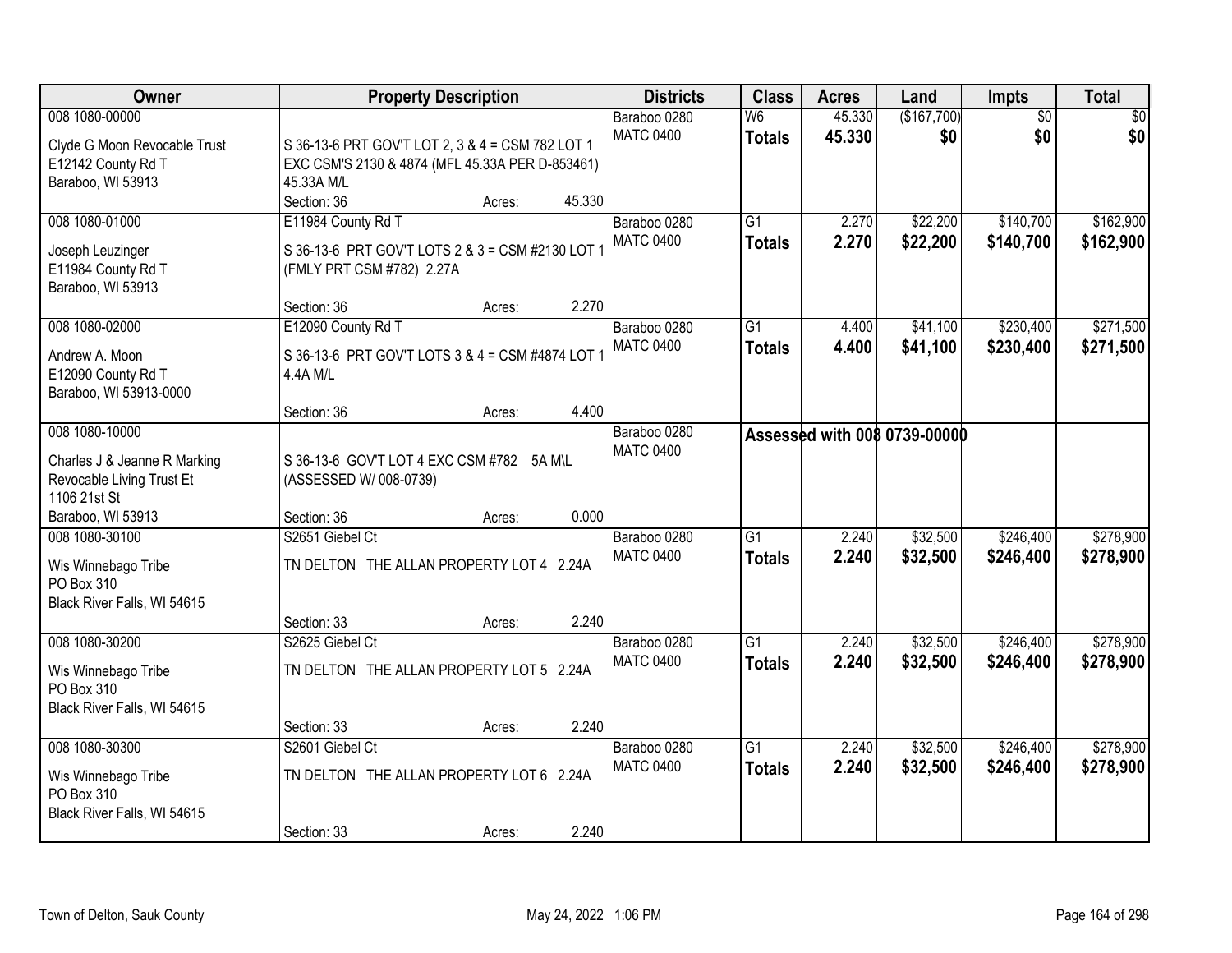| Owner                                     |                 | <b>Property Description</b>               |       |                                  | <b>Class</b>    | <b>Acres</b>   | Land                 | Impts                  | <b>Total</b>           |
|-------------------------------------------|-----------------|-------------------------------------------|-------|----------------------------------|-----------------|----------------|----------------------|------------------------|------------------------|
| 008 1080-30400                            | Giebel Ct       |                                           |       | Baraboo 0280                     | $\overline{G1}$ | 2.240          | \$32,500             | $\overline{50}$        | \$32,500               |
| Wis Winnebago Tribe                       |                 | TN DELTON THE ALLAN PROPERTY LOT 7 2.24A  |       | <b>MATC 0400</b>                 | <b>Totals</b>   | 2.240          | \$32,500             | \$0                    | \$32,500               |
| PO Box 310                                |                 |                                           |       |                                  |                 |                |                      |                        |                        |
| Black River Falls, WI 54615               |                 |                                           |       |                                  |                 |                |                      |                        |                        |
|                                           | Section: 33     | Acres:                                    | 2.240 |                                  | $\overline{G1}$ |                |                      |                        |                        |
| 008 1080-30500                            | S2549 Giebel Ct |                                           |       | Baraboo 0280<br><b>MATC 0400</b> |                 | 2.240<br>2.240 | \$32,500<br>\$32,500 | \$246,400<br>\$246,400 | \$278,900<br>\$278,900 |
| Wis Winnebago Tribe                       |                 | TN DELTON THE ALLAN PROPERTY LOT 8 2.24A  |       |                                  | <b>Totals</b>   |                |                      |                        |                        |
| PO Box 310                                |                 |                                           |       |                                  |                 |                |                      |                        |                        |
| Black River Falls, WI 54615               | Section: 33     | Acres:                                    | 2.240 |                                  |                 |                |                      |                        |                        |
| 008 1080-30600                            | Giebel Ct       |                                           |       | Baraboo 0280                     | G <sub>1</sub>  | 2.240          | \$32,500             | \$0                    | \$32,500               |
|                                           |                 |                                           |       | <b>MATC 0400</b>                 | <b>Totals</b>   | 2.240          | \$32,500             | \$0                    | \$32,500               |
| Wis Winnebago Tribe<br>PO Box 310         |                 | TN DELTON THE ALLAN PROPERTY LOT 9 2.24A  |       |                                  |                 |                |                      |                        |                        |
| Black River Falls, WI 54615               |                 |                                           |       |                                  |                 |                |                      |                        |                        |
|                                           | Section: 33     | Acres:                                    | 2.240 |                                  |                 |                |                      |                        |                        |
| 008 1080-30700                            | Giebel Ct       |                                           |       | Baraboo 0280                     | $\overline{G1}$ | 2.420          | \$33,200             | \$0                    | \$33,200               |
| Wis Winnebago Tribe                       |                 | TN DELTON THE ALLAN PROPERTY LOT 10 2.42A |       | <b>MATC 0400</b>                 | <b>Totals</b>   | 2.420          | \$33,200             | \$0                    | \$33,200               |
| PO Box 310                                |                 |                                           |       |                                  |                 |                |                      |                        |                        |
| Black River Falls, WI 54615               |                 |                                           |       |                                  |                 |                |                      |                        |                        |
|                                           | Section: 33     | Acres:                                    | 2.420 |                                  |                 |                |                      |                        |                        |
| 008 1080-30800                            | S2542 Giebel Ct |                                           |       | Baraboo 0280                     | $\overline{G1}$ | 2.420          | \$33,200             | \$246,400              | \$279,600              |
| Wis Winnebago Tribe                       |                 | TN DELTON THE ALLAN PROPERTY LOT 11 2.42A |       | <b>MATC 0400</b>                 | <b>Totals</b>   | 2.420          | \$33,200             | \$246,400              | \$279,600              |
| PO Box 310                                |                 |                                           |       |                                  |                 |                |                      |                        |                        |
| Black River Falls, WI 54615               |                 |                                           |       |                                  |                 |                |                      |                        |                        |
|                                           | Section: 33     | Acres:                                    | 2.420 |                                  |                 |                |                      |                        |                        |
| 008 1080-30900                            | S2560 Giebel Ct |                                           |       | Baraboo 0280<br><b>MATC 0400</b> | $\overline{G1}$ | 2.420<br>2.420 | \$33,200             | \$246,400<br>\$246,400 | \$279,600              |
| Wis Winnebago Tribe                       |                 | TN DELTON THE ALLAN PROPERTY LOT 12 2.42A |       |                                  | <b>Totals</b>   |                | \$33,200             |                        | \$279,600              |
| PO Box 310                                |                 |                                           |       |                                  |                 |                |                      |                        |                        |
| Black River Falls, WI 54615               | Section: 33     | Acres:                                    | 2.420 |                                  |                 |                |                      |                        |                        |
| 008 1080-31000                            | Giebel Ct       |                                           |       | Baraboo 0280                     | $\overline{G1}$ | 2.430          | \$36,500             | $\overline{50}$        | \$36,500               |
|                                           |                 |                                           |       | <b>MATC 0400</b>                 | <b>Totals</b>   | 2.430          | \$36,500             | \$0                    | \$36,500               |
| Wis Winnebago Tribe                       |                 | TN DELTON THE ALLAN PROPERTY LOT 13 2.43A |       |                                  |                 |                |                      |                        |                        |
| PO Box 310<br>Black River Falls, WI 54615 |                 |                                           |       |                                  |                 |                |                      |                        |                        |
|                                           | Section: 33     | Acres:                                    | 2.430 |                                  |                 |                |                      |                        |                        |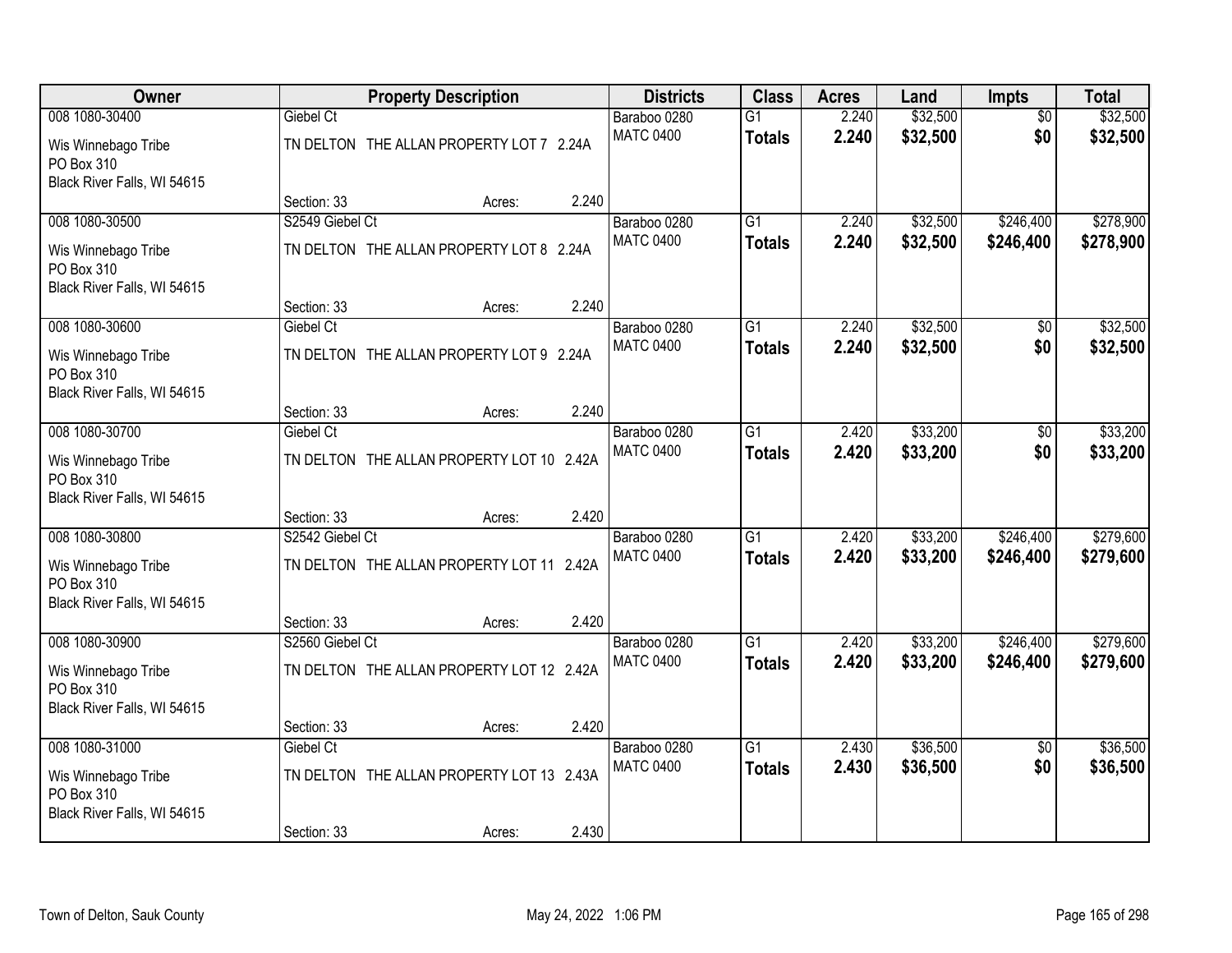| Owner                                                                 |                                                                               | <b>Property Description</b> |       |                                  | <b>Class</b>                     | <b>Acres</b>   | Land                 | Impts                  | <b>Total</b>         |
|-----------------------------------------------------------------------|-------------------------------------------------------------------------------|-----------------------------|-------|----------------------------------|----------------------------------|----------------|----------------------|------------------------|----------------------|
| 008 1080-31100<br>Wis Winnebago Tribe                                 | Giebel Ct<br>TN DELTON THE ALLAN PROPERTY LOT 14 2.43A                        |                             |       | Baraboo 0280<br><b>MATC 0400</b> | $\overline{G1}$<br><b>Totals</b> | 2.430<br>2.430 | \$36,500<br>\$36,500 | $\overline{50}$<br>\$0 | \$36,500<br>\$36,500 |
| PO Box 310<br>Black River Falls, WI 54615                             |                                                                               |                             |       |                                  |                                  |                |                      |                        |                      |
|                                                                       | Section: 33                                                                   | Acres:                      | 2.430 |                                  |                                  |                |                      |                        |                      |
| 008 1080-31200                                                        | Giebel Ct                                                                     |                             |       | Baraboo 0280                     | $\overline{G1}$                  | 2.500          | \$18,400             | \$0                    | \$18,400             |
| Wis Winnebago Tribe<br>PO Box 310                                     | TN DELTON THE ALLAN PROPERTY LOT 15 2.50A                                     |                             |       | <b>MATC 0400</b>                 | <b>Totals</b>                    | 2.500          | \$18,400             | \$0                    | \$18,400             |
| Black River Falls, WI 54615                                           | Section: 33                                                                   | Acres:                      | 2.500 |                                  |                                  |                |                      |                        |                      |
| 008 1080-31300                                                        | Giebel Ct                                                                     |                             |       | Baraboo 0280                     | G1                               | 0.980          | \$1,000              | \$0                    | \$1,000              |
| Wis Winnebago Tribe<br>PO Box 310<br>Black River Falls, WI 54615      | TN DELTON THE ALLAN PROPERTY OUTLOT 1<br>(FOR STORMWATER FACILITIES PER PLAT) |                             | 0.98A | <b>MATC 0400</b>                 | <b>Totals</b>                    | 0.980          | \$1,000              | \$0                    | \$1,000              |
|                                                                       | Section: 33                                                                   | Acres:                      | 0.980 |                                  |                                  |                |                      |                        |                      |
| 008 1080-31400                                                        | Giebel Ct                                                                     |                             |       | Baraboo 0280                     | G1                               | 4.110          | \$400                | \$0                    | \$400                |
| Wis Winnebago Tribe<br>PO Box 310<br>Black River Falls, WI 54615      | TN DELTON THE ALLAN PROPERTY GIEBEL CT<br>4.11A                               |                             |       | <b>MATC 0400</b>                 | <b>Totals</b>                    | 4.110          | \$400                | \$0                    | \$400                |
|                                                                       | Section: 33                                                                   | Acres:                      | 4.110 |                                  |                                  |                |                      |                        |                      |
| 008 1081-00000                                                        | E9971 Buckhorn Rd                                                             |                             |       | Baraboo 0280                     | $\overline{G1}$                  | 2.290          | \$68,800             | \$194,500              | \$263,300            |
| Michael W. Obois<br>E9971 Buckhorn Rd<br>Reedsburg, WI 53959          | S 7-12-6 PRT S1/2 NE1/4 BUCKHORN PROPERTIES<br>LOT 1 2.29A                    |                             |       | <b>MATC 0400</b>                 | <b>Totals</b>                    | 2.290          | \$68,800             | \$194,500              | \$263,300            |
|                                                                       | Section: 7                                                                    | Acres:                      | 2.290 |                                  |                                  |                |                      |                        |                      |
| 008 1082-00000                                                        | E9991 Buckhorn Rd                                                             |                             |       | Baraboo 0280                     | $\overline{G1}$                  | 1.772          | \$60,500             | \$265,500              | \$326,000            |
| <b>Olson Living Trust</b><br>E9991 Buckhorn Rd<br>Reedsburg, WI 53959 | S 7-12-6 PRT SE1/4 NE1/4 = BUCKHORN<br>PROPERTIES LOT 2 1.77A                 |                             |       | <b>MATC 0400</b>                 | <b>Totals</b>                    | 1.772          | \$60,500             | \$265,500              | \$326,000            |
|                                                                       | Section: 7                                                                    | Acres:                      | 1.770 |                                  |                                  |                |                      |                        |                      |
| 008 1083-00000                                                        | <b>Buckhorn Rd</b>                                                            |                             |       | Baraboo 0280                     | $\overline{G1}$                  | 1.770          | \$60,500             | $\overline{50}$        | \$60,500             |
| Wade V. Register<br>7123 W National Ave<br>West Allis, WI 53214       | TN DELTON BUCKHORN PROPERTIES LOT 3 1.77A                                     |                             |       | <b>MATC 0400</b>                 | <b>Totals</b>                    | 1.770          | \$60,500             | \$0                    | \$60,500             |
|                                                                       | Section: 7                                                                    | Acres:                      | 1.770 |                                  |                                  |                |                      |                        |                      |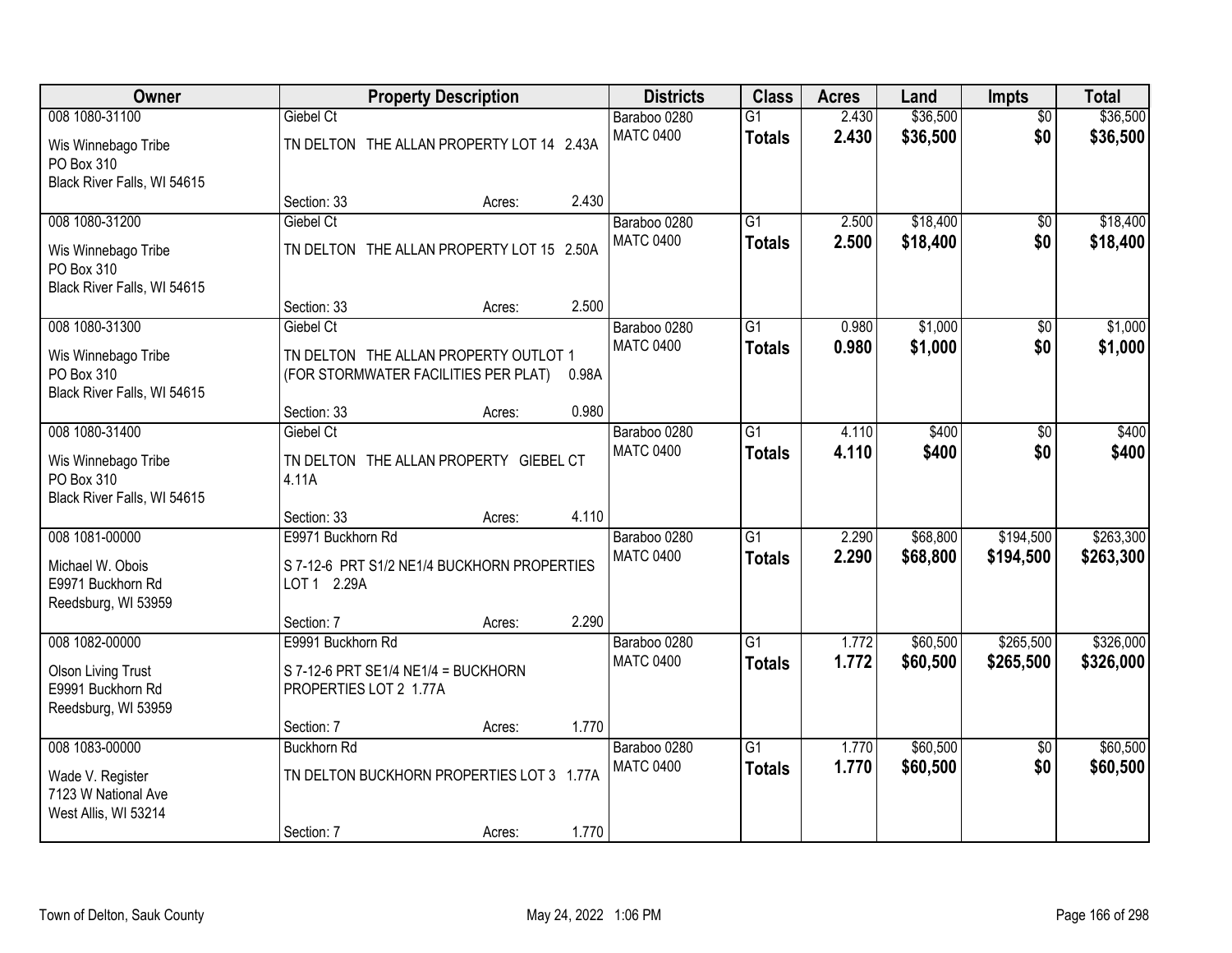| Owner                             | <b>Property Description</b>               |        |       | <b>Districts</b> | <b>Class</b>    | <b>Acres</b> | Land     | <b>Impts</b> | <b>Total</b> |
|-----------------------------------|-------------------------------------------|--------|-------|------------------|-----------------|--------------|----------|--------------|--------------|
| 008 1084-00000                    | E10015 Buckhorn Rd                        |        |       | Baraboo 0280     | $\overline{G1}$ | 2.000        | \$66,000 | \$205,100    | \$271,100    |
| Gerald P. Brunet                  | S 7-12-6 PRT SE1/4 NE1/4 = BUCKHORN       |        |       | <b>MATC 0400</b> | <b>Totals</b>   | 2.000        | \$66,000 | \$205,100    | \$271,100    |
| E10015 Buckhorn Rd                | PROPERTIES LOT 4 2.00A                    |        |       |                  |                 |              |          |              |              |
| Reedsburg, WI 53959-0000          |                                           |        |       |                  |                 |              |          |              |              |
|                                   | Section: 7                                | Acres: | 2.000 |                  |                 |              |          |              |              |
| 008 1085-00000                    | <b>Buckhorn Rd</b>                        |        |       | Baraboo 0280     | $\overline{G1}$ | 2.060        | \$66,600 | \$0          | \$66,600     |
| Mark Lee & Carol Lynn Goelzer     | TN DELTON BUCKHORN PROPERTIES LOT 5 2.06A |        |       | <b>MATC 0400</b> | <b>Totals</b>   | 2.060        | \$66,600 | \$0          | \$66,600     |
| Revocable Trust                   |                                           |        |       |                  |                 |              |          |              |              |
| 4126 N Rivers Edge Dr             |                                           |        |       |                  |                 |              |          |              |              |
| Janesville, WI 53548              | Section: 7                                | Acres: | 2.060 |                  |                 |              |          |              |              |
| 008 1086-00000                    | E10051A Buckhorn Rd                       |        |       | Baraboo 0280     | G <sub>1</sub>  | 1.920        | \$64,100 | \$183,800    | \$247,900    |
| Mark Lee & Carol Lynn Goelzer     | TN DELTON BUCKHORN PROPERTIES LOT 6 1.92A |        |       | <b>MATC 0400</b> | <b>Totals</b>   | 1.920        | \$64,100 | \$183,800    | \$247,900    |
| Revocable Trust                   |                                           |        |       |                  |                 |              |          |              |              |
| 4126 N Rivers Edge Dr             |                                           |        |       |                  |                 |              |          |              |              |
| Janesville, WI 53548              | Section: 7                                | Acres: | 1.920 |                  |                 |              |          |              |              |
| 008 1087-00000                    | Fawn Ln                                   |        |       | Baraboo 0280     | $\overline{G1}$ | 1.770        | \$60,500 | \$0          | \$60,500     |
| Mark Lee & Carol Lynn Goelzer     | TN DELTON BUCKHORN PROPERTIES LOT 7 1.77A |        |       | <b>MATC 0400</b> | <b>Totals</b>   | 1.770        | \$60,500 | \$0          | \$60,500     |
| Revocable Trust                   |                                           |        |       |                  |                 |              |          |              |              |
| 4126 N Rivers Edge Dr             |                                           |        |       |                  |                 |              |          |              |              |
| Janesville, WI 53548              | Section: 7                                | Acres: | 1.770 |                  |                 |              |          |              |              |
| 008 1088-00000                    | E10014 Fawn Ln                            |        |       | Baraboo 0280     | $\overline{G1}$ | 1.840        | \$62,200 | \$260,700    | \$322,900    |
| Jay M. Englund                    | TN DELTON BUCKHORN PROPERTIES LOT 8 1.84A |        |       | <b>MATC 0400</b> | <b>Totals</b>   | 1.840        | \$62,200 | \$260,700    | \$322,900    |
| E10014 Fawn Ln                    |                                           |        |       |                  |                 |              |          |              |              |
| Reedsburg, WI 53959               |                                           |        |       |                  |                 |              |          |              |              |
|                                   | Section: 7                                | Acres: | 1.840 |                  |                 |              |          |              |              |
| 008 1089-00000                    | E10011 Fawn Ln                            |        |       | Baraboo 0280     | $\overline{G1}$ | 1.810        | \$61,400 | \$172,100    | \$233,500    |
| Mark W & Beth B Hays Living Trust | TN DELTON BUCKHORN PROPERTIES LOT 9 1.81A |        |       | <b>MATC 0400</b> | <b>Totals</b>   | 1.810        | \$61,400 | \$172,100    | \$233,500    |
| E10011 Fawn Ln                    |                                           |        |       |                  |                 |              |          |              |              |
| Reedsburg, WI 53959               |                                           |        |       |                  |                 |              |          |              |              |
|                                   | Section: 7                                | Acres: | 1.810 |                  |                 |              |          |              |              |
| 008 1090-00000                    | E10023 Fawn Ln                            |        |       | Baraboo 0280     | $\overline{G1}$ | 1.890        | \$63,400 | \$255,300    | \$318,700    |
| Michael J. Marquardt              | TN DELTON BUCKHORN PROPERTIES LOT 10      |        |       | <b>MATC 0400</b> | <b>Totals</b>   | 1.890        | \$63,400 | \$255,300    | \$318,700    |
| E10023 Fawn Ln                    | 1.89A                                     |        |       |                  |                 |              |          |              |              |
| Reedsburg, WI 53959               |                                           |        |       |                  |                 |              |          |              |              |
|                                   | Section: 7                                | Acres: | 1.890 |                  |                 |              |          |              |              |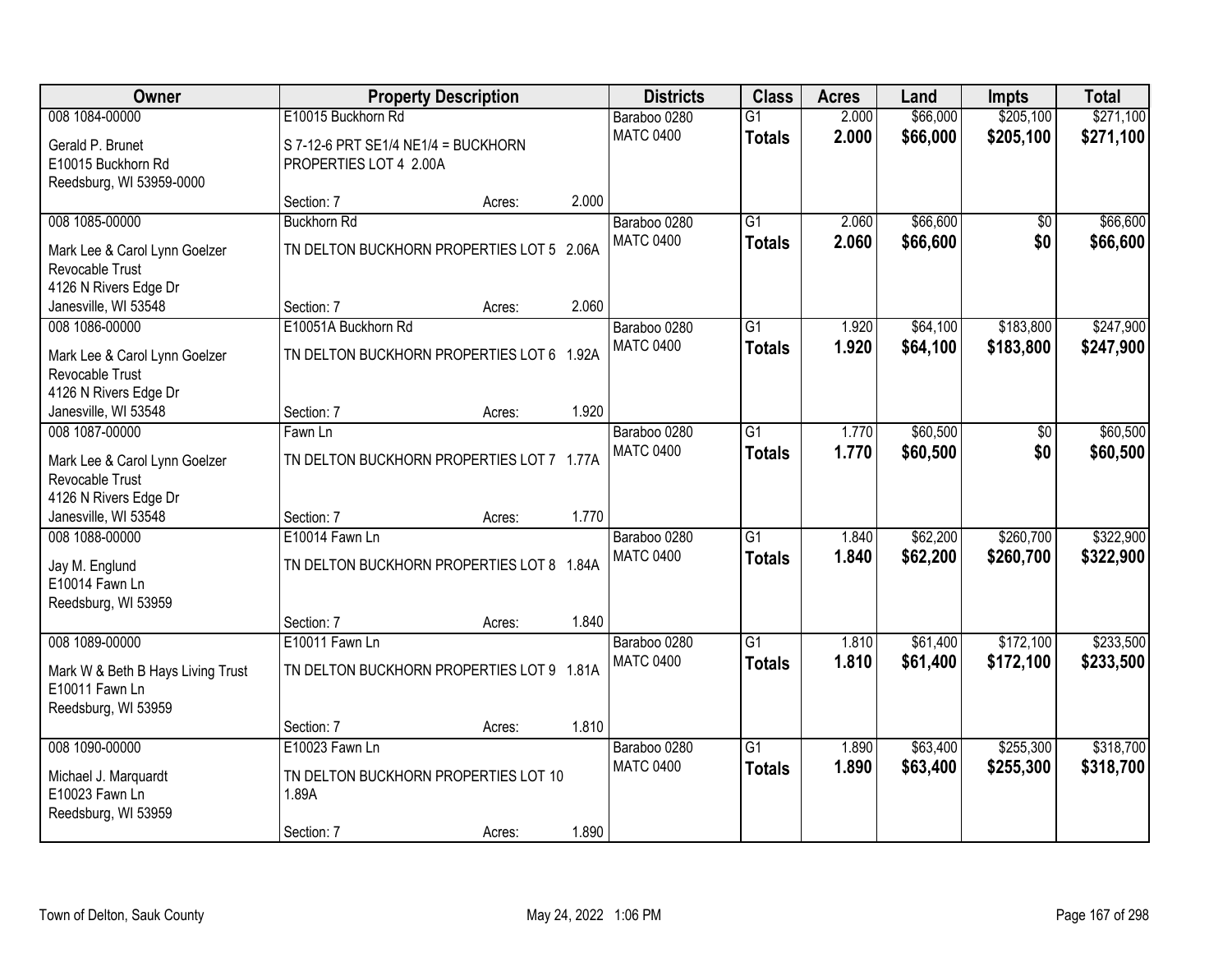| <b>Owner</b>                                                                                              | <b>Property Description</b>                                                                                                            |        |       | <b>Districts</b>                 | <b>Class</b>                     | <b>Acres</b>   | Land                 | <b>Impts</b>           | <b>Total</b>           |
|-----------------------------------------------------------------------------------------------------------|----------------------------------------------------------------------------------------------------------------------------------------|--------|-------|----------------------------------|----------------------------------|----------------|----------------------|------------------------|------------------------|
| 008 1091-00000                                                                                            | E10059 Buckhorn Rd                                                                                                                     |        |       | Baraboo 0280                     | $\overline{G1}$                  | 2.390          | \$69,800             | \$234,400              | \$304,200              |
| Michael J & Nancy J Zingsheim Living<br>Trust<br>E10059 Buckhorn Rd                                       | TN DELTON BUCKHORN PROPERTIES LOT 11<br>2.39A                                                                                          |        |       | <b>MATC 0400</b>                 | <b>Totals</b>                    | 2.390          | \$69,800             | \$234,400              | \$304,200              |
| Reedsburg, WI 53959                                                                                       | Section: 7                                                                                                                             | Acres: | 2.390 |                                  |                                  |                |                      |                        |                        |
| 008 1092-00000<br>Paul F & Arline R Beagan Living Trust<br>E10077 Buckhorn Rd<br>Reedsburg, WI 53959-0000 | E10077 Buckhorn Rd<br>TN DELTON BUCKHORN PROPERTIES LOT 12<br>2.43A                                                                    |        |       | Baraboo 0280<br><b>MATC 0400</b> | G1<br><b>Totals</b>              | 2.430<br>2.430 | \$70,200<br>\$70,200 | \$174,900<br>\$174,900 | \$245,100<br>\$245,100 |
|                                                                                                           | Section: 7                                                                                                                             | Acres: | 2.430 |                                  |                                  |                |                      |                        |                        |
| 008 1093-00000<br>Jason D. Kropp<br>842 Brian Dr<br>Manteno, IL 60950-0000                                | <b>Buck Bay</b><br>TN DELTON BUCKHORN PROPERTIES LOT 13<br>2.28A                                                                       |        |       | Baraboo 0280<br><b>MATC 0400</b> | $\overline{G1}$<br><b>Totals</b> | 2.280<br>2.280 | \$46,500<br>\$46,500 | \$0<br>\$0             | \$46,500<br>\$46,500   |
|                                                                                                           | Section: 7                                                                                                                             | Acres: | 2.280 |                                  |                                  |                |                      |                        |                        |
| 008 1094-00000<br>Paul L & Diane L Kropp Living Trust<br>E10052 Buck Bay West<br>Reedsburg, WI 53959-0000 | E10052 Buck Bay W<br>TN DELTON BUCKHORN PROPERTIES LOT 14<br>2.52A                                                                     |        |       | Baraboo 0280<br><b>MATC 0400</b> | $\overline{G1}$<br><b>Totals</b> | 2.520<br>2.520 | \$64,000<br>\$64,000 | \$206,000<br>\$206,000 | \$270,000<br>\$270,000 |
|                                                                                                           | Section: 7                                                                                                                             | Acres: | 2.520 |                                  |                                  |                |                      |                        |                        |
| 008 1095-00000<br>Dennis P. Genthe<br>E10036 Buck Bay West<br>Reedsburg, WI 53959-0000                    | E10036 Buck Bay W<br>TN DELTON BUCKHORN PROPERTIES LOT 15<br>2.22A                                                                     |        |       | Baraboo 0280<br><b>MATC 0400</b> | $\overline{G1}$<br><b>Totals</b> | 2.220<br>2.220 | \$68,200<br>\$68,200 | \$300,400<br>\$300,400 | \$368,600<br>\$368,600 |
|                                                                                                           | Section: 7                                                                                                                             | Acres: | 2.220 |                                  |                                  |                |                      |                        |                        |
| 008 1096-00000<br>Michael J & Nancy J Zingsheim Living<br>Trust<br>E10059 Buckhorn Rd                     | <b>Buck Bay</b><br>TN DELTON BUCKHORN PROPERTIES LOT 16 EXC<br>CSM #4212 2.78A                                                         |        |       | Baraboo 0280<br><b>MATC 0400</b> | $\overline{G1}$<br><b>Totals</b> | 2.780<br>2.780 | \$73,600<br>\$73,600 | $\overline{50}$<br>\$0 | \$73,600<br>\$73,600   |
| Reedsburg, WI 53959                                                                                       | Section: 7                                                                                                                             | Acres: | 2.780 |                                  |                                  |                |                      |                        |                        |
| 008 1097-00000<br>Thomas N. Tesch<br>E10033 Buck Bay W<br>Reedsburg, WI 53959                             | E10033 Buck Bay W<br>TN DELTON BUCKHORN PROPERTIES LOT 17 & PRT<br>LOT 16 = CSM #4212 LOT 1 1.76A (PRT NE SE<br>$7-12-6$<br>Section: 7 | Acres: | 1.760 | Baraboo 0280<br><b>MATC 0400</b> | $\overline{G1}$<br><b>Totals</b> | 1.760<br>1.760 | \$60,200<br>\$60,200 | \$399,800<br>\$399,800 | \$460,000<br>\$460,000 |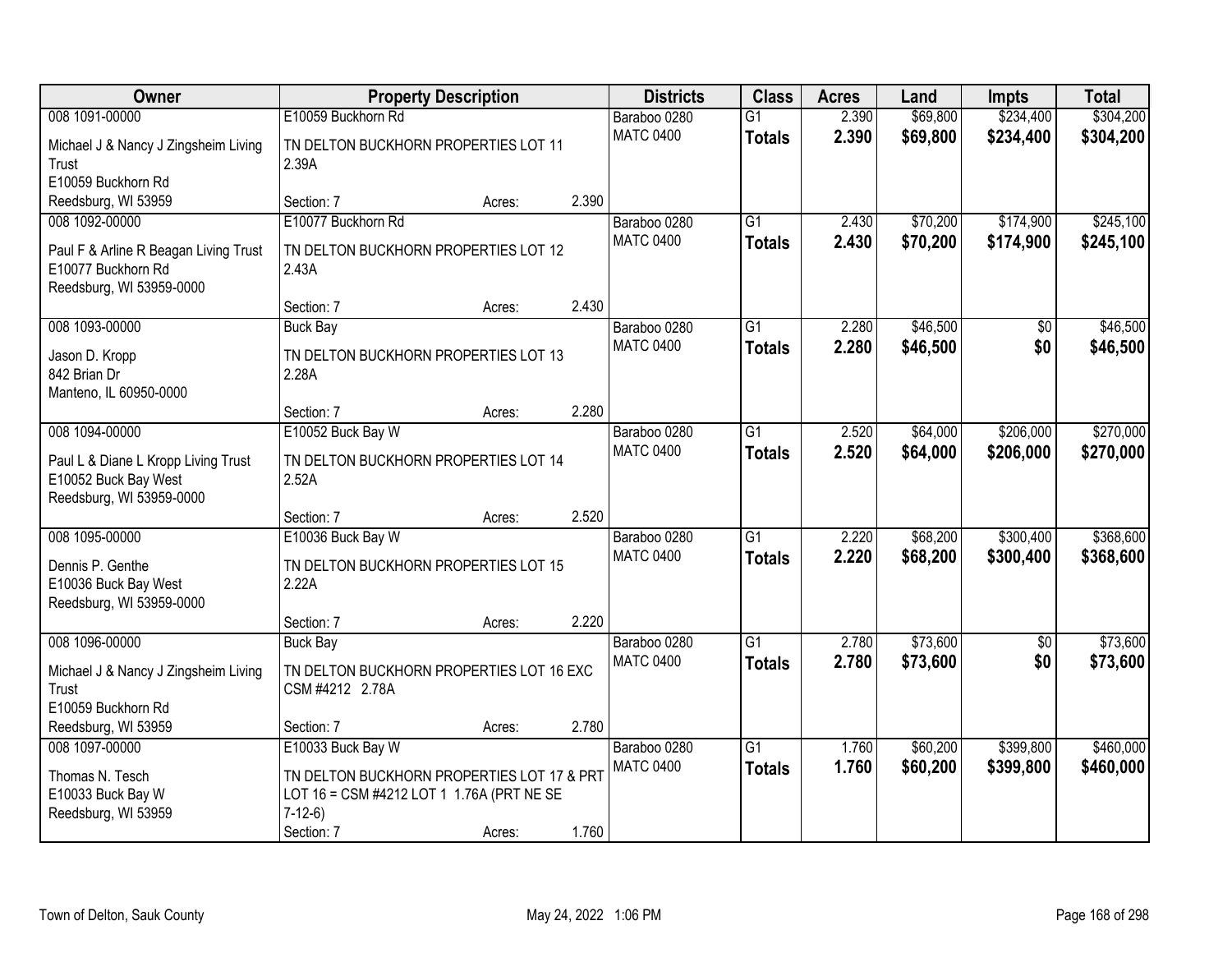| Owner                                                                                                     |                                                                     | <b>Property Description</b> |       | <b>Districts</b>                 | <b>Class</b>                     | <b>Acres</b>   | Land                 | <b>Impts</b>           | <b>Total</b>           |
|-----------------------------------------------------------------------------------------------------------|---------------------------------------------------------------------|-----------------------------|-------|----------------------------------|----------------------------------|----------------|----------------------|------------------------|------------------------|
| 008 1098-00000                                                                                            | E10047A Buck Bay W                                                  |                             |       | Baraboo 0280                     | $\overline{G1}$                  | 2.920          | \$75,000             | \$369,400              | \$444,400              |
| Thomas R. Warwick<br>E10047A Buck Bay West<br>Reedsburg, WI 53959-0000                                    | TN DELTON BUCKHORN PROPERTIES LOT 18<br>2.92A                       |                             |       | <b>MATC 0400</b>                 | <b>Totals</b>                    | 2.920          | \$75,000             | \$369,400              | \$444,400              |
|                                                                                                           | Section: 7                                                          | Acres:                      | 2.920 |                                  |                                  |                |                      |                        |                        |
| 008 1099-00000<br>Patricia A. Bullard                                                                     | <b>Buck Bay</b><br>TN DELTON BUCKHORN PROPERTIES LOT 19             |                             |       | Baraboo 0280<br><b>MATC 0400</b> | $\overline{G1}$<br><b>Totals</b> | 2.290<br>2.290 | \$68,800<br>\$68,800 | $\overline{50}$<br>\$0 | \$68,800<br>\$68,800   |
| E10085 Buck Bay W<br>Reedsburg, WI 53959                                                                  | 2.29A<br>Section: 7                                                 | Acres:                      | 2.290 |                                  |                                  |                |                      |                        |                        |
| 008 1100-00000                                                                                            | E10085 Buck Bay W                                                   |                             |       | Baraboo 0280                     | $\overline{G1}$                  | 3.090          | \$76,400             | \$284,000              | \$360,400              |
| Patricia A. Bullard<br>E10085 Buck Bay W<br>Reedsburg, WI 53959                                           | TN DELTON BUCKHORN PROPERTIES LOT 20<br>3.09A                       |                             |       | <b>MATC 0400</b>                 | <b>Totals</b>                    | 3.090          | \$76,400             | \$284,000              | \$360,400              |
|                                                                                                           | Section: 7                                                          | Acres:                      | 3.090 |                                  |                                  |                |                      |                        |                        |
| 008 1101-00000                                                                                            | E10091 Buckhorn Rd                                                  |                             |       | Baraboo 0280                     | G1                               | 2.760          | \$73,400             | \$137,200              | \$210,600              |
| James A. De Merit<br>E10091 Buckhorn Rd<br>Reedsburg, WI 53959                                            | TN DELTON BUCKHORN PROPERTIES LOT 21<br>2.76A                       |                             |       | <b>MATC 0400</b>                 | <b>Totals</b>                    | 2.760          | \$73,400             | \$137,200              | \$210,600              |
|                                                                                                           | Section: 7                                                          | Acres:                      | 2.760 |                                  |                                  |                |                      |                        |                        |
| 008 1102-00000<br>Keith A & Linda J Roeske Living Trust<br>E10099 Buckhorn Rd<br>Reedsburg, WI 53959-0000 | E10099 Buckhorn Rd<br>TN DELTON BUCKHORN PROPERTIES LOT 22<br>2.69A |                             |       | Baraboo 0280<br><b>MATC 0400</b> | $\overline{G1}$<br><b>Totals</b> | 2.690<br>2.690 | \$72,800<br>\$72,800 | \$238,000<br>\$238,000 | \$310,800<br>\$310,800 |
|                                                                                                           | Section: 7                                                          | Acres:                      | 2.690 |                                  |                                  |                |                      |                        |                        |
| 008 1103-00000                                                                                            | <b>Buckhorn Rd</b>                                                  |                             |       | Baraboo 0280                     | $\overline{G1}$                  | 2.050          | \$66,500             | $\overline{50}$        | \$66,500               |
| Keith B. Peterson<br>S3252 Buckhorn Rd<br>Reedsburg, WI 53959-0000                                        | TN DELTON BUCKHORN PROPERTIES LOT 23<br>2.05A                       |                             |       | <b>MATC 0400</b>                 | <b>Totals</b>                    | 2.050          | \$66,500             | \$0                    | \$66,500               |
|                                                                                                           | Section: 7                                                          | Acres:                      | 2.050 |                                  |                                  |                |                      |                        |                        |
| 008 1104-00000                                                                                            | S3252 Buckhorn Rd                                                   |                             |       | Baraboo 0280                     | $\overline{G1}$                  | 1.740          | \$59,800             | \$148,100              | \$207,900              |
| Keith B. Peterson<br>S3252 Buckhorn Rd<br>Reedsburg, WI 53959-0000                                        | TN DELTON BUCKHORN PROPERTIES LOT 24<br>1.74A                       |                             |       | <b>MATC 0400</b>                 | <b>Totals</b>                    | 1.740          | \$59,800             | \$148,100              | \$207,900              |
|                                                                                                           | Section: 7                                                          | Acres:                      | 1.740 |                                  |                                  |                |                      |                        |                        |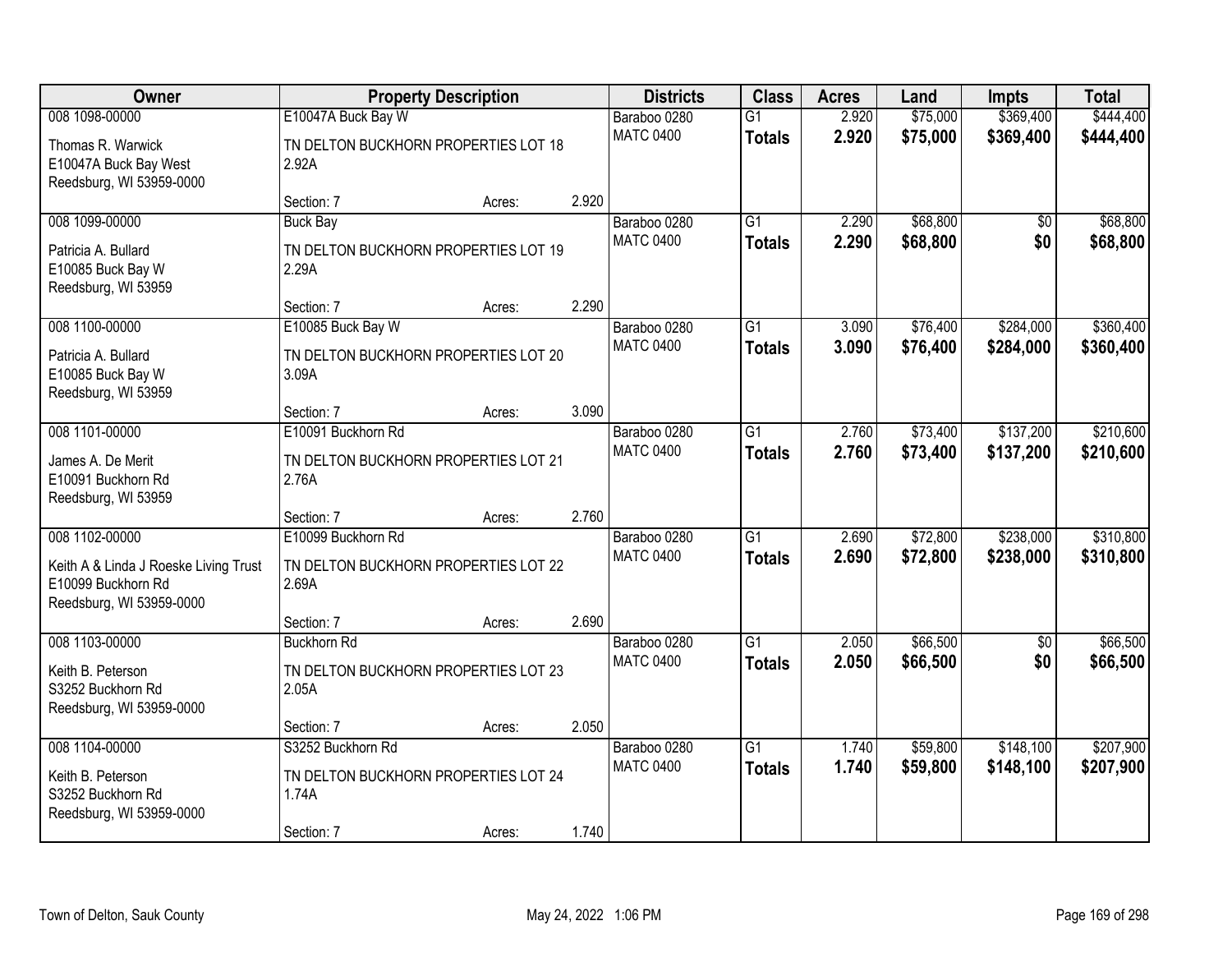| Owner                                                                              |                                                                                                                                                                             | <b>Property Description</b> |       | <b>Districts</b>                 | <b>Class</b>                     | <b>Acres</b>   | Land                 | <b>Impts</b>           | <b>Total</b>           |
|------------------------------------------------------------------------------------|-----------------------------------------------------------------------------------------------------------------------------------------------------------------------------|-----------------------------|-------|----------------------------------|----------------------------------|----------------|----------------------|------------------------|------------------------|
| 008 1105-00000                                                                     | S3250A Buckhorn Rd                                                                                                                                                          |                             |       | Baraboo 0280                     | $\overline{G1}$                  | 2.010          | \$66,100             | \$280,900              | \$347,000              |
| Bryan H. Reiners<br>39740 Bloomfield Rd<br>Burlington, WI 53105                    | TN DELTON BUCKHORN PROPERTIES LOT 25<br>2.01A                                                                                                                               |                             |       | <b>MATC 0400</b>                 | <b>Totals</b>                    | 2.010          | \$66,100             | \$280,900              | \$347,000              |
|                                                                                    | Section: 7                                                                                                                                                                  | Acres:                      | 2.010 |                                  |                                  |                |                      |                        |                        |
| 008 1106-00000<br>Bryce Mazzara<br>S3242 Buckhorn Rd                               | S3242 Buckhorn Rd<br>S 7-12-6 PRT SE1/4 SE1/4 BUCKHORN PROPERTIES<br>LOT 26 2.01A                                                                                           |                             |       | Baraboo 0280<br><b>MATC 0400</b> | $\overline{G1}$<br><b>Totals</b> | 2.010<br>2.010 | \$66,100<br>\$66,100 | \$198,400<br>\$198,400 | \$264,500<br>\$264,500 |
| Reedsburg, WI 53959                                                                | Section: 7                                                                                                                                                                  | Acres:                      | 2.010 |                                  |                                  |                |                      |                        |                        |
| 008 1107-00000<br>Bradley A. Pitt<br>S3232 Buckhorn Rd<br>Reedsburg, WI 53959      | S3232 Buckhorn Rd<br>TN DELTON BUCKHORN PROPERTIES LOT 27<br>1.94A                                                                                                          |                             |       | Baraboo 0280<br><b>MATC 0400</b> | G1<br><b>Totals</b>              | 1.940<br>1.940 | \$64,600<br>\$64,600 | \$191,100<br>\$191,100 | \$255,700<br>\$255,700 |
|                                                                                    | Section: 7                                                                                                                                                                  | Acres:                      | 1.940 |                                  |                                  |                |                      |                        |                        |
| 008 1108-00000                                                                     | S3208 Buckhorn Rd                                                                                                                                                           |                             |       | Baraboo 0280<br><b>MATC 0400</b> | G1<br><b>Totals</b>              | 3.560<br>3.560 | \$79,400<br>\$79,400 | \$280,400<br>\$280,400 | \$359,800<br>\$359,800 |
| Jacob Dixon<br>S3208 Buckhron Rd<br>Reedsburg, WI 53959                            | S 7-12-6 PRT SE1/4 = CSM 4614 LOT 2 (FMLY PRT<br>BUCKHORN PROPERTIES LT 28) (W/EASE PER CSM<br>4614) (S/RESTR PER D-773516) 3.56A<br>Section: 7                             | Acres:                      | 3.560 |                                  |                                  |                |                      |                        |                        |
| 008 1108-10000<br>Joel A. Mindham<br>S3200 Buckhorn Rd<br>Reedsburg, WI 53959      | S3200 Buckhorn Rd<br>TN DELTON BUCKHORN PROPERTIES PRT LOT 28 =<br>CSM #4614 LOT 1 1.777A (PRT SE1/4 7-12-6)<br>(S/EASE PER CSM #4614 & S/RESTR PER D-773516)<br>Section: 7 | Acres:                      | 1.780 | Baraboo 0280<br><b>MATC 0400</b> | $\overline{G1}$<br><b>Totals</b> | 1.780<br>1.780 | \$60,700<br>\$60,700 | \$234,700<br>\$234,700 | \$295,400<br>\$295,400 |
| 008 1108-20000<br>John W. Schneider<br>W8607 Quiet Ln<br>Hortonville, WI 54944     | <b>Buckhorn Rd</b><br>TN DELTON BUCKHORN PROPERTIES PRT LOT 28 =<br>CSM #4614 LOT 3 1.88A (PRT SE1/4 7-12-6)                                                                |                             |       | Baraboo 0280<br><b>MATC 0400</b> | $\overline{G1}$<br><b>Totals</b> | 1.880<br>1.880 | \$63,100<br>\$63,100 | \$0<br>\$0             | \$63,100<br>\$63,100   |
|                                                                                    | Section: 7                                                                                                                                                                  | Acres:                      | 1.880 |                                  |                                  |                |                      |                        |                        |
| 008 1109-00000<br>William M. Lowe<br>S3192 Buckhorn Rd<br>Reedsburg, WI 53959-0000 | S3192 Buckhorn Rd<br>S 7-12-6 PRT NW1/4 SE1/4 = BUCKHORN<br>PROPERTIES LOT 29 (S/LE OF REBECCA LOWE PER<br>D-950761) 1.99A<br>Section: 7                                    | Acres:                      | 1.990 | Baraboo 0280<br><b>MATC 0400</b> | $\overline{G1}$<br><b>Totals</b> | 1.990<br>1.990 | \$65,800<br>\$65,800 | \$208,500<br>\$208,500 | \$274,300<br>\$274,300 |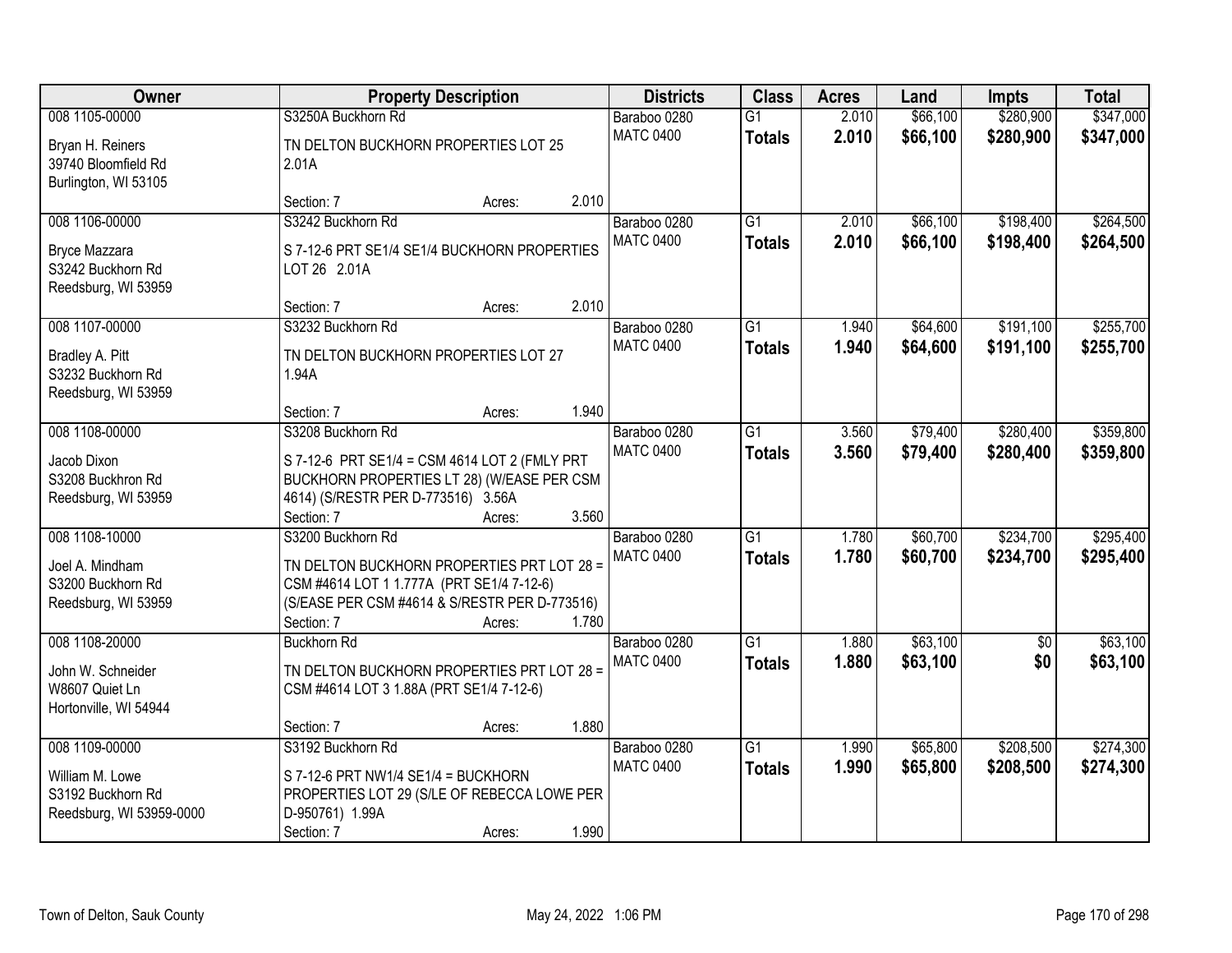| Owner                         |                                                 | <b>Property Description</b> |       | <b>Districts</b> | <b>Class</b>    | <b>Acres</b> | Land     | Impts           | <b>Total</b> |
|-------------------------------|-------------------------------------------------|-----------------------------|-------|------------------|-----------------|--------------|----------|-----------------|--------------|
| 008 1110-00000                | <b>Buckhorn Rd</b>                              |                             |       | Baraboo 0280     | $\overline{G1}$ | 1.920        | \$64,100 | $\overline{50}$ | \$64,100     |
| William M. Lowe               | TN DELTON BUCKHORN PROPERTIES LOT 30            |                             |       | <b>MATC 0400</b> | <b>Totals</b>   | 1.920        | \$64,100 | \$0             | \$64,100     |
| S3192 Buckhorn Rd             | 1.92A                                           |                             |       |                  |                 |              |          |                 |              |
| Reedsburg, WI 53959-0000      |                                                 |                             |       |                  |                 |              |          |                 |              |
|                               | Section: 7                                      | Acres:                      | 1.920 |                  |                 |              |          |                 |              |
| 008 1111-00000                | <b>Buckhorn Rd</b>                              |                             |       | Baraboo 0280     | $\overline{G1}$ | 2.000        | \$66,000 | $\overline{50}$ | \$66,000     |
| Weslee Wickus Properties, LLC | TN DELTON BUCKHORN PROPERTIES LOT 31 = CSM      |                             |       | <b>MATC 0400</b> | <b>Totals</b>   | 2.000        | \$66,000 | \$0             | \$66,000     |
| E11047 W Wynsong Ln           | #4870 LOT 2 2.00A (FMLY PRT CSM #4268) (PRT     |                             |       |                  |                 |              |          |                 |              |
| Baraboo, WI 53913-0000        | NW SE 7-12-6)                                   |                             |       |                  |                 |              |          |                 |              |
|                               | Section: 7                                      | Acres:                      | 2.000 |                  |                 |              |          |                 |              |
| 008 1112-00000                | S3150 Buckhorn Rd                               |                             |       | Baraboo 0280     | G1              | 2.030        | \$66,300 | \$525,900       | \$592,200    |
| Richard A. Schwandt           | S 7-12-6 PRT NW1/4 SE1/4 = CSM 4870 LOT 1 (FMLY |                             |       | <b>MATC 0400</b> | <b>Totals</b>   | 2.030        | \$66,300 | \$525,900       | \$592,200    |
| S3150 Buckhorn Rd             | PRT BUCKHORN PROPERTIES LT 32 & CSM 4268)       |                             |       |                  |                 |              |          |                 |              |
| Reedsburg, WI 53959           | 2.03A                                           |                             |       |                  |                 |              |          |                 |              |
|                               | Section: 7                                      | Acres:                      | 2.030 |                  |                 |              |          |                 |              |
| 008 1113-00000                | S3146B Buckhorn Rd                              |                             |       | Baraboo 0280     | G1              | 2.130        | \$67,300 | \$260,400       | \$327,700    |
| Kimberly Lynch-Jones          | TN DELTON BUCKHORN PROPERTIES LOT 33            |                             |       | <b>MATC 0400</b> | <b>Totals</b>   | 2.130        | \$67,300 | \$260,400       | \$327,700    |
| S3146B Buckhorn Rd            | 2.13A                                           |                             |       |                  |                 |              |          |                 |              |
| Reedsburg, WI 53959           |                                                 |                             |       |                  |                 |              |          |                 |              |
|                               | Section: 7                                      | Acres:                      | 2.130 |                  |                 |              |          |                 |              |
| 008 1114-00000                | S3134 Buckhorn Rd                               |                             |       | Baraboo 0280     | $\overline{G1}$ | 2.090        | \$66,900 | \$217,300       | \$284,200    |
| Lance M. Ketterer             | S 7-12-6 PRT NE1/4 SE1/4 BUCKHORN PROPERTIES    |                             |       | <b>MATC 0400</b> | <b>Totals</b>   | 2.090        | \$66,900 | \$217,300       | \$284,200    |
| S3134 Buckhorn Rd             | LOT 34 2.09A                                    |                             |       |                  |                 |              |          |                 |              |
| Reedsburg, WI 53959           |                                                 |                             |       |                  |                 |              |          |                 |              |
|                               | Section: 7                                      | Acres:                      | 2.090 |                  |                 |              |          |                 |              |
| 008 1115-00000                | S3122 Buckhorn Rd                               |                             |       | Baraboo 0280     | $\overline{G1}$ | 1.850        | \$62,400 | \$178,800       | \$241,200    |
| Donald J. Filip               | TN DELTON BUCKHORN PROPERTIES LOT 35            |                             |       | <b>MATC 0400</b> | <b>Totals</b>   | 1.850        | \$62,400 | \$178,800       | \$241,200    |
| S3122 Buckhorn Rd             | 1.849A                                          |                             |       |                  |                 |              |          |                 |              |
| Reedsburg, WI 53959-0000      |                                                 |                             |       |                  |                 |              |          |                 |              |
|                               | Section: 7                                      | Acres:                      | 1.850 |                  |                 |              |          |                 |              |
| 008 1116-00000                | S3090 Buckhorn Rd                               |                             |       | Baraboo 0280     | $\overline{G1}$ | 2.390        | \$69,800 | \$214,100       | \$283,900    |
| Robert Schoenhard             | S 7-12-6 PRT SW1/4 NE1/4 BUCKHORN PROPERTIES    |                             |       | <b>MATC 0400</b> | <b>Totals</b>   | 2.390        | \$69,800 | \$214,100       | \$283,900    |
| S3090 Buckhorn Rd             | LOT 36 2.39A                                    |                             |       |                  |                 |              |          |                 |              |
| Reedsburg, WI 53959           |                                                 |                             |       |                  |                 |              |          |                 |              |
|                               | Section: 7                                      | Acres:                      | 2.390 |                  |                 |              |          |                 |              |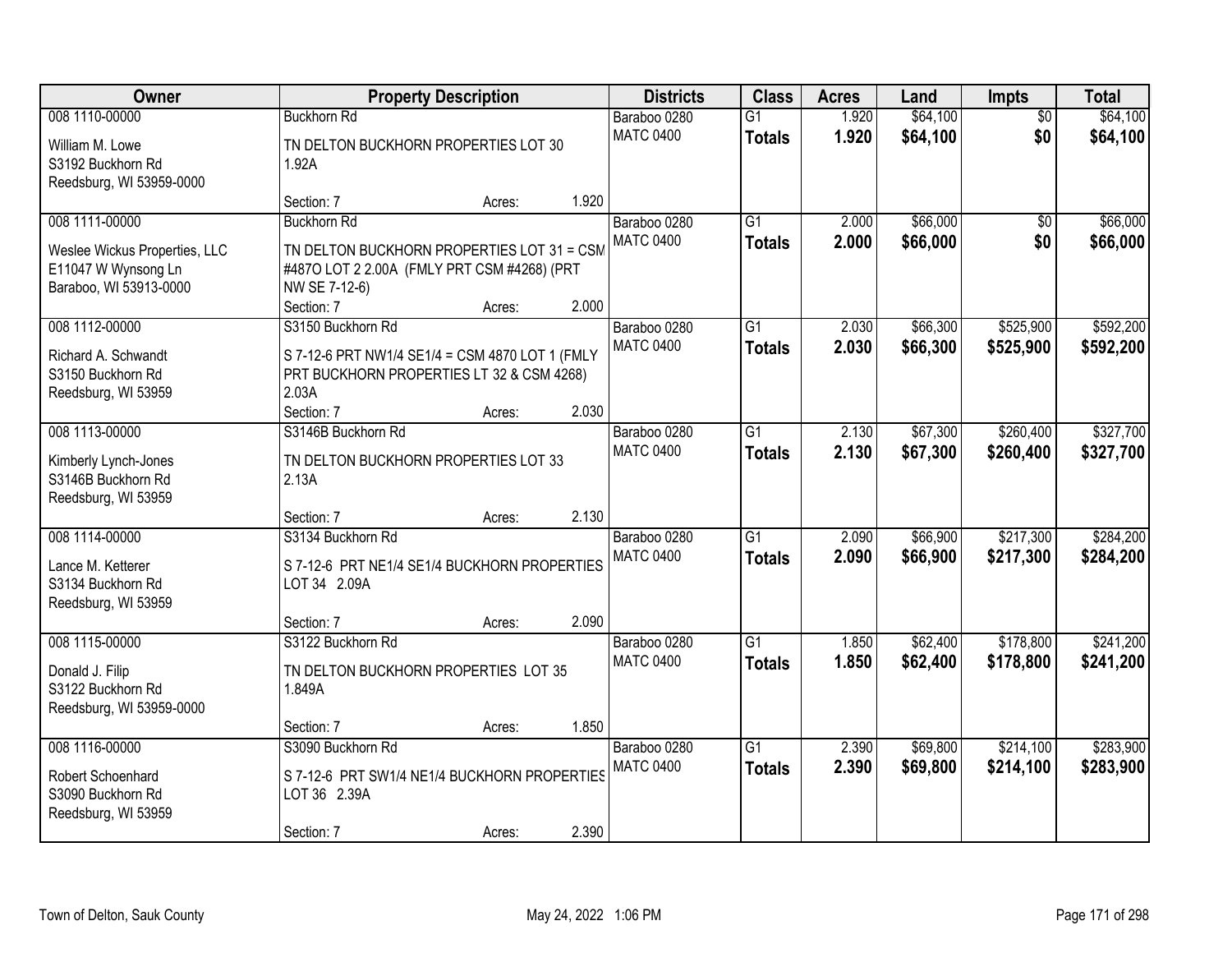| <b>Owner</b>                                                                        |                                                                                                                 | <b>Property Description</b> |       | <b>Districts</b>                 | <b>Class</b>                     | <b>Acres</b>   | Land                 | <b>Impts</b>           | <b>Total</b>           |
|-------------------------------------------------------------------------------------|-----------------------------------------------------------------------------------------------------------------|-----------------------------|-------|----------------------------------|----------------------------------|----------------|----------------------|------------------------|------------------------|
| 008 1117-00000                                                                      | S3076 Buckhorn Rd                                                                                               |                             |       | Baraboo 0280                     | $\overline{G1}$                  | 2.050          | \$66,500             | \$221,900              | \$288,400              |
| Timothy J. Meyer<br>S3076 Buckhorn Rd<br>Reedsburg, WI 53959-0000                   | TN DELTON BUCKHORN PROPERTIES LOT 37<br>2.05A                                                                   |                             |       | <b>MATC 0400</b>                 | <b>Totals</b>                    | 2.050          | \$66,500             | \$221,900              | \$288,400              |
|                                                                                     | Section: 7                                                                                                      | Acres:                      | 2.050 |                                  |                                  |                |                      |                        |                        |
| 008 1118-00000<br>Barry Thompson<br>S3058B Buckhorn Rd<br>Reedsburg, WI 53959       | S3058B Buckhorn Rd<br>S 7-12-6 PRT SW1/4 NE1/4 = CSM 6013 LOT 1 (FMLY<br>BUCKHORN PROPERTIES LTS 38 & 39) 4.51A |                             |       | Baraboo 0280<br><b>MATC 0400</b> | $\overline{G1}$<br><b>Totals</b> | 4.510<br>4.510 | \$91,900<br>\$91,900 | \$208,000<br>\$208,000 | \$299,900<br>\$299,900 |
|                                                                                     | Section: 7                                                                                                      | Acres:                      | 4.510 |                                  |                                  |                |                      |                        |                        |
| 008 1120-00000<br>Jeffrey J. Scott<br>E9711 Buckhorn Rd<br>Reedsburg, WI 53959-0000 | E9711 Buckhorn Rd<br>TN DELTON BUCKHORN PROPERTIES LOT 40<br>3.97A                                              |                             |       | Baraboo 0280<br><b>MATC 0400</b> | G1<br><b>Totals</b>              | 3.970<br>3.970 | \$58,100<br>\$58,100 | \$255,400<br>\$255,400 | \$313,500<br>\$313,500 |
|                                                                                     | Section: 7                                                                                                      | Acres:                      | 3.970 |                                  |                                  |                |                      |                        |                        |
| 008 1121-00000<br>Jessica J. Parchem<br>E9737 Buckhorn Rd                           | <b>Buckhorn Rd</b><br>S 7-12-6 PRT SW1/4 NW1/4 = BUCKHORN<br>PROPERTIES LOT 41 2.52A                            |                             |       | Baraboo 0280<br><b>MATC 0400</b> | G1<br><b>Totals</b>              | 2.520<br>2.520 | \$48,600<br>\$48,600 | \$0<br>\$0             | \$48,600<br>\$48,600   |
| Reedsburg, WI 53959                                                                 | Section: 7                                                                                                      | Acres:                      | 2.520 |                                  |                                  |                |                      |                        |                        |
| 008 1122-00000<br>Jessica J. Parchem<br>E9737 Buckhorn Rd<br>Reedsburg, WI 53959    | E9737 Buckhorn Rd<br>S 7-12-6 PRT SW1/4 NW1/4 = BUCKHORN<br>PROPERTIES LOT 42 2.25A                             |                             |       | Baraboo 0280<br><b>MATC 0400</b> | $\overline{G1}$<br><b>Totals</b> | 2.250<br>2.250 | \$46,200<br>\$46,200 | \$237,200<br>\$237,200 | \$283,400<br>\$283,400 |
|                                                                                     | Section: 7                                                                                                      | Acres:                      | 2.250 |                                  |                                  |                |                      |                        |                        |
| 008 1123-00000<br>Bret S. Quinnell<br>E9761 Buckhorn Rd<br>Reedsburg, WI 53959-0000 | <b>Buckhorn Rd</b><br>TN DELTON BUCKHORN PROPERTIES LOT 43<br>2.13A                                             |                             |       | Baraboo 0280<br><b>MATC 0400</b> | $\overline{G1}$<br><b>Totals</b> | 2.130<br>2.130 | \$45,100<br>\$45,100 | $\overline{50}$<br>\$0 | \$45,100<br>\$45,100   |
|                                                                                     | Section: 7                                                                                                      | Acres:                      | 2.130 |                                  |                                  |                |                      |                        |                        |
| 008 1124-00000<br>Bret S. Quinnell<br>E9761 Buckhorn Rd<br>Reedsburg, WI 53959-0000 | E9761 Buckhorn Rd<br>TN DELTON BUCKHORN PROPERTIES LOT 44<br>2.13A<br>Section: 7                                | Acres:                      | 2.130 | Baraboo 0280<br><b>MATC 0400</b> | $\overline{G1}$<br><b>Totals</b> | 2.130<br>2.130 | \$45,100<br>\$45,100 | \$328,600<br>\$328,600 | \$373,700<br>\$373,700 |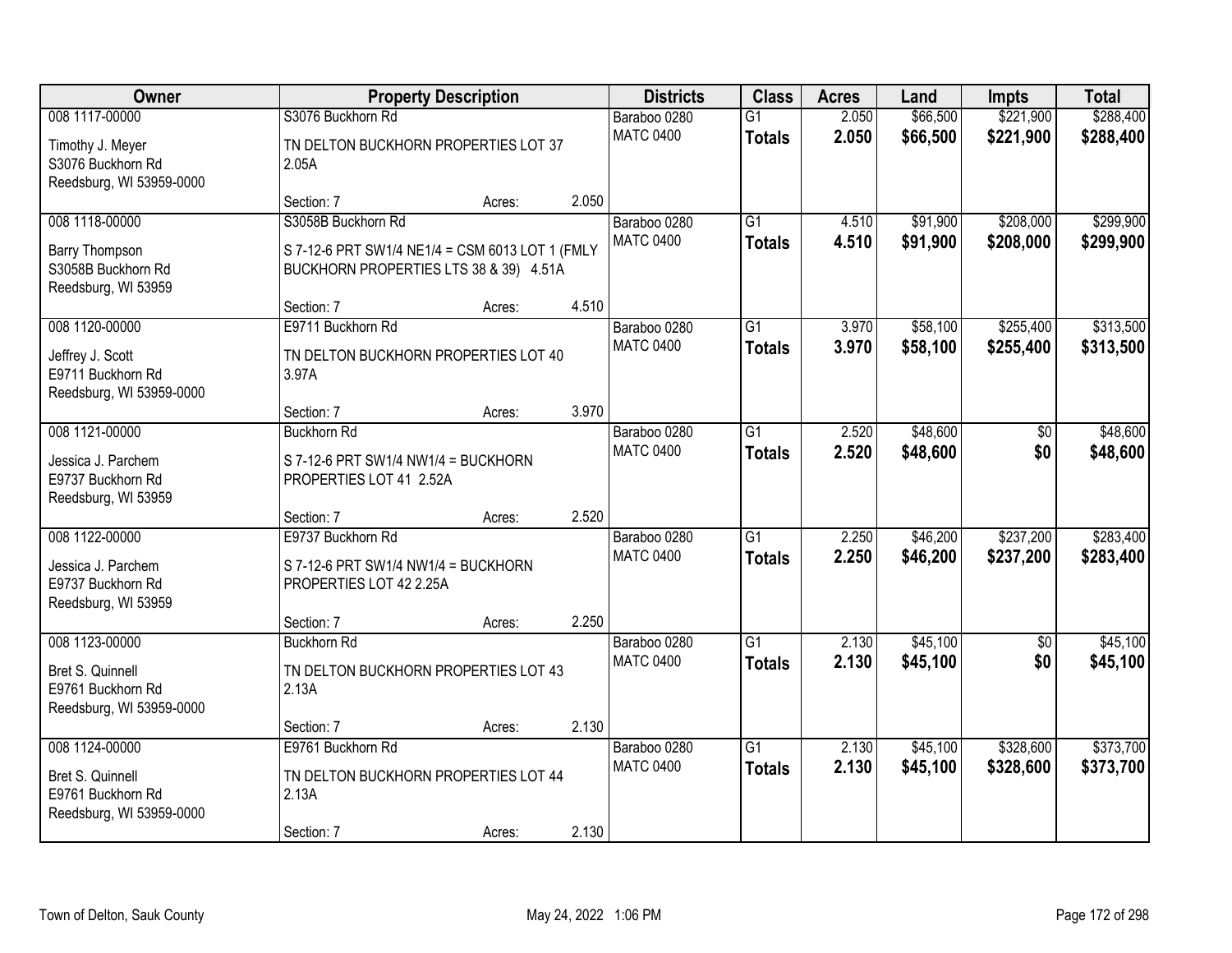| Owner                                                              |                                                                | <b>Property Description</b> |       | <b>Districts</b> | <b>Class</b>    | <b>Acres</b> | Land     | <b>Impts</b> | <b>Total</b> |
|--------------------------------------------------------------------|----------------------------------------------------------------|-----------------------------|-------|------------------|-----------------|--------------|----------|--------------|--------------|
| 008 1125-00000                                                     | E9775 Buckhorn Rd                                              |                             |       | Baraboo 0280     | $\overline{G1}$ | 2.130        | \$45,100 | \$158,700    | \$203,800    |
| Anthony M. Dimond<br>E9775 Buckhorn Rd<br>Reedsburg, WI 53959-0000 | TN DELTON BUCKHORN PROPERTIES LOT 45<br>2.13A                  |                             |       | <b>MATC 0400</b> | <b>Totals</b>   | 2.130        | \$45,100 | \$158,700    | \$203,800    |
|                                                                    | Section: 7                                                     | Acres:                      | 2.130 |                  |                 |              |          |              |              |
| 008 1126-00000                                                     | E9783A Buckhorn Rd                                             |                             |       | Baraboo 0280     | G1              | 2.140        | \$45,200 | \$189,000    | \$234,200    |
| Darin A. Carignan<br>E9783A Buckhorn Rd<br>Reedsburg, WI 53959     | TN DELTON BUCKHORN PROPERTIES LOT 46<br>2.14A                  |                             |       | <b>MATC 0400</b> | <b>Totals</b>   | 2.140        | \$45,200 | \$189,000    | \$234,200    |
|                                                                    | Section: 7                                                     | Acres:                      | 2.140 |                  |                 |              |          |              |              |
| 008 1127-00000                                                     | E9797 Buckhorn Rd                                              |                             |       | Baraboo 0280     | $\overline{G1}$ | 2.140        | \$45,200 | \$314,600    | \$359,800    |
| Kazimierz Maniak<br>E9797 Buckhorn Rd<br>Reedsburg, WI 53959-0000  | TN DELTON BUCKHORN PROPERTIES LOT 47<br>2.14A                  |                             |       | <b>MATC 0400</b> | <b>Totals</b>   | 2.140        | \$45,200 | \$314,600    | \$359,800    |
|                                                                    | Section: 7                                                     | Acres:                      | 2.140 |                  |                 |              |          |              |              |
| 008 1128-00000                                                     | E9805 Buckhorn Rd                                              |                             |       | Baraboo 0280     | $\overline{G1}$ | 2.140        | \$45,200 | \$158,500    | \$203,700    |
| Jacob K. Hesse<br>E9805 Buckhorn Rd<br>Reedsburg, WI 53959         | S 7-12-6 PRT SE1/4 NW1/4 BUCKHORN PROPERTIES<br>LOT 48 2.14A   |                             |       | <b>MATC 0400</b> | <b>Totals</b>   | 2.140        | \$45,200 | \$158,500    | \$203,700    |
|                                                                    | Section: 7                                                     | Acres:                      | 2.140 |                  |                 |              |          |              |              |
| 008 1129-00000                                                     | E9821 Buckhorn Rd                                              |                             |       | Baraboo 0280     | $\overline{G1}$ | 2.140        | \$45,200 | \$202,300    | \$247,500    |
| Larry D. Ranzenberger<br>E9821 Buckhorn Rd<br>Reedsburg, WI 53959  | S 7-12-6 PRT SE1/4 NW1/4 BUCKHORN PROPERTIES<br>LOT 49 2.14A   |                             |       | <b>MATC 0400</b> | <b>Totals</b>   | 2.140        | \$45,200 | \$202,300    | \$247,500    |
|                                                                    | Section: 7                                                     | Acres:                      | 2.140 |                  |                 |              |          |              |              |
| 008 1130-00000                                                     | E9829 Buckhorn Rd                                              |                             |       | Baraboo 0280     | $\overline{G1}$ | 2.140        | \$45,200 | \$192,700    | \$237,900    |
| Jeremy M. Muscanero<br>E9829 Buckhorn Rd<br>Reedsburg, WI 53959    | S 7-12-6 PRT SE1/4 NW1/4 = BUCKHORN<br>PROPERTIES LOT 50 2.14A |                             |       | <b>MATC 0400</b> | <b>Totals</b>   | 2.140        | \$45,200 | \$192,700    | \$237,900    |
|                                                                    | Section: 7                                                     | Acres:                      | 2.140 |                  |                 |              |          |              |              |
| 008 1131-00000                                                     | E9841 Buckhorn Rd                                              |                             |       | Baraboo 0280     | $\overline{G1}$ | 2.140        | \$45,200 | \$197,800    | \$243,000    |
| Michael R. Garske<br>E9841 Buckhorn Rd<br>Reedsburg, WI 53959      | S 7-12-6 PRT SE1/4 NW1/4 BUCKHORN PROPERTIES<br>LOT 51 2.14A   |                             |       | <b>MATC 0400</b> | <b>Totals</b>   | 2.140        | \$45,200 | \$197,800    | \$243,000    |
|                                                                    | Section: 7                                                     | Acres:                      | 2.140 |                  |                 |              |          |              |              |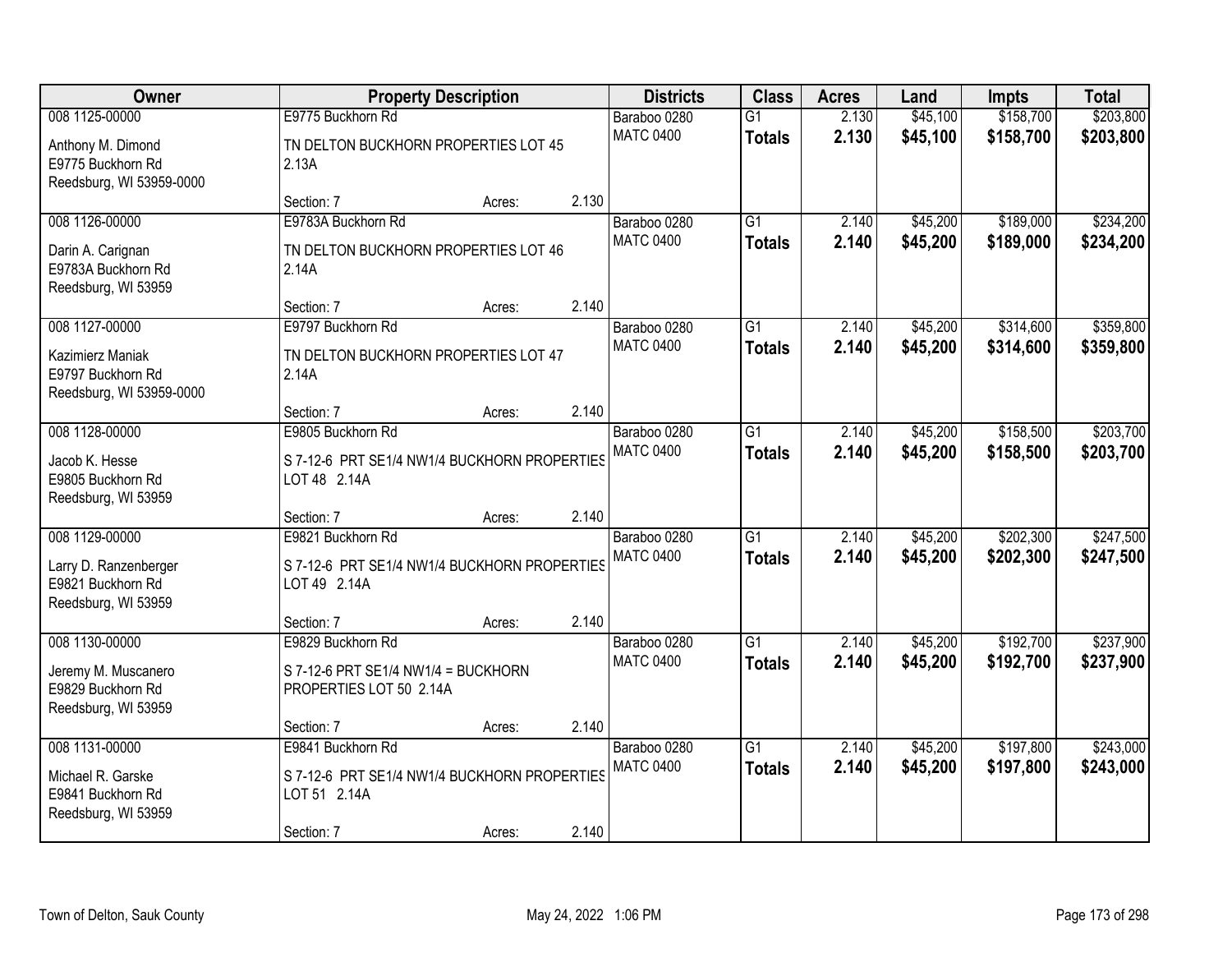| Owner                                                                                          |                                                                                                     | <b>Property Description</b> |       | <b>Districts</b>                 | <b>Class</b>                     | <b>Acres</b>   | Land                 | Impts                  | <b>Total</b>           |
|------------------------------------------------------------------------------------------------|-----------------------------------------------------------------------------------------------------|-----------------------------|-------|----------------------------------|----------------------------------|----------------|----------------------|------------------------|------------------------|
| 008 1132-00000<br>Christian M. Miller<br>E9879 Buckhorn Rd<br>Reedsburg, WI 53959              | <b>Buckhorn Rd</b><br>TN DELTON BUCKHORN PROPERTIES LOT 52<br>2.14A                                 |                             |       | Baraboo 0280<br><b>MATC 0400</b> | $\overline{G1}$<br><b>Totals</b> | 2.140<br>2.140 | \$45,200<br>\$45,200 | $\overline{50}$<br>\$0 | \$45,200<br>\$45,200   |
|                                                                                                | Section: 7                                                                                          | Acres:                      | 2.140 |                                  |                                  |                |                      |                        |                        |
| 008 1133-00000<br>Christian M. Miller<br>E9879 Buckhorn Rd<br>Reedsburg, WI 53959              | E9879 Buckhorn Rd<br>TN DELTON BUCKHORN PROPERTIES LOT 53<br>3.09A                                  |                             |       | Baraboo 0280<br><b>MATC 0400</b> | $\overline{G1}$<br><b>Totals</b> | 3.090<br>3.090 | \$53,300<br>\$53,300 | \$318,000<br>\$318,000 | \$371,300<br>\$371,300 |
|                                                                                                | Section: 7                                                                                          | Acres:                      | 3.090 |                                  |                                  |                |                      |                        |                        |
| 008 1134-00000<br>Christian M. Miller<br>E9879 Buckhorn Rd<br>Reedsburg, WI 53959              | <b>Buckhorn Rd</b><br>TN DELTON BUCKHORN PROPERTIES LOT 54<br>2.87A                                 |                             |       | Baraboo 0280<br><b>MATC 0400</b> | G <sub>1</sub><br><b>Totals</b>  | 2.870<br>2.870 | \$51,700<br>\$51,700 | \$0<br>\$0             | \$51,700<br>\$51,700   |
|                                                                                                | Section: 7                                                                                          | Acres:                      | 2.870 |                                  |                                  |                |                      |                        |                        |
| 008 1135-00000<br>Audrey J. Mc Knight<br>S3109 Buckhorn Rd<br>Reedsburg, WI 53959-0000         | S3109 Buckhorn Rd<br>TN DELTON BUCKHORN PROPERTIES LOT 55<br>2.26A                                  |                             |       | Baraboo 0280<br><b>MATC 0400</b> | $\overline{G1}$<br><b>Totals</b> | 2.260<br>2.260 | \$46,300<br>\$46,300 | \$252,800<br>\$252,800 | \$299,100<br>\$299,100 |
|                                                                                                | Section: 7                                                                                          | Acres:                      | 2.260 |                                  |                                  |                |                      |                        |                        |
| 008 1136-00000<br>Stuart A. Tribbey<br>S3133 Buckhorn Rd<br>Reedsburg, WI 53959                | S3133 Buckhorn Rd<br>S 7-12-6 PRT NW1/4 SE1/4 & PRT NE1/4 SW1/4<br>BUCKHORN PROPERTIES LOT 56 2.88A |                             |       | Baraboo 0280<br><b>MATC 0400</b> | $\overline{G1}$<br><b>Totals</b> | 2.880<br>2.880 | \$51,700<br>\$51,700 | \$173,100<br>\$173,100 | \$224,800<br>\$224,800 |
|                                                                                                | Section: 7                                                                                          | Acres:                      | 2.880 |                                  |                                  |                |                      |                        |                        |
| 008 1137-00000<br>Linda Christianson Packard<br>E9864 Whitetail Ln<br>Reedsburg, WI 53959-0000 | E9864 Whitetail Ln<br>TN DELTON BUCKHORN PROPERTIES LOT 57<br>2.13A                                 |                             |       | Baraboo 0280<br><b>MATC 0400</b> | $\overline{G1}$<br><b>Totals</b> | 2.130<br>2.130 | \$45,100<br>\$45,100 | \$291,700<br>\$291,700 | \$336,800<br>\$336,800 |
|                                                                                                | Section: 7                                                                                          | Acres:                      | 2.130 |                                  |                                  |                |                      |                        |                        |
| 008 1138-00000<br>Jennifer J. Carfo<br>3335 N Neva Ave<br>Chicago, IL 60634                    | E9854 Whitetail Ln<br>TN DELTON BUCKHORN PROPERTIES LOT 58<br>2.13A<br>Section: 7                   | Acres:                      | 2.130 | Baraboo 0280<br><b>MATC 0400</b> | $\overline{G1}$<br><b>Totals</b> | 2.130<br>2.130 | \$45,100<br>\$45,100 | \$208,300<br>\$208,300 | \$253,400<br>\$253,400 |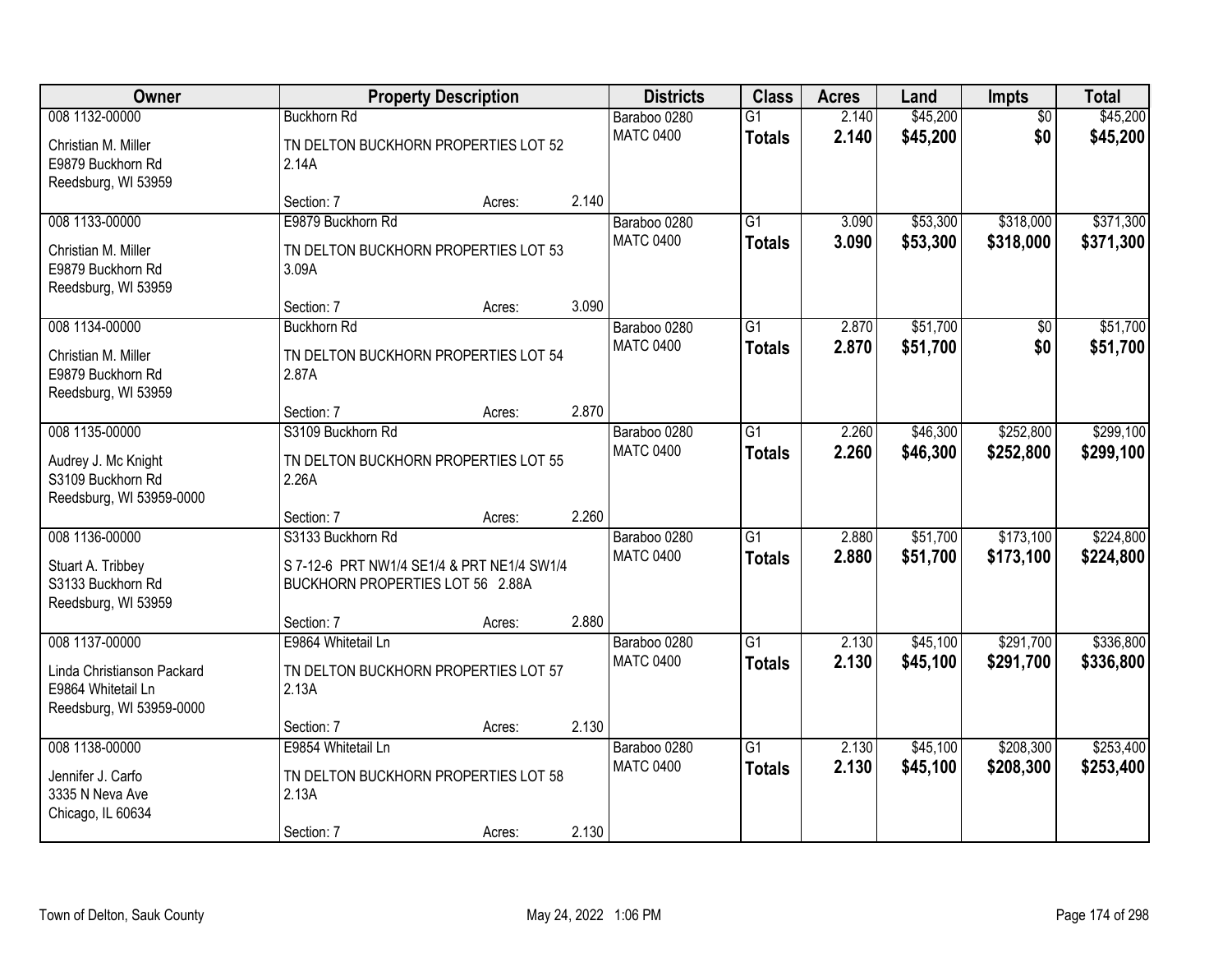| Owner                                                                          |                                                                                     | <b>Property Description</b> |       | <b>Districts</b>                 | <b>Class</b>                     | <b>Acres</b>   | Land                 | <b>Impts</b>           | <b>Total</b>           |
|--------------------------------------------------------------------------------|-------------------------------------------------------------------------------------|-----------------------------|-------|----------------------------------|----------------------------------|----------------|----------------------|------------------------|------------------------|
| 008 1139-00000                                                                 | E9842A Whitetail Ln                                                                 |                             |       | Baraboo 0280                     | $\overline{G1}$                  | 2.130          | \$45,100             | \$112,800              | \$157,900              |
| David R. Chesky<br>E9842A Whitetail Ln<br>Reedsburg, WI 53959-0000             | TN DELTON BUCKHORN PROPERTIES LOT 59<br>2.13A                                       |                             |       | <b>MATC 0400</b>                 | <b>Totals</b>                    | 2.130          | \$45,100             | \$112,800              | \$157,900              |
|                                                                                | Section: 7                                                                          | Acres:                      | 2.130 |                                  |                                  |                |                      |                        |                        |
| 008 1140-00000<br>Bryan J. Thompson<br>E9822 Whitetail Ln                      | <b>Whitetail Ln</b><br>S 7-12-6 PRT NE1/4 SW1/4 BUCKHORN PROPERTIES<br>LOT 60 2.13A |                             |       | Baraboo 0280<br><b>MATC 0400</b> | G1<br><b>Totals</b>              | 2.130<br>2.130 | \$27,100<br>\$27,100 | $\overline{50}$<br>\$0 | \$27,100<br>\$27,100   |
| Reedsburg, WI 53959                                                            | Section: 7                                                                          | Acres:                      | 2.130 |                                  |                                  |                |                      |                        |                        |
| 008 1141-00000                                                                 | E9822 Whitetail Ln                                                                  |                             |       | Baraboo 0280                     | $\overline{G1}$                  | 2.130          | \$45,100             | \$115,800              | \$160,900              |
| Bryan J. Thompson<br>E9882 Whitetail Ln<br>Reedsburg, WI 53959                 | TN DELTON BUCKHORN PROPERTIES LOT 61<br>2.13A                                       |                             |       | <b>MATC 0400</b>                 | <b>Totals</b>                    | 2.130          | \$45,100             | \$115,800              | \$160,900              |
|                                                                                | Section: 7                                                                          | Acres:                      | 2.130 |                                  |                                  |                |                      |                        |                        |
| 008 1142-00000                                                                 | E9806A Whitetail Ln                                                                 |                             |       | Baraboo 0280                     | $\overline{G1}$                  | 2.110          | \$45,000             | \$231,900              | \$276,900              |
| Thomas A. Jackson<br>E9806A Whitetail Ln<br>Reedsburg, WI 53959-0000           | TN DELTON BUCKHORN PROPERTIES LOT 62<br>2.11A                                       |                             |       | <b>MATC 0400</b>                 | <b>Totals</b>                    | 2.110          | \$45,000             | \$231,900              | \$276,900              |
|                                                                                | Section: 7                                                                          | Acres:                      | 2.110 |                                  |                                  |                |                      |                        |                        |
| 008 1143-00000<br>Ronald K. Mayer<br>E9796 Whitetail Ln<br>Reedsburg, WI 53959 | E9796 Whitetail Ln<br>TN DELTON BUCKHORN PROPERTIES LOT 63<br>2.46A                 |                             |       | Baraboo 0280<br><b>MATC 0400</b> | $\overline{G1}$<br><b>Totals</b> | 2.460<br>2.460 | \$48,000<br>\$48,000 | \$212,600<br>\$212,600 | \$260,600<br>\$260,600 |
|                                                                                | Section: 7                                                                          | Acres:                      | 2.460 |                                  |                                  |                |                      |                        |                        |
| 008 1144-00000<br>Michael J. Witkowski<br>E9809 Whitetail Ln                   | E9809 Whitetail Ln<br>TN DELTON BUCKHORN PROPERTIES LOT 64<br>2.41A                 |                             |       | Baraboo 0280<br><b>MATC 0400</b> | $\overline{G1}$<br><b>Totals</b> | 2.410<br>2.410 | \$47,600<br>\$47,600 | \$90,300<br>\$90,300   | \$137,900<br>\$137,900 |
| Reedsburg, WI 53959-0000                                                       |                                                                                     |                             |       |                                  |                                  |                |                      |                        |                        |
| 008 1145-00000                                                                 | Section: 7<br>E9815 Whitetail Ln                                                    | Acres:                      | 2.410 | Baraboo 0280                     | $\overline{G1}$                  | 2.080          | \$44,700             | \$211,300              | \$256,000              |
| Troy T. Tiber<br>E9815 Whitetail Ln<br>Reedsburg, WI 53959-0000                | TN DELTON BUCKHORN PROPERTIES LOT 65<br>2.08A                                       |                             |       | <b>MATC 0400</b>                 | <b>Totals</b>                    | 2.080          | \$44,700             | \$211,300              | \$256,000              |
|                                                                                | Section: 7                                                                          | Acres:                      | 2.080 |                                  |                                  |                |                      |                        |                        |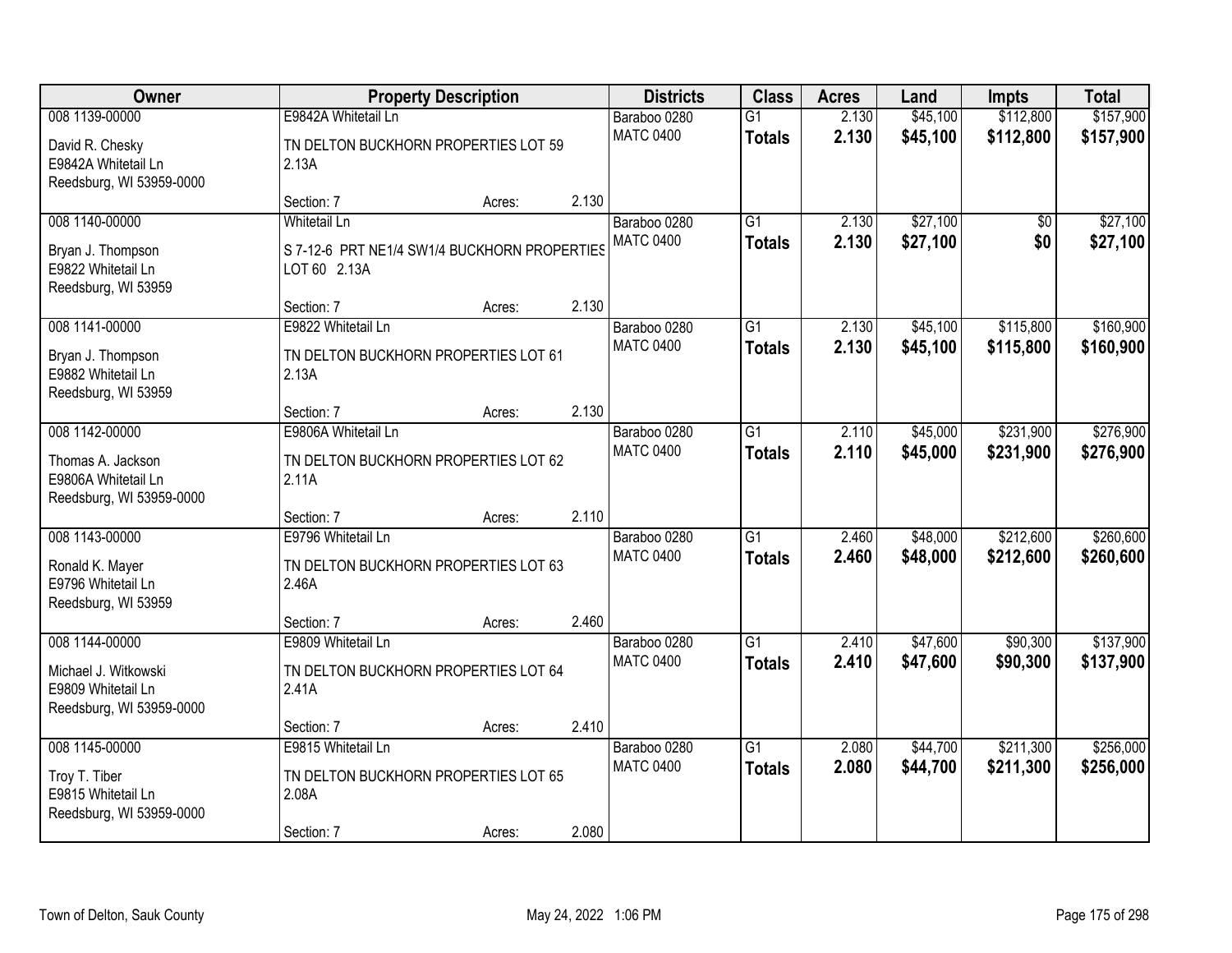| Owner                                                                              |                                                                                                                   | <b>Property Description</b> |       | <b>Districts</b>                 | <b>Class</b>                     | <b>Acres</b>   | Land                 | Impts                  | <b>Total</b>           |
|------------------------------------------------------------------------------------|-------------------------------------------------------------------------------------------------------------------|-----------------------------|-------|----------------------------------|----------------------------------|----------------|----------------------|------------------------|------------------------|
| 008 1146-10000<br>Rachel A. Hetland<br>410 Pine St<br>Brooklyn, WI 53521           | <b>Whitetail Ln</b><br>S 7-12-6 PRT NE1/4 SW1/4 = CSM 7066 LOT 1 (FMLY<br>BUCKHORN PROPERTIES LOTS 66 & 67) 4.23A |                             |       | Baraboo 0280<br><b>MATC 0400</b> | $\overline{G1}$<br><b>Totals</b> | 4.230<br>4.230 | \$58,900<br>\$58,900 | $\overline{50}$<br>\$0 | \$58,900<br>\$58,900   |
|                                                                                    | Section: 7                                                                                                        | Acres:                      | 4.230 |                                  |                                  |                |                      |                        |                        |
| 008 1148-00000<br>Jeffrey L. John<br>E9843 Whitetail Ln<br>Reedsburg, WI 53959     | E9843 Whitetail Ln<br>S 7-12-6 PRT NE1/4 SW1/4 = BUCKHORN<br>PROPERTIES LOT 68 2.12A                              |                             |       | Baraboo 0280<br><b>MATC 0400</b> | $\overline{G1}$<br><b>Totals</b> | 2.120<br>2.120 | \$45,100<br>\$45,100 | \$185,700<br>\$185,700 | \$230,800<br>\$230,800 |
| 008 1149-00000                                                                     | Section: 7<br>E9855 Whitetail Ln                                                                                  | Acres:                      | 2.120 | Baraboo 0280                     | G1                               | 2.130          | \$45,100             | \$187,700              | \$232,800              |
| Eric M. Nickel<br>E9855 Whitetail Ln<br>Reedsburg, WI 53959-0000                   | TN DELTON BUCKHORN PROPERTIES LOT 69<br>2.13A                                                                     |                             |       | <b>MATC 0400</b>                 | <b>Totals</b>                    | 2.130          | \$45,100             | \$187,700              | \$232,800              |
|                                                                                    | Section: 7                                                                                                        | Acres:                      | 2.130 |                                  |                                  |                |                      |                        |                        |
| 008 1150-00000<br>James L. Loy<br>E9865 Whitetail Ln<br>Reedsburg, WI 53959        | E9865 Whitetail Ln<br>TN DELTON BUCKHORN PROPERTIES LOT 70<br>2.14A                                               |                             |       | Baraboo 0280<br><b>MATC 0400</b> | G1<br><b>Totals</b>              | 2.140<br>2.140 | \$45,200<br>\$45,200 | \$106,900<br>\$106,900 | \$152,100<br>\$152,100 |
|                                                                                    | Section: 7                                                                                                        | Acres:                      | 2.140 |                                  |                                  |                |                      |                        |                        |
| 008 1151-00000<br>Nathan M. Genovese<br>E9877 White Tail Ln<br>Reedsburg, WI 53959 | E9877 Whitetail Ln<br>TN DELTON BUCKHORN PROPERTIES LOT 71<br>2.14A                                               |                             |       | Baraboo 0280<br><b>MATC 0400</b> | $\overline{G1}$<br><b>Totals</b> | 2.140<br>2.140 | \$45,200<br>\$45,200 | \$118,700<br>\$118,700 | \$163,900<br>\$163,900 |
| 008 1152-00000                                                                     | Section: 7<br><b>Whitetail Ln</b>                                                                                 | Acres:                      | 2.140 | Baraboo 0280                     | $\overline{G1}$                  | 2.150          | \$45,300             | $\overline{50}$        | \$45,300               |
| Robert J. Prosser<br>E9900 Whitetail Ln<br>Reedsburg, WI 53959                     | S 7-12-6 PRT NW1/4 SE1/4 & NE1/4 SW1/4 =<br>BUCKHORN PROPERTIES LOT 72 2.15A                                      |                             |       | <b>MATC 0400</b>                 | <b>Totals</b>                    | 2.150          | \$45,300             | \$0                    | \$45,300               |
|                                                                                    | Section: 7                                                                                                        | Acres:                      | 2.150 |                                  |                                  |                |                      |                        |                        |
| 008 1153-00000<br>Robert J. Prosser<br>E9900 Whitetail Ln<br>Reedsburg, WI 53959   | E9900 Whitetail Ln<br>S 7-12-6 PRT NW1/4 SE1/4 = BUCKHORN<br>PROPERTIES LOT 73 2.05A<br>Section: 7                | Acres:                      | 2.050 | Baraboo 0280<br><b>MATC 0400</b> | $\overline{G1}$<br><b>Totals</b> | 2.050<br>2.050 | \$44,400<br>\$44,400 | \$325,100<br>\$325,100 | \$369,500<br>\$369,500 |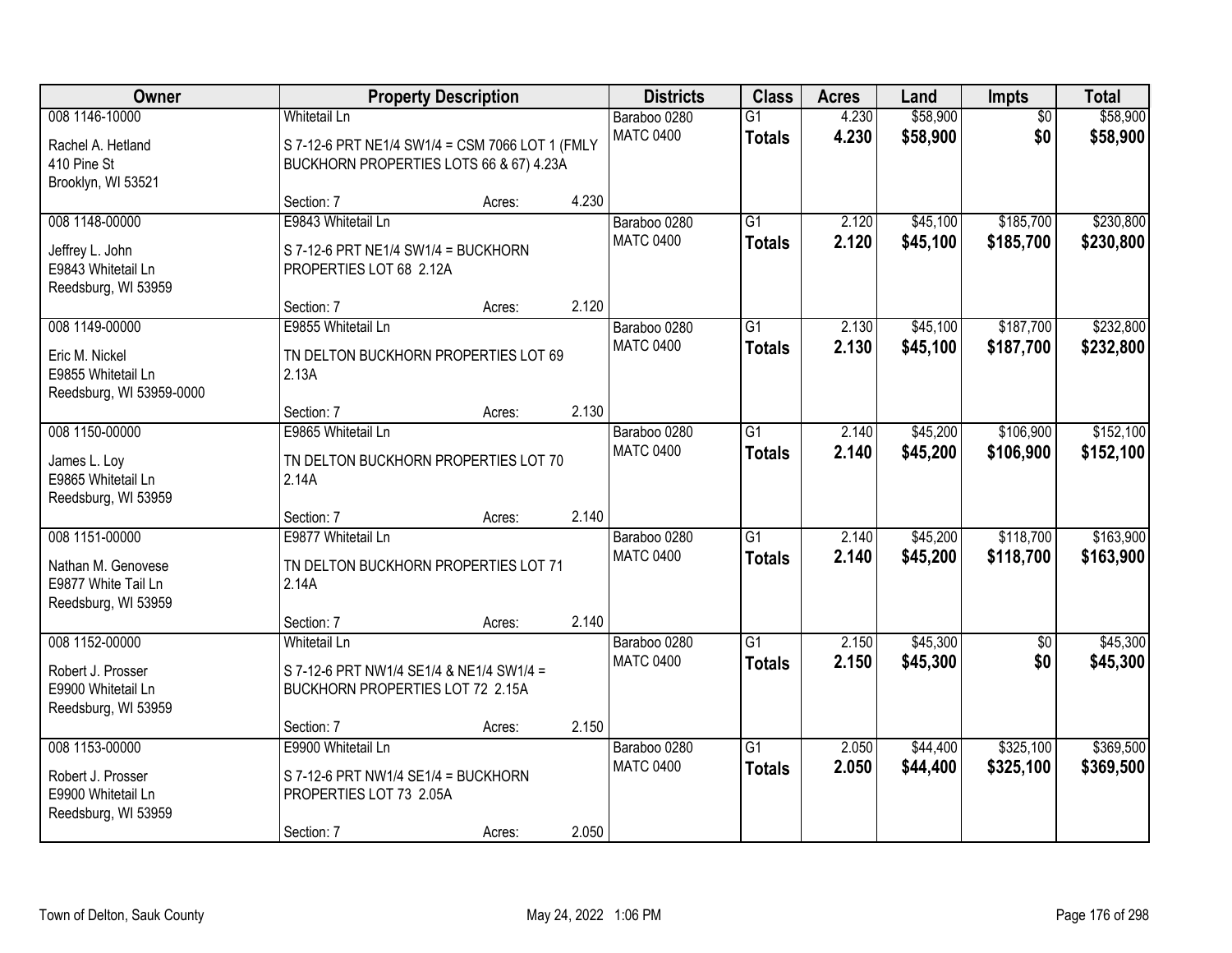| Owner                                                                                    | <b>Property Description</b>                                                      |        |       | <b>Districts</b>                 | <b>Class</b>                     | <b>Acres</b>   | Land                 | <b>Impts</b>           | <b>Total</b>           |
|------------------------------------------------------------------------------------------|----------------------------------------------------------------------------------|--------|-------|----------------------------------|----------------------------------|----------------|----------------------|------------------------|------------------------|
| 008 1154-00000                                                                           | <b>Buckhorn Rd</b>                                                               |        |       | Baraboo 0280                     | $\overline{G1}$                  | 2.610          | \$49,400             | $\overline{50}$        | \$49,400               |
| Richard S & Linda M Franchini Living<br>Trust<br>5744 N Osprey Dr                        | TN DELTON BUCKHORN PROPERTIES LOT 74<br>2.61A                                    |        |       | <b>MATC 0400</b>                 | <b>Totals</b>                    | 2.610          | \$49,400             | \$0                    | \$49,400               |
| Appleton, WI 54913                                                                       | Section: 7                                                                       | Acres: | 2.610 |                                  |                                  |                |                      |                        |                        |
| 008 1155-00000<br>Sigi M. Offenbach<br>3025 Lexington Ln<br>Highland Park, IL 60035-0000 | S3189 Buckhorn Rd<br>TN DELTON BUCKHORN PROPERTIES LOT 75<br>2.47A               |        |       | Baraboo 0280<br><b>MATC 0400</b> | G1<br><b>Totals</b>              | 2.470<br>2.470 | \$48,100<br>\$48,100 | \$105,300<br>\$105,300 | \$153,400<br>\$153,400 |
|                                                                                          | Section: 7                                                                       | Acres: | 2.470 |                                  |                                  |                |                      |                        |                        |
| 008 1156-00000<br>Steven M. Lotz<br>1121 Alex Ct<br>Hubertus, WI 53033                   | S3209 Buckhorn Rd<br>TN DELTON BUCKHORN PROPERTIES LOT 76<br>1.87A               |        |       | Baraboo 0280<br><b>MATC 0400</b> | $\overline{G1}$<br><b>Totals</b> | 1.870<br>1.870 | \$41,900<br>\$41,900 | \$0<br>\$0             | \$41,900<br>\$41,900   |
|                                                                                          | Section: 7                                                                       | Acres: | 1.870 |                                  |                                  |                |                      |                        |                        |
| 008 1157-00000<br>Richard L. Allison<br>S3221A Buckhorn Rd<br>Reedsburg, WI 53959-0000   | S3221A Buckhorn Rd<br>TN DELTON BUCKHORN PROPERTIES LOT 77<br>2.35A              |        |       | Baraboo 0280<br><b>MATC 0400</b> | G1<br><b>Totals</b>              | 2.350<br>2.350 | \$47,100<br>\$47,100 | \$137,400<br>\$137,400 | \$184,500<br>\$184,500 |
|                                                                                          | Section: 7                                                                       | Acres: | 2.350 |                                  |                                  |                |                      |                        |                        |
| 008 1158-00000<br>Keith P. Brooks<br>E9972 Trophy Trl<br>Reedsburg, WI 53959-0000        | E9972 Trophy Trl<br>TN DELTON BUCKHORN PROPERTIES LOT 78<br>2.18A                |        |       | Baraboo 0280<br><b>MATC 0400</b> | $\overline{G1}$<br><b>Totals</b> | 2.180<br>2.180 | \$45,600<br>\$45,600 | \$192,000<br>\$192,000 | \$237,600<br>\$237,600 |
|                                                                                          | Section: 7                                                                       | Acres: | 2.180 |                                  |                                  |                |                      |                        |                        |
| 008 1159-00000<br>Jeffery K. Rhinehart<br>E9938 Trophy Trl<br>Reedsburg, WI 53959        | E9938 Trophy Trl<br>S 7-12-6 PRT SW1/4 SE1/4 BUCKHORN PROPERTIES<br>LOT 79 2.31A |        |       | Baraboo 0280<br><b>MATC 0400</b> | $\overline{G1}$<br><b>Totals</b> | 2.310<br>2.310 | \$46,700<br>\$46,700 | \$147,300<br>\$147,300 | \$194,000<br>\$194,000 |
| 008 1160-00000                                                                           | Section: 7<br>E9928 Trophy Trl                                                   | Acres: | 2.310 | Baraboo 0280                     | $\overline{G1}$                  | 2.270          | \$46,400             | \$167,000              | \$213,400              |
| Pedersen Family Trust<br>E9928 Trophy Trl<br>Reedsburg, WI 53959-0000                    | TN DELTON BUCKHORN PROPERTIES LOT 80<br>2.27A<br>Section: 7                      | Acres: | 2.270 | <b>MATC 0400</b>                 | <b>Totals</b>                    | 2.270          | \$46,400             | \$167,000              | \$213,400              |
|                                                                                          |                                                                                  |        |       |                                  |                                  |                |                      |                        |                        |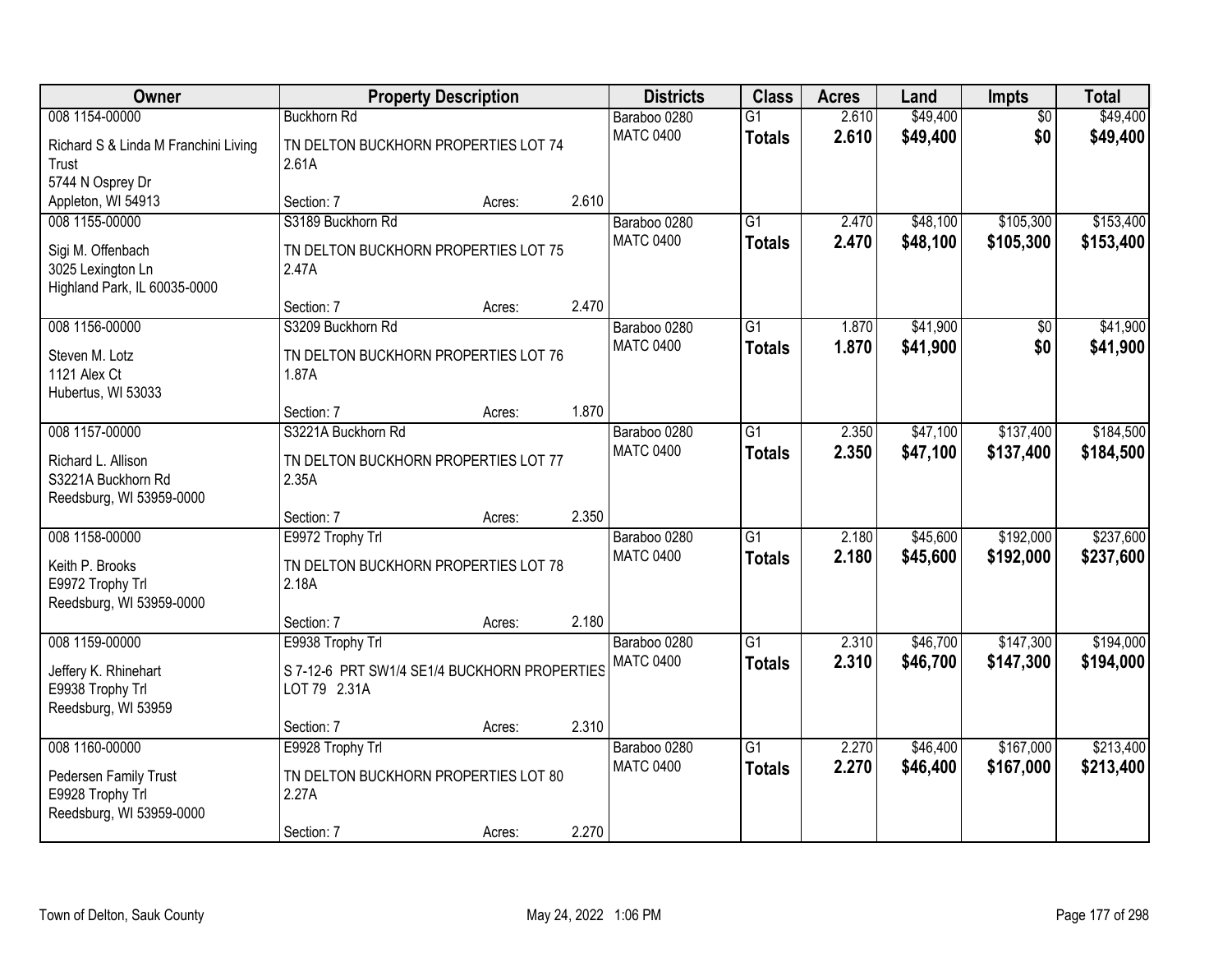| Owner                                                                |                                               | <b>Property Description</b> |       | <b>Districts</b>                 | <b>Class</b>                     | <b>Acres</b>   | Land                 | <b>Impts</b>           | <b>Total</b>           |
|----------------------------------------------------------------------|-----------------------------------------------|-----------------------------|-------|----------------------------------|----------------------------------|----------------|----------------------|------------------------|------------------------|
| 008 1161-00000                                                       | E9918 Trophy Trl                              |                             |       | Baraboo 0280                     | G1                               | 2.210          | \$45,800             | \$181,800              | \$227,600              |
| John F & Jennifer S Sagissor Living<br>Trust<br>E9918 Trophy Trl     | TN DELTON BUCKHORN PROPERTIES LOT 81<br>2.21A |                             |       | <b>MATC 0400</b>                 | <b>Totals</b>                    | 2.210          | \$45,800             | \$181,800              | \$227,600              |
| Reedsburg, WI 53959                                                  | Section: 7                                    | Acres:                      | 2.210 |                                  |                                  |                |                      |                        |                        |
| 008 1162-00000                                                       | E9916 Trophy Trl                              |                             |       | Baraboo 0280<br><b>MATC 0400</b> | $\overline{G1}$<br><b>Totals</b> | 3.380<br>3.380 | \$54,900<br>\$54,900 | \$182,300<br>\$182,300 | \$237,200<br>\$237,200 |
| David Dean Lorenz<br>N3671 County Rd V<br>Poynette, WI 53955         | TN DELTON BUCKHORN PROPERTIES LOT 82<br>3.38A |                             |       |                                  |                                  |                |                      |                        |                        |
|                                                                      | Section: 7                                    | Acres:                      | 3.380 |                                  |                                  |                |                      |                        |                        |
| 008 1163-00000                                                       | E9899 Trophy Trl                              |                             |       | Baraboo 0280                     | $\overline{G1}$                  | 3.080          | \$53,200             | \$316,200              | \$369,400              |
| Gerald H. Dargel<br>E9899 Trophy Trl<br>Reedsburg, WI 53959          | TN DELTON BUCKHORN PROPERTIES LOT 83<br>3.08A |                             |       | <b>MATC 0400</b>                 | <b>Totals</b>                    | 3.080          | \$53,200             | \$316,200              | \$369,400              |
|                                                                      | Section: 7                                    | Acres:                      | 3.080 |                                  |                                  |                |                      |                        |                        |
| 008 1164-00000                                                       | E9917 Trophy Trl                              |                             |       | Baraboo 0280                     | $\overline{G1}$                  | 1.970          | \$43,500             | \$196,900              | \$240,400              |
| Thomas J. Brandt<br>E9917 Trophy Trl<br>Reedsburg, WI 53959          | TN DELTON BUCKHORN PROPERTIES LOT 84<br>1.97A |                             |       | <b>MATC 0400</b>                 | <b>Totals</b>                    | 1.970          | \$43,500             | \$196,900              | \$240,400              |
|                                                                      | Section: 7                                    | Acres:                      | 1.970 |                                  |                                  |                |                      |                        |                        |
| 008 1165-00000                                                       | E9929 Trophy Trl                              |                             |       | Baraboo 0280                     | $\overline{G1}$                  | 1.960          | \$43,400             | \$202,900              | \$246,300              |
| Richard A. Hertz<br>E9929 Trophy Trl<br>Reedsburg, WI 53959-0000     | TN DELTON BUCKHORN PROPERTIES LOT 85<br>1.96A |                             |       | <b>MATC 0400</b>                 | <b>Totals</b>                    | 1.960          | \$43,400             | \$202,900              | \$246,300              |
|                                                                      | Section: 7                                    | Acres:                      | 1.960 |                                  |                                  |                |                      |                        |                        |
| 008 1166-00000                                                       | E9933 Trophy Trl                              |                             |       | Baraboo 0280                     | $\overline{G1}$                  | 1.930          | \$42,900             | \$149,000              | \$191,900              |
| Thomas L. Meisenburg<br>E9933 Trophy Trl<br>Reedsburg, WI 53959-0000 | TN DELTON BUCKHORN PROPERTIES LOT 86<br>1.93A |                             |       | <b>MATC 0400</b>                 | <b>Totals</b>                    | 1.930          | \$42,900             | \$149,000              | \$191,900              |
|                                                                      | Section: 7                                    | Acres:                      | 1.930 |                                  |                                  |                |                      |                        |                        |
| 008 1167-00000                                                       | E9945 Trophy Trl                              |                             |       | Baraboo 0280                     | $\overline{G1}$                  | 1.900          | \$42,400             | \$225,000              | \$267,400              |
| Blake A. Overlien<br>E9945 Trophy Trl<br>Reedsburg, WI 53959         | TN DELTON BUCKHORN PROPERTIES LOT 87<br>1.90A |                             |       | <b>MATC 0400</b>                 | <b>Totals</b>                    | 1.900          | \$42,400             | \$225,000              | \$267,400              |
|                                                                      | Section: 7                                    | Acres:                      | 1.900 |                                  |                                  |                |                      |                        |                        |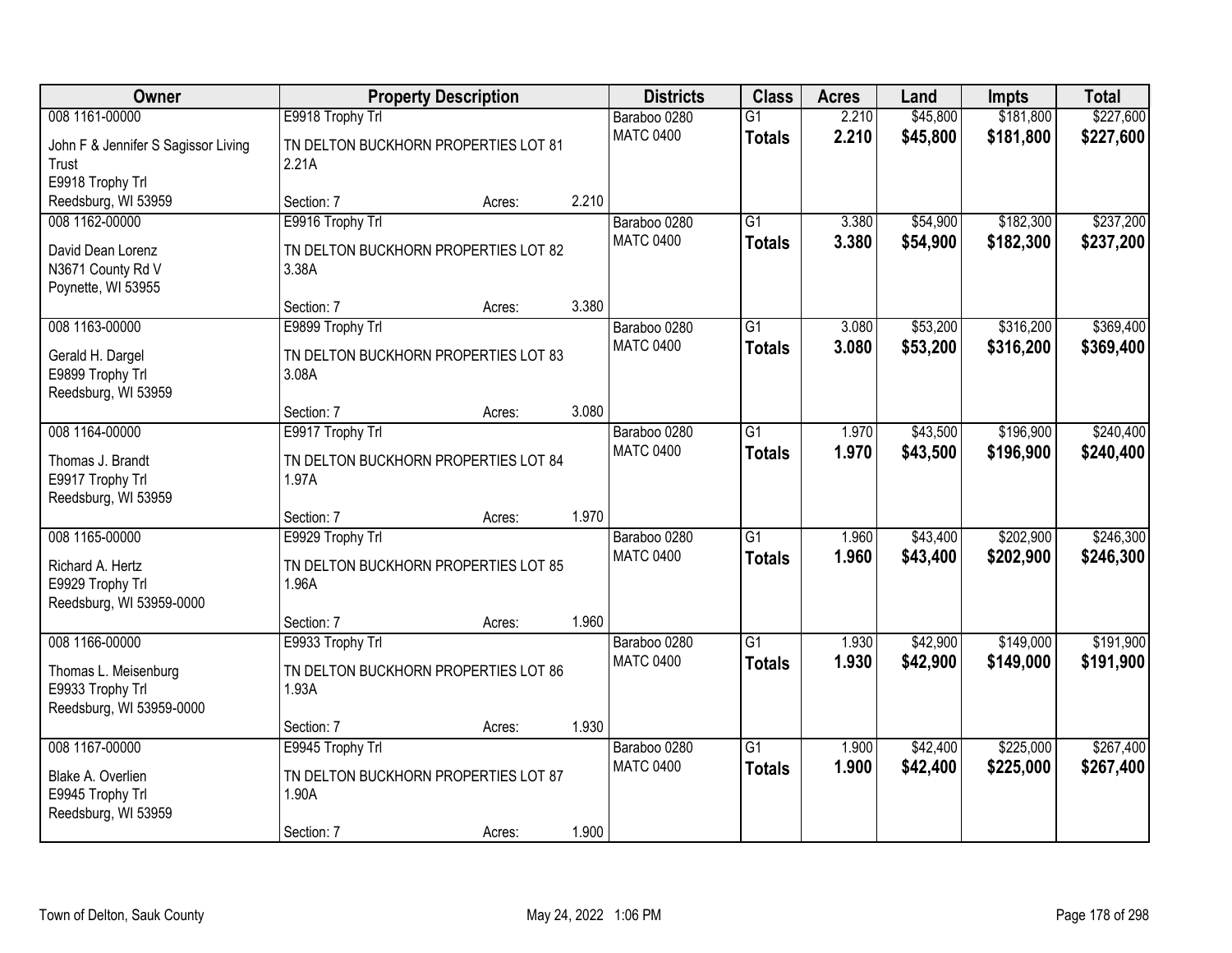| Owner                                                           |                                                                  | <b>Property Description</b> |       | <b>Districts</b>                 | <b>Class</b>                     | <b>Acres</b>   | Land                 | Impts                  | <b>Total</b>         |
|-----------------------------------------------------------------|------------------------------------------------------------------|-----------------------------|-------|----------------------------------|----------------------------------|----------------|----------------------|------------------------|----------------------|
| 008 1168-00000<br>Blake A. Overlien                             | <b>Trophy Trl</b><br>TN DELTON BUCKHORN PROPERTIES LOT 88        |                             |       | Baraboo 0280<br><b>MATC 0400</b> | $\overline{G1}$<br><b>Totals</b> | 1.870<br>1.870 | \$41,900<br>\$41,900 | $\overline{50}$<br>\$0 | \$41,900<br>\$41,900 |
| E9945 Trophy Tr<br>Reedsburg, WI 53959                          | 1.87A                                                            |                             |       |                                  |                                  |                |                      |                        |                      |
|                                                                 | Section: 7                                                       | Acres:                      | 1.870 |                                  |                                  |                |                      |                        |                      |
| 008 1169-00000                                                  | E9969 Trophy Trl                                                 |                             |       | Baraboo 0280                     | $\overline{G1}$                  | 1.870          | \$41,900             | \$210,000              | \$251,900            |
| Bradley K. Reuber<br>E9969 Trophy Trl<br>Reedsburg, WI 53959    | S 7-12-6 PRT SW1/4 SE1/4 BUCKHORN PROPERTIES<br>LOT 89 1.87A     |                             |       | <b>MATC 0400</b>                 | <b>Totals</b>                    | 1.870          | \$41,900             | \$210,000              | \$251,900            |
|                                                                 | Section: 7                                                       | Acres:                      | 1.870 |                                  |                                  |                |                      |                        |                      |
| 008 1170-00000                                                  | E9973 Trophy Trl                                                 |                             |       | Baraboo 0280                     | $\overline{G1}$                  | 1.980          | \$43,700             | \$194,500              | \$238,200            |
| Nathanael F. Bresson<br>E9973 Trophy Trl<br>Reedsburg, WI 53959 | TN DELTON BUCKHORN PROPERTIES LOT 90<br>1.98A                    |                             |       | <b>MATC 0400</b>                 | <b>Totals</b>                    | 1.980          | \$43,700             | \$194,500              | \$238,200            |
|                                                                 | Section: 7                                                       | Acres:                      | 1.980 |                                  |                                  |                |                      |                        |                      |
| 008 1171-00000                                                  |                                                                  |                             |       | Baraboo 0280                     | $\overline{G1}$                  | 2.180          | \$45,600             | \$0                    | \$45,600             |
| Dale W. Schultz<br>515 Central Ave<br>Richland Center, WI 53581 | TN DELTON BUCKHORN PROPERTIES LOT 91<br>2.18A                    |                             |       | <b>MATC 0400</b>                 | <b>Totals</b>                    | 2.180          | \$45,600             | \$0                    | \$45,600             |
|                                                                 | Section: 7                                                       | Acres:                      | 2.180 |                                  |                                  |                |                      |                        |                      |
| 008 1172-00000                                                  | S3251 Buckhorn Rd                                                |                             |       | Baraboo 0280                     | $\overline{G1}$                  | 1.940          | \$43,000             | \$206,100              | \$249,100            |
| Travis S. Fraser                                                | TN DELTON BUCKHORN PROPERTIES LOT 92                             |                             |       | <b>MATC 0400</b>                 | <b>Totals</b>                    | 1.940          | \$43,000             | \$206,100              | \$249,100            |
| S3251 Buckhorn Rd<br>Reedsburg, WI 53959                        | 1.94A                                                            |                             |       |                                  |                                  |                |                      |                        |                      |
|                                                                 | Section: 7                                                       | Acres:                      | 1.940 |                                  |                                  |                |                      |                        |                      |
| 008 1173-00000                                                  | S3253 Buckhorn Rd                                                |                             |       | Baraboo 0280                     | $\overline{G1}$                  | 1.860          | \$41,800             | \$137,800              | \$179,600            |
| Joshua W. Schluter<br>S3253 Buckhorn Rd<br>Reedsburg, WI 53959  | $S$ 7-12-6 PRT SE1/4 SE1/4 = BUCKHORN<br>PROPERTIES LOT 93 1.86A |                             |       | <b>MATC 0400</b>                 | <b>Totals</b>                    | 1.860          | \$41,800             | \$137,800              | \$179,600            |
|                                                                 | Section: 7                                                       | Acres:                      | 1.860 |                                  |                                  |                |                      |                        |                      |
| 008 1174-00000                                                  | S3255 Buckhorn Rd                                                |                             |       | Baraboo 0280                     | $\overline{G1}$                  | 2.650          | \$49,700             | \$117,900              | \$167,600            |
| Timothy J. Waller<br>2503 Dunham Woods Rd<br>Harvard, IL 60033  | S 7-12-6 PRT SE1/4 SE1/4 = BUCKHORN<br>PROPERTIES LOT 94 2.65A   |                             |       | <b>MATC 0400</b>                 | <b>Totals</b>                    | 2.650          | \$49,700             | \$117,900              | \$167,600            |
|                                                                 | Section: 7                                                       | Acres:                      | 2.650 |                                  |                                  |                |                      |                        |                      |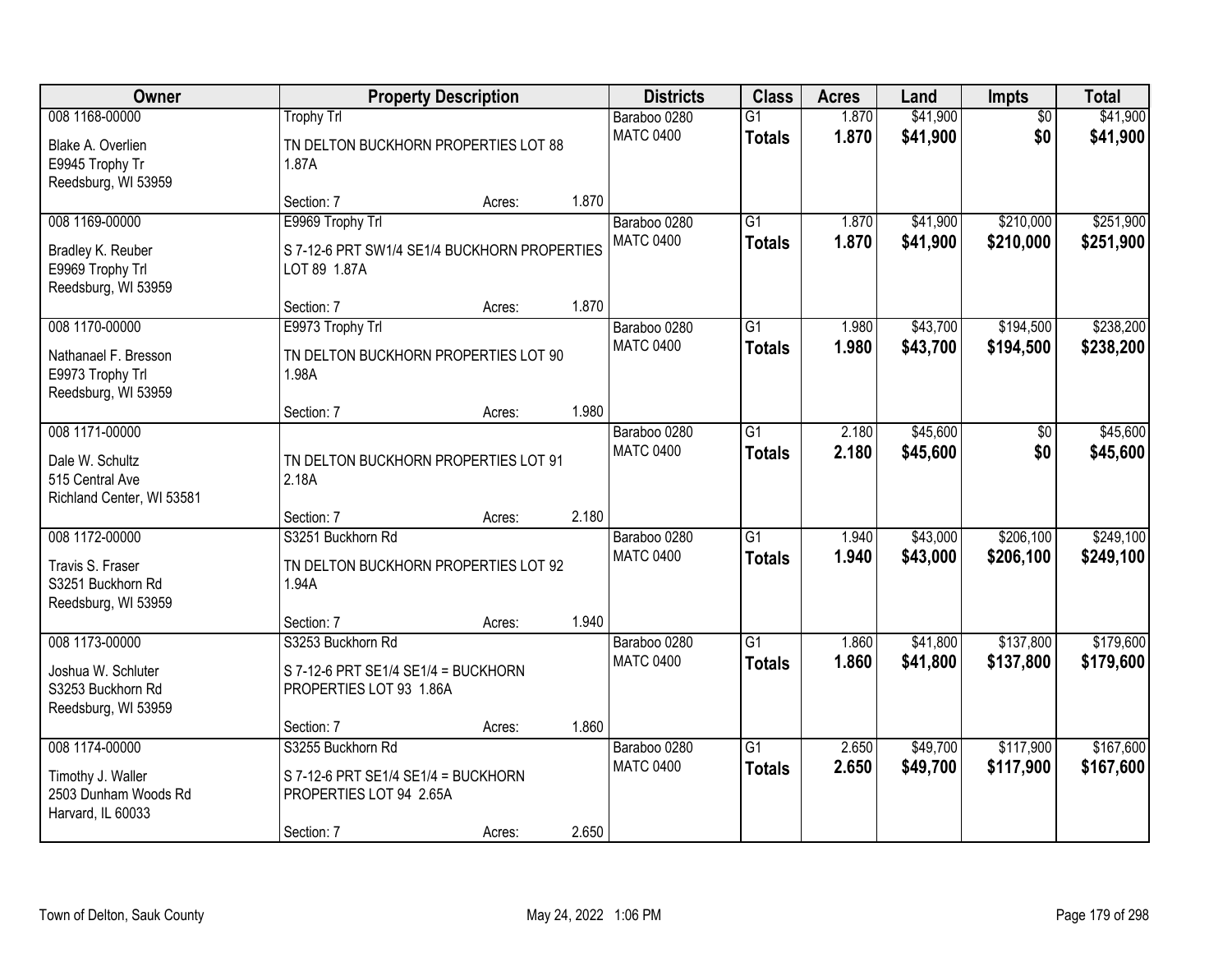| <b>Owner</b>                      | <b>Property Description</b>                  |        |       | <b>Districts</b> | <b>Class</b>    | <b>Acres</b> | Land     | <b>Impts</b>    | <b>Total</b> |
|-----------------------------------|----------------------------------------------|--------|-------|------------------|-----------------|--------------|----------|-----------------|--------------|
| 008 1175-00000                    | S3257 Buckhorn Rd                            |        |       | Baraboo 0280     | $\overline{G1}$ | 1.760        | \$40,200 | \$182,800       | \$223,000    |
| Thomas A. Gall                    | TN DELTON BUCKHORN PROPERTIES LOT 95         |        |       | <b>MATC 0400</b> | <b>Totals</b>   | 1.760        | \$40,200 | \$182,800       | \$223,000    |
| S3257 Buckhorn Rd                 | 1.76A                                        |        |       |                  |                 |              |          |                 |              |
| Reedsburg, WI 53959               |                                              |        |       |                  |                 |              |          |                 |              |
|                                   | Section: 7                                   | Acres: | 1.760 |                  |                 |              |          |                 |              |
| 008 1176-00000                    | S3259 Buckhorn Rd                            |        |       | Baraboo 0280     | $\overline{G1}$ | 1.770        | \$40,300 | \$201,700       | \$242,000    |
| Michael E. Tukiendorf             | S 7-12-6 PRT SE1/4 SE1/4 BUCKHORN PROPERTIES |        |       | <b>MATC 0400</b> | <b>Totals</b>   | 1.770        | \$40,300 | \$201,700       | \$242,000    |
| S3259 Buckhorn Rd                 | LOT 96 1.77A                                 |        |       |                  |                 |              |          |                 |              |
| Reedsburg, WI 53959               |                                              |        |       |                  |                 |              |          |                 |              |
|                                   | Section: 7                                   | Acres: | 1.770 |                  |                 |              |          |                 |              |
| 008 1177-00000                    | S3261 Buckhorn Rd                            |        |       | Baraboo 0280     | G1              | 3.680        | \$56,500 | \$246,200       | \$302,700    |
| Lawrence P. Hacker                | TN DELTON BUCKHORN PROPERTIES LOT 97         |        |       | <b>MATC 0400</b> | <b>Totals</b>   | 3.680        | \$56,500 | \$246,200       | \$302,700    |
| S3261 Buckhorn Rd                 | 3.68A                                        |        |       |                  |                 |              |          |                 |              |
| Reedsburg, WI 53959-0000          |                                              |        |       |                  |                 |              |          |                 |              |
|                                   | Section: 7                                   | Acres: | 3.680 |                  |                 |              |          |                 |              |
| 008 1178-00000                    | E10104 Buckhorn Rd                           |        |       | Baraboo 0280     | G1              | 3.040        | \$53,000 | \$299,500       | \$352,500    |
| Mark & Barbara Graupman Revocable | TN DELTON BUCKHORN PROPERTIES LOT 98         |        |       | <b>MATC 0400</b> | <b>Totals</b>   | 3.040        | \$53,000 | \$299,500       | \$352,500    |
| Trust                             | 3.04A                                        |        |       |                  |                 |              |          |                 |              |
| E10104 Buckhorn Rd                |                                              |        |       |                  |                 |              |          |                 |              |
| Reedsburg, WI 53959               | Section: 8                                   | Acres: | 3.040 |                  |                 |              |          |                 |              |
| 008 1179-00000                    | E10103 Antler Ct                             |        |       | Baraboo 0280     | $\overline{G1}$ | 1.650        | \$38,400 | \$193,600       | \$232,000    |
| Richard L. Voights                | TN DELTON BUCKHORN PROPERTIES LOT 99         |        |       | <b>MATC 0400</b> | <b>Totals</b>   | 1.650        | \$38,400 | \$193,600       | \$232,000    |
| E10103 Antler Ct                  | 1.65A                                        |        |       |                  |                 |              |          |                 |              |
| Reedsburg, WI 53959               |                                              |        |       |                  |                 |              |          |                 |              |
|                                   | Section: 8                                   | Acres: | 1.650 |                  |                 |              |          |                 |              |
| 008 1180-00000                    | Antler Ct                                    |        |       | Baraboo 0280     | $\overline{G1}$ | 2.140        | \$45,200 | $\overline{50}$ | \$45,200     |
| Drew A. Smith Lc                  | S 8-12-6 PRT SW1/4 SW1/4 BUCKHORN            |        |       | <b>MATC 0400</b> | <b>Totals</b>   | 2.140        | \$45,200 | \$0             | \$45,200     |
| PO Box 141                        | PROPERTIES LOT 100 2.14A                     |        |       |                  |                 |              |          |                 |              |
| Baraboo, WI 53913                 |                                              |        |       |                  |                 |              |          |                 |              |
|                                   | Section: 8                                   | Acres: | 2.140 |                  |                 |              |          |                 |              |
| 008 1181-00000                    | Antler Ct                                    |        |       | Baraboo 0280     | $\overline{G1}$ | 1.970        | \$43,500 | $\overline{50}$ | \$43,500     |
| Drew A. Smith Lc                  | S 8-12-6 PRT SW1/4 SW1/4 BUCKHORN            |        |       | <b>MATC 0400</b> | <b>Totals</b>   | 1.970        | \$43,500 | \$0             | \$43,500     |
| PO Box 141                        | PROPERTIES LOT 101 1.97A                     |        |       |                  |                 |              |          |                 |              |
| Baraboo, WI 53913                 |                                              |        |       |                  |                 |              |          |                 |              |
|                                   | Section: 8                                   | Acres: | 1.970 |                  |                 |              |          |                 |              |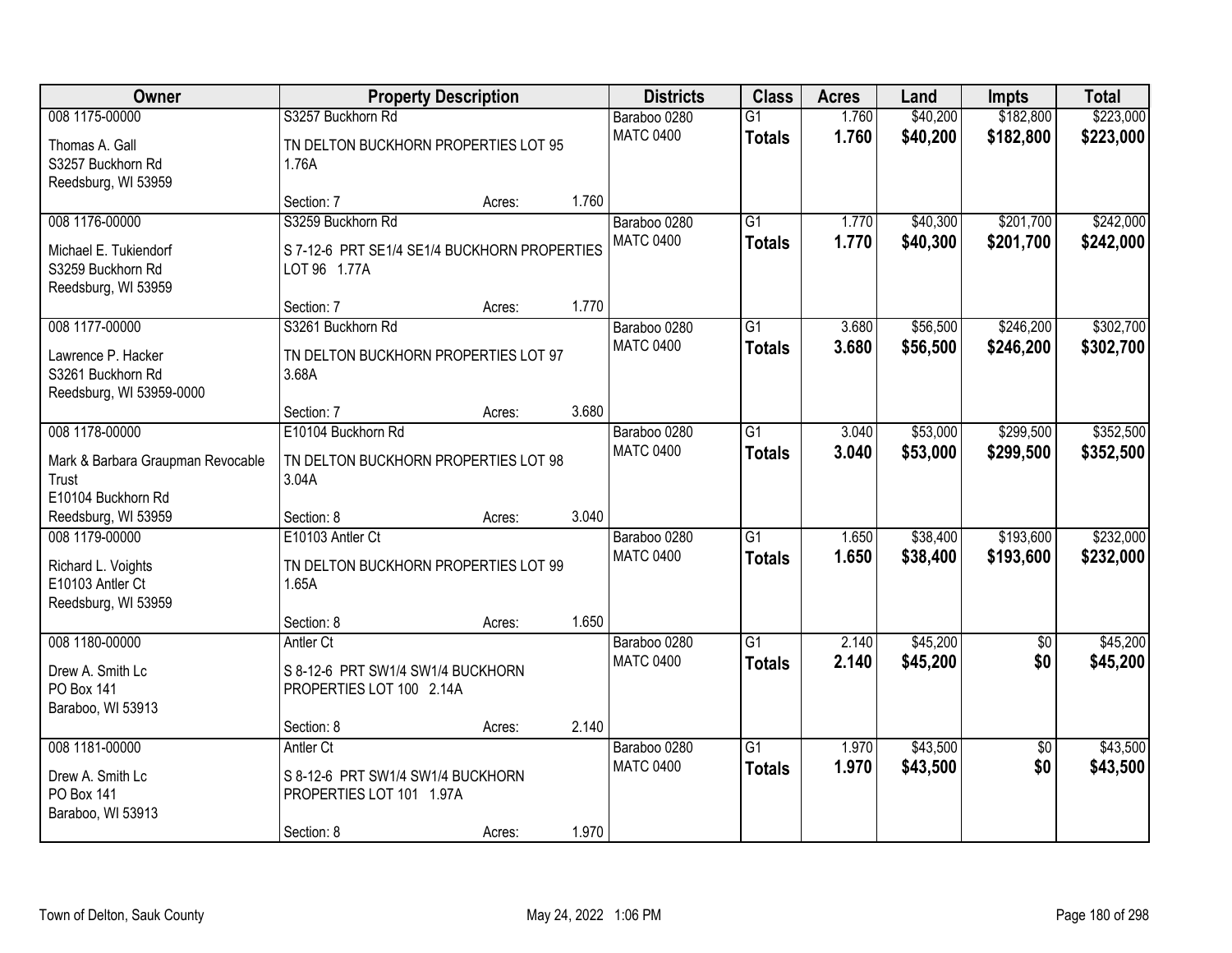| <b>Owner</b>                                                                    |                                                           | <b>Property Description</b> |       | <b>Districts</b>                 | <b>Class</b>                     | <b>Acres</b>   | Land                 | <b>Impts</b>           | <b>Total</b>           |
|---------------------------------------------------------------------------------|-----------------------------------------------------------|-----------------------------|-------|----------------------------------|----------------------------------|----------------|----------------------|------------------------|------------------------|
| 008 1182-00000                                                                  | E10143 Antler Ct                                          |                             |       | Baraboo 0280                     | $\overline{G1}$                  | 2.070          | \$44,600             | \$203,900              | \$248,500              |
| Mark W. Olsen<br>E10143 Antler Ct<br>Reedsburg, WI 53959-0000                   | TN DELTON BUCKHORN PROPERTIES LOT 102<br>2.07A            |                             |       | <b>MATC 0400</b>                 | <b>Totals</b>                    | 2.070          | \$44,600             | \$203,900              | \$248,500              |
|                                                                                 | Section: 8                                                | Acres:                      | 2.070 |                                  |                                  |                |                      |                        |                        |
| 008 1183-00000<br>Craig Boehlke                                                 | E10149 Antler Ct<br>TN DELTON BUCKHORN PROPERTIES LOT 103 |                             |       | Baraboo 0280<br><b>MATC 0400</b> | $\overline{G1}$<br><b>Totals</b> | 1.630<br>1.630 | \$38,100<br>\$38,100 | \$241,400<br>\$241,400 | \$279,500<br>\$279,500 |
| E10149 Antler Ct<br>Reedsburg, WI 53959                                         | 1.63A                                                     |                             |       |                                  |                                  |                |                      |                        |                        |
|                                                                                 | Section: 8                                                | Acres:                      | 1.630 |                                  |                                  |                |                      |                        |                        |
| 008 1184-00000                                                                  | E10171 Antler Ct                                          |                             |       | Baraboo 0280                     | $\overline{G1}$                  | 1.740          | \$39,800             | \$200,000              | \$239,800              |
| Gloria J. Mc Adams<br>E10171 Antler Ct<br>Reedsburg, WI 53959-0000              | TN DELTON BUCKHORN PROPERTIES LOT 104<br>1.74A            |                             |       | <b>MATC 0400</b>                 | <b>Totals</b>                    | 1.740          | \$39,800             | \$200,000              | \$239,800              |
|                                                                                 | Section: 8                                                | Acres:                      | 1.740 |                                  |                                  |                |                      |                        |                        |
| 008 1185-00000                                                                  | E10173 Antler Ct                                          |                             |       | Baraboo 0280                     | $\overline{G1}$                  | 2.180          | \$45,600             | \$199,700              | \$245,300              |
| Myron Kargel<br>E10173 Antler Ct<br>Reedsburg, WI 53959-0000                    | TN DELTON BUCKHORN PROPERTIES LOT 105<br>2.18A            |                             |       | <b>MATC 0400</b>                 | <b>Totals</b>                    | 2.180          | \$45,600             | \$199,700              | \$245,300              |
|                                                                                 | Section: 8                                                | Acres:                      | 2.180 |                                  |                                  |                |                      |                        |                        |
| 008 1186-00000                                                                  | E10178 Antler Ct                                          |                             |       | Baraboo 0280                     | $\overline{G1}$                  | 2.210          | \$45,800             | \$190,700              | \$236,500              |
| <b>Brandon Scott</b>                                                            | S 8-12-6 PRT SW1/4 SW1/4 = BUCKHORN                       |                             |       | <b>MATC 0400</b>                 | <b>Totals</b>                    | 2.210          | \$45,800             | \$190,700              | \$236,500              |
| E10178 Antler Ct<br>Reedsburg, WI 53959                                         | PROPERTIES LOT 106 2.21A                                  |                             |       |                                  |                                  |                |                      |                        |                        |
|                                                                                 | Section: 8                                                | Acres:                      | 2.210 |                                  |                                  |                |                      |                        |                        |
| 008 1187-00000                                                                  | E10160 Antler Ct                                          |                             |       | Baraboo 0280                     | G1                               | 2.180          | \$45,600             | \$148,600              | \$194,200              |
| Donald G. Rosene<br>E10160 Antler Ct<br>Reedsburg, WI 53959                     | TN DELTON BUCKHORN PROPERTIES LOT 107<br>2.18A            |                             |       | <b>MATC 0400</b>                 | <b>Totals</b>                    | 2.180          | \$45,600             | \$148,600              | \$194,200              |
|                                                                                 | Section: 8                                                | Acres:                      | 2.180 |                                  |                                  |                |                      |                        |                        |
| 008 1188-00000                                                                  | E10148 Antler Ct                                          |                             |       | Baraboo 0280                     | $\overline{G1}$                  | 2.490          | \$48,300             | \$137,600              | \$185,900              |
| Richard & Geraldine Groves Joint<br><b>Tenancy Trust</b><br>12129 Plum Grove Rd | TN DELTON BUCKHORN PROPERTIES LOT 108<br>2.49A            |                             |       | <b>MATC 0400</b>                 | <b>Totals</b>                    | 2.490          | \$48,300             | \$137,600              | \$185,900              |
| Huntley, IL 60142-0000                                                          | Section: 8                                                | Acres:                      | 2.490 |                                  |                                  |                |                      |                        |                        |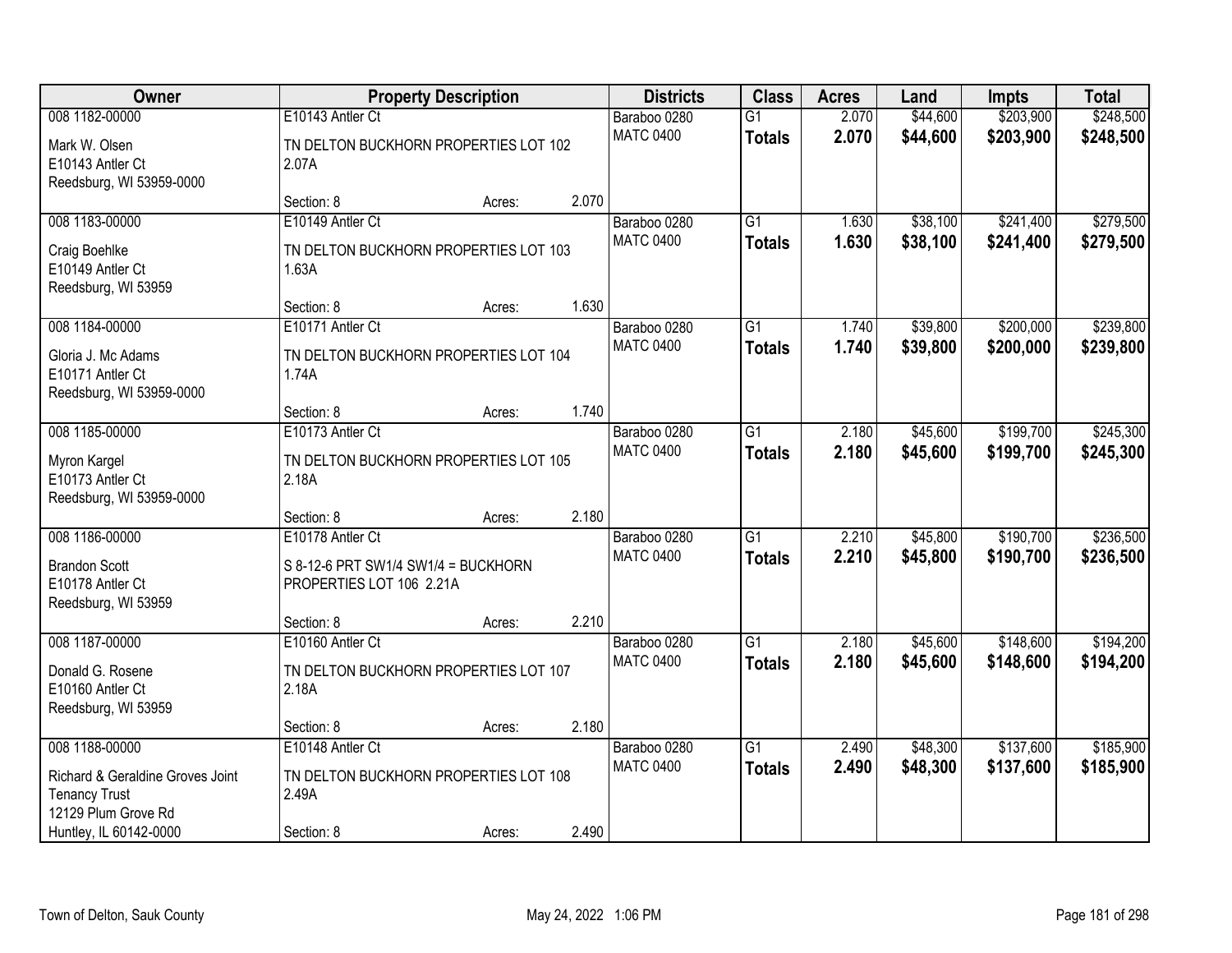| Owner                                                                     |                                                                 | <b>Property Description</b> |       | <b>Districts</b> | <b>Class</b>    | <b>Acres</b> | Land     | <b>Impts</b>    | <b>Total</b> |
|---------------------------------------------------------------------------|-----------------------------------------------------------------|-----------------------------|-------|------------------|-----------------|--------------|----------|-----------------|--------------|
| 008 1189-00000                                                            | E10126 Antler Ct                                                |                             |       | Baraboo 0280     | $\overline{G1}$ | 1.950        | \$43,200 | \$147,100       | \$190,300    |
| Timothy A. Cornelius<br>E10126 Antler Ct<br>Reedsburg, WI 53959           | TN DELTON BUCKHORN PROPERTIES LOT 109<br>1.95A                  |                             |       | <b>MATC 0400</b> | <b>Totals</b>   | 1.950        | \$43,200 | \$147,100       | \$190,300    |
|                                                                           | Section: 8                                                      | Acres:                      | 1.950 |                  |                 |              |          |                 |              |
| 008 1190-00000                                                            | E10102 Antler Ct                                                |                             |       | Baraboo 0280     | $\overline{G1}$ | 2.060        | \$44,500 | \$350,500       | \$395,000    |
| Jose Benito Orozco<br>E10102 Antler Ct<br>Reedsburg, WI 53959             | S 8-12-6 PRT SW1/4 SW1/4 = BUCKHORN<br>PROPERTIES LOT 110 2.06A |                             |       | <b>MATC 0400</b> | <b>Totals</b>   | 2.060        | \$44,500 | \$350,500       | \$395,000    |
|                                                                           | Section: 8                                                      | Acres:                      | 2.060 |                  |                 |              |          |                 |              |
| 008 1191-00000                                                            | E10096B Buckhorn Rd                                             |                             |       | Baraboo 0280     | $\overline{G1}$ | 1.900        | \$42,400 | \$180,700       | \$223,100    |
| <b>Tyler Davies</b><br>E10096B Buckhorn Rd<br>Reedsburg, WI 53959         | TN DELTON BUCKHORN PROPERTIES LOT 111<br>1.90A                  |                             |       | <b>MATC 0400</b> | <b>Totals</b>   | 1.900        | \$42,400 | \$180,700       | \$223,100    |
|                                                                           | Section: 8                                                      | Acres:                      | 1.900 |                  |                 |              |          |                 |              |
| 008 1192-00000                                                            | E10090 Buckhorn Rd                                              |                             |       | Baraboo 0280     | G1              | 2.310        | \$46,700 | \$159,400       | \$206,100    |
| Arthur W. Christofersen<br>E10090 Buckhorn Rd<br>Reedsburg, WI 53959-0000 | TN DELTON BUCKHORN PROPERTIES LOT 112<br>2.31A                  |                             |       | <b>MATC 0400</b> | <b>Totals</b>   | 2.310        | \$46,700 | \$159,400       | \$206,100    |
|                                                                           | Section: 8                                                      | Acres:                      | 2.310 |                  |                 |              |          |                 |              |
| 008 1193-00000                                                            | E10088 Buckhorn Rd                                              |                             |       | Baraboo 0280     | $\overline{G1}$ | 2.040        | \$44,400 | \$123,200       | \$167,600    |
| David A. Spach<br>E10088 Buckhorn Rd<br>Reedsburg, WI 53959               | TN DELTON BUCKHORN PROPERTIES LOT 113<br>2.04A                  |                             |       | <b>MATC 0400</b> | <b>Totals</b>   | 2.040        | \$44,400 | \$123,200       | \$167,600    |
|                                                                           | Section: 8                                                      | Acres:                      | 2.040 |                  |                 |              |          |                 |              |
| 008 1194-00000                                                            | <b>Buckhorn Rd</b>                                              |                             |       | Baraboo 0280     | $\overline{G1}$ | 1.780        | \$40,500 | $\overline{50}$ | \$40,500     |
| Daniel S. Ida<br>E10115A Buck Bay East<br>Reedsburg, WI 53959-0000        | TN DELTON BUCKHORN PROPERTIES LOT 114<br>1.78A                  |                             |       | <b>MATC 0400</b> | <b>Totals</b>   | 1.780        | \$40,500 | \$0             | \$40,500     |
|                                                                           | Section: 8                                                      | Acres:                      | 1.780 |                  |                 |              |          |                 |              |
| 008 1195-00000                                                            | E10115A Buck Bay E                                              |                             |       | Baraboo 0280     | $\overline{G1}$ | 1.550        | \$36,800 | \$129,200       | \$166,000    |
| Daniel S. Ida<br>E10115A Buck Bay East<br>Reedsburg, WI 53959-0000        | TN DELTON BUCKHORN PROPERTIES LOT 115<br>1.55A                  |                             |       | <b>MATC 0400</b> | <b>Totals</b>   | 1.550        | \$36,800 | \$129,200       | \$166,000    |
|                                                                           | Section: 8                                                      | Acres:                      | 1.550 |                  |                 |              |          |                 |              |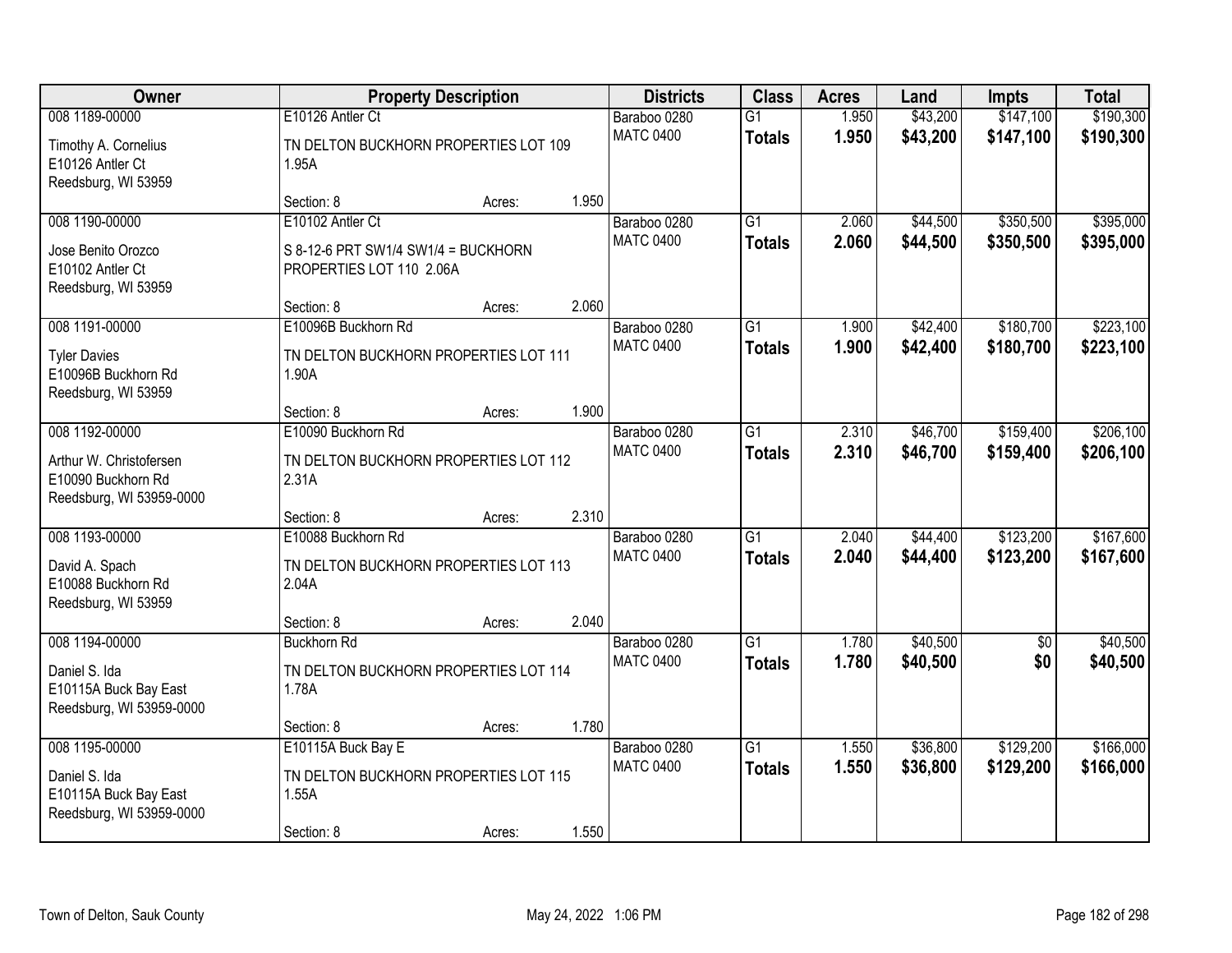| Owner                                                                             |                                                                 | <b>Property Description</b> |       | <b>Districts</b> | <b>Class</b>    | <b>Acres</b> | Land     | Impts           | <b>Total</b> |
|-----------------------------------------------------------------------------------|-----------------------------------------------------------------|-----------------------------|-------|------------------|-----------------|--------------|----------|-----------------|--------------|
| 008 1196-00000                                                                    | <b>Buck Bay</b>                                                 |                             |       | Baraboo 0280     | $\overline{G1}$ | 3.200        | \$43,100 | $\overline{50}$ | \$43,100     |
| Steven R. Grimes<br>E10135 Buck Bay E                                             | S 8-12-6 PRT W1/2 SW1/4 BUCKHORN PROPERTIES<br>LOT 116 3.20A    |                             |       | <b>MATC 0400</b> | <b>Totals</b>   | 3.200        | \$43,100 | \$0             | \$43,100     |
| Reedsburg, WI 53959                                                               | Section: 8                                                      | Acres:                      | 3.200 |                  |                 |              |          |                 |              |
| 008 1197-00000                                                                    | E10135 Buck Bay E                                               |                             |       | Baraboo 0280     | $\overline{G1}$ | 3.170        | \$43,000 | \$178,100       | \$221,100    |
| Steven R. Grimes                                                                  | TN DELTON BUCKHORN PROPERTIES LOT 117                           |                             |       | <b>MATC 0400</b> | <b>Totals</b>   | 3.170        | \$43,000 | \$178,100       | \$221,100    |
| E10135 Buck Bay E<br>Reedsburg, WI 53959                                          | 3.17A                                                           |                             |       |                  |                 |              |          |                 |              |
|                                                                                   | Section: 8                                                      | Acres:                      | 3.170 |                  |                 |              |          |                 |              |
| 008 1198-00000                                                                    | E10139 Buck Bay E                                               |                             |       | Baraboo 0280     | G1              | 3.300        | \$54,500 | \$249,600       | \$304,100    |
| Robbie A. Laack<br>E10139 Buck Bay E<br>Reedsburg, WI 53959                       | TN DELTON BUCKHORN PROPERTIES LOT 118<br>3.30A                  |                             |       | <b>MATC 0400</b> | <b>Totals</b>   | 3.300        | \$54,500 | \$249,600       | \$304,100    |
|                                                                                   | Section: 8                                                      | Acres:                      | 3.300 |                  |                 |              |          |                 |              |
| 008 1199-00000                                                                    | E10141 Buck Bay E                                               |                             |       | Baraboo 0280     | $\overline{G1}$ | 1.840        | \$41,400 | \$189,100       | \$230,500    |
| Patricia D. Lindloff<br>E10141 Buck Bay E<br>Reedsburg, WI 53959                  | S 8-12-6 PRT NW1/4 SW1/4 = BUCKHORN<br>PROPERTIES LOT 119 1.84A |                             |       | <b>MATC 0400</b> | <b>Totals</b>   | 1.840        | \$41,400 | \$189,100       | \$230,500    |
|                                                                                   | Section: 8                                                      | Acres:                      | 1.840 |                  |                 |              |          |                 |              |
| 008 1200-00000                                                                    |                                                                 |                             |       | Baraboo 0280     | $\overline{G1}$ | 2.070        | \$44,600 | $\overline{50}$ | \$44,600     |
| Patricia D. Lindloff                                                              | S 8-12-6 PRT NW1/4 SW1/4 = BUCKHORN                             |                             |       | <b>MATC 0400</b> | <b>Totals</b>   | 2.070        | \$44,600 | \$0             | \$44,600     |
| E10141 Buck Bay E                                                                 | PROPERTIES LOT 120 2.07A                                        |                             |       |                  |                 |              |          |                 |              |
| Reedsburg, WI 53959                                                               |                                                                 |                             |       |                  |                 |              |          |                 |              |
|                                                                                   | Section: 8                                                      | Acres:                      | 2.070 |                  |                 |              |          |                 |              |
| 008 1201-00000                                                                    | E10145B Buck Bay E                                              |                             |       | Baraboo 0280     | $\overline{G1}$ | 2.540        | \$48,800 | \$277,300       | \$326,100    |
| Peter T & Rose Mary Polito Revocable<br><b>Living Trust</b><br>E10145B Buck Bay E | TN DELTON BUCKHORN PROPERTIES LOT 121<br>2.54A                  |                             |       | <b>MATC 0400</b> | <b>Totals</b>   | 2.540        | \$48,800 | \$277,300       | \$326,100    |
| Reedsburg, WI 53959                                                               | Section: 8                                                      | Acres:                      | 2.540 |                  |                 |              |          |                 |              |
| 008 1202-00000                                                                    | E10146 Buck Bay E                                               |                             |       | Baraboo 0280     | $\overline{G1}$ | 1.760        | \$40,200 | \$102,600       | \$142,800    |
| Charles A. Rachuj Jr<br>E10146 Buck Bay E                                         | TN DELTON BUCKHORN PROPERTIES LOT 122<br>1.76A                  |                             |       | <b>MATC 0400</b> | <b>Totals</b>   | 1.760        | \$40,200 | \$102,600       | \$142,800    |
| Reedsburg, WI 53959                                                               | Section: 8                                                      | Acres:                      | 1.760 |                  |                 |              |          |                 |              |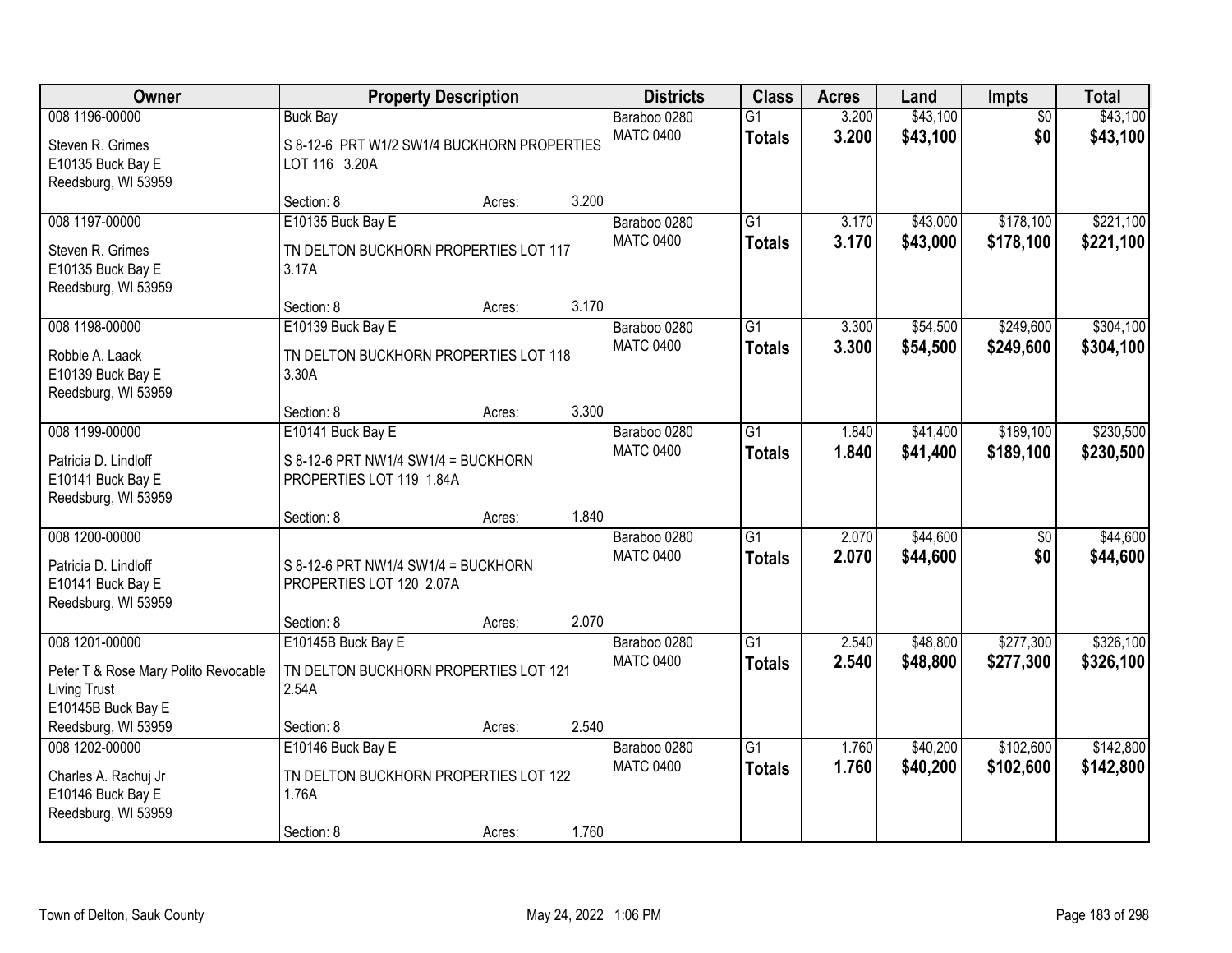| Owner                                                                                  |                                                                                                       | <b>Property Description</b> |       | <b>Districts</b>                 | <b>Class</b>                     | <b>Acres</b>   | Land                 | <b>Impts</b>           | <b>Total</b>           |
|----------------------------------------------------------------------------------------|-------------------------------------------------------------------------------------------------------|-----------------------------|-------|----------------------------------|----------------------------------|----------------|----------------------|------------------------|------------------------|
| 008 1203-00000                                                                         | E10142A Buck Bay E                                                                                    |                             |       | Baraboo 0280                     | $\overline{G1}$                  | 3.130          | \$53,500             | \$199,700              | \$253,200              |
| Zackary Kluck<br>E10142A Buck Bay E<br>Reedsburg, WI 53959                             | S 8-12-6 PRT NW1/4 SW1/4 BUCKHORN PROPERTIES<br>LOT 123 3.13A                                         |                             |       | <b>MATC 0400</b>                 | <b>Totals</b>                    | 3.130          | \$53,500             | \$199,700              | \$253,200              |
|                                                                                        | Section: 8                                                                                            | Acres:                      | 3.130 |                                  |                                  |                |                      |                        |                        |
| 008 1204-00000<br>Daniel S. Ida<br>E10115A Buck Bay East<br>Reedsburg, WI 53959-0000   | E10115A E Buck Bay<br>TN DELTON BUCKHORN PROPERTIES LOT 124<br>2.07A                                  |                             |       | Baraboo 0280<br><b>MATC 0400</b> | $\overline{G1}$<br><b>Totals</b> | 2.070<br>2.070 | \$44,600<br>\$44,600 | $\overline{50}$<br>\$0 | \$44,600<br>\$44,600   |
|                                                                                        | Section: 8                                                                                            | Acres:                      | 2.070 |                                  |                                  |                |                      |                        |                        |
| 008 1205-00000<br>Erica P. Cochrane<br>E10058 Buckhorn Rd<br>Reedsburg, WI 53959       | E10058 Buckhorn Rd<br>S 7-12-6 PRT SE1/4 NE1/4 & NE1/4 SE1/4 =<br>BUCKHORN PROPERTIES LOT 125 2.36A   |                             |       | Baraboo 0280<br><b>MATC 0400</b> | G1<br><b>Totals</b>              | 2.360<br>2.360 | \$47,200<br>\$47,200 | \$168,000<br>\$168,000 | \$215,200<br>\$215,200 |
|                                                                                        | Section: 7                                                                                            | Acres:                      | 2.360 |                                  |                                  |                |                      |                        |                        |
| 008 1206-00000<br>Paul Giesler<br>E10050 Buckhorn Rd<br>Reedsburg, WI 53959            | E10050 Buckhorn Rd<br>TN DELTON BUCKHORN PROPERTIES LOT 126<br>2.52A                                  |                             |       | Baraboo 0280<br><b>MATC 0400</b> | G1<br><b>Totals</b>              | 2.520<br>2.520 | \$48,600<br>\$48,600 | \$213,900<br>\$213,900 | \$262,500<br>\$262,500 |
|                                                                                        | Section: 8                                                                                            | Acres:                      | 2.520 |                                  |                                  |                |                      |                        |                        |
| 008 1207-00000<br>Kenneth A. Yarnell<br>E10046 Buckhorn Rd<br>Reedsburg, WI 53959-9631 | E10046 Buckhorn Rd<br>TN DELTON BUCKHORN PROPERTIES LOT 127<br>2.88A                                  |                             |       | Baraboo 0280<br><b>MATC 0400</b> | $\overline{G1}$<br><b>Totals</b> | 2.880<br>2.880 | \$51,700<br>\$51,700 | \$317,200<br>\$317,200 | \$368,900<br>\$368,900 |
|                                                                                        | Section: 7                                                                                            | Acres:                      | 2.880 |                                  |                                  |                |                      |                        |                        |
| 008 1208-00000<br>Neal G. Goodchild<br>E10036 Buckhorn Rd<br>Reedsburg, WI 53959-0000  | E10036 Buckhorn Rd<br>TN DELTON BUCKHORN PROPERTIES LOT 128<br>2.89A                                  |                             |       | Baraboo 0280<br><b>MATC 0400</b> | $\overline{G1}$<br><b>Totals</b> | 2.890<br>2.890 | \$51,800<br>\$51,800 | \$184,600<br>\$184,600 | \$236,400<br>\$236,400 |
|                                                                                        | Section: 7                                                                                            | Acres:                      | 2.890 |                                  |                                  |                |                      |                        |                        |
| 008 1209-00000<br>Duane Kleinsasser<br>16100 Ridgeview Ln<br>Viola, WI 54664           | E10022 Buckhorn Rd<br>$S$ 7-12-6 PRT SE1/4 NE1/4 = BUCKHORN<br>PROPERTIES LOT 129 1.51A<br>Section: 7 | Acres:                      | 1.510 | Baraboo 0280<br><b>MATC 0400</b> | $\overline{G1}$<br><b>Totals</b> | 1.510<br>1.510 | \$36,200<br>\$36,200 | $\overline{50}$<br>\$0 | \$36,200<br>\$36,200   |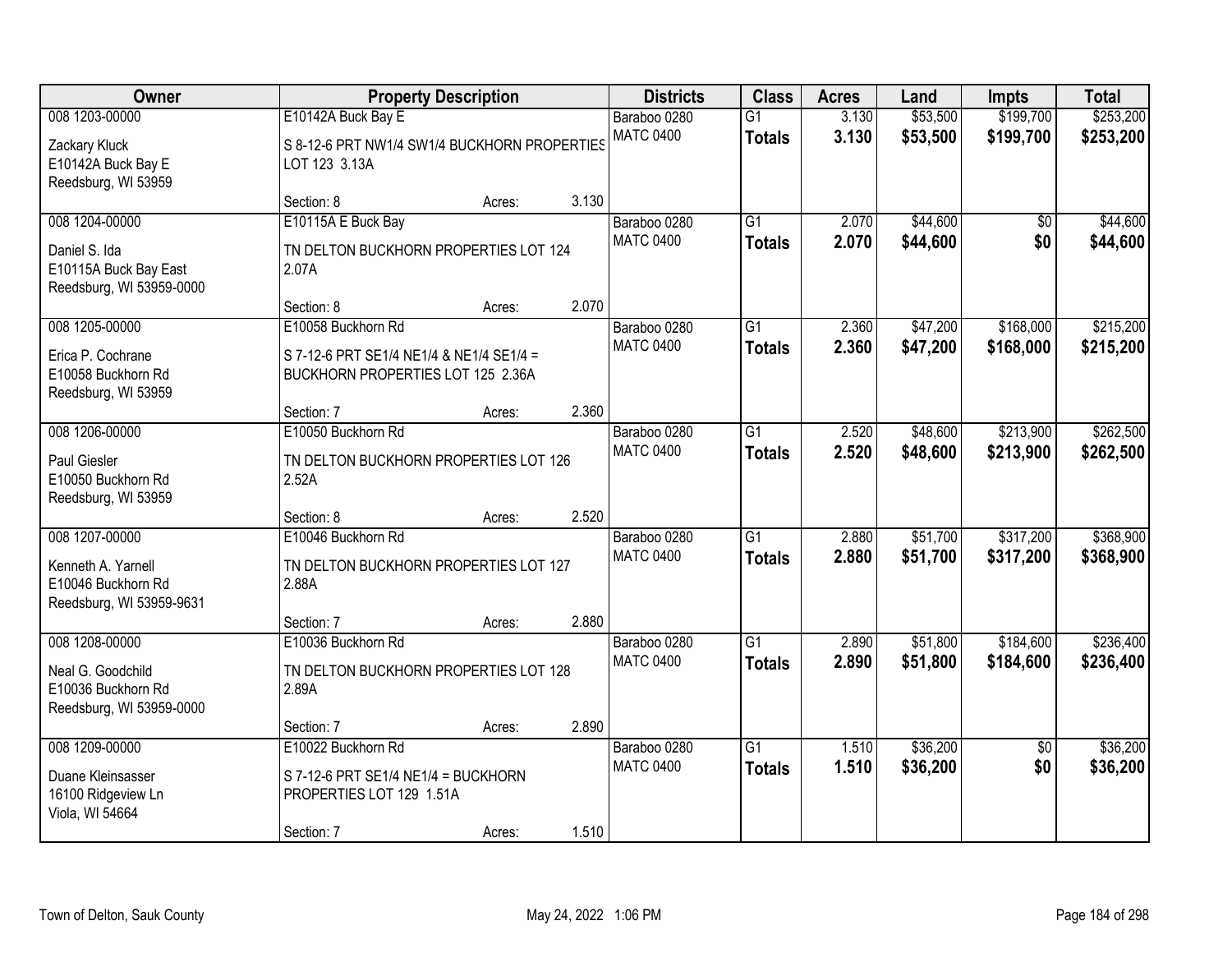| Owner                                         |                                                | <b>Property Description</b> |       | <b>Districts</b>                 | <b>Class</b>    | <b>Acres</b> | Land     | <b>Impts</b>    | <b>Total</b> |
|-----------------------------------------------|------------------------------------------------|-----------------------------|-------|----------------------------------|-----------------|--------------|----------|-----------------|--------------|
| 008 1210-00000                                | E10008A Buckhorn Rd                            |                             |       | Baraboo 0280                     | $\overline{G1}$ | 1.530        | \$36,500 | \$156,800       | \$193,300    |
| David W. Aslesen                              | S 7-12-6 PRT SE1/4 NE1/4 BUCKHORN              |                             |       | <b>MATC 0400</b>                 | <b>Totals</b>   | 1.530        | \$36,500 | \$156,800       | \$193,300    |
| E10008A Buckhorn Rd                           | PROPERTIES LOT 130 1.53A                       |                             |       |                                  |                 |              |          |                 |              |
| Reedsburg, WI 53959                           |                                                |                             |       |                                  |                 |              |          |                 |              |
| 008 1211-00000                                | Section: 7<br>E9990 Buckhorn Rd                | Acres:                      | 1.530 | Baraboo 0280                     | $\overline{G1}$ | 1.550        | \$36,800 | \$125,800       | \$162,600    |
|                                               |                                                |                             |       | <b>MATC 0400</b>                 | <b>Totals</b>   | 1.550        | \$36,800 | \$125,800       | \$162,600    |
| Robert S. Yoest                               | TN DELTON BUCKHORN PROPERTIES LOT 131          |                             |       |                                  |                 |              |          |                 |              |
| 3570 Bayberry Dr<br>Northbrook, IL 60062-0000 | 1.55A                                          |                             |       |                                  |                 |              |          |                 |              |
|                                               | Section: 7                                     | Acres:                      | 1.550 |                                  |                 |              |          |                 |              |
| 008 1212-00000                                | E9966 Buckhorn Rd                              |                             |       | Baraboo 0280                     | G1              | 2.160        | \$45,400 | \$210,600       | \$256,000    |
| E Carter Arndt                                | TN DELTON BUCKHORN PROPERTIES LOT 132          |                             |       | <b>MATC 0400</b>                 | <b>Totals</b>   | 2.160        | \$45,400 | \$210,600       | \$256,000    |
| E9966 Buckhorn Rd                             | 2.16A                                          |                             |       |                                  |                 |              |          |                 |              |
| Reedsburg, WI 53959-0000                      |                                                |                             |       |                                  |                 |              |          |                 |              |
|                                               | Section: 7                                     | Acres:                      | 2.160 |                                  |                 |              |          |                 |              |
| 008 1213-00000                                | E9912 Buckhorn Rd                              |                             |       | Baraboo 0280<br><b>MATC 0400</b> | G1              | 4.100        | \$58,600 | \$245,300       | \$303,900    |
| Eric J. Arndt                                 | TN DELTON BUCKHORN PROPERTIES LOT 133          |                             |       |                                  | <b>Totals</b>   | 4.100        | \$58,600 | \$245,300       | \$303,900    |
| E9912 Buckhorn Rd                             | 4.10A                                          |                             |       |                                  |                 |              |          |                 |              |
| Reedsburg, WI 53959                           | Section: 7                                     | Acres:                      | 4.100 |                                  |                 |              |          |                 |              |
| 008 1214-00000                                | <b>Buckhorn Rd</b>                             |                             |       | Baraboo 0280                     | $\overline{G1}$ | 1.910        | \$42,600 | $\overline{50}$ | \$42,600     |
|                                               |                                                |                             |       | <b>MATC 0400</b>                 | <b>Totals</b>   | 1.910        | \$42,600 | \$0             | \$42,600     |
| Eric J. Arndt<br>E9912 Buckhorn Rd            | TN DELTON BUCKHORN PROPERTIES LOT 134<br>1.91A |                             |       |                                  |                 |              |          |                 |              |
| Reedsburg, WI 53959                           |                                                |                             |       |                                  |                 |              |          |                 |              |
|                                               | Section: 7                                     | Acres:                      | 1.910 |                                  |                 |              |          |                 |              |
| 008 1215-00000                                | E9884 Buckhorn Rd                              |                             |       | Baraboo 0280                     | $\overline{G1}$ | 1.920        | \$42,700 | \$144,400       | \$187,100    |
| Carl and Kristine Pierce Revocable Trus       | TN DELTON BUCKHORN PROPERTIES LOT 135          |                             |       | <b>MATC 0400</b>                 | <b>Totals</b>   | 1.920        | \$42,700 | \$144,400       | \$187,100    |
| E9884 Buckhorn Rd                             | 1.92A                                          |                             |       |                                  |                 |              |          |                 |              |
| Reedsburg, WI 53959                           |                                                |                             |       |                                  |                 |              |          |                 |              |
| 008 1216-00000                                | Section: 7<br>E9876 Buckhorn Rd                | Acres:                      | 1.920 | Baraboo 0280                     | $\overline{G1}$ | 1.930        | \$42,900 | \$153,400       | \$196,300    |
|                                               |                                                |                             |       | <b>MATC 0400</b>                 | <b>Totals</b>   | 1.930        | \$42,900 | \$153,400       | \$196,300    |
| Botond C. Bartha                              | TN DELTON BUCKHORN PROPERTIES LOT 136          |                             |       |                                  |                 |              |          |                 |              |
| E9876 Buckhorn Rd<br>Reedsburg, WI 53959      | 1.93A                                          |                             |       |                                  |                 |              |          |                 |              |
|                                               | Section: 7                                     | Acres:                      | 1.930 |                                  |                 |              |          |                 |              |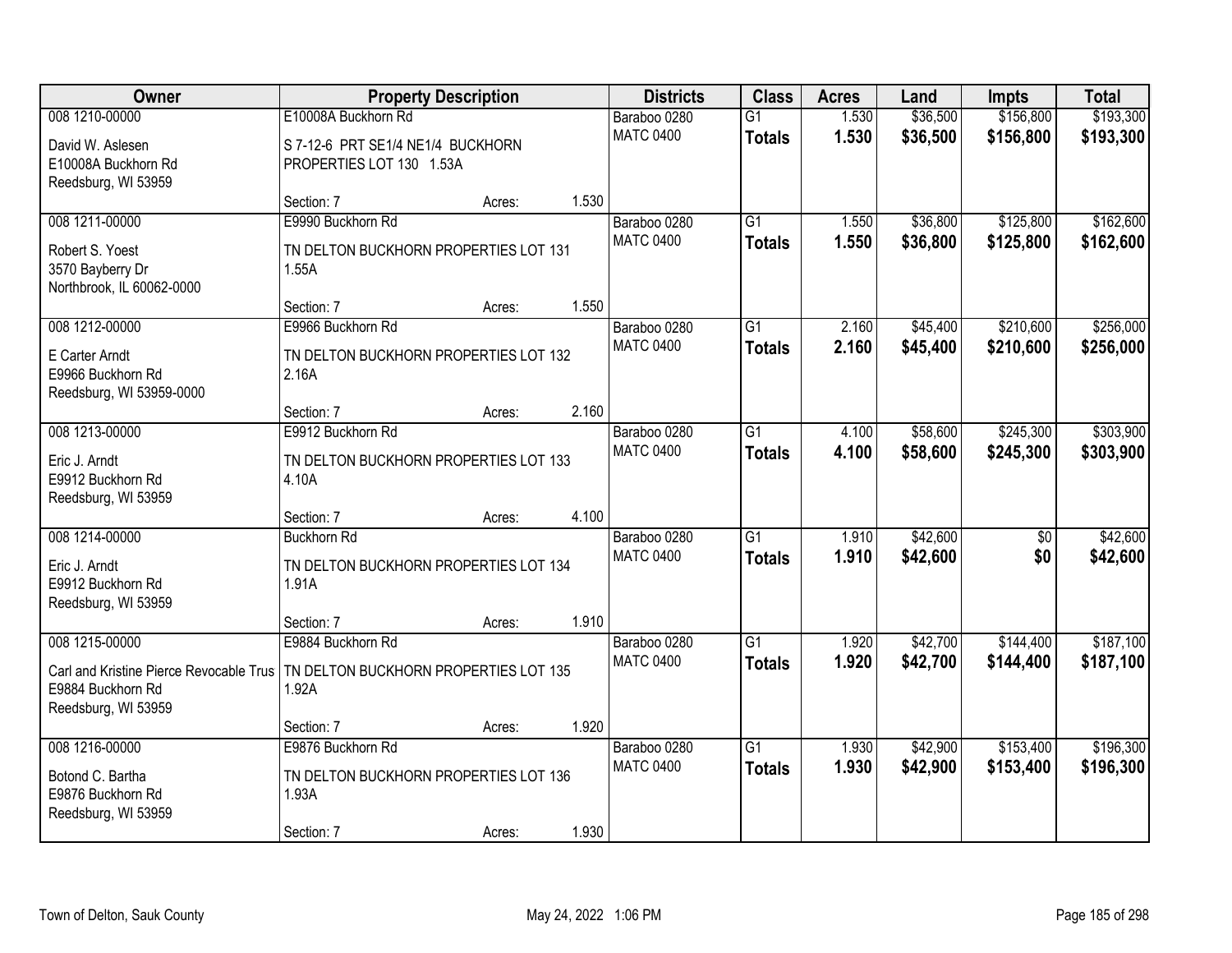| <b>Owner</b>                            | <b>Property Description</b>                    |        |       | <b>Districts</b> | <b>Class</b>    | <b>Acres</b> | Land     | Impts           | <b>Total</b> |
|-----------------------------------------|------------------------------------------------|--------|-------|------------------|-----------------|--------------|----------|-----------------|--------------|
| 008 1217-00000                          | <b>Buckhorn Rd</b>                             |        |       | Baraboo 0280     | $\overline{G1}$ | 1.930        | \$42,900 | $\overline{50}$ | \$42,900     |
| Timothy P and Rebecca B Greenway        | S 7-12-6 PRT SE1/4 NW1/4 = BUCKHORN            |        |       | <b>MATC 0400</b> | <b>Totals</b>   | 1.930        | \$42,900 | \$0             | \$42,900     |
| Revocable Trust Dated                   | PROPERTIES LOT 137 1.93A                       |        |       |                  |                 |              |          |                 |              |
| E9852 Buckhorn Rd                       |                                                |        |       |                  |                 |              |          |                 |              |
| Reedsburg, WI 53959                     | Section: 7                                     | Acres: | 1.930 |                  |                 |              |          |                 |              |
| 008 1218-00000                          | E9852 Buckhorn Rd                              |        |       | Baraboo 0280     | $\overline{G1}$ | 1.940        | \$43,000 | \$195,400       | \$238,400    |
| Timothy P and Rebecca B Greenway        | S 7-12-6 PRT SE1/4 NW1/4 = BUCKHORN            |        |       | <b>MATC 0400</b> | <b>Totals</b>   | 1.940        | \$43,000 | \$195,400       | \$238,400    |
| Revocable Trust Dated                   | PROPERTIES LOT 138 1.94A                       |        |       |                  |                 |              |          |                 |              |
| E9852 Buckhorn Rd                       |                                                |        |       |                  |                 |              |          |                 |              |
| Reedsburg, WI 53959                     | Section: 7                                     | Acres: | 1.940 |                  |                 |              |          |                 |              |
| 008 1219-00000                          | E9826 Buckhorn Rd                              |        |       | Baraboo 0280     | G1              | 1.950        | \$43,200 | \$0             | \$43,200     |
|                                         |                                                |        |       | <b>MATC 0400</b> | <b>Totals</b>   | 1.950        | \$43,200 | \$0             | \$43,200     |
| Ronald H. Sersland<br>E9826 Buckhorn Rd | TN DELTON BUCKHORN PROPERTIES LOT 139<br>1.95A |        |       |                  |                 |              |          |                 |              |
| Reedsburg, WI 53959-0000                |                                                |        |       |                  |                 |              |          |                 |              |
|                                         | Section: 7                                     | Acres: | 1.950 |                  |                 |              |          |                 |              |
| 008 1220-00000                          | E9826 Buckhorn Rd                              |        |       | Baraboo 0280     | G1              | 1.960        | \$43,400 | \$168,300       | \$211,700    |
|                                         |                                                |        |       | <b>MATC 0400</b> | <b>Totals</b>   | 1.960        | \$43,400 | \$168,300       | \$211,700    |
| Ronald H. Sersland                      | TN DELTON BUCKHORN PROPERTIES LOT 140          |        |       |                  |                 |              |          |                 |              |
| E9826 Buckhorn Rd                       | 1.96A                                          |        |       |                  |                 |              |          |                 |              |
| Reedsburg, WI 53959-0000                |                                                |        | 1.960 |                  |                 |              |          |                 |              |
| 008 1221-00000                          | Section: 7<br>E9818 Buckhorn Rd                | Acres: |       | Baraboo 0280     | $\overline{G1}$ | 1.970        | \$43,500 | \$156,100       | \$199,600    |
|                                         |                                                |        |       | <b>MATC 0400</b> |                 | 1.970        | \$43,500 | \$156,100       |              |
| Thomas J. Flynn                         | TN DELTON BUCKHORN PROPERTIES LOT 141          |        |       |                  | <b>Totals</b>   |              |          |                 | \$199,600    |
| E9818 Buckhorn Rd                       | 1.97A                                          |        |       |                  |                 |              |          |                 |              |
| Reedsburg, WI 53959-0000                |                                                |        |       |                  |                 |              |          |                 |              |
|                                         | Section: 7                                     | Acres: | 1.970 |                  |                 |              |          |                 |              |
| 008 1222-00000                          | E9804 Buckhorn Rd                              |        |       | Baraboo 0280     | $\overline{G1}$ | 1.970        | \$43,500 | \$268,800       | \$312,300    |
| Randall J. Prothero                     | TN DELTON BUCKHORN PROPERTIES LOT 142          |        |       | <b>MATC 0400</b> | <b>Totals</b>   | 1.970        | \$43,500 | \$268,800       | \$312,300    |
| E9804 Buckhorn Rd                       | 1.97A                                          |        |       |                  |                 |              |          |                 |              |
| Reedsburg, WI 53959-0000                |                                                |        |       |                  |                 |              |          |                 |              |
|                                         | Section: 7                                     | Acres: | 1.970 |                  |                 |              |          |                 |              |
| 008 1223-00000                          | E9800 Buckhorn Rd                              |        |       | Baraboo 0280     | $\overline{G1}$ | 1.980        | \$43,700 | \$187,600       | \$231,300    |
| Jeff J. Hoffman                         | TN DELTON BUCKHORN PROPERTIES LOT 143          |        |       | <b>MATC 0400</b> | <b>Totals</b>   | 1.980        | \$43,700 | \$187,600       | \$231,300    |
| E9800 Buckhorn Rd                       | 1.98A                                          |        |       |                  |                 |              |          |                 |              |
| Reedsburg, WI 53959                     |                                                |        |       |                  |                 |              |          |                 |              |
|                                         | Section: 7                                     | Acres: | 1.980 |                  |                 |              |          |                 |              |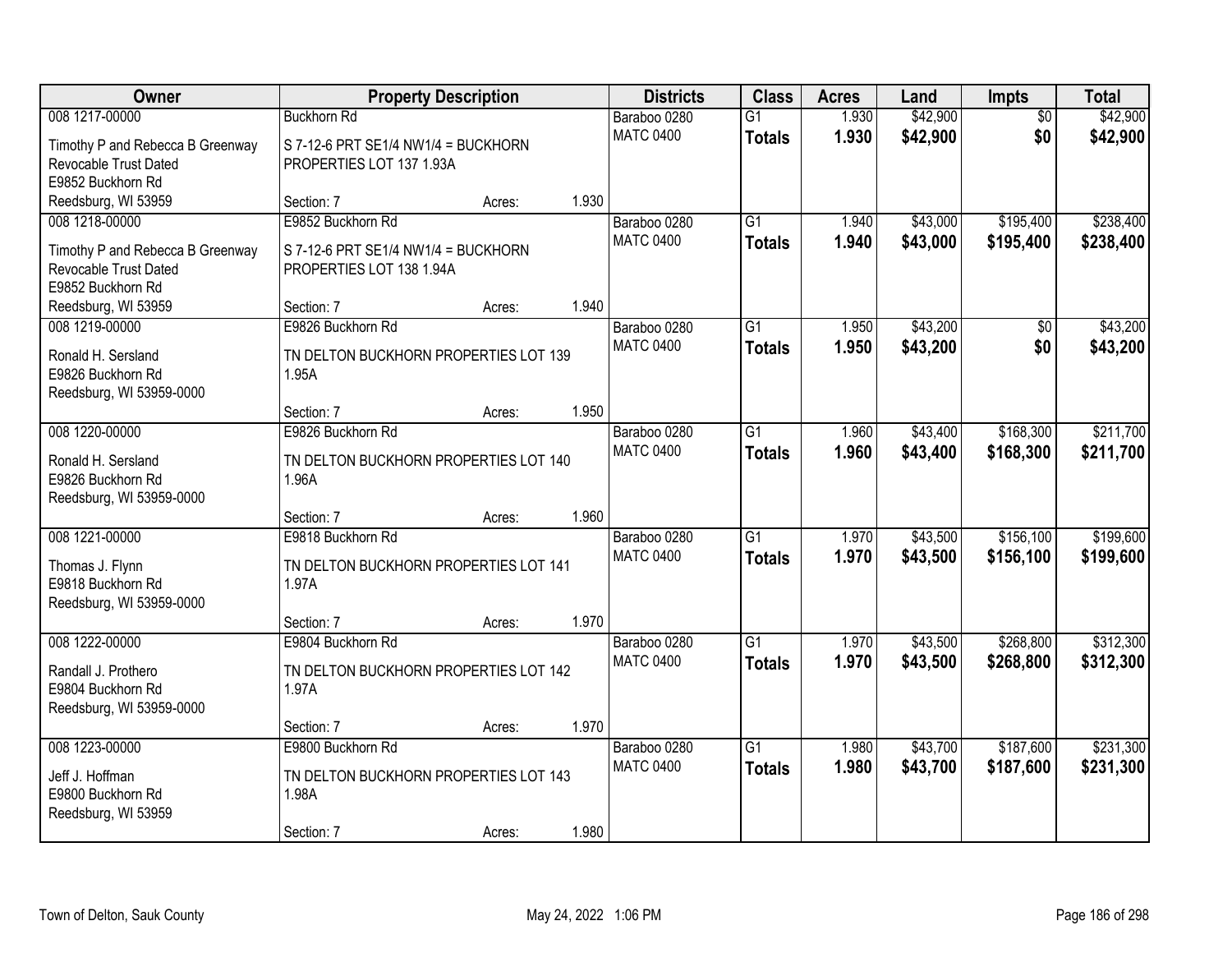| Owner                                                                                    | <b>Property Description</b>                                                                                                               |       | <b>Districts</b>                 | <b>Class</b>                     | <b>Acres</b>   | Land                 | <b>Impts</b>           | <b>Total</b>         |
|------------------------------------------------------------------------------------------|-------------------------------------------------------------------------------------------------------------------------------------------|-------|----------------------------------|----------------------------------|----------------|----------------------|------------------------|----------------------|
| 008 1224-00000                                                                           | E9784 Buckhorn Rd                                                                                                                         |       | Baraboo 0280                     | $\overline{G1}$                  | 1.990          | \$43,900             | \$196,800              | \$240,700            |
| Robert J. Holterman<br>E9784 Buckhorn Rd<br>Reedsburg, WI 53959-0000                     | TN DELTON BUCKHORN PROPERTIES LOT 144<br>1.99A                                                                                            |       | <b>MATC 0400</b>                 | <b>Totals</b>                    | 1.990          | \$43,900             | \$196,800              | \$240,700            |
|                                                                                          | Section: 7<br>Acres:                                                                                                                      | 1.990 |                                  |                                  |                |                      |                        |                      |
| 008 1225-00000                                                                           | <b>Buckhorn Rd</b>                                                                                                                        |       | Baraboo 0280                     | $\overline{G1}$                  | 2.000          | \$44,000             | $\overline{50}$        | \$44,000             |
| Robert J. Holterman<br>E9784 Buckhorn Rd<br>Reedsburg, WI 53959-0000                     | TN DELTON BUCKHORN PROPERTIES LOT 145<br>2.00A                                                                                            |       | <b>MATC 0400</b>                 | <b>Totals</b>                    | 2.000          | \$44,000             | \$0                    | \$44,000             |
|                                                                                          | Section: 7<br>Acres:                                                                                                                      | 2.000 |                                  |                                  |                |                      |                        |                      |
| 008 1226-00000<br>Dolores M. Jaworski Le<br>E9748 Buckhorn Rd<br>Reedsburg, WI 53959     | <b>Buckhorn Rd</b><br>TN DELTON BUCKHORN PROPERTIES LOT 146<br>2.00A (S/LE OF DOLORES M JAWORSKI PER<br>D-892418)<br>Section: 7<br>Acres: | 2.000 | Baraboo 0280<br><b>MATC 0400</b> | G1<br><b>Totals</b>              | 2.000<br>2.000 | \$44,000<br>\$44,000 | \$0<br>\$0             | \$44,000<br>\$44,000 |
| 008 1227-00000                                                                           | E9748 Buckhorn Rd                                                                                                                         |       | Baraboo 0280                     | $\overline{G1}$                  | 2.000          | \$44,000             | \$116,100              | \$160, 100           |
| Dolores M. Jaworski Le<br>E9748 Buckhorn Rd<br>Reedsburg, WI 53959                       | TN DELTON BUCKHORN PROPERTIES LOT 147<br>2.00A (S/LE OF DOLORES M JAWORSKI PER<br>D-892418)                                               |       | <b>MATC 0400</b>                 | <b>Totals</b>                    | 2.000          | \$44,000             | \$116,100              | \$160,100            |
|                                                                                          | Section: 7<br>Acres:                                                                                                                      | 2.000 |                                  |                                  |                |                      |                        |                      |
| 008 1228-00000<br>Christopher K. Roll<br>611 Larkspur Dr<br>Clarksville, TN 37043        | <b>Buckhorn Rd</b><br>TN DELTON BUCKHORN PROPERTIES LOT 148<br>1.87A                                                                      |       | Baraboo 0280<br><b>MATC 0400</b> | $\overline{G1}$<br><b>Totals</b> | 1.870<br>1.870 | \$41,900<br>\$41,900 | $\overline{50}$<br>\$0 | \$41,900<br>\$41,900 |
|                                                                                          | Section: 7<br>Acres:                                                                                                                      | 1.870 |                                  |                                  |                |                      |                        |                      |
| 008 1229-00000<br>Richard A. Lobenstein<br>E9710 Buckhorn Rd<br>Reedsburg, WI 53959-0000 | <b>Buckhorn Rd</b><br>TN DELTON BUCKHORN PROPERTIES LOT 149<br>1.65A                                                                      |       | Baraboo 0280<br><b>MATC 0400</b> | $\overline{G1}$<br><b>Totals</b> | 1.650<br>1.650 | \$38,400<br>\$38,400 | $\overline{50}$<br>\$0 | \$38,400<br>\$38,400 |
|                                                                                          | Section: 7<br>Acres:                                                                                                                      | 1.650 |                                  |                                  |                |                      |                        |                      |
| 008 1230-00000                                                                           | E9710 Buckhorn Rd                                                                                                                         |       | Baraboo 0280                     | $\overline{G1}$                  | 1.710          | \$39,400             | \$166,700              | \$206,100            |
| Richard A. Lobenstein<br>E9710 Buckhorn Rd<br>Reedsburg, WI 53959-0000                   | TN DELTON BUCKHORN PROPERTIES LOT 150<br>1.71A                                                                                            |       | <b>MATC 0400</b>                 | <b>Totals</b>                    | 1.710          | \$39,400             | \$166,700              | \$206,100            |
|                                                                                          | Section: 7<br>Acres:                                                                                                                      | 1.710 |                                  |                                  |                |                      |                        |                      |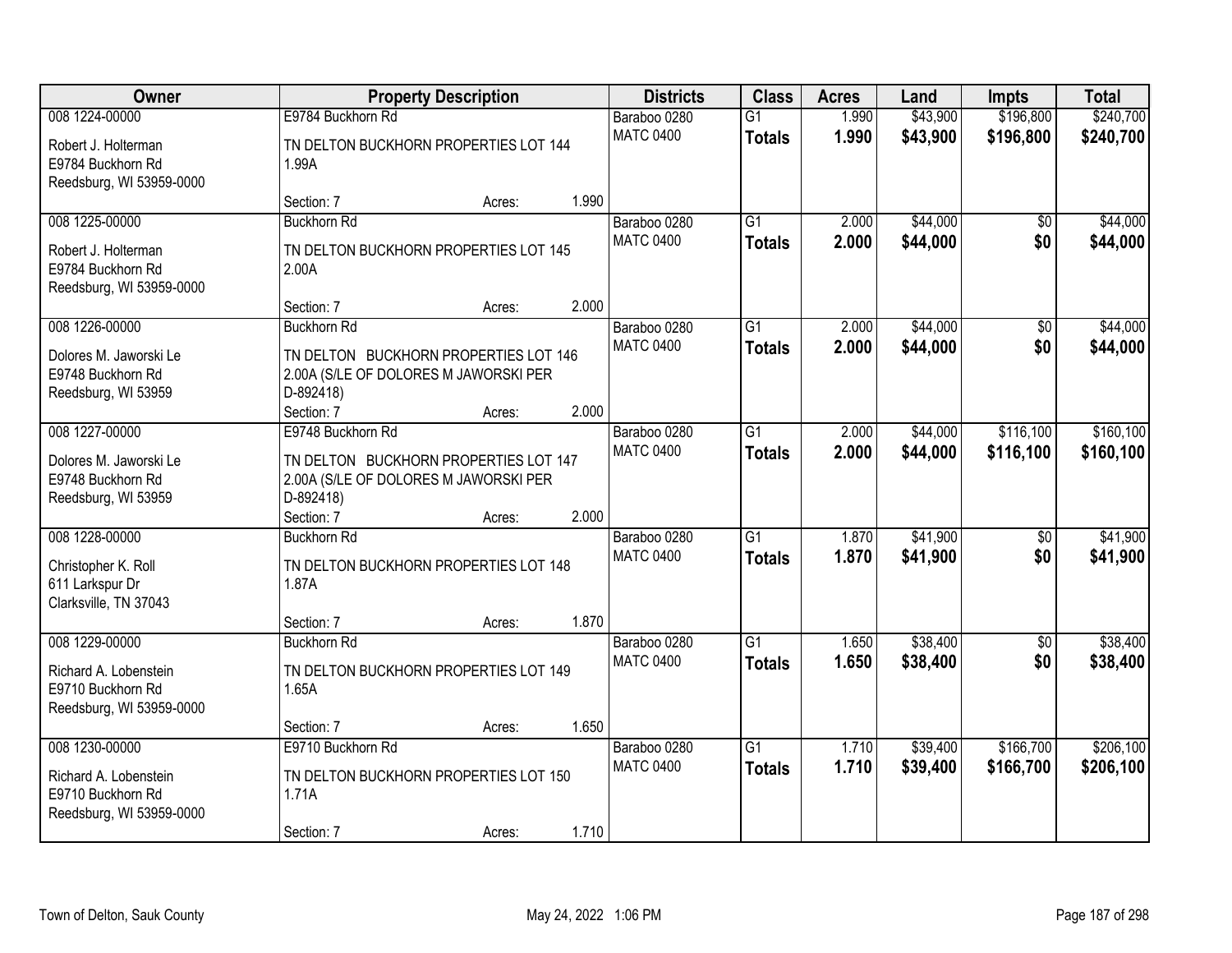| <b>Owner</b>                                                                           |                                                                                                                                                       | <b>Property Description</b> |        | <b>Districts</b>                  | <b>Class</b>                     | <b>Acres</b>     | Land                 | <b>Impts</b>         | <b>Total</b>           |
|----------------------------------------------------------------------------------------|-------------------------------------------------------------------------------------------------------------------------------------------------------|-----------------------------|--------|-----------------------------------|----------------------------------|------------------|----------------------|----------------------|------------------------|
| 008 1231-00000                                                                         | S3102 Buckhorn Rd                                                                                                                                     |                             |        | Baraboo 0280                      | $\overline{G1}$                  | 42.320           | \$115,800            | \$86,300             | \$202,100              |
| Buckhorn P. Owners<br>S3102 Buckhorn Rd<br>Reedsburg, WI 53959-0000                    | TN DELTON BUCKHORN PROPERTIES OUTLOT 1<br>42.32A                                                                                                      |                             |        | <b>MATC 0400</b>                  | <b>Totals</b>                    | 42.320           | \$115,800            | \$86,300             | \$202,100              |
|                                                                                        | Section: 7                                                                                                                                            | Acres:                      | 42.320 |                                   |                                  |                  |                      |                      |                        |
| 008 1232-00000<br>Buckhorn P. Owners<br>S3102 Buckhorn Rd<br>Reedsburg, WI 53959-0000  | TN DELTON BUCKHORN PROPERTIES OUTLOT 2<br>25.45A                                                                                                      |                             |        | Baraboo 0280<br><b>MATC 0400</b>  | $\overline{G1}$<br><b>Totals</b> | 25.450<br>25.450 | \$34,900<br>\$34,900 | $\sqrt{$0}$<br>\$0   | \$34,900<br>\$34,900   |
|                                                                                        | Section: 7                                                                                                                                            | Acres:                      | 25.450 |                                   |                                  |                  |                      |                      |                        |
| 008 1232-00100<br>Michael J. Fiandaca<br>9 Roundstone Ln<br>Barrington Hills, IL 60010 | E11232 Hillside Dr Unit 1<br>S 15-13-6 PRT GOV'T LOT 4 = CONDO OF CEDAR<br>LODGE & SETTLEMENT PHASE 1 UNIT 1 (S/EASE<br>PER D-1223220)<br>Section: 15 | Acres:                      | 0.000  | WI Dells 6678<br><b>MATC 0400</b> | $\overline{G2}$<br><b>Totals</b> | 0.000<br>0.000   | \$30,000<br>\$30,000 | \$78,100<br>\$78,100 | \$108,100<br>\$108,100 |
| 008 1232-00200                                                                         | E11232 Hillside Dr Unit 2                                                                                                                             |                             |        | WI Dells 6678                     | $\overline{G2}$                  | 0.000            | \$30,000             | \$52,800             | \$82,800               |
| Michael J. Fiandaca<br>9 Roundstone Ln<br>Barrington Hills, IL 60010                   | S 15-13-6 PRT GOV'T LOT 4 = CONDO OF CEDAR<br>LODGE & SETTLEMENT PHASE 1 UNIT 2                                                                       |                             |        | <b>MATC 0400</b>                  | <b>Totals</b>                    | 0.000            | \$30,000             | \$52,800             | \$82,800               |
|                                                                                        | Section: 15                                                                                                                                           | Acres:                      | 0.000  |                                   |                                  |                  |                      |                      |                        |
| 008 1232-00300<br>Mark L. Muchow<br>518 Charles St<br>Reedsburg, WI 53959-0000         | E11232 Hillside Dr Unit 3<br>TOWN OF DELTON CONDO OF CEDAR LODGE &<br>SETTLEMENT PHASE 1 UNIT 3 (PRT GOVT LT 4<br>$15-13-6$<br>Section: 15            | Acres:                      | 0.000  | WI Dells 6678<br><b>MATC 0400</b> | $\overline{G2}$<br><b>Totals</b> | 0.000<br>0.000   | \$30,000<br>\$30,000 | \$52,800<br>\$52,800 | \$82,800<br>\$82,800   |
| 008 1232-00400                                                                         | E11232 Hillside Dr Unit 4                                                                                                                             |                             |        | WI Dells 6678                     | $\overline{G2}$                  | 0.000            | \$30,000             | \$52,800             | \$82,800               |
| Dells Management, LLC<br>E11232 Hillside Dr<br>Wis Dells, WI 53965                     | S 15-13-6 PRT GOVT LOT 4 = CONDO OF CEDAR<br>LODGE & SETTLEMENT PHASE 1 UNIT 4                                                                        |                             |        | <b>MATC 0400</b>                  | <b>Totals</b>                    | 0.000            | \$30,000             | \$52,800             | \$82,800               |
|                                                                                        | Section: 15                                                                                                                                           | Acres:                      | 0.000  |                                   |                                  |                  |                      |                      |                        |
| 008 1232-00500<br>Vesper Investments, LLC<br>6580 Cameron Ave<br>Vesper, WI 54489      | E11232 Hillside Dr Unit 5<br>TOWN OF DELTON CONDO OF CEDAR LODGE &<br>SETTLEMENT PHASE 1 UNIT 5 (PRT GOVT LT 4<br>$15-13-6$<br>Section: 15            | Acres:                      | 0.000  | WI Dells 6678<br><b>MATC 0400</b> | $\overline{G2}$<br><b>Totals</b> | 0.000<br>0.000   | \$30,000<br>\$30,000 | \$52,800<br>\$52,800 | \$82,800<br>\$82,800   |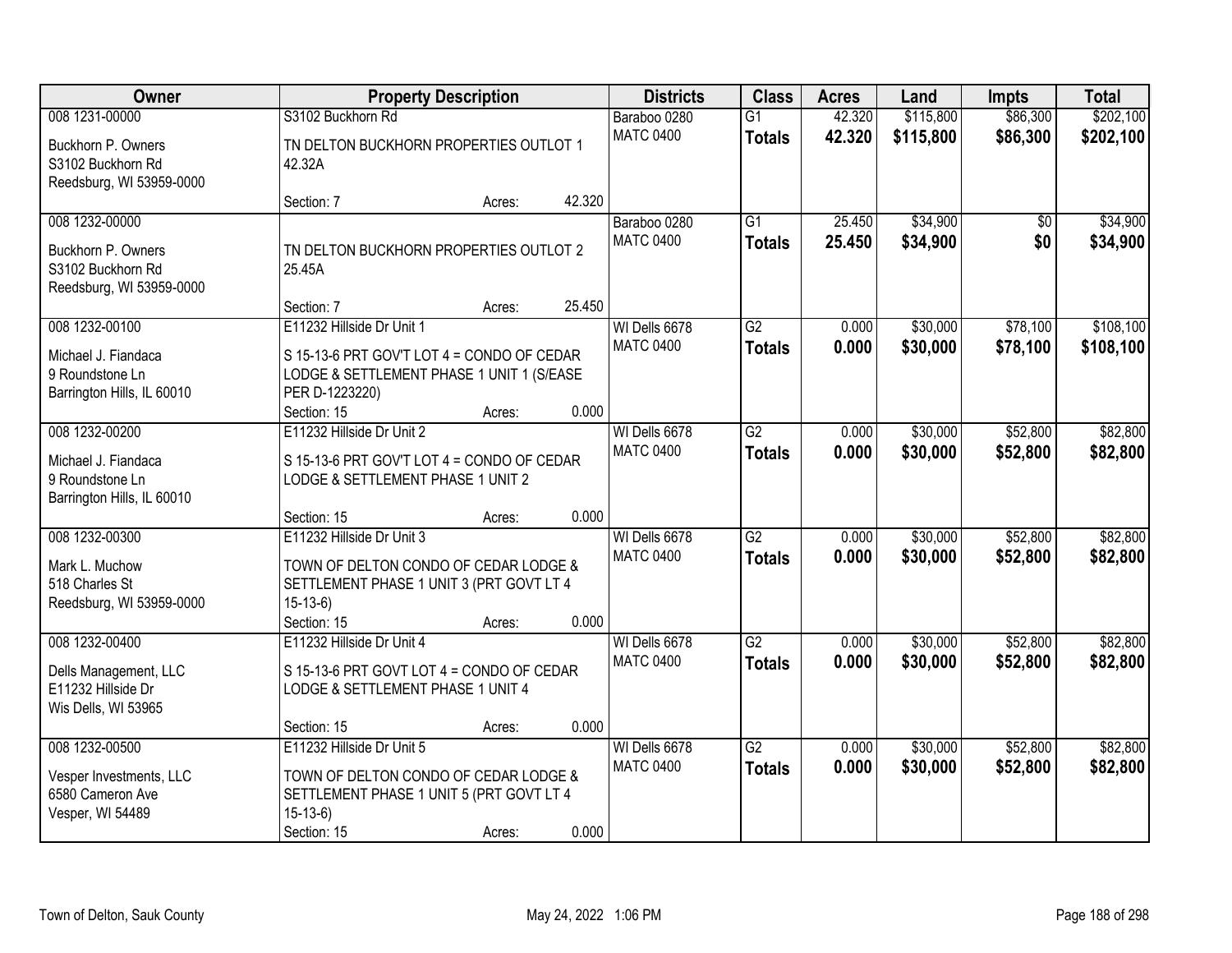| Owner                                               | <b>Property Description</b>                           |        |       | <b>Districts</b> | <b>Class</b>    | <b>Acres</b> | Land     | <b>Impts</b> | <b>Total</b> |
|-----------------------------------------------------|-------------------------------------------------------|--------|-------|------------------|-----------------|--------------|----------|--------------|--------------|
| 008 1232-00600                                      | E11232 Hillside Dr Unit 6                             |        |       | WI Dells 6678    | $\overline{G2}$ | 0.000        | \$30,000 | \$52,800     | \$82,800     |
| James G Ward Revocable Living Trust                 | TOWN OF DELTON CONDO OF CEDAR LODGE &                 |        |       | <b>MATC 0400</b> | <b>Totals</b>   | 0.000        | \$30,000 | \$52,800     | \$82,800     |
| 67 Punakea Loop                                     | SETTLEMENT PHASE 1 UNIT 6 (PRT GOVT LT 4              |        |       |                  |                 |              |          |              |              |
| Lahaina, HI 96761-0000                              | $15-13-6$                                             |        |       |                  |                 |              |          |              |              |
|                                                     | Section: 15                                           | Acres: | 0.000 |                  |                 |              |          |              |              |
| 008 1232-00700                                      | E11232 Hillside Dr Unit 7                             |        |       | WI Dells 6678    | $\overline{G2}$ | 0.000        | \$30,000 | \$150,600    | \$180,600    |
|                                                     |                                                       |        |       | <b>MATC 0400</b> | <b>Totals</b>   | 0.000        | \$30,000 | \$150,600    | \$180,600    |
| James G Ward Revocable Living Trust<br>PO Box 10291 | TOWN OF DELTON CONDO OF CEDAR LODGE &                 |        |       |                  |                 |              |          |              |              |
|                                                     | SETTLEMENT PHASE 1 UNIT 7 (PRT GOVT LT 4<br>$15-13-6$ |        |       |                  |                 |              |          |              |              |
| Lahaina, HI 96761-0000                              | Section: 15                                           | Acres: | 0.000 |                  |                 |              |          |              |              |
| 008 1232-00800                                      | E11272 Hillside Dr Unit 8                             |        |       | WI Dells 6678    | $\overline{G2}$ | 0.000        | \$30,000 | \$150,600    | \$180,600    |
|                                                     |                                                       |        |       | <b>MATC 0400</b> |                 |              |          |              |              |
| Wisconsin Dells Condo, LLC                          | TOWN OF DELTON CONDO OF CEDAR LODGE &                 |        |       |                  | <b>Totals</b>   | 0.000        | \$30,000 | \$150,600    | \$180,600    |
| 5330 Fox Glen Ct                                    | SETTLEMENT PHASE 1 UNIT 8 (PRT GOVT LT 4              |        |       |                  |                 |              |          |              |              |
| New Berlin, WI 53146                                | $15-13-6$                                             |        |       |                  |                 |              |          |              |              |
|                                                     | Section: 15                                           | Acres: | 0.000 |                  |                 |              |          |              |              |
| 008 1232-00900                                      | E11232 Hillside Dr Unit 11                            |        |       | WI Dells 6678    | $\overline{G2}$ | 0.000        | \$30,000 | \$33,900     | \$63,900     |
| Dells Management, LLC                               | TOWN OF DELTON CONDO OF CEDAR LODGE &                 |        |       | <b>MATC 0400</b> | <b>Totals</b>   | 0.000        | \$30,000 | \$33,900     | \$63,900     |
| E11232 Hillside Dr                                  | SETTLEMENT PHASE 1 UNIT 11 (PRT GOVT LT 4             |        |       |                  |                 |              |          |              |              |
| Wis Dells, WI 53965                                 | $15-13-6$                                             |        |       |                  |                 |              |          |              |              |
|                                                     | Section: 15                                           | Acres: | 0.000 |                  |                 |              |          |              |              |
| 008 1232-01000                                      | E11232 Hillside Dr                                    |        |       | WI Dells 6678    | $\overline{G2}$ | 0.000        | \$30,000 | \$33,900     | \$63,900     |
|                                                     |                                                       |        |       | <b>MATC 0400</b> | <b>Totals</b>   | 0.000        | \$30,000 | \$33,900     | \$63,900     |
| Dells Management, LLC                               | TOWN OF DELTON CONDO OF CEDAR LODGE &                 |        |       |                  |                 |              |          |              |              |
| E11232 Hillside Dr                                  | SETTLEMENT PHASE 1 UNIT 12 (PRT GOVT LT 4             |        |       |                  |                 |              |          |              |              |
| Wis Dells, WI 53965                                 | $15-13-6$                                             |        |       |                  |                 |              |          |              |              |
|                                                     | Section: 15                                           | Acres: | 0.000 |                  |                 |              |          |              |              |
| 008 1232-01100                                      | E11232 Hillside Dr Unit 13                            |        |       | WI Dells 6678    | $\overline{G2}$ | 0.000        | \$30,000 | \$33,900     | \$63,900     |
| Michael J. Fiandaca                                 | S 15-13-6 PRT GOV'T LOT 4 = CONDO OF CEDAR            |        |       | <b>MATC 0400</b> | <b>Totals</b>   | 0.000        | \$30,000 | \$33,900     | \$63,900     |
| 9 Roundstone Ln                                     | LODGE & SETTLEMENT PHASE 1 UNIT 13                    |        |       |                  |                 |              |          |              |              |
| Barrington Hills, IL 60010                          |                                                       |        |       |                  |                 |              |          |              |              |
|                                                     | Section: 15                                           | Acres: | 0.000 |                  |                 |              |          |              |              |
| 008 1232-01200                                      | E11232 Hillside Dr Unit 14                            |        |       | WI Dells 6678    | $\overline{G2}$ | 0.000        | \$30,000 | \$33,900     | \$63,900     |
| Michael J. Fiandaca                                 | S 15-13-6 PRT GOV'T LOT 4 = CONDO OF CEDAR            |        |       | <b>MATC 0400</b> | <b>Totals</b>   | 0.000        | \$30,000 | \$33,900     | \$63,900     |
| 9 Roundstone Ln                                     | LODGE & SETTLEMENT PHASE 1 UNIT 14                    |        |       |                  |                 |              |          |              |              |
| Barrington Hills, IL 60010                          |                                                       |        |       |                  |                 |              |          |              |              |
|                                                     | Section: 15                                           | Acres: | 0.000 |                  |                 |              |          |              |              |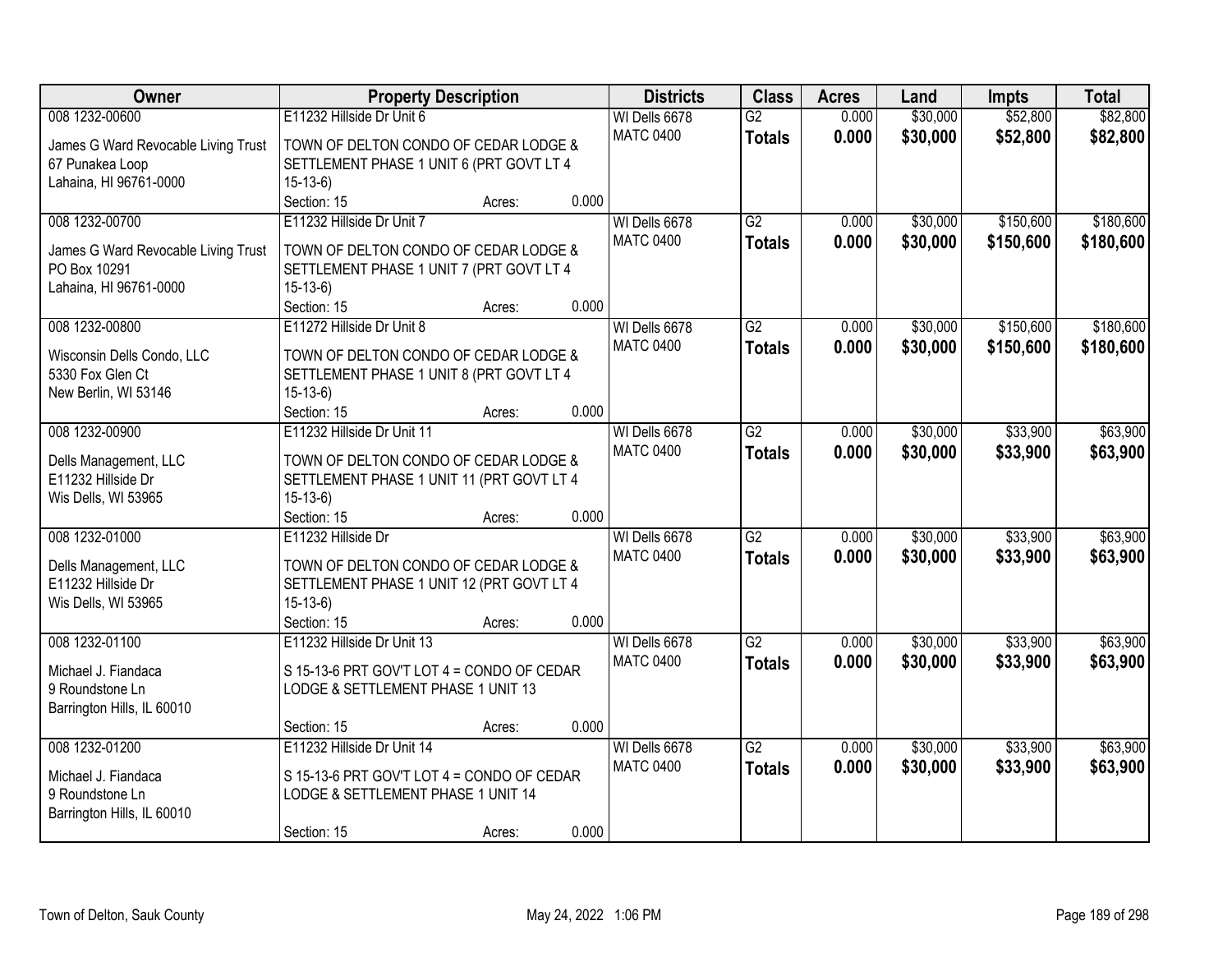| Owner                            |                                            | <b>Property Description</b> |       | <b>Districts</b> | <b>Class</b>    | <b>Acres</b> | Land     | <b>Impts</b> | <b>Total</b> |
|----------------------------------|--------------------------------------------|-----------------------------|-------|------------------|-----------------|--------------|----------|--------------|--------------|
| 008 1232-01300                   | E11232 Hillside Dr Unit 15                 |                             |       | WI Dells 6678    | $\overline{G2}$ | 0.000        | \$30,000 | \$33,900     | \$63,900     |
| Michael J. Fiandaca              | S 15-13-6 PRT GOV'T LOT 4 = CONDO OF CEDAR |                             |       | <b>MATC 0400</b> | <b>Totals</b>   | 0.000        | \$30,000 | \$33,900     | \$63,900     |
| 9 Roundstone Ln                  | LODGE & SETTLEMENT PHASE 1 UNIT 15         |                             |       |                  |                 |              |          |              |              |
| Barrington Hills, IL 60010       |                                            |                             |       |                  |                 |              |          |              |              |
|                                  | Section: 15                                | Acres:                      | 0.000 |                  |                 |              |          |              |              |
| 008 1232-01400                   | E11232 Hillside Dr Unit 16                 |                             |       | WI Dells 6678    | G2              | 0.000        | \$30,000 | \$33,900     | \$63,900     |
| Michael J. Fiandaca              | S 15-13-6 PRT GOV'T LOT 4 = CONDO OF CEDAR |                             |       | <b>MATC 0400</b> | <b>Totals</b>   | 0.000        | \$30,000 | \$33,900     | \$63,900     |
| 9 Roundstone Ln                  | LODGE & SETTLEMENT PHASE 1 UNIT 16         |                             |       |                  |                 |              |          |              |              |
| Barrington Hills, IL 60010       |                                            |                             |       |                  |                 |              |          |              |              |
|                                  | Section: 15                                | Acres:                      | 0.000 |                  |                 |              |          |              |              |
| 008 1232-01500                   | E11232 Hillside Dr Unit 17                 |                             |       | WI Dells 6678    | $\overline{G2}$ | 0.000        | \$30,000 | \$33,900     | \$63,900     |
| Michael J. Fiandaca              | S 15-13-6 PRT GOV'T LOT 4 = CONDO OF CEDAR |                             |       | <b>MATC 0400</b> | <b>Totals</b>   | 0.000        | \$30,000 | \$33,900     | \$63,900     |
| 9 Roundstone Ln                  | LODGE & SETTLEMENT PHASE 1 UNIT 17         |                             |       |                  |                 |              |          |              |              |
| Barrington Hills, IL 60010       |                                            |                             |       |                  |                 |              |          |              |              |
|                                  | Section: 15                                | Acres:                      | 0.000 |                  |                 |              |          |              |              |
| 008 1232-01600                   | E11232 Hillside Dr                         |                             |       | WI Dells 6678    | $\overline{G2}$ | 0.000        | \$30,000 | \$33,900     | \$63,900     |
| Brian E. Dunn                    | TOWN OF DELTON CONDO OF CEDAR LODGE &      |                             |       | <b>MATC 0400</b> | <b>Totals</b>   | 0.000        | \$30,000 | \$33,900     | \$63,900     |
| 1742 W Arthur Ave                | SETTLEMENT PHASE 1 UNIT 18 (PRT GOVT LT 4  |                             |       |                  |                 |              |          |              |              |
| Chicago, IL 60626-0000           | $15-13-6$                                  |                             |       |                  |                 |              |          |              |              |
|                                  | Section: 15                                | Acres:                      | 0.000 |                  |                 |              |          |              |              |
| 008 1232-01700                   | E11232 Hillside Dr Unit 19                 |                             |       | WI Dells 6678    | $\overline{G2}$ | 0.000        | \$30,000 | \$33,900     | \$63,900     |
| Michael J. Fiandaca              | S 15-13-6 PRT GOV'T LOT 4 = CONDO OF CEDAR |                             |       | <b>MATC 0400</b> | <b>Totals</b>   | 0.000        | \$30,000 | \$33,900     | \$63,900     |
| 9 Roundstone Ln                  | LODGE & SETTLEMENT PHASE 1 UNIT 19         |                             |       |                  |                 |              |          |              |              |
| Barrington Hills, IL 60010       |                                            |                             |       |                  |                 |              |          |              |              |
|                                  | Section: 15                                | Acres:                      | 0.000 |                  |                 |              |          |              |              |
| 008 1232-01800                   | E11232 Hillside Dr Unit 21                 |                             |       | WI Dells 6678    | $\overline{G2}$ | 0.000        | \$30,000 | \$77,100     | \$107,100    |
| Michael J. Fiandaca              | S 15-13-6 PRT GOV'T LOT 4 = CONDO OF CEDAR |                             |       | <b>MATC 0400</b> | <b>Totals</b>   | 0.000        | \$30,000 | \$77,100     | \$107,100    |
| 9 Roundstone Ln                  | LODGE & SETTLEMENT PHASE 1 UNIT 21         |                             |       |                  |                 |              |          |              |              |
| Barrington Hills, IL 60010       |                                            |                             |       |                  |                 |              |          |              |              |
|                                  | Section: 15                                | Acres:                      | 0.000 |                  |                 |              |          |              |              |
| 008 1232-01900                   | E11232 Hillside Dr Unit 22                 |                             |       | WI Dells 6678    | $\overline{G2}$ | 0.000        | \$30,000 | \$75,600     | \$105,600    |
| Georgene M Beechick Living Trust | TOWN OF DELTON CONDO OF CEDAR LODGE &      |                             |       | <b>MATC 0400</b> | <b>Totals</b>   | 0.000        | \$30,000 | \$75,600     | \$105,600    |
| 14353 S Dixon Ln                 | SETTLEMENT PHASE 1 UNIT 22 (PRT GOVT LT 4  |                             |       |                  |                 |              |          |              |              |
| Homer Glen, IL 60441-0000        | $15-13-6$                                  |                             |       |                  |                 |              |          |              |              |
|                                  | Section: 15                                | Acres:                      | 0.000 |                  |                 |              |          |              |              |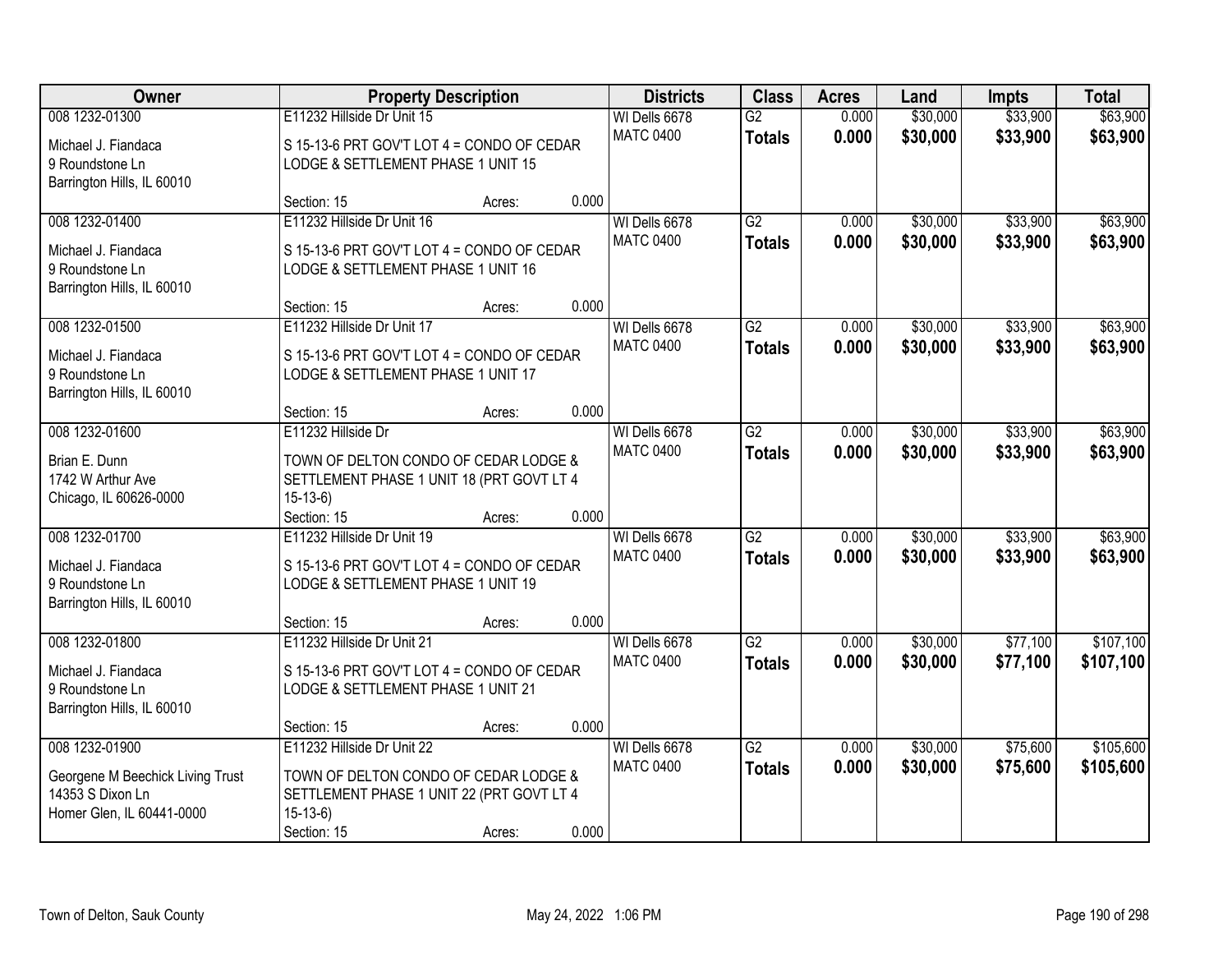| Owner                               |                                                        | <b>Property Description</b> |       | <b>Districts</b> | <b>Class</b>    | <b>Acres</b> | Land     | <b>Impts</b> | <b>Total</b> |
|-------------------------------------|--------------------------------------------------------|-----------------------------|-------|------------------|-----------------|--------------|----------|--------------|--------------|
| 008 1232-02000                      | E11232 Hillside Dr Unit 23                             |                             |       | WI Dells 6678    | $\overline{G2}$ | 0.000        | \$30,000 | \$73,800     | \$103,800    |
| Georgene M Beechick Living Trust    | TOWN OF DELTON CONDO OF CEDAR LODGE &                  |                             |       | <b>MATC 0400</b> | <b>Totals</b>   | 0.000        | \$30,000 | \$73,800     | \$103,800    |
| 14353 S Dixon Ln                    | SETTLEMENT PHASE 1 UNIT 23 (PRT GOVT LT 4              |                             |       |                  |                 |              |          |              |              |
| Homer Glen, IL 60441-0000           | $15-13-6$                                              |                             |       |                  |                 |              |          |              |              |
|                                     | Section: 15                                            | Acres:                      | 0.000 |                  |                 |              |          |              |              |
| 008 1232-02100                      | E11232 Hillside Dr Unit 24                             |                             |       | WI Dells 6678    | $\overline{G2}$ | 0.000        | \$30,000 | \$75,600     | \$105,600    |
| Michael J. Fiandaca                 | S 15-13-6 PRT GOV'T LOT 4 = CONDO OF CEDAR             |                             |       | <b>MATC 0400</b> | <b>Totals</b>   | 0.000        | \$30,000 | \$75,600     | \$105,600    |
| 9 Roundstone Ln                     | LODGE & SETTLEMENT PHASE 1 UNIT 24                     |                             |       |                  |                 |              |          |              |              |
| Barrington Hills, IL 60010          |                                                        |                             |       |                  |                 |              |          |              |              |
|                                     | Section: 15                                            | Acres:                      | 0.000 |                  |                 |              |          |              |              |
| 008 1232-02200                      | E11232 Hillside Dr                                     |                             |       | WI Dells 6678    | $\overline{G2}$ | 0.000        | \$30,000 | \$73,800     | \$103,800    |
| Nikki S. Dahlin                     | TOWN OF DELTON CONDO OF CEDAR LODGE &                  |                             |       | <b>MATC 0400</b> | <b>Totals</b>   | 0.000        | \$30,000 | \$73,800     | \$103,800    |
| 3909 Venard Rd                      | SETTLEMENT PHASE 1 UNIT 25 (PRT GOVT LT 4              |                             |       |                  |                 |              |          |              |              |
| Downers Grove, IL 60515-0000        | $15-13-6$                                              |                             |       |                  |                 |              |          |              |              |
|                                     | Section: 15                                            | Acres:                      | 0.000 |                  |                 |              |          |              |              |
| 008 1232-02300                      | <b>Hillside Dr</b>                                     |                             |       | WI Dells 6678    | $\overline{G2}$ | 0.000        | \$22,500 | \$159,700    | \$182,200    |
|                                     |                                                        |                             |       | <b>MATC 0400</b> | <b>Totals</b>   | 0.000        | \$22,500 | \$159,700    | \$182,200    |
| Mary B. Fiandaca<br>9 Roundstone Ln | TOWN OF DELTON CONDO OF CEDAR LODGE &                  |                             |       |                  |                 |              |          |              |              |
| Barrington, IL 60010                | SETTLEMENT PHASE 1 UNIT 27 (PRT GOVT LT 4<br>$15-13-6$ |                             |       |                  |                 |              |          |              |              |
|                                     | Section: 15                                            | Acres:                      | 0.000 |                  |                 |              |          |              |              |
| 008 1232-02400                      | E11232 Hillside Dr Unit 28                             |                             |       | WI Dells 6678    | $\overline{G2}$ | 0.000        | \$22,500 | \$151,500    | \$174,000    |
|                                     |                                                        |                             |       | <b>MATC 0400</b> | <b>Totals</b>   | 0.000        | \$22,500 | \$151,500    | \$174,000    |
| Eqm Holdings, LLC                   | S 15-13-6 PRT GOVT LOT 4 = CONDO OF CEDAR              |                             |       |                  |                 |              |          |              |              |
| <b>PO Box 178</b>                   | LODGE & SETTLEMENT PHASE 1 UNIT 28                     |                             |       |                  |                 |              |          |              |              |
| Lannon, WI 53046                    |                                                        |                             |       |                  |                 |              |          |              |              |
|                                     | Section: 15                                            | Acres:                      | 0.000 |                  |                 |              |          |              |              |
| 008 1232-02500                      | E11232 Hillside Dr Unit 29                             |                             |       | WI Dells 6678    | $\overline{G2}$ | 0.000        | \$22,500 | \$157,200    | \$179,700    |
| Dells Management, LLC               | TOWN OF DELTON CONDO OF CEDAR LODGE &                  |                             |       | <b>MATC 0400</b> | <b>Totals</b>   | 0.000        | \$22,500 | \$157,200    | \$179,700    |
| E11232 Hillside Dr                  | SETTLEMENT PHASE 1 UNIT 29 (PRT GOVT LT 4              |                             |       |                  |                 |              |          |              |              |
| Wis Dells, WI 53965                 | $15-13-6$                                              |                             |       |                  |                 |              |          |              |              |
|                                     | Section: 15                                            | Acres:                      | 0.000 |                  |                 |              |          |              |              |
| 008 1232-02600                      | E11239 Hillside Dr Unit 30                             |                             |       | WI Dells 6678    | $\overline{G2}$ | 0.000        | \$22,500 | \$142,700    | \$165,200    |
| Michael J. Fiandaca                 | S 15-13-6 PRT GOV'T LOT 4 = CONDO OF CEDAR             |                             |       | <b>MATC 0400</b> | <b>Totals</b>   | 0.000        | \$22,500 | \$142,700    | \$165,200    |
| 9 Roundstone Ln                     | LODGE & SETTLEMENT PHASE 1 UNIT 30                     |                             |       |                  |                 |              |          |              |              |
| Barrington Hills, IL 60010          |                                                        |                             |       |                  |                 |              |          |              |              |
|                                     | Section: 15                                            | Acres:                      | 0.000 |                  |                 |              |          |              |              |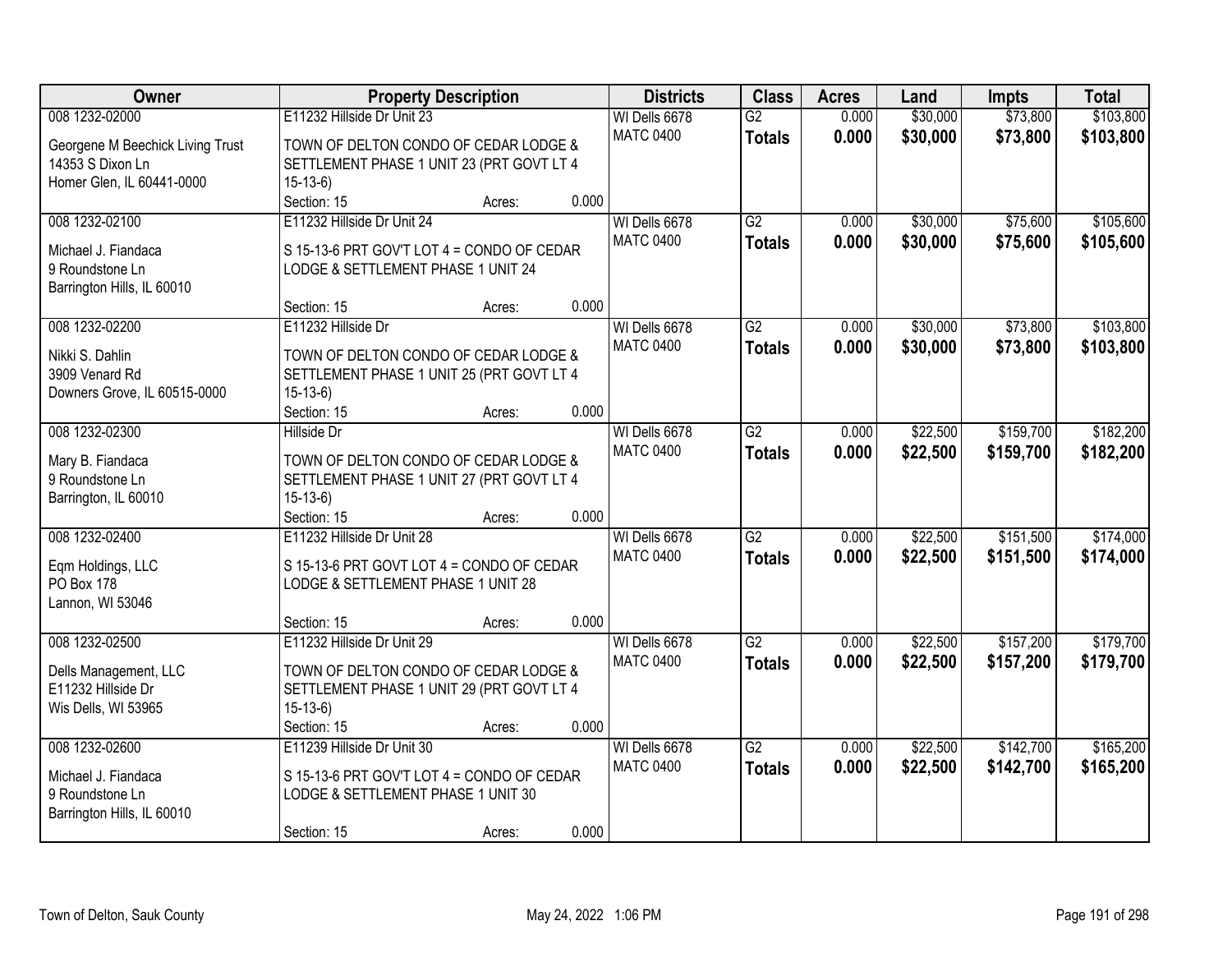| Owner<br><b>Property Description</b>                                                            | <b>Districts</b><br><b>Class</b>                                                                                                                   |        |       | <b>Acres</b>                      | Land                             | <b>Impts</b>   | <b>Total</b>         |                        |                        |
|-------------------------------------------------------------------------------------------------|----------------------------------------------------------------------------------------------------------------------------------------------------|--------|-------|-----------------------------------|----------------------------------|----------------|----------------------|------------------------|------------------------|
| 008 1232-02700<br>Michael J. Fiandaca<br>9 Roundstone Ln                                        | E11239 Hillside Dr Unit 31<br>S 15-13-6 PRT GOV'T LOT 4 = CONDO OF CEDAR<br>LODGE & SETTLEMENT PHASE 1 UNIT 31                                     |        |       | WI Dells 6678<br><b>MATC 0400</b> | $\overline{G2}$<br><b>Totals</b> | 0.000<br>0.000 | \$22,500<br>\$22,500 | \$142,700<br>\$142,700 | \$165,200<br>\$165,200 |
| Barrington Hills, IL 60010                                                                      | Section: 15                                                                                                                                        | Acres: | 0.000 |                                   |                                  |                |                      |                        |                        |
| 008 1232-02800<br>Mary B. Fiandaca<br>9 Roundstone Ln<br>Barrington, IL 60010                   | <b>Hillside Dr</b><br>TOWN OF DELTON CONDO OF CEDAR LODGE &<br>SETTLEMENT PHASE 1 UNIT 32 (PRT GOVT LT 4<br>$15-13-6$<br>Section: 15               | Acres: | 0.000 | WI Dells 6678<br><b>MATC 0400</b> | $\overline{G2}$<br><b>Totals</b> | 0.000<br>0.000 | \$22,500<br>\$22,500 | \$142,700<br>\$142,700 | \$165,200<br>\$165,200 |
| 008 1232-02900<br>Marion Fiandaca Living Trust<br>9 Roundstone Ln<br>Barrington Hills, IL 60010 | E11271 Hillside Dr<br>S 15-13-6 PRT GOVT LOT 4 CONDO OF CEDAR<br>LODGE & SETTLEMENT PHASE 1 UNIT 33<br>Section: 15                                 | Acres: | 0.000 | WI Dells 6678<br><b>MATC 0400</b> | $\overline{G2}$<br><b>Totals</b> | 0.000<br>0.000 | \$22,500<br>\$22,500 | \$142,700<br>\$142,700 | \$165,200<br>\$165,200 |
| 008 1232-21000<br>Gregory A. Erickson<br>E9916 Trout Rd<br>Wis Dells, WI 53965-0000             | E9916 Trout Rd<br>TOWN OF DELTON COUNTRY TRAILS ESTATES LOT<br>1 4.24A (PRT SW SE 7-13-6) (FMLY PRT CSM #4015)<br>(S/RESTR PER PLAT)<br>Section: 7 | Acres: | 4.240 | WI Dells 6678<br><b>MATC 0400</b> | $\overline{G1}$<br><b>Totals</b> | 4.236<br>4.236 | \$32,000<br>\$32,000 | \$217,500<br>\$217,500 | \$249,500<br>\$249,500 |
| 008 1232-22000<br>Edward G. Weiss<br>1250 S Rte 59<br>Bartlett, IL 60103-0000                   | S886 Birchwood Rd<br>TOWN OF DELTON COUNTRY TRAILS ESTATES LOT<br>24.72A (PRT SW SE 7-13-6) (S/RESTR PER PLAT)<br>Section: 7                       | Acres: | 4.720 | WI Dells 6678<br><b>MATC 0400</b> | $\overline{G1}$<br><b>Totals</b> | 4.716<br>4.716 | \$34,400<br>\$34,400 | \$152,800<br>\$152,800 | \$187,200<br>\$187,200 |
| 008 1232-23000<br>David W. Abangan<br>S874 Birchwood Rd<br>Wis Dells, WI 53965                  | S874 Birchwood Rd<br>TOWN OF DELTON COUNTRY TRAILS ESTATES LOT<br>34.69A (PRT SW SE 7-13-6) (S/RESTR PER PLAT)<br>Section: 7                       | Acres: | 4.690 | WI Dells 6678<br><b>MATC 0400</b> | $\overline{G1}$<br><b>Totals</b> | 4.689<br>4.689 | \$34,200<br>\$34,200 | \$180,100<br>\$180,100 | \$214,300<br>\$214,300 |
| 008 1232-24000<br>Paul P. Grutza<br>S814 Birchwood Rd<br>Wis Dells, WI 53965-0000               | S814 Birchwood Rd<br>TOWN OF DELTON COUNTRY TRAILS ESTATES LOT<br>4 4.65A (PRT SW SE 7-13-6) (S/RESTR PER PLAT)<br>Section: 7                      | Acres: | 4.650 | WI Dells 6678<br><b>MATC 0400</b> | $\overline{G1}$<br><b>Totals</b> | 4.647<br>4.647 | \$34,000<br>\$34,000 | \$120,500<br>\$120,500 | \$154,500<br>\$154,500 |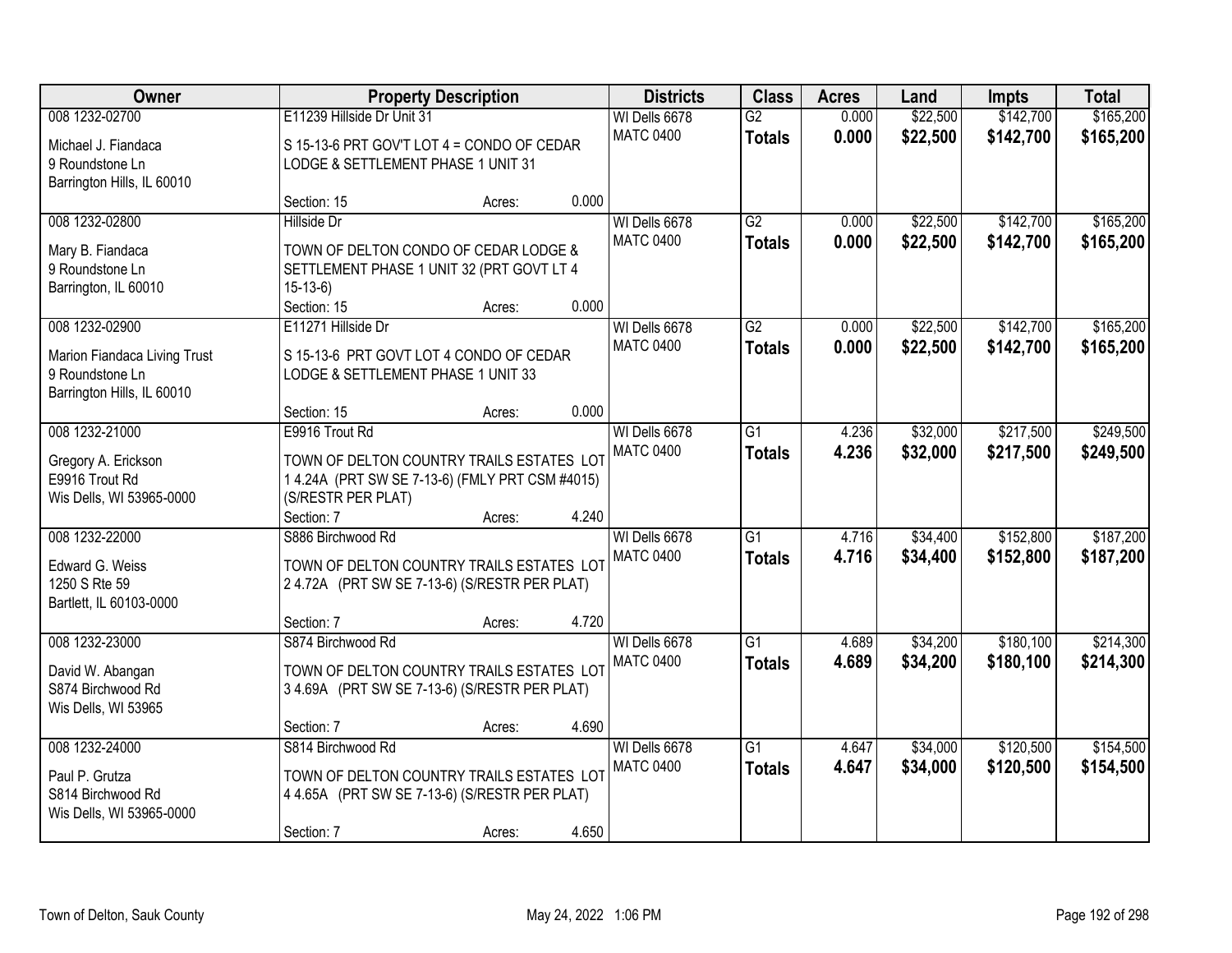| Owner                      | <b>Property Description</b>                                          | <b>Districts</b> | <b>Class</b>    | <b>Acres</b> | Land     | <b>Impts</b>    | <b>Total</b> |
|----------------------------|----------------------------------------------------------------------|------------------|-----------------|--------------|----------|-----------------|--------------|
| 008 1233-10000             | E10400 Xanadu Rd                                                     | WI Dells 6678    | $\overline{G1}$ | 1.970        | \$20,600 | \$209,400       | \$230,000    |
| Joshua E. Audiss           | S 20-13-6 PRT SE1/4 SE1/4 = CSM 5984 LOT 1 & INCL                    | <b>MATC 0400</b> | <b>Totals</b>   | 1.970        | \$20,600 | \$209,400       | \$230,000    |
| Amanda Audiss              | PRT NORRIS VILLAGE LOT 8, BLK 66 & VAC ALLEY &                       |                  |                 |              |          |                 |              |
| E10400 Xanadu Rd           | VAC BEM ST BEG SW COR CSM 5984 ? N02?02?25?E                         |                  |                 |              |          |                 |              |
| Wisconsin Dells, WI 53965  | 1.970<br>Section: 20<br>Acres:                                       |                  |                 |              |          |                 |              |
| 008 1234-00000             | E10394 Kossuth St                                                    | WI Dells 6678    | $\overline{G1}$ | 0.500        | \$9,400  | \$77,600        | \$87,000     |
|                            |                                                                      | <b>MATC 0400</b> | <b>Totals</b>   | 0.500        | \$9,400  | \$77,600        | \$87,000     |
| John R. Patrenets          | VILLAGE DELTON W 1/2 LOT 5 & ALL LOT 6 & E 1/2                       |                  |                 |              |          |                 |              |
| E10394 Kossuth St          | VACATED DODGE ST & N1/2 VAC ALLEY PER                                |                  |                 |              |          |                 |              |
| Wis Dells, WI 53965-0000   | D-1019446 BLK 66                                                     |                  |                 |              |          |                 |              |
|                            | 0.500<br>Section: 20<br>Acres:                                       |                  |                 |              |          |                 |              |
| 008 1235-00000             | E10394 Kossuth St                                                    | WI Dells 6678    | $\overline{G1}$ | 0.360        | \$6,700  | $\overline{50}$ | \$6,700      |
| John R. Patrenets          | VILLAGE DELTON LOT 4 & E 1/2 LOT 5 & N1/2 VAC                        | <b>MATC 0400</b> | <b>Totals</b>   | 0.360        | \$6,700  | \$0             | \$6,700      |
| E10394 Kossuth St          | ALLEY PER D-1019446 BLK 66                                           |                  |                 |              |          |                 |              |
| Wis Dells, WI 53965-0000   |                                                                      |                  |                 |              |          |                 |              |
|                            | 0.360<br>Section: 20<br>Acres:                                       |                  |                 |              |          |                 |              |
| 008 1236-01000             | Xanadu Rd                                                            | WI Dells 6678    | $\overline{G1}$ | 0.800        | \$12,200 | \$32,900        | \$45,100     |
|                            |                                                                      | <b>MATC 0400</b> | <b>Totals</b>   | 0.800        | \$12,200 | \$32,900        | \$45,100     |
| Susan A. Davis             | S 20-13-6 PRT SE1/4 SE1/4 = NORRIS VILLAGE LOTS                      |                  |                 |              |          |                 |              |
| PO Box 130                 | 7 & 8, BLK 66 & INCL S1/2 VAC ALLEY PER D-1019446                    |                  |                 |              |          |                 |              |
| Lake Delton, WI 53940      | & INCL N1/2 VAC BEM ST & INCL E1/2 VAC DODGE<br>0.800<br>Section: 20 |                  |                 |              |          |                 |              |
| 008 1237-00000             | Acres:<br><b>Xanadu Rd</b>                                           | WI Dells 6678    | $\overline{G1}$ | 0.321        | \$1,500  | $\overline{50}$ | \$1,500      |
|                            |                                                                      | <b>MATC 0400</b> |                 |              |          |                 |              |
| Joseph Leute               | S 20-13-6 PRT SE1/4 SE1/4 = NORRIS VILLAGE ALL                       |                  | <b>Totals</b>   | 0.321        | \$1,500  | \$0             | \$1,500      |
| 52 Fieldstone Dr #508      | THAT PRT OF LOTS 10,11 & 12 S OF XANADU RD                           |                  |                 |              |          |                 |              |
| Wisconsin Dells, WI 53965  | (FMLY HWY 23) & N1/2 VAC BEM ST E OF HWY & VAC                       |                  |                 |              |          |                 |              |
|                            | 0.320<br>Section: 20<br>Acres:                                       |                  |                 |              |          |                 |              |
| 008 1238-00000             | Xanadu Rd                                                            | WI Dells 6678    | G1              | 0.698        | \$11,300 | $\overline{50}$ | \$11,300     |
| Joseph Leute               | S 20-13-6 PRT SE1/4 SE1/4 = NORRIS VILLAGE LOTS                      | <b>MATC 0400</b> | <b>Totals</b>   | 0.698        | \$11,300 | \$0             | \$11,300     |
| 52 Fieldstone Dr #508      | 1, 2 & PRT LTS 3, 4 & 5 S OF XANADU RD (FMLY                         |                  |                 |              |          |                 |              |
| Wisconsin Dells, WI 53965  | HWY 23) BLK 67 & W1/2 VAC WARD ST PER R565-737                       |                  |                 |              |          |                 |              |
|                            | 0.700<br>Section: 20<br>Acres:                                       |                  |                 |              |          |                 |              |
| 008 1239-00000             | Xanadu Rd                                                            | WI Dells 6678    | G1              | 0.660        | \$10,900 | $\overline{50}$ | \$10,900     |
|                            |                                                                      | <b>MATC 0400</b> | <b>Totals</b>   | 0.660        | \$10,900 | \$0             | \$10,900     |
| Teresa D. Regel            | VILLAGE OF DELTON LOTS 3 THRU 6 N OF XANADU                          |                  |                 |              |          |                 |              |
| PO Box 523                 | RD (FMLY HWY 23)& E1/2 VAC SCOTT ST & VAC                            |                  |                 |              |          |                 |              |
| Lake Delton, WI 53940-0000 | ALLEY N OF XANADU RD PER D-1019446 BLK 67                            |                  |                 |              |          |                 |              |
|                            | 0.660<br>Section: 20<br>Acres:                                       |                  |                 |              |          |                 |              |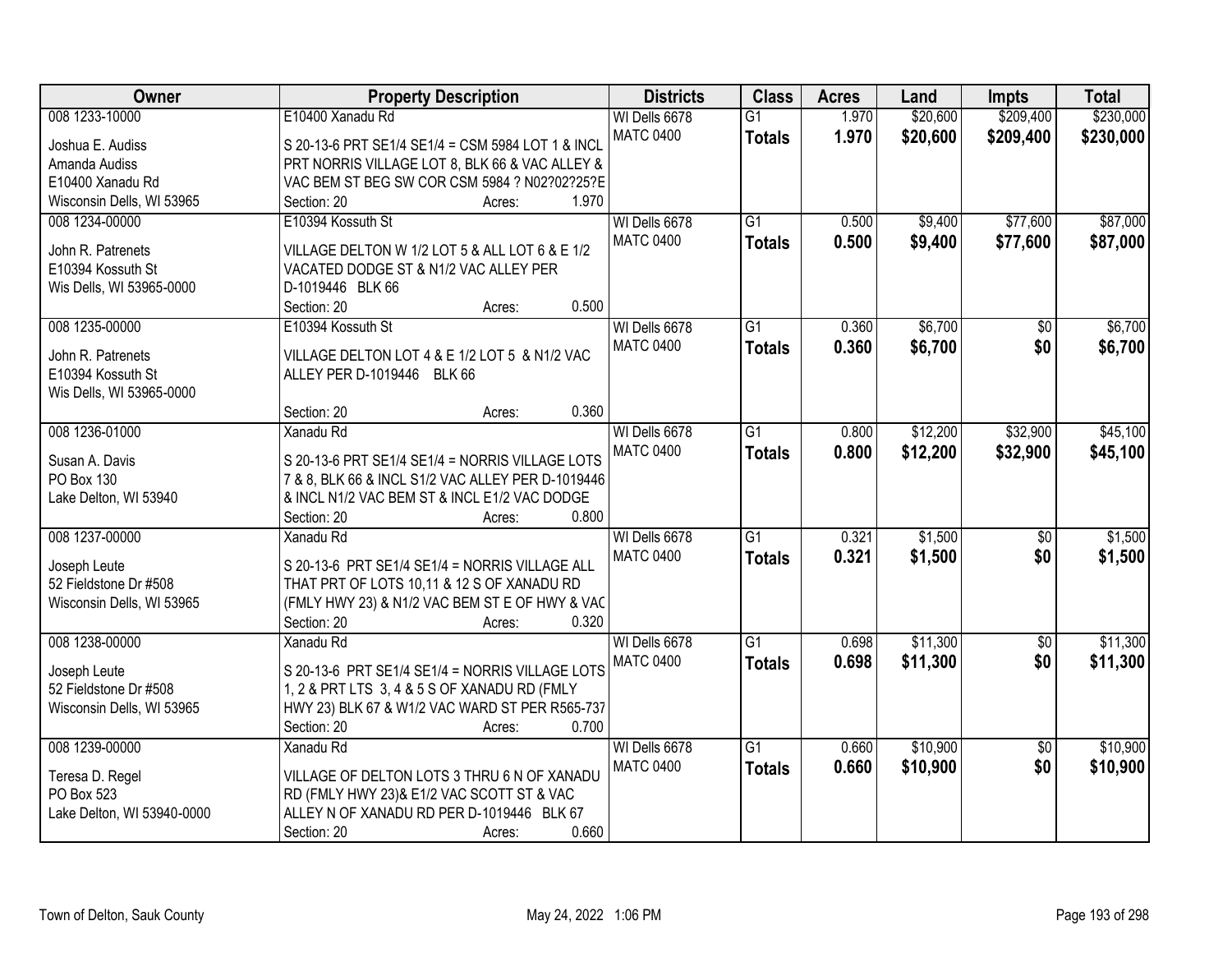| Owner                     | <b>Property Description</b>                        | <b>Districts</b> | <b>Class</b>    | <b>Acres</b> | Land     | Impts           | <b>Total</b> |
|---------------------------|----------------------------------------------------|------------------|-----------------|--------------|----------|-----------------|--------------|
| 008 1240-00000            | <b>Xanadu Rd</b>                                   | WI Dells 6678    | $\overline{G1}$ | 0.608        | \$10,400 | $\overline{50}$ | \$10,400     |
| Joseph Leute              | S 20-13-6 PRT SE1/4 SE1/4 = NORRIS VILLAGE LOTS    | <b>MATC 0400</b> | <b>Totals</b>   | 0.608        | \$10,400 | \$0             | \$10,400     |
| 52 Fieldstone Dr #508     | 7 & 8 BLK 67 & E1/2 VAC SCOTT ST & N1/2 VAC BEM    |                  |                 |              |          |                 |              |
| Wisconsin Dells, WI 53965 | ST PER V361-718                                    |                  |                 |              |          |                 |              |
|                           | 0.610<br>Section: 20<br>Acres:                     |                  |                 |              |          |                 |              |
| 008 1241-00000            | E10445 Xanadu Rd                                   | WI Dells 6678    | $\overline{G1}$ | 1.050        | \$14,300 | \$77,900        | \$92,200     |
|                           |                                                    | <b>MATC 0400</b> | <b>Totals</b>   | 1.050        | \$14,300 | \$77,900        | \$92,200     |
| Joseph Leute              | S 20-13-6 PRT SE1/4 SE1/4 = NORRIS VILLAGE LOTS    |                  |                 |              |          |                 |              |
| 52 Fieldstone Dr #508     | 9, 10, 11 & 12 BLK 67 & W1/2 VAC WARD ST PER       |                  |                 |              |          |                 |              |
| Wisconsin Dells, WI 53965 | R565-737 & N1/2 VAC BEM ST PER V361-718            |                  |                 |              |          |                 |              |
|                           | 1.050<br>Section: 20<br>Acres:                     |                  |                 |              |          |                 |              |
| 008 1245-00000            | Xanadu Rd                                          | WI Dells 6678    | G1              | 0.764        | \$5,200  | \$0             | \$5,200      |
| Joseph W. Leute           | S 20-13-6 PRT SE1/4 SE1/4 = NORRIS VILLAGE (NKA    | <b>MATC 0400</b> | <b>Totals</b>   | 0.764        | \$5,200  | \$0             | \$5,200      |
| 52 Fieldstone Dr Apt 508  | T DELTON) LOTS 1 & 2 BLK 74 & INCL VAC ALLEY &     |                  |                 |              |          |                 |              |
| Wis Dells, WI 53965       | W1/2 VAC WARD ST PER D-566770 & S1/2 VAC BEM       |                  |                 |              |          |                 |              |
|                           | Section: 20<br>0.760<br>Acres:                     |                  |                 |              |          |                 |              |
| 008 1246-00000            | E10423 Xanadu Rd                                   | WI Dells 6678    | $\overline{G1}$ | 2.750        | \$24,600 | \$99,500        | \$124,100    |
|                           |                                                    | <b>MATC 0400</b> | <b>Totals</b>   | 2.750        | \$24,600 | \$99,500        | \$124,100    |
| Joseph W. Leute           | S 20-13-6 PRT SE1/4 SE1/4 = NORRIS VILLAGE (NKA    |                  |                 |              |          |                 |              |
| 52 Fieldstone Dr Apt 508  | T DELTON) LOTS 3, 4, 5, 6, 7, 8 & 9 BLK 74 & INCL  |                  |                 |              |          |                 |              |
| Wis Dells, WI 53965       | VAC ALLEY & VAC BEM & SCOTT ST (ST VAC             |                  |                 |              |          |                 |              |
|                           | 2.750<br>Section: 20<br>Acres:                     |                  |                 |              |          |                 |              |
| 008 1247-00000            | <b>Xanadu Rd</b>                                   | WI Dells 6678    | $\overline{G1}$ | 0.723        | \$11,500 | $\overline{50}$ | \$11,500     |
| Joseph W. Leute           | S 20-13-6 PRT SE1/4 SE1/4 = NORRIS VILLAGE (NKA    | <b>MATC 0400</b> | <b>Totals</b>   | 0.723        | \$11,500 | \$0             | \$11,500     |
| 52 Fieldstone Dr Apt 508  | T DELTON) LOT 1 & INCL E 30' OF LOT 2 BLK 75 &     |                  |                 |              |          |                 |              |
| Wis Dells, WI 53965       | INCL N1/2 VAC ALLEY & VAC BEM & SCOTT STS          |                  |                 |              |          |                 |              |
|                           | 0.720<br>Section: 20<br>Acres:                     |                  |                 |              |          |                 |              |
| 008 1248-01000            | E10384A Xanadu Rd                                  | WI Dells 6678    | $\overline{G1}$ | 0.210        | \$3,900  | \$142,600       | \$146,500    |
| Susan A. Davis            | S 20-13-6 PRT SE1/4 SE1/4 = NORRIS VILAGE W36?     | <b>MATC 0400</b> | <b>Totals</b>   | 0.210        | \$3,900  | \$142,600       | \$146,500    |
| PO Box 130                | OF LOTS 2-6, BLK 75 LYING N OF HWY & INCL S1/2     |                  |                 |              |          |                 |              |
| Lake Delton, WI 53940     | VAC BEM ST & INCL E1/2 VAC DODGE ST EXC THAT       |                  |                 |              |          |                 |              |
|                           | Section: 20<br>0.210<br>Acres:                     |                  |                 |              |          |                 |              |
| 008 1249-00000            | Xanadu Rd                                          | WI Dells 6678    | $\overline{G1}$ | 0.806        | \$12,300 | $\overline{50}$ | \$12,300     |
|                           |                                                    | <b>MATC 0400</b> |                 |              |          | \$0             |              |
| Kevin J. Nelson           | S 20-13-6 PRT SE1/4 SE1/4 W 36' LOT 2 & INCL LOT 3 |                  | <b>Totals</b>   | 0.806        | \$12,300 |                 | \$12,300     |
| E10383 Xanadu Rd          | & INCL E1/2 LOT 4 & INCL E1/2 LOT 9 & INCL LOT 10  |                  |                 |              |          |                 |              |
| Wis Dells, WI 53965-0000  | & INCL W 36' LOT 11 & INCL VAC ALLEY BLK 75        |                  |                 |              |          |                 |              |
|                           | 0.810<br>Section: 20<br>Acres:                     |                  |                 |              |          |                 |              |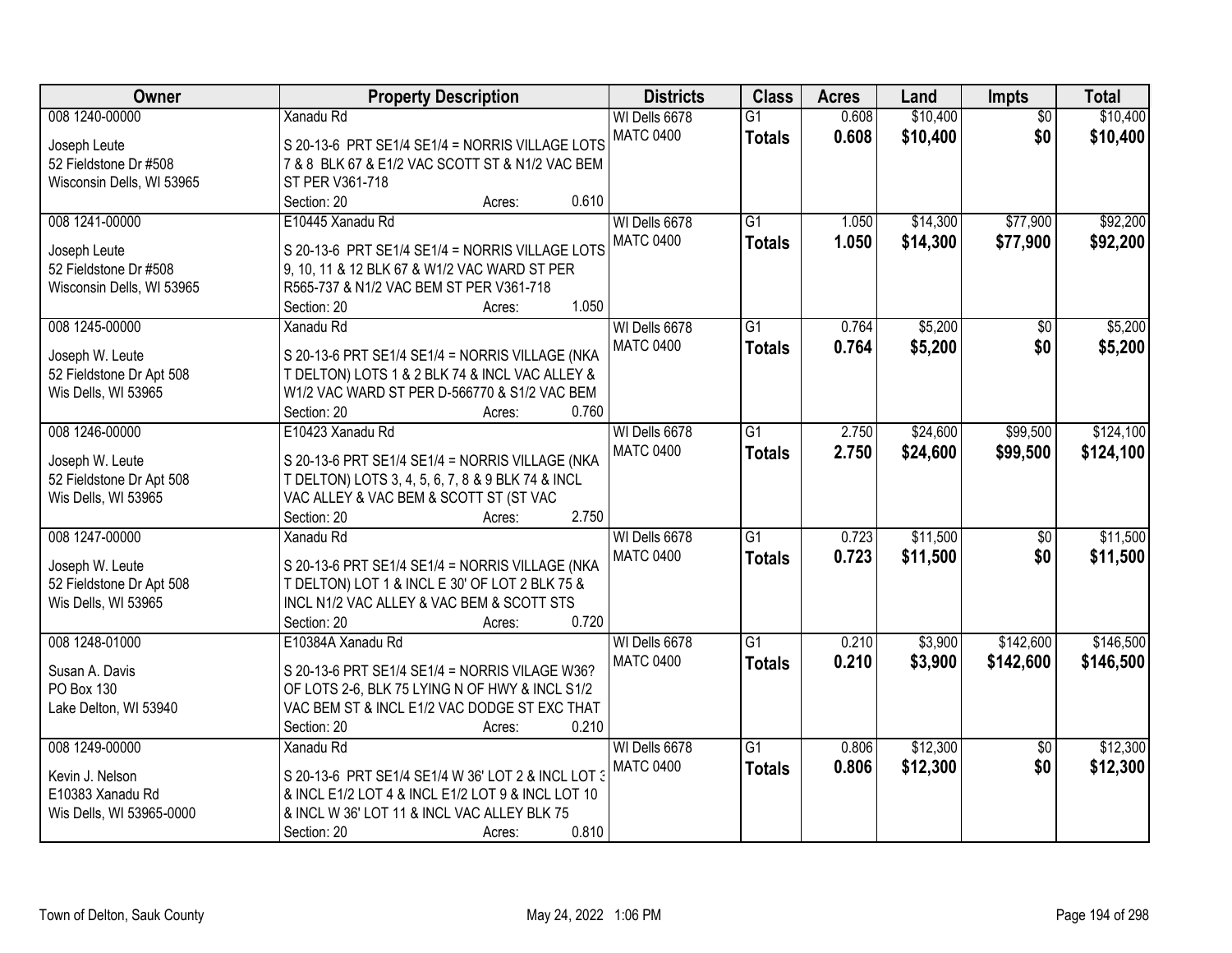| Owner                                 | <b>Property Description</b>                      |        |       | <b>Districts</b> | <b>Class</b>    | <b>Acres</b> | Land     | <b>Impts</b>    | <b>Total</b> |
|---------------------------------------|--------------------------------------------------|--------|-------|------------------|-----------------|--------------|----------|-----------------|--------------|
| 008 1250-00000                        | E10383 Xanadu Rd                                 |        |       | WI Dells 6678    | $\overline{G1}$ | 1.494        | \$17,400 | \$174,100       | \$191,500    |
| Kevin J. Nelson                       | VILLAGE OF DELTON W1/2 LOT 4 & LOTS 5 & 6 S OF   |        |       | <b>MATC 0400</b> | <b>Totals</b>   | 1.494        | \$17,400 | \$174,100       | \$191,500    |
| E10383 Xanadu Rd                      | XANADU RD (FMLY HWY 23), LOTS 7 & 8 & W1/2 LOT   |        |       |                  |                 |              |          |                 |              |
| Wis Dells, WI 53965-0000              | 9 & E1/2 VACATED DODGE ST ADJ SD LOT &           |        |       |                  |                 |              |          |                 |              |
|                                       | Section: 20                                      | Acres: | 1.490 |                  |                 |              |          |                 |              |
| 008 1251-00000                        | Xanadu Rd                                        |        |       | WI Dells 6678    | $\overline{G1}$ | 0.568        | \$10,000 | \$0             | \$10,000     |
|                                       |                                                  |        |       | <b>MATC 0400</b> | <b>Totals</b>   | 0.568        | \$10,000 | \$0             | \$10,000     |
| Herbert Edward & Carol Anne Seidel Ab | VILLAGE OF DELTON E30' OF LOT 11 & ALL LOT 12    |        |       |                  |                 |              |          |                 |              |
| <b>Living Trust</b>                   | BLK 75 & S1/2 OF VAC ALLEY & W1\2 SCOTT ST VAC   |        |       |                  |                 |              |          |                 |              |
| 36w370 Hickory Hollow Dr              | PER V361-718                                     |        |       |                  |                 |              |          |                 |              |
| West Dundee, IL 60118-0000            | Section: 20                                      | Acres: | 0.570 |                  |                 |              |          |                 |              |
| 008 1252-00000                        | White Birch Dr                                   |        |       | WI Dells 6678    | G1              | 0.676        | \$11,100 | \$0             | \$11,100     |
| Herbert Edward & Carol Anne Seidel Ab | VILLAGE OF DELTON LOT 1 & E 30'OF LOT 2, ALSO E  |        |       | <b>MATC 0400</b> | <b>Totals</b>   | 0.676        | \$11,100 | \$0             | \$11,100     |
| <b>Living Trust</b>                   | 30' OF LOT 11 & ALL OF LOT 12 EXC TO TN PER      |        |       |                  |                 |              |          |                 |              |
| 36w370 Hickory Hollow Dr              | V324-567 BLK 76                                  |        |       |                  |                 |              |          |                 |              |
| West Dundee, IL 60118-0000            | Section: 20                                      | Acres: | 0.680 |                  |                 |              |          |                 |              |
| 008 1253-00000                        | White Birch Dr                                   |        |       | WI Dells 6678    | G1              | 0.624        | \$10,600 | \$0             | \$10,600     |
|                                       |                                                  |        |       | <b>MATC 0400</b> | <b>Totals</b>   | 0.624        | \$10,600 | \$0             | \$10,600     |
| Leann R. Reynolds                     | S 20-13-6 PRT SE1/4 SE1/4 = NORRIS VILLAGE LOTS  |        |       |                  |                 |              |          |                 |              |
| S1685 White Birch Dr                  | 5 & 6 & E1\2 VACATED DODGE ST, BLK 76            |        |       |                  |                 |              |          |                 |              |
| Wisconsin Dells, WI 53965             |                                                  |        |       |                  |                 |              |          |                 |              |
|                                       | Section: 20                                      | Acres: | 0.620 |                  |                 |              |          |                 |              |
| 008 1253-10000                        | S1685 White Birch Dr                             |        |       | WI Dells 6678    | $\overline{G1}$ | 0.588        | \$10,200 | \$134,300       | \$144,500    |
| Leann R. Reynolds                     | S 20-13-6 PRT SE1/4 SE1/4 = NORRIS VILLAGE W36'  |        |       | <b>MATC 0400</b> | <b>Totals</b>   | 0.588        | \$10,200 | \$134,300       | \$144,500    |
| S1685 White Birch Dr                  | LOT 2 & ALL OF LOTS 3 & 4, BLK 76 (S/WHITE BIRCH |        |       |                  |                 |              |          |                 |              |
| Wisconsin Dells, WI 53965             | DR)                                              |        |       |                  |                 |              |          |                 |              |
|                                       | Section: 20                                      | Acres: | 0.590 |                  |                 |              |          |                 |              |
| 008 1254-00000                        | E10370 Painters Ln                               |        |       | WI Dells 6678    | $\overline{G1}$ | 0.383        | \$7,200  | \$77,300        | \$84,500     |
|                                       |                                                  |        |       | <b>MATC 0400</b> | <b>Totals</b>   | 0.383        | \$7,200  | \$77,300        | \$84,500     |
| Owen Cloud Sr                         | VILLAGE OF DELTON; LOT 7 BLK 76 & E1/2 VAC       |        |       |                  |                 |              |          |                 |              |
| PO Box 686                            | DODGE ST & THAT PRT W1/2 VAC DODGE ST LYING      |        |       |                  |                 |              |          |                 |              |
| Lake Delton, WI 53940-0000            | IN SE SE SEC 20-13-6 EXC COM SE COR LOT 7 BLK    |        |       |                  |                 |              |          |                 |              |
|                                       | Section: 20                                      | Acres: | 0.380 |                  |                 |              |          |                 |              |
| 008 1255-00000                        | White Birch Dr                                   |        |       | WI Dells 6678    | $\overline{G1}$ | 0.241        | \$4,500  | $\overline{50}$ | \$4,500      |
| David M. Harlan                       | VILLAGE OF DELTON; LOT 8 BLK 76                  |        |       | <b>MATC 0400</b> | <b>Totals</b>   | 0.241        | \$4,500  | \$0             | \$4,500      |
| S1697 White Birch Dr                  |                                                  |        |       |                  |                 |              |          |                 |              |
| Wis Dells, WI 53965                   |                                                  |        |       |                  |                 |              |          |                 |              |
|                                       | Section: 20                                      | Acres: | 0.240 |                  |                 |              |          |                 |              |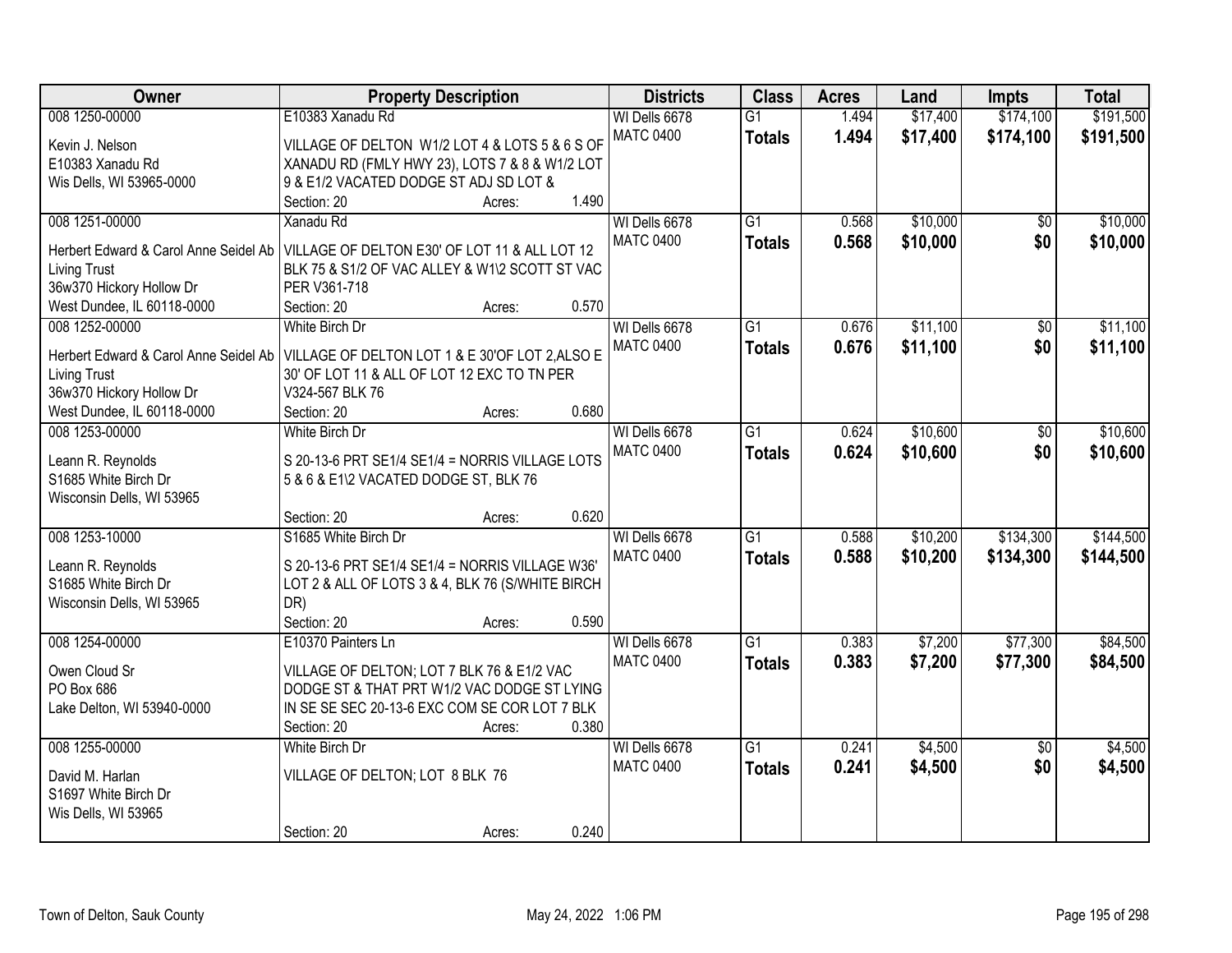| Owner                                                  | <b>Property Description</b>                   |        |       | <b>Districts</b>                  | <b>Class</b>    | <b>Acres</b> | Land     | <b>Impts</b>    | <b>Total</b> |
|--------------------------------------------------------|-----------------------------------------------|--------|-------|-----------------------------------|-----------------|--------------|----------|-----------------|--------------|
| 008 1256-00000                                         | S1697 White Birch Dr                          |        |       | WI Dells 6678                     | $\overline{G1}$ | 0.448        | \$8,400  | \$52,000        | \$60,400     |
| David M. Harlan                                        | VILLAGE OF DELTON LOTS 9 & 10 BLK 76          |        |       | <b>MATC 0400</b>                  | <b>Totals</b>   | 0.448        | \$8,400  | \$52,000        | \$60,400     |
| S1697 White Birch Dr                                   |                                               |        |       |                                   |                 |              |          |                 |              |
| Wis Dells, WI 53965                                    |                                               |        |       |                                   |                 |              |          |                 |              |
|                                                        | Section: 20                                   | Acres: | 0.450 |                                   |                 |              |          |                 |              |
| 008 1257-00000                                         | White Birch Dr                                |        |       | WI Dells 6678                     | $\overline{X4}$ | 0.000        | \$0      | $\overline{50}$ | \$0          |
| Delton, Town of                                        | VILLAGE OF DELTON; W36' OF LOT 11 BLK 76      |        |       | <b>MATC 0400</b>                  | <b>Totals</b>   | 0.000        | \$0      | \$0             | \$0          |
| <b>PO Box 148</b>                                      | (S/WHITE BIRCH DR)                            |        |       |                                   |                 |              |          |                 |              |
| Lake Delton, WI 53940                                  |                                               |        |       |                                   |                 |              |          |                 |              |
|                                                        | Section: 20                                   | Acres: | 0.000 |                                   |                 |              |          |                 |              |
| 008 1258-00000                                         | White Birch Dr                                |        |       | WI Dells 6678                     | G1              | 0.758        | \$11,800 | \$0             | \$11,800     |
| Herbert Edward & Carol Anne Seidel Ab                  | VILLAGE OF DELTON LOTS 1,2,3 & 4 BLK 77       |        |       | <b>MATC 0400</b>                  | <b>Totals</b>   | 0.758        | \$11,800 | \$0             | \$11,800     |
| <b>Living Trust</b>                                    |                                               |        |       |                                   |                 |              |          |                 |              |
| 36w370 Hickory Hollow Dr                               |                                               |        |       |                                   |                 |              |          |                 |              |
| West Dundee, IL 60118-0000<br>008 1259-00000           | Section: 20<br>White Birch Dr                 | Acres: | 0.760 |                                   | $\overline{G1}$ | 0.551        | \$16,300 |                 | \$16,300     |
|                                                        |                                               |        |       | Mirror Lake Mgmt<br>8040          |                 | 0.551        | \$16,300 | \$0<br>\$0      | \$16,300     |
| Herbert Edward & Carol Anne Seidel Ab                  | VILLAGE OF DELTON LOTS 1 & 2 BLK 78           |        |       | WI Dells 6678                     | <b>Totals</b>   |              |          |                 |              |
| <b>Living Trust</b>                                    |                                               |        |       | <b>MATC 0400</b>                  |                 |              |          |                 |              |
| 36w370 Hickory Hollow Dr<br>West Dundee, IL 60118-0000 | Section: 20                                   |        | 0.550 | Mirror Lake                       |                 |              |          |                 |              |
|                                                        |                                               | Acres: |       | <b>Managment District</b>         |                 |              |          |                 |              |
| 008 1260-00000                                         | S1696 White Birch Dr                          |        |       | Mirror Lake Mgmt                  | $\overline{G1}$ | 0.676        | \$17,600 | \$72,400        | \$90,000     |
| Herbert Edward & Carol Anne Seidel Ab                  | VILLAGE OF DELTON LOTS 3 & 4 BLK 78           |        |       | 8040                              | <b>Totals</b>   | 0.676        | \$17,600 | \$72,400        | \$90,000     |
| Living Trust                                           |                                               |        |       | WI Dells 6678<br><b>MATC 0400</b> |                 |              |          |                 |              |
| 36w370 Hickory Hollow Dr                               |                                               |        |       | Mirror Lake                       |                 |              |          |                 |              |
| West Dundee, IL 60118-0000                             | Section: 20                                   | Acres: | 0.680 | <b>Managment District</b>         |                 |              |          |                 |              |
| 008 1276-00100                                         | S3114 Red Pine Rd                             |        |       | Baraboo 0280                      | $\overline{G1}$ | 1.120        | \$24,300 | \$238,800       | \$263,100    |
| Jessica L. Fischer                                     | S 8-12-6 PRT NW1/4 SE1/4 = DELTON WOODS LOT 1 |        |       | <b>MATC 0400</b>                  | <b>Totals</b>   | 1.120        | \$24,300 | \$238,800       | \$263,100    |
| S3114 Red Pine Rd                                      | 1.12A                                         |        |       |                                   |                 |              |          |                 |              |
| Baraboo, WI 53913                                      |                                               |        |       |                                   |                 |              |          |                 |              |
|                                                        | Section: 8                                    | Acres: | 1.120 |                                   |                 |              |          |                 |              |
| 008 1276-00200                                         | S3124 Red Pine Rd                             |        |       | Baraboo 0280                      | $\overline{G1}$ | 1.000        | \$22,500 | \$214,700       | \$237,200    |
| David Eck                                              | TOWN OF DELTON DELTON WOODS LOT 2             |        | 1.00A | <b>MATC 0400</b>                  | <b>Totals</b>   | 1.000        | \$22,500 | \$214,700       | \$237,200    |
| S3124 Red Pine Rd                                      | (PRT NW SE 8-12-6)                            |        |       |                                   |                 |              |          |                 |              |
| Baraboo, WI 53913-0000                                 |                                               |        |       |                                   |                 |              |          |                 |              |
|                                                        | Section: 8                                    | Acres: | 1.000 |                                   |                 |              |          |                 |              |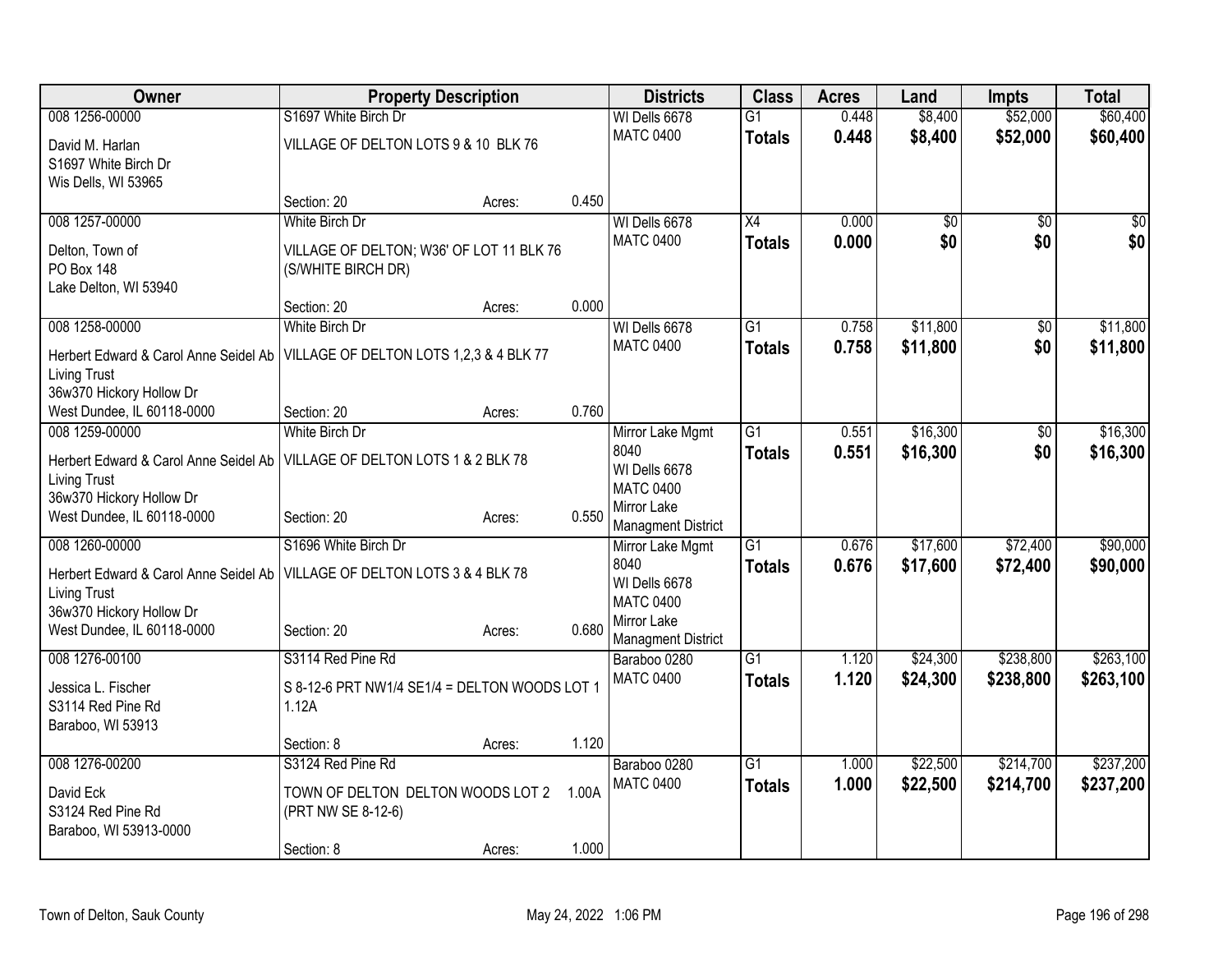| Owner                                                                                  | <b>Property Description</b>                                                                |                          | <b>Districts</b>                 | <b>Class</b>                     | <b>Acres</b>   | Land                 | Impts                  | <b>Total</b>           |
|----------------------------------------------------------------------------------------|--------------------------------------------------------------------------------------------|--------------------------|----------------------------------|----------------------------------|----------------|----------------------|------------------------|------------------------|
| 008 1276-00300<br>Gary E. Wegner<br>E11012 W Wynsong Ln<br>Baraboo, WI 53913           | Red Pine Rd<br>TOWN OF DELTON DELTON WOODS LOT 3<br>(PRT NW SE 8-12-6)                     | 1.00A                    | Baraboo 0280<br><b>MATC 0400</b> | $\overline{G1}$<br><b>Totals</b> | 1.000<br>1.000 | \$22,500<br>\$22,500 | $\overline{50}$<br>\$0 | \$22,500<br>\$22,500   |
|                                                                                        | Section: 8                                                                                 | 1.000<br>Acres:          |                                  |                                  |                |                      |                        |                        |
| 008 1276-00400<br>Peter N. Kolar<br>S3144 Red Pine Rd<br>Baraboo, WI 53913             | S3144 Red Pine Rd<br>TOWN OF DELTON DELTON WOODS LOT 4<br>(PRT NW SE 8-12-6)               | 1.00A                    | Baraboo 0280<br><b>MATC 0400</b> | $\overline{G1}$<br><b>Totals</b> | 1.000<br>1.000 | \$22,500<br>\$22,500 | \$209,000<br>\$209,000 | \$231,500<br>\$231,500 |
|                                                                                        | Section: 8                                                                                 | 1.000<br>Acres:          |                                  |                                  |                |                      |                        |                        |
| 008 1276-00500<br>Ernest T. Pearson III<br>S3164 Red Pine Rd<br>Baraboo, WI 53913-0000 | Red Pine Rd<br>TOWN OF DELTON DELTON WOODS LOT 5<br>(PRT NW SE 8-12-6)                     | 1.03A                    | Baraboo 0280<br><b>MATC 0400</b> | G1<br><b>Totals</b>              | 1.030<br>1.030 | \$23,000<br>\$23,000 | \$0<br>\$0             | \$23,000<br>\$23,000   |
|                                                                                        | Section: 8                                                                                 | 1.030<br>Acres:          |                                  |                                  |                |                      |                        |                        |
| 008 1276-00600<br>Ernest T. Pearson III<br>S3164 Red Pine Rd<br>Baraboo, WI 53913-0000 | S3164 Red Pine Rd<br>TOWN OF DELTON DELTON WOODS LOT 6<br>(PRT NW SE 8-12-6)               | 1.15A                    | Baraboo 0280<br><b>MATC 0400</b> | G1<br><b>Totals</b>              | 1.150<br>1.150 | \$24,800<br>\$24,800 | \$201,300<br>\$201,300 | \$226,100<br>\$226,100 |
|                                                                                        | Section: 8                                                                                 | 1.150<br>Acres:          |                                  |                                  |                |                      |                        |                        |
| 008 1276-00700<br>Arie H. Smouter<br>S3174 Red Pine Rd<br>Baraboo, WI 53913-0000       | S3174 Red Pine Rd<br>TOWN OF DELTON DELTON WOODS LOT 7<br>(PRT NW SE 8-12-6)               | 1.61A                    | Baraboo 0280<br><b>MATC 0400</b> | $\overline{G1}$<br><b>Totals</b> | 1.610<br>1.610 | \$31,700<br>\$31,700 | \$225,200<br>\$225,200 | \$256,900<br>\$256,900 |
|                                                                                        | Section: 8                                                                                 | 1.610<br>Acres:          |                                  |                                  |                |                      |                        |                        |
| 008 1276-00800<br>Daniel J. Marenda<br>E10357 Greimel Rd<br>Baraboo, WI 53913-0000     | E10357 Greimel Rd<br>TOWN OF DELTON DELTON WOODS LOT 8<br>(PRT NW SE 8-12-6)               | 1.25A                    | Baraboo 0280<br><b>MATC 0400</b> | $\overline{G1}$<br><b>Totals</b> | 1.250<br>1.250 | \$26,300<br>\$26,300 | \$187,800<br>\$187,800 | \$214,100<br>\$214,100 |
|                                                                                        | Section: 8                                                                                 | 1.250<br>Acres:          |                                  |                                  |                |                      |                        |                        |
| 008 1276-00900<br>Max D. Cummings<br>E10347 Greimel Rd<br>Baraboo, WI 53913            | E10347 Greimel Rd<br>TOWN OF DELTON DELTON WOODS LOT 9<br>(PRT NW SE 8-12-6)<br>Section: 8 | 1.00A<br>1.000<br>Acres: | Baraboo 0280<br><b>MATC 0400</b> | $\overline{G1}$<br><b>Totals</b> | 1.000<br>1.000 | \$22,500<br>\$22,500 | \$176,600<br>\$176,600 | \$199,100<br>\$199,100 |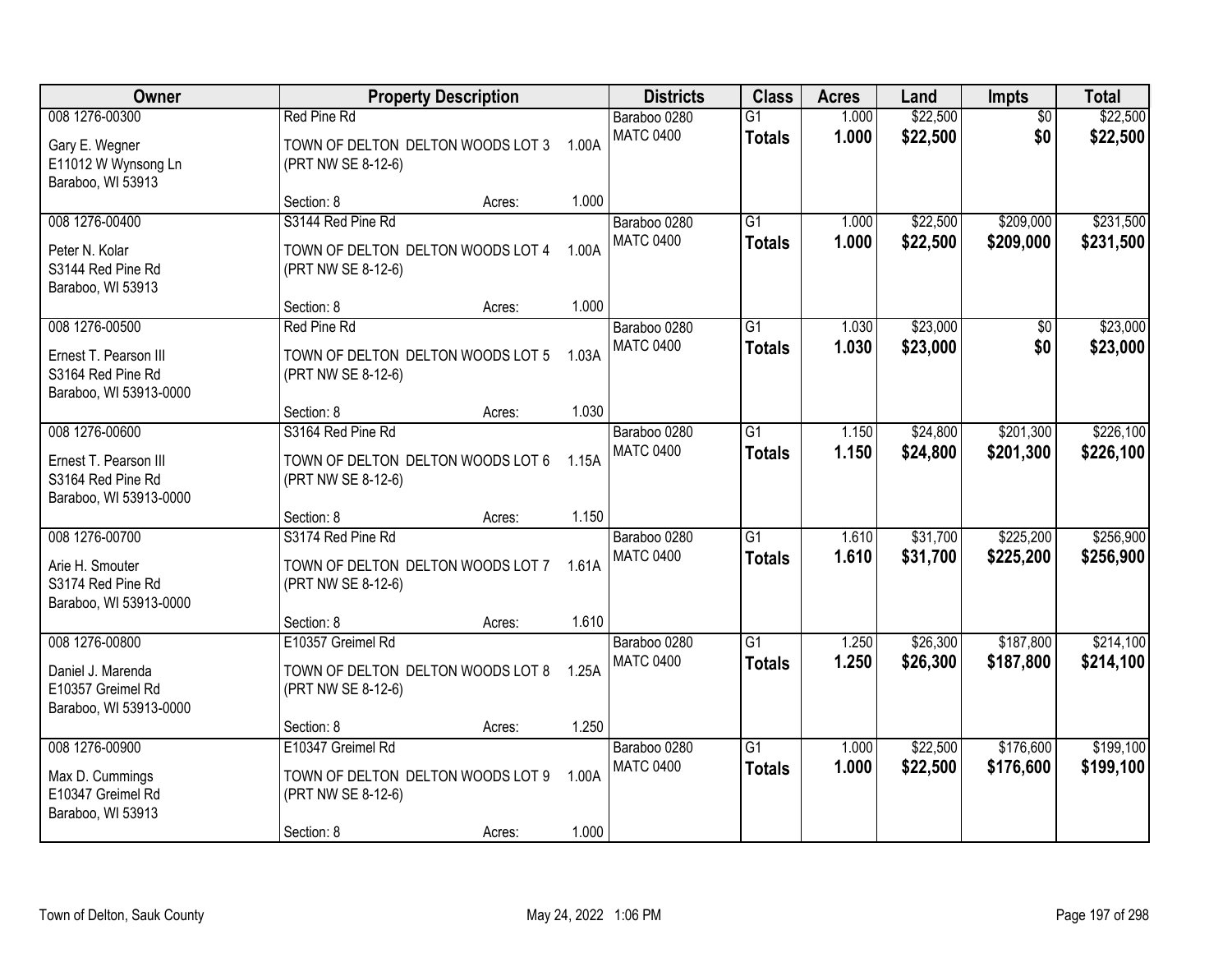| Owner                                                                                        |                                                                                                   | <b>Property Description</b> |       | <b>Districts</b>                 | <b>Class</b>                     | <b>Acres</b>   | Land                 | <b>Impts</b>           | <b>Total</b>           |
|----------------------------------------------------------------------------------------------|---------------------------------------------------------------------------------------------------|-----------------------------|-------|----------------------------------|----------------------------------|----------------|----------------------|------------------------|------------------------|
| 008 1276-01000                                                                               | E10337 Greimel Rd                                                                                 |                             |       | Baraboo 0280                     | $\overline{G1}$                  | 1.000          | \$22,500             | \$197,200              | \$219,700              |
| Ryan B. Dickinson<br>E10337 Greimel Rd<br>Baraboo, WI 53913                                  | S 8-12-6 PRT NW1/4 SE1/4 DELTON WOODS LOT 10<br>1.00A                                             |                             |       | <b>MATC 0400</b>                 | <b>Totals</b>                    | 1.000          | \$22,500             | \$197,200              | \$219,700              |
|                                                                                              | Section: 8                                                                                        | Acres:                      | 1.000 |                                  |                                  |                |                      |                        |                        |
| 008 1276-01100<br>Frank J & Marta Zajac Living Trust<br>18w121 Willow Ln<br>Darien, IL 60561 | Greimel Rd<br>TOWN OF DELTON DELTON WOODS LOT 11 1.00A<br>(PRT NW SE 8-12-6)                      |                             |       | Baraboo 0280<br><b>MATC 0400</b> | $\overline{G1}$<br><b>Totals</b> | 1.000<br>1.000 | \$22,500<br>\$22,500 | \$0<br>\$0             | \$22,500<br>\$22,500   |
|                                                                                              | Section: 8                                                                                        | Acres:                      | 1.000 |                                  |                                  |                |                      |                        |                        |
| 008 1276-01200<br>Joan Riddle<br>E10317 Greimel Rd<br>Baraboo, WI 53913                      | E10317 Greimel Rd<br>S 8-12-6 PRT NW1/4 SE1/4 DELTON WOODS LOT 12<br>1.00A                        |                             |       | Baraboo 0280<br><b>MATC 0400</b> | G1<br><b>Totals</b>              | 1.000<br>1.000 | \$22,500<br>\$22,500 | \$201,700<br>\$201,700 | \$224,200<br>\$224,200 |
|                                                                                              | Section: 8                                                                                        | Acres:                      | 1.000 |                                  |                                  |                |                      |                        |                        |
| 008 1276-01300<br>Jared R. Cote<br>E10307 Greimel Rd                                         | E10307 Greimel Rd<br>S 8-12-6 PRT NW1/4 SE1/4 DELTON WOODS LOT 13<br>1.00A                        |                             |       | Baraboo 0280<br><b>MATC 0400</b> | G1<br><b>Totals</b>              | 1.000<br>1.000 | \$22,500<br>\$22,500 | \$191,000<br>\$191,000 | \$213,500<br>\$213,500 |
| Baraboo, WI 53913                                                                            | Section: 8                                                                                        | Acres:                      | 1.000 |                                  |                                  |                |                      |                        |                        |
| 008 1276-01400<br>Jamison Vaughn<br>E10287 Greimel Rd<br>Baraboo, WI 53913                   | E10287 Greimel Rd<br>TOWN OF DELTON DELTON WOODS LOT 14<br>(PRT NE SW 8-12-6)                     |                             | 1.00A | Baraboo 0280<br><b>MATC 0400</b> | $\overline{G1}$<br><b>Totals</b> | 1.000<br>1.000 | \$22,500<br>\$22,500 | \$203,500<br>\$203,500 | \$226,000<br>\$226,000 |
|                                                                                              | Section: 8                                                                                        | Acres:                      | 1.000 |                                  |                                  |                |                      |                        |                        |
| 008 1276-01500<br>Cory Corson<br>E10277 Greimel Rd<br>Baraboo, WI 53913                      | E10277 Greimel Rd<br>S 8-12-6 PRT NE1/4 SW1/4 DELTON WOODS LOT 15<br>1.00A                        |                             |       | Baraboo 0280<br><b>MATC 0400</b> | $\overline{G1}$<br><b>Totals</b> | 1.000<br>1.000 | \$22,500<br>\$22,500 | \$220,100<br>\$220,100 | \$242,600<br>\$242,600 |
|                                                                                              | Section: 8                                                                                        | Acres:                      | 1.000 |                                  |                                  |                |                      |                        |                        |
| 008 1276-01600<br>Landon A. Owen<br>E10267 Greimel Rd<br>Baraboo, WI 53913                   | E10267 Greimel Rd<br>TOWN OF DELTON DELTON WOODS LOT 16 1.00A<br>(PRT NE SW 8-12-6)<br>Section: 8 | Acres:                      | 1.000 | Baraboo 0280<br><b>MATC 0400</b> | $\overline{G1}$<br><b>Totals</b> | 1.000<br>1.000 | \$22,500<br>\$22,500 | \$188,900<br>\$188,900 | \$211,400<br>\$211,400 |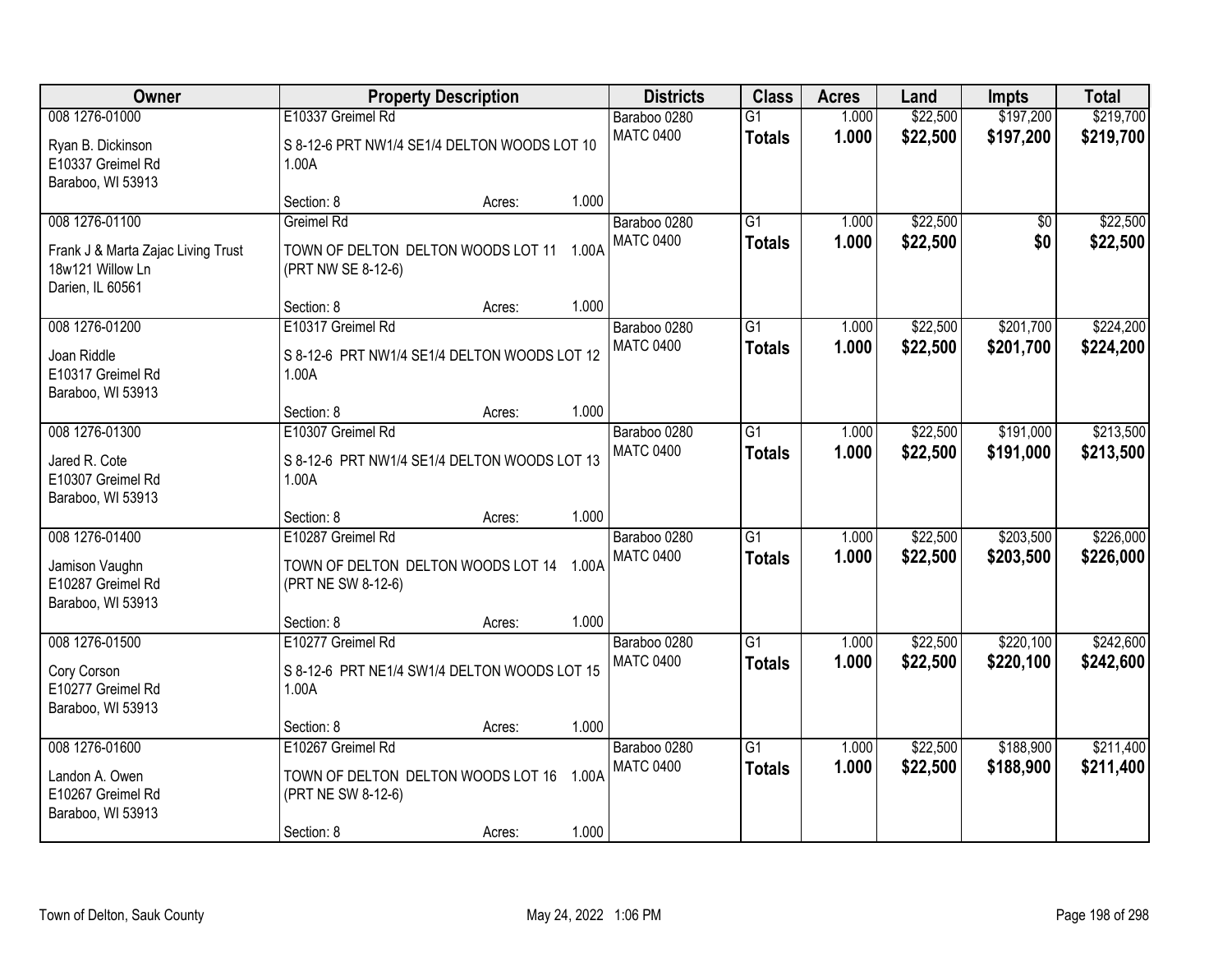| 008 1276-01700<br>E10257 Greimel Rd<br>\$22,500<br>\$182,600<br>Baraboo 0280<br>$\overline{G1}$<br>1.000<br><b>MATC 0400</b><br>1.000<br>\$22,500<br>\$182,600<br><b>Totals</b><br>S 8-12-6 PRT NE1/4 SW1/4 = DELTON WOODS LOT 17<br>Todd A. Zannacker<br>E10257 Greimel Rd<br>1.00A<br>Baraboo, WI 53913<br>1.000<br>Section: 8<br>Acres:<br>\$22,500<br>\$229,200<br>008 1276-01800<br>E10247 Greimel Rd<br>$\overline{G1}$<br>Baraboo 0280<br>1.000<br><b>MATC 0400</b><br>1.000<br>\$22,500<br>\$229,200<br><b>Totals</b><br>TOWN OF DELTON DELTON WOODS LOT 18 1.00A<br>Michael T. Pichler<br>E10247 Greimel Rd<br>(PRT NE SW 8-12-6)<br>Baraboo, WI 53913-0000<br>1.000<br>Section: 8<br>Acres:<br>008 1276-01900<br>E10237 Greimel Rd<br>$\overline{G1}$<br>\$24,800<br>\$225,200<br>Baraboo 0280<br>1.150<br><b>MATC 0400</b><br>1.150<br>\$24,800<br>\$225,200<br><b>Totals</b><br>TOWN OF DELTON DELTON WOODS LOT 19 1.15A<br>Eric L. Zastrow<br>E10237 Greimel Rd<br>(PRT NE SW 8-12-6) | <b>Total</b>           |
|----------------------------------------------------------------------------------------------------------------------------------------------------------------------------------------------------------------------------------------------------------------------------------------------------------------------------------------------------------------------------------------------------------------------------------------------------------------------------------------------------------------------------------------------------------------------------------------------------------------------------------------------------------------------------------------------------------------------------------------------------------------------------------------------------------------------------------------------------------------------------------------------------------------------------------------------------------------------------------------------------|------------------------|
|                                                                                                                                                                                                                                                                                                                                                                                                                                                                                                                                                                                                                                                                                                                                                                                                                                                                                                                                                                                                    | \$205,100<br>\$205,100 |
|                                                                                                                                                                                                                                                                                                                                                                                                                                                                                                                                                                                                                                                                                                                                                                                                                                                                                                                                                                                                    |                        |
|                                                                                                                                                                                                                                                                                                                                                                                                                                                                                                                                                                                                                                                                                                                                                                                                                                                                                                                                                                                                    | \$251,700<br>\$251,700 |
| Baraboo, WI 53913                                                                                                                                                                                                                                                                                                                                                                                                                                                                                                                                                                                                                                                                                                                                                                                                                                                                                                                                                                                  | \$250,000<br>\$250,000 |
| 1.150<br>Section: 8<br>Acres:<br>008 1276-02000<br>\$262,900<br>E10227 Greimel Rd<br>Baraboo 0280<br>$\overline{G1}$<br>\$34,400<br>1.790                                                                                                                                                                                                                                                                                                                                                                                                                                                                                                                                                                                                                                                                                                                                                                                                                                                          | \$297,300              |
| <b>MATC 0400</b><br>1.790<br>\$34,400<br>\$262,900<br><b>Totals</b><br>TOWN OF DELTON DELTON WOODS LOT 20 1.79A<br>Samuel B. Overlien<br>E10227 Greimel Rd<br>(PRT NE SW 8-12-6)<br>Baraboo, WI 53913                                                                                                                                                                                                                                                                                                                                                                                                                                                                                                                                                                                                                                                                                                                                                                                              | \$297,300              |
| 1.790<br>Section: 8<br>Acres:                                                                                                                                                                                                                                                                                                                                                                                                                                                                                                                                                                                                                                                                                                                                                                                                                                                                                                                                                                      |                        |
| 008 1276-02100<br>S3159 Brostron Rd<br>$\overline{G1}$<br>\$29,100<br>\$208,000<br>Baraboo 0280<br>1.440<br><b>MATC 0400</b><br>1.440<br>\$29,100<br>\$208,000<br><b>Totals</b><br>TOWN OF DELTON DELTON WOODS LOT 21 1.44A<br>Edwin Gene Mayne<br>S3159 Brostron Rd<br>(PRT NE SW 8-12-6)<br>Baraboo, WI 53913                                                                                                                                                                                                                                                                                                                                                                                                                                                                                                                                                                                                                                                                                    | \$237,100<br>\$237,100 |
| 1.440<br>Section: 8<br>Acres:                                                                                                                                                                                                                                                                                                                                                                                                                                                                                                                                                                                                                                                                                                                                                                                                                                                                                                                                                                      |                        |
| $\overline{G1}$<br>\$22,700<br>\$169,900<br>008 1276-02200<br>S3149 Brostron Rd<br>Baraboo 0280<br>1.010<br>1.010<br>\$22,700<br><b>MATC 0400</b><br>\$169,900<br><b>Totals</b><br>TOWN OF DELTON DELTON WOODS LOT 22 1.01A<br>Jacob D. Bartes<br>S3149 Brostron Rd<br>(PRT NE SW 8-12-6)<br>Baraboo, WI 53913                                                                                                                                                                                                                                                                                                                                                                                                                                                                                                                                                                                                                                                                                     | \$192,600<br>\$192,600 |
| 1.010<br>Section: 8<br>Acres:                                                                                                                                                                                                                                                                                                                                                                                                                                                                                                                                                                                                                                                                                                                                                                                                                                                                                                                                                                      |                        |
| $\overline{G1}$<br>\$23,700<br>\$207,200<br>008 1276-02300<br>S3139 Brostron Rd<br>1.080<br>Baraboo 0280<br><b>MATC 0400</b><br>1.080<br>\$23,700<br>\$207,200<br><b>Totals</b><br>TOWN OF DELTON DELTON WOODS LOT 23 1.08A<br>Michael K. Ender<br>S3139 Brostron Rd<br>(PRT NE SW 8-12-6)<br>Baraboo, WI 53913-0000<br>1.080<br>Section: 8<br>Acres:                                                                                                                                                                                                                                                                                                                                                                                                                                                                                                                                                                                                                                              | \$230,900<br>\$230,900 |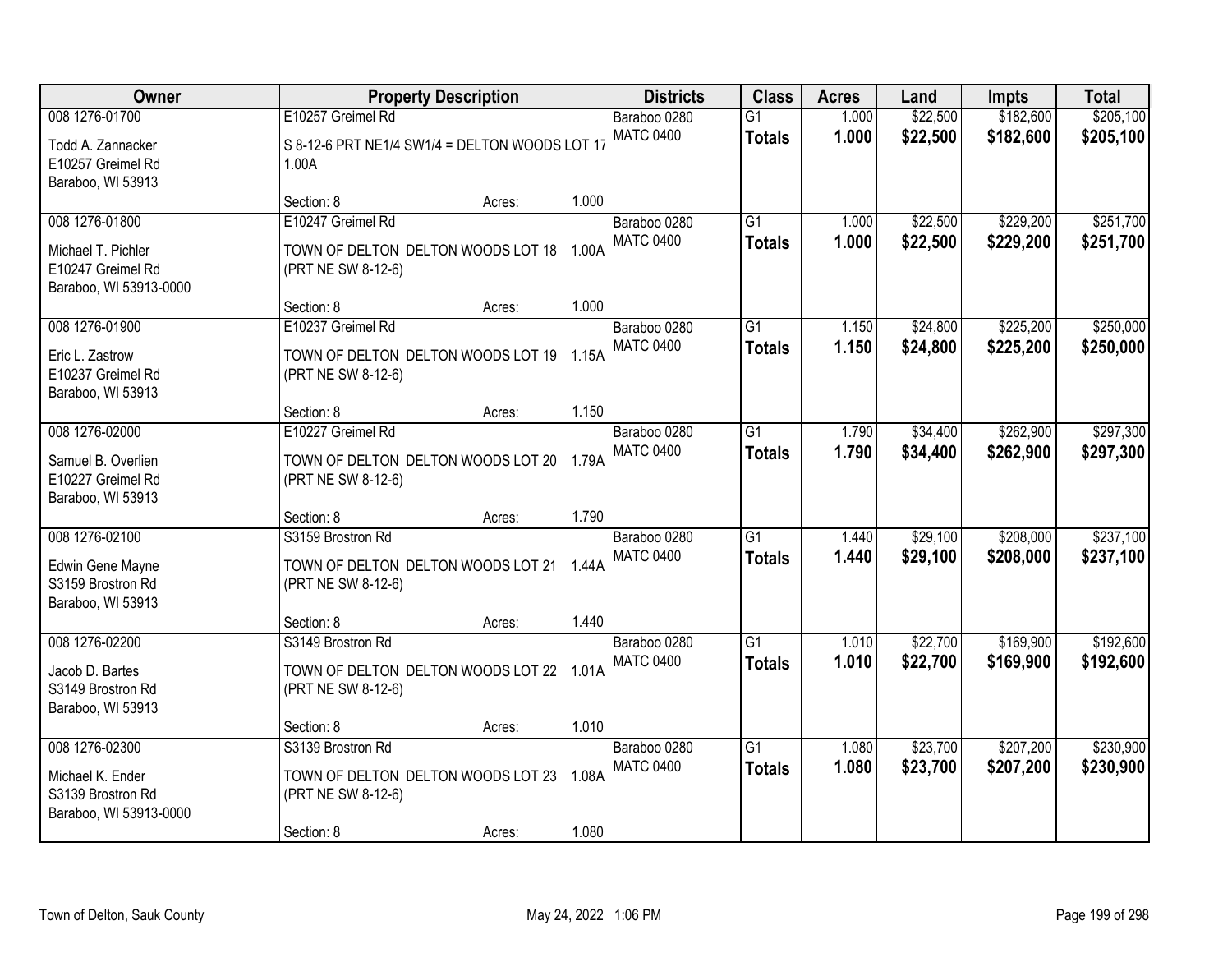| Owner                                                                               | <b>Property Description</b>                                                                      |        | <b>Districts</b> | <b>Class</b>                     | <b>Acres</b>                     | Land           | Impts                | <b>Total</b>           |                        |
|-------------------------------------------------------------------------------------|--------------------------------------------------------------------------------------------------|--------|------------------|----------------------------------|----------------------------------|----------------|----------------------|------------------------|------------------------|
| 008 1276-02400<br>Kazimierz Birkos<br>3052 N Oketo Ave<br>Chicago, IL 60707         | <b>Brostron Rd</b><br>S 8-12-6 PRT NE1/4 SW1/4 = DELTON WOODS LOT 24<br>1.14A                    |        |                  | Baraboo 0280<br><b>MATC 0400</b> | $\overline{G1}$<br><b>Totals</b> | 1.140<br>1.140 | \$24,600<br>\$24,600 | $\overline{50}$<br>\$0 | \$24,600<br>\$24,600   |
|                                                                                     | Section: 8                                                                                       | Acres: | 1.140            |                                  |                                  |                |                      |                        |                        |
| 008 1276-02500<br>Troy P. Spencer<br>S3119 Brostron Rd<br>Baraboo, WI 53913         | S3119 Brostron Rd<br>TOWN OF DELTON DELTON WOODS LOT 25 1.98A<br>(PRT NE SW 8-12-6)              |        |                  | Baraboo 0280<br><b>MATC 0400</b> | $\overline{G1}$<br><b>Totals</b> | 1.980<br>1.980 | \$37,200<br>\$37,200 | \$406,000<br>\$406,000 | \$443,200<br>\$443,200 |
|                                                                                     | Section: 8                                                                                       | Acres: | 1.980            |                                  |                                  |                |                      |                        |                        |
| 008 1276-02600<br>Jillian K. Murphy<br>E10240 Forest Rd<br>Baraboo, WI 53913        | E10240 Forest Rd<br>TOWN OF DELTON DELTON WOODS LOT 26 1.31A<br>(PRT NE SW 8-12-6)               |        |                  | Baraboo 0280<br><b>MATC 0400</b> | G1<br><b>Totals</b>              | 1.310<br>1.310 | \$27,200<br>\$27,200 | \$214,000<br>\$214,000 | \$241,200<br>\$241,200 |
|                                                                                     | Section: 8                                                                                       | Acres: | 1.310            |                                  |                                  |                |                      |                        |                        |
| 008 1276-02700<br>Kory Funmaker<br>E10250 Forest Rd<br>Baraboo, WI 53913-0000       | E10250 Forest Rd<br>TOWN OF DELTON DELTON WOODS LOT 27 1.11A<br>(PRT NE SW 8-12-6)               |        |                  | Baraboo 0280<br><b>MATC 0400</b> | G1<br><b>Totals</b>              | 1.110<br>1.110 | \$24,200<br>\$24,200 | \$233,200<br>\$233,200 | \$257,400<br>\$257,400 |
|                                                                                     | Section: 8                                                                                       | Acres: | 1.110            |                                  |                                  |                |                      |                        |                        |
| 008 1276-02800<br>Josip M. Sabol<br>E10260 Forest Rd<br>Baraboo, WI 53913           | E10260 Forest Rd<br>TOWN OF DELTON DELTON WOODS LOT 28 1.00A<br>(PRT NE SW 8-12-6)               |        |                  | Baraboo 0280<br><b>MATC 0400</b> | $\overline{G1}$<br><b>Totals</b> | 1.000<br>1.000 | \$22,500<br>\$22,500 | \$166,400<br>\$166,400 | \$188,900<br>\$188,900 |
|                                                                                     | Section: 8                                                                                       | Acres: | 1.000            |                                  |                                  |                |                      |                        |                        |
| 008 1276-02900<br>Matthew Fenelon<br>E10270 Forest Rd<br>Baraboo, WI 53913          | E10270 Forest Rd<br>S 8-12-6 PRT NE1/4 SW1/4 DELTON WOODS LOT 29<br>1.00A                        |        |                  | Baraboo 0280<br><b>MATC 0400</b> | $\overline{G1}$<br><b>Totals</b> | 1.000<br>1.000 | \$22,500<br>\$22,500 | \$239,000<br>\$239,000 | \$261,500<br>\$261,500 |
|                                                                                     | Section: 8                                                                                       | Acres: | 1.000            |                                  |                                  |                |                      |                        |                        |
| 008 1276-03000<br>Randall J. Griffith<br>E10280 Forest Rd<br>Baraboo, WI 53913-0000 | E10280 Forest Rd<br>TOWN OF DELTON DELTON WOODS LOT 30 1.00A<br>(PRT NE SW 8-12-6)<br>Section: 8 | Acres: | 1.000            | Baraboo 0280<br><b>MATC 0400</b> | $\overline{G1}$<br><b>Totals</b> | 1.000<br>1.000 | \$22,500<br>\$22,500 | \$163,900<br>\$163,900 | \$186,400<br>\$186,400 |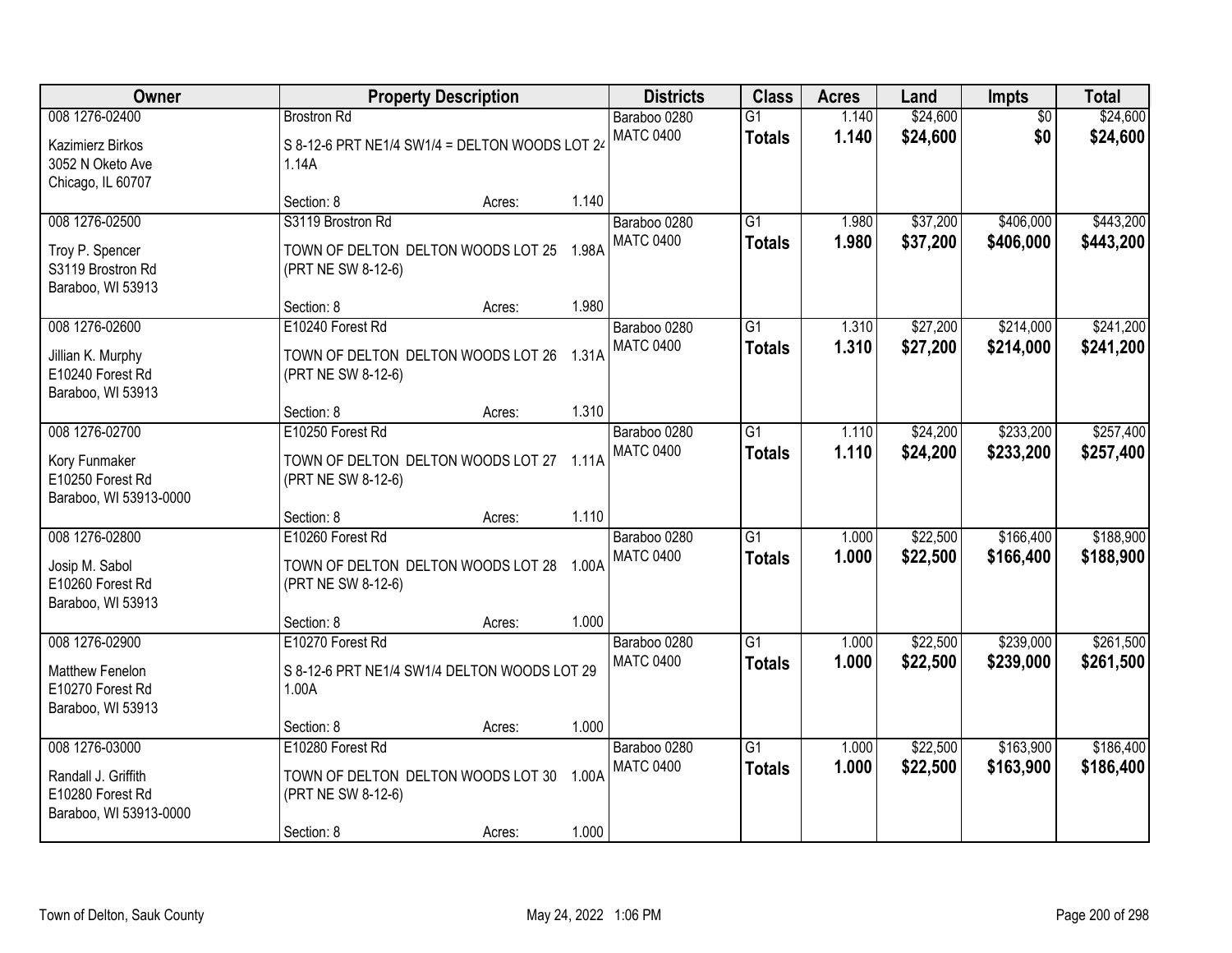| Owner                                                                               |                                                                                                                             | <b>Property Description</b> |       | <b>Districts</b>                 | <b>Class</b>                     | <b>Acres</b>   | Land                 | <b>Impts</b>           | <b>Total</b>           |
|-------------------------------------------------------------------------------------|-----------------------------------------------------------------------------------------------------------------------------|-----------------------------|-------|----------------------------------|----------------------------------|----------------|----------------------|------------------------|------------------------|
| 008 1276-03100<br>Jarrod L. Peters<br>E10290 Forest Rd<br>Baraboo, WI 53913         | E10290 Forest Rd<br>S 8-12-6 PRT NE1/4 SW1/4 DELTON WOODS LOT 31<br>1.00A                                                   |                             |       | Baraboo 0280<br><b>MATC 0400</b> | $\overline{G1}$<br><b>Totals</b> | 1.000<br>1.000 | \$22,500<br>\$22,500 | \$169,500<br>\$169,500 | \$192,000<br>\$192,000 |
|                                                                                     | Section: 8                                                                                                                  | Acres:                      | 1.000 |                                  |                                  |                |                      |                        |                        |
| 008 1276-03200<br>Tuan A. Tran<br>E10300 Forest Rd<br>Baraboo, WI 53913             | E10300 Forest Rd<br>S 8-12-6 PRT NE1/4 SW1/4 & NW1/4 SE1/4 = DELTON<br>WOODS LOT 32 1.00A                                   |                             |       | Baraboo 0280<br><b>MATC 0400</b> | $\overline{G1}$<br><b>Totals</b> | 1.000<br>1.000 | \$22,500<br>\$22,500 | \$196,900<br>\$196,900 | \$219,400<br>\$219,400 |
|                                                                                     | Section: 8                                                                                                                  | Acres:                      | 1.000 |                                  |                                  |                |                      |                        |                        |
| 008 1276-03300<br>Bradley G. Due<br>E10310 Forest Rd<br>Baraboo, WI 53913-0000      | E10310 Forest Rd<br>TOWN OF DELTON DELTON WOODS LOT 33 1.00A<br>(PRT NW SE 8-12-6)                                          |                             |       | Baraboo 0280<br><b>MATC 0400</b> | G1<br><b>Totals</b>              | 1.000<br>1.000 | \$22,500<br>\$22,500 | \$181,800<br>\$181,800 | \$204,300<br>\$204,300 |
|                                                                                     | Section: 8                                                                                                                  | Acres:                      | 1.000 |                                  |                                  |                |                      |                        |                        |
| 008 1276-03400<br>Damion J. Beth<br>E10320 Forest Rd<br>Baraboo, WI 53913-0000      | E10320 Forest Rd<br>TOWN OF DELTON DELTON WOODS LOT 34 1.00A<br>(PRT NW SE 8-12-6)(W/WELL AGMT PER D-1055102)               |                             |       | Baraboo 0280<br><b>MATC 0400</b> | G1<br><b>Totals</b>              | 1.000<br>1.000 | \$22,500<br>\$22,500 | \$255,200<br>\$255,200 | \$277,700<br>\$277,700 |
|                                                                                     | Section: 8                                                                                                                  | Acres:                      | 1.000 |                                  |                                  |                |                      |                        |                        |
| 008 1276-03500<br>Jonathan D. Connely<br>E10330 Forest Rd<br>Baraboo, WI 53913-0000 | E10330 Forest Rd<br>TOWN OF DELTON DELTON WOODS LOT 35 1.00A<br>(PRT NW SE 8-12-6)(S/WELL AGMT PER D-1055102)<br>Section: 8 | Acres:                      | 1.000 | Baraboo 0280<br><b>MATC 0400</b> | $\overline{G1}$<br><b>Totals</b> | 1.000<br>1.000 | \$22,500<br>\$22,500 | \$177,400<br>\$177,400 | \$199,900<br>\$199,900 |
| 008 1276-03600<br>Gregory E. Smyth<br>E10344 Forest Rd<br>Baraboo, WI 53913         | E10344 Forest Rd<br>S 8-12-6 PRT NW1/4 SE1/4 DELTON WOODS LOT 36<br>1.00A                                                   |                             | 1.000 | Baraboo 0280<br><b>MATC 0400</b> | $\overline{G1}$<br><b>Totals</b> | 1.000<br>1.000 | \$22,500<br>\$22,500 | \$244,600<br>\$244,600 | \$267,100<br>\$267,100 |
| 008 1276-03700                                                                      | Section: 8<br>E10350 Forest Rd                                                                                              | Acres:                      |       | Baraboo 0280                     | $\overline{G1}$                  | 1.000          | \$22,500             | \$194,400              | \$216,900              |
| Jose E. Rivas<br>E10350 Forest Rd<br>Baraboo, WI 53913                              | TOWN OF DELTON DELTON WOODS LOT 37 1.00A<br>(PRT NW SE 8-12-6)<br>Section: 8                                                |                             | 1.000 | <b>MATC 0400</b>                 | <b>Totals</b>                    | 1.000          | \$22,500             | \$194,400              | \$216,900              |
|                                                                                     |                                                                                                                             | Acres:                      |       |                                  |                                  |                |                      |                        |                        |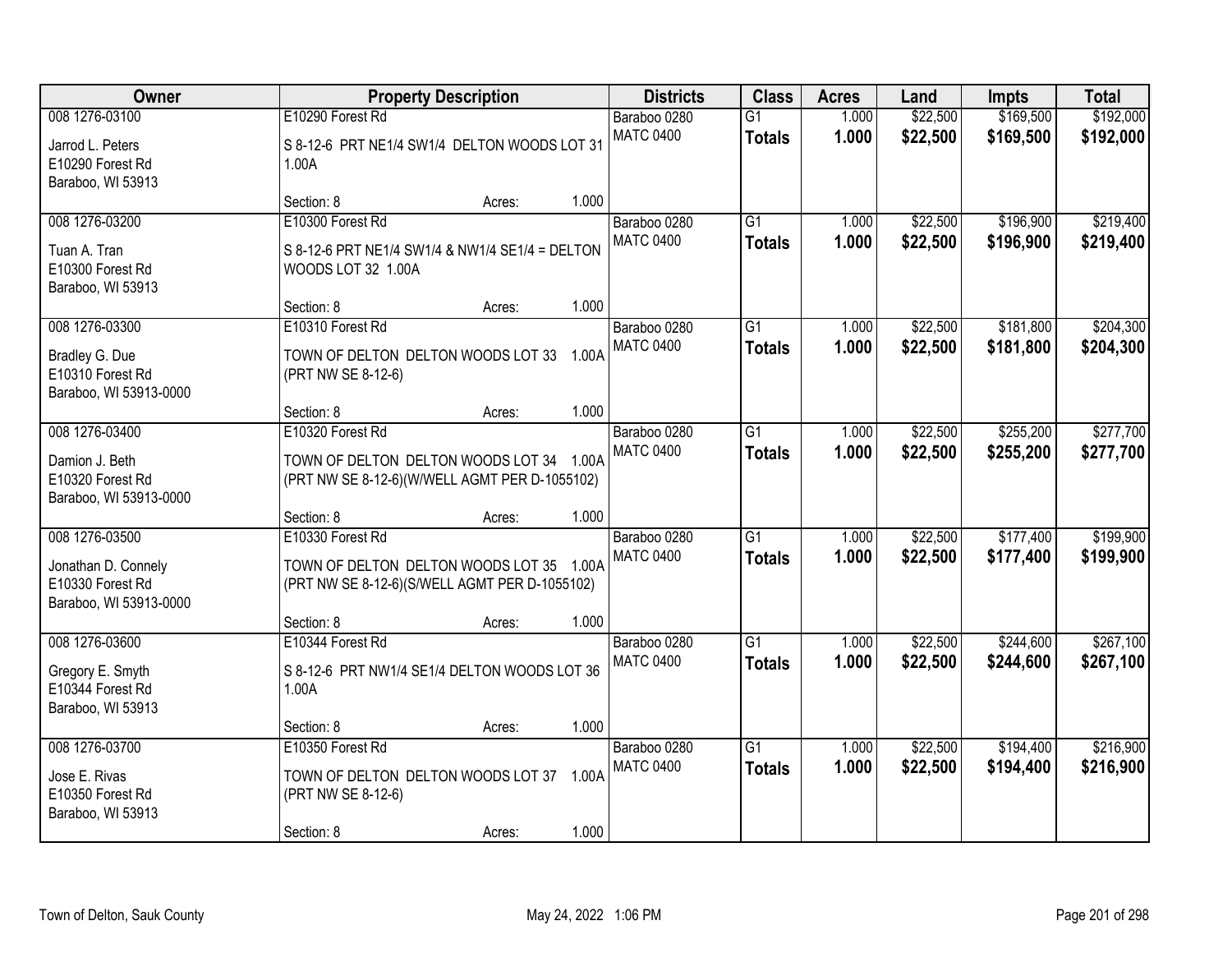| Owner                                                                          | <b>Property Description</b>                                                               |        |       | <b>Districts</b>                 | <b>Class</b>                     | <b>Acres</b>   | Land                 | Impts                  | <b>Total</b>           |
|--------------------------------------------------------------------------------|-------------------------------------------------------------------------------------------|--------|-------|----------------------------------|----------------------------------|----------------|----------------------|------------------------|------------------------|
| 008 1276-03800<br>Austin J. Kuester<br>2168 Hickory Ln<br>Oshkosh, WI 54901    | <b>Red Pine Rd</b><br>S 8-12-6 PRT NW1/4 SE1/4 DELTON WOODS LOT 38<br>1.02A               |        |       | Baraboo 0280<br><b>MATC 0400</b> | $\overline{G1}$<br><b>Totals</b> | 1.020<br>1.020 | \$22,800<br>\$22,800 | $\overline{50}$<br>\$0 | \$22,800<br>\$22,800   |
|                                                                                | Section: 8                                                                                | Acres: | 1.020 |                                  |                                  |                |                      |                        |                        |
| 008 1276-03900<br>Eugene F. Gosewehr<br>S3135 Red Pine Rd<br>Baraboo, WI 53913 | S3135 Red Pine Rd<br>S 8-12-6 PRT NW1/4 SE1/4 = DELTON WOODS LOT 39<br>1.02A              |        |       | Baraboo 0280<br><b>MATC 0400</b> | $\overline{G1}$<br><b>Totals</b> | 1.020<br>1.020 | \$22,800<br>\$22,800 | \$165,100<br>\$165,100 | \$187,900<br>\$187,900 |
| 008 1276-04000                                                                 | Section: 8                                                                                | Acres: | 1.020 |                                  | G1                               |                | \$23,000             |                        | \$23,000               |
| Eugene F. Gosewehr<br>S3135 Red Pine Rd<br>Baraboo, WI 53913                   | <b>Forest Rd</b><br>S 8-12-6 PRT NW1/4 SE1/4 = DELTON WOODS LOT 40<br>1.03A               |        |       | Baraboo 0280<br><b>MATC 0400</b> | <b>Totals</b>                    | 1.030<br>1.030 | \$23,000             | \$0<br>\$0             | \$23,000               |
|                                                                                | Section: 8                                                                                | Acres: | 1.030 |                                  |                                  |                |                      |                        |                        |
| 008 1276-04100<br>Gregory Gogola<br>N347 Center St<br>Wis Dells, WI 53965      | Forest Rd<br>S 8-12-6 PRT NW1/4 SE1/4 DELTON WOODS LOT 41<br>1.03A                        |        |       | Baraboo 0280<br><b>MATC 0400</b> | G1<br><b>Totals</b>              | 1.030<br>1.030 | \$23,000<br>\$23,000 | \$0<br>\$0             | \$23,000<br>\$23,000   |
|                                                                                | Section: 8                                                                                | Acres: | 1.030 |                                  |                                  |                |                      |                        |                        |
| 008 1276-04200<br>Jordan Ertl<br>E10325 Forest Rd<br>Baraboo, WI 53913         | E10325 Forest Rd<br>S 8-12-6 PRT NW1/4 SE1/4 = DELTON WOODS LOT 42<br>1.03A               |        |       | Baraboo 0280<br><b>MATC 0400</b> | $\overline{G1}$<br><b>Totals</b> | 1.030<br>1.030 | \$23,000<br>\$23,000 | \$206,300<br>\$206,300 | \$229,300<br>\$229,300 |
| 008 1276-04300                                                                 | Section: 8<br>E10315 Forest Rd                                                            | Acres: | 1.030 | Baraboo 0280                     | $\overline{G1}$                  | 1.030          | \$23,000             | $\overline{50}$        | \$23,000               |
| Bryce D. Rudisill<br>E10305 Forest Rd<br>Baraboo, WI 53913                     | S 8-12-6 PRT NW1/4 SE1/4 = DELTON WOODS LOT 43<br>1.03A                                   |        |       | <b>MATC 0400</b>                 | <b>Totals</b>                    | 1.030          | \$23,000             | \$0                    | \$23,000               |
|                                                                                | Section: 8                                                                                | Acres: | 1.030 |                                  |                                  |                |                      |                        |                        |
| 008 1276-04400<br>Bryce D. Rudisill<br>E10305 Forest Rd<br>Baraboo, WI 53913   | E10305 Forest Rd<br>S 8-12-6 PRT NW1/4 SE1/4 = DELTON WOODS LOT 44<br>1.03A<br>Section: 8 | Acres: | 1.030 | Baraboo 0280<br><b>MATC 0400</b> | $\overline{G1}$<br><b>Totals</b> | 1.030<br>1.030 | \$23,000<br>\$23,000 | \$293,900<br>\$293,900 | \$316,900<br>\$316,900 |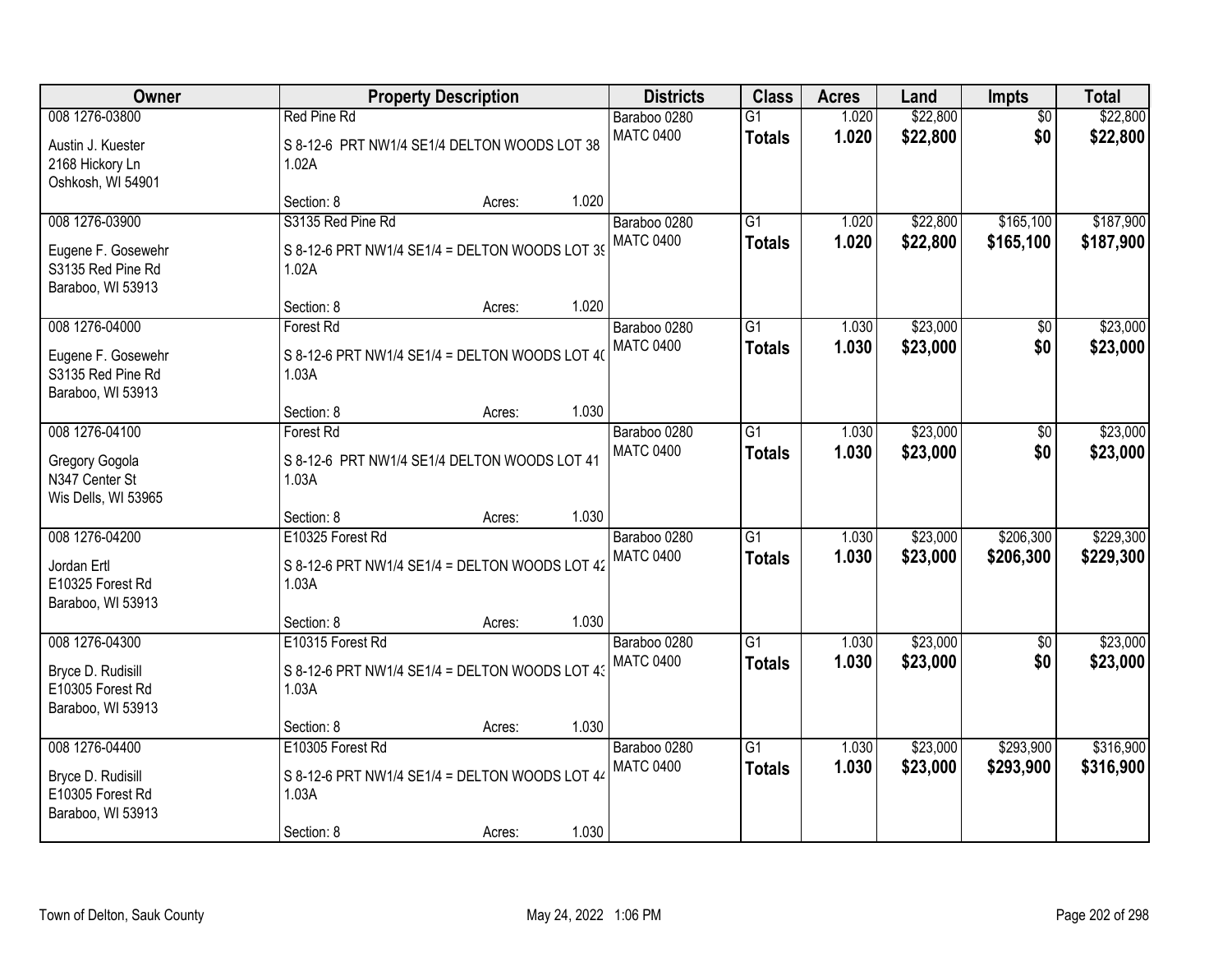| Owner<br><b>Property Description</b>                                           |                                                                                            |        | <b>Districts</b> | <b>Class</b>                     | <b>Acres</b>                     | Land           | <b>Impts</b>         | <b>Total</b>           |                        |
|--------------------------------------------------------------------------------|--------------------------------------------------------------------------------------------|--------|------------------|----------------------------------|----------------------------------|----------------|----------------------|------------------------|------------------------|
| 008 1276-04500<br>Reed D. Andrew<br>E10295 Forest Rd                           | E10295 Forest Rd<br>TOWN OF DELTON DELTON WOODS LOT 45 1.03A<br>(PRT NE SW & NW SE 8-12-6) |        |                  | Baraboo 0280<br><b>MATC 0400</b> | $\overline{G1}$<br><b>Totals</b> | 1.030<br>1.030 | \$23,000<br>\$23,000 | \$200,400<br>\$200,400 | \$223,400<br>\$223,400 |
| Baraboo, WI 53913-0000                                                         | Section: 8                                                                                 | Acres: | 1.030            |                                  |                                  |                |                      |                        |                        |
| 008 1276-04600<br>Terry L. Leege<br>E10285 Forest Rd<br>Baraboo, WI 53913-0000 | E10285 Forest Rd<br>TOWN OF DELTON DELTON WOODS LOT 46<br>(PRT NE SW 8-12-6)               |        | 1.03A            | Baraboo 0280<br><b>MATC 0400</b> | $\overline{G1}$<br><b>Totals</b> | 1.030<br>1.030 | \$23,000<br>\$23,000 | \$202,100<br>\$202,100 | \$225,100<br>\$225,100 |
| 008 1276-04700<br>Keith J. Callahan                                            | Section: 8<br>E10275 Forest Rd<br>S 8-12-6 PRT NE1/4 SW1/4 = DELTON WOODS LOT 47           | Acres: | 1.030            | Baraboo 0280<br><b>MATC 0400</b> | G1<br><b>Totals</b>              | 1.030<br>1.030 | \$23,000<br>\$23,000 | \$224,200<br>\$224,200 | \$247,200<br>\$247,200 |
| E10275 Forest Rd<br>Baraboo, WI 53913                                          | 1.03A<br>Section: 8                                                                        | Acres: | 1.030            |                                  |                                  |                |                      |                        |                        |
| 008 1276-04800<br>Daniel Rindfleisch<br>E10261 Forest Rd<br>Baraboo, WI 53913  | E10261 Forest Rd<br>S 8-12-6 PRT NE1/4 SW1/4 DELTON WOODS LOT 48<br>1.03A                  |        |                  | Baraboo 0280<br><b>MATC 0400</b> | $\overline{G1}$<br><b>Totals</b> | 1.030<br>1.030 | \$23,000<br>\$23,000 | \$207,800<br>\$207,800 | \$230,800<br>\$230,800 |
| 008 1276-04900                                                                 | Section: 8<br>E10255 Forest Rd                                                             | Acres: | 1.030            | Baraboo 0280                     | $\overline{G1}$                  | 1.030          | \$23,000             | \$209,000              | \$232,000              |
| Rodney C. Moore<br>E10255 Forest Rd<br>Baraboo, WI 53913                       | TOWN OF DELTON DELTON WOODS LOT 49 1.03A<br>(PRT NE SW 8-12-6)                             |        |                  | <b>MATC 0400</b>                 | <b>Totals</b>                    | 1.030          | \$23,000             | \$209,000              | \$232,000              |
| 008 1276-05000                                                                 | Section: 8<br><b>Brostron Rd</b>                                                           | Acres: | 1.030            | Baraboo 0280                     | $\overline{G1}$                  | 1.000          | \$22,500             | $\sqrt{6}$             | \$22,500               |
| Dominic D. Weber<br>412 2nd Ave<br>Baraboo, WI 53913                           | TOWN OF DELTON DELTON WOODS LOT 50<br>(PRT NE SW 8-12-6)                                   |        | 1.00A            | <b>MATC 0400</b>                 | <b>Totals</b>                    | 1.000          | \$22,500             | \$0                    | \$22,500               |
|                                                                                | Section: 8                                                                                 | Acres: | 1.000            |                                  |                                  |                |                      |                        |                        |
| 008 1276-05100<br>Thomas J. Lind<br>E10242 Greimel Rd<br>Baraboo, WI 53913     | E10242 Greimel Rd<br>TOWN OF DELTON DELTON WOODS LOT 51 1.00A<br>(PRT NE SW 8-12-6)        |        |                  | Baraboo 0280<br><b>MATC 0400</b> | $\overline{G1}$<br><b>Totals</b> | 1.000<br>1.000 | \$22,500<br>\$22,500 | \$176,900<br>\$176,900 | \$199,400<br>\$199,400 |
|                                                                                | Section: 8                                                                                 | Acres: | 1.000            |                                  |                                  |                |                      |                        |                        |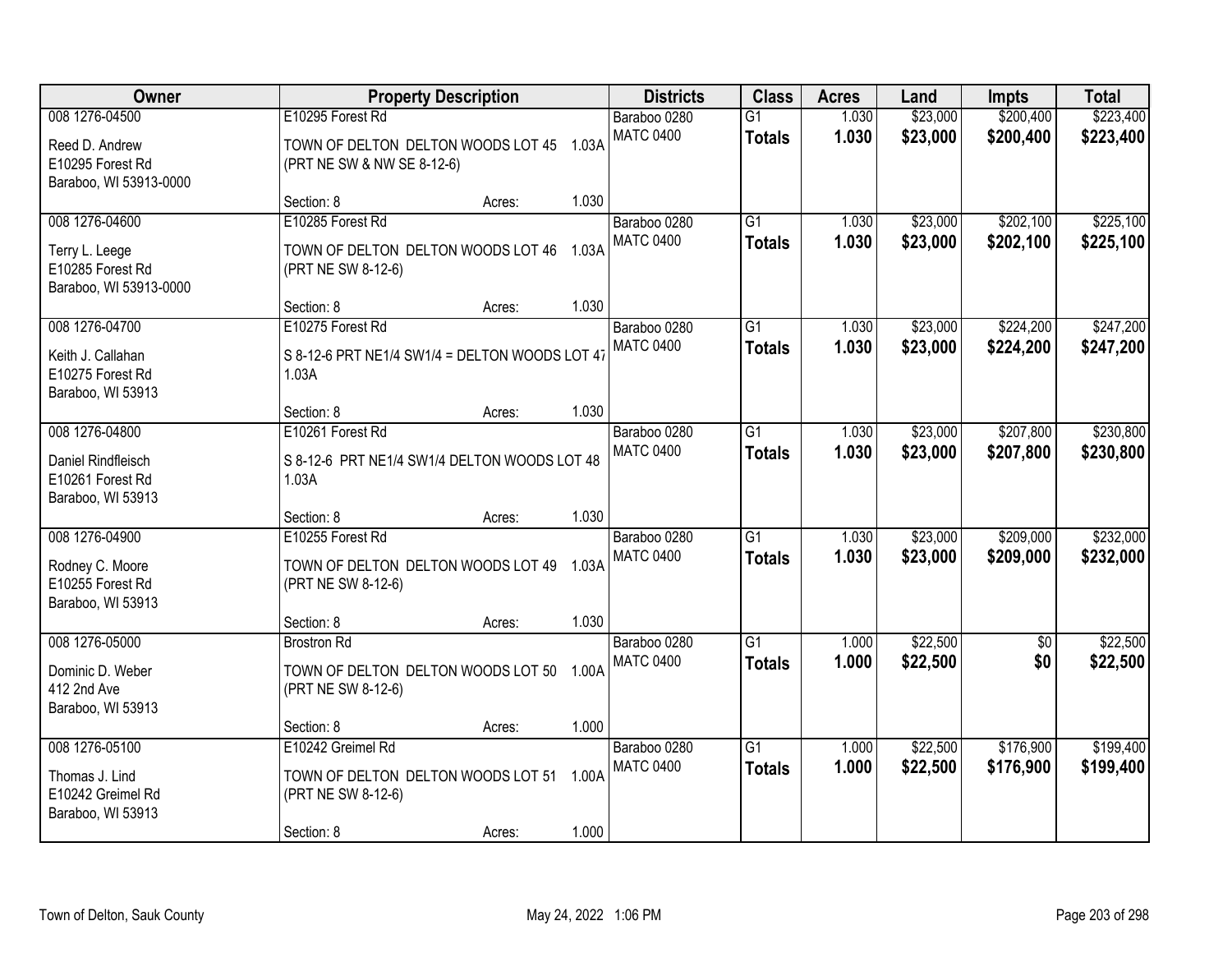| Owner<br><b>Property Description</b>                                                 | <b>Districts</b>                                                                                            | <b>Class</b> | <b>Acres</b> | Land                             | <b>Impts</b>                     | <b>Total</b>   |                      |                        |                        |
|--------------------------------------------------------------------------------------|-------------------------------------------------------------------------------------------------------------|--------------|--------------|----------------------------------|----------------------------------|----------------|----------------------|------------------------|------------------------|
| 008 1276-05200<br>Roger Legler<br>E10252 Greimel Rd<br>Baraboo, WI 53913             | E10252 Greimel Rd<br>TOWN OF DELTON DELTON WOODS LOT 52 1.03A<br>(PRT NE SW 8-12-6)                         |              |              | Baraboo 0280<br><b>MATC 0400</b> | $\overline{G1}$<br><b>Totals</b> | 1.030<br>1.030 | \$23,000<br>\$23,000 | \$184,300<br>\$184,300 | \$207,300<br>\$207,300 |
|                                                                                      | Section: 8                                                                                                  | Acres:       | 1.030        |                                  |                                  |                |                      |                        |                        |
| 008 1276-05300<br>Jessica M. Holloway<br>E10262 Greimel Rd<br>Baraboo, WI 53913-0000 | E10262 Greimel Rd<br>TOWN OF DELTON DELTON WOODS LOT 53 1.03A<br>(PRT NE SW 8-12-6)                         |              |              | Baraboo 0280<br><b>MATC 0400</b> | $\overline{G1}$<br><b>Totals</b> | 1.030<br>1.030 | \$23,000<br>\$23,000 | \$176,400<br>\$176,400 | \$199,400<br>\$199,400 |
|                                                                                      | Section: 8                                                                                                  | Acres:       | 1.030        |                                  |                                  |                |                      |                        |                        |
| 008 1276-05400<br>Jeremy Menke-Fields<br>E10272 Greimel Rd<br>Baraboo, WI 53913      | E10272 Greimel Rd<br>TOWN OF DELTON DELTON WOODS LOT 54 1.03A<br>(PRT NE SW 8-12-6)                         |              |              | Baraboo 0280<br><b>MATC 0400</b> | G1<br><b>Totals</b>              | 1.030<br>1.030 | \$23,000<br>\$23,000 | \$266,900<br>\$266,900 | \$289,900<br>\$289,900 |
|                                                                                      | Section: 8                                                                                                  | Acres:       | 1.030        |                                  |                                  |                |                      |                        |                        |
| 008 1276-05500<br>James Johnson<br>E10282 Greimel Rd                                 | E10282 Greimel Rd<br>S 8-12-6 PRT NE1/4 SW1/4 = DELTON WOODS LOT 55<br>1.03A                                |              |              | Baraboo 0280<br><b>MATC 0400</b> | $\overline{G1}$<br><b>Totals</b> | 1.030<br>1.030 | \$23,000<br>\$23,000 | \$217,800<br>\$217,800 | \$240,800<br>\$240,800 |
| Baraboo, WI 53913                                                                    | Section: 8                                                                                                  | Acres:       | 1.030        |                                  |                                  |                |                      |                        |                        |
| 008 1276-05600<br>Laura M. Hahn<br>E10292 Greimel Rd<br>Baraboo, WI 53913-0000       | E10292 Greimel Rd<br>S 8-12-6 PRT NE1/4 SW1/4 & PRT NW1/4 SE1/4 TOWN<br>OF DELTON DELTON WOODS LOT 56 1.03A |              |              | Baraboo 0280<br><b>MATC 0400</b> | $\overline{G1}$<br><b>Totals</b> | 1.030<br>1.030 | \$23,000<br>\$23,000 | \$218,300<br>\$218,300 | \$241,300<br>\$241,300 |
|                                                                                      | Section: 8                                                                                                  | Acres:       | 1.030        |                                  |                                  |                |                      |                        |                        |
| 008 1276-05700<br>Robert A. Bristol<br>E10302 Greimel Rd<br>Baraboo, WI 53913        | E10302 Greimel Rd<br>TOWN OF DELTON DELTON WOODS LOT 57 1.03A<br>(PRT NW SE 8-12-6)                         |              |              | Baraboo 0280<br><b>MATC 0400</b> | $\overline{G1}$<br><b>Totals</b> | 1.030<br>1.030 | \$23,000<br>\$23,000 | \$175,000<br>\$175,000 | \$198,000<br>\$198,000 |
|                                                                                      | Section: 8                                                                                                  | Acres:       | 1.030        |                                  |                                  |                |                      |                        |                        |
| 008 1276-05800<br><b>Haley Pals</b><br>E10312 Greimel Rd<br>Baraboo, WI 53913        | E10312 Greimel Rd<br>S 8-12-6 PRT NW1/4 SE1/4 = DELTON WOODS LOT 58<br>1.03A<br>Section: 8                  | Acres:       | 1.030        | Baraboo 0280<br><b>MATC 0400</b> | $\overline{G1}$<br><b>Totals</b> | 1.030<br>1.030 | \$23,000<br>\$23,000 | \$203,100<br>\$203,100 | \$226,100<br>\$226,100 |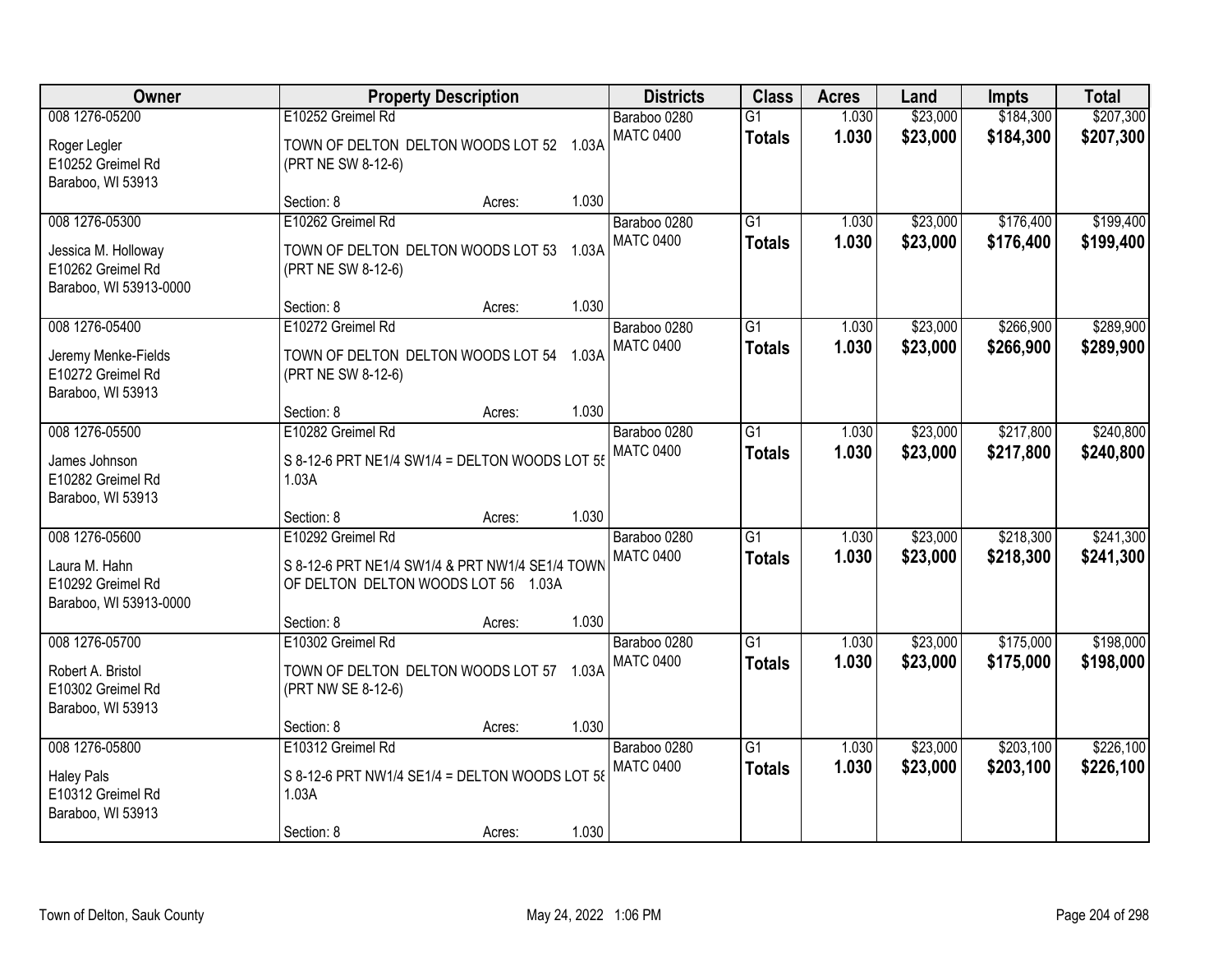| Owner                                                                                     |                                                                                                                    | <b>Property Description</b> |       | <b>Districts</b>                 | <b>Class</b>                     | <b>Acres</b>   | Land                 | <b>Impts</b>           | <b>Total</b>           |
|-------------------------------------------------------------------------------------------|--------------------------------------------------------------------------------------------------------------------|-----------------------------|-------|----------------------------------|----------------------------------|----------------|----------------------|------------------------|------------------------|
| 008 1276-05900                                                                            | E10322 Greimel Rd                                                                                                  |                             |       | Baraboo 0280                     | $\overline{G1}$                  | 1.030          | \$23,000             | \$167,600              | \$190,600              |
| Sara Mueller<br>E12496 County Rd U<br>Baraboo, WI 53913                                   | S 8-12-6 PRT NW1/4 SE1/4 = DELTON WOODS LOT 59<br>1.03A                                                            |                             |       | <b>MATC 0400</b>                 | <b>Totals</b>                    | 1.030          | \$23,000             | \$167,600              | \$190,600              |
|                                                                                           | Section: 8                                                                                                         | Acres:                      | 1.030 |                                  |                                  |                |                      |                        |                        |
| 008 1276-06000<br>Dillon P. Gorman<br>E10332 Greimel Rd<br>Baraboo, WI 53913              | E10332 Greimel Rd<br>S 8-12-6 PRT NW1/4 SE1/4 DELTON WOODS LOT 60<br>1.03A                                         |                             |       | Baraboo 0280<br><b>MATC 0400</b> | $\overline{G1}$<br><b>Totals</b> | 1.030<br>1.030 | \$23,000<br>\$23,000 | \$214,600<br>\$214,600 | \$237,600<br>\$237,600 |
|                                                                                           | Section: 8                                                                                                         | Acres:                      | 1.030 |                                  |                                  |                |                      |                        |                        |
| 008 1276-06100<br>Ryan Biddle<br>E10342 Greimel Rd<br>Baraboo, WI 53913-0000              | E10342 Greimel Rd<br>TOWN OF DELTON DELTON WOODS LOT 61 1.03A<br>(PRT NW SE 8-12-6)                                |                             |       | Baraboo 0280<br><b>MATC 0400</b> | G1<br><b>Totals</b>              | 1.030<br>1.030 | \$23,000<br>\$23,000 | \$179,000<br>\$179,000 | \$202,000<br>\$202,000 |
|                                                                                           | Section: 8                                                                                                         | Acres:                      | 1.030 |                                  |                                  |                |                      |                        |                        |
| 008 1276-06110<br>Delton Woods Homeowner's Assn<br>E10360 Greimel Rd                      | Reedsburg Rd<br>TOWN OF DELTON DELTON WOODS OUTLOT 1<br>1.77A (PRT NW SE 8-12-6)                                   |                             |       | Baraboo 0280<br><b>MATC 0400</b> | G1<br><b>Totals</b>              | 1.770<br>1.770 | \$100<br>\$100       | \$0<br>\$0             | \$100<br>\$100         |
| Baraboo, WI 53913                                                                         | Section: 8                                                                                                         | Acres:                      | 1.770 |                                  |                                  |                |                      |                        |                        |
| 008 1276-06120<br>Peter N. Kolar<br>S3144 Red Pine Rd<br>Baraboo, WI 53913                | Greimel Rd<br>S 8-12-6 PRT NW1/4 SE1/4 & PRT NE1/4 SW1/4<br>DELTON WOODS OUTLOT 2 0.46A                            |                             |       | Baraboo 0280<br><b>MATC 0400</b> | $\overline{G1}$<br><b>Totals</b> | 0.460<br>0.460 | \$100<br>\$100       | $\overline{50}$<br>\$0 | \$100<br>\$100         |
|                                                                                           | Section: 8                                                                                                         | Acres:                      | 0.460 |                                  |                                  |                |                      |                        |                        |
| 008 1276-06130<br>Delton Woods Homeowner's Assn<br>E10360 Greimel Rd<br>Baraboo, WI 53913 | Greimel Rd<br>TOWN OF DELTON DELTON WOODS OUTLOT 3<br>2.66A (PRT NE SW 8-12-6)                                     |                             |       | Baraboo 0280<br><b>MATC 0400</b> | $\overline{G1}$<br><b>Totals</b> | 2.660<br>2.660 | \$100<br>\$100       | $\overline{50}$<br>\$0 | \$100<br>\$100         |
|                                                                                           | Section: 8                                                                                                         | Acres:                      | 2.660 |                                  |                                  |                |                      |                        |                        |
| 008 1276-06140<br>Delton Woods Homeowner's Assn<br>E10360 Greimel Rd<br>Baraboo, WI 53913 | E10360 Greimel Rd<br>TOWN OF DELTON DELTON WOODS OUTLOT 4<br>(PRIVATE PARK) 1.00A (PRT NW SE 8-12-6)<br>Section: 8 | Acres:                      | 1.000 | Baraboo 0280<br><b>MATC 0400</b> | $\overline{G1}$<br><b>Totals</b> | 1.000<br>1.000 | \$100<br>\$100       | $\overline{50}$<br>\$0 | \$100<br>\$100         |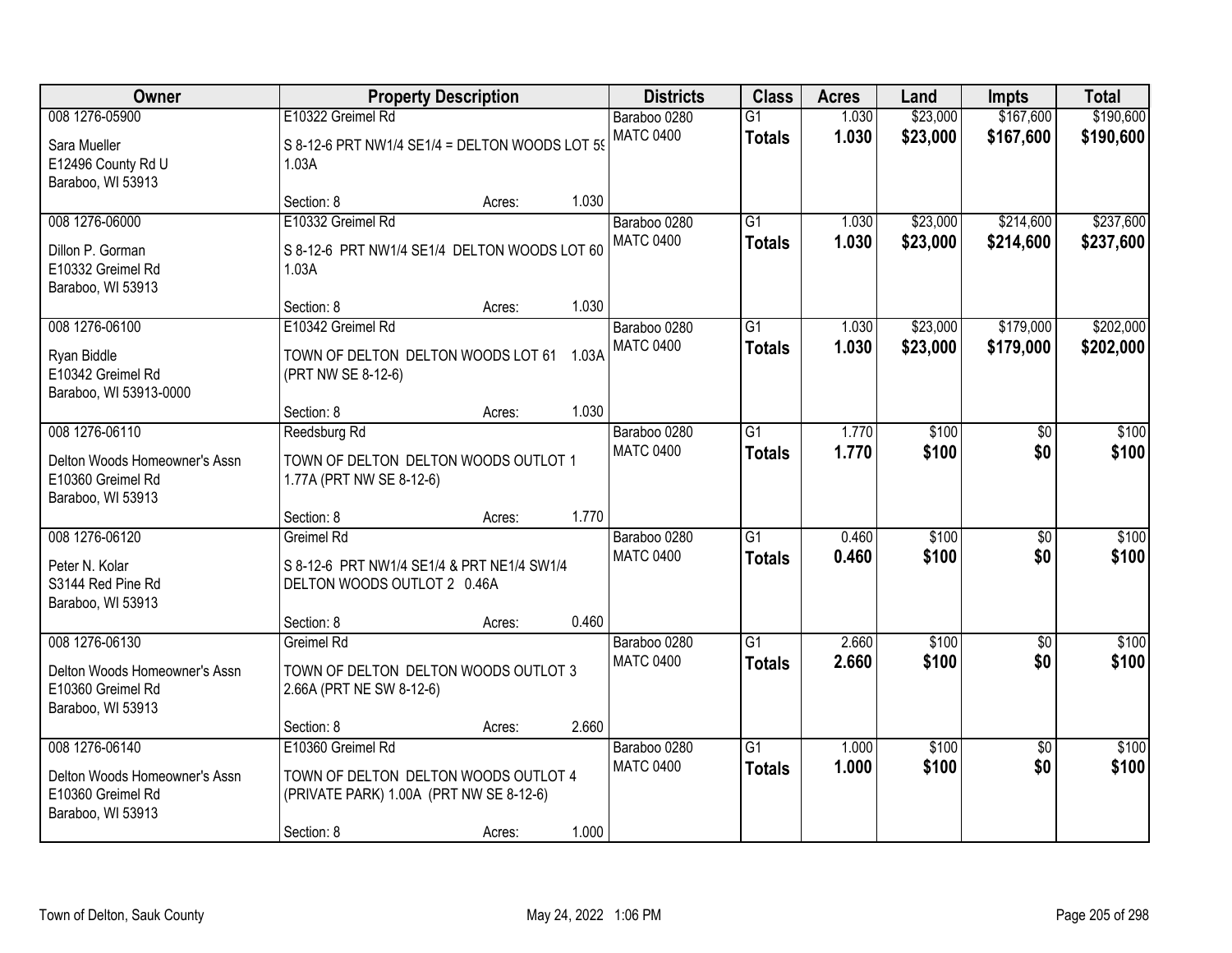| Owner                                          | <b>Property Description</b>                                                        |        |       | <b>Districts</b>                  | <b>Class</b>           | <b>Acres</b> | Land        | <b>Impts</b>    | <b>Total</b>    |
|------------------------------------------------|------------------------------------------------------------------------------------|--------|-------|-----------------------------------|------------------------|--------------|-------------|-----------------|-----------------|
| 008 1276-10000                                 | E9710 Fawn Ridge Dr                                                                |        |       | Baraboo 0280                      | $\overline{G1}$        | 1.550        | \$17,700    | \$140,300       | \$158,000       |
| John Mc Laughlin                               | TOWN OF DELTON FAWN RIDGE ESTATES LOT 1                                            |        |       | <b>MATC 0400</b>                  | <b>Totals</b>          | 1.550        | \$17,700    | \$140,300       | \$158,000       |
| E9710 Fawn Ridge Dr                            | 1.55A (PRT NW FRAC NW 18-12-6)                                                     |        |       |                                   |                        |              |             |                 |                 |
| Baraboo, WI 53913-0000                         |                                                                                    |        |       |                                   |                        |              |             |                 |                 |
|                                                | Section: 18                                                                        | Acres: | 1.550 |                                   |                        |              |             |                 |                 |
| 008 1276-20000                                 | E9720 Fawn Ridge Dr                                                                |        |       | Baraboo 0280                      | $\overline{G1}$        | 1.150        | \$15,000    | \$120,000       | \$135,000       |
| Arielle Dupee                                  | TOWN OF DELTON FAWN RIDGE ESTATES LOT 2                                            |        |       | <b>MATC 0400</b>                  | <b>Totals</b>          | 1.150        | \$15,000    | \$120,000       | \$135,000       |
| E9720 Fawn Ridge Dr                            | 1.15A (PRT NW FRAC NW 18-12-6)                                                     |        |       |                                   |                        |              |             |                 |                 |
| Baraboo, WI 53913                              |                                                                                    |        |       |                                   |                        |              |             |                 |                 |
|                                                | Section: 18                                                                        | Acres: | 1.150 |                                   |                        |              |             |                 |                 |
| 008 1276-30000                                 | E9730 Fawn Ridge Dr                                                                |        |       | Baraboo 0280                      | $\overline{G1}$        | 0.850        | \$12,700    | \$161,800       | \$174,500       |
| Alesia D. Froese                               | S 18-12-6 PRT NW1/4 FRAC NW1/4 FAWN RIDGE                                          |        |       | <b>MATC 0400</b>                  | <b>Totals</b>          | 0.850        | \$12,700    | \$161,800       | \$174,500       |
| E9730 Fawn Ridge Dr                            | ESTATES LOT 3 0.85A                                                                |        |       |                                   |                        |              |             |                 |                 |
| Baraboo, WI 53913                              |                                                                                    |        |       |                                   |                        |              |             |                 |                 |
|                                                | Section: 18                                                                        | Acres: | 0.850 |                                   |                        |              |             |                 |                 |
| 008 1276-40000                                 | E9740 Fawn Ridge Dr                                                                |        |       | Baraboo 0280                      | $\overline{G1}$        | 1.580        | \$17,900    | \$191,400       | \$209,300       |
| Brian S. Brumgard                              | TOWN OF DELTON FAWN RIDGE ESTATES LOT 4                                            |        |       | <b>MATC 0400</b>                  | <b>Totals</b>          | 1.580        | \$17,900    | \$191,400       | \$209,300       |
| E9740 Fawn Ridge Dr                            | 1.58A (PRT NW FRAC NW 18-12-6)                                                     |        |       |                                   |                        |              |             |                 |                 |
| Baraboo, WI 53913-0000                         |                                                                                    |        |       |                                   |                        |              |             |                 |                 |
|                                                | Section: 18                                                                        | Acres: | 1.580 |                                   |                        |              |             |                 |                 |
| 008 1281-00000                                 | Fern Dell Rd                                                                       |        |       | Mirror Lake Mgmt                  | X <sub>2</sub>         | 0.000        | \$0         | \$0             | \$0             |
| <b>Wisc Dept Natl Resources</b>                | FERN DELL LOTS 1 THRU 4; ALSO THAT PRT N1/2                                        |        |       | 8040                              | <b>Totals</b>          | 0.000        | \$0         | \$0             | \$0             |
| PO Box 7921                                    | LAKE SHORE DR ADJ TO SD LOTS VACATED PER                                           |        |       | WI Dells 6678<br><b>MATC 0400</b> |                        |              |             |                 |                 |
| Madison, WI 53707-0000                         | D-1050271 BLK 1                                                                    |        |       | Mirror Lake                       |                        |              |             |                 |                 |
|                                                | Section: 31                                                                        | Acres: | 0.000 | <b>Managment District</b>         |                        |              |             |                 |                 |
| 008 1282-00000                                 | Fern Dell Rd                                                                       |        |       | Mirror Lake Mgmt                  | $\overline{X2}$        | 5.000        | $\sqrt{60}$ | $\overline{50}$ | $\sqrt{50}$     |
|                                                |                                                                                    |        |       | 8040                              | <b>Totals</b>          | 5.000        | \$0         | \$0             | \$0             |
| <b>Wisc Dept Natl Resources</b><br>PO Box 7921 | FERN DELL LANDS PLATTED AS PUBLIC & PRIVATE<br>PARK & RAVINE PATH, ALL VACATED PER |        |       | WI Dells 6678                     |                        |              |             |                 |                 |
| Madison, WI 53707-0000                         | D-1050271                                                                          |        |       | <b>MATC 0400</b>                  |                        |              |             |                 |                 |
|                                                | Section: 31                                                                        | Acres: | 5.000 | Mirror Lake                       |                        |              |             |                 |                 |
| 008 1283-00000                                 | Fern Dell Rd                                                                       |        |       | <b>Managment District</b>         | $\overline{\text{X2}}$ | 0.000        | $\sqrt{30}$ | $\overline{50}$ | $\overline{50}$ |
|                                                |                                                                                    |        |       | Mirror Lake Mgmt<br>8040          | <b>Totals</b>          | 0.000        | \$0         | \$0             | \$0             |
| Wisc Dept Natl Resources                       | FERN DELL LOTS 4 - 12 INC. BLK 2                                                   |        |       | WI Dells 6678                     |                        |              |             |                 |                 |
| PO Box 7921                                    |                                                                                    |        |       | <b>MATC 0400</b>                  |                        |              |             |                 |                 |
| Madison, WI 53707-0000                         |                                                                                    |        | 0.000 | Mirror Lake                       |                        |              |             |                 |                 |
|                                                | Section: 31                                                                        | Acres: |       | Managment District                |                        |              |             |                 |                 |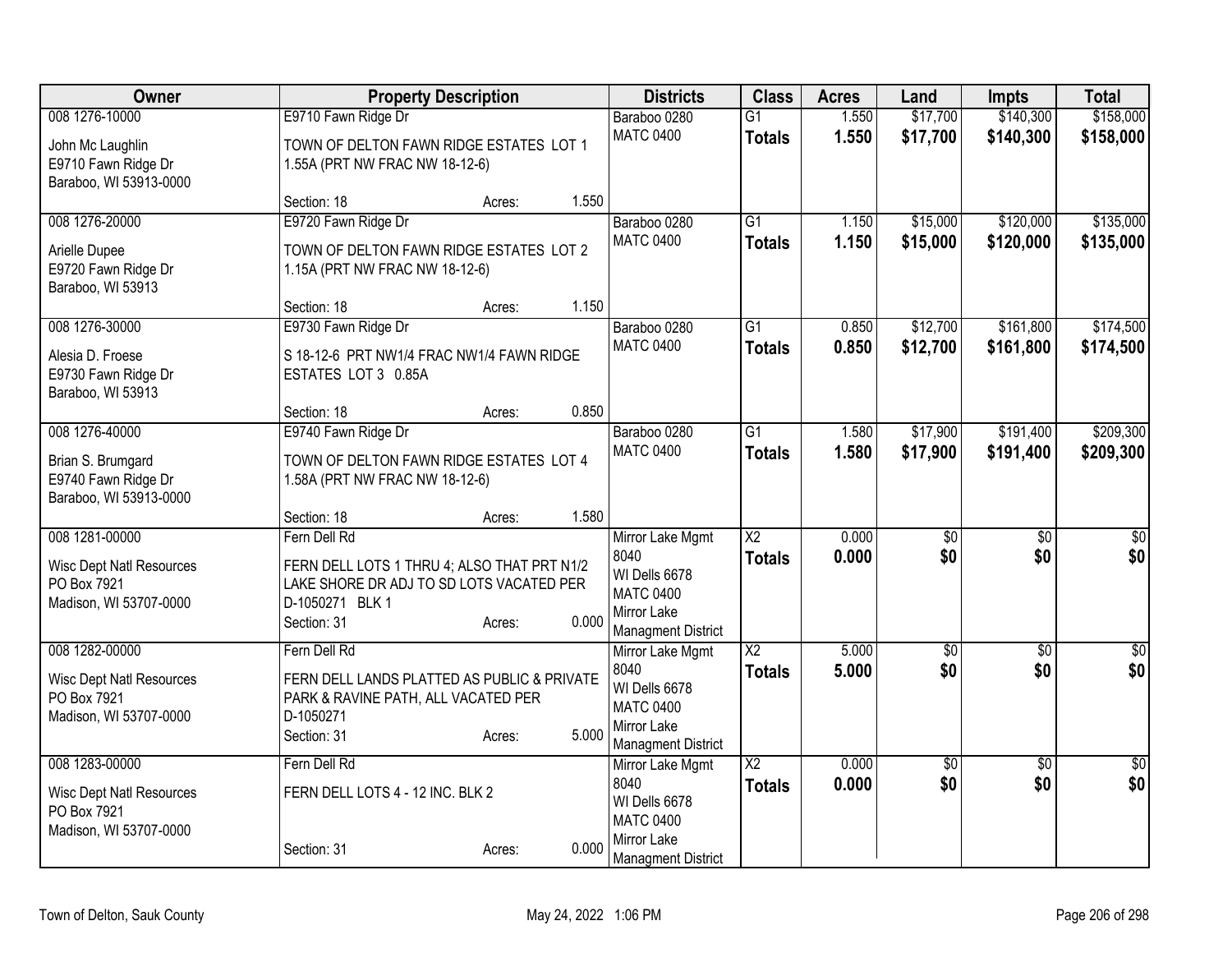| Owner                                                                                      | <b>Property Description</b>                                                                                                                                                                         | <b>Districts</b>                                                                                           | <b>Class</b>                            | <b>Acres</b>   | Land                   | <b>Impts</b>           | <b>Total</b>            |
|--------------------------------------------------------------------------------------------|-----------------------------------------------------------------------------------------------------------------------------------------------------------------------------------------------------|------------------------------------------------------------------------------------------------------------|-----------------------------------------|----------------|------------------------|------------------------|-------------------------|
| 008 1284-00000<br><b>Wisc Dept Natl Resources</b><br>PO Box 7921<br>Madison, WI 53707-0000 | Fern Dell Rd<br>FERN DELL LOTS 1-7 INCL; ALSO THAT PRT S1/2<br>LAKE SHORE DR ADJ TO SD LOTS & THAT PRT<br>GRACELAND AVE LOC IN SE NE 31-13-6, BOTH<br>0.000<br>Section: 31<br>Acres:                | Mirror Lake Mgmt<br>8040<br>WI Dells 6678<br><b>MATC 0400</b><br>Mirror Lake<br><b>Managment District</b>  | $\overline{\text{X2}}$<br><b>Totals</b> | 0.000<br>0.000 | $\overline{50}$<br>\$0 | $\overline{50}$<br>\$0 | $\overline{50}$<br>\$0  |
| 008 1285-00000<br><b>Wisc Dept Natl Resources</b><br>PO Box 7921<br>Madison, WI 53707-0000 | Fern Dell Rd<br>FERN DELL LOTS 1 TO 7 INCL; & THAT PRT DELL<br>AVE ADJ TO SD LOTS VACATED PER D-1050271<br>BLK4<br>0.000<br>Section: 31<br>Acres:                                                   | Mirror Lake Mgmt<br>8040<br>WI Dells 6678<br><b>MATC 0400</b><br>Mirror Lake<br><b>Managment District</b>  | $\overline{\text{X2}}$<br><b>Totals</b> | 0.000<br>0.000 | \$0<br>\$0             | \$0<br>\$0             | $\sqrt{30}$<br>\$0      |
| 008 1286-00000<br>Wis Conserv Comm<br>PO Box 7921<br>Madison, WI 53707                     | Fern Dell Rd<br>FERN DELL LOTS 1 TO 15 INCL; & WALK TO DELL &<br>THAT PRT DELL AVE ADJ TO SD LOTS & EXTENDING<br>SLY TO N LI FERN DELL RD VACATED PER<br>0.000<br>Section: 31<br>Acres:             | Mirror Lake Mgmt<br>8040<br>WI Dells 6678<br><b>MATC 0400</b><br>Mirror Lake<br><b>Managment District</b>  | X <sub>2</sub><br><b>Totals</b>         | 0.000<br>0.000 | \$0<br>\$0             | \$0<br>\$0             | \$0<br>\$0              |
| 008 1287-00000<br><b>Wisc Dept Natl Resources</b><br>PO Box 7921<br>Madison, WI 53707-0000 | Fern Dell Rd<br>PAGE'S SUBD TO FERN DELL LOTS 1 THRU 4; ALSO<br>THAT PRT N1/2 LAKE SHORE DR ADJ TO SD LOTS &<br>EXTENDED SWLY 80' VACATED PER D-1050271<br>0.000<br>Section: 31<br>Acres:           | Mirror Lake Mgmt<br>8040<br>Reedsburg 4753<br><b>MATC 0400</b><br>Mirror Lake<br><b>Managment District</b> | $\overline{X2}$<br><b>Totals</b>        | 0.000<br>0.000 | $\sqrt{6}$<br>\$0      | $\overline{50}$<br>\$0 | \$0<br>\$0              |
| 008 1288-00000<br><b>Wisc Dept Natl Resources</b><br>PO Box 7921<br>Madison, WI 53707-0000 | E9982 Fern Dell Rd<br>PAGE'S FIRST ADD TO FERN DELL LOTS 1-11 INCL;<br>ALSO N1/2 LAKE SHORE DR ADJ TO LOTS 1-4 &<br>EXTENDED NELY 80', & ALL OF LAKE SHORE DR ADJ<br>0.000<br>Section: 31<br>Acres: | Mirror Lake Mgmt<br>8040<br>Reedsburg 4753<br><b>MATC 0400</b><br>Mirror Lake<br><b>Managment District</b> | $\overline{X2}$<br><b>Totals</b>        | 0.000<br>0.000 | $\overline{50}$<br>\$0 | $\sqrt{6}$<br>\$0      | $\overline{\$0}$<br>\$0 |
| 008 1289-00000<br><b>Wisc Dept Natl Resources</b><br>PO Box 7921<br>Madison, WI 53707-0000 | Fern Dell Rd<br>PAGE'S FIRST ADD TO FERN DELL LOTS 1 TO 5<br>INCL; ALSO S1/2 LAKE SHORE DR ADJ TO SD LOTS &<br>EXTENDED NELY 55', VACATED PER D-1050271<br>0.000<br>Section: 31<br>Acres:           | Mirror Lake Mgmt<br>8040<br>Reedsburg 4753<br><b>MATC 0400</b><br>Mirror Lake<br><b>Managment District</b> | $\overline{\text{X2}}$<br><b>Totals</b> | 0.000<br>0.000 | \$0<br>\$0             | \$0<br>\$0             | $\overline{\$0}$<br>\$0 |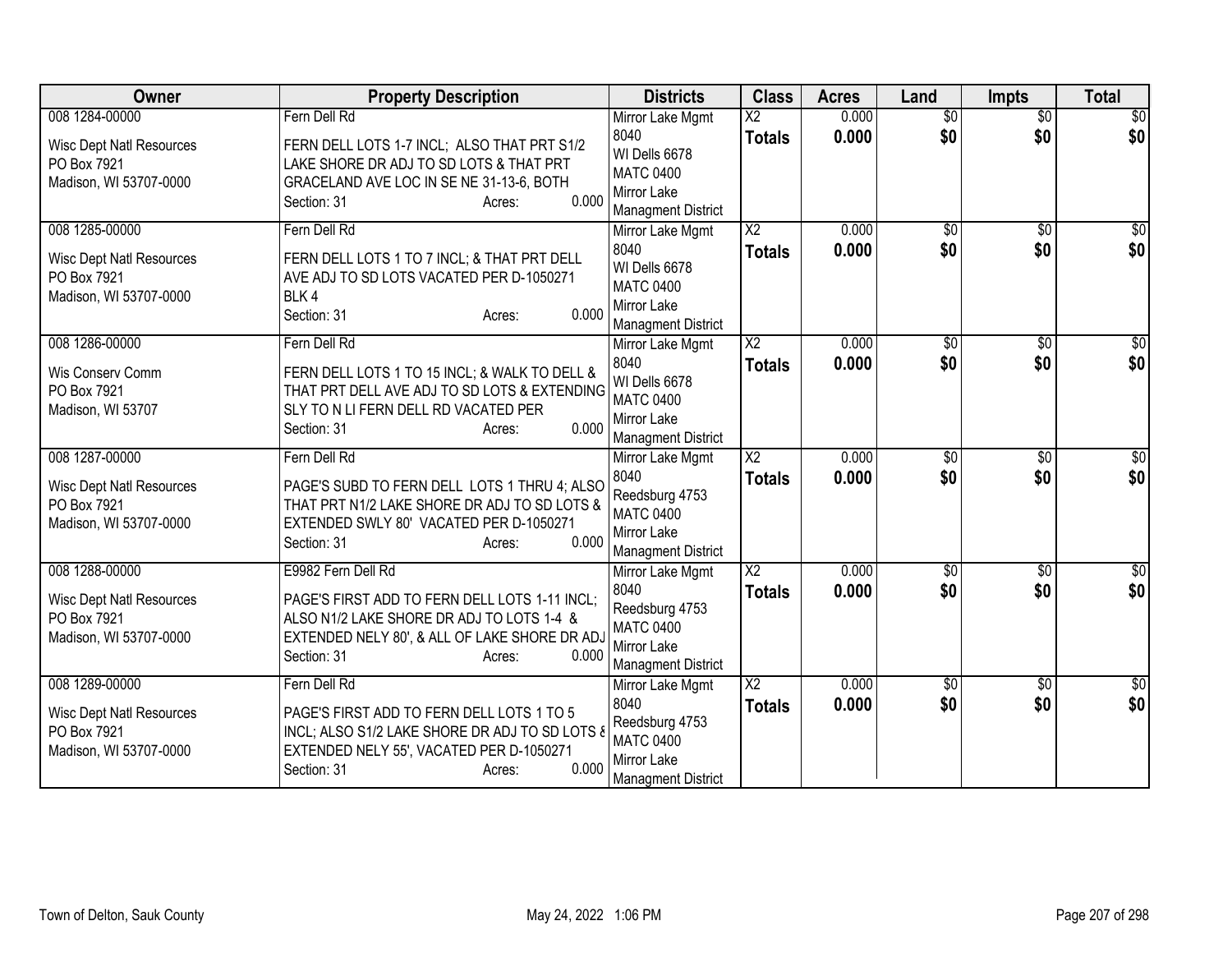| <b>Owner</b>                                   | <b>Property Description</b>                      | <b>Districts</b>                  | <b>Class</b>           | <b>Acres</b> | Land            | <b>Impts</b>    | <b>Total</b>     |
|------------------------------------------------|--------------------------------------------------|-----------------------------------|------------------------|--------------|-----------------|-----------------|------------------|
| 008 1290-00000                                 | Fern Dell Rd                                     | Mirror Lake Mgmt                  | $\overline{\text{X2}}$ | 0.000        | $\overline{50}$ | $\overline{50}$ | $\overline{50}$  |
| <b>Wisc Dept Natl Resources</b>                | PAGE'S FIRST ADD TO FERN DELL LOTS 1 - 3 INCL;   | 8040                              | <b>Totals</b>          | 0.000        | \$0             | \$0             | \$0              |
| PO Box 7921                                    | ALSO THAT PRT S1/2 LAKE SHORE DR ADJ TO SD       | Reedsburg 4753                    |                        |              |                 |                 |                  |
| Madison, WI 53707-0000                         | LOTS & EXTENDED SWLY 55' & THAT PRT              | <b>MATC 0400</b><br>Mirror Lake   |                        |              |                 |                 |                  |
|                                                | 0.000<br>Section: 31<br>Acres:                   | <b>Managment District</b>         |                        |              |                 |                 |                  |
| 008 1291-00000                                 | Fern Dell Rd                                     | Mirror Lake Mgmt                  | $\overline{\text{X2}}$ | 0.000        | $\sqrt{$0}$     | \$0             | $\sqrt{30}$      |
|                                                |                                                  | 8040                              | <b>Totals</b>          | 0.000        | \$0             | \$0             | \$0              |
| <b>Wisc Dept Natl Resources</b>                | SECOND ADD TO FERN DELL LOT 1 BLK 1 LOTS 6       | WI Dells 6678                     |                        |              |                 |                 |                  |
| PO Box 7921<br>Madison, WI 53707-0000          | THRU 14                                          | <b>MATC 0400</b>                  |                        |              |                 |                 |                  |
|                                                | 0.000<br>Section: 31<br>Acres:                   | Mirror Lake                       |                        |              |                 |                 |                  |
|                                                |                                                  | <b>Managment District</b>         |                        |              |                 |                 |                  |
| 008 1292-00000                                 | Fern Dell Rd                                     | Mirror Lake Mgmt                  | X <sub>2</sub>         | 0.000        | \$0             | \$0             | $\overline{50}$  |
| <b>Wisc Dept Natl Resources</b>                | SECOND ADD TO FERN DELL LOTS 2 TO 3 INC. BLK     | 8040                              | <b>Totals</b>          | 0.000        | \$0             | \$0             | \$0              |
| PO Box 7921                                    |                                                  | WI Dells 6678<br><b>MATC 0400</b> |                        |              |                 |                 |                  |
| Madison, WI 53707-0000                         |                                                  | <b>Mirror Lake</b>                |                        |              |                 |                 |                  |
|                                                | 0.000<br>Section: 31<br>Acres:                   | <b>Managment District</b>         |                        |              |                 |                 |                  |
| 008 1293-00000                                 | Fern Dell Rd                                     | Mirror Lake Mgmt                  | $\overline{X2}$        | 0.000        | $\sqrt{6}$      | $\overline{50}$ | \$0              |
| <b>Wisc Dept Natl Resources</b>                | SECOND ADD TO FERN DELL LOTS 4 & 5 BLK 1         | 8040                              | <b>Totals</b>          | 0.000        | \$0             | \$0             | \$0              |
| PO Box 7921                                    |                                                  | WI Dells 6678                     |                        |              |                 |                 |                  |
| Madison, WI 53707-0000                         |                                                  | <b>MATC 0400</b>                  |                        |              |                 |                 |                  |
|                                                | 0.000<br>Section: 31<br>Acres:                   | Mirror Lake                       |                        |              |                 |                 |                  |
|                                                |                                                  | <b>Managment District</b>         |                        |              |                 |                 |                  |
| 008 1294-00000                                 | Fern Dell Rd                                     | Mirror Lake Mgmt                  | $\overline{X2}$        | 0.000        | $\overline{50}$ | $\sqrt{6}$      | $\overline{\$0}$ |
| Wis Dept Natl Resources                        | LOCH MIRROR PARK LAND PLATTED AS PARK            | 8040<br>Reedsburg 4753            | <b>Totals</b>          | 0.000        | \$0             | \$0             | \$0              |
| PO Box 7921                                    | BOUND BY BLKS 1, 4, 5 & 7 EXC BEG AT NW COR      | <b>MATC 0400</b>                  |                        |              |                 |                 |                  |
| Madison, WI 53707                              | BLK 4- W75'- S200'- E75'- N TO POB; PARK VACATED | Mirror Lake                       |                        |              |                 |                 |                  |
|                                                | 0.000<br>Section: 31<br>Acres:                   | <b>Managment District</b>         |                        |              |                 |                 |                  |
| 008 1295-00000                                 | Fern Dell Rd                                     | Mirror Lake Mgmt                  | $\overline{\text{X2}}$ | 0.000        | \$0             | $\frac{1}{20}$  | $\overline{\$0}$ |
|                                                | LOCH MIRROR PARK COM AT SE COR OF LOT 1 BLK      | 8040                              | <b>Totals</b>          | 0.000        | \$0             | \$0             | \$0              |
| <b>Wisc Dept Natl Resources</b><br>PO Box 7921 | 1, TH N TO SHORE LI MIRROR LAKE, TH W 25', TH S  | Reedsburg 4753                    |                        |              |                 |                 |                  |
| Madison, WI 53707-0000                         | TO S LI OF LOT 1, TH E TO BEG. EXC CORBEL AVE    | <b>MATC 0400</b>                  |                        |              |                 |                 |                  |
|                                                | 0.000<br>Section: 31<br>Acres:                   | Mirror Lake                       |                        |              |                 |                 |                  |
|                                                |                                                  | <b>Managment District</b>         |                        |              |                 |                 |                  |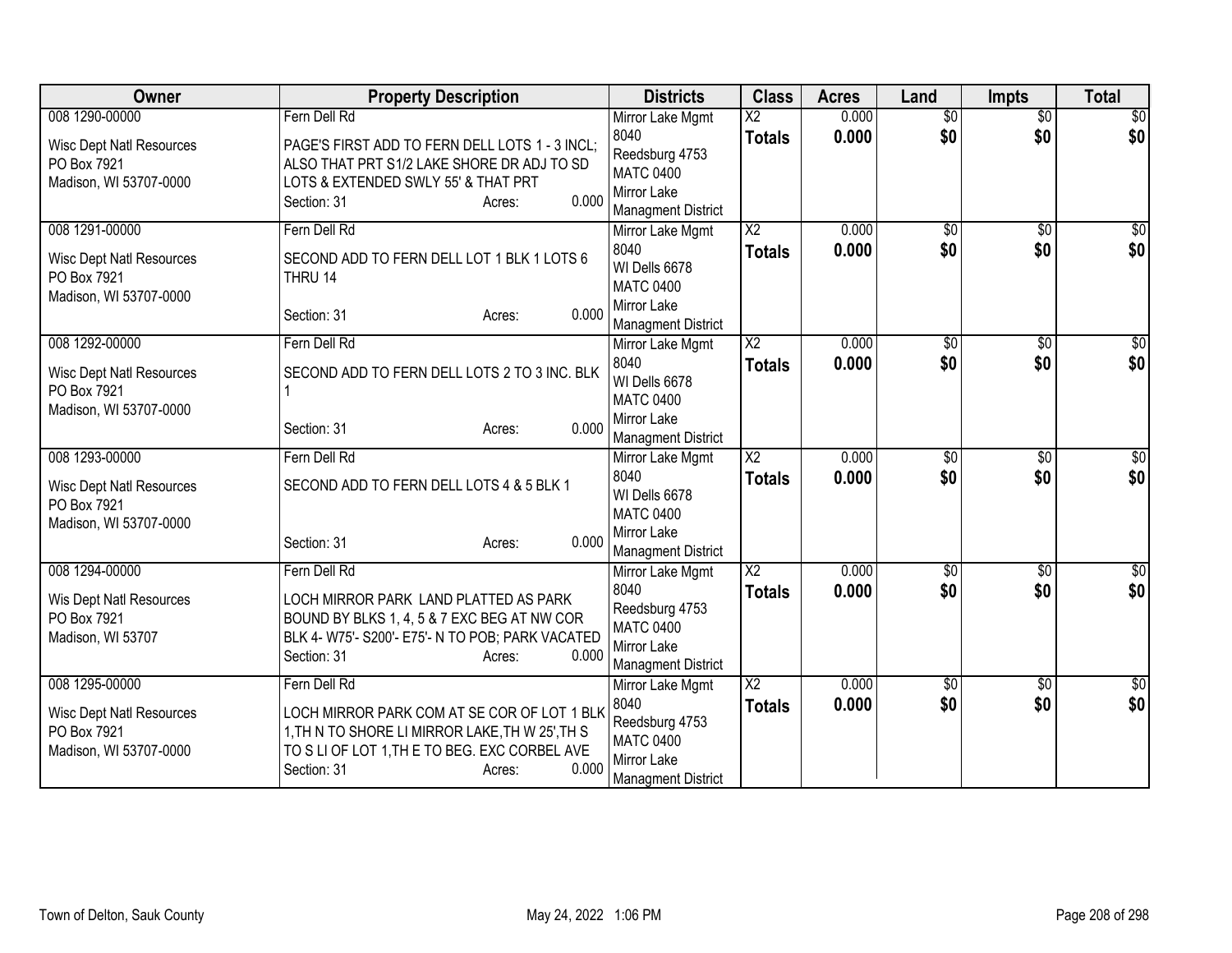| Owner                                          | <b>Property Description</b>                                                                       | <b>Districts</b>                         | <b>Class</b>           | <b>Acres</b> | Land            | <b>Impts</b>    | <b>Total</b>     |
|------------------------------------------------|---------------------------------------------------------------------------------------------------|------------------------------------------|------------------------|--------------|-----------------|-----------------|------------------|
| 008 1296-00000                                 | E9874 Fern Dell Rd                                                                                | Mirror Lake Mgmt                         | $\overline{G1}$        | 0.490        | \$59,800        | \$36,000        | \$95,800         |
| Blakeslee Family, LLC                          | LOCH MIRROR PARK W 3/4 OF LOT 1 BLK 1; ALSO                                                       | 8040                                     | <b>Totals</b>          | 0.490        | \$59,800        | \$36,000        | \$95,800         |
| 4619 Edgewood Ct                               | E1/2 BURNS AVE ADJ TO SD LOT VACATED PER                                                          | Reedsburg 4753<br><b>MATC 0400</b>       |                        |              |                 |                 |                  |
| Middleton, WI 53562                            | D-1050271                                                                                         | Mirror Lake                              |                        |              |                 |                 |                  |
|                                                | 0.490<br>Section: 31<br>Acres:                                                                    | <b>Managment District</b>                |                        |              |                 |                 |                  |
| 008 1297-00000                                 | Fern Dell Rd                                                                                      | Mirror Lake Mgmt                         | $\overline{\text{X2}}$ | 0.000        | $\overline{50}$ | \$0             | $\sqrt{30}$      |
| <b>Wisc Dept Natl Resources</b>                | LOCH MIRROR PARK LOT 2 BLK 1; ALSO N1/2                                                           | 8040                                     | <b>Totals</b>          | 0.000        | \$0             | \$0             | \$0              |
| PO Box 7921                                    | BURNS AVE ADJ TO SD LOT VACATED PER                                                               | Reedsburg 4753                           |                        |              |                 |                 |                  |
| Madison, WI 53707-0000                         | D-1050271                                                                                         | <b>MATC 0400</b>                         |                        |              |                 |                 |                  |
|                                                | 0.000<br>Section: 31<br>Acres:                                                                    | Mirror Lake<br><b>Managment District</b> |                        |              |                 |                 |                  |
| 008 1298-00000                                 | Fern Dell Rd                                                                                      | Mirror Lake Mgmt                         | $\overline{X2}$        | 0.000        | \$0             | \$0             | \$0              |
|                                                |                                                                                                   | 8040                                     | <b>Totals</b>          | 0.000        | \$0             | \$0             | \$0              |
| <b>Wisc Dept Natl Resources</b>                | LOCH MIRROR PARK LOTS 3 - 10 INCL BLK 1; ALSO                                                     | Reedsburg 4753                           |                        |              |                 |                 |                  |
| PO Box 7921<br>Madison, WI 53707-0000          | N1/2 BURNS AVE & ALL WILD WOOD AVE ADJ TO SD<br>LOTS VACATED PER D-1050271                        | <b>MATC 0400</b>                         |                        |              |                 |                 |                  |
|                                                | 0.000<br>Section: 31<br>Acres:                                                                    | <b>Mirror Lake</b>                       |                        |              |                 |                 |                  |
|                                                |                                                                                                   | <b>Managment District</b>                |                        |              |                 |                 |                  |
| 008 1299-00000                                 | Fern Dell Rd                                                                                      | Mirror Lake Mgmt<br>8040                 | $\overline{X2}$        | 0.000        | $\sqrt{6}$      | $\overline{50}$ | \$0              |
| <b>Wisc Dept Natl Resources</b>                | LOCH MIRROR PARK LOT 11 BLK 1; ALSO N1/2                                                          | Reedsburg 4753                           | Totals                 | 0.000        | \$0             | \$0             | \$0              |
| PO Box 7921                                    | BURNS AVE ADJ TO SD LOT VACATED PER                                                               | <b>MATC 0400</b>                         |                        |              |                 |                 |                  |
| Madison, WI 53707-0000                         | D-1050271                                                                                         | <b>Mirror Lake</b>                       |                        |              |                 |                 |                  |
|                                                | 0.000<br>Section: 31<br>Acres:                                                                    | <b>Managment District</b>                |                        |              |                 |                 |                  |
| 008 1300-00000                                 | Fern Dell Rd                                                                                      | Mirror Lake Mgmt                         | $\overline{X2}$        | 0.000        | $\overline{50}$ | $\sqrt{6}$      | $\overline{\$0}$ |
| <b>Wisc Dept Natl Resources</b>                | LOCH MIRROR PARK LOT 12 BLK 1; ALSO N1/2                                                          | 8040                                     | Totals                 | 0.000        | \$0             | \$0             | \$0              |
| PO Box 7921                                    | BURNS AVE ADJ TO SD LOT VACATED PER                                                               | Reedsburg 4753                           |                        |              |                 |                 |                  |
| Madison, WI 53707-0000                         | D-1050271                                                                                         | <b>MATC 0400</b><br>Mirror Lake          |                        |              |                 |                 |                  |
|                                                | 0.000<br>Section: 31<br>Acres:                                                                    | <b>Managment District</b>                |                        |              |                 |                 |                  |
| 008 1301-00000                                 | Fern Dell Rd                                                                                      | Mirror Lake Mgmt                         | $\overline{\text{X2}}$ | 0.000        | \$0             | \$0             | $\overline{\$0}$ |
|                                                |                                                                                                   | 8040                                     | Totals                 | 0.000        | \$0             | \$0             | \$0              |
| <b>Wisc Dept Natl Resources</b><br>PO Box 7921 | LOCH MIRROR PARK LOTS 1,2 & 4 - 12 INCL BLK 2;<br>ALSO N1/2 BURNS AVE, E1/2 & W1/2 LINCOLN AVE, 8 | Reedsburg 4753                           |                        |              |                 |                 |                  |
| Madison, WI 53707-0000                         | N1/2 CORBEL AVE, ADJ TO SD LOTS VACATED PER                                                       | <b>MATC 0400</b>                         |                        |              |                 |                 |                  |
|                                                | 0.000<br>Section: 31<br>Acres:                                                                    | Mirror Lake                              |                        |              |                 |                 |                  |
|                                                |                                                                                                   | <b>Managment District</b>                |                        |              |                 |                 |                  |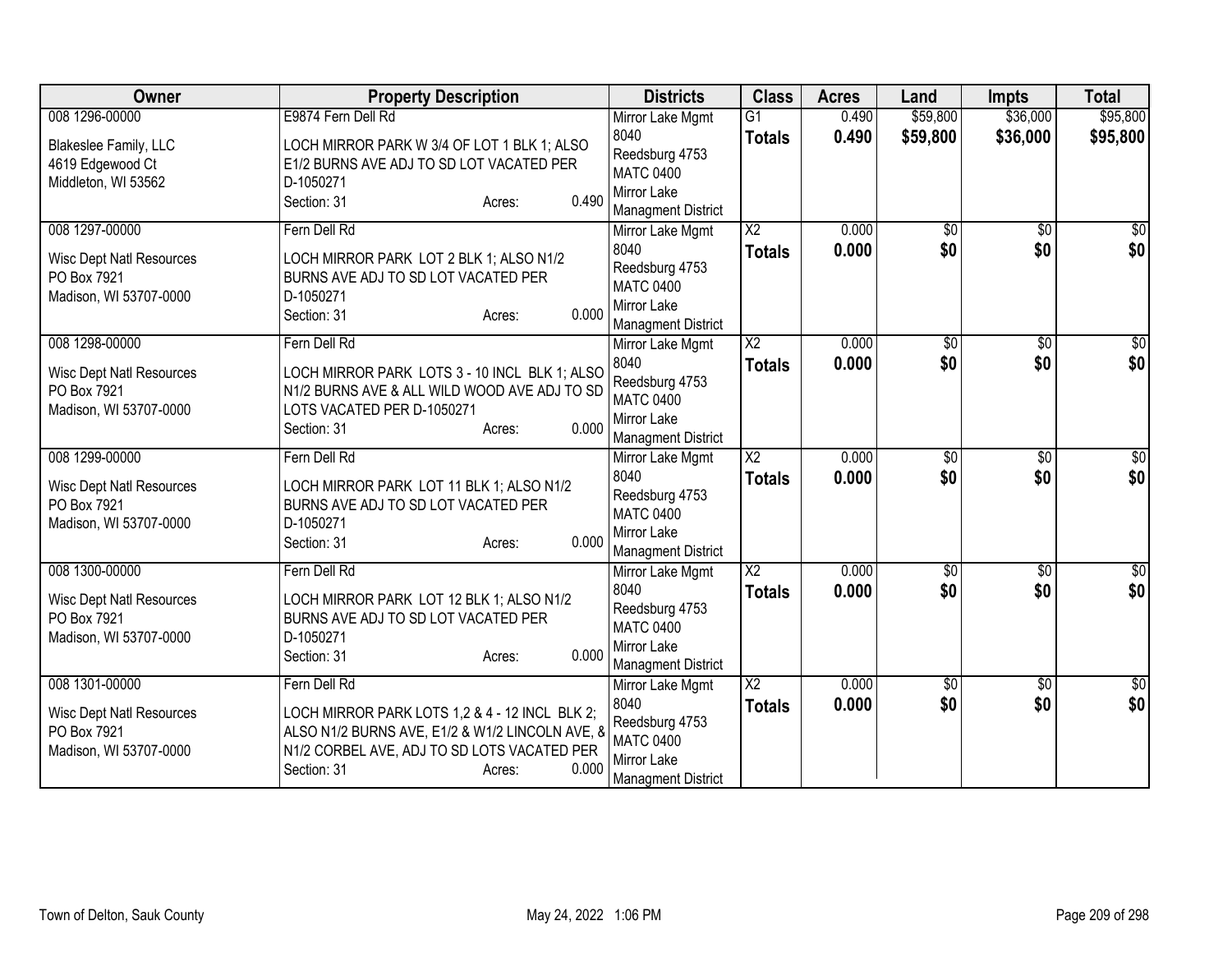| Owner                                          | <b>Property Description</b>                                                                      | <b>Districts</b>                   | <b>Class</b>           | <b>Acres</b> | Land            | <b>Impts</b>    | <b>Total</b>     |
|------------------------------------------------|--------------------------------------------------------------------------------------------------|------------------------------------|------------------------|--------------|-----------------|-----------------|------------------|
| 008 1302-00000                                 | E9898 Fern Dell Rd                                                                               | Mirror Lake Mgmt                   | $\overline{\text{X2}}$ | 0.000        | $\overline{30}$ | $\overline{50}$ | \$0              |
| <b>Wisc Dept Natl Resources</b>                | LOCH MIRROR PARK LOT 3 BLK 2; ALSO N1/2                                                          | 8040                               | <b>Totals</b>          | 0.000        | \$0             | \$0             | \$0              |
| PO Box 7921                                    | BURNS AVE ADJ TO SD LOT VACATED PER                                                              | Reedsburg 4753<br><b>MATC 0400</b> |                        |              |                 |                 |                  |
| Madison, WI 53707-0000                         | D-1050271                                                                                        | Mirror Lake                        |                        |              |                 |                 |                  |
|                                                | 0.000<br>Section: 31<br>Acres:                                                                   | <b>Managment District</b>          |                        |              |                 |                 |                  |
| 008 1303-00000                                 | Fern Dell Rd                                                                                     | Mirror Lake Mgmt                   | $\overline{\text{X2}}$ | 0.000        | \$0             | \$0             | $\sqrt{30}$      |
| <b>Wisc Dept Natl Resources</b>                | LOCH MIRROR PARK LOTS 1 & 2 BLK 3; ALSO S1/2                                                     | 8040                               | <b>Totals</b>          | 0.000        | \$0             | \$0             | \$0              |
| PO Box 7921                                    | BURNS AVE & E1/2 LINCOLN AVE ADJ TO SD LOTS                                                      | Reedsburg 4753                     |                        |              |                 |                 |                  |
| Madison, WI 53707-0000                         | VACATED PER D-1050271                                                                            | <b>MATC 0400</b>                   |                        |              |                 |                 |                  |
|                                                | 0.000<br>Section: 31<br>Acres:                                                                   | Mirror Lake                        |                        |              |                 |                 |                  |
| 008 1304-00000                                 | E9898 Fern Dell Rd                                                                               | <b>Managment District</b>          | $\overline{\text{X2}}$ | 0.000        | \$0             | \$0             | \$0              |
|                                                |                                                                                                  | Mirror Lake Mgmt<br>8040           | <b>Totals</b>          | 0.000        | \$0             | \$0             | \$0              |
| <b>Wisc Dept Natl Resources</b>                | LOCH MIRROR PARK LOTS 3 & 20 BLK 3; ALSO S1/2                                                    | Reedsburg 4753                     |                        |              |                 |                 |                  |
| PO Box 7921                                    | BURNS AVE & N1/2 TENNYSON AVE ADJ TO SD                                                          | <b>MATC 0400</b>                   |                        |              |                 |                 |                  |
| Madison, WI 53707-0000                         | LOTS VACATED PER D-1050271<br>0.000                                                              | Mirror Lake                        |                        |              |                 |                 |                  |
|                                                | Section: 31<br>Acres:                                                                            | <b>Managment District</b>          |                        |              |                 |                 |                  |
| 008 1305-00000                                 | Fern Dell Rd                                                                                     | Mirror Lake Mgmt                   | $\overline{X2}$        | 0.000        | $\sqrt{6}$      | $\overline{50}$ | \$0              |
| <b>Wisc Dept Natl Resources</b>                | LOCH MIRROR PARK LOTS 4-19 INCL & LOTS 21-23                                                     | 8040                               | <b>Totals</b>          | 0.000        | \$0             | \$0             | \$0              |
| PO Box 7921                                    | INCL BLK 3; ALSO S1/2 BURNS AVE & N1/2                                                           | Reedsburg 4753                     |                        |              |                 |                 |                  |
| Madison, WI 53707-0000                         | TENNYSON AVE & S1/2 CORBEL AVE & E1/2 & W1/2                                                     | <b>MATC 0400</b><br>Mirror Lake    |                        |              |                 |                 |                  |
|                                                | 0.000<br>Section: 31<br>Acres:                                                                   | <b>Managment District</b>          |                        |              |                 |                 |                  |
| 008 1306-00000                                 | Fern Dell Rd                                                                                     | Mirror Lake Mgmt                   | $\overline{X2}$        | 0.000        | $\overline{50}$ | $\overline{50}$ | $\overline{\$0}$ |
|                                                |                                                                                                  | 8040                               | <b>Totals</b>          | 0.000        | \$0             | \$0             | \$0              |
| <b>Wisc Dept Natl Resources</b><br>PO Box 7921 | LOCH MIRROR PARK LOTS 1-6 INCL EXC PRT LOTS<br>5 & 6 TO TN PER V330-627, ALSO E25' LOT 7 & LOT 8 | Reedsburg 4753                     |                        |              |                 |                 |                  |
| Madison, WI 53707-0000                         | BLK 4; ALSO S1/2 & W1/2 BURNS AVE, & N1/2 & S1/2                                                 | <b>MATC 0400</b>                   |                        |              |                 |                 |                  |
|                                                | 0.000<br>Section: 31<br>Acres:                                                                   | Mirror Lake                        |                        |              |                 |                 |                  |
| 008 1307-00000                                 | Fern Dell Rd                                                                                     | <b>Managment District</b>          | X4                     | 0.000        |                 |                 | \$0              |
|                                                |                                                                                                  | Mirror Lake Mgmt<br>8040           |                        | 0.000        | \$0<br>\$0      | \$0<br>\$0      | \$0              |
| Delton, Town of                                | LOCH MIRROR PARK PRT LOTS 5 & 6 PER V330-627                                                     | Reedsburg 4753                     | <b>Totals</b>          |              |                 |                 |                  |
| <b>PO Box 148</b>                              | BLK4                                                                                             | <b>MATC 0400</b>                   |                        |              |                 |                 |                  |
| Lake Delton, WI 53940                          | 0.000                                                                                            | Mirror Lake                        |                        |              |                 |                 |                  |
|                                                | Section: 31<br>Acres:                                                                            | <b>Managment District</b>          |                        |              |                 |                 |                  |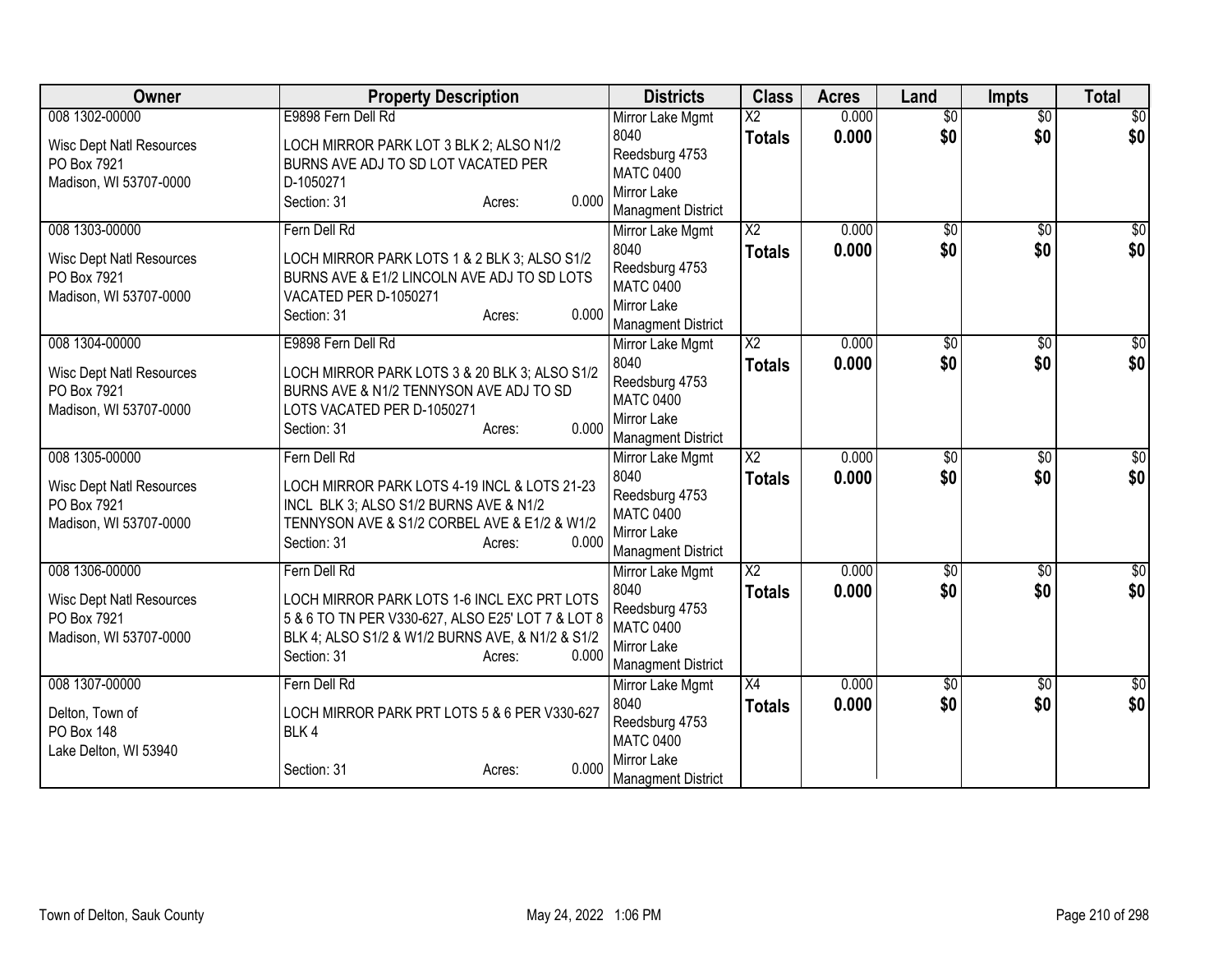| Owner                                          | <b>Property Description</b>                                                          | <b>Districts</b>                   | <b>Class</b>             | <b>Acres</b> | Land            | <b>Impts</b>    | <b>Total</b>    |
|------------------------------------------------|--------------------------------------------------------------------------------------|------------------------------------|--------------------------|--------------|-----------------|-----------------|-----------------|
| 008 1308-00000                                 | Fern Dell Rd                                                                         | Mirror Lake Mgmt                   | $\overline{G1}$          | 0.078        | \$300           | $\overline{50}$ | \$300           |
| Blakeslee Family, LLC                          | LOCH MIRROR PARK W75' OF LOT 7 BLK 4; ALSO                                           | 8040                               | <b>Totals</b>            | 0.078        | \$300           | \$0             | \$300           |
| 4619 Edgewood Ct                               | N1/2 CORBEL AVE ADJ SD LOT VACATED PER                                               | Reedsburg 4753<br><b>MATC 0400</b> |                          |              |                 |                 |                 |
| Middleton, WI 53562                            | 0.078A M/L<br>D-1050271                                                              | Mirror Lake                        |                          |              |                 |                 |                 |
|                                                | 0.078<br>Section: 31<br>Acres:                                                       | <b>Managment District</b>          |                          |              |                 |                 |                 |
| 008 1309-00000                                 | Fern Dell Rd                                                                         | Mirror Lake Mgmt                   | $\overline{\mathsf{x2}}$ | 0.000        | $\overline{50}$ | \$0             | \$0             |
|                                                |                                                                                      | 8040                               | <b>Totals</b>            | 0.000        | \$0             | \$0             | \$0             |
| <b>Wisc Dept Natl Resources</b><br>PO Box 7921 | LOCH MIRROR PARK LOTS 1 & 2 BLK 5; ALSO S1/2<br>BURNS AVE ADJ TO SD LOTS VACATED PER | Reedsburg 4753                     |                          |              |                 |                 |                 |
| Madison, WI 53707-0000                         | D-1050271                                                                            | <b>MATC 0400</b>                   |                          |              |                 |                 |                 |
|                                                | 0.000<br>Section: 31<br>Acres:                                                       | Mirror Lake                        |                          |              |                 |                 |                 |
|                                                |                                                                                      | <b>Managment District</b>          |                          |              |                 |                 |                 |
| 008 1310-00000                                 | Fern Dell Rd                                                                         | Mirror Lake Mgmt                   | $\overline{X2}$          | 0.000        | $\overline{50}$ | \$0             | \$0             |
| <b>Wisc Dept Natl Resources</b>                | LOCH MIRROR PARK LOTS 3 - 6 INCL BLK 5; ALSO                                         | 8040<br>Reedsburg 4753             | <b>Totals</b>            | 0.000        | \$0             | \$0             | \$0             |
| PO Box 7921                                    | S1/2 BURNS AVE, & N1/2 POE AVE, & ALL OF                                             | <b>MATC 0400</b>                   |                          |              |                 |                 |                 |
| Madison, WI 53707-0000                         | UN-NAMED ST W OF, & ADJ TO SD LOTS, VACATED                                          | Mirror Lake                        |                          |              |                 |                 |                 |
|                                                | 0.000<br>Section: 31<br>Acres:                                                       | <b>Managment District</b>          |                          |              |                 |                 |                 |
| 008 1311-00000                                 | Fern Dell Rd                                                                         | Mirror Lake Mgmt                   | $\overline{X2}$          | 0.000        | $\overline{50}$ | $\overline{50}$ | $\overline{50}$ |
| <b>Wisc Dept Natl Resources</b>                | LOCH MIRROR PARK LOTS 1 - 6 INCL BLK 6; ALSO                                         | 8040                               | <b>Totals</b>            | 0.000        | \$0             | \$0             | \$0             |
| PO Box 7921                                    | W1/2 WILD WOOD AVE, S1/2 POE AVE, & ALL OF                                           | Reedsburg 4753                     |                          |              |                 |                 |                 |
| Madison, WI 53707-0000                         | UN-NAMED ST W OF, & ADJ TO SD LOTS, VACATED                                          | <b>MATC 0400</b>                   |                          |              |                 |                 |                 |
|                                                | Section: 31<br>0.000<br>Acres:                                                       | Mirror Lake                        |                          |              |                 |                 |                 |
|                                                |                                                                                      | <b>Managment District</b>          |                          |              |                 |                 |                 |
| 008 1312-00000                                 | Fern Dell Rd                                                                         | Mirror Lake Mgmt<br>8040           | $\overline{\text{X2}}$   | 0.000        | $\sqrt{$0}$     | $\overline{50}$ | $\overline{50}$ |
| <b>Wisc Dept Natl Resources</b>                | LOCH MIRROR PARK THAT PRT BLK 7 LYING W OF                                           | Reedsburg 4753                     | <b>Totals</b>            | 0.000        | \$0             | \$0             | \$0             |
| PO Box 7921                                    | V330-627; ALSO S1/2 POE AVE & E1/2 WILD WOOD                                         | <b>MATC 0400</b>                   |                          |              |                 |                 |                 |
| Madison, WI 53707-0000                         | AVE ADJ TO SD LANDS VACATED PER D-1050271                                            | Mirror Lake                        |                          |              |                 |                 |                 |
|                                                | 0.000<br>Section: 31<br>Acres:                                                       | <b>Managment District</b>          |                          |              |                 |                 |                 |
| 008 1313-00000                                 | Fern Dell Rd                                                                         | Mirror Lake Mgmt                   | X4                       | 0.000        | \$0             | \$0             | $\overline{50}$ |
| Delton, Town of                                | LOCH MIRROR PARK PRT LOTS 1, 2, 16 & 17 PER                                          | 8040                               | Totals                   | 0.000        | \$0             | \$0             | \$0             |
| PO Box 148                                     | V330-627 BLK 7                                                                       | Reedsburg 4753                     |                          |              |                 |                 |                 |
| Lake Delton, WI 53940                          |                                                                                      | <b>MATC 0400</b>                   |                          |              |                 |                 |                 |
|                                                | 0.000<br>Section: 31<br>Acres:                                                       | Mirror Lake                        |                          |              |                 |                 |                 |
|                                                |                                                                                      | <b>Managment District</b>          |                          |              |                 |                 |                 |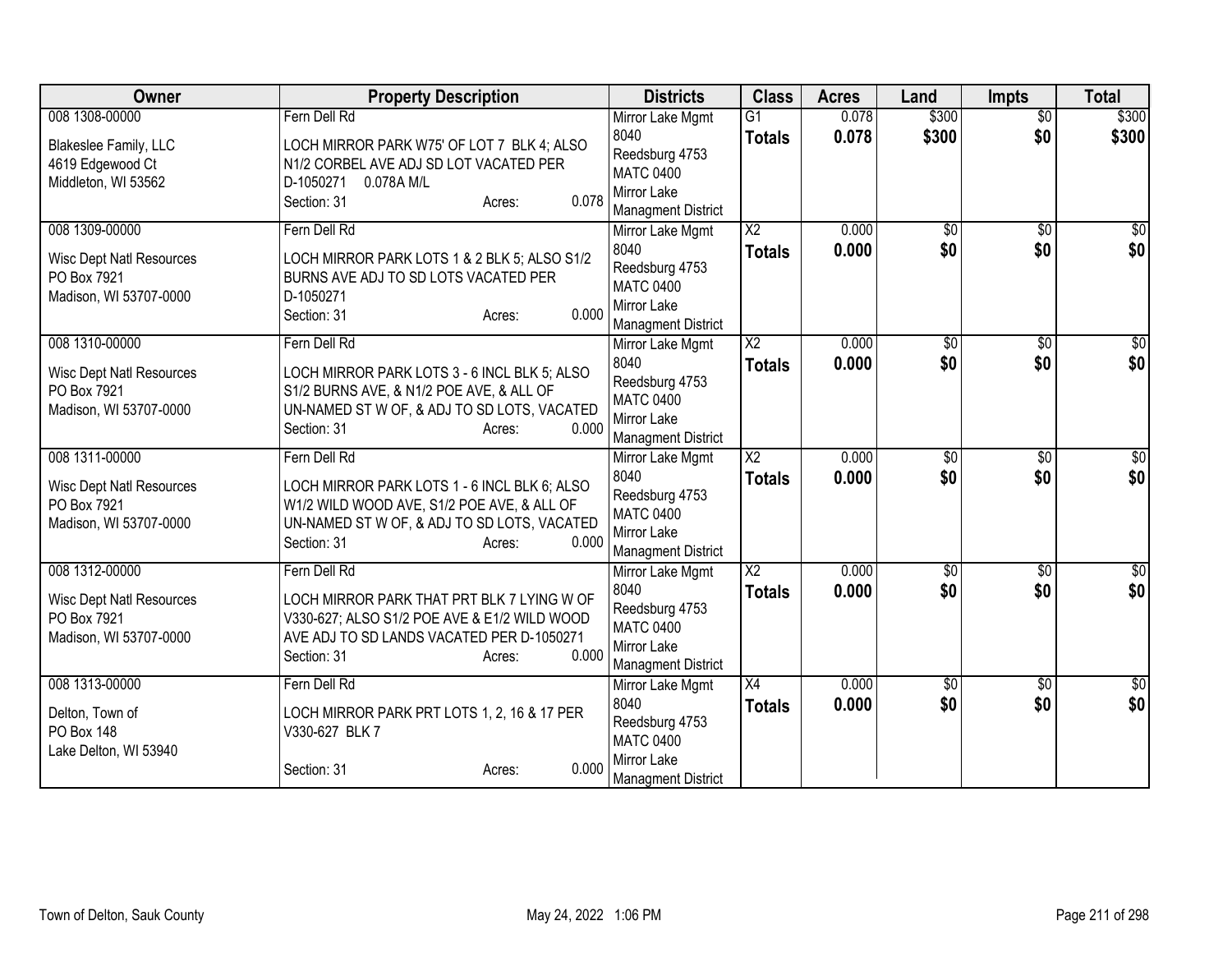| Owner                                          | <b>Property Description</b>                                                                       | <b>Districts</b>                              | <b>Class</b>           | <b>Acres</b> | Land            | <b>Impts</b>    | <b>Total</b>     |
|------------------------------------------------|---------------------------------------------------------------------------------------------------|-----------------------------------------------|------------------------|--------------|-----------------|-----------------|------------------|
| 008 1314-00000                                 | Fern Dell Rd                                                                                      | Mirror Lake Mgmt                              | $\overline{\text{X2}}$ | 0.000        | $\overline{50}$ | $\overline{50}$ | $\overline{50}$  |
| <b>Wisc Dept Natl Resources</b>                | LOCH MIRROR PARK LOTS 1-4 INCL, LOTS 7-22                                                         | 8040                                          | <b>Totals</b>          | 0.000        | \$0             | \$0             | \$0              |
| PO Box 7921                                    | INCL, LOTS 25-27 INCL BLK 8; ALSO THAT PRT BLK 7                                                  | Reedsburg 4753<br><b>MATC 0400</b>            |                        |              |                 |                 |                  |
| Madison, WI 53707-0000                         | LYING E OF V330-627; ALSO S1/2 TENNYSON AVE &                                                     | Mirror Lake                                   |                        |              |                 |                 |                  |
|                                                | 0.000<br>Section: 31<br>Acres:                                                                    | <b>Managment District</b>                     |                        |              |                 |                 |                  |
| 008 1315-00000                                 | Fern Dell Rd                                                                                      | Mirror Lake Mgmt                              | $\overline{\text{X2}}$ | 0.000        | \$0             | \$0             | $\sqrt{30}$      |
| <b>Wisc Dept Natl Resources</b>                | LOCH MIRROR PARK LOTS 5 & 24 BLK 8; ALSO S1/2                                                     | 8040                                          | <b>Totals</b>          | 0.000        | \$0             | \$0             | \$0              |
| PO Box 7921                                    | TENNYSON AVE ADJ TO SD LOTS VACATED PER                                                           | Reedsburg 4753                                |                        |              |                 |                 |                  |
| Madison, WI 53707-0000                         | D-1050271                                                                                         | <b>MATC 0400</b><br>Mirror Lake               |                        |              |                 |                 |                  |
|                                                | 0.000<br>Section: 31<br>Acres:                                                                    | <b>Managment District</b>                     |                        |              |                 |                 |                  |
| 008 1316-00000                                 | Fern Dell Rd                                                                                      | Mirror Lake Mgmt                              | $\overline{X2}$        | 0.000        | \$0             | \$0             | $\overline{30}$  |
|                                                |                                                                                                   | 8040                                          | <b>Totals</b>          | 0.000        | \$0             | \$0             | \$0              |
| <b>Wisc Dept Natl Resources</b><br>PO Box 7921 | LOCH MIRROR PARK LOTS 6 & 23 BLK 8; ALSO S1/2<br>TENNYSON AVE ADJ TO SD LOTS VACATED PER          | Reedsburg 4753                                |                        |              |                 |                 |                  |
| Madison, WI 53707-0000                         | D-1050271                                                                                         | <b>MATC 0400</b>                              |                        |              |                 |                 |                  |
|                                                | 0.000<br>Section: 31<br>Acres:                                                                    | Mirror Lake                                   |                        |              |                 |                 |                  |
| 008 1317-00000                                 | Fern Dell Rd                                                                                      | <b>Managment District</b><br>Mirror Lake Mgmt | $\overline{X2}$        | 0.000        | $\sqrt{6}$      | $\overline{50}$ | \$0              |
|                                                |                                                                                                   | 8040                                          | <b>Totals</b>          | 0.000        | \$0             | \$0             | \$0              |
| <b>Wisc Dept Natl Resources</b>                | LOCH MIRROR PARK PRT OF LAND PLATTED AS                                                           | Reedsburg 4753                                |                        |              |                 |                 |                  |
| PO Box 7921<br>Madison, WI 53707-0000          | PARK, BEG AT NW COR BLK 4- W75'- S200'-E75'-N TC<br>POB; ALSO S1/2 BURNS AVE ADJ TO SD PCL & PARK | <b>MATC 0400</b>                              |                        |              |                 |                 |                  |
|                                                | 0.000<br>Section: 31<br>Acres:                                                                    | Mirror Lake                                   |                        |              |                 |                 |                  |
|                                                |                                                                                                   | <b>Managment District</b>                     |                        |              |                 |                 |                  |
| 008 1318-00000                                 | Fern Dell Rd                                                                                      | Mirror Lake Mgmt                              | $\overline{X2}$        | 0.000        | $\overline{50}$ | $\sqrt{6}$      | $\overline{\$0}$ |
| <b>Wisc Dept Natl Resources</b>                | VIRGIN PINE SUBD 1 BLK 1; ALSO N1/2 TERRACE ST                                                    | 8040<br>Reedsburg 4753                        | <b>Totals</b>          | 0.000        | \$0             | \$0             | \$0              |
| PO Box 7921                                    | ADJ TO SD LOT VACATED PER D-1050271                                                               | <b>MATC 0400</b>                              |                        |              |                 |                 |                  |
| Madison, WI 53707-0000                         | 0.000                                                                                             | Mirror Lake                                   |                        |              |                 |                 |                  |
|                                                | Section: 31<br>Acres:                                                                             | <b>Managment District</b>                     |                        |              |                 |                 |                  |
| 008 1319-00000                                 | Fern Dell Rd                                                                                      | Mirror Lake Mgmt                              | $\overline{\text{X2}}$ | 0.000        | \$0             | \$0             | $\sqrt{50}$      |
| <b>Wisc Dept Natl Resources</b>                | VIRGIN PINE SUBD LOTS 2 - 17 BLK 1 & UNOPENED                                                     | 8040                                          | <b>Totals</b>          | 0.000        | \$0             | \$0             | \$0              |
| PO Box 7921                                    | ROAD S OF LOTS 15 - 17 PER V292-211; ALSO                                                         | Reedsburg 4753<br><b>MATC 0400</b>            |                        |              |                 |                 |                  |
| Madison, WI 53707-0000                         | TERRACE ST (PRT N1/2) ADJ TO SD LOTS VACATED                                                      | Mirror Lake                                   |                        |              |                 |                 |                  |
|                                                | 0.000<br>Section: 31<br>Acres:                                                                    | <b>Managment District</b>                     |                        |              |                 |                 |                  |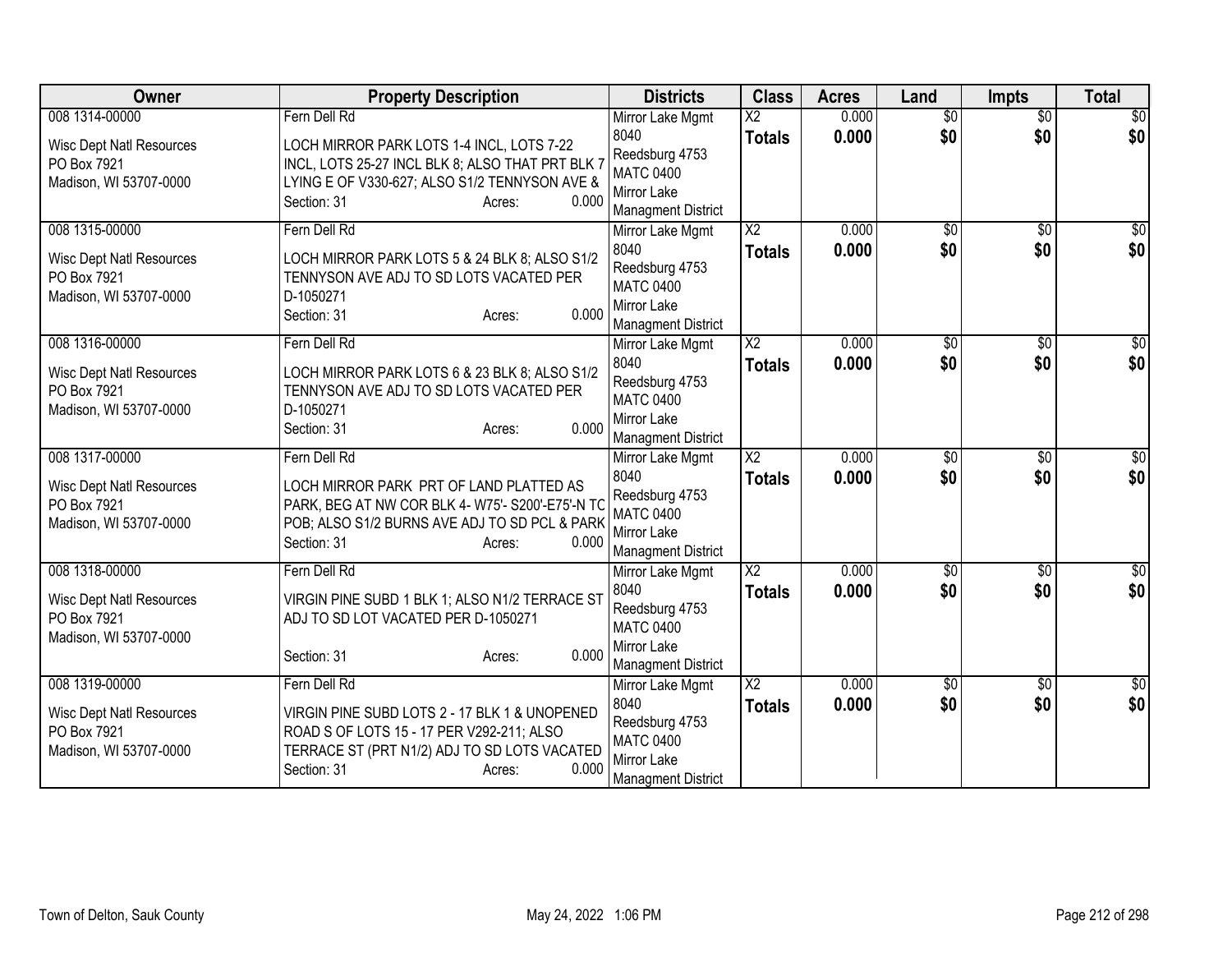| Owner                                          | <b>Property Description</b>                                                                   | <b>Districts</b>                         | <b>Class</b>           | <b>Acres</b>   | Land            | <b>Impts</b>    | <b>Total</b>           |
|------------------------------------------------|-----------------------------------------------------------------------------------------------|------------------------------------------|------------------------|----------------|-----------------|-----------------|------------------------|
| 008 1320-00000                                 | Fern Dell Rd                                                                                  | Mirror Lake Mgmt                         | $\overline{\text{X2}}$ | 0.000          | $\overline{50}$ | $\overline{50}$ | $\overline{50}$        |
| <b>Wisc Dept Natl Resources</b>                | VIRGIN PINE SUBDIVISION LOTS 1 - 11 INCL BLK 2;                                               | 8040                                     | <b>Totals</b>          | 0.000          | \$0             | \$0             | \$0                    |
| PO Box 7921                                    | ALSO N1/2 FERN DELL RD AKA MAIN ST, & W1/2                                                    | Reedsburg 4753<br><b>MATC 0400</b>       |                        |                |                 |                 |                        |
| Madison, WI 53707-0000                         | MOUNTAIN ST, & TRIANGULAR PCL W OF C/L                                                        | Mirror Lake                              |                        |                |                 |                 |                        |
|                                                | 0.000<br>Section: 31<br>Acres:                                                                | <b>Managment District</b>                |                        |                |                 |                 |                        |
| 008 1321-00000                                 | Fern Dell Rd                                                                                  | Mirror Lake Mgmt                         | $\overline{\text{X2}}$ | 0.000          | $\overline{50}$ | $\overline{50}$ | $\sqrt{30}$            |
|                                                |                                                                                               | 8040                                     | <b>Totals</b>          | 0.000          | \$0             | \$0             | \$0                    |
| <b>Wisc Dept Natl Resources</b><br>PO Box 7921 | VIRGIN PINE SUBD LOTS 1 - 24 INCL BLK 3; ALSO<br>S1/2 TERRACE ST, E1/2 MOUNTAIN ST& N1/2 FERN | Reedsburg 4753                           |                        |                |                 |                 |                        |
| Madison, WI 53707-0000                         | DELL RD AKA MAIN ST W OF W LI OAK AVE                                                         | <b>MATC 0400</b>                         |                        |                |                 |                 |                        |
|                                                | 0.000<br>Section: 31<br>Acres:                                                                | Mirror Lake                              |                        |                |                 |                 |                        |
|                                                |                                                                                               | <b>Managment District</b>                | $\overline{X2}$        |                |                 |                 |                        |
| 008 1322-00000                                 | Fern Dell Rd                                                                                  | Mirror Lake Mgmt<br>8040                 |                        | 0.000<br>0.000 | \$0<br>\$0      | \$0<br>\$0      | $\overline{50}$<br>\$0 |
| <b>Wisc Dept Natl Resources</b>                | VIRGIN PINE SUBD LTS 1 - 9 BLK 4; ALSO W1/2 PARK                                              | Reedsburg 4753                           | <b>Totals</b>          |                |                 |                 |                        |
| PO Box 7921                                    | AVE ADJ TO SD LOTS, & ALSO THAT LAND PLATTED                                                  | <b>MATC 0400</b>                         |                        |                |                 |                 |                        |
| Madison, WI 53707-0000                         | AS PARK, VACATED PER D-1050271                                                                | Mirror Lake                              |                        |                |                 |                 |                        |
|                                                | 0.000<br>Section: 31<br>Acres:                                                                | <b>Managment District</b>                |                        |                |                 |                 |                        |
| 008 1323-00000                                 | Fern Dell Rd                                                                                  | Mirror Lake Mgmt                         | $\overline{X2}$        | 0.000          | $\overline{50}$ | $\overline{50}$ | $\overline{50}$        |
| <b>Wisc Dept Natl Resources</b>                | VIRGIN PINE SUBD LOTS 1 - 50 INCL BLK 5; ALSO                                                 | 8040                                     | <b>Totals</b>          | 0.000          | \$0             | \$0             | \$0                    |
| PO Box 7921                                    | E1/2 PARK AVE, & S1/2 FERN DELL RD AKA MAIN ST                                                | Reedsburg 4753                           |                        |                |                 |                 |                        |
| Madison, WI 53707-0000                         | & DIVISION ST LYING W OF W R-O-W OF FERN DELL                                                 | <b>MATC 0400</b>                         |                        |                |                 |                 |                        |
|                                                | 0.000<br>Section: 31<br>Acres:                                                                | Mirror Lake<br><b>Managment District</b> |                        |                |                 |                 |                        |
| 008 1324-00000                                 | Fern Dell Rd                                                                                  | Mirror Lake Mgmt                         | $\overline{X2}$        | 0.000          | $\sqrt{$0}$     | $\overline{50}$ | $\overline{50}$        |
|                                                |                                                                                               | 8040                                     | <b>Totals</b>          | 0.000          | \$0             | \$0             | \$0                    |
| <b>Wisc Dept Natl Resources</b>                | VIRGIN PINE SUBD LOTS 1-50 INCL BLK 6; ALSO N1/2                                              | Reedsburg 4753                           |                        |                |                 |                 |                        |
| PO Box 7921<br>Madison, WI 53707-0000          | DIVISION ST & W1/2 HILL AVE AKA HILL ST ADJ TO<br>SD LOTS VACATED PER D-1050271               | <b>MATC 0400</b>                         |                        |                |                 |                 |                        |
|                                                | 0.000<br>Section: 31<br>Acres:                                                                | Mirror Lake                              |                        |                |                 |                 |                        |
|                                                |                                                                                               | <b>Managment District</b>                |                        |                |                 |                 |                        |
| 008 1325-00000                                 | Fern Dell Rd                                                                                  | Mirror Lake Mgmt                         | $\overline{\text{X2}}$ | 0.000          | \$0             | \$0             | \$0                    |
| <b>Wisc Dept Natl Resources</b>                | VIRGIN PINE SUBD LOTS 1 - 50 INCL BLK 7; ALSO                                                 | 8040                                     | <b>Totals</b>          | 0.000          | \$0             | \$0             | \$0                    |
| PO Box 7921                                    | E1/2 HILL AVE AKA HILL ST & N1/2 DIVISION ST &                                                | Reedsburg 4753<br><b>MATC 0400</b>       |                        |                |                 |                 |                        |
| Madison, WI 53707-0000                         | W1/2 PINE AVE AKA PINE ST ADJ TO SD LOTS                                                      | Mirror Lake                              |                        |                |                 |                 |                        |
|                                                | 0.000<br>Section: 31<br>Acres:                                                                | <b>Managment District</b>                |                        |                |                 |                 |                        |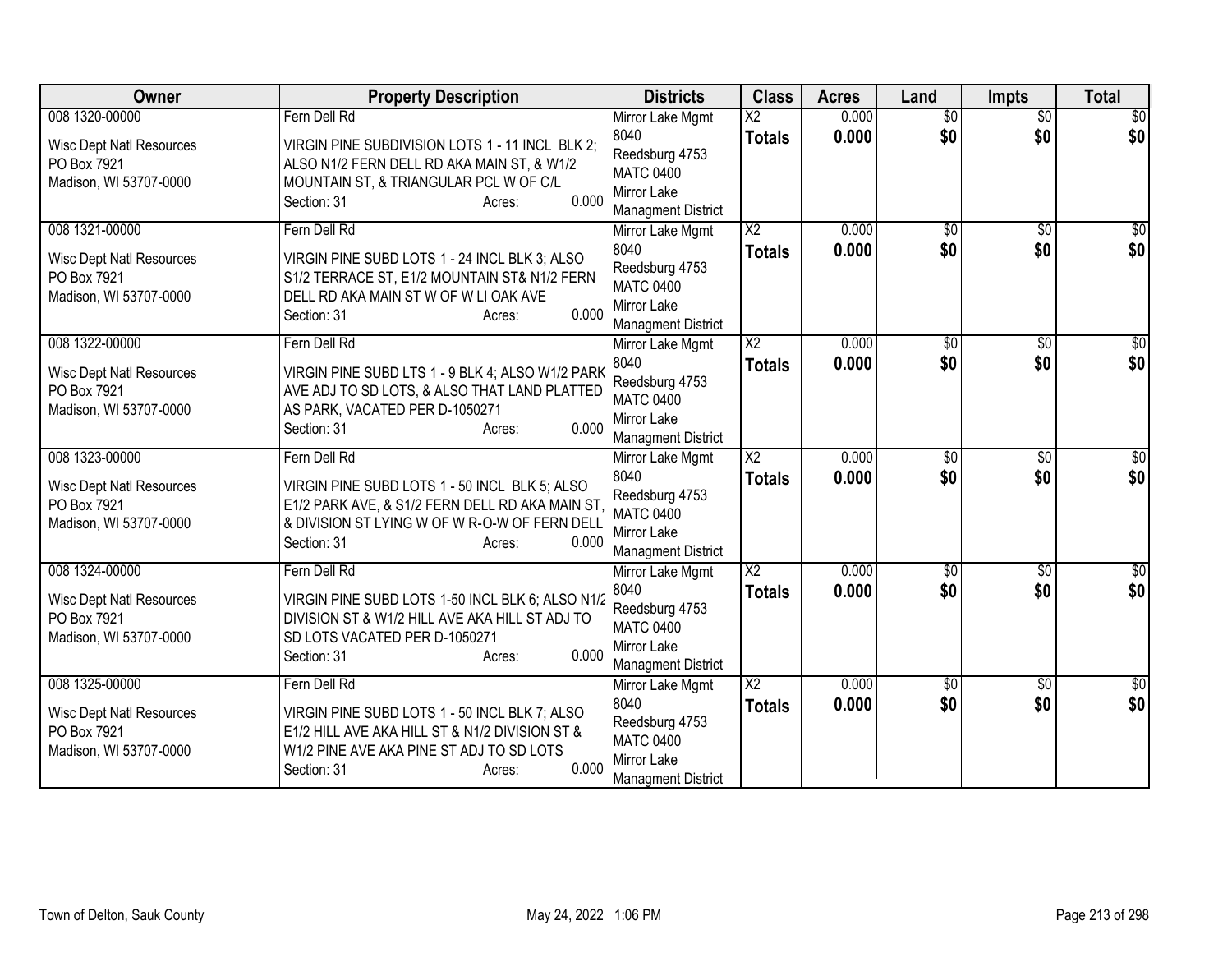| Owner                                                                    | <b>Property Description</b>                                                                                                                                                           | <b>Districts</b>                                                                       | <b>Class</b>             | <b>Acres</b> | Land            | <b>Impts</b>    | <b>Total</b>     |
|--------------------------------------------------------------------------|---------------------------------------------------------------------------------------------------------------------------------------------------------------------------------------|----------------------------------------------------------------------------------------|--------------------------|--------------|-----------------|-----------------|------------------|
| 008 1326-00000                                                           | Fern Dell Rd                                                                                                                                                                          | Mirror Lake Mgmt                                                                       | $\overline{\mathsf{x2}}$ | 0.000        | $\overline{50}$ | $\overline{50}$ | \$0              |
| <b>Wisc Dept Natl Resources</b><br>PO Box 7921<br>Madison, WI 53707-0000 | VIRGIN PINE SUBD LOTS 1 - 21 INCL & LOTS 26 - 50<br>INCL BLK 8; ALSO E1/2 PINE AVE AKA PINE ST & N1/<br>DIVISION ST & W1/2 SPRUCE AVE AKA SPRUCE ST<br>0.000<br>Section: 31<br>Acres: | 8040<br>Reedsburg 4753<br><b>MATC 0400</b><br>Mirror Lake<br><b>Managment District</b> | <b>Totals</b>            | 0.000        | \$0             | \$0             | \$0              |
| 008 1327-00000                                                           | Fern Dell Rd                                                                                                                                                                          | Mirror Lake Mgmt                                                                       | $\overline{\text{X2}}$   | 0.000        | $\overline{50}$ | $\overline{50}$ | $\sqrt{30}$      |
| <b>Wisc Dept Natl Resources</b><br>PO Box 7921<br>Madison, WI 53707-0000 | VIRGIN PINE SUBD LOTS 22 - 25 INCL BLK 8; ALSO<br>E1/2 PINE AVE AKA PINE ST ADJ TO SD LOTS<br>VACATED PER D-1050271<br>0.000<br>Section: 31<br>Acres:                                 | 8040<br>Reedsburg 4753<br><b>MATC 0400</b><br>Mirror Lake<br><b>Managment District</b> | <b>Totals</b>            | 0.000        | \$0             | \$0             | \$0              |
| 008 1328-00000                                                           | Fern Dell Rd                                                                                                                                                                          | Mirror Lake Mgmt                                                                       | $\overline{\text{X2}}$   | 0.000        | \$0             | $\overline{50}$ | \$0              |
| <b>Wisc Dept Natl Resources</b><br>PO Box 7921<br>Madison, WI 53707-0000 | VIRGIN PINE SUBD LOTS 1 - 41 INCL & LOTS 45 - 50<br>INCL BLK 9; ALSO E1/2 SPRUCE AVE AKA SPRUCE<br>ST & N1/2 DIVISION ST & W1/2 MAPLE AVE AKA<br>0.000<br>Section: 31<br>Acres:       | 8040<br>Reedsburg 4753<br><b>MATC 0400</b><br>Mirror Lake<br><b>Managment District</b> | <b>Totals</b>            | 0.000        | \$0             | \$0             | \$0              |
| 008 1329-00000                                                           | Fern Dell Rd                                                                                                                                                                          | Mirror Lake Mgmt                                                                       | $\overline{X2}$          | 0.000        | $\overline{50}$ | $\overline{50}$ | \$0              |
| <b>Wisc Dept Natl Resources</b><br>PO Box 7921<br>Madison, WI 53707-0000 | VIRGIN PINE SUBD LOTS 42 - 44 INCL BLK 9; ALSO<br>W1/2 MAPLE AVE AKA MAPLE ST ADJ TO SD LOTS<br>VACATED PER D-1050271<br>0.000<br>Section: 31<br>Acres:                               | 8040<br>Reedsburg 4753<br><b>MATC 0400</b><br>Mirror Lake<br><b>Managment District</b> | <b>Totals</b>            | 0.000        | \$0             | \$0             | \$0              |
| 008 1330-00000                                                           | Fern Dell Rd                                                                                                                                                                          | Mirror Lake Mgmt                                                                       | $\overline{X2}$          | 0.000        | $\sqrt{$0}$     | \$0             | \$0              |
| <b>Wisc Dept Natl Resources</b><br>PO Box 7921<br>Madison, WI 53707-0000 | VIRGIN PINE SUBD LOTS 1 - 30 INCL & 33 - 50 INCL<br>BLK 10; ALSO E1/2 MAPLE AVE AKA MAPLE ST & N1/<br>DIVISION ST & W1/2 POPLAR AVE AKA POPLAR ST<br>0.000<br>Section: 31<br>Acres:   | 8040<br>Reedsburg 4753<br><b>MATC 0400</b><br>Mirror Lake<br><b>Managment District</b> | <b>Totals</b>            | 0.000        | \$0             | \$0             | \$0              |
| 008 1331-00000                                                           | Fern Dell Rd                                                                                                                                                                          | Mirror Lake Mgmt                                                                       | $\overline{X2}$          | 0.000        | \$0             | \$0             | $\overline{\$0}$ |
| <b>Wisc Dept Natl Resources</b><br>PO Box 7921<br>Madison, WI 53707-0000 | VIRGIN PINE SUBD LOTS 31 & 32 BLK 10; ALSO W1/2<br>POPLAR AVE AKA POPLAR ST ADJ TO SD LOTS<br>VACATED PER D-1050271<br>0.000<br>Section: 31<br>Acres:                                 | 8040<br>Reedsburg 4753<br><b>MATC 0400</b><br>Mirror Lake<br><b>Managment District</b> | <b>Totals</b>            | 0.000        | \$0             | \$0             | \$0              |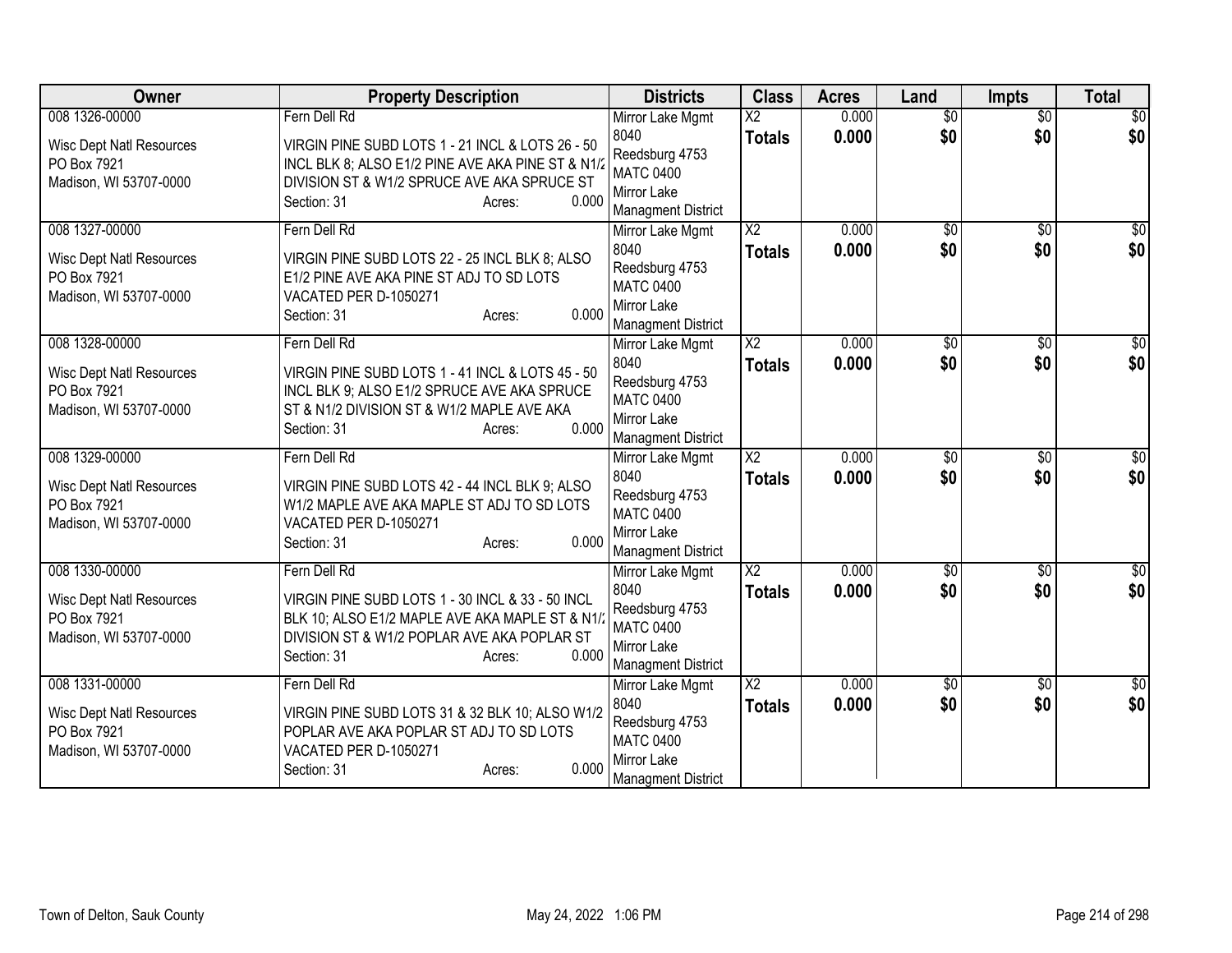| Owner                                 | <b>Property Description</b>                                                                     | <b>Districts</b>                              | <b>Class</b>             | <b>Acres</b> | Land            | <b>Impts</b>    | <b>Total</b>     |
|---------------------------------------|-------------------------------------------------------------------------------------------------|-----------------------------------------------|--------------------------|--------------|-----------------|-----------------|------------------|
| 008 1332-00000                        | Fern Dell Rd                                                                                    | Mirror Lake Mgmt                              | $\overline{\mathsf{x2}}$ | 0.000        | $\overline{30}$ | $\overline{50}$ | \$0              |
| <b>Wisc Dept Natl Resources</b>       | VIRGIN PINE SUBD LOTS 1 - 50 BLK 11; ALSO E1/2                                                  | 8040<br>Reedsburg 4753                        | <b>Totals</b>            | 0.000        | \$0             | \$0             | \$0              |
| PO Box 7921<br>Madison, WI 53707-0000 | POPLAR AVE AKA POPLAR ST & N1/2 DIVISION ST &<br>W1/2 LINDEN AVE AKA LINDEN ST ADJ TO SD LOTS   | <b>MATC 0400</b>                              |                          |              |                 |                 |                  |
|                                       | Section: 31<br>0.000<br>Acres:                                                                  | Mirror Lake                                   |                          |              |                 |                 |                  |
|                                       |                                                                                                 | <b>Managment District</b>                     |                          |              |                 |                 |                  |
| 008 1333-00000                        | Fern Dell Rd                                                                                    | Mirror Lake Mgmt                              | $\overline{\text{X2}}$   | 0.000        | $\overline{50}$ | $\overline{50}$ | $\sqrt{30}$      |
| <b>Wisc Dept Natl Resources</b>       | VIRGIN PINE SUBD LOTS 1 - 40 INCL & LOTS 45 - 50                                                | 8040<br>Reedsburg 4753                        | <b>Totals</b>            | 0.000        | \$0             | \$0             | \$0              |
| PO Box 7921                           | INCL BLK 12; ALSO E1/2 LINDEN AVE AKA LINDEN ST                                                 | <b>MATC 0400</b>                              |                          |              |                 |                 |                  |
| Madison, WI 53707-0000                | & N1/2 DIVISION ST ADJ TO SD LOTS, & WALNUT                                                     | Mirror Lake                                   |                          |              |                 |                 |                  |
|                                       | 0.000<br>Section: 31<br>Acres:                                                                  | <b>Managment District</b>                     |                          |              |                 |                 |                  |
| 008 1334-00000                        | Fern Dell Rd                                                                                    | Mirror Lake Mgmt                              | $\overline{G1}$          | 0.230        | \$4,300         | \$0             | \$4,300          |
| E M. Willey                           | VIRGIN PINE SUB-DIVISION LOTS 41 TO 44 INC. BLK                                                 | 8040                                          | <b>Totals</b>            | 0.230        | \$4,300         | \$0             | \$4,300          |
| PO Box 687                            | 12                                                                                              | Reedsburg 4753                                |                          |              |                 |                 |                  |
| Overton, NV 89040-0000                |                                                                                                 | <b>MATC 0400</b><br>Mirror Lake               |                          |              |                 |                 |                  |
|                                       | 0.230<br>Section: 31<br>Acres:                                                                  | <b>Managment District</b>                     |                          |              |                 |                 |                  |
| 008 1335-00000                        | Fern Dell Rd                                                                                    | Mirror Lake Mgmt                              | $\overline{X2}$          | 0.000        | $\overline{50}$ | $\overline{50}$ | \$0              |
| <b>Wisc Dept Natl Resources</b>       | FIRST ADD TO VIRGIN PINE LOTS 1 - 28 INCL BLK 1;                                                | 8040                                          | <b>Totals</b>            | 0.000        | \$0             | \$0             | \$0              |
| PO Box 7921                           | ALSO LAND BETW DUBOIS AVE & OAK ST &                                                            | Reedsburg 4753<br><b>MATC 0400</b>            |                          |              |                 |                 |                  |
| Madison, WI 53707-0000                | DIVISION ST & SLI NW SW; ALSO DUBOIS AVE                                                        | Mirror Lake                                   |                          |              |                 |                 |                  |
|                                       | 0.000<br>Section: 31<br>Acres:                                                                  | <b>Managment District</b>                     |                          |              |                 |                 |                  |
| 008 1336-00000                        | Fern Dell Rd                                                                                    | Mirror Lake Mgmt                              | $\overline{X2}$          | 0.000        | $\sqrt{$0}$     | \$0             | \$0              |
| <b>Wisc Dept Natl Resources</b>       | FIRST ADD TO VIRGIN PINE LOTS 1 - 46 INCL BLK 2;                                                | 8040                                          | <b>Totals</b>            | 0.000        | \$0             | \$0             | \$0              |
| PO Box 7921                           | ALSO S1/2 DIVISION ST & W1/2 HILL AVE AKA HILL S                                                | Reedsburg 4753                                |                          |              |                 |                 |                  |
| Madison, WI 53707-0000                | ADJ TO SD LOTS VACATED PER D-1050271                                                            | <b>MATC 0400</b>                              |                          |              |                 |                 |                  |
|                                       | 0.000<br>Section: 31<br>Acres:                                                                  | Mirror Lake                                   |                          |              |                 |                 |                  |
| 008 1337-00000                        | Fern Dell Rd                                                                                    | <b>Managment District</b><br>Mirror Lake Mgmt | $\overline{\text{X2}}$   | 0.000        | \$0             | \$0             | $\overline{\$0}$ |
|                                       |                                                                                                 | 8040                                          | <b>Totals</b>            | 0.000        | \$0             | \$0             | \$0              |
| <b>Wisc Dept Natl Resources</b>       | FIRST ADD TO VIRGIN PINE LOTS 1 - 46 INCL BLK 3;                                                | Reedsburg 4753                                |                          |              |                 |                 |                  |
| PO Box 7921<br>Madison, WI 53707-0000 | ALSO E1/2 HILL AVE AKA HILL ST & S1/2 DIVISION ST<br>& W1/2 PINE AVE AKA PINE ST ADJ TO SD LOTS | <b>MATC 0400</b>                              |                          |              |                 |                 |                  |
|                                       | 0.000<br>Section: 31<br>Acres:                                                                  | Mirror Lake                                   |                          |              |                 |                 |                  |
|                                       |                                                                                                 | <b>Managment District</b>                     |                          |              |                 |                 |                  |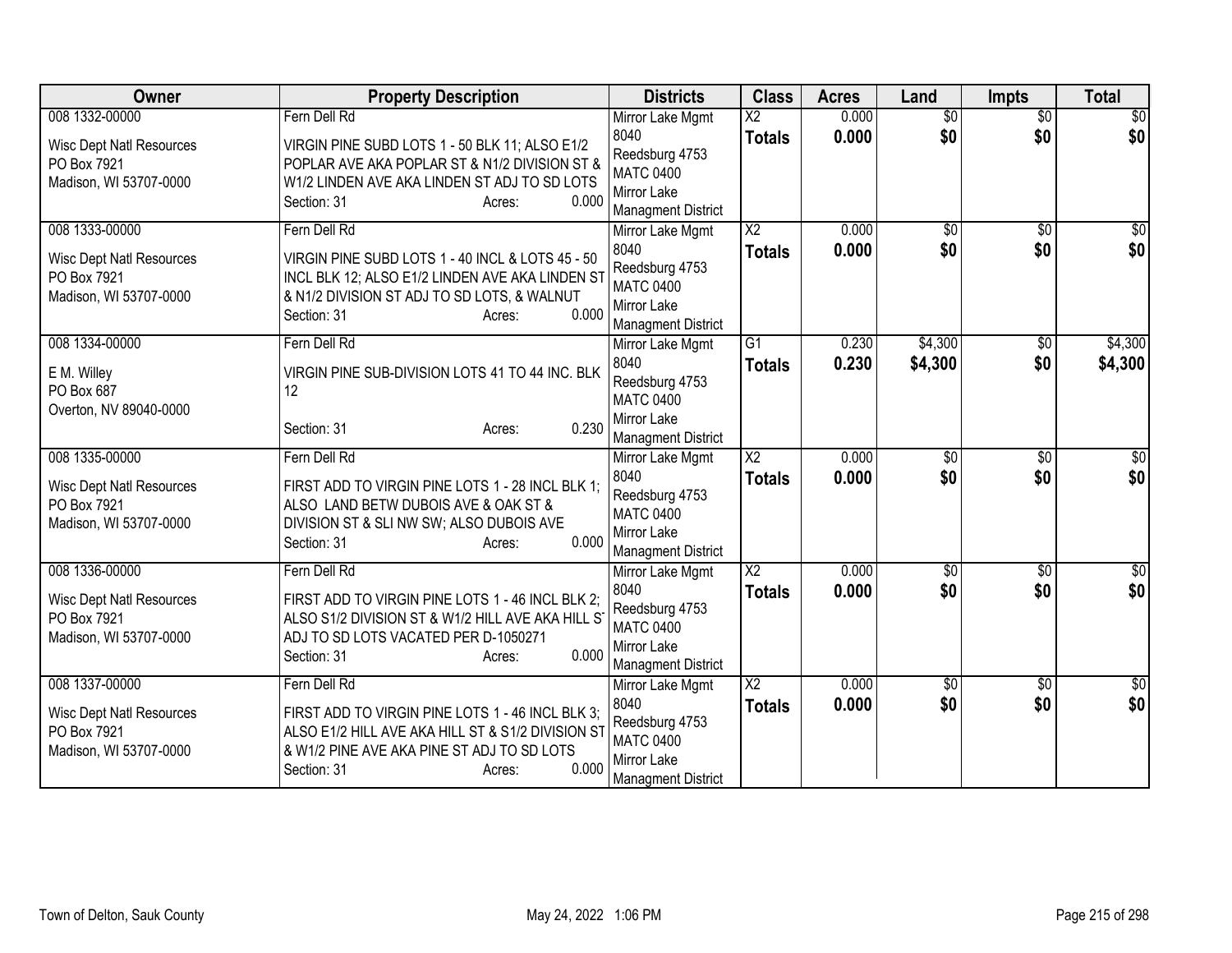| Owner                           | <b>Property Description</b>                                                   | <b>Districts</b>                              | <b>Class</b>             | <b>Acres</b> | Land            | <b>Impts</b>    | <b>Total</b> |
|---------------------------------|-------------------------------------------------------------------------------|-----------------------------------------------|--------------------------|--------------|-----------------|-----------------|--------------|
| 008 1338-00000                  | Fern Dell Rd                                                                  | Mirror Lake Mgmt                              | $\overline{\mathsf{x2}}$ | 0.000        | $\overline{30}$ | $\overline{50}$ | \$0          |
| <b>Wisc Dept Natl Resources</b> | FIRST ADD TO VIRGIN PINE LOTS 1 - 46 INCL BLK 4;                              | 8040                                          | <b>Totals</b>            | 0.000        | \$0             | \$0             | \$0          |
| PO Box 7921                     | ALSO E1/2 PINE AVE AKA PINE ST & S1/2 DIVISION                                | Reedsburg 4753<br><b>MATC 0400</b>            |                          |              |                 |                 |              |
| Madison, WI 53707-0000          | ST & W1/2 SPRUCE AVE AKA SPRUCE ST ADJ TO SD                                  | Mirror Lake                                   |                          |              |                 |                 |              |
|                                 | 0.000<br>Section: 31<br>Acres:                                                | <b>Managment District</b>                     |                          |              |                 |                 |              |
| 008 1339-00000                  | Fern Dell Rd                                                                  | Mirror Lake Mgmt                              | $\overline{\text{X2}}$   | 0.000        | $\overline{50}$ | $\overline{50}$ | $\sqrt{30}$  |
| <b>Wisc Dept Natl Resources</b> | FIRST ADD TO VIRGIN PINE LOTS 1 - 46 INCL BLK 5;                              | 8040                                          | <b>Totals</b>            | 0.000        | \$0             | \$0             | \$0          |
| PO Box 7921                     | ALSO E1/2 SPRUCE AVE AKA SPRUCE ST & S1/2                                     | Reedsburg 4753                                |                          |              |                 |                 |              |
| Madison, WI 53707-0000          | DIVISION ST & W1/2 MAPLE AVE AKA MAPLE ST ADJ                                 | <b>MATC 0400</b>                              |                          |              |                 |                 |              |
|                                 | 0.000<br>Section: 31<br>Acres:                                                | Mirror Lake                                   |                          |              |                 |                 |              |
| 008 1340-00000                  | Fern Dell Rd                                                                  | <b>Managment District</b><br>Mirror Lake Mgmt | $\overline{\text{X2}}$   | 0.000        | \$0             | $\overline{50}$ | \$0          |
|                                 |                                                                               | 8040                                          | <b>Totals</b>            | 0.000        | \$0             | \$0             | \$0          |
| <b>Wisc Dept Natl Resources</b> | FIRST ADD TO VIRGIN PINE LOTS 1 - 46 INCL BLK 6;                              | Reedsburg 4753                                |                          |              |                 |                 |              |
| PO Box 7921                     | ALSO E1/2 MAPLE AVE AKA MAPLE ST & S1/2                                       | <b>MATC 0400</b>                              |                          |              |                 |                 |              |
| Madison, WI 53707-0000          | DIVISION ST & W1/2 POPLAR AVE AKA POPLAR ST<br>0.000<br>Section: 31<br>Acres: | Mirror Lake                                   |                          |              |                 |                 |              |
|                                 |                                                                               | <b>Managment District</b>                     |                          |              |                 |                 |              |
| 008 1341-00000                  | Fern Dell Rd                                                                  | Mirror Lake Mgmt                              | $\overline{X2}$          | 0.000        | $\overline{50}$ | $\overline{50}$ | \$0          |
| <b>Wisc Dept Natl Resources</b> | FIRST ADD TO VIRGIN PINE LOTS 1 - 46 INCL BLK 7;                              | 8040                                          | <b>Totals</b>            | 0.000        | \$0             | \$0             | \$0          |
| PO Box 7921                     | ALSO E1/2 POPLAR AVE AKA POPLAR ST & S1/2                                     | Reedsburg 4753<br><b>MATC 0400</b>            |                          |              |                 |                 |              |
| Madison, WI 53707-0000          | DIVISION ST & W1/2 LINDEN AVE AKA LINDEN ST                                   | Mirror Lake                                   |                          |              |                 |                 |              |
|                                 | 0.000<br>Section: 31<br>Acres:                                                | <b>Managment District</b>                     |                          |              |                 |                 |              |
| 008 1342-00000                  | Fern Dell Rd                                                                  | Mirror Lake Mgmt                              | $\overline{X2}$          | 0.000        | $\sqrt{$0}$     | \$0             | \$0          |
| <b>Wisc Dept Natl Resources</b> | FIRST ADD TO VIRGIN PINE LOTS 1 - 46 INCL BLK 8;                              | 8040                                          | <b>Totals</b>            | 0.000        | \$0             | \$0             | \$0          |
| PO Box 7921                     | ALSO E1/2 LINDEN AVE AKA LINDEN ST & S1/2                                     | Reedsburg 4753                                |                          |              |                 |                 |              |
| Madison, WI 53707-0000          | DIVISION ST & WALNUT AVE AKA WALNUT ST ADJ                                    | <b>MATC 0400</b>                              |                          |              |                 |                 |              |
|                                 | 0.000<br>Section: 31<br>Acres:                                                | Mirror Lake                                   |                          |              |                 |                 |              |
| 008 1343-00000                  | Lakeview Rd                                                                   | <b>Managment District</b><br>Mirror Lake Mgmt | $\overline{X2}$          | 0.000        | \$0             | \$0             | $\sqrt{50}$  |
|                                 |                                                                               | 8040                                          | <b>Totals</b>            | 0.000        | \$0             | \$0             | \$0          |
| <b>Wisc Dept Natl Resources</b> | LAKE VIEW SUB-DIVISION LOTS 1-6 INC - 9-15 INC -                              | Reedsburg 4753                                |                          |              |                 |                 |              |
| PO Box 7921                     | 16 & 17 & W15' OF PARK BLK 1                                                  | <b>MATC 0400</b>                              |                          |              |                 |                 |              |
| Madison, WI 53707-0000          | 0.000<br>Section: 31                                                          | Mirror Lake                                   |                          |              |                 |                 |              |
|                                 | Acres:                                                                        | <b>Managment District</b>                     |                          |              |                 |                 |              |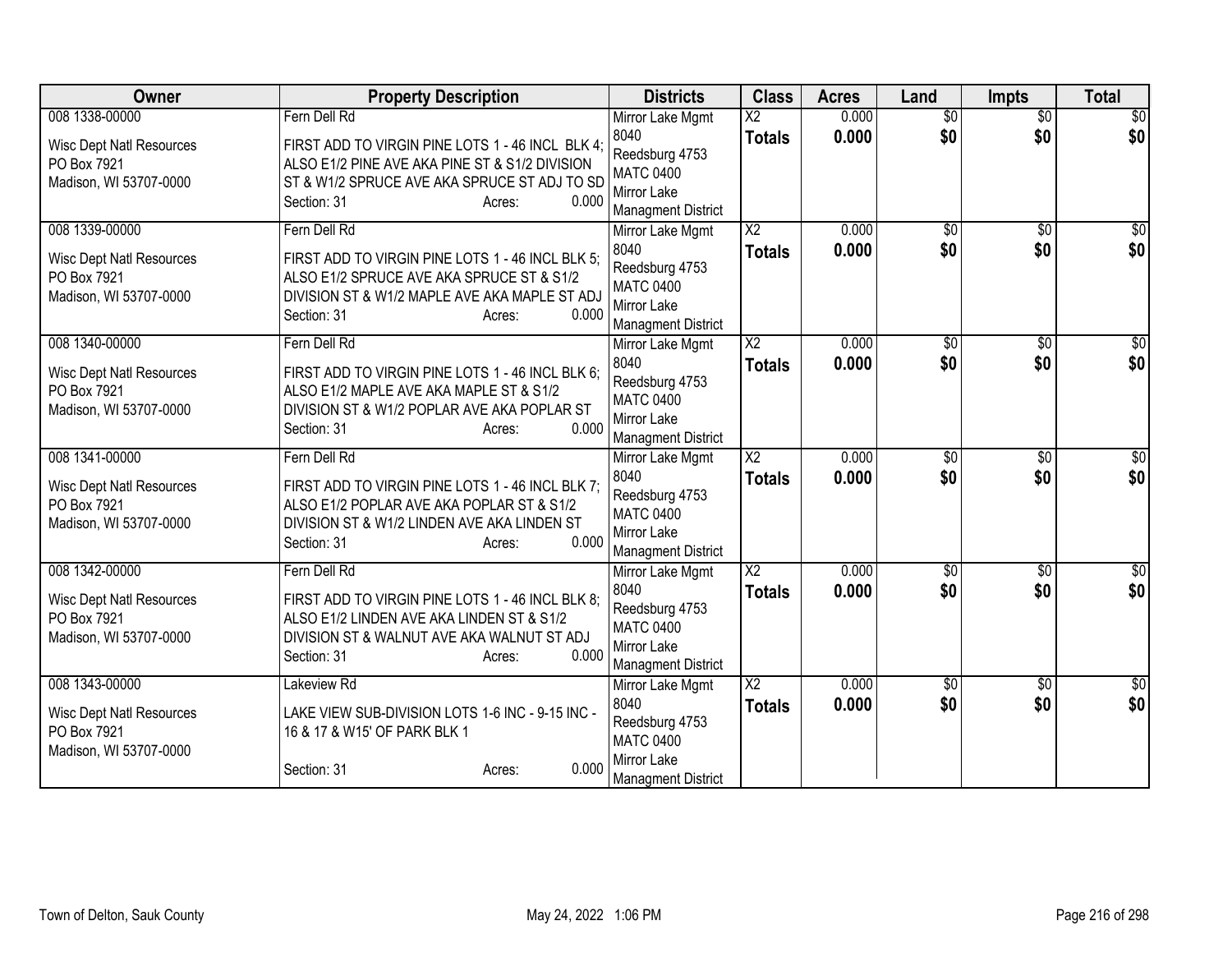| <b>Owner</b>                                   | <b>Property Description</b>                                                                  | <b>Districts</b>                   | <b>Class</b>           | <b>Acres</b>   | Land            | <b>Impts</b>    | <b>Total</b>    |
|------------------------------------------------|----------------------------------------------------------------------------------------------|------------------------------------|------------------------|----------------|-----------------|-----------------|-----------------|
| 008 1344-00000                                 | Lakeview Rd                                                                                  | Mirror Lake Mgmt                   | $\overline{\text{X2}}$ | 0.000          | $\overline{50}$ | $\overline{50}$ | $\overline{50}$ |
| <b>Wisc Dept Natl Resources</b>                | LAKE VIEW SUBDIVISION LOTS 7 & 8 BLK 1                                                       | 8040                               | <b>Totals</b>          | 0.000          | \$0             | \$0             | \$0             |
| PO Box 7921                                    |                                                                                              | Reedsburg 4753<br><b>MATC 0400</b> |                        |                |                 |                 |                 |
| Madison, WI 53707-0000                         |                                                                                              | Mirror Lake                        |                        |                |                 |                 |                 |
|                                                | 0.000<br>Section: 31<br>Acres:                                                               | <b>Managment District</b>          |                        |                |                 |                 |                 |
| 008 1345-00000                                 | Lakeview Rd                                                                                  | Mirror Lake Mgmt                   | $\overline{X4}$        | 0.000          | $\overline{50}$ | $\overline{50}$ | $\sqrt{30}$     |
| Delton, Town of                                | LAKE VIEW SUB-DIVISION LAND BETWEEN LOT 17                                                   | 8040                               | <b>Totals</b>          | 0.000          | \$0             | \$0             | \$0             |
| <b>PO Box 148</b>                              | BLK, 1 & LOT 19 OF BLK 2 EXC W15' FOR PARK                                                   | Reedsburg 4753                     |                        |                |                 |                 |                 |
| Lake Delton, WI 53940                          | PURPOSES.                                                                                    | <b>MATC 0400</b>                   |                        |                |                 |                 |                 |
|                                                | 0.000<br>Section: 31<br>Acres:                                                               | Mirror Lake                        |                        |                |                 |                 |                 |
| 008 1346-00000                                 | Lakeview Rd                                                                                  | <b>Managment District</b>          | $\overline{X2}$        | 0.350          | \$0             | \$0             | \$0             |
|                                                |                                                                                              | Mirror Lake Mgmt<br>8040           |                        | 0.350          | \$0             | \$0             | \$0             |
| <b>Wisc Dept Natl Resources</b>                | LAKE VIEW SUBD LOTS 1-6 & 13-16; ALSO S1/2                                                   | Reedsburg 4753                     | <b>Totals</b>          |                |                 |                 |                 |
| PO Box 7921                                    | LAKEVIEW RD ADJ TO SD LOTS VACATED PER                                                       | <b>MATC 0400</b>                   |                        |                |                 |                 |                 |
| Madison, WI 53707-0000                         | D-1050271 BLK 2<br>0.000                                                                     | Mirror Lake                        |                        |                |                 |                 |                 |
|                                                | Section: 31<br>Acres:                                                                        | <b>Managment District</b>          |                        |                |                 |                 |                 |
| 008 1346-10000                                 | Lakeview Rd                                                                                  | Mirror Lake Mgmt                   | X4                     | 0.350          | $\sqrt{6}$      | $\overline{50}$ | $\overline{50}$ |
| Delton, Town of                                | LAKE VIEW SUBDIVISION LTS 17,18&PRT 19 BLK 2 =                                               | 8040                               | <b>Totals</b>          | 0.350          | \$0             | \$0             | \$0             |
| <b>PO Box 148</b>                              | CSM #6071 OUTLOT 2 0.35A (PRT SE NW 31-13-6)                                                 | Reedsburg 4753<br><b>MATC 0400</b> |                        |                |                 |                 |                 |
| Lake Delton, WI 53940                          | (S/COVENANTS & REVERSIONARY CLAUSE PER                                                       | Mirror Lake                        |                        |                |                 |                 |                 |
|                                                | 0.350<br>Section: 31<br>Acres:                                                               | <b>Managment District</b>          |                        |                |                 |                 |                 |
| 008 1347-00000                                 | Lakeview Rd                                                                                  | Mirror Lake Mgmt                   | $\overline{X2}$        | 0.000          | $\sqrt{$0}$     | $\sqrt{$0}$     | $\overline{50}$ |
|                                                |                                                                                              | 8040                               | <b>Totals</b>          | 0.000          | \$0             | \$0             | \$0             |
| <b>Wisc Dept Natl Resources</b><br>PO Box 7921 | LAKE VIEW SUBD LOTS 7 & 8; ALSO S1/2 LAKEVIEW<br>RD ADJ TO SD LOTS VACATED PER D-1050271 BLK | Reedsburg 4753                     |                        |                |                 |                 |                 |
| Madison, WI 53707-0000                         |                                                                                              | <b>MATC 0400</b>                   |                        |                |                 |                 |                 |
|                                                | 0.000<br>Section: 31<br>Acres:                                                               | Mirror Lake                        |                        |                |                 |                 |                 |
| 008 1348-00000                                 |                                                                                              | <b>Managment District</b>          | $\overline{X2}$        |                |                 |                 |                 |
|                                                | Lakeview Rd                                                                                  | Mirror Lake Mgmt<br>8040           |                        | 0.000<br>0.000 | \$0<br>\$0      | \$0<br>\$0      | \$0<br>\$0      |
| <b>Wisc Dept Natl Resources</b>                | LAKE VIEW SUBD LOTS 9 - 12 INCL; ALSO S1/2                                                   | Reedsburg 4753                     | <b>Totals</b>          |                |                 |                 |                 |
| PO Box 7921                                    | LAKEVIEW RD ADJ TO SD LOTS VACATED PER                                                       | <b>MATC 0400</b>                   |                        |                |                 |                 |                 |
| Madison, WI 53707-0000                         | BLK <sub>2</sub><br>D-1050271<br>0.000                                                       | Mirror Lake                        |                        |                |                 |                 |                 |
|                                                | Section: 31<br>Acres:                                                                        | <b>Managment District</b>          |                        |                |                 |                 |                 |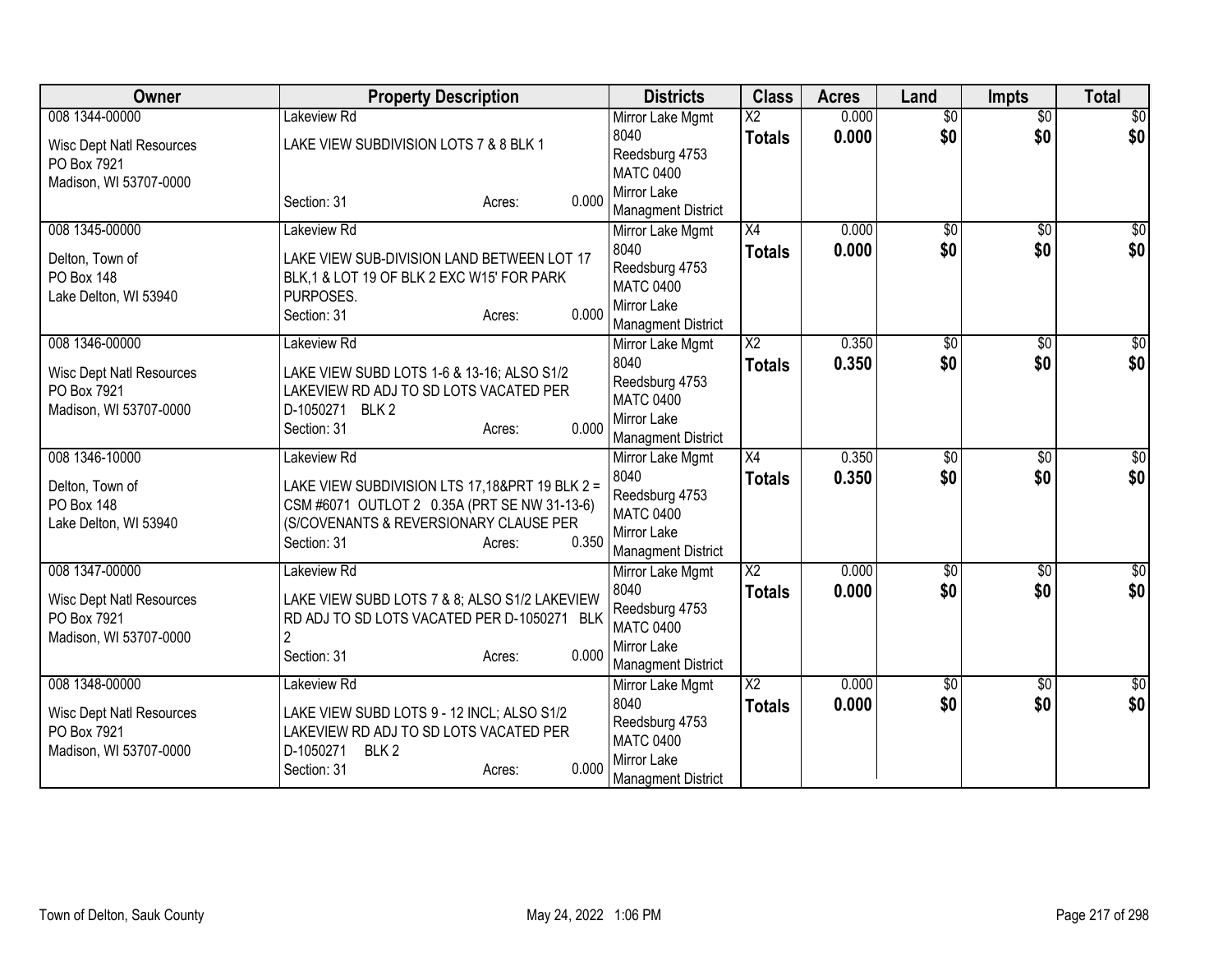| Owner                           | <b>Property Description</b>                         | <b>Districts</b>                              | <b>Class</b>           | <b>Acres</b> | Land            | <b>Impts</b>    | <b>Total</b>     |
|---------------------------------|-----------------------------------------------------|-----------------------------------------------|------------------------|--------------|-----------------|-----------------|------------------|
| 008 1349-00000                  | Lakeview Rd                                         | Mirror Lake Mgmt                              | $\overline{X4}$        | 0.000        | $\overline{50}$ | $\overline{50}$ | \$0              |
| Delton, Town of                 | LAKE VIEW SUB-DIVISION W15' OF LOT 19 BLK 2         | 8040                                          | <b>Totals</b>          | 0.000        | \$0             | \$0             | \$0              |
| <b>PO Box 148</b>               |                                                     | Reedsburg 4753                                |                        |              |                 |                 |                  |
| Lake Delton, WI 53940           |                                                     | <b>MATC 0400</b><br>Mirror Lake               |                        |              |                 |                 |                  |
|                                 | 0.000<br>Section: 31<br>Acres:                      | <b>Managment District</b>                     |                        |              |                 |                 |                  |
| 008 1350-00000                  | Lakeview Rd                                         | Mirror Lake Mgmt                              | $\overline{\text{X2}}$ | 0.000        | $\overline{50}$ | $\overline{50}$ | \$0              |
|                                 |                                                     | 8040                                          | <b>Totals</b>          | 0.000        | \$0             | \$0             | \$0              |
| <b>Wisc Dept Natl Resources</b> | LAKE VIEW SUBD LOTS 1 - 4 INCL; ALSO N1/2           | Reedsburg 4753                                |                        |              |                 |                 |                  |
| PO Box 7921                     | LAKEVIEW RD & S1/2 BLUFF ST ADJ TO SD LOTS          | <b>MATC 0400</b>                              |                        |              |                 |                 |                  |
| Madison, WI 53707-0000          | VACATED PER D-1050271 BLK 3<br>0.000<br>Section: 31 | Mirror Lake                                   |                        |              |                 |                 |                  |
|                                 | Acres:                                              | <b>Managment District</b>                     |                        |              |                 |                 |                  |
| 008 1351-00000                  | Lakeview Rd                                         | Mirror Lake Mgmt                              | $\overline{\text{X2}}$ | 0.000        | \$0             | \$0             | \$0              |
| <b>Wisc Dept Natl Resources</b> | LAKE VIEW SUBD LOTS 5 - 7 INCL; ALSO N1/2 LAKE      | 8040                                          | <b>Totals</b>          | 0.000        | \$0             | \$0             | \$0              |
| PO Box 7921                     | VIEW RD & S1/2 BLUFF ST ADJ TO SD LOTS              | Reedsburg 4753                                |                        |              |                 |                 |                  |
| Madison, WI 53707-0000          | VACATED PER D-1050271 BLK 3                         | <b>MATC 0400</b>                              |                        |              |                 |                 |                  |
|                                 | 0.000<br>Section: 31<br>Acres:                      | Mirror Lake                                   |                        |              |                 |                 |                  |
| 008 1352-00000                  | Lakeview Rd                                         | <b>Managment District</b><br>Mirror Lake Mgmt | $\overline{X2}$        | 0.000        | $\overline{50}$ | $\overline{50}$ | \$0              |
|                                 |                                                     | 8040                                          | <b>Totals</b>          | 0.000        | \$0             | \$0             | \$0              |
| <b>Wisc Dept Natl Resources</b> | LAKE VIEW SUBD LOTS 5-7; ALSO S1/2 RIDGE ST         | Reedsburg 4753                                |                        |              |                 |                 |                  |
| PO Box 7921                     | ADJ TO SD LOTS VACATED PER V361-721 &               | <b>MATC 0400</b>                              |                        |              |                 |                 |                  |
| Madison, WI 53707-0000          | D-1050271 & N1/2 BLUFF ST ADJ TO SD LOTS            | Mirror Lake                                   |                        |              |                 |                 |                  |
|                                 | 0.000<br>Section: 31<br>Acres:                      | <b>Managment District</b>                     |                        |              |                 |                 |                  |
| 008 1353-00000                  | Lakeview Rd                                         | Mirror Lake Mgmt                              | $\overline{X2}$        | 0.000        | $\sqrt{$0}$     | \$0             | \$0              |
| <b>Wisc Dept Natl Resources</b> | LAKE VIEW SUBD LOTS 1-4 & LOT 9; ALSO S1/2          | 8040                                          | <b>Totals</b>          | 0.000        | \$0             | \$0             | \$0              |
| PO Box 7921                     | RIDGE ST ADJ TO SD LOTS VACATED PER V361-721        | Reedsburg 4753                                |                        |              |                 |                 |                  |
| Madison, WI 53707-0000          | & D-1050271, & N1/2 BLUFF ST & ALL OF EAST ST       | <b>MATC 0400</b>                              |                        |              |                 |                 |                  |
|                                 | 0.000<br>Section: 31<br>Acres:                      | Mirror Lake                                   |                        |              |                 |                 |                  |
| 008 1354-00000                  | Lakeview Rd                                         | <b>Managment District</b>                     | $\overline{X2}$        | 0.000        | \$0             | \$0             | $\overline{\$0}$ |
|                                 |                                                     | Mirror Lake Mgmt<br>8040                      |                        | 0.000        | \$0             | \$0             | \$0              |
| <b>Wisc Dept Natl Resources</b> | LAKE VIEW SUB LOTS 1-4 & LOTS 9-15 EXC CSM          | Reedsburg 4753                                | <b>Totals</b>          |              |                 |                 |                  |
| PO Box 7921                     | #6071; ALSO N1/2 RIDGE ST ADJ TO SD LOTS VAC        | <b>MATC 0400</b>                              |                        |              |                 |                 |                  |
| Madison, WI 53707-0000          | PER V361-721 & PER D-1050271, & N1/2 LAKE VIEW      | Mirror Lake                                   |                        |              |                 |                 |                  |
|                                 | 0.000<br>Section: 31<br>Acres:                      | <b>Managment District</b>                     |                        |              |                 |                 |                  |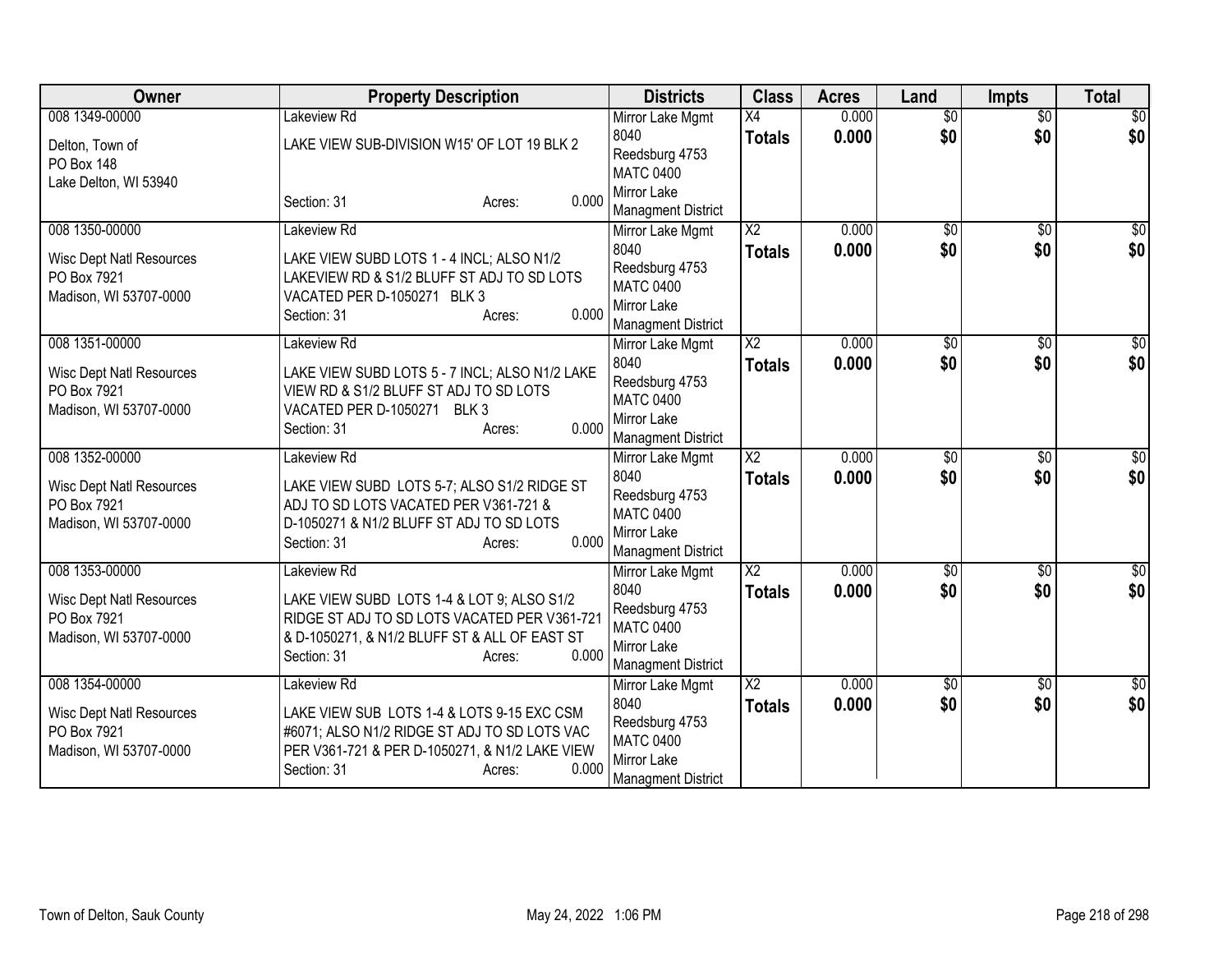| <b>Owner</b>                                   | <b>Property Description</b>                                                               | <b>Districts</b>                   | <b>Class</b>           | <b>Acres</b> | Land            | <b>Impts</b>    | <b>Total</b>    |
|------------------------------------------------|-------------------------------------------------------------------------------------------|------------------------------------|------------------------|--------------|-----------------|-----------------|-----------------|
| 008 1354-10000                                 | Lakeview Rd                                                                               | Mirror Lake Mgmt                   | $\overline{X4}$        | 0.030        | $\overline{50}$ | $\overline{50}$ | $\overline{50}$ |
| Delton, Town of                                | LAKE VIEW SUBDIVISION PRT LT 15 BLK 5 = CSM                                               | 8040                               | <b>Totals</b>          | 0.030        | \$0             | \$0             | \$0             |
| PO Box 148                                     | #6071 OUTLOT 1 0.03A (PRT SE NW 31-13-6)                                                  | Reedsburg 4753<br><b>MATC 0400</b> |                        |              |                 |                 |                 |
| Lake Delton, WI 53940                          | (S/COVENANTS & REVERSIONARY CLAUSE PER                                                    | Mirror Lake                        |                        |              |                 |                 |                 |
|                                                | 0.030<br>Section: 31<br>Acres:                                                            | <b>Managment District</b>          |                        |              |                 |                 |                 |
| 008 1355-00000                                 | E9854 Lakeview Rd                                                                         | Mirror Lake Mgmt                   | $\overline{\text{X2}}$ | 0.000        | \$0             | \$0             | $\sqrt{30}$     |
| <b>Wisc Dept Natl Resources</b>                | LAKE VIEW SUBD LOTS 5-7; ALSO N1/2 RIDGE ST                                               | 8040                               | <b>Totals</b>          | 0.000        | \$0             | \$0             | \$0             |
| PO Box 7921                                    | ADJ TO SD LOTS VACATED PER V361-721 & PER                                                 | Reedsburg 4753                     |                        |              |                 |                 |                 |
| Madison, WI 53707-0000                         | D-1050271, & ALL OF NORTH ST AS PLATTED ADJ                                               | <b>MATC 0400</b>                   |                        |              |                 |                 |                 |
|                                                | 0.000<br>Section: 31<br>Acres:                                                            | Mirror Lake                        |                        |              |                 |                 |                 |
| 008 1356-00000                                 | Lakeview Rd                                                                               | <b>Managment District</b>          | $\overline{X2}$        | 0.000        | \$0             | \$0             | $\overline{30}$ |
|                                                |                                                                                           | Mirror Lake Mgmt<br>8040           |                        | 0.000        | \$0             | \$0             | \$0             |
| <b>Wisc Dept Natl Resources</b>                | LAKE VIEW SUBD LOT 8 BLK 4 & LOT 8 BLK 5; ALSO                                            | Reedsburg 4753                     | <b>Totals</b>          |              |                 |                 |                 |
| PO Box 7921                                    | ALL OF RIDGE ST ADJ TO SD LOTS VAC PER                                                    | <b>MATC 0400</b>                   |                        |              |                 |                 |                 |
| Madison, WI 53707-0000                         | V361-721& PER D-1050271, & N1/2 BLUFF ST & ALL                                            | Mirror Lake                        |                        |              |                 |                 |                 |
|                                                | 0.000<br>Section: 31<br>Acres:                                                            | <b>Managment District</b>          |                        |              |                 |                 |                 |
| 008 1357-00000                                 | Lakeview Rd                                                                               | Mirror Lake Mgmt                   | $\overline{X2}$        | 3.330        | $\sqrt{6}$      | $\overline{50}$ | \$0             |
| <b>Wisc Dept Natl Resources</b>                | FIRST ADD TO LAKE VIEW LOTS 1-6 INCL W/20' ROW                                            | 8040                               | <b>Totals</b>          | 3.330        | \$0             | \$0             | \$0             |
| PO Box 7921                                    | TO MIRROR LAKE SH LI EXC STRIP 50' WI IN SD                                               | Reedsburg 4753                     |                        |              |                 |                 |                 |
| Madison, WI 53707-0000                         | LOTS DESC IN V260-24, & LOTS 9-51 INCL EXC HWY                                            | <b>MATC 0400</b><br>Mirror Lake    |                        |              |                 |                 |                 |
|                                                | 3.330<br>Section: 31<br>Acres:                                                            | <b>Managment District</b>          |                        |              |                 |                 |                 |
| 008 1358-00000                                 | Lakeview Rd                                                                               | Mirror Lake Mgmt                   | $\overline{X2}$        | 5.790        | $\overline{50}$ | $\sqrt{6}$      | $\overline{50}$ |
|                                                |                                                                                           | 8040                               | <b>Totals</b>          | 5.790        | \$0             | \$0             | \$0             |
| <b>Wisc Dept Natl Resources</b><br>PO Box 7921 | FIRST ADD TO LAKE VIEW LOTS 1-102 INCL, EXC<br>LOT 55 & EXC W25' OF LOTS 56-84 INCL & EXC | Reedsburg 4753                     |                        |              |                 |                 |                 |
| Madison, WI 53707-0000                         | STRIP 50' WI PER V260-24 & EXC HWY PER D-931005                                           | <b>MATC 0400</b>                   |                        |              |                 |                 |                 |
|                                                | 5.790<br>Section: 31<br>Acres:                                                            | Mirror Lake                        |                        |              |                 |                 |                 |
|                                                |                                                                                           | <b>Managment District</b>          |                        |              |                 |                 |                 |
| 008 1359-00000                                 | Lakeview Rd                                                                               | Mirror Lake Mgmt<br>8040           | $\overline{\text{X2}}$ | 0.000        | \$0             | \$0             | $\sqrt{50}$     |
| <b>Wisc Dept Natl Resources</b>                | FIRST ADD TO LAKE VIEW LOTS 7 & 8 EXC STRIP 50'                                           | Reedsburg 4753                     | <b>Totals</b>          | 0.000        | \$0             | \$0             | \$0             |
| PO Box 7921                                    | WI IN SD LOTS DESC IN V260-24; ALSO E1/2 FIRST                                            | <b>MATC 0400</b>                   |                        |              |                 |                 |                 |
| Madison, WI 53707-0000                         | ST ADJ TO SD LOTS VACATED PER D-1050271 BLK                                               | Mirror Lake                        |                        |              |                 |                 |                 |
|                                                | 0.000<br>Section: 31<br>Acres:                                                            | <b>Managment District</b>          |                        |              |                 |                 |                 |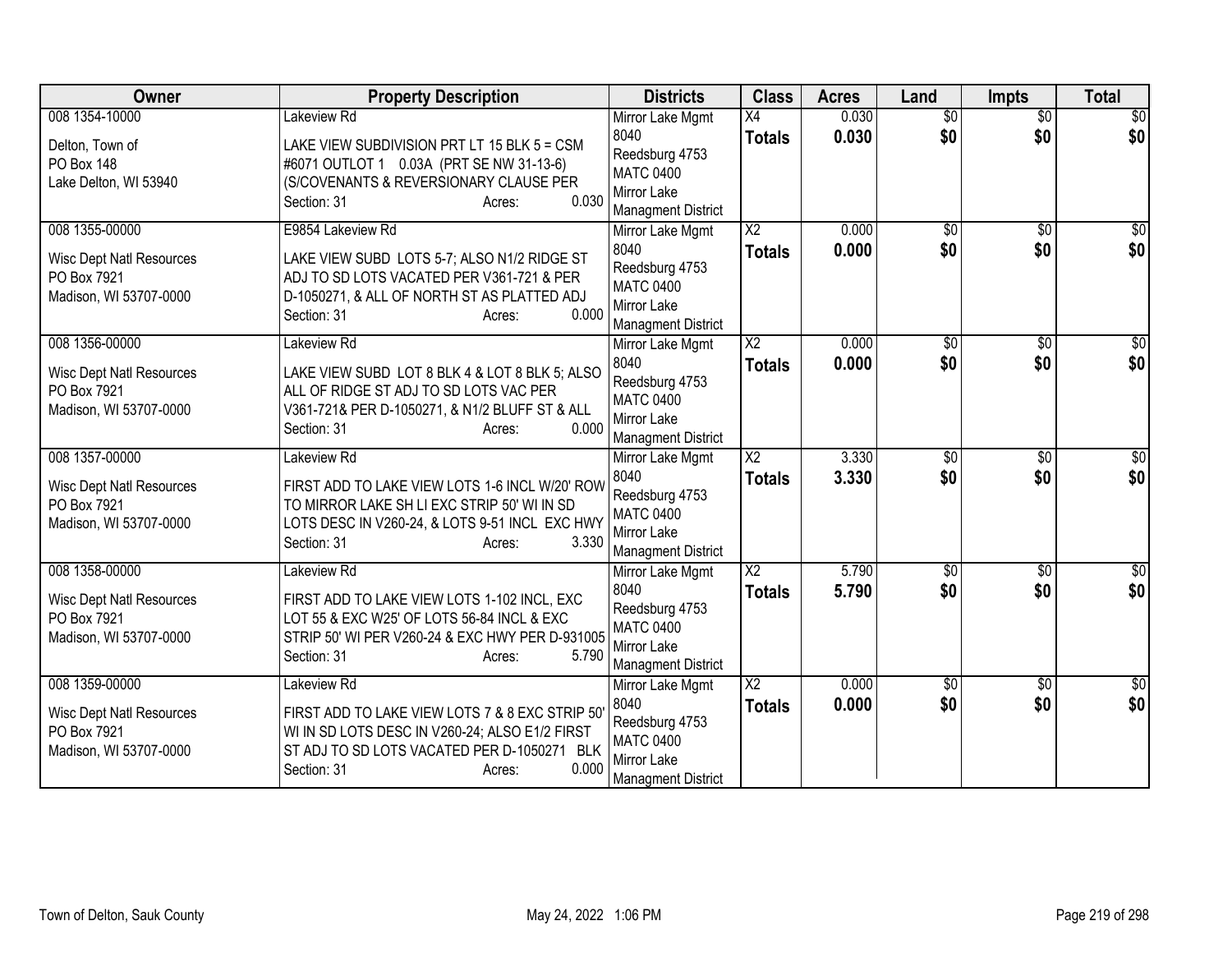| Owner                           | <b>Property Description</b>                                                             | <b>Districts</b>                          | <b>Class</b>    | <b>Acres</b> | Land            | <b>Impts</b>    | <b>Total</b>    |
|---------------------------------|-----------------------------------------------------------------------------------------|-------------------------------------------|-----------------|--------------|-----------------|-----------------|-----------------|
| 008 1360-00000                  | Lakeview Rd                                                                             | Mirror Lake Mgmt                          | X4              | 0.000        | $\overline{50}$ | $\overline{50}$ | \$0             |
| Delton, Town of                 | FIRST ADD TO LAKE VIEW LOT 55 & W25' OF LOTS                                            | 8040<br>WI Dells 6678                     | <b>Totals</b>   | 0.000        | \$0             | \$0             | \$0             |
| <b>PO Box 148</b>               | 56-84 INCL BLK 2; ALSO 50' STRIP IN BLKS 1 & 2 COM                                      | <b>MATC 0400</b>                          |                 |              |                 |                 |                 |
| Lake Delton, WI 53940           | SE COR LOT 1 BLK1- W39.8'- N34?50'W TO PT 2.3' S                                        | Mirror Lake                               |                 |              |                 |                 |                 |
|                                 | 0.000<br>Section: 31<br>Acres:                                                          | <b>Managment District</b>                 |                 |              |                 |                 |                 |
| 008 1361-00000                  | Lakeview Rd                                                                             | Mirror Lake Mgmt                          | $\overline{X2}$ | 6.170        | $\overline{50}$ | $\overline{50}$ | $\overline{30}$ |
| <b>Wisc Dept Natl Resources</b> | FIRST ADD TO LAKE VIEW LOTS 1 - 86 INCL BLK 3                                           | 8040                                      | <b>Totals</b>   | 6.170        | \$0             | \$0             | \$0             |
| PO Box 7921                     | EXC HWY PER D-931005; ALSO ALL OF THIRD ST &                                            | WI Dells 6678<br><b>MATC 0400</b>         |                 |              |                 |                 |                 |
| Madison, WI 53707-0000          | THAT PRT W1/2 SECOND ST LYING S OF S LI LOT 14                                          | Mirror Lake                               |                 |              |                 |                 |                 |
|                                 | 6.170<br>Section: 31<br>Acres:                                                          | <b>Managment District</b>                 |                 |              |                 |                 |                 |
| 008 1362-00000                  | Lakeview Rd                                                                             | Mirror Lake Mgmt                          | $\overline{X2}$ | 0.000        | $\overline{50}$ | $\overline{50}$ | \$0             |
| <b>Wisc Dept Natl Resources</b> | FIRST ADD TO LAKE VIEW LOTS 1 TO 4 INC. BLK 4                                           | 8040                                      | <b>Totals</b>   | 0.000        | \$0             | \$0             | \$0             |
| PO Box 7921                     |                                                                                         | WI Dells 6678                             |                 |              |                 |                 |                 |
| Madison, WI 53707-0000          |                                                                                         | <b>MATC 0400</b>                          |                 |              |                 |                 |                 |
|                                 | 0.000<br>Section: 31<br>Acres:                                                          | Mirror Lake                               |                 |              |                 |                 |                 |
| 008 1363-00000                  | S3057 E Fox Hill Rd                                                                     | <b>Managment District</b><br>Baraboo 0280 | G1              | 1.648        | \$18,400        | \$206,000       | \$224,400       |
|                                 |                                                                                         | <b>MATC 0400</b>                          | <b>Totals</b>   | 1.648        | \$18,400        | \$206,000       | \$224,400       |
| Teddy J. Williams               | TN OF DELTON, FOX HILL HEIGHTS SUB., LOT 1                                              |                                           |                 |              |                 |                 |                 |
| S3057 E Fox Hill Rd             | W/WELL AGREE PER R132-487                                                               |                                           |                 |              |                 |                 |                 |
| Baraboo, WI 53913               | 1.650<br>Section: 10<br>Acres:                                                          |                                           |                 |              |                 |                 |                 |
| 008 1364-00000                  | S3028A W Fox Hill Rd                                                                    | Baraboo 0280                              | $\overline{G1}$ | 1.661        | \$18,500        | \$74,000        | \$92,500        |
|                                 |                                                                                         | <b>MATC 0400</b>                          | <b>Totals</b>   | 1.661        | \$18,500        | \$74,000        | \$92,500        |
| Aleah Snider<br>495 Ember Ave   | TN OF DELTON, FOX HILL HEIGHTS SUB., LOT 2<br>S/WELL AGREE PER R132-487 S/UTIL EASE PER |                                           |                 |              |                 |                 |                 |
| Oxford, WI 53952                | R149-667                                                                                |                                           |                 |              |                 |                 |                 |
|                                 | 1.660<br>Section: 10<br>Acres:                                                          |                                           |                 |              |                 |                 |                 |
| 008 1365-00000                  | S3020A W Fox Hill Rd                                                                    | Baraboo 0280                              | $\overline{G1}$ | 1.649        | \$18,400        | \$69,300        | \$87,700        |
| Eric J. Bosshard                | TN OF DELTON, FOX HILL HEIGHTS SUB., LOT 3                                              | <b>MATC 0400</b>                          | <b>Totals</b>   | 1.649        | \$18,400        | \$69,300        | \$87,700        |
| S3020A W Fox Hill Rd            | (S/WELL AGREE PER R132-489)                                                             |                                           |                 |              |                 |                 |                 |
| Baraboo, WI 53913               |                                                                                         |                                           |                 |              |                 |                 |                 |
|                                 | 1.650<br>Section: 10<br>Acres:                                                          |                                           |                 |              |                 |                 |                 |
| 008 1366-00000                  | S3010 W Fox Hill Rd                                                                     | Baraboo 0280                              | $\overline{G1}$ | 1.772        | \$19,300        | \$185,600       | \$204,900       |
| Daniel J. Rathman               | TN OF DELTON, FOX HILL HEIGHTS SUB., LOT 4                                              | <b>MATC 0400</b>                          | <b>Totals</b>   | 1.772        | \$19,300        | \$185,600       | \$204,900       |
| S3010 W Fox Hill Rd             | W/WELL AGREE PER R132-489 S/ELEC EASE PER R                                             |                                           |                 |              |                 |                 |                 |
| Baraboo, WI 53913-0000          | 149-672                                                                                 |                                           |                 |              |                 |                 |                 |
|                                 | 1.770<br>Section: 10<br>Acres:                                                          |                                           |                 |              |                 |                 |                 |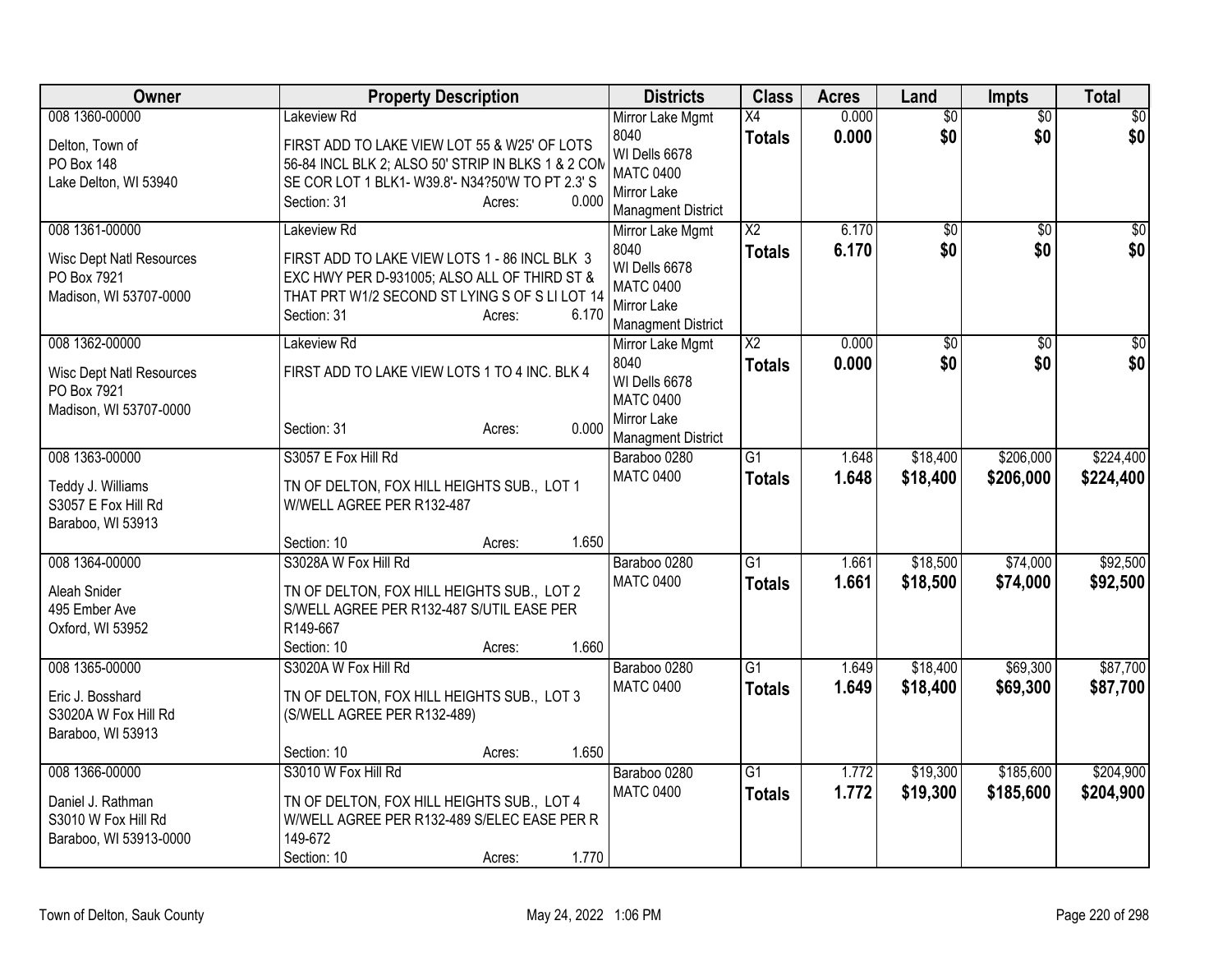| Owner                                                        |                                                                         | <b>Property Description</b>                 |       | <b>Districts</b>                 | <b>Class</b>                     | <b>Acres</b>   | Land                 | Impts                | <b>Total</b>         |
|--------------------------------------------------------------|-------------------------------------------------------------------------|---------------------------------------------|-------|----------------------------------|----------------------------------|----------------|----------------------|----------------------|----------------------|
| 008 1367-00000<br>Andrija Sabol                              | S2991 W Fox Hill Rd<br>TN OF DELTON, FOX HILL HEIGHTS SUB., LOT 5       |                                             |       | Baraboo 0280<br><b>MATC 0400</b> | $\overline{G1}$<br><b>Totals</b> | 1.480<br>1.480 | \$17,300<br>\$17,300 | \$46,800<br>\$46,800 | \$64,100<br>\$64,100 |
| S2991 W Fox Hill Rd<br>Baraboo, WI 53913                     |                                                                         |                                             |       |                                  |                                  |                |                      |                      |                      |
|                                                              | Section: 10                                                             | Acres:                                      | 1.480 |                                  |                                  |                |                      |                      |                      |
| 008 1368-00000                                               | S2989 E Fox Hill Rd                                                     |                                             |       | Baraboo 0280                     | $\overline{G1}$                  | 1.614          | \$18,200             | \$40,800             | \$59,000             |
| James R. Altemus<br>S2989 E Fox Hill Rd<br>Baraboo, WI 53913 | TN OF DELTON, FOX HILL HEIGHTS SUB., LOT 6<br>W/WELL AGREE PER R132-489 |                                             |       | <b>MATC 0400</b>                 | <b>Totals</b>                    | 1.614          | \$18,200             | \$40,800             | \$59,000             |
|                                                              | Section: 10                                                             | Acres:                                      | 1.610 |                                  |                                  |                |                      |                      |                      |
| 008 1369-00000                                               | S3007A E Fox Hill Rd                                                    |                                             |       | Baraboo 0280                     | $\overline{G1}$                  | 1.628          | \$18,300             | \$157,200            | \$175,500            |
| Robert Herritz                                               | TN OF DELTON, FOX HILL HEIGHTS SUB., LOT 7                              |                                             |       | <b>MATC 0400</b>                 | <b>Totals</b>                    | 1.628          | \$18,300             | \$157,200            | \$175,500            |
| N5402 Willow Rd                                              |                                                                         | W/WELL AGREE PER R132-489 S/ELEC EASE PER R |       |                                  |                                  |                |                      |                      |                      |
| Fond Du Lac, WI 54937                                        | 149-670                                                                 |                                             |       |                                  |                                  |                |                      |                      |                      |
|                                                              | Section: 10                                                             | Acres:                                      | 1.630 |                                  |                                  |                |                      |                      |                      |
| 008 1370-00000                                               | S3019 E Fox Hill Rd                                                     |                                             |       | Baraboo 0280                     | $\overline{G1}$                  | 1.521          | \$17,500             | \$42,500             | \$60,000             |
| <b>Chris Chambers</b>                                        | TN OF DELTON, FOX HILL HEIGHTS SUB., LOT 8                              |                                             |       | <b>MATC 0400</b>                 | <b>Totals</b>                    | 1.521          | \$17,500             | \$42,500             | \$60,000             |
| S3019 E Fox Hill Rd                                          | W/WELL AGREE PER R132-489                                               |                                             |       |                                  |                                  |                |                      |                      |                      |
| Baraboo, WI 53913-0000                                       |                                                                         |                                             |       |                                  |                                  |                |                      |                      |                      |
|                                                              | Section: 10                                                             | Acres:                                      | 1.520 |                                  |                                  |                |                      |                      |                      |
| 008 1371-00000                                               | S3051 E Fox Hill Rd                                                     |                                             |       | Baraboo 0280                     | $\overline{G1}$                  | 1.567          | \$17,900             | \$136,400            | \$154,300            |
| Cale W. Good                                                 | TN OF DELTON, FOX HILL HEIGHTS SUB., LOT 9                              |                                             |       | <b>MATC 0400</b>                 | <b>Totals</b>                    | 1.567          | \$17,900             | \$136,400            | \$154,300            |
| S3051 E Fox Hill Rd                                          | W/WELL AGREE PER R132-487                                               |                                             |       |                                  |                                  |                |                      |                      |                      |
| Baraboo, WI 53913-0000                                       |                                                                         |                                             |       |                                  |                                  |                |                      |                      |                      |
|                                                              | Section: 10                                                             | Acres:                                      | 1.570 |                                  |                                  |                |                      |                      |                      |
| 008 1372-00000                                               | S3055B E Fox Hill Rd                                                    |                                             |       | Baraboo 0280                     | $\overline{G1}$                  | 1.517          | \$17,500             | \$179,600            | \$197,100            |
| Leonard E. Pickett III                                       | TN OF DELTON, FOX HILL HEIGHTS SUB., LOT 10                             |                                             |       | <b>MATC 0400</b>                 | <b>Totals</b>                    | 1.517          | \$17,500             | \$179,600            | \$197,100            |
| S3055B E Fox Hill Rd                                         | W/WELL AGREE PER R132-487                                               |                                             |       |                                  |                                  |                |                      |                      |                      |
| Baraboo, WI 53913-0000                                       |                                                                         |                                             |       |                                  |                                  |                |                      |                      |                      |
|                                                              | Section: 10                                                             | Acres:                                      | 1.520 |                                  |                                  |                |                      |                      |                      |
| 008 1373-00000                                               | E11280 N Reedsburg Rd                                                   |                                             |       | Baraboo 0280                     | $\overline{G1}$                  | 2.380          | \$22,700             | \$184,100            | \$206,800            |
| Michael C. Horkheimer                                        | TN OF DELTON, FOX HILL HEIGHTS SUB., LOT 11                             |                                             |       | <b>MATC 0400</b>                 | <b>Totals</b>                    | 2.380          | \$22,700             | \$184,100            | \$206,800            |
| E11280 N Reedsburg Rd                                        |                                                                         |                                             |       |                                  |                                  |                |                      |                      |                      |
| Baraboo, WI 53913-0000                                       |                                                                         |                                             |       |                                  |                                  |                |                      |                      |                      |
|                                                              | Section: 10                                                             | Acres:                                      | 2.380 |                                  |                                  |                |                      |                      |                      |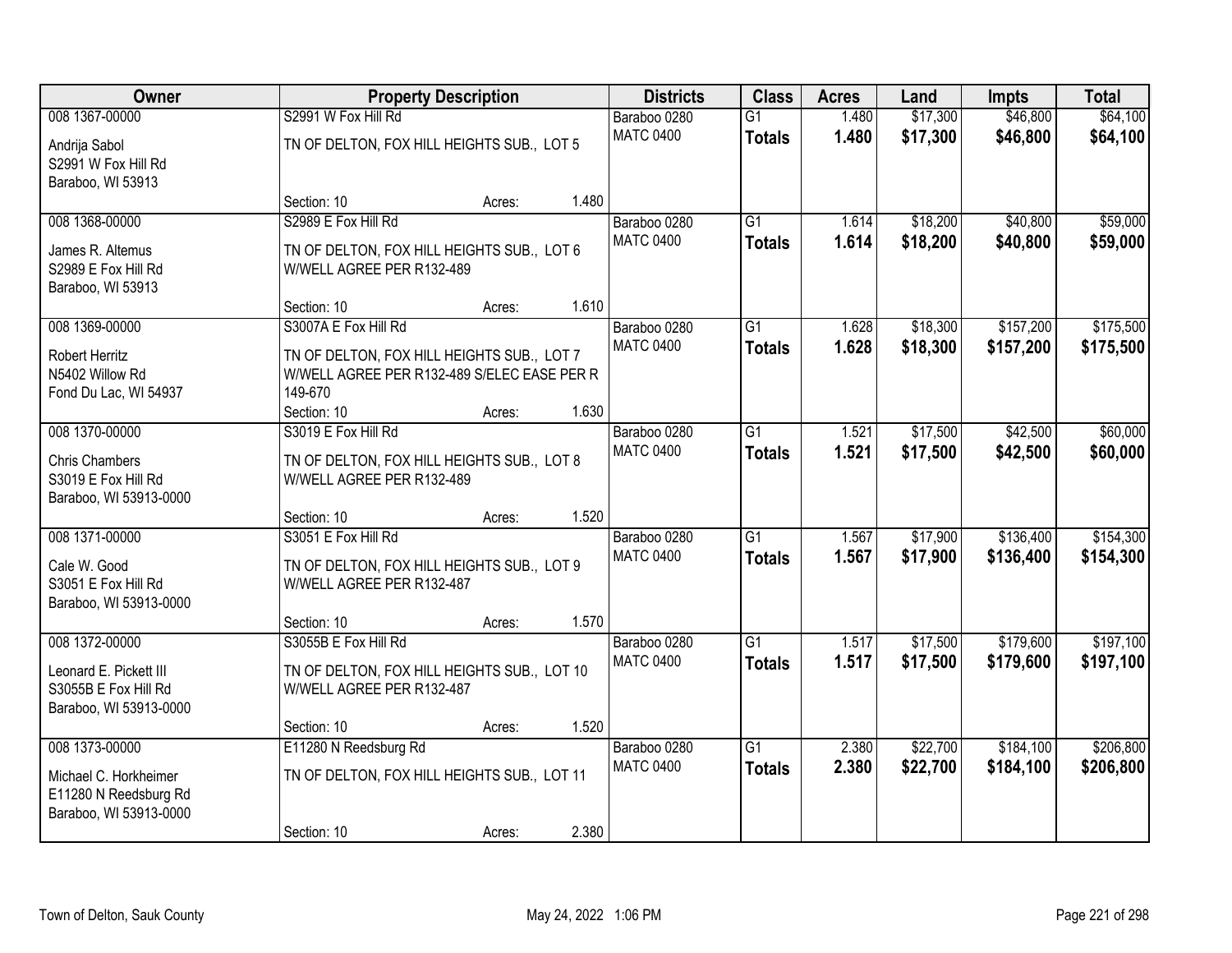| Owner                                                                    | <b>Property Description</b>                                                  |        | <b>Districts</b> | <b>Class</b>     | <b>Acres</b>    | Land  | Impts    | <b>Total</b> |           |
|--------------------------------------------------------------------------|------------------------------------------------------------------------------|--------|------------------|------------------|-----------------|-------|----------|--------------|-----------|
| 008 1374-00000                                                           | E11242A N Reedsburg Rd                                                       |        |                  | Baraboo 0280     | $\overline{G1}$ | 2.219 | \$21,900 | \$220,300    | \$242,200 |
| Richard I. Sherman<br>E11242A N Reedsburg Rd<br>Baraboo, WI 53913-0000   | TN OF DELTON, FOX HILL HEIGHTS SUB., LOT 12<br>S/ELEC EASE PER R125-125      |        |                  | <b>MATC 0400</b> | <b>Totals</b>   | 2.219 | \$21,900 | \$220,300    | \$242,200 |
|                                                                          | Section: 10                                                                  | Acres: | 2.220            |                  |                 |       |          |              |           |
| 008 1375-00000                                                           | E11226 N Reedsburg Rd                                                        |        |                  | Baraboo 0280     | $\overline{G1}$ | 1.596 | \$18,100 | \$144,400    | \$162,500 |
| Backeberg Investment Group, LLC<br>215 Walnut St<br>Loganville, WI 53943 | TN OF DELTON, FOX HILL HEIGHTS SUB., LOT 13                                  |        |                  | <b>MATC 0400</b> | <b>Totals</b>   | 1.596 | \$18,100 | \$144,400    | \$162,500 |
|                                                                          | Section: 10                                                                  | Acres: | 1.600            |                  |                 |       |          |              |           |
| 008 1376-00000                                                           | S3062 E Fox Hill Rd                                                          |        |                  | Baraboo 0280     | $\overline{G1}$ | 1.087 | \$14,600 | \$166,000    | \$180,600 |
| Kristin K. White Eagle<br>S3062 E Fox Hill Rd<br>Baraboo, WI 53913-0000  | TN OF DELTON, FOX HILL HEIGHTS SUB., LOT 14                                  |        |                  | <b>MATC 0400</b> | <b>Totals</b>   | 1.087 | \$14,600 | \$166,000    | \$180,600 |
|                                                                          | Section: 10                                                                  | Acres: | 1.090            |                  |                 |       |          |              |           |
| 008 1377-00000                                                           | S3056 E Fox Hill Rd                                                          |        |                  | Baraboo 0280     | $\overline{G1}$ | 1.482 | \$17,300 | \$48,800     | \$66,100  |
| Joyce A. Koleno<br>S3056 E Fox Hill Rd<br>Baraboo, WI 53913              | TN OF DELTON, FOX HILL HEIGHTS SUB., LOT 15<br>(WELL AGMT R407-497/R428-779) |        |                  | <b>MATC 0400</b> | <b>Totals</b>   | 1.482 | \$17,300 | \$48,800     | \$66,100  |
|                                                                          | Section: 10                                                                  | Acres: | 1.480            |                  |                 |       |          |              |           |
| 008 1378-00000                                                           | S3052 E Fox Hill Rd                                                          |        |                  | Baraboo 0280     | $\overline{G1}$ | 1.553 | \$17,800 | \$100,600    | \$118,400 |
| Olivia Johnson<br>S3052 E Fox Hill Rd<br>Baraboo, WI 53913               | TN OF DELTON, FOX HILL HEIGHTS SUB., LOT 16<br>(WELL AGMT R407-497/R428-779) |        |                  | <b>MATC 0400</b> | <b>Totals</b>   | 1.553 | \$17,800 | \$100,600    | \$118,400 |
|                                                                          | Section: 10                                                                  | Acres: | 1.550            |                  |                 |       |          |              |           |
| 008 1379-00000                                                           | S3048 E Fox Hill Rd                                                          |        |                  | Baraboo 0280     | $\overline{G1}$ | 1.595 | \$18,000 | \$154,300    | \$172,300 |
| Denise M Jahns Trust<br>23w651 Maple Ave<br>Roselle, IL 60172            | TN OF DELTON, FOX HILL HEIGHTS SUB., LOT 17<br>(WELL AGMT R407-497/R428-779) |        |                  | <b>MATC 0400</b> | <b>Totals</b>   | 1.595 | \$18,000 | \$154,300    | \$172,300 |
|                                                                          | Section: 10                                                                  | Acres: | 1.600            |                  |                 |       |          |              |           |
| 008 1380-00000                                                           | S3046 E Fox Hill Rd                                                          |        |                  | Baraboo 0280     | $\overline{G1}$ | 1.837 | \$19,700 | \$96,000     | \$115,700 |
| Robert A. Hendricks<br>S3046 E Fox Hill Rd<br>Baraboo, WI 53913-0000     | TN OF DELTON, FOX HILL HEIGHTS SUB., LOT 18<br>(WELL AGMT R407-497/R428-779) |        |                  | <b>MATC 0400</b> | <b>Totals</b>   | 1.837 | \$19,700 | \$96,000     | \$115,700 |
|                                                                          | Section: 10                                                                  | Acres: | 1.840            |                  |                 |       |          |              |           |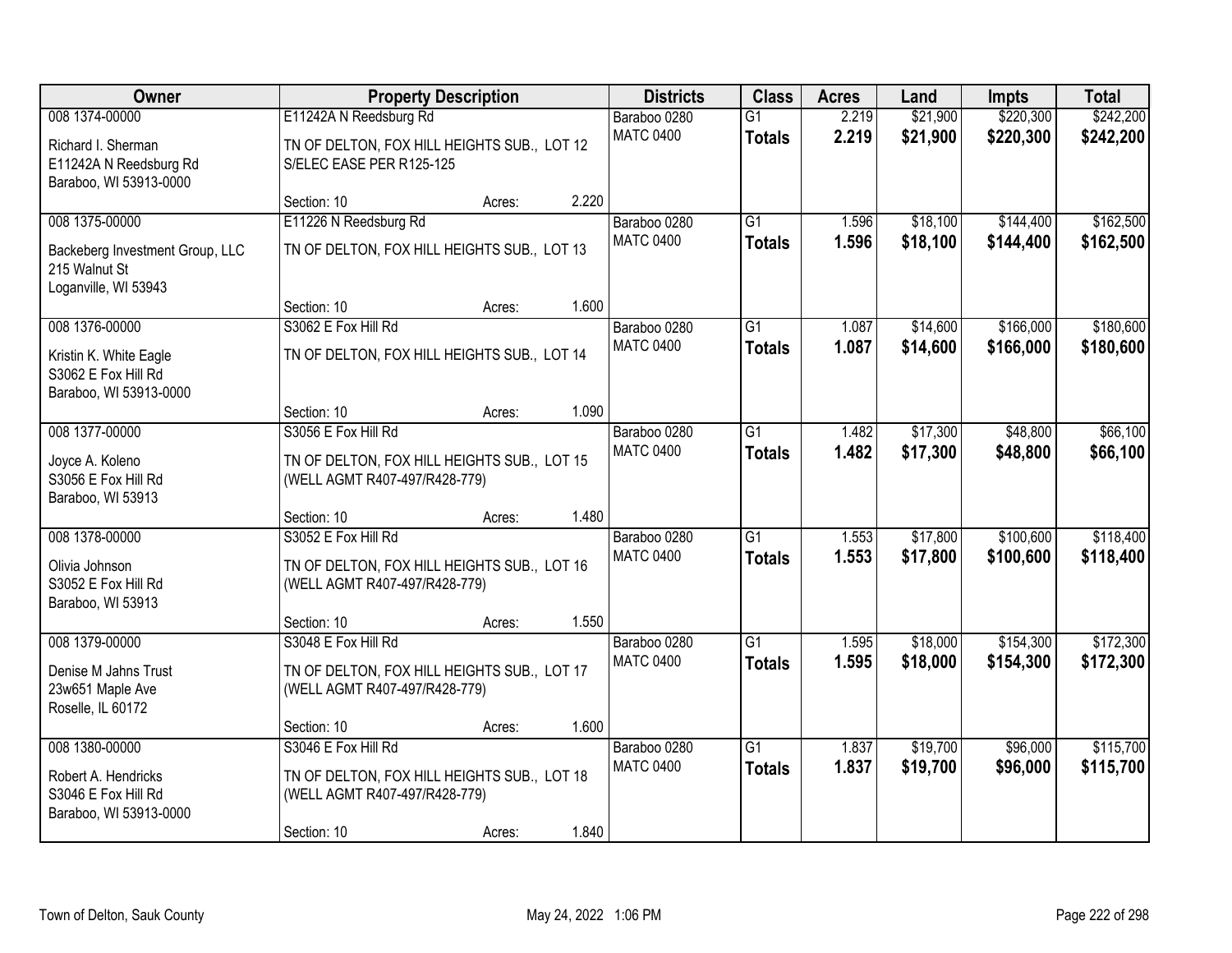| Owner                                                               |                                                                              | <b>Property Description</b> |       | <b>Districts</b> | <b>Class</b>    | <b>Acres</b> | Land     | <b>Impts</b> | <b>Total</b> |
|---------------------------------------------------------------------|------------------------------------------------------------------------------|-----------------------------|-------|------------------|-----------------|--------------|----------|--------------|--------------|
| 008 1381-00000                                                      | S3040 E Fox Hill Rd                                                          |                             |       | Baraboo 0280     | $\overline{G1}$ | 1.570        | \$17,900 | \$26,200     | \$44,100     |
| Patrick R. Nimmow<br>S3040 Fox Hill Rd<br>Baraboo, WI 53913         | TN OF DELTON, FOX HILL HEIGHTS SUB., LOT 19<br>(WELL AGMT R407-497/R428-779) |                             |       | <b>MATC 0400</b> | <b>Totals</b>   | 1.570        | \$17,900 | \$26,200     | \$44,100     |
|                                                                     | Section: 10                                                                  | Acres:                      | 1.570 |                  |                 |              |          |              |              |
| 008 1382-00000                                                      | S3038 E Fox Hill Rd                                                          |                             |       | Baraboo 0280     | $\overline{G1}$ | 1.672        | \$18,600 | \$45,800     | \$64,400     |
| Kathi R. Jellings<br>S3038 E Fox Hill Rd<br>Baraboo, WI 53913-0000  | TN OF DELTON, FOX HILL HEIGHTS SUB., LOT 20                                  |                             |       | <b>MATC 0400</b> | <b>Totals</b>   | 1.672        | \$18,600 | \$45,800     | \$64,400     |
|                                                                     | Section: 10                                                                  | Acres:                      | 1.670 |                  |                 |              |          |              |              |
| 008 1383-00000                                                      | S3036 E Fox Hill Rd                                                          |                             |       | Baraboo 0280     | G1              | 1.591        | \$18,000 | \$122,900    | \$140,900    |
| Pat L. Anderson<br>S3036 E Fox Hill Rd<br>Baraboo, WI 53913-0000    | TN OF DELTON, FOX HILL HEIGHTS SUB., LOT 21                                  |                             |       | <b>MATC 0400</b> | <b>Totals</b>   | 1.591        | \$18,000 | \$122,900    | \$140,900    |
|                                                                     | Section: 10                                                                  | Acres:                      | 1.590 |                  |                 |              |          |              |              |
| 008 1384-00000                                                      | S3022 E Fox Hill Rd                                                          |                             |       | Baraboo 0280     | G1              | 1.537        | \$17,700 | \$36,200     | \$53,900     |
| Richard A. Lanz<br>S3022 E Fox Hill Rd<br>Baraboo, WI 53913-0000    | TN OF DELTON, FOX HILL HEIGHTS SUB., LOT 22                                  |                             |       | <b>MATC 0400</b> | <b>Totals</b>   | 1.537        | \$17,700 | \$36,200     | \$53,900     |
|                                                                     | Section: 10                                                                  | Acres:                      | 1.540 |                  |                 |              |          |              |              |
| 008 1385-00000                                                      | S3000 E Fox Hill Rd                                                          |                             |       | Baraboo 0280     | $\overline{G1}$ | 1.862        | \$19,900 | \$43,300     | \$63,200     |
| Susan A. Hermanson<br>S3022 E Fox Hill Rd<br>Baraboo, WI 53913-0000 | TN. OF DELTON; FOX HILL HEIGHTS SUB. LOT 23                                  |                             |       | <b>MATC 0400</b> | <b>Totals</b>   | 1.862        | \$19,900 | \$43,300     | \$63,200     |
|                                                                     | Section: 10                                                                  | Acres:                      | 1.860 |                  |                 |              |          |              |              |
| 008 1386-00000                                                      | S2990 Fox Hill Ct                                                            |                             |       | Baraboo 0280     | $\overline{G1}$ | 1.477        | \$17,200 | \$101,100    | \$118,300    |
| Mcwar Properties, LLC<br>S2990 Fox Hill Ct<br>Baraboo, WI 53913     | TN OF DELTON, FOX HILL HEIGHTS SUB., LOT 24                                  |                             |       | <b>MATC 0400</b> | <b>Totals</b>   | 1.477        | \$17,200 | \$101,100    | \$118,300    |
|                                                                     | Section: 10                                                                  | Acres:                      | 1.480 |                  |                 |              |          |              |              |
| 008 1387-00000                                                      | S2956 Fox Hill Ct                                                            |                             |       | Baraboo 0280     | $\overline{G1}$ | 1.040        | \$14,300 | \$65,700     | \$80,000     |
| Randall Abbs<br>PO Box 744<br>Baraboo, WI 53913                     | TN DELTON, FOX HILL HEIGHTS SUB, LOT 25<br>S/ELEC EASE PER R125 -136         |                             |       | <b>MATC 0400</b> | <b>Totals</b>   | 1.040        | \$14,300 | \$65,700     | \$80,000     |
|                                                                     | Section: 10                                                                  | Acres:                      | 1.040 |                  |                 |              |          |              |              |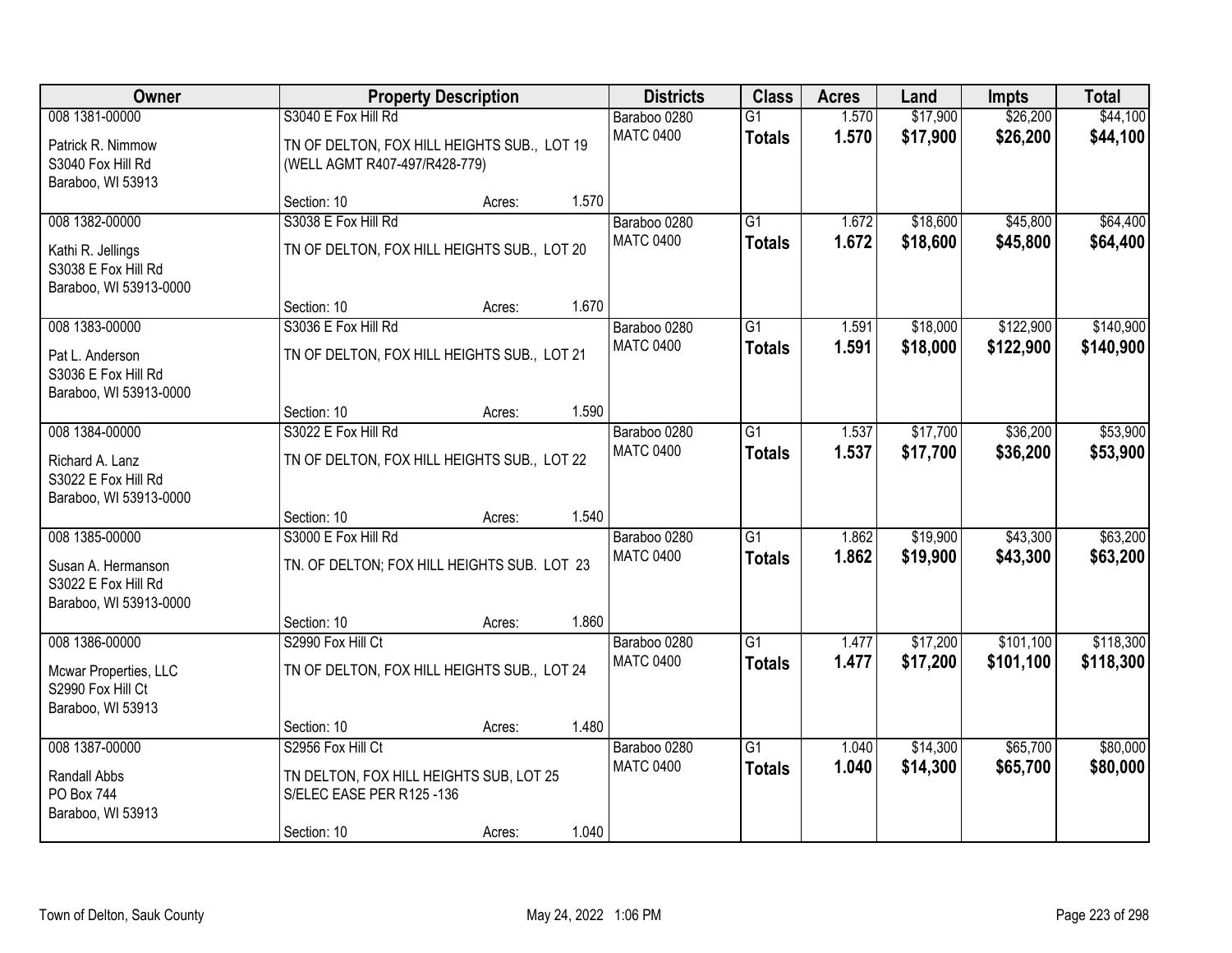| Owner                                                                               | <b>Property Description</b>                                                                                                               |        | <b>Districts</b> | <b>Class</b>                     | <b>Acres</b>                     | Land           | <b>Impts</b>         | <b>Total</b>           |                        |
|-------------------------------------------------------------------------------------|-------------------------------------------------------------------------------------------------------------------------------------------|--------|------------------|----------------------------------|----------------------------------|----------------|----------------------|------------------------|------------------------|
| 008 1388-00000<br>Michelle K. Schweda Lc<br>S2948 Fox Hill Ct                       | S2948 Fox Hill Ct<br>S 10-12-6 PRT NE1/4 NE1/4 = FOX HILL HEIGHTS LOT<br>26 (S/ELEC EASE PER D-437028)                                    |        |                  | Baraboo 0280<br><b>MATC 0400</b> | $\overline{G1}$<br><b>Totals</b> | 1.217<br>1.217 | \$15,500<br>\$15,500 | \$48,900<br>\$48,900   | \$64,400<br>\$64,400   |
| Baraboo, WI 53913                                                                   | Section: 10                                                                                                                               | Acres: | 1.220            |                                  |                                  |                |                      |                        |                        |
| 008 1389-00000<br>Kenneth W. Block<br>S2950A Fox Hill Ct<br>Baraboo, WI 53913       | S2950A Fox Hill Ct<br>TN OF DELTON, FOX HILL HEIGHTS SUB, LOT 27<br>(S/WELL AGREE PER R115-586)                                           |        |                  | Baraboo 0280<br><b>MATC 0400</b> | $\overline{G1}$<br><b>Totals</b> | 1.280<br>1.280 | \$15,900<br>\$15,900 | \$147,400<br>\$147,400 | \$163,300<br>\$163,300 |
|                                                                                     | Section: 10                                                                                                                               | Acres: | 1.280            |                                  |                                  |                |                      |                        |                        |
| 008 1390-00000<br>Allen R. Steinmetz<br>S2951 Fox Hill Ct<br>Baraboo, WI 53913-0000 | S2951 Fox Hill Ct<br>TN OF DELTON, FOX HILL HEIGHTS SUB., LOT 28                                                                          |        |                  | Baraboo 0280<br><b>MATC 0400</b> | $\overline{G1}$<br><b>Totals</b> | 1.602<br>1.602 | \$18,100<br>\$18,100 | \$59,700<br>\$59,700   | \$77,800<br>\$77,800   |
|                                                                                     | Section: 10                                                                                                                               | Acres: | 1.600            |                                  |                                  |                |                      |                        |                        |
| 008 1391-00000<br><b>Bridget Hess</b><br>S2955 Fox Hill Ct<br>Baraboo, WI 53913     | S2955 Fox Hill Ct<br>S 10-12-6 PRT NE1/4 NE1/4 FOX HILL HEIGHTS SUB<br>LOT 29 (S/ELEC EASE PER R149-696 & S/WELL<br>AGRMT R115-586) 1.35A |        |                  | Baraboo 0280<br><b>MATC 0400</b> | $\overline{G1}$<br><b>Totals</b> | 1.346<br>1.346 | \$16,400<br>\$16,400 | \$70,600<br>\$70,600   | \$87,000<br>\$87,000   |
|                                                                                     | Section: 10                                                                                                                               | Acres: | 1.350            |                                  |                                  |                |                      |                        |                        |
| 008 1392-00000<br>Kyle Sonsalla<br>S2963 Fox Hill Ct<br>Baraboo, WI 53913           | S2963 Fox Hill Ct<br>TN OF DELTON, FOX HILL HEIGHTS SUB., LOT 30                                                                          |        |                  | Baraboo 0280<br><b>MATC 0400</b> | $\overline{G1}$<br><b>Totals</b> | 1.569<br>1.569 | \$17,900<br>\$17,900 | \$76,100<br>\$76,100   | \$94,000<br>\$94,000   |
|                                                                                     | Section: 10                                                                                                                               | Acres: | 1.570            |                                  |                                  |                |                      |                        |                        |
| 008 1393-00000<br>Gerald E. Franke<br>S2978 Fox Hill Ln<br>Baraboo, WI 53913        | S2978 Fox Hill Ln<br>TN OF DELTON, FOX HILL HEIGHTS SUB., LOT 31<br>W/WELL AGREE PER R113-492                                             |        |                  | Baraboo 0280<br><b>MATC 0400</b> | $\overline{G1}$<br><b>Totals</b> | 1.360<br>1.360 | \$16,400<br>\$16,400 | \$110,800<br>\$110,800 | \$127,200<br>\$127,200 |
|                                                                                     | Section: 10                                                                                                                               | Acres: | 1.360            |                                  |                                  |                |                      |                        |                        |
| 008 1394-00000<br>Edwin E. Teske<br>S2962A Fox Hill Ln<br>Baraboo, WI 53913-0000    | S2962A Fox Hill Ln<br>TN OF DELTON, FOX HILL HEIGHTS SUB., LOT 32<br>W/WELL AGREE PER R113-492<br>Section: 10                             | Acres: | 1.500            | Baraboo 0280<br><b>MATC 0400</b> | $\overline{G1}$<br><b>Totals</b> | 1.502<br>1.502 | \$17,400<br>\$17,400 | \$39,900<br>\$39,900   | \$57,300<br>\$57,300   |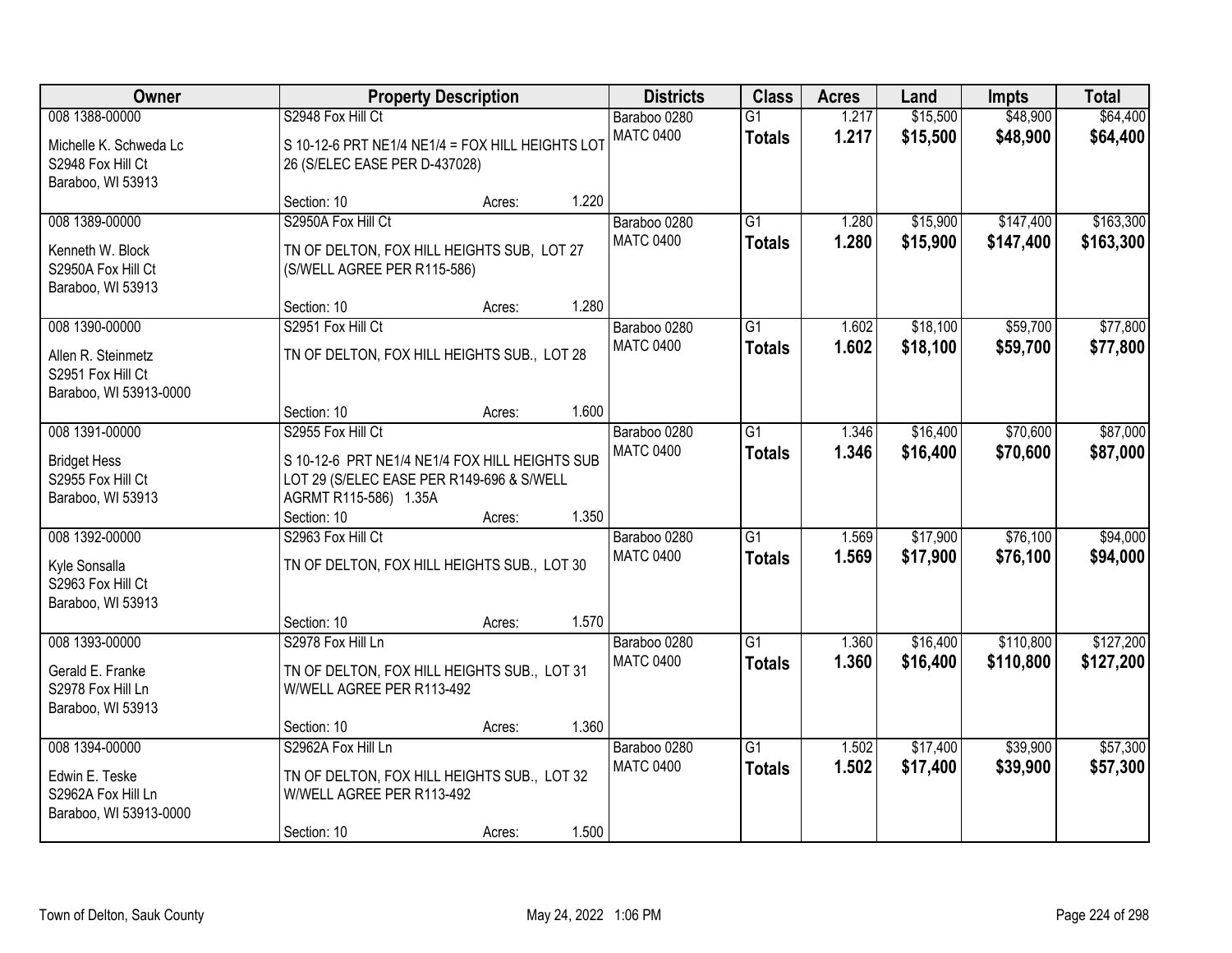| <b>Owner</b>                                                                       | <b>Property Description</b>                                                                                       | <b>Districts</b> | <b>Class</b> | <b>Acres</b>                     | Land                             | <b>Impts</b>   | <b>Total</b>         |                        |                        |
|------------------------------------------------------------------------------------|-------------------------------------------------------------------------------------------------------------------|------------------|--------------|----------------------------------|----------------------------------|----------------|----------------------|------------------------|------------------------|
| 008 1395-00000<br>David J. Charais<br>S2950 Fox Hill Ln<br>Baraboo, WI 53913-0000  | S2950 Fox Hill Ln<br>TN OF DELTON, FOX HILL HEIGHTS SUB., LOT 33<br>W/WELL AGREE PER R113-492                     |                  |              | Baraboo 0280<br><b>MATC 0400</b> | $\overline{G1}$<br><b>Totals</b> | 1.588<br>1.588 | \$18,000<br>\$18,000 | \$125,500<br>\$125,500 | \$143,500<br>\$143,500 |
|                                                                                    | Section: 10                                                                                                       | Acres:           | 1.590        |                                  |                                  |                |                      |                        |                        |
| 008 1396-00000<br>Timothy R. Miller<br>S2940 Fox Hill Ln<br>Baraboo, WI 53913-0000 | S2940 Fox Hill Ln<br>TN OF DELTON, FOX HILL HEIGHTS SUB., LOT 34<br>S/WELL AGREE PER R113-492                     |                  |              | Baraboo 0280<br><b>MATC 0400</b> | $\overline{G1}$<br><b>Totals</b> | 1.441<br>1.441 | \$17,000<br>\$17,000 | \$111,600<br>\$111,600 | \$128,600<br>\$128,600 |
|                                                                                    | Section: 10                                                                                                       | Acres:           | 1.440        |                                  |                                  |                |                      |                        |                        |
| 008 1397-00000<br>Timothy R. Miller<br>S2940 Fox Hill Ln<br>Baraboo, WI 53913-0000 | Fox Hill Ln<br>TN OF DELTON, FOX HILL HEIGHTS SUB., LOT 35<br>W/WELL AGREE PER R113-492                           |                  |              | Baraboo 0280<br><b>MATC 0400</b> | G1<br><b>Totals</b>              | 1.494<br>1.494 | \$17,400<br>\$17,400 | \$0<br>\$0             | \$17,400<br>\$17,400   |
|                                                                                    | Section: 10                                                                                                       | Acres:           | 1.490        |                                  |                                  |                |                      |                        |                        |
| 008 1398-00000<br>Glen Judd Jr<br>1605 Dorothy Ct<br>Sauk City, WI 53583           | Fox Hill Ln<br>TN OF DELTON, FOX HILL HEIGHTS SUB., LOT 36<br>SWELL AGREE PER R113-492                            |                  |              | Baraboo 0280<br><b>MATC 0400</b> | $\overline{G1}$<br><b>Totals</b> | 1.306<br>1.306 | \$16,100<br>\$16,100 | \$0<br>\$0             | \$16,100<br>\$16,100   |
|                                                                                    | Section: 10                                                                                                       | Acres:           | 1.310        |                                  |                                  |                |                      |                        |                        |
| 008 1399-00000<br>Margie M. Judd<br>S2965A Fox Hill Ln<br>Baraboo, WI 53913-0000   | S2965A Fox Hill Ln<br>TN OF DELTON, FOX HILL HEIGHTS SUB., LOT 37<br>W/WELL AGREE PER R113-492                    |                  |              | Baraboo 0280<br><b>MATC 0400</b> | $\overline{G1}$<br><b>Totals</b> | 1.421<br>1.421 | \$16,900<br>\$16,900 | \$120,200<br>\$120,200 | \$137,100<br>\$137,100 |
|                                                                                    | Section: 10                                                                                                       | Acres:           | 1.420        |                                  |                                  |                |                      |                        |                        |
| 008 1400-00000<br>Judy B. Klemm<br>109 State St<br>Neenah, WI 54956                | S2975 Fox Hill Ln<br>S 10-12-6 PRT NE1/4 NE1/4 = FOX HILL HEIGHTS<br>SUB LOT 38 (W/WELL AGREE PER R113-492) 1.58A |                  |              | Baraboo 0280<br><b>MATC 0400</b> | $\overline{G1}$<br><b>Totals</b> | 1.579<br>1.579 | \$17,900<br>\$17,900 | \$23,500<br>\$23,500   | \$41,400<br>\$41,400   |
|                                                                                    | Section: 10                                                                                                       | Acres:           | 1.580        |                                  |                                  |                |                      |                        |                        |
| 008 1401-00000<br>Joshua Earl Cooper<br>S2993 Fox Hill Rd<br>Baraboo, WI 53913     | S2993 W Fox Hill Rd<br>TN OF DELTON, FOX HILL HEIGHTS SUB., LOT 39<br>W/WELL AGREE PER R136-811<br>Section: 10    | Acres:           | 1.550        | Baraboo 0280<br><b>MATC 0400</b> | $\overline{G1}$<br><b>Totals</b> | 1.547<br>1.547 | \$17,700<br>\$17,700 | \$107,400<br>\$107,400 | \$125,100<br>\$125,100 |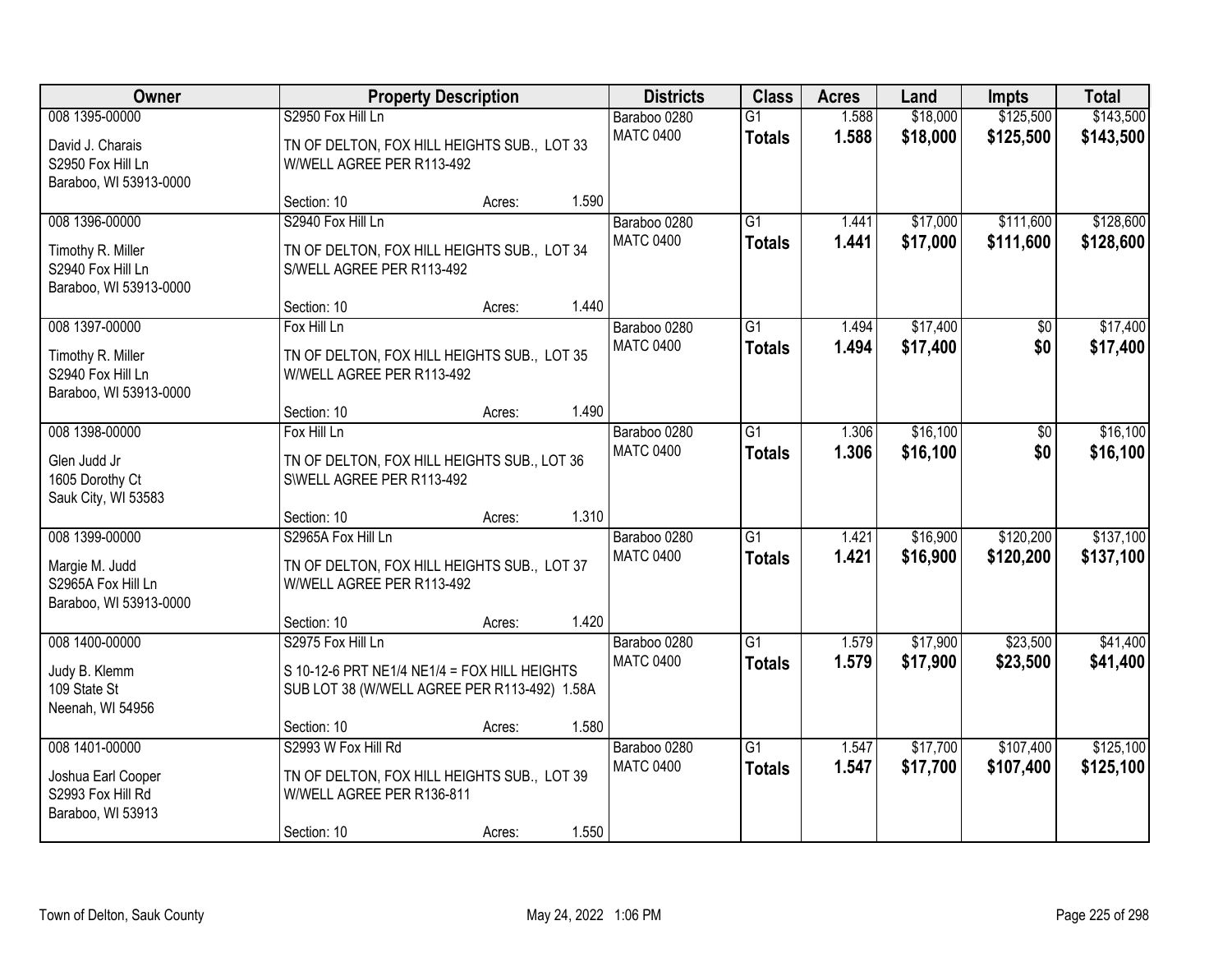| <b>Owner</b>                                                                           |                                                                                                                      | <b>Property Description</b> |       | <b>Districts</b>                 | <b>Class</b>                     | <b>Acres</b>   | Land                 | <b>Impts</b>           | <b>Total</b>           |
|----------------------------------------------------------------------------------------|----------------------------------------------------------------------------------------------------------------------|-----------------------------|-------|----------------------------------|----------------------------------|----------------|----------------------|------------------------|------------------------|
| 008 1402-00000<br>Bo-James R. Miller<br>S3011A W Fox Hill Rd<br>Baraboo, WI 53913-0000 | S3011A W Fox Hill Rd<br>TN OF DELTON, FOX HILL HEIGHTS SUB., LOT 40<br>W/WELL AGREE PER R136-811                     |                             |       | Baraboo 0280<br><b>MATC 0400</b> | $\overline{G1}$<br><b>Totals</b> | 1.635<br>1.635 | \$18,300<br>\$18,300 | \$38,700<br>\$38,700   | \$57,000<br>\$57,000   |
|                                                                                        | Section: 10                                                                                                          | Acres:                      | 1.640 |                                  |                                  |                |                      |                        |                        |
| 008 1403-00000<br>Jaculin Martz<br>S3017 W Fox Hill Rd<br>Baraboo, WI 53913-0000       | S3017 W Fox Hill Rd<br>TN OF DELTON, FOX HILL HEIGHTS SUB., LOT 41<br>W/WELL AGREE PER R136-811                      |                             |       | Baraboo 0280<br><b>MATC 0400</b> | $\overline{G1}$<br><b>Totals</b> | 1.516<br>1.516 | \$17,500<br>\$17,500 | \$48,500<br>\$48,500   | \$66,000<br>\$66,000   |
| 008 1404-00000                                                                         | Section: 10<br>S3027A W Fox Hill Rd                                                                                  | Acres:                      | 1.520 | Baraboo 0280                     | G1                               | 1.510          | \$17,500             | \$108,600              | \$126,100              |
| Deanna L. Kruse<br>S3027A W Fox Hill Rd<br>Baraboo, WI 53913-0000                      | TN OF DELTON, FOX HILL HEIGHTS SUB., LOT 42<br>S/WELL AGREE PER R136-811 S/ELEC EASE PER R<br>149-674<br>Section: 10 | Acres:                      | 1.510 | <b>MATC 0400</b>                 | <b>Totals</b>                    | 1.510          | \$17,500             | \$108,600              | \$126,100              |
| 008 1405-00000                                                                         | S3043 W Fox Hill Rd                                                                                                  |                             |       | Baraboo 0280                     | $\overline{G1}$                  | 1.501          | \$17,400             | \$46,300               | \$63,700               |
| Charity J. Wells<br>S3043 W Fox Hill Rd<br>Baraboo, WI 53913                           | TN OF DELTON, FOX HILL HEIGHTS SUB., LOT 43<br>W/WELL AGREE PER R136-811                                             |                             |       | <b>MATC 0400</b>                 | <b>Totals</b>                    | 1.501          | \$17,400             | \$46,300               | \$63,700               |
|                                                                                        | Section: 10                                                                                                          | Acres:                      | 1.500 |                                  |                                  |                |                      |                        |                        |
| 008 1406-00000<br>Lee S. Lintl<br>S3065B E Fox Hill Rd<br>Baraboo, WI 53913-0000       | S3065B E Fox Hill Rd<br>TN OF DELTON, FOX HILL HEIGHTS SUB., LOT 44<br>S/ELEC EASE PER R 149-673<br>Section: 10      | Acres:                      | 1.890 | Baraboo 0280<br><b>MATC 0400</b> | $\overline{G1}$<br><b>Totals</b> | 1.894<br>1.894 | \$20,100<br>\$20,100 | \$112,900<br>\$112,900 | \$133,000<br>\$133,000 |
| 008 1407-00000                                                                         | S3585 Sand Rd                                                                                                        |                             |       | Baraboo 0280                     | G1                               | 0.646          | \$10,800             | \$146,700              | \$157,500              |
| Janet J. Faber<br>S3585 Sand Rd<br>Baraboo, WI 53913                                   | TN DELTON HANGER'S ADDITION LOT 1                                                                                    |                             |       | <b>MATC 0400</b>                 | <b>Totals</b>                    | 0.646          | \$10,800             | \$146,700              | \$157,500              |
|                                                                                        | Section: 17                                                                                                          | Acres:                      | 0.650 |                                  |                                  |                |                      |                        |                        |
| 008 1408-00000<br>Janet J. Faber<br>S3585 Sand Rd<br>Baraboo, WI 53913                 | Hangars Ct<br>TN DELTON HANGER'S ADDITION LOT 2<br>Section: 17                                                       | Acres:                      | 0.780 | Baraboo 0280<br><b>MATC 0400</b> | $\overline{G1}$<br><b>Totals</b> | 0.784<br>0.784 | \$12,100<br>\$12,100 | $\overline{50}$<br>\$0 | \$12,100<br>\$12,100   |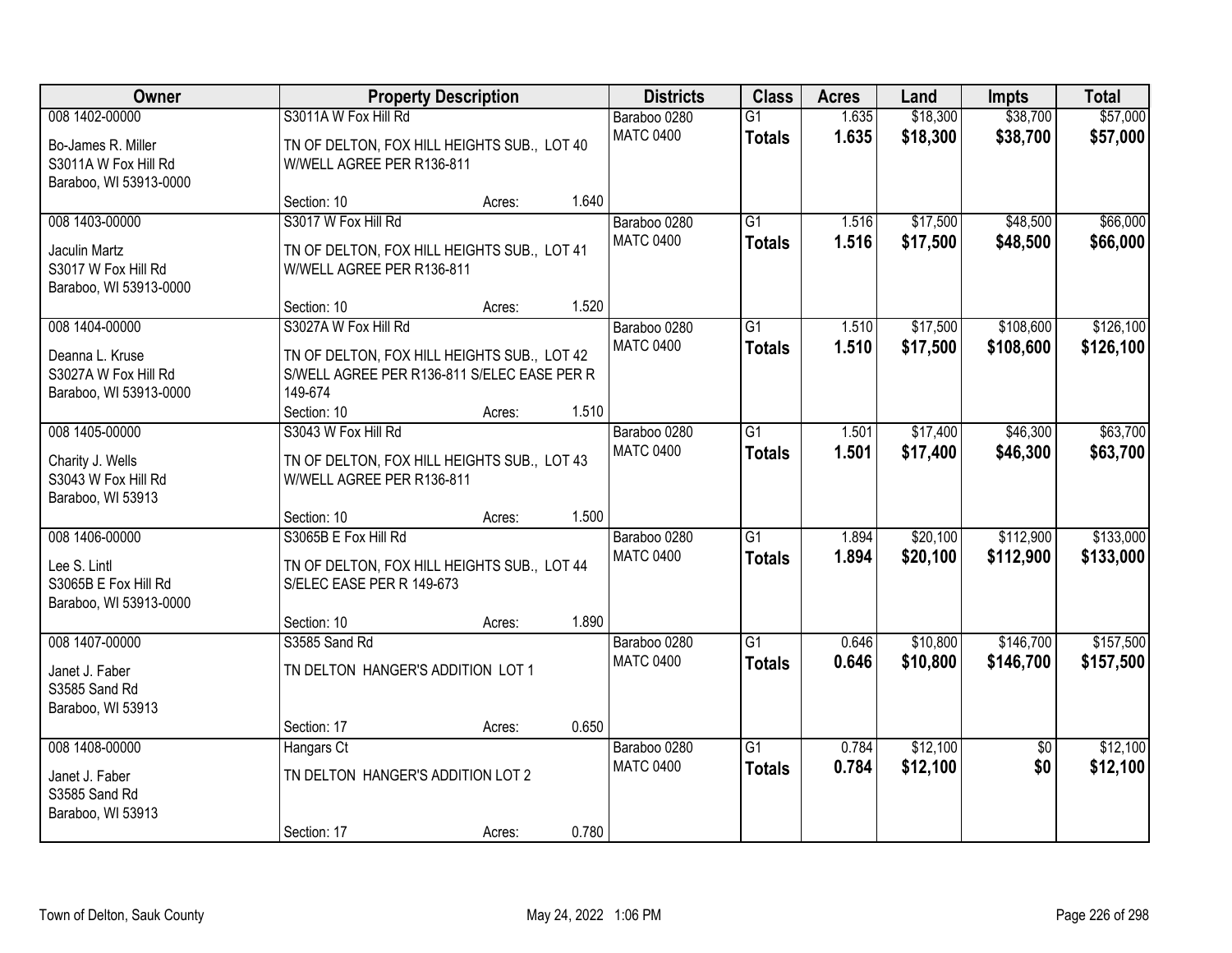| Owner                                       |                                                                                           | <b>Property Description</b> |       | <b>Districts</b> | <b>Class</b>    | <b>Acres</b> | Land     | <b>Impts</b> | <b>Total</b> |
|---------------------------------------------|-------------------------------------------------------------------------------------------|-----------------------------|-------|------------------|-----------------|--------------|----------|--------------|--------------|
| 008 1409-00000                              | E10463 Hangers Ct                                                                         |                             |       | Baraboo 0280     | $\overline{G1}$ | 0.854        | \$12,700 | \$147,200    | \$159,900    |
| Elinor A. Rastall                           | TN DELTON HANGER'S ADDITION LOT 3 & E1\2 LOT                                              |                             |       | <b>MATC 0400</b> | <b>Totals</b>   | 0.854        | \$12,700 | \$147,200    | \$159,900    |
| E10463 Hangers Ct                           | 4                                                                                         |                             |       |                  |                 |              |          |              |              |
| Baraboo, WI 53913-0000                      |                                                                                           |                             |       |                  |                 |              |          |              |              |
| 008 1411-00000                              | Section: 17                                                                               | Acres:                      | 0.850 | Baraboo 0280     | $\overline{G1}$ | 0.924        | \$13,400 | \$124,900    | \$138,300    |
|                                             | E10461 Hangers Ct                                                                         |                             |       | <b>MATC 0400</b> | <b>Totals</b>   | 0.924        | \$13,400 | \$124,900    | \$138,300    |
| Robert G. Wagner                            | TN DELTON HANGER'S ADDITION LOT 5 & W1\2 LOT                                              |                             |       |                  |                 |              |          |              |              |
| E10461 Hangers Ct<br>Baraboo, WI 53913-0000 | 4                                                                                         |                             |       |                  |                 |              |          |              |              |
|                                             | Section: 17                                                                               | Acres:                      | 0.920 |                  |                 |              |          |              |              |
| 008 1412-00000                              | E10459A Hangers Ct                                                                        |                             |       | Baraboo 0280     | $\overline{G1}$ | 0.693        | \$11,200 | \$104,900    | \$116,100    |
| Douglas G. Gebhard                          | TN DELTON HANGER'S ADDITION LOT 6 (WELL                                                   |                             |       | <b>MATC 0400</b> | <b>Totals</b>   | 0.693        | \$11,200 | \$104,900    | \$116,100    |
| E10459 Hangers Ct                           | <b>AGRMNT PER R405-058)</b>                                                               |                             |       |                  |                 |              |          |              |              |
| Baraboo, WI 53913                           |                                                                                           |                             |       |                  |                 |              |          |              |              |
|                                             | Section: 17                                                                               | Acres:                      | 0.690 |                  |                 |              |          |              |              |
| 008 1413-00000                              | E10457 Hangers Ct                                                                         |                             |       | Baraboo 0280     | $\overline{G1}$ | 0.692        | \$11,200 | \$129,400    | \$140,600    |
| Kenneth D. Ender                            | TN DELTON HANGER'S ADDITION LOT 7                                                         |                             |       | <b>MATC 0400</b> | <b>Totals</b>   | 0.692        | \$11,200 | \$129,400    | \$140,600    |
| E10457 Hangers Ct                           |                                                                                           |                             |       |                  |                 |              |          |              |              |
| Baraboo, WI 53913-0000                      |                                                                                           |                             |       |                  |                 |              |          |              |              |
| 008 1415-00000                              | Section: 17<br>E10458 Hangers Ct                                                          | Acres:                      | 0.690 | Baraboo 0280     | $\overline{G1}$ | 0.638        | \$10,700 | \$161,000    | \$171,700    |
|                                             |                                                                                           |                             |       | <b>MATC 0400</b> | <b>Totals</b>   | 0.638        | \$10,700 | \$161,000    | \$171,700    |
| Jesse A. Stevens                            | TN DELTON HANGER'S ADDITION LOT 8 EXC S76' &                                              |                             |       |                  |                 |              |          |              |              |
| E10458 Hangers Ct<br>Baraboo, WI 53913-0000 | LOT 9 EXC COM MOST SLY COR-NELY ALG HANGER<br>CT 31.06' TO MOST ELY COR-N74DG30'W 67.18'- |                             |       |                  |                 |              |          |              |              |
|                                             | Section: 17                                                                               | Acres:                      | 0.640 |                  |                 |              |          |              |              |
| 008 1416-00000                              | E10460 Hangers Ct                                                                         |                             |       | Baraboo 0280     | $\overline{G1}$ | 0.566        | \$10,000 | \$140,600    | \$150,600    |
| Martin L. Blake                             | TN DELTON HANGER'S ADDITION LOT 10                                                        |                             |       | <b>MATC 0400</b> | <b>Totals</b>   | 0.566        | \$10,000 | \$140,600    | \$150,600    |
| E10460 Hangers Ct                           |                                                                                           |                             |       |                  |                 |              |          |              |              |
| Baraboo, WI 53913-0000                      |                                                                                           |                             |       |                  |                 |              |          |              |              |
|                                             | Section: 17                                                                               | Acres:                      | 0.570 |                  |                 |              |          |              |              |
| 008 1417-00000                              | E10462A Hangers Ct                                                                        |                             |       | Baraboo 0280     | $\overline{G1}$ | 1.101        | \$14,700 | \$189,500    | \$204,200    |
| Dennis J. Lien                              | TN DELTON HANGER'S ADDITION LOTS 11 & 12                                                  |                             |       | <b>MATC 0400</b> | <b>Totals</b>   | 1.101        | \$14,700 | \$189,500    | \$204,200    |
| E10462A Hangers Ct                          |                                                                                           |                             |       |                  |                 |              |          |              |              |
| Baraboo, WI 53913-0000                      |                                                                                           |                             |       |                  |                 |              |          |              |              |
|                                             | Section: 17                                                                               | Acres:                      | 1.100 |                  |                 |              |          |              |              |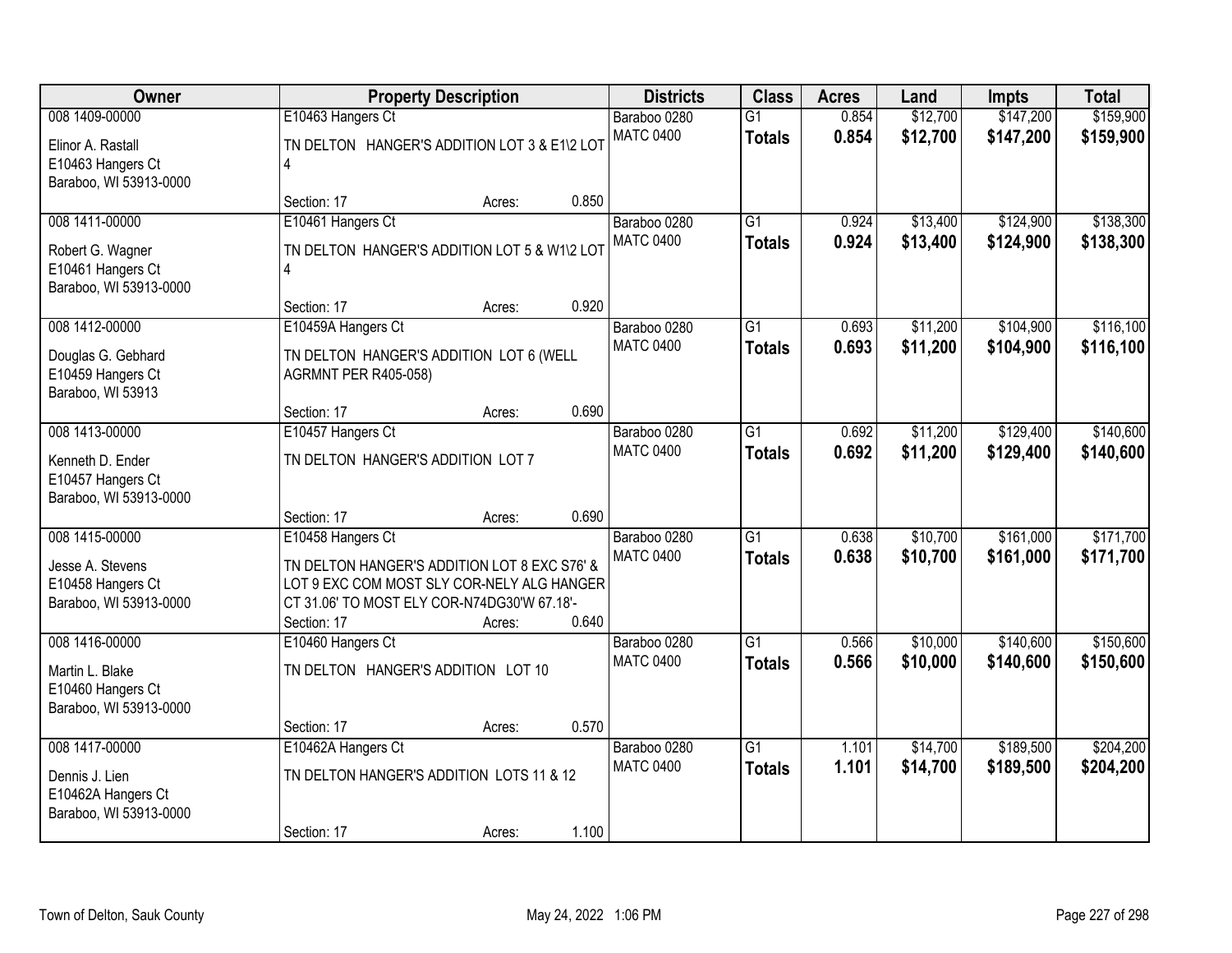| Owner                                                           |                                                                                       | <b>Property Description</b> |       | <b>Districts</b>                 | <b>Class</b>                     | <b>Acres</b>   | Land               | Impts                  | <b>Total</b>       |
|-----------------------------------------------------------------|---------------------------------------------------------------------------------------|-----------------------------|-------|----------------------------------|----------------------------------|----------------|--------------------|------------------------|--------------------|
| 008 1419-00000<br>Dennis J. Lien                                | Hangars Ct<br>TN DELTON HANGER'S ADDITION LOT 13                                      |                             |       | Baraboo 0280<br><b>MATC 0400</b> | $\overline{G1}$<br><b>Totals</b> | 0.551<br>0.551 | \$9,900<br>\$9,900 | $\overline{50}$<br>\$0 | \$9,900<br>\$9,900 |
| E10462A Hangers Ct<br>Baraboo, WI 53913-0000                    |                                                                                       |                             |       |                                  |                                  |                |                    |                        |                    |
|                                                                 | Section: 17                                                                           | Acres:                      | 0.550 |                                  | $\overline{G1}$                  | 0.580          |                    | \$132,000              | \$142,100          |
| 008 1420-00000                                                  | E10474 Hangers Ct                                                                     |                             |       | Baraboo 0280<br><b>MATC 0400</b> |                                  |                | \$10,100           |                        |                    |
| Lana L. Campbell<br>E10474 Hangers Ct<br>Baraboo, WI 53913-0000 | TN DELTON HANGER'S ADDITION LOT 14                                                    |                             |       |                                  | <b>Totals</b>                    | 0.580          | \$10,100           | \$132,000              | \$142,100          |
|                                                                 | Section: 17                                                                           | Acres:                      | 0.580 |                                  |                                  |                |                    |                        |                    |
| 008 1421-00000                                                  | S3040 Rosey Ln                                                                        |                             |       | Baraboo 0280                     | $\overline{G1}$                  | 0.346          | \$6,500            | \$38,600               | \$45,100           |
| Melissa K. Mason<br>S3035 N Reedsburg Rd                        | S 08-12-06 PRT HAPPY ACRES LOT 1, BEING LOT 1<br>OF CSM #1271 (NEEDS CORRECTION DEED) |                             |       | <b>MATC 0400</b>                 | <b>Totals</b>                    | 0.346          | \$6,500            | \$38,600               | \$45,100           |
| Baraboo, WI 53913-0000                                          | Section: 8                                                                            |                             | 0.350 |                                  |                                  |                |                    |                        |                    |
| 008 1421-10000                                                  | S3035 N Reedsburg Rd                                                                  | Acres:                      |       | Baraboo 0280                     | $\overline{G1}$                  | 0.447          | \$8,400            | \$50,700               | \$59,100           |
|                                                                 |                                                                                       |                             |       | <b>MATC 0400</b>                 |                                  | 0.447          | \$8,400            | \$50,700               | \$59,100           |
| Vasser L. Williams<br>S3023 N Reedsburg Rd                      | S 8-12-6 PRT OF HAPPY ACRES LOT 1 = CSM #1271<br>LOT 20.45A                           |                             |       |                                  | <b>Totals</b>                    |                |                    |                        |                    |
| Baraboo, WI 53913                                               |                                                                                       |                             |       |                                  |                                  |                |                    |                        |                    |
|                                                                 | Section: 8                                                                            | Acres:                      | 0.450 |                                  |                                  |                |                    |                        |                    |
| 008 1422-00000                                                  | E10292 Happy Ln                                                                       |                             |       | Baraboo 0280                     | $\overline{G1}$                  | 0.797          | \$12,200           | \$127,200              | \$139,400          |
| Christopher S. Brilliott                                        | HAPPY ACRES LOT 2                                                                     |                             |       | <b>MATC 0400</b>                 | <b>Totals</b>                    | 0.797          | \$12,200           | \$127,200              | \$139,400          |
| E10292 Happy Ln                                                 |                                                                                       |                             |       |                                  |                                  |                |                    |                        |                    |
| Baraboo, WI 53913-0000                                          |                                                                                       |                             |       |                                  |                                  |                |                    |                        |                    |
|                                                                 | Section: 8                                                                            | Acres:                      | 0.800 |                                  |                                  |                |                    |                        |                    |
| 008 1423-00000                                                  | E10285 Happy Ln                                                                       |                             |       | Baraboo 0280                     | $\overline{G1}$                  | 0.801          | \$12,200           | \$5,000                | \$17,200           |
| William G. Wells                                                | <b>HAPPY ACRES LOT 3</b>                                                              |                             |       | <b>MATC 0400</b>                 | <b>Totals</b>                    | 0.801          | \$12,200           | \$5,000                | \$17,200           |
| PO Box 416                                                      |                                                                                       |                             |       |                                  |                                  |                |                    |                        |                    |
| Baraboo, WI 53913-0000                                          |                                                                                       |                             |       |                                  |                                  |                |                    |                        |                    |
|                                                                 | Section: 8                                                                            | Acres:                      | 0.800 |                                  |                                  |                |                    |                        |                    |
| 008 1424-00000                                                  | S3063 N Reedsburg Rd                                                                  |                             |       | Baraboo 0280                     | $\overline{G1}$                  | 0.804          | \$12,300           | \$48,400               | \$60,700           |
|                                                                 |                                                                                       |                             |       | <b>MATC 0400</b>                 | <b>Totals</b>                    | 0.804          | \$12,300           | \$48,400               | \$60,700           |
| <b>Frank Wells</b><br>PO Box 48                                 | HAPPY ACRES LOT 4                                                                     |                             |       |                                  |                                  |                |                    |                        |                    |
| Baraboo, WI 53913                                               |                                                                                       |                             |       |                                  |                                  |                |                    |                        |                    |
|                                                                 | Section: 8                                                                            | Acres:                      | 0.800 |                                  |                                  |                |                    |                        |                    |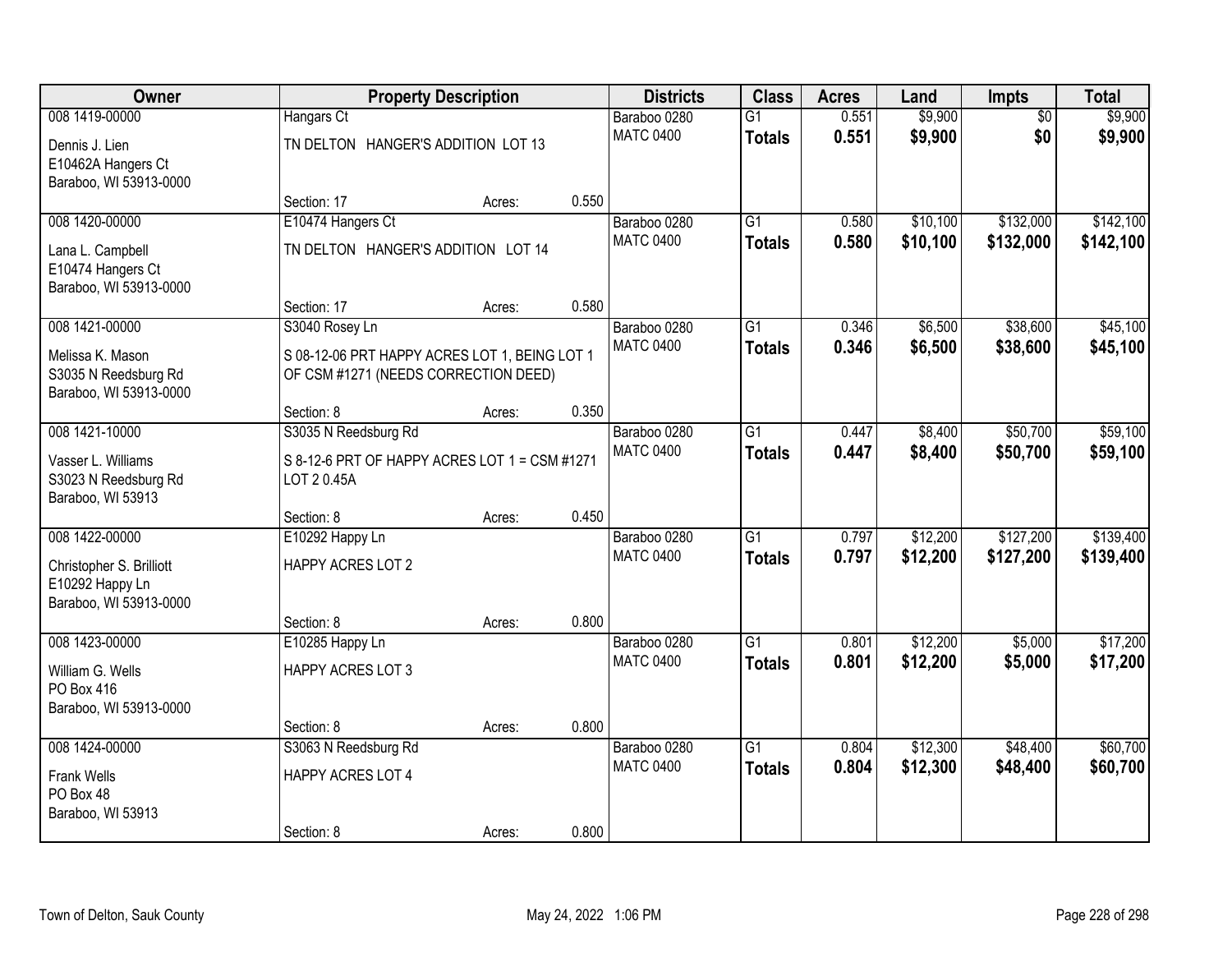| Owner                                    | <b>Property Description</b>                           |        |       | <b>Districts</b>                 | <b>Class</b>    | <b>Acres</b>   | Land     | <b>Impts</b>    | <b>Total</b> |
|------------------------------------------|-------------------------------------------------------|--------|-------|----------------------------------|-----------------|----------------|----------|-----------------|--------------|
| 008 1425-00000                           | S3069 N Reedsburg Rd                                  |        |       | Baraboo 0280                     | $\overline{G1}$ | 0.806          | \$12,300 | \$87,700        | \$100,000    |
| Michael G. Knoble                        | <b>HAPPY ACRES LOT 5</b>                              |        |       | <b>MATC 0400</b>                 | <b>Totals</b>   | 0.806          | \$12,300 | \$87,700        | \$100,000    |
| S3069 N Reedsburg Rd                     |                                                       |        |       |                                  |                 |                |          |                 |              |
| Baraboo, WI 53913-0000                   |                                                       |        |       |                                  |                 |                |          |                 |              |
|                                          | Section: 8                                            | Acres: | 0.810 |                                  |                 |                |          |                 |              |
| 008 1426-00000                           | S3081A N Reedsburg Rd                                 |        |       | Baraboo 0280<br><b>MATC 0400</b> | $\overline{G1}$ | 0.822<br>0.822 | \$12,400 | \$32,300        | \$44,700     |
| Michele Christopher                      | HAPPY ACRES LOT 6                                     |        |       |                                  | <b>Totals</b>   |                | \$12,400 | \$32,300        | \$44,700     |
| S3081A N Reedsburg Rd                    |                                                       |        |       |                                  |                 |                |          |                 |              |
| Baraboo, WI 53913                        |                                                       |        | 0.820 |                                  |                 |                |          |                 |              |
| 008 1427-00000                           | Section: 8                                            | Acres: |       | Baraboo 0280                     | $\overline{G1}$ | 0.460          | \$8,600  | $\overline{50}$ | \$8,600      |
|                                          | Rosey Ln                                              |        |       | <b>MATC 0400</b>                 | <b>Totals</b>   | 0.460          | \$8,600  | \$0             | \$8,600      |
| Karen L. Hinze                           | S 8-12-6 PRT SE1/4 NW1/4 = HAPPY ACRES LOT 7          |        |       |                                  |                 |                |          |                 |              |
| S3089 N Reedsburg Rd                     | 0.46A                                                 |        |       |                                  |                 |                |          |                 |              |
| Baraboo, WI 53913                        | Section: 8                                            |        | 0.460 |                                  |                 |                |          |                 |              |
| 008 1428-00000                           | S3087 Rosey Ln                                        | Acres: |       | Baraboo 0280                     | $\overline{G1}$ | 0.980          | \$13,900 | \$31,100        | \$45,000     |
|                                          |                                                       |        |       | <b>MATC 0400</b>                 | <b>Totals</b>   | 0.980          | \$13,900 | \$31,100        | \$45,000     |
| Robert L. French                         | HAPPY ACRES LOT 8                                     |        |       |                                  |                 |                |          |                 |              |
| S3087 Rosey Ln<br>Baraboo, WI 53913-0000 |                                                       |        |       |                                  |                 |                |          |                 |              |
|                                          | Section: 8                                            | Acres: | 0.980 |                                  |                 |                |          |                 |              |
| 008 1429-00000                           | S3083 Rosey Ln                                        |        |       | Baraboo 0280                     | $\overline{G1}$ | 0.618          | \$10,500 | \$132,300       | \$142,800    |
|                                          |                                                       |        |       | <b>MATC 0400</b>                 | <b>Totals</b>   | 0.618          | \$10,500 | \$132,300       | \$142,800    |
| Ruben Leon                               | S 8-12-6 PRT SE1/4 NW1/4 = HAPPY ACRES LOT 9<br>0.62A |        |       |                                  |                 |                |          |                 |              |
| S3083 Rosey Ln<br>Baraboo, WI 53913      |                                                       |        |       |                                  |                 |                |          |                 |              |
|                                          | Section: 8                                            | Acres: | 0.620 |                                  |                 |                |          |                 |              |
| 008 1430-00000                           | S3073 Rosey Ln                                        |        |       | Baraboo 0280                     | $\overline{G1}$ | 0.618          | \$10,500 | \$45,100        | \$55,600     |
| Stephen D. Aust                          | HAPPY ACRES LOT 10                                    |        |       | <b>MATC 0400</b>                 | <b>Totals</b>   | 0.618          | \$10,500 | \$45,100        | \$55,600     |
| W2416 Us Hwy 16                          |                                                       |        |       |                                  |                 |                |          |                 |              |
| Columbus, WI 53925-0000                  |                                                       |        |       |                                  |                 |                |          |                 |              |
|                                          | Section: 8                                            | Acres: | 0.620 |                                  |                 |                |          |                 |              |
| 008 1431-00000                           | S3061A Rosey Ln                                       |        |       | Baraboo 0280                     | $\overline{G1}$ | 0.620          | \$10,500 | \$5,800         | \$16,300     |
| Tina L. Houk                             | (D-1214453 NEEDS CORRECTION) HAPPY ACRES              |        |       | <b>MATC 0400</b>                 | <b>Totals</b>   | 0.620          | \$10,500 | \$5,800         | \$16,300     |
| S3055 Rosey Ln                           | <b>LOT 11</b>                                         |        |       |                                  |                 |                |          |                 |              |
| Baraboo, WI 53913-0000                   |                                                       |        |       |                                  |                 |                |          |                 |              |
|                                          | Section: 8                                            | Acres: | 0.620 |                                  |                 |                |          |                 |              |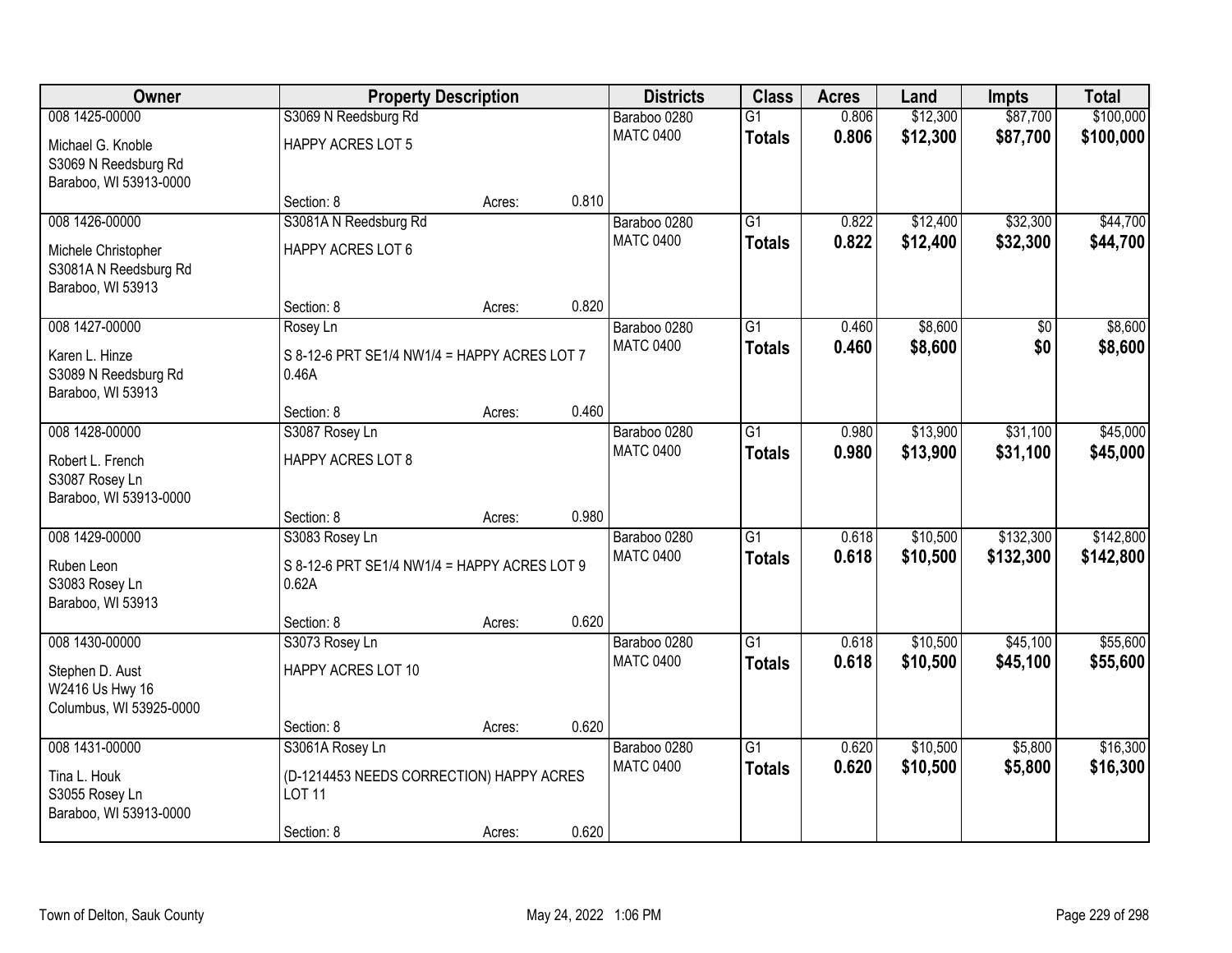| Owner                                                            |                                                           | <b>Property Description</b> |       | <b>Districts</b>                 | <b>Class</b>                     | <b>Acres</b>   | Land                 | <b>Impts</b>         | <b>Total</b>         |
|------------------------------------------------------------------|-----------------------------------------------------------|-----------------------------|-------|----------------------------------|----------------------------------|----------------|----------------------|----------------------|----------------------|
| 008 1432-00000<br>Tina L. Fry                                    | S3055 Rosey Ln<br>HAPPY ACRES LOT 12                      |                             |       | Baraboo 0280<br><b>MATC 0400</b> | $\overline{G1}$<br><b>Totals</b> | 0.620<br>0.620 | \$10,500<br>\$10,500 | \$31,400<br>\$31,400 | \$41,900<br>\$41,900 |
| S3055 Rosey Ln<br>Baraboo, WI 53913                              |                                                           |                             |       |                                  |                                  |                |                      |                      |                      |
|                                                                  | Section: 8                                                | Acres:                      | 0.620 |                                  |                                  |                |                      |                      |                      |
| 008 1433-00000                                                   | E10264A Happy Ln                                          |                             |       | Baraboo 0280                     | $\overline{G1}$                  | 0.620          | \$10,500             | \$17,000             | \$27,500             |
| James R. Miller<br>E10264A Happy Ln<br>Baraboo, WI 53913-0000    | <b>HAPPY ACRES LOT 13</b>                                 |                             |       | <b>MATC 0400</b>                 | <b>Totals</b>                    | 0.620          | \$10,500             | \$17,000             | \$27,500             |
|                                                                  | Section: 8                                                | Acres:                      | 0.620 |                                  |                                  |                |                      |                      |                      |
| 008 1434-00000                                                   | S3037 Rosey Ln                                            |                             |       | Baraboo 0280                     | $\overline{G1}$                  | 0.620          | \$10,500             | \$33,700             | \$44,200             |
| Travis E. Sonsalla<br>E11656 N Reedsburg Rd<br>Baraboo, WI 53913 | S 8-12-6 PRT SE1/4 NW1/4 = HAPPY ACRES LOT 14             |                             |       | <b>MATC 0400</b>                 | <b>Totals</b>                    | 0.620          | \$10,500             | \$33,700             | \$44,200             |
|                                                                  | Section: 8                                                | Acres:                      | 0.620 |                                  |                                  |                |                      |                      |                      |
| 008 1435-00000                                                   | S3025 Rosey Ln                                            |                             |       | Baraboo 0280                     | $\overline{G1}$                  | 0.720          | \$11,500             | \$154,600            | \$166, 100           |
| Richard D. Brescia<br>S3025 Rosey Ln<br>Baraboo, WI 53913-0000   | HAPPY ACRES LOT 15 S/ TURN-AROUND EASE IN<br><b>NECOR</b> |                             |       | <b>MATC 0400</b>                 | <b>Totals</b>                    | 0.720          | \$11,500             | \$154,600            | \$166,100            |
|                                                                  | Section: 8                                                | Acres:                      | 0.720 |                                  |                                  |                |                      |                      |                      |
| 008 1436-00000                                                   | S3019 Rosey Ln                                            |                             |       | Baraboo 0280                     | $\overline{G1}$                  | 1.020          | \$14,100             | \$12,800             | \$26,900             |
| Vasser L. Williams<br>S3023 N Reedsburg Rd<br>Baraboo, WI 53913  | S 8-12-6 PRT SE1/4 NW1/4 = HAPPY ACRES LOT 16<br>1.02A    |                             |       | <b>MATC 0400</b>                 | <b>Totals</b>                    | 1.020          | \$14,100             | \$12,800             | \$26,900             |
|                                                                  | Section: 8                                                | Acres:                      | 1.020 |                                  |                                  |                |                      |                      |                      |
| 008 1437-00000                                                   | S3018 Deer Trl                                            |                             |       | Baraboo 0280                     | $\overline{G1}$                  | 0.990          | \$14,000             | \$43,500             | \$57,500             |
| Daniel R. Finger<br>S3018 Deer Trl<br>Baraboo, WI 53913          | 1ST ADD TO HAPPY ACRES LOT 17                             |                             |       | <b>MATC 0400</b>                 | <b>Totals</b>                    | 0.990          | \$14,000             | \$43,500             | \$57,500             |
|                                                                  | Section: 8                                                | Acres:                      | 0.990 |                                  |                                  |                |                      |                      |                      |
| 008 1438-00000                                                   | S3024A Deer Trl                                           |                             |       | Baraboo 0280                     | $\overline{G1}$                  | 0.840          | \$12,600             | \$128,500            | \$141,100            |
| Geraldine L. Lynch<br>S3024A Deer Trl<br>Baraboo, WI 53913-0000  | 1ST ADD TO HAPPY ACRES LOT 18                             |                             |       | <b>MATC 0400</b>                 | <b>Totals</b>                    | 0.840          | \$12,600             | \$128,500            | \$141,100            |
|                                                                  | Section: 8                                                | Acres:                      | 0.840 |                                  |                                  |                |                      |                      |                      |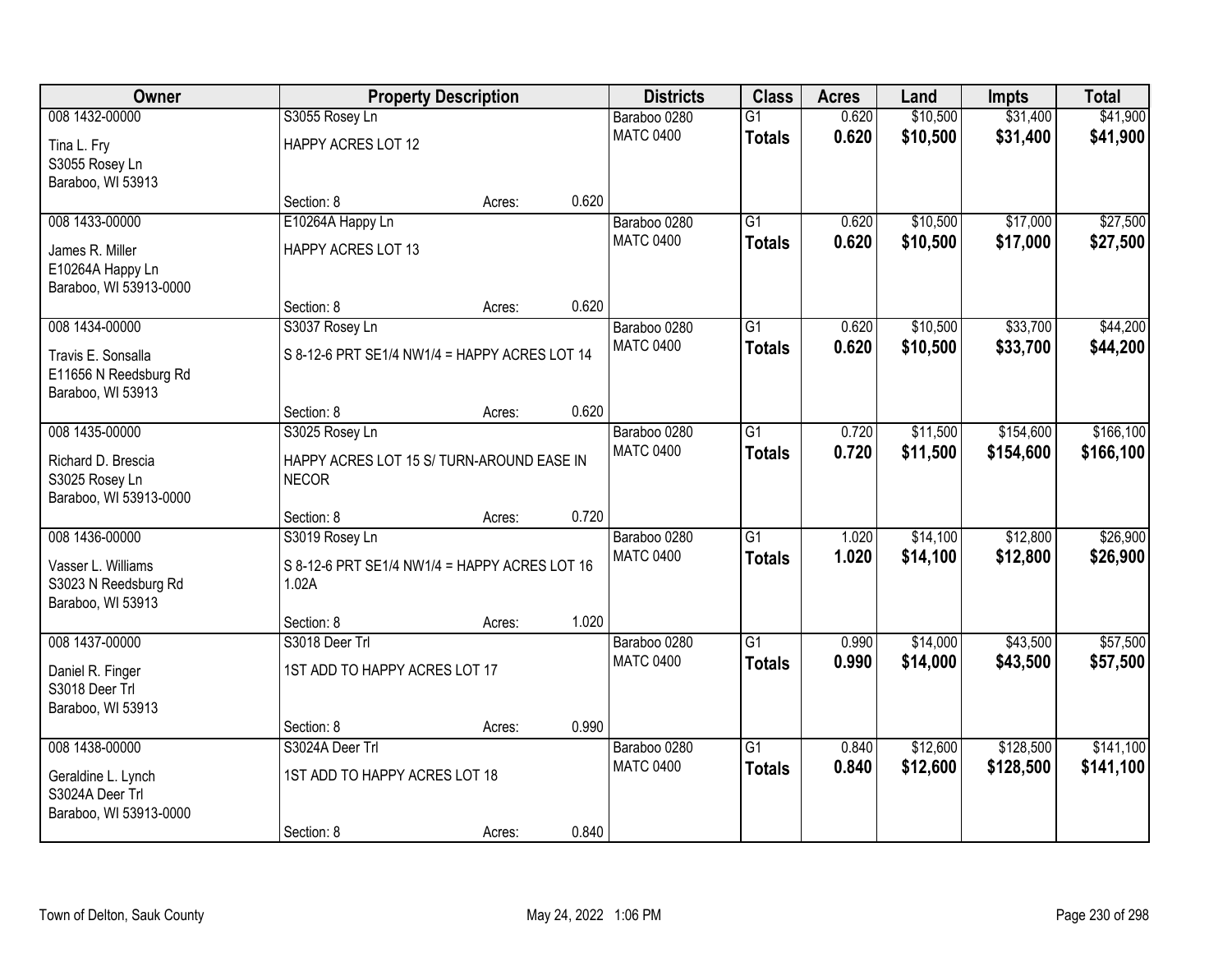| Owner                                                                                  |                                                                                                                                   | <b>Property Description</b>               |       | <b>Districts</b>                 | <b>Class</b>                     | <b>Acres</b>   | Land                 | <b>Impts</b>           | <b>Total</b>           |
|----------------------------------------------------------------------------------------|-----------------------------------------------------------------------------------------------------------------------------------|-------------------------------------------|-------|----------------------------------|----------------------------------|----------------|----------------------|------------------------|------------------------|
| 008 1439-00000<br>Kathryn S Crotty Living Trust<br>S3026 Deer Trl<br>Baraboo, WI 53913 | S3026 Deer Trl<br>ACRES LOT 19 0.84A                                                                                              | S 8-12-6 PRT SE1/4 NW1/4 1ST ADD TO HAPPY |       | Baraboo 0280<br><b>MATC 0400</b> | $\overline{G1}$<br><b>Totals</b> | 0.840<br>0.840 | \$12,600<br>\$12,600 | \$155,900<br>\$155,900 | \$168,500<br>\$168,500 |
|                                                                                        | Section: 8                                                                                                                        | Acres:                                    | 0.840 |                                  |                                  |                |                      |                        |                        |
| 008 1440-00000<br>Timothy D. Clark<br>E10252 Happy Ln<br>Baraboo, WI 53913             | E10252 Happy Ln<br>1ST ADD TO HAPPY ACRES LOT 20                                                                                  |                                           |       | Baraboo 0280<br><b>MATC 0400</b> | $\overline{G1}$<br><b>Totals</b> | 0.760<br>0.760 | \$11,900<br>\$11,900 | \$45,200<br>\$45,200   | \$57,100<br>\$57,100   |
|                                                                                        | Section: 8                                                                                                                        | Acres:                                    | 0.760 |                                  |                                  |                |                      |                        |                        |
| 008 1441-00000<br>Betty M. Brigman<br>E10236 Happy Ln<br>Baraboo, WI 53913-0000        | E10236 Happy Ln<br>1ST ADD TO HAPPY ACRES LOT 21                                                                                  |                                           |       | Baraboo 0280<br><b>MATC 0400</b> | $\overline{G1}$<br><b>Totals</b> | 0.760<br>0.760 | \$11,900<br>\$11,900 | \$47,600<br>\$47,600   | \$59,500<br>\$59,500   |
|                                                                                        | Section: 8                                                                                                                        | Acres:                                    | 0.760 |                                  |                                  |                |                      |                        |                        |
| 008 1442-00000<br>Patricia M. Mc Grath<br>E10239 Happy Ln<br>Baraboo, WI 53913-0000    | E10239 Happy Ln<br>1ST ADD TO HAPPY ACRES LOT 22                                                                                  |                                           |       | Baraboo 0280<br><b>MATC 0400</b> | G1<br><b>Totals</b>              | 0.760<br>0.760 | \$11,900<br>\$11,900 | \$41,200<br>\$41,200   | \$53,100<br>\$53,100   |
|                                                                                        | Section: 8                                                                                                                        | Acres:                                    | 0.760 |                                  |                                  |                |                      |                        |                        |
| 008 1443-00000<br>Charles Crisafulli<br>E10249 Happy Ln<br>Baraboo, WI 53913-0000      | E10249 Happy Ln<br>1ST ADD TO HAPPY ACRES LOT #23                                                                                 |                                           |       | Baraboo 0280<br><b>MATC 0400</b> | $\overline{G1}$<br><b>Totals</b> | 0.760<br>0.760 | \$11,900<br>\$11,900 | \$62,600<br>\$62,600   | \$74,500<br>\$74,500   |
|                                                                                        | Section: 8                                                                                                                        | Acres:                                    | 0.760 |                                  |                                  |                |                      |                        |                        |
| 008 1444-00000<br>Michael R. French<br>S3072 Deer Trl<br>Baraboo, WI 53913-0000        | S3072 Deer Trl<br>(D-1187963 NEEDS CORRECTION) S 8-12-6 PRT<br>SE1/4 NW1/4 = 1ST ADD TO HAPPY ACRES LOT 24<br>0.92A<br>Section: 8 | Acres:                                    | 0.920 | Baraboo 0280<br><b>MATC 0400</b> | $\overline{G1}$<br><b>Totals</b> | 0.920<br>0.920 | \$13,300<br>\$13,300 | \$51,300<br>\$51,300   | \$64,600<br>\$64,600   |
| 008 1445-00000                                                                         | S3080 Deer Trl                                                                                                                    |                                           |       | Baraboo 0280                     | $\overline{G1}$                  | 0.920          | \$13,300             | \$500                  | \$13,800               |
| Robert L. French<br>S3087 Rosey Ln<br>Baraboo, WI 53913-0000                           | 1ST ADD TO HAPPY ACRES LOT 25<br>Section: 8                                                                                       | Acres:                                    | 0.920 | <b>MATC 0400</b>                 | <b>Totals</b>                    | 0.920          | \$13,300             | \$500                  | \$13,800               |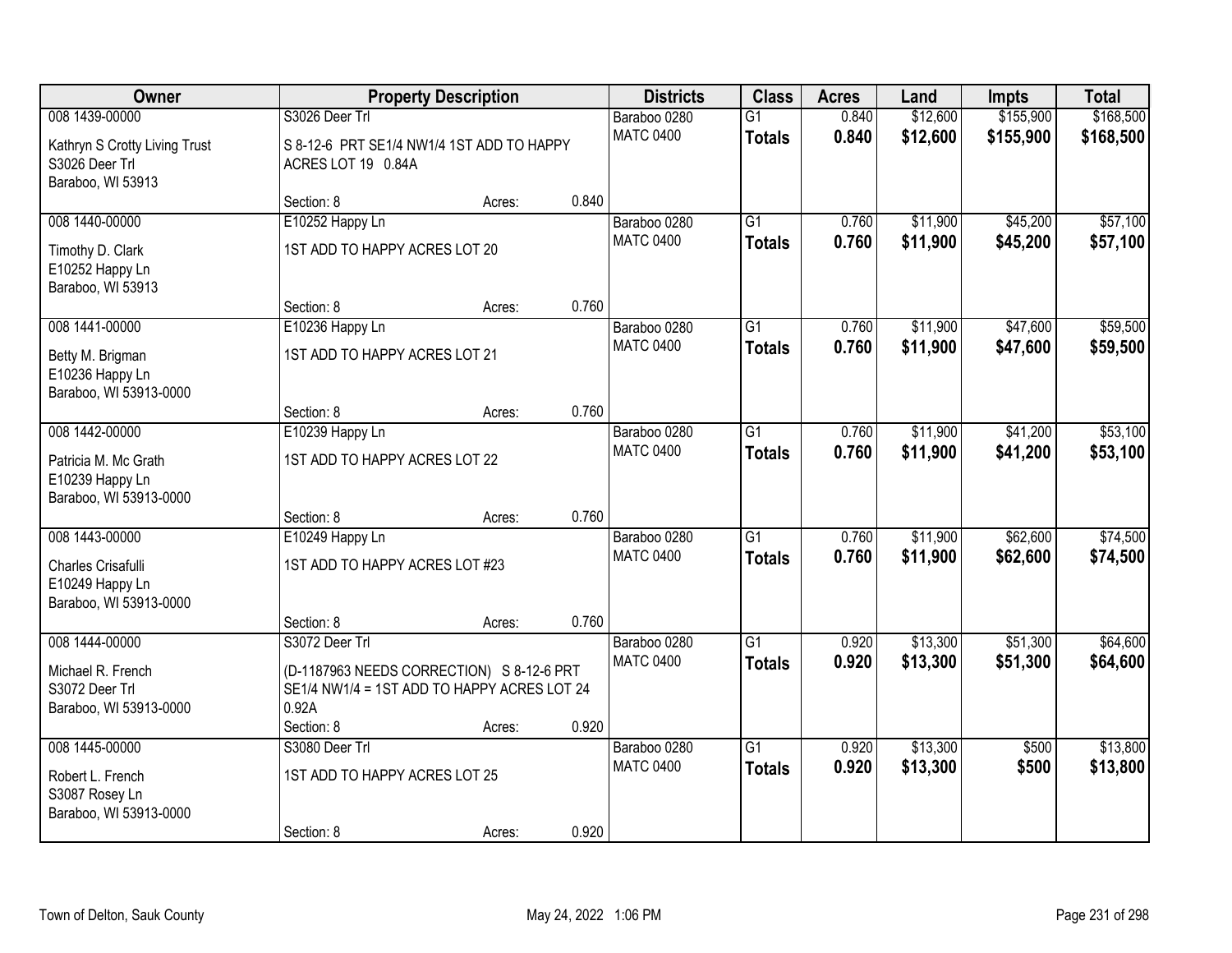| 008 1446-00000<br>\$13,500<br>\$52,300<br>\$65,800<br>S3071 Deer Trl<br>$\overline{G1}$<br>0.940<br>Baraboo 0280<br><b>MATC 0400</b><br>0.940<br>\$13,500<br>\$52,300<br>\$65,800<br><b>Totals</b><br>1ST ADD TO HAPPY ACRES LOT 26<br>Scott Meden<br>S3071 Deer Trl<br>Baraboo, WI 53913-0000<br>0.940<br>Section: 8<br>Acres:<br>\$22,500<br>008 1447-00000<br>E10209A Happy Ln<br>\$12,400<br>\$34,900<br>Baraboo 0280<br>$\overline{G1}$<br>0.820<br>0.820<br><b>MATC 0400</b><br>\$12,400<br>\$22,500<br>\$34,900<br><b>Totals</b><br>1ST ADD TO HAPPY ACRES LOT 27<br>Michael A. Foss<br>E10209A Happy Ln<br>Baraboo, WI 53913 |
|--------------------------------------------------------------------------------------------------------------------------------------------------------------------------------------------------------------------------------------------------------------------------------------------------------------------------------------------------------------------------------------------------------------------------------------------------------------------------------------------------------------------------------------------------------------------------------------------------------------------------------------|
|                                                                                                                                                                                                                                                                                                                                                                                                                                                                                                                                                                                                                                      |
|                                                                                                                                                                                                                                                                                                                                                                                                                                                                                                                                                                                                                                      |
|                                                                                                                                                                                                                                                                                                                                                                                                                                                                                                                                                                                                                                      |
|                                                                                                                                                                                                                                                                                                                                                                                                                                                                                                                                                                                                                                      |
|                                                                                                                                                                                                                                                                                                                                                                                                                                                                                                                                                                                                                                      |
|                                                                                                                                                                                                                                                                                                                                                                                                                                                                                                                                                                                                                                      |
|                                                                                                                                                                                                                                                                                                                                                                                                                                                                                                                                                                                                                                      |
|                                                                                                                                                                                                                                                                                                                                                                                                                                                                                                                                                                                                                                      |
|                                                                                                                                                                                                                                                                                                                                                                                                                                                                                                                                                                                                                                      |
| 0.820<br>Section: 8<br>Acres:                                                                                                                                                                                                                                                                                                                                                                                                                                                                                                                                                                                                        |
| \$111,200<br>\$123,100<br>008 1448-00000<br>E10223 Happy Ln<br>Baraboo 0280<br>$\overline{G1}$<br>0.760<br>\$11,900                                                                                                                                                                                                                                                                                                                                                                                                                                                                                                                  |
| <b>MATC 0400</b><br>0.760<br>\$11,900<br>\$111,200<br>\$123,100<br><b>Totals</b><br>Rebecca L. Swanson<br>S 8-12-6 PRT SE1/4 NW1/4 = 1ST ADD TO HAPPY                                                                                                                                                                                                                                                                                                                                                                                                                                                                                |
| ACRES LOT 28 0.76A<br>E10223 Happy Ln                                                                                                                                                                                                                                                                                                                                                                                                                                                                                                                                                                                                |
| Baraboo, WI 53913                                                                                                                                                                                                                                                                                                                                                                                                                                                                                                                                                                                                                    |
| 0.760<br>Section: 8<br>Acres:                                                                                                                                                                                                                                                                                                                                                                                                                                                                                                                                                                                                        |
| 008 1449-00000<br>\$11,900<br>\$52,000<br>\$63,900<br>E10212 Happy Ln<br>Baraboo 0280<br>$\overline{G1}$<br>0.760<br><b>MATC 0400</b>                                                                                                                                                                                                                                                                                                                                                                                                                                                                                                |
| 0.760<br>\$11,900<br>\$52,000<br>\$63,900<br><b>Totals</b><br>S 8-12-6 PRT SE1/4 NW1/4 1ST ADD TO HAPPY<br>Lona D. Kiefer                                                                                                                                                                                                                                                                                                                                                                                                                                                                                                            |
| E10212 Happy Ln<br>ACRES LOT 29 0.76A                                                                                                                                                                                                                                                                                                                                                                                                                                                                                                                                                                                                |
| Baraboo, WI 53913                                                                                                                                                                                                                                                                                                                                                                                                                                                                                                                                                                                                                    |
| 0.760<br>Section: 8<br>Acres:<br>\$39,200<br>008 1450-00000<br>$\overline{G1}$<br>\$12,600<br>\$26,600<br>0.840                                                                                                                                                                                                                                                                                                                                                                                                                                                                                                                      |
| E10208 Happy Ln<br>Baraboo 0280<br><b>MATC 0400</b><br>0.840<br>\$12,600<br>\$26,600<br>\$39,200                                                                                                                                                                                                                                                                                                                                                                                                                                                                                                                                     |
| <b>Totals</b><br>Jennifer Nicole Gulas<br>S 8-12-6 PRT SE1/4 NW1/4 = 1ST ADD TO HAPPY                                                                                                                                                                                                                                                                                                                                                                                                                                                                                                                                                |
| S3009 Deer Trl<br>ACRES LOT 30 0.84A                                                                                                                                                                                                                                                                                                                                                                                                                                                                                                                                                                                                 |
| Baraboo, WI 53913<br>0.840                                                                                                                                                                                                                                                                                                                                                                                                                                                                                                                                                                                                           |
| Section: 8<br>Acres:<br>008 1451-00000<br>S3033 Deer Trl<br>$\overline{G1}$<br>\$13,000<br>\$103,800<br>\$116,800<br>Baraboo 0280<br>0.890                                                                                                                                                                                                                                                                                                                                                                                                                                                                                           |
| <b>MATC 0400</b><br>0.890<br>\$13,000<br>\$103,800<br>\$116,800<br><b>Totals</b>                                                                                                                                                                                                                                                                                                                                                                                                                                                                                                                                                     |
| 1ST ADD TO HAPPY ACRES LOT 31<br>William K. Lange                                                                                                                                                                                                                                                                                                                                                                                                                                                                                                                                                                                    |
| S3033 Deer Trl                                                                                                                                                                                                                                                                                                                                                                                                                                                                                                                                                                                                                       |
| Baraboo, WI 53913-0000<br>0.890<br>Section: 8<br>Acres:                                                                                                                                                                                                                                                                                                                                                                                                                                                                                                                                                                              |
| 008 1452-00000<br>$\overline{G1}$<br>\$120,200<br>\$133,200<br>S3021A Deer Trl<br>0.890<br>\$13,000<br>Baraboo 0280                                                                                                                                                                                                                                                                                                                                                                                                                                                                                                                  |
| <b>MATC 0400</b><br>0.890<br>\$13,000<br>\$120,200<br>\$133,200<br><b>Totals</b>                                                                                                                                                                                                                                                                                                                                                                                                                                                                                                                                                     |
| 1ST ADD TO HAPPY ACRES LOT 32<br>Jerry A. Messany                                                                                                                                                                                                                                                                                                                                                                                                                                                                                                                                                                                    |
| S3021A Deer Trl<br>Baraboo, WI 53913-0000                                                                                                                                                                                                                                                                                                                                                                                                                                                                                                                                                                                            |
| 0.890<br>Section: 8<br>Acres:                                                                                                                                                                                                                                                                                                                                                                                                                                                                                                                                                                                                        |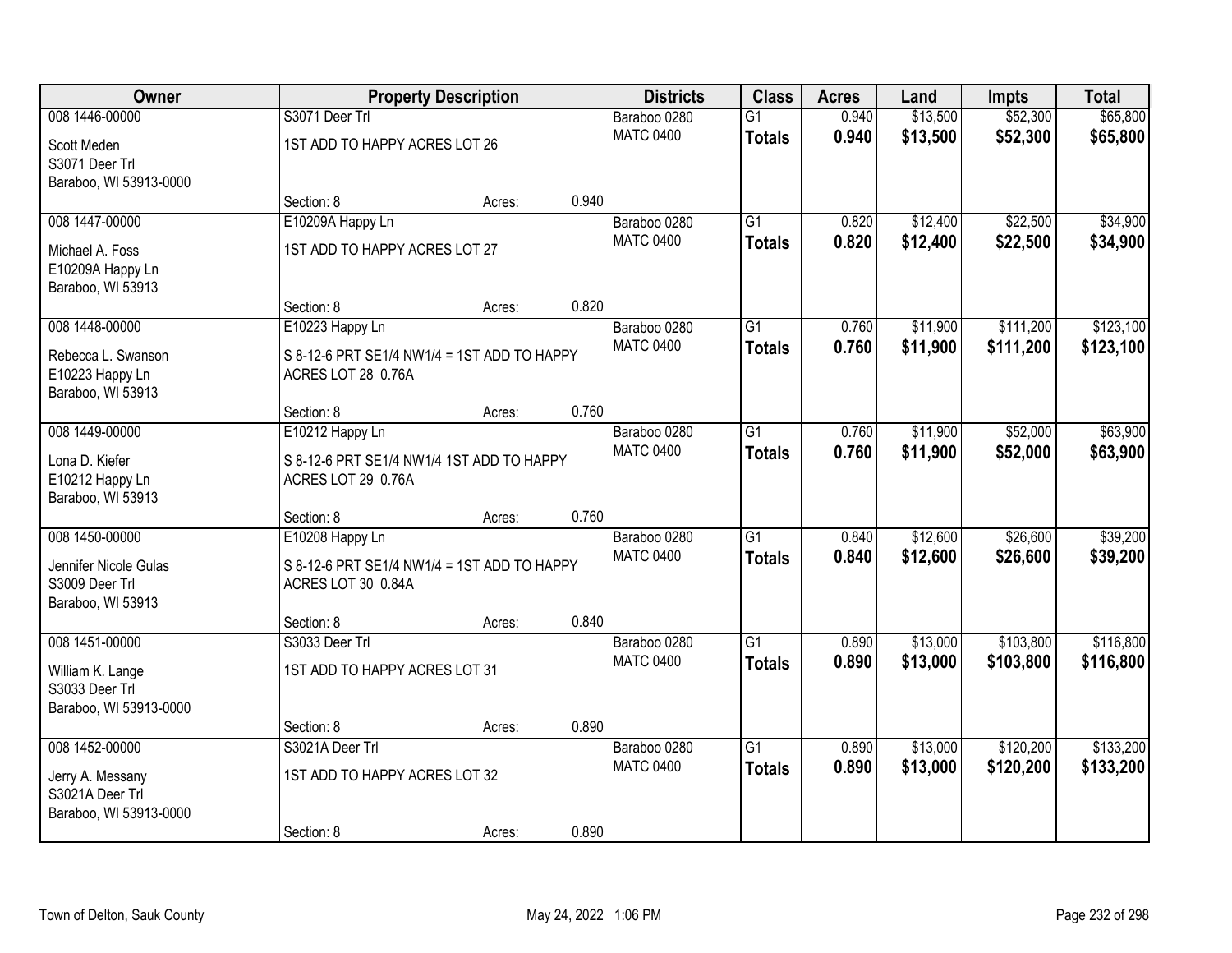| Owner                                                                          | <b>Property Description</b>                                                                        |        |       | <b>Districts</b>                 | <b>Class</b>                     | <b>Acres</b>   | Land                 | <b>Impts</b>           | <b>Total</b>           |
|--------------------------------------------------------------------------------|----------------------------------------------------------------------------------------------------|--------|-------|----------------------------------|----------------------------------|----------------|----------------------|------------------------|------------------------|
| 008 1453-00000<br>Joyce Cone<br>S3013 Deer Trl                                 | S3013 Deer Trl<br>1ST ADD TO HAPPY ACRES LOT 33                                                    |        |       | Baraboo 0280<br><b>MATC 0400</b> | $\overline{G1}$<br><b>Totals</b> | 1.090<br>1.090 | \$14,600<br>\$14,600 | \$58,600<br>\$58,600   | \$73,200<br>\$73,200   |
| Baraboo, WI 53913-0000                                                         | Section: 8                                                                                         | Acres: | 1.090 |                                  |                                  |                |                      |                        |                        |
| 008 1454-00000<br>James L. Schuenke<br>S3195 Sand Rd<br>Baraboo, WI 53913-0000 | S3195 Sand Rd<br>HOLT PINE ACRES LOT 1                                                             |        |       | Baraboo 0280<br><b>MATC 0400</b> | $\overline{G1}$<br><b>Totals</b> | 1.775<br>1.775 | \$19,300<br>\$19,300 | \$137,700<br>\$137,700 | \$157,000<br>\$157,000 |
| 008 1455-00000<br>Austin J. Hitchcock                                          | Section: 8<br>E10482 Alice Rd<br>S 8-12-6 PRT NE1/4 SE1/4 = HOLT PINE ACRES W1/2                   | Acres: | 1.780 | Baraboo 0280<br><b>MATC 0400</b> | G1<br><b>Totals</b>              | 0.650<br>0.650 | \$10,800<br>\$10,800 | \$112,500<br>\$112,500 | \$123,300<br>\$123,300 |
| E10482 Alice Rd<br>Baraboo, WI 53913                                           | LOTS 2 & 3 0.65A M/L<br>Section: 8                                                                 | Acres: | 0.650 |                                  |                                  |                |                      |                        |                        |
| 008 1456-00000<br>Antonio Calo<br>E10492 Alice Rd<br>Baraboo, WI 53913         | E10492 Alice Rd<br>S 8-12-6 PRT NE1/4 SE1/4 = HOLT PINE ACRES E<br>131.08' OF LOTS 2 & 3 0.65A M/L |        |       | Baraboo 0280<br><b>MATC 0400</b> | $\overline{G1}$<br><b>Totals</b> | 0.650<br>0.650 | \$10,800<br>\$10,800 | \$94,400<br>\$94,400   | \$105,200<br>\$105,200 |
| 008 1457-00000                                                                 | Section: 8<br>S3143 Sand Rd                                                                        | Acres: | 0.650 | Baraboo 0280                     | $\overline{G1}$                  | 0.880          | \$13,000             | \$8,100                | \$21,100               |
| <b>Tilder Wells</b><br>PO Box 424<br>Baraboo, WI 53913-0000                    | HOLT PINE ACRES LOT 4                                                                              |        |       | <b>MATC 0400</b>                 | <b>Totals</b>                    | 0.880          | \$13,000             | \$8,100                | \$21,100               |
|                                                                                | Section: 8                                                                                         | Acres: | 0.880 |                                  |                                  |                |                      |                        |                        |
| 008 1458-00000<br>Louie J. Wells<br>PO Box 424<br>Baraboo, WI 53913            | S3139 Sand Rd<br>HOLT PINE ACRES LOT 5                                                             |        |       | Baraboo 0280<br><b>MATC 0400</b> | $\overline{G1}$<br><b>Totals</b> | 0.880<br>0.880 | \$13,000<br>\$13,000 | \$37,400<br>\$37,400   | \$50,400<br>\$50,400   |
|                                                                                | Section: 8                                                                                         | Acres: | 0.880 |                                  |                                  |                |                      |                        |                        |
| 008 1459-00000<br>Thomas E. Lachmund<br>S3131 Sand Rd<br>Baraboo, WI 53913     | S3131 Sand Rd<br>HOLT PINE ACRES LOT 6<br>Section: 8                                               | Acres: | 0.880 | Baraboo 0280<br><b>MATC 0400</b> | $\overline{G1}$<br><b>Totals</b> | 0.880<br>0.880 | \$13,000<br>\$13,000 | \$34,500<br>\$34,500   | \$47,500<br>\$47,500   |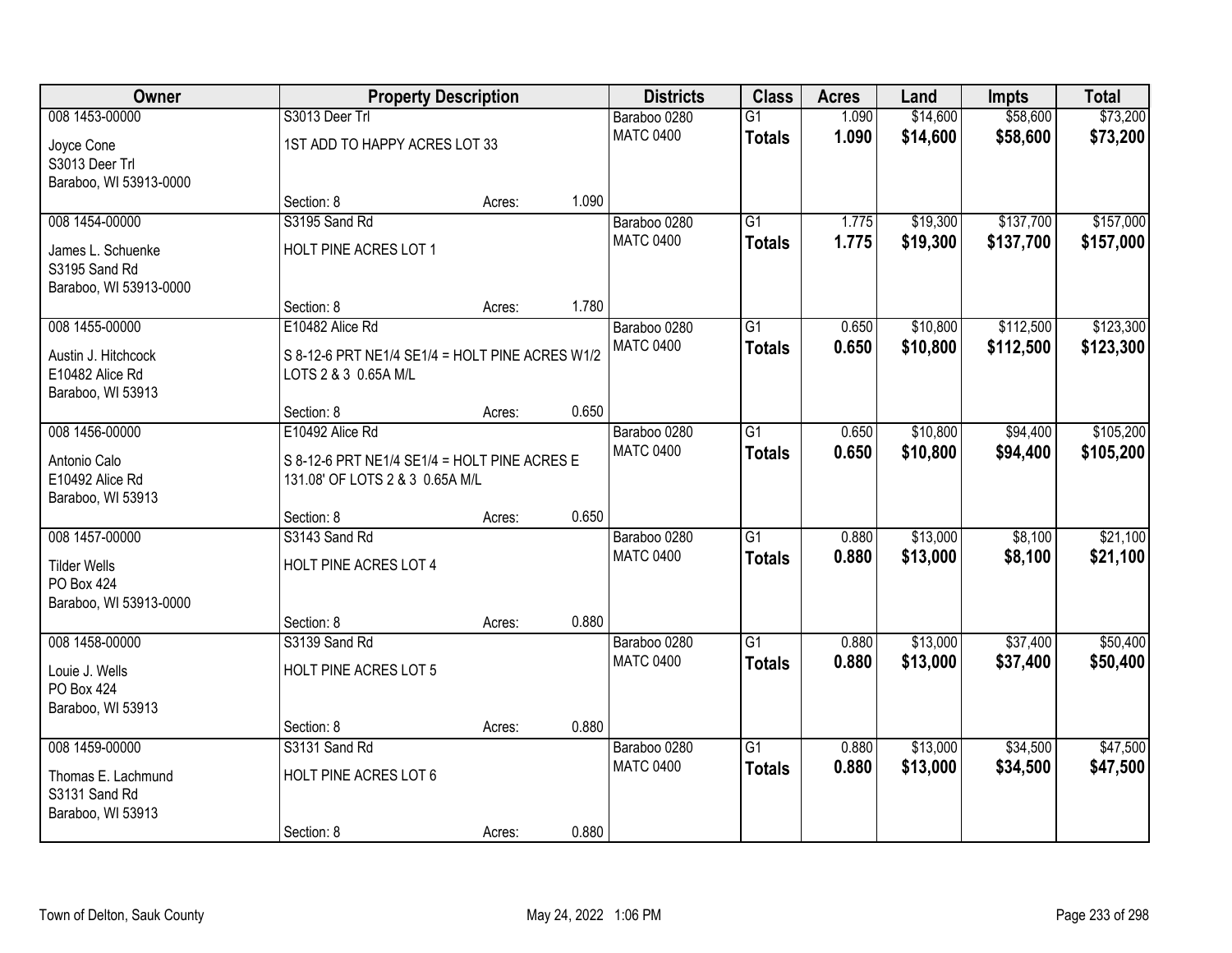| Owner                                    |                                                 | <b>Property Description</b> |       | <b>Districts</b>                 | <b>Class</b>    | <b>Acres</b>   | Land                 | <b>Impts</b>         | <b>Total</b>         |
|------------------------------------------|-------------------------------------------------|-----------------------------|-------|----------------------------------|-----------------|----------------|----------------------|----------------------|----------------------|
| 008 1460-00000                           | E10485 N Reedsburg Rd                           |                             |       | Baraboo 0280                     | $\overline{G1}$ | 1.578          | \$17,900             | \$60,100             | \$78,000             |
| Dale E. Harding                          | HOLT PINE ACRES LOT 7                           |                             |       | <b>MATC 0400</b>                 | <b>Totals</b>   | 1.578          | \$17,900             | \$60,100             | \$78,000             |
| E10485 N Reedsburg Rd                    |                                                 |                             |       |                                  |                 |                |                      |                      |                      |
| Baraboo, WI 53913-0000                   |                                                 |                             |       |                                  |                 |                |                      |                      |                      |
|                                          | Section: 8                                      | Acres:                      | 1.580 |                                  |                 |                |                      |                      |                      |
| 008 1461-00000                           | E10465 N Reedsburg Rd                           |                             |       | Baraboo 0280<br><b>MATC 0400</b> | $\overline{G1}$ | 0.880<br>0.880 | \$13,000<br>\$13,000 | \$44,100<br>\$44,100 | \$57,100<br>\$57,100 |
| Robert Mc Grath                          | <b>HOLT PINE ACRES LOT 8</b>                    |                             |       |                                  | <b>Totals</b>   |                |                      |                      |                      |
| E10465 N Reedsburg Rd                    |                                                 |                             |       |                                  |                 |                |                      |                      |                      |
| Baraboo, WI 53913                        | Section: 8                                      | Acres:                      | 0.880 |                                  |                 |                |                      |                      |                      |
| 008 1462-00000                           | Reedsburg Rd                                    |                             |       | Baraboo 0280                     | $\overline{G1}$ | 0.910          | \$13,200             | \$0                  | \$13,200             |
|                                          |                                                 |                             |       | <b>MATC 0400</b>                 | <b>Totals</b>   | 0.910          | \$13,200             | \$0                  | \$13,200             |
| Robert Mc Grath<br>E10465 N Reedsburg Rd | HOLT PINE ACRES LOT 9                           |                             |       |                                  |                 |                |                      |                      |                      |
| Baraboo, WI 53913                        |                                                 |                             |       |                                  |                 |                |                      |                      |                      |
|                                          | Section: 8                                      | Acres:                      | 0.910 |                                  |                 |                |                      |                      |                      |
| 008 1463-00000                           | E10441 N Reedsburg Rd                           |                             |       | Baraboo 0280                     | $\overline{G1}$ | 0.880          | \$13,000             | \$18,800             | \$31,800             |
| Daniel H. Volk                           | S 8-12-6 PRT NE1/4 SE1/4 HOLT PINE ACRES LOT 10 |                             |       | <b>MATC 0400</b>                 | <b>Totals</b>   | 0.880          | \$13,000             | \$18,800             | \$31,800             |
| S4941 Potter Rd                          | 0.88A                                           |                             |       |                                  |                 |                |                      |                      |                      |
| Baraboo, WI 53913-0000                   |                                                 |                             |       |                                  |                 |                |                      |                      |                      |
|                                          | Section: 8                                      | Acres:                      | 0.880 |                                  |                 |                |                      |                      |                      |
| 008 1464-00000                           | N Reedsburg Rd                                  |                             |       | Baraboo 0280                     | $\overline{G1}$ | 0.880          | \$13,000             | \$9,000              | \$22,000             |
| Daniel H. Volk                           | S 8-12-6 PRT NE1/4 SE1/4 HOLT PINE ACRES LOT 11 |                             |       | <b>MATC 0400</b>                 | <b>Totals</b>   | 0.880          | \$13,000             | \$9,000              | \$22,000             |
| S4941 Potter Rd                          | 0.88A                                           |                             |       |                                  |                 |                |                      |                      |                      |
| Baraboo, WI 53913-0000                   |                                                 |                             |       |                                  |                 |                |                      |                      |                      |
| 008 1465-00000                           | Section: 8<br>S3124 Victoria Rd                 | Acres:                      | 0.880 | Baraboo 0280                     | $\overline{G1}$ | 0.740          | \$11,700             | \$74,000             | \$85,700             |
|                                          |                                                 |                             |       | <b>MATC 0400</b>                 | <b>Totals</b>   | 0.740          | \$11,700             | \$74,000             | \$85,700             |
| Travis A. Ewing                          | S 8-12-6 PRT NE1/4 SE1/4 HOLT PINE ACRES ADD    |                             |       |                                  |                 |                |                      |                      |                      |
| S3124 Victoria Rd<br>Baraboo, WI 53913   | ONE LOT 12 0.74A                                |                             |       |                                  |                 |                |                      |                      |                      |
|                                          | Section: 8                                      | Acres:                      | 0.740 |                                  |                 |                |                      |                      |                      |
| 008 1466-00000                           | S3126 Victoria Rd                               |                             |       | Baraboo 0280                     | $\overline{G1}$ | 0.740          | \$11,700             | \$19,300             | \$31,000             |
| Jay C. Taylor                            | HOLT PINE ACRES - ADD. ONE LOT 13               |                             |       | <b>MATC 0400</b>                 | <b>Totals</b>   | 0.740          | \$11,700             | \$19,300             | \$31,000             |
| S3126 Victoria Rd                        |                                                 |                             |       |                                  |                 |                |                      |                      |                      |
| Baraboo, WI 53913-0000                   |                                                 |                             |       |                                  |                 |                |                      |                      |                      |
|                                          | Section: 8                                      | Acres:                      | 0.740 |                                  |                 |                |                      |                      |                      |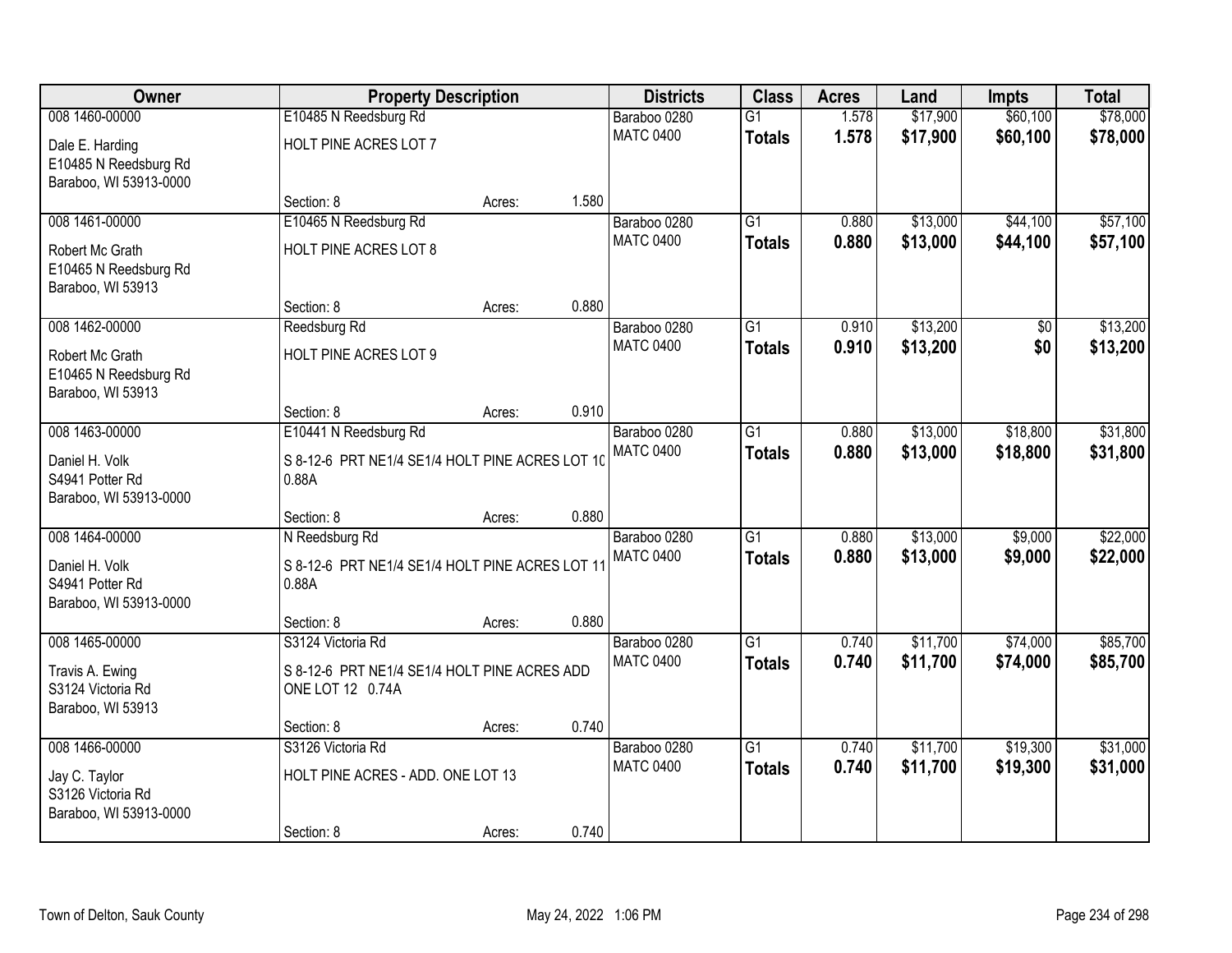| Owner                                 |                                                                    | <b>Property Description</b> |       | <b>Districts</b> | <b>Class</b>    | <b>Acres</b> | Land     | Impts           | <b>Total</b> |
|---------------------------------------|--------------------------------------------------------------------|-----------------------------|-------|------------------|-----------------|--------------|----------|-----------------|--------------|
| 008 1467-00000                        | Victoria Rd                                                        |                             |       | Baraboo 0280     | $\overline{G1}$ | 0.740        | \$11,700 | $\overline{50}$ | \$11,700     |
| Randy Bates                           | HOLT PINE ACRES - ADD. ONE LOT 14                                  |                             |       | <b>MATC 0400</b> | <b>Totals</b>   | 0.740        | \$11,700 | \$0             | \$11,700     |
| S3150 Victoria Rd                     |                                                                    |                             |       |                  |                 |              |          |                 |              |
| Baraboo, WI 53913                     |                                                                    |                             | 0.740 |                  |                 |              |          |                 |              |
| 008 1468-00000                        | Section: 8<br>S3150 Victoria Rd                                    | Acres:                      |       | Baraboo 0280     | $\overline{G1}$ | 0.740        | \$11,700 | \$25,000        | \$36,700     |
|                                       |                                                                    |                             |       | <b>MATC 0400</b> | <b>Totals</b>   | 0.740        | \$11,700 | \$25,000        | \$36,700     |
| Randy Bates                           | HOLT PINE ACRES - ADD. ONE LOT 15                                  |                             |       |                  |                 |              |          |                 |              |
| S3150 Victoria Rd                     |                                                                    |                             |       |                  |                 |              |          |                 |              |
| Baraboo, WI 53913                     | Section: 8                                                         | Acres:                      | 0.740 |                  |                 |              |          |                 |              |
| 008 1469-00000                        | E10464 Alice Rd                                                    |                             |       | Baraboo 0280     | $\overline{G1}$ | 0.730        | \$11,600 | \$24,000        | \$35,600     |
|                                       |                                                                    |                             |       | <b>MATC 0400</b> | <b>Totals</b>   | 0.730        | \$11,600 | \$24,000        | \$35,600     |
| Christopher A L. Wells                | S 8-12-6 PRT NE1/4 SE1/4 = HOLT PINE ACRES ADD<br>ONE LOT 16 0.73A |                             |       |                  |                 |              |          |                 |              |
| S3662 Old Hwy 33<br>Baraboo, WI 53913 |                                                                    |                             |       |                  |                 |              |          |                 |              |
|                                       | Section: 8                                                         | Acres:                      | 0.730 |                  |                 |              |          |                 |              |
| 008 1470-00000                        | Alice Rd                                                           |                             |       | Baraboo 0280     | $\overline{G1}$ | 0.730        | \$11,600 | \$0             | \$11,600     |
| Austin J. Hitchcock                   | S 8-12-6 PRT NE1/4 SE1/4 HOLT PINE ACRES ADD                       |                             |       | <b>MATC 0400</b> | <b>Totals</b>   | 0.730        | \$11,600 | \$0             | \$11,600     |
| E10482 Alice Rd                       | ONE LOT 17 0.73A                                                   |                             |       |                  |                 |              |          |                 |              |
| Baraboo, WI 53913                     |                                                                    |                             |       |                  |                 |              |          |                 |              |
|                                       | Section: 8                                                         | Acres:                      | 0.730 |                  |                 |              |          |                 |              |
| 008 1471-00000                        | E10473 Alice Rd                                                    |                             |       | Baraboo 0280     | $\overline{G1}$ | 1.000        | \$14,000 | \$5,000         | \$19,000     |
| Donna L. Kamenick                     | HOLT PINE ACRES - ADD. ONE LOT 18                                  |                             |       | <b>MATC 0400</b> | <b>Totals</b>   | 1.000        | \$14,000 | \$5,000         | \$19,000     |
| 232 South St                          |                                                                    |                             |       |                  |                 |              |          |                 |              |
| Baraboo, WI 53913                     |                                                                    |                             |       |                  |                 |              |          |                 |              |
|                                       | Section: 8                                                         | Acres:                      | 1.000 |                  |                 |              |          |                 |              |
| 008 1472-00000                        | Alice Rd                                                           |                             |       | Baraboo 0280     | $\overline{G1}$ | 1.000        | \$14,000 | $\sqrt{6}$      | \$14,000     |
| Margaret M. Michael                   | HOLT PINE ACRES - ADD. ONE LOT 19                                  |                             |       | <b>MATC 0400</b> | <b>Totals</b>   | 1.000        | \$14,000 | \$0             | \$14,000     |
| 232 South St                          |                                                                    |                             |       |                  |                 |              |          |                 |              |
| Baraboo, WI 53913-0000                |                                                                    |                             |       |                  |                 |              |          |                 |              |
|                                       | Section: 8                                                         | Acres:                      | 1.000 |                  |                 |              |          |                 |              |
| 008 1473-00000                        | E10453 Alice Rd                                                    |                             |       | Baraboo 0280     | $\overline{G1}$ | 1.000        | \$14,000 | \$99,400        | \$113,400    |
| Ashley Eimer                          | HOLT PINE ACRES - ADD. ONE LOT 20                                  |                             |       | <b>MATC 0400</b> | <b>Totals</b>   | 1.000        | \$14,000 | \$99,400        | \$113,400    |
| E10453 Alice Rd                       |                                                                    |                             |       |                  |                 |              |          |                 |              |
| Baraboo, WI 53913-0000                |                                                                    |                             |       |                  |                 |              |          |                 |              |
|                                       | Section: 8                                                         | Acres:                      | 1.000 |                  |                 |              |          |                 |              |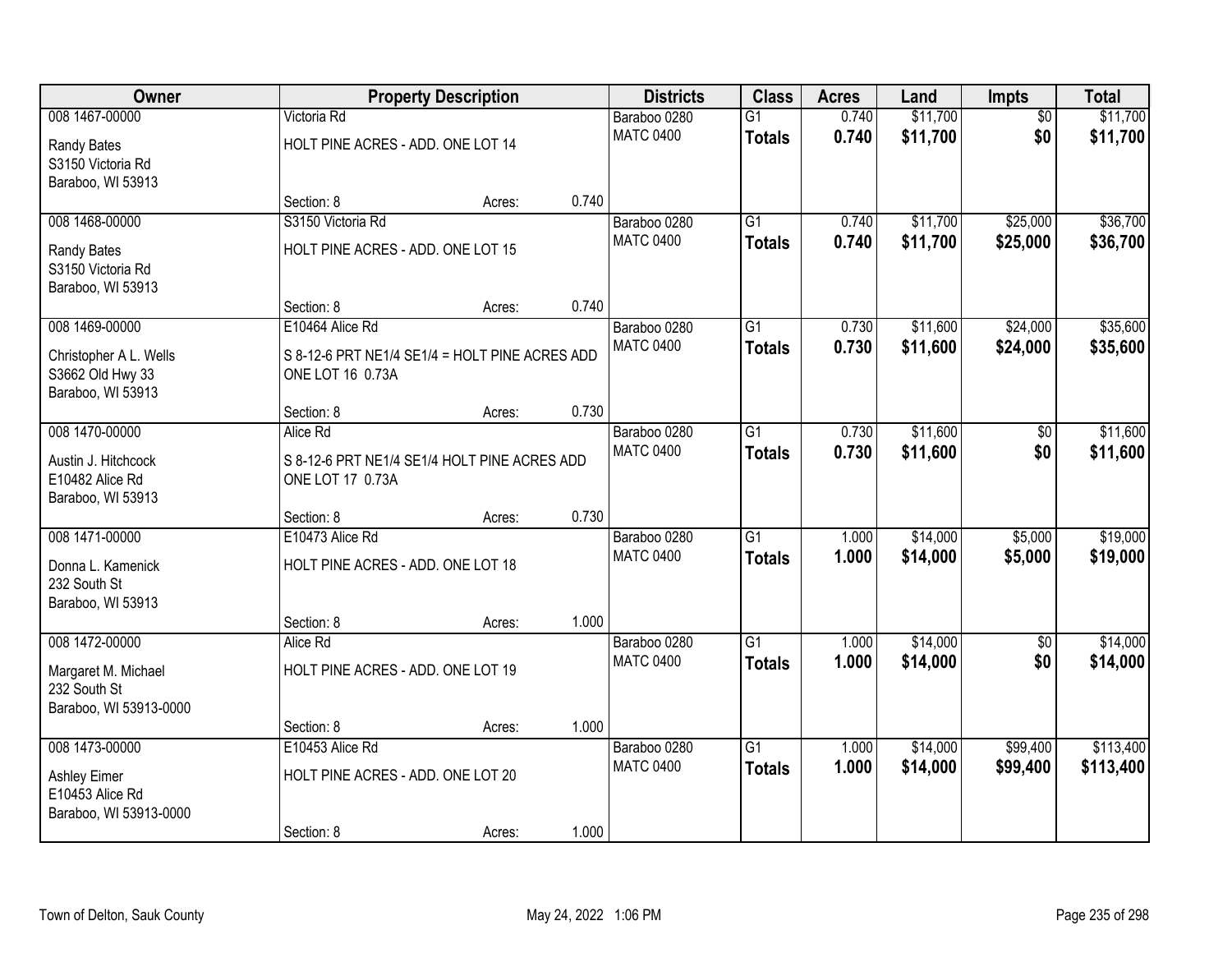| Owner                                                                   | <b>Property Description</b>                                  |       | <b>Districts</b> | <b>Class</b>    | <b>Acres</b> | Land     | <b>Impts</b>    | <b>Total</b> |
|-------------------------------------------------------------------------|--------------------------------------------------------------|-------|------------------|-----------------|--------------|----------|-----------------|--------------|
| 008 1473-30100                                                          | S3111 Hunter's Glen Cir                                      |       | Baraboo 0280     | $\overline{G1}$ | 1.386        | \$29,300 | \$255,200       | \$284,500    |
| Steven J. Palecek<br>S3111 Hunter's Glen Cir<br>Baraboo, WI 53913-0000  | TN OF DELTON HUNTER'S GLEN LOT 1 1.39A<br>(PRT NW SW 7-12-6) |       | <b>MATC 0400</b> | <b>Totals</b>   | 1.386        | \$29,300 | \$255,200       | \$284,500    |
|                                                                         | Section: 7<br>Acres:                                         | 1.390 |                  |                 |              |          |                 |              |
| 008 1473-30200                                                          | S3117 Hunter's Glen Cir                                      |       | Baraboo 0280     | $\overline{G1}$ | 1.430        | \$29,900 | $\overline{50}$ | \$29,900     |
| J & J ENTERPRISES of MLR, LLC<br>PO Box 250<br>Lake Delton, WI 53940    | TN OF DELTON HUNTER'S GLEN LOT 2 1.43A<br>(PRT NW SW 7-12-6) |       | <b>MATC 0400</b> | <b>Totals</b>   | 1.430        | \$29,900 | \$0             | \$29,900     |
|                                                                         | Section: 7<br>Acres:                                         | 1.430 |                  |                 |              |          |                 |              |
| 008 1473-30300                                                          | Hunter's Glen Cir                                            |       | Baraboo 0280     | $\overline{G1}$ | 1.720        | \$34,000 | \$0             | \$34,000     |
| <b>Beth Walker</b><br>944 South St<br>Deforest, WI 53532                | TN OF DELTON HUNTER'S GLEN LOT 3 1.72A<br>(PRT NW SW 7-12-6) |       | <b>MATC 0400</b> | <b>Totals</b>   | 1.720        | \$34,000 | \$0             | \$34,000     |
|                                                                         | Section: 7<br>Acres:                                         | 1.720 |                  |                 |              |          |                 |              |
| 008 1473-30400                                                          | Hunter's Glen Cir                                            |       | Baraboo 0280     | G1              | 1.630        | \$32,700 | \$0             | \$32,700     |
| <b>Beth Walker</b><br>944 South St<br>Deforest, WI 53532                | TN OF DELTON HUNTER'S GLEN LOT 4 1.63A<br>(PRT NW SW 7-12-6) |       | <b>MATC 0400</b> | <b>Totals</b>   | 1.630        | \$32,700 | \$0             | \$32,700     |
|                                                                         | Section: 7<br>Acres:                                         | 1.630 |                  |                 |              |          |                 |              |
| 008 1473-30500                                                          | Hunter's Glen Cir                                            |       | Baraboo 0280     | $\overline{G1}$ | 1.700        | \$33,700 | $\overline{50}$ | \$33,700     |
| Dennis Tjugum<br>E9823 N Reedsburg Rd<br>Reedsburg, WI 53959            | TN OF DELTON HUNTER'S GLEN LOT 5 1.70A<br>(PRT NW SW 7-12-6) |       | <b>MATC 0400</b> | <b>Totals</b>   | 1.700        | \$33,700 | \$0             | \$33,700     |
|                                                                         | Section: 7<br>Acres:                                         | 1.700 |                  |                 |              |          |                 |              |
| 008 1473-30600                                                          | S3141 Hunter's Glen Cir                                      |       | Baraboo 0280     | $\overline{G1}$ | 1.600        | \$32,300 | \$240,000       | \$272,300    |
| Duwayne Cournoyer<br>S1521 Beaver Creek Rd<br>Wisconsin Dells, WI 53965 | TN OF DELTON HUNTER'S GLEN LOT 6 1.60A<br>(PRT NW SW 7-12-6) |       | <b>MATC 0400</b> | <b>Totals</b>   | 1.600        | \$32,300 | \$240,000       | \$272,300    |
|                                                                         | Section: 7<br>Acres:                                         | 1.600 |                  |                 |              |          |                 |              |
| 008 1473-30700                                                          | Hunter's Glen Cir                                            |       | Baraboo 0280     | $\overline{G1}$ | 1.410        | \$29,600 | $\overline{50}$ | \$29,600     |
| J & J ENTERPRISES of MLR, LLC<br>PO Box 250<br>Lake Delton, WI 53940    | TN OF DELTON HUNTER'S GLEN LOT 7 1.41A<br>(PRT NW SW 7-12-6) |       | <b>MATC 0400</b> | <b>Totals</b>   | 1.410        | \$29,600 | \$0             | \$29,600     |
|                                                                         | Section: 7<br>Acres:                                         | 1.410 |                  |                 |              |          |                 |              |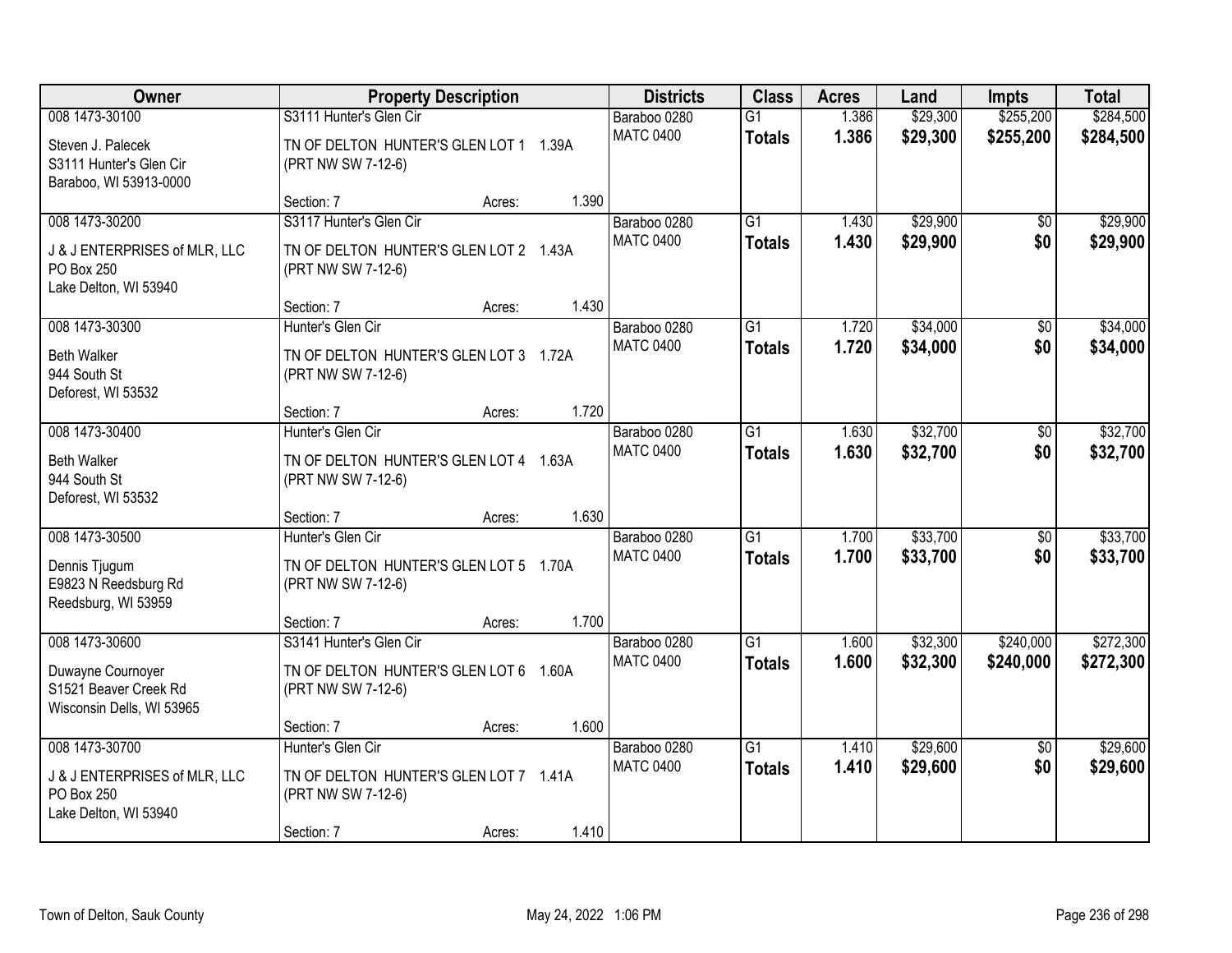| Owner                                                                                  | <b>Property Description</b>                                                                                         | <b>Districts</b>                 | <b>Class</b>                     | <b>Acres</b>   | Land                 | <b>Impts</b>           | <b>Total</b>           |
|----------------------------------------------------------------------------------------|---------------------------------------------------------------------------------------------------------------------|----------------------------------|----------------------------------|----------------|----------------------|------------------------|------------------------|
| 008 1473-30800<br>Jeffrey Wunluck<br>S3151 Hunter's Glen Cir<br>Baraboo, WI 53913-0000 | S3151 Hunter's Glen Cir<br>TN OF DELTON HUNTER'S GLEN LOT 8 1.21A<br>(PRT NW SW 7-12-6)                             | Baraboo 0280<br><b>MATC 0400</b> | $\overline{G1}$<br><b>Totals</b> | 1.210<br>1.210 | \$26,800<br>\$26,800 | \$278,200<br>\$278,200 | \$305,000<br>\$305,000 |
|                                                                                        | 1.210<br>Section: 7<br>Acres:                                                                                       |                                  |                                  |                |                      |                        |                        |
| 008 1473-30900<br>Neil H. Lange<br>S3157 Hunter's Glen Cir<br>Baraboo, WI 53913-0000   | S3157 Hunter's Glen Cir<br>TN OF DELTON HUNTER'S GLEN LOT 9 1.19A<br>(PRT NW SW 7-12-6)                             | Baraboo 0280<br><b>MATC 0400</b> | $\overline{G1}$<br><b>Totals</b> | 1.190<br>1.190 | \$26,500<br>\$26,500 | \$273,500<br>\$273,500 | \$300,000<br>\$300,000 |
|                                                                                        | 1.190<br>Section: 7<br>Acres:                                                                                       |                                  |                                  |                |                      |                        |                        |
| 008 1473-31000<br>David C. Stietz<br>S3163 Hunter's Glen Cir<br>Baraboo, WI 53913-0000 | S3163 Hunter's Glen Cir<br>TN OF DELTON HUNTER'S GLEN LOT 10 1.32A<br>(PRT NW SW 7-12-6)                            | Baraboo 0280<br><b>MATC 0400</b> | G1<br><b>Totals</b>              | 1.318<br>1.318 | \$28,300<br>\$28,300 | \$246,800<br>\$246,800 | \$275,100<br>\$275,100 |
|                                                                                        | 1.320<br>Section: 7<br>Acres:                                                                                       |                                  |                                  |                |                      |                        |                        |
| 008 1473-31100<br>Les Otterson<br>S3169 Hunter's Glen Cir<br>Baraboo, WI 53913-0000    | S3169 Hunter's Glen Cir<br>TN OF DELTON HUNTER'S GLEN LOT 11 1.36A<br>(PRT W1/2 SW1/4 7-12-6)                       | Baraboo 0280<br><b>MATC 0400</b> | G1<br><b>Totals</b>              | 1.358<br>1.358 | \$28,900<br>\$28,900 | \$195,800<br>\$195,800 | \$224,700<br>\$224,700 |
|                                                                                        | 1.360<br>Section: 7<br>Acres:                                                                                       |                                  |                                  |                |                      |                        |                        |
| 008 1473-31200<br>Jared Peterson<br>S3175 Hunter's Glen Cir<br>Baraboo, WI 53913       | S3175 Hunter's Glen Cir<br>TN OF DELTON HUNTER'S GLEN LOT 12 1.17A<br>(PRT SW SW 7-12-6)                            | Baraboo 0280<br><b>MATC 0400</b> | $\overline{G1}$<br><b>Totals</b> | 1.170<br>1.170 | \$26,200<br>\$26,200 | \$228,500<br>\$228,500 | \$254,700<br>\$254,700 |
|                                                                                        | 1.170<br>Section: 7<br>Acres:                                                                                       |                                  |                                  |                |                      |                        |                        |
| 008 1473-31300<br>Nicholas D. Brinker<br>S3181 Hunter's Glen Cir<br>Baraboo, WI 53913  | S3181 Hunter's Glen Cir<br>S 7-12-6 PRT SW1/4 SW1/4 HUNTER'S GLEN LOT 13<br>1.48A                                   | Baraboo 0280<br><b>MATC 0400</b> | $\overline{G1}$<br><b>Totals</b> | 1.480<br>1.480 | \$30,600<br>\$30,600 | \$211,100<br>\$211,100 | \$241,700<br>\$241,700 |
|                                                                                        | 1.480<br>Section: 7<br>Acres:                                                                                       |                                  |                                  |                |                      |                        |                        |
| 008 1473-31400<br>Dennis Tjugum<br>E9823 N Reedsburg Rd<br>Reedsburg, WI 53959         | Hunter's Glen Cir<br>TN OF DELTON HUNTER'S GLEN LOT 14 1.45A<br>(PRT SW SW 7-12-6)<br>1.450<br>Section: 7<br>Acres: | Baraboo 0280<br><b>MATC 0400</b> | $\overline{G4}$<br><b>Totals</b> | 1.450<br>1.450 | \$400<br>\$400       | $\overline{50}$<br>\$0 | \$400<br>\$400         |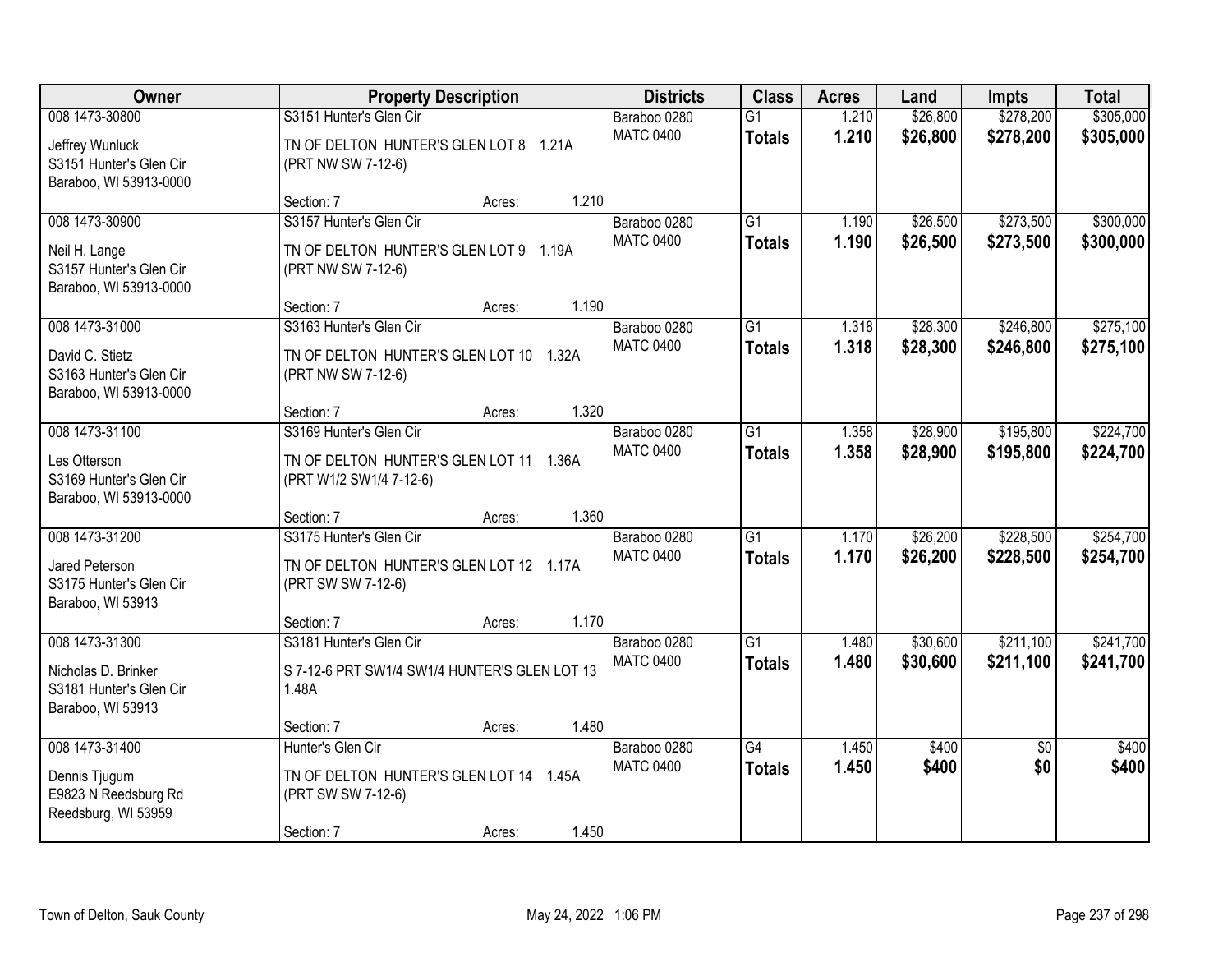| Owner                                                                                     | <b>Property Description</b>                                                                   |       | <b>Districts</b>                 | <b>Class</b>                     | <b>Acres</b>   | Land                 | Impts                  | <b>Total</b>           |
|-------------------------------------------------------------------------------------------|-----------------------------------------------------------------------------------------------|-------|----------------------------------|----------------------------------|----------------|----------------------|------------------------|------------------------|
| 008 1473-31500<br>Dennis Tjugum<br>E9823 N Reedsburg Rd<br>Reedsburg, WI 53959            | Hunter's Glen Cir<br>TN OF DELTON HUNTER'S GLEN LOT 15 1.44A<br>(PRT SW SW 7-12-6)            |       | Baraboo 0280<br><b>MATC 0400</b> | G4<br><b>Totals</b>              | 1.440<br>1.440 | \$400<br>\$400       | $\overline{50}$<br>\$0 | \$400<br>\$400         |
|                                                                                           | Section: 7<br>Acres:                                                                          | 1.440 |                                  |                                  |                |                      |                        |                        |
| 008 1473-31600<br>John M. Rector<br>S3199 Hunter's Glen Cir<br>Baraboo, WI 53913-0000     | S3199 Hunter's Glen Cir<br>TN OF DELTON HUNTER'S GLEN LOT 16 1.39A<br>(PRT W1/2 SW1/4 7-12-6) |       | Baraboo 0280<br><b>MATC 0400</b> | $\overline{G1}$<br><b>Totals</b> | 1.386<br>1.386 | \$29,300<br>\$29,300 | \$240,300<br>\$240,300 | \$269,600<br>\$269,600 |
|                                                                                           | Section: 7<br>Acres:                                                                          | 1.390 |                                  |                                  |                |                      |                        |                        |
| 008 1473-31700<br>Linda Fernandez Tipitino<br>S3205 Hunters Glen Cir<br>Baraboo, WI 53913 | S3205 Hunter's Glen Cir<br>TN OF DELTON HUNTER'S GLEN LOT 17 1.38A<br>(PRT NW SW 7-12-6)      |       | Baraboo 0280<br><b>MATC 0400</b> | G1<br><b>Totals</b>              | 1.377<br>1.377 | \$29,200<br>\$29,200 | \$238,600<br>\$238,600 | \$267,800<br>\$267,800 |
|                                                                                           | Section: 7<br>Acres:                                                                          | 1.380 |                                  |                                  |                |                      |                        |                        |
| 008 1473-31800<br>Paul J. Wolff<br>S3206 Hunter's Glen Cir<br>Baraboo, WI 53913           | S3206 Hunter's Glen Cir<br>TN OF DELTON HUNTER'S GLEN LOT 18 2.04A<br>(PRT NW SW 7-12-6)      |       | Baraboo 0280<br><b>MATC 0400</b> | G1<br><b>Totals</b>              | 2.044<br>2.044 | \$38,300<br>\$38,300 | \$189,100<br>\$189,100 | \$227,400<br>\$227,400 |
|                                                                                           | Section: 7<br>Acres:                                                                          | 2.040 |                                  |                                  |                |                      |                        |                        |
| 008 1473-31900<br>Eric M. Van Den Heuvel<br>S3106 Hunters Glen Cir<br>Baraboo, WI 53913   | S3106 Hunter's Glen Cir<br>TN OF DELTON HUNTER'S GLEN LOT 19 1.82A<br>(PRT NW SW 7-12-6)      |       | Baraboo 0280<br><b>MATC 0400</b> | $\overline{G1}$<br><b>Totals</b> | 1.816<br>1.816 | \$35,400<br>\$35,400 | \$233,800<br>\$233,800 | \$269,200<br>\$269,200 |
|                                                                                           | Section: 7<br>Acres:                                                                          | 1.820 |                                  |                                  |                |                      |                        |                        |
| 008 1473-32000<br>Robert L. Jackson Sr<br>S3120 Hunter's Glen Cir<br>Baraboo, WI 53913    | S3120 Hunter's Glen Cir<br>TN OF DELTON HUNTER'S GLEN LOT 20 1.35A<br>(PRT NW SW 7-12-6)      |       | Baraboo 0280<br><b>MATC 0400</b> | $\overline{G1}$<br><b>Totals</b> | 1.350<br>1.350 | \$28,800<br>\$28,800 | \$239,600<br>\$239,600 | \$268,400<br>\$268,400 |
|                                                                                           | Section: 7<br>Acres:                                                                          | 1.350 |                                  |                                  |                |                      |                        |                        |
| 008 1473-32100<br>Bryan L. Stanek<br>S3160 Hunters Glen Cir<br>Baraboo, WI 53913          | Hunter's Glen Cir<br>TN OF DELTON HUNTER'S GLEN LOT 21 1.43A<br>(PRT NW SW 7-12-6)            | 1.430 | Baraboo 0280<br><b>MATC 0400</b> | $\overline{G1}$<br><b>Totals</b> | 1.434<br>1.434 | \$30,000<br>\$30,000 | $\overline{50}$<br>\$0 | \$30,000<br>\$30,000   |
|                                                                                           | Section: 7<br>Acres:                                                                          |       |                                  |                                  |                |                      |                        |                        |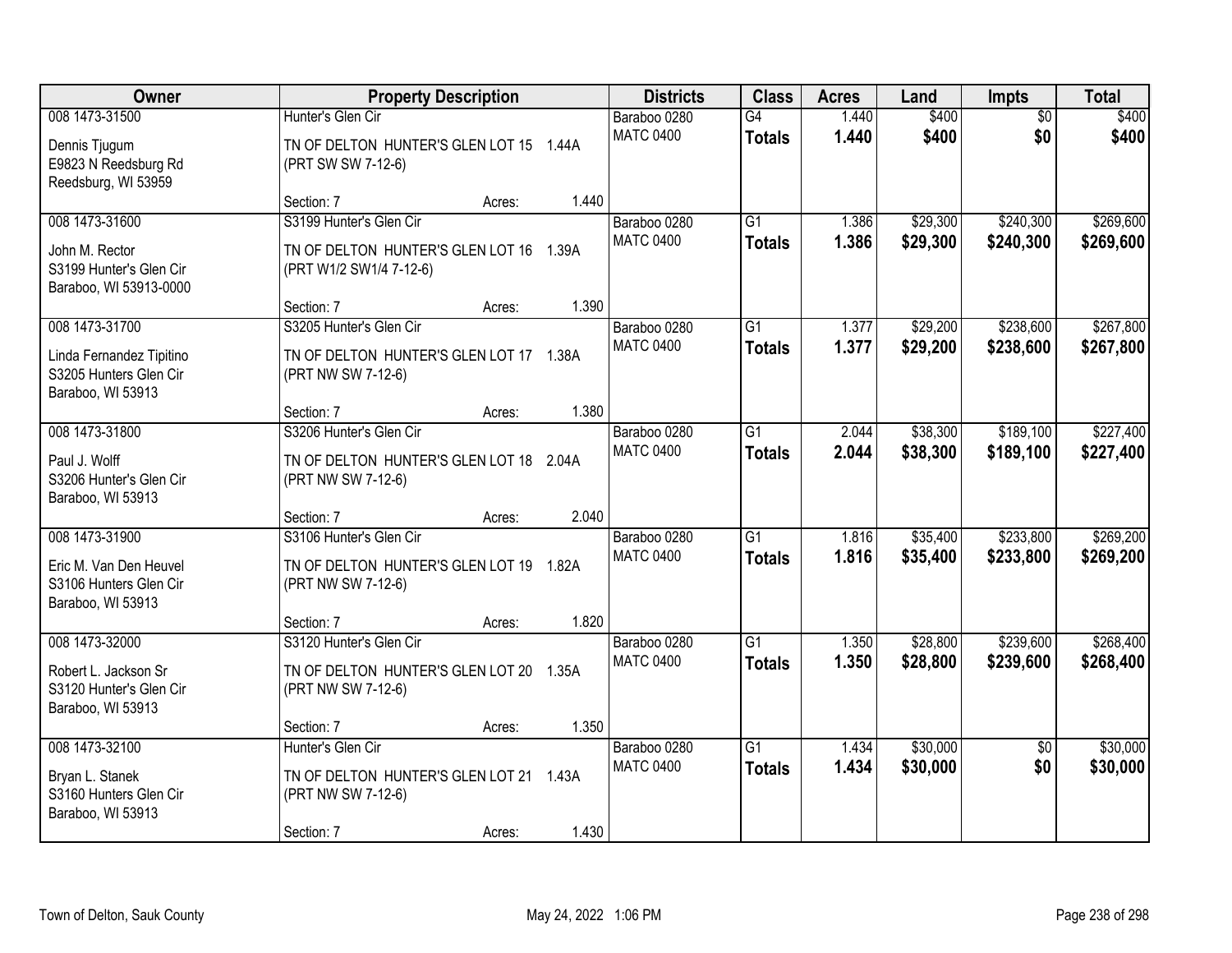| Owner                                                                |                                                                                             | <b>Property Description</b> |       | <b>Districts</b>                 | <b>Class</b>                     | <b>Acres</b>   | Land                 | <b>Impts</b>           | <b>Total</b>           |
|----------------------------------------------------------------------|---------------------------------------------------------------------------------------------|-----------------------------|-------|----------------------------------|----------------------------------|----------------|----------------------|------------------------|------------------------|
| 008 1473-32200<br>Bryan L. Stanek<br>S3160 Hunter's Glen Cir         | S3160 Hunter's Glen Cir<br>TN OF DELTON HUNTER'S GLEN LOT 22 1.60A<br>(PRT NW SW 7-12-6)    |                             |       | Baraboo 0280<br><b>MATC 0400</b> | $\overline{G1}$<br><b>Totals</b> | 1.601<br>1.601 | \$32,300<br>\$32,300 | \$296,900<br>\$296,900 | \$329,200<br>\$329,200 |
| Baraboo, WI 53913                                                    | Section: 7                                                                                  | Acres:                      | 1.600 |                                  |                                  |                |                      |                        |                        |
| 008 1473-32300                                                       | Hunter's Glen Cir                                                                           |                             |       | Baraboo 0280                     | G4                               | 2.096          | \$600                | $\overline{50}$        | \$600                  |
| Paul J. Wolff<br>S3206 Hunters Glen Cir<br>Baraboo, WI 53913         | TN OF DELTON HUNTER'S GLEN LOT 23 2.10A<br>(PRT NW SW 7-12-6)                               |                             |       | <b>MATC 0400</b>                 | <b>Totals</b>                    | 2.096          | \$600                | \$0                    | \$600                  |
|                                                                      | Section: 7                                                                                  | Acres:                      | 2.100 |                                  |                                  |                |                      |                        |                        |
| 008 1473-32301                                                       | Outlot 1                                                                                    |                             |       | Baraboo 0280                     | G1                               | 1.672          | \$500                | \$0                    | \$500                  |
| J & J ENTERPRISES of MLR, LLC<br>PO Box 250<br>Lake Delton, WI 53940 | TN OF DELTON HUNTER'S GLEN OUTLOT 1<br>(PRT W1/2 SW1/4 7-12-6)                              |                             | 1.67A | <b>MATC 0400</b>                 | <b>Totals</b>                    | 1.672          | \$500                | \$0                    | \$500                  |
|                                                                      | Section: 7                                                                                  | Acres:                      | 1.670 |                                  |                                  |                |                      |                        |                        |
| 008 1473-32302                                                       | Hunter's Glen Cir                                                                           |                             |       | Baraboo 0280                     | X4                               | 0.760          | \$0                  | $\sqrt[6]{3}$          | $\sqrt{50}$            |
| Delton, Town of<br>PO Box 148<br>Lake Delton, WI 53940               | TN OF DELTON HUNTER'S GLEN OUTLOT 2 (PARK)<br>0.76A (DEDICATED PER PLAT) (PRT SW SW 7-12-6) |                             |       | <b>MATC 0400</b>                 | <b>Totals</b>                    | 0.760          | \$0                  | \$0                    | \$0                    |
|                                                                      | Section: 7                                                                                  | Acres:                      | 0.760 |                                  |                                  |                |                      |                        |                        |
| 008 1474-00000                                                       | S1404 Indian Trl Pkwy                                                                       |                             |       | WI Dells 6678                    | $\overline{G1}$                  | 0.669          | \$42,800             | \$95,000               | \$137,800              |
| Richard S. Mezyk                                                     | INDIAN TRAIL PARKWAY SUBD LOT 1                                                             |                             |       | <b>MATC 0400</b>                 | <b>Totals</b>                    | 0.669          | \$42,800             | \$95,000               | \$137,800              |
| 6708 Colonel Holcomb Dr                                              |                                                                                             |                             |       |                                  |                                  |                |                      |                        |                        |
| Crystal Lake, IL 60012                                               | Section: 24                                                                                 | Acres:                      | 0.000 |                                  |                                  |                |                      |                        |                        |
| 008 1475-00000                                                       | S1410A Indian Trl Pkwy                                                                      |                             |       | WI Dells 6678                    | $\overline{G1}$                  | 0.561          | \$31,200             | \$87,600               | \$118,800              |
|                                                                      | INDIAN TRAIL PARKWAY SUBD LOT 2                                                             |                             |       | <b>MATC 0400</b>                 | <b>Totals</b>                    | 0.561          | \$31,200             | \$87,600               | \$118,800              |
| Earl H. York IV<br>S1410A Indian Trail Pkwy                          |                                                                                             |                             |       |                                  |                                  |                |                      |                        |                        |
| Baraboo, WI 53913-0000                                               |                                                                                             |                             |       |                                  |                                  |                |                      |                        |                        |
|                                                                      | Section: 24                                                                                 | Acres:                      | 0.000 |                                  |                                  |                |                      |                        |                        |
| 008 1476-00000                                                       | S1416 Indian Trl Pkwy                                                                       |                             |       | WI Dells 6678                    | $\overline{G1}$                  | 0.528          | \$38,500             | \$301,600              | \$340,100              |
| Jnf Income Trust                                                     | S 24-13-6 PRT GOVT LOT 4 = INDIAN TRAIL                                                     |                             |       | <b>MATC 0400</b>                 | <b>Totals</b>                    | 0.528          | \$38,500             | \$301,600              | \$340,100              |
| S1416 Indian Trail Pkwy<br>Baraboo, WI 53913                         | PARKWAY SUBD LOT 3                                                                          |                             |       |                                  |                                  |                |                      |                        |                        |
|                                                                      | Section: 24                                                                                 | Acres:                      | 0.000 |                                  |                                  |                |                      |                        |                        |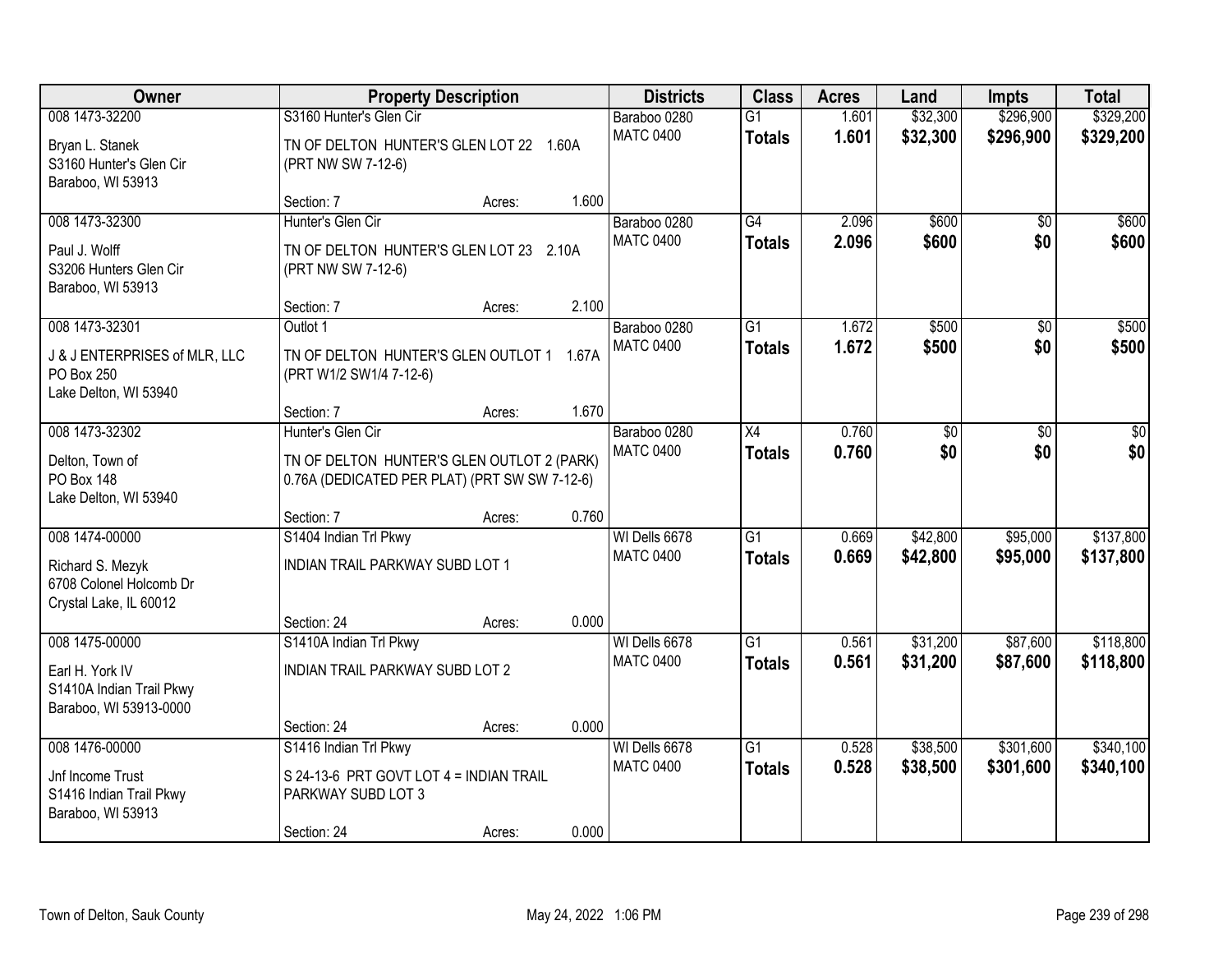| Owner                                                                                                                                                     |                                                                                                             | <b>Property Description</b> |       | <b>Districts</b>                  | <b>Class</b>                     | <b>Acres</b>   | Land                 | <b>Impts</b>           | <b>Total</b>           |
|-----------------------------------------------------------------------------------------------------------------------------------------------------------|-------------------------------------------------------------------------------------------------------------|-----------------------------|-------|-----------------------------------|----------------------------------|----------------|----------------------|------------------------|------------------------|
| 008 1477-00000<br>Mezyk Living Trust<br>S1420 Indian Trail Pkwy<br>Baraboo, WI 53913-0000                                                                 | S1420 Indian Trl Pkwy<br>INDIAN TRAIL PARKWAY SUBD LOT 4 SUBJ TO PROT<br>RESTRI & S/ELEC EASE PER R 149-702 |                             |       | WI Dells 6678<br><b>MATC 0400</b> | $\overline{G1}$<br><b>Totals</b> | 0.479<br>0.479 | \$32,700<br>\$32,700 | \$149,400<br>\$149,400 | \$182,100<br>\$182,100 |
|                                                                                                                                                           | Section: 24                                                                                                 | Acres:                      | 0.000 |                                   |                                  |                |                      |                        |                        |
| 008 1478-00000<br>Earl H. York<br>S1426 Indian Trail Pkwy<br>Baraboo, WI 53913-0000                                                                       | S1426 Indian Trl Pkwy<br><b>INDIAN TRAIL PARKWAY SUBD LOT 5</b>                                             |                             |       | WI Dells 6678<br><b>MATC 0400</b> | $\overline{G1}$<br><b>Totals</b> | 0.542<br>0.542 | \$39,000<br>\$39,000 | \$155,100<br>\$155,100 | \$194,100<br>\$194,100 |
|                                                                                                                                                           | Section: 24                                                                                                 | Acres:                      | 0.000 |                                   |                                  |                |                      |                        |                        |
| 008 1479-10000<br>Gary R & Kathleen M Stieve Living Trust S 24-13-6 PRT GOVT LOT 4 = CSM 6815 LOT 1 (FMLY<br>S1432 Indian Trail Pkwy<br>Baraboo, WI 53913 | S1432 Indian Trl Pkwy<br>INDIAN TRAIL PARKWAY SUB LTS 6 & 7) 1.43A                                          |                             |       | WI Dells 6678<br><b>MATC 0400</b> | $\overline{G1}$<br><b>Totals</b> | 1.430<br>1.430 | \$60,800<br>\$60,800 | \$162,900<br>\$162,900 | \$223,700<br>\$223,700 |
|                                                                                                                                                           | Section: 24                                                                                                 | Acres:                      | 1.430 |                                   |                                  |                |                      |                        |                        |
| 008 1481-00000<br>Kevin W. Elfers<br>S1444 Indian Trail Pkwy<br>Baraboo, WI 53913-0000                                                                    | S1444 Indian Trl Pkwy<br>INDIAN TRAIL PARKWAY SUBD LOT 8 SUBJ TO<br>PROT RESTR                              |                             |       | WI Dells 6678<br><b>MATC 0400</b> | $\overline{G1}$<br><b>Totals</b> | 0.590<br>0.590 | \$35,200<br>\$35,200 | \$150,300<br>\$150,300 | \$185,500<br>\$185,500 |
|                                                                                                                                                           | Section: 24                                                                                                 | Acres:                      | 0.000 |                                   |                                  |                |                      |                        |                        |
| 008 1482-00000<br>Louis R. Radkiewicz<br>S1450 Indian Trail Pkwy<br>Baraboo, WI 53913                                                                     | S1450 Indian Trl Pkwy<br>S 24-13-6 PRT GOV'T LOT 4 INDIAN TRAIL PARKWAY<br>SUBD LOT 9                       |                             |       | WI Dells 6678<br><b>MATC 0400</b> | $\overline{G1}$<br><b>Totals</b> | 0.579<br>0.579 | \$33,500<br>\$33,500 | \$82,700<br>\$82,700   | \$116,200<br>\$116,200 |
|                                                                                                                                                           | Section: 24                                                                                                 | Acres:                      | 0.000 |                                   |                                  |                |                      |                        |                        |
| 008 1483-00000<br>Frank Nemeth<br>1210 Anthony Rd<br>Wheeling, IL 60090                                                                                   | S1462 Indian Trl Pkwy<br>INDIAN TRAIL PARKWAY SUBD LOTS 10 & 11 SUBJ<br>TO PROT RESTRCTN                    |                             |       | WI Dells 6678<br><b>MATC 0400</b> | $\overline{G1}$<br><b>Totals</b> | 1.120<br>1.120 | \$53,800<br>\$53,800 | \$204,600<br>\$204,600 | \$258,400<br>\$258,400 |
|                                                                                                                                                           | Section: 24                                                                                                 | Acres:                      | 0.000 |                                   |                                  |                |                      |                        |                        |
| 008 1484-00000<br>Raymond M. Zimmerman<br>S1468 Indian Trail Pkwy<br>Baraboo, WI 53913                                                                    | S1468 Indian Trl Pkwy<br>INDIAN TRAIL PARKWAY SUBD LOT 12<br>Section: 24                                    | Acres:                      | 0.000 | WI Dells 6678<br><b>MATC 0400</b> | $\overline{G1}$<br><b>Totals</b> | 0.524<br>0.524 | \$31,200<br>\$31,200 | \$220,700<br>\$220,700 | \$251,900<br>\$251,900 |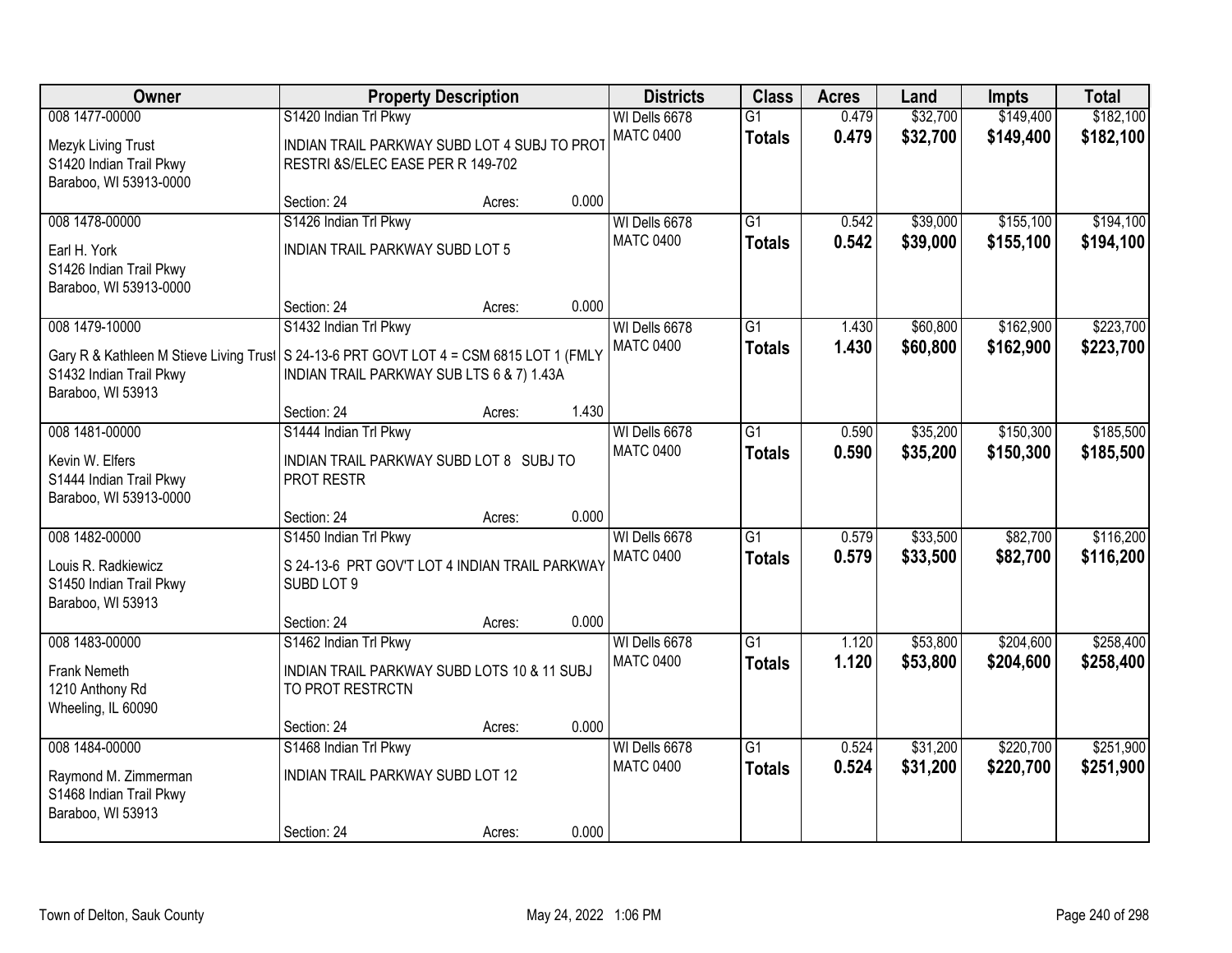| <b>Owner</b>                   |                                           | <b>Property Description</b> |       | <b>Districts</b>                  | <b>Class</b>    | <b>Acres</b> | Land     | Impts           | <b>Total</b> |
|--------------------------------|-------------------------------------------|-----------------------------|-------|-----------------------------------|-----------------|--------------|----------|-----------------|--------------|
| 008 1485-00000                 | <b>Indian Trail Pkwy</b>                  |                             |       | WI Dells 6678                     | $\overline{G1}$ | 0.489        | \$31,200 | $\overline{50}$ | \$31,200     |
| Simon Klambauer                | INDIAN TRAIL PARKWAY SUBD LOT 13          |                             |       | <b>MATC 0400</b>                  | <b>Totals</b>   | 0.489        | \$31,200 | \$0             | \$31,200     |
| 46w436 Jericho Rd              |                                           |                             |       |                                   |                 |              |          |                 |              |
| Big Rock, IL 60511-0000        |                                           |                             |       |                                   |                 |              |          |                 |              |
|                                | Section: 24                               | Acres:                      | 0.000 |                                   |                 |              |          |                 |              |
| 008 1486-00000                 | S1476 Indian Trl Pkwy                     |                             |       | WI Dells 6678                     | $\overline{G1}$ | 0.454        | \$31,200 | \$128,000       | \$159,200    |
| Dennis Steinhorst              | INDIAN TRAIL PARKWAY SUBD LOT 14          |                             |       | <b>MATC 0400</b>                  | <b>Totals</b>   | 0.454        | \$31,200 | \$128,000       | \$159,200    |
| 501 Caromar Dr                 |                                           |                             |       |                                   |                 |              |          |                 |              |
| Madison, WI 53711-0000         |                                           |                             |       |                                   |                 |              |          |                 |              |
|                                | Section: 24                               | Acres:                      | 0.000 |                                   |                 |              |          |                 |              |
| 008 1487-00000                 | <b>Indian Trail Pkwy</b>                  |                             |       | WI Dells 6678                     | G1              | 0.466        | \$31,000 | \$0             | \$31,000     |
| Chad C. Ryder                  | <b>INDIAN TRAIL PARKWAY SUBD LOT 15</b>   |                             |       | <b>MATC 0400</b>                  | <b>Totals</b>   | 0.466        | \$31,000 | \$0             | \$31,000     |
| 2330 Jordan Ct                 |                                           |                             |       |                                   |                 |              |          |                 |              |
| Eau Claire, WI 54701           |                                           |                             |       |                                   |                 |              |          |                 |              |
|                                | Section: 24                               | Acres:                      | 0.000 |                                   |                 |              |          |                 |              |
| 008 1488-00000                 | Indian Trail Pkwy                         |                             |       | WI Dells 6678                     | G1              | 0.515        | \$31,600 | \$0             | \$31,600     |
| Forrest Kay Trust              | INDIAN TRAIL PARKWAY SUBD LOT 16 (SUBJ TO |                             |       | <b>MATC 0400</b>                  | <b>Totals</b>   | 0.515        | \$31,600 | \$0             | \$31,600     |
| 6n040 Woodland Rd              | PROT RESTR)                               |                             |       |                                   |                 |              |          |                 |              |
| St Charles, IL 60175-0000      |                                           |                             |       |                                   |                 |              |          |                 |              |
|                                | Section: 24                               | Acres:                      | 0.000 |                                   |                 |              |          |                 |              |
| 008 1489-00000                 | S1488 Indian Trl Pkwy                     |                             |       | WI Dells 6678                     | $\overline{G1}$ | 0.514        | \$30,700 | \$154,900       | \$185,600    |
| Forrest Kay Trust              | <b>INDIAN TRAIL PARKWAY SUBD LOT 17</b>   |                             |       | <b>MATC 0400</b>                  | <b>Totals</b>   | 0.514        | \$30,700 | \$154,900       | \$185,600    |
| 6n040 Woodland Rd              |                                           |                             |       |                                   |                 |              |          |                 |              |
| St Charles, IL 60175-0000      |                                           |                             |       |                                   |                 |              |          |                 |              |
|                                | Section: 24                               | Acres:                      | 0.000 |                                   |                 |              |          |                 |              |
| 008 1490-00000                 | <b>Indian Trail Pkwy</b>                  |                             |       | WI Dells 6678                     | $\overline{G1}$ | 0.511        | \$30,400 | $\overline{50}$ | \$30,400     |
| Gary A. Maddox                 | INDIAN TRAIL PARKWAY SUBD. LOT 18         |                             |       | <b>MATC 0400</b>                  | <b>Totals</b>   | 0.511        | \$30,400 | \$0             | \$30,400     |
| N72 W14824 Good Hope Rd        |                                           |                             |       |                                   |                 |              |          |                 |              |
| Menomonee Falls, WI 53051      |                                           |                             |       |                                   |                 |              |          |                 |              |
|                                | Section: 24                               | Acres:                      | 0.000 |                                   |                 |              |          |                 |              |
| 008 1491-00000                 | <b>Indian Trail Pkwy</b>                  |                             |       | WI Dells 6678<br><b>MATC 0400</b> | $\overline{G1}$ | 0.533        | \$31,000 | $\overline{50}$ | \$31,000     |
| Jonathan R. Hankins            | <b>INDIAN TRAIL PARKWAY SUBD. LOT 19</b>  |                             |       |                                   | <b>Totals</b>   | 0.533        | \$31,000 | \$0             | \$31,000     |
| N51 W14507 Jacklin Ct          |                                           |                             |       |                                   |                 |              |          |                 |              |
| Menomonee Falls, WI 53051-0000 |                                           |                             |       |                                   |                 |              |          |                 |              |
|                                | Section: 24                               | Acres:                      | 0.000 |                                   |                 |              |          |                 |              |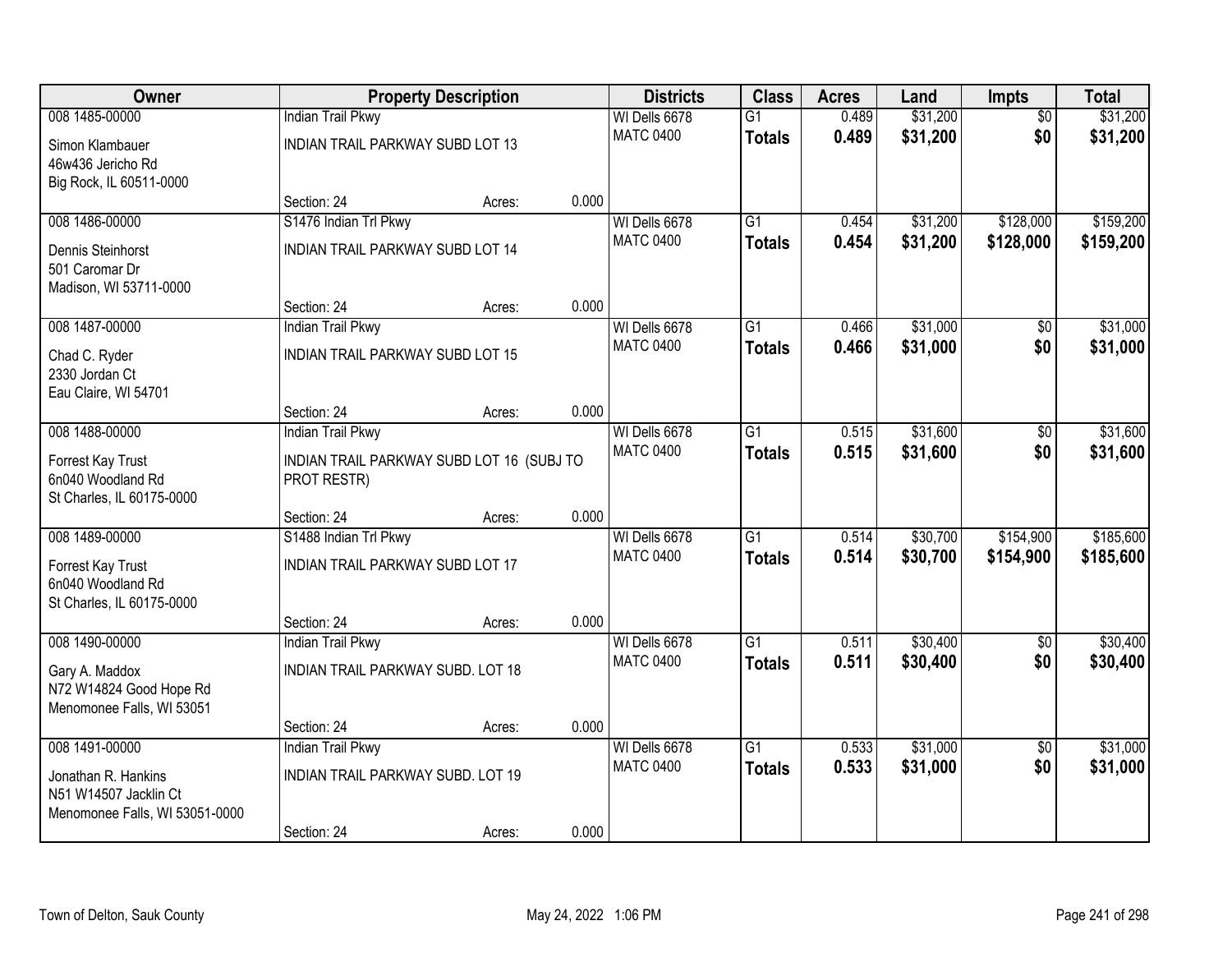| Owner                          | <b>Property Description</b>                     |        |       | <b>Districts</b> | <b>Class</b>    | <b>Acres</b> | Land     | <b>Impts</b>    | <b>Total</b> |
|--------------------------------|-------------------------------------------------|--------|-------|------------------|-----------------|--------------|----------|-----------------|--------------|
| 008 1492-00000                 | S1496A Indian Trl Pkwy                          |        |       | WI Dells 6678    | $\overline{G1}$ | 0.603        | \$32,100 | \$149,900       | \$182,000    |
| Jonathan R. Hankins            | INDIAN TRAIL PARKWAY SUBD. LOT 20               |        |       | <b>MATC 0400</b> | <b>Totals</b>   | 0.603        | \$32,100 | \$149,900       | \$182,000    |
| N51 W14507 Jacklin Ct          |                                                 |        |       |                  |                 |              |          |                 |              |
| Menomonee Falls, WI 53051-0000 |                                                 |        |       |                  |                 |              |          |                 |              |
|                                | Section: 24                                     | Acres: | 0.000 |                  |                 |              |          |                 |              |
| 008 1493-00000                 | S1500A Indian Trl Pkwy                          |        |       | WI Dells 6678    | $\overline{G1}$ | 1.346        | \$52,500 | \$115,000       | \$167,500    |
| Scott R. Pearson               | INDIAN TRAIL PARKWAY SUBD LOT 21 & 1ST ADD      |        |       | <b>MATC 0400</b> | <b>Totals</b>   | 1.346        | \$52,500 | \$115,000       | \$167,500    |
| S1500 Indian Trl Pkwy          | TO INDIAN TRAIL PARKWAY SUBD LOT 22 = CSM       |        |       |                  |                 |              |          |                 |              |
| Baraboo, WI 53913              | #3863 LOT 1 1.30A+ AREA BETWN MEANDR LI &       |        |       |                  |                 |              |          |                 |              |
|                                | Section: 24                                     | Acres: | 1.346 |                  |                 |              |          |                 |              |
| 008 1495-00000                 | S1504 Indian Trl Pkwy                           |        |       | WI Dells 6678    | $\overline{G1}$ | 0.754        | \$32,100 | \$117,100       | \$149,200    |
| Mary E. Mirasola               | S 24-13-6 PRT GOV'T LOT 5 1ST ADD TO INDIAN     |        |       | <b>MATC 0400</b> | <b>Totals</b>   | 0.754        | \$32,100 | \$117,100       | \$149,200    |
| S1504 Indian Trail Pkwy        | TRAIL PARKWAY SUBD LOT 23 (W/EASE TO USE        |        |       |                  |                 |              |          |                 |              |
| Baraboo, WI 53913              | ISLAND PER D-978640)                            |        |       |                  |                 |              |          |                 |              |
|                                | Section: 24                                     | Acres: | 0.000 |                  |                 |              |          |                 |              |
| 008 1496-00000                 | S1508A Indian Trl Pkwy                          |        |       | WI Dells 6678    | $\overline{G1}$ | 0.744        | \$31,000 | \$70,500        | \$101,500    |
| Kirsten F. Thomas              | 1ST ADD TO INDIAN TRAIL PARKWAY SUBD LOT 24     |        |       | <b>MATC 0400</b> | <b>Totals</b>   | 0.744        | \$31,000 | \$70,500        | \$101,500    |
| 1524 Cleveland St              | (S/ELEC EASE PER R 149-665) (W/EASE TO USE      |        |       |                  |                 |              |          |                 |              |
| Evanston, IL 60202-0000        | ISLAND PER D-978640)                            |        |       |                  |                 |              |          |                 |              |
|                                | Section: 24                                     | Acres: | 0.000 |                  |                 |              |          |                 |              |
| 008 1497-00000                 | S1516 Indian Trl Pkwy                           |        |       | WI Dells 6678    | $\overline{G1}$ | 0.760        | \$31,000 | \$86,100        | \$117,100    |
| John T. Cermak                 | 1ST ADD TO INDIAN TRAIL PARKWAY SUBD LOT 25     |        |       | <b>MATC 0400</b> | <b>Totals</b>   | 0.760        | \$31,000 | \$86,100        | \$117,100    |
| S1516 Indian Trail Pkwy        | (W/EASE TO USE ISLAND PER D-978640)             |        |       |                  |                 |              |          |                 |              |
| Baraboo, WI 53913-0000         |                                                 |        |       |                  |                 |              |          |                 |              |
|                                | Section: 24                                     | Acres: | 0.000 |                  |                 |              |          |                 |              |
| 008 1499-00000                 | S1536A Indian Trl Pkwy                          |        |       | WI Dells 6678    | $\overline{G1}$ | 2.540        | \$65,500 | \$199,500       | \$265,000    |
| Barbara Ann Sullivan           | 1ST ADD TO INDIAN TRAIL PARKWAY SUBD LTS        |        |       | <b>MATC 0400</b> | <b>Totals</b>   | 2.540        | \$65,500 | \$199,500       | \$265,000    |
| S1536A Indian Trail Pkwy       | 26-28 = CSM #4833 LOT 1 2.54A M/L (PRT GOV'T LT |        |       |                  |                 |              |          |                 |              |
| Baraboo, WI 53913              | 5 24-13-6) (W/EASE TO USE ISLAND PER D-978640)  |        |       |                  |                 |              |          |                 |              |
|                                | Section: 24                                     | Acres: | 2.540 |                  |                 |              |          |                 |              |
| 008 1501-00000                 | <b>Indian Trail Pkwy</b>                        |        |       | WI Dells 6678    | $\overline{G1}$ | 0.737        | \$31,000 | $\overline{50}$ | \$31,000     |
| Joseph E. Brose                | 1ST ADD TO INDIAN TRAIL PARKWAY SUBD LOT 29     |        |       | <b>MATC 0400</b> | <b>Totals</b>   | 0.737        | \$31,000 | \$0             | \$31,000     |
| 1301 Mohawk Ct                 | (W/EASE TO USE ISLAND PER D-978640)             |        |       |                  |                 |              |          |                 |              |
| Schaumburg, IL 60193-0000      |                                                 |        |       |                  |                 |              |          |                 |              |
|                                | Section: 24                                     | Acres: | 0.000 |                  |                 |              |          |                 |              |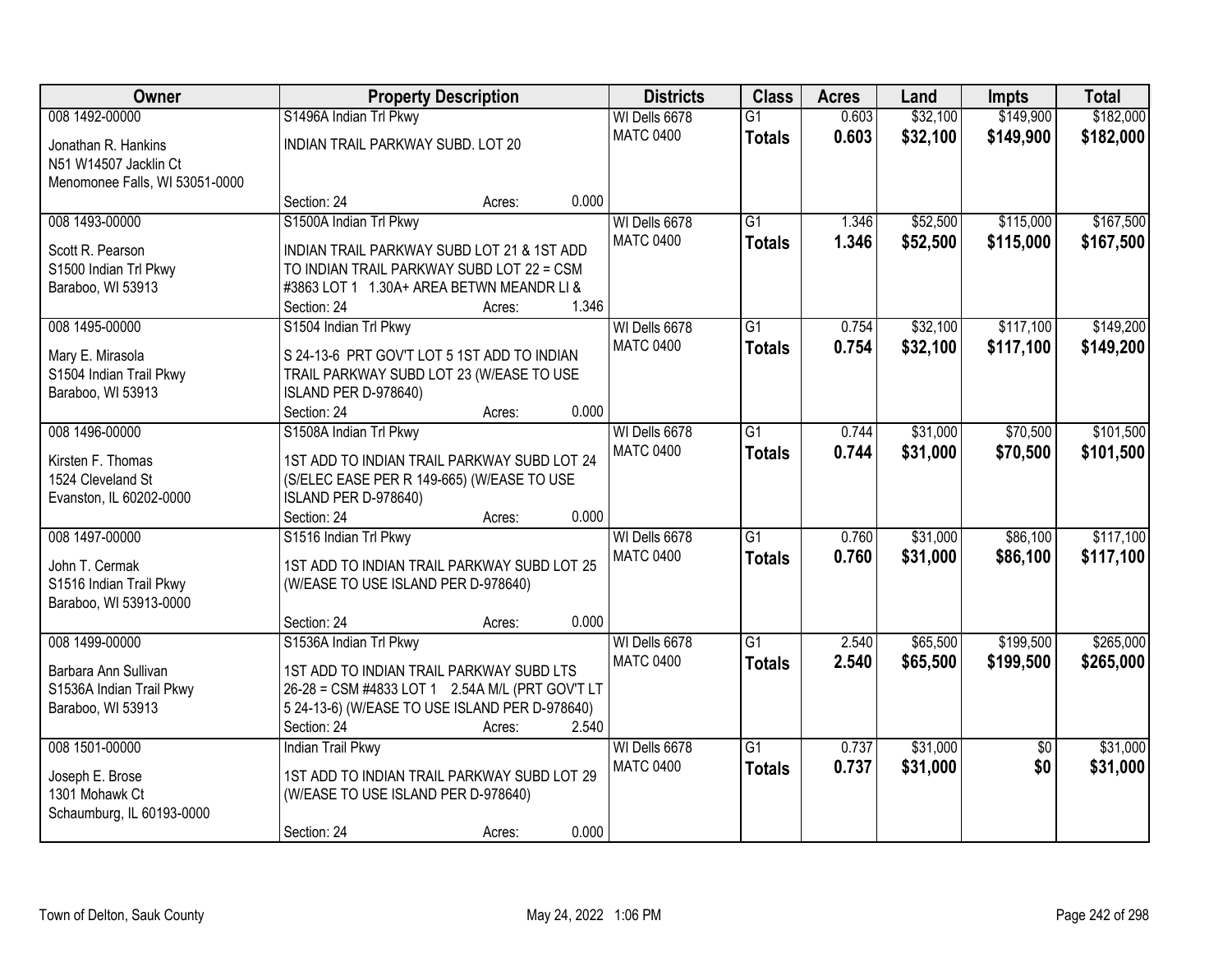| Owner                           | <b>Property Description</b>                                                        |        | <b>Districts</b> | <b>Class</b>     | <b>Acres</b>    | Land  | <b>Impts</b> | <b>Total</b> |           |
|---------------------------------|------------------------------------------------------------------------------------|--------|------------------|------------------|-----------------|-------|--------------|--------------|-----------|
| 008 1502-10000                  | S1542 Indian Trl Pkwy                                                              |        |                  | WI Dells 6678    | $\overline{G1}$ | 1.420 | \$53,300     | \$221,600    | \$274,900 |
| Jonathon R. Deppe               | S 24-13-6 PRT GOVT LOT 5 = CSM 6745 LOT 1 (FMLY                                    |        |                  | <b>MATC 0400</b> | <b>Totals</b>   | 1.420 | \$53,300     | \$221,600    | \$274,900 |
| S1542 Indian Trail Pkwy         | 1ST ADD TO INDIAN TRAIL PARKWAY SUBD LOTS                                          |        |                  |                  |                 |       |              |              |           |
| Baraboo, WI 53913               | 30&31) (W/EASE TO USE ISLAND PER D-978640)                                         |        |                  |                  |                 |       |              |              |           |
|                                 | Section: 24                                                                        | Acres: | 1.420            |                  |                 |       |              |              |           |
| 008 1504-00000                  | <b>Indian Trail Pkwy</b>                                                           |        |                  | WI Dells 6678    | $\overline{G1}$ | 0.558 | \$31,000     | \$0          | \$31,000  |
| Jeanette Johnson                | 1ST ADD TO INDIAN TRAIL PARKWAY SUBD LOT 32                                        |        |                  | <b>MATC 0400</b> | <b>Totals</b>   | 0.558 | \$31,000     | \$0          | \$31,000  |
| 4033 N Oketo Ave                | (W/EASE TO USE ISLAND PER D-978640)                                                |        |                  |                  |                 |       |              |              |           |
| Norridge, IL 60706              |                                                                                    |        |                  |                  |                 |       |              |              |           |
|                                 | Section: 24                                                                        | Acres: | 0.000            |                  |                 |       |              |              |           |
| 008 1505-00000                  | <b>Indian Trail Pkwy</b>                                                           |        |                  | WI Dells 6678    | $\overline{G1}$ | 0.498 | \$31,000     | \$0          | \$31,000  |
| Robert J. Fichter               | 1ST ADD TO INDIAN TRAIL PARKWAY SUBD LOT 33                                        |        |                  | <b>MATC 0400</b> | <b>Totals</b>   | 0.498 | \$31,000     | \$0          | \$31,000  |
| S1556A Indian Trail Pkwy        | (W/EASE TO USE ISLAND PER D-978640)                                                |        |                  |                  |                 |       |              |              |           |
| Baraboo, WI 53913-0000          |                                                                                    |        |                  |                  |                 |       |              |              |           |
|                                 | Section: 24                                                                        | Acres: | 0.000            |                  |                 |       |              |              |           |
| 008 1506-00000                  | S1556A Indian Trl Pkwy                                                             |        |                  | WI Dells 6678    | G1              | 0.452 | \$31,000     | \$142,600    | \$173,600 |
|                                 |                                                                                    |        |                  | <b>MATC 0400</b> | <b>Totals</b>   | 0.452 | \$31,000     | \$142,600    | \$173,600 |
| Robert J. Fichter               | 1ST ADD TO INDIAN TRAIL PARKWAY SUBD LOT 34                                        |        |                  |                  |                 |       |              |              |           |
| S1556A Indian Trail Pkwy        | (W/EASE TO USE ISLAND PER D-978640)                                                |        |                  |                  |                 |       |              |              |           |
| Baraboo, WI 53913-0000          |                                                                                    |        |                  |                  |                 |       |              |              |           |
|                                 | Section: 24                                                                        | Acres: | 0.000            |                  | $\overline{G1}$ |       |              |              |           |
| 008 1507-00000                  | S1570 Indian Trl Pkwy                                                              |        |                  | WI Dells 6678    |                 | 0.445 | \$31,400     | \$150,200    | \$181,600 |
| Tiffany S. Carlock              | TN DELTON 1ST ADD TO INDIAN TRAIL PARKWAY                                          |        |                  | <b>MATC 0400</b> | <b>Totals</b>   | 0.445 | \$31,400     | \$150,200    | \$181,600 |
| S1570 Indian Trail Pkwy         | SUBD LOT 35 (W/EASE TO USE ISLAND PER                                              |        |                  |                  |                 |       |              |              |           |
| Baraboo, WI 53913               | D-978640)                                                                          |        |                  |                  |                 |       |              |              |           |
|                                 | Section: 24                                                                        | Acres: | 0.000            |                  |                 |       |              |              |           |
| 008 1508-00000                  | S1590 Indian Trl Pkwy                                                              |        |                  | WI Dells 6678    | $\overline{G1}$ | 0.461 | \$31,400     | \$229,100    | \$260,500 |
| Volodymyr Makar                 | 1ST ADD TO INDIAN TRAIL PARKWAY SUBD LOT 36                                        |        |                  | <b>MATC 0400</b> | <b>Totals</b>   | 0.461 | \$31,400     | \$229,100    | \$260,500 |
| 214 N Elmhurst Rd               | (W/EASE TO USE ISLAND PER D-978640)                                                |        |                  |                  |                 |       |              |              |           |
| Prospect Heights, IL 60070-0000 |                                                                                    |        |                  |                  |                 |       |              |              |           |
|                                 | Section: 24                                                                        | Acres: | 0.000            |                  |                 |       |              |              |           |
| 008 1509-00000                  | S1604 Indian Trl Pkwy                                                              |        |                  | WI Dells 6678    | $\overline{G1}$ | 0.492 | \$31,400     | \$126,300    | \$157,700 |
| Sue Ann Mueller                 |                                                                                    |        |                  | <b>MATC 0400</b> | <b>Totals</b>   | 0.492 | \$31,400     | \$126,300    | \$157,700 |
| S1604 Indian Trail Pkwy         | 1ST ADD TO INDIAN TRAIL PARKWAY SUBD LOT 37<br>(W/EASE TO USE ISLAND PER D-978640) |        |                  |                  |                 |       |              |              |           |
| Baraboo, WI 53913-0000          |                                                                                    |        |                  |                  |                 |       |              |              |           |
|                                 | Section: 24                                                                        | Acres: | 0.000            |                  |                 |       |              |              |           |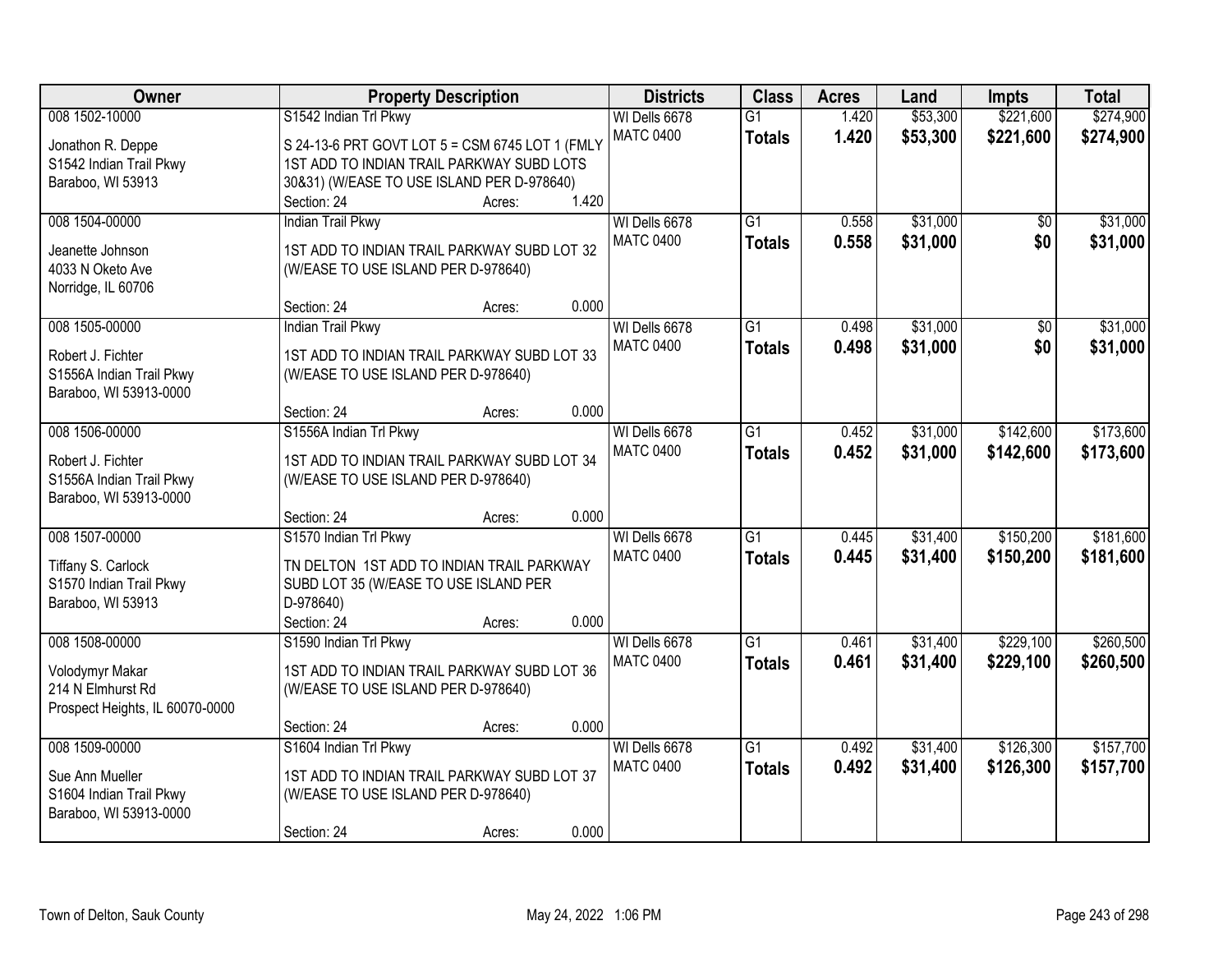| Owner                                                                                                 | <b>Property Description</b>                                                                                                                                                                                | <b>Districts</b>                                                                                          | <b>Class</b>                     | <b>Acres</b>   | Land                 | <b>Impts</b>           | <b>Total</b>           |
|-------------------------------------------------------------------------------------------------------|------------------------------------------------------------------------------------------------------------------------------------------------------------------------------------------------------------|-----------------------------------------------------------------------------------------------------------|----------------------------------|----------------|----------------------|------------------------|------------------------|
| 008 1510-00000<br>Petro Fediv<br>817 Wilkinson Pkwy                                                   | S1614 Indian Trl Pkwy<br>1ST ADD TO INDIAN TRAIL PARKWAY SUBD LOT 38<br>(W/EASE TO USE ISLAND PER D-978640)                                                                                                | WI Dells 6678<br><b>MATC 0400</b>                                                                         | $\overline{G1}$<br><b>Totals</b> | 0.522<br>0.522 | \$31,400<br>\$31,400 | \$2,500<br>\$2,500     | \$33,900<br>\$33,900   |
| Park Ridge, IL 60068                                                                                  | 0.000<br>Section: 24<br>Acres:                                                                                                                                                                             |                                                                                                           |                                  |                |                      |                        |                        |
| 008 1511-00000<br>Peter (Petro) Fediv Living Trust<br>817 Wilkinson Pkwy<br>Park Ridge, IL 60068-0000 | <b>Indian Trl Pkwy</b><br>1ST ADD TO INDIAN TRAIL PARKWAY SUBD LOT 39                                                                                                                                      | WI Dells 6678<br><b>MATC 0400</b>                                                                         | G1<br><b>Totals</b>              | 0.553<br>0.553 | \$31,400<br>\$31,400 | \$1,000<br>\$1,000     | \$32,400<br>\$32,400   |
| 008 1577-00000<br>Patricia J. Goben<br>PO Box 253<br>Lake Delton, WI 53940-0000                       | 0.000<br>Section: 24<br>Acres:<br>S1714 White Birch Dr<br>MIRROR LAKE PARK LOTS 1 TO 6 INC<br>0.600<br>Section: 29<br>Acres:                                                                               | WI Dells 6678<br><b>MATC 0400</b>                                                                         | G1<br><b>Totals</b>              | 0.600<br>0.600 | \$10,300<br>\$10,300 | \$86,300<br>\$86,300   | \$96,600<br>\$96,600   |
| 008 1578-00000<br>Peter L. Newton<br>S1722 White Birch Dr<br>Wis Dells, WI 53965                      | S 29-13-6 PRT NE1/4 NE1/4 = MIRROR LAKE PARK<br>LOTS 7 & 8 0.38A<br>0.380<br>Section: 29<br>Acres:                                                                                                         | Mirror Lake Mgmt<br>8040<br>WI Dells 6678<br><b>MATC 0400</b><br>Mirror Lake<br><b>Managment District</b> | $\overline{G1}$<br><b>Totals</b> | 0.378<br>0.378 | \$40,600<br>\$40,600 | \$0<br>\$0             | \$40,600<br>\$40,600   |
| 008 1580-00000<br>Charles A. Shalks Jr<br>PO Box 312<br>Lowell, IN 46356-0000                         | S1718 White Birch Dr<br>MIRROR LAKE PARK LOTS 9, 10 & 11 & PRT VAC<br>WINTERGREEN LN (VAC R531-118) E OF LI COM ON<br>SLI ARBUTUS LN 5' NWLY OF C\L WINTERGRN-SWLY<br>Section: 29<br>0.950<br>Acres:       | Mirror Lake Mgmt<br>8040<br>WI Dells 6678<br><b>MATC 0400</b><br>Mirror Lake<br><b>Managment District</b> | $\overline{G1}$<br><b>Totals</b> | 0.948<br>0.948 | \$77,900<br>\$77,900 | \$32,000<br>\$32,000   | \$109,900<br>\$109,900 |
| 008 1581-00000<br>Peter L. Newton<br>S1722 White Birch Dr<br>Wis Dells, WI 53965                      | S1722 White Birch Dr<br>S 29-13-6 PRT NE1/4 NE1/4 = MIRROR LAKE PARK<br>LOTS 12, 13, 14, 15, 16, 17, 18 & 19 & INCL PRT VAC<br>WINTERGREEN LN (VAC PER D-549484) W OF LI<br>Section: 29<br>0.940<br>Acres: | WI Dells 6678<br><b>MATC 0400</b>                                                                         | $\overline{G1}$<br><b>Totals</b> | 0.941<br>0.941 | \$13,500<br>\$13,500 | \$177,700<br>\$177,700 | \$191,200<br>\$191,200 |
| 008 1583-00000<br>Patricia W Feldman Revocable Trust<br>6762 Sunset Meadow Dr<br>Windsor, WI 53598    | S 29-13-6 PRT NE1/4 NE1/4 = MIRROR LAKE PARK<br>LOTS 22 & 23 0.48A M/L<br>0.480<br>Section: 29<br>Acres:                                                                                                   | WI Dells 6678<br><b>MATC 0400</b>                                                                         | $\overline{G1}$<br><b>Totals</b> | 0.482<br>0.482 | \$9,000<br>\$9,000   | $\overline{50}$<br>\$0 | \$9,000<br>\$9,000     |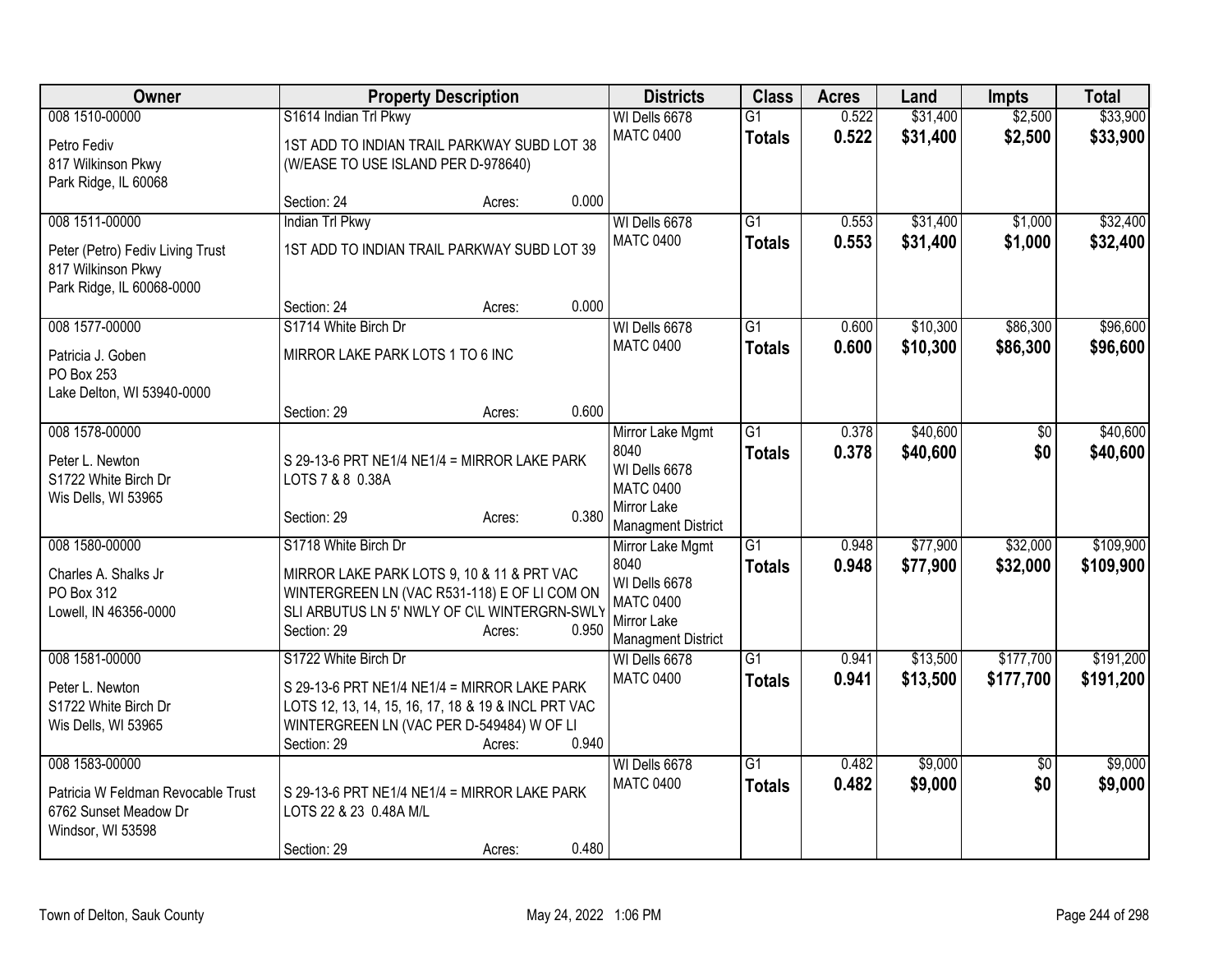| Owner                                       | <b>Property Description</b>                                                                  |        |       | <b>Districts</b>                         | <b>Class</b>    | <b>Acres</b>   | Land      | <b>Impts</b>    | <b>Total</b> |
|---------------------------------------------|----------------------------------------------------------------------------------------------|--------|-------|------------------------------------------|-----------------|----------------|-----------|-----------------|--------------|
| 008 1584-00000                              | White Birch Dr                                                                               |        |       | WI Dells 6678                            | $\overline{G1}$ | 0.710          | \$11,400  | $\overline{50}$ | \$11,400     |
| James E. Rehwald                            | MIRROR LAKE PARK LOTS 24, 25, 28, 29, 30 & 31                                                |        |       | <b>MATC 0400</b>                         | <b>Totals</b>   | 0.710          | \$11,400  | \$0             | \$11,400     |
| 1938 Meadows Cir                            |                                                                                              |        |       |                                          |                 |                |           |                 |              |
| Rockford, IL 61108                          |                                                                                              |        |       |                                          |                 |                |           |                 |              |
|                                             | Section: 29                                                                                  | Acres: | 0.710 |                                          |                 |                |           |                 |              |
| 008 1585-00000                              | S1766 White Birch Dr                                                                         |        |       | WI Dells 6678<br><b>MATC 0400</b>        | $\overline{G1}$ | 0.230<br>0.230 | \$4,300   | \$19,100        | \$23,400     |
| James E. Rehwald                            | MIRROR LAKE PARK LOTS 26 & 27                                                                |        |       |                                          | <b>Totals</b>   |                | \$4,300   | \$19,100        | \$23,400     |
| 1938 Meadows Cir                            |                                                                                              |        |       |                                          |                 |                |           |                 |              |
| Rockford, IL 61108                          | Section: 29                                                                                  | Acres: | 0.230 |                                          |                 |                |           |                 |              |
| 008 1587-00000                              | S1748 White Birch Dr                                                                         |        |       | WI Dells 6678                            | $\overline{G1}$ | 0.640          | \$10,700  | \$116,000       | \$126,700    |
|                                             |                                                                                              |        |       | <b>MATC 0400</b>                         | <b>Totals</b>   | 0.640          | \$10,700  | \$116,000       | \$126,700    |
| Joseph N. Rugolo                            | S 29-13-6 PRT NE1/4 NE1/4 = CSM 4014 LOT 1 (FMLY                                             |        |       |                                          |                 |                |           |                 |              |
| S1748 White Birch Dr<br>Wis Dells, WI 53965 | PRT MIRROR LAKE PARK LTS 20, 21 & 32-35) 0.64A                                               |        |       |                                          |                 |                |           |                 |              |
|                                             | Section: 29                                                                                  | Acres: | 0.640 |                                          |                 |                |           |                 |              |
| 008 1588-00000                              | White Birch Dr                                                                               |        |       | Mirror Lake Mgmt                         | $\overline{G1}$ | 0.240          | \$23,000  | \$0             | \$23,000     |
| James E. Rehwald                            | MIRROR LAKE PARK LOT 36                                                                      |        |       | 8040                                     | <b>Totals</b>   | 0.240          | \$23,000  | \$0             | \$23,000     |
| 1938 Meadows Cir                            |                                                                                              |        |       | WI Dells 6678                            |                 |                |           |                 |              |
| Rockford, IL 61108                          |                                                                                              |        |       | <b>MATC 0400</b>                         |                 |                |           |                 |              |
|                                             | Section: 29                                                                                  | Acres: | 0.240 | Mirror Lake<br><b>Managment District</b> |                 |                |           |                 |              |
| 008 1589-00000                              | Lot 37                                                                                       |        |       | Mirror Lake Mgmt                         | G1              | 0.132          | \$13,000  | $\overline{50}$ | \$13,000     |
| James E. Rehwald                            | MIRROR LAKE PARK LOT 37                                                                      |        |       | 8040                                     | <b>Totals</b>   | 0.132          | \$13,000  | \$0             | \$13,000     |
| 1938 Meadows Cir                            |                                                                                              |        |       | WI Dells 6678                            |                 |                |           |                 |              |
| Rockford, IL 61108                          |                                                                                              |        |       | <b>MATC 0400</b>                         |                 |                |           |                 |              |
|                                             | Section: 29                                                                                  | Acres: | 0.130 | Mirror Lake<br><b>Managment District</b> |                 |                |           |                 |              |
| 008 1590-00000                              | S1778 White Birch Dr                                                                         |        |       | Mirror Lake Mgmt                         | $\overline{G1}$ | 1.770          | \$114,700 | \$152,300       | \$267,000    |
|                                             |                                                                                              |        |       | 8040                                     | <b>Totals</b>   | 1.770          | \$114,700 | \$152,300       | \$267,000    |
| <b>Brian Flood</b><br>301 Windsor Dr        | MIRROR LAKE PARK LTS 38 TO 41 INC, LTS 44-48<br>INC ALSO WHITE PINE GLEN BNDD ON N BY SLI LT |        |       | WI Dells 6678                            |                 |                |           |                 |              |
| Waukesha, WI 53186                          | 37 ON E BY N&W LINES LT 38 ON S BY 45 ON W BY 4                                              |        |       | <b>MATC 0400</b>                         |                 |                |           |                 |              |
|                                             | Section: 29                                                                                  | Acres: | 1.770 | Mirror Lake                              |                 |                |           |                 |              |
| 008 1591-00000                              | S1780 White Birch Dr                                                                         |        |       | <b>Managment District</b>                | $\overline{G1}$ | 0.183          | \$35,900  | \$80,600        | \$116,500    |
|                                             |                                                                                              |        |       | Mirror Lake Mgmt<br>8040                 | <b>Totals</b>   | 0.183          | \$35,900  | \$80,600        | \$116,500    |
| Mac Williams Mirror Lake, LLC               | MIRROR LAKE PARK LOTS 42 & 43                                                                |        |       | WI Dells 6678                            |                 |                |           |                 |              |
| 107 S Main St                               |                                                                                              |        |       | <b>MATC 0400</b>                         |                 |                |           |                 |              |
| Oregon, WI 53575                            | Section: 29                                                                                  | Acres: | 0.180 | Mirror Lake                              |                 |                |           |                 |              |
|                                             |                                                                                              |        |       | <b>Managment District</b>                |                 |                |           |                 |              |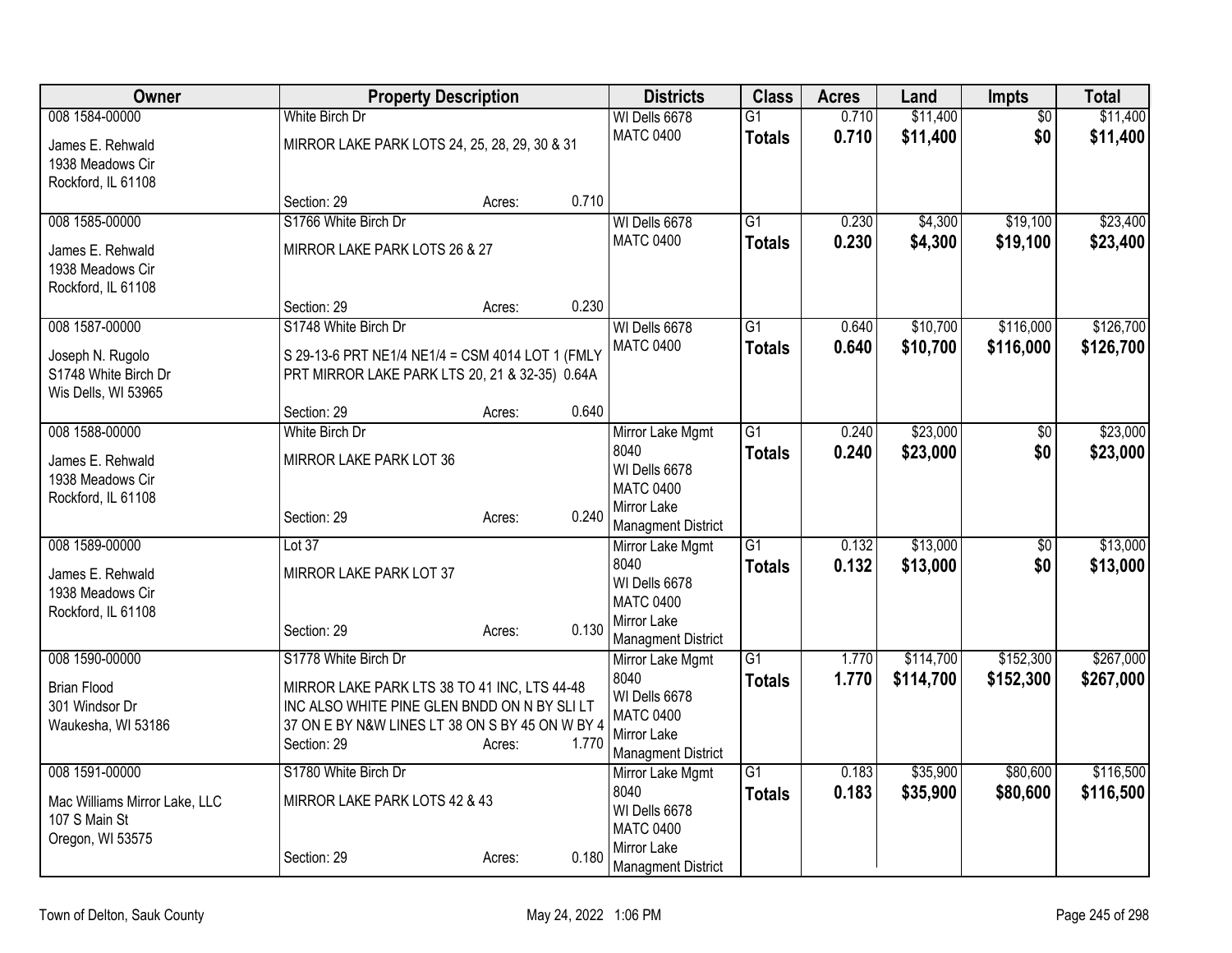| Owner                                                                           | <b>Property Description</b>                                                                                                              |        |       | <b>Districts</b>                                         | <b>Class</b>           | <b>Acres</b> | Land     | <b>Impts</b>    | <b>Total</b> |
|---------------------------------------------------------------------------------|------------------------------------------------------------------------------------------------------------------------------------------|--------|-------|----------------------------------------------------------|------------------------|--------------|----------|-----------------|--------------|
| 008 1592-00000                                                                  | S1782 White Birch Dr                                                                                                                     |        |       | Mirror Lake Mgmt                                         | $\overline{G1}$        | 0.916        | \$76,700 | \$38,200        | \$114,900    |
| Randal R Sand Revocable Trust<br>N3283 Maple Rd<br>Lake Geneva, WI 53147        | MIRROR LAKE PARK LOTS 49 & 50                                                                                                            |        |       | 8040<br>WI Dells 6678<br><b>MATC 0400</b>                | <b>Totals</b>          | 0.916        | \$76,700 | \$38,200        | \$114,900    |
|                                                                                 | Section: 29                                                                                                                              | Acres: | 0.920 | Mirror Lake<br><b>Managment District</b>                 |                        |              |          |                 |              |
| 008 1593-00000                                                                  | S1788 White Birch Dr                                                                                                                     |        |       | Mirror Lake Mgmt                                         | $\overline{G1}$        | 0.585        | \$63,600 | \$96,900        | \$160,500    |
| Ami Verhalen<br>3061 Wyndwood Way<br>Sun Prairie, WI 53590                      | MIRROR LAKE PARK LOTS 51, 52 & 53                                                                                                        |        |       | 8040<br>WI Dells 6678<br><b>MATC 0400</b>                | <b>Totals</b>          | 0.585        | \$63,600 | \$96,900        | \$160,500    |
|                                                                                 | Section: 29                                                                                                                              | Acres: | 0.590 | Mirror Lake<br><b>Managment District</b>                 |                        |              |          |                 |              |
| 008 1594-00000                                                                  | White Birch Dr                                                                                                                           |        |       | WI Dells 6678                                            | $\overline{G1}$        | 1.607        | \$18,100 | \$0             | \$18,100     |
| William Robert Kardasz<br>1311 E Wilson St<br>Madison, WI 53703                 | S 29-13-6 PRT NE1/4 NE1/4 = MIRROR LAKE PARK<br>LOTS 58-71 (NOT IN MIRROR LAKE MGMT DIST)                                                |        |       | <b>MATC 0400</b>                                         | <b>Totals</b>          | 1.607        | \$18,100 | \$0             | \$18,100     |
|                                                                                 | Section: 29                                                                                                                              | Acres: | 0.000 |                                                          |                        |              |          |                 |              |
| 008 1594-10000                                                                  | White Birch Dr                                                                                                                           |        |       | Mirror Lake Mgmt                                         | $\overline{G1}$        | 1.214        | \$89,600 | \$0             | \$89,600     |
| William Robert Kardasz<br>1311 E Wilson St<br>Madison, WI 53703                 | S 29-13-6 PRT NE1/4 NE1/4 = MIRROR LAKE PARK<br>LOTS 54-57 EXC HWY LANDS PER D-322985 (IN<br>MIRROR LAKE MGMT DISTR)                     |        |       | 8040<br>WI Dells 6678<br><b>MATC 0400</b><br>Mirror Lake | <b>Totals</b>          | 1.214        | \$89,600 | \$0             | \$89,600     |
|                                                                                 | Section: 29                                                                                                                              | Acres: | 0.000 | <b>Managment District</b>                                |                        |              |          |                 |              |
| 008 1595-00000                                                                  |                                                                                                                                          |        |       | WI Dells 6678                                            | $\overline{\text{X2}}$ | 0.000        | \$0      | $\overline{50}$ | \$0          |
| Wis Dept Transportation<br>2101 Wright St<br>Madison, WI 53704                  | MIRROR LAKE PARK PRT LOT 57 FOR I HWY                                                                                                    |        |       | <b>MATC 0400</b>                                         | <b>Totals</b>          | 0.000        | \$0      | \$0             | \$0          |
|                                                                                 | Section: 29                                                                                                                              | Acres: | 0.000 |                                                          |                        |              |          |                 |              |
| 008 1598-10000                                                                  | S1727 White Birch Dr                                                                                                                     |        |       | WI Dells 6678                                            | $\overline{G1}$        | 1.010        | \$14,100 | \$114,700       | \$128,800    |
| Thomas O. Montemurro<br>Alice Montemurro<br>PO Box 158<br>Lake Delton, WI 53940 | S 29-13-6 PRT NE1/4 NE1/4 = CSM 7091 LOT 1 (FMLY<br>PRT CSM?S 412 & 528 AND MIRROR LAKE PARK<br>LOTS 76-80) 1.01A<br>Section: 29         | Acres: | 1.010 | <b>MATC 0400</b>                                         | <b>Totals</b>          | 1.010        | \$14,100 | \$114,700       | \$128,800    |
| 008 1598-20000                                                                  | S1743A White Birch Dr                                                                                                                    |        |       | WI Dells 6678                                            | $\overline{G1}$        | 4.880        | \$35,200 | \$67,500        | \$102,700    |
| Herbert E. Seidel Jr<br>19207 Avenue of the Oaks Unit<br>Newhall, CA 91321      | S 29-13-6 PRT N1/2 NE1/4 = CSM 7091 LOT 2 (S/ATC<br>EASE PER D-1124090) (FMLY PRT CSM?S 412 & 528<br>& MIRROR LAKEPARK LOTS 72-75) 4.88A |        |       | <b>MATC 0400</b>                                         | <b>Totals</b>          | 4.880        | \$35,200 | \$67,500        | \$102,700    |
|                                                                                 | Section: 29                                                                                                                              | Acres: | 4.880 |                                                          |                        |              |          |                 |              |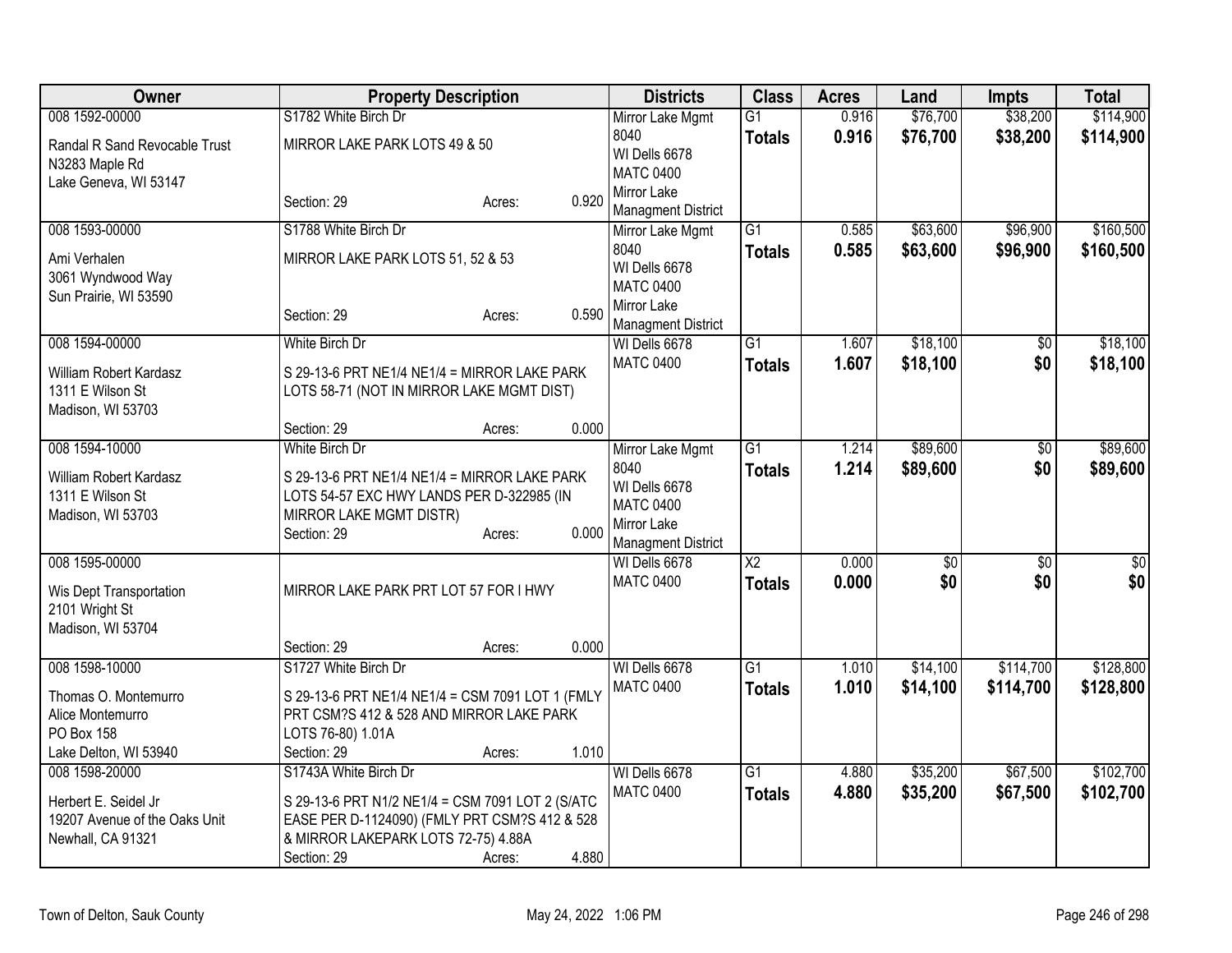| Owner                                 | <b>Property Description</b>                                                                    | <b>Districts</b>                  | <b>Class</b>                     | <b>Acres</b>   | Land                   | <b>Impts</b>           | <b>Total</b>       |
|---------------------------------------|------------------------------------------------------------------------------------------------|-----------------------------------|----------------------------------|----------------|------------------------|------------------------|--------------------|
| 008 1600-00000                        | White Birch Dr                                                                                 | WI Dells 6678                     | $\overline{G1}$                  | 0.172          | \$3,200                | $\overline{50}$        | \$3,200            |
| Matt Theisen                          | MIRROR LAKE PARK LOT 81                                                                        | <b>MATC 0400</b>                  | <b>Totals</b>                    | 0.172          | \$3,200                | \$0                    | \$3,200            |
| 3260 State Rd 13                      |                                                                                                |                                   |                                  |                |                        |                        |                    |
| Wis Dells, WI 53965                   |                                                                                                | 0.170                             |                                  |                |                        |                        |                    |
| 008 1601-00000                        | Section: 29<br>Acres:<br>E10379 Painters Ln                                                    | WI Dells 6678                     | $\overline{G1}$                  | 0.178          | \$3,300                | \$44,800               | \$48,100           |
|                                       |                                                                                                | <b>MATC 0400</b>                  | <b>Totals</b>                    | 0.178          | \$3,300                | \$44,800               | \$48,100           |
| Matt Theisen<br>3260 State Rd 13      | MIRROR LAKE PARK LOTS 82 & 83                                                                  |                                   |                                  |                |                        |                        |                    |
| Wis Dells, WI 53965                   |                                                                                                |                                   |                                  |                |                        |                        |                    |
|                                       | Section: 29<br>Acres:                                                                          | 0.180                             |                                  |                |                        |                        |                    |
| 008 1602-00000                        | Fern Dell Rd                                                                                   | Mirror Lake Mgmt                  | $\overline{X2}$                  | 0.000          | \$0                    | \$0                    | $\sqrt{50}$        |
| <b>Wisc Dept Natl Resources</b>       | MIRROR LAKE ESTATES SUBD LOTS 1-48 INCL BLK                                                    | 8040                              | <b>Totals</b>                    | 0.000          | \$0                    | \$0                    | \$0                |
| PO Box 7921                           | 1; ALSO BLUFF VIEW CT, BLUFF VIEW RD, N1/2 BIG                                                 | WI Dells 6678<br><b>MATC 0400</b> |                                  |                |                        |                        |                    |
| Madison, WI 53707-0000                | PINE DR & N1/2 DEER DR ADJ TO & WITHIN SD PCL                                                  | Mirror Lake                       |                                  |                |                        |                        |                    |
|                                       | 0.000<br>Section: 29<br>Acres:                                                                 | <b>Managment District</b>         |                                  |                |                        |                        |                    |
| 008 1603-00000                        | Fern Dell Rd                                                                                   | Mirror Lake Mgmt                  | $\overline{X2}$                  | 0.000          | $\overline{50}$        | $\overline{50}$        | \$0                |
| <b>Wisc Dept Natl Resources</b>       | MIRROR LAKE ESTATES SUBD LOTS 1 - 45 INCL                                                      | 8040<br>WI Dells 6678             | <b>Totals</b>                    | 0.000          | \$0                    | \$0                    | \$0                |
| PO Box 7921                           | BLK 2; ALSO S1/2 BIG PINE DR, BEAR CIR, W1/2                                                   | <b>MATC 0400</b>                  |                                  |                |                        |                        |                    |
| Madison, WI 53707-0000                | BADGER TRL, N1/2 DELTON DR, E1/2 SAUK TRL, &<br>0.000                                          | Mirror Lake                       |                                  |                |                        |                        |                    |
|                                       | Section: 32<br>Acres:                                                                          | <b>Managment District</b>         |                                  |                |                        |                        |                    |
| 008 1604-00000                        | Fern Dell Rd                                                                                   | Mirror Lake Mgmt                  | $\overline{X2}$                  | 0.000          | $\overline{50}$        | $\sqrt{6}$             | $\overline{\$0}$   |
| <b>Wisc Dept Natl Resources</b>       | MIRROR LAKE ESTATES SUBD LOTS 1 - 17 INCL BLK                                                  | 8040<br>WI Dells 6678             | <b>Totals</b>                    | 0.000          | \$0                    | \$0                    | \$0                |
| PO Box 7921                           | 3; ALSO S1/2 DEER DR, E1/2 BADGER TRL, N1/2                                                    | <b>MATC 0400</b>                  |                                  |                |                        |                        |                    |
| Madison, WI 53707-0000                | DELTON DR & BLUFF VIEW RD ADJ TO SD LOTS<br>0.000<br>Section: 29<br>Acres:                     | Mirror Lake                       |                                  |                |                        |                        |                    |
|                                       |                                                                                                | <b>Managment District</b>         |                                  |                |                        |                        |                    |
| 008 1605-00000                        | Fern Dell Rd                                                                                   | Mirror Lake Mgmt<br>8040          | $\overline{X2}$<br><b>Totals</b> | 0.000<br>0.000 | $\overline{50}$<br>\$0 | $\overline{50}$<br>\$0 | $\sqrt{50}$<br>\$0 |
| <b>Wisc Dept Natl Resources</b>       | MIRROR LAKE ESTATES SUBD LOTS 1 - 10 INCL BLK                                                  | WI Dells 6678                     |                                  |                |                        |                        |                    |
| PO Box 7921<br>Madison, WI 53707-0000 | 4; ALSO S1/2 DELTON DR, E1/2 DELLS TRL & BLUFF<br>VIEW RD ADJ TO SD LOTS VACATED PER D-1050271 | <b>MATC 0400</b>                  |                                  |                |                        |                        |                    |
|                                       | Section: 32<br>Acres:                                                                          | Mirror Lake<br>0.000              |                                  |                |                        |                        |                    |
| 008 1606-00000                        | Fern Dell Rd                                                                                   | <b>Managment District</b>         | $\overline{X2}$                  | 0.000          | $\overline{50}$        |                        | $\sqrt{50}$        |
|                                       |                                                                                                | Mirror Lake Mgmt<br>8040          | <b>Totals</b>                    | 0.000          | \$0                    | $\overline{50}$<br>\$0 | \$0                |
| <b>Wisc Dept Natl Resources</b>       | MIRROR LAKE ESTATES SUBD LOTS 1 - 5 INCL BLK                                                   | WI Dells 6678                     |                                  |                |                        |                        |                    |
| PO Box 7921<br>Madison, WI 53707-0000 | 5; ALSO E1/2 BADGER TRL, S1/2 DELTON DR & W1/2<br>DELLS TRL ADJ TO SD LOTS VACATED PER         | <b>MATC 0400</b>                  |                                  |                |                        |                        |                    |
|                                       | 0.000<br>Section: 32<br>Acres:                                                                 | Mirror Lake                       |                                  |                |                        |                        |                    |
|                                       |                                                                                                | <b>Managment District</b>         |                                  |                |                        |                        |                    |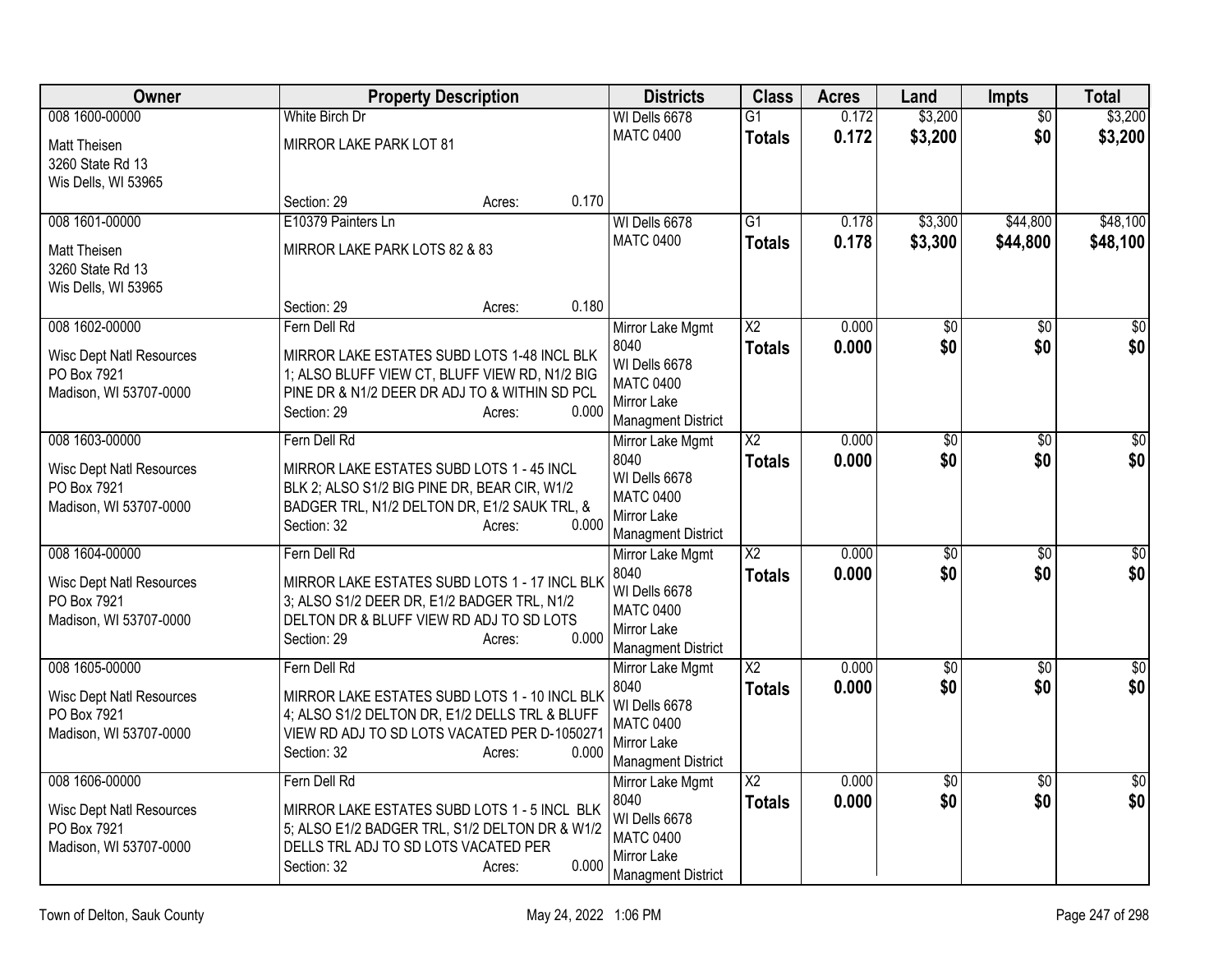| <b>Owner</b>                                                             | <b>Property Description</b>                                                                                                                                                       | <b>Districts</b>                                                                      | <b>Class</b>           | <b>Acres</b> | Land            | <b>Impts</b>    | <b>Total</b>    |
|--------------------------------------------------------------------------|-----------------------------------------------------------------------------------------------------------------------------------------------------------------------------------|---------------------------------------------------------------------------------------|------------------------|--------------|-----------------|-----------------|-----------------|
| 008 1607-00000                                                           | Fern Dell Rd                                                                                                                                                                      | Mirror Lake Mgmt                                                                      | $\overline{\text{X2}}$ | 0.000        | $\overline{30}$ | $\overline{50}$ | \$0             |
| <b>Wisc Dept Natl Resources</b><br>PO Box 7921<br>Madison, WI 53707-0000 | MIRROR LAKE ESTATES SUBD LOTS 1 - 12 INCL BLK<br>6; ALSO S1/2 BIG PINE DR & W1/2 SAUK TRL ADJ TO<br>SD LOTS VACATED PER D-1050271<br>0.000<br>Section: 32<br>Acres:               | 8040<br>WI Dells 6678<br><b>MATC 0400</b><br>Mirror Lake<br><b>Managment District</b> | <b>Totals</b>          | 0.000        | \$0             | \$0             | \$0             |
| 008 1608-00000                                                           | Fern Dell Rd                                                                                                                                                                      | Mirror Lake Mgmt                                                                      | $\overline{\text{X2}}$ | 0.000        | $\overline{50}$ | $\overline{50}$ | $\overline{30}$ |
| <b>Wisc Dept Natl Resources</b><br>PO Box 7921<br>Madison, WI 53707-0000 | 1ST ADD MIRROR LAKE ESTATES SUBD LOTS 1 - 6<br>INCL BLK 7; ALSO N1/2 BEACH RD & E1/2 SAUK TRL<br>ADJ TO SD LOTS VACATED PER D-1050271<br>0.000<br>Section: 32<br>Acres:           | 8040<br>WI Dells 6678<br><b>MATC 0400</b><br>Mirror Lake<br><b>Managment District</b> | <b>Totals</b>          | 0.000        | \$0             | \$0             | \$0             |
| 008 1609-00000                                                           | Fern Dell Rd                                                                                                                                                                      | Mirror Lake Mgmt                                                                      | $\overline{\text{X2}}$ | 0.000        | $\sqrt[6]{}$    | $\overline{50}$ | \$0             |
| <b>Wisc Dept Natl Resources</b><br>PO Box 7921<br>Madison, WI 53707-0000 | 1ST ADD MIRROR LAKE ESTATES SUBD LOTS 1 - 42<br>INCL BLK 8; ALSO S1/2 BEACH RD, SAUK TRL (PRT<br>E1/2), BEAVER CIR, FOX CIR & BADGER CIR ADJ TO<br>0.000<br>Section: 32<br>Acres: | 8040<br>WI Dells 6678<br><b>MATC 0400</b><br>Mirror Lake<br><b>Managment District</b> | <b>Totals</b>          | 0.000        | \$0             | \$0             | \$0             |
| 008 1610-00000                                                           | Fern Dell Rd                                                                                                                                                                      | Mirror Lake Mgmt                                                                      | $\overline{X2}$        | 0.000        | $\overline{50}$ | $\overline{50}$ | \$0             |
| <b>Wisc Dept Natl Resources</b><br>PO Box 7921<br>Madison, WI 53707-0000 | 1ST ADD MIRROR LAKE ESTATES SUBD LOTS 1 - 17<br>INCL BLK 9; ALSO S1/2 BEACH RD & W1/2 SAUK TRL<br>ADJ TO SD LOTS VACATED PER D-1050271<br>0.000<br>Section: 32<br>Acres:          | 8040<br>WI Dells 6678<br><b>MATC 0400</b><br>Mirror Lake<br><b>Managment District</b> | <b>Totals</b>          | 0.000        | \$0             | \$0             | \$0             |
| 008 1611-00000                                                           | Fern Dell Rd                                                                                                                                                                      | Mirror Lake Mgmt                                                                      | $\overline{X2}$        | 0.000        | $\sqrt{$0}$     | \$0             | $\overline{50}$ |
| <b>Wisc Dept Natl Resources</b><br>PO Box 7921<br>Madison, WI 53707-0000 | 2ND ADD MIRROR LAKE ESTATES SUBD LOTS 11 -<br>21 INCL BLK 4; ALSO E1/2 DELLS TRL, N1/2<br>WOLVERINE DR & BLUFF VIEW RD ADJ TO SD LOTS<br>0.000<br>Section: 32<br>Acres:           | 8040<br>WI Dells 6678<br><b>MATC 0400</b><br>Mirror Lake<br><b>Managment District</b> | <b>Totals</b>          | 0.000        | \$0             | \$0             | \$0             |
| 008 1612-00000                                                           | Fern Dell Rd                                                                                                                                                                      | Mirror Lake Mgmt                                                                      | $\overline{\text{X2}}$ | 0.000        | \$0             | \$0             | \$0             |
| <b>Wisc Dept Natl Resources</b><br>PO Box 7921<br>Madison, WI 53707-0000 | 2ND ADD MIRROR LAKE ESTATES SUBD LOTS 6 - 40<br>INCL BLK 5; ALSO E1/2 BADGER TRL, N1/2 BEACH<br>RD, W1/2 DELLS TRL & WOLVERINE DR ADJ TO &<br>0.000<br>Section: 32<br>Acres:      | 8040<br>WI Dells 6678<br><b>MATC 0400</b><br>Mirror Lake<br>Managment District        | <b>Totals</b>          | 0.000        | \$0             | \$0             | \$0             |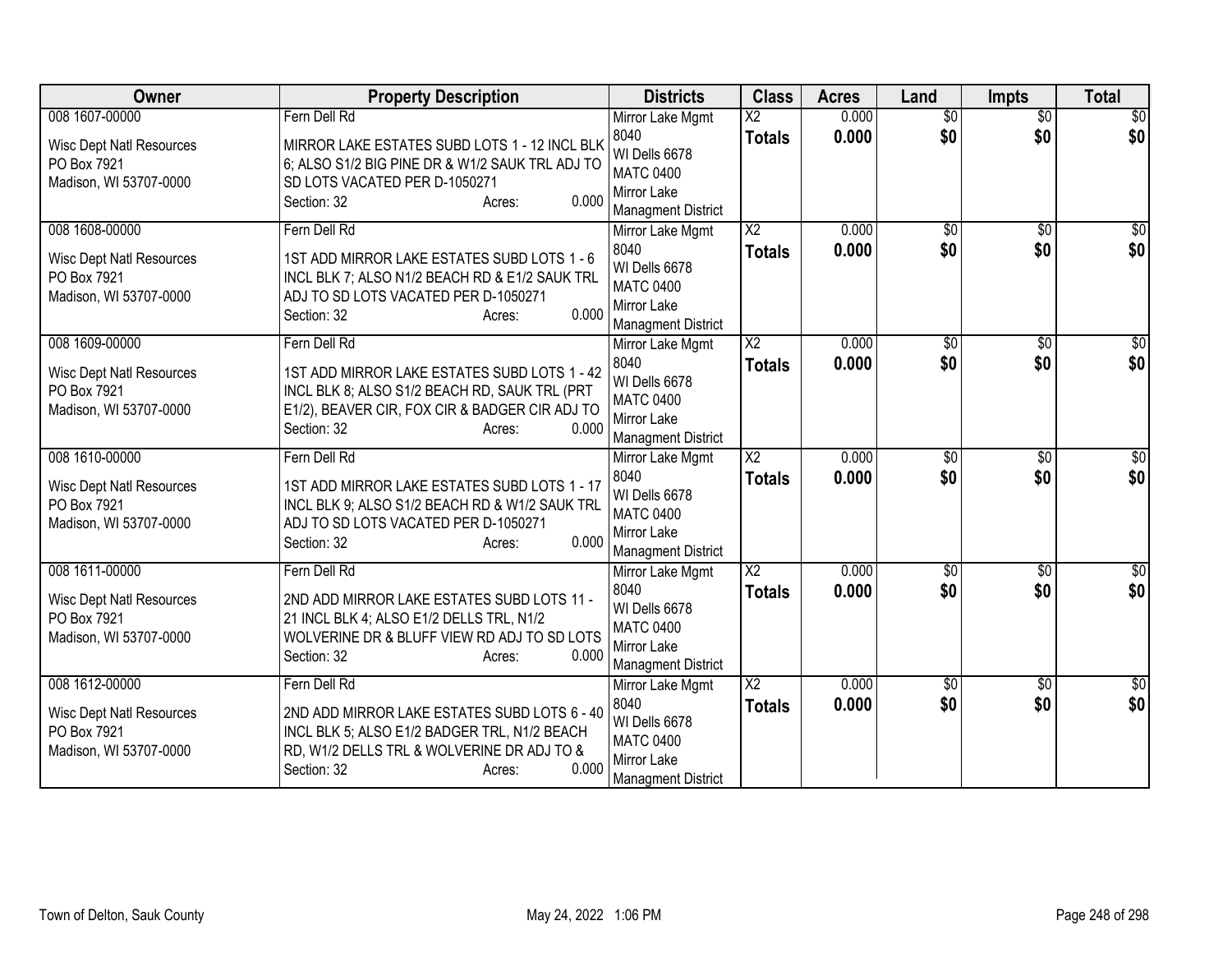| Owner                                                                                      | <b>Property Description</b>                                                                                                                                                                       | <b>Districts</b>                                                                                                                       | <b>Class</b>                     | <b>Acres</b>   | Land                   | Impts                  | <b>Total</b>            |
|--------------------------------------------------------------------------------------------|---------------------------------------------------------------------------------------------------------------------------------------------------------------------------------------------------|----------------------------------------------------------------------------------------------------------------------------------------|----------------------------------|----------------|------------------------|------------------------|-------------------------|
| 008 1613-00000<br><b>Wisc Dept Natl Resources</b><br>PO Box 7921<br>Madison, WI 53707-0000 | Fern Dell Rd<br>2ND ADD MIRROR LAKE ESTATES SUBD LOTS 13-<br>27 INCL BLK 6; ALSO W1/2 SAUK TRL & N1/2 BEACH<br>RD ADJ TO SD LOTS VACATED PER D-1050271<br>0.000<br>Section: 32<br>Acres:          | Mirror Lake Mgmt<br>8040<br>WI Dells 6678<br><b>MATC 0400</b><br>Mirror Lake                                                           | $\overline{X2}$<br><b>Totals</b> | 0.000<br>0.000 | $\overline{50}$<br>\$0 | $\overline{50}$<br>\$0 | $\overline{\$0}$<br>\$0 |
| 008 1614-00000<br><b>Wisc Dept Natl Resources</b><br>PO Box 7921<br>Madison, WI 53707-0000 | Fern Dell Rd<br>2ND ADD MIRROR LAKE ESTATES SUBD LOTS 7 - 49<br>INCL BLK 7; ALSO S1/2 DELTON DR, W1/2 BADGER<br>TRL, N1/2 BEACH RD, E1/2 SAUK TRL & BUCKEYE<br>0.000<br>Section: 32<br>Acres:     | <b>Managment District</b><br>Mirror Lake Mgmt<br>8040<br>WI Dells 6678<br><b>MATC 0400</b><br>Mirror Lake<br><b>Managment District</b> | $\overline{X2}$<br><b>Totals</b> | 0.000<br>0.000 | $\overline{50}$<br>\$0 | $\overline{50}$<br>\$0 | $\overline{\$0}$<br>\$0 |
| 008 1615-00000<br><b>Wisc Dept Natl Resources</b><br>PO Box 7921<br>Madison, WI 53707-0000 | Fern Dell Rd<br>2ND ADD MIRROR LAKE ESTATES SUBD LOTS 43 -<br>51 INCL BLK 8; ALSO S1/2 BEACH RD & BLUFF VIEW<br>RD ADJ TO SD LOTS VACATED PER D-1050271<br>0.000<br>Section: 32<br>Acres:         | Mirror Lake Mgmt<br>8040<br>WI Dells 6678<br><b>MATC 0400</b><br>Mirror Lake<br><b>Managment District</b>                              | $\overline{X2}$<br><b>Totals</b> | 0.000<br>0.000 | $\overline{50}$<br>\$0 | \$0<br>\$0             | \$0<br>\$0              |
| 008 1616-00000<br><b>Wisc Dept Natl Resources</b><br>PO Box 7921<br>Madison, WI 53707-0000 | Fern Dell Rd<br>2ND ADD MIRROR LAKE ESTATES SUBD LOTS 1 - 11<br>INCL BLK 10; ALSO S1/2 WOLVERINE DR, E1/2 DELLS<br>TRL, N1/2 BEACH RD & BLUFF VIEW RD ADJ TO SD<br>0.000<br>Section: 32<br>Acres: | Mirror Lake Mgmt<br>8040<br>WI Dells 6678<br><b>MATC 0400</b><br>Mirror Lake<br><b>Managment District</b>                              | $\overline{X2}$<br><b>Totals</b> | 0.000<br>0.000 | $\overline{50}$<br>\$0 | $\overline{60}$<br>\$0 | \$0<br>\$0              |
| 008 1617-00000<br>Zackery Wayne Hawkins<br>S3135 Hope Rd<br>Baraboo, WI 53913              | S3135 Hope Rd<br>S 9-12-6 PRT NW1/4 SW1/4 PEACEFUL ACRES LOT<br>0.89A<br>0.890<br>Section: 9<br>Acres:                                                                                            | Baraboo 0280<br><b>MATC 0400</b>                                                                                                       | G1<br><b>Totals</b>              | 0.887<br>0.887 | \$13,000<br>\$13,000   | \$132,700<br>\$132,700 | \$145,700<br>\$145,700  |
| 008 1618-00000<br>Bob B. Wells<br>102 E Walnut St Unit 327<br>North Freedom, WI 53951-0000 | S3141 Hope Rd<br>TN OF DELTON PEACEFUL ACRES LOT 2<br>0.890<br>Section: 9<br>Acres:                                                                                                               | Baraboo 0280<br><b>MATC 0400</b>                                                                                                       | G <sub>1</sub><br><b>Totals</b>  | 0.887<br>0.887 | \$13,000<br>\$13,000   | \$36,700<br>\$36,700   | \$49,700<br>\$49,700    |
| 008 1619-00000<br>Geneo Wells<br>PO Box 424<br>Baraboo, WI 53913                           | E10574 Joy Rd<br>TN OF DELTON PEACEFUL ACRES PRT LOT 3 =<br>0.89A (PRT NW SW 9-12-6)<br>CSM #3730 LOT 1<br>0.890<br>Section: 9<br>Acres:                                                          | Baraboo 0280<br><b>MATC 0400</b>                                                                                                       | $\overline{G1}$<br><b>Totals</b> | 0.890<br>0.890 | \$13,000<br>\$13,000   | \$75,800<br>\$75,800   | \$88,800<br>\$88,800    |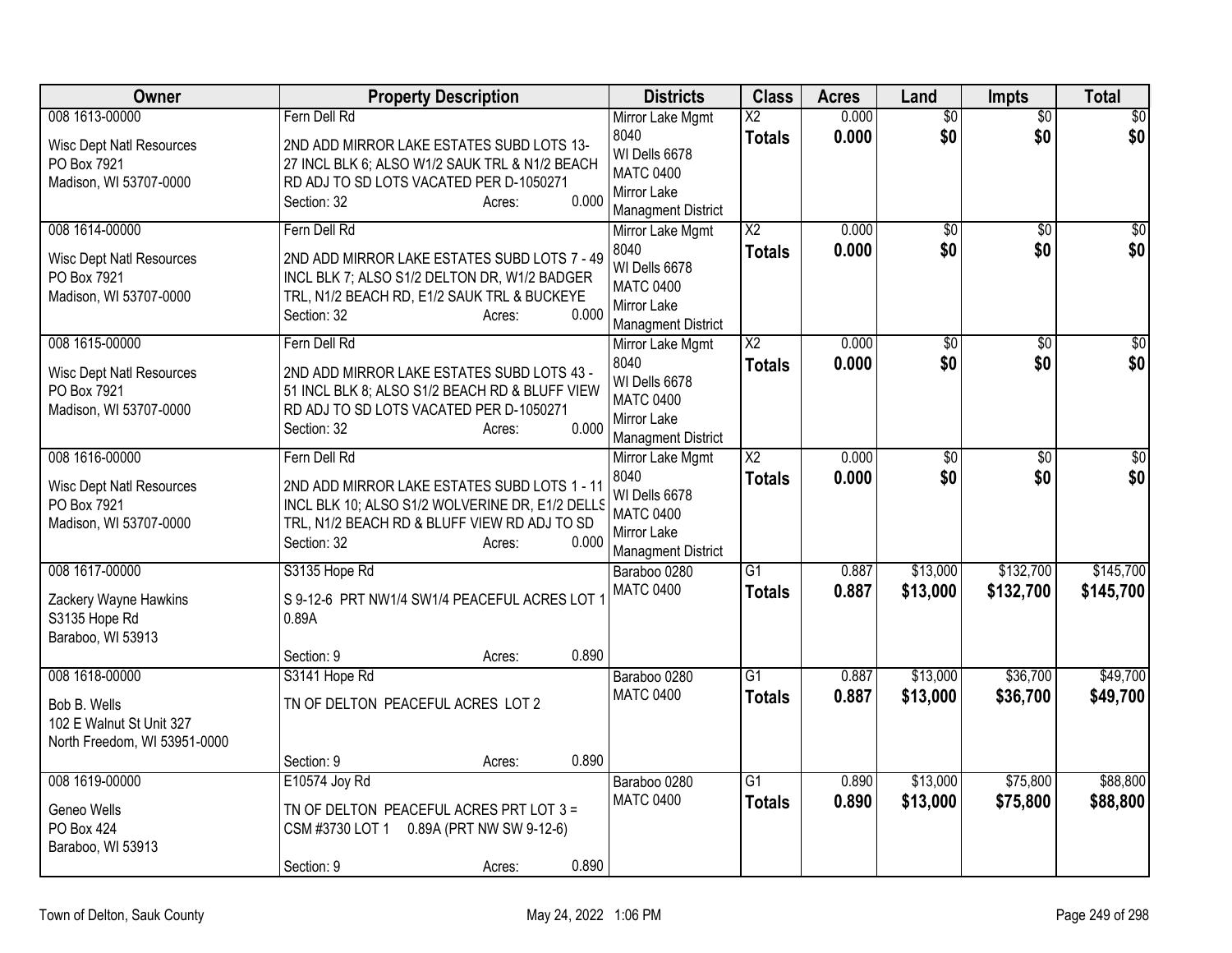| Owner                                                                                  |                                                                                                         | <b>Property Description</b> |                                  |                                  | <b>Class</b>                     | <b>Acres</b>         | Land                 | <b>Impts</b>           | <b>Total</b>           |
|----------------------------------------------------------------------------------------|---------------------------------------------------------------------------------------------------------|-----------------------------|----------------------------------|----------------------------------|----------------------------------|----------------------|----------------------|------------------------|------------------------|
| 008 1619-10000<br>John H. Wells<br>102 E Walnut St Unit 327<br>North Freedom, WI 53951 | E10582 Joy Rd<br>TN OF DELTON PEACEFUL ACRES PRT LOT 3 =<br>0.84A (PRT NW SW 9-12-6)<br>CSM #3730 LOT 2 |                             | Baraboo 0280<br><b>MATC 0400</b> | $\overline{G1}$<br><b>Totals</b> | 0.840<br>0.840                   | \$12,600<br>\$12,600 | \$29,200<br>\$29,200 | \$41,800<br>\$41,800   |                        |
|                                                                                        | Section: 9                                                                                              | Acres:                      | 0.840                            |                                  |                                  |                      |                      |                        |                        |
| 008 1620-00000<br>Oakdale Credit Union<br>132 S Park St<br>Reedsburg, WI 53959         | Joy Rd<br>TN OF DELTON PEACEFUL ACRES LOT 4                                                             |                             |                                  | Baraboo 0280<br><b>MATC 0400</b> | $\overline{G1}$<br><b>Totals</b> | 0.832<br>0.832       | \$12,500<br>\$12,500 | \$0<br>\$0             | \$12,500<br>\$12,500   |
|                                                                                        | Section: 9                                                                                              | Acres:                      | 0.830                            |                                  |                                  |                      | \$12,900             |                        |                        |
| 008 1621-00000<br>Oakdale Credit Union<br>132 S Park St<br>Reedsburg, WI 53959         | E10555 Joy Rd<br>TN OF DELTON PEACEFUL ACRES LOT 5                                                      |                             |                                  | Baraboo 0280<br><b>MATC 0400</b> | G1<br><b>Totals</b>              | 0.871<br>0.871       | \$12,900             | \$47,000<br>\$47,000   | \$59,900<br>\$59,900   |
|                                                                                        | Section: 9                                                                                              | Acres:                      | 0.870                            |                                  |                                  |                      |                      |                        |                        |
| 008 1622-00000<br>Keith E. Maas<br>E10550 Joy Rd<br>Baraboo, WI 53913                  | S 9-12-6 PRT NW1/4 SW1/4 = N 30' PEACEFUL ACRES<br>LOT 6 0.03A M/L                                      |                             |                                  | Baraboo 0280<br><b>MATC 0400</b> | G1<br><b>Totals</b>              | 0.032<br>0.032       | \$600<br>\$600       | \$0<br>\$0             | \$600<br>\$600         |
|                                                                                        | Section: 9                                                                                              | Acres:                      | 0.030                            |                                  |                                  |                      |                      |                        |                        |
| 008 1622-10000<br>Sheri A. Shepherd<br>E10559 Joy Rd<br>Baraboo, WI 53913              | E10559 Joy Rd<br>TN OF DELTON, PEACEFUL ACRES, LOT 6 EXC N 30'<br>Section: 9                            | Acres:                      | 0.420                            | Baraboo 0280<br><b>MATC 0400</b> | $\overline{G1}$<br><b>Totals</b> | 0.416<br>0.416       | \$7,800<br>\$7,800   | \$93,800<br>\$93,800   | \$101,600<br>\$101,600 |
| 008 1623-00000                                                                         | E10557 Joy Rd                                                                                           |                             |                                  | Baraboo 0280                     | $\overline{G1}$                  | 0.447                | \$8,400              | \$146,300              | \$154,700              |
| Jason B. Willemarck<br>E10557 Joy Rd<br>Baraboo, WI 53913-0000                         | TN OF DELTON PEACEFUL ACRES LOT 7                                                                       |                             |                                  | <b>MATC 0400</b>                 | <b>Totals</b>                    | 0.447                | \$8,400              | \$146,300              | \$154,700              |
|                                                                                        | Section: 9                                                                                              | Acres:                      | 0.450                            |                                  |                                  |                      |                      |                        |                        |
| 008 1624-00000<br>Jonathan Luetkens<br>E10571 Joy Rd<br>Baraboo, WI 53913              | E10571 Joy Rd<br>TN OF DELTON PEACEFUL ACRES LOT 8<br>Section: 9                                        | Acres:                      | 0.470                            | Baraboo 0280<br><b>MATC 0400</b> | $\overline{G1}$<br><b>Totals</b> | 0.471<br>0.471       | \$8,800<br>\$8,800   | \$104,400<br>\$104,400 | \$113,200<br>\$113,200 |
|                                                                                        |                                                                                                         |                             |                                  |                                  |                                  |                      |                      |                        |                        |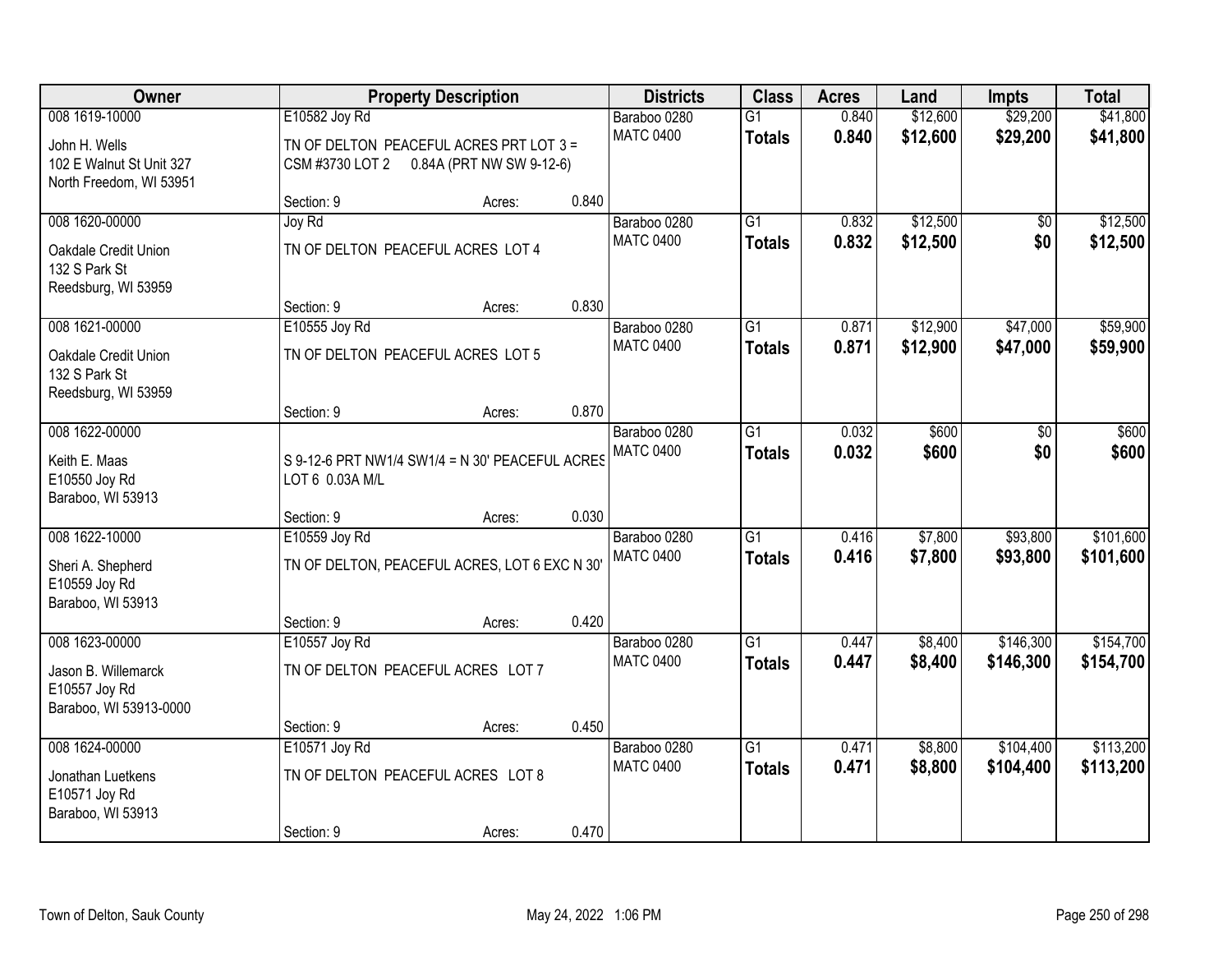| Owner                              | <b>Property Description</b>                    |        |       | <b>Districts</b> | <b>Class</b>    | <b>Acres</b> | Land     | <b>Impts</b> | <b>Total</b> |
|------------------------------------|------------------------------------------------|--------|-------|------------------|-----------------|--------------|----------|--------------|--------------|
| 008 1625-00000                     | E10579 Joy Rd                                  |        |       | Baraboo 0280     | $\overline{G1}$ | 0.471        | \$8,800  | \$32,700     | \$41,500     |
| Duston A. Kearns                   | TN OF DELTON PEACEFUL ACRES LOT 9              |        |       | <b>MATC 0400</b> | <b>Totals</b>   | 0.471        | \$8,800  | \$32,700     | \$41,500     |
| E10579 Joy Rd                      |                                                |        |       |                  |                 |              |          |              |              |
| Baraboo, WI 53913                  |                                                |        |       |                  |                 |              |          |              |              |
|                                    | Section: 9                                     | Acres: | 0.470 |                  |                 |              |          |              |              |
| 008 1626-00000                     | E10589 Joy Rd                                  |        |       | Baraboo 0280     | $\overline{G1}$ | 0.471        | \$8,800  | \$41,400     | \$50,200     |
| Edward E. Davis                    | TN OF DELTON PEACEFUL ACRES LOT 10             |        |       | <b>MATC 0400</b> | <b>Totals</b>   | 0.471        | \$8,800  | \$41,400     | \$50,200     |
| PO Box 955                         |                                                |        |       |                  |                 |              |          |              |              |
| Lake Delton, WI 53940-0000         |                                                |        |       |                  |                 |              |          |              |              |
|                                    | Section: 9                                     | Acres: | 0.470 |                  |                 |              |          |              |              |
| 008 1627-00000                     | E10599 Joy Rd                                  |        |       | Baraboo 0280     | G1              | 0.487        | \$9,100  | \$30,500     | \$39,600     |
| <b>Tilder Wells</b>                | TN OF DELTON PEACEFUL ACRES LOT 11             |        |       | <b>MATC 0400</b> | <b>Totals</b>   | 0.487        | \$9,100  | \$30,500     | \$39,600     |
| PO Box 424                         |                                                |        |       |                  |                 |              |          |              |              |
| Baraboo, WI 53913-0000             |                                                |        |       |                  |                 |              |          |              |              |
|                                    | Section: 9                                     | Acres: | 0.490 |                  |                 |              |          |              |              |
| 008 1628-00000                     | E10102 Shady Ln Rd                             |        |       | Baraboo 0280     | G1              | 3.521        | \$28,400 | \$80,000     | \$108,400    |
| <b>Mike Price</b>                  | S 5-12-6 PRT SW1/4 NW1/4 = PINE TREE ACRES SUB |        |       | <b>MATC 0400</b> | <b>Totals</b>   | 3.521        | \$28,400 | \$80,000     | \$108,400    |
| 518 4th St                         | LOT 1 3.52A                                    |        |       |                  |                 |              |          |              |              |
| Baraboo, WI 53913                  |                                                |        |       |                  |                 |              |          |              |              |
|                                    | Section: 5                                     | Acres: | 3.520 |                  |                 |              |          |              |              |
| 008 1629-00000                     | E10124 Shady Ln Rd                             |        |       | Baraboo 0280     | $\overline{G1}$ | 2.641        | \$24,000 | \$81,400     | \$105,400    |
| Michael D. Bavlnka                 | TN OF DELTON, PINE TREE ACRES SUB., LOT 2      |        |       | <b>MATC 0400</b> | <b>Totals</b>   | 2.641        | \$24,000 | \$81,400     | \$105,400    |
| E10124 Shady Lane Rd               |                                                |        |       |                  |                 |              |          |              |              |
| Reedsburg, WI 53959                |                                                |        |       |                  |                 |              |          |              |              |
|                                    | Section: 5                                     | Acres: | 2.640 |                  |                 |              |          |              |              |
| 008 1630-00000                     | E10136 Shady Ln Rd                             |        |       | Baraboo 0280     | $\overline{G1}$ | 2.641        | \$24,000 | \$144,800    | \$168,800    |
| Darren A Shields & Cynthia L Ennis | TN OF DELTON, PINE TREE ACRES, LOT 3           |        |       | <b>MATC 0400</b> | <b>Totals</b>   | 2.641        | \$24,000 | \$144,800    | \$168,800    |
| <b>Living Trust</b>                |                                                |        |       |                  |                 |              |          |              |              |
| E10136 Shady Lane Rd               |                                                |        |       |                  |                 |              |          |              |              |
| Reedsburg, WI 53959                | Section: 5                                     | Acres: | 2.640 |                  |                 |              |          |              |              |
| 008 1631-00000                     | E10140 Shady Ln Rd                             |        |       | Baraboo 0280     | $\overline{G1}$ | 2.641        | \$24,000 | \$85,700     | \$109,700    |
| Joseph M. O'Brien                  | TN OF DELTON, PINE TREE ACRES SUB., LOT 4      |        |       | <b>MATC 0400</b> | <b>Totals</b>   | 2.641        | \$24,000 | \$85,700     | \$109,700    |
| E10140 Shady Lane Rd               |                                                |        |       |                  |                 |              |          |              |              |
| Reedsburg, WI 53959-0000           |                                                |        |       |                  |                 |              |          |              |              |
|                                    | Section: 5                                     | Acres: | 2.640 |                  |                 |              |          |              |              |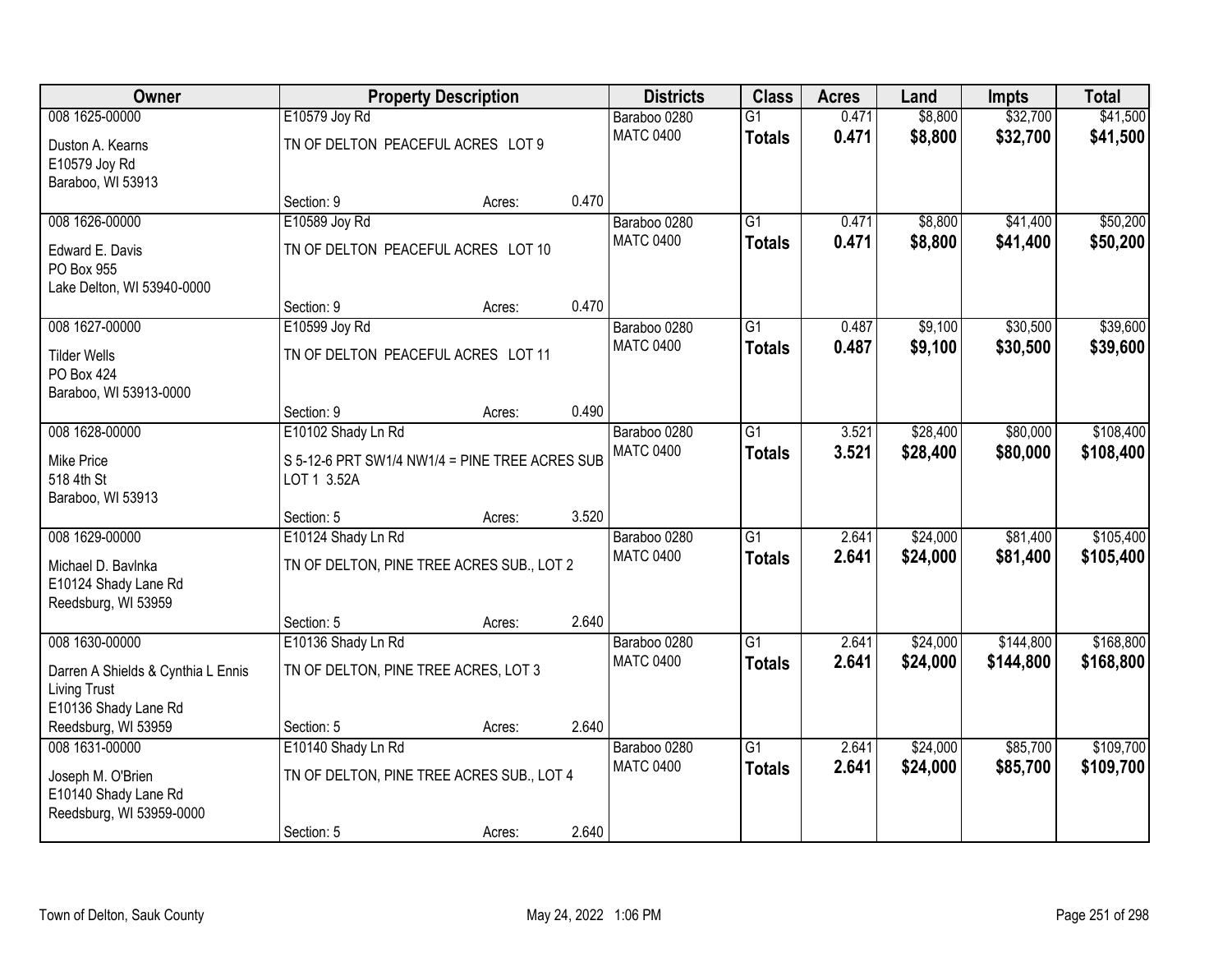| Owner                   |                                                  | <b>Property Description</b> |       |                  | <b>Class</b>    | <b>Acres</b> | Land     | <b>Impts</b> | <b>Total</b> |
|-------------------------|--------------------------------------------------|-----------------------------|-------|------------------|-----------------|--------------|----------|--------------|--------------|
| 008 1632-00000          | E10142 Shady Ln Rd                               |                             |       | Baraboo 0280     | $\overline{G1}$ | 0.747        | \$11,700 | \$111,700    | \$123,400    |
| Evan A. Denny           | TN OF DELTON, PINE TREE ACRES SUB., LOT 5        |                             |       | <b>MATC 0400</b> | <b>Totals</b>   | 0.747        | \$11,700 | \$111,700    | \$123,400    |
| E10142 Shady Lane Rd    |                                                  |                             |       |                  |                 |              |          |              |              |
| Reedsburg, WI 53913     |                                                  |                             |       |                  |                 |              |          |              |              |
|                         | Section: 5                                       | Acres:                      | 0.750 |                  |                 |              |          |              |              |
| 008 1632-20100          | Poplar Rd                                        |                             |       | Baraboo 0280     | $\overline{G1}$ | 1.440        | \$34,400 | \$0          | \$34,400     |
| Timothy K. Ramsey       | S 15-12-6 PRT SE1/4 NE1/4 = POPLAR MEADOWS       |                             |       | <b>MATC 0400</b> | <b>Totals</b>   | 1.440        | \$34,400 | \$0          | \$34,400     |
| PO Box 54               | LOT 1 (W/UNDIV 1/20 INT IN OUTLOTS 1 & 2) 1.44A  |                             |       |                  |                 |              |          |              |              |
| North Freedom, WI 53951 |                                                  |                             |       |                  |                 |              |          |              |              |
|                         | Section: 15                                      | Acres:                      | 1.440 |                  |                 |              |          |              |              |
| 008 1632-20200          | E11240 N Poplar Rd                               |                             |       | Baraboo 0280     | G1              | 1.430        | \$34,300 | \$364,300    | \$398,600    |
| Robert A. Hovey         | TN OF DELTON POPLAR MEADOWS LOT 2 (1.43A) &      |                             |       | <b>MATC 0400</b> | <b>Totals</b>   | 1.430        | \$34,300 | \$364,300    | \$398,600    |
| E11240 N Poplar Rd      | UNDIV 1/20 INT IN OUTLOTS 1 & 2 (PRT SE NE       |                             |       |                  |                 |              |          |              |              |
| Baraboo, WI 53913       | $15-12-6$                                        |                             |       |                  |                 |              |          |              |              |
|                         | Section: 15                                      | Acres:                      | 1.430 |                  |                 |              |          |              |              |
| 008 1632-20310          | Poplar Rd                                        |                             |       | Baraboo 0280     | G1              | 2.870        | \$48,700 | \$0          | \$48,700     |
| Darren R. Peterson      | S 15-12-6 PRT SE1/4 NE1/4 = CSM 6794 LOT 1 (FMLY |                             |       | <b>MATC 0400</b> | <b>Totals</b>   | 2.870        | \$48,700 | \$0          | \$48,700     |
| 5512 N Ridge View Dr    | POPLAR MEADOWS LTS 3 & 4) (W/UNDIV 2/20 INT IN   |                             |       |                  |                 |              |          |              |              |
| Janesville, WI 53548    | POPLAR MEADOWS OUTLOTS 1&2) 2.87A                |                             |       |                  |                 |              |          |              |              |
|                         | Section: 15                                      | Acres:                      | 2.870 |                  |                 |              |          |              |              |
| 008 1632-20500          | E11278 N Poplar Rd                               |                             |       | Baraboo 0280     | $\overline{G1}$ | 1.960        | \$52,300 | \$506,700    | \$559,000    |
| Eric G. Meyer           | TN OF DELTON POPLAR MEADOWS LOT 5 (1.96A) &      |                             |       | <b>MATC 0400</b> | <b>Totals</b>   | 1.960        | \$52,300 | \$506,700    | \$559,000    |
| E11278 N Poplar Rd      | UNDIV 1/20 INT IN OUTLOTS 1 & 2 (PRT SE NE       |                             |       |                  |                 |              |          |              |              |
| Baraboo, WI 53913       | $15-12-6$                                        |                             |       |                  |                 |              |          |              |              |
|                         | Section: 15                                      | Acres:                      | 1.960 |                  |                 |              |          |              |              |
| 008 1632-20600          | S3430 Poplar Rd                                  |                             |       | Baraboo 0280     | $\overline{G1}$ | 1.520        | \$35,200 | \$201,500    | \$236,700    |
| Michael P. Dineen       | TN OF DELTON POPLAR MEADOWS LOT 6 (1.52A) &      |                             |       | <b>MATC 0400</b> | <b>Totals</b>   | 1.520        | \$35,200 | \$201,500    | \$236,700    |
| S3430 Poplar Rd         | UNDIV 1/20 INT IN OUTLOTS 1 & 2 (S/66' EASE PER  |                             |       |                  |                 |              |          |              |              |
| Baraboo, WI 53913       | PLAT & DECL & PER D-1036798)(PRT SE NE 15-12-6)  |                             |       |                  |                 |              |          |              |              |
|                         | Section: 15                                      | Acres:                      | 1.520 |                  |                 |              |          |              |              |
| 008 1632-20700          | S3450 Poplar Rd                                  |                             |       | Baraboo 0280     | $\overline{G1}$ | 1.210        | \$32,100 | \$249,900    | \$282,000    |
| Brandon K. Schindler    | S 15-12-6 PRT SE1/4 NE1/4 = POPLAR MEADOWS       |                             |       | <b>MATC 0400</b> | <b>Totals</b>   | 1.210        | \$32,100 | \$249,900    | \$282,000    |
| S3450 Poplar Rd         | LOT 7 (W/UNDIV 1/20 INT IN OL 1 & 2) 1.21A       |                             |       |                  |                 |              |          |              |              |
| Baraboo, WI 53913       |                                                  |                             |       |                  |                 |              |          |              |              |
|                         | Section: 15                                      | Acres:                      | 1.210 |                  |                 |              |          |              |              |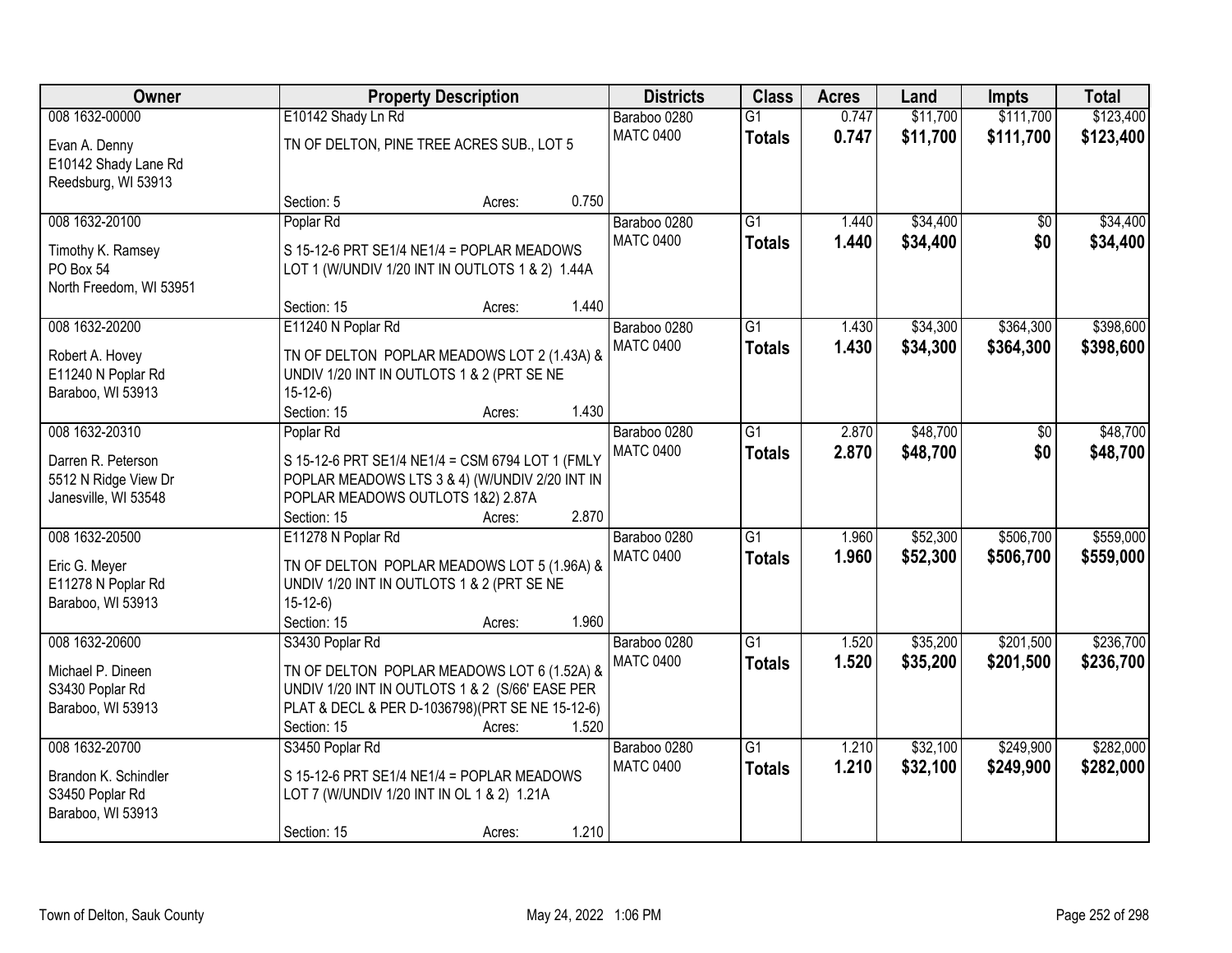| Owner                                                                            |                                                                                                                                     | <b>Property Description</b>                                                                  |       | <b>Districts</b>                 | <b>Class</b>                     | <b>Acres</b>   | Land                 | <b>Impts</b>           | <b>Total</b>           |
|----------------------------------------------------------------------------------|-------------------------------------------------------------------------------------------------------------------------------------|----------------------------------------------------------------------------------------------|-------|----------------------------------|----------------------------------|----------------|----------------------|------------------------|------------------------|
| 008 1632-20800<br>Catherine J. Farrey<br>S3470 Poplar Rd<br>Baraboo, WI 53913    | S3470 Poplar Rd<br>S 15-12-6 PRT SE1/4 NE1/4 = POPLAR MEADOWS<br>LOT 8 (W/UNDIV 1/20 INT IN OL 1 & 2) 1.21A                         |                                                                                              |       | Baraboo 0280<br><b>MATC 0400</b> | $\overline{G1}$<br><b>Totals</b> | 1.210<br>1.210 | \$32,100<br>\$32,100 | \$222,100<br>\$222,100 | \$254,200<br>\$254,200 |
|                                                                                  | Section: 15                                                                                                                         | Acres:                                                                                       | 1.210 |                                  |                                  |                |                      |                        |                        |
| 008 1632-20900<br>Michael M. Geldon<br>S3490 Poplar Rd<br>Baraboo, WI 53913      | S3490 Poplar Rd<br>S 15-12-6 PRT SE1/4 NE1/4 POPLAR MEADOWS LOT<br>9 (W/ UNDIV 1/20 INT IN OL 1 & 2) 1.45A<br>Section: 15           | Acres:                                                                                       | 1.450 | Baraboo 0280<br><b>MATC 0400</b> | $\overline{G1}$<br><b>Totals</b> | 1.450<br>1.450 | \$34,500<br>\$34,500 | \$386,800<br>\$386,800 | \$421,300<br>\$421,300 |
| 008 1632-21000                                                                   | Poplar Rd                                                                                                                           |                                                                                              |       | Baraboo 0280                     | G1                               | 1.020          | \$30,200             | \$0                    | \$30,200               |
| Michael M. Geldon<br>S3490 Poplar Rd<br>Baraboo, WI 53913                        | S 15-12-6 PRT SE1/4 NE1/4 POPLAR MEADOWS LOT                                                                                        | 10 (INCL UNDIV 1/20 INT IN OUTLOTS 1 & 2) 1.02A                                              |       | <b>MATC 0400</b>                 | <b>Totals</b>                    | 1.020          | \$30,200             | \$0                    | \$30,200               |
|                                                                                  | Section: 15                                                                                                                         | Acres:                                                                                       | 1.020 |                                  |                                  |                |                      |                        |                        |
| 008 1632-21100<br>Daniel J. Heimann<br>E11253 S Poplar Rd<br>Baraboo, WI 53913   | E11253 S Poplar Rd                                                                                                                  | S 15-12-6 PRT SE1/4 NE1/4 POPLAR MEADOWS LOT<br>11 (W/UNDIV 1/20 INT IN OUTLOTS 1 & 2) 1.01A |       | Baraboo 0280<br><b>MATC 0400</b> | $\overline{G1}$<br><b>Totals</b> | 1.010<br>1.010 | \$30,100<br>\$30,100 | \$291,000<br>\$291,000 | \$321,100<br>\$321,100 |
|                                                                                  | Section: 15                                                                                                                         | Acres:                                                                                       | 1.010 |                                  |                                  |                |                      |                        |                        |
| 008 1632-21200<br>Thomas A. Funk<br>S7971 County Rd C<br>North Freedom, WI 53951 | Poplar Rd<br>(1.16A) & UNDIV 1/20 INT IN OUTLOTS 1 & 2                                                                              | S 15-12-6 PRT S1/2 NE1/4 POPLAR MEADOWS LOT 1                                                |       | Baraboo 0280<br><b>MATC 0400</b> | $\overline{G1}$<br><b>Totals</b> | 1.160<br>1.160 | \$31,600<br>\$31,600 | $\overline{50}$<br>\$0 | \$31,600<br>\$31,600   |
| 008 1632-21300                                                                   | Section: 15<br>Poplar Rd                                                                                                            | Acres:                                                                                       | 1.160 | Baraboo 0280                     | $\overline{G1}$                  | 1.080          | \$30,800             | $\sqrt{6}$             | \$30,800               |
| Kevin E. Ricks<br>S3444 Fox Hill Rd<br>Baraboo, WI 53913                         | S 15-12-6 PRT SE1/4 NE1/4 POPLAR MEADOWS LOT                                                                                        | 13 (INCL UNDIV 1/20 INT IN OUTLOTS 1 & 2) 1.08A                                              |       | <b>MATC 0400</b>                 | <b>Totals</b>                    | 1.080          | \$30,800             | \$0                    | \$30,800               |
|                                                                                  | Section: 15                                                                                                                         | Acres:                                                                                       | 1.080 |                                  |                                  |                |                      |                        |                        |
| 008 1632-21400<br>Kevin E. Ricks<br>S3444 Fox Hill Rd<br>Baraboo, WI 53913       | Poplar Rd<br>TN OF DELTON POPLAR MEADOWS LOT 14 (1.08A)<br>& UNDIV 1/20 INT IN OUTLOTS 1 & 2 (PRT SE NE<br>$15-12-6$<br>Section: 15 | Acres:                                                                                       | 1.080 | Baraboo 0280<br><b>MATC 0400</b> | $\overline{G1}$<br><b>Totals</b> | 1.080<br>1.080 | \$30,800<br>\$30,800 | $\overline{50}$<br>\$0 | \$30,800<br>\$30,800   |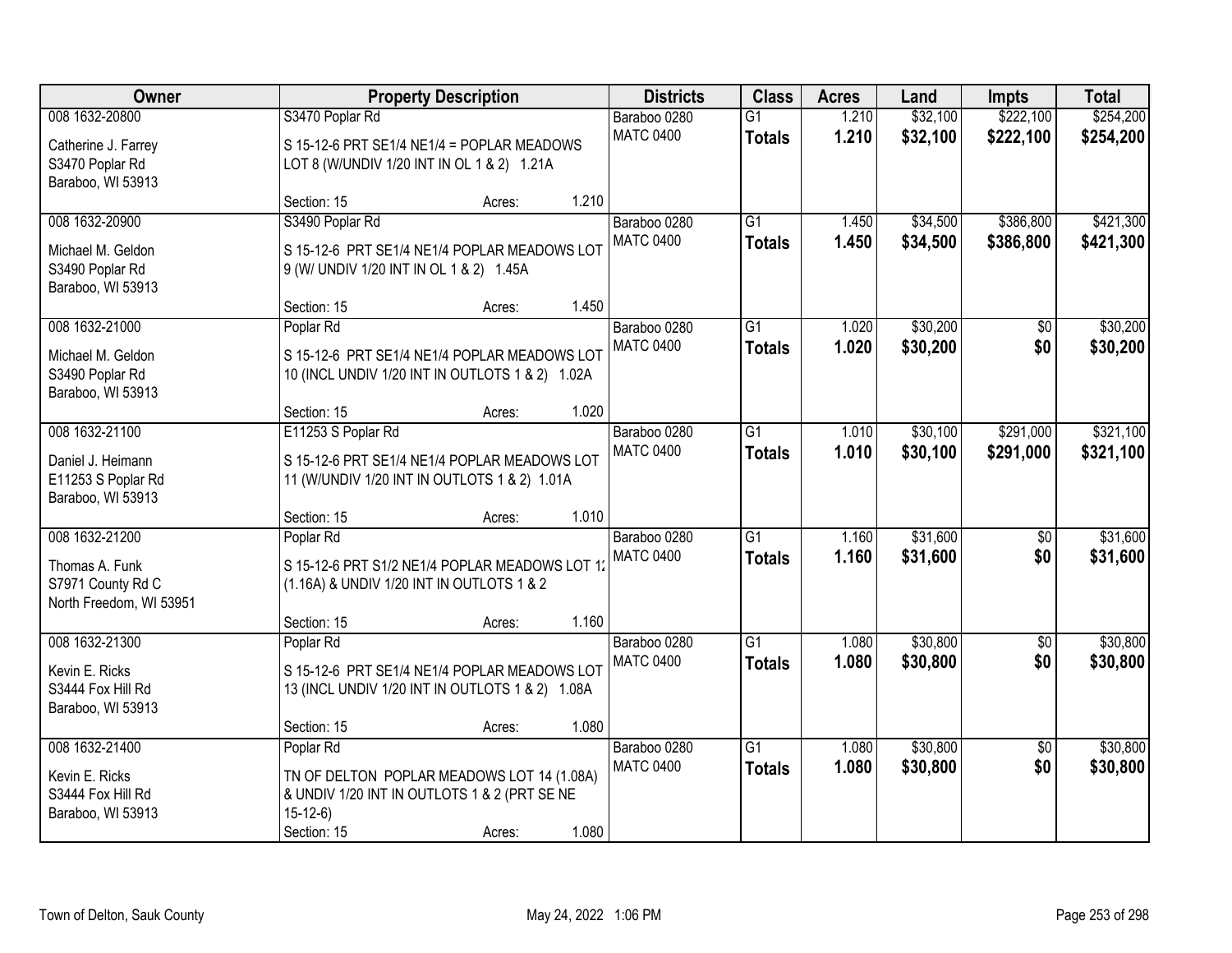| Owner                                |                                                                 | <b>Property Description</b> |       | <b>Districts</b>                 | <b>Class</b>                     | <b>Acres</b>   | Land                 | <b>Impts</b>           | <b>Total</b>           |
|--------------------------------------|-----------------------------------------------------------------|-----------------------------|-------|----------------------------------|----------------------------------|----------------|----------------------|------------------------|------------------------|
| 008 1632-21500<br>Leo S. La Vigne    | S3465 Poplar Rd<br>S 15-12-6 PRT SE1/4 NE1/4 POPLAR MEADOWS LOT |                             |       | Baraboo 0280<br><b>MATC 0400</b> | $\overline{G1}$<br><b>Totals</b> | 1.090<br>1.090 | \$30,900<br>\$30,900 | \$366,200<br>\$366,200 | \$397,100<br>\$397,100 |
| S3465 Poplar Rd<br>Baraboo, WI 53913 | 15 (INCL UNDIV 1/20 INT IN OUTLOTS 1 & 2) 1.09A                 |                             |       |                                  |                                  |                |                      |                        |                        |
|                                      | Section: 15                                                     | Acres:                      | 1.090 |                                  |                                  |                |                      |                        |                        |
| 008 1632-21600                       | S3455 Poplar Rd                                                 |                             |       | Baraboo 0280                     | $\overline{G1}$                  | 1.230          | \$32,300             | \$364,200              | \$396,500              |
| Aaron J. Dix                         | S 15-12-6 PRT SE1/4 NE1/4 = POPLAR MEADOWS                      |                             |       | <b>MATC 0400</b>                 | <b>Totals</b>                    | 1.230          | \$32,300             | \$364,200              | \$396,500              |
| S3455 Poplar Rd                      | LOT 16 (W/UNDIV 1/20 INT IN OUTLOTS 1 & 2) 1.23A                |                             |       |                                  |                                  |                |                      |                        |                        |
| Baraboo, WI 53913                    |                                                                 |                             |       |                                  |                                  |                |                      |                        |                        |
|                                      | Section: 15                                                     | Acres:                      | 1.230 |                                  |                                  |                |                      |                        |                        |
| 008 1632-21700                       | E11265 N Poplar Rd                                              |                             |       | Baraboo 0280                     | G1                               | 1.210          | \$32,100             | \$300,500              | \$332,600              |
| <b>Brett Zimmerman</b>               | TN OF DELTON POPLAR MEADOWS LOT 17 (1.21A)                      |                             |       | <b>MATC 0400</b>                 | <b>Totals</b>                    | 1.210          | \$32,100             | \$300,500              | \$332,600              |
| E11265 N Poplar Rd                   | & UNDIV 1/20 INT IN OUTLOTS 1 & 2 (PRT SE NE                    |                             |       |                                  |                                  |                |                      |                        |                        |
| Baraboo, WI 53913                    | $15-12-6$                                                       |                             |       |                                  |                                  |                |                      |                        |                        |
|                                      | Section: 15                                                     | Acres:                      | 1.210 |                                  |                                  |                |                      |                        |                        |
| 008 1632-21800                       | E11255 N Poplar Rd                                              |                             |       | Baraboo 0280                     | G1                               | 1.460          | \$34,600             | \$369,500              | \$404,100              |
| William J. Klaetsch                  | TN OF DELTON POPLAR MEADOWS LOT 18 (1.46A)                      |                             |       | <b>MATC 0400</b>                 | <b>Totals</b>                    | 1.460          | \$34,600             | \$369,500              | \$404,100              |
| E11255 N Poplar Rd                   | & UNDIV 1/20 INT IN OUTLOTS 1 & 2 (PRT SE NE                    |                             |       |                                  |                                  |                |                      |                        |                        |
| Baraboo, WI 53913                    | $15-12-6$                                                       |                             |       |                                  |                                  |                |                      |                        |                        |
|                                      | Section: 15                                                     | Acres:                      | 1.460 |                                  |                                  |                |                      |                        |                        |
| 008 1632-21900                       | Poplar Rd                                                       |                             |       | Baraboo 0280                     | $\overline{G1}$                  | 1.460          | \$34,600             | $\overline{50}$        | \$34,600               |
| Daniel L. Lewison                    | S 15-12-6 PRT SE1/4 NE1/4 = POPLAR MEADOWS                      |                             |       | <b>MATC 0400</b>                 | <b>Totals</b>                    | 1.460          | \$34,600             | \$0                    | \$34,600               |
| 131 Monroe St                        | LOT 19 (INCL 1/20 INT IN OUTLOTS 1 & 2) 1.46A                   |                             |       |                                  |                                  |                |                      |                        |                        |
| Baraboo, WI 53913                    |                                                                 |                             |       |                                  |                                  |                |                      |                        |                        |
|                                      | Section: 15                                                     | Acres:                      | 1.460 |                                  |                                  |                |                      |                        |                        |
| 008 1632-22000                       | E11235 N Poplar Rd                                              |                             |       | Baraboo 0280                     | $\overline{G1}$                  | 1.630          | \$36,300             | \$321,200              | \$357,500              |
| Meise Revocable Living Trust         | S 15-12-6 PRT SE1/4 NE1/4 = POPLAR MEADOWS                      |                             |       | <b>MATC 0400</b>                 | <b>Totals</b>                    | 1.630          | \$36,300             | \$321,200              | \$357,500              |
| E11235 N Poplar Rd                   | LOT 20 (W/UNDIV 1/20 INT IN OL 1 & 2) 1.63A                     |                             |       |                                  |                                  |                |                      |                        |                        |
| Baraboo, WI 53913                    |                                                                 |                             |       |                                  |                                  |                |                      |                        |                        |
|                                      | Section: 15                                                     | Acres:                      | 1.630 |                                  |                                  |                |                      |                        |                        |
| 008 1632-22100                       | S3444 Fox Hill Rd                                               |                             |       | Baraboo 0280                     | $\overline{G1}$                  | 6.570          | \$72,900             | \$237,100              | \$310,000              |
| Kevin E. Ricks                       | TN OF DELTON POPLAR MEADOWS LOT 21 6.57A                        |                             |       | <b>MATC 0400</b>                 | <b>Totals</b>                    | 6.570          | \$72,900             | \$237,100              | \$310,000              |
| S3444 Fox Hill Rd                    | (PRT S1/2 NE1/4 15-12-6)                                        |                             |       |                                  |                                  |                |                      |                        |                        |
| Baraboo, WI 53913                    |                                                                 |                             |       |                                  |                                  |                |                      |                        |                        |
|                                      | Section: 15                                                     | Acres:                      | 6.570 |                                  |                                  |                |                      |                        |                        |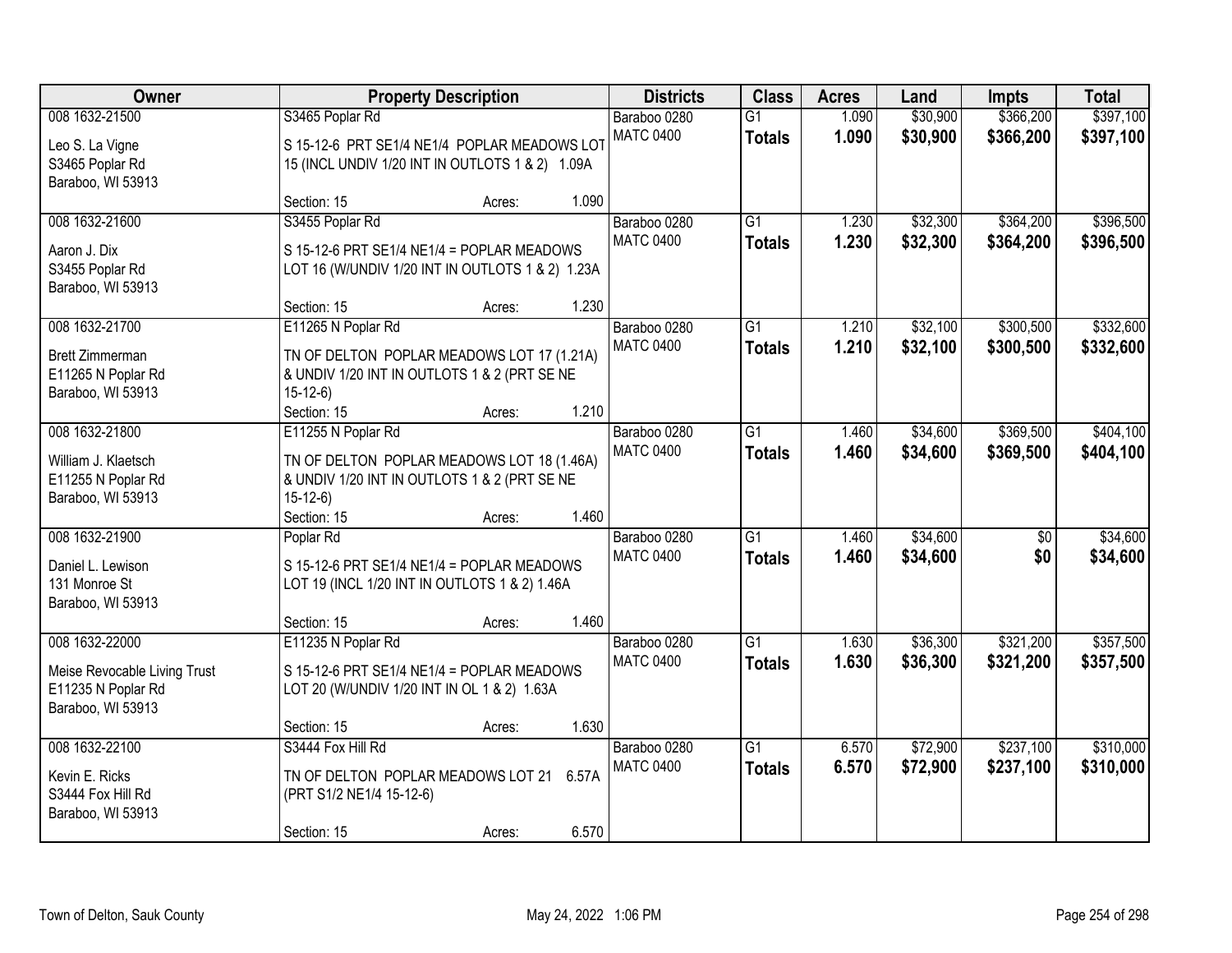| <b>Owner</b>                 |                                                 | <b>Property Description</b> | <b>Districts</b> | <b>Class</b>    | <b>Acres</b> | Land                                | Impts     | <b>Total</b> |
|------------------------------|-------------------------------------------------|-----------------------------|------------------|-----------------|--------------|-------------------------------------|-----------|--------------|
| 008 1632-22200               | Poplar Rd                                       |                             | Baraboo 0280     | Assessed with   |              |                                     |           |              |
| See Lots 1-20 Poplar Meadows | TN OF DELTON POPLAR MEADOWS OUTLOT 1            |                             | <b>MATC 0400</b> |                 |              |                                     |           |              |
| S Poplar Rd                  | (1.01A) (PRT SE NE 15-12-6) (STORMWATER         |                             |                  |                 |              |                                     |           |              |
| Baraboo, WI 53913            | DETENTION) (OWNED BY & ASSESSED W/ LOTS 1-20)   |                             |                  |                 |              |                                     |           |              |
|                              | Section: 15                                     | Acres:                      | 1.010            |                 |              |                                     |           |              |
| 008 1632-22300               | Poplar Rd                                       |                             | Baraboo 0280     | Assessed with   |              |                                     |           |              |
| See Lots 1-20 Poplar Meadows | TN OF DELTON POPLAR MEADOWS OUTLOT 2            |                             | <b>MATC 0400</b> |                 |              |                                     |           |              |
| S Poplar Rd                  | (1.01A) (PRT S1/2 NE1/4 15-12-6) (PRIVATE PARK) |                             |                  |                 |              |                                     |           |              |
| Baraboo, WI 53913            | (OWNED BY & ASSESSED W/ LOTS 1-20 POPLAR        |                             |                  |                 |              |                                     |           |              |
|                              | Section: 15                                     | Acres:                      | 1.010            |                 |              |                                     |           |              |
| 008 1633-00000               | E10066 Shady Ln Rd                              |                             | Baraboo 0280     | G <sub>1</sub>  | 0.894        | \$13,100                            | \$5,500   | \$18,600     |
|                              |                                                 |                             | <b>MATC 0400</b> | <b>Totals</b>   | 0.894        | \$13,100                            | \$5,500   | \$18,600     |
| Mejia, Berenice Arias        | S 6-12-6 PRT SE1/4 NE1/4 = SANDY ACRES SUB LOT  |                             |                  |                 |              |                                     |           |              |
| 24 Mathew St                 | 1 0.89A                                         |                             |                  |                 |              |                                     |           |              |
| Wis Dells, WI 53965          |                                                 |                             |                  |                 |              |                                     |           |              |
|                              | Section: 6                                      | Acres:                      | 0.890            |                 |              |                                     |           |              |
| 008 1634-00000               | E10062 Shady Ln Rd                              |                             | Baraboo 0280     | G1              | 0.920        | \$13,300                            | \$114,600 | \$127,900    |
| Michael A. Spawn             | TN DELTON, SANDY ACRES SUB, LOT 2               |                             | <b>MATC 0400</b> | <b>Totals</b>   | 0.920        | \$13,300                            | \$114,600 | \$127,900    |
| E10062 Shady Lane Rd         |                                                 |                             |                  |                 |              |                                     |           |              |
| Reedsburg, WI 53959-0000     |                                                 |                             |                  |                 |              |                                     |           |              |
|                              | Section: 6                                      | Acres:                      | 0.920            |                 |              |                                     |           |              |
| 008 1635-00000               | Shady Lane Rd                                   |                             | Baraboo 0280     | $\overline{G1}$ | 0.920        | \$13,300                            | \$0       | \$13,300     |
|                              |                                                 |                             | <b>MATC 0400</b> | <b>Totals</b>   | 0.920        | \$13,300                            | \$0       | \$13,300     |
| Michael A. Spawn             | TN DELTON, SANDY ACRES SUB, LOT 3               |                             |                  |                 |              |                                     |           |              |
| E10062 Shady Lane Rd         |                                                 |                             |                  |                 |              |                                     |           |              |
| Reedsburg, WI 53959-0000     |                                                 |                             |                  |                 |              |                                     |           |              |
|                              | Section: 6                                      | Acres:                      | 0.920            |                 |              |                                     |           |              |
| 008 1636-00000               | E10042 Shady Ln Rd                              |                             | Baraboo 0280     | $\overline{G1}$ | 1.841        | \$19,700                            | \$34,700  | \$54,400     |
| Reinald A. Gardner Jr        | TN. DELTON; SANDY ACRES SUB LOT 4 0.92A         |                             | <b>MATC 0400</b> | <b>Totals</b>   | 1.841        | \$19,700                            | \$34,700  | \$54,400     |
| E2786 County Rd G            | (ASSESSMENT INCL 008-1637)                      |                             |                  |                 |              |                                     |           |              |
| La Valle, WI 53941           |                                                 |                             |                  |                 |              |                                     |           |              |
|                              | Section: 6                                      | Acres:                      | 1.840            |                 |              |                                     |           |              |
| 008 1637-00000               |                                                 |                             | Baraboo 0280     |                 |              | <b>Assessed with 008 1636-00000</b> |           |              |
|                              |                                                 |                             | <b>MATC 0400</b> |                 |              |                                     |           |              |
| Reinald A. Gardner Jr        | TN. DELTON; SANDY ACRES SUB LOT 5 0.92A         |                             |                  |                 |              |                                     |           |              |
| E2786 County Rd G            | (ASSESSED W/ 008-1636)                          |                             |                  |                 |              |                                     |           |              |
| La Valle, WI 53941           |                                                 |                             |                  |                 |              |                                     |           |              |
|                              | Section: 6                                      | Acres:                      | 0.000            |                 |              |                                     |           |              |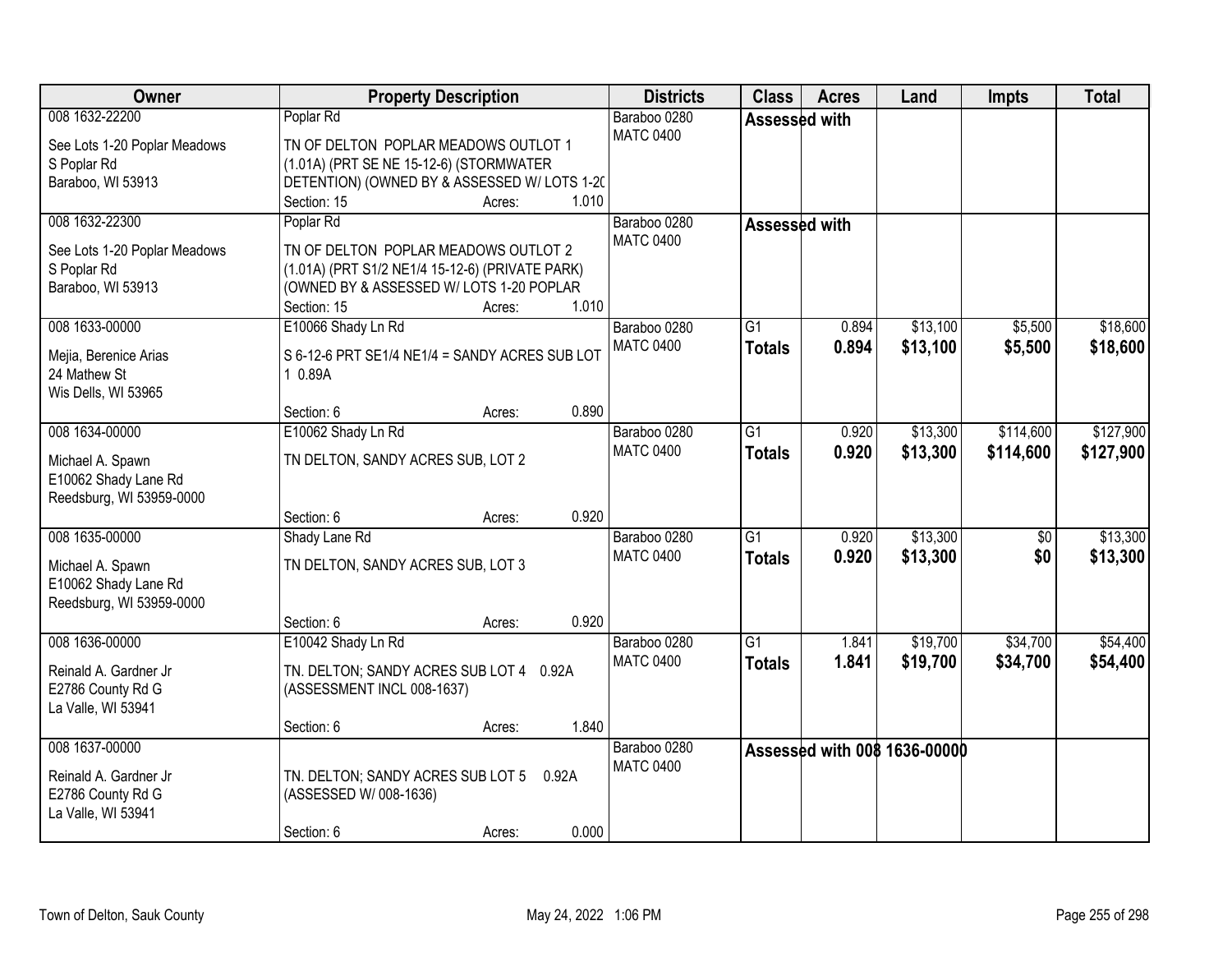| Owner                                                                                   |                                                                                                                                                                | <b>Property Description</b> |       | <b>Districts</b>                 | <b>Class</b>                     | <b>Acres</b>   | Land                 | <b>Impts</b>           | <b>Total</b>           |
|-----------------------------------------------------------------------------------------|----------------------------------------------------------------------------------------------------------------------------------------------------------------|-----------------------------|-------|----------------------------------|----------------------------------|----------------|----------------------|------------------------|------------------------|
| 008 1638-00000                                                                          | E10036 Shady Ln Rd                                                                                                                                             |                             |       | Baraboo 0280                     | $\overline{G1}$                  | 0.920          | \$13,300             | \$34,500               | \$47,800               |
| Robert O'Brien Jr<br>E10036 Shady Lane Rd<br>Reedsburg, WI 53959-0000                   | TN. DELTON; SANDY ACRES SUB LOT 6                                                                                                                              |                             |       | <b>MATC 0400</b>                 | <b>Totals</b>                    | 0.920          | \$13,300             | \$34,500               | \$47,800               |
|                                                                                         | Section: 6                                                                                                                                                     | Acres:                      | 0.920 |                                  |                                  |                |                      |                        |                        |
| 008 1639-00000<br>Salvador Godoy<br>E10024 Shady Lane Rd<br>Reedsburg, WI 53959         | E10024 Shady Ln Rd<br>TN DELTON SANDY ACRES SUB LOT 7 & ALSO THE<br>E15' OF LOT 8                                                                              |                             |       | Baraboo 0280<br><b>MATC 0400</b> | $\overline{G1}$<br><b>Totals</b> | 1.050<br>1.050 | \$14,300<br>\$14,300 | \$99,300<br>\$99,300   | \$113,600<br>\$113,600 |
|                                                                                         | Section: 6                                                                                                                                                     | Acres:                      | 1.050 |                                  |                                  |                |                      |                        |                        |
| 008 1640-00000<br>Ervin W. Klaetsch<br>E10012 Shady Lane Rd<br>Reedsburg, WI 53959-0000 | Shady Ln Rd<br>TN DELTON SANDY ACRES SUB LOT 8 EXC E 15'                                                                                                       |                             |       | Baraboo 0280<br><b>MATC 0400</b> | $\overline{G1}$<br><b>Totals</b> | 0.790<br>0.790 | \$12,100<br>\$12,100 | \$0<br>\$0             | \$12,100<br>\$12,100   |
|                                                                                         | Section: 6                                                                                                                                                     | Acres:                      | 0.790 |                                  |                                  |                |                      |                        |                        |
| 008 1641-00000<br>Ervin W. Klaetsch<br>E10012 Shady Lane Rd<br>Reedsburg, WI 53959-0000 | E10012 Shady Ln Rd<br>TN OF DELTON, SANDY ACRES SUB, LOT 9                                                                                                     |                             |       | Baraboo 0280<br><b>MATC 0400</b> | $\overline{G1}$<br><b>Totals</b> | 0.920<br>0.920 | \$13,300<br>\$13,300 | \$104,000<br>\$104,000 | \$117,300<br>\$117,300 |
|                                                                                         | Section: 6                                                                                                                                                     | Acres:                      | 0.920 |                                  |                                  |                |                      |                        |                        |
| 008 1642-00000<br>Ervin W. Klaetsch<br>E10012 Shady Lane Rd<br>Reedsburg, WI 53959-0000 | Shady Ln Rd<br>TN DELTON, SANDY ACRES SUB, LOT 10 & ALSO<br>THAT PRT SE NE SEC 6-12-6 LYING W OF SD LOT<br>PER D-676894 (SEE POS 8902) 1.06A M/L<br>Section: 6 | Acres:                      | 1.060 | Baraboo 0280<br><b>MATC 0400</b> | $\overline{G1}$<br><b>Totals</b> | 1.060<br>1.060 | \$14,400<br>\$14,400 | \$17,900<br>\$17,900   | \$32,300<br>\$32,300   |
| 008 1643-00000                                                                          | E10634 Shady Ln Rd                                                                                                                                             |                             |       | Baraboo 0280                     | $\overline{G1}$                  | 3.157          | \$26,600             | \$177,000              | \$203,600              |
| Edward L. Laymon<br>E10634 Shady Lane Rd<br>Baraboo, WI 53913-0000                      | TN. OF DELTON: SHADY LAKE ESTATES; LOT 1                                                                                                                       |                             |       | <b>MATC 0400</b>                 | <b>Totals</b>                    | 3.157          | \$26,600             | \$177,000              | \$203,600              |
|                                                                                         | Section: 4                                                                                                                                                     | Acres:                      | 3.160 |                                  |                                  |                |                      |                        |                        |
| 008 1644-00000<br>Jennifer S. Ivanoski<br>S2669 Vanhy Rd<br>Baraboo, WI 53913           | S2669 Vanhy Rd<br>TN OF DELTON: SHADY LAKE ESTATES; LOT 2<br>Section: 4                                                                                        | Acres:                      | 3.030 | Baraboo 0280<br><b>MATC 0400</b> | $\overline{G1}$<br><b>Totals</b> | 3.029<br>3.029 | \$25,900<br>\$25,900 | \$213,000<br>\$213,000 | \$238,900<br>\$238,900 |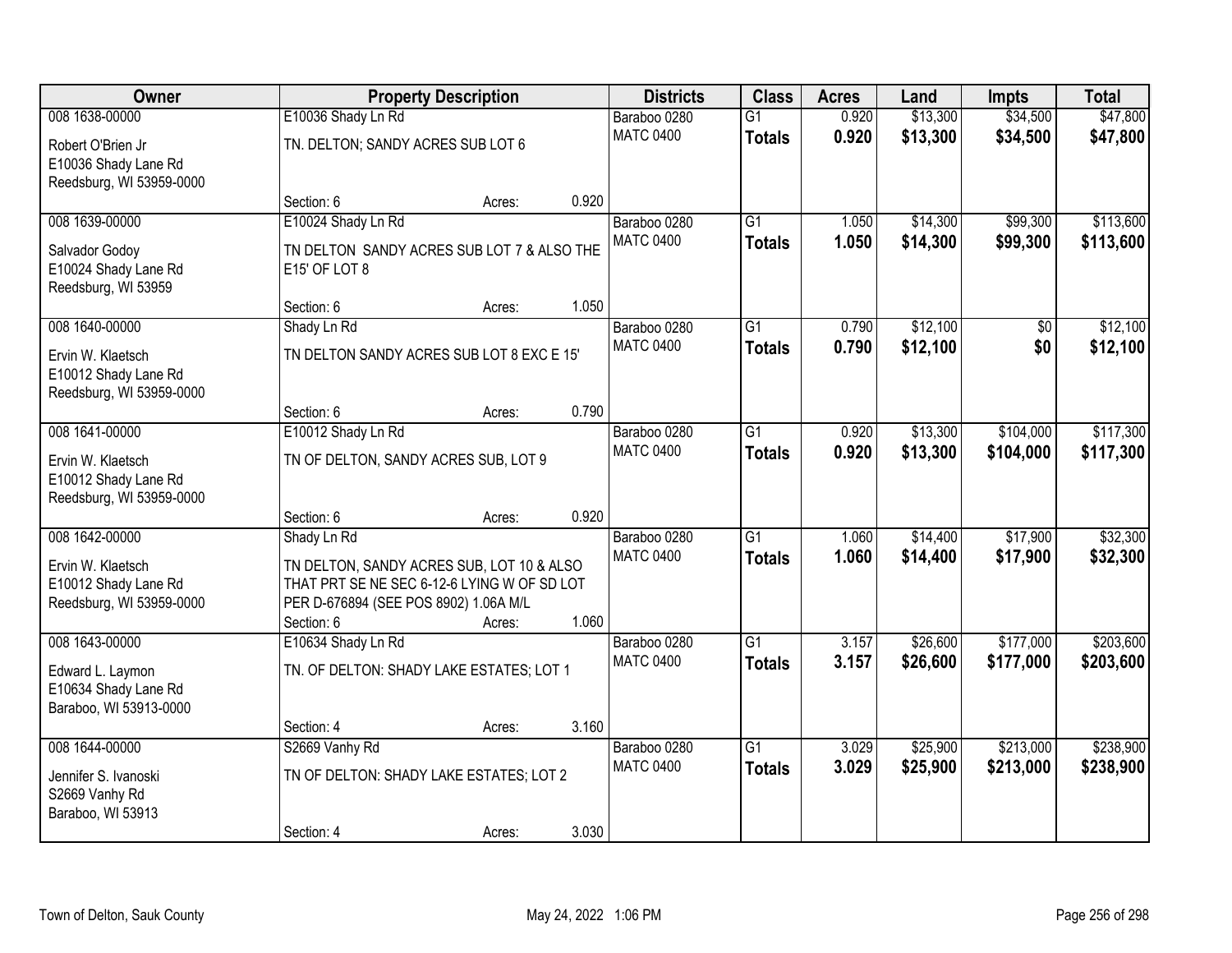| Owner                                          |                                                                                          | <b>Property Description</b> |       | <b>Districts</b>                 | <b>Class</b>    | <b>Acres</b> | Land     | <b>Impts</b>    | <b>Total</b> |
|------------------------------------------------|------------------------------------------------------------------------------------------|-----------------------------|-------|----------------------------------|-----------------|--------------|----------|-----------------|--------------|
| 008 1645-00000                                 | Vanhy Rd                                                                                 |                             |       | Baraboo 0280                     | $\overline{G1}$ | 2.529        | \$23,400 | $\overline{50}$ | \$23,400     |
| Edward L. Laymon                               | TN. OF DELTON: SHADY LAKE ESTATES; LOT 3                                                 |                             |       | <b>MATC 0400</b>                 | <b>Totals</b>   | 2.529        | \$23,400 | \$0             | \$23,400     |
| E10634 Shady Lane Rd<br>Baraboo, WI 53913-0000 |                                                                                          |                             |       |                                  |                 |              |          |                 |              |
|                                                | Section: 4                                                                               | Acres:                      | 2.530 |                                  |                 |              |          |                 |              |
| 008 1646-00000                                 | Vanhy Rd                                                                                 |                             |       | Baraboo 0280                     | $\overline{G1}$ | 2.942        | \$25,500 | \$0             | \$25,500     |
| <b>Robert Traxler</b>                          | TN OF DELTON SHADY LAKE ESTATES LOT 4                                                    |                             |       | <b>MATC 0400</b>                 | <b>Totals</b>   | 2.942        | \$25,500 | \$0             | \$25,500     |
| E10590 Shady Lane Rd                           |                                                                                          |                             |       |                                  |                 |              |          |                 |              |
| Baraboo, WI 53913                              | Section: 4                                                                               | Acres:                      | 2.940 |                                  |                 |              |          |                 |              |
| 008 1647-00000                                 | Vanhy Rd                                                                                 |                             |       | Baraboo 0280                     | G1              | 1.900        | \$20,100 | $\overline{50}$ | \$20,100     |
| William L. Dresen                              |                                                                                          |                             |       | <b>MATC 0400</b>                 | <b>Totals</b>   | 1.900        | \$20,100 | \$0             | \$20,100     |
| E10568 Vanhy Rd                                | TN. OF DELTON: SHADY LAKE ESTATES; LOT 5 EXC<br>THAT PRT SHADY LANE RD PER USH 12 BYPASS |                             |       |                                  |                 |              |          |                 |              |
| Baraboo, WI 53913-0000                         | PROJ 1674-00-21 D-957639 1.90A                                                           |                             |       |                                  |                 |              |          |                 |              |
|                                                | Section: 4                                                                               | Acres:                      | 1.900 |                                  |                 |              |          |                 |              |
| 008 1648-00000                                 | S2672 Vanhy Rd                                                                           |                             |       | Baraboo 0280                     | $\overline{G1}$ | 2.657        | \$24,100 | \$151,000       | \$175,100    |
| Brian C. Albers                                | TN. OF DELTON: SHADY LAKE ESTATES; LOT 6                                                 |                             |       | <b>MATC 0400</b>                 | <b>Totals</b>   | 2.657        | \$24,100 | \$151,000       | \$175,100    |
| S2672 Vanhy Rd                                 |                                                                                          |                             |       |                                  |                 |              |          |                 |              |
| Baraboo, WI 53913-0000                         | Section: 4                                                                               | Acres:                      | 2.660 |                                  |                 |              |          |                 |              |
| 008 1649-00000                                 | S2658 Vanhy Rd                                                                           |                             |       | Baraboo 0280                     | $\overline{G1}$ | 2.032        | \$21,000 | \$99,100        | \$120,100    |
| Monica R. Littlegeorge                         | TN. OF DELTON: SHADY LAKE ESTATES; LOT 7                                                 |                             |       | <b>MATC 0400</b>                 | <b>Totals</b>   | 2.032        | \$21,000 | \$99,100        | \$120,100    |
| S2658 Vanhy Rd                                 |                                                                                          |                             |       |                                  |                 |              |          |                 |              |
| Baraboo, WI 53913-0000                         |                                                                                          |                             |       |                                  |                 |              |          |                 |              |
|                                                | Section: 4                                                                               | Acres:                      | 2.030 |                                  |                 |              |          |                 |              |
| 008 1650-00000                                 | E10643 Lee Ln                                                                            |                             |       | Baraboo 0280<br><b>MATC 0400</b> | $\overline{G1}$ | 1.992        | \$20,700 | \$83,500        | \$104,200    |
| <b>Tyler Funk</b>                              | S 4-12-6 PRT SE1/4 NW1/4 = SHADY LAKE ESTATES                                            |                             |       |                                  | <b>Totals</b>   | 1.992        | \$20,700 | \$83,500        | \$104,200    |
| E10643 Lee Ln                                  | LOT 8 1.99A                                                                              |                             |       |                                  |                 |              |          |                 |              |
| Baraboo, WI 53913                              | Section: 4                                                                               | Acres:                      | 1.990 |                                  |                 |              |          |                 |              |
| 008 1651-00000                                 | E10648 Lee Ln                                                                            |                             |       | Baraboo 0280                     | $\overline{G1}$ | 1.732        | \$19,000 | \$196,400       | \$215,400    |
| Karla R Kearn Living Trust                     | TN DELTON SHADY LAKE EST. LT 9 EXC PT C.S.                                               |                             |       | <b>MATC 0400</b>                 | <b>Totals</b>   | 1.732        | \$19,000 | \$196,400       | \$215,400    |
| E10648 Lee Ln                                  | $V3-510$                                                                                 |                             |       |                                  |                 |              |          |                 |              |
| Baraboo, WI 53913                              |                                                                                          |                             |       |                                  |                 |              |          |                 |              |
|                                                | Section: 4                                                                               | Acres:                      | 1.730 |                                  |                 |              |          |                 |              |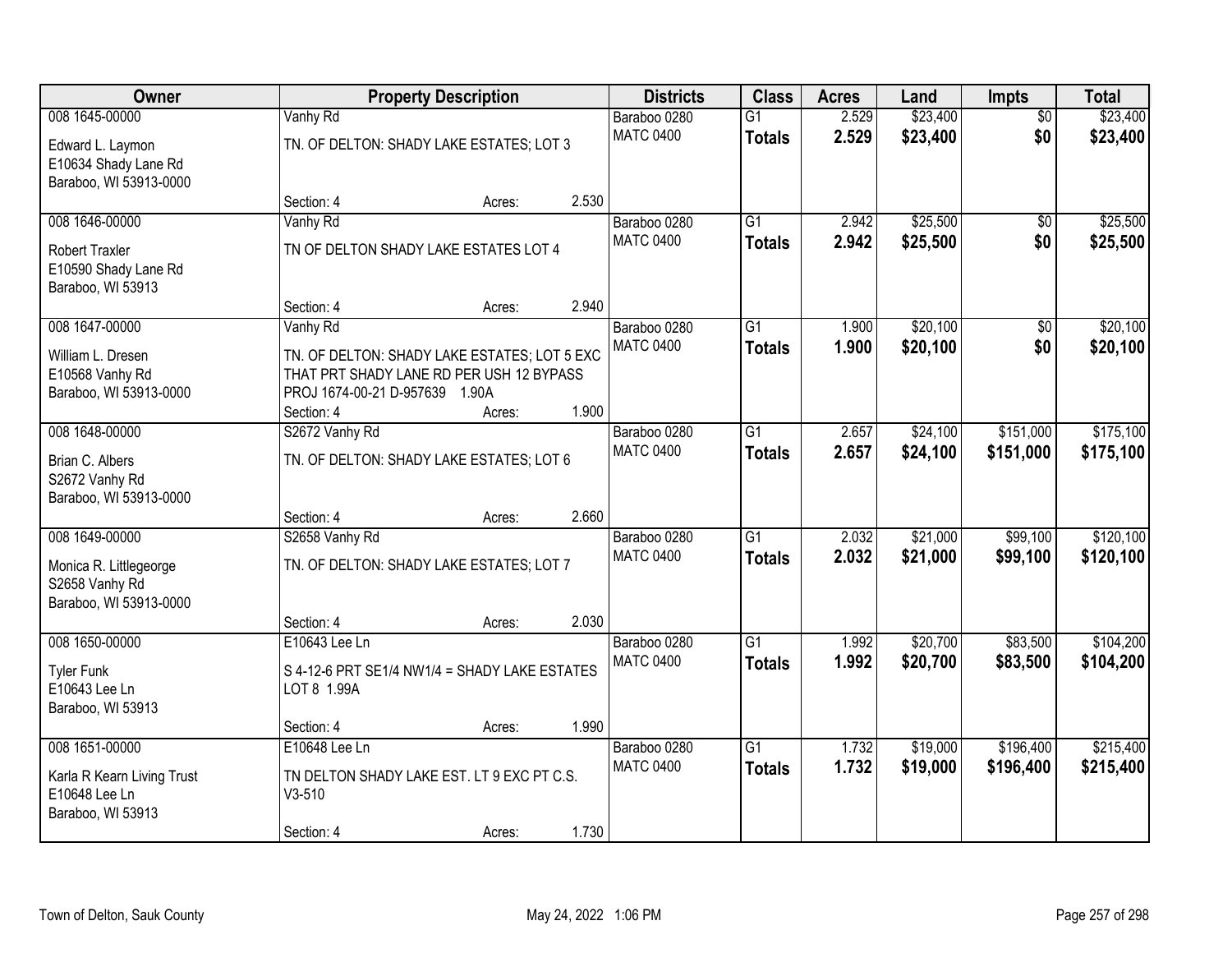| Owner                              |                                               | <b>Property Description</b> |       | <b>Districts</b> | <b>Class</b>    | <b>Acres</b> | Land     | <b>Impts</b>    | <b>Total</b> |
|------------------------------------|-----------------------------------------------|-----------------------------|-------|------------------|-----------------|--------------|----------|-----------------|--------------|
| 008 1652-00000                     | E10642 Lee Ln                                 |                             |       | Baraboo 0280     | $\overline{G1}$ | 3.546        | \$28,500 | \$157,600       | \$186,100    |
| Shelley R. Sutherland              | TN. OF DELTON: SHADY LAKE ESTATES; LOT 10     |                             |       | <b>MATC 0400</b> | <b>Totals</b>   | 3.546        | \$28,500 | \$157,600       | \$186,100    |
| E10642 Lee Ln                      |                                               |                             |       |                  |                 |              |          |                 |              |
| Baraboo, WI 53913                  |                                               |                             |       |                  |                 |              |          |                 |              |
|                                    | Section: 4                                    | Acres:                      | 3.550 |                  |                 |              |          |                 |              |
| 008 1653-00000                     | E10636 Lee Ln                                 |                             |       | Baraboo 0280     | $\overline{G1}$ | 3.947        | \$30,500 | \$121,100       | \$151,600    |
| Donald S. Harms                    | TN DELTON SHADY LAKE ESTATE LOT 11            |                             |       | <b>MATC 0400</b> | <b>Totals</b>   | 3.947        | \$30,500 | \$121,100       | \$151,600    |
| E10636 Lee Ln                      |                                               |                             |       |                  |                 |              |          |                 |              |
| Baraboo, WI 53913-0000             |                                               |                             |       |                  |                 |              |          |                 |              |
|                                    | Section: 4                                    | Acres:                      | 3.950 |                  |                 |              |          |                 |              |
| 008 1654-00000                     | S2618 Vanhy Rd                                |                             |       | Baraboo 0280     | G1              | 2.813        | \$24,900 | \$142,300       | \$167,200    |
| <b>Austin Mark Aloys Wieser</b>    | S 4-12-6 PRT E1/2 NW1/4 SHADY LAKE ESTATES    |                             |       | <b>MATC 0400</b> | <b>Totals</b>   | 2.813        | \$24,900 | \$142,300       | \$167,200    |
| S2618 Vanhy Rd                     | <b>LOT 12</b>                                 |                             |       |                  |                 |              |          |                 |              |
| Baraboo, WI 53913                  |                                               |                             |       |                  |                 |              |          |                 |              |
|                                    | Section: 4                                    | Acres:                      | 2.810 |                  |                 |              |          |                 |              |
| 008 1655-00000                     | S2596 Vanhy Rd                                |                             |       | Baraboo 0280     | G1              | 3.467        | \$28,100 | \$124,700       | \$152,800    |
| Kenneth J & Peggy L Bonnell Living | S 4-12-6 PRT NE1/4 NW1/4 = SHADY LAKE ESTATES |                             |       | <b>MATC 0400</b> | <b>Totals</b>   | 3.467        | \$28,100 | \$124,700       | \$152,800    |
| Trust                              | LOT 13 3.47A                                  |                             |       |                  |                 |              |          |                 |              |
| S2596 Vanhy Rd                     |                                               |                             |       |                  |                 |              |          |                 |              |
| Baraboo, WI 53913                  | Section: 4                                    | Acres:                      | 3.470 |                  |                 |              |          |                 |              |
| 008 1656-00000                     | E10689 Vanhy Ln                               |                             |       | Baraboo 0280     | $\overline{G1}$ | 3.221        | \$26,900 | \$177,400       | \$204,300    |
| Randall W. Collar                  | S 4-12-6 PRT NE1/4 NW1/4 = SHADY LAKE ESTATES |                             |       | <b>MATC 0400</b> | <b>Totals</b>   | 3.221        | \$26,900 | \$177,400       | \$204,300    |
| E10689 Vanhy Ln                    | LOT 14 3.22A                                  |                             |       |                  |                 |              |          |                 |              |
| Baraboo, WI 53913                  |                                               |                             |       |                  |                 |              |          |                 |              |
|                                    | Section: 4                                    | Acres:                      | 3.220 |                  |                 |              |          |                 |              |
| 008 1657-00000                     | Vanhy Ln                                      |                             |       | Baraboo 0280     | $\overline{G1}$ | 2.082        | \$21,200 | $\overline{50}$ | \$21,200     |
| Carlyle L. Stoleson                | (D-1221919 NEEDS CORRECTION) S 4-12-6 PRT     |                             |       | <b>MATC 0400</b> | <b>Totals</b>   | 2.082        | \$21,200 | \$0             | \$21,200     |
| 1440 Walnut St Apt 4               | NE1/4 NW1/4 SHADY LAKE ESTATES LOT 15 EXC     |                             |       |                  |                 |              |          |                 |              |
| Baraboo, WI 53913                  | CSM 510 2.08A M/L                             |                             |       |                  |                 |              |          |                 |              |
|                                    | Section: 4                                    | Acres:                      | 2.080 |                  |                 |              |          |                 |              |
| 008 1661-00000                     | S2500 Vanhy Ct                                |                             |       | Baraboo 0280     | $\overline{G1}$ | 3.353        | \$27,600 | \$245,300       | \$272,900    |
| Timothy & Beth Day Living Trust    | S 4-12-6 PRT NE1/4 NW1/4 SHADY LAKE ESTATES   |                             |       | <b>MATC 0400</b> | <b>Totals</b>   | 3.353        | \$27,600 | \$245,300       | \$272,900    |
| S2500 Vanhy Ct                     | LOTS 16 & 17 EXC CSM 510                      |                             |       |                  |                 |              |          |                 |              |
| Baraboo, WI 53913                  |                                               |                             |       |                  |                 |              |          |                 |              |
|                                    | Section: 4                                    | Acres:                      | 3.350 |                  |                 |              |          |                 |              |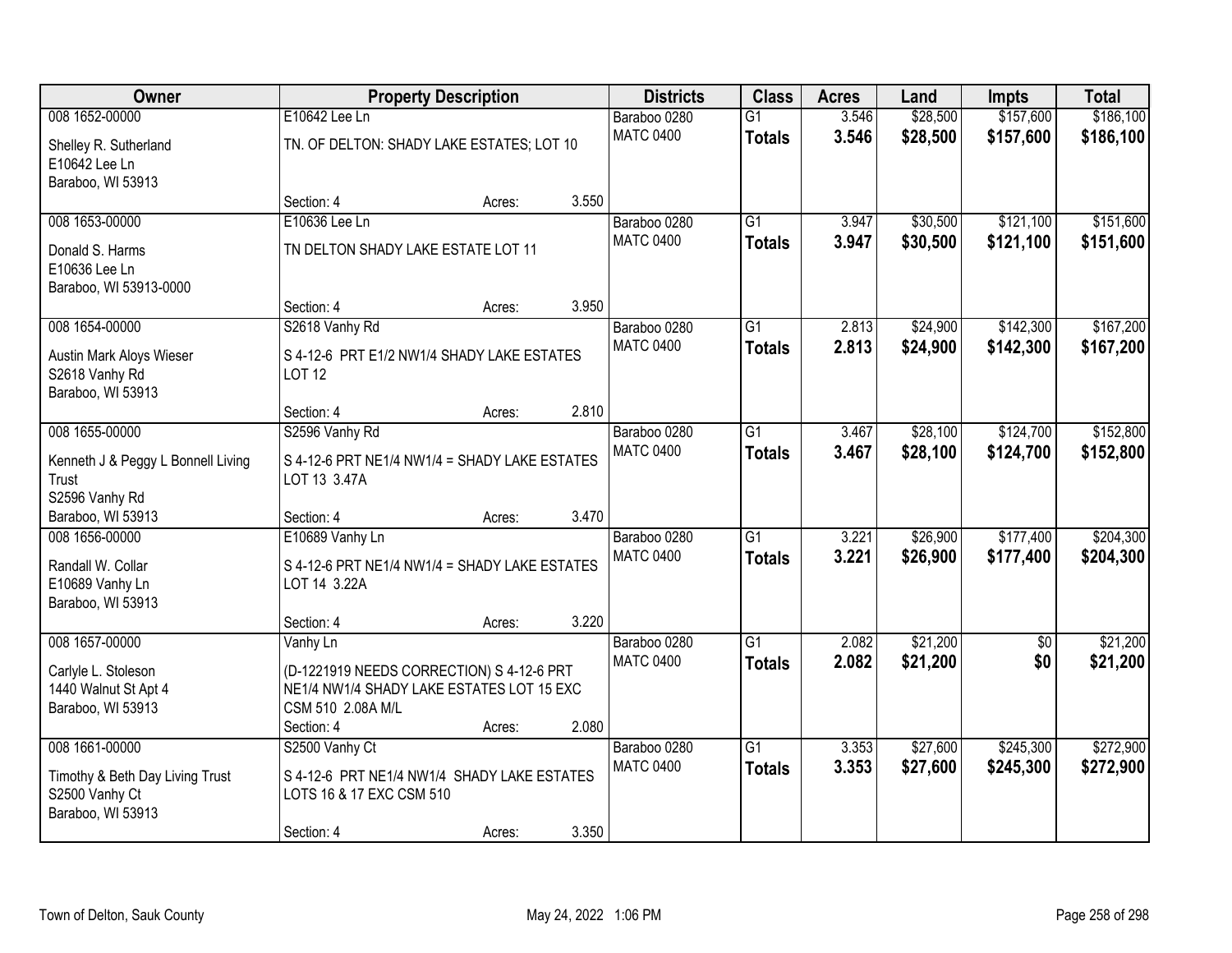| Owner                           |                                                  | <b>Property Description</b> |       | <b>Districts</b> | <b>Class</b>    | <b>Acres</b> | Land     | <b>Impts</b>    | <b>Total</b> |
|---------------------------------|--------------------------------------------------|-----------------------------|-------|------------------|-----------------|--------------|----------|-----------------|--------------|
| 008 1662-00000                  | Vanhy Ct                                         |                             |       | Baraboo 0280     | $\overline{G1}$ | 1.610        | \$18,100 | $\overline{50}$ | \$18,100     |
| Timothy & Beth Day Living Trust | S 4-12-6 PRT NE1/4 NW1/4 SHADY LAKE ESTATES      |                             |       | <b>MATC 0400</b> | <b>Totals</b>   | 1.610        | \$18,100 | \$0             | \$18,100     |
| S2500 Vanhy Ct                  | LOT 18 EXC BEG N1/4 COR SD SEC - S 644.39' - W   |                             |       |                  |                 |              |          |                 |              |
| Baraboo, WI 53913               | 24.26' - N00?40'24"W 577.70' - N39?49'W 86.88' - |                             |       |                  |                 |              |          |                 |              |
|                                 | Section: 4                                       | Acres:                      | 1.610 |                  |                 |              |          |                 |              |
| 008 1663-00000                  | S2501B Vanhy Ct                                  |                             |       | Baraboo 0280     | $\overline{G1}$ | 3.338        | \$27,500 | \$249,700       | \$277,200    |
| Margaret M. Wilm                | S 4-12-6 PRT NE1/4 NW1/4 SHADY LAKE ESTATES      |                             |       | <b>MATC 0400</b> | <b>Totals</b>   | 3.338        | \$27,500 | \$249,700       | \$277,200    |
| 2501B Vanhy Ct                  | LOT 19 EXC BEG 4RD S OF NE CORNER NE1/4          |                             |       |                  |                 |              |          |                 |              |
| Baraboo, WI 53913               | NW1/4 ? N 4RD ? W 4RD - TH TO BEG & EXC BEG      |                             |       |                  |                 |              |          |                 |              |
|                                 | Section: 4                                       | Acres:                      | 3.340 |                  |                 |              |          |                 |              |
| 008 1664-00000                  | S2503 Vanhy Ct                                   |                             |       | Baraboo 0280     | $\overline{G1}$ | 4.400        | \$32,800 | \$114,500       | \$147,300    |
|                                 |                                                  |                             |       | <b>MATC 0400</b> | <b>Totals</b>   | 4.400        | \$32,800 | \$114,500       | \$147,300    |
| Carol E Jeffers Trust           | TN. OF DELTON: SHADY LAKE ESTATES; LOT 20        |                             |       |                  |                 |              |          |                 |              |
| S2503 Vanhy Ct                  |                                                  |                             |       |                  |                 |              |          |                 |              |
| Baraboo, WI 53913-0000          | Section: 4                                       | Acres:                      | 4.400 |                  |                 |              |          |                 |              |
| 008 1665-00000                  | Vanhy Ct                                         |                             |       | Baraboo 0280     | $\overline{G1}$ | 2.107        | \$21,300 | \$0             | \$21,300     |
|                                 |                                                  |                             |       | <b>MATC 0400</b> | <b>Totals</b>   | 2.107        | \$21,300 | \$0             | \$21,300     |
| William R. Higgins              | S 4-12-6 PRT NE1/4 NW1/4 = SHADY LAKE ESTATES    |                             |       |                  |                 |              |          |                 |              |
| S2491 Vanhy Ct                  | LOT 21 2.11A                                     |                             |       |                  |                 |              |          |                 |              |
| Baraboo, WI 53913               |                                                  |                             |       |                  |                 |              |          |                 |              |
|                                 | Section: 4                                       | Acres:                      | 2.110 |                  |                 |              |          |                 |              |
| 008 1666-00000                  | S2491 Vanhy Ct                                   |                             |       | Baraboo 0280     | $\overline{G1}$ | 1.880        | \$20,000 | \$181,100       | \$201,100    |
| Mark W. Higgins                 | TN. OF DELTON: SHADY LAKE ESTATES; LOT 22        |                             |       | <b>MATC 0400</b> | <b>Totals</b>   | 1.880        | \$20,000 | \$181,100       | \$201,100    |
| S2491 Vanhy Ct                  |                                                  |                             |       |                  |                 |              |          |                 |              |
| Baraboo, WI 53913-0000          |                                                  |                             |       |                  |                 |              |          |                 |              |
|                                 | Section: 4                                       | Acres:                      | 1.880 |                  |                 |              |          |                 |              |
| 008 1667-00000                  | S2518 Vanhy St                                   |                             |       | Baraboo 0280     | $\overline{G1}$ | 2.420        | \$22,900 | \$99,700        | \$122,600    |
| E Hollfelder LC                 | S 4-12-6 PRT NE1/4 NW1/4 SHADY LAKE ESTATES      |                             |       | <b>MATC 0400</b> | <b>Totals</b>   | 2.420        | \$22,900 | \$99,700        | \$122,600    |
| Circle Bay Yacht Club           | LOT 23 2.42A                                     |                             |       |                  |                 |              |          |                 |              |
| 1950 Palm City Rd Apt 6206      |                                                  |                             |       |                  |                 |              |          |                 |              |
| Stuart, FL 34994-0000           | Section: 4                                       | Acres:                      | 2.420 |                  |                 |              |          |                 |              |
| 008 1668-00000                  | S2520 Vanhy St                                   |                             |       | Baraboo 0280     | $\overline{G1}$ | 3.971        | \$30,700 | \$236,300       | \$267,000    |
|                                 |                                                  |                             |       | <b>MATC 0400</b> | <b>Totals</b>   | 3.971        | \$30,700 | \$236,300       | \$267,000    |
| Danniel P. O'Brien              | TN. OF DELTON: SHADY LAKE ESTATES; LOT 24        |                             |       |                  |                 |              |          |                 |              |
| S2520 Vanhy St                  |                                                  |                             |       |                  |                 |              |          |                 |              |
| Baraboo, WI 53913               | Section: 4                                       |                             | 3.970 |                  |                 |              |          |                 |              |
|                                 |                                                  | Acres:                      |       |                  |                 |              |          |                 |              |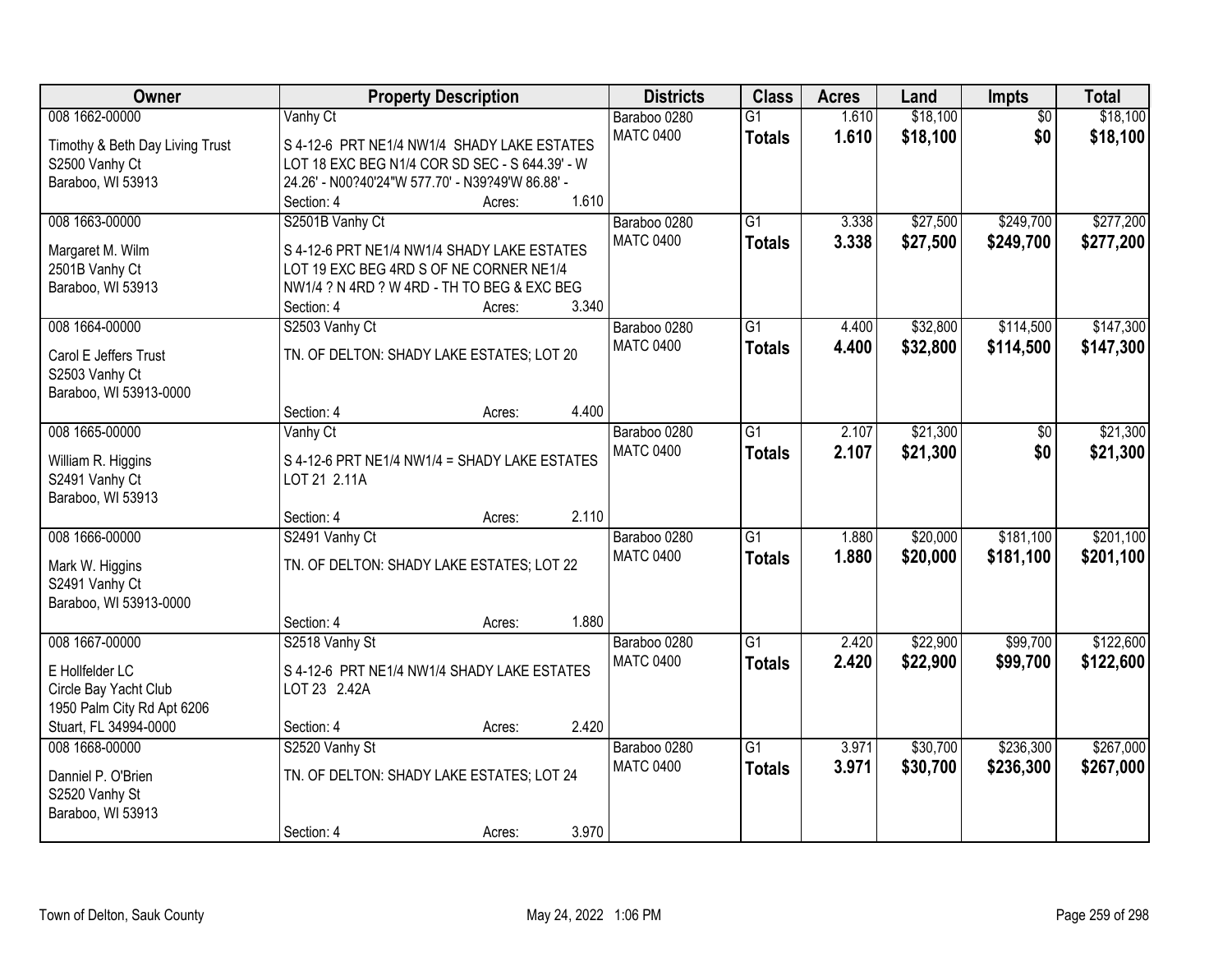| Owner                               |                                                               | <b>Property Description</b> |        | <b>Districts</b>                 | <b>Class</b>    | <b>Acres</b>   | Land                 | <b>Impts</b>    | <b>Total</b>           |
|-------------------------------------|---------------------------------------------------------------|-----------------------------|--------|----------------------------------|-----------------|----------------|----------------------|-----------------|------------------------|
| 008 1669-00000                      | E10614 Vanhy Rd                                               |                             |        | Baraboo 0280                     | $\overline{G1}$ | 1.062          | \$14,400             | \$127,400       | \$141,800              |
| Peter R. Brasic                     | TN. OF DELTON: SHADY LAKE ESTATES; LOT 25                     |                             |        | <b>MATC 0400</b>                 | <b>Totals</b>   | 1.062          | \$14,400             | \$127,400       | \$141,800              |
| E10614 Vanhy Rd                     |                                                               |                             |        |                                  |                 |                |                      |                 |                        |
| Baraboo, WI 53913                   |                                                               |                             |        |                                  |                 |                |                      |                 |                        |
|                                     | Section: 4                                                    | Acres:                      | 1.060  |                                  |                 |                |                      |                 |                        |
| 008 1670-00000                      | S2508 Vanhy Cv                                                |                             |        | Baraboo 0280                     | $\overline{G1}$ | 1.468          | \$25,900             | \$250,300       | \$276,200              |
| Richard A. Berg                     | TN. OF DELTON: SHADY LAKE ESTATES; LOT 26                     |                             |        | <b>MATC 0400</b>                 | <b>Totals</b>   | 1.468          | \$25,900             | \$250,300       | \$276,200              |
| S2508 Vanhy Cv                      |                                                               |                             |        |                                  |                 |                |                      |                 |                        |
| Baraboo, WI 53913                   |                                                               |                             |        |                                  |                 |                |                      |                 |                        |
| 008 1671-00000                      | Section: 4                                                    | Acres:                      | 1.470  |                                  | $\overline{G1}$ |                |                      | \$105,800       |                        |
|                                     | S2502 Vanhy Cv                                                |                             |        | Baraboo 0280<br><b>MATC 0400</b> |                 | 2.153<br>2.153 | \$21,600<br>\$21,600 | \$105,800       | \$127,400<br>\$127,400 |
| Kenneth P. Keele                    | TN. OF DELTON: SHADY LAKE ESTATES; LOT 27                     |                             |        |                                  | <b>Totals</b>   |                |                      |                 |                        |
| S2502 Vanhy Cv                      |                                                               |                             |        |                                  |                 |                |                      |                 |                        |
| Baraboo, WI 53913                   | Section: 4                                                    | Acres:                      | 2.150  |                                  |                 |                |                      |                 |                        |
| 008 1672-00000                      | S2505 Vanhy Cv                                                |                             |        | Baraboo 0280                     | $\overline{G1}$ | 3.608          | \$28,800             | \$165,000       | \$193,800              |
|                                     |                                                               |                             |        | <b>MATC 0400</b>                 | <b>Totals</b>   | 3.608          | \$28,800             | \$165,000       | \$193,800              |
| Crystal Crenshaw                    | S 4-12-6 PRT NW1/4 NW1/4 = SHADY LAKE ESTATES<br>LOT 28 3.61A |                             |        |                                  |                 |                |                      |                 |                        |
| S2505 Vanhy Cv<br>Baraboo, WI 53913 |                                                               |                             |        |                                  |                 |                |                      |                 |                        |
|                                     | Section: 4                                                    | Acres:                      | 3.610  |                                  |                 |                |                      |                 |                        |
| 008 1673-00000                      |                                                               |                             |        | Baraboo 0280                     | $\overline{G1}$ | 1.857          | \$19,800             | $\overline{50}$ | \$19,800               |
| William L. Dresen                   | TN. OF DELTON: SHADY LAKE ESTATES; LOT 29                     |                             |        | <b>MATC 0400</b>                 | <b>Totals</b>   | 1.857          | \$19,800             | \$0             | \$19,800               |
| E10568 Vanhy Rd                     |                                                               |                             |        |                                  |                 |                |                      |                 |                        |
| Baraboo, WI 53913-0000              |                                                               |                             |        |                                  |                 |                |                      |                 |                        |
|                                     | Section: 4                                                    | Acres:                      | 1.860  |                                  |                 |                |                      |                 |                        |
| 008 1674-00000                      | E10568 Vanhy Rd                                               |                             |        | Baraboo 0280                     | $\overline{G1}$ | 11.900         | \$60,000             | \$259,900       | \$319,900              |
| William L. Dresen                   | TN. OF DELTON: SHADY LAKE ESTATES; LOT 30                     |                             |        | <b>MATC 0400</b>                 | <b>Totals</b>   | 11.900         | \$60,000             | \$259,900       | \$319,900              |
| E10568 Vanhy Rd                     |                                                               |                             |        |                                  |                 |                |                      |                 |                        |
| Baraboo, WI 53913-0000              |                                                               |                             |        |                                  |                 |                |                      |                 |                        |
|                                     | Section: 4                                                    | Acres:                      | 11.900 |                                  |                 |                |                      |                 |                        |
| 008 1675-00000                      |                                                               |                             |        | Baraboo 0280                     | $\overline{G1}$ | 12.460         | \$61,900             | $\overline{50}$ | \$61,900               |
| William L. Dresen                   | TN. OF DELTON: SHADY LAKE ESTATES; LOT 31                     |                             |        | <b>MATC 0400</b>                 | <b>Totals</b>   | 12.460         | \$61,900             | \$0             | \$61,900               |
| E10568 Vanhy Rd                     |                                                               |                             |        |                                  |                 |                |                      |                 |                        |
| Baraboo, WI 53913-0000              |                                                               |                             |        |                                  |                 |                |                      |                 |                        |
|                                     | Section: 4                                                    | Acres:                      | 12.460 |                                  |                 |                |                      |                 |                        |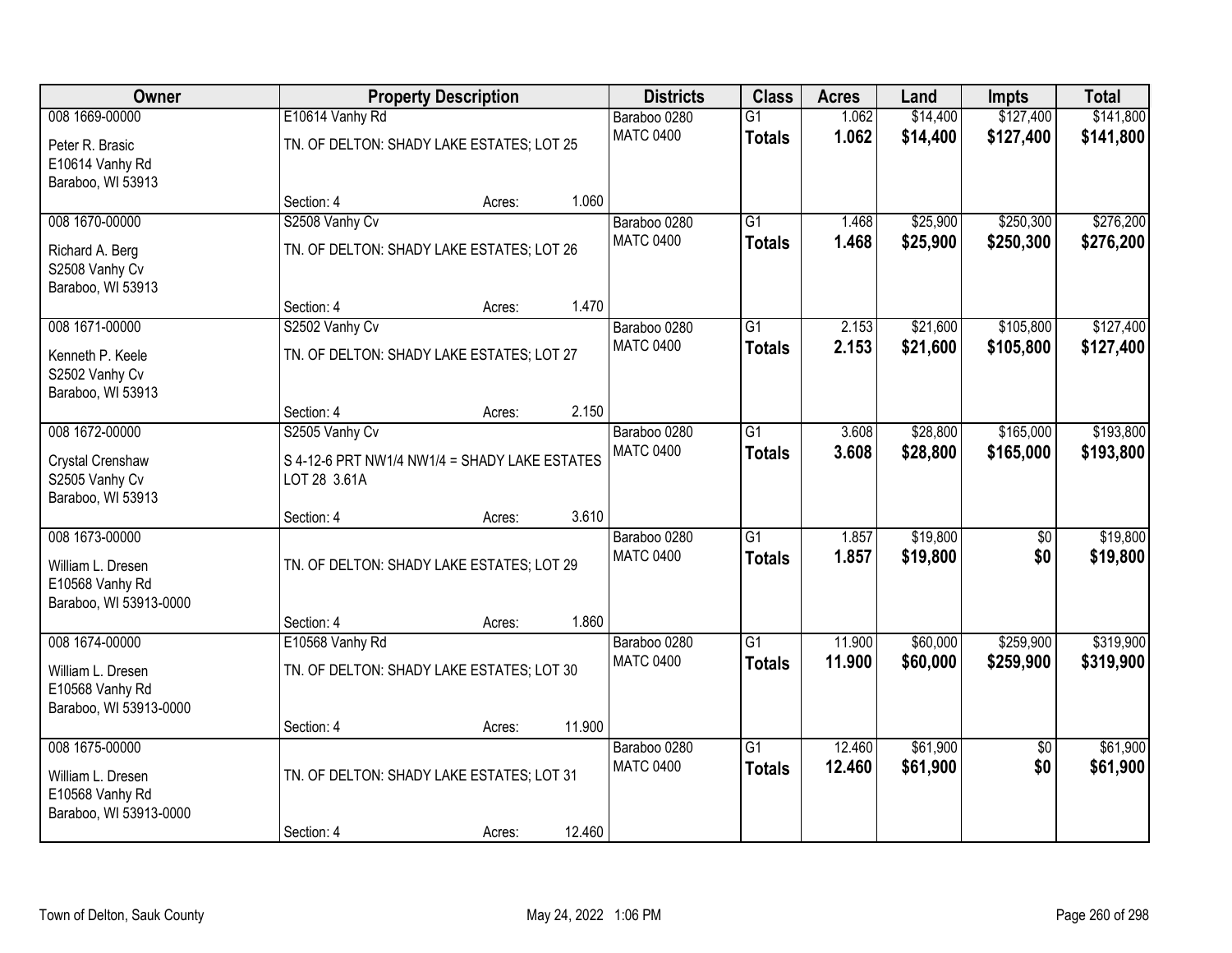| Owner                                                                                           |                                                                                                                                                                            | <b>Property Description</b> |       | <b>Districts</b>                  | <b>Class</b>                     | <b>Acres</b>   | Land                   | Impts                  | <b>Total</b>           |
|-------------------------------------------------------------------------------------------------|----------------------------------------------------------------------------------------------------------------------------------------------------------------------------|-----------------------------|-------|-----------------------------------|----------------------------------|----------------|------------------------|------------------------|------------------------|
| 008 1676-00000<br>William L. Dresen<br>E10568 Vanhy Rd<br>Baraboo, WI 53913-0000                | TN. OF DELTON: SHADY LAKE ESTATES; OUTLOT 1                                                                                                                                |                             |       | Baraboo 0280<br><b>MATC 0400</b>  | $\overline{G1}$<br><b>Totals</b> | 6.199<br>6.199 | \$20,000<br>\$20,000   | $\overline{50}$<br>\$0 | \$20,000<br>\$20,000   |
|                                                                                                 | Section: 4                                                                                                                                                                 | Acres:                      | 6.200 |                                   |                                  |                |                        |                        |                        |
| 008 1676-00001<br>Dennis A. Giebel<br>E10182 Shady Lane Rd<br>Reedsburg, WI 53959-0000          | E10182 Shady Ln Rd<br>TOWN OF DELTON SHADY LANE SUBD LOT 1<br>0.80A                                                                                                        |                             |       | Baraboo 0280<br><b>MATC 0400</b>  | $\overline{G1}$<br><b>Totals</b> | 0.800<br>0.800 | \$12,200<br>\$12,200   | \$26,300<br>\$26,300   | \$38,500<br>\$38,500   |
|                                                                                                 | Section: 5                                                                                                                                                                 | Acres:                      | 0.800 |                                   |                                  |                |                        |                        |                        |
| 008 1676-00002<br>Katie Rooney<br>E10198 Shady Lane Rd<br>Reedsburg, WI 53959                   | E10198 Shady Ln Rd<br>S 5-12-6 PRT S1/2 NW1/4 & N1/2 SW1/4 = SHADY<br>LANE SUBD LOT 2 & INCL CSM 3915 LOT 4 (FMLY<br>PRT SHADY LANE SUBD LT 3) 1.60A M/L<br>Section: 5     | Acres:                      | 1.600 | Baraboo 0280<br><b>MATC 0400</b>  | $\overline{G1}$<br><b>Totals</b> | 1.600<br>1.600 | \$18,100<br>\$18,100   | \$35,400<br>\$35,400   | \$53,500<br>\$53,500   |
| 008 1676-00004                                                                                  | E10212 Shady Ln Rd                                                                                                                                                         |                             |       | Baraboo 0280                      | $\overline{G1}$                  | 0.810          | \$12,300               | \$107,100              | \$119,400              |
| Jeremy D. Harding<br>E10212 Shady Lane Rd<br>Reedsburg, WI 53959                                | S 5-12-6 PRT SE NW & NE SW = CSM #3915 LOT 5<br>0.81A (FMLY PRT LT 3 SHADY LANE SUB)                                                                                       |                             |       | <b>MATC 0400</b>                  | <b>Totals</b>                    | 0.810          | \$12,300               | \$107,100              | \$119,400              |
|                                                                                                 | Section: 5                                                                                                                                                                 | Acres:                      | 0.810 |                                   |                                  |                |                        |                        |                        |
| 008 1678-00000<br><b>Tadeusz Starzyk</b><br>E11350 Hillside Dr<br>Wis Dells, WI 53965           | E11350 Hillside Dr<br>S 14-13-6 PRT GOVT LOT 1 = CSM 4324 LOT 1 (FMLY<br>PRT SUGAR BOWL RETREAT SUB LT 1) 0.745A<br>Section: 14                                            | Acres:                      | 0.745 | WI Dells 6678<br><b>MATC 0400</b> | $\overline{G1}$<br><b>Totals</b> | 0.745<br>0.745 | \$110,400<br>\$110,400 | \$168,200<br>\$168,200 | \$278,600<br>\$278,600 |
| 008 1678-10000                                                                                  | E11340 Hillside Dr                                                                                                                                                         |                             |       | WI Dells 6678                     | $\overline{G1}$                  | 0.560          | \$26,900               | \$283,400              | \$310,300              |
| John B. Graves<br>E11340 Hillside Dr<br>Wis Dells, WI 53965                                     | S 14-13-6 PRT GOV'T LOT 1 = CSM 4324 LOT 2 0.56A                                                                                                                           |                             |       | <b>MATC 0400</b>                  | <b>Totals</b>                    | 0.560          | \$26,900               | \$283,400              | \$310,300              |
|                                                                                                 | Section: 14                                                                                                                                                                | Acres:                      | 0.560 |                                   |                                  |                |                        |                        |                        |
| 008 1679-00000<br><b>Tadeusz Starzyk</b><br>E11356 Hillside Dr Po Box 12<br>Wis Dells, WI 53965 | E11356 Hillside Dr<br>SUGAR BOWL RETREAT SUB LOT 2 & PRT LOT 1<br>COM N33?16'E 36' FRM SECOR SD LT-N89?44'W<br>153'-N63?14'W TO NLI-E TO NE COR-SWLY TO POB<br>Section: 14 | Acres:                      | 0.000 | WI Dells 6678<br><b>MATC 0400</b> | $\overline{G1}$<br><b>Totals</b> | 0.491<br>0.491 | \$69,300<br>\$69,300   | \$59,500<br>\$59,500   | \$128,800<br>\$128,800 |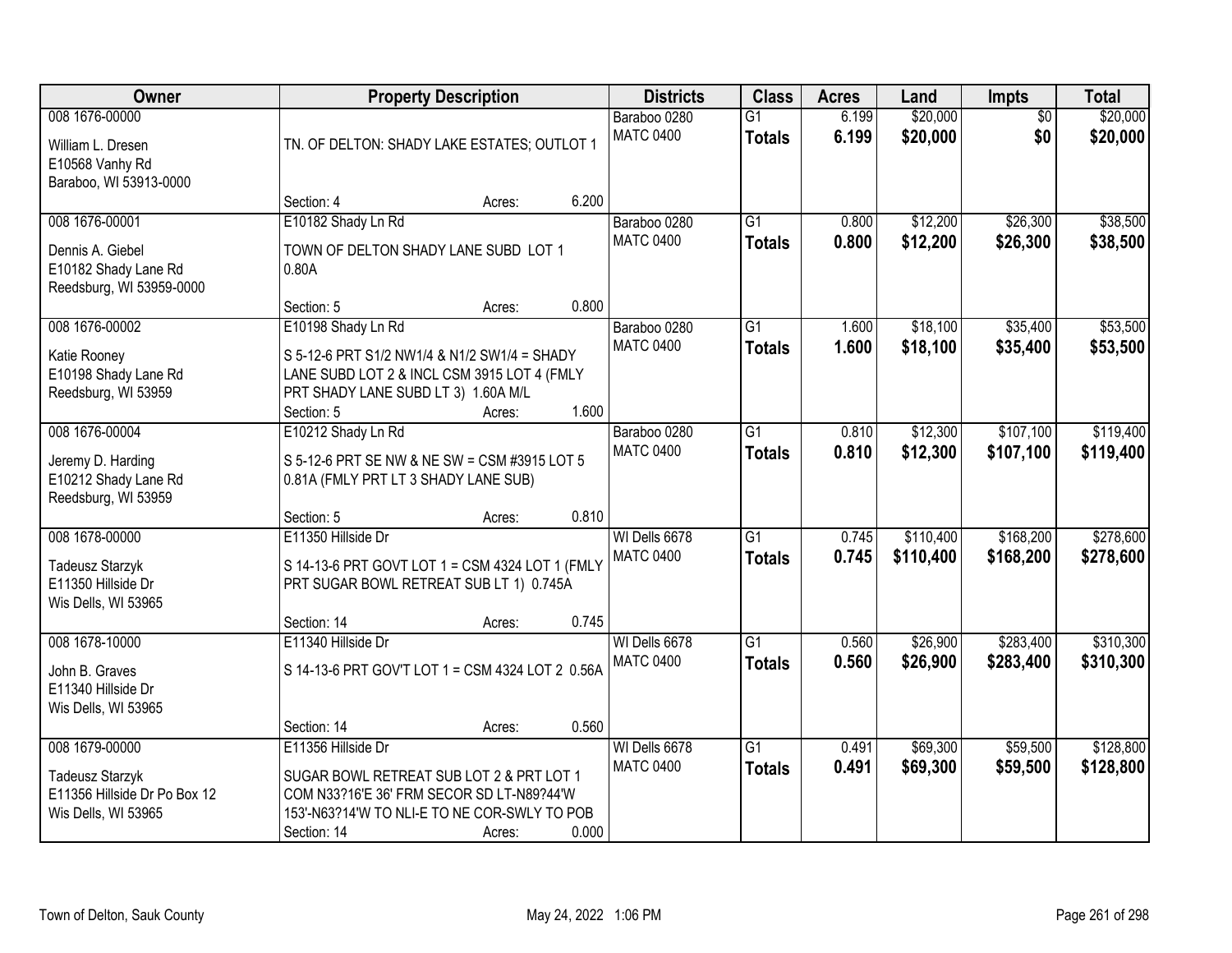| Owner                          |                                                 | <b>Property Description</b> |       | <b>Districts</b> | <b>Class</b>    | <b>Acres</b> | Land      | <b>Impts</b>    | <b>Total</b> |
|--------------------------------|-------------------------------------------------|-----------------------------|-------|------------------|-----------------|--------------|-----------|-----------------|--------------|
| 008 1680-00000                 | Pocahontas Cir                                  |                             |       | WI Dells 6678    | $\overline{G1}$ | 0.254        | \$19,200  | $\overline{50}$ | \$19,200     |
| Timothy J. Schulenburg         | SUGAR BOWL RETREAT SUB LOT 3                    |                             |       | <b>MATC 0400</b> | <b>Totals</b>   | 0.254        | \$19,200  | \$0             | \$19,200     |
| E11383 Hillside Dr             |                                                 |                             |       |                  |                 |              |           |                 |              |
| Wis Dells, WI 53965            |                                                 |                             |       |                  |                 |              |           |                 |              |
|                                | Section: 14                                     | Acres:                      | 0.250 |                  |                 |              |           |                 |              |
| 008 1681-00000                 | E11344 Pocahontas Cir                           |                             |       | WI Dells 6678    | $\overline{G1}$ | 0.679        | \$156,600 | \$270,200       | \$426,800    |
| Gavin R. Schnitzler            | SUGAR BOWL RETREAT SUB LOTS 4 & 5               |                             |       | <b>MATC 0400</b> | <b>Totals</b>   | 0.679        | \$156,600 | \$270,200       | \$426,800    |
| 45 Marion St                   |                                                 |                             |       |                  |                 |              |           |                 |              |
| Medford, MA 02155              |                                                 |                             |       |                  |                 |              |           |                 |              |
|                                | Section: 14                                     | Acres:                      | 0.000 |                  |                 |              |           |                 |              |
| 008 1683-00000                 | Pocahontas Cir                                  |                             |       | WI Dells 6678    | G1              | 0.450        | \$48,700  | \$0             | \$48,700     |
| Thomas J. Hartnett III         | S 14-13-6 PRT GOVT LOT 1 = SUGAR BOWL           |                             |       | <b>MATC 0400</b> | <b>Totals</b>   | 0.450        | \$48,700  | \$0             | \$48,700     |
| 519 Lincoln Ave                | RETREAT SUB LOT 6                               |                             |       |                  |                 |              |           |                 |              |
| Rochelle, IL 61068             |                                                 |                             |       |                  |                 |              |           |                 |              |
|                                | Section: 14                                     | Acres:                      | 0.000 |                  |                 |              |           |                 |              |
| 008 1684-00000                 | E11346 Pocahontas Cir                           |                             |       | WI Dells 6678    | G1              | 0.334        | \$104,000 | \$60,700        | \$164,700    |
| Timothy J. Vandenhandel        | SUGAR BOWL RETREAT SUB LOT 7                    |                             |       | <b>MATC 0400</b> | <b>Totals</b>   | 0.334        | \$104,000 | \$60,700        | \$164,700    |
| 22384 Woodland Ln              |                                                 |                             |       |                  |                 |              |           |                 |              |
| Frankfort, IL 60423            |                                                 |                             |       |                  |                 |              |           |                 |              |
|                                | Section: 14                                     | Acres:                      | 0.000 |                  |                 |              |           |                 |              |
| 008 1685-00000                 | E11354 Pocahontas Cir                           |                             |       | WI Dells 6678    | $\overline{G1}$ | 0.334        | \$101,900 | \$132,400       | \$234,300    |
| Matejic Revocable Living Trust | SUGAR BOWL RETREAT SUB LOT 8                    |                             |       | <b>MATC 0400</b> | <b>Totals</b>   | 0.334        | \$101,900 | \$132,400       | \$234,300    |
| 6340 American Dr #619          |                                                 |                             |       |                  |                 |              |           |                 |              |
| Willowbrook, IL 60527-0000     |                                                 |                             |       |                  |                 |              |           |                 |              |
|                                | Section: 14                                     | Acres:                      | 0.000 |                  |                 |              |           |                 |              |
| 008 1687-00000                 | E11358 Pocahontas Cir                           |                             |       | WI Dells 6678    | $\overline{G1}$ | 0.784        | \$165,700 | \$114,600       | \$280,300    |
| <b>Brian Koerber</b>           | S 14-13-6 PRT GOVT LOT 1 = CSM 5437 LOT 1 (FMLY |                             |       | <b>MATC 0400</b> | <b>Totals</b>   | 0.784        | \$165,700 | \$114,600       | \$280,300    |
| 14416 S 90th Ct                | PRT SUGAR BOWL RETREAT SUB LTS 9 & 10)          |                             |       |                  |                 |              |           |                 |              |
| Orland Park, IL 60462          | 0.784A                                          |                             |       |                  |                 |              |           |                 |              |
|                                | Section: 14                                     | Acres:                      | 0.784 |                  |                 |              |           |                 |              |
| 008 1688-00000                 | E11362 Pocahontas Cir                           |                             |       | WI Dells 6678    | $\overline{G1}$ | 0.221        | \$94,500  | \$64,300        | \$158,800    |
| Golden Panda, LLC              | S 14-13-6 PRT GOVT LOT 1 = SUGAR BOWL           |                             |       | <b>MATC 0400</b> | <b>Totals</b>   | 0.221        | \$94,500  | \$64,300        | \$158,800    |
| 6417 Inner Dr                  | RETREAT SUB LOT 11                              |                             |       |                  |                 |              |           |                 |              |
| Madison, WI 53705              |                                                 |                             |       |                  |                 |              |           |                 |              |
|                                | Section: 14                                     | Acres:                      | 0.000 |                  |                 |              |           |                 |              |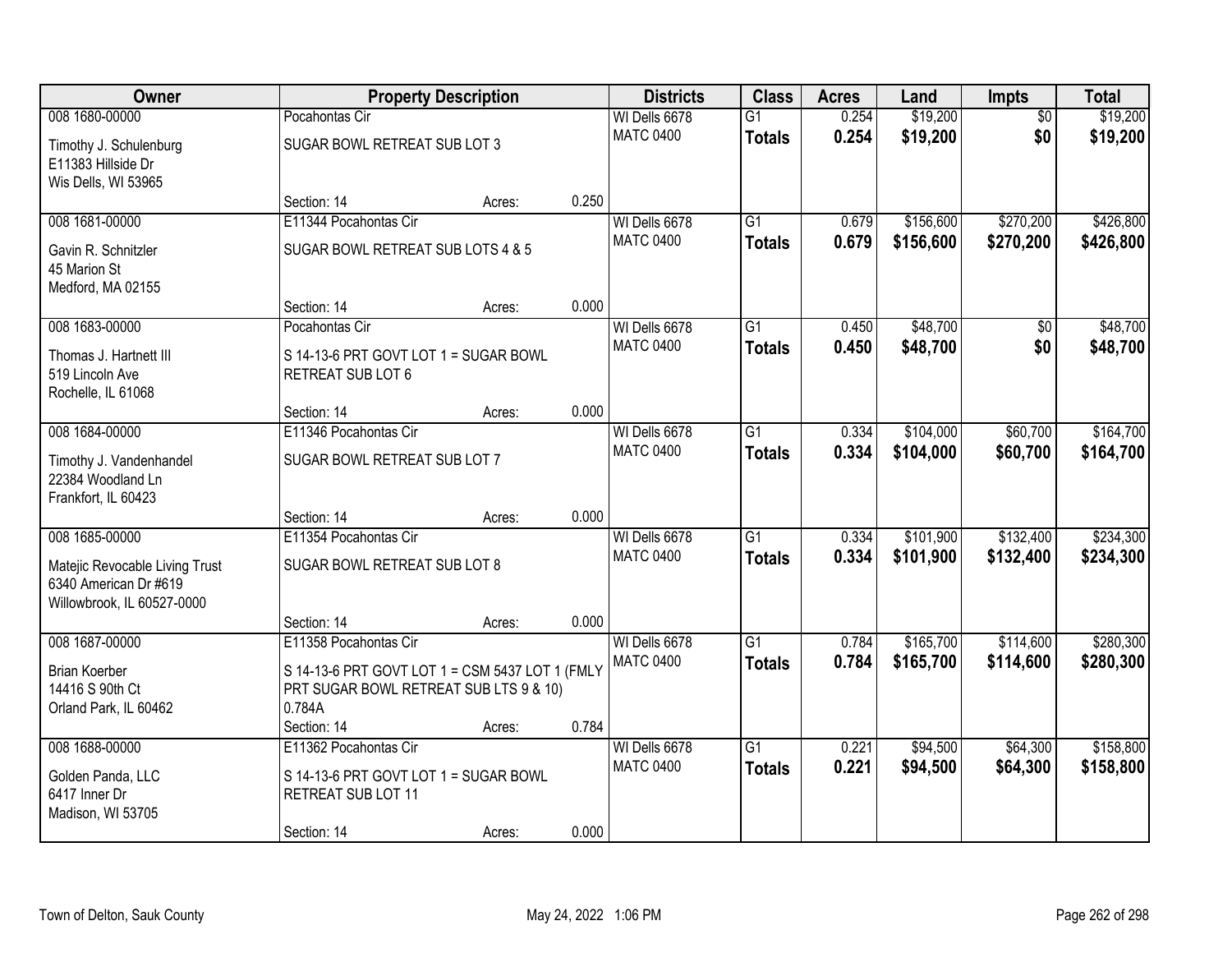| Owner                                      |                                                 | <b>Property Description</b> |       | <b>Districts</b>                  | <b>Class</b>    | <b>Acres</b> | Land     | <b>Impts</b> | <b>Total</b> |
|--------------------------------------------|-------------------------------------------------|-----------------------------|-------|-----------------------------------|-----------------|--------------|----------|--------------|--------------|
| 008 1689-00000                             | E11366 Pocahontas Cir                           |                             |       | WI Dells 6678                     | $\overline{G1}$ | 0.142        | \$63,000 | \$58,200     | \$121,200    |
| Willis F. Kilpatrick<br>11018 W 122nd St   | SUGAR BOWL RETREAT SUB L0T 12                   |                             |       | <b>MATC 0400</b>                  | <b>Totals</b>   | 0.142        | \$63,000 | \$58,200     | \$121,200    |
| Overland Park, KS 66213-0000               |                                                 |                             |       |                                   |                 |              |          |              |              |
|                                            | Section: 14                                     | Acres:                      | 0.000 |                                   |                 |              |          |              |              |
| 008 1690-00000                             | E11370 Pocahontas Cir                           |                             |       | WI Dells 6678                     | G1              | 0.135        | \$63,000 | \$74,100     | \$137,100    |
| Willis F. Kilpatrick                       | SUGAR BOWL RETREAT SUB LOT 13                   |                             |       | <b>MATC 0400</b>                  | <b>Totals</b>   | 0.135        | \$63,000 | \$74,100     | \$137,100    |
| 11018 W 122nd St                           |                                                 |                             |       |                                   |                 |              |          |              |              |
| Overland Park, KS 66213-0000               |                                                 |                             |       |                                   |                 |              |          |              |              |
|                                            | Section: 14                                     | Acres:                      | 0.000 |                                   |                 |              |          |              |              |
| 008 1691-00000                             | Pocahontas Cir                                  |                             |       | WI Dells 6678                     | G1              | 0.378        | \$61,800 | \$0          | \$61,800     |
| Willis F. Kilpatrick                       | SUGAR BOWL RETREAT SUB LOT 14 & PCL COM         |                             |       | <b>MATC 0400</b>                  | <b>Totals</b>   | 0.378        | \$61,800 | \$0          | \$61,800     |
| 11018 W 122nd St                           | ECOR LT 14- N48?20'E 38.52'-N43?27'W 110'M/L TO |                             |       |                                   |                 |              |          |              |              |
| Overland Park, KS 66213-0000               | WIS RIVER-W ALG EDGE 73'M/L TO ELI 10' PUBL     |                             |       |                                   |                 |              |          |              |              |
|                                            | Section: 14                                     | Acres:                      | 0.380 |                                   |                 |              |          |              |              |
| 008 1694-11000                             | E11386 Hillside Dr                              |                             |       | WI Dells 6678                     | $\overline{G1}$ | 0.720        | \$37,100 | \$228,500    | \$265,600    |
| Danny Filipovich Revocable Trust           | S 14-13-6 PRT GOVT LOT 1 = CSM 6722 LOT 1       |                             |       | <b>MATC 0400</b>                  | <b>Totals</b>   | 0.720        | \$37,100 | \$228,500    | \$265,600    |
| 4324 W Chase Ave                           | (S/EASE PER D-344717) (FMLY PRT SUGAR BOWL      |                             |       |                                   |                 |              |          |              |              |
| Lincolnwood, IL 60712                      | RETREAT LOTS 16-18 & CSM 6590) 0.72A            |                             |       |                                   |                 |              |          |              |              |
|                                            | Section: 14                                     | Acres:                      | 0.720 |                                   |                 |              |          |              |              |
| 008 1694-12000                             | Pocahontas Cir                                  |                             |       | WI Dells 6678<br><b>MATC 0400</b> | $\overline{G1}$ | 0.480        | \$33,600 | \$0          | \$33,600     |
| Ljiljana Filipovich                        | S 14-13-6 PRT GOVT LOT 1 = CSM 6722 LOT 2       |                             |       |                                   | <b>Totals</b>   | 0.480        | \$33,600 | \$0          | \$33,600     |
| 4324 W Chase Ave                           | (S/EASE PER D-344717) (FMLY PRT SUGAR BOWL      |                             |       |                                   |                 |              |          |              |              |
| Lincolnwood, IL 60712                      | RETREAT LOTS 15 & 16) 0.48A                     |                             | 0.480 |                                   |                 |              |          |              |              |
| 008 1696-00000                             | Section: 14<br>E11398A Hillside Dr              | Acres:                      |       | WI Dells 6678                     | G1              | 0.546        | \$35,800 | \$16,000     | \$51,800     |
|                                            |                                                 |                             |       | <b>MATC 0400</b>                  | <b>Totals</b>   | 0.546        | \$35,800 | \$16,000     | \$51,800     |
| John G. Kocelko                            | SUGAR BOWL RETREAT SUB LOTS 19 & 20 & ADJ       |                             |       |                                   |                 |              |          |              |              |
| 1301 Doe Rd                                | POR MEANDER LI PER V323-270                     |                             |       |                                   |                 |              |          |              |              |
| Palatine, IL 60067-0000                    | Section: 14                                     | Acres:                      | 0.550 |                                   |                 |              |          |              |              |
| 008 1697-00000                             | E11404 Hillside Dr                              |                             |       | WI Dells 6678                     | $\overline{G1}$ | 0.471        | \$33,300 | \$120,500    | \$153,800    |
|                                            |                                                 |                             |       | <b>MATC 0400</b>                  | <b>Totals</b>   | 0.471        | \$33,300 | \$120,500    | \$153,800    |
| Field Holdings, LLC                        | S 14-13-6 PRT GOVT LOT 2 SUGAR BOWL RETREAT     |                             |       |                                   |                 |              |          |              |              |
| 1550 Wis Dells Pkwy<br>Wis Dells, WI 53965 | SUB LOT 21 & ADJ POR MEANDER LI PER V323-272    |                             |       |                                   |                 |              |          |              |              |
|                                            | Section: 14                                     | Acres:                      | 0.470 |                                   |                 |              |          |              |              |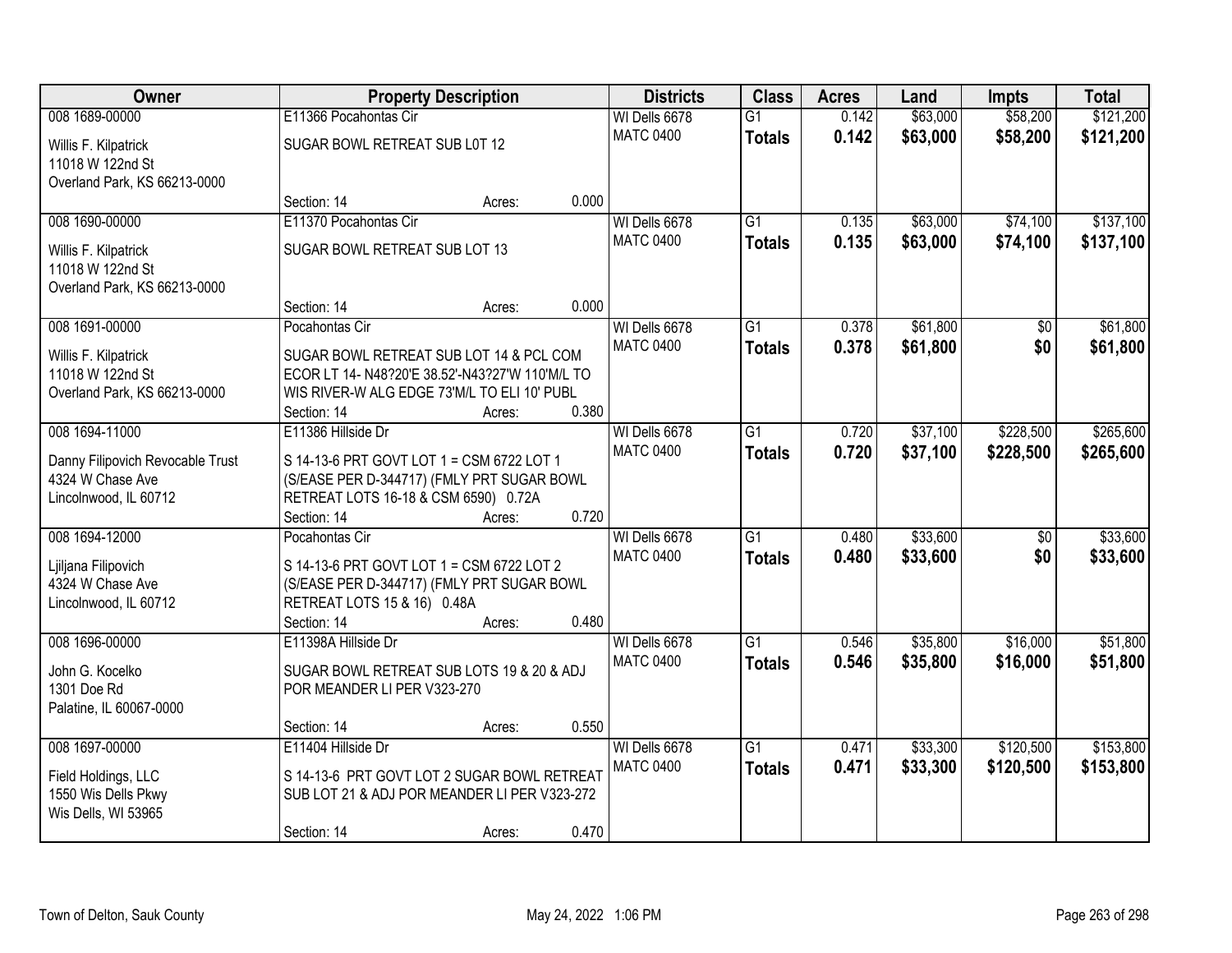| Owner                                                                           |                                                                                     | <b>Property Description</b>                                                                                                                                |                                   | <b>Districts</b>                  | <b>Class</b>                     | <b>Acres</b>         | Land                   | <b>Impts</b>           | <b>Total</b> |
|---------------------------------------------------------------------------------|-------------------------------------------------------------------------------------|------------------------------------------------------------------------------------------------------------------------------------------------------------|-----------------------------------|-----------------------------------|----------------------------------|----------------------|------------------------|------------------------|--------------|
| 008 1698-00000<br>Matejic Revocable Living Trust<br>6340 American Dr #619       | Pocahontas Cir<br>SUGAR BOWL RETREAT SUB LOTS 22 & 23<br>Willowbrook, IL 60527-0000 |                                                                                                                                                            | WI Dells 6678<br><b>MATC 0400</b> | $\overline{G1}$<br><b>Totals</b>  | 1.210<br>1.210                   | \$42,600<br>\$42,600 | $\overline{50}$<br>\$0 | \$42,600<br>\$42,600   |              |
|                                                                                 | Section: 14                                                                         | Acres:                                                                                                                                                     | 1.210                             |                                   |                                  |                      |                        |                        |              |
| 008 1698-10000<br>Delton, Town of<br><b>PO Box 148</b><br>Lake Delton, WI 53940 | <b>PO Box 148</b><br>0.5A M/L<br>Section: 14                                        | SUGAR BOWL RETREAT - AREAS PLATTED &<br>DEDICATED AS ROHDE PARK & SHADY WALK<br>Acres:                                                                     | 0.500                             | WI Dells 6678<br><b>MATC 0400</b> | $\overline{X4}$<br><b>Totals</b> | 0.500<br>0.500       | \$0<br>\$0             | $\overline{50}$<br>\$0 | \$0<br>\$0   |
| 008 1699-00000                                                                  | E11444 Hillside Dr                                                                  |                                                                                                                                                            |                                   | WI Dells 6678                     | $\overline{G1}$                  | 0.496                | \$98,700               | \$140,800              | \$239,500    |
| R & R Equity Group, LLC<br>1804 Downing Ave<br>Westchester, IL 60154            | Section: 14                                                                         | S 14-13-6 PRT GOVT LOT 2 = FIRST ADD SUGAR<br>BOWL RETREAT LOT 24 & INCL COM NW COR LOT<br>25 - N59?16'E 50' TO POB - N59?16'E 34.82' - S19?10'E<br>Acres: | 0.000                             | <b>MATC 0400</b>                  | <b>Totals</b>                    | 0.496                | \$98,700               | \$140,800              | \$239,500    |
| 008 1700-00000                                                                  | <b>Hillside Dr</b>                                                                  |                                                                                                                                                            |                                   | WI Dells 6678                     | $\overline{G1}$                  | 0.300                | \$90,300               | \$0                    | \$90,300     |
| Orest Girchak<br>1804 Downing Ave<br>Westchester, IL 60154                      | Section: 14                                                                         | FIRST ADD SUGAR BOWL RETREAT LOT 25 EXC<br>COM NW COR-N59?16' E ALG NLI 50' TO POB-CONT<br>ALG NLI 34.82'-S19?10'E 13.59'-S67?5'W 28.66'-N52?<br>Acres:    | 0.000                             | <b>MATC 0400</b>                  | <b>Totals</b>                    | 0.300                | \$90,300               | \$0                    | \$90,300     |
| 008 1701-00000                                                                  | E11450 Hillside Dr                                                                  |                                                                                                                                                            |                                   | WI Dells 6678                     | $\overline{G1}$                  | 0.321                | \$92,400               | \$117,000              | \$209,400    |
| Orest Girchak<br>1n650 Burr Oak Rd<br>Northwoods, IL 60185                      | FIRST ADD SUGAR BOWL RETREAT LOT 26<br>Section: 14                                  | Acres:                                                                                                                                                     | 0.000                             | <b>MATC 0400</b>                  | <b>Totals</b>                    | 0.321                | \$92,400               | \$117,000              | \$209,400    |
| 008 1702-00000                                                                  | <b>Hillside Dr</b>                                                                  |                                                                                                                                                            |                                   | WI Dells 6678                     | $\overline{G1}$                  | 0.387                | \$105,600              | $\sqrt{6}$             | \$105,600    |
| Orest Girchak<br>1n650 Burr Oak Rd<br>Northwoods, IL 60185                      | FIRST ADD SUGAR BOWL RETREAT LOT 27                                                 |                                                                                                                                                            |                                   | <b>MATC 0400</b>                  | <b>Totals</b>                    | 0.387                | \$105,600              | \$0                    | \$105,600    |
|                                                                                 | Section: 14                                                                         | Acres:                                                                                                                                                     | 0.000                             |                                   |                                  |                      |                        |                        |              |
| 008 1703-00000                                                                  | E11456 Hillside Dr                                                                  |                                                                                                                                                            |                                   | WI Dells 6678                     | $\overline{G1}$                  | 0.368                | \$104,000              | \$171,500              | \$275,500    |
| Treavor J. Kroger<br>E11456 Hillside Dr<br>Wis Dells, WI 53965                  | FIRST ADD SUGAR BOWL RETREAT LOT 28                                                 |                                                                                                                                                            |                                   | <b>MATC 0400</b>                  | <b>Totals</b>                    | 0.368                | \$104,000              | \$171,500              | \$275,500    |
|                                                                                 | Section: 14                                                                         | Acres:                                                                                                                                                     | 0.000                             |                                   |                                  |                      |                        |                        |              |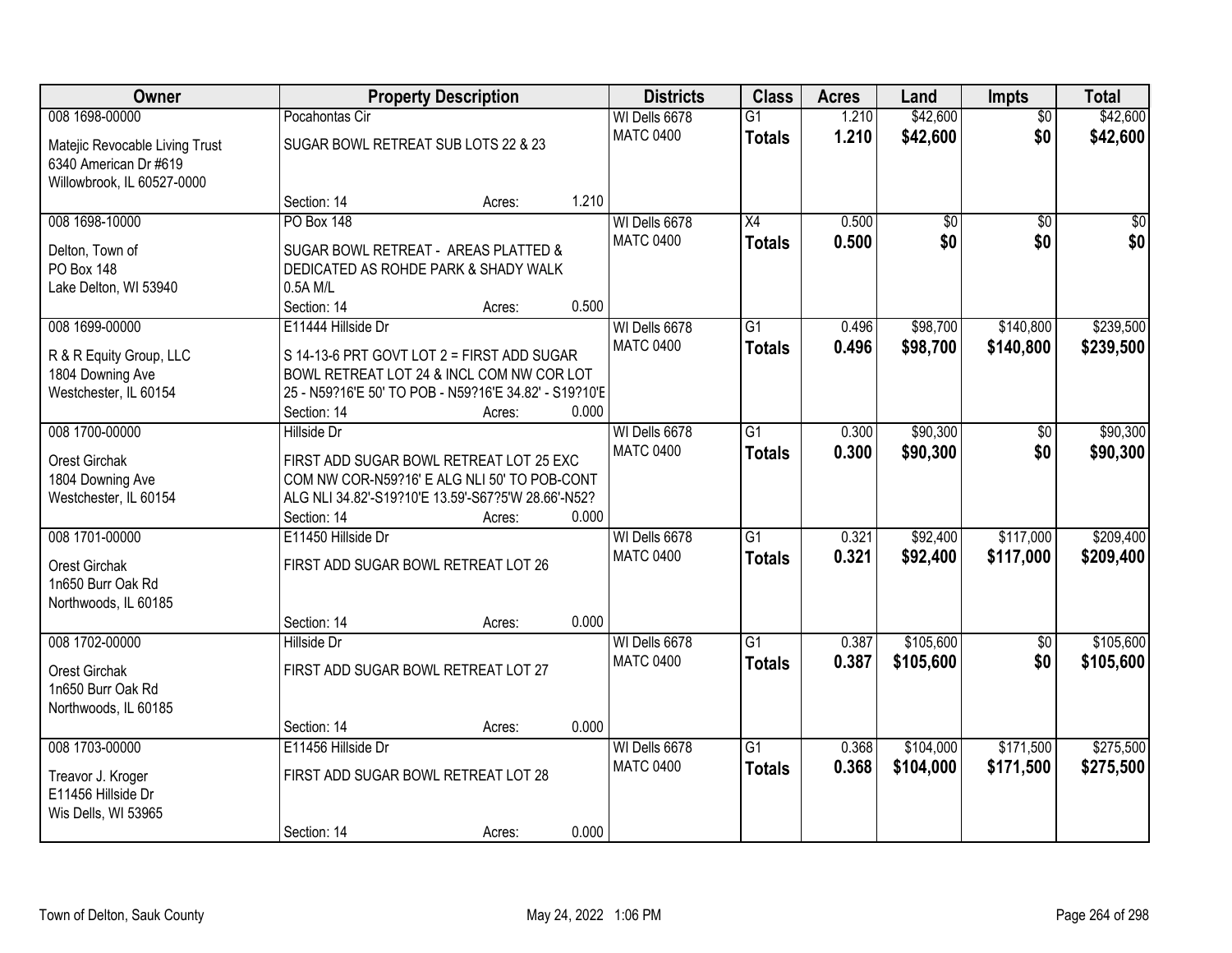| Owner                                                                                         |                                                                                                                 | <b>Property Description</b> |       | <b>Districts</b>                  | <b>Class</b>                     | <b>Acres</b>   | Land                   | <b>Impts</b>           | <b>Total</b>           |
|-----------------------------------------------------------------------------------------------|-----------------------------------------------------------------------------------------------------------------|-----------------------------|-------|-----------------------------------|----------------------------------|----------------|------------------------|------------------------|------------------------|
| 008 1704-00000<br>Jarema Boyko<br>E11458 Hillside Dr<br>Wisconsin Dells, WI 53965             | E11458 Hillside Dr<br>S 14-13-6 PRT GOVT LOT 2 = FIRST ADD TO SUGAR<br><b>BOWL RETREAT LOT 29</b>               |                             |       | WI Dells 6678<br><b>MATC 0400</b> | $\overline{G1}$<br><b>Totals</b> | 0.273<br>0.273 | \$97,700<br>\$97,700   | \$313,500<br>\$313,500 | \$411,200<br>\$411,200 |
|                                                                                               | Section: 14                                                                                                     | Acres:                      | 0.000 |                                   |                                  |                |                        |                        |                        |
| 008 1705-00000<br>David A. Comein<br>9209 Nicholas Ln<br>Spring Grove, IL 60081               | E11462 Hillside Dr<br>FIRST ADD SUGAR BOWL RETREAT LOT 30                                                       |                             |       | WI Dells 6678<br><b>MATC 0400</b> | $\overline{G1}$<br><b>Totals</b> | 0.292<br>0.292 | \$108,000<br>\$108,000 | \$319,600<br>\$319,600 | \$427,600<br>\$427,600 |
|                                                                                               | Section: 14                                                                                                     | Acres:                      | 0.000 |                                   |                                  |                |                        |                        |                        |
| 008 1706-00000<br>Dennis J. Draper<br>E11464 Hillside Dr<br>Wis Dells, WI 53965               | E11464 Hillside Dr<br>S 14-13-6 PRT GOVT LOT 2 = FIRST ADD SUGAR<br><b>BOWL RETREAT LOT 31</b>                  |                             |       | WI Dells 6678<br><b>MATC 0400</b> | $\overline{G1}$<br><b>Totals</b> | 0.289<br>0.289 | \$105,000<br>\$105,000 | \$146,400<br>\$146,400 | \$251,400<br>\$251,400 |
|                                                                                               | Section: 14                                                                                                     | Acres:                      | 0.000 |                                   |                                  |                |                        |                        |                        |
| 008 1707-00000<br>Russell W. Pehanich<br>5449 W 137th St<br>Crestwood, IL 60445               | E11468 Hillside Dr<br>FIRST ADD SUGAR BOWL RETREAT LOT 32                                                       |                             |       | WI Dells 6678<br><b>MATC 0400</b> | G1<br><b>Totals</b>              | 0.287<br>0.287 | \$94,500<br>\$94,500   | \$61,400<br>\$61,400   | \$155,900<br>\$155,900 |
|                                                                                               | Section: 14                                                                                                     | Acres:                      | 0.000 |                                   |                                  |                |                        |                        |                        |
| 008 1708-00000<br>Go to Steel, Inc<br>7625 W Norridge St<br>Harwood Heights, IL 60706         | E11434 Hillside Dr<br>FIRST ADD SUGAR BOWL RETREAT LOT 33                                                       |                             |       | WI Dells 6678<br><b>MATC 0400</b> | $\overline{G1}$<br><b>Totals</b> | 0.238<br>0.238 | \$102,900<br>\$102,900 | \$37,100<br>\$37,100   | \$140,000<br>\$140,000 |
|                                                                                               | Section: 14                                                                                                     | Acres:                      | 0.000 |                                   |                                  |                |                        |                        |                        |
| 008 1709-00000<br>R & R Equity Group, LLC<br>1804 Downing Ave<br>Westchester, IL 60154        | E11440B Hillside Dr<br>S 14-13-6 PRT GOVT LOT 2 = FIRST ADD SUGAR<br><b>BOWL RETREAT LOT 34</b>                 |                             |       | WI Dells 6678<br><b>MATC 0400</b> | $\overline{G1}$<br><b>Totals</b> | 0.318<br>0.318 | \$97,700<br>\$97,700   | \$8,700<br>\$8,700     | \$106,400<br>\$106,400 |
|                                                                                               | Section: 14                                                                                                     | Acres:                      | 0.000 |                                   |                                  |                |                        |                        |                        |
| 008 1710-00000<br>Judith A. Chambers<br>N84 W21400 Menomonee Ave<br>Menomonee Falls, WI 53051 | E11474 Hillside Dr<br>2ND ADD TO SUGAR BOWL RETREAT LOTS 35 & 36<br>(ASSESSMENT INCL 008-0471-1)<br>Section: 14 | Acres:                      | 0.000 | WI Dells 6678<br><b>MATC 0400</b> | $\overline{G1}$<br><b>Totals</b> | 0.993<br>0.993 | \$168,500<br>\$168,500 | \$236,200<br>\$236,200 | \$404,700<br>\$404,700 |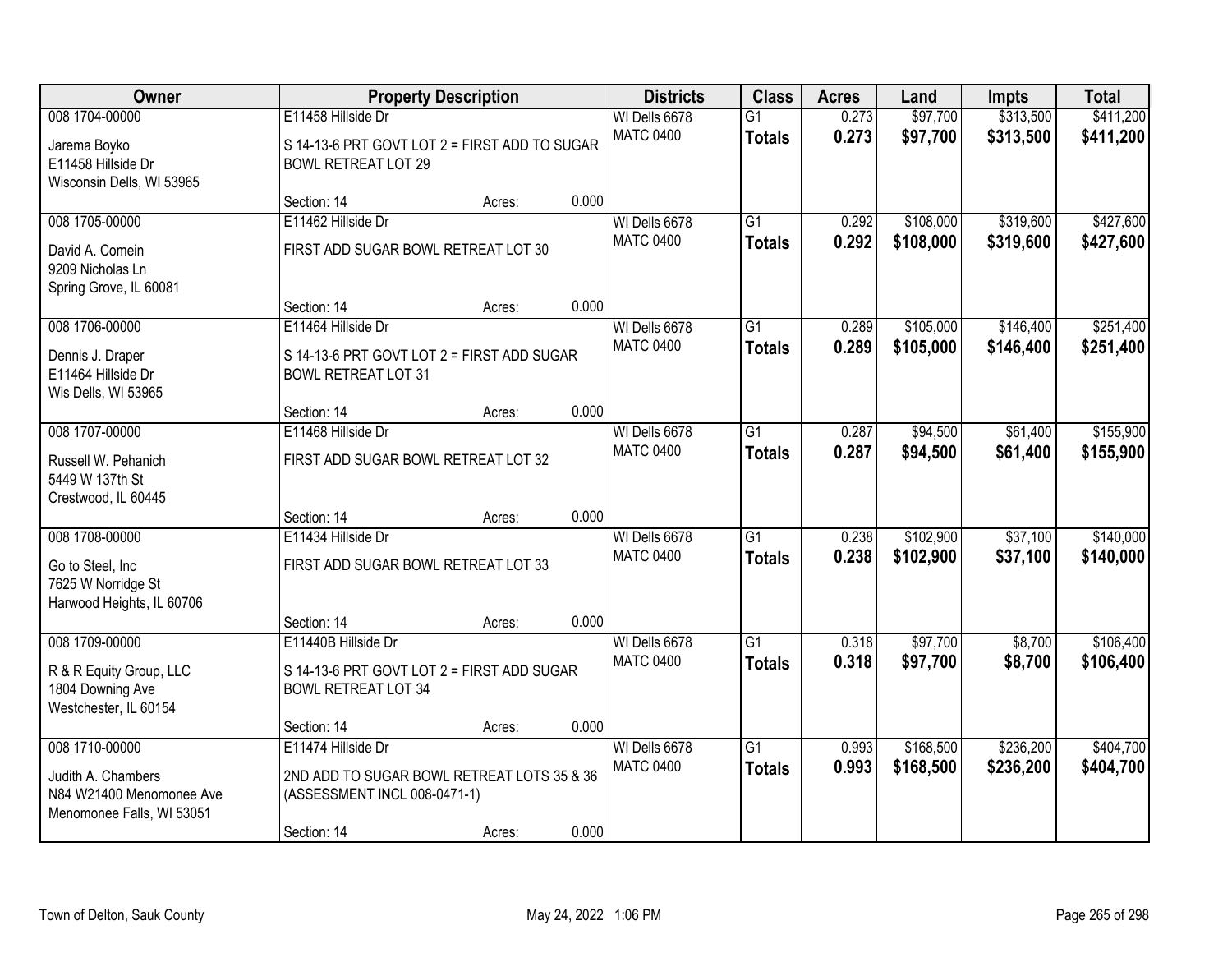| Owner                                                                 |                                                                         | <b>Property Description</b> |       | <b>Districts</b> | <b>Class</b>    | <b>Acres</b> | Land     | <b>Impts</b> | <b>Total</b> |
|-----------------------------------------------------------------------|-------------------------------------------------------------------------|-----------------------------|-------|------------------|-----------------|--------------|----------|--------------|--------------|
| 008 1711-00000                                                        | E11475 Hillside Dr                                                      |                             |       | WI Dells 6678    | $\overline{G1}$ | 0.358        | \$21,800 | \$133,000    | \$154,800    |
| Helen Seegebrecht<br>1759 35th St Apt 4402                            | 2ND ADD TO SUGAR BOWL RETREAT LOT 37                                    |                             |       | <b>MATC 0400</b> | <b>Totals</b>   | 0.358        | \$21,800 | \$133,000    | \$154,800    |
| Oak Brook, IL 60523-0000                                              |                                                                         |                             |       |                  |                 |              |          |              |              |
|                                                                       | Section: 14                                                             | Acres:                      | 0.360 |                  |                 |              |          |              |              |
| 008 1712-00000                                                        | E11469 Hillside Dr                                                      |                             |       | WI Dells 6678    | $\overline{G1}$ | 0.354        | \$21,700 | \$125,800    | \$147,500    |
| Marc L. Bernander<br>E11469 Hillside Dr                               | 2ND ADD TO SUGAR BOWL RETREAT LOT 38                                    |                             |       | <b>MATC 0400</b> | <b>Totals</b>   | 0.354        | \$21,700 | \$125,800    | \$147,500    |
| Wis Dells, WI 53965-0000                                              | Section: 14                                                             | Acres:                      | 0.350 |                  |                 |              |          |              |              |
| 008 1713-00000                                                        | Hillside Dr                                                             |                             |       | WI Dells 6678    | $\overline{G1}$ | 0.410        | \$23,100 | \$0          | \$23,100     |
| Walter Seegebrecht<br>1759 35th St Apt 4402                           | 2ND ADD TO SUGAR BOWL RETREAT LOT 39                                    |                             |       | <b>MATC 0400</b> | <b>Totals</b>   | 0.410        | \$23,100 | \$0          | \$23,100     |
| Oak Brook, IL 60523-0000                                              |                                                                         |                             |       |                  |                 |              |          |              |              |
|                                                                       | Section: 14                                                             | Acres:                      | 0.410 |                  |                 |              |          |              |              |
| 008 1714-00000                                                        | Hillside Dr                                                             |                             |       | WI Dells 6678    | $\overline{G1}$ | 0.400        | \$22,800 | \$0          | \$22,800     |
| Guenter G. Matthaeus<br>4897 E Del Rio Dr<br>San Tan Valley, AZ 85140 | 2ND ADD TO SUGAR BOWL RETREAT LOT 40                                    |                             |       | <b>MATC 0400</b> | <b>Totals</b>   | 0.400        | \$22,800 | \$0          | \$22,800     |
|                                                                       | Section: 14                                                             | Acres:                      | 0.400 |                  |                 |              |          |              |              |
| 008 1715-00000                                                        | E11461 Hillside Dr                                                      |                             |       | WI Dells 6678    | $\overline{G1}$ | 0.551        | \$26,700 | \$1,500      | \$28,200     |
|                                                                       |                                                                         |                             |       | <b>MATC 0400</b> | <b>Totals</b>   | 0.551        | \$26,700 | \$1,500      | \$28,200     |
| Nikolai Baranovsky<br>E11441 Hillside Dr                              | S 14-13-6 PRT GOV'T LOT 2 2ND ADD TO SUGAR<br>BOWL RETREAT LOT 41 0.55A |                             |       |                  |                 |              |          |              |              |
| Wisc Dells, WI 53965                                                  |                                                                         |                             |       |                  |                 |              |          |              |              |
|                                                                       | Section: 14                                                             | Acres:                      | 0.550 |                  |                 |              |          |              |              |
| 008 1716-00000                                                        | Hillside Dr                                                             |                             |       | WI Dells 6678    | $\overline{G1}$ | 0.513        | \$25,700 | $\sqrt{6}$   | \$25,700     |
| Wanda Kasiulis<br>14329 Clearview Dr                                  | 2ND ADD TO SUGAR BOWL RETREAT LOT 42                                    |                             |       | <b>MATC 0400</b> | <b>Totals</b>   | 0.513        | \$25,700 | \$0          | \$25,700     |
| Orland Park, IL 60462                                                 | Section: 14                                                             |                             | 0.510 |                  |                 |              |          |              |              |
| 008 1717-00000                                                        | E11449 Hillside Dr                                                      | Acres:                      |       | WI Dells 6678    | $\overline{G1}$ | 1.655        | \$52,400 | \$247,600    | \$300,000    |
|                                                                       |                                                                         |                             |       | <b>MATC 0400</b> | <b>Totals</b>   | 1.655        | \$52,400 | \$247,600    | \$300,000    |
| Jane G. Scheid-Gnadt                                                  | 2ND ADD TO SUGAR BOWL RETREAT LT 43 & PRT                               |                             |       |                  |                 |              |          |              |              |
| E11449 Hillside Dr                                                    | LT 44 = CSM #3553 LOT 1 1.66A                                           |                             |       |                  |                 |              |          |              |              |
| Wis Dells, WI 53965                                                   | Section: 14                                                             | Acres:                      | 1.660 |                  |                 |              |          |              |              |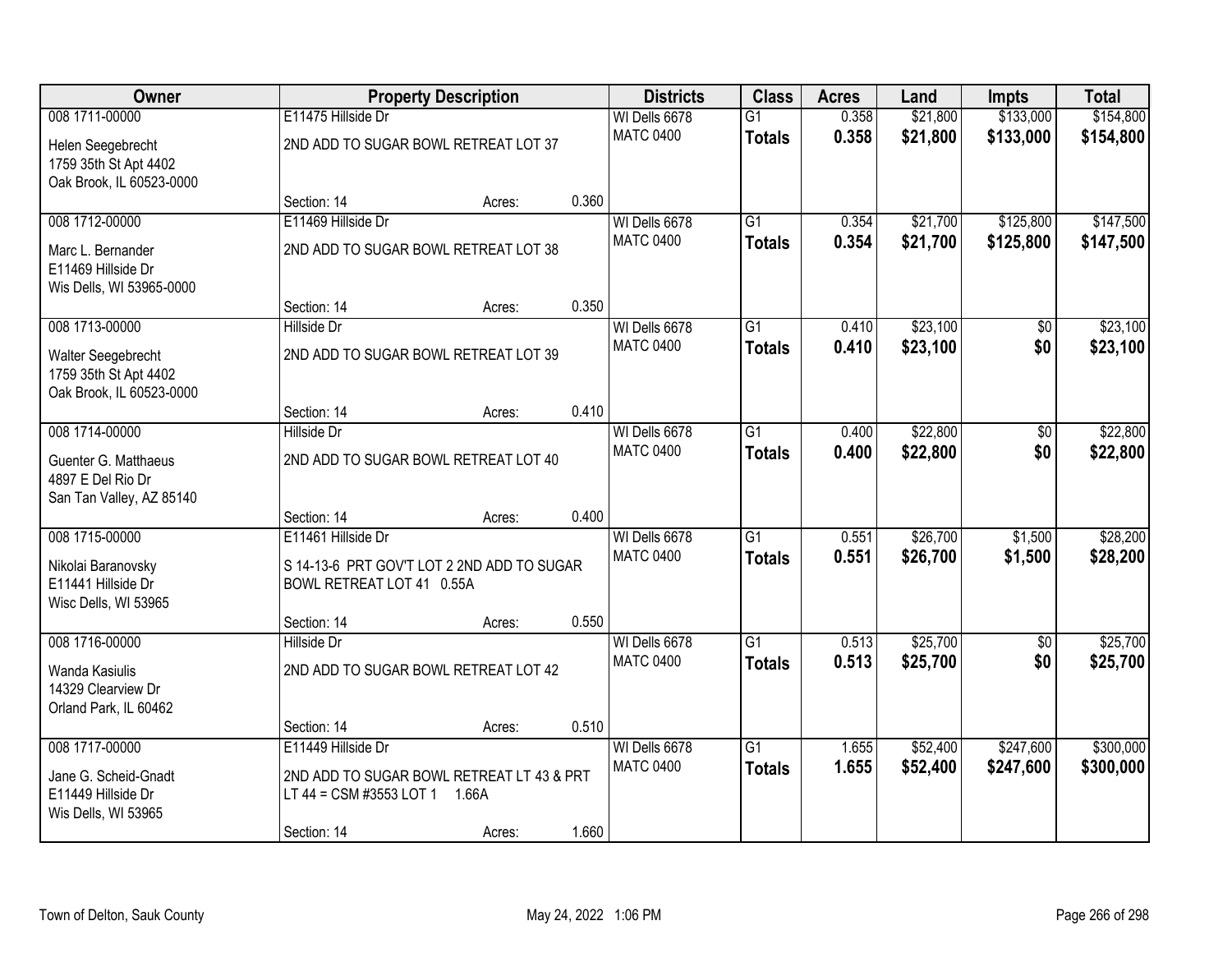| Owner                    |                                                  | <b>Property Description</b> |       | <b>Districts</b>                  | <b>Class</b>    | <b>Acres</b>   | Land     | <b>Impts</b> | <b>Total</b> |
|--------------------------|--------------------------------------------------|-----------------------------|-------|-----------------------------------|-----------------|----------------|----------|--------------|--------------|
| 008 1718-00000           | E11441 Hillside Dr                               |                             |       | WI Dells 6678<br><b>MATC 0400</b> | $\overline{G1}$ | 1.000<br>1.000 | \$38,000 | \$168,400    | \$206,400    |
| Katerina Baranowska      | 2ND ADD TO SUGAR BOWL RETREAT PRT LOTS 44        |                             |       |                                   | <b>Totals</b>   |                | \$38,000 | \$168,400    | \$206,400    |
| 656 Pearson St           | & 45 = CSM #5026 LOT 1 (W/EASE PER R145-319 &    |                             |       |                                   |                 |                |          |              |              |
| Des Plaines, IL 60016    | R153-916 & 917) 1.00A                            |                             |       |                                   |                 |                |          |              |              |
|                          | Section: 14                                      | Acres:                      | 1.000 |                                   |                 |                |          |              |              |
| 008 1721-00000           | E11433 Hillside Dr                               |                             |       | WI Dells 6678                     | $\overline{G1}$ | 1.750          | \$54,500 | \$113,300    | \$167,800    |
| Ruslan Smal              | S 14-13-6 PRT GOVT LOT 2 = CSM 5026 LOT 2 (FMLY  |                             |       | <b>MATC 0400</b>                  | <b>Totals</b>   | 1.750          | \$54,500 | \$113,300    | \$167,800    |
| 1804 Downings Ave        | PRT 2ND ADD TO SUGAR BOWL RETREAT LTS 45 &       |                             |       |                                   |                 |                |          |              |              |
| Westchester, IL 60154    | 46) (W/EASE PER R145-319 & R153-916 & 917) 1.75A |                             |       |                                   |                 |                |          |              |              |
|                          | Section: 14                                      | Acres:                      | 1.750 |                                   |                 |                |          |              |              |
| 008 1722-00000           | <b>Hillside Dr</b>                               |                             |       | WI Dells 6678                     | $\overline{G1}$ | 1.484          | \$48,600 | \$0          | \$48,600     |
|                          | 2ND ADD TO SUGAR BOWL RETREAT LOT 47             |                             |       | <b>MATC 0400</b>                  | <b>Totals</b>   | 1.484          | \$48,600 | \$0          | \$48,600     |
| Pville 78-2, LLC         |                                                  |                             |       |                                   |                 |                |          |              |              |
| 7108 Vanguard Ct         |                                                  |                             |       |                                   |                 |                |          |              |              |
| Colleyville, TX 76034    | Section: 14                                      |                             | 1.480 |                                   |                 |                |          |              |              |
|                          |                                                  | Acres:                      |       |                                   |                 |                |          |              |              |
| 008 1723-00000           | E11411 Hillside Dr                               |                             |       | WI Dells 6678                     | $\overline{G1}$ | 1.437          | \$47,600 | \$94,300     | \$141,900    |
| Charles Philip Wolfe     | S 14-13-6 PRT GOV LOT 2 2ND ADD TO SUGAR         |                             |       | <b>MATC 0400</b>                  | <b>Totals</b>   | 1.437          | \$47,600 | \$94,300     | \$141,900    |
| E11411 Hillside Dr       | <b>BOWL RETREAT LOT 48</b>                       |                             |       |                                   |                 |                |          |              |              |
| Wis Dells, WI 53965      |                                                  |                             |       |                                   |                 |                |          |              |              |
|                          | Section: 14                                      | Acres:                      | 1.440 |                                   |                 |                |          |              |              |
| 008 1724-00000           | E11405 Hillside Dr                               |                             |       | WI Dells 6678                     | $\overline{G1}$ | 0.610          | \$28,200 | \$82,900     | \$111,100    |
|                          |                                                  |                             |       | <b>MATC 0400</b>                  | <b>Totals</b>   | 0.610          | \$28,200 | \$82,900     | \$111,100    |
| Barbara D. Conway        | S 14-13-6 PRT GOVT LOTS 1 & 2 2ND ADD TO         |                             |       |                                   |                 |                |          |              |              |
| 1910 Tarragon Dr         | SUGAR BOWL RETREAT LOT 49 0.61A                  |                             |       |                                   |                 |                |          |              |              |
| Madison, WI 53716        |                                                  |                             |       |                                   |                 |                |          |              |              |
|                          | Section: 14                                      | Acres:                      | 0.610 |                                   |                 |                |          |              |              |
| 008 1725-00000           | <b>Hillside Dr</b>                               |                             |       | WI Dells 6678                     | $\overline{G1}$ | 0.538          | \$15,800 | $\sqrt{6}$   | \$15,800     |
| Barbara D. Conway        | S 14-13-6 PRT GOVT LOTS 1 & 2 2ND ADD TO         |                             |       | <b>MATC 0400</b>                  | <b>Totals</b>   | 0.538          | \$15,800 | \$0          | \$15,800     |
| 1910 Tarragon Dr         | SUGAR BOWL RETREAT LOT 50 0.54A                  |                             |       |                                   |                 |                |          |              |              |
| Madison, WI 53716        |                                                  |                             |       |                                   |                 |                |          |              |              |
|                          | Section: 14                                      | Acres:                      | 0.540 |                                   |                 |                |          |              |              |
| 008 1726-00000           | E11389 Hillside Dr                               |                             |       | WI Dells 6678                     | $\overline{G1}$ | 0.677          | \$29,800 | \$115,200    | \$145,000    |
|                          |                                                  |                             |       | <b>MATC 0400</b>                  | <b>Totals</b>   | 0.677          | \$29,800 | \$115,200    | \$145,000    |
| Brian R. Mc Laughlin     | 2ND ADD TO SUGAR BOWL RETREAT LOT 51             |                             |       |                                   |                 |                |          |              |              |
| E11389 Hillside Dr       |                                                  |                             |       |                                   |                 |                |          |              |              |
| Wis Dells, WI 53965-0000 |                                                  |                             |       |                                   |                 |                |          |              |              |
|                          | Section: 14                                      | Acres:                      | 0.680 |                                   |                 |                |          |              |              |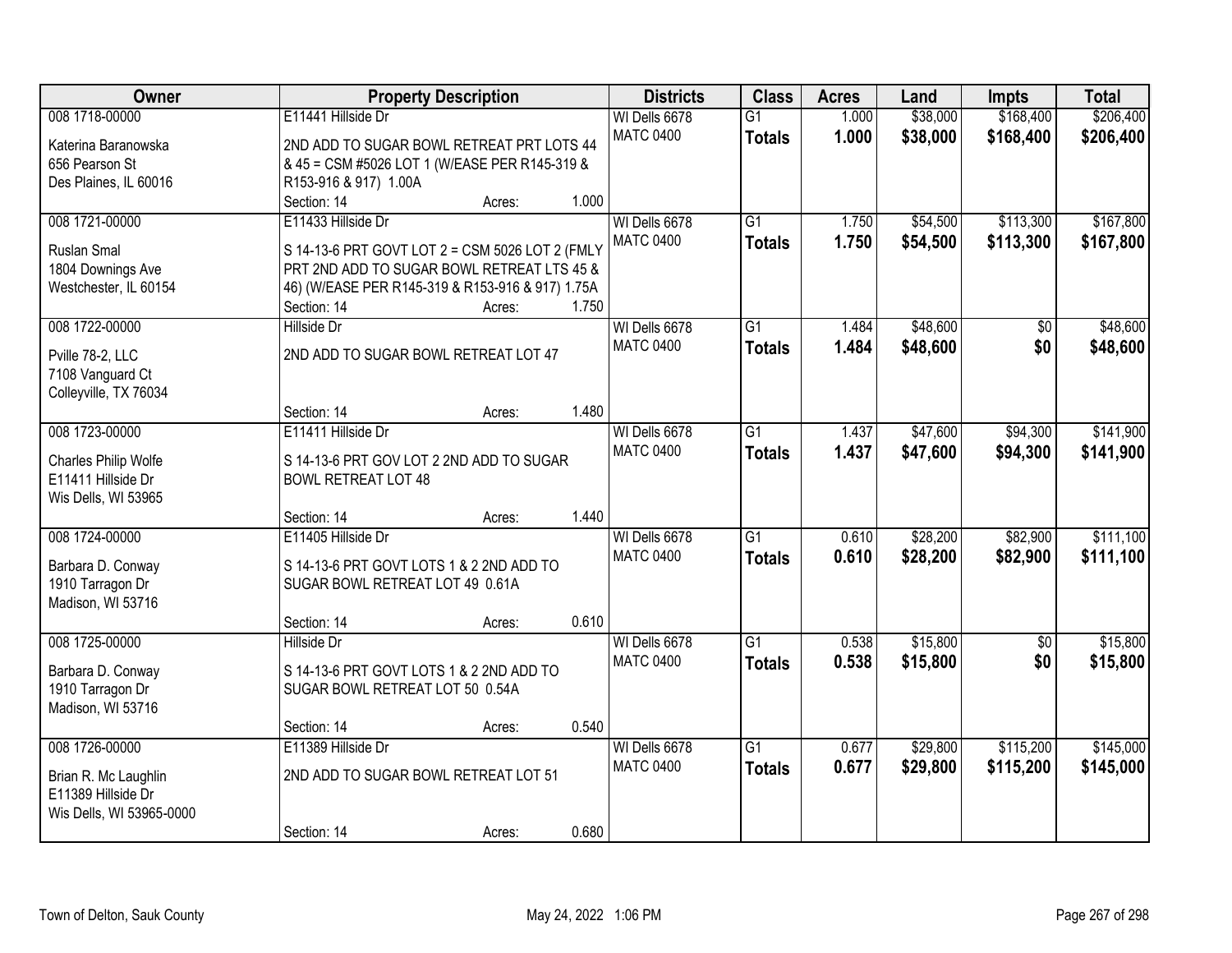| Owner                                                          |                                                                          | <b>Property Description</b> |       | <b>Districts</b>                  | <b>Class</b>                     | <b>Acres</b>   | Land                 | <b>Impts</b>           | <b>Total</b>           |
|----------------------------------------------------------------|--------------------------------------------------------------------------|-----------------------------|-------|-----------------------------------|----------------------------------|----------------|----------------------|------------------------|------------------------|
| 008 1727-00000<br>Timothy J. Schulenburg<br>E11383 Hillside Dr | E11383 Hillside Dr<br>2ND ADD TO SUGAR BOWL RETREAT LOT 52               |                             |       | WI Dells 6678<br><b>MATC 0400</b> | $\overline{G1}$<br><b>Totals</b> | 0.662<br>0.662 | \$29,500<br>\$29,500 | \$60,500<br>\$60,500   | \$90,000<br>\$90,000   |
| Wis Dells, WI 53965                                            | Section: 14                                                              | Acres:                      | 0.660 |                                   |                                  |                |                      |                        |                        |
| 008 1728-00000                                                 | E11375 Hillside Dr                                                       |                             |       | WI Dells 6678                     | $\overline{G1}$                  | 0.657          | \$29,300             | \$97,800               | \$127,100              |
| Daryl Keene<br>24029 Ottawa St<br>Plainfield, IL 60544-0000    | 2ND ADD TO SUGAR BOWL RETREAT LOT 53                                     |                             |       | <b>MATC 0400</b>                  | <b>Totals</b>                    | 0.657          | \$29,300             | \$97,800               | \$127,100              |
|                                                                | Section: 14                                                              | Acres:                      | 0.660 |                                   |                                  |                |                      |                        |                        |
| 008 1729-00000<br>Robert G. Dorn                               | E11371 Hillside Dr<br>2ND ADD TO SUGAR BOWL RETREAT LOTS 54 & 55         |                             |       | WI Dells 6678<br><b>MATC 0400</b> | $\overline{G1}$<br><b>Totals</b> | 1.213<br>1.213 | \$42,700<br>\$42,700 | \$275,600<br>\$275,600 | \$318,300<br>\$318,300 |
| E11371 Hillside Dr<br>Wis Dells, WI 53965-0000                 |                                                                          |                             |       |                                   |                                  |                |                      |                        |                        |
|                                                                | Section: 14                                                              | Acres:                      | 1.210 |                                   |                                  |                |                      |                        |                        |
| 008 1730-00000                                                 | E11421 Hillside Dr                                                       |                             |       | WI Dells 6678                     | $\overline{G1}$                  | 0.382          | \$8,400              | \$0                    | \$8,400                |
| Pville 78-2, LLC<br>7108 Vanguard Ct<br>Colleyville, TX 76034  | 2ND ADD TO SUGAR BOWL RETREAT OUTLOT A<br>S/EASE PER R113-148 & R145-319 |                             |       | <b>MATC 0400</b>                  | <b>Totals</b>                    | 0.382          | \$8,400              | \$0                    | \$8,400                |
|                                                                | Section: 14                                                              | Acres:                      | 0.380 |                                   |                                  |                |                      |                        |                        |
| 008 1731-00000                                                 | E10678 State Highway 33                                                  |                             |       | Baraboo 0280                      | $\overline{G2}$                  | 1.040          | \$51,600             | \$95,000               | \$146,600              |
| Dennison Land, Inc                                             | (D-1183705 NEEDS CORRECTION) S 16-12-6 PRT                               |                             |       | <b>MATC 0400</b>                  | <b>Totals</b>                    | 1.040          | \$51,600             | \$95,000               | \$146,600              |
| E10678 State Rd 33                                             | NE1/4 SW1/4 = CSM 2063 LOT 1 (PRT THREE ACRES                            |                             |       |                                   |                                  |                |                      |                        |                        |
| Baraboo, WI 53913                                              | LT 1) 1.04A                                                              |                             |       |                                   |                                  |                |                      |                        |                        |
| 008 1731-10000                                                 | Section: 16<br>E10680 State Rd 33                                        | Acres:                      | 1.040 | Baraboo 0280                      | $\overline{G1}$                  | 1.360          | \$24,700             | \$113,100              | \$137,800              |
|                                                                |                                                                          |                             |       | <b>MATC 0400</b>                  | <b>Totals</b>                    | 1.360          | \$24,700             | \$113,100              | \$137,800              |
| Cheyanne A. Rock                                               | TN DELTON THREE ACRES PRT LT 1 = CSM #2063                               |                             |       |                                   |                                  |                |                      |                        |                        |
| E10680 State Rd 33                                             | LOT 2 EXC WEBSTER LN PER USH 12 BYPASS PROJ                              |                             |       |                                   |                                  |                |                      |                        |                        |
| Baraboo, WI 53913                                              | 1674-00-22 D-964433 1.36A (PRT NE SW 16-12-6)<br>Section: 16             | Acres:                      | 1.360 |                                   |                                  |                |                      |                        |                        |
| 008 1732-00000                                                 | E9705 Smokey Ln                                                          |                             |       | WI Dells 6678                     | $\overline{G1}$                  | 0.568          | \$10,000             | \$126,200              | \$136,200              |
| Leland L. Thomas<br>E9705 Smokey Ln                            | TIMBER GATE LOT 1                                                        |                             |       | <b>MATC 0400</b>                  | <b>Totals</b>                    | 0.568          | \$10,000             | \$126,200              | \$136,200              |
| Wis Dells, WI 53965-0000                                       |                                                                          |                             |       |                                   |                                  |                |                      |                        |                        |
|                                                                | Section: 19                                                              | Acres:                      | 0.570 |                                   |                                  |                |                      |                        |                        |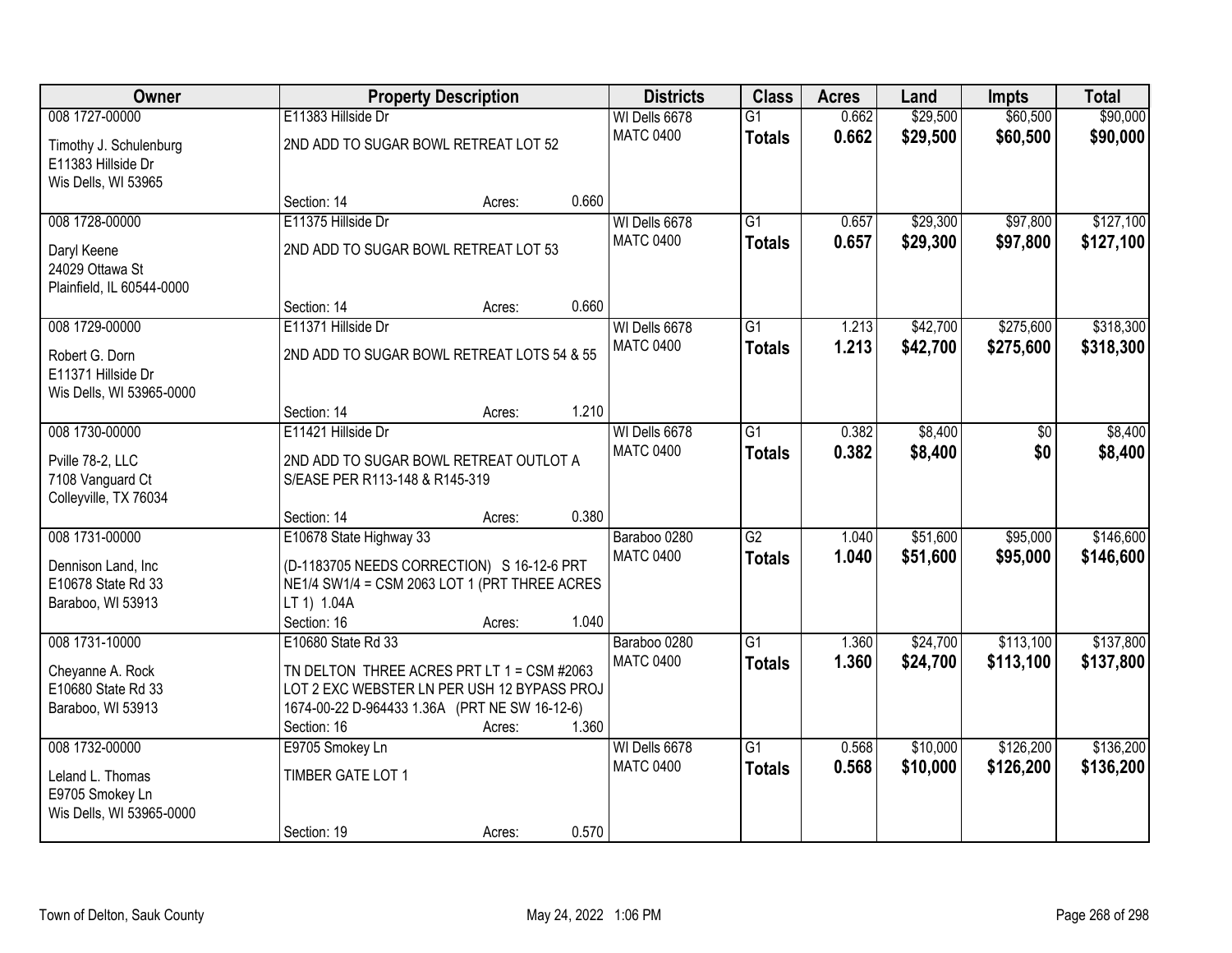| Owner                    |                                                  | <b>Property Description</b> |       | <b>Districts</b> | <b>Class</b>    | <b>Acres</b> | Land     | <b>Impts</b>    | <b>Total</b> |
|--------------------------|--------------------------------------------------|-----------------------------|-------|------------------|-----------------|--------------|----------|-----------------|--------------|
| 008 1733-00000           | E9723 Smokey Ln                                  |                             |       | WI Dells 6678    | $\overline{G1}$ | 0.720        | \$11,500 | \$93,600        | \$105,100    |
| Diane L. Rasmussen       | TIMBER GATE LOT 2                                |                             |       | <b>MATC 0400</b> | <b>Totals</b>   | 0.720        | \$11,500 | \$93,600        | \$105,100    |
| E9723 Smokey Ln          |                                                  |                             |       |                  |                 |              |          |                 |              |
| Wis Dells, WI 53965-0000 |                                                  |                             |       |                  |                 |              |          |                 |              |
|                          | Section: 19                                      | Acres:                      | 0.720 |                  |                 |              |          |                 |              |
| 008 1734-00000           | Smokey Ln                                        |                             |       | WI Dells 6678    | $\overline{G1}$ | 0.568        | \$5,300  | \$0             | \$5,300      |
| Roy E. Volz              | TIMBER GATE LOT 3 (SEE SEPTIC EASE D-1056881)    |                             |       | <b>MATC 0400</b> | <b>Totals</b>   | 0.568        | \$5,300  | \$0             | \$5,300      |
| E9739 Smokey Ln          |                                                  |                             |       |                  |                 |              |          |                 |              |
| Wis Dells, WI 53965-0000 |                                                  |                             |       |                  |                 |              |          |                 |              |
|                          | Section: 19                                      | Acres:                      | 0.570 |                  |                 |              |          |                 |              |
| 008 1735-00000           | E9739 Smokey Ln                                  |                             |       | WI Dells 6678    | $\overline{G1}$ | 0.568        | \$10,000 | \$89,200        | \$99,200     |
| Roy E. Volz              | TIMBER GATE LOT 4 (SEE SEPTIC EASE D-1056881)    |                             |       | <b>MATC 0400</b> | <b>Totals</b>   | 0.568        | \$10,000 | \$89,200        | \$99,200     |
| E9739 Smokey Ln          |                                                  |                             |       |                  |                 |              |          |                 |              |
| Wis Dells, WI 53965-0000 |                                                  |                             |       |                  |                 |              |          |                 |              |
|                          | Section: 19                                      | Acres:                      | 0.570 |                  |                 |              |          |                 |              |
| 008 1736-00000           | E9759 Smokey Ln                                  |                             |       | WI Dells 6678    | $\overline{G1}$ | 1.040        | \$14,300 | \$106,400       | \$120,700    |
| Gary K. Huisman          | TIMBER GATE LOTS 5 & 6                           |                             |       | <b>MATC 0400</b> | <b>Totals</b>   | 1.040        | \$14,300 | \$106,400       | \$120,700    |
| E9759 Smokey Ln          |                                                  |                             |       |                  |                 |              |          |                 |              |
| Wis Dells, WI 53965      |                                                  |                             |       |                  |                 |              |          |                 |              |
|                          | Section: 19                                      | Acres:                      | 1.040 |                  |                 |              |          |                 |              |
| 008 1737-00000           | E9754 Smokey Ln                                  |                             |       | WI Dells 6678    | $\overline{G1}$ | 0.814        | \$12,300 | \$94,000        | \$106,300    |
| Frederick A. Enfield     | TIMBER GATE LOT 7                                |                             |       | <b>MATC 0400</b> | <b>Totals</b>   | 0.814        | \$12,300 | \$94,000        | \$106,300    |
| E9754 Smokey Ln          |                                                  |                             |       |                  |                 |              |          |                 |              |
| Wis Dells, WI 53965-0000 |                                                  |                             |       |                  |                 |              |          |                 |              |
|                          | Section: 19                                      | Acres:                      | 0.810 |                  |                 |              |          |                 |              |
| 008 1738-00000           | E9744 Smokey Ln                                  |                             |       | WI Dells 6678    | $\overline{G1}$ | 1.850        | \$19,800 | \$155,200       | \$175,000    |
| Lukasz Kupiec            | S 19-13-6 PRT SW1/4 SW1/4 = CSM 6439 LOT 1 (FML) |                             |       | <b>MATC 0400</b> | <b>Totals</b>   | 1.850        | \$19,800 | \$155,200       | \$175,000    |
| E9744 Smokey Ln          | TIMBER GATE LTS 8 & 9) 1.85A                     |                             |       |                  |                 |              |          |                 |              |
| Wis Dells, WI 53965      |                                                  |                             |       |                  |                 |              |          |                 |              |
|                          | Section: 19                                      | Acres:                      | 1.850 |                  |                 |              |          |                 |              |
| 008 1740-00000           | Smokey Ln                                        |                             |       | WI Dells 6678    | $\overline{G1}$ | 1.177        | \$15,200 | $\overline{50}$ | \$15,200     |
| Roberta M. Huefner       | TIMBER GATE LOT 10                               |                             |       | <b>MATC 0400</b> | <b>Totals</b>   | 1.177        | \$15,200 | \$0             | \$15,200     |
| E9708 Smokey Ln          |                                                  |                             |       |                  |                 |              |          |                 |              |
| Wis Dells, WI 53965-0000 |                                                  |                             |       |                  |                 |              |          |                 |              |
|                          | Section: 19                                      | Acres:                      | 1.180 |                  |                 |              |          |                 |              |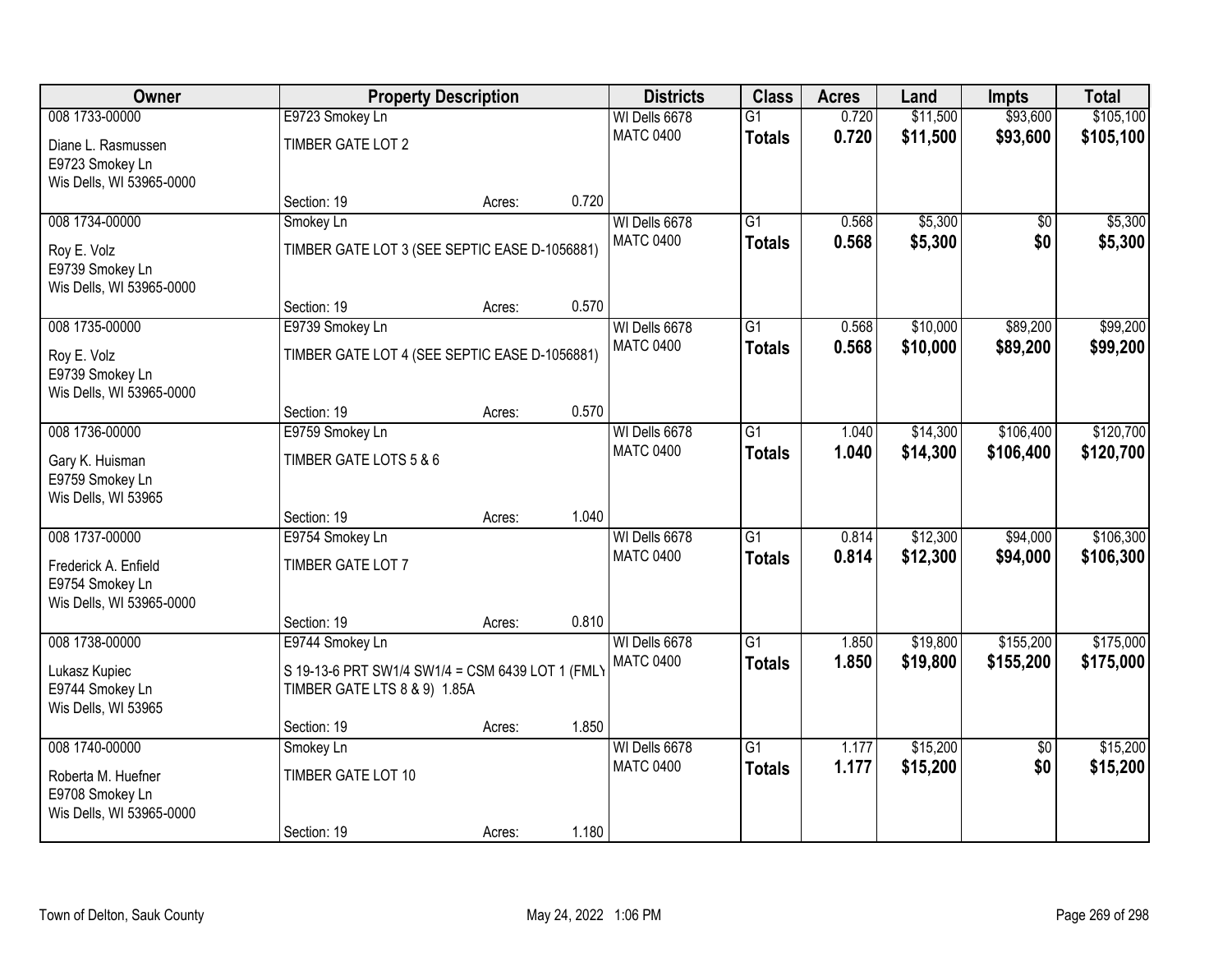| Owner                                                                |                                                | <b>Property Description</b> |       | <b>Districts</b> | <b>Class</b>    | <b>Acres</b> | Land     | <b>Impts</b> | <b>Total</b> |
|----------------------------------------------------------------------|------------------------------------------------|-----------------------------|-------|------------------|-----------------|--------------|----------|--------------|--------------|
| 008 1741-00000                                                       | E9708 Smokey Ln                                |                             |       | WI Dells 6678    | $\overline{G1}$ | 1.235        | \$15,600 | \$105,200    | \$120,800    |
| Roberta M. Huefner<br>E9708 Smokey Ln                                | TIMBER GATE LOT 11                             |                             |       | <b>MATC 0400</b> | <b>Totals</b>   | 1.235        | \$15,600 | \$105,200    | \$120,800    |
| Wis Dells, WI 53965-0000                                             |                                                |                             |       |                  |                 |              |          |              |              |
|                                                                      | Section: 19                                    | Acres:                      | 1.240 |                  |                 |              |          |              |              |
| 008 1774-00000                                                       | S1702 Sherri Lin Dr                            |                             |       | WI Dells 6678    | $\overline{G1}$ | 0.760        | \$29,100 | \$65,100     | \$94,200     |
| William C. Sprinkle<br>S1702 Sherri Lin Dr<br>Baraboo, WI 53913      | S 25-13-6 PRT GOV'T LOT 1 = WILLIE ACRES LOT 1 |                             |       | <b>MATC 0400</b> | <b>Totals</b>   | 0.760        | \$29,100 | \$65,100     | \$94,200     |
|                                                                      | Section: 25                                    | Acres:                      | 0.000 |                  |                 |              |          |              |              |
| 008 1775-00000                                                       | S1706 Sherri Lin Dr                            |                             |       | WI Dells 6678    | $\overline{G1}$ | 0.785        | \$29,100 | \$59,800     | \$88,900     |
| Eric A. Frisby<br>2798 Constitution Dr<br>Lindenhurst, IL 60046-0000 | <b>WILLIE ACRES LOT 2</b>                      |                             |       | <b>MATC 0400</b> | <b>Totals</b>   | 0.785        | \$29,100 | \$59,800     | \$88,900     |
|                                                                      | Section: 25                                    | Acres:                      | 0.000 |                  |                 |              |          |              |              |
| 008 1776-00000                                                       | S1708 Sherri Lin Dr                            |                             |       | WI Dells 6678    | $\overline{G1}$ | 0.749        | \$29,100 | \$83,300     | \$112,400    |
|                                                                      |                                                |                             |       | <b>MATC 0400</b> | <b>Totals</b>   | 0.749        | \$29,100 | \$83,300     | \$112,400    |
| Michael J. Fichter<br>E11439 State Rd 136<br>Baraboo, WI 53913       | <b>WILLIE ACRES LOT 3</b>                      |                             |       |                  |                 |              |          |              |              |
|                                                                      | Section: 25                                    | Acres:                      | 0.000 |                  |                 |              |          |              |              |
| 008 1777-00000                                                       | S1710A Sherri Lin Dr                           |                             |       | WI Dells 6678    | $\overline{G1}$ | 0.714        | \$29,100 | \$9,600      | \$38,700     |
| Richard L. Havemann                                                  | WILLIE ACRES LOT 4                             |                             |       | <b>MATC 0400</b> | <b>Totals</b>   | 0.714        | \$29,100 | \$9,600      | \$38,700     |
| 3716 Kern River Dr                                                   |                                                |                             |       |                  |                 |              |          |              |              |
| Oak Point, TX 75068                                                  |                                                |                             |       |                  |                 |              |          |              |              |
|                                                                      | Section: 25                                    | Acres:                      | 0.000 |                  |                 |              |          |              |              |
| 008 1778-00000                                                       | S1714 Sherri Lin Dr                            |                             |       | WI Dells 6678    | $\overline{G1}$ | 0.795        | \$34,200 | \$67,200     | \$101,400    |
| Sandra L. Kessenich<br>823 Iroquois Cir<br>Baraboo, WI 53913         | S 25-13-6 PRT GOV'T LOT 1 = WILLIE ACRES LOT 5 |                             |       | <b>MATC 0400</b> | <b>Totals</b>   | 0.795        | \$34,200 | \$67,200     | \$101,400    |
|                                                                      | Section: 25                                    | Acres:                      | 0.000 |                  |                 |              |          |              |              |
| 008 1779-00000                                                       | S1716 Sherri Lin Dr                            |                             |       | WI Dells 6678    | $\overline{G1}$ | 0.636        | \$32,100 | \$105,200    | \$137,300    |
| Tomasz Radziszewski<br>W124 S6629 Hawthorne Rd<br>Muskego, WI 53150  | S 25-13-6 PRT GOVT LOT 1 = WILLIE ACRES LOT 6  |                             |       | <b>MATC 0400</b> | <b>Totals</b>   | 0.636        | \$32,100 | \$105,200    | \$137,300    |
|                                                                      | Section: 25                                    | Acres:                      | 0.000 |                  |                 |              |          |              |              |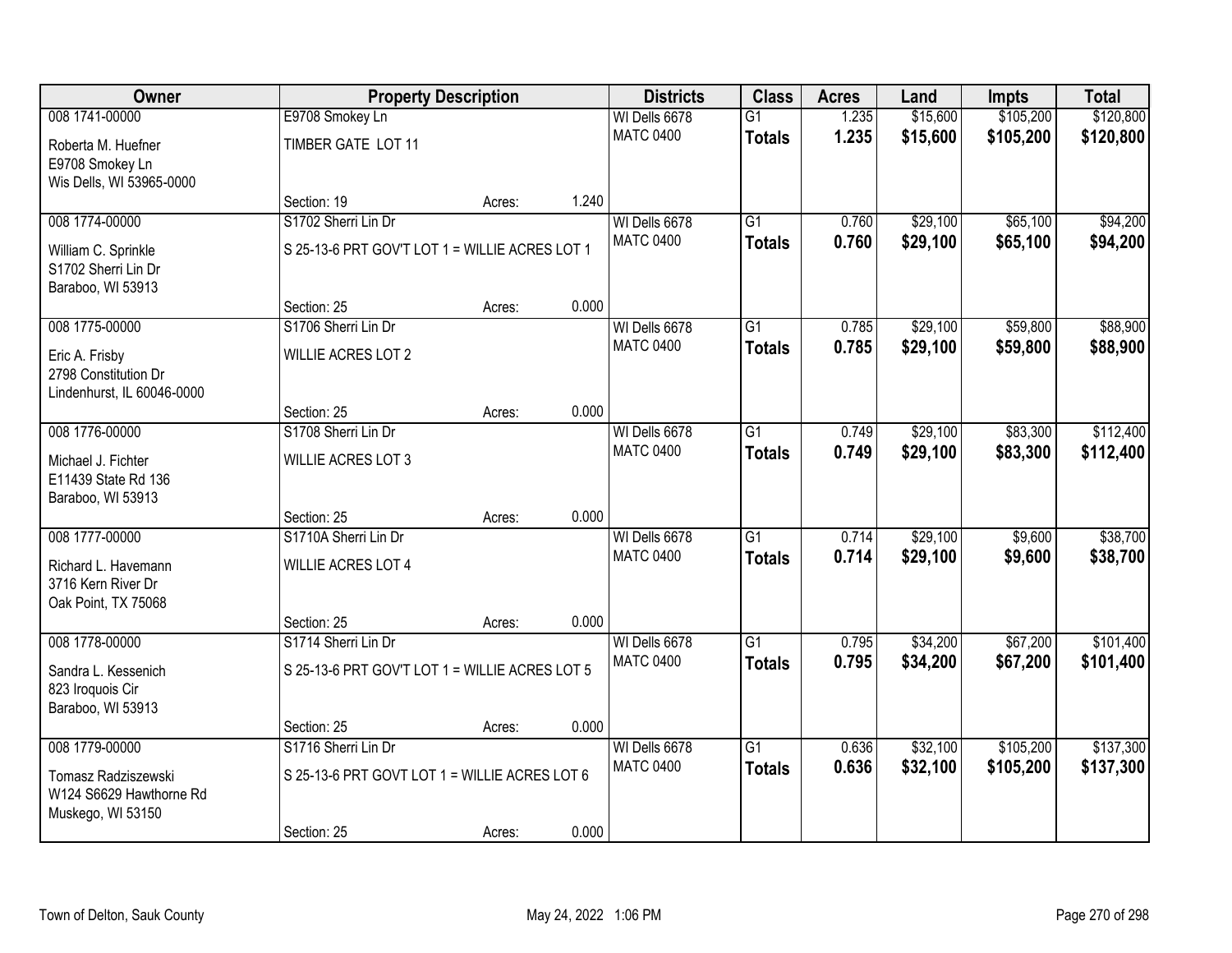| Owner                                                                                                                                                 | <b>Property Description</b>                                                                                |        |       | <b>Districts</b>                  | <b>Class</b>                     | <b>Acres</b>   | Land                 | Impts                  | <b>Total</b>           |
|-------------------------------------------------------------------------------------------------------------------------------------------------------|------------------------------------------------------------------------------------------------------------|--------|-------|-----------------------------------|----------------------------------|----------------|----------------------|------------------------|------------------------|
| 008 1780-00000<br>Tomasz Radziszewski<br>W124 S6629 Hawthorne Rd                                                                                      | Sherri Lin Dr<br>S 25-13-6 PRT GOVT LOT 1 = WILLIE ACRES LOT 7                                             |        |       | WI Dells 6678<br><b>MATC 0400</b> | $\overline{G1}$<br><b>Totals</b> | 0.551<br>0.551 | \$31,000<br>\$31,000 | $\overline{50}$<br>\$0 | \$31,000<br>\$31,000   |
| Muskego, WI 53150                                                                                                                                     | Section: 25                                                                                                | Acres: | 0.000 |                                   |                                  |                |                      |                        |                        |
| 008 1781-00000<br>Kathleen P. Monsen<br>4306 N Mcvicker Ave<br>Chicago, IL 60634                                                                      | S1730 Sherri Lin Dr<br>S 25-13-6 PRT GOVT LOT 1 = WILLIE ACRES LOT 8                                       |        |       | WI Dells 6678<br><b>MATC 0400</b> | $\overline{G1}$<br><b>Totals</b> | 0.451<br>0.451 | \$26,400<br>\$26,400 | \$65,300<br>\$65,300   | \$91,700<br>\$91,700   |
|                                                                                                                                                       | Section: 25                                                                                                | Acres: | 0.000 |                                   |                                  |                |                      |                        |                        |
| 008 1783-00000<br>Jozef F Mazurek Revocable Living Trust   WILLIE ACRES LOTS 9, 10 & 11 = CSM #4495 LOT 1<br>S1736 Sherri Lin Dr<br>Baraboo, WI 53913 | S1736 Sherri Lin Dr<br>2.00A (INCL'S LAND TO WATER'S EDGE- PRT FRAC<br>LOT 1 25-13-6)<br>Section: 25       | Acres: | 2.000 | WI Dells 6678<br><b>MATC 0400</b> | $\overline{G1}$<br><b>Totals</b> | 2.000<br>2.000 | \$55,900<br>\$55,900 | \$205,700<br>\$205,700 | \$261,600<br>\$261,600 |
| 008 1787-00000<br>Mary C. Fichter<br>S1556A Indian Trail Pkwy<br>Baraboo, WI 53913                                                                    | WILLIE ACRES PRT LOTS 12, 13 & 14 = CSM #3964<br>LOT 1 (PRT GOVT LOT 1 SEC 25-13-6) 1.80A                  |        |       | WI Dells 6678<br><b>MATC 0400</b> | $\overline{G1}$<br><b>Totals</b> | 1.800<br>1.800 | \$37,500<br>\$37,500 | \$0<br>\$0             | \$37,500<br>\$37,500   |
|                                                                                                                                                       | Section: 25                                                                                                | Acres: | 1.800 |                                   |                                  |                |                      |                        |                        |
| 008 1788-00000<br>James A. Livorsi<br>S1770 County Rd A<br>Baraboo, WI 53913                                                                          | S1770 County Rd A<br>WILLIE ACRES PRT LOTS 15 & 16 = CSM #3964 LOT 2<br>(PRT GOVT LOT 1 SEC 25-13-6) 1.43A |        |       | WI Dells 6678<br><b>MATC 0400</b> | $\overline{G1}$<br><b>Totals</b> | 1.430<br>1.430 | \$33,500<br>\$33,500 | \$194,400<br>\$194,400 | \$227,900<br>\$227,900 |
|                                                                                                                                                       | Section: 25                                                                                                | Acres: | 1.430 |                                   |                                  |                |                      |                        |                        |
| 008 1789-00000<br>Mary C. Fichter<br>S1556A Indian Trail Pkwy<br>Baraboo, WI 53913                                                                    | County Rd A<br>WILLIE ACRES PRT LOTS 16 & 17 = CSM #3964 LOT 3<br>(PRT GOVT LOT 1 SEC 25-13-6) 1.28A       |        |       | WI Dells 6678<br><b>MATC 0400</b> | $\overline{G1}$<br><b>Totals</b> | 1.280<br>1.280 | \$34,800<br>\$34,800 | $\sqrt{6}$<br>\$0      | \$34,800<br>\$34,800   |
|                                                                                                                                                       | Section: 25                                                                                                | Acres: | 1.280 |                                   |                                  |                |                      |                        |                        |
| 008 1791-00000<br>Daryl A. Hilsendager<br>S1782 County Rd A<br>Baraboo, WI 53913-0000                                                                 | S1782 County Rd A<br>WILLIE ACRES LOTS 18, 19 & 20<br>Section: 25                                          | Acres: | 0.000 | WI Dells 6678<br><b>MATC 0400</b> | $\overline{G1}$<br><b>Totals</b> | 1.825<br>1.825 | \$52,900<br>\$52,900 | \$153,800<br>\$153,800 | \$206,700<br>\$206,700 |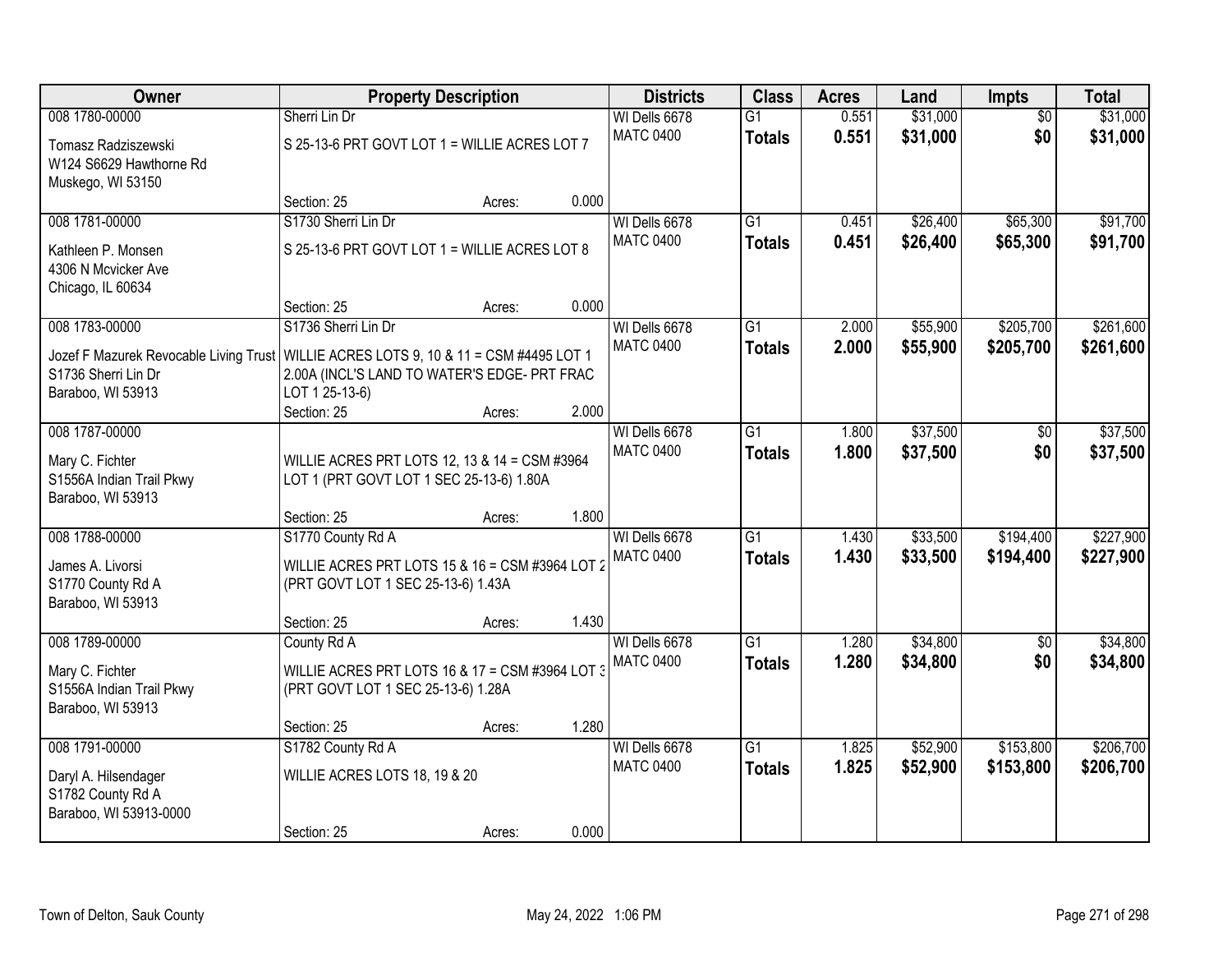| Owner                                                                  |                                                     | <b>Property Description</b> |       |                                   | <b>Class</b>                     | <b>Acres</b>   | Land               | Impts                  | <b>Total</b>       |
|------------------------------------------------------------------------|-----------------------------------------------------|-----------------------------|-------|-----------------------------------|----------------------------------|----------------|--------------------|------------------------|--------------------|
| 008 1793-10000<br>Stacie Alicia Nehrin Tollaksen                       | Sherri Lin Dr<br>WILLIE ACRES OUTLOT A              |                             |       | WI Dells 6678<br><b>MATC 0400</b> | $\overline{G1}$<br><b>Totals</b> | 0.120<br>0.120 | \$2,600<br>\$2,600 | $\overline{50}$<br>\$0 | \$2,600<br>\$2,600 |
| S1857 County Rd T<br>Baraboo, WI 53913                                 | Section: 25                                         | Acres:                      | 0.120 |                                   |                                  |                |                    |                        |                    |
| 008 1794-00000                                                         | E10145 N Reedsburg Rd                               |                             |       | Baraboo 0280                      | $\overline{G1}$                  | 1.201          | \$15,400           | \$205,900              | \$221,300          |
| Tammy J. Pauley<br>E10145 N Reedsburg Rd<br>Baraboo, WI 53913          | WIL-MAR ACRES LOTS 1 & 2 = CSM #3107 LOT 1<br>1.20A |                             |       | <b>MATC 0400</b>                  | <b>Totals</b>                    | 1.201          | \$15,400           | \$205,900              | \$221,300          |
|                                                                        | Section: 8                                          | Acres:                      | 1.200 |                                   |                                  |                |                    |                        |                    |
| 008 1796-00000                                                         | E10161 N Reedsburg Rd                               |                             |       | Baraboo 0280                      | G1                               | 0.487          | \$9,100            | \$92,300               | \$101,400          |
| Glen C. Bohl<br>E10161 N Reedsburg Rd<br>Baraboo, WI 53913             | <b>WIL-MAR ACRES LOT 3</b>                          |                             |       | <b>MATC 0400</b>                  | <b>Totals</b>                    | 0.487          | \$9,100            | \$92,300               | \$101,400          |
|                                                                        | Section: 8                                          | Acres:                      | 0.490 |                                   |                                  |                |                    |                        |                    |
| 008 1797-00000                                                         | E10169 N Reedsburg Rd                               |                             |       | Baraboo 0280                      | G1                               | 0.487          | \$9,100            | \$150,200              | \$159,300          |
| Jeffrey Rzepiejewski<br>N5007 Us Hwy 51<br>Poynette, WI 53955          | <b>WIL-MAR ACRES LOT 4</b>                          |                             |       | <b>MATC 0400</b>                  | <b>Totals</b>                    | 0.487          | \$9,100            | \$150,200              | \$159,300          |
|                                                                        | Section: 8                                          | Acres:                      | 0.490 |                                   |                                  |                |                    |                        |                    |
| 008 1798-00000                                                         | Reedsburg Rd                                        |                             |       | Baraboo 0280                      | $\overline{G1}$                  | 0.487          | \$9,100            | $\overline{50}$        | \$9,100            |
| Jeffrey A. Rzepiejewski<br>N5007 Us Highway 51<br>Poynette, WI 53955   | WIL-MAR ACRES LOT 5                                 |                             |       | <b>MATC 0400</b>                  | <b>Totals</b>                    | 0.487          | \$9,100            | \$0                    | \$9,100            |
|                                                                        | Section: 8                                          | Acres:                      | 0.490 |                                   |                                  |                |                    |                        |                    |
| 008 1799-00000                                                         | E10181 N Reedsburg Rd                               |                             |       | Baraboo 0280                      | $\overline{G1}$                  | 0.487          | \$9,100            | \$89,200               | \$98,300           |
| William W. Riley IV<br>E10181 N Reedsburg Rd<br>Baraboo, WI 53913-0000 | WIL-MAR ACRES LOT 6                                 |                             |       | <b>MATC 0400</b>                  | <b>Totals</b>                    | 0.487          | \$9,100            | \$89,200               | \$98,300           |
|                                                                        | Section: 8                                          | Acres:                      | 0.490 |                                   |                                  |                |                    |                        |                    |
| 008 1800-00000                                                         | E10187 N Reedsburg Rd                               |                             |       | Baraboo 0280                      | $\overline{G1}$                  | 0.487          | \$9,100            | \$15,900               | \$25,000           |
| <b>Leonard Wells</b><br>PO Box 364<br>Baraboo, WI 53913                | <b>WIL-MAR ACRES LOT 7</b>                          |                             |       | <b>MATC 0400</b>                  | <b>Totals</b>                    | 0.487          | \$9,100            | \$15,900               | \$25,000           |
|                                                                        | Section: 8                                          | Acres:                      | 0.490 |                                   |                                  |                |                    |                        |                    |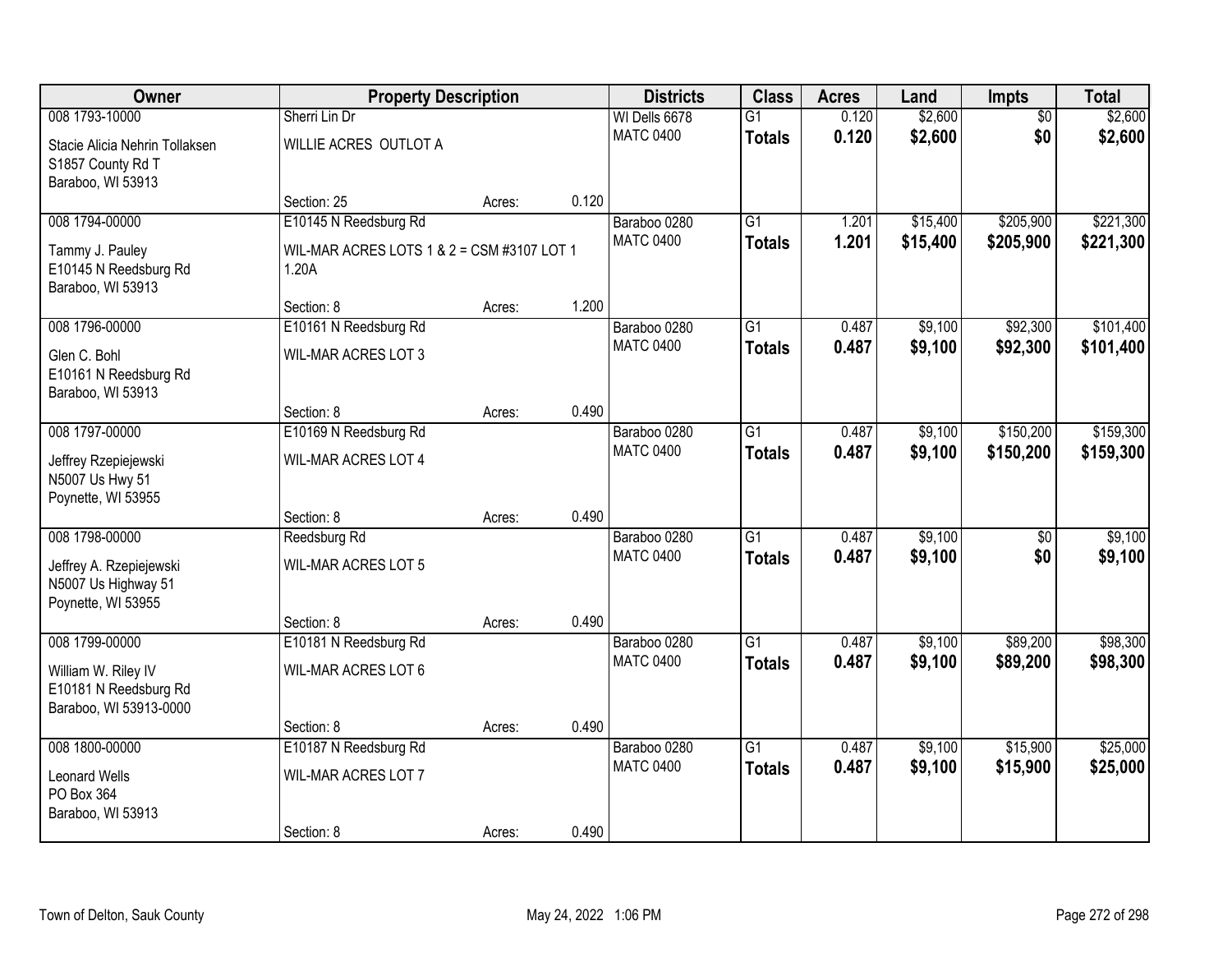| Owner                                | <b>Property Description</b>         |        |       | <b>Districts</b>                 | <b>Class</b>                     | <b>Acres</b>   | Land                 | Impts                | <b>Total</b>         |
|--------------------------------------|-------------------------------------|--------|-------|----------------------------------|----------------------------------|----------------|----------------------|----------------------|----------------------|
| 008 1801-00000                       | Reedsburg Rd                        |        |       | Baraboo 0280                     | $\overline{G1}$                  | 0.487          | \$9,100              | $\overline{50}$      | \$9,100              |
| Vasser L. Williams                   | <b>WIL-MAR ACRES LOT 8</b>          |        |       | <b>MATC 0400</b>                 | <b>Totals</b>                    | 0.487          | \$9,100              | \$0                  | \$9,100              |
| S3023 N Reedsburg Rd                 |                                     |        |       |                                  |                                  |                |                      |                      |                      |
| Baraboo, WI 53913                    |                                     |        |       |                                  |                                  |                |                      |                      |                      |
| 008 1802-00000                       | Section: 8<br>E10203 N Reedsburg Rd | Acres: | 0.490 | Baraboo 0280                     | $\overline{G1}$                  | 0.487          | \$9,100              | \$28,400             | \$37,500             |
|                                      |                                     |        |       | <b>MATC 0400</b>                 | <b>Totals</b>                    | 0.487          | \$9,100              | \$28,400             | \$37,500             |
| Hugh J. Schilz                       | <b>WIL-MAR ACRES LOT 9</b>          |        |       |                                  |                                  |                |                      |                      |                      |
| N1157 Joy Rd<br>Genoa City, WI 53128 |                                     |        |       |                                  |                                  |                |                      |                      |                      |
|                                      | Section: 8                          | Acres: | 0.490 |                                  |                                  |                |                      |                      |                      |
| 008 1803-00000                       | E10201A N Reedsburg Rd              |        |       | Baraboo 0280                     | G1                               | 0.487          | \$9,100              | \$133,500            | \$142,600            |
| Donald William Hudnell               | <b>WIL-MAR ACRES LOT 10</b>         |        |       | <b>MATC 0400</b>                 | <b>Totals</b>                    | 0.487          | \$9,100              | \$133,500            | \$142,600            |
| E10201A N Reedsburg Rd               |                                     |        |       |                                  |                                  |                |                      |                      |                      |
| Baraboo, WI 53913-0000               |                                     |        |       |                                  |                                  |                |                      |                      |                      |
|                                      | Section: 8                          | Acres: | 0.490 |                                  |                                  |                |                      |                      |                      |
| 008 1804-00000                       | Reedsburg Rd                        |        |       | Baraboo 0280                     | $\overline{G1}$                  | 0.487          | \$9,100              | \$0                  | \$9,100              |
| Ben A. Rist                          | WIL-MAR ACRES LOT 11                |        |       | <b>MATC 0400</b>                 | <b>Totals</b>                    | 0.487          | \$9,100              | \$0                  | \$9,100              |
| S312 Town Hall Rd                    |                                     |        |       |                                  |                                  |                |                      |                      |                      |
| Lyndon Station, WI 53944             |                                     |        |       |                                  |                                  |                |                      |                      |                      |
|                                      | Section: 8<br>S3005 Deer Trl        | Acres: | 0.490 |                                  |                                  |                |                      |                      |                      |
| 008 1805-00000                       |                                     |        |       | Baraboo 0280<br><b>MATC 0400</b> | $\overline{G1}$<br><b>Totals</b> | 0.737<br>0.737 | \$11,600<br>\$11,600 | \$85,300<br>\$85,300 | \$96,900<br>\$96,900 |
| Ben A. Rist                          | WIL-MAR ACRES LOT 12                |        |       |                                  |                                  |                |                      |                      |                      |
| S312 Town Hall Rd                    |                                     |        |       |                                  |                                  |                |                      |                      |                      |
| Lyndon Station, WI 53944             | Section: 8                          | Acres: | 0.740 |                                  |                                  |                |                      |                      |                      |
| 008 1806-00000                       |                                     |        |       | Baraboo 0280                     | $\overline{G1}$                  | 0.480          | \$9,000              | $\overline{50}$      | \$9,000              |
| Joy Sonsalla                         | WIL-MAR ACRES LOT 13                |        |       | <b>MATC 0400</b>                 | <b>Totals</b>                    | 0.480          | \$9,000              | \$0                  | \$9,000              |
| E10253 N Reedsburg Rd                |                                     |        |       |                                  |                                  |                |                      |                      |                      |
| Baraboo, WI 53913-0000               |                                     |        |       |                                  |                                  |                |                      |                      |                      |
|                                      | Section: 8                          | Acres: | 0.480 |                                  |                                  |                |                      |                      |                      |
| 008 1807-00000                       | Reedsburg Rd                        |        |       | Baraboo 0280                     | $\overline{G1}$                  | 0.492          | \$9,200              | $\overline{50}$      | \$9,200              |
| Joy Sonsalla                         | WIL-MAR ACRES LOT 14                |        |       | <b>MATC 0400</b>                 | <b>Totals</b>                    | 0.492          | \$9,200              | \$0                  | \$9,200              |
| E10253 N Reedsburg Rd                |                                     |        |       |                                  |                                  |                |                      |                      |                      |
| Baraboo, WI 53913-0000               |                                     |        |       |                                  |                                  |                |                      |                      |                      |
|                                      | Section: 8                          | Acres: | 0.490 |                                  |                                  |                |                      |                      |                      |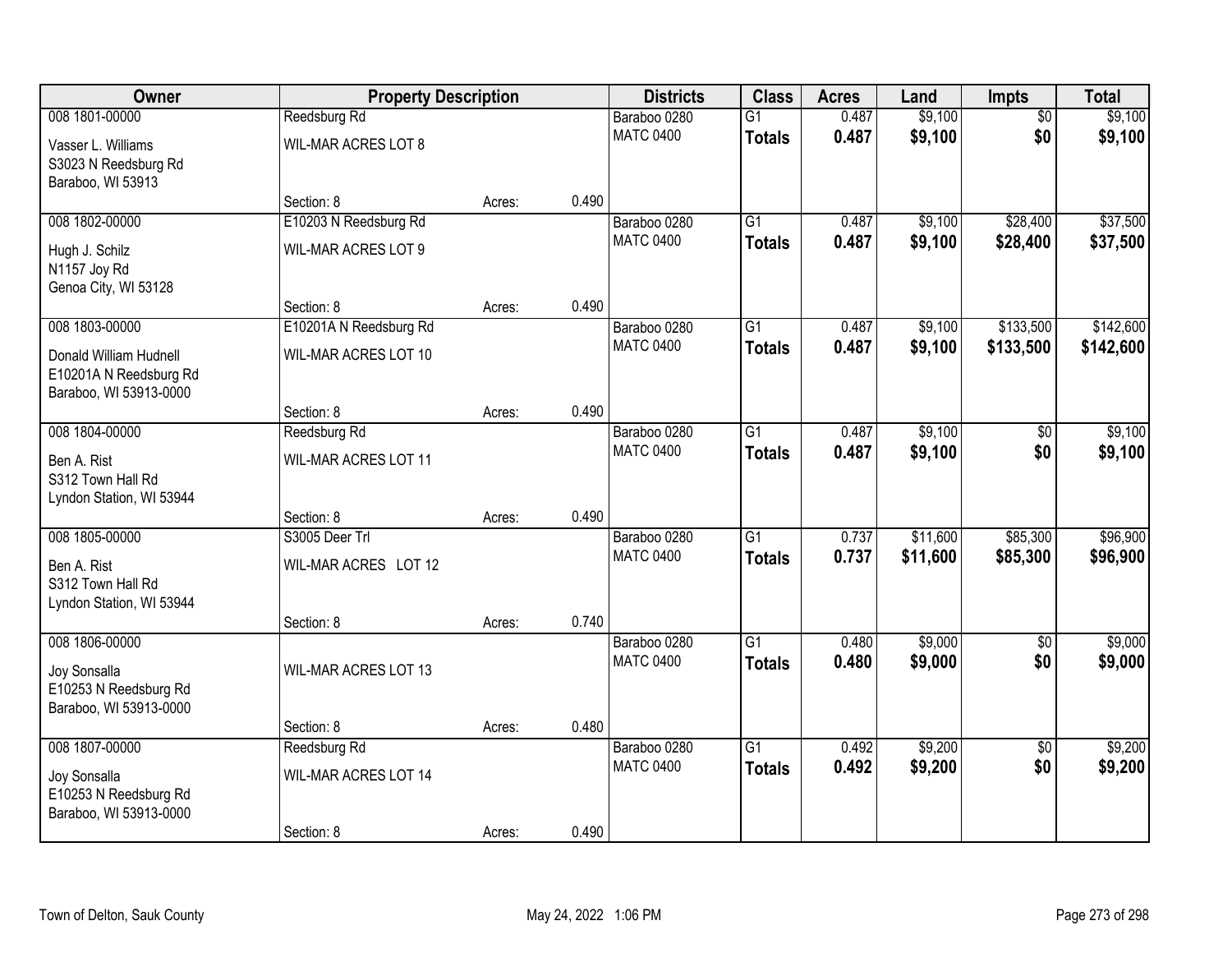| Owner                      |                                                   | <b>Property Description</b> |       | <b>Districts</b> | <b>Class</b>    | <b>Acres</b> | Land     | <b>Impts</b>    | <b>Total</b> |
|----------------------------|---------------------------------------------------|-----------------------------|-------|------------------|-----------------|--------------|----------|-----------------|--------------|
| 008 1808-00000             | E10253 N Reedsburg Rd                             |                             |       | Baraboo 0280     | $\overline{G1}$ | 0.722        | \$11,500 | \$48,300        | \$59,800     |
| Joy Sonsalla               | WIL-MAR ACRES LOT 15                              |                             |       | <b>MATC 0400</b> | <b>Totals</b>   | 0.722        | \$11,500 | \$48,300        | \$59,800     |
| E10253 N Reedsburg Rd      |                                                   |                             |       |                  |                 |              |          |                 |              |
| Baraboo, WI 53913-0000     |                                                   |                             |       |                  |                 |              |          |                 |              |
|                            | Section: 8                                        | Acres:                      | 0.720 |                  |                 |              |          |                 |              |
| 008 1809-00000             | E10750 Fern Dell Rd                               |                             |       | Baraboo 0280     | $\overline{G1}$ | 0.584        | \$14,600 | \$71,200        | \$85,800     |
| Randal S. Stolarski        | S 33-13-6 PRT SW1/4 NE1/4 YELLOW THUNDER          |                             |       | <b>MATC 0400</b> | <b>Totals</b>   | 0.584        | \$14,600 | \$71,200        | \$85,800     |
| PO Box 698                 | VALLEY SUB PRT LOT 1 COM SE COR SD LOT -          |                             |       |                  |                 |              |          |                 |              |
| Lake Delton, WI 53940-0000 | N89?58'W 55' TO POB - N89?58'W 218.46' - N42?58'W |                             |       |                  |                 |              |          |                 |              |
|                            | Section: 33                                       | Acres:                      | 0.580 |                  |                 |              |          |                 |              |
| 008 1810-00000             |                                                   |                             |       | Baraboo 0280     | $\overline{G1}$ | 0.053        | \$1,400  | \$0             | \$1,400      |
| Victoria L. Drover         | YELLOW THUNDER VALLEY SUB PRT LOT 1 BEG           |                             |       | <b>MATC 0400</b> | <b>Totals</b>   | 0.053        | \$1,400  | \$0             | \$1,400      |
| E10805A Evergreen Dr       | SELY COR SD LOT - N 89?58'W 55' - N14?23'W 84.09' |                             |       |                  |                 |              |          |                 |              |
| Baraboo, WI 53913          | S42?58'E 111.36' TO POB                           |                             |       |                  |                 |              |          |                 |              |
|                            | Section: 33                                       | Acres:                      | 0.050 |                  |                 |              |          |                 |              |
| 008 1811-00000             | S2296A Yellow Thunder Trl                         |                             |       | Baraboo 0280     | $\overline{G1}$ | 0.898        | \$18,700 | \$205,300       | \$224,000    |
| Steve L. Tymczyna          | YELLOW THUNDER VALLEY SUB LOT 2 & PRT LOT 1       |                             |       | <b>MATC 0400</b> | <b>Totals</b>   | 0.898        | \$18,700 | \$205,300       | \$224,000    |
| S2296A Yellow Thunder Trl  | COM S COR LOT 2-N47D2'E 200'-S42D58'E             |                             |       |                  |                 |              |          |                 |              |
| Baraboo, WI 53913-0000     | 60'-S58D21'W 203.96'-N42D58'W 20' TO POB, S\WELL  |                             |       |                  |                 |              |          |                 |              |
|                            | Section: 33                                       | Acres:                      | 0.900 |                  |                 |              |          |                 |              |
| 008 1812-00000             | <b>Yellow Thunder Trl</b>                         |                             |       | Baraboo 0280     | $\overline{G1}$ | 0.459        | \$12,400 | $\overline{50}$ | \$12,400     |
| Krzysztof Scehura          | YELLOW THUNDER VALLEY SUB. LOT 3                  |                             |       | <b>MATC 0400</b> | <b>Totals</b>   | 0.459        | \$12,400 | \$0             | \$12,400     |
| 10101 S 80th Ct            |                                                   |                             |       |                  |                 |              |          |                 |              |
| Palos Hills, IL 60465-0000 |                                                   |                             |       |                  |                 |              |          |                 |              |
|                            | Section: 33                                       | Acres:                      | 0.460 |                  |                 |              |          |                 |              |
| 008 1813-00000             | S2270A Yellow Thunder Trl                         |                             |       | Baraboo 0280     | $\overline{G1}$ | 0.459        | \$12,400 | \$123,300       | \$135,700    |
| James F. Hoelter Jr        | YELLOW THUNDER VALLEY SUB. LOT 4                  |                             |       | <b>MATC 0400</b> | <b>Totals</b>   | 0.459        | \$12,400 | \$123,300       | \$135,700    |
| S2270A Yellow Thunder Trl  |                                                   |                             |       |                  |                 |              |          |                 |              |
| Baraboo, WI 53913          |                                                   |                             |       |                  |                 |              |          |                 |              |
|                            | Section: 33                                       | Acres:                      | 0.460 |                  |                 |              |          |                 |              |
| 008 1814-00000             | S2264 Yellow Thunder Trl                          |                             |       | Baraboo 0280     | $\overline{G1}$ | 0.459        | \$12,400 | \$132,200       | \$144,600    |
| Teresa Bielawski           | YELLOW THUNDER VALLEY SUB. LOT 5                  |                             |       | <b>MATC 0400</b> | <b>Totals</b>   | 0.459        | \$12,400 | \$132,200       | \$144,600    |
| S2264 Yellow Thunder Trl   |                                                   |                             |       |                  |                 |              |          |                 |              |
| Baraboo, WI 53913-0000     |                                                   |                             |       |                  |                 |              |          |                 |              |
|                            | Section: 33                                       | Acres:                      | 0.460 |                  |                 |              |          |                 |              |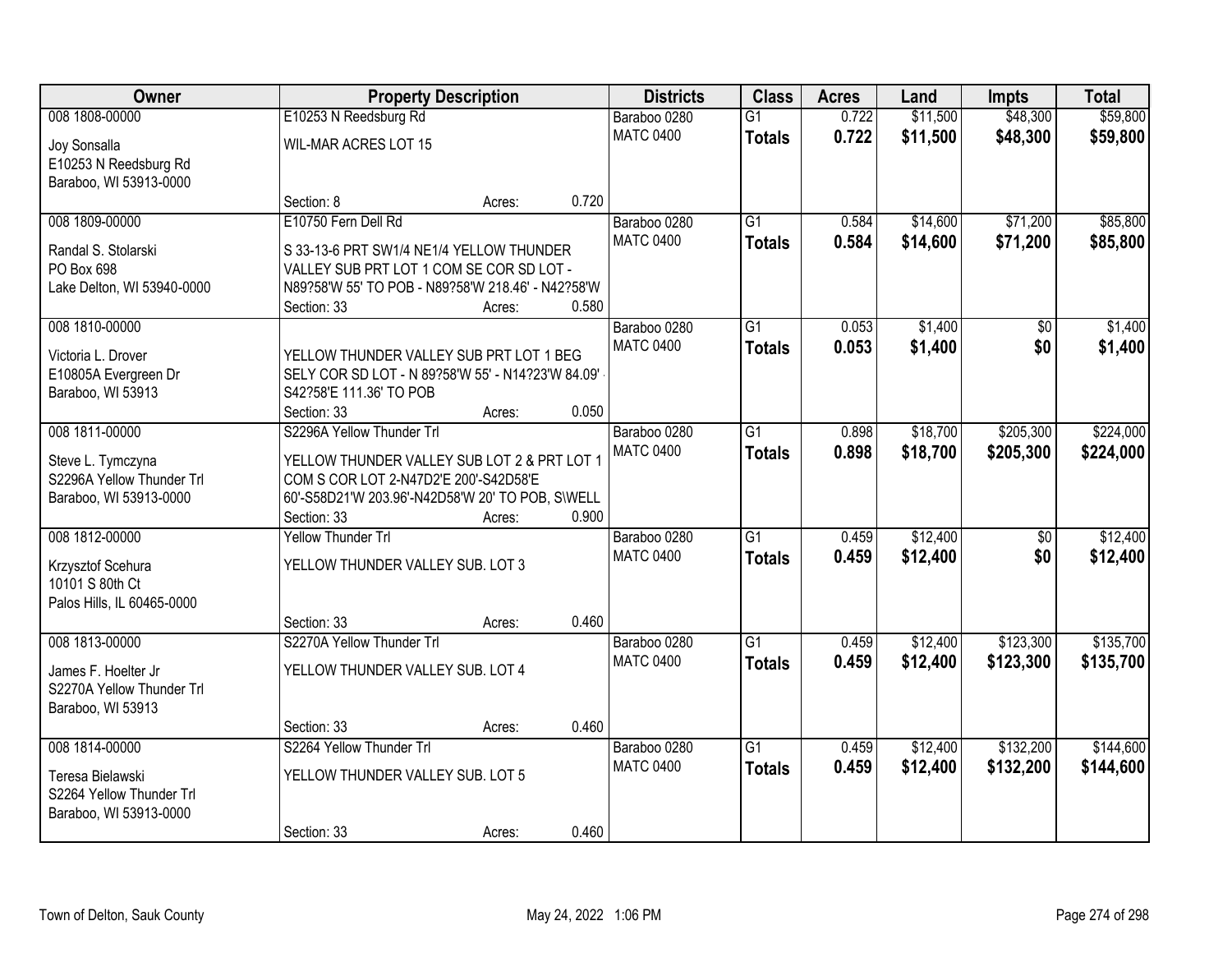| Owner                                              |                                          | <b>Property Description</b> |       | <b>Districts</b>                 | <b>Class</b>    | <b>Acres</b> | Land     | <b>Impts</b>    | <b>Total</b> |
|----------------------------------------------------|------------------------------------------|-----------------------------|-------|----------------------------------|-----------------|--------------|----------|-----------------|--------------|
| 008 1815-00000                                     | Yellow Thunder Trl                       |                             |       | Baraboo 0280                     | $\overline{G1}$ | 0.459        | \$12,400 | $\overline{50}$ | \$12,400     |
| Jason W. Stevenson                                 | YELLOW THUNDER VALLEY SUB. LOT 6         |                             |       | <b>MATC 0400</b>                 | <b>Totals</b>   | 0.459        | \$12,400 | \$0             | \$12,400     |
| S2256 Yellow Thunder Trl                           |                                          |                             |       |                                  |                 |              |          |                 |              |
| Baraboo, WI 53913                                  |                                          |                             |       |                                  |                 |              |          |                 |              |
|                                                    | Section: 33                              | Acres:                      | 0.460 |                                  |                 |              |          |                 |              |
| 008 1816-00000                                     | S2256 Yellow Thunder Trl                 |                             |       | Baraboo 0280<br><b>MATC 0400</b> | $\overline{G1}$ | 0.459        | \$12,400 | \$138,700       | \$151,100    |
| Jason W. Stevenson                                 | YELLOW THUNDER VALLEY SUB. LOT 7         |                             |       |                                  | <b>Totals</b>   | 0.459        | \$12,400 | \$138,700       | \$151,100    |
| S2256 Yellow Thunder Trl                           |                                          |                             |       |                                  |                 |              |          |                 |              |
| Baraboo, WI 53913                                  |                                          |                             | 0.460 |                                  |                 |              |          |                 |              |
| 008 1817-00000                                     | Section: 33<br><b>Yellow Thunder Trl</b> | Acres:                      |       | Baraboo 0280                     | $\overline{G1}$ | 0.728        | \$16,500 |                 | \$16,500     |
|                                                    |                                          |                             |       | <b>MATC 0400</b>                 |                 | 0.728        | \$16,500 | \$0<br>\$0      | \$16,500     |
| James Charles Homa                                 | S 33-13-6 PRT SW1/4 NE1/4 YELLOW THUNDER |                             |       |                                  | <b>Totals</b>   |              |          |                 |              |
| 1226 Switchgrass Ct                                | VALLEY SUB LOT 8 0.73A                   |                             |       |                                  |                 |              |          |                 |              |
| Minooka, IL 60447                                  |                                          |                             | 0.730 |                                  |                 |              |          |                 |              |
| 008 1818-00000                                     | Section: 33<br><b>Yellow Thunder Trl</b> | Acres:                      |       | Baraboo 0280                     | $\overline{G1}$ | 0.629        | \$15,200 | \$0             | \$15,200     |
|                                                    |                                          |                             |       | <b>MATC 0400</b>                 | <b>Totals</b>   | 0.629        | \$15,200 | \$0             | \$15,200     |
| James Charles Homa                                 | S 33-13-6 PRT SW1/4 NE1/4 YELLOW THUNDER |                             |       |                                  |                 |              |          |                 |              |
| 1226 Switchgrass Ct                                | VALLEY SUB LOT 9 0.63A                   |                             |       |                                  |                 |              |          |                 |              |
| Minooka, IL 60447                                  | Section: 33                              |                             | 0.630 |                                  |                 |              |          |                 |              |
| 008 1819-00000                                     | S2226A Yellow Thunder Trl                | Acres:                      |       | Baraboo 0280                     | $\overline{G1}$ | 0.530        | \$13,900 | \$115,900       | \$129,800    |
|                                                    |                                          |                             |       | <b>MATC 0400</b>                 | <b>Totals</b>   | 0.530        | \$13,900 | \$115,900       | \$129,800    |
| Mark J. Karis                                      | YELLOW THUNDER VALLEY SUB. LOT 10        |                             |       |                                  |                 |              |          |                 |              |
| S2226 Yellow Thunder Trl                           |                                          |                             |       |                                  |                 |              |          |                 |              |
| Baraboo, WI 53913-0000                             | Section: 33                              | Acres:                      | 0.530 |                                  |                 |              |          |                 |              |
| 008 1820-00000                                     | S2216 Yellow Thunder Trl                 |                             |       | Baraboo 0280                     | $\overline{G1}$ | 0.449        | \$12,100 | \$103,600       | \$115,700    |
|                                                    |                                          |                             |       | <b>MATC 0400</b>                 | <b>Totals</b>   | 0.449        | \$12,100 | \$103,600       | \$115,700    |
| Ryan T. Kimball                                    | YELLOW THUNDER VALLEY SUB. LOT 11        |                             |       |                                  |                 |              |          |                 |              |
| S2216 Yellow Thunder Trl<br>Baraboo, WI 53913-0000 |                                          |                             |       |                                  |                 |              |          |                 |              |
|                                                    | Section: 33                              | Acres:                      | 0.450 |                                  |                 |              |          |                 |              |
| 008 1821-00000                                     | S2225A Evergreen Dr                      |                             |       | Baraboo 0280                     | $\overline{G1}$ | 0.650        | \$15,500 | \$99,400        | \$114,900    |
|                                                    |                                          |                             |       | <b>MATC 0400</b>                 | <b>Totals</b>   | 0.650        | \$15,500 | \$99,400        | \$114,900    |
| Brian M. Stellmacher<br>S2225A Evergreen Dr        | YELLOW THUNDER VALLEY SUB LOT 12         |                             |       |                                  |                 |              |          |                 |              |
| Baraboo, WI 53913-0000                             |                                          |                             |       |                                  |                 |              |          |                 |              |
|                                                    | Section: 33                              | Acres:                      | 0.650 |                                  |                 |              |          |                 |              |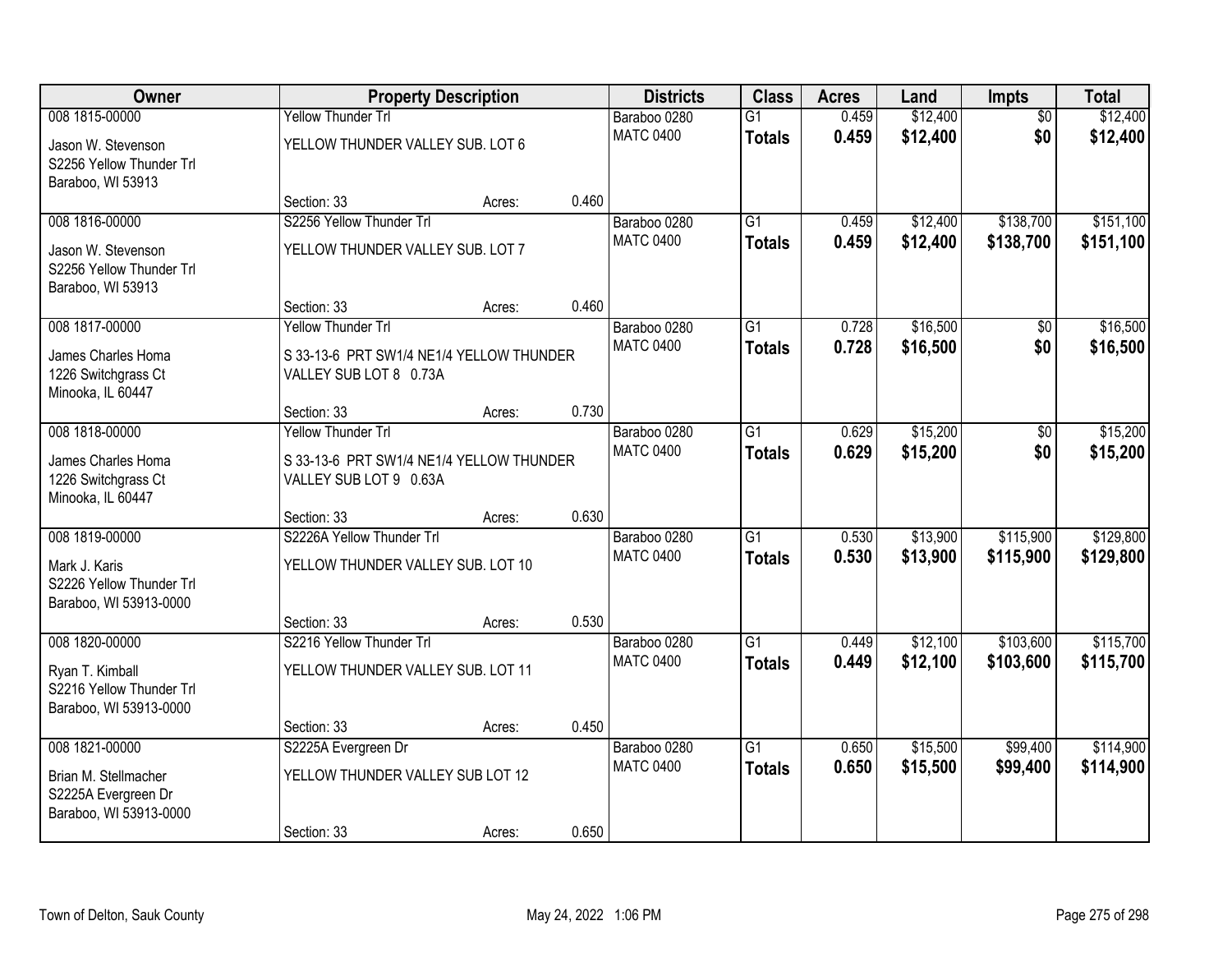| Owner                                            |                                          | <b>Property Description</b> |       | <b>Districts</b>                 | <b>Class</b>    | <b>Acres</b> | Land     | <b>Impts</b>    | <b>Total</b> |
|--------------------------------------------------|------------------------------------------|-----------------------------|-------|----------------------------------|-----------------|--------------|----------|-----------------|--------------|
| 008 1822-00000                                   | Evergreen Dr                             |                             |       | Baraboo 0280                     | $\overline{G1}$ | 0.350        | \$9,400  | $\overline{50}$ | \$9,400      |
| Brian M. Stellmacher                             | YELLOW THUNDER VALLEY SUB. LOT 13        |                             |       | <b>MATC 0400</b>                 | <b>Totals</b>   | 0.350        | \$9,400  | \$0             | \$9,400      |
| S2225A Evergreen Dr                              |                                          |                             |       |                                  |                 |              |          |                 |              |
| Baraboo, WI 53913-0000                           |                                          |                             | 0.350 |                                  |                 |              |          |                 |              |
| 008 1823-00000                                   | Section: 33<br>S2239 Evergreen Dr        | Acres:                      |       | Baraboo 0280                     | $\overline{G1}$ | 0.566        | \$14,400 | \$86,400        | \$100,800    |
|                                                  |                                          |                             |       | <b>MATC 0400</b>                 | <b>Totals</b>   | 0.566        | \$14,400 | \$86,400        | \$100,800    |
| William Mongillo                                 | YELLOW THUNDER VALLEY SUB LOT 14         |                             |       |                                  |                 |              |          |                 |              |
| S2239 Evergreen Dr<br>Baraboo, WI 53913-0000     |                                          |                             |       |                                  |                 |              |          |                 |              |
|                                                  | Section: 33                              | Acres:                      | 0.570 |                                  |                 |              |          |                 |              |
| 008 1824-00000                                   | Evergreen Dr                             |                             |       | Baraboo 0280                     | G1              | 0.463        | \$12,500 | \$12,300        | \$24,800     |
| Douglas K. Ableman                               | S 33-13-6 PRT SW1/4 NE1/4 YELLOW THUNDER |                             |       | <b>MATC 0400</b>                 | <b>Totals</b>   | 0.463        | \$12,500 | \$12,300        | \$24,800     |
| S2259A Evergreen Dr                              | VALLEY SUB LOT 15                        |                             |       |                                  |                 |              |          |                 |              |
| Baraboo, WI 53913-0000                           |                                          |                             |       |                                  |                 |              |          |                 |              |
|                                                  | Section: 33                              | Acres:                      | 0.460 |                                  |                 |              |          |                 |              |
| 008 1825-00000                                   | Evergreen Dr                             |                             |       | Baraboo 0280                     | $\overline{G1}$ | 0.459        | \$12,400 | \$0             | \$12,400     |
| Douglas K. Ableman                               | S 33-13-6 PRT SW1/4 NE1/4 YELLOW THUNDER |                             |       | <b>MATC 0400</b>                 | <b>Totals</b>   | 0.459        | \$12,400 | \$0             | \$12,400     |
| S2259A Evergreen Dr                              | VALLEY SUB LOT 16                        |                             |       |                                  |                 |              |          |                 |              |
| Baraboo, WI 53913-0000                           |                                          |                             |       |                                  |                 |              |          |                 |              |
|                                                  | Section: 33                              | Acres:                      | 0.460 |                                  |                 |              |          |                 |              |
| 008 1826-00000                                   | S2259A Evergreen Dr                      |                             |       | Baraboo 0280<br><b>MATC 0400</b> | $\overline{G1}$ | 0.459        | \$12,400 | \$137,500       | \$149,900    |
| Douglas K. Ableman                               | YELLOW THUNDER VALLEY SUB. LOT 17        |                             |       |                                  | <b>Totals</b>   | 0.459        | \$12,400 | \$137,500       | \$149,900    |
| S2259A Evergreen Dr                              |                                          |                             |       |                                  |                 |              |          |                 |              |
| Baraboo, WI 53913-0000                           | Section: 33                              | Acres:                      | 0.460 |                                  |                 |              |          |                 |              |
| 008 1827-00000                                   | S2265 Evergreen Dr                       |                             |       | Baraboo 0280                     | $\overline{G1}$ | 0.459        | \$12,400 | \$17,700        | \$30,100     |
|                                                  |                                          |                             |       | <b>MATC 0400</b>                 | <b>Totals</b>   | 0.459        | \$12,400 | \$17,700        | \$30,100     |
| James F. Hoelter Jr<br>S2270A Yellow Thunder Trl | YELLOW THUNDER VALLEY SUB. LOT 18        |                             |       |                                  |                 |              |          |                 |              |
| Baraboo, WI 53913                                |                                          |                             |       |                                  |                 |              |          |                 |              |
|                                                  | Section: 33                              | Acres:                      | 0.460 |                                  |                 |              |          |                 |              |
| 008 1828-00000                                   | Evergreen Dr                             |                             |       | Baraboo 0280                     | $\overline{G1}$ | 0.459        | \$12,400 | $\overline{50}$ | \$12,400     |
| James F. Hoelter Jr                              | YELLOW THUNDER VALLEY SUB. LOT 19        |                             |       | <b>MATC 0400</b>                 | <b>Totals</b>   | 0.459        | \$12,400 | \$0             | \$12,400     |
| S2270A Yellow Thunder Trl                        |                                          |                             |       |                                  |                 |              |          |                 |              |
| Baraboo, WI 53913                                |                                          |                             |       |                                  |                 |              |          |                 |              |
|                                                  | Section: 33                              | Acres:                      | 0.460 |                                  |                 |              |          |                 |              |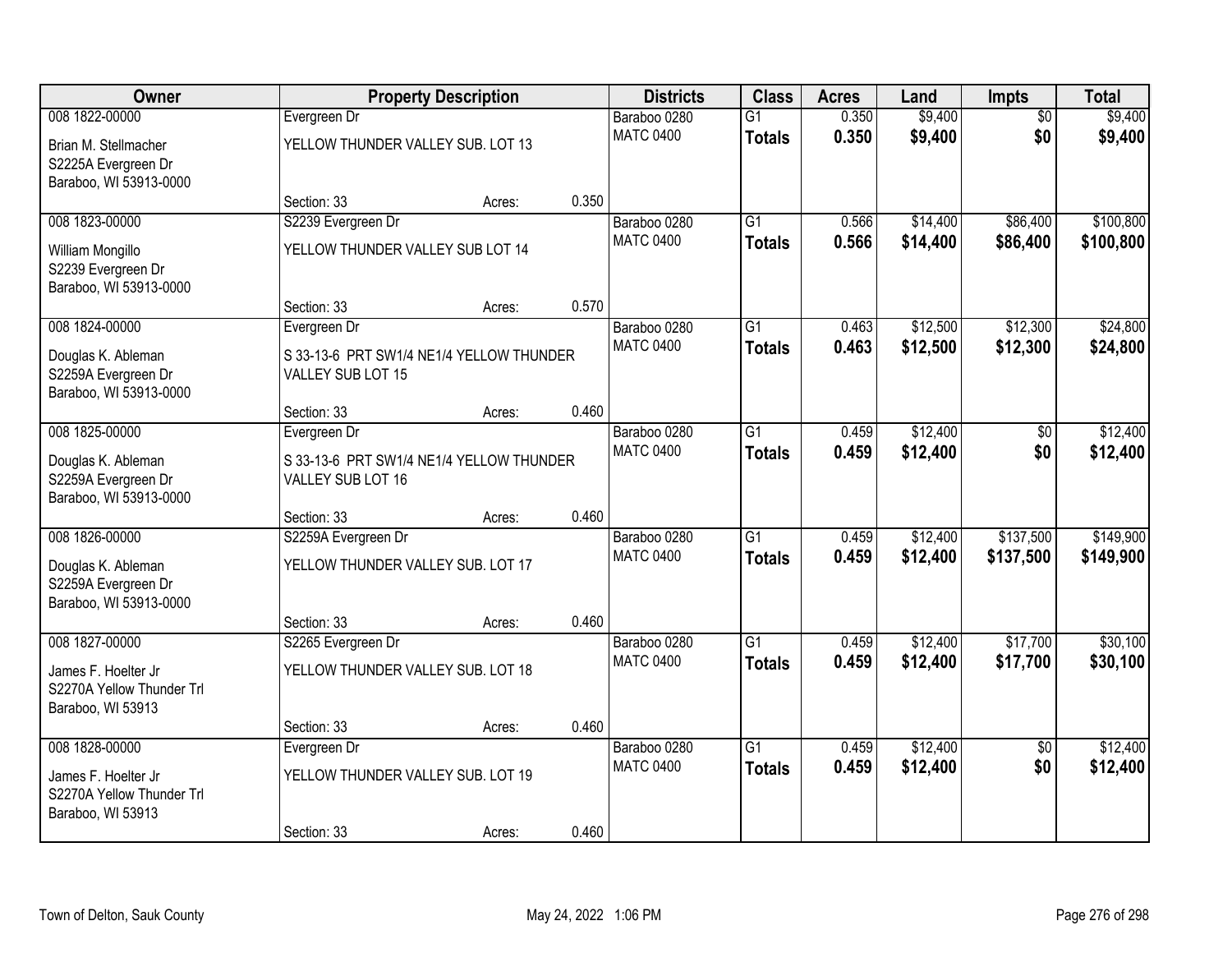| Owner                                                                             |                                                                                                                                                      | <b>Property Description</b> |       | <b>Districts</b>                 | <b>Class</b>                     | <b>Acres</b>   | Land                 | Impts                  | <b>Total</b>           |
|-----------------------------------------------------------------------------------|------------------------------------------------------------------------------------------------------------------------------------------------------|-----------------------------|-------|----------------------------------|----------------------------------|----------------|----------------------|------------------------|------------------------|
| 008 1829-00000<br>Randal S. Stolarski<br>PO Box 698<br>Lake Delton, WI 53940-0000 | Evergreen Dr<br>S 33-13-6 PRT SW1/4 NE1/4 YELLOW THUNDER<br>VALLEY SUB LOT 20 (S/EASE PER D-443710) 0.46A                                            |                             |       | Baraboo 0280<br><b>MATC 0400</b> | $\overline{G1}$<br><b>Totals</b> | 0.459<br>0.459 | \$12,400<br>\$12,400 | $\overline{50}$<br>\$0 | \$12,400<br>\$12,400   |
|                                                                                   | Section: 33                                                                                                                                          | Acres:                      | 0.460 |                                  |                                  |                |                      |                        |                        |
| 008 1830-00000<br>Randal S. Stolarski<br>PO Box 698<br>Lake Delton, WI 53940-0000 | E10795 Evergreen Dr<br>S 33-13-6 PRT SW1/4 NE1/4 YELLOW THUNDER<br>VALLEY SUB LOT 21 (S & W/EASE PER D-399135)<br>0.54A<br>Section: 33               | Acres:                      | 0.540 | Baraboo 0280<br><b>MATC 0400</b> | $\overline{G1}$<br><b>Totals</b> | 0.536<br>0.536 | \$14,000<br>\$14,000 | \$8,400<br>\$8,400     | \$22,400<br>\$22,400   |
| 008 1831-00000<br>Victoria L. Drover<br>E10805A Evergreen Dr<br>Baraboo, WI 53913 | E10805A Evergreen Dr<br>YELLOW THUNDER VALLEY SUB. LOT 22<br>Section: 33                                                                             | Acres:                      | 0.640 | Baraboo 0280<br><b>MATC 0400</b> | G1<br><b>Totals</b>              | 0.635<br>0.635 | \$15,300<br>\$15,300 | \$148,500<br>\$148,500 | \$163,800<br>\$163,800 |
| 008 1832-00000                                                                    | E10809 Evergreen Dr                                                                                                                                  |                             |       | Baraboo 0280                     | G1                               | 0.577          | \$14,500             | \$80,900               | \$95,400               |
| Thomas Szymanski<br>PO Box 246<br>Lake Delton, WI 53940                           | YELLOW THUNDER VALLEY SUB. LOT 23 EXC PER<br>VOL385-238                                                                                              |                             |       | <b>MATC 0400</b>                 | <b>Totals</b>                    | 0.577          | \$14,500             | \$80,900               | \$95,400               |
|                                                                                   | Section: 33                                                                                                                                          | Acres:                      | 0.580 |                                  |                                  |                |                      |                        |                        |
| 008 1833-00000<br>Joshua A. Beale<br>E10806 Moon Rd<br>Baraboo, WI 53913          | YELLOW THUNDER VALLEY SUB. PRT.OF LOT 23;<br>BEG SECOR SD LT; N8D20M13S E203.52, ALG<br>CURVE, CHORD N84D8M W10.66'; S8D20M13S W102',<br>Section: 33 | Acres:                      | 0.020 | Baraboo 0280<br><b>MATC 0400</b> | $\overline{G1}$<br><b>Totals</b> | 0.020<br>0.020 | \$500<br>\$500       | $\overline{50}$<br>\$0 | \$500<br>\$500         |
| 008 1834-00000<br>Joshua A. Beale<br>E10806 Moon Rd<br>Baraboo, WI 53913          | E10806 Moon Rd<br>S 33-13-6 PRT SE1/4 NE1/4 YELLOW THUNDER<br>VALLEY SUB LOT 24 0.49A<br>Section: 33                                                 | Acres:                      | 0.490 | Baraboo 0280<br><b>MATC 0400</b> | $\overline{G1}$<br><b>Totals</b> | 0.488<br>0.488 | \$13,200<br>\$13,200 | \$80,100<br>\$80,100   | \$93,300<br>\$93,300   |
| 008 1835-00000<br>Lonita S. Schulze<br>S2293 Busse Ln<br>Baraboo, WI 53913-0000   | Evergreen Dr<br>YELLOW THUNDER VALLEY SUB. LOT 25<br>Section: 33                                                                                     | Acres:                      | 0.510 | Baraboo 0280<br><b>MATC 0400</b> | $\overline{G1}$<br><b>Totals</b> | 0.505<br>0.505 | \$13,600<br>\$13,600 | $\overline{50}$<br>\$0 | \$13,600<br>\$13,600   |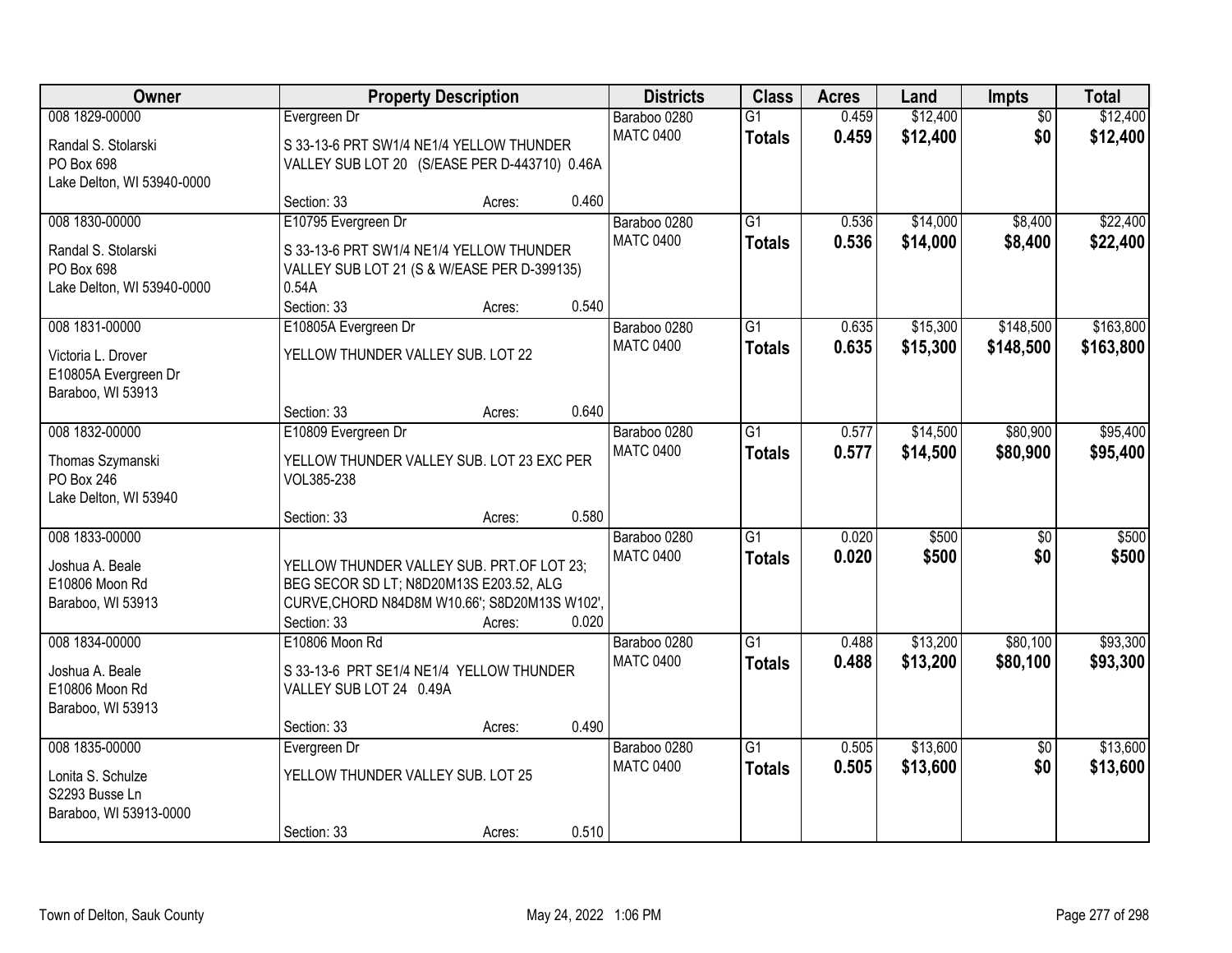| Owner                                                                                    |                                                                        | <b>Property Description</b> |       | <b>Districts</b>                 | <b>Class</b>                     | <b>Acres</b>   | Land                 | Impts                  | <b>Total</b>           |
|------------------------------------------------------------------------------------------|------------------------------------------------------------------------|-----------------------------|-------|----------------------------------|----------------------------------|----------------|----------------------|------------------------|------------------------|
| 008 1836-00000<br>Lonita S. Schulze<br>S2293 Busse Ln                                    | YELLOW THUNDER VALLEY SUB. LOT 26                                      |                             |       | Baraboo 0280<br><b>MATC 0400</b> | $\overline{G1}$<br><b>Totals</b> | 0.505<br>0.505 | \$13,600<br>\$13,600 | $\overline{50}$<br>\$0 | \$13,600<br>\$13,600   |
| Baraboo, WI 53913-0000                                                                   | Section: 33                                                            | Acres:                      | 0.510 |                                  |                                  |                |                      |                        |                        |
| 008 1837-00000<br>Lonita S. Schulze<br>S2293 Busse Ln                                    | S2293 Busse Ln<br>YELLOW THUNDER VALLEY SUB. LOT 27                    |                             |       | Baraboo 0280<br><b>MATC 0400</b> | $\overline{G1}$<br><b>Totals</b> | 0.551<br>0.551 | \$14,200<br>\$14,200 | \$109,800<br>\$109,800 | \$124,000<br>\$124,000 |
| Baraboo, WI 53913-0000                                                                   | Section: 33                                                            | Acres:                      | 0.550 |                                  |                                  |                |                      |                        |                        |
| 008 1838-00000<br>Urszula Stawierej<br>5155 N E River Rd #217d<br>Chicago, IL 60656-0000 | Evergreen Dr<br>YELLOW THUNDER VALLEY SUB. LOT 28                      |                             |       | Baraboo 0280<br><b>MATC 0400</b> | $\overline{G1}$<br><b>Totals</b> | 0.551<br>0.551 | \$14,200<br>\$14,200 | \$0<br>\$0             | \$14,200<br>\$14,200   |
|                                                                                          | Section: 33                                                            | Acres:                      | 0.550 |                                  |                                  |                |                      |                        |                        |
| 008 1839-00000<br>Alexander Skrodzki<br>E10820 Evergreen Dr<br>Baraboo, WI 53913-0000    | E10820 Evergreen Dr<br>YELLOW THUNDER VALLEY SUB. LOT 29               |                             |       | Baraboo 0280<br><b>MATC 0400</b> | $\overline{G1}$<br><b>Totals</b> | 0.505<br>0.505 | \$13,600<br>\$13,600 | \$223,700<br>\$223,700 | \$237,300<br>\$237,300 |
|                                                                                          | Section: 33                                                            | Acres:                      | 0.510 |                                  |                                  |                |                      |                        |                        |
| 008 1840-00000<br>Monica Lucarz<br>PO Box 916<br>Lake Delton, WI 53940                   | Evergreen Dr<br>YELLOW THUNDER VALLEY SUB. LOT 30                      |                             |       | Baraboo 0280<br><b>MATC 0400</b> | $\overline{G1}$<br><b>Totals</b> | 0.505<br>0.505 | \$13,600<br>\$13,600 | $\overline{50}$<br>\$0 | \$13,600<br>\$13,600   |
|                                                                                          | Section: 33                                                            | Acres:                      | 0.510 |                                  |                                  |                |                      |                        |                        |
| 008 1841-00000<br>Susan J. Kaney<br>E10810 Evergreen Dr<br>Baraboo, WI 53913-0000        | E10810 Evergreen Dr<br>YELLOW THUNDER VALLEY SUB. LOT 31               |                             |       | Baraboo 0280<br><b>MATC 0400</b> | $\overline{G1}$<br><b>Totals</b> | 0.550<br>0.550 | \$14,200<br>\$14,200 | \$86,800<br>\$86,800   | \$101,000<br>\$101,000 |
|                                                                                          | Section: 33                                                            | Acres:                      | 0.550 |                                  |                                  |                |                      |                        |                        |
| 008 1842-00000<br>Adela Lucarz<br>S2294 Evergreen Dr<br>Baraboo, WI 53913-0000           | S2294 Evergreen Dr<br>YELLOW THUNDER VALLEY SUB. LOT 32<br>Section: 33 | Acres:                      | 0.480 | Baraboo 0280<br><b>MATC 0400</b> | $\overline{G1}$<br><b>Totals</b> | 0.481<br>0.481 | \$13,000<br>\$13,000 | \$250,400<br>\$250,400 | \$263,400<br>\$263,400 |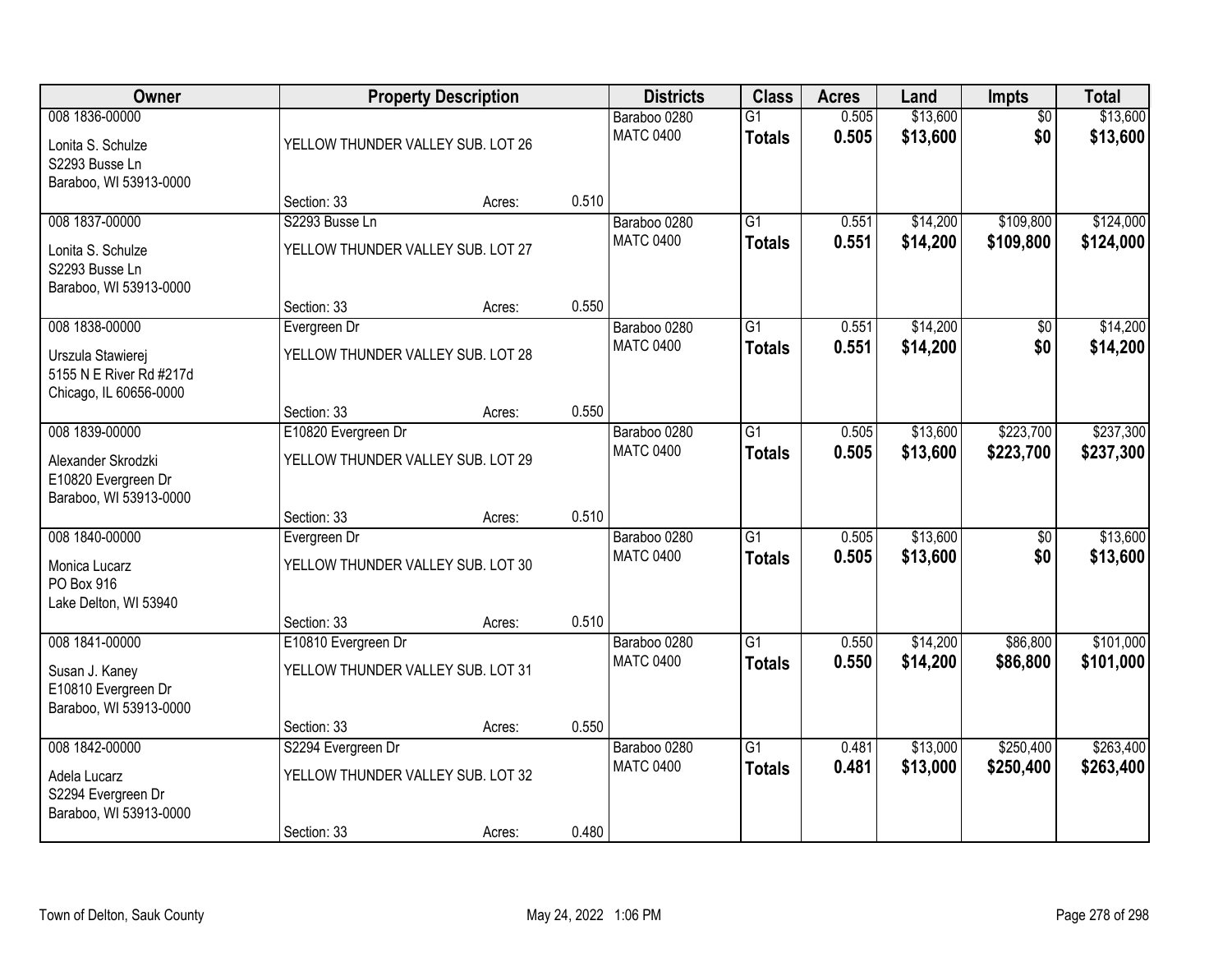| Owner                                        |                                                                                                    | <b>Property Description</b> |       | <b>Districts</b>                 | <b>Class</b>    | <b>Acres</b> | Land     | <b>Impts</b>    | <b>Total</b> |
|----------------------------------------------|----------------------------------------------------------------------------------------------------|-----------------------------|-------|----------------------------------|-----------------|--------------|----------|-----------------|--------------|
| 008 1843-00000                               | S2290 Evergreen Dr                                                                                 |                             |       | Baraboo 0280                     | $\overline{G1}$ | 0.459        | \$12,400 | \$108,200       | \$120,600    |
| Ricardo L. Chavez                            | YELLOW THUNDER VALLEY SUB. LOT 33                                                                  |                             |       | <b>MATC 0400</b>                 | <b>Totals</b>   | 0.459        | \$12,400 | \$108,200       | \$120,600    |
| S2290 Evergreen Dr                           |                                                                                                    |                             |       |                                  |                 |              |          |                 |              |
| Baraboo, WI 53913                            |                                                                                                    |                             |       |                                  |                 |              |          |                 |              |
|                                              | Section: 33                                                                                        | Acres:                      | 0.460 |                                  |                 |              |          |                 |              |
| 008 1844-00000                               | S2272A Evergreen Dr                                                                                |                             |       | Baraboo 0280                     | $\overline{G1}$ | 0.459        | \$12,400 | \$112,600       | \$125,000    |
| Johnathan R. Newlun                          | YELLOW THUNDER VALLEY SUB. LOT 34                                                                  |                             |       | <b>MATC 0400</b>                 | <b>Totals</b>   | 0.459        | \$12,400 | \$112,600       | \$125,000    |
| S2272A Evergreen Dr                          |                                                                                                    |                             |       |                                  |                 |              |          |                 |              |
| Baraboo, WI 53913-0000                       |                                                                                                    |                             |       |                                  |                 |              |          |                 |              |
|                                              | Section: 33                                                                                        | Acres:                      | 0.460 |                                  |                 |              |          |                 |              |
| 008 1845-00000                               | Evergreen Dr                                                                                       |                             |       | Baraboo 0280<br><b>MATC 0400</b> | G1              | 0.459        | \$12,400 | \$0             | \$12,400     |
| Jadwiga Rzeszot                              | YELLOW THUNDER VALLEY SUB. LOT 35                                                                  |                             |       |                                  | <b>Totals</b>   | 0.459        | \$12,400 | \$0             | \$12,400     |
| 5644 Cambridge Way                           |                                                                                                    |                             |       |                                  |                 |              |          |                 |              |
| Hanover Park, IL 60133                       |                                                                                                    |                             |       |                                  |                 |              |          |                 |              |
| 008 1846-00000                               | Section: 33<br>Evergreen Dr                                                                        | Acres:                      | 0.460 | Baraboo 0280                     | $\overline{G1}$ | 0.459        | \$12,400 |                 | \$12,400     |
|                                              |                                                                                                    |                             |       | <b>MATC 0400</b>                 | <b>Totals</b>   | 0.459        | \$12,400 | \$0<br>\$0      | \$12,400     |
| Fern V. Rose                                 | YELLOW THUNDER VALLEY SUB. LOT 36                                                                  |                             |       |                                  |                 |              |          |                 |              |
| S2250 Evergreen Dr                           |                                                                                                    |                             |       |                                  |                 |              |          |                 |              |
| Baraboo, WI 53913                            |                                                                                                    |                             | 0.460 |                                  |                 |              |          |                 |              |
| 008 1847-00000                               | Section: 33<br>S2250 Evergreen Dr                                                                  | Acres:                      |       | Baraboo 0280                     | $\overline{G1}$ | 0.599        | \$14,800 | \$171,500       | \$186,300    |
|                                              |                                                                                                    |                             |       | <b>MATC 0400</b>                 | <b>Totals</b>   | 0.599        | \$14,800 | \$171,500       | \$186,300    |
| Fern V. Rose                                 | YELLOW THUNDER VALLEY SUB. LOT 37                                                                  |                             |       |                                  |                 |              |          |                 |              |
| S2250 Evergreen Dr                           |                                                                                                    |                             |       |                                  |                 |              |          |                 |              |
| Baraboo, WI 53913                            |                                                                                                    |                             | 0.600 |                                  |                 |              |          |                 |              |
| 008 1848-00000                               | Section: 33<br>E10763 Deer Run Rd                                                                  | Acres:                      |       | Baraboo 0280                     | $\overline{G1}$ | 1.140        | \$21,400 | \$165,100       | \$186,500    |
|                                              |                                                                                                    |                             |       | <b>MATC 0400</b>                 | <b>Totals</b>   | 1.140        | \$21,400 | \$165,100       | \$186,500    |
| Mark a & Karen L Gasser Living Trust         | YELLOW THUNDER VALLEY SUBD LT 38 & PRT LT 39                                                       |                             |       |                                  |                 |              |          |                 |              |
| E10763 Deer Run Rd                           | = CSM #5875 LOT 1 1.14A (PRT SW NE 33-13-6)                                                        |                             |       |                                  |                 |              |          |                 |              |
| Baraboo, WI 53913-0000                       | Section: 33                                                                                        | Acres:                      | 1.140 |                                  |                 |              |          |                 |              |
| 008 1850-00000                               | Deer Run Rd                                                                                        |                             |       | Baraboo 0280                     | $\overline{G1}$ | 0.313        | \$8,500  | $\overline{50}$ | \$8,500      |
|                                              |                                                                                                    |                             |       | <b>MATC 0400</b>                 | <b>Totals</b>   | 0.313        | \$8,500  | \$0             | \$8,500      |
| Kristine J. Kieffer                          | YELLOW THUNDER VALLEY SUB. PRT LOT 39 COM                                                          |                             |       |                                  |                 |              |          |                 |              |
| E10779 Deer Run Rd<br>Baraboo, WI 53913-0000 | NECOR-S6?58'55" E 171.14' TO SE COR-S73?33'4"W<br>70.13'-N9?43'37"W 192.47- N89?59'E 79.98' TO POB |                             |       |                                  |                 |              |          |                 |              |
|                                              | Section: 33                                                                                        | Acres:                      | 0.310 |                                  |                 |              |          |                 |              |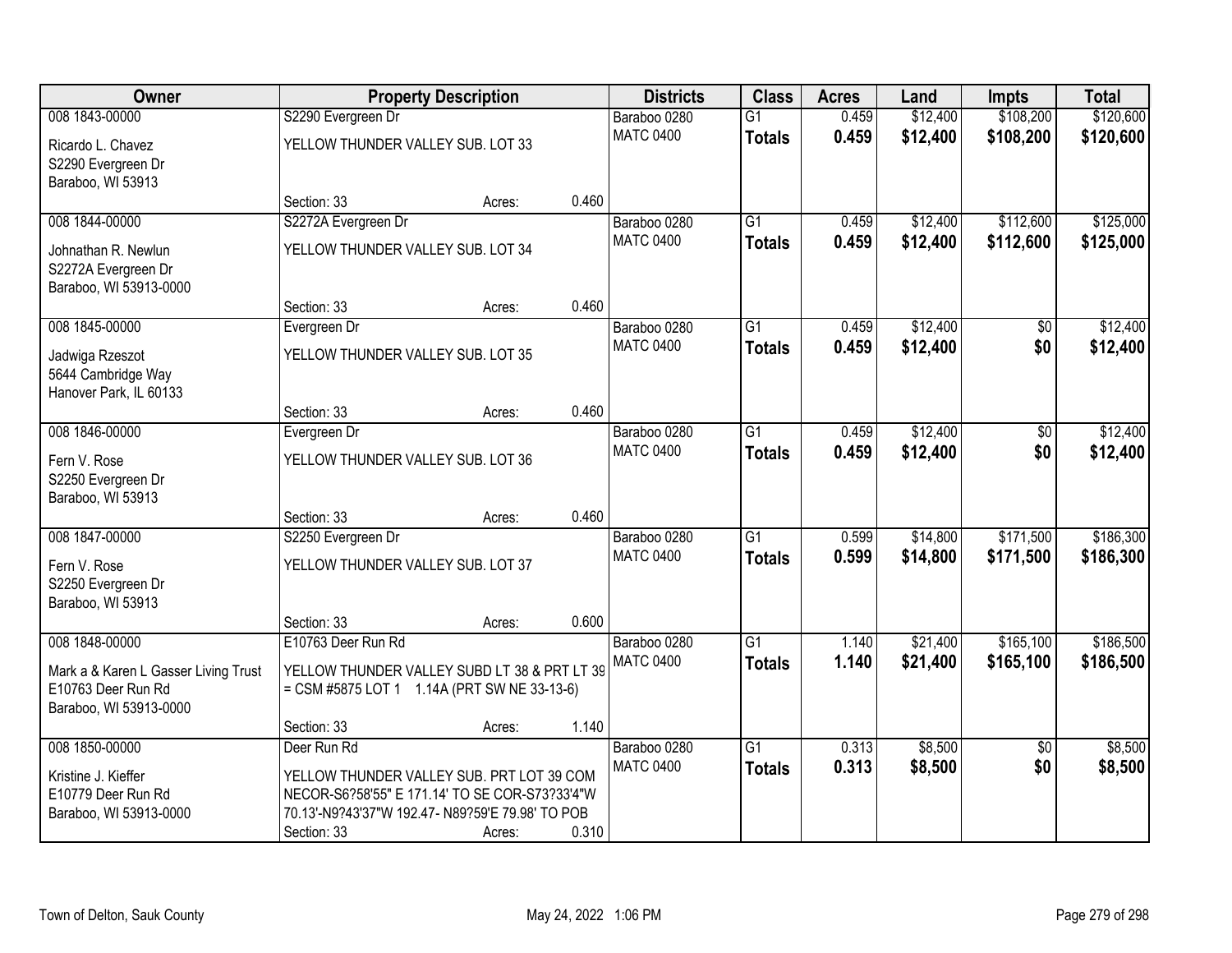| Owner                                                                               |                                                                                          | <b>Property Description</b> |       | <b>Districts</b>                 | <b>Class</b>                     | <b>Acres</b>   | Land                 | <b>Impts</b>           | <b>Total</b>           |
|-------------------------------------------------------------------------------------|------------------------------------------------------------------------------------------|-----------------------------|-------|----------------------------------|----------------------------------|----------------|----------------------|------------------------|------------------------|
| 008 1851-00000                                                                      | E10779 Deer Run Rd                                                                       |                             |       | Baraboo 0280                     | $\overline{G1}$                  | 0.499          | \$13,500             | \$147,400              | \$160,900              |
| Kristine J. Kieffer<br>E10779 Deer Run Rd<br>Baraboo, WI 53913-0000                 | YELLOW THUNDER VALLEY SUB. LOT 40                                                        |                             |       | <b>MATC 0400</b>                 | <b>Totals</b>                    | 0.499          | \$13,500             | \$147,400              | \$160,900              |
|                                                                                     | Section: 33                                                                              | Acres:                      | 0.500 |                                  |                                  |                |                      |                        |                        |
| 008 1852-00000<br>Tony Kieffer<br>506 Camp St<br>Baraboo, WI 53913-0000             | YELLOW THUNDER VALLEY SUB. LOT 41                                                        |                             |       | Baraboo 0280<br><b>MATC 0400</b> | G1<br><b>Totals</b>              | 0.596<br>0.596 | \$14,800<br>\$14,800 | $\overline{50}$<br>\$0 | \$14,800<br>\$14,800   |
|                                                                                     | Section: 33                                                                              | Acres:                      | 0.600 |                                  |                                  |                |                      |                        |                        |
| 008 1853-00000<br>David G. Larson<br>S2243 Grouse Ridge Ct<br>Baraboo, WI 53913     | S2243 Grouse Ridge Ct<br>YELLOW THUNDER VALLEY SUB LOT 42 (W/EASE<br>PER R658-135)       |                             |       | Baraboo 0280<br><b>MATC 0400</b> | $\overline{G1}$<br><b>Totals</b> | 0.729<br>0.729 | \$16,500<br>\$16,500 | \$153,900<br>\$153,900 | \$170,400<br>\$170,400 |
|                                                                                     | Section: 33                                                                              | Acres:                      | 0.730 |                                  |                                  |                |                      |                        |                        |
| 008 1854-00000<br>David G. Larson                                                   | S2243 Grouse Ridge Ct<br>YELLOW THUNDER VALLEY SUB. LOT 43 (S/EASE                       |                             |       | Baraboo 0280<br><b>MATC 0400</b> | $\overline{G1}$<br><b>Totals</b> | 0.566<br>0.566 | \$14,400<br>\$14,400 | \$0<br>\$0             | \$14,400<br>\$14,400   |
| S2243 Grouse Ridge Ct<br>Baraboo, WI 53913                                          | PER R658-135)<br>Section: 33                                                             | Acres:                      | 0.570 |                                  |                                  |                |                      |                        |                        |
| 008 1855-00000<br>Leticia A. Rabine<br>S2250 Grouse Ridge Ct<br>Baraboo, WI 53913   | S2250 Grouse Ridge Ct<br>YELLOW THUNDER VALLEY SUB. LOT 44                               |                             |       | Baraboo 0280<br><b>MATC 0400</b> | $\overline{G1}$<br><b>Totals</b> | 0.637<br>0.637 | \$15,300<br>\$15,300 | \$139,800<br>\$139,800 | \$155,100<br>\$155,100 |
|                                                                                     | Section: 33                                                                              | Acres:                      | 0.640 |                                  |                                  |                |                      |                        |                        |
| 008 1856-00000<br>Anna Antonova<br>S2246 Grouse Ridge Ct<br>Baraboo, WI 53913       | S2246 Grouse Ridge Ct<br>YELLOW THUNDER VALLEY SUB. LOT 45                               |                             |       | Baraboo 0280<br><b>MATC 0400</b> | $\overline{G1}$<br><b>Totals</b> | 0.714<br>0.714 | \$16,300<br>\$16,300 | \$185,900<br>\$185,900 | \$202,200<br>\$202,200 |
|                                                                                     | Section: 33                                                                              | Acres:                      | 0.710 |                                  |                                  |                |                      |                        |                        |
| 008 1857-00000<br>Kristine J. Mazzuca<br>S2244 Grouse Ridge Ct<br>Baraboo, WI 53913 | S2244 Grouse Ridge Ct<br>YELLOW THUNDER VALLEY SUB. LOT 46 & S10' OF<br>LOT 47 0.86A M/L |                             |       | Baraboo 0280<br><b>MATC 0400</b> | $\overline{G1}$<br><b>Totals</b> | 0.860<br>0.860 | \$18,200<br>\$18,200 | \$102,100<br>\$102,100 | \$120,300<br>\$120,300 |
|                                                                                     | Section: 33                                                                              | Acres:                      | 0.860 |                                  |                                  |                |                      |                        |                        |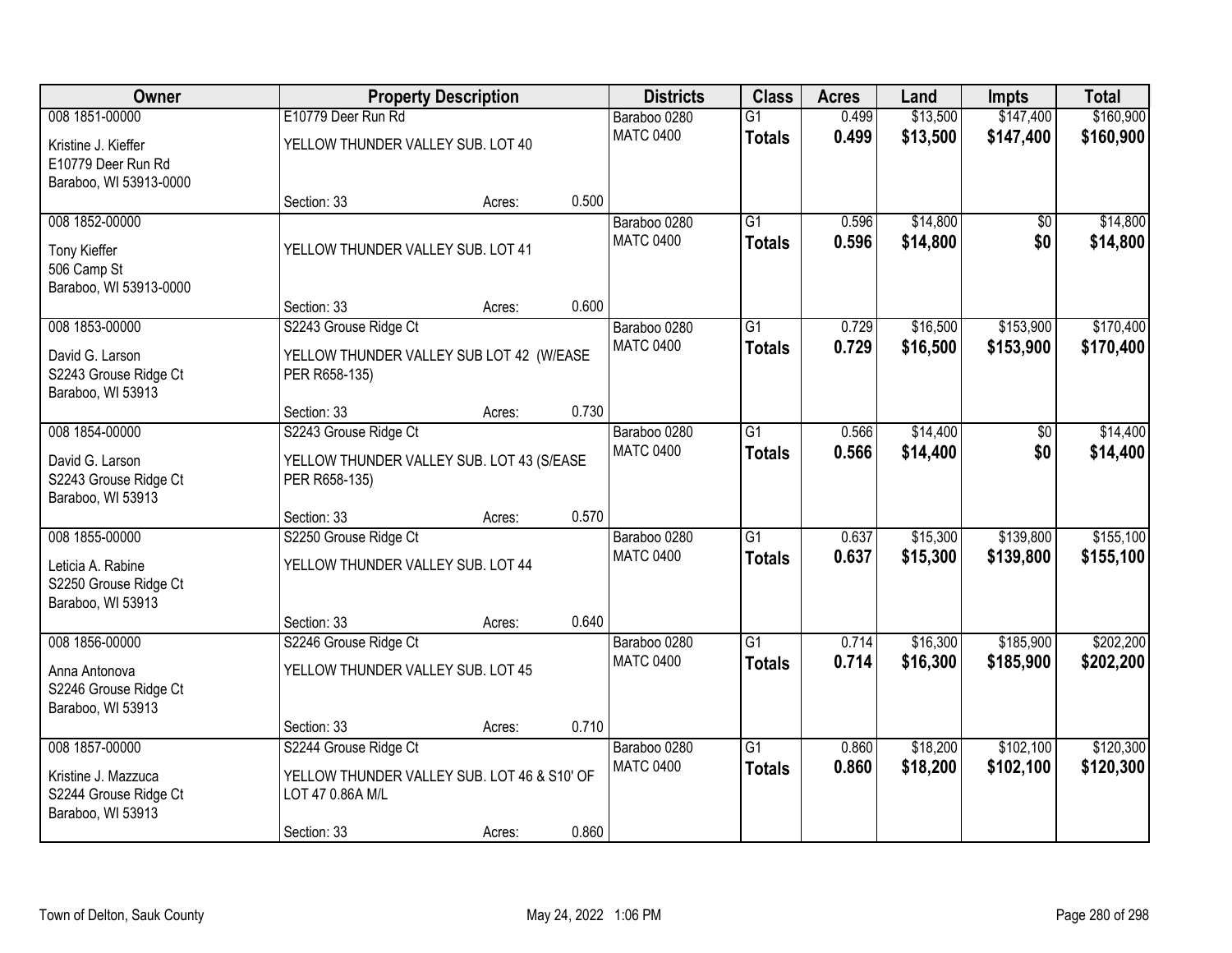| <b>Owner</b>                                                         |                                                                                                                | <b>Property Description</b> |       | <b>Districts</b> | <b>Class</b>    | <b>Acres</b> | Land     | <b>Impts</b>    | <b>Total</b> |
|----------------------------------------------------------------------|----------------------------------------------------------------------------------------------------------------|-----------------------------|-------|------------------|-----------------|--------------|----------|-----------------|--------------|
| 008 1858-00000                                                       | S2240 Grouse Ridge Ct                                                                                          |                             |       | Baraboo 0280     | $\overline{G1}$ | 0.470        | \$12,700 | \$203,000       | \$215,700    |
| Nikos B. Laskaris<br>S2240 Grouse Ridge Ct<br>Baraboo, WI 53913-0000 | YELLOW THUNDER VALLEY SUB. LOT 47 EXC S10'<br>0.47A M/L                                                        |                             |       | <b>MATC 0400</b> | <b>Totals</b>   | 0.470        | \$12,700 | \$203,000       | \$215,700    |
|                                                                      | Section: 33                                                                                                    | Acres:                      | 0.470 |                  |                 |              |          |                 |              |
| 008 1859-00000                                                       | E10811 Deer Run Rd                                                                                             |                             |       | Baraboo 0280     | $\overline{G1}$ | 0.551        | \$14,200 | \$141,200       | \$155,400    |
| Gary T. Schaning<br>E10811 Deer Run Rd<br>Baraboo, WI 53913          | YELLOW THUNDER VALLEY SUB. LOT 48                                                                              |                             |       | <b>MATC 0400</b> | <b>Totals</b>   | 0.551        | \$14,200 | \$141,200       | \$155,400    |
|                                                                      | Section: 33                                                                                                    | Acres:                      | 0.550 |                  |                 |              |          |                 |              |
| 008 1860-00000                                                       | Deer Run Rd                                                                                                    |                             |       | Baraboo 0280     | $\overline{G1}$ | 0.549        | \$7,200  | \$0             | \$7,200      |
| Gary T. Schaning<br>E10811 Deer Run Rd<br>Baraboo, WI 53913          | YELLOW THUNDER VALLEY SUB. LOT 49                                                                              |                             |       | <b>MATC 0400</b> | <b>Totals</b>   | 0.549        | \$7,200  | \$0             | \$7,200      |
|                                                                      | Section: 33                                                                                                    | Acres:                      | 0.550 |                  |                 |              |          |                 |              |
| 008 1861-10000                                                       | E10831 Deer Run Rd                                                                                             |                             |       | Baraboo 0280     | $\overline{G1}$ | 1.620        | \$26,200 | \$172,900       | \$199,100    |
| Daniel G. Hovland<br>E10831 Deer Run Rd<br>Baraboo, WI 53913         | S 33-13-6 PRT SE1/4 NE1/4 = CSM 7087 LOT 1 (FMLY<br>YELLOW THUNDER VALLEY LOTS 50-52) 1.62A                    |                             |       | <b>MATC 0400</b> | <b>Totals</b>   | 1.620        | \$26,200 | \$172,900       | \$199,100    |
|                                                                      | Section: 33                                                                                                    | Acres:                      | 1.620 |                  |                 |              |          |                 |              |
| 008 1864-00000                                                       | Busse Ln                                                                                                       |                             |       | Baraboo 0280     | $\overline{G1}$ | 0.520        | \$13,800 | \$0             | \$13,800     |
| Daniel G. Hovland<br>E10831 Deer Run Rd<br>Baraboo, WI 53913         | YELLOW THUNDER VALLEY SUB. LOT 53                                                                              |                             |       | <b>MATC 0400</b> | <b>Totals</b>   | 0.520        | \$13,800 | \$0             | \$13,800     |
|                                                                      | Section: 33                                                                                                    | Acres:                      | 0.520 |                  |                 |              |          |                 |              |
| 008 1865-00000                                                       | S2271A Busse Ln                                                                                                |                             |       | Baraboo 0280     | $\overline{G1}$ | 0.559        | \$14,300 | \$128,200       | \$142,500    |
| Jeffrey D. Nachtigal<br>S2271A Busse Ln<br>Baraboo, WI 53913-0000    | YELLOW THUNDER VALLEY SUB. LOT 54                                                                              |                             |       | <b>MATC 0400</b> | <b>Totals</b>   | 0.559        | \$14,300 | \$128,200       | \$142,500    |
|                                                                      | Section: 33                                                                                                    | Acres:                      | 0.560 |                  |                 |              |          |                 |              |
| 008 1866-00000                                                       | E10838 Deer Run Rd                                                                                             |                             |       | Baraboo 0280     | $\overline{G1}$ | 0.156        | \$2,000  | $\overline{30}$ | \$2,000      |
| Kurt D. Bandt<br>E10838 Deer Run Rd<br>Baraboo, WI 53913-0000        | YELLOW THUNDER VALLEY SUB. LOT 55 EXC E66'<br>FOR TN. RD. = EAST ADDITION TO YELLOW<br>THUNDER VALLEY OUTLOT 4 |                             |       | <b>MATC 0400</b> | <b>Totals</b>   | 0.156        | \$2,000  | \$0             | \$2,000      |
|                                                                      | Section: 33                                                                                                    | Acres:                      | 0.160 |                  |                 |              |          |                 |              |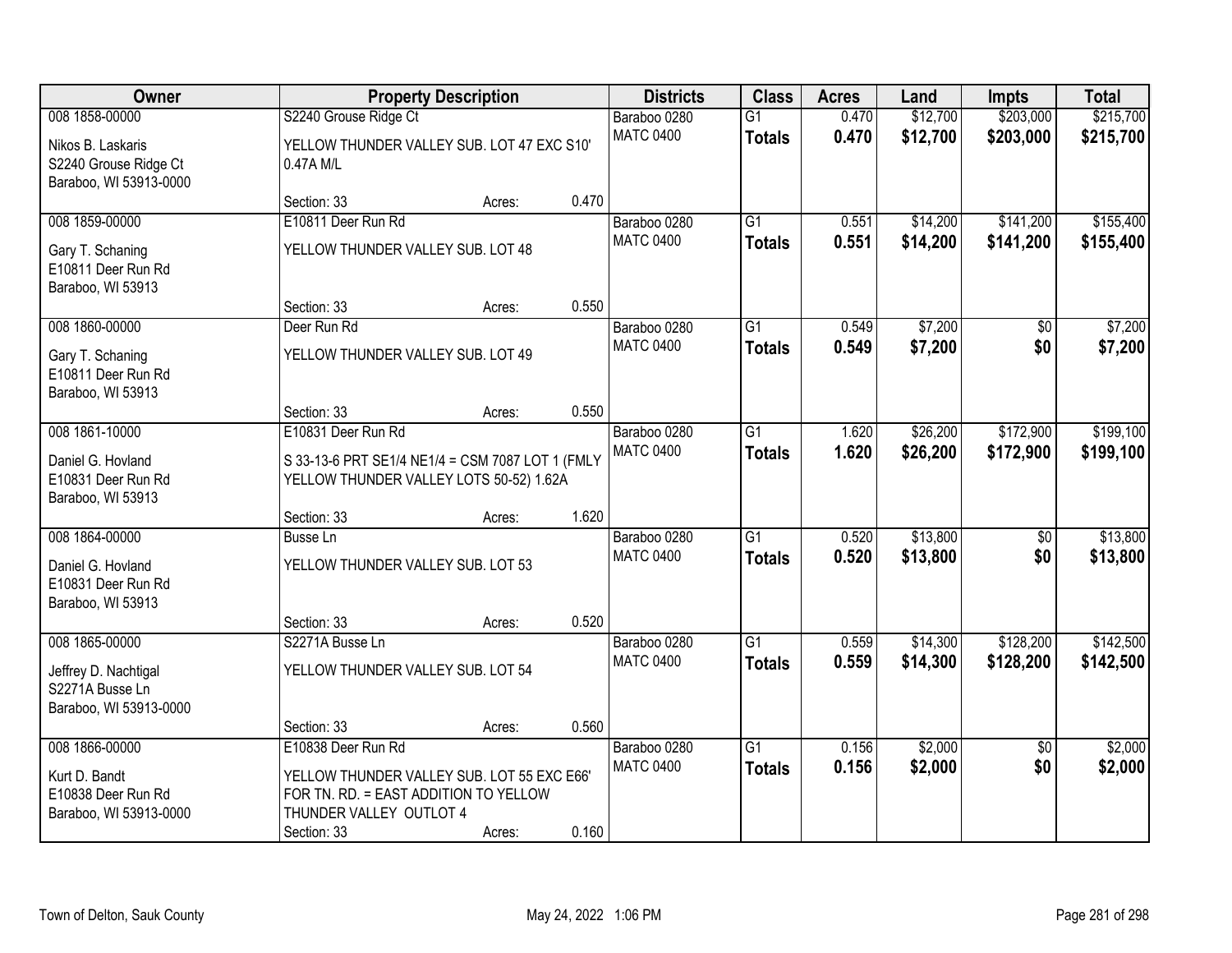| Owner                                                            |                                   | <b>Property Description</b> |       | <b>Districts</b> | <b>Class</b>    | <b>Acres</b> | Land     | <b>Impts</b>    | <b>Total</b> |
|------------------------------------------------------------------|-----------------------------------|-----------------------------|-------|------------------|-----------------|--------------|----------|-----------------|--------------|
| 008 1867-00000                                                   | E10838 Deer Run Rd                |                             |       | Baraboo 0280     | $\overline{G1}$ | 0.505        | \$13,600 | \$132,000       | \$145,600    |
| Kurt D. Bandt<br>E10838 Deer Run Rd<br>Baraboo, WI 53913-0000    | YELLOW THUNDER VALLEY SUB. LOT 56 |                             |       | <b>MATC 0400</b> | <b>Totals</b>   | 0.505        | \$13,600 | \$132,000       | \$145,600    |
|                                                                  | Section: 33                       | Acres:                      | 0.510 |                  |                 |              |          |                 |              |
| 008 1868-00000                                                   | Deer Run Rd                       |                             |       | Baraboo 0280     | $\overline{G1}$ | 0.505        | \$13,600 | \$0             | \$13,600     |
| Stanislawa Szymanski<br>PO Box 246<br>Lake Delton, WI 53940      | YELLOW THUNDER VALLEY SUB. LOT 57 |                             |       | <b>MATC 0400</b> | <b>Totals</b>   | 0.505        | \$13,600 | \$0             | \$13,600     |
|                                                                  | Section: 33                       | Acres:                      | 0.510 |                  |                 |              |          |                 |              |
| 008 1869-00000                                                   | E10814 Deer Run Rd                |                             |       | Baraboo 0280     | $\overline{G1}$ | 0.505        | \$13,600 | \$265,400       | \$279,000    |
| Stella Szymanski<br>PO Box 246<br>Lake Delton, WI 53940          | YELLOW THUNDER VALLEY SUB. LOT 58 |                             |       | <b>MATC 0400</b> | <b>Totals</b>   | 0.505        | \$13,600 | \$265,400       | \$279,000    |
|                                                                  | Section: 33                       | Acres:                      | 0.510 |                  |                 |              |          |                 |              |
| 008 1870-00000                                                   | Deer Run Rd                       |                             |       | Baraboo 0280     | $\overline{G1}$ | 0.459        | \$12,400 | $\overline{50}$ | \$12,400     |
| Stella Szymanski<br>PO Box 246                                   | YELLOW THUNDER VALLEY SUB. LOT 59 |                             |       | <b>MATC 0400</b> | <b>Totals</b>   | 0.459        | \$12,400 | \$0             | \$12,400     |
| Lake Delton, WI 53940                                            | Section: 33                       | Acres:                      | 0.460 |                  |                 |              |          |                 |              |
| 008 1871-00000                                                   | E10804 Deer Run Rd                |                             |       | Baraboo 0280     | $\overline{G1}$ | 0.459        | \$12,400 | \$140,000       | \$152,400    |
|                                                                  |                                   |                             |       | <b>MATC 0400</b> | <b>Totals</b>   | 0.459        | \$12,400 | \$140,000       | \$152,400    |
| Philip R. Kingcade<br>E10804 Deer Run Rd<br>Baraboo, WI 53913    | YELLOW THUNDER VALLEY SUB. LOT 60 |                             |       |                  |                 |              |          |                 |              |
|                                                                  | Section: 33                       | Acres:                      | 0.460 |                  |                 |              |          |                 |              |
| 008 1872-00000                                                   | Deer Run Rd                       |                             |       | Baraboo 0280     | $\overline{G1}$ | 0.459        | \$12,400 | $\sqrt{6}$      | \$12,400     |
| Janusz Jazowski<br>9215 Wheeler Dr<br>Orland Park, IL 60642-0000 | YELLOW THUNDER VALLEY SUB. LOT 61 |                             |       | <b>MATC 0400</b> | <b>Totals</b>   | 0.459        | \$12,400 | \$0             | \$12,400     |
|                                                                  | Section: 33                       | Acres:                      | 0.460 |                  |                 |              |          |                 |              |
| 008 1873-00000                                                   | E10784 Deer Run Rd                |                             |       | Baraboo 0280     | $\overline{G1}$ | 0.459        | \$12,400 | \$158,000       | \$170,400    |
| David Smith<br>E10784 Deer Run Rd<br>Baraboo, WI 53913           | YELLOW THUNDER VALLEY SUB. LOT 62 |                             |       | <b>MATC 0400</b> | <b>Totals</b>   | 0.459        | \$12,400 | \$158,000       | \$170,400    |
|                                                                  | Section: 33                       | Acres:                      | 0.460 |                  |                 |              |          |                 |              |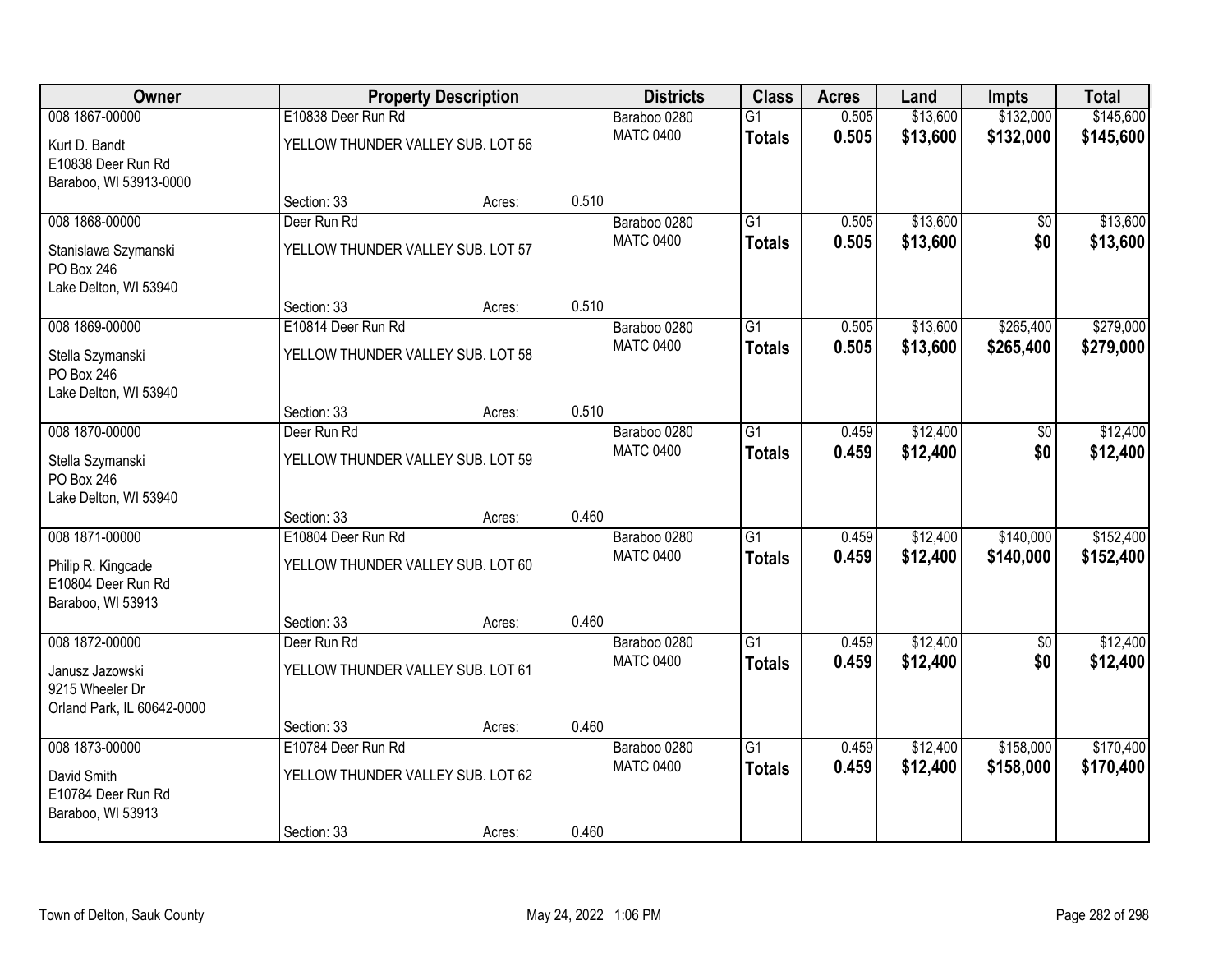| Owner                                                                                | <b>Property Description</b>                                         |        |       | <b>Districts</b> | <b>Class</b>    | <b>Acres</b> | Land     | <b>Impts</b> | <b>Total</b> |
|--------------------------------------------------------------------------------------|---------------------------------------------------------------------|--------|-------|------------------|-----------------|--------------|----------|--------------|--------------|
| 008 1874-00000                                                                       | E10780 Deer Run Rd                                                  |        |       | Baraboo 0280     | $\overline{G1}$ | 0.459        | \$12,400 | \$218,500    | \$230,900    |
| Karen S. Reith<br>E10780 Deer Run Rd<br>Baraboo, WI 53913-0000                       | YELLOW THUNDER VALLEY SUB. LOT 63                                   |        |       | <b>MATC 0400</b> | <b>Totals</b>   | 0.459        | \$12,400 | \$218,500    | \$230,900    |
|                                                                                      | Section: 33                                                         | Acres: | 0.460 |                  |                 |              |          |              |              |
| 008 1875-00000                                                                       | E10778 Deer Run Rd                                                  |        |       | Baraboo 0280     | $\overline{G1}$ | 0.459        | \$12,400 | \$143,100    | \$155,500    |
| Jamie J. Kufner<br>E10778 Deer Run Rd<br>Baraboo, WI 53913                           | YELLOW THUNDER VALLEY SUB LOT 64                                    |        |       | <b>MATC 0400</b> | <b>Totals</b>   | 0.459        | \$12,400 | \$143,100    | \$155,500    |
|                                                                                      | Section: 33                                                         | Acres: | 0.460 |                  |                 |              |          |              |              |
| 008 1876-00000                                                                       | E10770 Deer Run Rd                                                  |        |       | Baraboo 0280     | $\overline{G1}$ | 0.459        | \$12,400 | \$97,300     | \$109,700    |
| Edwin Molina<br>4947 N Octavia Ave<br>Harwood Heights, IL 60706                      | S 33-13-6 PRT SW1/4 NE1/4 YELLOW THUNDER<br>VALLEY SUB LOT 65 0.46A |        |       | <b>MATC 0400</b> | <b>Totals</b>   | 0.459        | \$12,400 | \$97,300     | \$109,700    |
|                                                                                      | Section: 33                                                         | Acres: | 0.460 |                  |                 |              |          |              |              |
| 008 1877-00000                                                                       | E10760 Deer Run Rd                                                  |        |       | Baraboo 0280     | $\overline{G1}$ | 0.505        | \$13,600 | \$161,800    | \$175,400    |
| Trenton M. Barney<br>E10760 Deer Run Rd<br>Baraboo, WI 53913                         | YELLOW THUNDER VALLEY SUB. LOT 66                                   |        |       | <b>MATC 0400</b> | <b>Totals</b>   | 0.505        | \$13,600 | \$161,800    | \$175,400    |
|                                                                                      | Section: 33                                                         | Acres: | 0.510 |                  |                 |              |          |              |              |
| 008 1878-00000                                                                       | E10752 Deer Run Rd                                                  |        |       | Baraboo 0280     | $\overline{G1}$ | 0.469        | \$12,700 | \$115,300    | \$128,000    |
| Guy J. Felt<br>E10752 Deer Run Rd<br>Baraboo, WI 53913-0000                          | YELLOW THUNDER VALLEY SUB LOT 67                                    |        |       | <b>MATC 0400</b> | <b>Totals</b>   | 0.469        | \$12,700 | \$115,300    | \$128,000    |
|                                                                                      | Section: 33                                                         | Acres: | 0.470 |                  |                 |              |          |              |              |
| 008 1879-00000                                                                       | E10742 Deer Run Rd                                                  |        |       | Baraboo 0280     | $\overline{G1}$ | 0.509        | \$13,600 | \$143,300    | \$156,900    |
| Bobby J. Murphy<br>E10742 Deer Run Rd<br>Baraboo, WI 53913                           | YELLOW THUNDER VALLEY SUB LOT 68                                    |        |       | <b>MATC 0400</b> | <b>Totals</b>   | 0.509        | \$13,600 | \$143,300    | \$156,900    |
|                                                                                      | Section: 33                                                         | Acres: | 0.510 |                  |                 |              |          |              |              |
| 008 1880-00000                                                                       | E10726 Deer Run Rd                                                  |        |       | Baraboo 0280     | $\overline{G1}$ | 0.478        | \$12,900 | \$130,100    | \$143,000    |
| Elena Mahalas Revocable Living Trust<br>E10726 Deer Run Rd<br>Baraboo, WI 53913-0000 | YELLOW THUNDER VALLEY SUB LOT 69                                    |        |       | <b>MATC 0400</b> | <b>Totals</b>   | 0.478        | \$12,900 | \$130,100    | \$143,000    |
|                                                                                      | Section: 33                                                         | Acres: | 0.480 |                  |                 |              |          |              |              |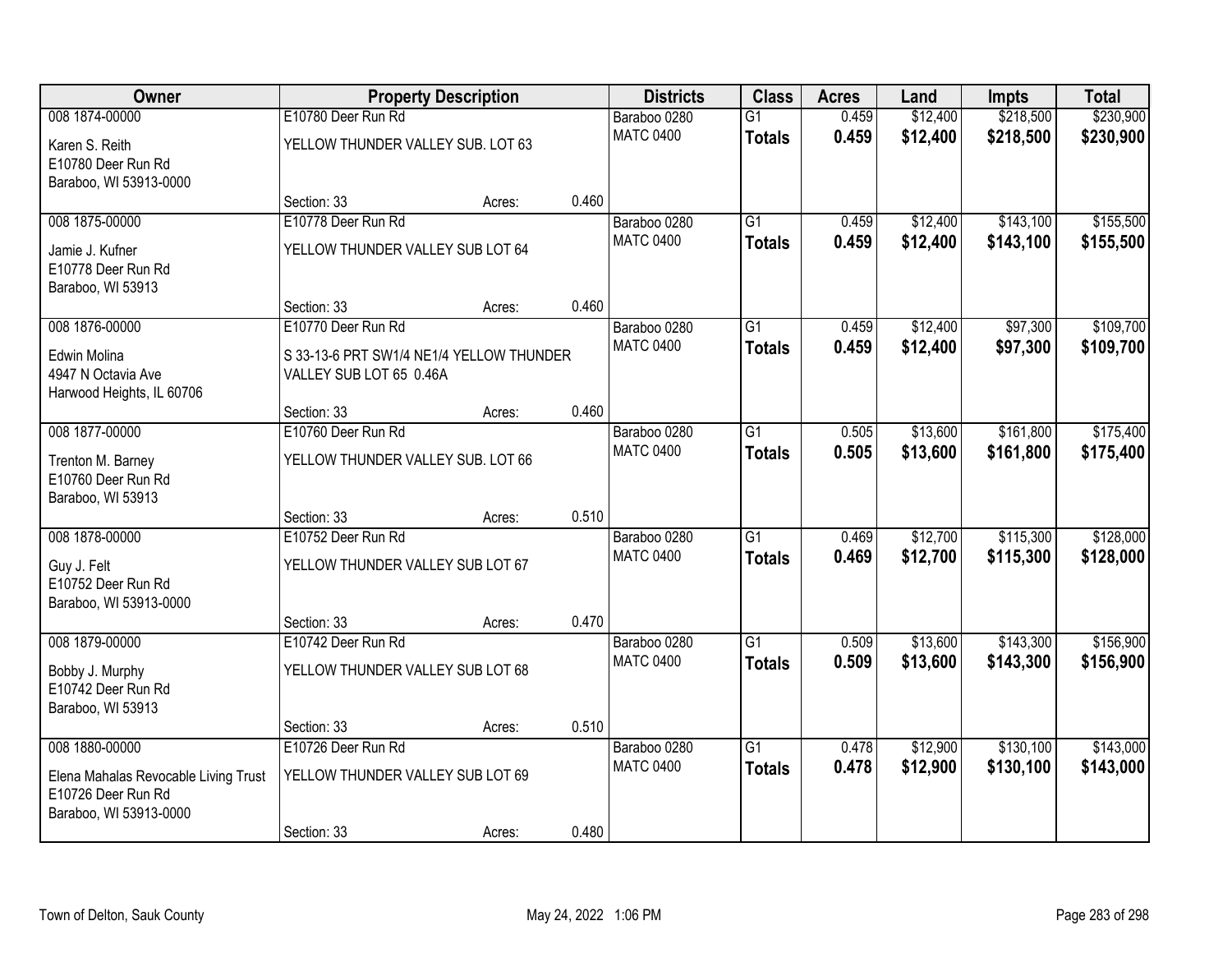| Owner<br><b>Property Description</b>                                                     | <b>Districts</b>                                                                                     | <b>Class</b> | <b>Acres</b> | Land                             | <b>Impts</b>                     | <b>Total</b>   |                      |                        |                        |
|------------------------------------------------------------------------------------------|------------------------------------------------------------------------------------------------------|--------------|--------------|----------------------------------|----------------------------------|----------------|----------------------|------------------------|------------------------|
| 008 1881-00000<br>Jillian Kay Ennis<br>N1275 Timm Rd<br>Lyndon Station, WI 53944         | E10718 Deer Run Rd<br>S 33-13-6 PRT SW1/4 NE1/4 YELLOW THUNDER<br>VALLEY SUB LOT 70 0.56A            |              |              | Baraboo 0280<br><b>MATC 0400</b> | $\overline{G1}$<br><b>Totals</b> | 0.564<br>0.564 | \$14,300<br>\$14,300 | $\overline{50}$<br>\$0 | \$14,300<br>\$14,300   |
|                                                                                          | Section: 33                                                                                          | Acres:       | 0.560        |                                  |                                  |                |                      |                        |                        |
| 008 1882-00000<br>Michael J. Andreoli<br>E10702 Fern Dell Rd<br>Baraboo, WI 53913        | E10702 Fern Dell Rd<br>S 33-13-6 PRT SW1/4 NE1/4 = WEST ADD TO YELLOW<br>THUNDER VALLEY LOT 71 0.50A |              |              | Baraboo 0280<br><b>MATC 0400</b> | $\overline{G1}$<br><b>Totals</b> | 0.503<br>0.503 | \$13,500<br>\$13,500 | \$219,800<br>\$219,800 | \$233,300<br>\$233,300 |
| 008 1883-00000                                                                           | Section: 33<br>E10706 Fern Dell Rd                                                                   | Acres:       | 0.500        | Baraboo 0280                     | $\overline{G1}$                  | 0.498          | \$13,500             | \$185,000              | \$198,500              |
| Joseph R. Bescup<br>E10706 Fern Dell Rd<br>Baraboo, WI 53913                             | WEST ADD TO YELLOW THUNDER VALLEY LOT 72                                                             |              |              | <b>MATC 0400</b>                 | <b>Totals</b>                    | 0.498          | \$13,500             | \$185,000              | \$198,500              |
|                                                                                          | Section: 33                                                                                          | Acres:       | 0.500        |                                  |                                  |                |                      |                        |                        |
| 008 1884-00000<br>Joseph R. Bescup<br>E10706 Fern Dell Rd                                | Fern Dell Rd<br>WEST ADD TO YELLOW THUNDER VALLEY LOT 73<br>(S/DOT DRAINAGE EASE PER D-1040223)      |              |              | Baraboo 0280<br><b>MATC 0400</b> | $\overline{G1}$<br><b>Totals</b> | 0.553<br>0.553 | \$14,200<br>\$14,200 | \$0<br>\$0             | \$14,200<br>\$14,200   |
| Baraboo, WI 53913                                                                        | Section: 33                                                                                          | Acres:       | 0.550        |                                  |                                  |                |                      |                        |                        |
| 008 1885-00000<br>Jane Wells<br>S2279 Yellow Thunder Trl<br>Baraboo, WI 53913-0000       | S2279 Yellow Thunder Trl<br>WEST ADD TO YELLOW THUNDER VALLEY LOT 74                                 |              |              | Baraboo 0280<br><b>MATC 0400</b> | $\overline{G1}$<br><b>Totals</b> | 1.028<br>1.028 | \$20,300<br>\$20,300 | \$166,900<br>\$166,900 | \$187,200<br>\$187,200 |
| 008 1886-00000                                                                           | Section: 33<br><b>Yellow Thunder Trl</b>                                                             | Acres:       | 1.030        |                                  | $\overline{G1}$                  |                | \$13,500             |                        | \$13,500               |
| <b>Stanislaw Orawiec</b><br>E10752 Delton Rd<br>Baraboo, WI 53913                        | WEST ADD TO YELLOW THUNDER VALLEY LOT 75                                                             |              |              | Baraboo 0280<br><b>MATC 0400</b> | <b>Totals</b>                    | 0.499<br>0.499 | \$13,500             | $\sqrt{6}$<br>\$0      | \$13,500               |
|                                                                                          | Section: 33                                                                                          | Acres:       | 0.500        |                                  |                                  |                |                      |                        |                        |
| 008 1887-00000<br>Mary C. Clemment<br>S2261 Yellow Thunder Trl<br>Baraboo, WI 53913-0000 | S2261 Yellow Thunder Trl<br>WEST ADD TO YELLOW THUNDER VALLEY LOT 76<br>Section: 33                  | Acres:       | 0.480        | Baraboo 0280<br><b>MATC 0400</b> | $\overline{G1}$<br><b>Totals</b> | 0.477<br>0.477 | \$12,900<br>\$12,900 | \$147,700<br>\$147,700 | \$160,600<br>\$160,600 |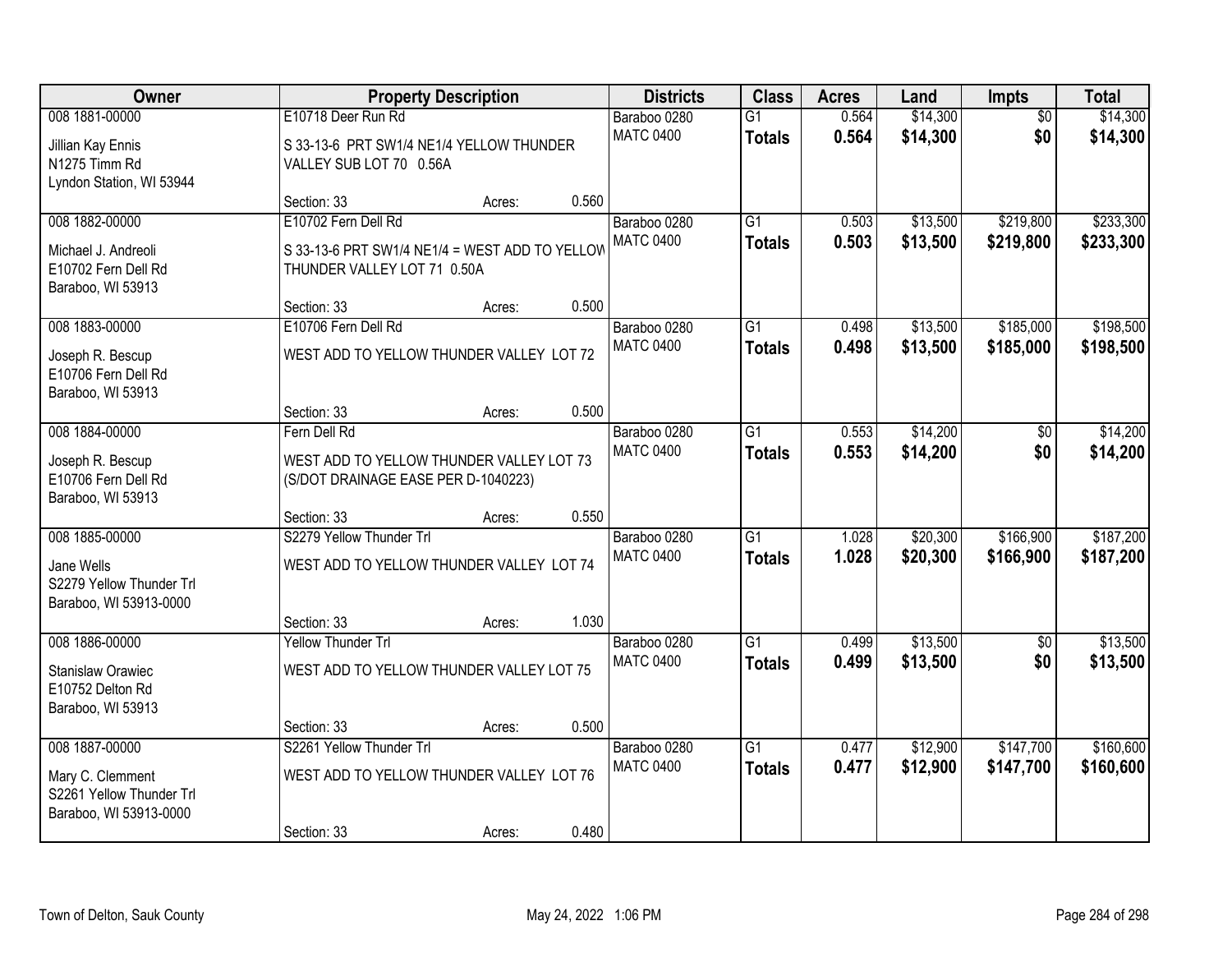| Owner                                       |                                         | <b>Property Description</b>              |       | <b>Districts</b>                 | <b>Class</b>    | <b>Acres</b>   | Land                 | Impts             | <b>Total</b>         |
|---------------------------------------------|-----------------------------------------|------------------------------------------|-------|----------------------------------|-----------------|----------------|----------------------|-------------------|----------------------|
| 008 1888-00000                              | S2249 Yellow Thunder Trl                |                                          |       | Baraboo 0280                     | $\overline{G1}$ | 0.870          | \$18,300             | \$131,000         | \$149,300            |
| Denys Popovych                              |                                         | WEST ADD TO YELLOW THUNDER VALLEY LOT 77 |       | <b>MATC 0400</b>                 | <b>Totals</b>   | 0.870          | \$18,300             | \$131,000         | \$149,300            |
| S2249 Yellow Thunder Trl                    |                                         |                                          |       |                                  |                 |                |                      |                   |                      |
| Baraboo, WI 53913                           |                                         |                                          |       |                                  |                 |                |                      |                   |                      |
| 008 1889-00000                              | Section: 33<br>S2241 Yellow Thunder Trl | Acres:                                   | 0.870 |                                  | $\overline{G1}$ | 0.773          |                      | \$140,500         | \$157,600            |
|                                             |                                         |                                          |       | Baraboo 0280<br><b>MATC 0400</b> |                 | 0.773          | \$17,100<br>\$17,100 | \$140,500         | \$157,600            |
| Bonnie J. Langer                            |                                         | WEST ADD TO YELLOW THUNDER VALLEY LOT 78 |       |                                  | <b>Totals</b>   |                |                      |                   |                      |
| S2241 Yellow Thunder Trl                    |                                         |                                          |       |                                  |                 |                |                      |                   |                      |
| Baraboo, WI 53913                           | Section: 33                             | Acres:                                   | 0.770 |                                  |                 |                |                      |                   |                      |
| 008 1890-00000                              | S2235 Yellow Thunder Trl                |                                          |       | Baraboo 0280                     | $\overline{G1}$ | 0.686          | \$15,900             | \$105,300         | \$121,200            |
|                                             |                                         |                                          |       | <b>MATC 0400</b>                 | <b>Totals</b>   | 0.686          | \$15,900             | \$105,300         | \$121,200            |
| Christopher Gullikson<br>3926 Beaver Run Dr |                                         | WEST ADD TO YELLOW THUNDER VALLEY LOT 79 |       |                                  |                 |                |                      |                   |                      |
| Long Grove, IL 60047                        |                                         |                                          |       |                                  |                 |                |                      |                   |                      |
|                                             | Section: 33                             | Acres:                                   | 0.690 |                                  |                 |                |                      |                   |                      |
| 008 1891-00000                              | <b>Yellow Thunder Trl</b>               |                                          |       | Baraboo 0280                     | $\overline{G1}$ | 0.616          | \$15,000             | $\overline{50}$   | \$15,000             |
| <b>Tim Block</b>                            |                                         | WEST ADD TO YELLOW THUNDER VALLEY LOT 80 |       | <b>MATC 0400</b>                 | <b>Totals</b>   | 0.616          | \$15,000             | \$0               | \$15,000             |
| 10628 269th Ave                             |                                         |                                          |       |                                  |                 |                |                      |                   |                      |
| Trevor, WI 53179                            |                                         |                                          |       |                                  |                 |                |                      |                   |                      |
|                                             | Section: 33                             | Acres:                                   | 0.620 |                                  |                 |                |                      |                   |                      |
| 008 1892-00000                              | S2219 Yellow Thunder Trl                |                                          |       | Baraboo 0280                     | $\overline{G1}$ | 0.599          | \$14,800             | \$101,600         | \$116,400            |
| Jon B. Kent                                 |                                         | WEST ADD TO YELLOW THUNDER VALLEY LOT 81 |       | <b>MATC 0400</b>                 | <b>Totals</b>   | 0.599          | \$14,800             | \$101,600         | \$116,400            |
| S2219 Yellow Thunder Trl                    |                                         |                                          |       |                                  |                 |                |                      |                   |                      |
| Baraboo, WI 53913                           |                                         |                                          |       |                                  |                 |                |                      |                   |                      |
| 008 1893-00000                              | Section: 33                             | Acres:                                   | 0.600 |                                  | $\overline{G1}$ |                |                      |                   |                      |
|                                             |                                         |                                          |       | Baraboo 0280<br><b>MATC 0400</b> | <b>Totals</b>   | 0.630<br>0.630 | \$15,200<br>\$15,200 | $\sqrt{6}$<br>\$0 | \$15,200<br>\$15,200 |
| Thomas Biege Sr                             |                                         | WEST ADD TO YELLOW THUNDER VALLEY LOT 82 |       |                                  |                 |                |                      |                   |                      |
| S2211 Busse Ln                              |                                         |                                          |       |                                  |                 |                |                      |                   |                      |
| Baraboo, WI 53913-0000                      | Section: 33                             | Acres:                                   | 0.630 |                                  |                 |                |                      |                   |                      |
| 008 1894-00000                              | S2211 Busse Ln                          |                                          |       | Baraboo 0280                     | $\overline{G1}$ | 0.563          | \$14,300             | \$112,300         | \$126,600            |
|                                             |                                         |                                          |       | <b>MATC 0400</b>                 | <b>Totals</b>   | 0.563          | \$14,300             | \$112,300         | \$126,600            |
| Thomas Biege Sr<br>S2211 Busse Ln           |                                         | WEST ADD TO YELLOW THUNDER VALLEY LOT 83 |       |                                  |                 |                |                      |                   |                      |
| Baraboo, WI 53913-0000                      |                                         |                                          |       |                                  |                 |                |                      |                   |                      |
|                                             | Section: 33                             | Acres:                                   | 0.560 |                                  |                 |                |                      |                   |                      |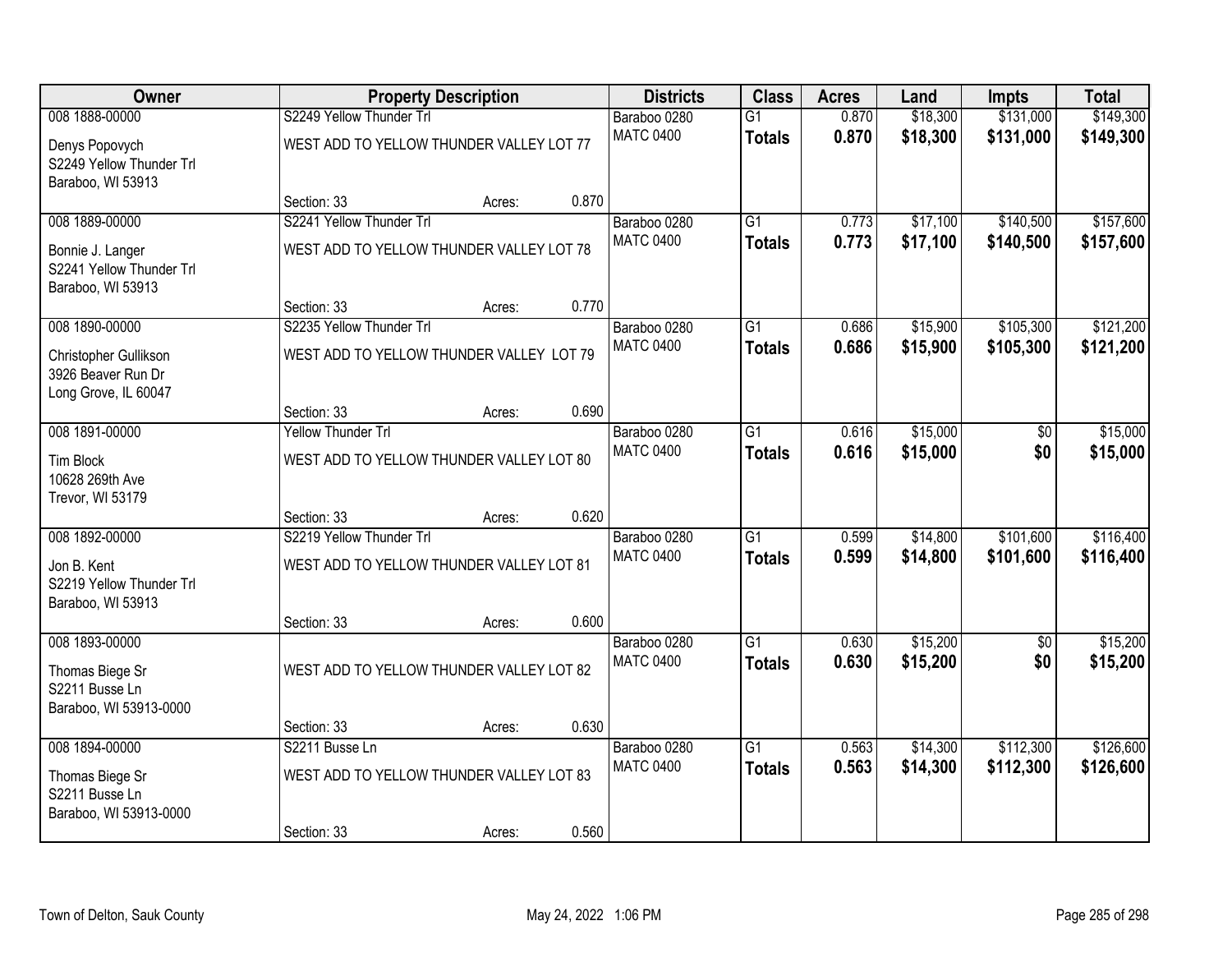| <b>Owner</b>                                                                        |                                                                                                                    | <b>Property Description</b> |       | <b>Districts</b>                 | <b>Class</b>                     | <b>Acres</b>   | Land                         | <b>Impts</b>           | <b>Total</b>           |
|-------------------------------------------------------------------------------------|--------------------------------------------------------------------------------------------------------------------|-----------------------------|-------|----------------------------------|----------------------------------|----------------|------------------------------|------------------------|------------------------|
| 008 1895-00000<br>Elena M. Smirenski<br>S2207 Busse Ln<br>Baraboo, WI 53913-0000    | S2207 Busse Ln<br>WEST ADD TO YELLOW THUNDER VALLEY LOT 84                                                         |                             |       | Baraboo 0280<br><b>MATC 0400</b> | $\overline{G1}$<br><b>Totals</b> | 0.534<br>0.534 | \$14,000<br>\$14,000         | \$94,100<br>\$94,100   | \$108,100<br>\$108,100 |
|                                                                                     | Section: 33                                                                                                        | Acres:                      | 0.530 |                                  |                                  |                |                              |                        |                        |
| 008 1896-00000<br>Gisela Casey Csatari<br>S6471 Bluff Rd<br>Merrimac, WI 53561-0000 | <b>Yellow Thunder Trl</b><br>WEST ADD TO YELLOW THUNDER VALLEY OUTLOT<br>1 (SEE AFF R679-458 & D-817687 RE: RESTR) |                             |       | Baraboo 0280<br><b>MATC 0400</b> | $\overline{G1}$<br><b>Totals</b> | 2.481<br>2.481 | \$32,400<br>\$32,400         | \$0<br>\$0             | \$32,400<br>\$32,400   |
| 008 1897-00000                                                                      | Section: 33                                                                                                        | Acres:                      | 2.480 |                                  |                                  |                | \$10,300                     |                        |                        |
| Jillian Kay Ennis<br>N1275 Timm Rd<br>Lyndon Station, WI 53944                      | <b>Busse Ln</b><br>S 33-13-6 PRT NW1/4 NE1/4 NORTH ADD TO<br>YELLOW THUNDER VALLEY LOT 85 0.68A                    |                             |       | Baraboo 0280<br><b>MATC 0400</b> | $\overline{G1}$<br><b>Totals</b> | 0.678<br>0.678 | \$10,300                     | \$0<br>\$0             | \$10,300<br>\$10,300   |
|                                                                                     | Section: 33                                                                                                        | Acres:                      | 0.680 |                                  |                                  |                |                              |                        |                        |
| 008 1898-00000<br>Diane M. Jones<br>S2192 Busse Ln<br>Baraboo, WI 53913-0000        | S2192 Busse Ln<br>NORTH ADD TO YELLOW THUNDER VALLEY LOT 86                                                        |                             |       | Baraboo 0280<br><b>MATC 0400</b> | G1<br><b>Totals</b>              | 0.549<br>0.549 | \$14,100<br>\$14,100         | \$147,100<br>\$147,100 | \$161,200<br>\$161,200 |
|                                                                                     | Section: 33                                                                                                        | Acres:                      | 0.550 |                                  |                                  |                |                              |                        |                        |
| 008 1899-00000<br>T R. Becker<br>S2184 Bussen Ln<br>Baraboo, WI 53913               | S2184 Busse Ln<br>NORTH ADD TO YELLOW THUNDER VALLEY LTS 87<br>& 88 = CSM #3220 LOT 1 0.99A                        |                             |       | Baraboo 0280<br><b>MATC 0400</b> | $\overline{G1}$<br><b>Totals</b> | 0.991<br>0.991 | \$19,900<br>\$19,900         | \$198,900<br>\$198,900 | \$218,800<br>\$218,800 |
|                                                                                     | Section: 33                                                                                                        | Acres:                      | 0.990 |                                  |                                  |                |                              |                        |                        |
| 008 1901-00000<br>Henry E. Zeman<br>E10701 Delton Rd<br>Baraboo, WI 53913           | Delton Rd<br>NORTH ADD. TO YELLOW THUNDER VALLEY; LOT<br>89 (ASSESSED W/ 008-1902)                                 |                             |       | Baraboo 0280<br><b>MATC 0400</b> |                                  |                | Assessed with 008 1902-00000 |                        |                        |
|                                                                                     | Section: 33                                                                                                        | Acres:                      | 0.000 |                                  |                                  |                |                              |                        |                        |
| 008 1902-00000<br>Henry E. Zeman<br>E10701 Delton Rd<br>Baraboo, WI 53913           | E10701 Delton Rd<br>NORTH ADD. TO YELLOW THUNDER VALLEY; LOT<br>90 (ASSMT INCL/008-1901)<br>Section: 33            | Acres:                      | 0.980 | Baraboo 0280<br><b>MATC 0400</b> | $\overline{G1}$<br><b>Totals</b> | 0.976<br>0.976 | \$19,700<br>\$19,700         | \$137,900<br>\$137,900 | \$157,600<br>\$157,600 |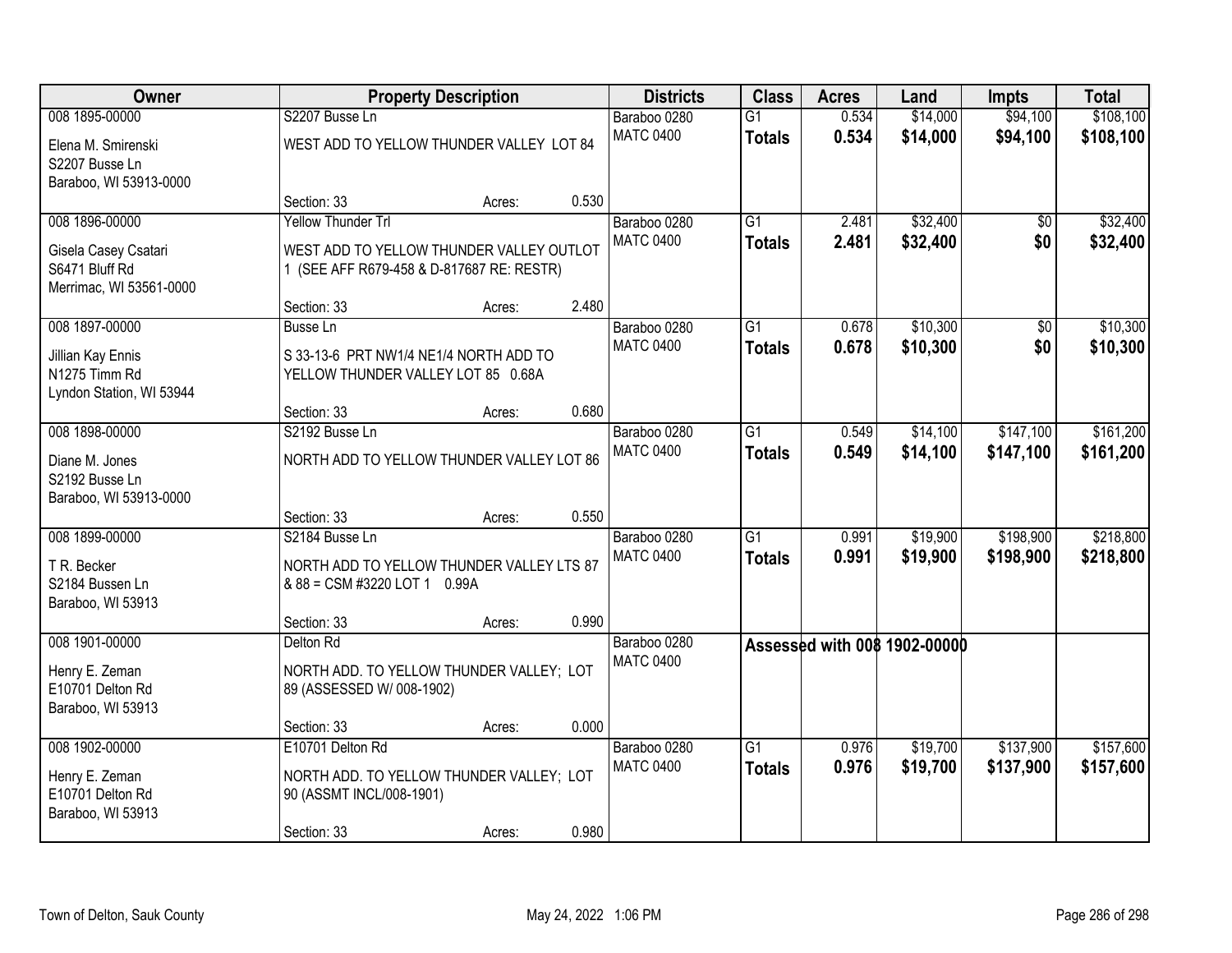| Owner                                |                                               | <b>Property Description</b> |       | <b>Districts</b> | <b>Class</b>    | <b>Acres</b> | Land     | Impts     | <b>Total</b> |
|--------------------------------------|-----------------------------------------------|-----------------------------|-------|------------------|-----------------|--------------|----------|-----------|--------------|
| 008 1903-00000                       | E10725 Delton Rd                              |                             |       | Baraboo 0280     | $\overline{G1}$ | 0.839        | \$17,900 | \$163,700 | \$181,600    |
| Olga Bautista-Cano                   | S 33-13-6 PRT NW1/4 NE1/4 NORTH ADD TO YELLOW |                             |       | <b>MATC 0400</b> | <b>Totals</b>   | 0.839        | \$17,900 | \$163,700 | \$181,600    |
| E10725 Delton Rd                     | THUNDER VALLEY LOT 91 0.84A                   |                             |       |                  |                 |              |          |           |              |
| Baraboo, WI 53913                    |                                               |                             |       |                  |                 |              |          |           |              |
|                                      | Section: 33                                   | Acres:                      | 0.840 |                  |                 |              |          |           |              |
| 008 1905-00000                       | E10755 Delton Rd                              |                             |       | Baraboo 0280     | $\overline{G1}$ | 1.170        | \$21,700 | \$138,300 | \$160,000    |
| Jeffrey J. Gissal                    | NORTH ADD. TO YELLOW THUNDER VALLEY LOTS      |                             |       | <b>MATC 0400</b> | <b>Totals</b>   | 1.170        | \$21,700 | \$138,300 | \$160,000    |
| E10755 Delton Rd                     | 92 & 93 = CSM #3329 LOT 1 1.17A               |                             |       |                  |                 |              |          |           |              |
| Baraboo, WI 53913-0000               |                                               |                             |       |                  |                 |              |          |           |              |
|                                      | Section: 33                                   | Acres:                      | 1.170 |                  |                 |              |          |           |              |
| 008 1906-00000                       | Delton Rd                                     |                             |       | Baraboo 0280     | G1              | 0.708        | \$16,200 | \$0       | \$16,200     |
| Elena Mahalas Revocable Living Trust | NORTH ADD. TO YELLOW THUNDER VALLEY; LOT      |                             |       | <b>MATC 0400</b> | <b>Totals</b>   | 0.708        | \$16,200 | \$0       | \$16,200     |
| E10726 Deer Run Rd                   | 94                                            |                             |       |                  |                 |              |          |           |              |
| Baraboo, WI 53913-0000               |                                               |                             |       |                  |                 |              |          |           |              |
|                                      | Section: 33                                   | Acres:                      | 0.710 |                  |                 |              |          |           |              |
| 008 1907-00000                       | Delton Rd                                     |                             |       | Baraboo 0280     | G1              | 0.885        | \$18,500 | \$0       | \$18,500     |
| Elena Mahalas Revocable Living Trust | NORTH ADD. TO YELLOW THUNDER VALLEY; LOT      |                             |       | <b>MATC 0400</b> | <b>Totals</b>   | 0.885        | \$18,500 | \$0       | \$18,500     |
| E10726 Deer Run Rd                   | 95                                            |                             |       |                  |                 |              |          |           |              |
| Baraboo, WI 53913-0000               |                                               |                             |       |                  |                 |              |          |           |              |
|                                      | Section: 33                                   | Acres:                      | 0.890 |                  |                 |              |          |           |              |
| 008 1908-00000                       | E10767 Delton Rd                              |                             |       | Baraboo 0280     | $\overline{G1}$ | 0.650        | \$15,500 | \$203,300 | \$218,800    |
| Shirley A. Nelson                    | NORTH ADD. TO YELLOW THUNDER VALLEY PRT       |                             |       | <b>MATC 0400</b> | <b>Totals</b>   | 0.650        | \$15,500 | \$203,300 | \$218,800    |
| E10767 Delton Rd                     | LOT 96 = CSM #2965 LOT 1 0.65A                |                             |       |                  |                 |              |          |           |              |
| Baraboo, WI 53913                    |                                               |                             |       |                  |                 |              |          |           |              |
|                                      | Section: 33                                   | Acres:                      | 0.650 |                  |                 |              |          |           |              |
| 008 1908-10000                       | E10771 Delton Rd                              |                             |       | Baraboo 0280     | $\overline{G1}$ | 0.470        | \$12,700 | \$166,800 | \$179,500    |
| Tzvetomir M. Goranov                 | NORTH ADD. TO YELLOW THUNDER VALLEY PRT       |                             |       | <b>MATC 0400</b> | <b>Totals</b>   | 0.470        | \$12,700 | \$166,800 | \$179,500    |
| PO Box 817                           | LOT 96 = CSM #2965 LOT 2 0.47A                |                             |       |                  |                 |              |          |           |              |
| Lake Delton, WI 53940                |                                               |                             |       |                  |                 |              |          |           |              |
|                                      | Section: 33                                   | Acres:                      | 0.470 |                  |                 |              |          |           |              |
| 008 1909-00000                       | E10775 Delton Rd                              |                             |       | Baraboo 0280     | $\overline{G1}$ | 1.700        | \$27,000 | \$228,200 | \$255,200    |
| Nicholas D. Kovalaske                | NORTH ADD. TO YELLOW THUNDER VALLEY; LOT      |                             |       | <b>MATC 0400</b> | <b>Totals</b>   | 1.700        | \$27,000 | \$228,200 | \$255,200    |
| E10775 Delton Rd                     | 97                                            |                             |       |                  |                 |              |          |           |              |
| Baraboo, WI 53913                    |                                               |                             |       |                  |                 |              |          |           |              |
|                                      | Section: 33                                   | Acres:                      | 1.700 |                  |                 |              |          |           |              |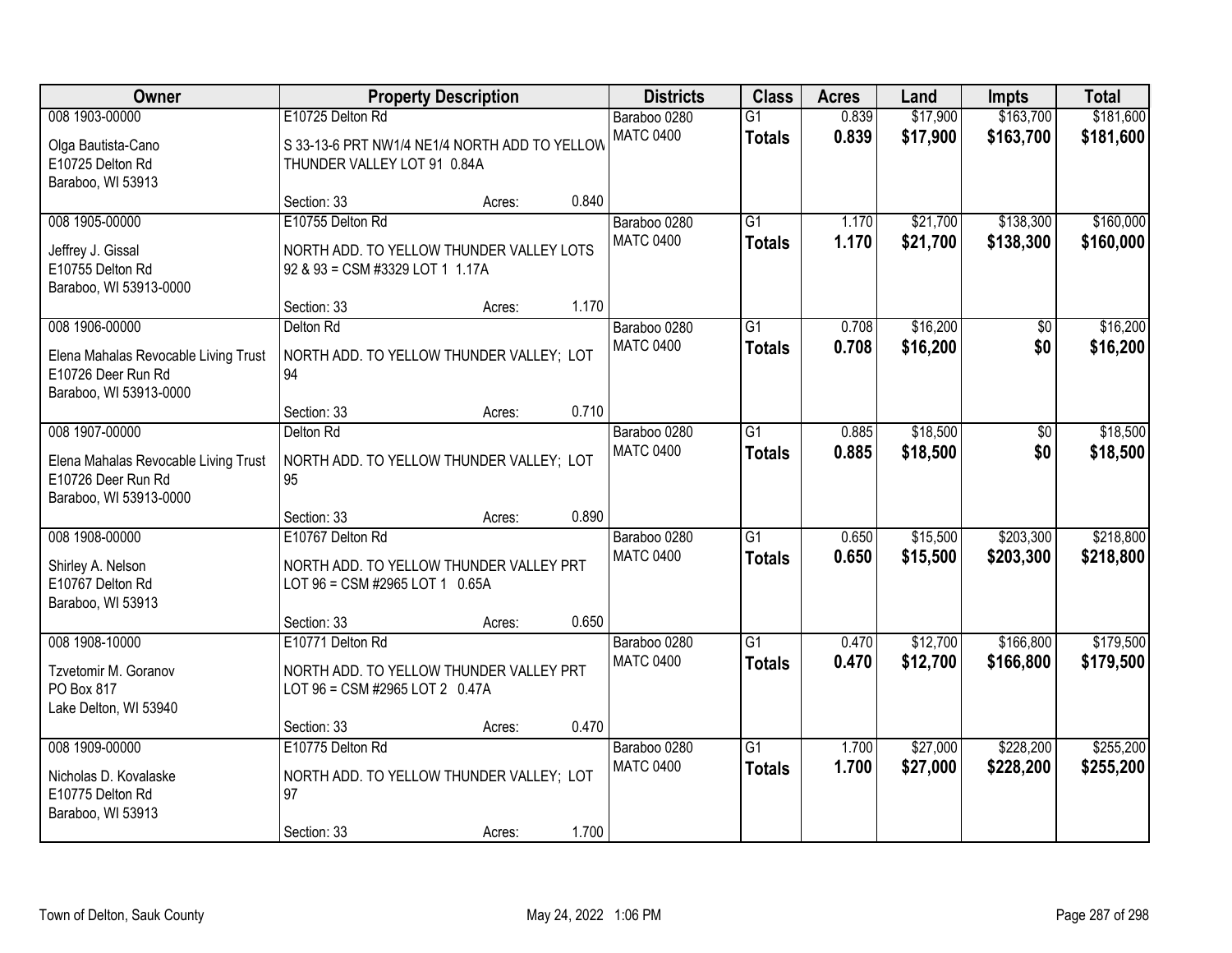| <b>Owner</b>                                                     |                                                                              | <b>Property Description</b> |       | <b>Districts</b>                 | <b>Class</b>                     | <b>Acres</b>   | Land                 | Impts                  | <b>Total</b>           |
|------------------------------------------------------------------|------------------------------------------------------------------------------|-----------------------------|-------|----------------------------------|----------------------------------|----------------|----------------------|------------------------|------------------------|
| 008 1910-00000<br>Stephanie A. Graham                            | E10803 Delton Rd<br>NORTH ADD. TO YELLOW THUNDER VALLEY; LOT                 |                             |       | Baraboo 0280<br><b>MATC 0400</b> | $\overline{G1}$<br><b>Totals</b> | 0.654<br>0.654 | \$15,500<br>\$15,500 | \$127,100<br>\$127,100 | \$142,600<br>\$142,600 |
| 4222 Woodlawn Dr<br>Des Moines, IA 50312                         | 98                                                                           |                             |       |                                  |                                  |                |                      |                        |                        |
|                                                                  | Section: 33                                                                  | Acres:                      | 0.650 |                                  |                                  |                |                      |                        |                        |
| 008 1911-00000<br>Stephanie A. Graham                            | Delton Rd<br>NORTH ADD. TO YELLOW THUNDER VALLEY; LOT                        |                             |       | Baraboo 0280<br><b>MATC 0400</b> | $\overline{G1}$<br><b>Totals</b> | 0.708<br>0.708 | \$16,200<br>\$16,200 | \$0<br>\$0             | \$16,200<br>\$16,200   |
| 4222 Woodlawn Dr<br>Des Moines, IA 50312                         | 99                                                                           |                             |       |                                  |                                  |                |                      |                        |                        |
| 008 1912-00000                                                   | Section: 33<br>E10807 Delton Rd                                              | Acres:                      | 0.710 | Baraboo 0280                     | $\overline{G1}$                  | 0.819          | \$17,700             | \$195,300              |                        |
| Jeffrey L. Walker<br>E10807 Delton Rd<br>Baraboo, WI 53913-0000  | NORTH ADD. TO YELLOW THUNDER VALLEY; LOT<br>100                              |                             |       | <b>MATC 0400</b>                 | <b>Totals</b>                    | 0.819          | \$17,700             | \$195,300              | \$213,000<br>\$213,000 |
|                                                                  | Section: 33                                                                  | Acres:                      | 0.820 |                                  |                                  |                |                      |                        |                        |
| 008 1913-00000                                                   | E10816 Delton Rd                                                             |                             |       | Baraboo 0280                     | G1                               | 0.636          | \$15,300             | \$199,400              | \$214,700              |
| Lou M. Mittelstaedt<br>E10816 Delton Rd<br>Baraboo, WI 53913     | S 33-13-6 PRT N1/2 NE1/4 NORTH ADD TO YELLOW<br>THUNDER VALLEY LOT 101 0.64A |                             |       | <b>MATC 0400</b>                 | <b>Totals</b>                    | 0.636          | \$15,300             | \$199,400              | \$214,700              |
|                                                                  | Section: 33                                                                  | Acres:                      | 0.640 |                                  |                                  |                |                      |                        |                        |
| 008 1914-00000                                                   | Delton Rd                                                                    |                             |       | Baraboo 0280                     | $\overline{G1}$                  | 0.561          | \$14,300             | $\overline{50}$        | \$14,300               |
| Jesse W. Nowak<br>210 Wis Dells Pkwy<br>Wis Dells, WI 53965-0000 | NORTH ADD. TO YELLOW THUNDER VALLEY; LOT<br>102                              |                             |       | <b>MATC 0400</b>                 | <b>Totals</b>                    | 0.561          | \$14,300             | \$0                    | \$14,300               |
|                                                                  | Section: 33                                                                  | Acres:                      | 0.560 |                                  |                                  |                |                      |                        |                        |
| 008 1915-00000                                                   | E10808 Delton Rd                                                             |                             |       | Baraboo 0280                     | $\overline{G1}$                  | 0.686          | \$15,900             | \$141,900              | \$157,800              |
| William A. Scallon<br>707 N Dodge St<br>Galena, IL 61036         | S 33-13-6 PRT N1/2 NE1/4 NORTH ADD TO YELLOW<br>THUNDER VALLEY LOT 103 0.69A |                             |       | <b>MATC 0400</b>                 | <b>Totals</b>                    | 0.686          | \$15,900             | \$141,900              | \$157,800              |
|                                                                  | Section: 33                                                                  | Acres:                      | 0.690 |                                  |                                  |                |                      |                        |                        |
| 008 1916-00000                                                   | E10798 Delton Rd                                                             |                             |       | Baraboo 0280                     | $\overline{G1}$                  | 0.726          | \$16,500             | \$170,300              | \$186,800              |
| Jeffrey A. Miller<br>E10798 Delton Rd<br>Baraboo, WI 53913       | NORTH ADD TO YELLOW THUNDER VALLEY LOT<br>104                                |                             |       | <b>MATC 0400</b>                 | <b>Totals</b>                    | 0.726          | \$16,500             | \$170,300              | \$186,800              |
|                                                                  | Section: 33                                                                  | Acres:                      | 0.730 |                                  |                                  |                |                      |                        |                        |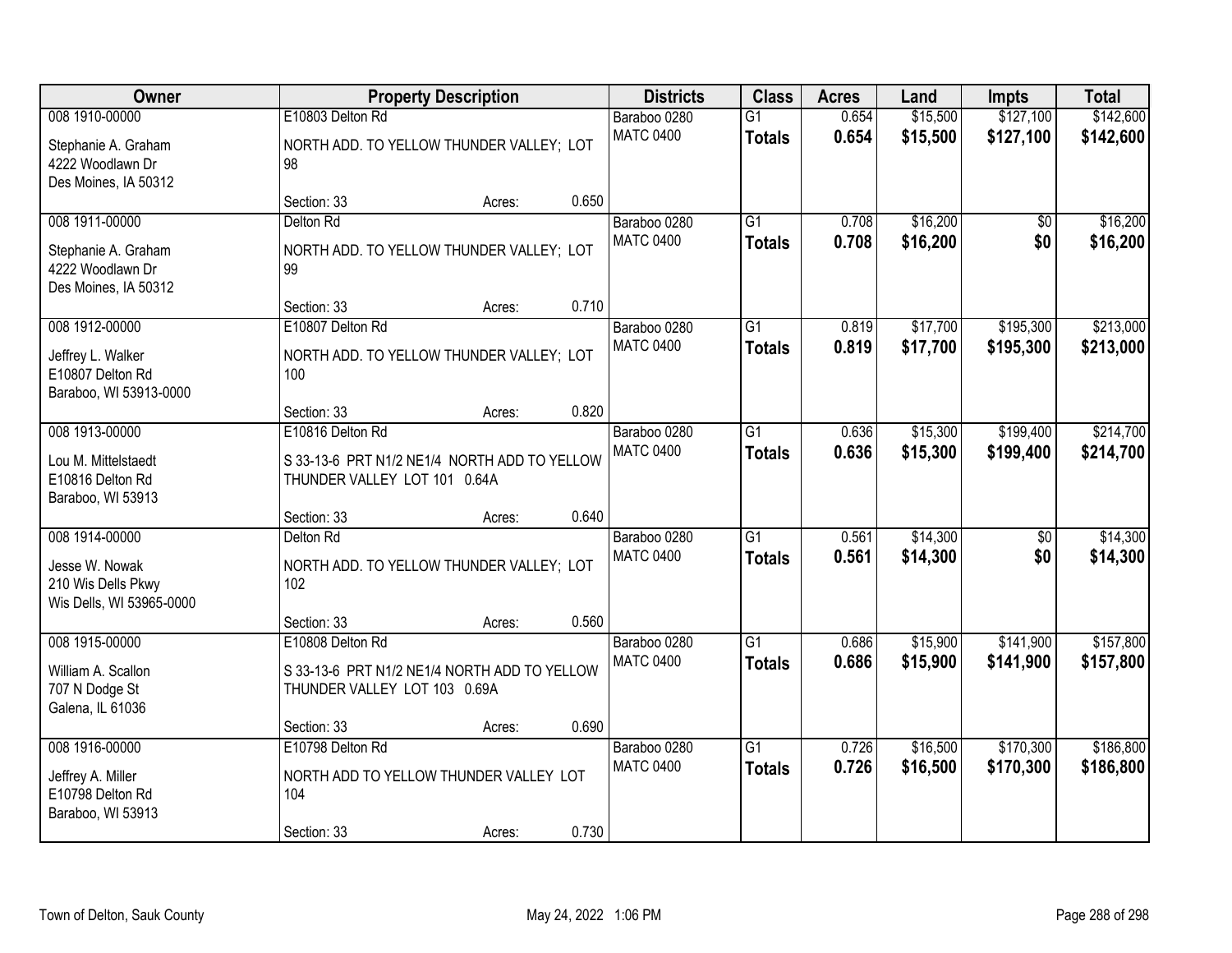| Owner                                                                                        | <b>Property Description</b>                                                                                 |        |       | <b>Districts</b>                 | <b>Class</b>                     | <b>Acres</b>   | Land                 | <b>Impts</b>           | <b>Total</b>           |
|----------------------------------------------------------------------------------------------|-------------------------------------------------------------------------------------------------------------|--------|-------|----------------------------------|----------------------------------|----------------|----------------------|------------------------|------------------------|
| 008 1917-00000                                                                               | Delton Rd                                                                                                   |        |       | Baraboo 0280                     | $\overline{G1}$                  | 0.595          | \$14,800             | $\overline{50}$        | \$14,800               |
| Biser V. Yordanov<br>838 E Old Willow Rd 102<br>Prospect Heights, IL 60070                   | NORTH ADD. TO YELLOW THUNDER VALLEY LOT<br>105                                                              |        |       | <b>MATC 0400</b>                 | <b>Totals</b>                    | 0.595          | \$14,800             | \$0                    | \$14,800               |
|                                                                                              | Section: 33                                                                                                 | Acres: | 0.600 |                                  |                                  |                |                      |                        |                        |
| 008 1918-00000<br>Biser V. Yordanov<br>838 E Old Willow Rd 102<br>Prospect Heights, IL 60070 | E10774A Delton Rd<br>NORTH ADD. TO YELLOW THUNDER VALLEY; LOT<br>106                                        |        |       | Baraboo 0280<br><b>MATC 0400</b> | $\overline{G1}$<br><b>Totals</b> | 0.579<br>0.579 | \$14,500<br>\$14,500 | \$99,700<br>\$99,700   | \$114,200<br>\$114,200 |
|                                                                                              | Section: 33                                                                                                 | Acres: | 0.580 |                                  |                                  |                |                      |                        |                        |
| 008 1919-00000<br>Gary D. Stieve<br>E10762 Delton Rd<br>Baraboo, WI 53913-0000               | E10762 Delton Rd<br>NORTH ADD. TO YELLOW THUNDER VALLEY; LOT<br>107                                         |        |       | Baraboo 0280<br><b>MATC 0400</b> | $\overline{G1}$<br><b>Totals</b> | 0.624<br>0.624 | \$15,100<br>\$15,100 | \$7,200<br>\$7,200     | \$22,300<br>\$22,300   |
|                                                                                              | Section: 33                                                                                                 | Acres: | 0.620 |                                  |                                  |                |                      |                        |                        |
| 008 1920-00000<br>Gary D. Stieve<br>E10762 Delton Rd<br>Baraboo, WI 53913-0000               | E10762 Delton Rd<br>NORTH ADD. TO YELLOW THUNDER VALLEY; LOT<br>108                                         |        |       | Baraboo 0280<br><b>MATC 0400</b> | G1<br><b>Totals</b>              | 0.459<br>0.459 | \$12,400<br>\$12,400 | \$163,400<br>\$163,400 | \$175,800<br>\$175,800 |
|                                                                                              | Section: 33                                                                                                 | Acres: | 0.460 |                                  |                                  |                |                      |                        |                        |
| 008 1921-00000<br>Clay Matthew Lins<br>E10758 Delton Rd<br>Baraboo, WI 53913                 | E10758 Delton Rd<br>S 33-13-6 PRT NW1/4 NE1/4 = NORTH ADD TO<br>YELLOW THUNDER VALLEY LOT 109 0.46A         |        |       | Baraboo 0280<br><b>MATC 0400</b> | $\overline{G1}$<br><b>Totals</b> | 0.459<br>0.459 | \$12,400<br>\$12,400 | \$203,100<br>\$203,100 | \$215,500<br>\$215,500 |
| 008 1922-00000                                                                               | Section: 33                                                                                                 | Acres: | 0.460 |                                  | G1                               |                | \$12,400             | \$305,100              | \$317,500              |
| Stanislaw Orawiec<br>E10752 Delton Rd<br>Baraboo, WI 53913                                   | E10752 Delton Rd<br>NORTH ADD. TO YELLOW THUNDER VALLEY; LOT<br>110                                         |        |       | Baraboo 0280<br><b>MATC 0400</b> | <b>Totals</b>                    | 0.459<br>0.459 | \$12,400             | \$305,100              | \$317,500              |
|                                                                                              | Section: 33                                                                                                 | Acres: | 0.460 |                                  |                                  |                |                      |                        |                        |
| 008 1923-00000<br>Nicholas Rizzardi<br>E10740 Delton Rd<br>Baraboo, WI 53913                 | Delton Rd<br>S 33-13-6 PRT NW1/4 NE1/4 = NORTH ADD TO<br>YELLOW THUNDER VALLEY LOT 111 0.74A<br>Section: 33 | Acres: | 0.740 | Baraboo 0280<br><b>MATC 0400</b> | $\overline{G1}$<br><b>Totals</b> | 0.740<br>0.740 | \$16,600<br>\$16,600 | $\overline{50}$<br>\$0 | \$16,600<br>\$16,600   |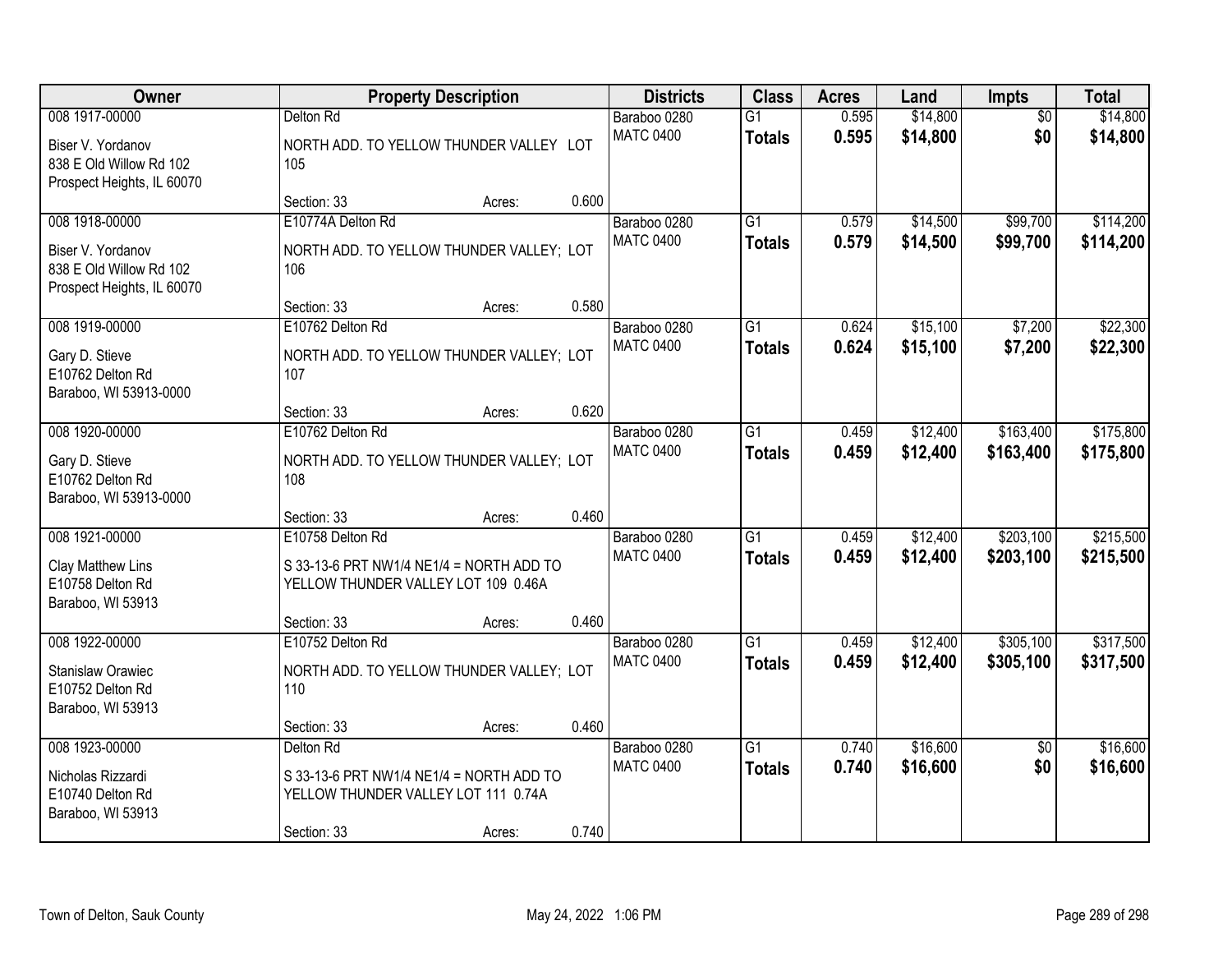| Owner                  |                                             | <b>Property Description</b> |       | <b>Districts</b> | <b>Class</b>    | <b>Acres</b> | Land     | <b>Impts</b>    | <b>Total</b> |
|------------------------|---------------------------------------------|-----------------------------|-------|------------------|-----------------|--------------|----------|-----------------|--------------|
| 008 1924-00000         | E10740 Delton Rd                            |                             |       | Baraboo 0280     | $\overline{G1}$ | 0.847        | \$18,000 | \$220,100       | \$238,100    |
| Nicholas Rizzardi      | S 33-13-6 PRT NW1/4 NE1/4 = NORTH ADD TO    |                             |       | <b>MATC 0400</b> | <b>Totals</b>   | 0.847        | \$18,000 | \$220,100       | \$238,100    |
| E10740 Delton Rd       | YELLOW THUNDER VALLEY LOT 112 0.85A         |                             |       |                  |                 |              |          |                 |              |
| Baraboo, WI 53913      |                                             |                             |       |                  |                 |              |          |                 |              |
|                        | Section: 33                                 | Acres:                      | 0.850 |                  |                 |              |          |                 |              |
| 008 1925-00000         | E10734 Delton Rd                            |                             |       | Baraboo 0280     | $\overline{G1}$ | 1.230        | \$22,300 | \$173,900       | \$196,200    |
| Kenneth L. Deschene    | NORTH ADD. TO YELLOW THUNDER VALLEY LOTS    |                             |       | <b>MATC 0400</b> | <b>Totals</b>   | 1.230        | \$22,300 | \$173,900       | \$196,200    |
| E10734 Delton Rd       | 113 & 114 = CSM #2915 LOT 1 1.23A           |                             |       |                  |                 |              |          |                 |              |
| Baraboo, WI 53913-0000 |                                             |                             |       |                  |                 |              |          |                 |              |
|                        | Section: 33                                 | Acres:                      | 1.230 |                  |                 |              |          |                 |              |
| 008 1927-00000         | E10724A Delton Rd                           |                             |       | Baraboo 0280     | G1              | 0.637        | \$15,300 | \$191,700       | \$207,000    |
| Thomas J. Piery        | S 33-13-6 PRT NW1/4 NE1/4 NORTH ADD TO      |                             |       | <b>MATC 0400</b> | <b>Totals</b>   | 0.637        | \$15,300 | \$191,700       | \$207,000    |
| E10724A Delton Rd      | YELLOW THUNDER VALLEY LOT 115 0.64A         |                             |       |                  |                 |              |          |                 |              |
| Baraboo, WI 53913      |                                             |                             |       |                  |                 |              |          |                 |              |
|                        | Section: 33                                 | Acres:                      | 0.640 |                  |                 |              |          |                 |              |
| 008 1928-00000         | E10720 Delton Rd                            |                             |       | Baraboo 0280     | G1              | 0.579        | \$14,500 | \$214,000       | \$228,500    |
| William D. Trevorrow   | NORTH ADD. TO YELLOW THUNDER VALLEY; LOT    |                             |       | <b>MATC 0400</b> | <b>Totals</b>   | 0.579        | \$14,500 | \$214,000       | \$228,500    |
| E10720 Delton Rd       | 116                                         |                             |       |                  |                 |              |          |                 |              |
| Baraboo, WI 53913-9001 |                                             |                             |       |                  |                 |              |          |                 |              |
|                        | Section: 33                                 | Acres:                      | 0.580 |                  |                 |              |          |                 |              |
| 008 1929-00000         | E10714 Delton Rd                            |                             |       | Baraboo 0280     | $\overline{G1}$ | 0.661        | \$15,600 | \$221,900       | \$237,500    |
| Jacob J. Berger        | S 33-13-6 PRT NE1/4 NW1/4 & PRT NW1/4 NE1/4 |                             |       | <b>MATC 0400</b> | <b>Totals</b>   | 0.661        | \$15,600 | \$221,900       | \$237,500    |
| E10714 Delton Rd       | NORTH ADD TO YELLOW THUNDER VALLEY LOT 117  |                             |       |                  |                 |              |          |                 |              |
| Baraboo, WI 53913      | 0.66A                                       |                             |       |                  |                 |              |          |                 |              |
|                        | Section: 33                                 | Acres:                      | 0.660 |                  |                 |              |          |                 |              |
| 008 1930-00000         |                                             |                             |       | Baraboo 0280     | $\overline{G1}$ | 0.633        | \$15,200 | $\overline{50}$ | \$15,200     |
| Michael A. Massong     | S 33-13-6 PRT NE1/4 NW1/4 NORTH ADD TO      |                             |       | <b>MATC 0400</b> | <b>Totals</b>   | 0.633        | \$15,200 | \$0             | \$15,200     |
| S2120 Busse Ln         | YELLOW THUNDER VALLEY LOT 118 0.63A         |                             |       |                  |                 |              |          |                 |              |
| Baraboo, WI 53913      |                                             |                             |       |                  |                 |              |          |                 |              |
|                        | Section: 33                                 | Acres:                      | 0.630 |                  |                 |              |          |                 |              |
| 008 1931-00000         | S2120 Busse Ln                              |                             |       | Baraboo 0280     | $\overline{G1}$ | 0.459        | \$12,400 | \$105,100       | \$117,500    |
| Michael A. Massong     | S 33-13-6 PRT NE1/4 NW1/4 NORTH ADD TO      |                             |       | <b>MATC 0400</b> | <b>Totals</b>   | 0.459        | \$12,400 | \$105,100       | \$117,500    |
| S2120 Busse Ln         | YELLOW THUNDER VALLEY LOT 119 0.46A         |                             |       |                  |                 |              |          |                 |              |
| Baraboo, WI 53913      |                                             |                             |       |                  |                 |              |          |                 |              |
|                        | Section: 33                                 | Acres:                      | 0.460 |                  |                 |              |          |                 |              |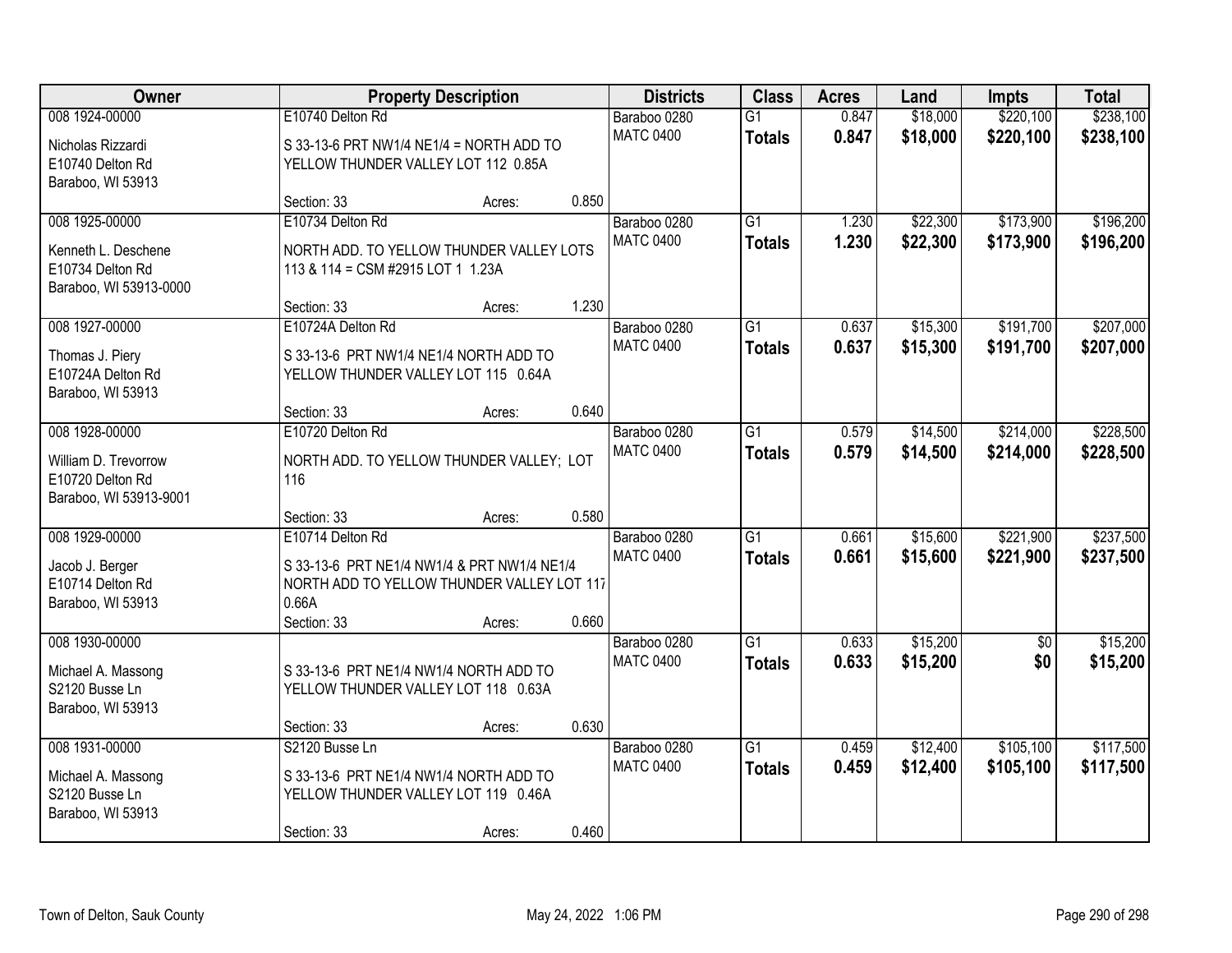| <b>Owner</b>                   | <b>Property Description</b>                  | <b>Districts</b> | <b>Class</b>    | <b>Acres</b> | Land     | <b>Impts</b>    | <b>Total</b> |
|--------------------------------|----------------------------------------------|------------------|-----------------|--------------|----------|-----------------|--------------|
| 008 1932-00000                 | E10699 Busse Ln                              | Baraboo 0280     | $\overline{G1}$ | 0.690        | \$16,000 | \$197,900       | \$213,900    |
| Michael D. Duncan              | TN DELTON NORTH ADD YELLOW THUNDER           | <b>MATC 0400</b> | <b>Totals</b>   | 0.690        | \$16,000 | \$197,900       | \$213,900    |
| PO Box 553                     | VALLEY LT 120 & PRT LT 121 = CSM #4310 LOT 1 |                  |                 |              |          |                 |              |
| Wis Dells, WI 53965-0000       | 0.69A (PRT NW NE & NE NW 33-13-6)            |                  |                 |              |          |                 |              |
|                                | 0.690<br>Section: 33<br>Acres:               |                  |                 |              |          |                 |              |
| 008 1934-00000                 | E10707 Busse Ln                              | Baraboo 0280     | $\overline{G1}$ | 0.690        | \$16,000 | \$161,900       | \$177,900    |
|                                | TN DELTON NORTH ADD YELLOW THUNDER           | <b>MATC 0400</b> | <b>Totals</b>   | 0.690        | \$16,000 | \$161,900       | \$177,900    |
| John H. Kot<br>E10707 Busse Ln | VALLEY LT 122 & PRT LT 121 = CSM #4310 LOT 2 |                  |                 |              |          |                 |              |
| Baraboo, WI 53913-0000         | 0.69A (PRT NW NE 33-13-6)                    |                  |                 |              |          |                 |              |
|                                | 0.690<br>Section: 33<br>Acres:               |                  |                 |              |          |                 |              |
| 008 1935-00000                 | E10715 Busse Ln                              | Baraboo 0280     | G1              | 0.459        | \$12,400 | \$104,600       | \$117,000    |
|                                |                                              | <b>MATC 0400</b> | <b>Totals</b>   | 0.459        | \$12,400 | \$104,600       | \$117,000    |
| Diane Yeruski                  | NORTH ADD. TO YELLOW THUNDER VALLEY; LOT     |                  |                 |              |          |                 |              |
| 308 Florence Dr                | 123                                          |                  |                 |              |          |                 |              |
| Utica, IL 61373                |                                              |                  |                 |              |          |                 |              |
|                                | 0.460<br>Section: 33<br>Acres:               |                  |                 |              |          |                 |              |
| 008 1936-00000                 | E10719 Busse Ln                              | Baraboo 0280     | G1              | 0.459        | \$12,400 | \$114,900       | \$127,300    |
| Ellen M Welk Revocable Trust   | NORTH ADD. TO YELLOW THUNDER VALLEY; LOT     | <b>MATC 0400</b> | <b>Totals</b>   | 0.459        | \$12,400 | \$114,900       | \$127,300    |
| 932 Surrey Rd                  | 124                                          |                  |                 |              |          |                 |              |
| Addison, IL 60101              |                                              |                  |                 |              |          |                 |              |
|                                | 0.460<br>Section: 33<br>Acres:               |                  |                 |              |          |                 |              |
| 008 1937-00000                 | <b>Busse Ln</b>                              | Baraboo 0280     | $\overline{G1}$ | 0.459        | \$12,400 | $\overline{50}$ | \$12,400     |
| Frank Varchetto Trust          | NORTH ADD. TO YELLOW THUNDER VALLEY; LOT     | <b>MATC 0400</b> | <b>Totals</b>   | 0.459        | \$12,400 | \$0             | \$12,400     |
| 3n480 Elizabeth St             | 125                                          |                  |                 |              |          |                 |              |
| Addison, IL 60101-3005         |                                              |                  |                 |              |          |                 |              |
|                                | 0.460<br>Section: 33<br>Acres:               |                  |                 |              |          |                 |              |
| 008 1938-00000                 | E10747A Busse Ln                             | Baraboo 0280     | $\overline{G1}$ | 0.459        | \$12,400 | \$109,500       | \$121,900    |
|                                |                                              | <b>MATC 0400</b> | <b>Totals</b>   | 0.459        | \$12,400 | \$109,500       | \$121,900    |
| Frank Varchetto Trust          | NORTH ADD. TO YELLOW THUNDER VALLEY; LOT     |                  |                 |              |          |                 |              |
| 3n480 Elizabeth St             | 126                                          |                  |                 |              |          |                 |              |
| Addison, IL 60101-3005         | 0.460<br>Section: 33<br>Acres:               |                  |                 |              |          |                 |              |
| 008 1939-00000                 | E10751 Busse Ln                              | Baraboo 0280     | $\overline{G1}$ | 0.680        | \$15,900 | \$91,400        | \$107,300    |
|                                |                                              | <b>MATC 0400</b> |                 |              |          |                 |              |
| Randy Coomer                   | NORTH ADD. TO YELLOW THUNDER VALLEY; LOT     |                  | <b>Totals</b>   | 0.680        | \$15,900 | \$91,400        | \$107,300    |
| 9455 Us Hwy 6                  | 127                                          |                  |                 |              |          |                 |              |
| Sheffield, IL 61361-0000       |                                              |                  |                 |              |          |                 |              |
|                                | 0.680<br>Section: 33<br>Acres:               |                  |                 |              |          |                 |              |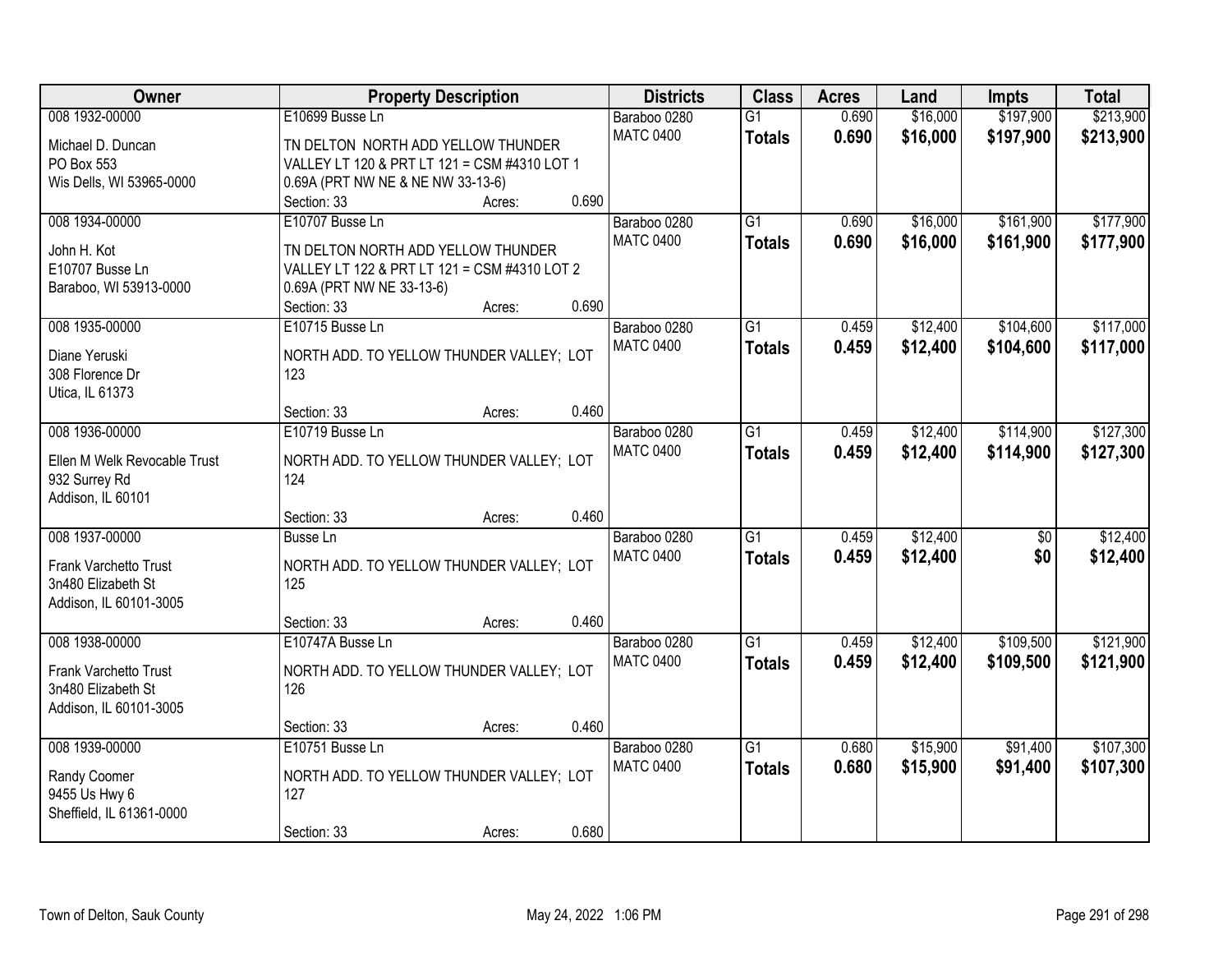| Owner                                                                         |                                                                                               | <b>Property Description</b> |       | <b>Districts</b>                 | <b>Class</b>                     | <b>Acres</b>   | Land                 | <b>Impts</b>    | <b>Total</b>         |
|-------------------------------------------------------------------------------|-----------------------------------------------------------------------------------------------|-----------------------------|-------|----------------------------------|----------------------------------|----------------|----------------------|-----------------|----------------------|
| 008 1940-00000                                                                | <b>Busse Ln</b>                                                                               |                             |       | Baraboo 0280                     | $\overline{G1}$                  | 0.529          | \$13,900             | $\overline{50}$ | \$13,900             |
| Rosabeth R. Garcia-Sais<br>24 La Loma Ln<br>Belen, NM 87002-0000              | NORTH ADD. TO YELLOW THUNDER VALLEY; LOT<br>128                                               |                             |       | <b>MATC 0400</b>                 | <b>Totals</b>                    | 0.529          | \$13,900             | \$0             | \$13,900             |
|                                                                               | Section: 33                                                                                   | Acres:                      | 0.530 |                                  |                                  |                |                      |                 |                      |
| 008 1941-00000                                                                | E10769 Busse Ln                                                                               |                             |       | Baraboo 0280                     | $\overline{G1}$                  | 0.467          | \$12,600             | \$162,400       | \$175,000            |
| Robert T. Pehanich<br>5433 W 129th St<br>Crestwood, IL 60418                  | NORTH ADD. TO YELLOW THUNDER VALLEY; LOT<br>129                                               |                             |       | <b>MATC 0400</b>                 | <b>Totals</b>                    | 0.467          | \$12,600             | \$162,400       | \$175,000            |
|                                                                               | Section: 33                                                                                   | Acres:                      | 0.470 |                                  |                                  |                |                      |                 |                      |
| 008 1942-00000                                                                | Busse Ln                                                                                      |                             |       | Baraboo 0280                     | $\overline{G1}$                  | 0.473          | \$12,800             | \$0             | \$12,800             |
| Ivo G. Stoynev<br>S2122 Pine View Ct<br>Baraboo, WI 53913                     | S 33-13-6 PRT NW1/4 NE1/4 NORTH ADD TO<br>YELLOW THUNDER VALLEY LOT 130 0.47A                 |                             |       | <b>MATC 0400</b>                 | <b>Totals</b>                    | 0.473          | \$12,800             | \$0             | \$12,800             |
|                                                                               | Section: 33                                                                                   | Acres:                      | 0.470 |                                  |                                  |                |                      |                 |                      |
| 008 1943-00000                                                                | S2122 Pine Vw Ct                                                                              |                             |       | Baraboo 0280                     | $\overline{G1}$                  | 0.499          | \$13,500             | \$156,300       | \$169,800            |
| Ivo G. Stoynev<br>S2122 Pine View Ct<br>Baraboo, WI 53913                     | NORTH ADD TO YELLOW THUNDER VALLEY; LOT<br>131                                                |                             |       | <b>MATC 0400</b>                 | <b>Totals</b>                    | 0.499          | \$13,500             | \$156,300       | \$169,800            |
|                                                                               | Section: 33                                                                                   | Acres:                      | 0.500 |                                  |                                  |                |                      |                 |                      |
| 008 1944-00000                                                                | S2124 Pine Vw Ct                                                                              |                             |       | Baraboo 0280                     | $\overline{G1}$                  | 0.524          | \$13,800             | \$152,800       | \$166,600            |
| Shaun K. Stoeger<br>S2124 Pine View Ct<br>Baraboo, WI 53913                   | S 33-13-6 PRT NW1/4 NE1/4 NORTH ADD TO<br>YELLOW THUNDER VALLEY LOT 132 0.52A                 |                             |       | <b>MATC 0400</b>                 | <b>Totals</b>                    | 0.524          | \$13,800             | \$152,800       | \$166,600            |
|                                                                               | Section: 33                                                                                   | Acres:                      | 0.520 |                                  |                                  |                |                      |                 |                      |
| 008 1945-00000<br>Shaun K. Stoeger<br>S2124 Pine View Ct<br>Baraboo, WI 53913 | Pine View Ct<br>S 33-13-6 PRT NW1/4 NE1/4 NORTH ADD TO<br>YELLOW THUNDER VALLEY LOT 133 0.61A |                             |       | Baraboo 0280<br><b>MATC 0400</b> | $\overline{G1}$<br><b>Totals</b> | 0.614<br>0.614 | \$15,000<br>\$15,000 | \$0<br>\$0      | \$15,000<br>\$15,000 |
|                                                                               | Section: 33                                                                                   | Acres:                      | 0.610 |                                  |                                  |                |                      |                 |                      |
| 008 1946-00000                                                                | Pine View Ct                                                                                  |                             |       | Baraboo 0280                     | $\overline{G1}$                  | 0.726          | \$16,500             | $\overline{50}$ | \$16,500             |
| Anne E. Momot<br>993 N Grouse Ln<br>Wis Dells, WI 53965-0000                  | NORTH ADD. TO YELLOW THUNDER VALLEY; LOT<br>134                                               |                             |       | <b>MATC 0400</b>                 | <b>Totals</b>                    | 0.726          | \$16,500             | \$0             | \$16,500             |
|                                                                               | Section: 33                                                                                   | Acres:                      | 0.730 |                                  |                                  |                |                      |                 |                      |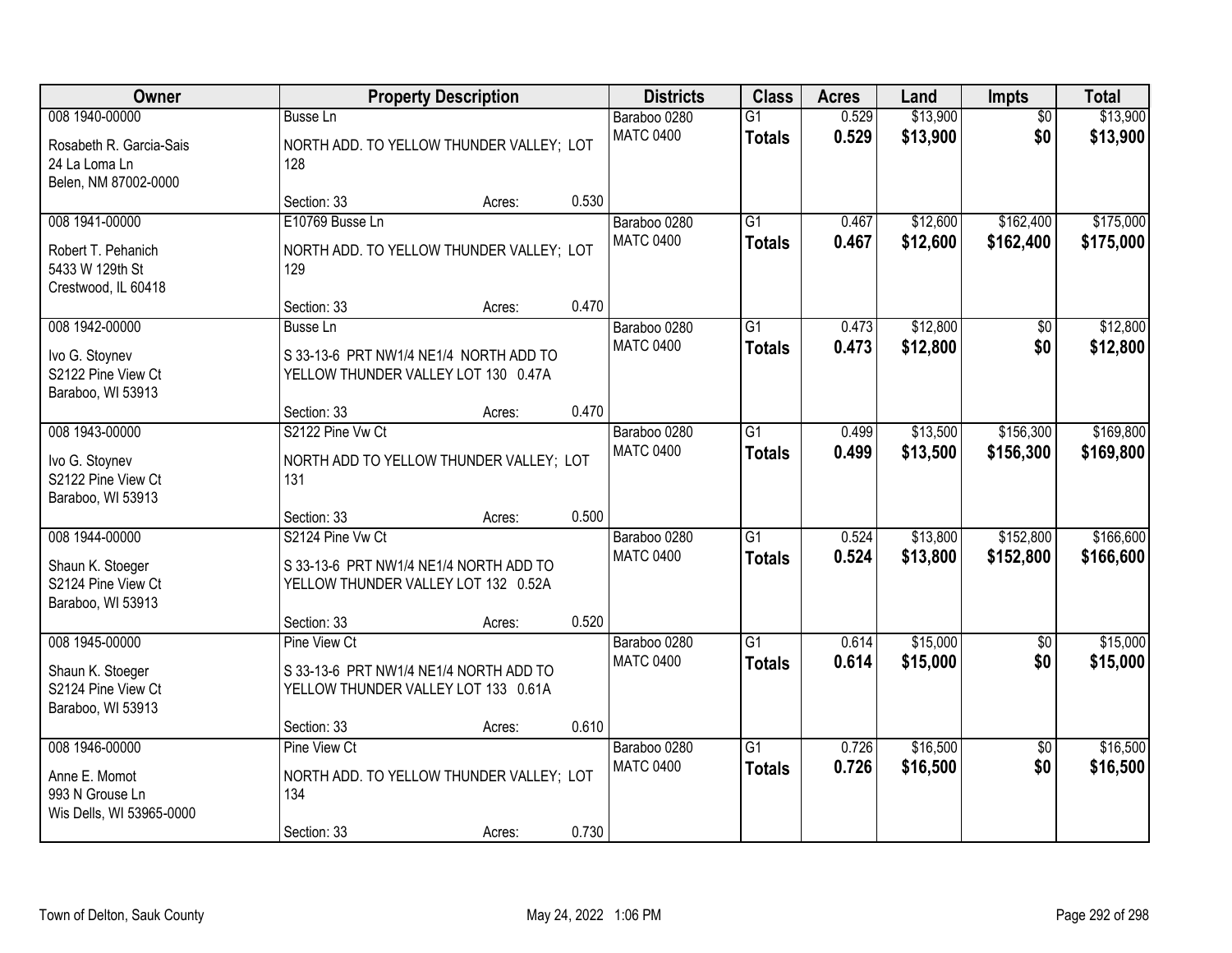| Owner                                                                                        |                                                                                                                                                                        | <b>Property Description</b> |       | <b>Districts</b>                 | <b>Class</b>                     | <b>Acres</b>   | Land                 | Impts                  | <b>Total</b>           |
|----------------------------------------------------------------------------------------------|------------------------------------------------------------------------------------------------------------------------------------------------------------------------|-----------------------------|-------|----------------------------------|----------------------------------|----------------|----------------------|------------------------|------------------------|
| 008 1947-00000<br>Malgorzata Bialon<br>105 Murphy Lake Rd                                    | Pine View Ct<br>NORTH ADD. TO YELLOW THUNDER VALLEY; LOT<br>135                                                                                                        |                             |       | Baraboo 0280<br><b>MATC 0400</b> | $\overline{G1}$<br><b>Totals</b> | 0.714<br>0.714 | \$16,300<br>\$16,300 | $\overline{50}$<br>\$0 | \$16,300<br>\$16,300   |
| Park Ridge, IL 60068                                                                         | Section: 33                                                                                                                                                            | Acres:                      | 0.710 |                                  |                                  |                |                      |                        |                        |
| 008 1948-00000<br>Sharon E. Fiske<br>S2134 Pine View Ct<br>Baraboo, WI 53913                 | S2134 Pine Vw Ct<br>NORTH ADD TO YELLOW THUNDER VALLEY LOT<br>136                                                                                                      |                             |       | Baraboo 0280<br><b>MATC 0400</b> | $\overline{G1}$<br><b>Totals</b> | 0.633<br>0.633 | \$15,200<br>\$15,200 | \$179,800<br>\$179,800 | \$195,000<br>\$195,000 |
|                                                                                              | Section: 33                                                                                                                                                            | Acres:                      | 0.630 |                                  |                                  |                |                      |                        |                        |
| 008 1949-00000<br>Biser V. Yordanov<br>838 E Old Willow Rd 102<br>Prospect Heights, IL 60070 | Pine View Ct<br>NORTH ADD. TO YELLOW THUNDER VALLEY; LOT<br>137                                                                                                        |                             |       | Baraboo 0280<br><b>MATC 0400</b> | G1<br><b>Totals</b>              | 0.627<br>0.627 | \$15,200<br>\$15,200 | \$0<br>\$0             | \$15,200<br>\$15,200   |
|                                                                                              | Section: 33                                                                                                                                                            | Acres:                      | 0.630 |                                  |                                  |                |                      |                        |                        |
| 008 1950-00000<br>Stanislaw Strojny<br>5218 N Oriole Ave<br>Chicago, IL 60656-0000           | <b>Pine View Ct</b><br>NORTH ADD. TO YELLOW THUNDER VALLEY; LOT<br>138                                                                                                 |                             |       | Baraboo 0280<br><b>MATC 0400</b> | G1<br><b>Totals</b>              | 0.536<br>0.536 | \$14,000<br>\$14,000 | \$0<br>\$0             | \$14,000<br>\$14,000   |
|                                                                                              | Section: 33                                                                                                                                                            | Acres:                      | 0.540 |                                  |                                  |                |                      |                        |                        |
| 008 1951-00000<br>Theresa B. Momot<br>993 N Grouse Ln<br>Wis Dells, WI 53965-0000            | Pine Vw Ct<br>NORTH ADD. TO YELLOW THUNDER VALLEY; LOT<br>139                                                                                                          |                             |       | Baraboo 0280<br><b>MATC 0400</b> | $\overline{G1}$<br><b>Totals</b> | 0.569<br>0.569 | \$14,400<br>\$14,400 | $\overline{50}$<br>\$0 | \$14,400<br>\$14,400   |
|                                                                                              | Section: 33                                                                                                                                                            | Acres:                      | 0.570 |                                  |                                  |                |                      |                        |                        |
| 008 1952-00000<br>Sheldon Eugene Bean<br>S2123 Pine View Ct<br>Baraboo, WI 53913             | S2123 Pine Vw Ct<br>NORTH ADD. TO YELLOW THUNDER VALLEY; LOT<br>140                                                                                                    |                             |       | Baraboo 0280<br><b>MATC 0400</b> | $\overline{G1}$<br><b>Totals</b> | 0.628<br>0.628 | \$15,200<br>\$15,200 | \$258,800<br>\$258,800 | \$274,000<br>\$274,000 |
|                                                                                              | Section: 33                                                                                                                                                            | Acres:                      | 0.630 |                                  |                                  |                |                      |                        |                        |
| 008 1953-00000<br>Sheldon Eugene Bean<br>S2123 Pine View Ct<br>Baraboo, WI 53913             | <b>Busse Ln</b><br>NORTH ADD. TO YELLOW THUNDER VALLEY LOT<br>141 & PRT O.L.2 COM NECOR SD O.L.-S44?E<br>92.18'-SLY ALG RD 122.16'-S32?39'W 122.38 ' TO<br>Section: 33 | Acres:                      | 1.020 | Baraboo 0280<br><b>MATC 0400</b> | $\overline{G1}$<br><b>Totals</b> | 1.024<br>1.024 | \$20,200<br>\$20,200 | $\overline{50}$<br>\$0 | \$20,200<br>\$20,200   |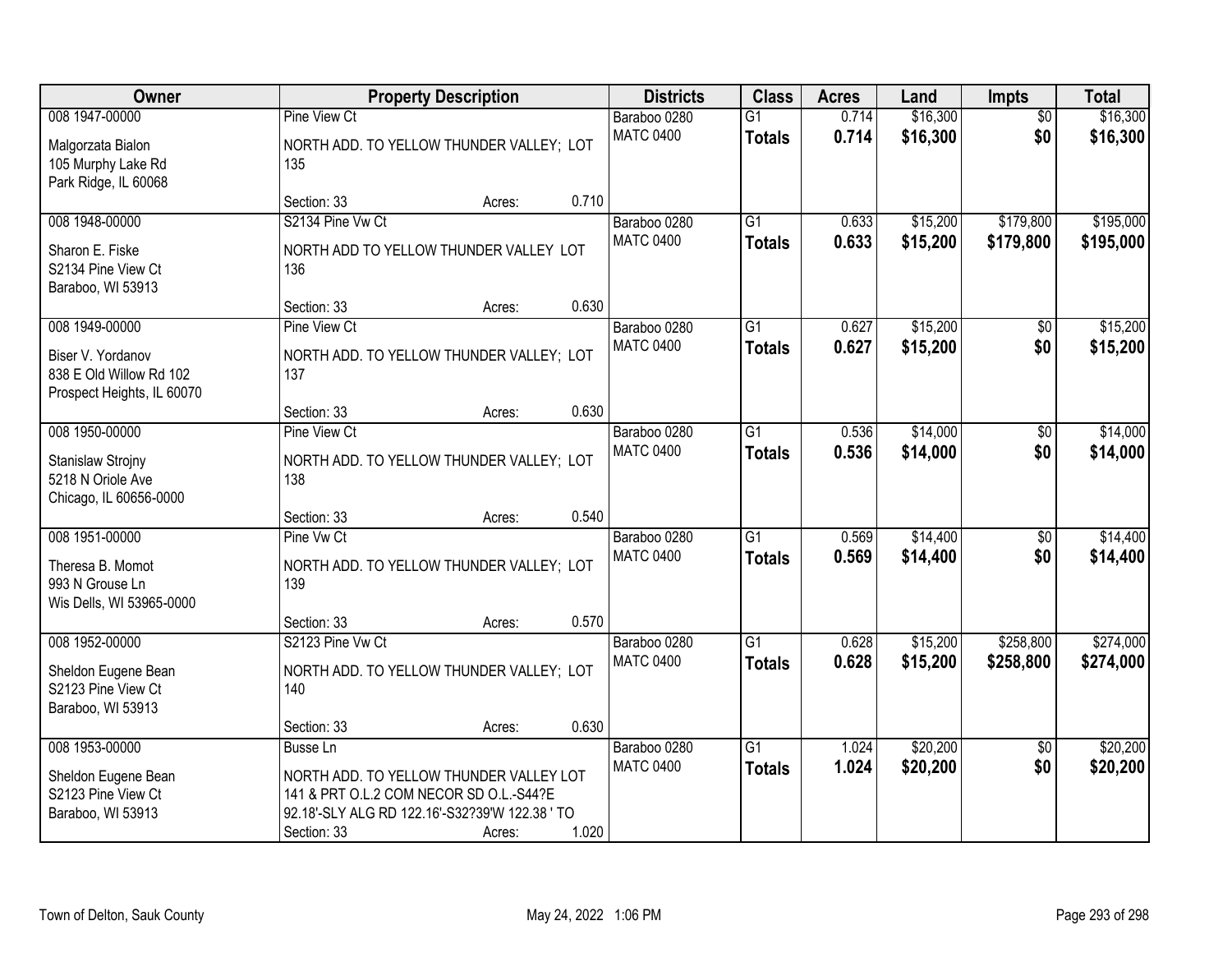| <b>Owner</b>                                                                                                                   |                                                                                                                                                  | <b>Property Description</b> |       | <b>Districts</b>                 | <b>Class</b>                     | <b>Acres</b>   | Land                 | Impts                  | <b>Total</b>           |
|--------------------------------------------------------------------------------------------------------------------------------|--------------------------------------------------------------------------------------------------------------------------------------------------|-----------------------------|-------|----------------------------------|----------------------------------|----------------|----------------------|------------------------|------------------------|
| 008 1954-00000<br>John Sajdak<br>8035 O'Connor Dr Apt 3c<br>River Grove, IL 60171                                              | <b>Timberline Rd</b><br>NORTH ADD. TO YELLOW THUNDER VALLEY; LOT<br>142                                                                          |                             |       | Baraboo 0280<br><b>MATC 0400</b> | $\overline{G1}$<br><b>Totals</b> | 0.459<br>0.459 | \$12,400<br>\$12,400 | $\overline{50}$<br>\$0 | \$12,400<br>\$12,400   |
|                                                                                                                                | Section: 33                                                                                                                                      | Acres:                      | 0.460 |                                  |                                  |                |                      |                        |                        |
| 008 1955-00000<br>Richard J. Mudd<br>105 N Prairie Ave<br>Mundelein, IL 60060-0000                                             | E10772 Busse Ln<br>NORTH ADD. TO YELLOW THUNDER VALLEY; LOT<br>143                                                                               |                             |       | Baraboo 0280<br><b>MATC 0400</b> | $\overline{G1}$<br><b>Totals</b> | 0.459<br>0.459 | \$12,400<br>\$12,400 | \$100,500<br>\$100,500 | \$112,900<br>\$112,900 |
| 008 1956-00000                                                                                                                 | Section: 33                                                                                                                                      | Acres:                      | 0.460 |                                  | $\overline{G1}$                  | 0.459          | \$12,400             |                        | \$12,400               |
| Stanislaw Strojny<br>5218 N Oriole Ave<br>Chicago, IL 60656-0000                                                               | <b>Busse Ln</b><br>NORTH ADD. TO YELLOW THUNDER VALLEY; LOT<br>144                                                                               |                             |       | Baraboo 0280<br><b>MATC 0400</b> | <b>Totals</b>                    | 0.459          | \$12,400             | $\overline{50}$<br>\$0 | \$12,400               |
|                                                                                                                                | Section: 33                                                                                                                                      | Acres:                      | 0.460 |                                  |                                  |                |                      |                        |                        |
| 008 1957-00000<br>Larry G. Skaar<br>4374 Secretariat Ct<br>Cottage Grove, WI 53527-0000                                        | E10752 Busse Ln<br>NORTH ADD. TO YELLOW THUNDER VALLEY; LOT<br>145                                                                               |                             |       | Baraboo 0280<br><b>MATC 0400</b> | $\overline{G1}$<br><b>Totals</b> | 0.454<br>0.454 | \$12,300<br>\$12,300 | \$107,000<br>\$107,000 | \$119,300<br>\$119,300 |
|                                                                                                                                | Section: 33                                                                                                                                      | Acres:                      | 0.450 |                                  |                                  |                |                      |                        |                        |
| 008 1958-00000<br><b>Hurst Joint Tenancy Trust</b><br>James & April Hurst, Trstees<br>27w460 Williams St<br>Winfield, IL 60190 | E10742 Busse Ln<br>NORTH ADD TO YELLOW THUNDER VALLEY SUBD<br><b>LOT 146</b><br>Section: 33                                                      | Acres:                      | 0.460 | Baraboo 0280<br><b>MATC 0400</b> | $\overline{G1}$<br><b>Totals</b> | 0.459<br>0.459 | \$12,400<br>\$12,400 | \$122,100<br>\$122,100 | \$134,500<br>\$134,500 |
| 008 1959-00000                                                                                                                 | E10730 Busse Ln                                                                                                                                  |                             |       | Baraboo 0280                     | $\overline{G1}$                  | 0.459          | \$12,400             | \$137,100              | \$149,500              |
| Michael Heiser<br>E10730 Busse Ln<br>Baraboo, WI 53913-0000                                                                    | NORTH ADD. TO YELLOW THUNDER VALLEY; LOT<br>147                                                                                                  |                             |       | <b>MATC 0400</b>                 | <b>Totals</b>                    | 0.459          | \$12,400             | \$137,100              | \$149,500              |
|                                                                                                                                | Section: 33                                                                                                                                      | Acres:                      | 0.460 |                                  |                                  |                |                      |                        |                        |
| 008 1960-00000<br>Joseph F. Moreau<br>E10710 Busse Ln<br>Baraboo, WI 53913                                                     | <b>Busse Ln</b><br>S 28-13-6 PRT SW1/4 SE1/4 & S 33-13-6 PRT NW1/4<br>NE1/4 = NORTH ADD TO YELLOW THUNDER VALLEY<br>LOT 148 0.46A<br>Section: 33 | Acres:                      | 0.460 | Baraboo 0280<br><b>MATC 0400</b> | $\overline{G1}$<br><b>Totals</b> | 0.459<br>0.459 | \$12,400<br>\$12,400 | $\overline{30}$<br>\$0 | \$12,400<br>\$12,400   |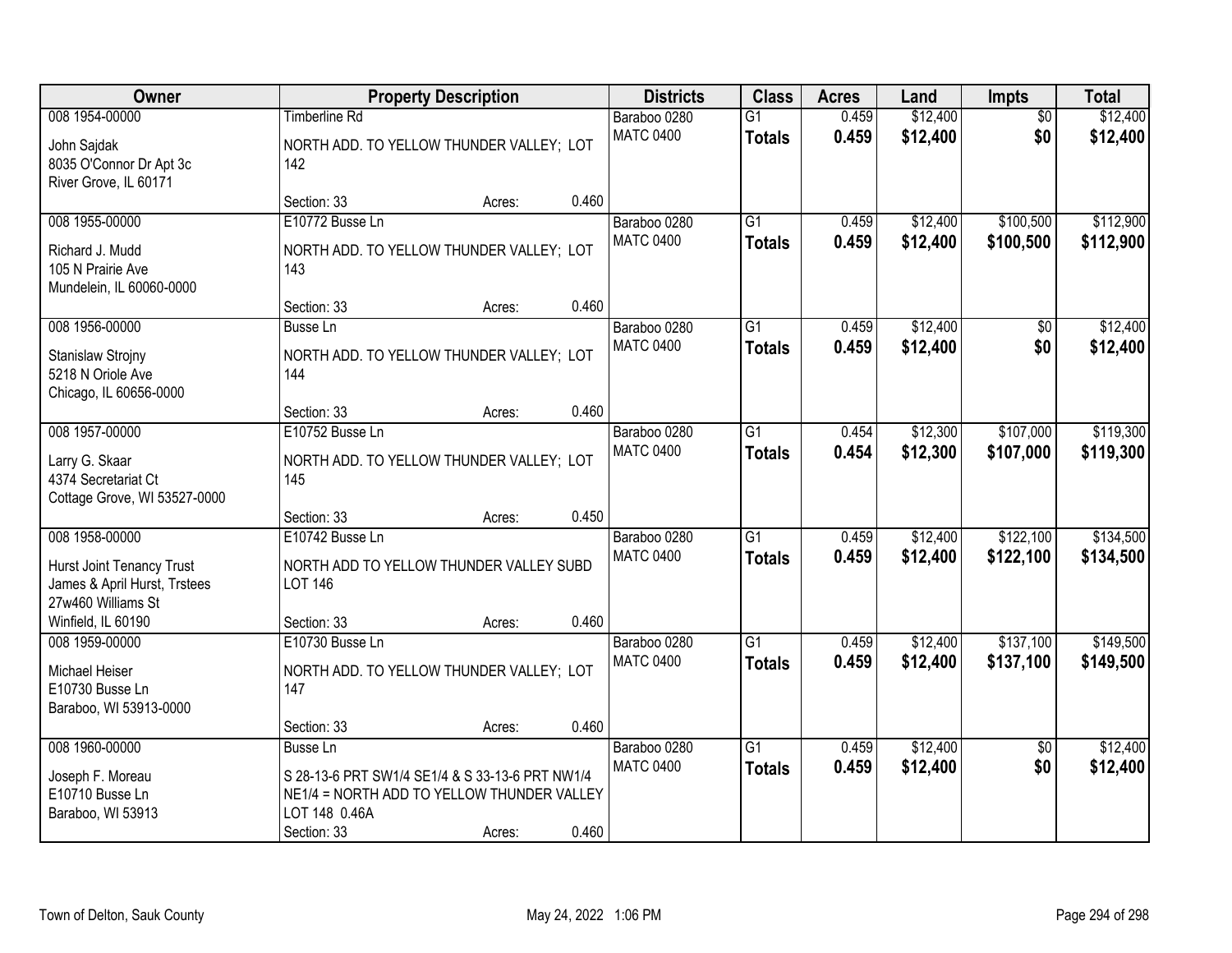| Owner                       |                                                 | <b>Property Description</b> |       | <b>Districts</b>                 | <b>Class</b>    | <b>Acres</b>   | Land                 | <b>Impts</b>           | <b>Total</b> |
|-----------------------------|-------------------------------------------------|-----------------------------|-------|----------------------------------|-----------------|----------------|----------------------|------------------------|--------------|
| 008 1961-00000              | E10710 Busse Ln                                 |                             |       | Baraboo 0280                     | $\overline{G1}$ | 0.459          | \$12,400             | \$102,400              | \$114,800    |
| Joseph F. Moreau            | NORTH ADD. TO YELLOW THUNDER VALLEY; LOT        |                             |       | <b>MATC 0400</b>                 | <b>Totals</b>   | 0.459          | \$12,400             | \$102,400              | \$114,800    |
| E10710 Busse Ln             | 149                                             |                             |       |                                  |                 |                |                      |                        |              |
| Baraboo, WI 53913           |                                                 |                             |       |                                  |                 |                |                      |                        |              |
|                             | Section: 33                                     | Acres:                      | 0.460 |                                  | $\overline{G1}$ |                |                      |                        |              |
| 008 1962-00000              | E10706 Busse Ln                                 |                             |       | Baraboo 0280<br><b>MATC 0400</b> |                 | 0.950<br>0.950 | \$19,400<br>\$19,400 | \$186,700<br>\$186,700 | \$206,100    |
| Stanley M. Janowiak         | NORTH ADD TO YELLOW THUNDER VALLEY LOTS         |                             |       |                                  | <b>Totals</b>   |                |                      |                        | \$206,100    |
| E10706 Busse Ln             | 150 & 151 = CSM #3945 LOT 1 (PRT SW SE SEC 28 & |                             |       |                                  |                 |                |                      |                        |              |
| Baraboo, WI 53913           | PRT NW NE SEC 33-13-6) .95A                     |                             |       |                                  |                 |                |                      |                        |              |
|                             | Section: 33                                     | Acres:                      | 0.950 |                                  |                 |                |                      |                        |              |
| 008 1964-00000              | E10696 Busse Ln                                 |                             |       | Baraboo 0280                     | G1              | 0.506          | \$13,600             | \$86,900               | \$100,500    |
| Linda L. Benda-Middlesworth | NORTH ADD. TO YELLOW THUNDER VALLEY; LOT        |                             |       | <b>MATC 0400</b>                 | <b>Totals</b>   | 0.506          | \$13,600             | \$86,900               | \$100,500    |
| E10696 Busse Ln             | 152                                             |                             |       |                                  |                 |                |                      |                        |              |
| Baraboo, WI 53913-0000      |                                                 |                             |       |                                  |                 |                |                      |                        |              |
|                             | Section: 33                                     | Acres:                      | 0.510 |                                  |                 |                |                      |                        |              |
| 008 1965-00000              | E10692 Busse Ln                                 |                             |       | Baraboo 0280<br><b>MATC 0400</b> | G1              | 0.501          | \$13,500             | \$99,700               | \$113,200    |
| <b>Betsy Falcon</b>         | NORTH ADD. TO YELLOW THUNDER VALLEY; LOT        |                             |       |                                  | <b>Totals</b>   | 0.501          | \$13,500             | \$99,700               | \$113,200    |
| E10692 Busse Ln             | 153                                             |                             |       |                                  |                 |                |                      |                        |              |
| Baraboo, WI 53913           |                                                 |                             |       |                                  |                 |                |                      |                        |              |
|                             | Section: 33                                     | Acres:                      | 0.500 |                                  |                 |                |                      |                        |              |
| 008 1966-00000              | E10684 Busse Ln                                 |                             |       | Baraboo 0280                     | $\overline{G1}$ | 0.733          | \$16,600             | \$172,000              | \$188,600    |
| Chad E. Kimpfbeck           | S 33-13-6 PRT NE1/4 NW1/4 = NORTH ADD TO        |                             |       | <b>MATC 0400</b>                 | <b>Totals</b>   | 0.733          | \$16,600             | \$172,000              | \$188,600    |
| E10684 Busse Ln             | YELLOW THUNDER VALLEY LOT 154 0.73A             |                             |       |                                  |                 |                |                      |                        |              |
| Baraboo, WI 53913           |                                                 |                             |       |                                  |                 |                |                      |                        |              |
|                             | Section: 33                                     | Acres:                      | 0.730 |                                  |                 |                |                      |                        |              |
| 008 1967-00000              | <b>Busse Ln</b>                                 |                             |       | Baraboo 0280                     | $\overline{G1}$ | 0.757          | \$16,900             | $\overline{50}$        | \$16,900     |
| Dennis L. Reifsteck         | S 33-13-6 PRT NE1/4 NW1/4 NORTH ADD TO YELLOW   |                             |       | <b>MATC 0400</b>                 | <b>Totals</b>   | 0.757          | \$16,900             | \$0                    | \$16,900     |
| PO Box 114                  | THUNDER VALLEY LOT 155 0.76A                    |                             |       |                                  |                 |                |                      |                        |              |
| Lake Delton, WI 53940-0000  |                                                 |                             |       |                                  |                 |                |                      |                        |              |
|                             | Section: 33                                     | Acres:                      | 0.760 |                                  |                 |                |                      |                        |              |
| 008 1968-00000              | S2181 Busse Ln                                  |                             |       | Baraboo 0280                     | $\overline{G1}$ | 1.240          | \$22,400             | \$159,200              | \$181,600    |
| Mark W. Simpson             | NORTH ADD TO YELLOW THUNDER VALLEY PRT OL       |                             |       | <b>MATC 0400</b>                 | <b>Totals</b>   | 1.240          | \$22,400             | \$159,200              | \$181,600    |
| S2181 Busse Ln              | 1 = CSM #4876 LOT 1  1.24A (RESTR TERM PER      |                             |       |                                  |                 |                |                      |                        |              |
| Baraboo, WI 53913           | D-817687)                                       |                             |       |                                  |                 |                |                      |                        |              |
|                             | Section: 33                                     | Acres:                      | 1.240 |                                  |                 |                |                      |                        |              |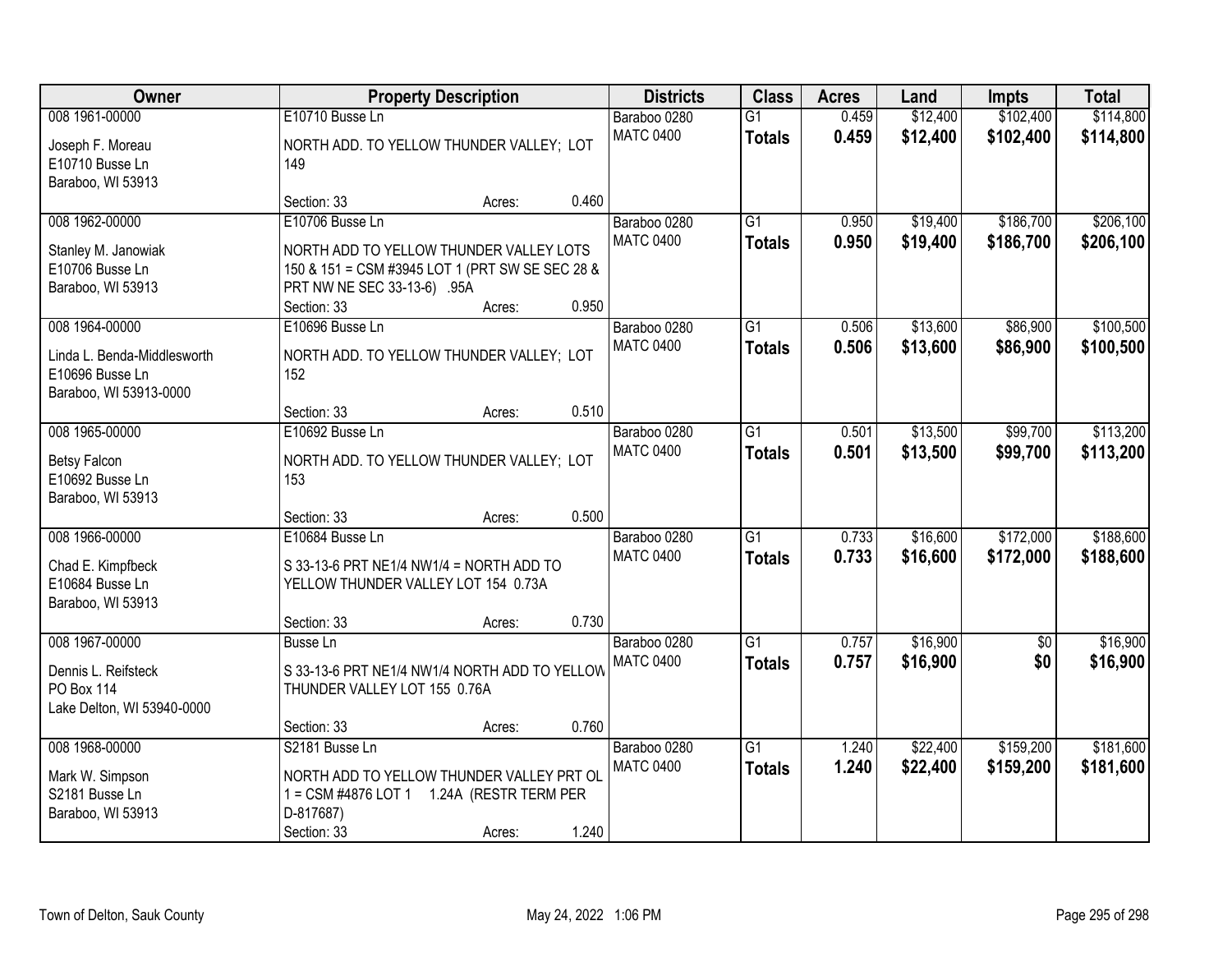| Owner                    |                                                                                              | <b>Property Description</b> |       | <b>Districts</b> | <b>Class</b>    | <b>Acres</b> | Land        | Impts           | <b>Total</b>    |
|--------------------------|----------------------------------------------------------------------------------------------|-----------------------------|-------|------------------|-----------------|--------------|-------------|-----------------|-----------------|
| 008 1968-10000           | <b>Busse Ln</b>                                                                              |                             |       | Baraboo 0280     | $\overline{G1}$ | 1.220        | \$22,200    | $\overline{50}$ | \$22,200        |
| Aleksey Russkikh         | NORTH ADD TO YELLOW THUNDER VALLEY PRT OL                                                    |                             |       | <b>MATC 0400</b> | <b>Totals</b>   | 1.220        | \$22,200    | \$0             | \$22,200        |
| 35 Montgomery Ln         | 1 = CSM #4876 LOT 2 1.22A (RESTR TERM PER                                                    |                             |       |                  |                 |              |             |                 |                 |
| Vernon Hills, IL 60061   | D-817687) (PRT NE NE 33-13-6)                                                                |                             |       |                  |                 |              |             |                 |                 |
|                          | Section: 33                                                                                  | Acres:                      | 1.220 |                  |                 |              |             |                 |                 |
| 008 1969-00000           | S2149 Busse Ln                                                                               |                             |       | Baraboo 0280     | $\overline{G1}$ | 0.768        | \$17,000    | \$129,000       | \$146,000       |
|                          |                                                                                              |                             |       | <b>MATC 0400</b> | <b>Totals</b>   | 0.768        | \$17,000    | \$129,000       | \$146,000       |
| Donalson Parker          | S 33-13-6 PRT NE1/4 NE1/4 = NORTH ADD TO                                                     |                             |       |                  |                 |              |             |                 |                 |
| S2149 Busse Ln           | YELLOW THUNDER VALLEY OUTLOT 2 EXC COM NE<br>COR SD OL - S44?E 92.18' - SLY ALG RD 122.16' - |                             |       |                  |                 |              |             |                 |                 |
| Baraboo, WI 53913        | Section: 33                                                                                  |                             | 0.770 |                  |                 |              |             |                 |                 |
| 008 1970-00000           | S2115 Busse Ln                                                                               | Acres:                      |       | Baraboo 0280     | $\overline{G1}$ | 0.543        | \$14,100    | \$147,100       | \$161,200       |
|                          |                                                                                              |                             |       | <b>MATC 0400</b> |                 |              |             |                 |                 |
| Jordan W. Anderson       | NORTH ADD. TO YELLOW THUNDER VALLEY;                                                         |                             |       |                  | <b>Totals</b>   | 0.543        | \$14,100    | \$147,100       | \$161,200       |
| S2115 Busse Ln           | OUTLOT 3 (SEE AFF R677-657 & D-817687 RE:                                                    |                             |       |                  |                 |              |             |                 |                 |
| Baraboo, WI 53913        | RESTR)                                                                                       |                             |       |                  |                 |              |             |                 |                 |
|                          | Section: 33                                                                                  | Acres:                      | 0.540 |                  |                 |              |             |                 |                 |
| 008 1971-00000           | S2208 Busse Ln                                                                               |                             |       | Baraboo 0280     | $\overline{G1}$ | 0.459        | \$12,400    | \$132,500       | \$144,900       |
| S2208 Busse Lane, LLC    | TN OF DELTON, EAST ADD TO YELLOW THUNDER                                                     |                             |       | <b>MATC 0400</b> | <b>Totals</b>   | 0.459        | \$12,400    | \$132,500       | \$144,900       |
| S1954 Pickerel Slough Rd | VALLEY, LOT 186                                                                              |                             |       |                  |                 |              |             |                 |                 |
| Wis Dells, WI 53965      |                                                                                              |                             |       |                  |                 |              |             |                 |                 |
|                          | Section: 33                                                                                  | Acres:                      | 0.460 |                  |                 |              |             |                 |                 |
| 008 1972-00000           | S2214 Busse Ln                                                                               |                             |       | Baraboo 0280     | $\overline{G1}$ | 0.459        | \$12,400    | \$86,300        | \$98,700        |
|                          |                                                                                              |                             |       | <b>MATC 0400</b> |                 | 0.459        | \$12,400    | \$86,300        |                 |
| Edward L. Miller         | TN OF DELTON, EAST ADD. TO YELLOW THUNDER                                                    |                             |       |                  | <b>Totals</b>   |              |             |                 | \$98,700        |
| S2214 Busse Ln           | VALLEY, LOT 187                                                                              |                             |       |                  |                 |              |             |                 |                 |
| Baraboo, WI 53913-0000   |                                                                                              |                             |       |                  |                 |              |             |                 |                 |
|                          | Section: 33                                                                                  | Acres:                      | 0.460 |                  |                 |              |             |                 |                 |
| 008 1973-00000           |                                                                                              |                             |       | Baraboo 0280     | X4              | 0.000        | $\sqrt{50}$ | $\overline{50}$ | $\overline{50}$ |
| Delton, Town of          | TN OF DELTON, EAST ADD TO YELLOW THUNDER                                                     |                             |       | <b>MATC 0400</b> | <b>Totals</b>   | 0.000        | \$0         | \$0             | \$0             |
| PO Box 148               | VALLEY, LOT 188 EXC PER R121-67 (PRT DEER RUN                                                |                             |       |                  |                 |              |             |                 |                 |
| Lake Delton, WI 53940    | RD)                                                                                          |                             |       |                  |                 |              |             |                 |                 |
|                          | Section: 33                                                                                  | Acres:                      | 0.000 |                  |                 |              |             |                 |                 |
| 008 1974-00000           | S2226 Busse Ln                                                                               |                             |       | Baraboo 0280     | $\overline{G1}$ | 0.590        | \$14,700    | \$103,900       | \$118,600       |
|                          |                                                                                              |                             |       | <b>MATC 0400</b> | <b>Totals</b>   | 0.590        | \$14,700    | \$103,900       | \$118,600       |
| David J. Lobeck          | S 33-13-6 PRT SE1/4 NE1/4 EAST ADD YELLOW                                                    |                             |       |                  |                 |              |             |                 |                 |
| S2226 Busse Ln           | THUNDER VALLEY LOT 189 & INCL COM SW COR LT                                                  |                             |       |                  |                 |              |             |                 |                 |
| Baraboo, WI 53913        | 188 - N17?E 13.35' - N89?59'E 200' - S00?01'E 29.92' -                                       |                             |       |                  |                 |              |             |                 |                 |
|                          | Section: 33                                                                                  | Acres:                      | 0.590 |                  |                 |              |             |                 |                 |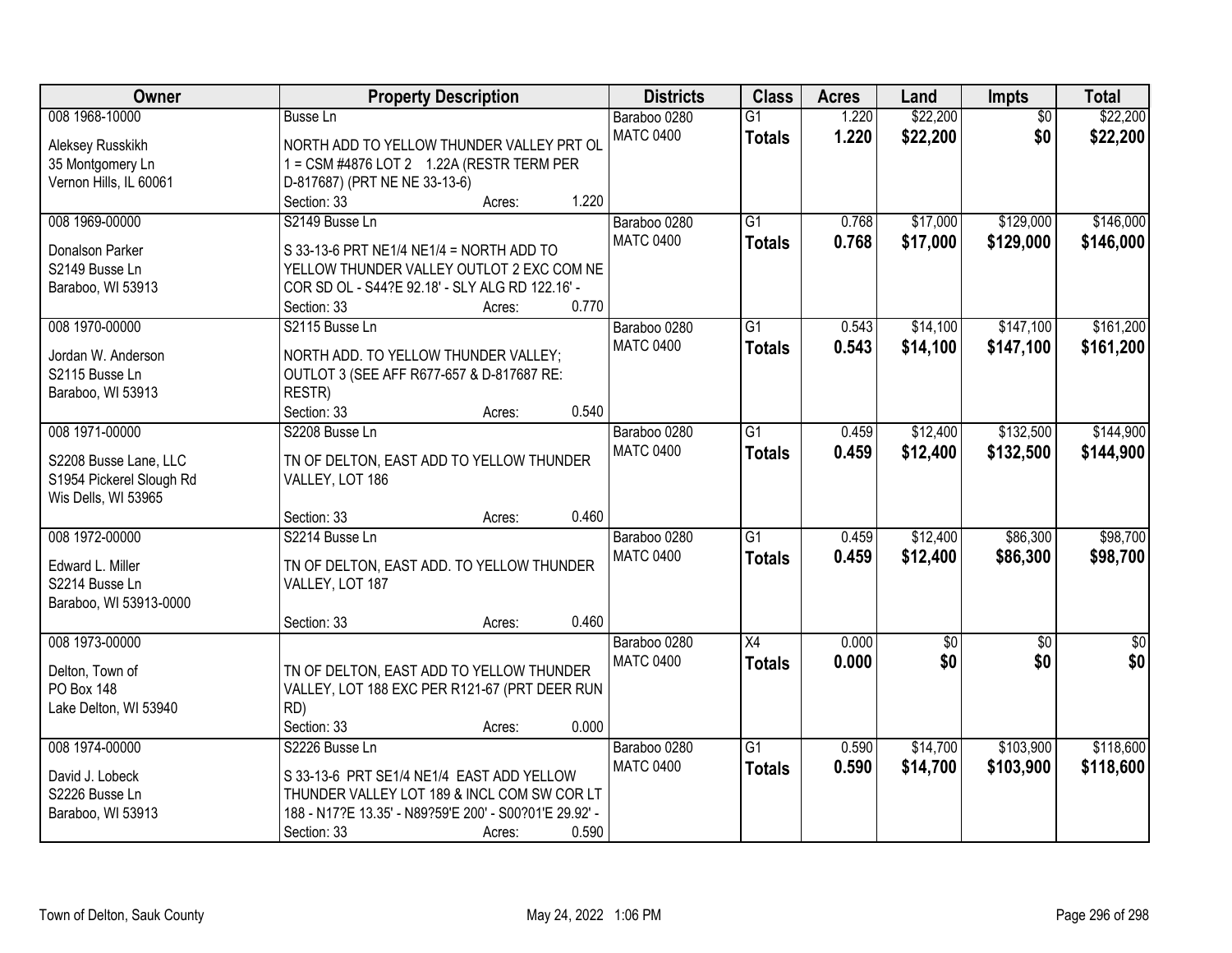| Owner                                                                              |                                                                                                   | <b>Property Description</b> |       | <b>Districts</b>                 | <b>Class</b>                     | <b>Acres</b>   | Land                 | <b>Impts</b>           | <b>Total</b>           |
|------------------------------------------------------------------------------------|---------------------------------------------------------------------------------------------------|-----------------------------|-------|----------------------------------|----------------------------------|----------------|----------------------|------------------------|------------------------|
| 008 1975-00000<br>Gregory G. Trosper<br>S2232 Busse Ln<br>Baraboo, WI 53913-0000   | S2232 Busse Ln<br>TN OF DELTON, EAST ADD TO YELLOW THUNDER<br>VALLEY, LOT 190                     |                             |       | Baraboo 0280<br><b>MATC 0400</b> | $\overline{G1}$<br><b>Totals</b> | 0.459<br>0.459 | \$12,400<br>\$12,400 | \$130,300<br>\$130,300 | \$142,700<br>\$142,700 |
|                                                                                    | Section: 33                                                                                       | Acres:                      | 0.460 |                                  |                                  |                |                      |                        |                        |
| 008 1976-00000<br>Jesse W. Nowak<br>210 Wis Dells Pkwy<br>Wis Dells, WI 53965-0000 | S2238 Busse Ln<br>TN OF DELTON, EAST ADD TO YELLOW THUNDER<br>VALLEY, LOT 191                     |                             |       | Baraboo 0280<br><b>MATC 0400</b> | $\overline{G1}$<br><b>Totals</b> | 0.459<br>0.459 | \$12,400<br>\$12,400 | \$149,500<br>\$149,500 | \$161,900<br>\$161,900 |
|                                                                                    | Section: 33                                                                                       | Acres:                      | 0.460 |                                  |                                  |                |                      |                        |                        |
| 008 1977-00000<br><b>Walter Shier</b><br>S2244 Busse Ln<br>Baraboo, WI 53913-0000  | S2244 Busse Ln<br>TN OF DELTON, EAST ADD TO YELLOW THUNDER<br>VALLEY, LOT 192                     |                             |       | Baraboo 0280<br><b>MATC 0400</b> | G1<br><b>Totals</b>              | 0.459<br>0.459 | \$12,400<br>\$12,400 | \$70,800<br>\$70,800   | \$83,200<br>\$83,200   |
|                                                                                    | Section: 33                                                                                       | Acres:                      | 0.460 |                                  |                                  |                |                      |                        |                        |
| 008 1978-00000<br>Nicholas Zowin<br>S2248 Busse Ln<br>Baraboo, WI 53913            | S2248 Busse Ln<br>S 33-13-6 PRT SE1/4 NE1/4 = EAST ADD TO YELLOW<br>THUNDER VALLEY, LOT 193       |                             |       | Baraboo 0280<br><b>MATC 0400</b> | G1<br><b>Totals</b>              | 0.462<br>0.462 | \$12,500<br>\$12,500 | \$85,000<br>\$85,000   | \$97,500<br>\$97,500   |
|                                                                                    | Section: 33                                                                                       | Acres:                      | 0.460 |                                  |                                  |                |                      |                        |                        |
| 008 1979-00000<br><b>Israel Cruz</b><br>9015 Bronx Ave Apt 2a<br>Skokie, IL 60077  | <b>Busse Ln</b><br>S 33-13-6 PRT SE1/4 NE1/4 = EAST ADD TO YELLOW<br>THUNDER VALLEY LOT 194 0.52A |                             |       | Baraboo 0280<br><b>MATC 0400</b> | $\overline{G1}$<br><b>Totals</b> | 0.521<br>0.521 | \$13,800<br>\$13,800 | $\overline{50}$<br>\$0 | \$13,800<br>\$13,800   |
|                                                                                    | Section: 33                                                                                       | Acres:                      | 0.520 |                                  |                                  |                |                      |                        |                        |
| 008 1980-00000<br>Tomasz Prochowski<br>S417 Birchwood Rd<br>Wis Dells, WI 53965    | S2268 Busse Ln<br>S 33-13-6 PRT SE1/4 NE1/4 = EAST ADD TO YELLOW<br>THUNDER VALLEY LOT 195 0.46A  |                             |       | Baraboo 0280<br><b>MATC 0400</b> | $\overline{G1}$<br><b>Totals</b> | 0.459<br>0.459 | \$12,400<br>\$12,400 | \$145,900<br>\$145,900 | \$158,300<br>\$158,300 |
|                                                                                    | Section: 33                                                                                       | Acres:                      | 0.460 |                                  |                                  |                |                      |                        |                        |
| 008 1981-00000<br>David J. Lobeck<br>S2226 Busse Ln<br>Baraboo, WI 53913           | Busse Ln<br>S 33-13-6 PRT SE1/4 NE1/4 EAST ADD TO YELLOW<br>THUNDER VALLEY LOT 196<br>Section: 33 | Acres:                      | 0.460 | Baraboo 0280<br><b>MATC 0400</b> | $\overline{G1}$<br><b>Totals</b> | 0.459<br>0.459 | \$12,400<br>\$12,400 | $\overline{50}$<br>\$0 | \$12,400<br>\$12,400   |